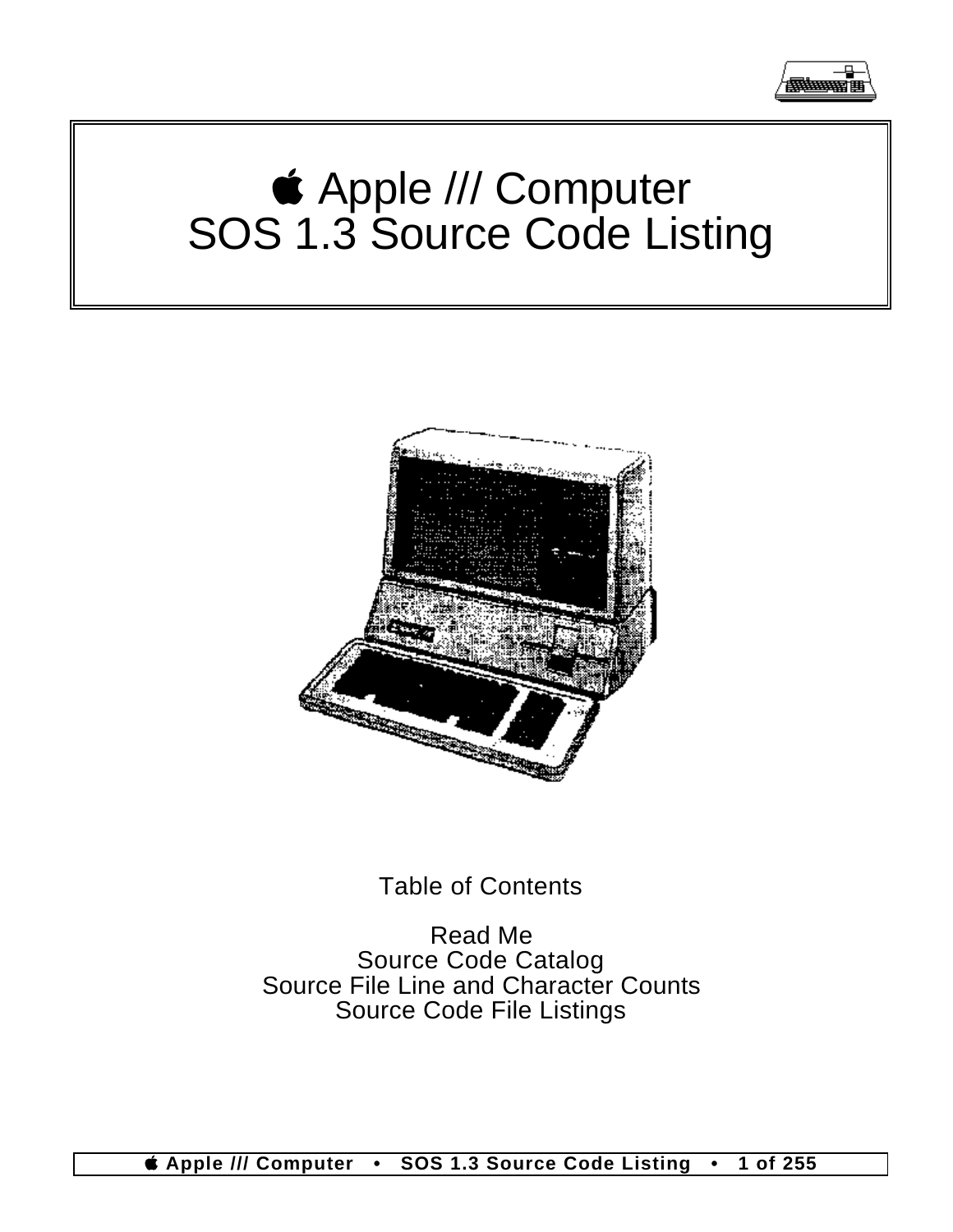

### Read Me

#### ============================================================================== READ ME FILE FOR SOS SOURCE CODE DISK

#### Publicus -- March 1993

==============================================================================

This Macintosh 800K HFS disk contains the complete source code listing for the Apple /// computer's operating system, SOS. This source listing is for version 1.3 of SOS, the last released SOS. Note that Apple had (to my knowledge) 3 SOS releases: 1.0, 1.1, 1.3 (version 1.2 appeares to have not been released to the public). Version 1.3's release date is February 1982.

SOS may be read as "Sophisticated Operating System" or "Sara's Operating System" since the Apple /// computer was code-named "SARA" by Apple Computer.

The Apple /// was Apple's premier business computer system for the time period 1980 to 1983.

This source listing is written in 6502 assembly language. The assembler used by Apple was an Apple ][ computer assembler which ran on a networked collection of Apple ][ computers. I have been told by knowledgable /// owners that the SOS source code was never ported to an Apple /// even though the /// had a nice assembler (as part of the ///'s Pascal development system).

For a detailed discussion of SOS see Apple Computer's well-written "SOS Reference Manual" series (two volumes).

From a historical perspective this source code is of no real use today since it is for a discontinued computer system. From a technical perspective this source is interesting since it provides a "real world" example of an operating system for a microcomputer. From a legal perspective this source is rather sensitive since parts of it may be used by Apple in its ProDOS operating system for the Apple ][ series (includes the //e and //GS).

Due to the legal ramifications of the SOS source code the author of this READ ME file shall remain anonymous.

This author would very much like to learn a little about how Apple developed SOS. If any former /// development team members ever read this file, I hope that one of them will write a short "SOS History" and place it in a publically accessable area (e.g. CompuServe Information System).

Enjoy ...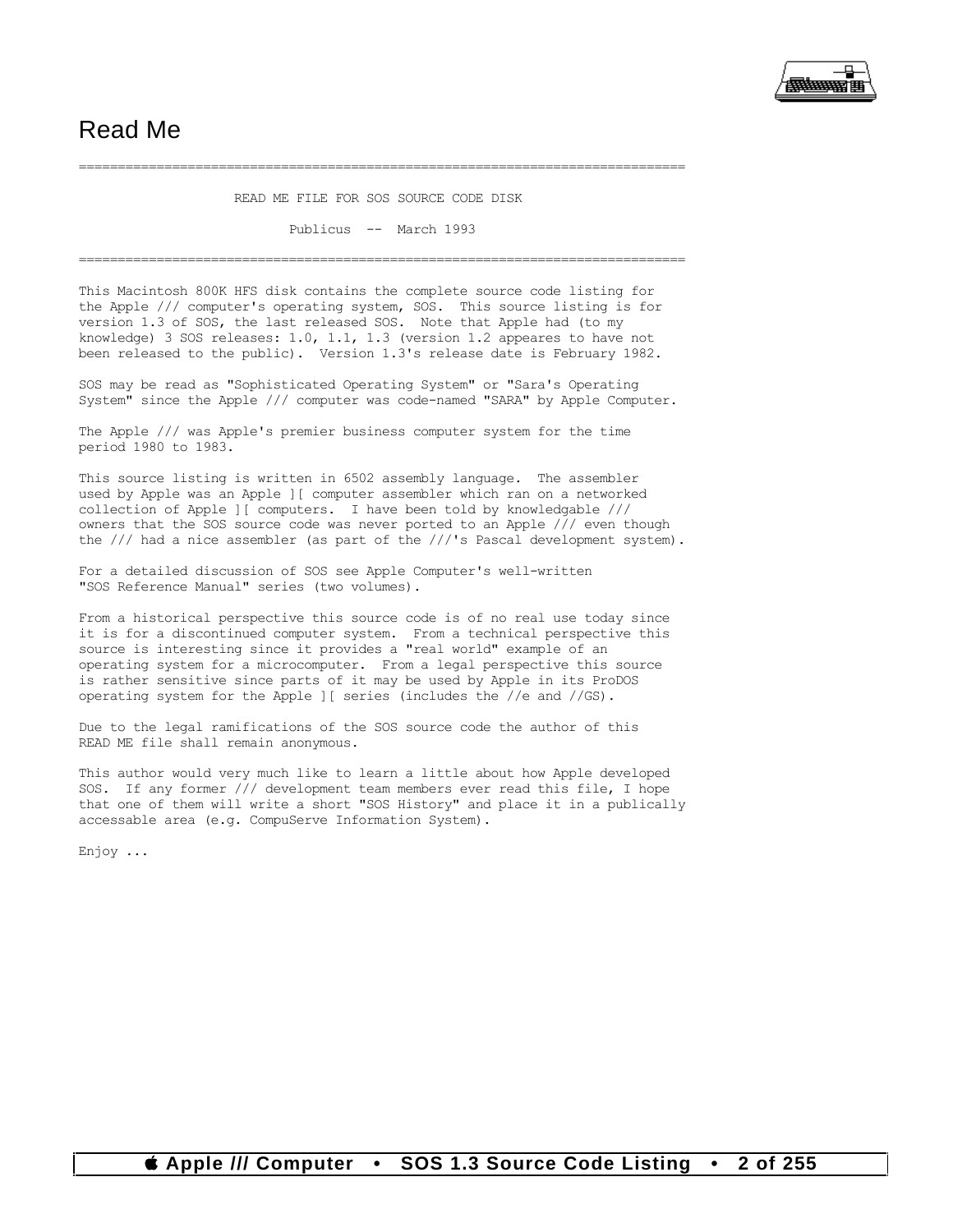

## Source Code Catalog

| 000001<br>000002 |                                      |                       | APPLE /// SOS 1.3 A] [ SOURCE CODE DISK CATALOG LISTINGS |      |                           |            |              |  |
|------------------|--------------------------------------|-----------------------|----------------------------------------------------------|------|---------------------------|------------|--------------|--|
| 000003<br>000004 |                                      |                       |                                                          |      |                           |            |              |  |
| 000005           | /SOS1.3.0NE                          | Size                  | Modified Time                                            |      | File type                 | Eof Phys   |              |  |
| 000006           | SYSGLOB.SRC                          | 17                    | 31-Dec-89 18:17                                          |      | Asciifile                 | 304        | 18           |  |
| 000007           | OPRMSG.SRC                           | 11                    | 31-Dec-89 18:18                                          |      | Asciifile                 | 260        | 12           |  |
| 000008           | IPL.SRC1                             | 25                    | 31-Dec-89 18:19                                          |      | Asciifile                 | 237        | 26           |  |
| 000009<br>000010 | IPL.SRC2                             | 19<br>9               | 31-Dec-89 18:20<br>31-Dec-89 19:56                       |      | Asciifile<br>Asciifile    | 208<br>455 | 20<br>10     |  |
| 000011           | SOSLDR.SRC<br>BFM. INIT2. SRC        | 9                     | 31-Dec-89 18:21                                          |      | Asciifile                 | 371        | 10           |  |
| 000012           | INIT.SRC                             | 16                    | 31-Dec-89 18:22                                          |      | Asciifile                 | 194        | 17           |  |
| 000013           | SOSLDR.A.SRC                         | 12                    | 31-Dec-89 18:34                                          |      | Asciifile                 | 424        | 13           |  |
| 000014           | SOSLDR.B.SRC                         | 9                     | 13-Jan-90 22:17                                          |      | Asciifile                 | 113        | 10           |  |
| 000015           | SOSLDR.C.SRC                         |                       | 13 31-Dec-89 18:23                                       |      | Asciifile                 | 440        | 14           |  |
| 000016           | SOSLDR.D.SRC                         |                       | 29 31-Dec-89 18:24                                       |      | Asciifile                 | 28         | 30           |  |
| 000017           | SOSLDR.E.SRC                         |                       | 16 31-Dec-89 18:25                                       |      | Asciifile                 | 334        | 17           |  |
| 000018           | SOSLDR.F.SRC                         | 21                    | 31-Dec-89 18:27                                          |      | Asciifile                 | 419        | 22           |  |
| 000019<br>000020 | 13 files listed, 52 blocks available |                       |                                                          |      |                           |            |              |  |
| 000021           | /SOS1.3.TWO                          | Size                  | Modified                                                 | Time | File type                 |            | Eof Phys     |  |
| 000022           | DISK3.SRC                            |                       | 9 31-Dec-89 18:53                                        |      | Asciifile                 | 496        | 10           |  |
| 000023           | DISK3.DATA.SRC                       |                       | 3 31-Dec-89 18:54                                        |      | Asciifile                 | 403        | 4            |  |
| 000024           | DISK3.SUBS.SRC                       | 13                    | 31-Dec-89 18:55                                          |      | Asciifile                 | 136        | 14           |  |
| 000025<br>000026 | DISK3.USEL.SRC<br>DISK3.SIO.SRC      |                       | 8 31-Dec-89 18:56                                        |      | Asciifile                 | 108        | 9            |  |
| 000027           | DISK3.WRT.SRC                        | 11<br>$7\overline{ }$ | 31-Dec-89 18:57<br>31-Dec-89 18:57                       |      | Asciifile<br>Asciifile    | 249<br>43  | 12<br>8      |  |
| 000028           | DISK3.MAIN.SRC                       |                       | 10 31-Dec-89 18:58                                       |      | Asciifile                 | 175        | 11           |  |
| 000029           | SYSERR.SRC                           | 7                     | 31-Dec-89 19:00                                          |      | Asciifile                 | 355        | $\,8\,$      |  |
| 000030           | SCMGR.SRC                            | 22                    | 31-Dec-89 19:01                                          |      | Asciifile                 | 500        | 23           |  |
| 000031           | FMGR.SRC                             | $4\overline{ }$       | 31-Dec-89 19:01                                          |      | Asciifile                 | 95         | 5            |  |
| 000032           | CFMGR.SRC                            |                       | 18 31-Dec-89 19:02                                       |      | Asciifile                 | 44         | 19           |  |
| 000033           | BUFMGR.SRC                           |                       | 29 31-Dec-89 19:03                                       |      | Asciifile                 | 41         | 30           |  |
| 000034           | MEMMGR.A.SRC                         |                       | 18 31-Dec-89 19:04                                       |      | Asciifile                 | 357        | 19           |  |
| 000035           | MEMMGR.B.SRC                         |                       | 18 31-Dec-89 19:05                                       |      | Asciifile                 | 65         | 19           |  |
| 000036           | MEMMGR.C.SRC                         | 14                    | 31-Dec-89 19:09                                          |      | Asciifile                 | 376        | 15           |  |
| 000037           | DEVMGR.SRC                           | 11                    | 31-Dec-89 19:10                                          |      | Asciifile                 | 281        | 12           |  |
| 000038           | 16 files listed, 55 blocks available |                       |                                                          |      |                           |            |              |  |
| 000039           |                                      |                       |                                                          |      |                           |            |              |  |
| 000040           | /SOS1.3.THREE                        | Size                  | Modified                                                 | Time | File type Eof Phys        |            |              |  |
| 000041           | UMGR.SRC                             | 27                    | 31-Dec-89 19:22                                          |      | Asciifile                 | 350        | 28           |  |
| 000042           | <b>ALLOC</b>                         | 23                    | 31-Dec-89 19:24                                          |      | Asciifile                 | 345        | 24           |  |
| 000043           | EQUATES                              | 19                    | 31-Dec-89 20:55                                          |      | Asciifile                 | 186        | 20<br>43     |  |
| 000044           | FNDFIL                               | 42                    | 31-Dec-89 19:27<br>1 31-Dec-89 19:29 Asciifile           |      | Asciifile                 | 263        | 435 1        |  |
| 000045<br>000046 | PRINT<br>PATH                        |                       | 33 31-Dec-89 19:30 Asciifile 497                         |      |                           |            | 34           |  |
| 000047           | VOLUME                               | 9                     | 31-Dec-89 19:31 Asciifile 369                            |      |                           |            | 10           |  |
| 000048           | CREATE                               |                       | 30 12-Jan-89 22:30 Asciifile                             |      |                           | 441        | 31           |  |
| 000049<br>000050 | 8 files listed, 82 blocks available  |                       |                                                          |      |                           |            |              |  |
| 000051           | /SOS1.3.FOUR                         |                       | Size Modified Time                                       |      | File type Eof Phys        |            |              |  |
| 000052           | SWAPOUT.IN                           | 21                    | 31-Dec-89 19:47                                          |      | Asciifile                 | 303        | 22           |  |
| 000053           | CLOSE.EOF                            |                       | 23 31-Dec-89 19:48                                       |      | Asciifile                 | - 87       | 24           |  |
| 000054           | READ. WRITE                          |                       | 38 31-Dec-89 19:49 Asciifile                             |      |                           | 86         | 39           |  |
| 000055           | DESTROY                              |                       | 28 31-Dec-89 19:50                                       |      | Asciifile 242             |            | 29           |  |
| 000056           | POSN.OPEN                            |                       | 44 31-Dec-89 19:52                                       |      | Asciifile                 | 243        | 45           |  |
| 000057<br>000058 | 5 files listed, 114 blocks available |                       |                                                          |      |                           |            |              |  |
| 000059           | /SOS1.3.FIVE                         | Size                  | Modified Time                                            |      | File type Eof Phys        |            |              |  |
| 000060           | LCHK                                 | 1                     |                                                          |      | 31-Dec-89 19:59 Asciifile | 147        | 1            |  |
| 000061           | LC                                   |                       | 1 31-Dec-89 20:00                                        |      | Asciifile                 | 74         | 1            |  |
| 000062           | COMPILE.BFM                          | 1                     |                                                          |      | 31-Dec-89 20:00 Asciifile | 68         | $\mathbf{1}$ |  |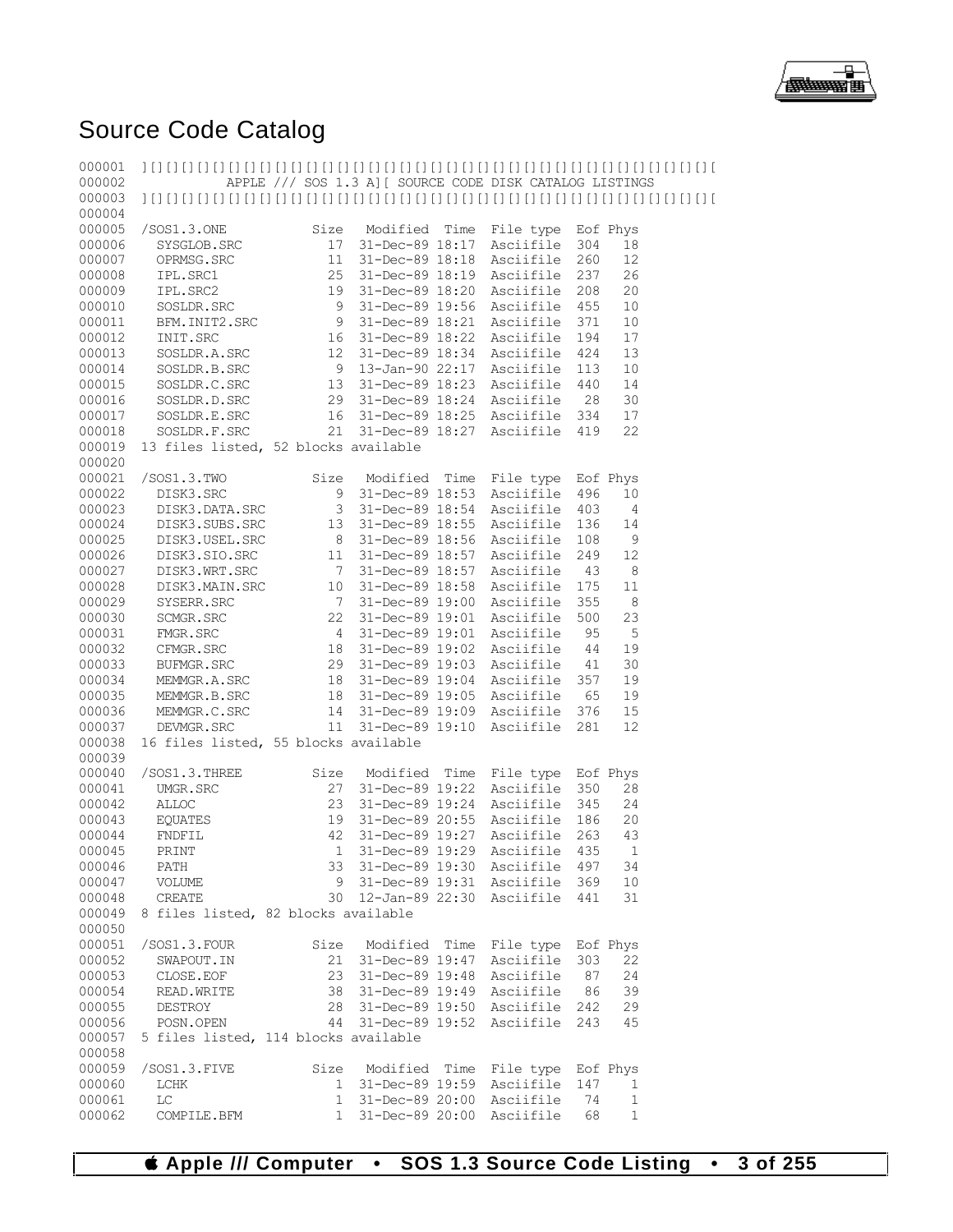

| 000063 | COMPILE.SOS                           | 2            | 31-Dec-89 20:01      | Asciifile | 97  | 3            |
|--------|---------------------------------------|--------------|----------------------|-----------|-----|--------------|
| 000064 | SOS.BLOAD                             |              | 31-Dec-89 20:02      | Asciifile | 450 | 1            |
| 000065 | SOS.LINK                              |              | 31-Dec-89 20:03      | Asciifile | 170 | 1            |
| 000066 | SOS.RENAME                            | 2            | 31-Dec-89 20:03      | Asciifile | 11  | 3            |
| 000067 | FEB01.1982                            | 2            | $31 - Dec - 8920:04$ | Asciifile | 64  | 3            |
| 000068 | PUBLICRELEASE                         |              | 31-Dec-89 20:05      | Asciifile | 71  | 1            |
| 000069 | COMP.SOS.NOLIST                       | 2            | 31-Dec-89 20:05      | Asciifile | 79  | 3            |
| 000070 | TCOMP.SOS                             |              | $31 - Dec - 8920:06$ | Asciifile | 388 | $\mathbf{1}$ |
| 000071 | SOSORG                                | 5.           | 31-Dec-89 20:07      | Asciifile | 428 | 6            |
| 000072 | C.S                                   |              | 31-Dec-89 20:08      | Asciifile | 116 | $\mathbf{1}$ |
| 000073 | C.BI2                                 | $\mathbf{1}$ | 31-Dec-89 20:09      | Asciifile | 76  | 1            |
| 000074 | C.3                                   |              | 31-Dec-89 20:09      | Asciifile | 155 | 1            |
| 000075 | COMP.OPR.IPL                          |              | 31-Dec-89 20:10      | Asciifile | 124 | 1            |
| 000076 | 16 files listed, 244 blocks available |              |                      |           |     |              |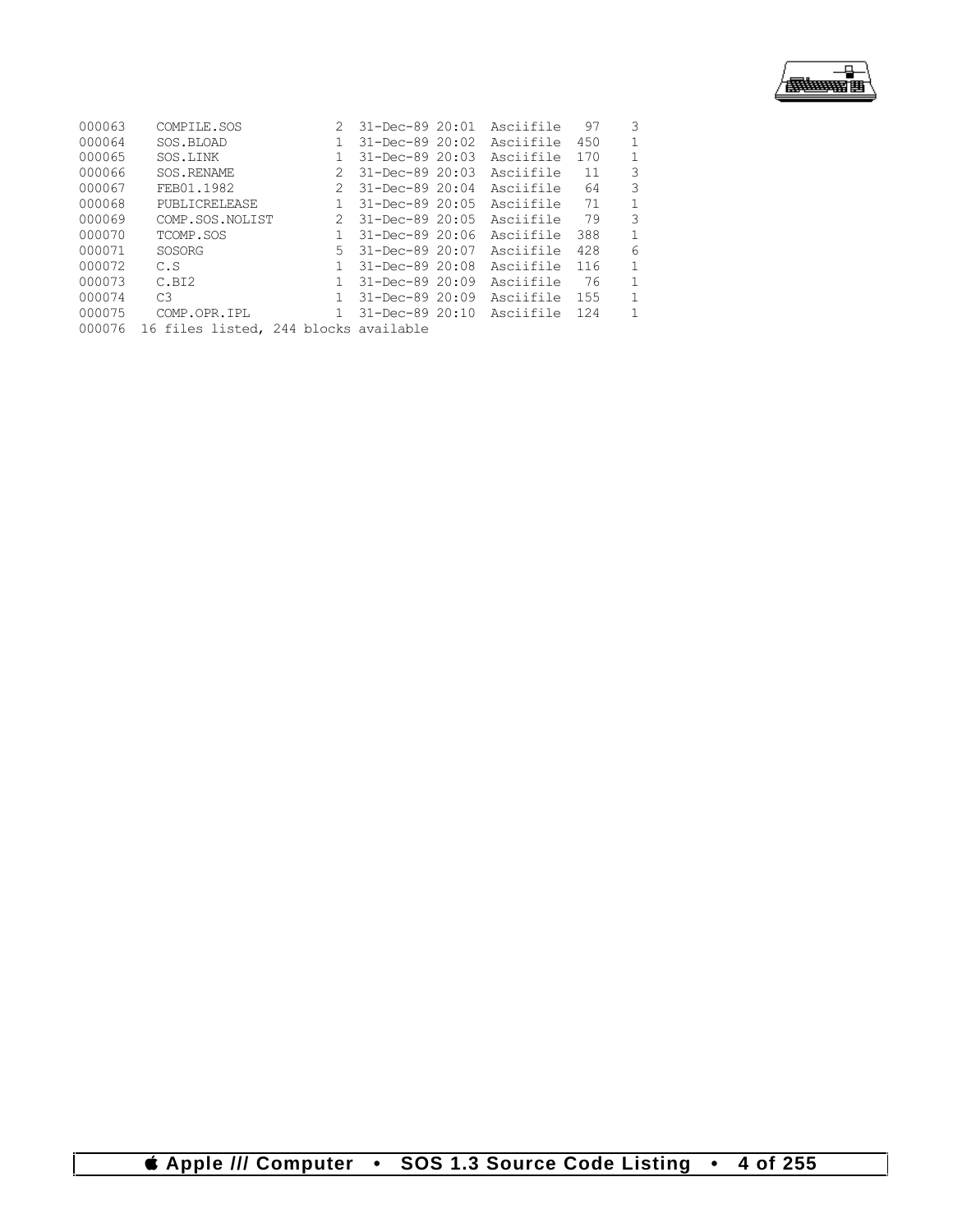

## Source File Line and Character Counts

| File Name                                          | Lines      | Chars         |
|----------------------------------------------------|------------|---------------|
|                                                    |            |               |
| SOS.ALLOC.TEXT                                     | 397        | 17638         |
| SOS.BFM.INIT2.SRC.TEXT                             | 292        | 7309          |
| SOS.BUFMGR.SRC.TEXT                                | 789        | 19743         |
| SOS.C.BI2.TEXT                                     | 12         | 535           |
| SOS.C.S.TEXT                                       | 14         | 569           |
| SOS.C3.TEXT                                        | 15         | 605           |
| SOS.CFMGR.SRC.TEXT                                 | 496        | 13356         |
| SOS.CLOSE.EOF.TEXT                                 | 410        | 17303         |
| SOS.COMP.OPR.IPL.TEXT<br>SOS.COMP.SOS.NOLIST.TEXT  | 15         | 594           |
|                                                    | 27<br>13   | 1055          |
| SOS.COMPILE.BFM.TEXT                               |            | 538           |
| SOS.COMPILE.SOS.TEXT<br>SOS.CREATE.TEXT            | 28         | 1067<br>23241 |
|                                                    | 547<br>482 | 21039         |
| SOS.DESTROY.TEXT                                   | 298        | 8289          |
| SOS.DEVMGR.SRC.TEXT<br>SOS. DISK3. DATA. SRC. TEXT | 84         | 2847          |
| SOS.DISK3.MAIN.SRC.TEXT                            | 234        | 8117          |
| SOS.DISK3.SIO.SRC.TEXT                             | 255        | 8500          |
| SOS.DISK3.SRC.TEXT                                 | 220        | 7736          |
| SOS.DISK3.SUBS.SRC.TEXT                            | 286        | 9331          |
| SOS.DISK3.USEL.SRC.TEXT                            | 168        | 5831          |
| SOS.DISK3.WRT.SRC.TEXT                             | 170        | 5611          |
| SOS. EQUATES. TEXT                                 | 366        | 13973         |
| SOS.FEB01.1982.TEXT                                | 25         | 1029          |
| SOS. FMGR. SRC. TEXT                               | 119        | 3003          |
| SOS. FNDFIL. TEXT                                  | 809        | 32436         |
| SOS. INIT. SRC. TEXT                               | 476        | 12190         |
| SOS. IPL. SRC1. TEXT                               | 664        | 18089         |
| SOS. IPL. SRC2. TEXT                               | 465        | 12829         |
| SOS.LC.TEXT                                        | 13         | 562           |
| SOS.LCHK.TEXT                                      | 16         | 659           |
| SOS.MEMMGR.A.SRC.TEXT                              | 486        | 13115         |
| SOS.MEMMGR.B.SRC.TEXT                              | 606        | 13264         |
| SOS.MEMMGR.C.SRC.TEXT                              | 500        | 10657         |
| SOS.OPRMSG.SRC.TEXT                                | 342        | 8421          |
| SOS. PATH. TEXT                                    | 596        | 25582         |
| SOS.POSN.OPEN.TEXT                                 | 718        | 32672         |
| SOS. PRINT. TEXT                                   | 31         | 1063          |
| SOS.PUBLICRELEASE.TEXT                             | 13         | 544           |
| SOS.READ.WRITE.TEXT                                | 669        | 28620         |
| SOS.SCMGR.SRC.TEXT                                 | 607        | 16237         |
| SOS.SOS.BLOAD.TEXT                                 | 33         | 897           |
| SOS.SOS.LINK.TEXT                                  | 26         | 633           |
| SOS.SOS.RENAME.TEXT                                | 27         | 988           |
| SOS.SOSLDR.A.SRC.TEXT                              | 123        | 4449          |
| SOS.SOSLDR.B.SRC.TEXT                              | 85         | 3059          |
| SOS.SOSLDR.C.SRC.TEXT                              | 252        | 7735          |
| SOS.SOSLDR.D.SRC.TEXT                              | 635        | 19725         |
| SOS.SOSLDR.E.SRC.TEXT                              | 442        | 12539         |
| SOS.SOSLDR.F.SRC.TEXT                              | 585        | 16170         |
| SOS.SOSLDR.SRC.TEXT                                | 131        | 4618          |
| SOS.SOSORG.TEXT                                    | 68         | 3844          |
| SOS.SWAPOUT.IN.TEXT                                | 404        | 15484         |
| SOS.SYSERR.SRC.TEXT                                | 206        | 5470          |
| SOS.SYSGLOB.SRC.TEXT                               | 370        | 12894         |
| SOS.TCOMP.SOS.TEXT                                 | 20         | 844           |
| SOS.UMGR.SRC.TEXT                                  | 818        | 21588         |
| SOS.VOLUME.TEXT                                    | 225        | 7273          |
|                                                    | $--- -$    | .             |
| Total                                              | 17223      | 564009        |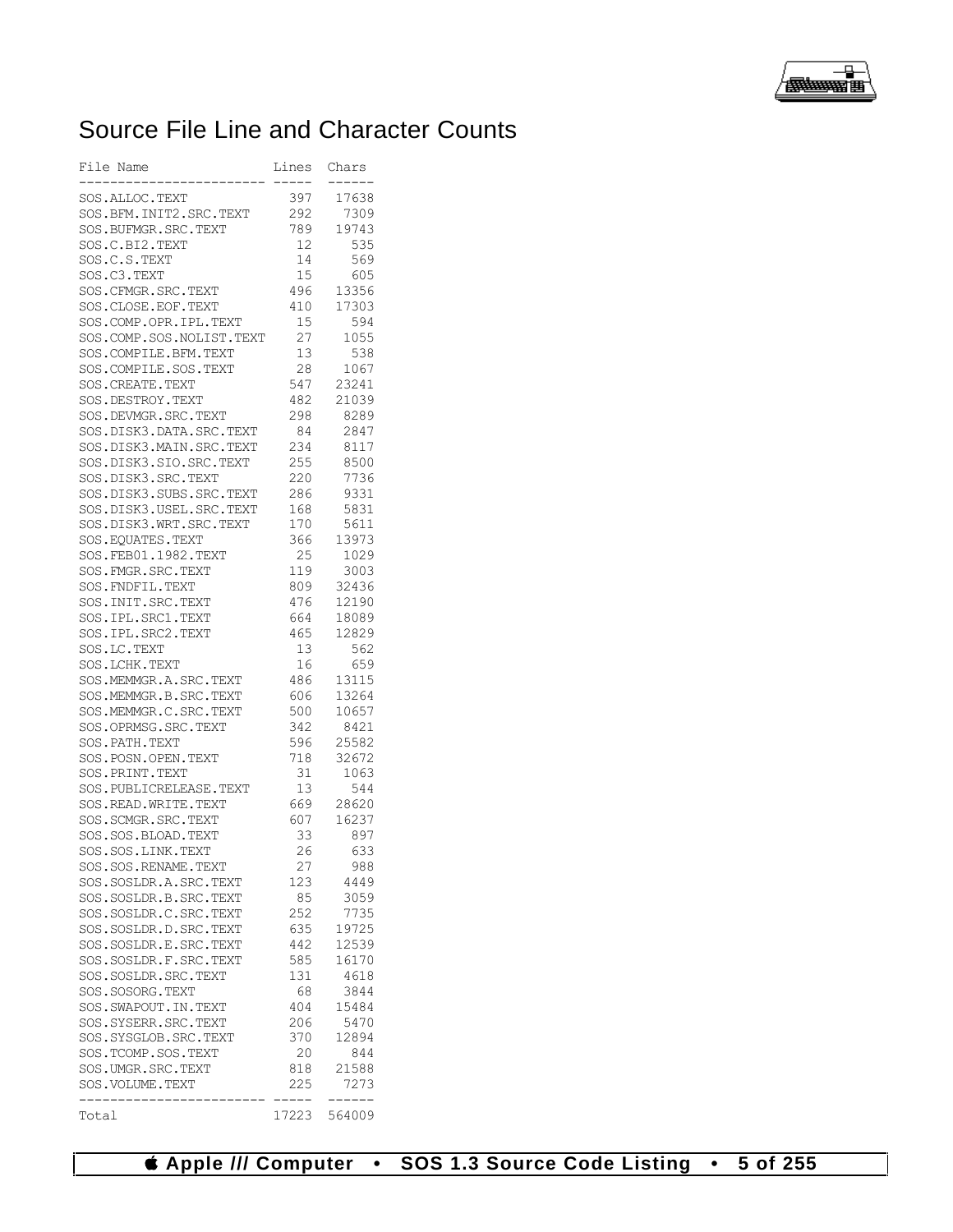

## **Source Code File Listings**

FILE: "SOS.ALLOC.TEXT" 000002 \* APPLE /// SOS 1.3 SOURCE CODE FILE: ALLOC 000003 000004 \* ASSEMBLER: APPLE ] [ 6502 ASSEMBLER from APPLE COMPUTER TOOLKIT 000005 000006 \* 000007 DEALLOC STX **BMCNT** ; SAVE HIGH ORDER ADDRESS OF BLOCK TO BE FREED. ; SAVE IT 000008 PHA 000009 LDX **VCBPTR** ; WHILE THE BITMAP 000010 VCB+VCBTBLK+1, X ; DISK ADDRESS IS CHECKED T.DA 000011  $CMP$ **BMCNT** ; TO SEE IF IT MAKES SENSE 000012 ; RESTORE PLA 000013  $BCC$ DEALERR1 ; BRANCH IF IMPOSSIBLE 000014 TAX ; GET THE BIT TO BE OR-ED IN. 000015  $#57$ AND 000016 TAY WHICHBIT, Y ; (SHIFTING TAKES 7 BYTES, BUT IS SLOWER) 000017 LDA 000018 : SAVE BIT PATTERN **STA NOFREE** ; GET LOW BLOCK ADDRESS AGAIN. 000019 **TXA BMCNT** 000020 LSR 000021 ; GET POINTER TO BYTE IN BITMAP THAT REPRESENTS **ROR**  $\overline{A}$ **BMCNT** 000022 : THE BLOCK ADDRESS. **LSR** 000023 **ROR**  $\mathbbm{A}$ 000024 **LSR BMCNT** 000025 **ROB**  $\Delta$ 000026 STA **RMPTR** ; SAVE POINTER. 000027 **LSR BMCNT** ; NOW TRANSFER BIT WHICH SPECIFIES WHICH PAGE OF BITMAP. 000028  $ROT$ .  $H\Delta T.F$ ; (THIS POINTS TO THE TABLE FOR THE BITMAP BUFFER USED). 000029 LDX **BMTAB** 000030 LDA  $\texttt{BMACMAP}{}$  ,  $\texttt{X}$ ; WHAT IS THE CURRENT MAP ; IS IN CORE BIT MAP THE ONE WE WANT? 000031  $CMP$ **RMCNT** ; BRANCH IF IN-CORE IS CORRECT. 000032 **BEQ** DEALL1 000033 **JSR BMAPUP** ; PUT CURRENT MAP AWAY. 000034 **BCS DEALERR** ; PASS BACK ANY ERROR. 000035 LDA  $\operatorname{BMCNT}$ ; GET DESIRED MAP NUMBER. 000036 LDY #VCBCMAP 000037 STA (VCBPTR),  $Y$ ; AND MAKE IT CURRENT. 000038 LDX **BMTAB** 000039 LDA BMADEV, X 000040 JSR **GTBMAP** ; READ IT INTO THE BUFFER, 000041 **BCS DEALERR** 000042 DEALL1 LDY **BMPTR** ; INDEX TO BYTE. 000043 **T.SR** HALF 000044 **BCC** DEALL2 ; BRANCH IF ON PAGE ONE OF BITMAP.  $BMADR+1$ 000045 **INC** 000046 DEALL2 T.DA **NOFREE** ; THE INDIVIDUAL BIT. 000047 ORA (BMADR), Y 000048 STA (BMADR), Y 000049 BCC. DEALL3 ; BRANCH IF ADDRESS IS PROPER 000050 BMADR+1 DEC 000051 DEALL3 **BMTAB** : MARK BITMAP AS MODIFIED. T.DX 000052 T.DA #\$80 000053 ORA BMASTAT.X 000054 **STA** BMASTAT, X 000055 CLC.  $000056$  DEALERR **RTS** ; BIT MAP BLOCK NUMBER IMPOSSIBLE 000057 DEALERR1 LDA #BITMAPADR : SAY BIT MAP DISK ADDRESS WRONG 000058 SEC<sup></sub></sup> 000059 **RTS** (PROBABLY DATA MASQUERADING AS INDEX BLOCK)  $\mathcal{L}$ 000060  $000061$  WHICHRIT \$80.\$40.\$20.\$10 DEB 000062 **DFB**  $8, 4, 2, 1$ 000063 000064  $\star$ 000065 PAGE 000066 000067 ALCIDXS T.DA  $\pm \cap$ ; ALLOCATION OF THE INDEXES ALWAYS FILLS IN 000068 STA SAPTR ; STARTING AT THE BEGINNING OF THE BLOCK. 000069 **ALC1BLK** ; THIS GETS FIRST INDEX AND SETS UP A **JSR** 000070 **BCS** ERRALC1 ; POINTER TO THE FREE BLOCKS (TO AVOID 000071 ALIDX1 LDY SAPTR ; SCANNING THE WHOLE BLOCK EVERY TIME). 000072  $_{\footnotesize{\texttt{STA}}}$  $(\texttt{TINDX})$  ,  $\texttt{Y}$ ; SAVE INDEX BLOCK ADDRESS (LOW) 000073 TINDX+1 **TNC** 000074 ; GET HIGH BYTE OF ADDRESS LDA SCRTCH+1

**4 Apple /// Computer SOS 1.3 Source Code Listing** 6 of 255  $\bullet$  $\bullet$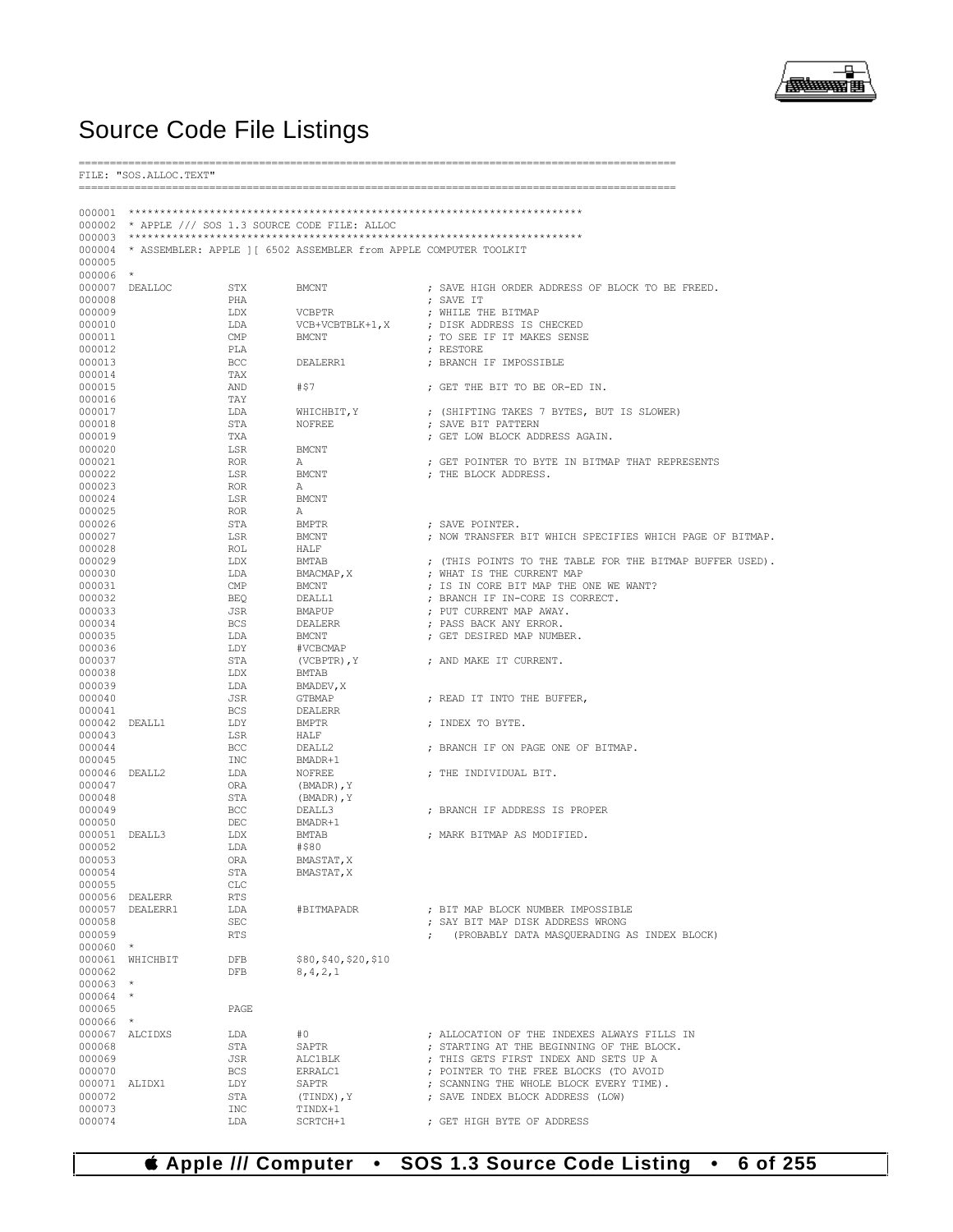## **Apple /// Computer • SOS 1.3 Source Code Listing • 7 of 255**

| 000075           |                           | STA               | (TINDX), Y             | ; (AND SAVE IT)                                              |
|------------------|---------------------------|-------------------|------------------------|--------------------------------------------------------------|
| 000076<br>000077 |                           | DEC<br>$\rm DEC$  | TINDX+1<br><b>REOL</b> | ; HAS REQUEST BEEN SATIFIED?                                 |
| 000078           |                           | BEO               | ALDXEND                | ; (CARRY IS CLEAR)                                           |
| 000079           |                           | INC               | SAPTR                  | ; BUMP INDEX POINTER                                         |
| 000080           |                           | LDY               | <b>BMPTR</b>           | ; GET INDEX POINTER TO LAST ACCESSED BIT GROUP               |
| 000081           |                           | LDA               | HALF                   | ; WHICH HALF OF MAP? (BOTH BMPTR & HALF SET UP BY 'ALC1BLK') |
| 000082           |                           | BNE               | SECNDHAF               |                                                              |
| 000083           |                           | <b>JSR</b>        | GETBITS1               | ; GET NEXT FREE BLOCK ADDRESS.                               |
| 000084           |                           | BCC               | ALIDX1                 | ; BRANCH IF NO ERROR                                         |
| 000086           | 000085 ERRALC1<br>$\star$ | <b>RTS</b>        |                        |                                                              |
|                  | 000087 SECNDHAF           | JSR               | GETBITS2               | : GET NEXT FREE BLOCK ADDRESS FROM SECOND HALF OF BIT MAP    |
| 000088           |                           | BCC               | ALIDX1                 | ; BRANCH IF NO ERROR.                                        |
|                  | 000089 ALDXEND            | RTS               |                        | ; RETURN STATUS (CARRY SET INDICATES ERROR)                  |
| 000090           | $\star$                   |                   |                        |                                                              |
| 000091 *         |                           |                   |                        |                                                              |
|                  | 000092 ALC1BLK            | JSR               | FNDBMAP                | ; GET ADDRESS OF BIT MAP IN 'BMADR'                          |
| 000093           |                           | <b>BCS</b>        | ERRALC1                | ; BRANCH IF ERROR ENCOUNTERED                                |
|                  | 000094 SRCHFRE            | LDY               | #0                     | ; START SEARCH AT BEGINNING OF BIT MAP BLOCK                 |
| 000095           |                           | STY               | HALF                   | ; INDICATE WHICH HALF (PAGE) WE'RE SEARCHING.                |
|                  | 000096 GETBITS1           | LDA               | $(BMADR)$ , Y          |                                                              |
| 000097<br>000098 |                           | BNE<br>INY        | <b>BITFOUND</b>        | ; FREE BLOCKS ARE INDICATED BY 'ON' BITS                     |
| 000099           |                           | BNE               | GETBITS1               | ; CHECK ALL OF 'EM IN FIRST PAGE.                            |
| 000100           |                           | INC               | BMADR+1                | ; BUMP HIGH ADDRESS OF CURRENT BITMAP                        |
| 000101           |                           | INC               | HALF                   | ; INDICATE SEARCH HAS PROGRESSED TO PAGE 2                   |
| 000102           |                           | INC               | BASVAL                 | ; BASE VALUE= BASE ADDRESS/2048                              |
|                  | 000103 GETBITS2           | LDA               | $(BMADR)$ , Y          | ; SEARCH SECOND HALF FOR FREE BLOCK                          |
| 000104           |                           | BNE               | <b>BITFOUND</b>        |                                                              |
| 000105           |                           | INY               |                        |                                                              |
| 000106           |                           | BNE               | GETBITS2               |                                                              |
| 000107           |                           | DEC               | BMADR+1                | ; RESET BIT MAP ADDRESS TO BEGINNING.                        |
| 000108           |                           | INC               | <b>BASVAL</b>          | ; ADD 2048 OFFSET FOR NEXT PAGE                              |
| 000109<br>000110 |                           | JSR<br>BCC        | NXTBMAP                | ; GET NEXT BITMAP (IF IT EXISTS) AND UPDATE VCB.             |
| 000111           |                           | RTS               | SRCHFRE                | ; BRANCH IF NO ERROR ENCOUNTERED.<br>; RETURN ERROR.         |
| 000112           |                           | PAGE              |                        |                                                              |
| $000113$ *       |                           |                   |                        |                                                              |
|                  | 000114 BITFOUND           | STY               | <b>BMPTR</b>           | ; SAVE INDX POINTER TO VALID BIT GROUP                       |
| 000115           |                           | LDA               | <b>BASVAL</b>          | ; SET UP FOR BLOCK ADDRESS CALCULATION                       |
| 000116           |                           | STA               | SCRTCH+1               |                                                              |
| 000117           |                           | TYA               |                        | ; GET ADDRESS OF BIT PATTERN                                 |
| 000118           |                           | ASL               | Α                      | ; MULTIPLY THIS AND BASVAL BY 8                              |
| 000119           |                           | ROL               | SCRTCH+1               |                                                              |
| 000120           |                           | ASL               | Α                      |                                                              |
| 000121           |                           | ROL               | SCRTCH+1               |                                                              |
| 000122<br>000123 |                           | ASL<br>ROL        | A<br>SCRTCH+1          |                                                              |
| 000124           |                           | TAX               |                        | ; NOW X= LOW ADDRESS WITHIN 7 OF ACTUAL ADDRESS.             |
| 000125           |                           | LDA               | $(BMADR)$ , $Y$        | ; GET BIT PATTERN AGAIN                                      |
| 000126           |                           | <b>SEC</b>        |                        | ; MARK RIGHT END OF BYTE.                                    |
| 000127 ADCALC    |                           | ROL               | Α                      | ; FIND LEFT MOST 'ON' BIT                                    |
| 000128           |                           | <b>BCS</b>        | <b>BOUNCE</b>          | ; BRANCH IF FOUND.                                           |
| 000129           |                           | INX               |                        | ; ADJUST LOW ADDRESS                                         |
| 000130           |                           | <b>BNE</b>        | ADCALC                 | ; BRANCH ALWAYS                                              |
| 000131 BOUNCE    |                           | LSR               | А                      | ; RESTORE ALL BUT LEFT MOST BIT TO ORIGINAL POSITION         |
| 000132           |                           | BCC               | <b>BOUNCE</b>          | ; LOOP UNTIL MARK (SET ABOVE) MOVES INTO CARRY               |
| 000133           |                           | STA               | (BMADR), Y             | ; UPDATE BITMAP TO SHOW ALLOCATED BLOCK IN USE.              |
| 000134<br>000135 |                           | STX<br>LDX        | SCRTCH<br>BMTAB        | ; SAVE LOW ADDRESS.<br>; UPDATE BIT MAP BUFFER STATUS        |
| 000136           |                           | LDA               | #\$80                  | ; INDICATE MAP HAS BEEN MODIFIED                             |
| 000137           |                           | ORA               | BMASTAT, X             | ; (X IS EITHER 0 OR 6 FOR                                    |
| 000138           |                           | STA               | BMASTAT, X             | ; BUFFER 'A' OR 'B' RESPECTIVELY.)                           |
| 000139           |                           | LDY               | #VCBTFRE               | ; SUBTRACT 1 FROM TOTAL FREE                                 |
| 000140           |                           | LDA               | $(VCBPTR)$ , $Y$       | ; BLOCKS IN VCB TO ACCOUNT FOR NEWLY                         |
| 000141           |                           | SBC               | #1                     | ; ALLOCATED BLOCK (CARRY IS SET FROM 'BOUNCE')               |
| 000142           |                           | STA               | $(VCBPTR)$ , $Y$       |                                                              |
| 000143           |                           | BCS               | RET1BLK                | ; BRANCH IF HI FREE COUNT DOESN'T NEED ADJUSTMENT.           |
| 000144           |                           | INY               |                        |                                                              |
| 000145           |                           | LDA               | (VCBPTR), Y            | ; ADJUST HIGH COUNT.                                         |
| 000146<br>000147 |                           | <b>SBC</b><br>STA | #O<br>(VCBPTR), Y      | ; (CARRY IS CLEAR, SO ACC=ACC-1)                             |
|                  | 000148 RET1BLK            | CLC               |                        | ; INDICATE NO ERROR ENCOUNTERED                              |
| 000149           |                           | LDA               | SCRTCH                 | ; GET ADDRESS LOW IN ACC.                                    |
| 000150           |                           | LDY               | SCRTCH+1               | ; AND HIGH ADDRESS IN Y                                      |
| 000151           |                           | RTS               |                        | ; RETURN ADDRESS OF NEWLY ALLOCATED BLOCK.                   |
| $000152$ *       |                           |                   |                        |                                                              |
| 000153           |                           | PAGE              |                        |                                                              |
| 000154 *         |                           |                   |                        |                                                              |
|                  | 000155 GTTINDX            | LDY               | #VCBDEV                | ; GET DEVICE NUMBER SO WE DON'T                              |

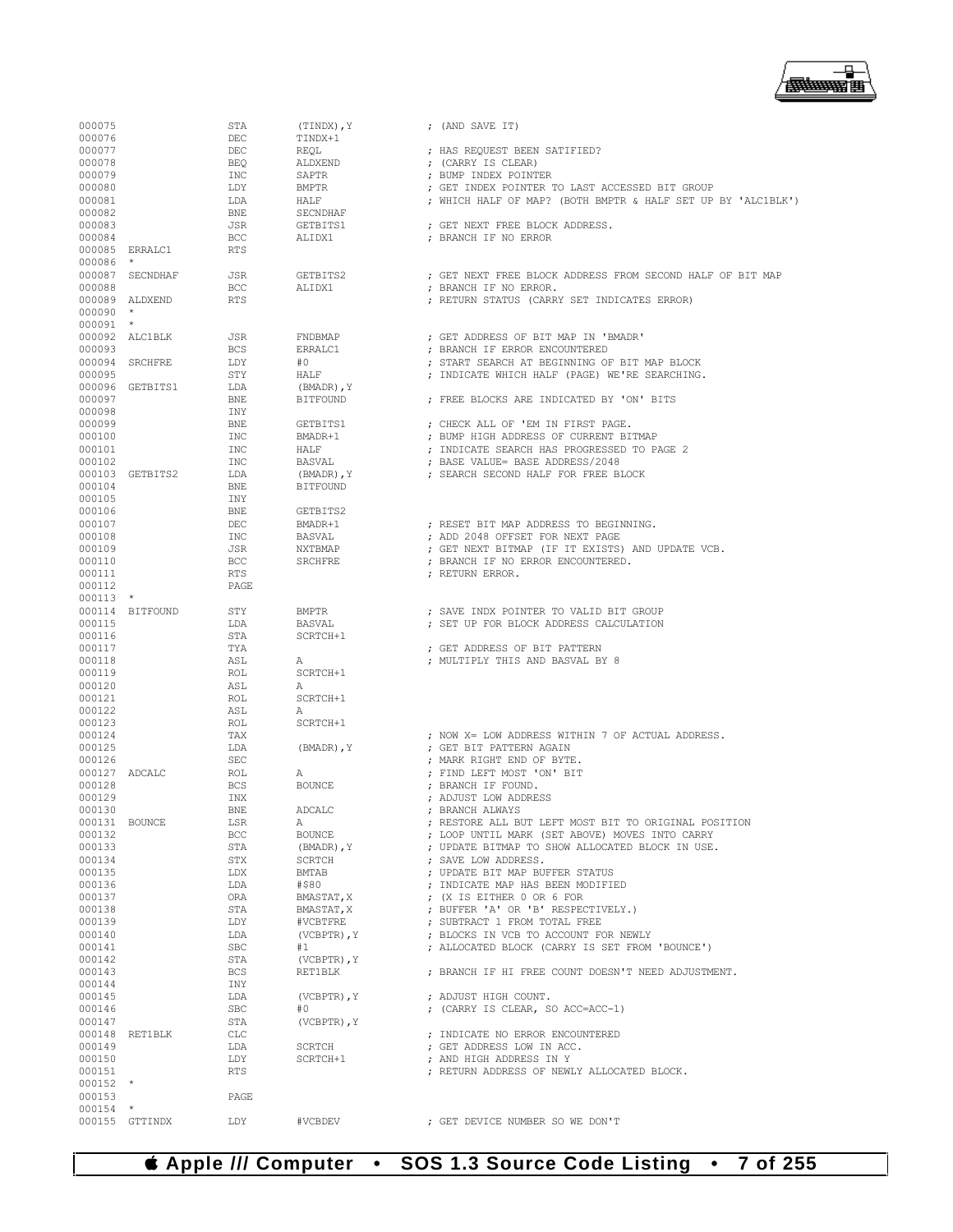

| 000156       |                 | LDX            | #0               | ; ANTICPATE USING BUFFER 'A'.                        |
|--------------|-----------------|----------------|------------------|------------------------------------------------------|
| 000157       |                 | LDA            | (VCBPTR), Y      | ; USE THE BUFFER USED BY IT!                         |
| 000158       |                 | $\text{CMP}$   | BMADEV           | ; IS IT IN BUFFER 'A'?                               |
| 000159       |                 | BEO            | FREEBE           | ; IF SO, FREE 'B'!                                   |
|              |                 |                |                  |                                                      |
| 000160       |                 | $\mathsf{CMP}$ | BMBDEV           | ; IF NOT, IS IT IN 'B'?                              |
| 000161       |                 | BEQ            | FREEA            | ; IF SO, FREE UP BUFFER 'A'                          |
| 000162       |                 | JSR            | FNDBMAP          | ; OTHERWISE, FORCE ALLOCATION FOR ONE OF THE BUFFERS |
| 000163       |                 | <b>BCC</b>     | GTTINDX          | ; NOW TRY AGAIN.                                     |
| 000164       |                 | RTS            |                  | ; RETURN ERROR.                                      |
| $000165$ *   |                 |                |                  |                                                      |
|              | 000166 FREEBE   | LDX            | #BMTABSZ         | ; DE-ALLOCATE BUFFER IF NECESSARY                    |
| 000167 FREEA |                 | STX            | NOFREE           | ; SAVE WHICH BUFFER WE'RE LOOKIN AT.                 |
| 000168       |                 | LDY            | BMASTAT, X       | ; DO WE NEED TO WRITE BUFFER TO FREE IT?             |
| 000169       |                 | BPL            | USEBUF           |                                                      |
|              |                 |                |                  | ; NO, THEN USE IT.                                   |
| 000170       |                 | STX            | ZPGTEMP          | ; SAVE BM BUFFER ID FOR A BIT                        |
| 000171       |                 | JSR            | WRTBMAP          | ; WRITE BM TO OWNING UNIT                            |
| 000172       |                 | BCS            | SOMERR1          | ; RETURN ANY ERROR (W/O RELEASING BM)                |
| 000173       |                 | LDX            | ZPGTEMP          | ; FETCH THE BM BUFFER ID                             |
| 000174       |                 | LDA            | #O               |                                                      |
| 000175       |                 | STA            | BMASTAT, X       | ; AND MARK BM BUFFER AS FREE                         |
|              | 000176 USEBUF   | LDX            | NOFREE           | ; GET INDEX TO BUFFER INFO                           |
| 000177       |                 | LDA            | #O               | ; MARK STATUS OF BUFFER AS FREE.                     |
|              |                 |                |                  |                                                      |
| 000178       |                 | STA            | BMADEV, X        | ; (DEVICE 0 IS NOT ANY DEVICE)                       |
| 000179       |                 | STA            | TINDX            |                                                      |
| 000180       |                 | STA            | <b>BMADR</b>     |                                                      |
| 000181       |                 | LDA            | BMAMADR, X       | ; GET MEMORY ADDRESS OF FREE BUFFER.                 |
| 000182       |                 | STA            | TINDX+1          |                                                      |
| 000183       |                 | TXA            |                  | ; SET UP PROPER HI ADDRESS OF BIT MAP TOO            |
| 000184       |                 | EOR            | #BMTABSZ         | ; SELECT ALTERNATE BIT MAP TABLE.                    |
|              |                 |                | BMTAB            |                                                      |
| 000185       |                 | STA            |                  | ; (TO INDICATE WHICH IS BITMAP)                      |
| 000186       |                 | TAX            |                  |                                                      |
| 000187       |                 | LDA            | BMAMADR, X       | ; GET HIGH ADDRESS OF BIT MAP.                       |
| 000188       |                 | STA            | BMADR+1          |                                                      |
| 000189       |                 | LDA            | BMBUFBNK         | ; AND BANK PAIR NUMBER.                              |
| 000190       |                 | STA            | SSTIDXH          |                                                      |
| 000191       |                 | STA            | SISBMADR         |                                                      |
| 000192       |                 | CLC            |                  | ; INDICATE NO ERRORS                                 |
|              |                 |                |                  |                                                      |
|              | 000193 SOMERR1  | <b>RTS</b>     |                  |                                                      |
| $000194$ *   |                 |                |                  |                                                      |
| 000195       |                 | PAGE           |                  |                                                      |
|              | 000196 NXTBMAP  | LDY            | #VCBTBLK+1       | ; BEFORE BUMPING TO NEXT MAP,                        |
| 000197       |                 | LDA            | (VCBPTR), Y      | ; CHECK TO BE SURE THERE IS                          |
| 000198       |                 | LSR            | Α                | ; INDEED A NEXT MAP!                                 |
| 000199       |                 | LSR            | Α                |                                                      |
| 000200       |                 | LSR            | А                |                                                      |
|              |                 |                |                  |                                                      |
| 000201       |                 | LSR            | Α                |                                                      |
| 000202       |                 | LDY            | #VCBCMAP         |                                                      |
| 000203       |                 | CMP            | (VCBPTR), Y      | ; ARE THERE MORE MAPS?                               |
| 000204       |                 | BEQ            | NOMORBIT         | ; BRANCH IF NO MORE TO LOOK AT.                      |
| 000205       |                 | LDA            | (VCBPTR), Y      | ; ADD 1 TO CURRENT MAP                               |
| 000206       |                 | CLC            |                  |                                                      |
| 000207       |                 | ADC            | #1               |                                                      |
|              |                 |                |                  |                                                      |
| 000208       |                 | STA            | (VCBPTR), Y      |                                                      |
| 000209       |                 | LDY            | #VCBDEV          |                                                      |
| 000210       |                 | LDA            | (VCBPTR), Y      |                                                      |
| 000211       |                 | TAX            |                  | ; GO WRITE OUT LAST MAP IF NECESSARY                 |
| 000212       |                 | JSR            | UPBMAP           |                                                      |
| 000213       |                 | JMP            | FNDBMAP          | ; READ NEXT BIT MAP INTO BUFFER                      |
| $000214$ *   |                 |                |                  |                                                      |
|              | 000215 GETA.BUF | LDX            | #0               |                                                      |
| 000216       |                 | BEO            | FRESHMAP         |                                                      |
| $000217$ *   |                 |                |                  |                                                      |
|              |                 |                |                  |                                                      |
|              | 000218 GETB.BUF | LDX            | #BMTABSZ         |                                                      |
| 000219       |                 | BNE            | FRESHMAP         | ; BRANCH ALWAYS                                      |
| $000220$ *   |                 |                |                  |                                                      |
| $000221$ *   |                 |                |                  |                                                      |
|              | 000222 FNDBMAP  | LDY            | #VCBDEV          | ; GET DEVICE NUMBER                                  |
| 000223       |                 | LDA            | $(VCBPTR)$ , $Y$ |                                                      |
| 000224       |                 | LDX            | #0               | ; START WITH MAP 'A'                                 |
|              | 000225 FNDMAP1  | $\text{CMP}$   | BMADEV, X        |                                                      |
|              |                 |                |                  |                                                      |
| 000226       |                 | BNE            | TRYMAP2          |                                                      |
|              | 000227 FRESHMAP | STX            | BMTAB            | ; SAVE POINTER TO BIT MAP INFO TABLE                 |
| 000228       |                 | LDY            | BMASTAT, X       | ; IS THIS ONE ALREADY MODIFIED?                      |
| 000229       |                 | BMI            | BMFOUND          | ; YES, RETURN POINTER IN 'BMADR'                     |
| 000230       |                 | JSR            | GTBMAP           | ; OTHERWISE READ IN FRESH BIT MAP                    |
| 000231       |                 | BCC            | BMFOUND          | ; BRANCH IF SUCCESSFUL.                              |
| 000232       |                 | <b>RTS</b>     |                  | ; OTHERWISE, RETURN ERROR.                           |
| $000233$ *   |                 |                |                  |                                                      |
|              |                 |                |                  |                                                      |
|              | 000234 TRYMAP2  | DEX            |                  | ; WAS LAST FAILURE MAP 'A'                           |
| 000235       |                 | BPL            | FRBMBUF          | ; NO, MUST FREE UP ONE OF THE BUFFERS                |
| 000236       |                 | LDX            | #BMTABSZ         | ; TRY BIT MAP BUFFER 'B'.                            |

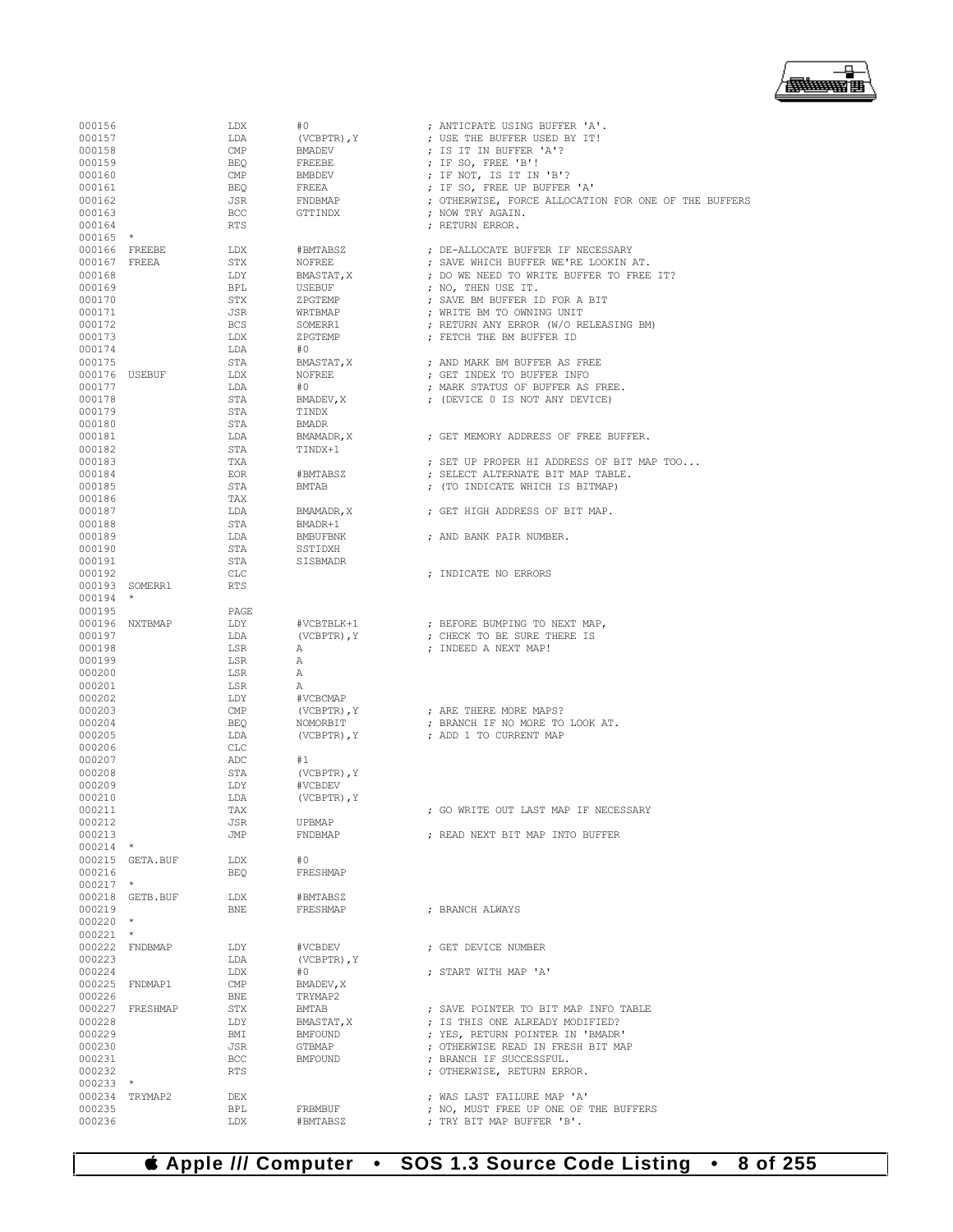

| 000237               |                                                              | JMP               | FNDMAP1              |                                             |
|----------------------|--------------------------------------------------------------|-------------------|----------------------|---------------------------------------------|
| 000238               |                                                              | PAGE              |                      |                                             |
| $000239$ *           |                                                              |                   |                      |                                             |
|                      | 000240 BMFOUND                                               | LDX               | <b>BMTAB</b>         | ; WHICH TABLE?                              |
| 000241               |                                                              | LDY               | #VCBCMAP             |                                             |
| 000242               |                                                              | LDA               | (VCBPTR), Y          |                                             |
| 000243               |                                                              | ASL               | Α                    |                                             |
| 000244<br>000245     |                                                              | STA<br>LDA        | BASVAL<br>BMAMADR, X | : GET HIGH ADDRESS                          |
| 000246               |                                                              | STA               | BMADR+1              |                                             |
| 000247               |                                                              | LDA               | BMBUFBNK             | ; GET BANK NUMBER OF BUFFER BIT MAP BUFFERS |
| 000248               |                                                              | STA               | SISBMADR             |                                             |
| 000249               |                                                              | LDA               | #0                   | ; BUFFERS ALWAYS FALL ON A PAGE BOUNDARY    |
| 000250               |                                                              | STA               | <b>BMADR</b>         |                                             |
| 000251               |                                                              | CLC               |                      | ; INDICATE ALL IS VALID AND GOOD!           |
| 000252               |                                                              | RTS               |                      |                                             |
| $000253$ *           |                                                              |                   |                      |                                             |
|                      | 000254 NOMORBIT                                              | LDA               | #OVRERR              | ; INDICATE REQUEST CAN'T BE FILLED.         |
| 000255               |                                                              | SEC               |                      | ; INDICATE ERROR                            |
| 000256<br>$000257$ * |                                                              | <b>RTS</b>        |                      |                                             |
|                      | 000258 FRBMBUF                                               | <b>SEC</b>        |                      |                                             |
| 000259               |                                                              | LDX               | BMTAB                | ; FIND OUT WHICH WAS LAST USED.             |
| 000260               |                                                              | BEO               | CHKBMB               | ; IF 'A' WAS USED CHECK 'B' FIRST           |
| 000261               |                                                              | <b>CLC</b>        |                      | ; INDICATE 'A' IS CHECKED FIRST             |
| 000262               |                                                              | BIT               | BMASTAT              | ; IS BUFFER 'A' FREE (UNMODIFIED)?          |
| 000263               |                                                              | BPL               | GETA.BUF             | ; YES, USE IT.                              |
| 000264 CHKBMB        |                                                              | BIT               | BMBSTAT              | ; IS BUFFER 'B' FREE?                       |
| 000265               |                                                              | <b>BCC</b>        | FREBUF1              | : BRANCH IF BOTH ARE USED                   |
| 000266               |                                                              | BPL               | GETB.BUF             | $;$ YES                                     |
| 000267               |                                                              | BIT               | BMASTAT              | ; $(CHECK 'A')$                             |
| 000268               |                                                              | BPL               | GETA.BUF             |                                             |
|                      | 000269 FREBUF1                                               | LDX               | #0                   |                                             |
| 000270<br>000271     |                                                              | <b>BCC</b><br>LDX | FREBUFA<br>#BMTABSZ  | ; BRANCH IF BUFFER 'A' HAS LEAST PRIORITY.  |
|                      | 000272 FREBUFA                                               | STX               | ZPGTEMP              | ; SAVE BM BUFF ID FOR A BIT                 |
| 000273               |                                                              | JSR               | WRTBMAP              | ; XREG PASSES BM BUFF ID                    |
| 000274               |                                                              | BCS               | NOGO                 | ; ERROR ENCOUNTERED ON WRITING              |
| 000275               |                                                              | LDX               | ZPGTEMP              | ; FETCH BM BUFF ID                          |
| 000276               |                                                              | LDA               | #O                   |                                             |
| 000277               |                                                              | STA               | BMASTAT, X           | ; AND MARK BM BUFFER AS FREE                |
| 000278               |                                                              | BCC               | FNDBMAP              | ; LOOK AGAIN FOR FRRE BIT MAP BUFFER SPACE  |
| 000279 NOGO          |                                                              | RTS               |                      | ; RETURN ERROR ON WRITING BM                |
| 000280               | $\star$                                                      |                   |                      |                                             |
| 000281 UPBMAP        |                                                              | CPX               | BMADEV               | ; UPDATE BIT MAP OF DEVICE X                |
| 000282               |                                                              | BNE               | UPBM1                |                                             |
| 000283<br>000284     |                                                              | CLC<br>BIT        | BMASTAT              | ; FREE BUFFER 'A' IF NEEDED.                |
| 000285               |                                                              | BMI               | FREBUF1              | ; (CARRY CLEAR FOR BUFFER 'A')              |
| 000286               |                                                              | RTS               |                      |                                             |
| 000287               |                                                              | PAGE              |                      |                                             |
| $000288$ *           |                                                              |                   |                      |                                             |
| 000289 UPBM1         |                                                              | CPX               | BMBDEV               |                                             |
| 000290               |                                                              | BNE               | NOUPDAT              | : DON'T UPDATE IF NOT NECESSARY.            |
| 000291               |                                                              | <b>BIT</b>        | <b>BMBSTAT</b>       |                                             |
| 000292               |                                                              | BMI               | FREBUF1              | ; (CARRY IS SET)                            |
|                      | 000293 NOUPDAT                                               | CLC               |                      |                                             |
| 000294               |                                                              | <b>RTS</b>        |                      | ; RETURN 'NO ERROR'                         |
| $000295$ *           |                                                              | $\sim$ $ \star$   |                      | : MAKE SURE ALL BIT MAPS ASSOCIATED         |
|                      | 000296 CLEARBMS<br>000297 * WITH A DEVICE ARE MARKED INVALID | EOU               |                      |                                             |
|                      | 000298 * IF A NEW VOLUME IS LOGGED IN ON IT.                 |                   |                      |                                             |
|                      | $000299$ * INPUT ARG: A REG = DEVNUM                         |                   |                      |                                             |
|                      | 000300 * X REG PRESERVED                                     |                   |                      |                                             |
| 000301               |                                                              | LDY               | #0                   |                                             |
| 000302               |                                                              | $\mathsf{CMP}$    | BMADEV               |                                             |
| 000303               |                                                              | BNE               | CLRBM1               | ; BRANCH IF BIT MAP A NOT OWNED             |
| 000304               |                                                              | BIT               | BMASTAT              |                                             |
| 000305               |                                                              | BMI               | CLRBM2               | ; BRANCH IF BITMAP A BUSY                   |
| 000306               |                                                              | STY               | BMADEV               | ; ELSE, CLEAR IT                            |
|                      | 000307 CLRBM2                                                | RTS               |                      | ; NEED ONLY CLEAR ONE                       |
|                      | 000308 CLRBM1                                                | CMP               | BMBDEV               | : BIT MAP B?                                |
| 000309<br>000310     |                                                              | BNE<br>BIT        | CLRBM2               | ; BRANCH IF BIT MAP B NOT OWNED BY DEVNUM   |
| 000311               |                                                              | BMI               | BMBSTAT<br>CLRBM2    | ; BRANCH IF BITMAP B BUSY                   |
| 000312               |                                                              | STY               | BMBDEV               | ; ELSE CLEAR IT                             |
| 000313               |                                                              | RTS               |                      | ; AND RETURN TO CALLER (NO ERRORS)          |
| $000314$ *           |                                                              |                   |                      |                                             |
|                      | 000315 GTBMAP                                                | STA               | BMADEV, X            | ; SAVE ACC AS CURRENT DEVICE FOR BUFFER     |
| 000316               |                                                              | LDA               | BMAMADR, X           | ; GET HIGH ORDER ADDRESS OF BUFFER          |
| 000317               |                                                              | STA               | BMADR+1              | ; SELECTED BY X                             |
|                      |                                                              |                   |                      |                                             |

 **Apple /// Computer • SOS 1.3 Source Code Listing • 9 of 255**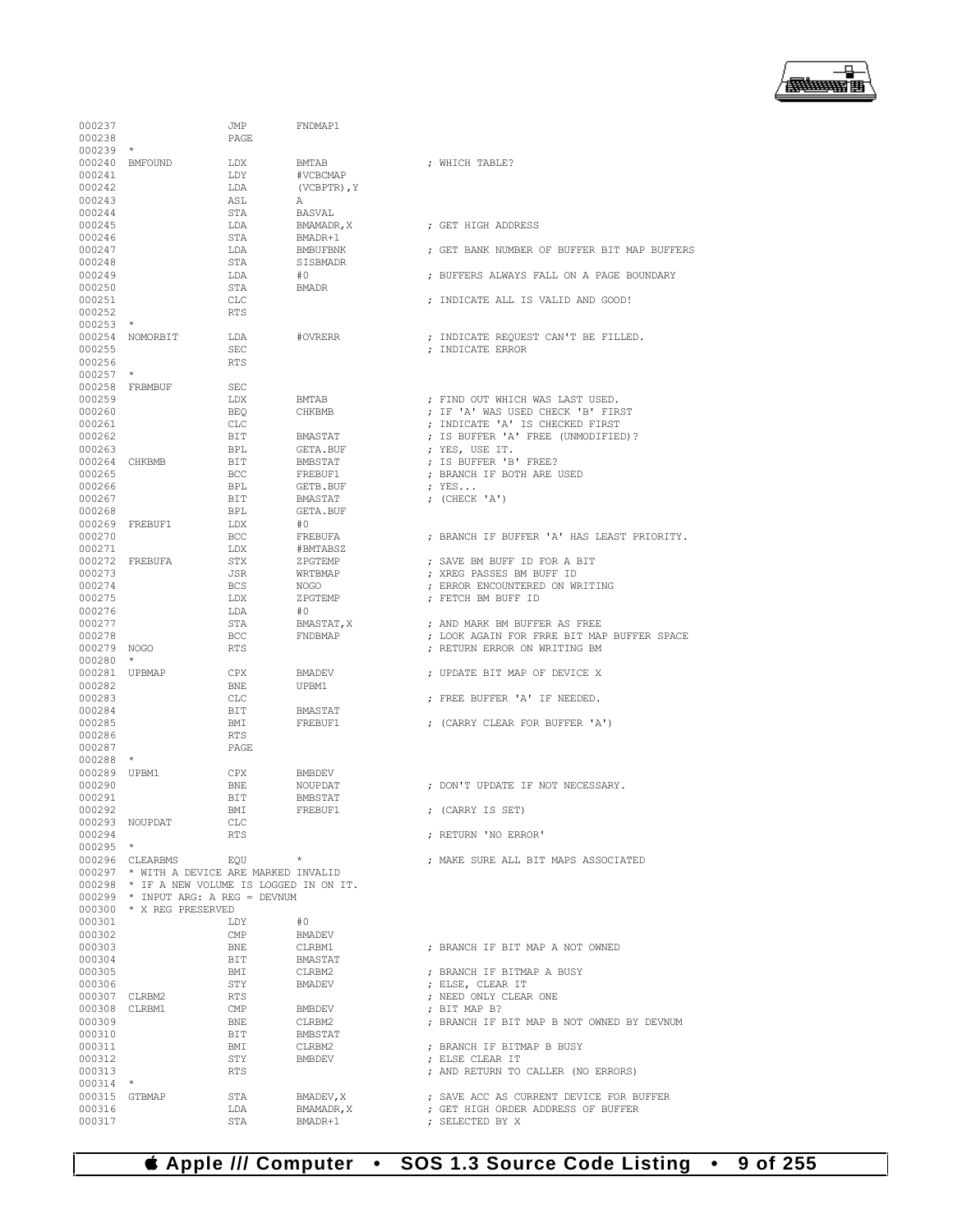| 000318       |                             | LDA        | BMBUFBNK                                           | ; AND GET BANK PAIR NUMBER                                 |
|--------------|-----------------------------|------------|----------------------------------------------------|------------------------------------------------------------|
| 000319       |                             | STA        | SISBMADR                                           | ; OF BOTH BIT MAP BUFFERS 'A' AND 'B'                      |
| 000320       |                             | LDY        | #VCBCMAP                                           | : GET LOWEST MAP NUMBER WITH FREE BLOCKS IN IT.            |
| 000321       |                             | LDA        | $(VCBPTR)$ , $Y$                                   |                                                            |
|              |                             |            |                                                    |                                                            |
| 000322       |                             | STA        | BMACMAP, X                                         | ; ASSOCIATE THE OFFSET WITH THE BITMAP CONTROL BLOCK       |
| 000323       |                             | <b>CLC</b> |                                                    |                                                            |
| 000324       |                             | LDY        | #VCBDMAP                                           | ; ADD THIS NUMBER TO THE BASE                              |
| 000325       |                             | ADC        | $(VCBPTR)$ , $Y$                                   | ; ADDRESS OF FIRST BIT MAP                                 |
| 000326       |                             | STA        | BMADADR, X                                         | ; SAVE LOW ADDRESS OF BIT MAP TO BE USED.                  |
| 000327       |                             | INY        |                                                    | ; NOW GET HIGH DISK ADDRESS OF MAP                         |
| 000328       |                             | LDA        | $(VCBPTR)$ , $Y$                                   | ; ADD TO THIS THE STATE OF THE CARRY                       |
|              |                             |            |                                                    |                                                            |
| 000329       |                             | ADC        | #0                                                 |                                                            |
| 000330       |                             | STA        | BMADADR+1, X                                       | ; SAVE HIGH DISK ADDRESS TOO.                              |
|              | 000331 ; DROP INTO 'RDBMAP' |            |                                                    |                                                            |
| $000332$ *   |                             |            |                                                    |                                                            |
| 000333       |                             | PAGE       |                                                    |                                                            |
| $000334$ *   |                             |            |                                                    |                                                            |
|              |                             |            |                                                    |                                                            |
| 000335       |                             | LDA        | #RDCMD                                             | ; (X CONTAINS AN INDEX TO DETERMINE WHICH BUFFER)          |
|              | 000336 DOBMAP               | STA        | DHPCMD                                             | ; SAVE DEVICE COMMAND                                      |
| 000337       |                             | LDA        | DEVNUM                                             | ; FIX THE 'BIT MAP TRASH BUG'                              |
| 000338       |                             | PHA        |                                                    | ; BY NOT MUNGING DEVNUM                                    |
| 000339       |                             | LDA        | BMADEV, X                                          | ; GET DEVICE NUMBER.                                       |
| 000340       |                             | STA        | DEVNUM                                             |                                                            |
|              |                             |            |                                                    |                                                            |
| 000341       |                             | LDA        | BMADADR, X                                         | ; AND MAP'S DISK ADDRESS                                   |
| 000342       |                             | STA        | <b>BLOKNML</b>                                     |                                                            |
| 000343       |                             | LDA        | BMADADR+1, X                                       |                                                            |
| 000344       |                             | STA        | <b>BLOKNMH</b>                                     |                                                            |
| 000345       |                             | LDA        | BMAMADR, X                                         | ; LASTLY GET THE ADDRESS OF THE BUFFER                     |
| 000346       |                             | LDX        | BMBUFBNK                                           | ; AND BANK NUMBER.                                         |
|              |                             |            |                                                    |                                                            |
| 000347       |                             | JSR        | DOBITMAP                                           | ; (NOTE: LOW ADDRESS IS FIXED TO ZERO AS THIS IS A BUFFER) |
| 000348       |                             | PLA        |                                                    | ; RESTORE                                                  |
| 000349       |                             | STA        | DEVNUM                                             | ; THE DEVNUM WE CAME IN WITH!                              |
| 000350       |                             | <b>RTS</b> |                                                    |                                                            |
| $000351$ *   |                             |            |                                                    |                                                            |
|              | 000352 WRTBMAP              | LDA        | #WRTCMD                                            | ; WRITE BIT MAP POINTED TO BY X                            |
|              |                             |            |                                                    |                                                            |
| 000353       |                             | JMP        | <b>DOBMAP</b>                                      |                                                            |
| $000354$ *   |                             |            |                                                    |                                                            |
|              | 000355 WRTGBUF              | LDA        | #WRTCMD                                            | ; SET CALL FOR WRITE.                                      |
| 000356       |                             | <b>BNE</b> | SVGCMD                                             | ; BRANCH ALWAYS.                                           |
|              | 000357 RDGBUF               | LDA        | #RDCMD                                             | ; SET CALL FOR READ.                                       |
|              | 000358 SVGCMD               | STA        | DHPCMD                                             | ; PASSED TO DEVICE HANDLER.                                |
| 000359       |                             | LDA        |                                                    | ; SAVE CURRENT                                             |
|              |                             |            | BLOKNML                                            |                                                            |
| 000360       |                             | STA        | TTLINK                                             | ; GBUF BLOCK                                               |
| 000361       |                             | LDA        | BLOKNMH                                            | ; ADDRESS                                                  |
| 000362       |                             | STA        | TTLINK+1                                           | ; FOR DIRECTORY EXTEND                                     |
| 000363       |                             | LDA        | #GBUF/256                                          | ; GET HIGH ADDRESS OF GENERAL BUFFER                       |
| 000364       |                             | LDX        | #0                                                 | ; TO FORCE ACCESS TO NON BANK MEMORY.                      |
|              | 000365 DOBITMAP             | EQU        | $\star$                                            |                                                            |
|              |                             |            |                                                    |                                                            |
| 000366 DOIDX |                             | STA        | DBUFPH                                             |                                                            |
| 000367       |                             | STX        | SISBPH                                             | ; SELECT BANK                                              |
| 000368       |                             | LDA        | #0                                                 | ; GENERAL PURPOSE BUFFERS ALWAYS                           |
| 000369       |                             | STA        | DBUFPL                                             | ; START ON A PAGE BOUNDARY.                                |
| 000370       |                             | JMP        | FILEIO2                                            | ; END VIA DEVICE DISPATCHER.                               |
| $000371$ *   |                             |            |                                                    |                                                            |
|              | 000372 TTLINK               | <b>DS</b>  | 2                                                  |                                                            |
|              |                             |            |                                                    | ; GBUF CURRENT ADDRESS                                     |
| $000373$ *   |                             |            |                                                    |                                                            |
|              | 000374 WRTINDX              | LDA        | #WRTCMD                                            |                                                            |
| 000375       |                             | LDX        | IDXADRL                                            | ; GET BLOCK ADDRESS OF INDEX BLOCK                         |
| 000376       |                             | LDY        | IDXADRH                                            |                                                            |
|              | 000377 DOFRST               | STA        | DHPCMD                                             | ; (ENTRY USED BY RD/WRTDFRST)                              |
|              |                             |            |                                                    |                                                            |
| 000378       |                             | STX        | BLOKNML                                            |                                                            |
| 000379       |                             | STY        | <b>BLOKNMH</b>                                     |                                                            |
| 000380       |                             | LDA        | TINDX+1                                            | ; HIGH RAM ADDRESS OF INDEX BLOCK                          |
| 000381       |                             | LDX        | SSTIDXH                                            | ; AND BANK NUMBER.                                         |
| 000382       |                             | JMP        | DOIDX                                              | ; AND GO DO REQUESTED OPERATION.                           |
| $000383$ *   |                             |            |                                                    |                                                            |
|              |                             |            |                                                    | ; WRITE FILE'S FIRST BLOCK (USED                           |
|              | 000384 WRTDFRST             | LDA        | #WRTCMD                                            |                                                            |
| 000385       |                             | <b>BNE</b> | <b>FADDR</b>                                       | ; BY CREATE, SO ADDRESS IN 'D.' STUFF).                    |
|              | 000386 RDFRST               | LDA        | #RDCMD                                             |                                                            |
| 000387 FADDR |                             | LDX        | DFIL+D.FRST                                        | ; (BUFFER ADDRESS IS IN 'TINDX')                           |
| 000388       |                             | LDY        | DFIL+D.FRST+1                                      |                                                            |
| 000389       |                             | JMP        | DOFRST                                             |                                                            |
| $000390$ *   |                             |            |                                                    |                                                            |
|              |                             |            |                                                    |                                                            |
| $000391$ *   |                             |            |                                                    |                                                            |
| 000392       |                             | CHN        | POSN/OPEN, 4, 2                                    |                                                            |
| 000393       |                             |            |                                                    |                                                            |
|              |                             |            |                                                    |                                                            |
| 000395       |                             |            | * END OF APPLE /// SOS 1.3 SOURCE CODE FILE: ALLOC |                                                            |
| 000396       |                             |            |                                                    |                                                            |
|              |                             |            |                                                    |                                                            |
| 000397       |                             |            |                                                    |                                                            |

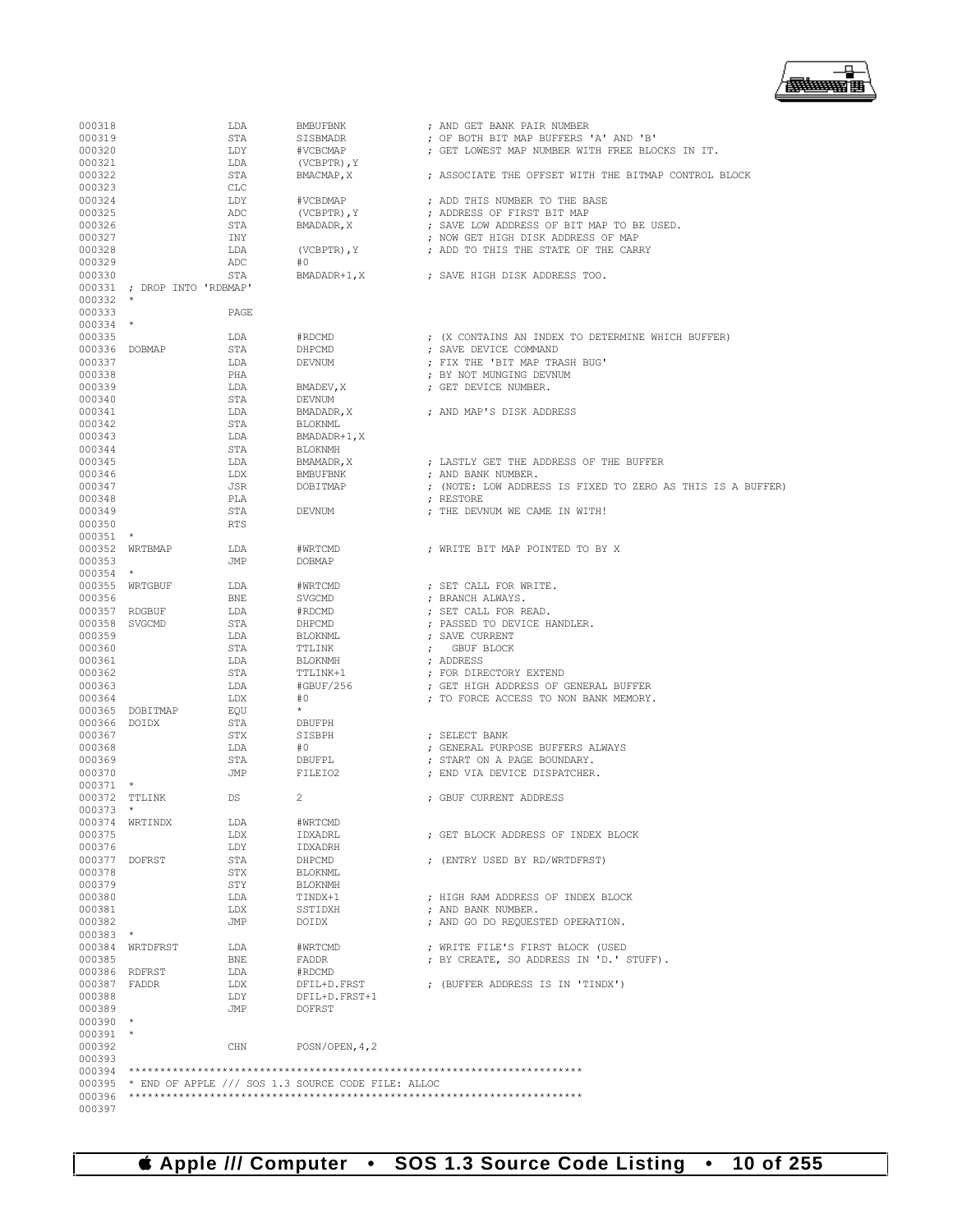

End of File -- Lines: 397 Characters: 17241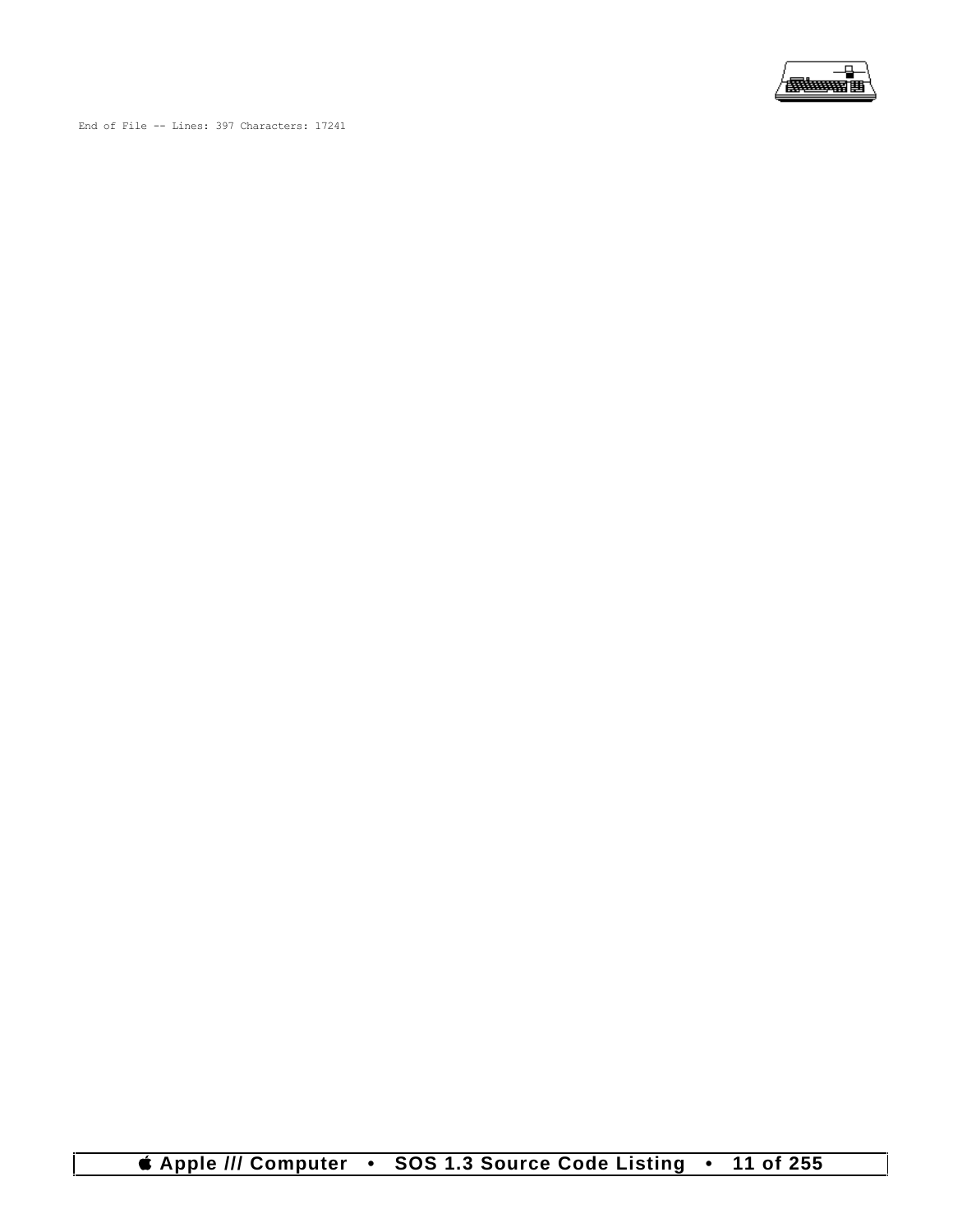

|                  | FILE: "SOS.BFM.INIT2.SRC.TEXT"                                                         |                  |                                                                          |                                     |
|------------------|----------------------------------------------------------------------------------------|------------------|--------------------------------------------------------------------------|-------------------------------------|
|                  |                                                                                        |                  |                                                                          |                                     |
|                  |                                                                                        |                  |                                                                          |                                     |
|                  |                                                                                        |                  | 000002 * APPLE /// SOS 1.3 SOURCE CODE FILE: BFM.INIT2.SRC               |                                     |
|                  |                                                                                        |                  |                                                                          |                                     |
|                  |                                                                                        |                  | 000004 * ASSEMBLER: APPLE ] [ 6502 ASSEMBLER from APPLE COMPUTER TOOLKIT |                                     |
| 000005           |                                                                                        |                  |                                                                          |                                     |
| 000006           |                                                                                        | SBTL             | "SOS 1.1 BFM. INIT2"                                                     |                                     |
| 000007           |                                                                                        | REL              |                                                                          |                                     |
| 000008<br>000009 |                                                                                        | ORG              | INCLUDE SOSORG, 6, 1, 254<br>ORGBFMI                                     |                                     |
| 000010           |                                                                                        | MSB              | OFF                                                                      |                                     |
| 000011           |                                                                                        | REP              | 60                                                                       |                                     |
| $000012$ *       |                                                                                        |                  | COPYRIGHT (C) APPLE COMPUTER INC. 1980                                   |                                     |
| $000013$ *       |                                                                                        |                  | ALL RIGHTS RESERVED                                                      |                                     |
| 000014           |                                                                                        | REP 60           |                                                                          |                                     |
| 000015           | $\star$                                                                                |                  |                                                                          |                                     |
|                  | 000016 * BLOCK FILE MANAGER INIT2                                                      |                  |                                                                          |                                     |
| 000017           |                                                                                        |                  |                                                                          |                                     |
|                  |                                                                                        |                  | 000018 * SECONDARY INITIALIZATION ROUTINE FOR BLOCK FILE MANAGER         |                                     |
| $000019$ *       |                                                                                        |                  |                                                                          |                                     |
|                  | 000020 * MODIFIED: 03/25/81 TO UTILIZE NEW<br>000021 * DISK DRIVER'S SEEKDSK3 ROUTINE. |                  |                                                                          |                                     |
|                  | 000022 * CHANGES MARKED BY 'D3RRA81084'                                                |                  |                                                                          |                                     |
| 000023           |                                                                                        |                  |                                                                          |                                     |
|                  | 000024 * MODIFIED: 08/19/81 TO WORK WITH NEW                                           |                  |                                                                          |                                     |
|                  | 000025 * SOSLDR MODULE.                                                                |                  |                                                                          |                                     |
| 000026           |                                                                                        | REP              | 60                                                                       |                                     |
| $000027$ *       |                                                                                        |                  |                                                                          |                                     |
| 000028           |                                                                                        | ENTRY BFM. INIT2 |                                                                          |                                     |
| $000029$ *       |                                                                                        |                  |                                                                          |                                     |
|                  | 000030 *EXTRN I.BASE.P ; ENTRY IN SOSLDR                                               |                  |                                                                          |                                     |
| 000031<br>000032 |                                                                                        | EXTRN<br>EXTRN   | SYSBANK<br>SXPAGE                                                        |                                     |
| 000033           |                                                                                        | EXTRN            | CZPAGE                                                                   |                                     |
| 000034           |                                                                                        | EXTRN            |                                                                          | ; IN DISKDH/D3RRA81084              |
| 000035           |                                                                                        | EXTRN            | SEEKDSK3<br>NMIDSBL                                                      | ;/D3RRA81084                        |
|                  | 000036 I.BASE.P                                                                        | EQU              | \$2                                                                      |                                     |
| 000037           |                                                                                        | PAGE             |                                                                          |                                     |
| $000038$ *       |                                                                                        |                  |                                                                          |                                     |
|                  | 000039 * CONSTANTS                                                                     |                  |                                                                          |                                     |
| $000040$ *       |                                                                                        |                  |                                                                          |                                     |
|                  | 000041 KERNEL.BASE EQU                                                                 |                  | \$B800                                                                   | ; BASE ADDRESS OF SOS KERNEL        |
| 000042 ROMID     | 000043 SLOT                                                                            | EQU              | \$A0<br>\$60                                                             | ;\$F1B9 OF NEW ROM/D3RRA81084       |
|                  | 000044 BEGTRK                                                                          | EQU<br>EQU       | \$9                                                                      |                                     |
|                  | 000045 BEGSECT                                                                         | EQU              | \$2                                                                      |                                     |
|                  | 000046 ENDSECT                                                                         | EQU              | \$6                                                                      |                                     |
| $000047$ *       |                                                                                        |                  |                                                                          |                                     |
|                  | 000048 * ZERO PAGE                                                                     |                  |                                                                          |                                     |
| $000049$ *       |                                                                                        |                  |                                                                          |                                     |
|                  | 000050 TRACK                                                                           | EQU              | \$99                                                                     |                                     |
|                  | 000051 SECTOR                                                                          | EOU              | \$98                                                                     |                                     |
|                  | 000052 VOLUME                                                                          | EOU              | \$9A                                                                     |                                     |
| 000053 KEY       |                                                                                        | EQU              | ŞE0                                                                      | ; THRU \$E7                         |
| 000054<br>000055 | PREV.K<br>XIDX                                                                         | EQU<br>EQU       | $KEY+$8$<br>KEY+\$9                                                      |                                     |
| 000056           | $\mathbb{I}$                                                                           | EQU              | KEY+\$A                                                                  | $;$ & $$B$                          |
| 000057           |                                                                                        |                  |                                                                          |                                     |
|                  | 000058 * ROM ROUTINES                                                                  |                  |                                                                          |                                     |
| 000059           | $\star$                                                                                |                  |                                                                          |                                     |
| 000060 RDADR     |                                                                                        | EQU              | \$F1B9                                                                   | ; REV1                              |
| 000061           | RDADRX                                                                                 | EQU              | \$F1BD                                                                   | ; REVO                              |
| 000062           | $\star$                                                                                |                  |                                                                          |                                     |
| 000063           | * HARDWARE LOCATIONS                                                                   |                  |                                                                          |                                     |
| 000064 *         |                                                                                        |                  |                                                                          |                                     |
| 000065 E.REG     |                                                                                        | EQU              | \$FFDF                                                                   |                                     |
| 000066 B.REG     |                                                                                        | EQU              | <b>\$FFEF</b>                                                            |                                     |
| 000067           | MOTORON<br>000068 MOTOROFF                                                             | EQU<br>EQU       | \$C089<br>\$C088                                                         |                                     |
| 000069           |                                                                                        | PAGE             |                                                                          |                                     |
| 000070           |                                                                                        | <b>REP</b>       | 60                                                                       |                                     |
| 000071 *         |                                                                                        |                  |                                                                          |                                     |
| 000072           | * BFM.INIT2 ENTRY POINT                                                                |                  |                                                                          |                                     |
| 000073           |                                                                                        |                  |                                                                          |                                     |
| 000074           |                                                                                        | REP              | 60                                                                       |                                     |
| 000075           | $^{\star}$                                                                             |                  |                                                                          |                                     |
| 000076           | STATE                                                                                  | DFB              | <b>SFE</b>                                                               | ; FF=1ST ENTRY, 0=2ND ENTRY, 1=PROT |

*# Apple /// Computer* • SOS 1.3 Source Code Listing • 12 of 255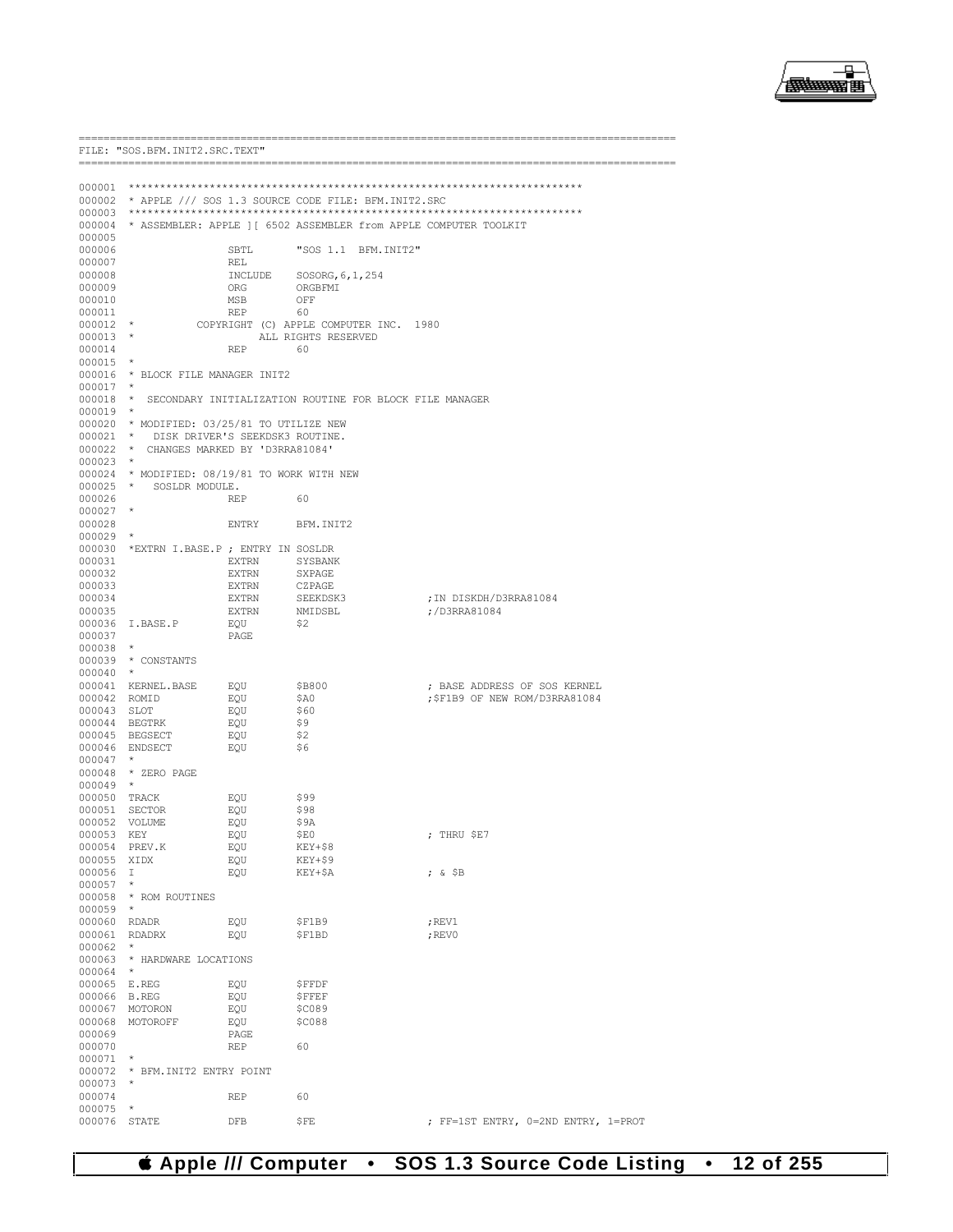

| $000077$ *    |                                 |            |                                                        |            |                                                                 |
|---------------|---------------------------------|------------|--------------------------------------------------------|------------|-----------------------------------------------------------------|
|               | 000078 BFM. INIT2               | EOU        | $\star$                                                |            |                                                                 |
| 000079        |                                 | <b>INC</b> | STATE                                                  |            |                                                                 |
| 000080        |                                 | BMI        | BFMI050                                                |            |                                                                 |
| 000081        |                                 | JSR        | <b>GETK</b>                                            |            |                                                                 |
| 000082        |                                 | LDA        | <b>RETRY</b>                                           |            |                                                                 |
| 000083        |                                 | <b>BEQ</b> | <b>BADNEWS</b>                                         |            |                                                                 |
| 000084        |                                 | <b>BCC</b> | BFMI050                                                |            |                                                                 |
| 000085        |                                 | JSR        | NMIDSBL                                                |            |                                                                 |
| 000086        |                                 | JSR        | DC                                                     |            |                                                                 |
| 000087        |                                 | <b>INC</b> | STATE                                                  |            |                                                                 |
|               | 000088 BFMI050                  | <b>CLC</b> |                                                        |            |                                                                 |
| 000089        |                                 | RTS        |                                                        |            |                                                                 |
|               | 000090 BADNEWS                  | <b>SEC</b> |                                                        |            | ; $I/O$ ERROR                                                   |
| 000091        |                                 | <b>RTS</b> |                                                        |            |                                                                 |
| 000092        |                                 | PAGE       |                                                        |            |                                                                 |
| 000093        |                                 | <b>REP</b> | 60                                                     |            |                                                                 |
| $000094$ *    |                                 |            |                                                        |            |                                                                 |
|               | 000095 * DECODE SUBROUTINE      |            |                                                        |            |                                                                 |
| $000096$ *    |                                 |            |                                                        |            |                                                                 |
|               | 000097 * TO ENCODE:             |            |                                                        |            |                                                                 |
| $000098$ *    | EO.E8:                          |            | - INIT KEY & PREV.K                                    |            |                                                                 |
| $000099$ *    |                                 |            | B84E:4C 64 B8 - JUMPS AROUND INTERP'S 3 BYTE OVERWRITE |            |                                                                 |
| $000100$ *    |                                 |            | 1A02.1A03: - NEW INTERP'S LOAD ADR (LO, HII)           |            |                                                                 |
| $000101$ *    | B81DG:                          |            | - JSR FROM MONITOR                                     |            |                                                                 |
| $000102$ *    |                                 |            |                                                        |            |                                                                 |
| 000103        |                                 | <b>REP</b> | 60                                                     |            |                                                                 |
| 000104 DC     |                                 | EQU        | $\star$                                                |            |                                                                 |
|               |                                 |            |                                                        |            |                                                                 |
| 000105        |                                 | LDA        | <b>B.REG</b>                                           |            | ; SAVE BANK REGISTER                                            |
| 000106        |                                 | PHA        |                                                        |            |                                                                 |
| 000107        |                                 | LDA        | SYSBANK                                                | $\ddot{ }$ | AND SWITCH TO SYSTEM BANK                                       |
| 000108        |                                 | STA        | <b>B.REG</b>                                           |            |                                                                 |
| 000109        |                                 | <b>CLC</b> |                                                        |            | ; FETCH LOADER'S INTERPRETER POINTER                            |
| 000110        |                                 | LDA        | CZPAGE+I.BASE.P                                        |            |                                                                 |
| 000111        |                                 | ADC        | #3                                                     |            |                                                                 |
| 000112        |                                 | STA        | I                                                      |            |                                                                 |
| 000113        |                                 | PHA        |                                                        |            |                                                                 |
| 000114        |                                 | LDA        | CZPAGE+I.BASE.P+1                                      |            |                                                                 |
| 000115        |                                 | ADC        | #0                                                     |            |                                                                 |
| 000116        |                                 | STA        | $I+1$                                                  |            |                                                                 |
| 000117        |                                 | PHA        |                                                        |            |                                                                 |
| 000118        |                                 | LDA        | #0                                                     |            |                                                                 |
| 000119        |                                 | STA        | SXPAGE+I+1                                             |            |                                                                 |
| $000120$ *    |                                 |            |                                                        |            |                                                                 |
| 000121        |                                 | LDY        | I                                                      |            | ; ALIGN I PTR TO PAGE BOUNDARY                                  |
| 000122        |                                 | LDA        | #0                                                     |            |                                                                 |
| 000123        |                                 | STA        | I                                                      |            |                                                                 |
| 000124        |                                 | STA        | PREV.K                                                 |            |                                                                 |
| $000125$ *    |                                 |            |                                                        |            |                                                                 |
| 000126        |                                 | JSR        | <b>DCLOOP</b>                                          |            | ; DECODE                                                        |
| $000127$ *    |                                 |            |                                                        |            |                                                                 |
| 000128        |                                 | PLA        |                                                        |            | ; RETRIEVE LOADER'S INTERPRETER POINTER                         |
| 000129        |                                 | STA        | $I+1$                                                  |            |                                                                 |
| 000130        |                                 | PLA        |                                                        |            |                                                                 |
| 000131        |                                 | STA        | I                                                      |            |                                                                 |
| $000132$ *    |                                 |            |                                                        |            |                                                                 |
| 000133        |                                 | LDY        | #1                                                     |            | ; REPOSITION LOADER'S INTERPRETER POINTER (PUT ENCODE JMP HERE) |
| 000134        |                                 | LDA        | $(I)$ , Y                                              |            |                                                                 |
| 000135        |                                 | STA        | CZPAGE+I.BASE.P                                        |            |                                                                 |
| 000136        |                                 | INY        |                                                        |            |                                                                 |
| 000137        |                                 | LDA        | $(I)$ , Y                                              |            |                                                                 |
| 000138        |                                 | STA        | CZPAGE+I.BASE.P+1                                      |            |                                                                 |
| $000139$ *    |                                 |            |                                                        |            |                                                                 |
| 000140        |                                 | LDY        | #2                                                     |            | ; WALK ON INTERPRETER'S FIRST INSTRUCTION (3 BYTES)             |
| 000141        |                                 | LDA        | #0                                                     |            |                                                                 |
| 000142 DCA    |                                 | STA        | $(I)$ , Y                                              |            |                                                                 |
| 000143        |                                 | DEY        |                                                        |            |                                                                 |
| 000144        |                                 | BPL        | DCA                                                    |            |                                                                 |
| 000145        |                                 | PLA        |                                                        |            | ; RESTORE BANK REGISTER (ENCODE JMP JUMPS TO HERE)              |
| 000146        |                                 | STA        | <b>B.REG</b>                                           |            |                                                                 |
| 000147        |                                 | <b>RTS</b> |                                                        |            |                                                                 |
| 000148        |                                 | PAGE       |                                                        |            |                                                                 |
| 000149        |                                 | REP        | 60                                                     |            |                                                                 |
| $000150$ *    |                                 |            |                                                        |            |                                                                 |
|               | 000151 * DECODE LOOP SUBROUTINE |            |                                                        |            |                                                                 |
| $000152$ *    |                                 |            |                                                        |            |                                                                 |
| 000153        |                                 | REP        | 60                                                     |            |                                                                 |
| 000154 DCLOOP |                                 | EQU        | $\star$                                                |            |                                                                 |
| 000155        |                                 | LDX        | #7                                                     |            | ; SHIFT LEFT ONE BIT                                            |
| 000156        |                                 | CLC        |                                                        |            |                                                                 |
| 000157        |                                 | LDA        | KEY                                                    |            |                                                                 |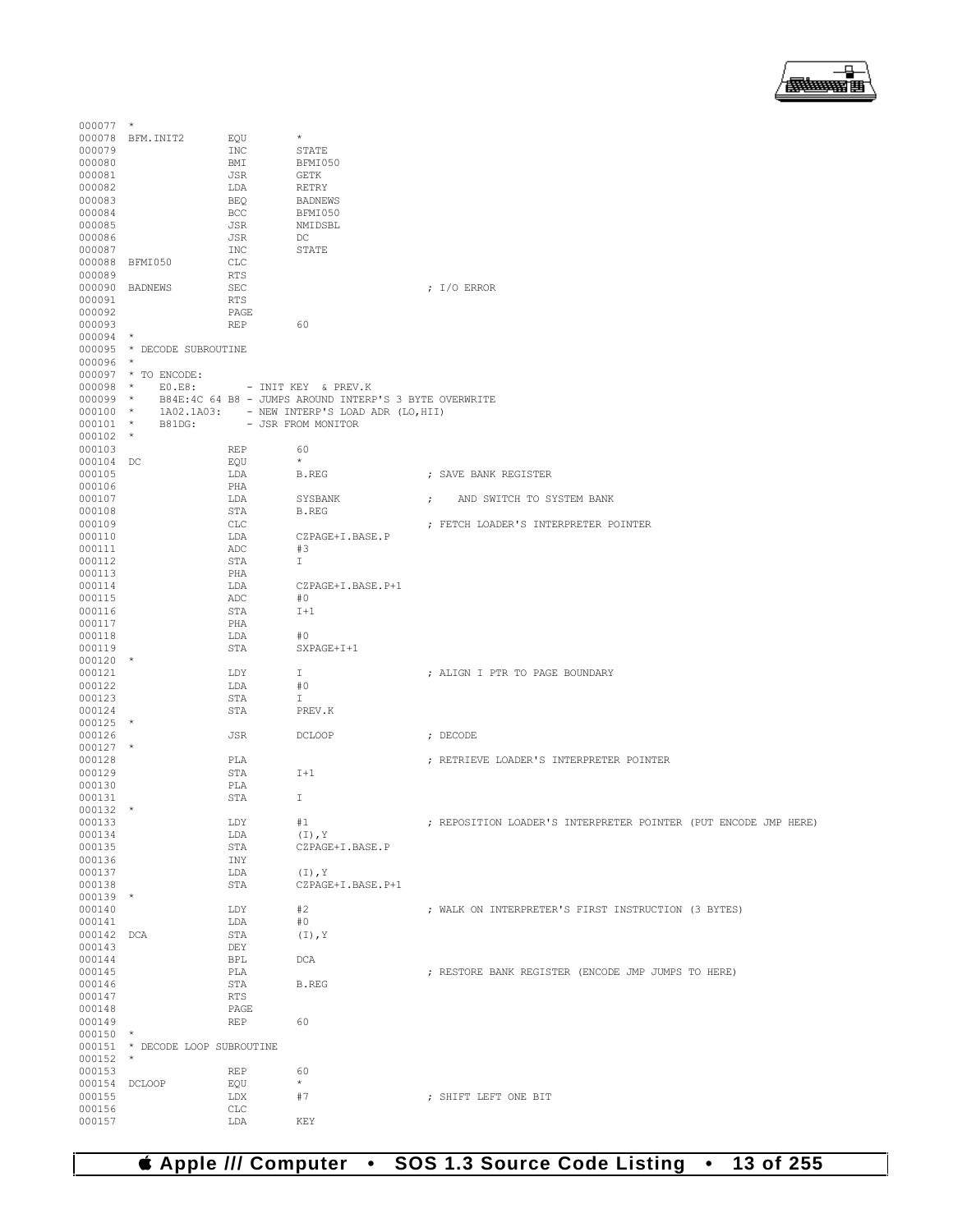

| 000158       |                            | BPL          | DC1                                                              |                                        |
|--------------|----------------------------|--------------|------------------------------------------------------------------|----------------------------------------|
| 000159       |                            | <b>SEC</b>   |                                                                  |                                        |
| 000160 DC1   |                            | ROL          | KEY, X                                                           |                                        |
| 000161       |                            | DEX          |                                                                  |                                        |
| 000162       |                            | BPL          | DC1                                                              |                                        |
| 000163       | $\star$                    |              |                                                                  |                                        |
| 000164 DC2   |                            | TYA          |                                                                  |                                        |
| 000165       |                            | AND          | #7                                                               |                                        |
| 000166       |                            | <b>EOR</b>   | #2                                                               |                                        |
|              |                            |              |                                                                  |                                        |
| 000167       |                            | TAX          |                                                                  |                                        |
| 000168       |                            | LDA          | KEY, X                                                           |                                        |
| 000169       |                            | PHA          |                                                                  |                                        |
| 000170       |                            | AND          | #7                                                               |                                        |
| 000171       |                            | TAX          |                                                                  |                                        |
| 000172       |                            | PLA          |                                                                  |                                        |
| 000173       |                            | CLC          |                                                                  |                                        |
| 000174       |                            | ADC          | PREV.K                                                           |                                        |
| 000175       |                            | $_{\rm CLC}$ |                                                                  |                                        |
| 000176       |                            | ADC          | KEY, X                                                           |                                        |
| 000177       |                            | STA          | PREV.K                                                           |                                        |
| 000178       |                            | EOR          | $(I)$ , Y                                                        | ; DECODE BYTE                          |
| 000179       |                            | STA          | $(I)$ , Y                                                        | ; AND PUT IT BACK                      |
|              |                            |              |                                                                  |                                        |
| 000180       |                            | INY          |                                                                  |                                        |
| 000181       |                            | BNE          | DC <sub>2</sub>                                                  |                                        |
| 000182       |                            | INC          | $I+1$                                                            |                                        |
| 000183       |                            | LDA          | $I+1$                                                            |                                        |
| 000184       |                            | CMP          | # <kernel.base< td=""><td></td></kernel.base<>                   |                                        |
| 000185       |                            | BCC          | <b>DCLOOP</b>                                                    |                                        |
| 000186       |                            | RTS          |                                                                  |                                        |
| 000187       |                            | PAGE         |                                                                  |                                        |
| 000188       |                            | REP          | 60                                                               |                                        |
| $000189$ *   |                            |              |                                                                  |                                        |
|              | 000190 * GETKEY SUBROUTINE |              |                                                                  |                                        |
| $000191$ *   |                            |              |                                                                  |                                        |
| 000192       |                            |              | 60                                                               |                                        |
|              |                            | REP          |                                                                  |                                        |
| $000193$ *   |                            |              |                                                                  |                                        |
| 000194 RETRY |                            | DFB          | $10 + 1$                                                         | ; TEN RETRIES                          |
|              | 000195 OURTRACK            | DS           | 1                                                                | CURRENT TRACK/D3RRA81084;              |
| $000196$ *   |                            |              |                                                                  |                                        |
| 000197 GETK  |                            | EQU          | $\star$                                                          |                                        |
| 000198       |                            | LDX          | #7                                                               |                                        |
| 000199       |                            | STX          | XIDX                                                             |                                        |
| 000200       |                            | LDX          | #SLOT                                                            |                                        |
| 000201       |                            | LDA          | MOTORON, X                                                       | ; ENSURE MOTOR STAYS ON                |
| 000202       |                            | LDA          | E.REG                                                            | ; SELECT 1MHZ, ROM                     |
| 000203       |                            | ORA          | #\$83                                                            |                                        |
| 000204       |                            | STA          | E.REG                                                            |                                        |
|              |                            |              |                                                                  |                                        |
| $000205$ *   |                            |              |                                                                  |                                        |
|              |                            |              | 000206 * NOTE: THE SEEKDSK3 ROUTINE HAS THESE / D3RRA81084       |                                        |
|              |                            |              | 000207 * CAVEATS: 1MHZ MODE, MOTOR IS ON, /D3RRA81084            |                                        |
|              |                            |              | 000208 * DRIVE CURRENTLY SELECTED, ROM+I/O ENABLED! / D3RRA81084 |                                        |
| $000209$ *   |                            |              |                                                                  |                                        |
|              | 000210 GETK010             | LDA          | #BEGTRK                                                          |                                        |
| 000211       |                            | STA          | OURTRACK                                                         | ; WHERE WE SEEK TO / D3RRA81084        |
| 000212       |                            | JSR          | SEEKDSK3                                                         | ; HAVE DISKDH SEEK FOR US / D3RRA81084 |
|              | 000213 GETK020             | LDX          | #SLOT                                                            |                                        |
| 000214       |                            | JSR          | DOREAD                                                           | ; FIND A SECTOR HEADER                 |
| 000215       |                            | <b>BCS</b>   | IOERROR                                                          | ;=>RETRY IF BAD                        |
| 000216       |                            | LDA          | SECTOR                                                           | ; WHERE ARE WE?                        |
| 000217       |                            | CMP          | #BEGSECT                                                         | ; AT THE RIGHT PLACE?                  |
|              |                            |              |                                                                  |                                        |
| 000218       |                            | <b>BNE</b>   | GETK020                                                          | ; =>NO, GET THERE                      |
| 000219       | $\star$                    |              |                                                                  |                                        |
|              | 000220 GETK100             | LDX          | #1                                                               |                                        |
| 000221       |                            | JSR          | WAIT                                                             | ; $(X * 1284) + 15$ MILISECONDS        |
| 000222       |                            | LDX          | XIDX                                                             |                                        |
| 000223       |                            | LDA          | VOLUME                                                           |                                        |
| 000224       |                            | STA          | KEY, X                                                           |                                        |
| 000225       |                            | DEC          | XIDX                                                             |                                        |
| 000226       |                            | BMI          | <b>ENUFF</b>                                                     |                                        |
| 000227       |                            | INC          | OURTRACK                                                         | ; BUMP FOR NEXT TRACK / D3RRA81084     |
| 000228       |                            | LDA          | OURTRACK                                                         | ; WHERE TO GO / D3RRA81084             |
| 000229       |                            | LDX          | #SLOT                                                            |                                        |
|              |                            |              |                                                                  |                                        |
| 000230       |                            | JSR          | SEEKDSK3                                                         | ; DISKDH, PLEASE SEEK ME / D3RRA81084  |
| 000231       |                            | LDX          | #SLOT                                                            |                                        |
| 000232       |                            | JSR          | DOREAD                                                           |                                        |
| 000233       |                            | BCC          | GETK100                                                          |                                        |
| 000234       |                            | <b>BCS</b>   | IOERROR                                                          |                                        |
| 000235       | $\ast$                     |              |                                                                  |                                        |
| 000236       | ENUFF                      | LDX          | #SLOT                                                            |                                        |
| 000237       |                            | LDA          | MOTOROFF, X                                                      |                                        |
| 000238       |                            | LDA          | E.REG                                                            | ; SELECT 2MHZ, RAM                     |
|              |                            |              |                                                                  |                                        |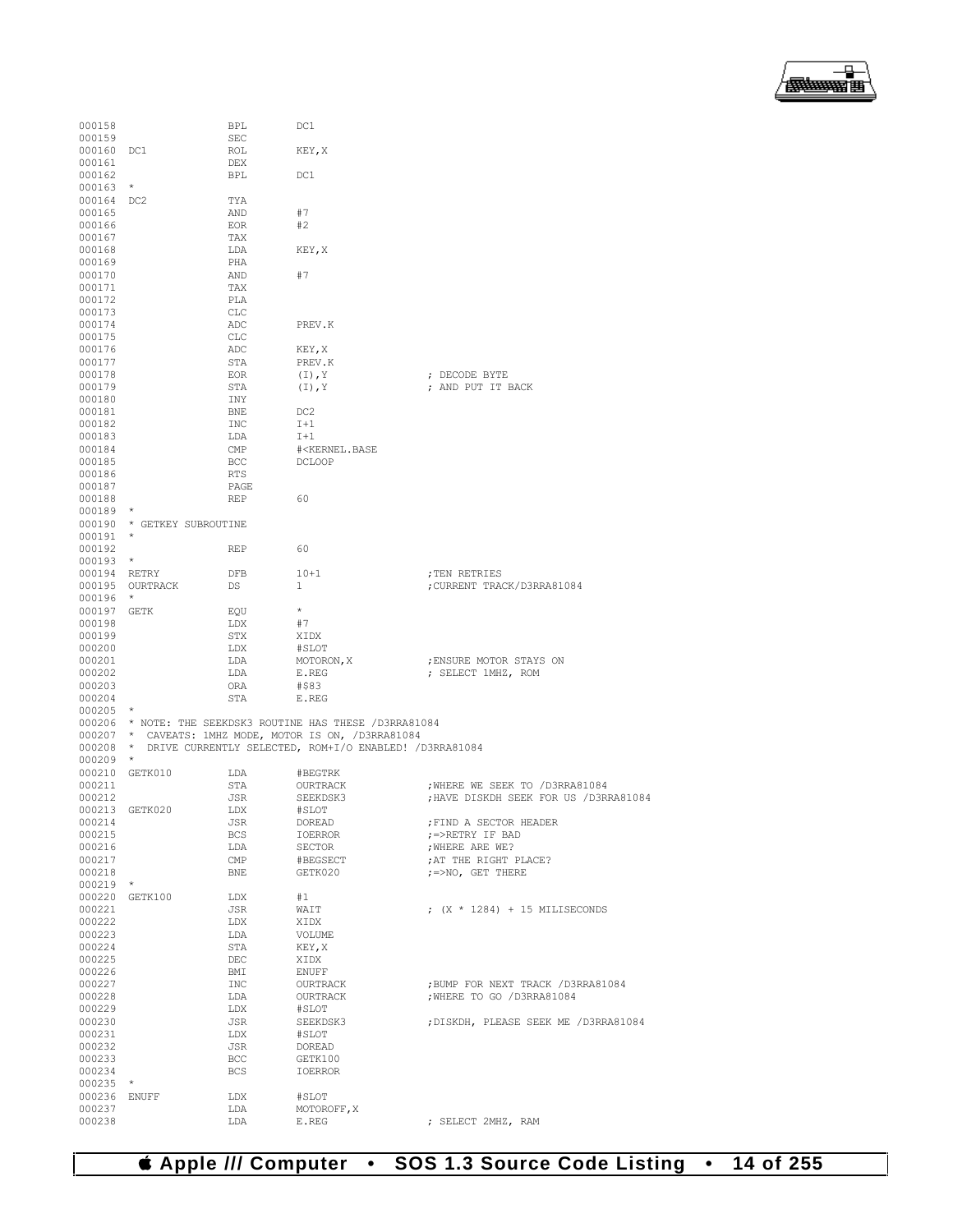

| 000239<br>000240<br>000241                                         |                               | AND<br><b>STA</b><br>PAGE                              | #STC<br>E.REG                                              |                                   |
|--------------------------------------------------------------------|-------------------------------|--------------------------------------------------------|------------------------------------------------------------|-----------------------------------|
| 000242<br>000243<br>000244<br>000245<br>000246                     |                               | LDA<br>$\text{CMP}$<br><b>BNE</b><br>LDA<br><b>EOR</b> | <b>SECTOR</b><br>#ENDSECT<br>NOTPROT<br>KEY<br>$KEY+1$     | ; TRACKS SYNC'ED?                 |
| 000247<br>000248<br>000249<br>000250                               | *                             | BEO<br><b>SEC</b><br><b>RTS</b>                        | NOTPROT                                                    | ; IF FIRST 2 VOLS ARE EQUAL       |
| 000251<br>000252<br>000253<br>000254<br>000255                     | NOTPROT<br>$\star$<br>$\star$ | LDA<br><b>CLC</b><br><b>RTS</b>                        | #0                                                         |                                   |
| 000256<br>000257<br>000258                                         | <b>DOREAD</b>                 | <b>JSR</b><br><b>BCS</b><br>JMP                        | WHICHROM<br>OLDREAD<br><b>RDADR</b>                        |                                   |
| 000259<br>000260<br>000261                                         | OLDREAD<br>$\star$<br>$\star$ | JMP                                                    | <b>RDADRX</b>                                              |                                   |
| 000262<br>000263<br>000264<br>000265<br>000266                     | WHICHROM                      | LDA<br>CMP<br><b>CLC</b><br><b>BEO</b>                 | <b>RDADR</b><br>#ROMID<br>NEWROM                           |                                   |
| 000267<br>000268<br>000269                                         | NEWROM<br>$\star$<br>$\star$  | SEC<br><b>RTS</b>                                      |                                                            |                                   |
| 000270<br>000271<br>000272                                         | <b>IOERROR</b>                | DEC<br><b>BEQ</b><br>JMP                               | <b>RETRY</b><br>ERR1<br><b>GETK</b>                        | ; TRY, TRY AGAIN                  |
| 000273<br>000274<br>000275                                         | ERR1<br>$^{\star}$<br>$\star$ | JMP                                                    | <b>ENUFF</b>                                               | ; I/O ERROR, CLEANUP AND EXIT     |
| 000276<br>000277<br>000278<br>000279<br>000280<br>000281<br>000282 | WAIT<br>W1                    | LDY<br>DEY<br><b>BNE</b><br>DEX<br><b>BNE</b><br>RTS   | #0<br>W1<br>W1                                             |                                   |
| 000283<br>000284<br>000285<br>000286<br>000287                     | ZZLEN                         | EQU<br><b>IFNE</b><br>FAIL<br>FIN                      | \$400<br>ZZLEN-LENBFMI<br>2, "SOSORG                       | FILE IS INCORRECT FOR BFM. INIT2" |
| 000288<br>000289<br>000290<br>000291<br>000292                     |                               |                                                        | * END OF APPLE /// SOS 1.3 SOURCE CODE FILE: BFM.INIT2.SRC |                                   |

End of File -- Lines: 292 Characters: 7017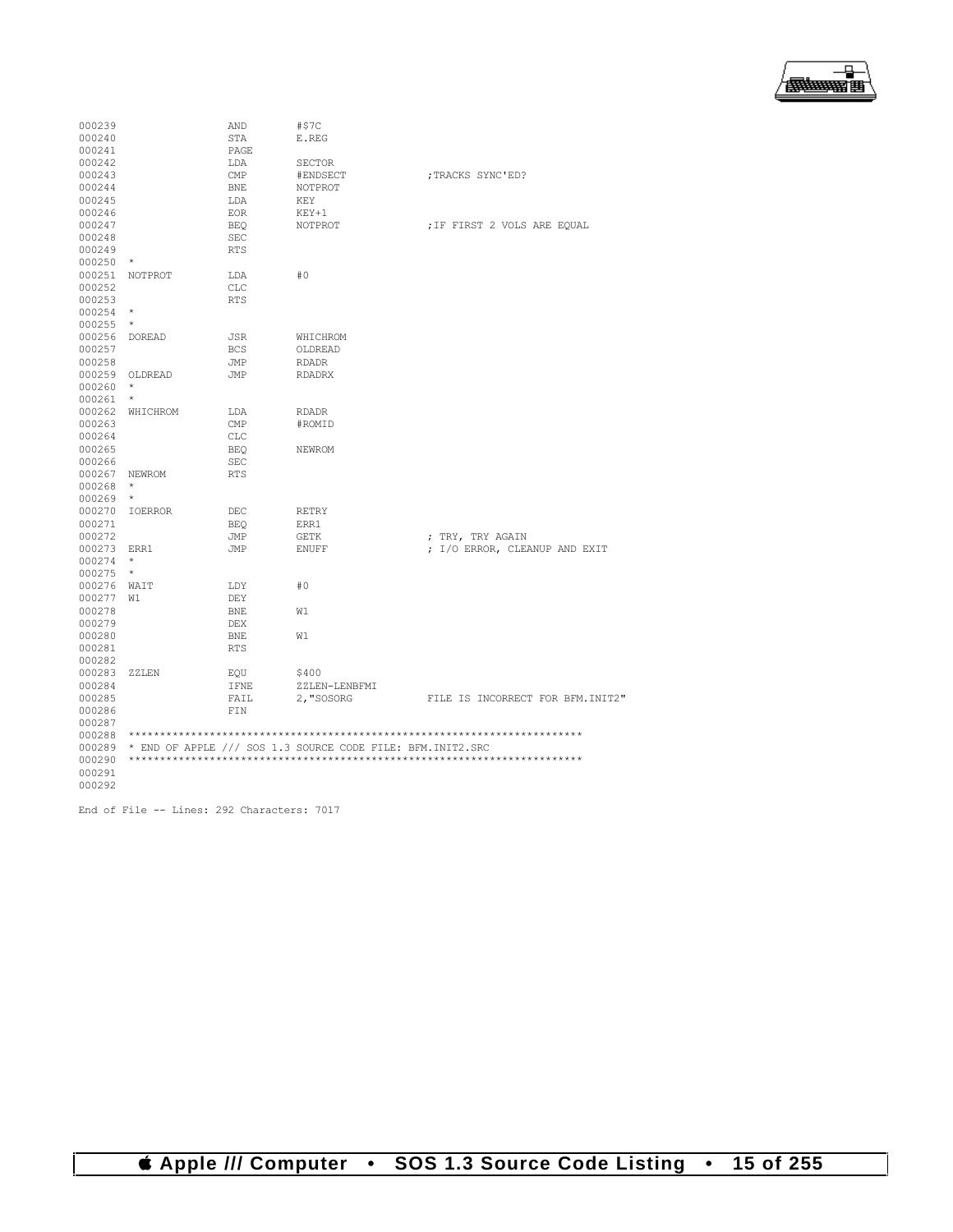

-------------------------

|                      | FILE: "SOS.BUFMGR.SRC.TEXT              |                       |                                                                                                                                                |                                                |
|----------------------|-----------------------------------------|-----------------------|------------------------------------------------------------------------------------------------------------------------------------------------|------------------------------------------------|
|                      |                                         |                       |                                                                                                                                                |                                                |
|                      |                                         |                       |                                                                                                                                                |                                                |
|                      |                                         |                       | 000002 * APPLE /// SOS 1.3 SOURCE CODE FILE: BUFMGR.SRC                                                                                        |                                                |
| 000003               |                                         |                       |                                                                                                                                                |                                                |
| 000004<br>000005     |                                         |                       | * ASSEMBLER: APPLE ] [ 6502 ASSEMBLER from APPLE COMPUTER TOOLKIT                                                                              |                                                |
| 000006               |                                         | SBTL                  | "SOS 1.1 BUFFER MANAGER"                                                                                                                       |                                                |
| 000007               |                                         | REL                   |                                                                                                                                                |                                                |
| 000008               |                                         | INCLUDE               | SOSORG, 6, 1, 254                                                                                                                              |                                                |
| 000009               | *ORGBUFMG EQU \$F552                    |                       |                                                                                                                                                |                                                |
| 000010<br>000011     | *LENBUFMG EQU \$31C                     | ORG                   | ORGBUFMG                                                                                                                                       |                                                |
| 000012 ZZORG         |                                         | EQU                   |                                                                                                                                                |                                                |
| 000013               |                                         | MSB                   | OFF                                                                                                                                            |                                                |
| 000014               |                                         | REP                   | 60                                                                                                                                             |                                                |
| $000015$ *           |                                         |                       | COPYRIGHT (C) APPLE COMPUTER INC. 1980                                                                                                         |                                                |
| 000016<br>000017     | $\star$                                 | REP                   | ALL RIGHTS RESERVED<br>60                                                                                                                      |                                                |
| 000018               | $\star$                                 |                       |                                                                                                                                                |                                                |
|                      | 000019 * BUFFER MANAGER (VERSION = 1.10 |                       | $\rightarrow$                                                                                                                                  |                                                |
| $000020$ *           |                                         | (DATE)                | $= 8/04/81$                                                                                                                                    |                                                |
| $000021$ *           |                                         |                       |                                                                                                                                                |                                                |
|                      |                                         |                       | 000022 * THIS MODULE IS RESPONSIBLE FOR CREATING AND RELEASING BUFFERS<br>000023 * FOR BOTH THE BLOCK FILE MANAGER AND, LATER, DEVICE HANDLERS |                                                |
|                      |                                         |                       | 000024 * THE BUFFER MANAGER CREATES BUFFERS BY REQUESTING MEMORY                                                                               |                                                |
|                      |                                         |                       | 000025 * SEGMENTS FROM THE MEMORY MANAGER, AND RELEASES THEM VIA SAME.                                                                         |                                                |
|                      |                                         |                       | 000026 * THE PRIMARY DATA STRUCTURE IN THIS MODULE IS THE BUFFER TABLE.                                                                        |                                                |
| $000027$ *           |                                         |                       |                                                                                                                                                |                                                |
| 000028<br>$000029$ * |                                         | REP                   | 60                                                                                                                                             |                                                |
| 000030               |                                         | ENTRY                 | <b>REOBUF</b>                                                                                                                                  |                                                |
| 000031               |                                         | ENTRY                 | REQFXBUF                                                                                                                                       |                                                |
| 000032               |                                         | ENTRY                 | <b>GETBUFADR</b>                                                                                                                               |                                                |
| 000033               |                                         | ENTRY                 | CHKBUF                                                                                                                                         |                                                |
| 000034<br>$000035$ * |                                         | ENTRY                 | RELBUF                                                                                                                                         |                                                |
| 000036               |                                         | EXTRN                 | <b>MMGR</b>                                                                                                                                    |                                                |
| 000037               |                                         | EXTRN                 | SXPAGE                                                                                                                                         |                                                |
| 000038               |                                         | EXTRN                 | CZPAGE                                                                                                                                         |                                                |
| 000039               |                                         | EXTRN                 | CXPAGE                                                                                                                                         |                                                |
| 000040<br>000041     | *                                       | EXTRN                 | SYSERR                                                                                                                                         |                                                |
| 000042               |                                         | EXTRN                 | SERR                                                                                                                                           |                                                |
| 000043               |                                         | EXTRN                 | OUTOFMEM                                                                                                                                       |                                                |
| 000044               |                                         | <b>EXTRN</b>          | <b>BUFTBLFULL</b>                                                                                                                              |                                                |
| 000045               | $\star$                                 | EXTRN                 | BADSYSBUF                                                                                                                                      |                                                |
| 000046<br>000047     |                                         | <b>EXTRN</b>          | SYSDEATH                                                                                                                                       |                                                |
| 000048               |                                         | EXTRN                 | BADBUFNUM                                                                                                                                      |                                                |
| 000049               |                                         | EXTRN                 | BADBUFSIZ                                                                                                                                      |                                                |
| 000050               | $\star$                                 |                       |                                                                                                                                                |                                                |
| 000051               |                                         | ENTRY                 | BUF.CNT                                                                                                                                        |                                                |
| 000052<br>000053     |                                         | ENTRY<br><b>ENTRY</b> | PGCT.T<br>XBYTE.T                                                                                                                              |                                                |
| 000054               |                                         | ENTRY                 | <b>BUFREF</b>                                                                                                                                  |                                                |
| 000055               |                                         | PAGE                  |                                                                                                                                                |                                                |
| 000056               |                                         | <b>REP</b>            | 60                                                                                                                                             |                                                |
| $000057$ *           | 000058 * DATA DECLARATIONS              |                       |                                                                                                                                                |                                                |
| $000059$ *           |                                         |                       |                                                                                                                                                |                                                |
| 000060               |                                         | <b>REP</b>            | 60                                                                                                                                             |                                                |
| 000061               | $\star$                                 |                       |                                                                                                                                                |                                                |
| 000062 Z.REG         |                                         | EOU                   | \$FFD0                                                                                                                                         |                                                |
| 000063               |                                         |                       | 000064 * MEMORY MGMT CALL PARM LOCATIONS ON SOS ZPAGE                                                                                          |                                                |
| 000065               | $\star$                                 |                       |                                                                                                                                                |                                                |
|                      | 000066 M.TPARMX                         | EQU                   | \$60                                                                                                                                           | ; FIRST ADR OF MEM SYS CALL PARMS ON SOS ZPAGE |
|                      | 000067 REQCODE                          | EQU                   | M.TPARMX+\$0                                                                                                                                   |                                                |
| 000068 *             |                                         |                       |                                                                                                                                                |                                                |
|                      | 000069 FINDSEG<br>000070 SRCHMODE       | EQU                   | \$1                                                                                                                                            |                                                |
| 000071 F.ID          |                                         | EQU<br>EQU            | M.TPARMX+\$1<br>M.TPARMX+\$2                                                                                                                   |                                                |
|                      | 000072 F.PGCT                           | EQU                   | M.TPARMX+\$3                                                                                                                                   |                                                |
|                      | 000073 F.PGCTX                          | DS                    | $\overline{2}$                                                                                                                                 | ; TEMP LOC FOR F.PGCT PARM                     |
| 000074 F.BASE        |                                         | EQU                   | M.TPARMX+\$5                                                                                                                                   |                                                |
| 000076 F.LIM         | 000075 F.BASEX                          | DS                    | 2<br>M.TPARMX+\$7                                                                                                                              | ; TEMP LOC FOR F.BASE PARM                     |
|                      |                                         | EQU                   |                                                                                                                                                |                                                |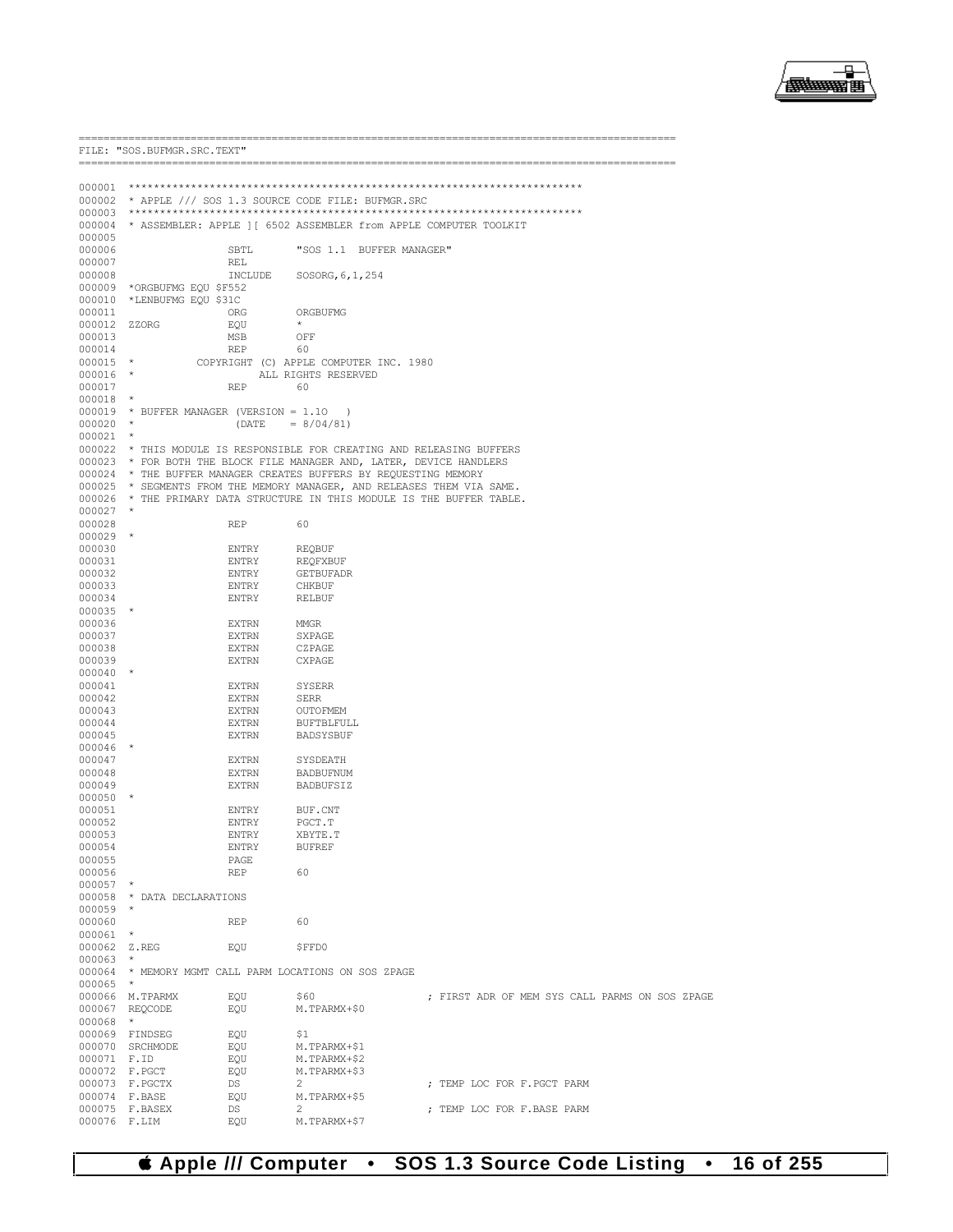모 **睡睡睡眠** 

000077 F.LIMX DS 2<br>000078 F.NUM ROU M.TPARMX+\$9 **; TEMP** LOC FOR F.LIM PARM 000078 F.NUM EQU M.<br>000079 F.NUMX DS 1 : TEMP LOC FOR F.NUM PARM 000080 \* 000081 RELSEG EQU \$5 000082 RLS.NUM 000083 \* 000084 \* REQBUF DATA DECLARATIONS 000085 \*<br>000086 RQB.PGCT 000086 RQB.PGCT DS 1 ; REQUESTED PAGE COUNT ; BUFFER NUMBER (FM GETFREE CALL) 000088 \* 000089 \* REQFXBUF DATA DECLARATIONS 000090 \*<br>000091 RQFB.PGCT % 000091 RQFB.PGCT DS 1 <br>000092 RQFB.BNUM DS 1 7 FEQUESTED PAGE COUNT 000092 RQFB.BNUM DS 1 ; BUFFER NUMBER (FM GETFREE CALL)  $000093$  MAXPGCT  $EQU$  64<br> $000094$  F.TPARMX  $EQU$  \$A0 000094 F.TPARMX EQU \$A0 ; FIRST ADR OF FILE SYS CALL PARMS ON SOS ZPAGE ; LOC OF OPEN.LIST PARM (OPEN SYS CALL) 000096 000097 \* BUFCOMPACT DATA DECLARATIONS (SOURCE ALSO USED BY CHKBUF) 000098 \*<br>000099 BUFC.BNUM 000099 BUFC.BNUM DS 1  $\mu$ , FUF# OF LOWEST BUFFER IN BUF.TBL 000100 SOURCE EQU M.TPARMX+\$10  $\mu$  & \$11 000100 SOURCE **EQU** M.TPARMX+\$10 **;** & \$11 000101 DEST EQU M.TPARMX+\$12 ; & \$13 000102 PAGE<br>000103 REP 000103 REP 60  $000104$  \* 000105 \* BUFFER TABLE 000106 \* 000107 \* THE BUFFER TABLE CONSISTS OF "CNT"-1 ENTRIES (1 TO "CNT"-1). 000108 \* EACH ENTRY IS "SIZ" BYTES IN LENGTH. THE "PGCT" FIELD 000109 \* CONTAINS 3 SUBFIELDS. BIT 7 IS THE "FREE" FLAG (0=ACTIVE,1=FREE) 000110 \* BIT 6 IS THE "FIXED" FLAG (0=FLOATING BUFFER,1=FIXED BUFFER) 000111 \* BITS 5 THRU 0 CONTAIN THE PAGE COUNT OF AN "ACTIVE" ENTRY 000112 \*  $(0=)1$  PAGE, 63=>64 PAGES DECIMAL). THE "XBYTE" FIELD CONTAINS 000113 \* THE PROPER XBYTE OF AN "ACTIVE" ENTRY. THE "ADRH" FIELD 000114 \* CONTAINS THE HIGH BYTE OF THE BUFFER ADDRESS. IF THE 000115 \* BUFFER ENTRY IS "FLOATING", THEN THE "SEG" FIELD CONTAINS THE 000116  $*$  SEGMENT NUMBER AND THE LOW BYTE OF THE BUFFER ADDRESS IS 000117  $*$  assummed to be zero. \* ASSUMMED TO BE ZERO. 000118 \* 000119 \* THUS, THE FOLLOWING RESTRICTIONS APPLY TO BUFFERS:  $000120$  \* 000121 \* (1) MAXIMUM BUFFER LENGTH IS 64 PAGES (16K) 000122 \* (2) "FLOATING" BUFFERS ALWAYS BEGIN ON A PAGE BOUNDARY 000123 \* "FIXED" BUFFERS DO NOT. "FIXED" BUFFERS DO NOT. 000124  $\star$  (3) BUFFERS ARE ALWAYS AN INTEGRAL NUMBER OF PAGES IN LENGTH 000125  $\star$  (4) BUFFERS ALWAYS RESIDE IN THE 32K BANK MEMORY REGION, 000125  $*$  (4) BUFFERS ALWAYS RESIDE IN THE 32K BANK MEMORY REGION, 000126  $*$  A LIMITATION OF FIND. SEG (MEMORY MANAGER) A LIMITATION OF FIND. SEG (MEMORY MANAGER) 000127 \* (5) MAXIMUM NUMBER OF BUFFERS = 16; ENTRY 0 IS NOT USED. 000128 \* 000129 REP 60 000130 \* 000131 \* BUFFER TABLE  $000132$  \* 000133 BUF.SIZ EQU 5<br>000134 BUF.CNT ROU 17 000134 BUF.CNT EQU<br>000135 BUF.TBL DS DS BUF.SIZ\*BUF.CNT<br>EOU BUF.TBL 000136 PGCT.T EQU BUF.TBL 000137 XBYTE.T EQU<br>000138 ADRH.T F.CU 000138 ADRH.T EQU XBYTE.T+BUF.CNT 000139 SEG.T EQU ADRH.T+BUF.CNT 000140 ADRL.T EQU SEG.T EQU ADRL.T+BUF.CNT<br>EQU \$40 000142 ISFIXED EQU \$40<br>000143 ISFREE EQU \$80 000143 **ISFREE** 000144 000145 \* BUFFER REFERENCE TABLE 000146 000147 \* FIRST BYTE IS COUNT, FOLLOWED BY "COUNT" BUFFER #S. 000148 \* THIS TABLE IS A LIST OF ALL BUFFERS REFERENCED DURING ONE 000149 \* SOS SYSTEM CALL. BUFFER #S ARE ADDED TO THIS LIST BY 000150 \* GETBUFADR AND REMOVED BY CHKSUM. 000151 \* 000152 BUFREF.CNT EQU 17<br>000153 BUFREF DS BUFREF.CNT 000153 BUFREF DS BUS<br>000154 ZPAGEX DS 1 000154 ZPAGEX DS<br>000155 PAGE 000155 PAGE<br>000156 REP 000156 REP 60 000157 \*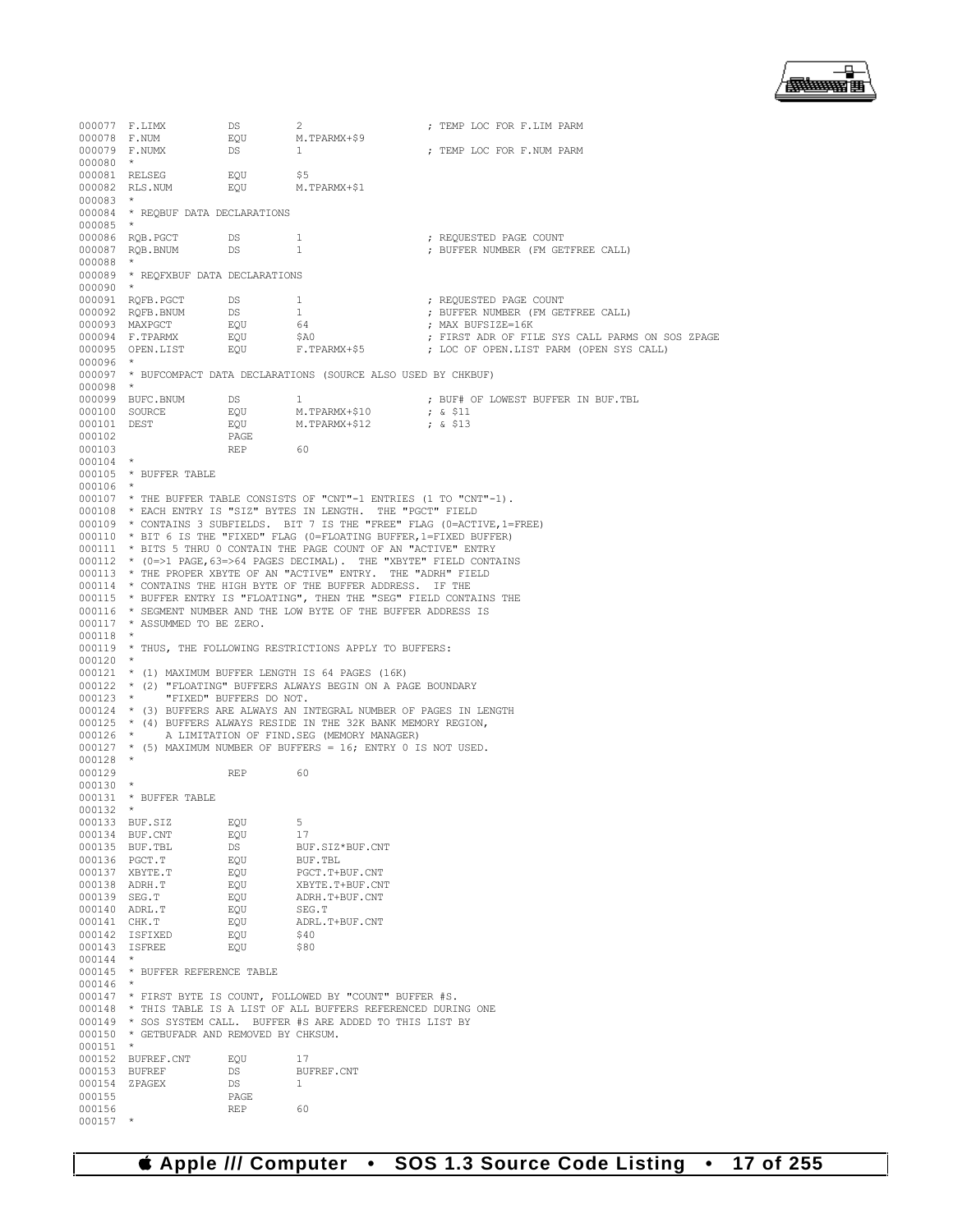

```
000158 * REQBUF
000159 *
000160 * INPUT: PAGE.CNT (A)
000161 * OUTPUT: BUFNUM (A)
000162 * ERROR: "BUFFER TABLE FULL" - SYSERR 000163 * "OUT OF MEMORY" - SYSERR
000163 * "OUT OF MEMORY"<br>000164 * "BAD BUFFER SIZE"
       * "BAD BUFFER SIZE" - SYSDEATH
000165 *
000166 \star THIS ROUTINE FINDS A FREE ENTRY IN THE BUFFER TABLE 000167 \star AND THEN CALLS FIND.SEG (MMGR) TO OBTAIN MEMORY FOR
       * AND THEN CALLS FIND.SEG (MMGR) TO OBTAIN MEMORY FOR IT.
000168 \star IF MEMORY IS FOUND THEN THE BUFFER ENTRY IS MARKED "ACTIVE" 000169 \star AND THE BUFFER INFO IS INSERTED INTO THE ENTRY
      * AND THE BUFFER INFO IS INSERTED INTO THE ENTRY
000170 *
000171 REP 60
000172<br>000173
      REQBUF EQU *
000174<br>000175
       * IF REQUESTED PGCT OUT OF BOUNDS THEN FATAL ERR
000176
000177 TAY<br>000178 BEQ
000178 BEQ RQB.ERR2 ; FATAL ERR, INVALID BUFFER SIZE
000179 CPY #MAXPGCT+1
000180 BCS RQB.ERR2 ; FATAL ERR, INVALID BUFFER SIZE
                                                    ; SAVE PAGE COUNT
000182 *
000183 * FIND FREE ENTRY IN BUF.TBL
000184<br>000185
000185 JSR GETFREE
000186 BCS RQB.ERR ; ERR, BUFFER TABLE FULL
                                ROB. BNUM
000188 *
000189 * FIND PGCT*256 BYTES OF FREE MEMORY
000190<br>000191
000191 LDA RQB.PGCT<br>000192 JSR FSEG
000192 JSR FSEG
000193 BCS RQB.ERR1 ; ERR, OUT OF MEMORY
000194
000195 * INSERT PGCT, XBYTE, ADRH, SEG#, CHK BYTE IN BUF.TBL(BUF#)
000196 *<br>000197
000197 LDX RQB.BNUM 000198 DEC RQB.PGCT
000198 DEC RQB.PGCT ; PAGE COUNT FIELD
000199 LDA RQB.PGCT<br>000200 STA PGCT.T,X
                                PGCT.T,X
000201 *<br>000202000202 LDX F.BASEX ; XBYTE & ADRH FIELDS
\begin{array}{cccc}\n 000203 & & & \text{LDY} & & \text{F.BASEX+1} \\
 000204 & & & \text{JSR} & & \text{CNVRT.ADR}\n \end{array}JSR CNVRT.ADR<br>CPX #$8F
000205 CPX #$8F
000206 BNE RQB010<br>000207 LDX #$7F
000207 LDX #$7F ; IF XBYTE=$8F THEN XBYTE:=$7F
000208 RQB010 TXA<br>000209 LDX
000209 LDX RQB.BNUM 000210 STA XBYTE.T,
                      STA XBYTE.T, X<br>TYA
000211 TYA<br>000212 STA
                                ADRH.T, X
000213<br>000214
000214 LDA F.NUMX ; SEG# FIELD
                                SEG.T.X
000216<br>000217
000217 LDA #0 ; INIT CHECK BYTE TO NULL
                                CHK.T.X
000219<br>000220
                      TXA \cdot RETURN BUF#
000221 CLC<br>000222 RTS
                                                    . NORMAL EXIT
000223 *
000224 *<br>000225 ROB. ERR
000225 RQB.ERR LDA #BUFTBLFULL 000226
                                SYSERR
000227 *
000228 RQB.ERR1 LDA #OUTOFMEM
                                SYSERR
000230 *
000231 RQB.ERR2 LDA #BADBUFSIZ
000232 JSR JSR SHOP
000233 PAGE<br>000234 REP
000234 REP 60
000235<br>000236
       * REQFXBUF
000237<br>000238
      * INPUT: PAGE.CNT (A)
```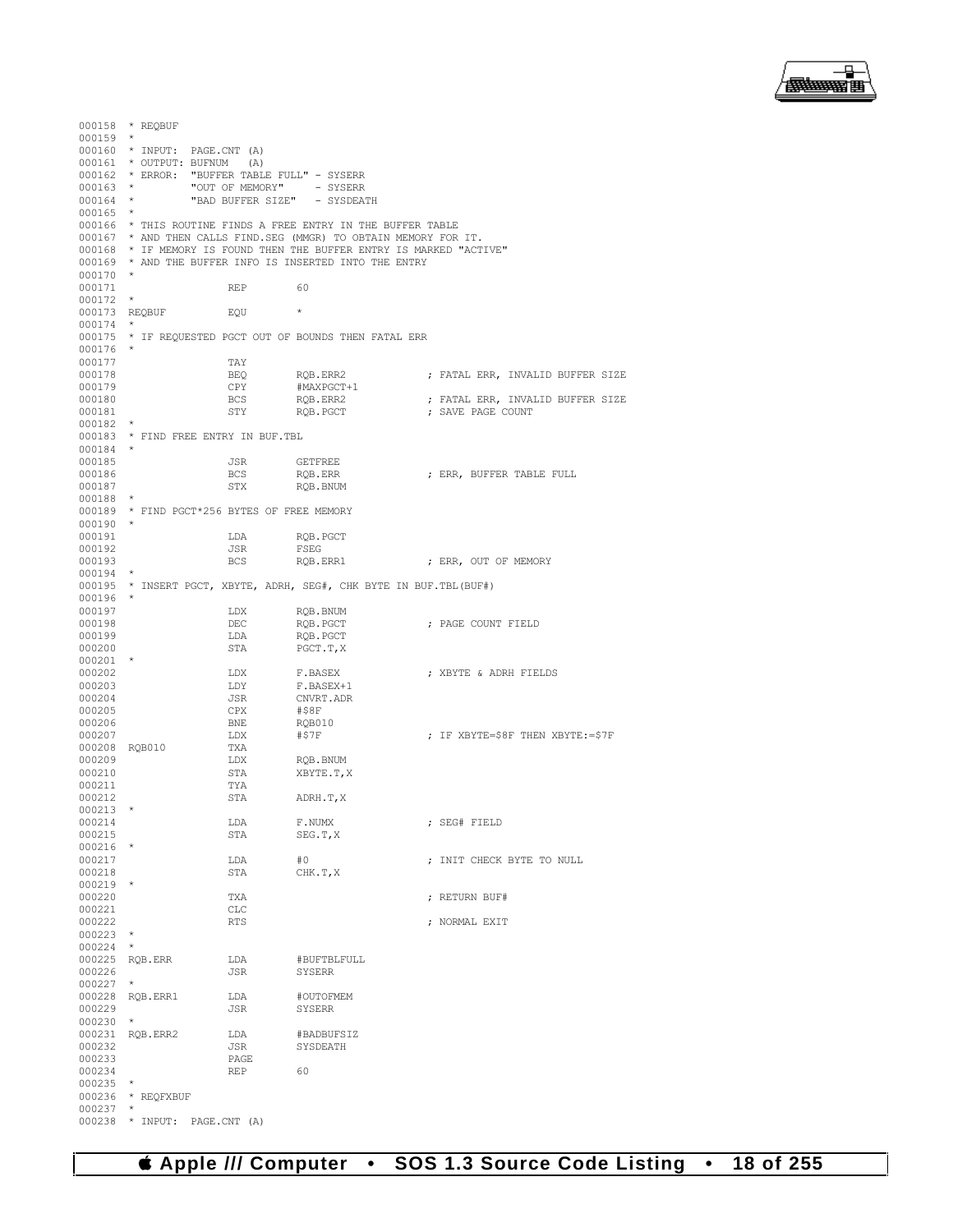

|                      | $000239$ * OUTPUT: BUFNUM (A)       |                            |                                                                        |            |                                         |
|----------------------|-------------------------------------|----------------------------|------------------------------------------------------------------------|------------|-----------------------------------------|
| $000241$ *           | 000240 * ERROR: "BUFFER TABLE FULL" |                            |                                                                        | - SYSERR   |                                         |
| $000242$ *           |                                     | "BAD BUFFER SIZE"          | "BAD SYSTEM.BUF PARM ADDRESS" - SYSERR                                 | - SYSDEATH |                                         |
| $000243$ *           |                                     |                            |                                                                        |            |                                         |
|                      |                                     |                            | 000244 * THIS ROUTINE COMPUTES THE ACTUAL BUFFER ADDRESS IN THE OPEN   |            |                                         |
|                      |                                     |                            | 000245 * CALL (PARM "OPEN.LIST"), AND ALLOCATES A BUFFER ENTRY FOR IT. |            |                                         |
|                      |                                     |                            | 000246 * NOTE: THE SYSBUF PARAMETER MUST BE AN EXTENDED INDIRECT PTR!! |            |                                         |
| $000247$ *<br>000248 |                                     | REP                        | 60                                                                     |            |                                         |
| $000249$ *           |                                     |                            |                                                                        |            |                                         |
|                      | 000250 REQFXBUF EQU                 | $\sim$ 100 $\pm$ 100 $\pm$ |                                                                        |            |                                         |
| $000251$ *           |                                     |                            |                                                                        |            |                                         |
|                      |                                     |                            | 000252 * IF REQUESTED PGCT OUT OF BOUNDS THEN FATAL ERR                |            |                                         |
| $000253$ *<br>000254 |                                     | TAY                        |                                                                        |            |                                         |
| 000255               |                                     | BEO                        | RQFB.ERR2                                                              |            | ; FATAL ERR, BAD BUFFER SIZE            |
| 000256               |                                     | CPY                        | #MAXPGCT+1                                                             |            |                                         |
| 000257               |                                     | BCS                        | RQFB.ERR2                                                              |            | ; FATAL ERR, BAD BUFFER SIZE            |
| $000258$ *<br>000259 |                                     | STY                        | RQFB.PGCT ( ) ; SAVE PAGE COUNT                                        |            |                                         |
| $000260$ *           |                                     |                            |                                                                        |            |                                         |
|                      | 000261 * GET A FREE BUFFER ENTRY    |                            |                                                                        |            |                                         |
| $000262$ *           |                                     |                            |                                                                        |            |                                         |
| 000263<br>000264     |                                     | JSR                        | <b>GETFREE</b>                                                         |            |                                         |
| 000265               |                                     | BCS<br>STX                 | RQFB.ERR<br>RQFB.BNUM                                                  |            | ; ERR, BUFFER TABLE FULL<br>; SAVE BUF# |
| $000266$ *           |                                     |                            |                                                                        |            |                                         |
|                      |                                     |                            | 000267 * FETCH SYSTEM. BUF PARAMETER IN OPEN SYSTEM CALL               |            |                                         |
| $000268$ *           |                                     |                            |                                                                        |            |                                         |
| 000269<br>000270     |                                     | LDY<br>LDA                 | #3<br>(OPEN.LIST), Y                                                   |            |                                         |
| 000271               |                                     | BNE                        | ROFB.ERR1                                                              |            | ; ERR, SYSBUF ADR                       |
| 000272               |                                     | DEY                        |                                                                        |            |                                         |
| 000273               |                                     | LDA                        | (OPEN.LIST), Y                                                         |            |                                         |
| 000274<br>000275     |                                     | TAY<br>LDA                 |                                                                        |            |                                         |
| 000276               |                                     | BPL                        | CXPAGE+1, Y<br>RQFB.ERR1                                               |            | ; ERR, SYSBUF ADR                       |
| 000277               |                                     | $\mathop{\mathrm{CMP}}$    | #\$8F                                                                  |            |                                         |
| 000278               |                                     | <b>BCS</b>                 | RQFB.ERR1                                                              |            | ; ERR, SYSBUF ADR                       |
| $000279$ *           |                                     |                            |                                                                        |            |                                         |
| 000281               |                                     |                            | 000280 * INSERT XBYTE, ADRH, ADRL, PGCT, CHK BYTE INTO BUF. TBL (BUF#) |            |                                         |
| 000282               |                                     | LDX                        | RQFB.BNUM                                                              |            |                                         |
| 000283               |                                     | STA                        | XBYTE.T,X                                                              |            |                                         |
| $000284$ *           |                                     |                            |                                                                        |            |                                         |
| 000285<br>000286     |                                     | LDA<br>BEQ                 | CZPAGE+1,Y<br>RQFB.ERR1                                                |            | ; ERR SYSBUF ADR                        |
| 000287               |                                     | $\mathsf{CMP}$             | #\$81                                                                  |            | ; CHECK FOR ADDRESS COMPENSATION        |
| 000288               |                                     | BCC                        | RQFB010                                                                |            |                                         |
| 000289               |                                     | INC                        | XBYTE.T,X                                                              |            |                                         |
| 000290               |                                     | AND                        | #\$7F                                                                  |            |                                         |
| $000292$ *           | 000291 RQFB010                      | STA                        | ADRH.T,X                                                               |            |                                         |
| 000293               |                                     | LDA                        | CZPAGE, Y                                                              |            |                                         |
| 000294               |                                     | STA                        | ADRL.T, X                                                              |            |                                         |
| 000295               |                                     |                            |                                                                        |            |                                         |
| 000296<br>000297     |                                     | DEC<br>LDA                 | ROFB.PGCT<br>RQFB.PGCT                                                 |            |                                         |
| 000298               |                                     | ORA                        | #ISFIXED                                                               |            |                                         |
| 000299               |                                     | STA                        | PGCT.T,X                                                               |            | ; BUFFER ENTRY NOW "ACTIVE"             |
| $000300$ *           |                                     |                            |                                                                        |            |                                         |
| 000301<br>000302     |                                     | LDA<br>STA                 | #0<br>CHK.T, X                                                         |            | ; INIT CHECK BYTE TO NULL               |
| 000303               | $\star$                             |                            |                                                                        |            |                                         |
| 000304               |                                     | TXA                        |                                                                        |            | : RETURN BUF#                           |
| 000305               |                                     | CLC                        |                                                                        |            |                                         |
| 000306               |                                     | RTS                        |                                                                        |            | ; NORMAL EXIT                           |
| 000307               | 000308 RQFB.ERR                     | LDA                        | #BUFTBLFULL                                                            |            |                                         |
| 000309               |                                     | JSR                        | SYSERR                                                                 |            |                                         |
| 000310               | $\star$                             |                            |                                                                        |            |                                         |
|                      | 000311 RQFB.ERR1                    | LDA                        | #BADSYSBUF                                                             |            |                                         |
| 000312<br>000313     | $\star$                             | JSR                        | SYSERR                                                                 |            |                                         |
|                      | 000314 RQFB.ERR2                    | LDA                        | #BADBUFSIZ                                                             |            |                                         |
| 000315               |                                     | JSR                        | SYSDEATH                                                               |            |                                         |
| 000316               |                                     | PAGE                       |                                                                        |            |                                         |
| 000317               |                                     | <b>REP</b>                 | 60                                                                     |            |                                         |
| 000318               | 000319 * GETBUFADR                  |                            |                                                                        |            |                                         |
|                      |                                     |                            |                                                                        |            |                                         |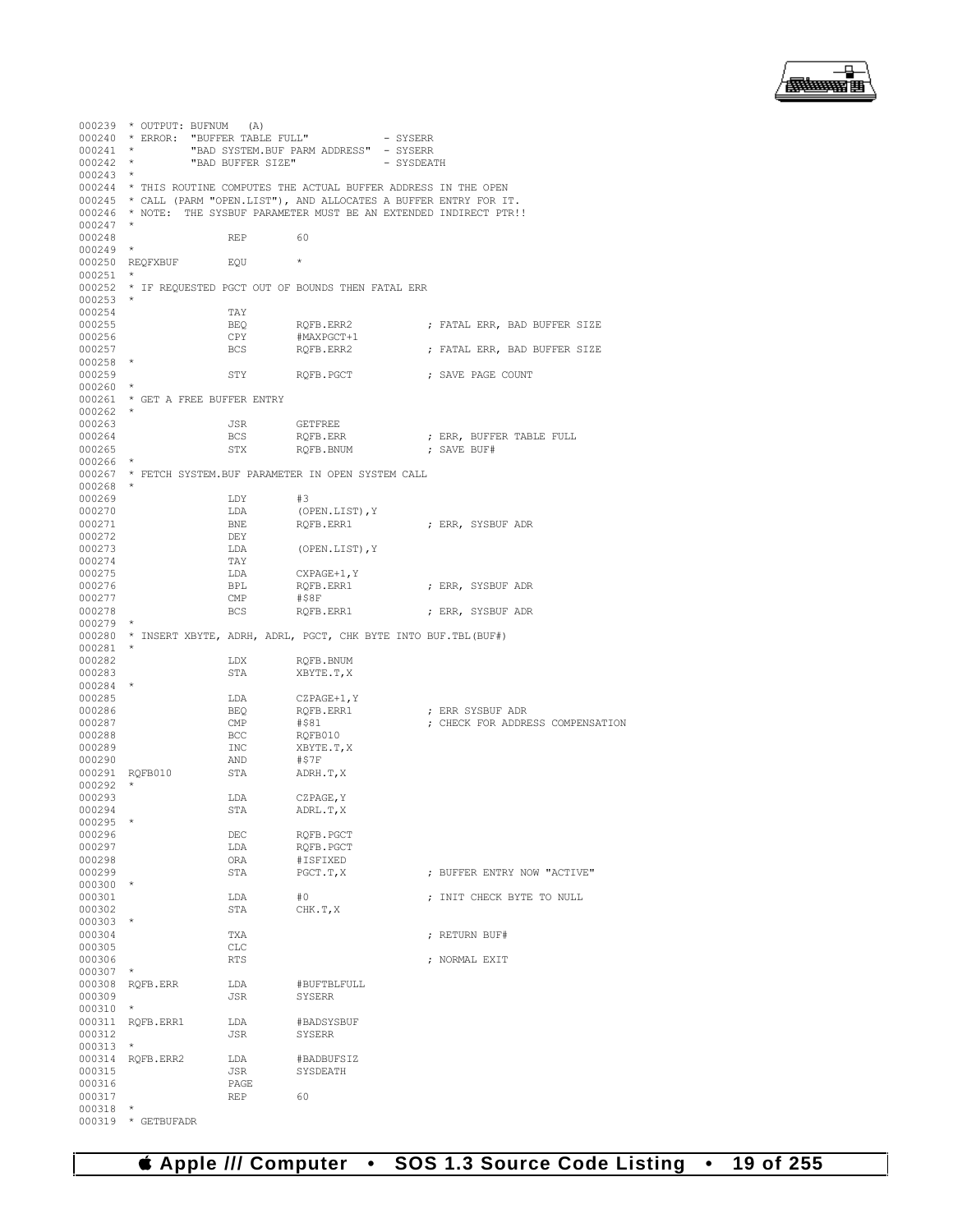

 $000320$  \*  $000321$  \* INPUT: BUFNUM (A)<br>000322 \* ZPAGELOC (X)  $000322$  \* ZPAGELOC (X)<br> $000323$  \* OUTPUT: BUF ADR AT: 000323 \* OUTPUT: BUF ADR AT: X, X+1 & SXPAGE+1, X 000324 \* PAGE.CNT (A)  $000324$  \* PAGE.CNT (A)<br> $000325$  \* RIFNIM (Y) BUFNUM (Y) 000326<br>000327 \* ERROR: "BADBUFNUM" SYSDEATH 000328 \* 000329 REP 60 000330 \* 000331 GETBUFADR EQU \* 000332<br>000333 000333 \* IF BUF# OUT OF RANGE OR BUF.TBL(BUF#)=FREE 000334 \* THEN FATAL ERR  $*$  THEN FATAL ERR 000335 \* 000336 TAY<br>000337 BEQ 000337 BEQ GTBF.ERR ; BUF#=0, FATAL ERR 000338 CPY #BUF.CNT<br>000339 BCS GTBF.ERR 000339 BCS GTBF.ERR ; BUF# > MAX BUF TABLE ENTRY, FATAL ERR 000340 LDA PGCT.T, Y<br>000341 BMI GTBF.ERR ; BUF ENTRY MARKED "FREE", FATAL ERR 000342 \* 000343 \* OTHERWISE, CONSTRUCT BUFFER PTR ON SOS ZPAGE  $000344$  \*<br>000345 JSR GETBUFADR1 000346 \* 000347 \* IF BUFFER NOT PREVIOUSLY REFERENCED ON THIS SOS CALL AND CHECK BYTE  $\lt$  > 0<br>000348 \* THEN COMPARE FIRST BYTE OF BUFFER WITH CHECK BYTE IN BUFFER TABLE. 000348 \* THEN COMPARE FIRST BYTE OF BUFFER WITH CHECK BYTE IN BUFFER TABLE. 000349 \* IF NO MATCH THEN KILL SYSTEM. IF NO MATCH THEN KILL SYSTEM. 000350<br>000351 000351 STX ZPAGEX 000352 TYA<br>000353 T.DX 000353 LDX BUFREF<br>000354 BEO GTBF020 : BUFREF EMPTY 000355 \*<br>000356 GTBF010 000356 GTBF010 CMP BUFREF, X ; SEARCH FOR PREVIOUS REFERENCE 000357 BEQ GTBF030 ; MATCH FOUND DEX 000358 DEX<br>000359 BNE GTBF010 000360 \*<br>000361 GTBF020 000361 GTBF020 INC BUFREF  $\,$  ; LOG BUF # IN BUFREF 000362  $\,$  LDX  $\,$  BUFREF  $\,$ 000362 LDX BUFREF<br>000363 CPX #BUFRE 000363 CPX #BUFREF.CNT 000364 BCS GTBF.ERR ; BUFREF TABLE OVFLOW, KILL SYSTEM BUFREF, X 000366<br>000367 000367 LDA CHK.T, Y<br>000368 BEQ GTBF030 000368 BEQ GTBF030 ; NO CHECK BYTE, SKIP CHECK  $000369$   $LDX$   $ZPAGEX$ <br> $000370$   $LDA$   $(50, X)$ 000370  $LDA$  (\$0,X) ; COMPARE FIRST BYTE OF BUFFER 000371 CMP CHK.T, Y ; WITH CHECK BYTE IN BUF TABLE 000371 CMP CHK.T, Y ; WITH CHECK BYTE IN BUF TABLE 000372 BNE GTBF.ERR ; NO MATCH, PULL THE PLUG ; NO MATCH, PULL THE PLUG 000373 \* 000374 \* RETURN PAGE.CNT TO CALLER 000375 \* 000376 GTBF030 LDA PGCT.T, Y<br>000377 AND #\$3F  ${\small \begin{array}{ll} \tt AND \end{array} \hspace{1.5cm} \centering \begin{array}{ll} \tt ATRIP \; OFF \; FREE, \tt FIXED \; FLAGS \end{array} }$   ${\small \begin{array}{ll} \tt CLC \end{array} }$ 000378 CLC<br>000379 ADC 000379 ADC #1 000380 \* 000381 CLC<br>000382 RTS 000382 000383 \* 000384 \* 000385 GTBF.ERR LDA #BADBUFNUM<br>000386 JSR SYSDEATH SYSDEATH 000387 000388 \* 000389 REP 60 000390 \* 000391 \* GETBUFADR1  $000392$  \*<br>000393 \* 000393 \* INPUT: PGCT.T(BUF#) (A)<br>000394 \* ZPAGELOC (X) ZPAGELOC (X)<br>BUF# (Y) 000395<br>000396 \* ERROR: NONE. 000397<br>000398 000398 \* EXTRACTS THE BUFFER POINTER FROM THE BUFFER TABLE AND 000399 \* PLACES IT ON ZERO PAGE AT X, X+1 & SXPAGE+1, X \* PLACES IT ON ZERO PAGE AT X, X+1 & SXPAGE+1, X + 000400 \*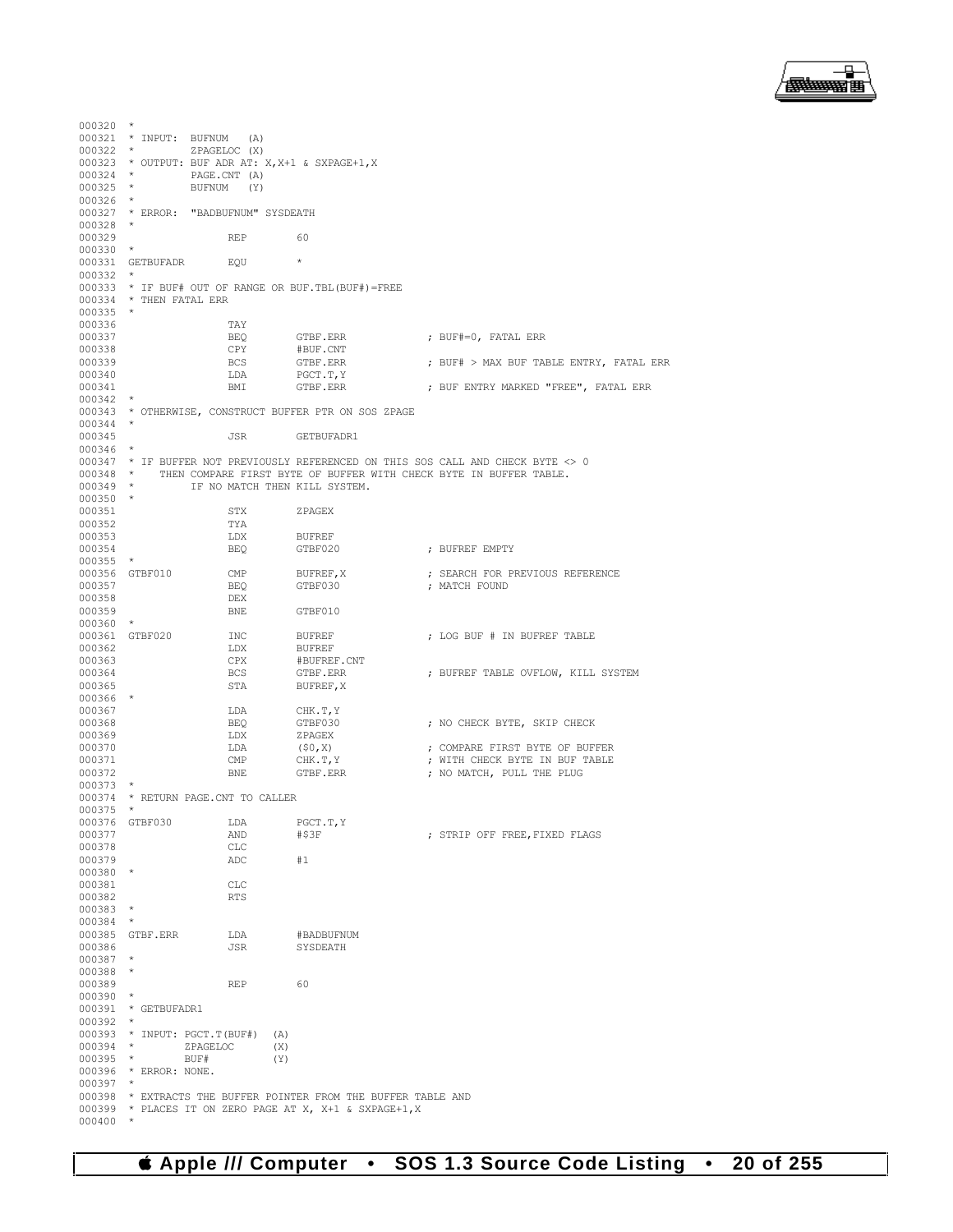

000401 REP 60 000402 \* 000403 GETBUFADR1 EQU  $\star$ <br>000404 AND #\$40 000404 AND<br>000405 BNF. 000405 BNE GTB1010<br>000406 LDA #0 000406 LDA #0 ; "FIXED" BUFFER 000407 BEQ GTB1020 ; ALWAYS TAKEN  $\begin{array}{lllll} \texttt{LDA} & \texttt{ADRL.T,Y} & \texttt{; "FLOATING" BUFFER} \\ \texttt{STA} & \texttt{0,X} & \texttt{.} \end{array}$ 000409 GTB1020 STA<br>000410 LDA LDA ADRH.T, Y<br>STA 1, X 000411 STA 1,DA 1,DA  $\begin{array}{lllllll} 000412 \qquad & \text{LDA} & \text{XBYTE.T,Y} \\ 000413 \qquad & \text{ORA} & \text{\#$$80} \end{array}$ 000413 ORA #\$80 ; ENSURE \$7F->\$8F STA SXPAGE+1, X<br>RTS 000415 RTS<br>000416 PAGE 000416 PAGE<br>000417 REP 000417 REP 60 000418<br>000419  $*$  CHKBUF 000420<br>000421 000421  $\star$  CHECK BUFFER. FETCHES THE FIRST BYTE OF EACH BUFFER<br>000422  $\star$  REFERENCED DURING THE CURRENT SYSTEM CALL AND PLACES 000422 \* REFERENCED DURING THE CURRENT SYSTEM CALL AND PLACES IT 000423 \* IN CHK.T(BUF#). \* IN CHK.T(BUF#).  $000424$  \* 000425 \* INPUT: BUFREF TABLE<br>000426 \* BUFFER TABLE BUFFER TABLE 000427  $\star$  OUTPUT: EMPTY BUFREF TABLE 000428  $\star$  BUFFER TABLE'S CHE 000428 \* BUFFER TABLE'S CHECK BYTES UPDATED<br>000429 \*  $Z \, \text{RFG} := 518$ 000429 \* Z REG:=\$18 000430 \* ERROR: NONE. 000431<br>000432 000432 REP 60  $000433$  \*  $000434$  CHKBUF  $EQU$   $\star$  EUN  $\star$  EUEREE 000435 LDY BUFREF ; PICK UP COUNT : EXIT IF BUFREF EMPTY  $000437$  \*<br>000438 000438 LDA #\$18 ; ENSURE SOS ZPAGE SWITCHED IN Z.REG 000440 \* 000441 \* UPDATE THE CHECK BYTE OF EACH BUF# IN THE BUFREF TABLE  $000442$  \* 000443 CHKB010 LDX #>SOURCE<br>000444 LDA BUFREF, Y LDA BUFREF, Y 000445 TAY<br>000446 LDA 000446 LDA PGCT.T, Y<br>000447 JSR GETBUFADR1 000447 JSR GETBUFADR1 ; PUT BUF#S ADR ON ZPAGE  $\begin{array}{cccc}\n 000448 & & & \text{LDA} & & \text{ }(\mathfrak{50},\mathbf{X})\\ \n 000449 & & & \text{STA} & & \text{CHK.T}\n \end{array}$ STA CHK.T, Y<br>DEC BUFREF 000450 DEC DEC DEC 000451 LDY BUFREF ; IF COUNT<>0 THEN PROCESS NEXT BUF# IN BUFREF TABLE 000453 \*<br>000454 CHKB.EXIT 000454 CHKB.EXIT RTS ; BUFREF TABLE IS EMPTY (COUNT=0) 000455 PAGE<br>000456 REP 000456 REP 60 000457<br>000458 \* RELBUF 000459 000460 \* INPUT: BUFNUM (A) 000461 \* OUTPUT: NONE. 000462 \* ERROR: "BADBUFNUM" SYSDEATH 000463 000464 \* THIS ROUTINE RELEASES THE BUFFER ENTRY, CALLS FIND.SEG TO 000465 \* RELEASE THE CORRESPONDING MEMORY SEGMENT, AND CALLS 000466 \* BUFCOMPACT TO PERFORM BUFFER COMPACTION.  $000467$  000468 000468 REP 60 000469 \* 000470 RELBUF EQU \* 000471 \* 000472 \* IF BUF# OUT OF RANGE OR BUF.TBL(BUF#)=FREE 000473 \* THEN FATAL ERR  $*$  THEN FATAL ERR 000474 000475 TAY<br>000476 BEQ 000476 BEQ RLBF.ERR<br>000477 CPY #BUF.CNT 000477 CPY #BUF.CNT 000478 BCS RLBF.ERR 000478 BCS RLBF.ERR 000479 LDA PGCT.T,Y RLBF.ERR 000481 \*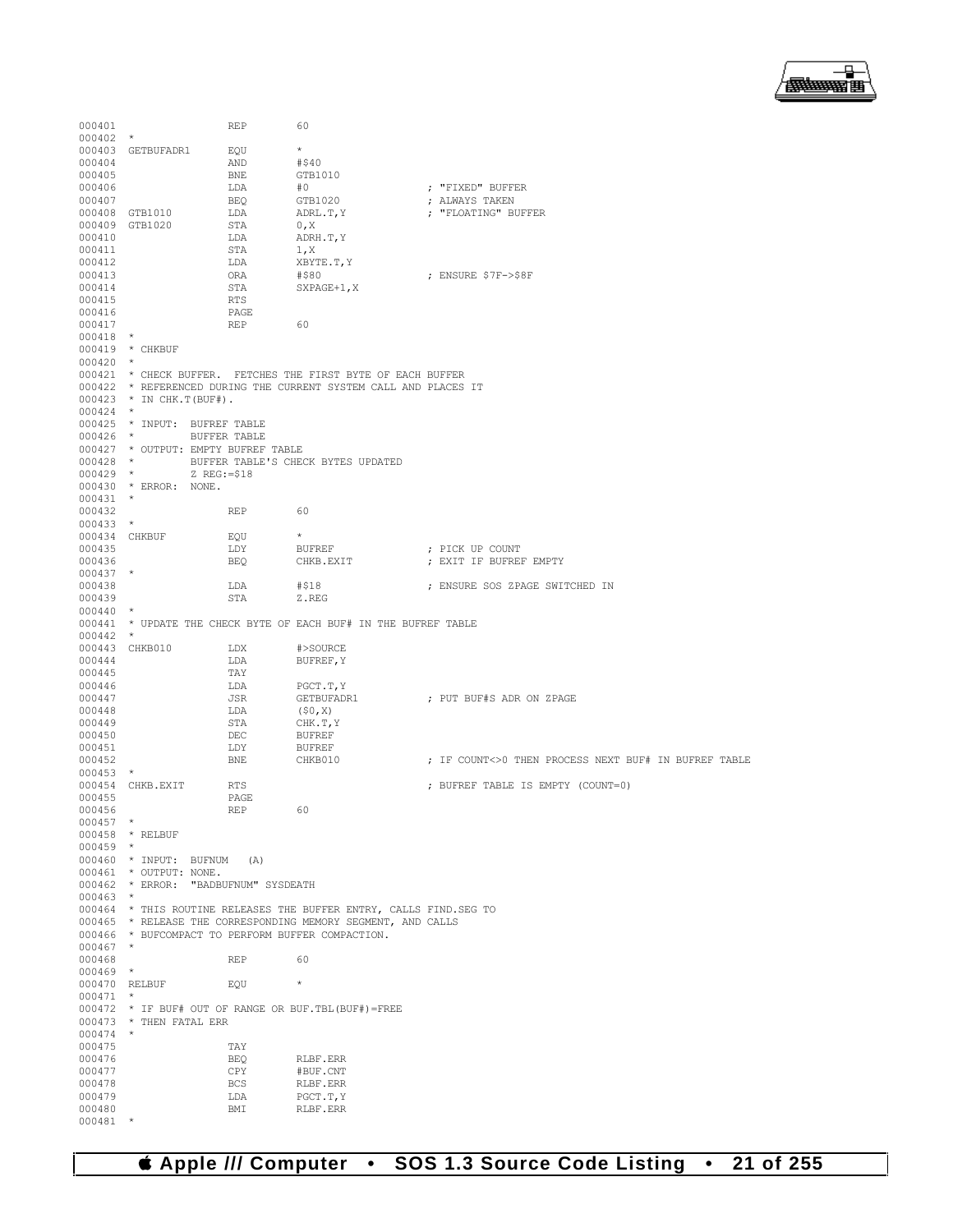

000482 \* MARK BUF.TBL(BUF#)=FREE 000483<br>000484 000484 ORA #ISFREE PGCT.T, Y 000486 \* 000487 \* IF BUF.TBL(BUF#)=FIXED THEN EXIT  $000488$  \* 000489 AND #ISFIXED RLBF.EXIT 000491<br>000492 \* OTHERWISE CALL MEMORY MGR TO RELEASE BUFFER'S MEMORY SEG 000493<br>000494 000494 LDA #RELSEG REQCODE  $000496$  \*<br>000497 000497 LDA SEG.T, Y<br>000498 STA RLS.NUM RLS.NUM 000499 \*  $\begin{array}{cccc} \texttt{JSR} & \texttt{MMGR} \\ \texttt{000501} & \texttt{BCS} & \texttt{RLBF. ERR} \end{array}$ ; ANY ERR IS FATAL 000502 \* 000503 \* AND COMPACT BUFFERS 000504<br>000505 JSR BUFCOMPACT 000506 000507 RLBF.EXIT CLC<br>000508 RTS 000508 000509 \* 000510 RLBF.ERR LDA #BADBUFNUM<br>000511 .TSR SYSDEATH SYSDEATH 000512 PAGE<br>000513 PEP 000513 REP 60  $000514$  \* 000515 \* BUFCOMPACT 000516 \* 000517 \* THIS ROUTINE IS RESPONSIBLE FOR PACKING ALL SOS BUFFERS UP 000518 \* AGAINST THE HIGHEST AVAILABLE FREE MEMORY. COULD IMPROVE THE 000519 \* EFFICIENCY OF THIS COMPACTION CYCLE BY NOT RELEASING THE "RELEASED" BUFFER 000520 \* UNTIL IT IS KNOWN THAT ANOTHER BUFFER WILL NOT BE MOVED INTO ITS LOC.  $000521$  \* 000522 REP 60 000523 \* 000524 BUFCOMPACT EQU \* 000525<br>000526 \* FIND THE FLOATING BUFFER IN BUF. TBL WITH THE LOWEST ADDRESS. 000527 \* 000528 BUFC010 LDY #0<br>000529 LDX #B 000529 LDX #BUF.CNT-1 000530 \* 000531 BUFC020 LDA PGCT.T, X<br>000532 AND #\$C0 000532 AND #\$C0 ; STRIP OUT PAGE COUNT BITS BUFC030 000534<br>000535 000535 LDA ADRH.T,X<br>000536 CMP ADRH.T,Y 000536 CMP ADRH.T, Y<br>000537 LDA XBYTE.T, Y 000537 LDA XBYTE.T, X 000538 SBC XBYTE.T, Y  $000538$  SBC  $XBYTE.T, Y$ <br>000539 BCS BUFC030 BUFC030 000540<br>000541 TXA **FOUND, SAVE IN YEARLER BUFFER FOUND, SAVE IN Y** 000542 TAY 000543 \* 000544 BUFC030 DEX 000545 BNE BUFC020  $000546$  \* 000547 \* IF NO BUFFER FOUND THEN DONE 000548 \* 000549 TYA<br>000550 BNE 000550 BNE BUFC040<br>000551 JMP BUFC.EX 000551 JMP BUFC.EXIT<br>000552 BUFC040 STY BUFC.BNUM ; OTHERWISE SAVE BUF# IN Y REG. 000553 \* 000554 \* CALL FIND.SEG: FINDS HIGHEST AVAILABLE FREE MEMORY 000555<br>000556 000556 LDA PGCT.T, Y <br/> 000557 AND #\$3F AND  $\#$ \$3F ; STRIP OUT "FREE", "FIXED" FLAGS CLC 000558 CLC<br>000559 ADC 000559 ADC #1 000560 JSR FSEG ; DONE IF NO FREE SEG FOUND 000562 \*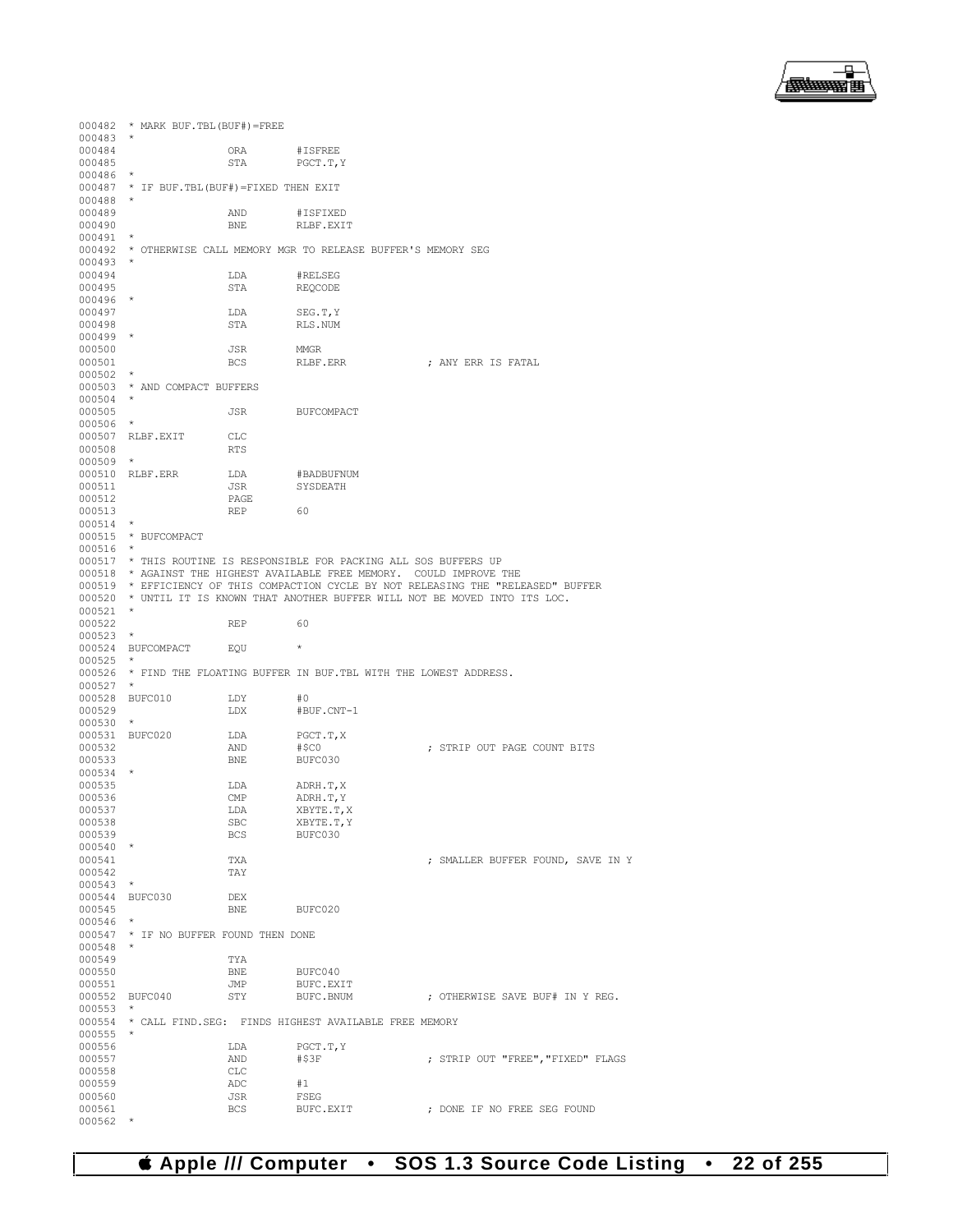

|                          | 000563 * CONVERT BASE. BKPG TO BUFFER ADR |             |                                                                  |                                      |
|--------------------------|-------------------------------------------|-------------|------------------------------------------------------------------|--------------------------------------|
| $000564$ *               |                                           |             |                                                                  |                                      |
| 000565                   |                                           | LDX         | F.BASEX                                                          | ; BASE BANK                          |
| 000566                   |                                           | LDY         | F.BASEX+1                                                        | ; BASE PAGE                          |
| 000567                   |                                           | JSR         | CNVRT.ADR                                                        |                                      |
| 000568                   |                                           | STX         | F.BASEX                                                          | ; XBYTE                              |
| 000569                   |                                           | STY         | F.BASEX+1                                                        | ; ADRH                               |
| $000570$ *<br>$000572$ * |                                           |             | 000571 * IF NEW SEG'S BASE < CURRENT BUFFER'S BASE ADR THEN DONE |                                      |
| 000573                   |                                           | LDY         | BUFC.BNUM                                                        |                                      |
| 000574                   |                                           | LDA         | ADRH.T, Y                                                        |                                      |
| 000575                   |                                           | STA         | SOURCE+1                                                         |                                      |
| 000576                   |                                           | CMP         | F.BASEX+1                                                        |                                      |
| 000577                   |                                           | LDA         | XBYTE.T, Y                                                       |                                      |
| 000578                   |                                           | STA         | SXPAGE+SOURCE+1                                                  |                                      |
| 000579                   |                                           | SBC         | F.BASEX                                                          |                                      |
| 000580                   |                                           | BCS         | BUFC.EXIT1                                                       |                                      |
| $000581$ *               |                                           |             |                                                                  |                                      |
| $000583$ *               |                                           |             | 000582 * MOVE DATA FROM CURRENT BUFFER TO NEW BUFFER             |                                      |
| 000584                   |                                           | LDX         | F.BASEX                                                          |                                      |
| 000585                   |                                           | STX         | SXPAGE+DEST+1                                                    |                                      |
| 000586                   |                                           | LDY         | F.BASEX+1                                                        |                                      |
| 000587                   |                                           | STY         | DEST+1                                                           |                                      |
| 000588                   |                                           | LDA         | #0                                                               |                                      |
| 000589                   |                                           | STA         | SOURCE                                                           |                                      |
| 000590                   |                                           | STA         | DEST                                                             |                                      |
| $000591$ *               |                                           |             |                                                                  |                                      |
| 000592                   |                                           | TAY         |                                                                  |                                      |
| 000593                   |                                           | LDX         | F.PGCTX                                                          |                                      |
| 000595                   | 000594 BUFC200                            | LDA<br>STA  | (SOURCE), Y<br>$($ DEST $)$ , Y                                  | ; MOVE LOOP                          |
| 000596                   |                                           | DEY         |                                                                  |                                      |
| 000597                   |                                           | <b>BNE</b>  | BUFC200                                                          |                                      |
| 000598                   |                                           | INC         | SOURCE+1                                                         |                                      |
| 000599                   |                                           | INC         | DEST+1                                                           |                                      |
| 000600                   |                                           | DEX         |                                                                  |                                      |
| 000601                   |                                           | BNE         | BUFC200                                                          |                                      |
| $000602$ *               |                                           |             |                                                                  |                                      |
| $000604$ *               | 000603 * UPDATE BUF.TBL(BUF#)             |             |                                                                  |                                      |
| 000605                   |                                           | LDY         | BUFC.BNUM                                                        |                                      |
| 000606                   |                                           | LDA         | F.BASEX                                                          |                                      |
| 000607                   |                                           | STA         | XBYTE.T, Y                                                       |                                      |
| 000608                   |                                           | LDA         | F.BASEX+1                                                        |                                      |
| 000609                   |                                           | STA         | ADRH.T, Y                                                        |                                      |
| 000610 *                 |                                           |             |                                                                  |                                      |
| 000611                   |                                           | LDX         | SEG.T, Y                                                         |                                      |
| 000612                   |                                           | LDA         | F.NUMX                                                           |                                      |
| 000613<br>$000614$ *     |                                           | STA         | SEG.T, Y                                                         |                                      |
|                          | 000615 * AND RELEASE OLD MEMORY SEGMENT   |             |                                                                  |                                      |
| $000616$ *               |                                           |             |                                                                  |                                      |
| 000617                   |                                           | STX         | RLS.NUM                                                          |                                      |
| 000618                   |                                           | LDA         | #RELSEG                                                          |                                      |
| 000619                   |                                           | STA         | REQCODE                                                          |                                      |
| 000620                   |                                           | JSR         | MMGR                                                             |                                      |
| 000621                   |                                           | BCS         | BUFC.ERR                                                         |                                      |
| $000622$ *<br>000623     |                                           | JMP         |                                                                  |                                      |
| $000624$ *               |                                           |             | BUFC010                                                          | ; REPEAT COMPACTION CYCLE            |
| $000625$ *               |                                           |             |                                                                  |                                      |
|                          | 000626 BUFC.EXIT1                         | LDX         | F.NUMX                                                           | ; $DONE,$                            |
| 000627                   |                                           | STX         | RLS.NUM                                                          | ; RELEASE SEG BEFORE EXIT            |
| 000628                   |                                           | LDA         | #RELSEG                                                          |                                      |
| 000629                   |                                           | STA         | REQCODE                                                          |                                      |
| 000630                   |                                           | JSR         | MMGR                                                             |                                      |
| 000631                   |                                           | BCS         | BUFC.ERR                                                         |                                      |
| $000632$ *               |                                           |             |                                                                  |                                      |
| 000634                   | 000633 BUFC.EXIT                          | LDA<br>STA  | #0<br>SERR                                                       | ; MASK OUT ANY ERROR FROM MEMORY MGR |
| 000635                   |                                           | CLC         |                                                                  |                                      |
| 000636                   |                                           | <b>RTS</b>  |                                                                  | ; NORMAL EXIT                        |
| $000637$ *               |                                           |             |                                                                  |                                      |
| $000638$ *               |                                           |             |                                                                  |                                      |
|                          | 000639 BUFC.ERR                           | LDA         | #BADBUFNUM                                                       |                                      |
| 000640                   |                                           | JSR         | SYSDEATH                                                         |                                      |
| 000641<br>000642         |                                           | PAGE<br>REP | 60                                                               |                                      |
| $000643$ *               |                                           |             |                                                                  |                                      |

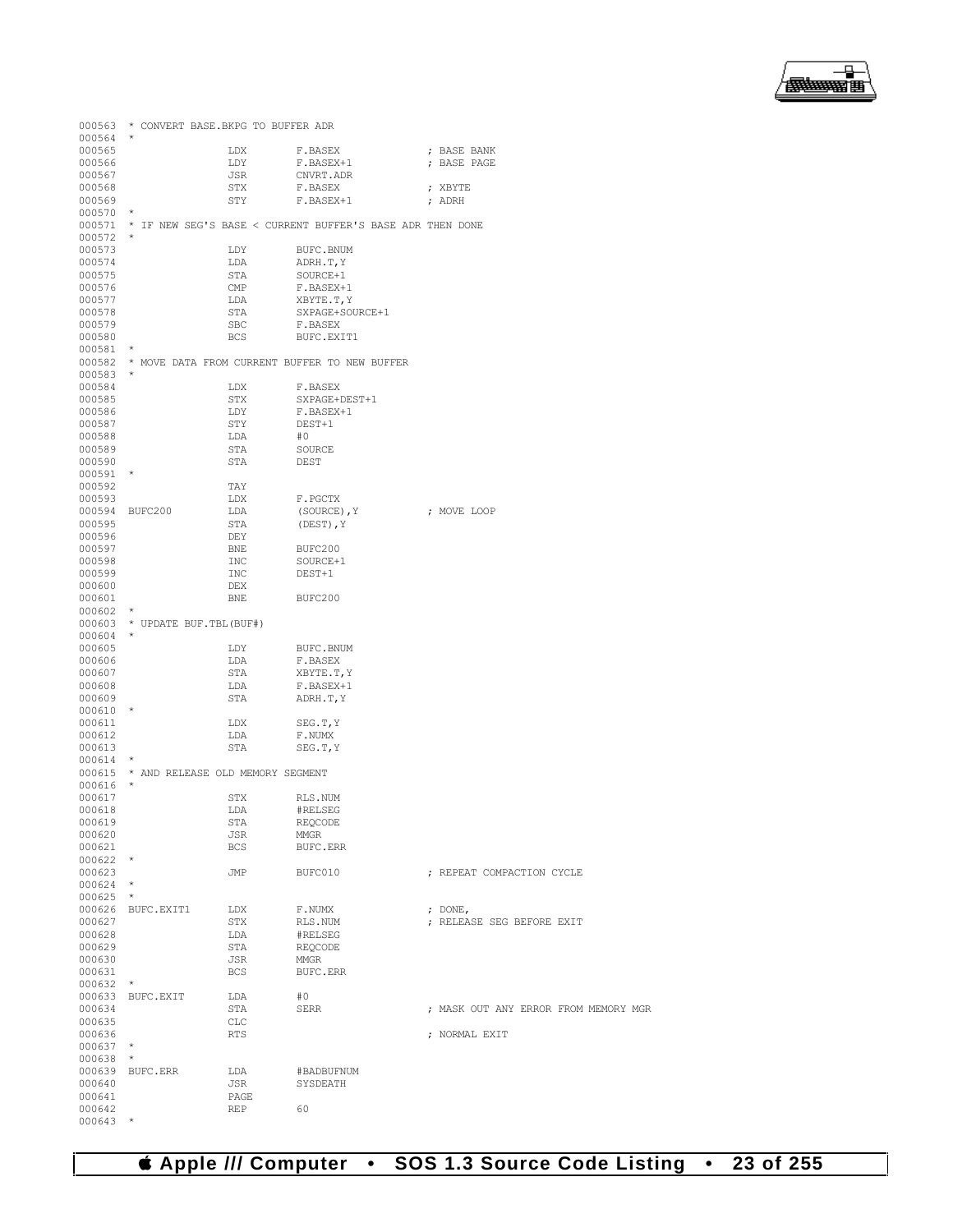

000644 \* FSEG 000645 \* 000646 \* INPUT: PAGE.CNT (A)<br>000647 \* OUTPUT: PAGE.CNT (A) \* OUTPUT: PAGE.CNT (A) UNCHANGED IF FIND.SEG SUCCESSFUL 000648 \* ERROR: CARRY SET "UNABLE TO FIND MEMORY SEG OF PAGE.CNT\*256 BYTES" 000649 \* 000650  $\star$  THIS ROUTINE BUILDS THE PARAMETERS FOR A FIND. SEG SYSTEM CALL 000651  $\star$  and then calls the memory manager \* AND THEN CALLS THE MEMORY MANAGER. 000652 \* 000653<br>000654 \* REP 60 000654 \*<br>000655 FSEG 000655 FSEG EQU \* 000656<br>000657 \* SETUP INPUT PARAMETERS FOR FIND.SEG CALL 000658<br>000659 000659 STA F.PGCTX<br>000660 LDA #FINDSE 000660 LDA #FINDSEG<br>000661 STA REQCODE STA REQCODE<br>LDA #2 000662 LDA<br>000663 STA STA SRCHMODE<br>LDA #4  $\begin{tabular}{ccccc} 000664 & & & \text{LDA} & & \text{\#4} \\ 000665 & & & \text{STA} & & \text{F.ID} \\ \end{tabular}$ 000665 000666 \* 000667 \* SETUP OUTPUT PARAMETER ADRESSES 000668<br>000669  $000669$   $LDA$   $\#$ >F.PGCTX<br>000670 STA F.PGCT 000670 STA F.PGCT<br>000671 T.DA #<F.PG 000671 LDA #<F.PGCTX 000672 STA F.PGCT+1<br>000673 T.DA #>F\_BASE 000673 LDA #>F.BASEX  $000674$  STA F.BASE<br>  $000675$   $1.00$   $\text{#} < F$   $B$ 000675 LDA #<F.BASEX  $000676$  STA F.BASE+1<br> $000677$  LDA  $\#$ >F.LIMX  $000677$   $LDA$   $\#$ >F.LIMX<br>000678  $STA$   $R$   $R$   $I.TM$ 000678 STA F.LIM 000679 LDA #<F.LIMX 000680 STA F.LIM+1<br>000681 T.DA #>F.NUM3  $\begin{array}{lll}\n\text{LDA} & & \text{#}> \text{F} \cdot \text{NUMX} \\
\text{STA} & & \text{F} \cdot \text{NUM}\n\end{array}$ 000682 STA STA PLAN  $\begin{tabular}{lllllllllll} 000683 & \text{LDA} & \text{\#$  $F.$  NUM+1 000685 \* 000686 LDA #0<br>000687 STA F.I  $\begin{array}{cccc}\n 000687 & & & \text{STA} & & \text{F.PGCTX}+1 \\
 000688 & & & \text{STA} & & \text{SYPAGE}+\text{F}.\n \end{array}$ 000688 STA SXPAGE+F.PGCT+1 000689 STA SXPAGE+F.BASE+1<br>000690 STA SXPAGE+F.LIM+1 000690 STA SXPAGE+F.LIM+1<br>000691 STA SXPAGE+F.NUM+1 SXPAGE+F.NUM+1 000692 \* 000693 JSR MMGR<br>000694 LDA F.PG F.PGCTX 000695<br>000696 000696 RTS ; EXIT. CARRY SET->ERR 000697 PAGE PAGE 000698 REP 60 000699<br>000700  $*$  GETFREE 000701<br>000702 000702 \* INPUT: NONE<br>000703 \* OUTPUT: BUF#  $000703$  \* OUTPUT: BUF# (X)<br>000704 \* ERROR: "BUFTBLE \* ERROR: "BUFTBLFULL" SYSERR 000705 \* 000706 \* THIS ROUTINE SEARCHES THE BUFFER TABLE, LOOKING FOR A FREE 000707 \* ENTRY. IF FOUND, IT RETURNS THE BUFFER NUMBER, ELSE ERROR. 000708 \* 000709 REP 60 000710 \* 000711 GETFREE EQU<br>000712 LDX LDX #BUF.CNT-1<br>LDA PGCT.T,X 000713 GFR010 LDA PGCT.T, X<br>000714 BMI GFR.EXIT **DEX GER.EXIT : FREE ENTRY FOUND**<br>DEX 000715 DEX<br>000716 BNE 000716 BNE GFR010 000717<br>000718  $\begin{tabular}{llllll} 000718 & & & & \texttt{LDA} & & \texttt{\#BUFFBLFULL} \\ 000719 & & & \texttt{JSR} & & \texttt{SYSERR} \end{tabular}$ ; ERR EXIT 000720 \* 000721 GFR.EXIT CLC<br>000722 RTS 000722 RTS ; NORMAL EXIT 000723 PAGE PAGE 000724 REP 60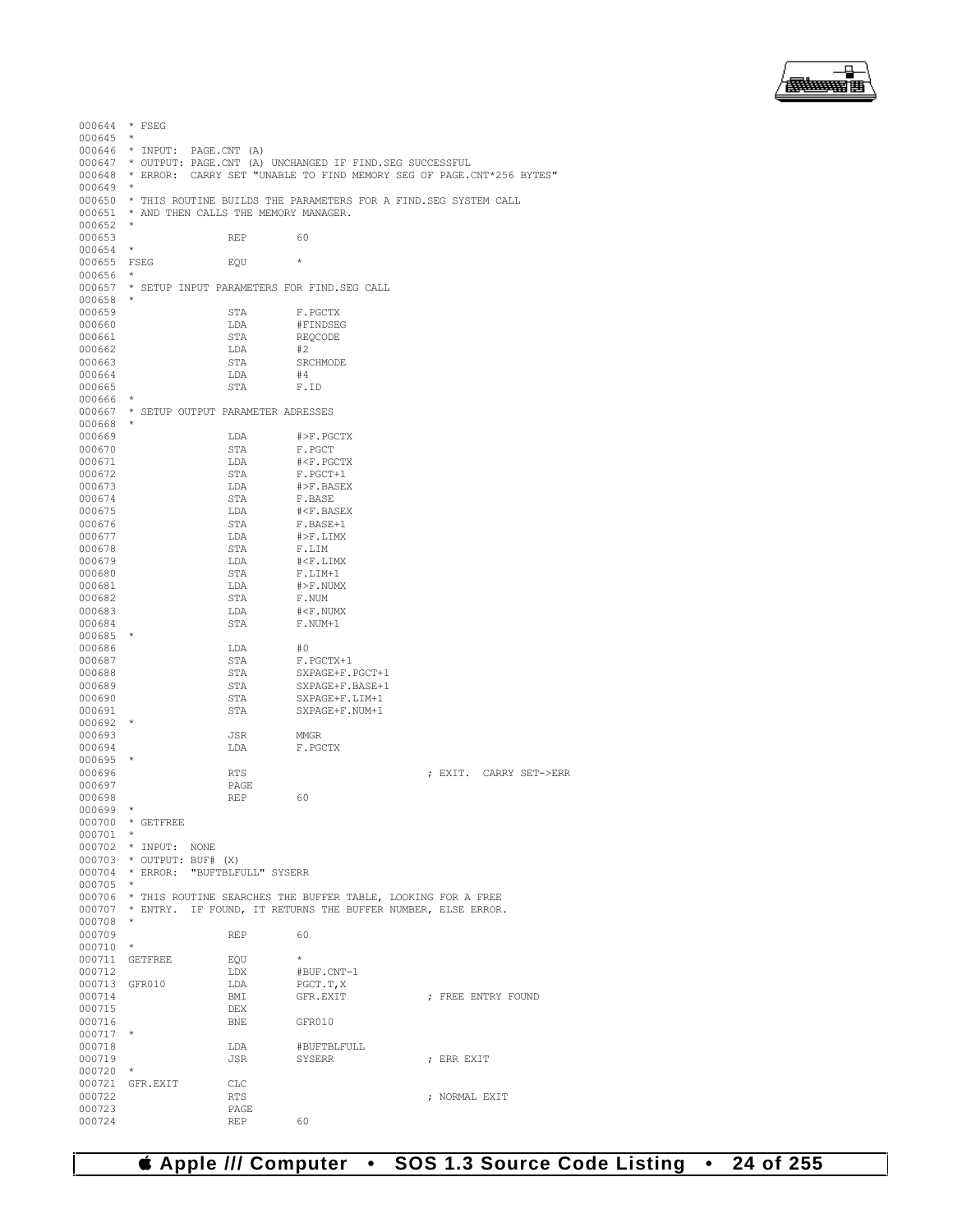

| 000725       | $\star$                                    |                |                                                                |                               |  |
|--------------|--------------------------------------------|----------------|----------------------------------------------------------------|-------------------------------|--|
|              | 000726 * CNVRT.ADR                         |                |                                                                |                               |  |
| 000727       |                                            |                |                                                                |                               |  |
|              |                                            |                |                                                                |                               |  |
|              | 000728 * INPUT: BANK VALUE (X)             |                |                                                                |                               |  |
| $000729$ *   |                                            | PAGE VALUE (Y) |                                                                |                               |  |
|              | 000730 * OUTPUT: XBYTE (X)                 |                |                                                                |                               |  |
| $000731$ *   |                                            | ADRH (Y)       |                                                                |                               |  |
|              | 000732 * ERROR: NONE.                      |                |                                                                |                               |  |
| $000733$ *   |                                            |                |                                                                |                               |  |
|              |                                            |                |                                                                |                               |  |
|              |                                            |                | 000734 * THIS ROUTINE CONVERTS A BASE. BKPG PARM (MMGR) INTO A |                               |  |
| 000735       | * VIRTUAL POINTER                          |                |                                                                |                               |  |
| $000736$ *   |                                            |                |                                                                |                               |  |
| 000737       |                                            | <b>REP</b>     | 60                                                             |                               |  |
| 000738       | $\star$                                    |                |                                                                |                               |  |
|              | 000739 CNVRT.ADR                           | EOU            | $\star$                                                        |                               |  |
|              |                                            |                |                                                                |                               |  |
| $000740$ *   |                                            |                |                                                                |                               |  |
|              | 000741 * IF PAGE <> \$20 THEN GOTO L2      |                |                                                                |                               |  |
| 000742       |                                            |                |                                                                |                               |  |
| 000743       |                                            | CPY            | #\$20                                                          |                               |  |
| 000744       |                                            | <b>BNE</b>     | CNVA020                                                        |                               |  |
|              | $\star$                                    |                |                                                                |                               |  |
| 000745       |                                            |                |                                                                |                               |  |
|              | 000746 * IF BANK <> 0 THEN GOTO L1         |                |                                                                |                               |  |
| $000747$ *   |                                            |                |                                                                |                               |  |
| 000748       |                                            | TXA            |                                                                |                               |  |
| 000749       |                                            | ${\tt BNE}$    | CNVA010                                                        |                               |  |
| $000750$ *   |                                            |                |                                                                |                               |  |
|              |                                            |                |                                                                |                               |  |
|              | 000751 * XBYTE=\$8F                        |                |                                                                |                               |  |
|              | 000752 * ADRH:=PAGE                        |                |                                                                |                               |  |
| $000753$ *   |                                            |                |                                                                |                               |  |
| 000754       |                                            | LDX            | #\$8F                                                          |                               |  |
| 000755       |                                            | BMI            | CNVA.EXIT                                                      |                               |  |
| 000756       |                                            |                |                                                                |                               |  |
|              |                                            |                |                                                                |                               |  |
|              | $000757$ * L1: XBYTE: = (BANK-1) ORA #\$80 |                |                                                                |                               |  |
| $000758$ *   | ADRH:=#\$80                                |                |                                                                |                               |  |
| 000759       | $\star$                                    |                |                                                                |                               |  |
|              | 000760 CNVA010                             | ORA            | #\$80                                                          |                               |  |
| 000761       |                                            | TAX            |                                                                |                               |  |
| 000762       |                                            | DEX            |                                                                |                               |  |
| 000763       |                                            |                | #\$80                                                          |                               |  |
|              |                                            | LDY            |                                                                |                               |  |
| 000764       |                                            | BMI            | CNVA.EXIT                                                      |                               |  |
| 000765       | $\star$                                    |                |                                                                |                               |  |
|              | 000766 * L2: XBYTE: = BANK ORA #\$80       |                |                                                                |                               |  |
| $000767$ *   | ADRH:=ADRH-#\$20                           |                |                                                                |                               |  |
| 000768       | $\star$                                    |                |                                                                |                               |  |
|              |                                            |                |                                                                |                               |  |
|              | 000769 CNVA020                             | TXA            |                                                                |                               |  |
| 000770       |                                            | ORA            | #\$80                                                          |                               |  |
| 000771       |                                            | TAX            |                                                                |                               |  |
| 000772       |                                            | SEC            |                                                                |                               |  |
| 000773       |                                            | TYA            |                                                                |                               |  |
| 000774       |                                            | <b>SBC</b>     | #\$20                                                          |                               |  |
|              |                                            |                |                                                                |                               |  |
| 000775       |                                            | TAY            |                                                                |                               |  |
| 000776       | $\star$                                    |                |                                                                |                               |  |
|              | 000777 CNVA.EXIT                           | <b>RTS</b>     |                                                                |                               |  |
| 000778       |                                            |                |                                                                |                               |  |
| 000779       |                                            | LST            | ON                                                             |                               |  |
| 000780 ZZEND |                                            | EQU            | $\star$                                                        |                               |  |
| 000781 ZZLEN |                                            |                | ZZEND-ZZORG                                                    |                               |  |
|              |                                            | EOU            |                                                                |                               |  |
| 000782       |                                            | IFNE           | ZZLEN-LENBUFMG                                                 |                               |  |
| 000783       |                                            | FAIL           | 2, "SOSORG                                                     | FILE IS INCORRECT FOR BUFMGR" |  |
| 000784       |                                            | FIN            |                                                                |                               |  |
| 000785       |                                            |                |                                                                |                               |  |
| 000786       |                                            |                |                                                                |                               |  |
| 000787       |                                            |                | * END OF APPLE /// SOS 1.3 SOURCE CODE FILE: BUFMGR.SRC        |                               |  |
|              |                                            |                |                                                                |                               |  |
| 000788       |                                            |                |                                                                |                               |  |
| 000789       |                                            |                |                                                                |                               |  |

```
End of File -- Lines: 789 Characters: 18954
```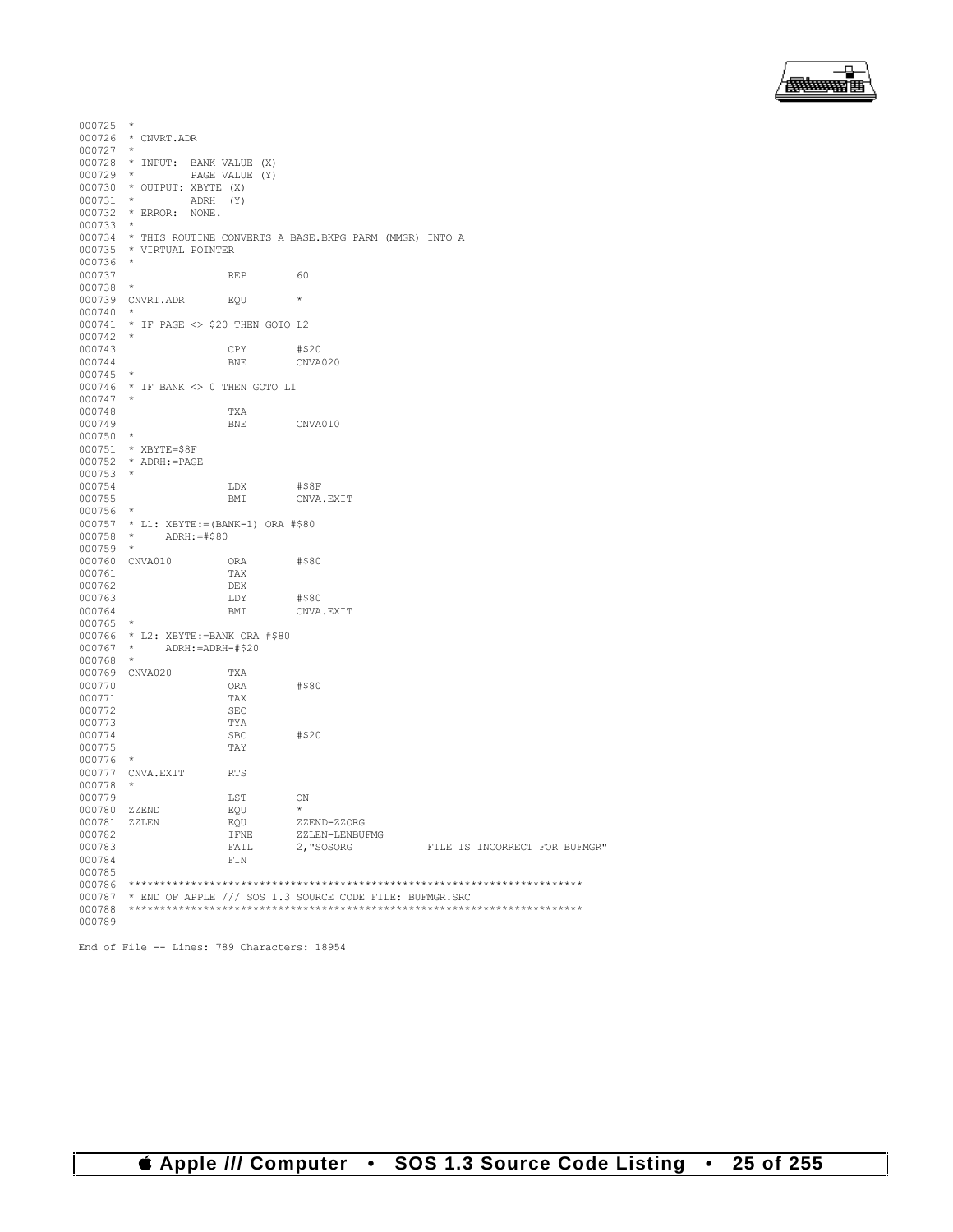

----------------------------FILE: "SOS.C.BI2.TEXT" -------------------- $\begin{tabular}{ll} 000002 & \star & \texttt{APPLE} \end{tabular} \begin{tabular}{ll} \star & \texttt{APPLE} \end{tabular} \begin{tabular}{ll} \texttt{S-1.3} & \texttt{SOUNCE} & \texttt{CODE} & \texttt{FILE:} & \texttt{C.BI2} \end{tabular} \end{tabular}$ 000004 \* ASSEMBLER: APPLE ] [ 6502 ASSEMBLER from APPLE COMPUTER TOOLKIT 000005 000006 :TABS 17, 23, 40 000007 :: PR#1, L58 132N 000008 SL4: DR1:ASM BFM. INIT2. SRC, BFM. INIT2. OBJ, 6, 1 000009 000011 \* END OF APPLE /// SOS 1.3 SOURCE CODE FILE: C.BI2<br>000011 \* END OF APPLE /// SOS 1.3 SOURCE CODE FILE: C.BI2

End of File -- Lines: 12 Characters: 523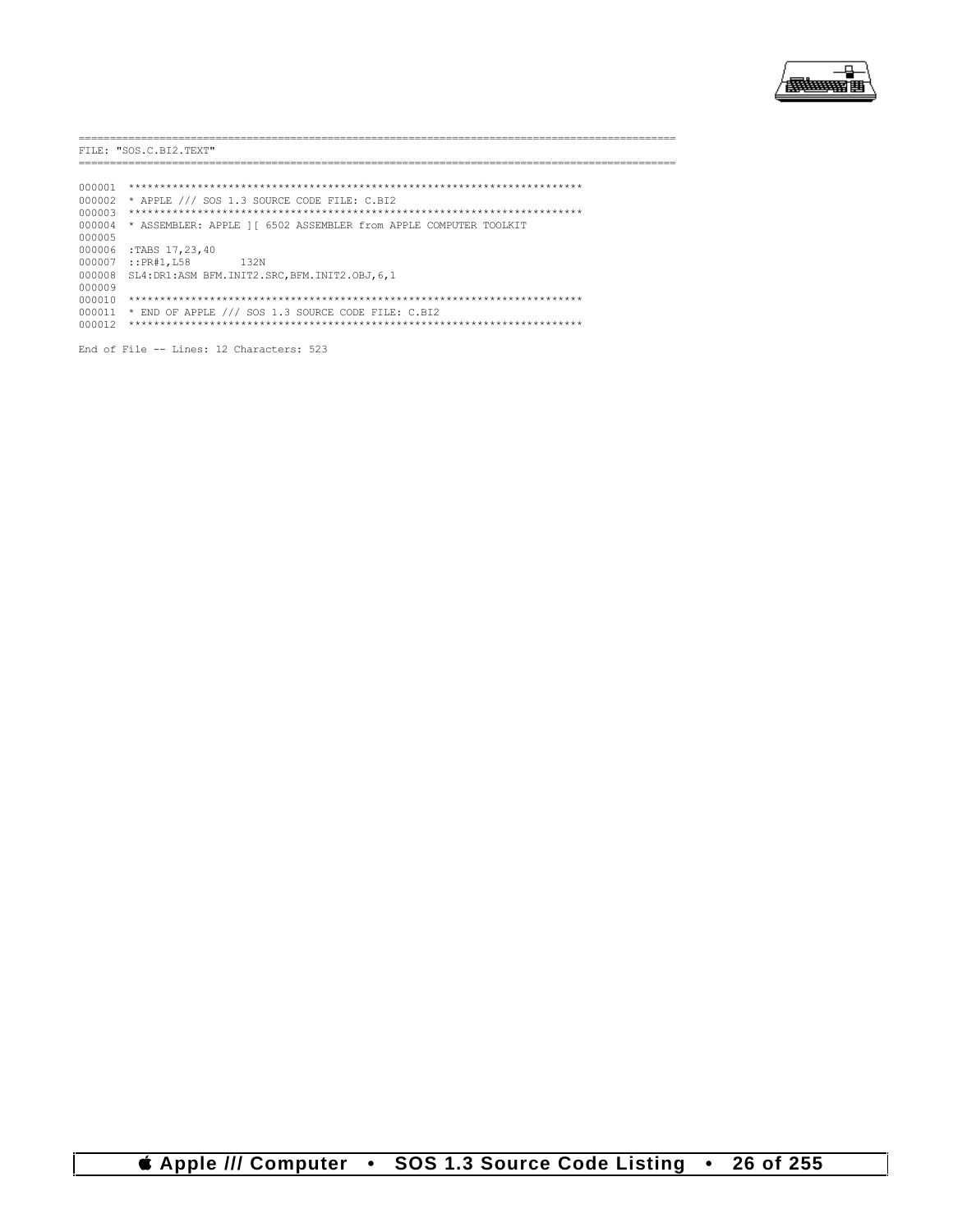

.\_\_\_\_\_\_\_\_\_\_\_\_\_\_\_\_\_\_\_\_\_\_\_\_\_\_ FILE: "SOS.C.S.TEXT" \_\_\_\_\_\_\_\_\_\_\_\_\_\_\_\_\_ .\_\_\_\_\_\_\_\_\_\_\_\_\_\_\_\_\_\_\_\_\_\_\_\_\_\_\_ =================== 000004 \* ASSEMBLER: APPLE ] [ 6502 ASSEMBLER from APPLE COMPUTER TOOLKIT 000005 000006 :TABS 17, 23, 40  $000007 :: PR#1, L58$ 132N 000008 SL4: DR2: ASM BUFMGR. SRC, BUFMGR. OBJ, 6, 1 000009 SL4: DR2: ASM MEMMGR.A.SRC, MEMMGR.OBJ, 6, 1 000010 END 000011 000013 \* END OF APPLE /// SOS 1.3 SOURCE CODE FILE: C.S 

End of File -- Lines: 14 Characters: 555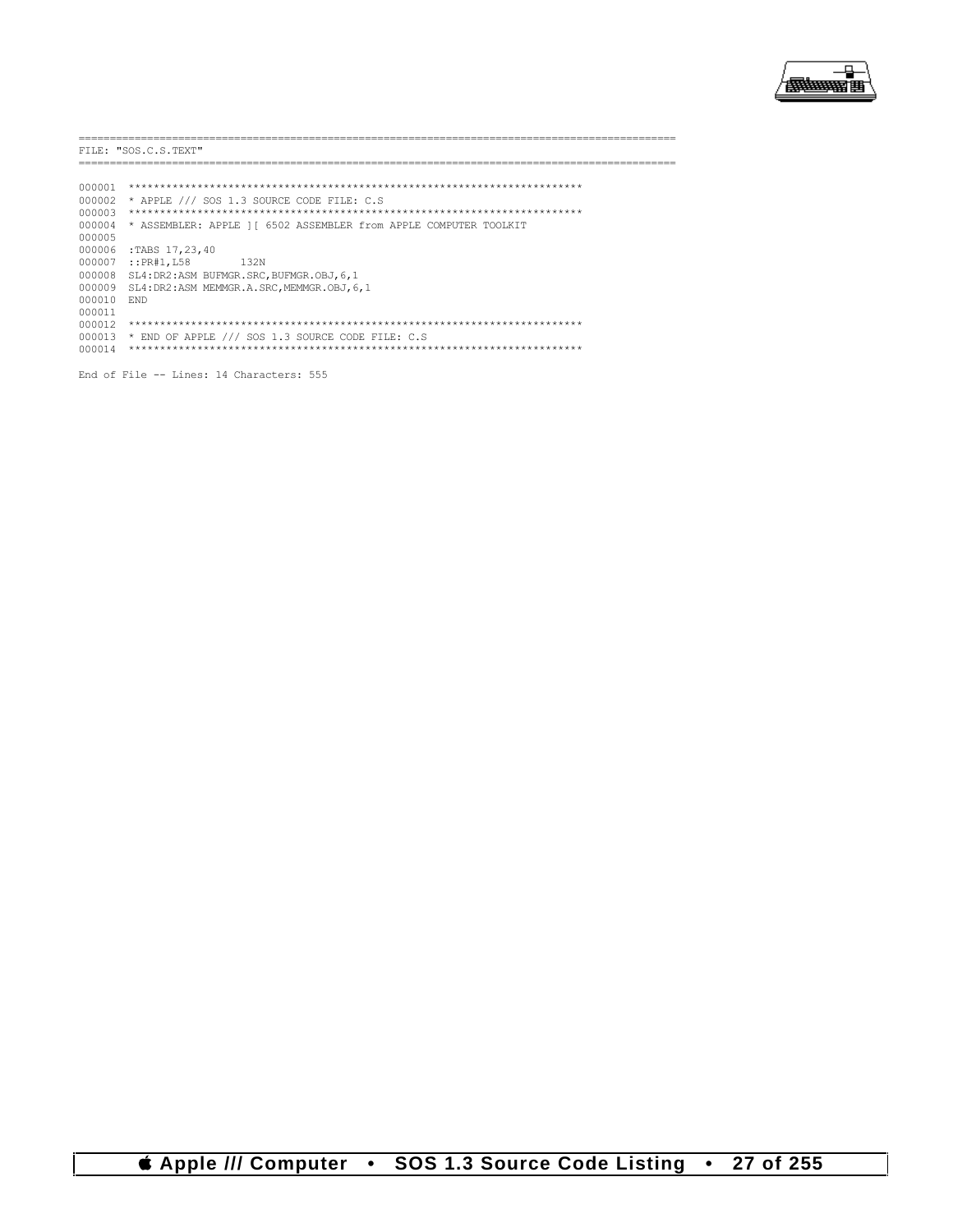

-----------------------FILE: "SOS.C3.TEXT" \_\_\_\_\_\_\_\_\_\_\_\_\_\_\_\_ ------------------------================= 000004 \* ASSEMBLER: APPLE ] [ 6502 ASSEMBLER from APPLE COMPUTER TOOLKIT 000005 000006 :TABS 17, 23, 40 000007 :: PR#1, L58 132N 000008 SL4: DR1:ASM SOSLDR. SRC, SOSLDR. OBJ, 6, 1 000009 SL4:DR2:ASM BUFMGR.SRC, BUFMGR.OBJ, 6, 1 000010 SL4: DR2: ASM MEMMGR.A.SRC, MEMMGR.OBJ, 6, 1 000011 END 000012  $000014$  \* END OF APPLE /// SOS 1.3 SOURCE CODE FILE: C3 \*\*\*\*\*\*\*\*\*\*\*\*\*\*\*\*\*\*\*\*\*\*\*\*\*\*\*

End of File -- Lines: 15 Characters: 590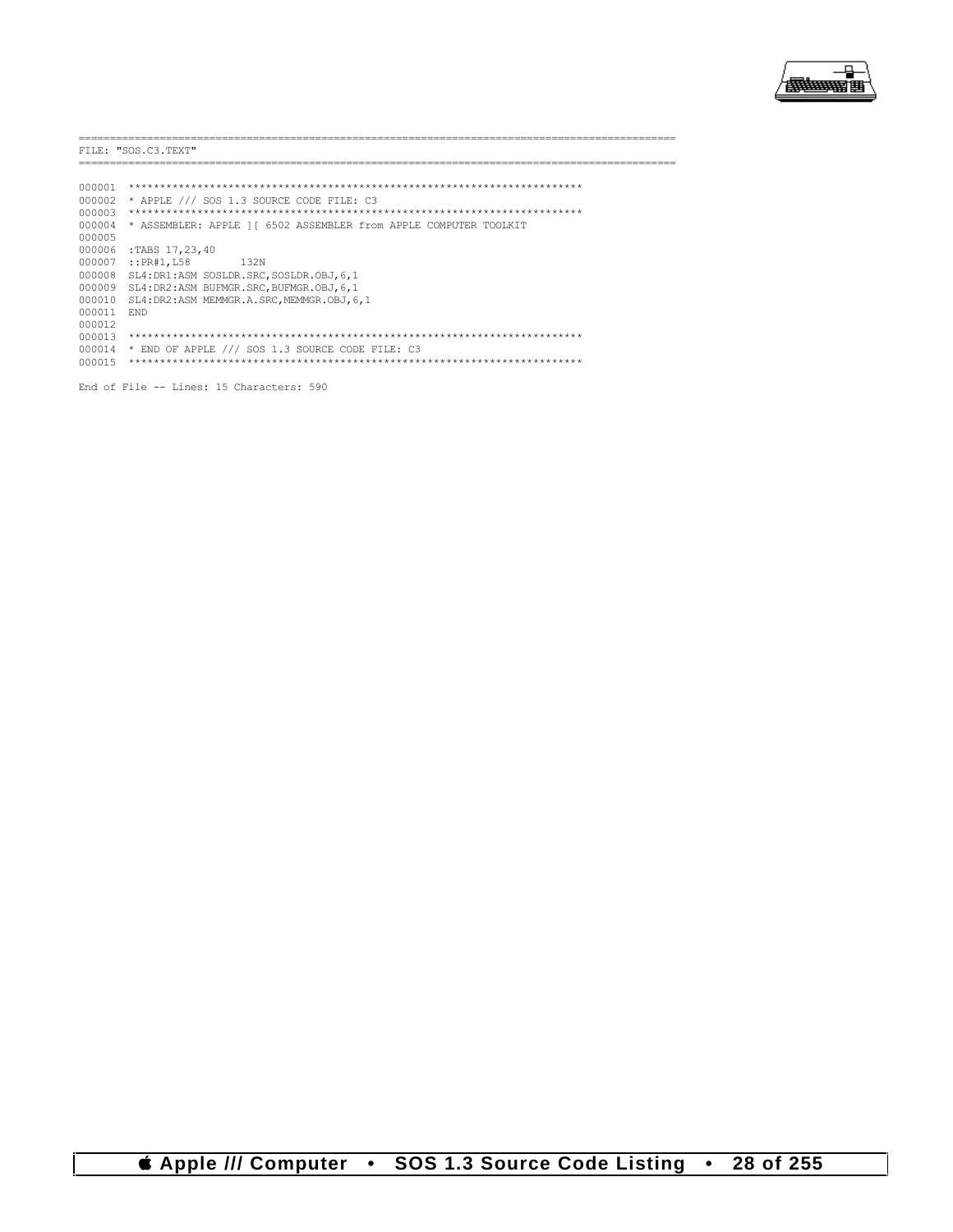

| FILE: "SOS.CFMGR.SRC.TEXT" |                                                        |                |                                        |                                                                   |
|----------------------------|--------------------------------------------------------|----------------|----------------------------------------|-------------------------------------------------------------------|
|                            | ====================                                   |                |                                        |                                                                   |
|                            |                                                        |                |                                        |                                                                   |
|                            | 000002 * APPLE /// SOS 1.3 SOURCE CODE FILE: CFMGR.SRC |                |                                        |                                                                   |
| 000003<br>000004           |                                                        |                |                                        |                                                                   |
| 000005                     |                                                        |                |                                        | * ASSEMBLER: APPLE ] [ 6502 ASSEMBLER from APPLE COMPUTER TOOLKIT |
| 000006                     |                                                        | SBTL           |                                        | "SOS 1.1 CHARACTER FILE MANAGER"                                  |
| 000007                     |                                                        | REL            |                                        |                                                                   |
| 000008                     |                                                        | INCLUDE        | SOSORG, 6, 1, 254                      |                                                                   |
| 000009                     |                                                        | ORG            | ORGCFM                                 |                                                                   |
| 000010<br>000011           | ZZORG                                                  | EQU<br>MSB     | OFF                                    |                                                                   |
| 000012                     |                                                        | REP            | 60                                     |                                                                   |
| $000013$ *                 |                                                        |                | COPYRIGHT (C) APPLE COMPUTER INC. 1980 |                                                                   |
| $000014$ *                 |                                                        |                | ALL RIGHTS RESERVED                    |                                                                   |
| 000015                     |                                                        | REP            | 60                                     |                                                                   |
| 000016<br>000017           | * CHARACTER FILE MANAGER (VERSION = 1.10               |                |                                        | $\rightarrow$                                                     |
| 000018                     | $\star$                                                |                | $(DATE = 8/04/81)$                     |                                                                   |
| 000019                     |                                                        |                |                                        |                                                                   |
|                            |                                                        |                |                                        | 000020 * THIS MODULE TRANSFORMS CHARACTER FILE SYSTEM CALLS INTO  |
| 000021                     |                                                        |                |                                        | * DEVICE CALLS TO THE APPROPRIATE DEVICE HANDLER. ONLY            |
|                            | 000023 * ON CHARACTER FILES.                           |                |                                        | 000022 * OPEN, NEWLINE, READ, WRITE AND CLOSE CALLS ARE PERMITTED |
| 000024                     | $\star$                                                |                |                                        |                                                                   |
| 000025                     |                                                        | REP            | 60                                     |                                                                   |
| 000026                     |                                                        |                |                                        |                                                                   |
| 000027                     |                                                        | ENTRY          | CFMGR                                  |                                                                   |
| 000028<br>000029           |                                                        | ENTRY          | CFCB.MAX                               |                                                                   |
| 000030                     |                                                        | ENTRY          | CFCB.DEV                               |                                                                   |
| 000031                     |                                                        |                |                                        |                                                                   |
| 000032                     |                                                        | EXTRN          | DMGR                                   |                                                                   |
| 000033                     |                                                        | EXTRN          | LEVEL                                  |                                                                   |
| 000034<br>000035           |                                                        | EXTRN<br>EXTRN | MAX.DNUM<br>SXPAGE                     |                                                                   |
| 000036                     |                                                        |                |                                        |                                                                   |
| 000037                     |                                                        | EXTRN          | SYSERR                                 |                                                                   |
| 000038                     |                                                        | EXTRN          | SERR                                   |                                                                   |
| 000039                     |                                                        | EXTRN          | BADSCNUM                               |                                                                   |
| 000040<br>000041           |                                                        | EXTRN<br>EXTRN | CFCBFULL<br>BADREFNUM                  |                                                                   |
| 000042                     |                                                        | EXTRN          | FNFERR                                 |                                                                   |
| 000043                     |                                                        | PAGE           |                                        |                                                                   |
| 000044                     |                                                        | REP            | 60                                     |                                                                   |
| 000045                     | $\star$                                                |                |                                        |                                                                   |
| 000046<br>000047           | * DATA DECLARATIONS<br>$\star$                         |                |                                        |                                                                   |
| 000048                     |                                                        | <b>REP</b>     | 60                                     |                                                                   |
| 000049                     |                                                        |                |                                        |                                                                   |
| 000050                     | * FILE CALL PARM LOCATIONS ON SOS ZPAGE                |                |                                        |                                                                   |
| 000051                     | $\star$                                                |                |                                        |                                                                   |
| 000052                     | F.TPARMX<br>000053 REQCODE                             | EQU<br>EQU     | \$A0<br>F.TPARMX                       |                                                                   |
|                            | 000054 O.PATH                                          | EQU            | F.TPARMX+1                             | ; OPEN'S PATHNAME LOC                                             |
|                            | 000055 O.REFNUM                                        | EQU            | F.TPARMX+3                             | ; OPEN'S REFNUM LOC                                               |
|                            | 000056 REFNUM                                          | EQU            | F.TPARMX+1                             | ; REFNUM'S LOC IN OTHER CALLS                                     |
|                            | 000057 NL.ISNL                                         | EQU            | F.TPARMX+2                             | ; NEWLINE'S ISNEWLINE LOC<br>; NEWLINE'S NEWLINECHAR LOC          |
|                            | 000058 NL.NLCHR<br>000059 RW.BUF                       | EQU<br>EQU     | F.TPARMX+3<br>F.TPARMX+2               | ; READ/WRITE'S BUF LOC                                            |
|                            | 000060 RW.BYTES                                        | EQU            | F.TPARMX+4                             | ; READ/WRITE'S BYTES LOC                                          |
|                            | 000061 RD.BYTESRD                                      | EQU            | F.TPARMX+6                             | ; READ'S BYTESREAD LOC                                            |
| 000062                     | $\star$                                                |                |                                        |                                                                   |
|                            | 000063 * FILE REQUEST CODE VALUES                      |                |                                        |                                                                   |
| 000064<br>000065 OPEN      |                                                        | EQU            | 8                                      |                                                                   |
|                            | 000066 NEWLINE                                         | EOU            | 9                                      |                                                                   |
| 000067 READ                |                                                        | EQU            | \$Α                                    |                                                                   |
| 000068 WRITE               |                                                        | EQU            | \$Β                                    |                                                                   |
| 000069 CLOSE               |                                                        | EQU            | \$C                                    |                                                                   |
| 000070                     | 000071 * DEVICE CALL PARM LOCATIONS ON SOS ZPAGE       | PAGE           |                                        |                                                                   |
| 000072                     | $\star$                                                |                |                                        |                                                                   |
|                            | 000073 D.TPARMX                                        | EQU            | \$C0                                   |                                                                   |
| 000074                     | D.SCNUM                                                | EQU            | D.TPARMX                               | ; DEVICE SYS CALL # LOC                                           |
| 000075<br>000076           | GDN.DNAME<br>GDN.DNUM                                  | EQU<br>EQU     | D.TPARMX+1<br>D.TPARMX+3               | ; GETDEVNUM DNAME LOC<br>; GETDEVNUM DNUM LOC                     |
|                            |                                                        |                |                                        |                                                                   |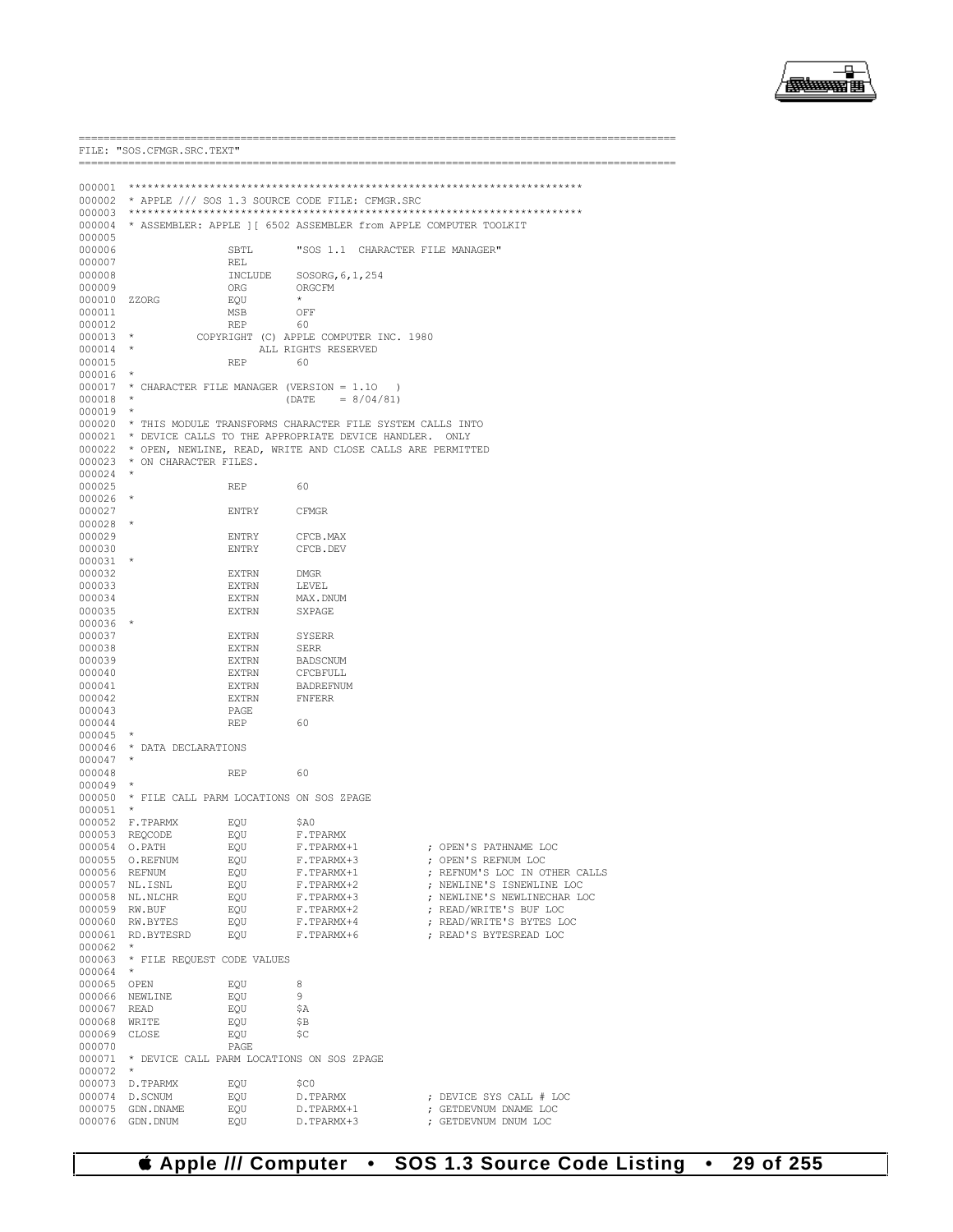

|              | 000077 D.DNUM                               | EQU                     | D.TPARMX+1                                                              | ; OPN/CLOSE/RD/WR/CTRL'S DNUM LOC                |
|--------------|---------------------------------------------|-------------------------|-------------------------------------------------------------------------|--------------------------------------------------|
|              | 000078 DRW.BUF                              | EQU                     |                                                                         | ; RD/WR'S BUF LOC                                |
|              | 000079 DRW.BYTES                            | EQU                     | D.TPARMX+2<br>D.TPARMX+4                                                |                                                  |
|              |                                             |                         | D.TPARMX+8                                                              | ; RD/WR'S BYTES LOC<br>; RD/WR'S BYTESREAD LOC   |
|              |                                             |                         |                                                                         |                                                  |
|              |                                             |                         | D.TPARMX+2<br>D.TPARMX+3                                                | ; DCTRL'S CTRLCODE LOC<br>; DCTRL'S CTRLLIST LOC |
| $000083$ *   |                                             |                         |                                                                         |                                                  |
|              |                                             |                         |                                                                         |                                                  |
|              | 000084 * DEVICE REQUEST CODE VALUES         |                         |                                                                         |                                                  |
| 000085 *     |                                             |                         |                                                                         |                                                  |
|              | 000086 DREAD                                | EQU                     | \$0                                                                     |                                                  |
|              | 000087 DWRITE                               | EQU                     | \$1                                                                     |                                                  |
|              | 000088 DCTRL                                | EQU                     | \$3                                                                     |                                                  |
|              | 000089 GETDEVNUM                            | EQU                     | \$4                                                                     |                                                  |
|              | 000090 DOPEN                                | EQU                     | \$6                                                                     |                                                  |
|              | 000091 DCLOSE                               | EQU                     | \$7                                                                     |                                                  |
| $000092$ *   |                                             |                         |                                                                         |                                                  |
|              | 000093 CTRL.LIST                            | DS                      | $\overline{2}$                                                          | ; CONTAINER FOR NEWLINE DCTRL CALL               |
|              | 000094 NEWLINECC                            | EQU                     | $\overline{2}$                                                          | ; NEWLINE CTRL CODE                              |
| 000095 *     |                                             |                         |                                                                         |                                                  |
|              | 000096 * GETDNUM VARS                       |                         |                                                                         |                                                  |
| $000097$ *   |                                             |                         |                                                                         |                                                  |
|              | 000098 DNUM.TEMP                            | DS                      | $\mathbf{1}$                                                            |                                                  |
| $000099$ *   |                                             |                         |                                                                         |                                                  |
|              | 000100 * CLOSEALL VARS                      |                         |                                                                         |                                                  |
| $000101$ *   |                                             |                         |                                                                         |                                                  |
|              |                                             |                         | F.TPARMX+SF                                                             |                                                  |
|              | 000102 DCLOSE.ERR                           | EQU                     |                                                                         |                                                  |
|              | 000103 DCLOSE.TBL                           | EQU                     | \$200                                                                   |                                                  |
|              | 000104 TRUE                                 | EQU                     | \$80                                                                    |                                                  |
|              | 000105 FALSE                                | EQU                     | \$0                                                                     |                                                  |
| 000106 *     |                                             |                         |                                                                         |                                                  |
| $000107$ *   |                                             |                         |                                                                         |                                                  |
| 000108       |                                             | REP                     | 60                                                                      |                                                  |
| $000109$ *   |                                             |                         |                                                                         |                                                  |
|              | 000110 * CHARACTER FILE CONTROL BLOCK TABLE |                         |                                                                         |                                                  |
|              | 000111 * (ENTRY 0 IS NOT USED)              |                         |                                                                         |                                                  |
| $000112$ *   |                                             |                         |                                                                         |                                                  |
| 000113       |                                             | REP                     | 60                                                                      |                                                  |
|              | 000114 CFCB.MAX                             | EQU                     | 17                                                                      |                                                  |
|              | 000115 CFCB.DEV                             | DS                      | CFCB.MAX                                                                |                                                  |
|              | 000116 CFCB.LVL                             | DS                      | CFCB.MAX                                                                |                                                  |
| 000117       |                                             | PAGE                    |                                                                         |                                                  |
| 000118       |                                             | REP 60                  |                                                                         |                                                  |
| $000119$ *   |                                             |                         |                                                                         |                                                  |
|              |                                             |                         | 000120 * CHARACTER FILE MANAGER - MAIN ENTRY POINT                      |                                                  |
| $000121$ *   |                                             |                         |                                                                         |                                                  |
| 000122       |                                             | REP                     | 60                                                                      |                                                  |
| 000123 CFMGR |                                             | EOU                     | $\star$                                                                 |                                                  |
| $000124$ *   |                                             |                         |                                                                         |                                                  |
|              | 000125 * SWITCH, BASED ON REQUEST CODE      |                         |                                                                         |                                                  |
| $000126$ *   |                                             |                         |                                                                         |                                                  |
| 000127       |                                             | LDA                     |                                                                         |                                                  |
| 000128       |                                             | $\text{CMP}$            | REQCODE                                                                 |                                                  |
|              |                                             |                         | #OPEN                                                                   |                                                  |
| 000129       |                                             | BEQ                     | CFOPEN                                                                  | ; "OPEN"                                         |
| 000130       |                                             | $\mathop{\mathrm{CMP}}$ | #NEWLINE                                                                |                                                  |
| 000131       |                                             | BEQ                     | CFNEWLINE                                                               | ; "NEWLINE"                                      |
| 000132       |                                             | $\text{CMP}$            | #READ                                                                   |                                                  |
| 000133       |                                             | BEQ                     | CFREAD                                                                  | ; "READ"                                         |
| 000134       |                                             | CMP                     | #WRITE                                                                  |                                                  |
| 000135       |                                             | BNE                     | CFM010                                                                  |                                                  |
| 000136       |                                             | JMP                     | CFWRITE                                                                 | ; "WRITE"                                        |
|              | 000137 CFM010                               | $\text{CMP}$            | #CLOSE                                                                  |                                                  |
| 000138       |                                             | BNE                     | CFM020                                                                  |                                                  |
| 000139       |                                             | JMP                     | CFCLOSE                                                                 | ; "CLOSE"                                        |
|              | 000140 CFM020                               | LDA                     | #BADSCNUM                                                               |                                                  |
| 000141       |                                             | JSR                     | SYSERR                                                                  | ; ERR EXIT                                       |
| 000142       |                                             | PAGE                    |                                                                         |                                                  |
| 000143       |                                             | REP                     | 60                                                                      |                                                  |
|              |                                             |                         | 000144 * OPEN(IN.PATHNAME; OUT.REFNUM; IN.OPENLIST, LENGTH) SYSTEM CALL |                                                  |
| 000145       |                                             | REP                     | 60                                                                      |                                                  |
|              | 000146 CFOPEN                               | EQU                     | $\star$                                                                 | ; BUILD "D.OPEN" CALL                            |
| 000147       |                                             | JSR                     | GETDNUM                                                                 | ; MAP PATH TO DEV#                               |
| 000148       |                                             | BCS                     | CFOP.ERR1                                                               | ; ERR - FILE NOT FOUND                           |
| 000149       |                                             | STA                     | D.DNUM                                                                  |                                                  |
| $000150$ *   |                                             |                         |                                                                         |                                                  |
| 000151       |                                             |                         |                                                                         |                                                  |
|              |                                             | JSR                     | REQ.CFCB                                                                | ; BUILD NEW CFCB ENTRY                           |
| 000152       |                                             | BCS                     | CFOP.ERR1                                                               | ; ERR - CFCB FULL                                |
| 000153       |                                             | LDX                     | #0                                                                      |                                                  |
| 000154       |                                             | STA                     | (O. REFNUM, X)                                                          | ; RETURN REFNUM TO CALLER                        |
| 000155       |                                             | CPY                     | #1                                                                      |                                                  |
| 000156       |                                             | BNE                     | CFOP.EXIT                                                               | ; DEVICE ALREADY OPEN                            |
| $000157$ *   |                                             |                         |                                                                         |                                                  |

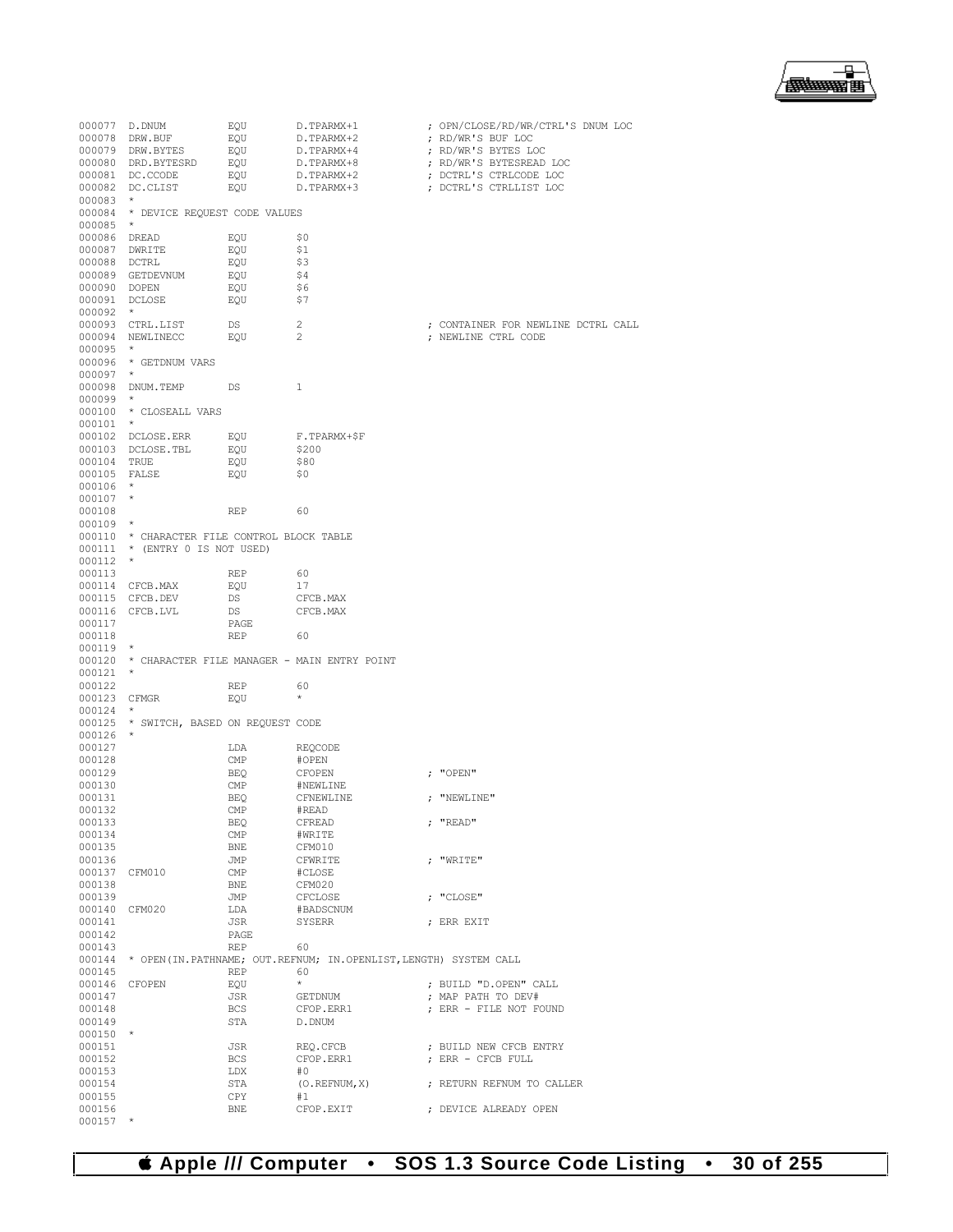

| 000158               |                                                     | LDA                | #DOPEN                                                            |                                                         |
|----------------------|-----------------------------------------------------|--------------------|-------------------------------------------------------------------|---------------------------------------------------------|
| 000159               |                                                     | STA                | D. SCNUM                                                          |                                                         |
| 000160<br>000161     |                                                     | JSR<br><b>BCS</b>  | <b>DMGR</b><br>CFOP.ERR                                           | ; DOPEN CALL                                            |
|                      | 000162 CFOP.EXIT                                    | <b>RTS</b>         |                                                                   | ; NORMAL EXIT                                           |
| $000163$ *           |                                                     |                    |                                                                   |                                                         |
|                      | 000164 CFOP.ERR                                     | LDA                | SERR                                                              | ; KLUDGE - 1.0 DRIVERS DON'T SUPPORT CARRY ERR PROTOCOL |
| 000165<br>000166     |                                                     | <b>BEQ</b><br>LDX  | CFOP.EXIT<br>#O                                                   | : NO ERROR<br>; RELEASE CFCB ENTRY                      |
| 000167               |                                                     | LDA                | (O. REFNUM, X)                                                    |                                                         |
| 000168               |                                                     | JSR                | REL.CFCB                                                          |                                                         |
|                      | 000169 CFOP.ERR1                                    | RTS                |                                                                   | ; ERR EXIT                                              |
| 000170<br>000171     |                                                     | PAGE<br><b>REP</b> | 60                                                                |                                                         |
|                      | 000172 * NEWLINE (IN. REFNUM, IS                    |                    | .NEWLINE, NEWLINE. CHAR) SYSTEM CALL                              |                                                         |
| 000173               |                                                     | REP                | 60                                                                |                                                         |
|                      | 000174 CFNEWLINE                                    | EOU                | $\star$                                                           | ; BUILD "D.CONTROL" CALL                                |
| 000175<br>000176     |                                                     | LDA<br>STA         | #DCTRL<br>D. SCNUM                                                |                                                         |
| 000177               |                                                     | LDA                | REFNUM                                                            |                                                         |
| 000178               |                                                     | JSR                | GET.CFCB                                                          | ; MAP REFNUM TO DEV #                                   |
| 000179               |                                                     | <b>BCS</b>         | CFNL.ERR                                                          | ; ERR - BAD REFNUM                                      |
| $000180$ *           |                                                     |                    |                                                                   |                                                         |
| 000181<br>000182     |                                                     | STA<br>LDA         | D.DNUM<br>#NEWLINECC                                              |                                                         |
| 000183               |                                                     | STA                | DC.CCODE                                                          |                                                         |
| $000184$ *           |                                                     |                    |                                                                   |                                                         |
| 000185               |                                                     | LDA                | #>CTRL.LIST                                                       |                                                         |
| 000186<br>000187     |                                                     | STA<br>LDA         | DC.CLIST<br># <ctrl.list< td=""><td></td></ctrl.list<>            |                                                         |
| 000188               |                                                     | STA                | DC.CLIST+1                                                        |                                                         |
| 000189               |                                                     | LDA                | #O                                                                |                                                         |
| 000190               |                                                     | STA                | SXPAGE+DC.CLIST+1                                                 |                                                         |
| $000191$ *           |                                                     |                    |                                                                   |                                                         |
| 000192<br>000193     |                                                     | LDA<br>STA         | NL.ISNL<br>CTRL.LIST                                              |                                                         |
| 000194               |                                                     | LDA                | NL.NLCHR                                                          |                                                         |
| 000195               |                                                     | STA                | CTRL.LIST+1                                                       |                                                         |
| $000196$ *           |                                                     |                    |                                                                   |                                                         |
| 000197<br>000198     |                                                     | JSR<br><b>RTS</b>  | DMGR                                                              | ; DCONTROL CALL<br>; NORMAL EXIT                        |
| $000199$ *           |                                                     |                    |                                                                   |                                                         |
|                      | 000200 CFNL.ERR                                     | <b>RTS</b>         |                                                                   | ; ERR EXIT                                              |
| 000201               |                                                     | PAGE               |                                                                   |                                                         |
| 000202               |                                                     | REP                | 60<br>000203 * READ(IN.REFNUM, BUF, BYTES, BYTESREAD) SYSTEM CALL |                                                         |
| 000204               |                                                     |                    | 60                                                                |                                                         |
| 000205 CFREAD        |                                                     |                    |                                                                   |                                                         |
|                      |                                                     | <b>REP</b><br>EQU  | $\star$                                                           | ; BUILD "D.READ" CALL                                   |
| 000206               |                                                     | LDA                | #DREAD                                                            |                                                         |
| 000207               |                                                     | STA                | D.SCNUM                                                           |                                                         |
| 000208               |                                                     | LDA                | REFNUM                                                            |                                                         |
| 000209<br>000210     |                                                     | JSR<br><b>BCS</b>  | GET.CFCB<br>CFRD.ERR                                              | ; MAP REFNUM TO DEV #<br>; ERR - BAD REFNUM             |
| $000211$ *           |                                                     |                    |                                                                   |                                                         |
| 000212               |                                                     | STA                | D. DNUM                                                           |                                                         |
| 000213               |                                                     | LDX                | #3                                                                |                                                         |
| 000215               | 000214 CFRD010                                      | LDA<br>STA         | RW.BUF, X<br>DRW.BUF, X                                           |                                                         |
| 000216               |                                                     | DEX                |                                                                   |                                                         |
| 000217               |                                                     | BPL                | CFRD010                                                           |                                                         |
| $000218$ *           |                                                     |                    |                                                                   |                                                         |
| 000219<br>000220     |                                                     | LDA<br>STA         | RD.BYTESRD<br>DRD.BYTESRD                                         |                                                         |
| 000221               |                                                     | LDA                | RD.BYTESRD+1                                                      |                                                         |
| 000222               |                                                     | STA                | DRD.BYTESRD+1                                                     |                                                         |
| $000223$ *           |                                                     |                    |                                                                   |                                                         |
| 000224<br>000225     |                                                     | LDA<br>STA         | SXPAGE+RW.BUF+1<br>SXPAGE+DRW.BUF+1                               |                                                         |
| 000226               |                                                     | LDA                | SXPAGE+RW.BYTES+1                                                 |                                                         |
| 000227               |                                                     | STA                | SXPAGE+DRW.BYTES+1                                                |                                                         |
| 000228               |                                                     | LDA                | SXPAGE+RD.BYTESRD+1                                               |                                                         |
| 000229<br>$000230$ * |                                                     | STA                | SXPAGE+DRD.BYTESRD+1                                              |                                                         |
| 000231               |                                                     | JSR                | <b>DMGR</b>                                                       | ; DREAD CALL                                            |
| 000232               |                                                     | RTS                |                                                                   | ; NORMAL EXIT                                           |
| $000233$ *           |                                                     |                    |                                                                   |                                                         |
| 000235               | 000234 CFRD.ERR                                     | RTS<br>PAGE        |                                                                   | ; ERR EXIT                                              |
| 000236               |                                                     | REP                | 60                                                                |                                                         |
| 000238               | 000237 * WRITE (IN. REFNUM, BUF, BYTES) SYSTEM CALL | <b>REP</b>         | 60                                                                |                                                         |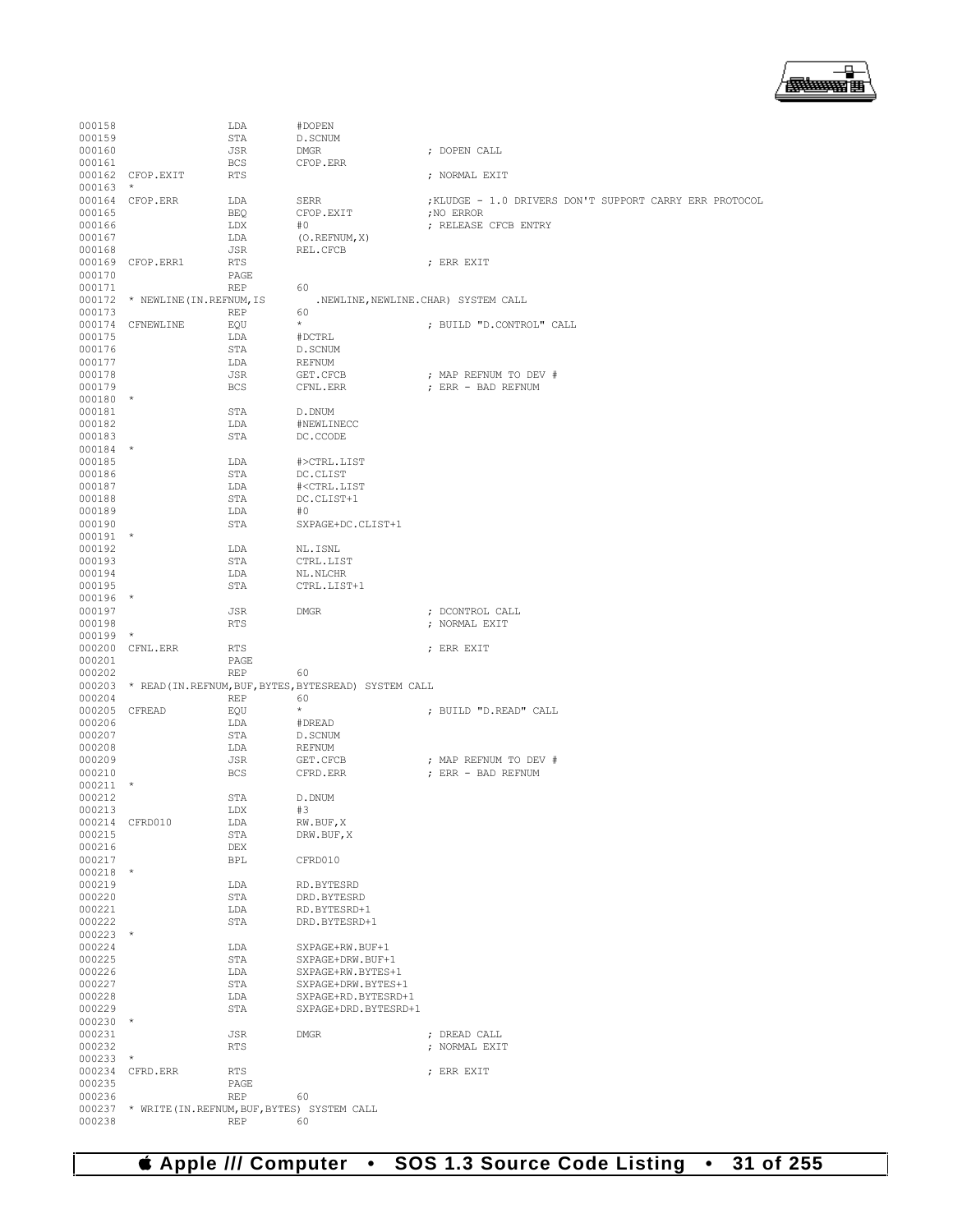

|                      | 000239 CFWRITE                          | EQU               | $\star$                                                                      | ; BUILD "D.WRITE" CALL                                                      |
|----------------------|-----------------------------------------|-------------------|------------------------------------------------------------------------------|-----------------------------------------------------------------------------|
| 000240               |                                         | LDA               | #DWRITE                                                                      |                                                                             |
| 000241               |                                         | STA               | D. SCNUM                                                                     |                                                                             |
| 000242               |                                         | LDA               | REFNUM                                                                       |                                                                             |
| 000243<br>000244     |                                         | JSR               | GET.CFCB                                                                     | ; MAP REFNUM TO DEV #                                                       |
| 000245               |                                         | BCS<br>STA        | CFWR.ERR<br>D.DNUM                                                           | ; ERR - BAD REFNUM                                                          |
| 000246               |                                         | LDX               | #3                                                                           |                                                                             |
|                      | 000247 CFWR010                          | LDA               | RW.BUF, X                                                                    |                                                                             |
| 000248               |                                         | STA               | DRW.BUF, X                                                                   |                                                                             |
| 000249               |                                         | DEX               |                                                                              |                                                                             |
| 000250               |                                         | BPL               | CFWR010                                                                      |                                                                             |
| 000251               |                                         | LDA               | SXPAGE+RW.BUF+1                                                              |                                                                             |
| 000252               |                                         | STA               | SXPAGE+DRW.BUF+1                                                             |                                                                             |
| 000253               |                                         | LDA               | SXPAGE+RW.BYTES+1                                                            |                                                                             |
| 000254               |                                         | STA               | SXPAGE+DRW.BYTES+1                                                           |                                                                             |
| $000255$ *           |                                         |                   |                                                                              |                                                                             |
| 000256<br>000257     |                                         | JSR<br><b>RTS</b> | DMGR                                                                         | ; DWRITE CALL<br>; NORMAL EXIT                                              |
| $000258$ *           |                                         |                   |                                                                              |                                                                             |
|                      | 000259 CFWR.ERR                         | <b>RTS</b>        |                                                                              | ; ERR EXIT                                                                  |
| 000260               |                                         | PAGE              |                                                                              |                                                                             |
| 000261               |                                         | <b>REP</b>        | 60                                                                           |                                                                             |
|                      | 000262 * CLOSE (IN. REFNUM) SYSTEM CALL |                   |                                                                              |                                                                             |
| 000263               |                                         | <b>REP</b>        | 60                                                                           |                                                                             |
|                      | 000264 CFCLOSE                          | EQU               | $\star$                                                                      | ; BUILD "D.CLOSE" CALL                                                      |
| 000265               |                                         | LDA               | #DCLOSE                                                                      |                                                                             |
| 000266               |                                         | STA               | D.SCNUM                                                                      |                                                                             |
| 000267               |                                         | LDA               | <b>REFNUM</b>                                                                |                                                                             |
| 000268               |                                         | <b>BEQ</b>        | CLOSEALL                                                                     |                                                                             |
| $000269$ *           |                                         |                   |                                                                              |                                                                             |
| 000270<br>000271     |                                         | JSR<br>BCS        | REL.CFCB<br>CFCL010                                                          | ; RELEASE CFCB ENTRY                                                        |
| 000272               |                                         | STA               | D.DNUM                                                                       |                                                                             |
| 000273               |                                         | TYA               |                                                                              |                                                                             |
| 000274               |                                         | BNE               | CFCL010                                                                      |                                                                             |
| 000275               |                                         | JSR               | DMGR                                                                         | ; DCLOSE CALL                                                               |
|                      | 000276 CFCL010                          | RTS               |                                                                              | ; NORMAL EXIT                                                               |
| $000277$ *           |                                         |                   |                                                                              |                                                                             |
| 000278               |                                         | PAGE              |                                                                              |                                                                             |
| 000279               |                                         | <b>REP</b>        | 60                                                                           |                                                                             |
| $000280$ *           |                                         |                   |                                                                              |                                                                             |
| $000282$ *           |                                         |                   | 000281 * CLOSE ALL CHARACTER FILES W/LEVELS >= TO CURRENT SYSTEM FILE LEVEL. |                                                                             |
| 000283               |                                         | REP               | 60                                                                           |                                                                             |
| $000284$ *           |                                         |                   |                                                                              |                                                                             |
|                      | 000285 CLOSEALL                         | EQU               | $\star$                                                                      |                                                                             |
| 000286               |                                         | LDA               | #FALSE                                                                       | ; SET ENTRIES IN DEV CLOSE TBL TO FALSE                                     |
| 000287               |                                         | LDX               | MAX.DNUM                                                                     |                                                                             |
|                      | 000288 CFCL020                          | STA               | DCLOSE.TBL, X                                                                |                                                                             |
| 000289               |                                         | DEX               |                                                                              |                                                                             |
| 000290               |                                         | <b>BPL</b>        | CFCL020                                                                      |                                                                             |
| $000291$ *           |                                         |                   |                                                                              |                                                                             |
| 000292               |                                         | LDX               | #CFCB.MAX-1<br>CFCB.DEV, X                                                   | ; CLOSE ALL DEVICES >= TO CURRENT LEVEL                                     |
|                      | 000293 CFCL030                          | LDA<br>TAY        |                                                                              | ; AND MARK TRUE IN DEV CLOSE TBL                                            |
| 000294<br>000295     |                                         | BMI               | CFCL050                                                                      |                                                                             |
| 000296               |                                         | LDA               | CFCB.LVL, X                                                                  |                                                                             |
| 000297               |                                         | $\mathsf{CMP}$    | LEVEL                                                                        |                                                                             |
| 000298               |                                         | BCC               | CFCL050                                                                      |                                                                             |
| 000299               |                                         | LDA               | #TRUE                                                                        |                                                                             |
| 000300               |                                         | STA               | DCLOSE. TBL, Y                                                               |                                                                             |
| 000301               |                                         | SEC               |                                                                              |                                                                             |
| 000302               |                                         | <b>ROR</b>        | CFCB.DEV, X                                                                  |                                                                             |
|                      | 000303 CFCL050                          | DEX               |                                                                              |                                                                             |
| 000304               |                                         | BNE               | CFCL030                                                                      |                                                                             |
| $000305$ *<br>000306 |                                         |                   | #CFCB.MAX-1                                                                  | ; DON'T CLOSE DEVICES < CURRENT LEVEL                                       |
|                      | 000307 CFCL060                          | LDX<br>LDA        | CFCB.DEV, X                                                                  |                                                                             |
| 000308               |                                         | TAY               |                                                                              |                                                                             |
| 000309               |                                         | BMI               | CFCL070                                                                      |                                                                             |
| 000310               |                                         | LDA               | #FALSE                                                                       |                                                                             |
| 000311               |                                         | STA               | DCLOSE. TBL, Y                                                               |                                                                             |
|                      | 000312 CFCL070                          | DEX               |                                                                              |                                                                             |
| 000313               |                                         | BNE               | CFCL060                                                                      |                                                                             |
| $000314$ *           |                                         |                   |                                                                              |                                                                             |
| 000315               |                                         | LDA               | #0                                                                           |                                                                             |
| 000316               |                                         | STA               | DCLOSE.ERR                                                                   |                                                                             |
| 000317               | 000318 CFCL080                          | LDX<br>LDA        | MAX.DNUM<br>DCLOSE.TBL, X                                                    | ; ISSUE D'CLOSE CALLS TO ALL DEVICES MARKED AS TRUE<br>; IN DEV CLOSE TABLE |
| 000319               |                                         | BPL               | CFCL090                                                                      |                                                                             |
|                      |                                         |                   |                                                                              |                                                                             |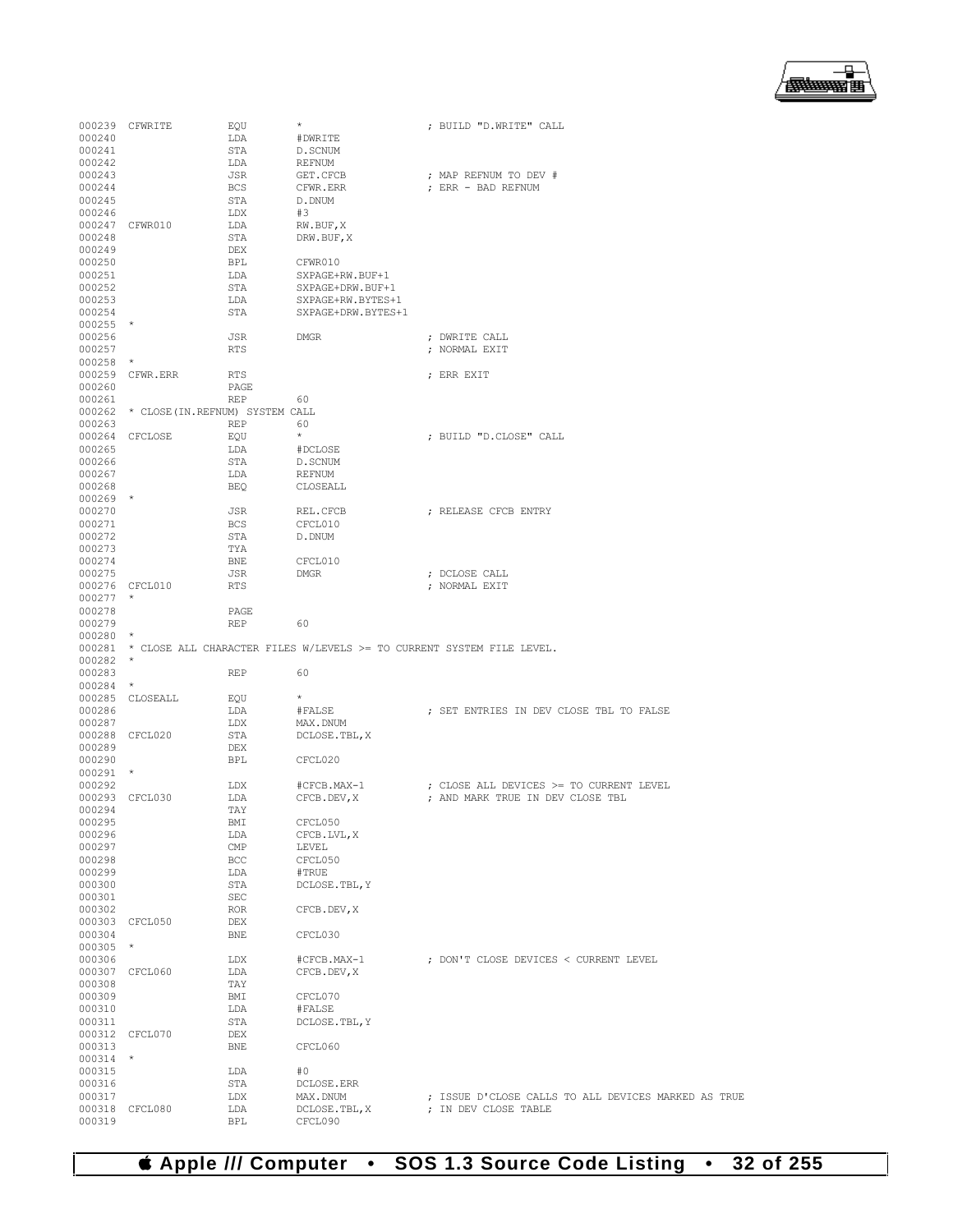

| 000320           |                                              | TXA        |                                                                        |                                            |
|------------------|----------------------------------------------|------------|------------------------------------------------------------------------|--------------------------------------------|
| 000321           |                                              | PHA        |                                                                        |                                            |
| 000322           |                                              | STX        | D.DNUM                                                                 |                                            |
| 000323           |                                              | JSR        | <b>DMGR</b>                                                            |                                            |
|                  |                                              |            |                                                                        |                                            |
| 000324           |                                              | <b>PLA</b> |                                                                        |                                            |
| 000325           |                                              | TAX        |                                                                        |                                            |
| 000326           |                                              | LDA        | SERR                                                                   |                                            |
| 000327           |                                              | BEO        | CFCL090                                                                | ; IF ERROR,                                |
| 000328           |                                              | STA        | DCLOSE.ERR                                                             | ; THEN SAVE IT                             |
|                  |                                              |            |                                                                        |                                            |
|                  | 000329 CFCL090                               | <b>DEX</b> |                                                                        |                                            |
| 000330           |                                              | BNE        | CFCL080                                                                |                                            |
| 000331 *         |                                              |            |                                                                        |                                            |
| 000332           |                                              | LDA        | DCLOSE.ERR                                                             | ; IF \$0 THEN NO ERRORS FROM D.CLOSE CALLS |
| 000333           |                                              | <b>BNE</b> | CFCL.ERR                                                               |                                            |
|                  |                                              |            |                                                                        |                                            |
| 000334           |                                              | RTS        |                                                                        | ; NORMAL EXIT                              |
|                  | 000335 CFCL.ERR                              | JSR        | SYSERR                                                                 | ; RETURN LAST D.CLOSE ERROR REPORTED       |
| 000336           |                                              | PAGE       |                                                                        |                                            |
| 000337           |                                              | REP        | 60                                                                     |                                            |
| $000338$ *       |                                              |            |                                                                        |                                            |
|                  | 000339 * GET DEVICE NUMBER                   |            |                                                                        |                                            |
|                  |                                              |            |                                                                        |                                            |
| $000340$ *       |                                              |            |                                                                        |                                            |
|                  | 000341 * INPUT: CPATH                        |            |                                                                        |                                            |
|                  | 000342 * OUTPUT: DEVICE NUMBER (A)           |            |                                                                        |                                            |
|                  | 000343 * ERROR: CARRY SET ("FILE NOT FOUND") |            |                                                                        |                                            |
| 000344           | $\star$                                      |            |                                                                        |                                            |
|                  |                                              |            | 000345 * GETDNUM FIRST CALLS THE DMGR (GETDEVNUM) MAP THE PATHNAME     |                                            |
|                  |                                              |            |                                                                        |                                            |
|                  |                                              |            | 000346 * TO A DEVICE #. GETDNUM THEN ENSURES THAT THE PATHNAME         |                                            |
|                  |                                              |            | 000347 * IS NOT A BLOCK DEVICE BY CHECKING THE DBLKLST TABLE.          |                                            |
| 000348 *         |                                              |            |                                                                        |                                            |
| 000349           |                                              | REP        | 60                                                                     |                                            |
| $000350$ *       |                                              |            |                                                                        |                                            |
|                  | 000351 GETDNUM                               | EQU        | $\star$                                                                |                                            |
|                  |                                              |            |                                                                        |                                            |
| 000352           |                                              | LDA        | #GETDEVNUM                                                             |                                            |
| 000353           |                                              | STA        | D. SCNUM                                                               |                                            |
| 000354 *         |                                              |            |                                                                        |                                            |
| 000355           |                                              | LDA        | O.PATH                                                                 |                                            |
| 000356           |                                              | STA        | GDN.DNAME                                                              |                                            |
|                  |                                              |            |                                                                        |                                            |
| 000357           |                                              | LDA        | O.PATH+1                                                               |                                            |
| 000358           |                                              | STA        | GDN.DNAME+1                                                            |                                            |
| $000359$ *       |                                              |            |                                                                        |                                            |
| 000360           |                                              | LDA        | #>DNUM.TEMP                                                            |                                            |
| 000361           |                                              | STA        | GDN.DNUM                                                               |                                            |
| 000362           |                                              | LDA        | # <dnum.temp< td=""><td></td></dnum.temp<>                             |                                            |
|                  |                                              |            |                                                                        |                                            |
| 000363           |                                              | STA        | GDN.DNUM+1                                                             |                                            |
| 000364 *         |                                              |            |                                                                        |                                            |
| 000365           |                                              | LDA        | SXPAGE+O.PATH+1                                                        |                                            |
| 000366           |                                              | STA        | SXPAGE+GDN.DNAME+1                                                     |                                            |
| 000367           |                                              | LDA        | #0                                                                     |                                            |
| 000368           |                                              | STA        | SXPAGE+GDN.DNUM+1                                                      |                                            |
|                  |                                              |            |                                                                        |                                            |
| $000369$ *       |                                              |            |                                                                        |                                            |
| 000370           |                                              | JSR        | DMGR                                                                   |                                            |
| 000371           |                                              | <b>BCS</b> | GETD.ERR                                                               | ; D.NAME NOT FOUND                         |
| 000372           |                                              | BMI        | GETD.ERR                                                               | ; BLOCK DEVICE FOUND                       |
| 000373           |                                              | LDA        | DNUM.TEMP                                                              |                                            |
| 000374           |                                              | <b>RTS</b> |                                                                        |                                            |
|                  |                                              |            |                                                                        |                                            |
| $000375$ *       |                                              |            |                                                                        |                                            |
| 000376 GETD.ERR  |                                              |            |                                                                        |                                            |
| 000377           |                                              | LDA        | $\#\mathrm{FNFERR}$                                                    |                                            |
| 000378           |                                              | JSR        | SYSERR                                                                 |                                            |
| 000379           |                                              | PAGE       |                                                                        |                                            |
|                  |                                              | REP        | 60                                                                     |                                            |
|                  |                                              |            |                                                                        |                                            |
|                  | 000380 * REQUEST FCB ENTRY                   |            |                                                                        |                                            |
| $000381$ *       |                                              |            |                                                                        |                                            |
|                  | 000382 * INPUT: DNUM (A)                     |            |                                                                        |                                            |
|                  | 000383 * OUTPUT: REFNUM (A), OPENCT (Y)      |            |                                                                        |                                            |
|                  | 000384 * ERROR: CARRY SET ("CFCB FULL")      |            |                                                                        |                                            |
|                  |                                              |            |                                                                        |                                            |
| 000385 *         |                                              |            |                                                                        |                                            |
|                  |                                              |            | 000386 * REQ.CFCB FIRST SEARCHES THE CFCB TABLE USING THE DEV#         |                                            |
|                  |                                              |            | 000387 * AS A KEY. IF FOUND THE OPENCT IS INCREMENTED, OTHERWISE,      |                                            |
|                  |                                              |            | 000388 * REQ. CFCB FINDS A FREE ENTRY AND STORES THE DEV# AND LEVEL #. |                                            |
| 000389           |                                              |            |                                                                        |                                            |
| 000390           |                                              | REP        | 60                                                                     |                                            |
| 000391           | $^{\star}$                                   |            |                                                                        |                                            |
|                  |                                              |            | $\star$                                                                |                                            |
|                  | 000392 REQ.CFCB                              | EQU        |                                                                        |                                            |
| 000393           |                                              | LDX        | #CFCB.MAX-1                                                            |                                            |
| 000394           |                                              | TAY        |                                                                        |                                            |
|                  | 000395 REQ010                                | LDA        | CFCB.DEV, X                                                            |                                            |
| 000396           |                                              | BMI        | REQ020                                                                 |                                            |
|                  |                                              |            |                                                                        |                                            |
| 000397           |                                              | DEX        |                                                                        |                                            |
| 000398           |                                              | BNE        | REQ010                                                                 |                                            |
| 000399<br>000400 |                                              | LDA<br>JSR | #CFCBFULL<br>SYSERR                                                    |                                            |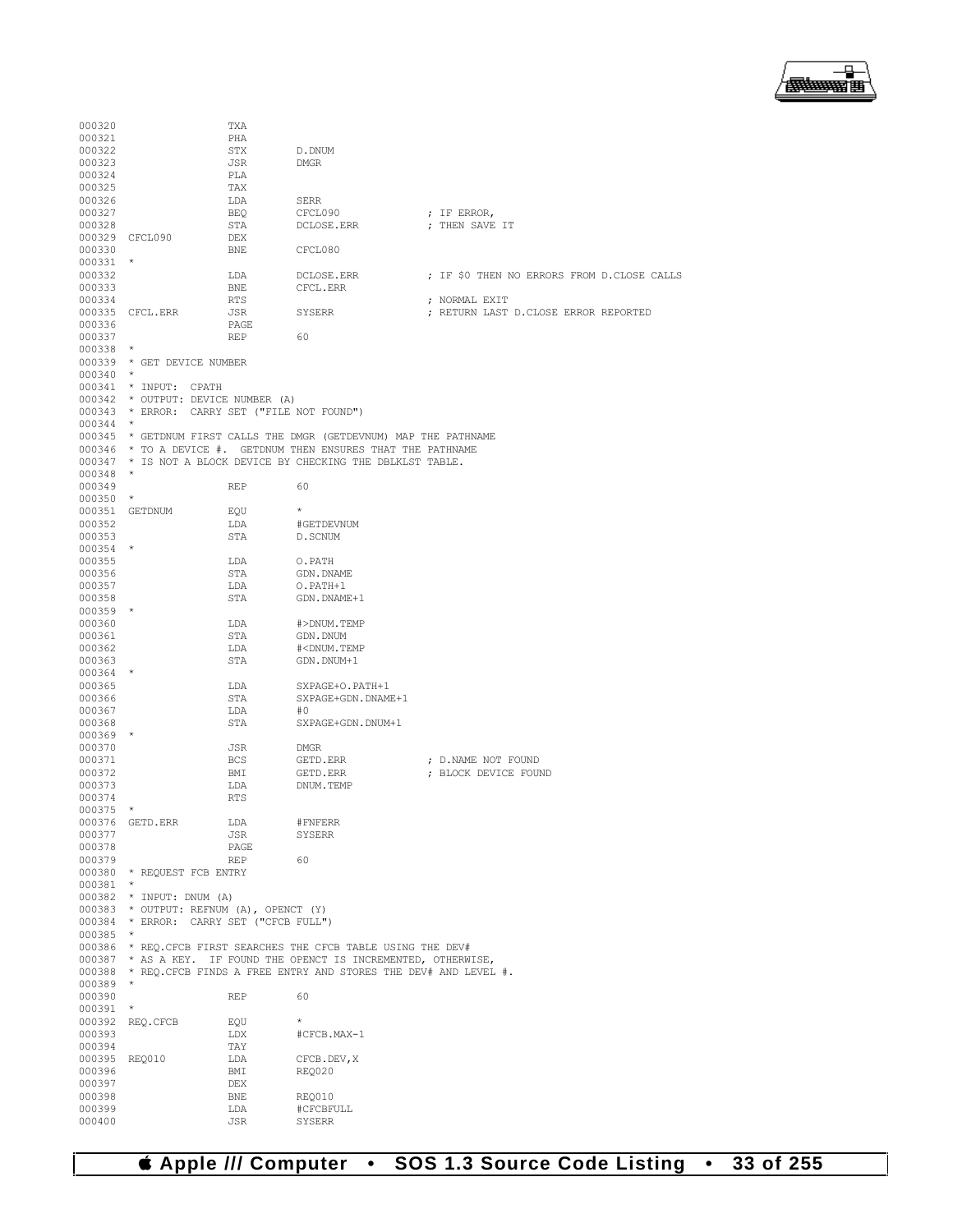

000401 REQ020 TYA STA CFCB.DEV, X<br>LDA LEVEL  $\begin{tabular}{llllll} 000403 & \text{LDA} \\ 000404 & \text{STA} \end{tabular}$ STA CFCB.LVL,X 000405 TXA<br>000406 PHA 000406 PHA<br>000407 TYA 000407 TYA TYA JSR JSR OPENCOUNT PLA 000409 PLA<br>000410 ORA 000410 ORA #\$80<br>000411 CLC 000411 CLC<br>000412 RTS  $$\mathsf{RTS}$$   $$\mathsf{PAGE}$$ 000413 PAGE PAGE 000414 REP 60 000415<br>000416  $*$  RELEASE FCB ENTRY  $000417$ <br> $000418$ 000418 \* INPUT: REFNUM (A)<br>000419 \* OUTPUT: DNUM (A), 000419 \* OUTPUT: DNUM (A), OPENCT (Y) 000420 \* ERROR: CARRY SET ("INVALID REFNUM") 000421<br>000422 \* USES REFNUM AS AN CFCB TABLE INDEX TO RELEASE A CFCB ENTRY. 000423 \* 000424 REP 60  $000425$  REL.CFCB EQU  $\star$ <br>000426 AND #\$7F 000426 AND<br>000427 CMP #CFCB.MAX 000428 BCS REL.ERR<br>000429 TAX 000429 TAX<br>000430 LDA CFCB.DEV, X 000431 BMI REL.ERR<br>000432 SEC 000432 SEC ; MARK ENTRY FREE 000433 ROR CFCB.DEV,X JSR OPENCOUNT 000435 CLC<br>000436 RTS ; NORMAL EXIT 000437 \* 000438 REL.ERR LDA #BADREFNUM<br>000439 JSR SYSERR JSR SYSERR<br>REP 60 000440 000441 \* 000442 \* OPENCOUNT SUBROUTINE  $000443$ <br> $000444$ 000444 \* INPUT: DEVNUM (A) 000445 \* OUTPUT: DEVNUM (A), OPENCTR (Y)  $000446$ <br> $000447$ \* OPENCTR:=COUNT OF ALL CFCB ENTRIES W/CFCB.DEV=DEVNUM 000448 \*  $\begin{tabular}{lcccc} 000449 & & & & & & & & 60 \\ 000450 & & 0PENCOUNT & & & & & \xi QU & & & \star \end{tabular}$ 000450 OPENCOUNT EQU  $\star$  000451 + LDY #0 000451 LDY LDY LDX LDX #CFCB.MAX-1<br>CMP CFCB.DEV,X 000453 OPNCT010 CMP<br>000454 BNE BNE OPNCT020<br>INY 000455 INY 000456 OPNCT020 DEX<br>000457 BNE BNE OPNCT010<br>RTS 000458 RTS<br>000459 PAGE 000459 PAGE<br>000460 REP 000460 REP 60 000461<br>000462  $_{\star}^{\star}$  GET FCB ENTRY 000463 \* 000464 \* INPUT: REFNUM  $(A)$ <br>000465 \* OUTPUT: DNUM  $(A)$ 000465 \* OUTPUT: DNUM (A)<br>000466 \* ERROR: CARRY SET \* ERROR: CARRY SET ("INVALID REFNUM")  $000467$  000468  $*$  USES REFNUM AS AN INDEX TO RETURN THE CORRESPONDING DEVICE  $#$ . 000469 \* IF THE ENTRY INDICATED BY REFNUM IS A FREE ENTRY, THEN AN 000470 \* ERROR, "INVALID REF NUM" IS RETURNED.  $^\star$  ERROR, "INVALID REF NUM" IS RETURNED. 000471 \*  $\begin{tabular}{lllll} 000472 & & & & & & & 60 \\ 000473 & GET.CFCB & & & & & \end{tabular}$ GET.CFCB EQU \*<br>AND #\$7F  $000474 \qquad \qquad {\rm AND} \\ 000475 \qquad \qquad {\rm CMP}$ 000475 CMP #CFCB.MAX BCS GET.ERR TAX 000477 TAX<br>000478 LDA 000478 LDA CFCB.DEV, X <br/>  $\,$  CDDA CFCB.DEV, X  $\,$  000479  $\,$  BMI GET.ERR BMI GET.ERR 000480 CLC<br>000481 RTS ; NORMAL EXIT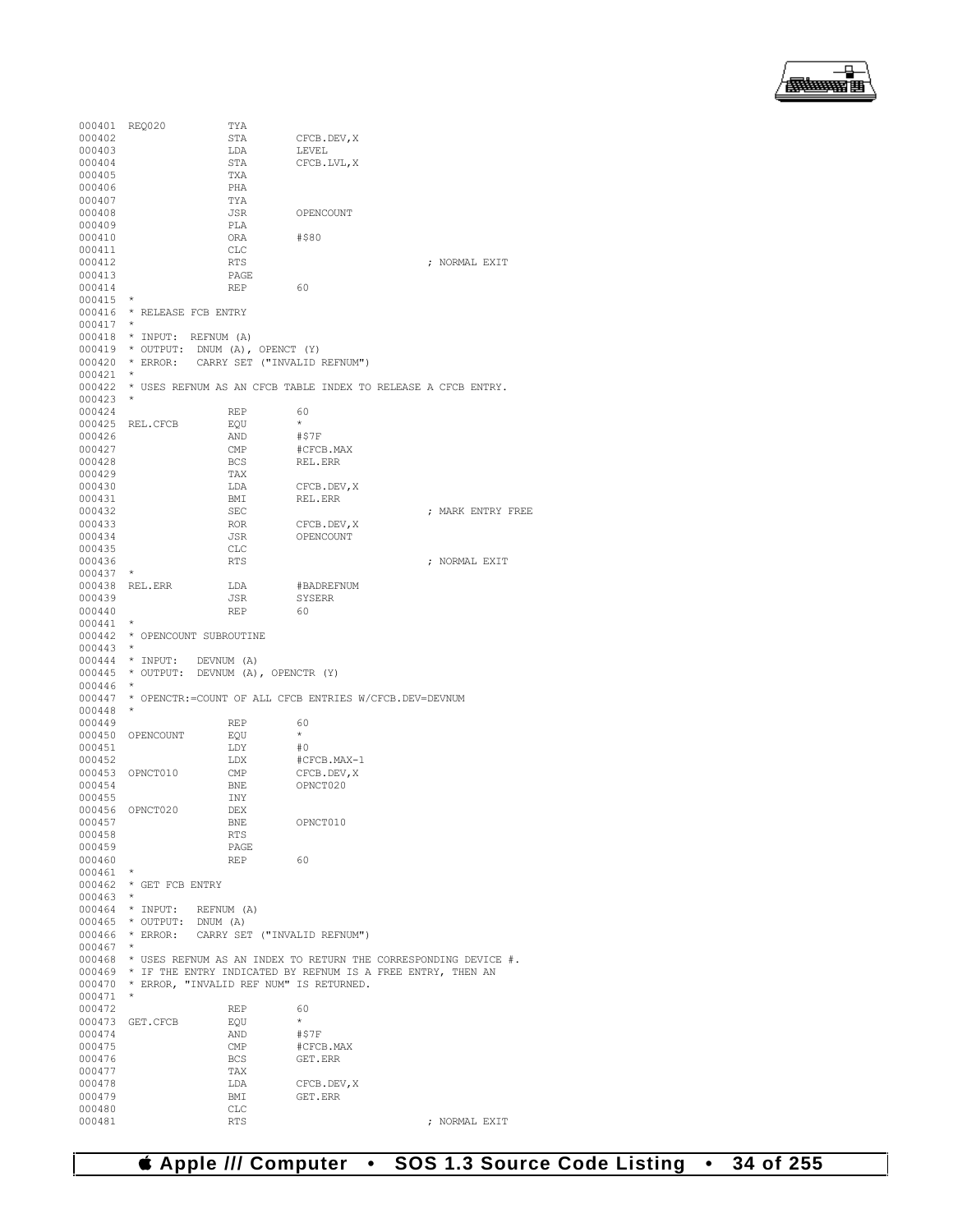

| 000482 | $\star$  |             |                                                        |                              |
|--------|----------|-------------|--------------------------------------------------------|------------------------------|
| 000483 | GET FRR  | T.DA        | #BADREFNUM                                             |                              |
| 000484 |          | <b>JSR</b>  | SYSERR                                                 | : ERR EXIT                   |
| 000485 | $\star$  |             |                                                        |                              |
| 000486 |          | <b>T.ST</b> | ON                                                     |                              |
| 000487 | 7.ZEND   | EOU         | $\star$                                                |                              |
| 000488 | $ZZ$ LEN | EOU         | ZZEND-ZZORG                                            |                              |
| 000489 |          | T FNE       | 77LEN-LENCEM                                           |                              |
| 000490 |          | FATT.       | 2. "SOSORG                                             | FILE IS INCORRECT FOR CFMGR" |
| 000491 |          | <b>FTN</b>  |                                                        |                              |
| 000492 |          |             |                                                        |                              |
| 000493 |          |             |                                                        |                              |
| 000494 |          |             | * END OF APPLE /// SOS 1.3 SOURCE CODE FILE: CFMGR.SRC |                              |
| 000495 |          |             |                                                        |                              |
| 000496 |          |             |                                                        |                              |
|        |          |             |                                                        |                              |

End of File -- Lines: 496 Characters: 12860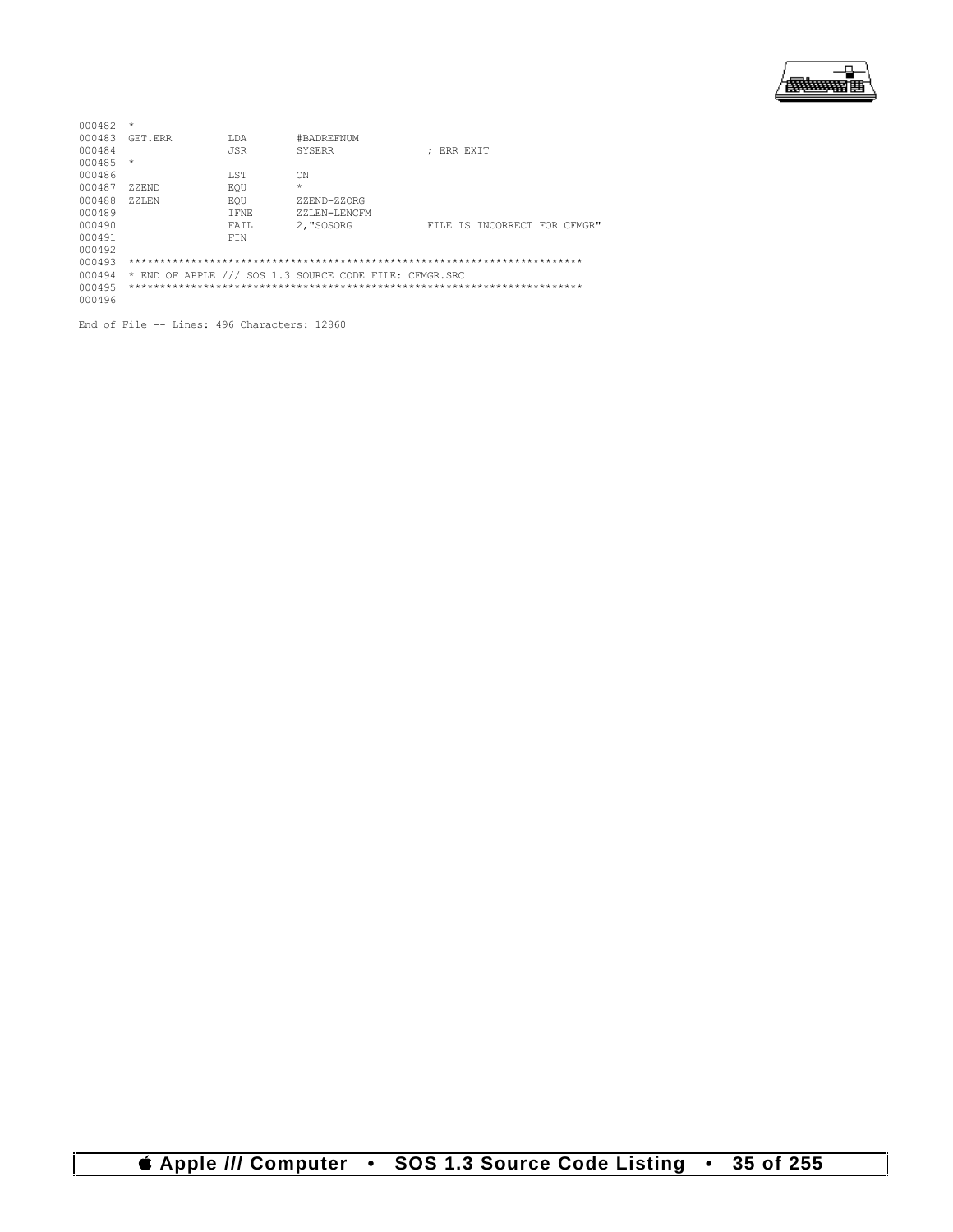

| FILE: "SOS.CLOSE.EOF.TEXT" |                                  |                   |                                                        |                                                                   |  |
|----------------------------|----------------------------------|-------------------|--------------------------------------------------------|-------------------------------------------------------------------|--|
| 000001                     |                                  |                   |                                                        |                                                                   |  |
|                            |                                  |                   | 000002 * APPLE /// SOS 1.3 SOURCE CODE FILE: CLOSE.EOF |                                                                   |  |
| 000003                     |                                  |                   |                                                        |                                                                   |  |
| 000004                     |                                  |                   |                                                        | * ASSEMBLER: APPLE ] [ 6502 ASSEMBLER from APPLE COMPUTER TOOLKIT |  |
| 000005                     |                                  |                   |                                                        |                                                                   |  |
| 000006<br>000007           | $\star$                          | PAGE              |                                                        |                                                                   |  |
| 000008                     | $\star$                          |                   |                                                        |                                                                   |  |
| 000009 CLOSE               |                                  | LDA               | C.REFNUM                                               | ; CLOSE ALL?                                                      |  |
| 000010                     |                                  | BNE               | CLOSE1                                                 | ; NO, JUST ONE OF 'EM                                             |  |
| 000011                     |                                  | STA               | CFERR                                                  | ; CLEAR GLOBAL CLOSE ERROR                                        |  |
| 000012                     |                                  | JSR               | GFCBADR                                                | ; SET UP POINTER TO FCB                                           |  |
|                            | 000013 CLOSALL<br>000014 CLSALL1 | LDA<br>STA        | #0<br>FCBPTR                                           | ; BEGIN AT THE BEGINNING.<br>; SAVE CURRENT LOW BYTE OF POINTER   |  |
| 000015                     |                                  | LDY               | #FCBLEVL                                               | ; FETCH THE LEVEL AT WHICH                                        |  |
| 000016                     |                                  | LDA               | (FCBPTR), Y                                            | ; FILE WAS OPENED                                                 |  |
| 000017                     |                                  | CMP               | LEVEL                                                  | ; TEST AGAINST CURRENT GLOBAL LEVEL                               |  |
| 000018                     |                                  | BCC               | NXTCLOS                                                | ; DONT CLOSE IF FILES LEVEL IS < GLOBAL LEVEL                     |  |
| 000019<br>000020           |                                  | LDY<br>LDA        | #FCBREFN                                               | ; INDEX TO REFERENCE NUMBER                                       |  |
| 000021                     |                                  | BEQ               | (FCBPTR), Y<br>NXTCLOS                                 | ; IS THIS REFERENCE FILE OPEN?<br>; NO, TRY NEXT.                 |  |
| 000022                     |                                  | JSR               | FLUSH2                                                 | ; CLEAN IT OUT                                                    |  |
| 000023                     |                                  | BCS               | CLOSERR                                                | ; RETURN FLUSH ERRORS                                             |  |
| 000024                     |                                  | JSR               | CLOSE2                                                 | ; UPDATE FCB & VCB                                                |  |
| 000025                     |                                  | LDY               | C.REFNUM                                               |                                                                   |  |
| 000026                     |                                  | BEQ               | NXTCLOS                                                | ; NO ERR IF CLOSE ALL                                             |  |
| 000027<br>000028           | NXTCLOS                          | <b>BCS</b><br>LDA | CLOSERR<br>FCBPTR                                      | ; BUMP POINTER TO NEXT FILE CONTROL BLOCK.                        |  |
| 000029                     |                                  | CLC               |                                                        |                                                                   |  |
| 000030                     |                                  | ADC               | #\$20                                                  |                                                                   |  |
| 000031                     |                                  | BCC               | CLSALL1                                                | ; BRANCH IF WITHIN SAME PAGE.                                     |  |
| 000032                     |                                  | LDA               | FCBPTR+1                                               |                                                                   |  |
| 000033                     |                                  | INC               | FCBPTR+1                                               | ; BUMP TO NEXT PAGE.                                              |  |
| 000034<br>000035           |                                  | CMP<br>BEQ        | FCBADDRH<br>CLOSALL                                    | ; HAVE WE CHECKED BOTH PAGES?<br>; YES, RETURN NO ERROR.          |  |
| 000036                     |                                  | CLC               |                                                        |                                                                   |  |
| 000037                     |                                  | LDA               | CFERR                                                  | ; ON FINAL CLOSE OF CLOSE ALL REPORT LOGGED ERRORS                |  |
| 000038                     |                                  | BEQ               | C3                                                     | ; BRANCH IF NO ERRORS                                             |  |
| 000039                     |                                  | SEC               |                                                        |                                                                   |  |
| 000040 C3                  |                                  | RTS               |                                                        |                                                                   |  |
| 000041<br>000042           | $\ast$<br>$\star$                |                   |                                                        |                                                                   |  |
| 000043 CFERR               |                                  | DS                | 1                                                      | ; GLOBAL ERROR FLAG FOR FLUSH AND CLOSE ALL                       |  |
| 000044                     |                                  |                   |                                                        |                                                                   |  |
| 000045                     | $\star$                          |                   |                                                        |                                                                   |  |
|                            | 000046 CLOSE1                    | JSR               | FLUSH1                                                 | ; FLUSH FILE FIRST (INCLUDING UPDATING BIT MAP)                   |  |
| 000047                     | 000048 CLOSE2                    | BCS               | CLOSERR                                                |                                                                   |  |
| 000049                     |                                  | LDY<br>LDA        | #FCBBUFN<br>(FCBPTR), Y                                |                                                                   |  |
| 000050                     |                                  | JSR               | <b>RELBUF</b>                                          |                                                                   |  |
| 000051                     |                                  | <b>BCS</b>        | CLOSERR                                                |                                                                   |  |
| 000052                     |                                  | LDA               | #0                                                     |                                                                   |  |
| 000053                     |                                  | LDY               | #FCBREFN                                               |                                                                   |  |
| 000054<br>000055           |                                  | STA<br>INY        | $(FCBPTR)$ , $Y$                                       | ; BUMP TO 'FCBDEVN'                                               |  |
| 000056                     |                                  | LDA               | $(FCBPTR)$ , $Y$                                       |                                                                   |  |
| 000057                     |                                  | STA               | <b>DEVNUM</b>                                          | ; GO LOOK FOR ASSOCIATED VCB.                                     |  |
| 000058                     |                                  | JSR               | <b>DEVVCB</b>                                          |                                                                   |  |
| 000059                     |                                  | LDX               | VCBPTR                                                 | ; GET VCBPTR                                                      |  |
| 000060                     |                                  | DEC               | VCB+VCBOPNC, X                                         | ; INDICATE ONE LESS FILE OPEN.                                    |  |
| 000061<br>000062           |                                  | BNE<br>LDA        | CLOSEND                                                | ; BRANCH IF THAT WASN'T THE LAST                                  |  |
| 000063                     |                                  | AND               | VCB+VCBSTAT, X<br>#STF                                 | ; STRIP 'FILES OPEN' BIT                                          |  |
| 000064                     |                                  | STA               | VCB+VCBSTAT, X                                         |                                                                   |  |
|                            | 000065 CLOSEND                   | CLC               |                                                        |                                                                   |  |
| 000066                     |                                  | RTS               |                                                        |                                                                   |  |
| 000068 *                   | 000067 CLOSERR                   | JMP               | GLBERR                                                 | ; DON'T REPORT CLOSALL ERR NOW                                    |  |
| 000069<br>$000070$ *       |                                  | PAGE              |                                                        |                                                                   |  |
| 000071 FLUSH               |                                  | LDA               | C.REFNUM                                               | ; FLUSH ALL?                                                      |  |
| 000072                     |                                  | BNE               | FLUSH1                                                 | ; NO, JUST ONE OF 'EM                                             |  |
| 000073<br>000074           |                                  | STA<br>JSR        | CFERR<br>GFCBADR                                       | ; CLEAR GLOBAL FLUSH ERROR<br>; SET UP POINTER TO FCB             |  |
|                            | 000075 FLSHALL                   | LDA               | #0                                                     | ; BEGIN AT THE BEGINNING.                                         |  |
|                            | 000076 FLSHAL1                   | STA               | FCBPTR                                                 | ; SAVE CURRENT LOW BYTE OF POINTER                                |  |

### *CApple III Computer* • SOS 1.3 Source Code Listing • 36 of 255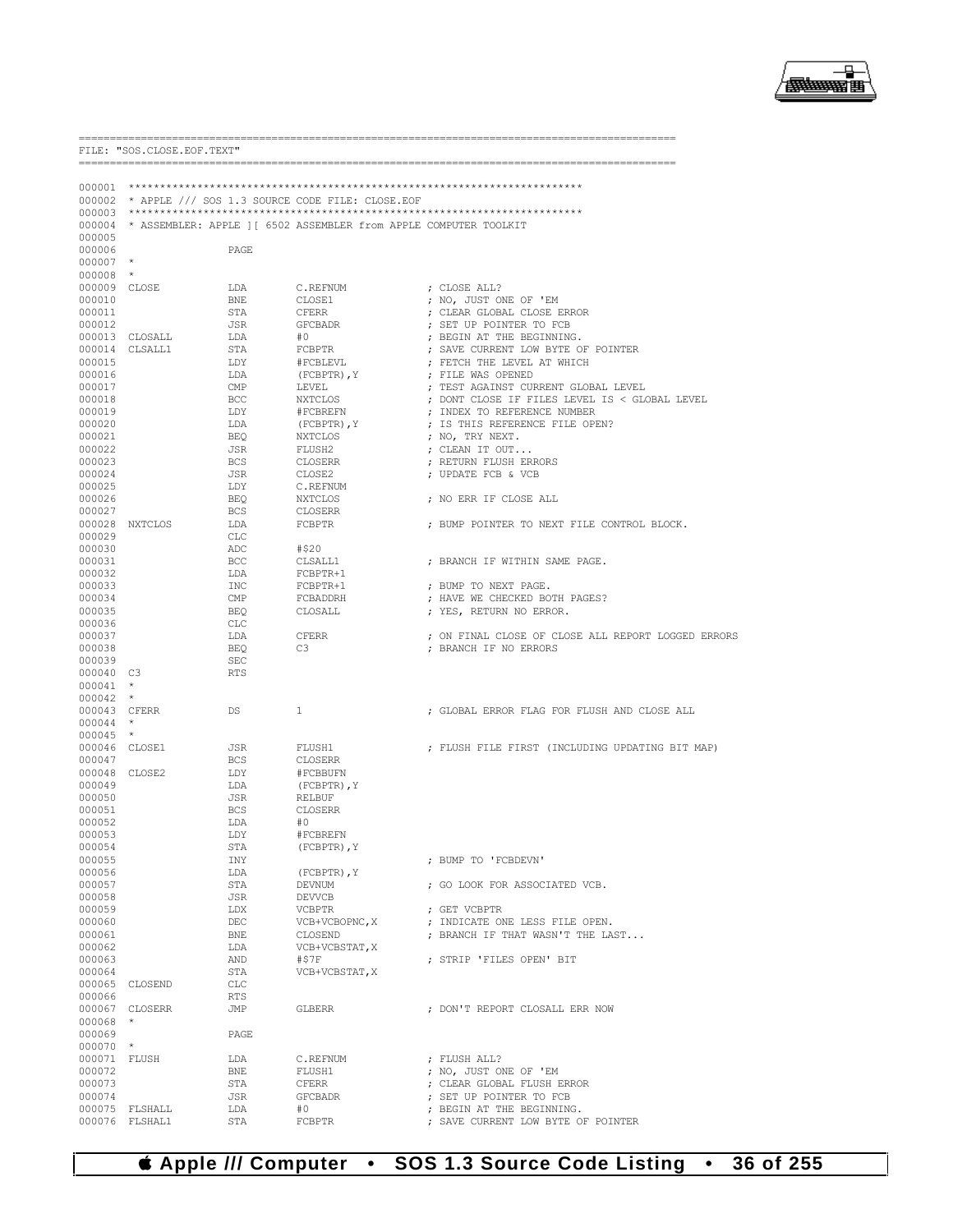

| 000077           |                | LDY        | #FCBREFN             | ; INDEX TO REFERENCE NUMBER                                          |
|------------------|----------------|------------|----------------------|----------------------------------------------------------------------|
| 000078           |                | LDA        | $(FCBPTR)$ , $Y$     | ; IS THIS REFERENCE FILE OPEN?                                       |
| 000079           |                | <b>BEO</b> | NXFLUSH              | ; NO, TRY NEXT.                                                      |
| 000080           |                | JSR        | FLUSH2               | ; CLEAN IT OUT                                                       |
| 000081           |                | <b>BCS</b> | FLSHERR              | ; RETURN ANY ERRORS                                                  |
| 000082           | $^\star$       |            |                      |                                                                      |
| 000083           |                | <b>BCS</b> | CLOSERR              |                                                                      |
| 000084           | NXFLUSH        | LDA        | FCBPTR               | ; BUMP POINTER TO NEXT FILE CONTROL BLOCK.                           |
| 000085           |                | <b>CLC</b> |                      |                                                                      |
| 000086           |                | ADC        | #\$20                |                                                                      |
| 000087           |                | BCC        | FLSHAL1              | ; BRANCH IF WITHIN SAME PAGE.                                        |
| 000088           |                | LDA        | FCBPTR+1             |                                                                      |
| 000089           |                | INC        | FCBPTR+1             | ; BUMP TO NEXT PAGE.                                                 |
| 000090           |                | CMP        | FCBADDRH             | ; HAVE WE CHECKED BOTH PAGES?                                        |
| 000091           |                | <b>BEQ</b> | FLSHALL              | ; YES, RETURN NO ERROR.                                              |
| 000092           | FLUSHEND       | CLC        |                      |                                                                      |
| 000093           |                | LDA        | <b>CFERR</b>         | ; ON LAST FLUSH OF A FLUSH (0)                                       |
| 000094           |                | <b>BEQ</b> | F3                   | ; BRANCH IF NO LOGGED ERRORS                                         |
| 000095           |                | <b>SEC</b> |                      | ; REPORT ERROR NOW                                                   |
| 000096 F3        |                | <b>RTS</b> |                      |                                                                      |
|                  | 000097 FLSHERR | JMP        | GLBERR               | ; FLUSH ALL OR ONE?                                                  |
| $000098$ *       |                |            |                      |                                                                      |
| 000099 FLUSH2    |                | JSR        | FNDFCBUF             | ; MUST SET UP ASSOCIATED VCB AN BUFFER LOCATIONS FIRST.              |
| 000100           |                | BCC        | FLUSH2A              | ; BRANCH IF NO ERROR ENCOUNTERED.                                    |
| 000101           |                | JMP        | GLBERR               | ; CHECK FOR CLOSE OR FLUSH ALL                                       |
| $000102$ *       |                |            |                      |                                                                      |
| 000103 FLUSH1    |                | LDA        | #0                   | ; CLEAR                                                              |
| 000104           |                | STA        | CFERR                | ; GLOBAL ERROR FOR NORMAL REFNUM FLUSH                               |
| 000105           |                | JSR        | FINDFCB              | ; SET UP POINTER TO FCB USER REFERENCES                              |
| 000106           |                | <b>BCS</b> | FLSHERR              | ; RETURN ANY ERRORS                                                  |
|                  | 000107 FLUSH2A | LDY        | #FCBATTR             | ; TEST TO SEE IF FILE IS                                             |
| 000108           |                | LDA        | (FCBPTR), Y          | ; MODIFIED. FIRST TEST WRITE ENABLED.                                |
| 000109           |                | AND        | #WRITEN              |                                                                      |
| 000110           |                | <b>BEQ</b> | FLUSHEND             | ; BRANCH IF 'READ ONLY'                                              |
| 000111           |                | LDY        | #FCBDIRTY            | ; SEE IF EOF HAS BEEN MODIFIED                                       |
| 000112           |                | LDA        | (FCBPTR), Y          |                                                                      |
| 000113           |                | BMI        | FLUSH2B              | ; BRANCH IF IT HAS                                                   |
| 000114           |                | LDY        | #FCBSTAT             | ; NOW TEST FOR DATA MODIFIED.                                        |
| 000115           |                | LDA        | $(FCBPTR)$ , $Y$     | ; (IN OTHER WORDS: WAS FILE ACTUALLY                                 |
| 000116           |                | AND        |                      | #USEMOD+EOFMOD+DATMOD ; WRITTEN TO WHILE IT'S BEEN OPEN?)            |
| 000117           |                | <b>BEO</b> | FLUSHEND             | ; BRANCH IF FILE NOT MODIFIED.                                       |
| 000118           | FLUSH2B        | JSR        | TWRPROT1             | ; DISK SWITCH CHECKING                                               |
| 000119           |                | LDA        | DSWGLOB              |                                                                      |
| 000120           |                | <b>BEQ</b> | FLUSH2C              | ; BRANCH IF NO SWITCH                                                |
| 000121           |                | LDA        | #XDISKSW             |                                                                      |
| 000122           |                | <b>SEC</b> |                      |                                                                      |
| 000123           |                | <b>RTS</b> |                      | ; FORCES A VERIFIED RETRY                                            |
| 000124           | FLUSH2C        | LDY        | #FCBSTAT             | ; NOW TEST FOR DATA MODIFIED.                                        |
| 000125           |                | LDA        | (FCBPTR), Y          |                                                                      |
| 000126           |                | AND        | #DATMOD              | ; DOES CURRENT DATA BUFFER NEED TO BE                                |
| 000127           |                | <b>BEQ</b> | FLUSH3               | ; WRITTEN? BRANCH IF NOT.                                            |
| 000128           |                | JSR        | WFCBDAT              | ; IF SO, GO WRITE IT STUPID!                                         |
| 000129           |                | <b>BCS</b> | FLSHERR              |                                                                      |
| 000130           | FLUSH3         | LDY        | #FCBSTAT             | ; CHECK TO SEE IF THE INDEX BLOCK (TREE FILES ONLY)                  |
| 000131           |                | LDA        | $(FCBPTR)$ , $Y$     | ; NEEDS TO BE WRITTEN.                                               |
| 000132           |                | AND        | #IDXMOD              |                                                                      |
| 000133           |                | BEQ        | FLUSH4               | ; BRANCH IF NOT                                                      |
| 000134           |                | JSR        | WFCBIDX              |                                                                      |
| 000135           |                | <b>BCS</b> | <b>FLSHERR</b>       | ; RETURN ANY ERRORS.                                                 |
| 000136           |                | PAGE       |                      |                                                                      |
| $000137$ *       |                |            |                      |                                                                      |
| 000138 FLUSH4    |                | LDY        | #FCBENTN             | ; NOW PREPARE TO UPDATE DIRECTORY                                    |
| 000139           | OWNRMOV        | LDA        | (FCBPTR), Y          | ; NOTE: THIS CODE DEPENDS ON THE                                     |
| 000140           |                | STA        | D.DEV-FCBDEVN, Y     | ; DEFINED ORDER OF THE FILE CONTROL                                  |
| 000141           |                | DEY        |                      | ; BLOCK AND THE TEMPORARY DIRECTORY AREA IN 'WORKSPC'! ************* |
| 000142           |                | CPY        | #FCBDEVN-1           |                                                                      |
| 000143           |                | <b>BNE</b> | OWNRMOV              |                                                                      |
| 000144           |                | LDA        | D.HEAD               | ; READ IN THE DIRECTORY HEADER FOR THIS FILE                         |
| 000145           |                | STA        | <b>BLOKNML</b>       |                                                                      |
| 000146           |                | LDA        | D.HEAD+1             |                                                                      |
| 000147           |                | STA        | <b>BLOKNMH</b>       |                                                                      |
| 000148           |                | LDA        | D.DEV                |                                                                      |
| 000149           |                | STA        | DEVNUM               |                                                                      |
| 000150           |                | JSR        | <b>RDGBUF</b>        | ; READ IT INTO THE GENERAL PURPOSE BUFFER                            |
| 000151           |                | <b>BCS</b> | <b>FLSHERR</b>       | ; BRANCH IF ERROR.                                                   |
| 000152           |                | JSR        | MOVHED0              | ; MOVE HEADER INFO.                                                  |
|                  |                |            |                      |                                                                      |
| 000153<br>000154 |                | LDA        | D.ENTBLK             | ; GET ADDRESS OF DIRECTORY BLOCK THAT<br>; CONTAINS THE FILE ENTRY.  |
|                  |                | LDY        | D.ENTBLK+1           |                                                                      |
| 000155           |                | CMP        | D.HEAD               | ; TEST TO SEE IF IT'S THE SAME BLOCK THAT                            |
| 000156<br>000157 |                | <b>BNE</b> | FLSHEBLK<br>D.HEAD+1 | ; THE HEADER IS IN. BRANCH IF NOT.                                   |
|                  |                | CPY        |                      |                                                                      |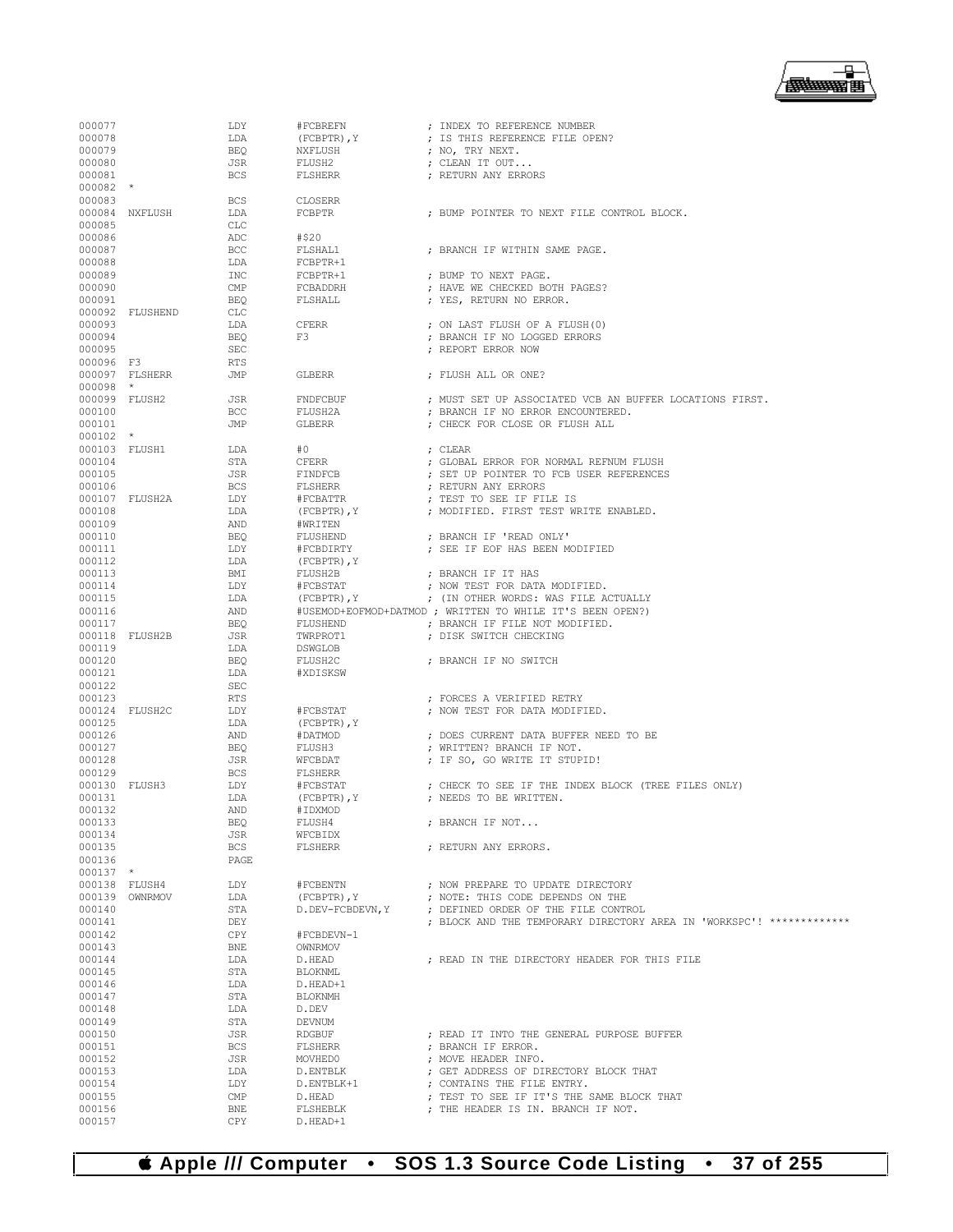

000238 \*

| 000158        |                                               |            |                      | ; BRANCH IF HEADER BLOCK = ENTRY BLOCK.        |
|---------------|-----------------------------------------------|------------|----------------------|------------------------------------------------|
|               |                                               | BEQ        | FLUSH5               |                                                |
|               | 000159 FLSHEBLK                               | STA        | <b>BLOKNML</b>       |                                                |
| 000160        |                                               | STY        | BLOKNMH              |                                                |
| 000161        |                                               | JSR        | RDGBUF               | ; GET BLOCK WITH FILE ENTRY IN GENERAL BUFFER. |
| 000162 FLUSH5 |                                               | JSR        | ENTCALC              | ; SET UP POINTER TO ENTRY                      |
| 000163        |                                               | JSR        | MOVENTRY             | ; MOVE ENTRY TO TEMP ENTRY BUFFER IN 'WORKSPC' |
| 000164        |                                               | LDY        | #FCBUSE              | ; UPDATE 'BLOCKS USED' COUNT.                  |
| 000165        |                                               | LDA        | $(FCBPTR)$ , $Y$     |                                                |
| 000166        |                                               | STA        | DFIL+D.USAGE         |                                                |
| 000167        |                                               | INY        |                      |                                                |
| 000168        |                                               | LDA        | $(FCBPTR)$ , $Y$     |                                                |
| 000169        |                                               | STA        | DFIL+D.USAGE+1       | ; HI BYTE TOO                                  |
|               |                                               |            |                      | ; AND MOVE IN END OF FILE MARK WHETHER         |
| 000170        |                                               | LDY        | #FCBEOF              |                                                |
|               | 000171 EOFUPDTE                               | LDA        | (FCBPTR), Y          | ; WE NEED TO OR NOT.                           |
| 000172        |                                               | STA        | DFIL+D.EOF-FCBEOF, Y |                                                |
| 000173        |                                               | INY        |                      | ; MOVE ALL THREE BYTES.                        |
| 000174        |                                               | CPY        | #FCBEOF+3            |                                                |
| 000175        |                                               | BNE        | EOFUPDTE             |                                                |
| 000176        |                                               | LDY        | #FCBFRST             | ; ALSO MOVE IN THE ADDRESS OF                  |
| 000177        |                                               | LDA        | $(FCBPTR)$ , $Y$     | ; THE FILE'S FIRST BLOCK SINCE                 |
| 000178        |                                               | INY        |                      | ; IT MIGHT HAVE CHANGED SINCE THE FILE         |
|               |                                               |            |                      |                                                |
| 000179        |                                               | STA        | DFIL+D.FRST          | ; FIRST OPENED.                                |
| 000180        |                                               | LDA        | $(FCBPTR)$ , $Y$     |                                                |
| 000181        |                                               | STA        | DFIL+D.FRST+1        |                                                |
| 000182        |                                               | PAGE       |                      |                                                |
| 000183        |                                               | LDY        | #FCBSTYP             | ; AND THE LAST THING TO UPDATE IS              |
| 000184        |                                               | LDA        | (FCBPTR), Y          | ; THE STORAGE TYPE.                            |
| 000185        |                                               | ASL        | Α                    | ; (SHIFT IT INTO THE HI NIBBLE)                |
| 000186        |                                               | ASL        | Α                    |                                                |
| 000187        |                                               |            | Α                    |                                                |
|               |                                               | ASL        |                      |                                                |
| 000188        |                                               | ASL        | Α                    |                                                |
| 000189        |                                               | STA        | <b>SCRTCH</b>        |                                                |
| 000190        |                                               | LDA        | DFIL+D.STOR          | ; GET OLD TYPE BYTE (IT MIGHT BE THE SAME)     |
| 000191        |                                               | AND        | #ŞF                  | ; STRIP OFF OLD TYPE                           |
| 000192        |                                               | ORA        | SCRTCH               | ; ADD IN THE NEW TYPE,                         |
| 000193        |                                               | STA        | DFIL+D.STOR          | ; AND PUT IT AWAY.                             |
| 000194        |                                               | JSR        | DREVISE              | ; GO UPDATE DIRECTORY!                         |
| 000195        |                                               | <b>BCS</b> | FLUSHERR             |                                                |
| 000196        |                                               | LDY        | #FCBDIRTY            | ; MARK                                         |
|               |                                               |            |                      |                                                |
| 000197        |                                               | LDA        | (FCBPTR), Y          | ; FCB/DIRECTORY                                |
| 000198        |                                               | AND        | #\$FF-FCBMOD         | ; AS                                           |
| 000199        |                                               | STA        | (FCBPTR), Y          | ; UNDIRTY                                      |
| 000200        |                                               | LDX        | #0                   | ; NOW CHECK TO SEE IF A BIT MAP                |
| 000201        |                                               | LDA        | D.DEV                | ; IS LYING AROUND THAT SHOULD BE WRITTEN.      |
| 000202        |                                               | CMP        | BMADEV               | ; IS IT IN MAP BUFFER A?                       |
| 000203        |                                               | BEQ        | BMAPUP               | ; YES, PUT IT ON THE DISK IF NECESSARY.        |
| 000204        |                                               | LDX        | #BMTABSZ             | ; SET INDEX TO BIT MAP TABLE 'B'               |
| 000205        |                                               | CMP        | BMBDEV               | ; NO, WHAT ABOUT BIT MAP BUFFER B?             |
| 000206        |                                               | BNE        | FLSHEND1             |                                                |
|               |                                               |            |                      | ; NOPE, ALL DONE.                              |
| 000207        | BMAPUP                                        | LDA        | BMASTAT, X           | ; TEST TO SEE IF IT'S BEEN MODIFIED.           |
| 000208        |                                               | BPL        | FLSHEND1             | ; NOPE, ALL DONE AS I SAID.                    |
| 000209        |                                               | STX        | BMTAB                |                                                |
| 000210        |                                               | JSR        | WRTBMAP              | ; GO PUT IT AWAY.                              |
| 000211        |                                               | <b>BCS</b> | FLUSHERR             |                                                |
| 000212        |                                               | LDX        | <b>BMTAB</b>         | ; MARK MAP AS UPDATED                          |
| 000213        |                                               | LDA        | #0                   |                                                |
| 000214        |                                               | STA        | BMASTAT, X           |                                                |
|               | 000215 FLSHEND1                               | CLC        |                      |                                                |
| 000216        |                                               | RTS        |                      |                                                |
|               |                                               |            | $\star$              |                                                |
|               | 000217 FLUSHERR                               | EOU        |                      | ; DROP INTO GLBERR                             |
| $000218$ *    |                                               |            |                      |                                                |
|               | 000219 GLBERR                                 | EQU        | $\star$              | ; REPORT ERROR IMMEDIATELY                     |
|               | 000220 * ONLY IF NOT A CLOSE ALL OR FLUSH ALL |            |                      |                                                |
| 000221        |                                               | LDX        | C.REFNUM             |                                                |
| 000222        |                                               | BNE        | GLBERR1              | ; NOT AN 'ALL' SO REPORT NOW                   |
| 000223        |                                               | CLC        |                      |                                                |
| 000224        |                                               | STA        | <b>CFERR</b>         | ; SAVE FOR LATER                               |
|               | 000225 GLBERR1                                | RTS        |                      |                                                |
| $000226$ *    |                                               |            |                      |                                                |
|               |                                               |            |                      |                                                |
| $000227$ *    |                                               |            |                      |                                                |
|               | 000228 GFCBADR                                | LDA        | FCBANKNM             | ; GET BANK THAT FCB IS IN                      |
| 000229        |                                               | STA        | SISFCBP              |                                                |
| 000230        |                                               | LDA        | FCBADDRH             | ; AND HIGH BYTE ADDRESS OF FILE CONTORL BLOCK. |
| 000231        |                                               | STA        | FCBPTR+1             |                                                |
| 000232        |                                               | RTS        |                      | ; SILLY THAT IT'S SO SHORT                     |
| $000233$ *    |                                               |            |                      |                                                |
|               | 000234 SETERR                                 | LDA        | #ACCSERR             |                                                |
| 000235        |                                               | SEC        |                      |                                                |
|               | 000236 EOFRETN                                | RTS        |                      |                                                |
|               |                                               |            |                      |                                                |
| 000237        |                                               | PAGE       |                      |                                                |

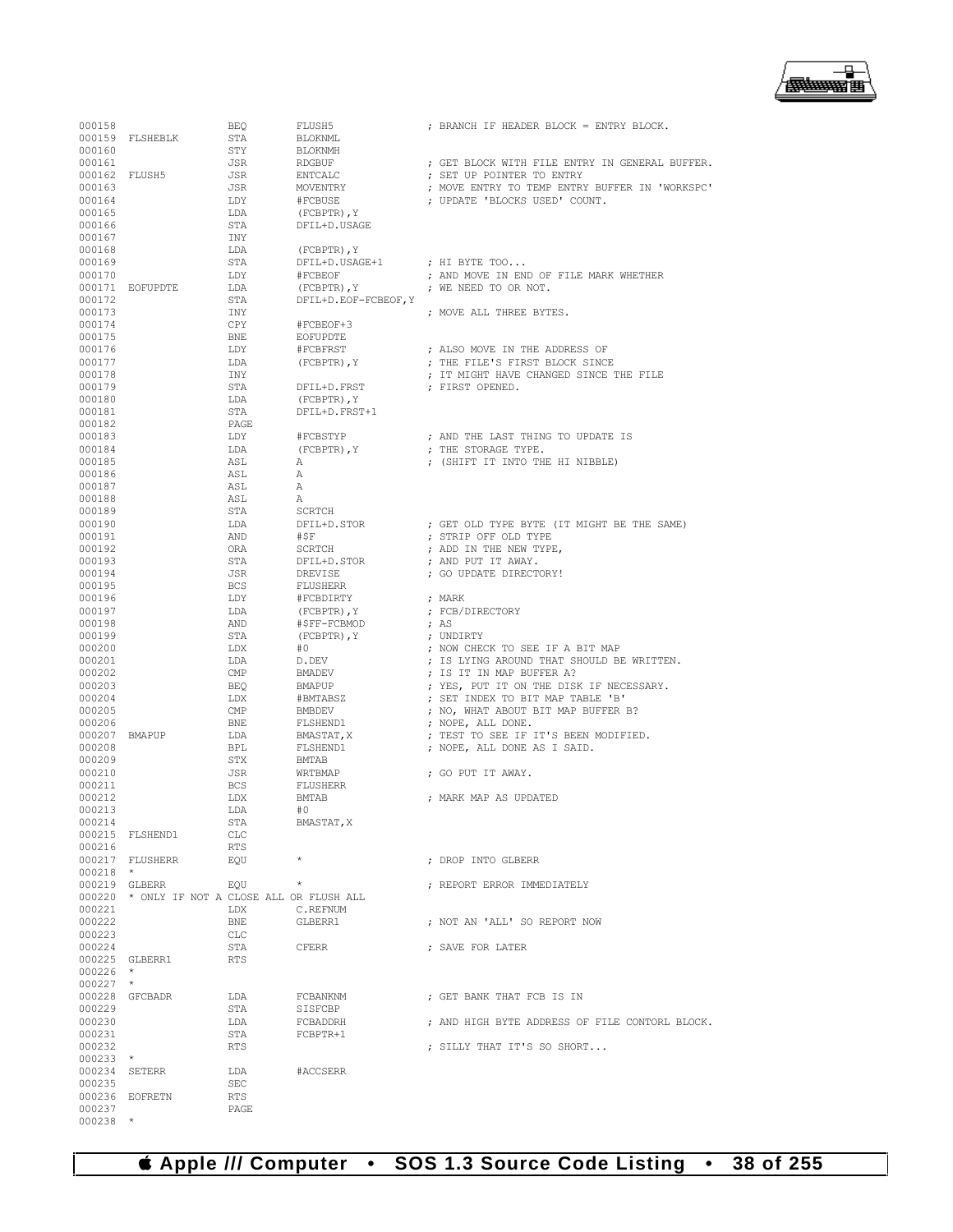000319 \* LAST BLOCK CONTAINING THE LAST BIT

000239 SETEOF LDY #FCBSTYP ; ONLY KNOW HOW TO MOVE EOF OF TREE TYPE 000240 **LDA** (FCBPTR), Y<br>000241 **CMP** #TRETYP+1  $\begin{array}{cccc}\n 000241 & & & & \textrm{CMP} & & \text{\#TRETYP+1} \\
 000242 & & & & \textrm{BCS} & & \textrm{SETERR}\n \end{array}$ 000242 BCS SETERR ; BRANCH IF OTHER THAN TREE 000243 LDY #FCBATTR ; NOW CHECK TO INSURE WRITE IS ENABLED.  $\begin{array}{cccc} 000244 & \text{LDA} & \text{(FCBPTR) \textit{, Y}} \\ 000245 & \text{AND} & \text{\#WRITEN} \end{array}$ 000245 AND #WRITEN ; CAN WE SET NEW EOF? 000246 BEQ SETERR ; NOPE, ACCESS ERROR. 000247 JSR TSTWPROT ; FIND OUT IF MOD IS POSIBLE (HARDWARE WRITE PROTECT) 000248 BCS SETERR<br>000249 T.DY #FCBEOF+2 000249 LDY  $\text{LDY}$  #FCBEOF+2 ; SAVE OLD EOF 000250 LDX  $\text{LDX}$  #2 ; SO IT CAN BE 000250 LDX #2 ; SO IT CAN BE SEEN 000251 SETSAVE LDA (FCBPTR), Y , WHETHER BLOCKS NEED 000252 STA OLDEOF, X ; TO BE RELEASED 000252 STA OLDEOF,X ; TO BE RELEASED 000253 DEY ; UPON 000254 DEX ; CONTRACTION 000255 BPL SETSAVE ; ALL THREE BYTES OF THE EOF 000256 JSR ADJMARK ; GET ADJUSTED END OF FILE ACCORDING TO 'C.BASE' INTO TPOS. BCS EOFRETN ; RETURN ANY ERROR IMMEDIATELY LDX  $#2$ 000258 LDX #2<br>000259 NEOFPOS LDA TPOSLL, X 000259 NEOFPOS LDA TPOSLL, X ; POSITION MARK TO NEW EOF 000260 STA C.NEWEOF, X 000261 DEX<br>000262 BPL 000262 BPL NEOFPOS  $\text{LDY}$   $\text{#FCBMARK}+2$  ; FIND OUT IF EOF < MARK.<br>  $\text{LDX}$   $\text{#2}$ 000264 <br>000265 NEOFTST LDA (FCBPTR), Y 000265 NEOFTST LDA (FCBPTR), Y<br>000266 CMP C.NEWEOF, X 000266 CMP C.NEWEOF,X ; COMPARE UNTIL NOT EQUAL OR CARRY CLEAR 000267 BCC SETEOF1 ; BRANCH IF EOF>MARK : BRANCH IF EOF<MARK 000269 DEY<br>000270 DEX 000270 DEX<br>000271 RPL 000271 BPL NEOFTST ; LOOP ON ALL THREE BYTES 000272 SETEOF0 JSR RDPOSN ; READ IN NEW POSITION.  $\begin{array}{lll} \text{BCS} & \text{EOFFETN} & \text{FETURN ANY ERRORS.} \\ \text{LDX} & \text{#2} & \end{array}$ 000274 SETEOF1 LDX #2<br>000275 LDY #FCBEOF+2  $\text{LDY}$  #FCBEOF+2 ; MOVE NEW EOF TO FCB.<br>
1.DA C. NEWEOF.X 000276 SETEOF2 LDA<br>000277 STA  $\begin{array}{lll} \texttt{STA} & \qquad & \texttt{(FCBPTR)}\texttt{, Y} \\ \texttt{DEY} & \qquad & \end{array}$ 000278 DEY 000279 DEX<br>000280 BPL 000280 BPL SETEOF2 ; MOVE ALL THREE BYTES. ; MARK FCB AS DIRTY (FOR FLUSH) 000282<br>000283 000283 LDX #2 ; POINT TO THIRD BYTE 000284 PURTEST LDA OLDEOF,X ; SEE IF EOF MOVED BACKWARDS 000285 CMP C.NEWEOF, X ; SO BLOCKS CAN COO286 CONFIDENT CONFIDENTI 000286 BCC PURTEST1 ; BE RELEASED (BRANCH IF NOT) **DE BIVE BURGE ; BRANCH IF BLOCKS TO BE RELEASED** 000288 DEX<br>000289 BPL 000289 BPL PURTEST ; ALL THREE BYTES 000290 PURTEST1 JMP FLSHEND1 ; NEW EOF NOT SMALLER ; OVERFLOW PREVENTER 000292 \*<br>000293 PURGE 000293 PURGE LDY #FCBSTYP ; FIND OUT WHAT TYPE OF TREE <br/>
LDA (FCBPTR), Y ; TO PERFORM THE PROPER 000294 LDA (FCBPTR),Y ; TO PERFORM THE PROPER 000295 CMP #SEEDTYP ; STYLE OF BLOCK RELEASE 000296 BEQ EOFOUT ; SEED DON'T DEALLOCATE 000297 CMP #TRETYP ; FULL TREE? : BRANCH IF YES 000299 \* 000300 \* IF WE GET HERE, WE ARE RELEASING 000301 \* BLOCKS AT THE END OF A SAPLING FILE: CALCULATE CORRECT POSITION 000302  $*$  WITHIN THE INDEX BLOCK AND ALLOW SUBROUTINE 000303  $*$  PURGE LATTER BLOCKS TO DEALLOCATE 000303  $\star$  PURGE LATTER BLOCKS TO DEALLOCATE 000304  $\star$  all the data blocks that follow \* ALL THE DATA BLOCKS THAT FOLLOW  $000305$   $000306$ 000306 JSR FNDBMAP ; REFRESH THE RIGHT MAP FOR THIS VOLUME 000307 LDX TPOSHI ; PRELOAD 000308 LDY TPOSLH ; THE THREE EOF 000309 LDA TPOSLL ; BYTES 000310 BNE PUR1 ; BRANCH IF NO BOUNDARY ADJUSTMENT NEEDED 000311 CPY  $\#0$ 000311 CPY #0<br>000312 BNE PUR2 000312 BNE PUR2 ; MIDDLE BYTE ZERO MEANS NO CARRY  $\begin{array}{ccccccccc} 000313 &&&&&&&&\texttt{CPX}&&\texttt{#0}&&&&&&\texttt{; ALL BYTES ZERO??}\\ 000314 &&&&&&&&\texttt{BEQ}&&&&&\texttt{PURI}&&&&&&\texttt{; BRANCH IFYES} \end{array}$ BEQ PUR1 ; BRANCH IF YES 000315 000316<br>000317 000317  $*$  THESE LINES IF CODE, SOMEWHAT CRYPTIC, 000318  $*$  CALCULATE THE POINT AT WHICH THE 000318 \* CALCULATE THE POINT AT WHICH THE 000319 \* LAST BLOCK CONTAINING THE LAST B

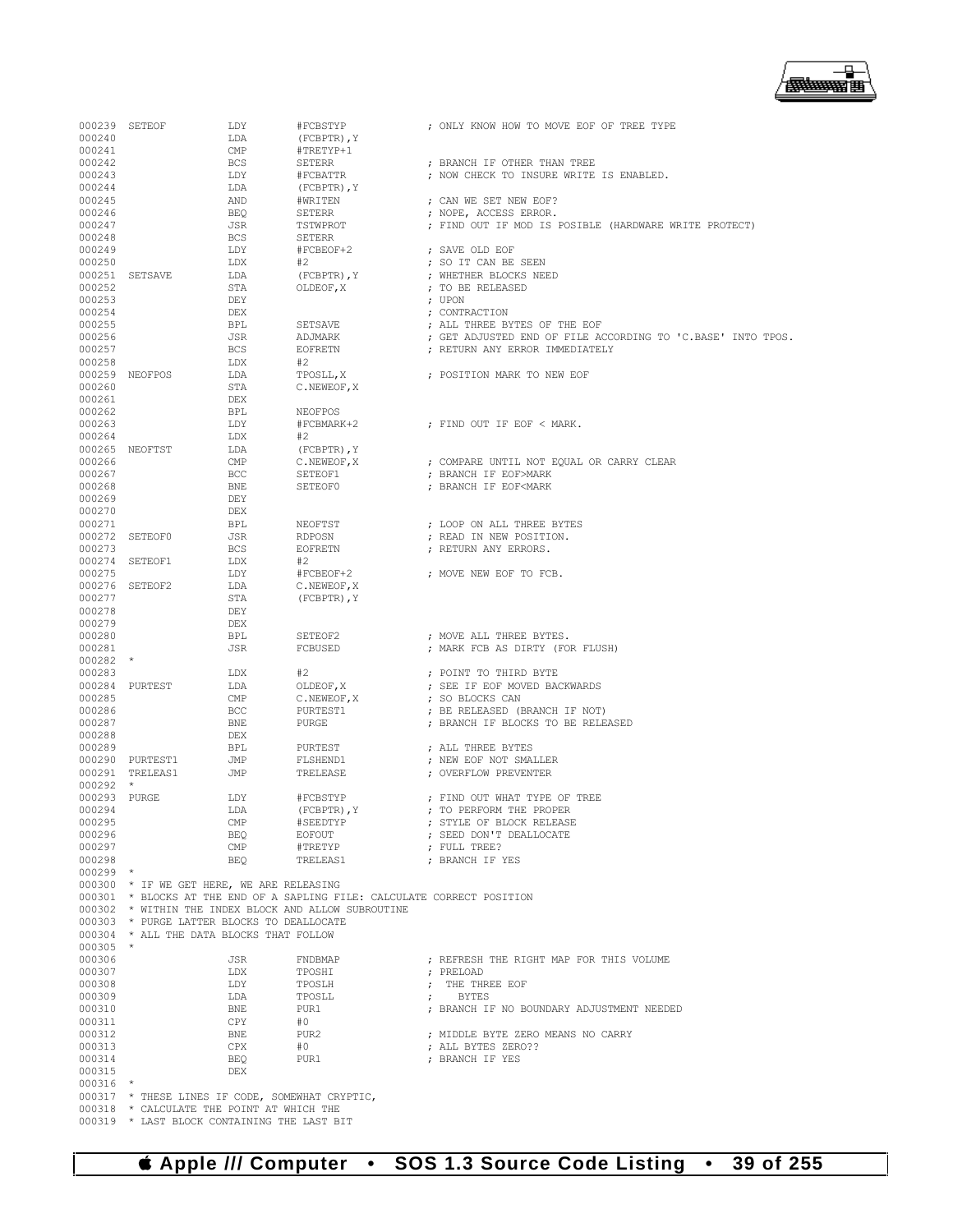## **Apple /// Computer • SOS 1.3 Source Code Listing • 40 of 255**

|                         | 000320 * OF DATUM                                                                             |            |                       |                                              |
|-------------------------|-----------------------------------------------------------------------------------------------|------------|-----------------------|----------------------------------------------|
| $000321$ *              |                                                                                               |            |                       |                                              |
|                         | 000322 * THE FOLLOWING IS ROUGHLY A /512                                                      |            |                       |                                              |
|                         | 000323 * ALGORITHM                                                                            |            |                       |                                              |
| $000324$ *              |                                                                                               |            |                       |                                              |
| 000325 PUR2             |                                                                                               | DEY        |                       |                                              |
| 000326 PUR1             |                                                                                               | TXA        |                       |                                              |
| 000327<br>000328        |                                                                                               | LSR<br>TYA | Α                     |                                              |
| 000329                  |                                                                                               | <b>ROR</b> | А                     |                                              |
| $000330$ *              |                                                                                               |            |                       |                                              |
| 000331                  |                                                                                               | JSR        | PURLBLKS              | ; MAKES A GOOD PTR TO DO THE RELEASING       |
| 000332                  |                                                                                               | LDY        | #FCBSTAT              | ; MARK INDEX BLOCK                           |
| 000333                  |                                                                                               | LDA        | (FCBPTR), Y           | ; AS DIRTY                                   |
| 000334                  |                                                                                               | ORA        | #IDXMOD               |                                              |
| 000335                  |                                                                                               | STA        | (FCBPTR), Y           |                                              |
| 000336                  |                                                                                               | LDA        | PURUSE                | ; INDICATE NEW NUMBER OF BLOCKS USED         |
| 000337                  |                                                                                               | CLC        |                       |                                              |
| 000338                  |                                                                                               | ADC        | #2                    | ; ACCOUNT FOR CARDINAL AND INDEX             |
| 000339                  |                                                                                               | LDY        | #FCBUSE               |                                              |
| 000340                  |                                                                                               | STA        | (FCBPTR), Y           | ; FILE LOW BYTE                              |
| 000341<br>000342        |                                                                                               | INY<br>LDA | #0                    | ; ANTICIPATE <257 BLOCKS                     |
| 000343                  |                                                                                               | BCC        | PURHI                 |                                              |
| 000344                  |                                                                                               | LDA        | #1                    | ; >256 BLOCKS IN FILE                        |
| 000345 PURHI            |                                                                                               | STA        | (FCBPTR), Y           | ; HIGH BYTE BLOCKS USED                      |
| 000346 EOFOUT           |                                                                                               | CLC        |                       |                                              |
| 000347                  |                                                                                               | <b>RTS</b> |                       | ; NO ERRORS POSSIBLE                         |
| $000348$ *              |                                                                                               |            |                       |                                              |
|                         | 000349 PURLBLKS                                                                               | EOU        | $\star$               | ; PURGE LATTER BLOCKS                        |
|                         | 000350 * INPUT ARG: A REGISTER CONTAINING                                                     |            |                       |                                              |
|                         | 000351 * POINTER TO CURRENT DATA BLOCK WITHIN THE                                             |            |                       |                                              |
|                         | 000352 * CURRENT INDEX BLOCK (TINDX)                                                          |            |                       |                                              |
|                         | 000353 * DEALLOCATE ALL LEGAL BLOCKS AFTER<br>000354 * THE A REGISTER PTR. NO ERRORS POSSIBLE |            |                       |                                              |
| $000355$ *              |                                                                                               |            |                       |                                              |
| 000356                  |                                                                                               | TAY        |                       | ; MAKE PROPER INDEX                          |
| 000357                  |                                                                                               | STY        | PURUSE                | ; INDICATES NUMBER OF BLOCKS IN USE IN FILE  |
|                         | 000358 PURLOOP                                                                                | INY        |                       | ; POINT TO A PTR TO DATA BLK TO DEALLOCATE   |
| 000359                  |                                                                                               | BEQ        | PURLRTS               | ; NO MORE BLOCKS IN INDEX                    |
| 000360                  |                                                                                               | INC        | TINDX+1               | ; GET HIGH PART OF BLOCK ADDR                |
| 000361                  |                                                                                               | LDA        | (TINDX), Y            |                                              |
| 000362                  |                                                                                               | TAX        |                       | ; X IS A PASSING PARM                        |
| 000363                  |                                                                                               | LDA        | #0                    | ; TELL INDEX BLOCK THAT THE DATA             |
| 000364                  |                                                                                               | STA        | (TINDX), Y            | ; BLOCK IS NOW FREE                          |
| 000365                  |                                                                                               | TXA        |                       |                                              |
| 000366                  |                                                                                               | DEC        | TINDX+1               | ; AND LOW PART                               |
| 000367<br>000368        |                                                                                               | ORA<br>BEQ | (TINDX), Y<br>PURLOOP | ; INDICATED ADDR WAS ZERO-ZERO               |
| 000369                  |                                                                                               | LDA        | (TINDX), Y            | ; A REG IS ANOTHER PASSING PARM              |
| 000370                  |                                                                                               | PHA        |                       |                                              |
| 000371                  |                                                                                               | LDA        | #0                    |                                              |
| 000372                  |                                                                                               | STA        | (TINDX), Y            | ; AND SET LOW DATA ADDR AS FREED             |
| 000373                  |                                                                                               | PLA        |                       |                                              |
| 000374                  |                                                                                               | STY        | PURPLACE              | ; TEMP STORAGE                               |
| 000375                  |                                                                                               | JSR        | <b>DEALLOC</b>        | ; DEALLOCATE BLOCK (ADDR: A (LOW), X ( HIGH) |
| 000376                  |                                                                                               | LDY        | #VCBTFRE              |                                              |
| 000377                  |                                                                                               | <b>CLC</b> |                       |                                              |
| 000378                  |                                                                                               | LDA        | $(VCBPTR)$ , $Y$      | ; ADJUST NUMBER OF FREE BLOCKS ON VOLUME     |
| 000379<br>000380        |                                                                                               | ADC        | #1                    |                                              |
| 000381                  |                                                                                               | STA<br>INY | (VCBPTR), Y           |                                              |
| 000382                  |                                                                                               | LDA        | (VCBPTR), Y           | : HIGH BYTE OF TOTAL FREE                    |
| 000383                  |                                                                                               | ADC        | #0                    |                                              |
| 000384                  |                                                                                               | STA        | $(VCBPTR)$ , $Y$      |                                              |
| 000385                  |                                                                                               | LDY        | PURPLACE              |                                              |
| 000386                  |                                                                                               | JMP        | <b>PURLOOP</b>        |                                              |
|                         | 000387 PURLRTS                                                                                | <b>RTS</b> |                       |                                              |
| 000388 PURUSE           |                                                                                               | <b>DS</b>  | $\mathbf{1}$          | : CURRENT NUMBER OF BLOCKS USED              |
|                         | 000389 PURPLACE                                                                               | DS         | $\mathbf{1}$          | ; CURRENT PLACE IN RELEASE-BLOCK CYCLE       |
|                         | 000390 TRELEASE                                                                               | EOU        | $\star$               |                                              |
| 000391                  |                                                                                               | JMP        | EOFOUT                | ; RELEASE TWO LEVEL TREE CODE GOES HERE      |
| $000392$ *              |                                                                                               |            |                       |                                              |
| 000393 GETEOF           |                                                                                               | LDY<br>LDX | #FCBEOF<br>#0         | ; INDEX TO END OF FILE MARK                  |
| 000394<br>000395 OUTEOF |                                                                                               | LDA        | (FCBPTR), Y           | ; WE'VE GOT INDIRECT BOTH WAYS (IN & OUT)    |
| 000396                  |                                                                                               | STA        | (C. OUTEOF, X)        |                                              |
| 000397                  |                                                                                               | INY        |                       |                                              |
| 000398                  |                                                                                               | CPY        | #FCBEOF+3             |                                              |
| 000399                  |                                                                                               | BEO        | OFFRTS                | ; BRANCH IF ALL THREE BYTES TRANSFERED.      |
| 000400                  |                                                                                               | INC        | C.OUTEOF              | ; BUMP USER'S POINTER.                       |

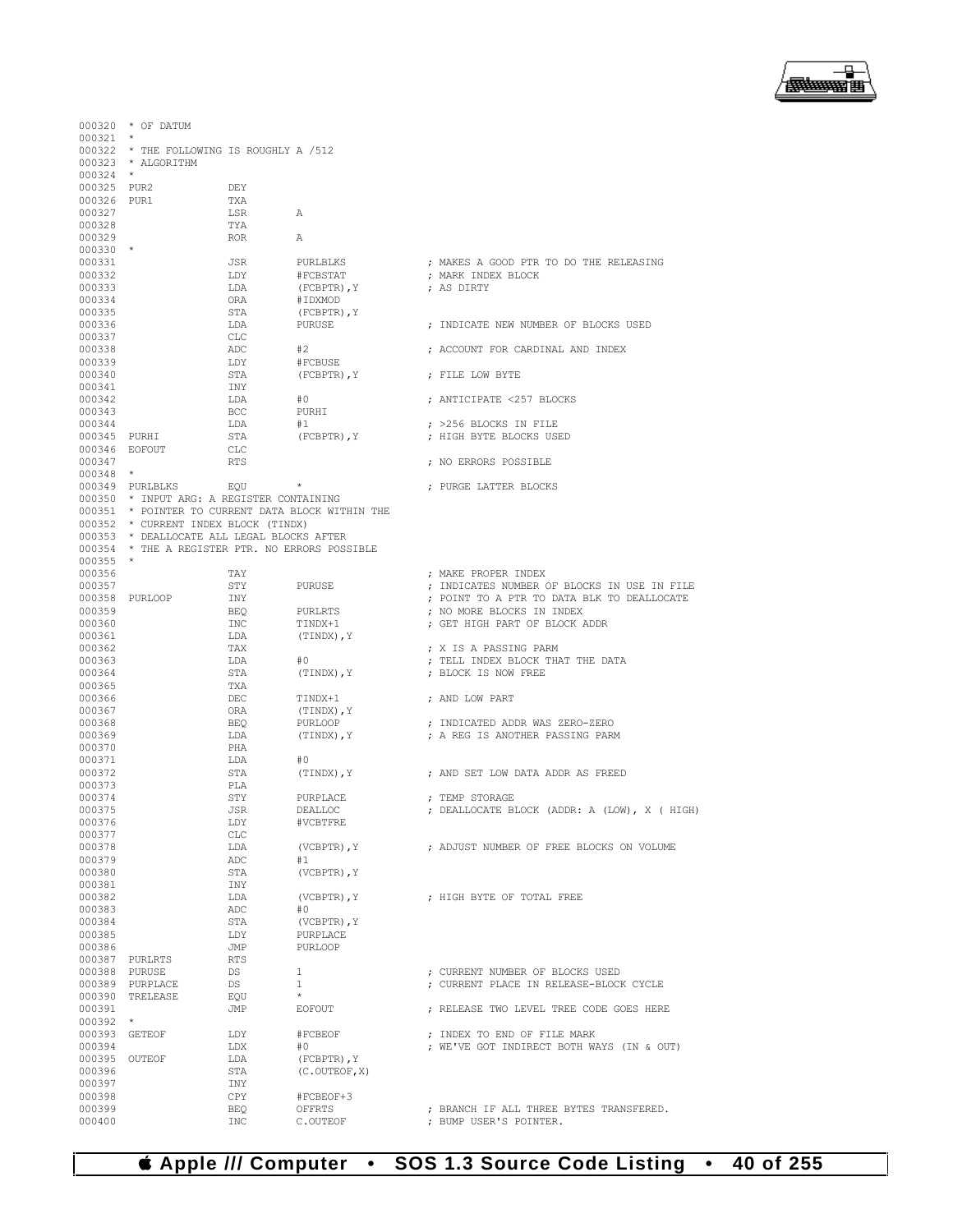

| 000401 | BNF.                                                   | OUTEOF        |                 |
|--------|--------------------------------------------------------|---------------|-----------------|
| 000402 | TNC.                                                   | C.OUTEOF+1    |                 |
| 000403 | BNE.                                                   | OUTEOF        | : BRANCH ALWAYS |
| 000404 | $\star$                                                |               |                 |
| 000405 | CHN                                                    | DESTROY, 4, 2 |                 |
| 000406 |                                                        |               |                 |
| 000407 |                                                        |               |                 |
| 000408 | * END OF APPLE /// SOS 1.3 SOURCE CODE FILE: CLOSE.EOF |               |                 |
| 000409 |                                                        |               |                 |
| 000410 |                                                        |               |                 |
|        |                                                        |               |                 |

End of File -- Lines: 410 Characters: 16893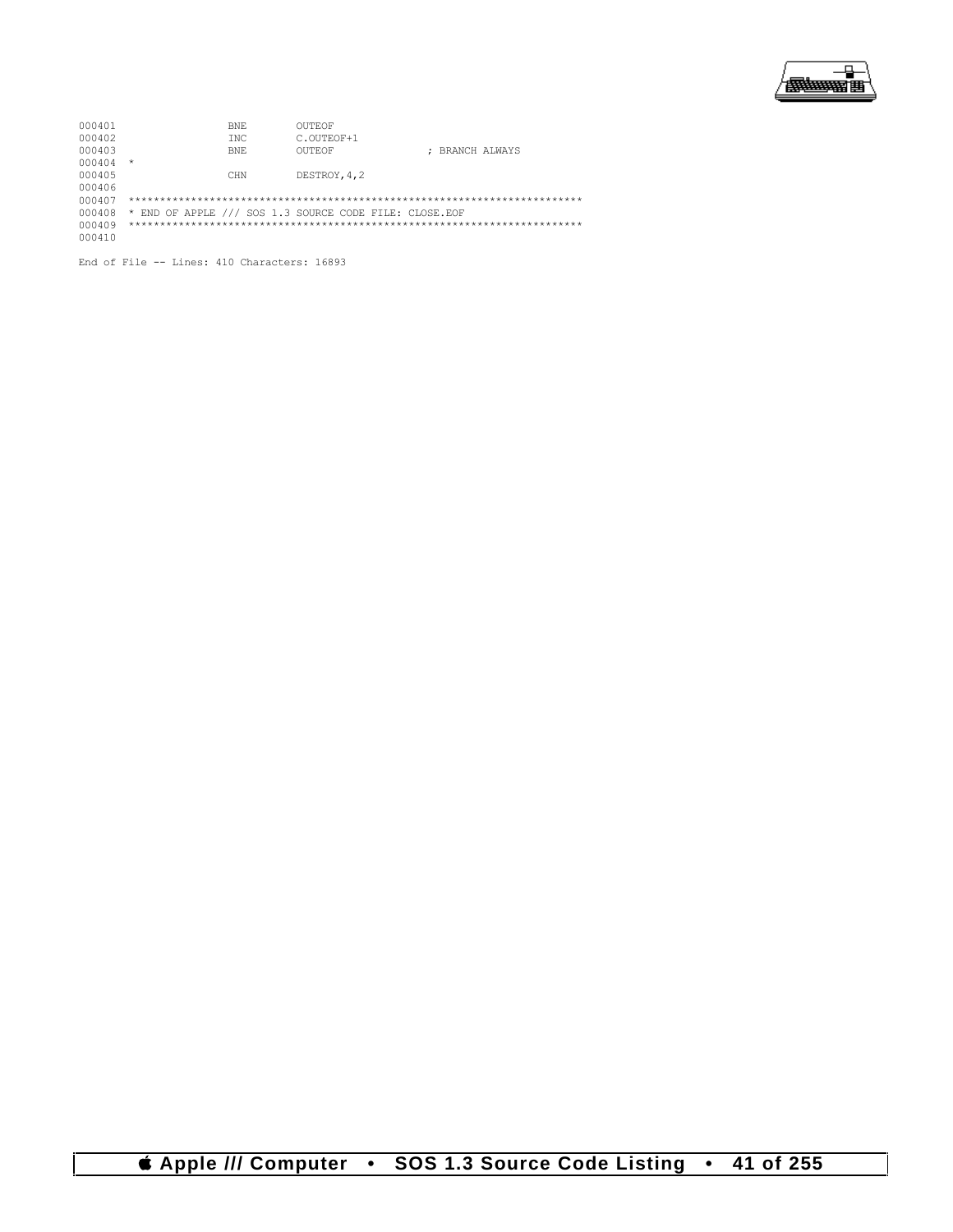

========================= FILE: "SOS.COMP.OPR.IPL.TEXT" .================= 000004 \* ASSEMBLER: APPLE ] [ 6502 ASSEMBLER from APPLE COMPUTER TOOLKIT 000005 000006 :TABS 17, 23, 40 000007 :: PR#1, L58 132N 000008 SL4: DR1:ASM OPRMSG. SRC, OPRMSG. OBJ, 6, 1 000009 SL4:DR1:ASM IPL.SRC1, IPL.OBJ, 6, 1 000010 SL4:DR1:A, 6, 1 000011 END 000012 000014 \* END OF APPLE /// SOS 1.3 SOURCE CODE FILE: COMP.OPR.IPL 

End of File -- Lines: 15 Characters: 579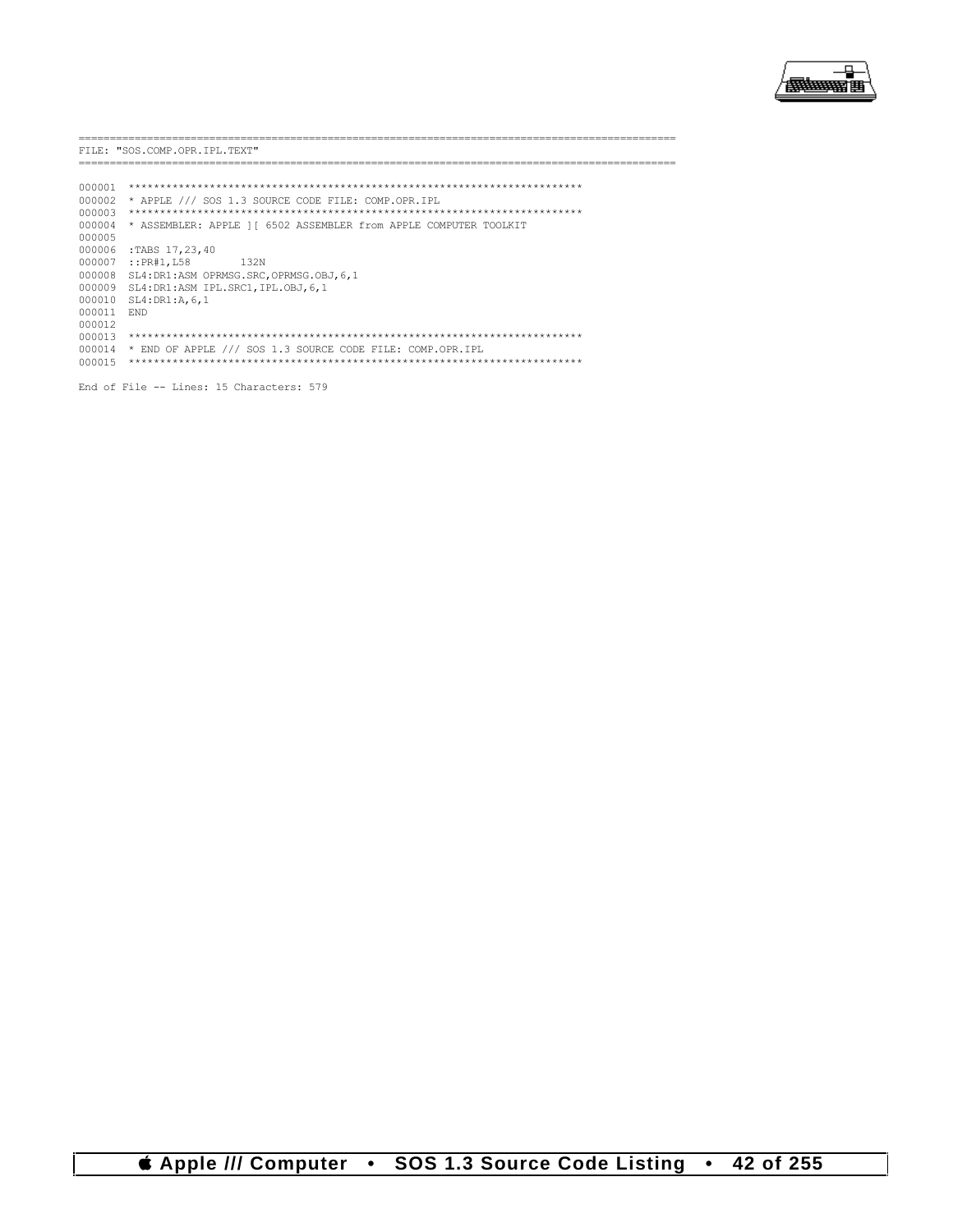

----------------

FILE: "SOS.COMP.SOS.NOLIST.TEXT"

| 000001 |                                                                  |
|--------|------------------------------------------------------------------|
| 000002 | * APPLE /// SOS 1.3 SOURCE CODE FILE: COMP.SOS.NOLIST            |
| 000003 |                                                                  |
| 000004 | * ASSEMBLER: APPLE 11 6502 ASSEMBLER from APPLE COMPUTER TOOLKIT |
| 000005 |                                                                  |
| 000006 | :TABS 17,23,40                                                   |
| 000007 | SL4: DR1:ASM SOSLDR. SRC. SOSLDR. OBJ. 6.1                       |
| 000008 | SL4: DR1:ASM INIT. SRC. INIT. OBJ. 6.1                           |
| 000009 | SL4: DR1:ASM SYSGLOB. SRC, SYSGLOB. OBJ, 6, 1                    |
| 000010 | SL4: DR1:ASM OPRMSG. SRC. OPRMSG. OBJ. 6.1                       |
| 000011 | SL4: DR1: ASM BFM. INIT2. SRC, BFM. INIT2. OBJ, 6, 1             |
| 000012 | SL4:DR1:ASM IPL.SRC1, IPL.OBJ.6.1                                |
| 000013 | SL4: DR1:ASM UMGR. SRC. UMGR. OBJ. 6.1                           |
| 000014 | SL4: DR2:ASM DISK3.SRC, DISK3.OBJ, 6, 1                          |
| 000015 | SL4: DR2:ASM SYSERR. SRC. SYSERR. OBJ. 6.1                       |
| 000016 | SL4:DR2:ASM SCMGR.SRC.SCMGR.OBJ.6.1                              |
| 000017 | SL4: DR2:ASM FMGR. SRC. FMGR. OBJ. 6.1                           |
| 000018 | SL4: DR2:ASM CFMGR. SRC. CFMGR. OBJ. 6.1                         |
| 000019 | SL4: DR2:ASM DEVMGR. SRC. DEVMGR. OBJ. 6.1                       |
| 000020 | SL4: DR2:ASM BUFMGR. SRC. BUFMGR. OBJ. 6.1                       |
| 000021 | SL4: DR2: ASM MEMMGR.A. SRC. MEMMGR.OBJ. 6.1                     |
| 000022 | <b>END</b>                                                       |
| 000023 |                                                                  |
| 000024 |                                                                  |
| 000025 | * END OF APPLE /// SOS 1.3 SOURCE CODE FILE: COMP.SOS.NOLIST     |
| 000026 |                                                                  |
| 000027 |                                                                  |

```
End of File -- Lines: 27 Characters: 1028
```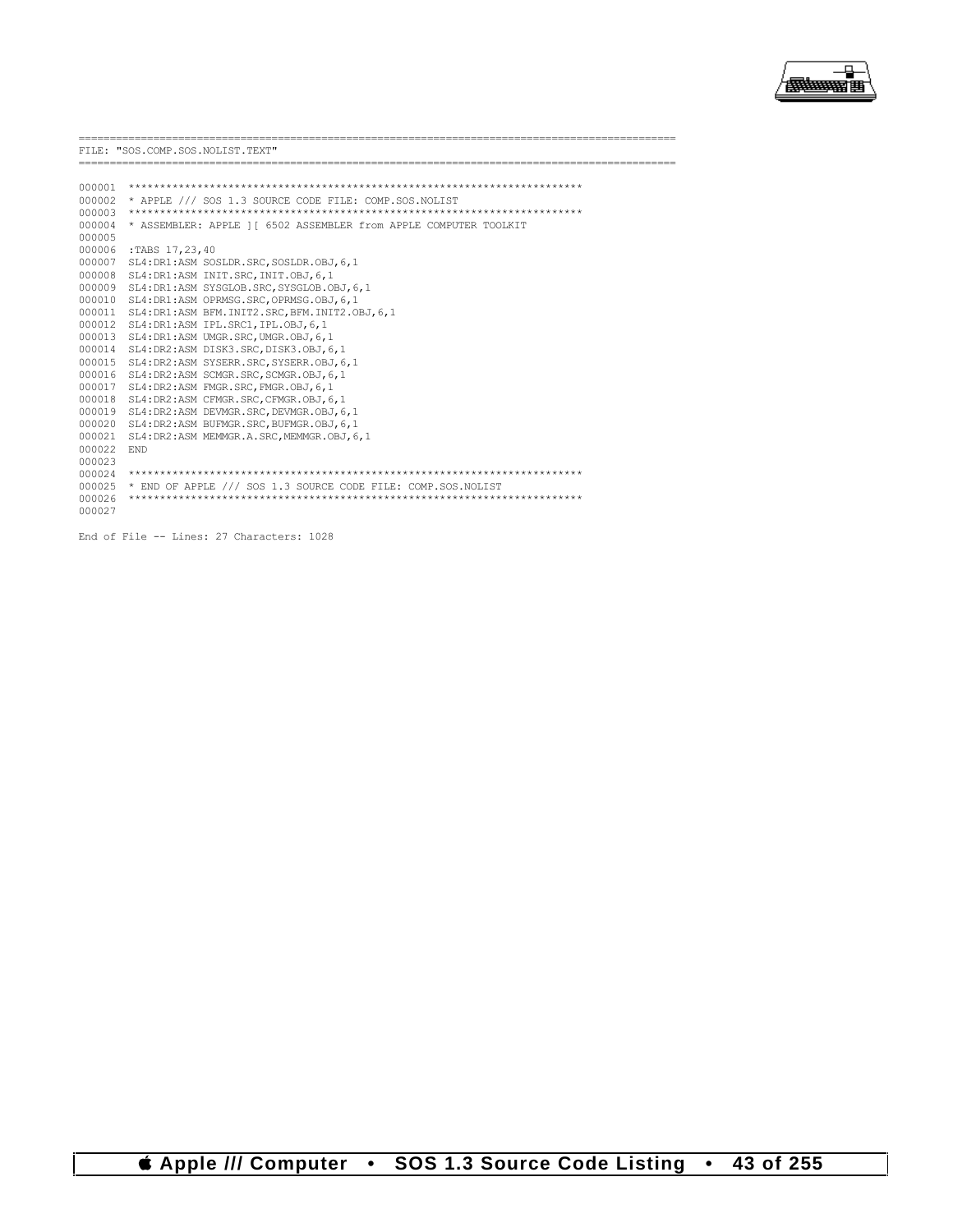

. \_\_\_\_\_\_\_\_\_\_\_\_\_\_\_\_\_\_\_\_\_\_\_\_\_\_\_\_

FILE: "SOS.COMPILE.BFM.TEXT"

-----------------------

| 000001 |                                                                  |
|--------|------------------------------------------------------------------|
| 000002 | * APPLE /// SOS 1.3 SOURCE CODE FILE: COMPILE.BFM                |
| 000003 |                                                                  |
| 000004 | * ASSEMBLER: APPLE 11 6502 ASSEMBLER from APPLE COMPUTER TOOLKIT |
| 000005 |                                                                  |
| 000006 | :T 17,23,40                                                      |
| 000007 | ::PR#1, L58<br>1.32N                                             |
| 000008 | $::SL4:DR1:ASM$ PRINT, BFM. $OBJ, 6, 1$                          |
| 000009 | : FND                                                            |
| 000010 |                                                                  |
| 000011 |                                                                  |
| 000012 | * END OF APPLE /// SOS 1.3 SOURCE CODE FILE: COMPILE.BFM         |
| 000013 |                                                                  |
|        |                                                                  |

End of File -- Lines: 13 Characters: 525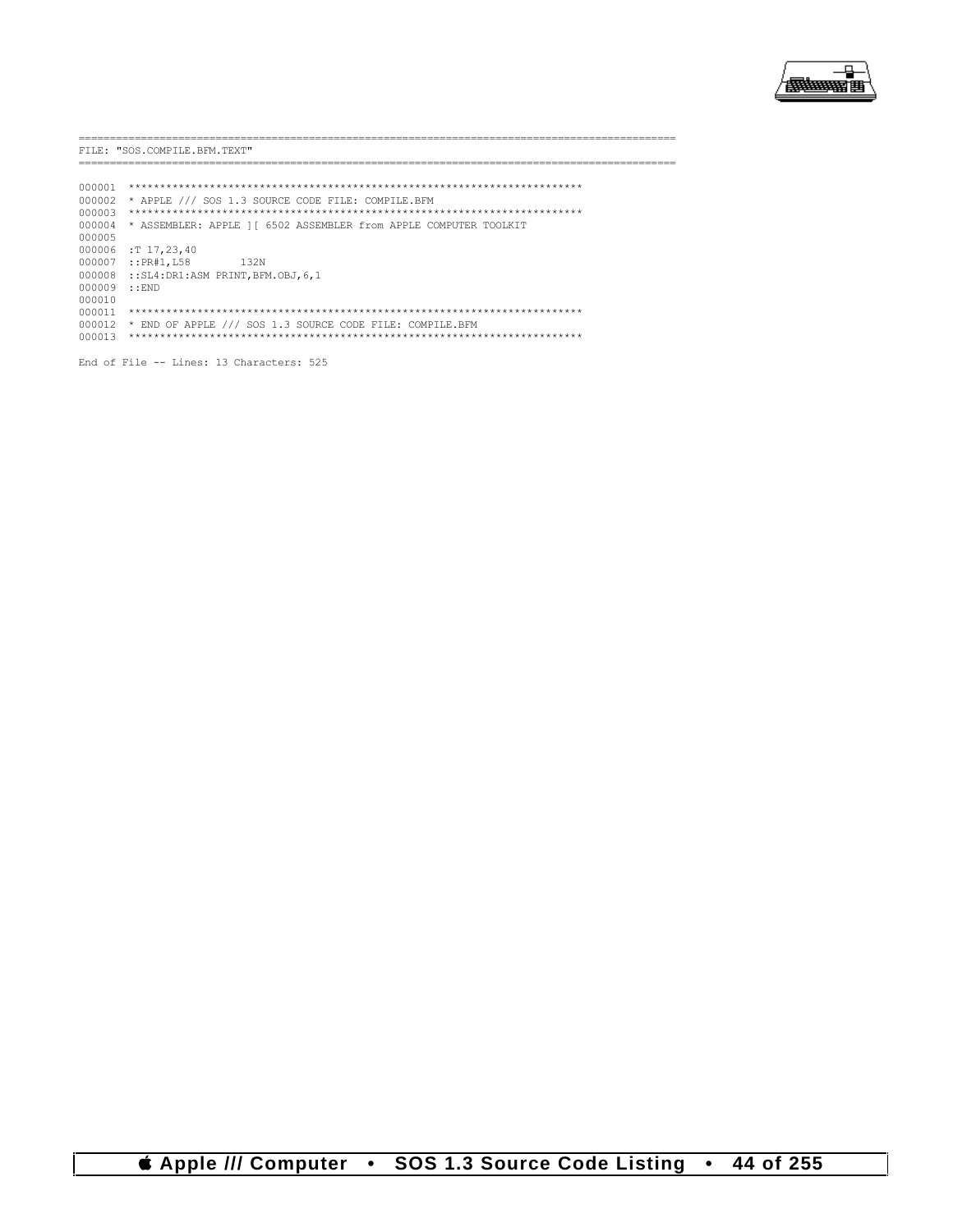

-----------------------

FILE: "SOS.COMPILE.SOS.TEXT"

--------------------

| 000001<br>000002<br>000003<br>000004<br>000005<br>000006<br>000007<br>000008<br>000009<br>000010<br>000011<br>000012<br>000013 | * APPLE /// SOS 1.3 SOURCE CODE FILE: COMPILE.SOS<br>* ASSEMBLER: APPLE 11 6502 ASSEMBLER from APPLE COMPUTER TOOLKIT<br>:TABS 17,23,40<br>$:$ : PR#1, L58<br>1.32N<br>SL4: DR1:ASM SOSLDR. SRC, SOSLDR. OBJ, 6, 1<br>SL4: DR1:ASM INIT. SRC. INIT. OBJ. 6.1<br>SL4: DR1:ASM SYSGLOB. SRC, SYSGLOB. OBJ, 6, 1<br>SL4: DR1: ASM BFM. INIT2. SRC, BFM. INIT2. OBJ, 6, 1<br>SL4: DR1:ASM OPRMSG. SRC, OPRMSG. OBJ, 6, 1<br>SL4: DR1:ASM IPL. SRC1, IPL. OBJ, 6, 1 |
|--------------------------------------------------------------------------------------------------------------------------------|----------------------------------------------------------------------------------------------------------------------------------------------------------------------------------------------------------------------------------------------------------------------------------------------------------------------------------------------------------------------------------------------------------------------------------------------------------------|
| 000014                                                                                                                         | SL4: DR2:ASM UMGR. SRC. UMGR. OBJ. 6.1                                                                                                                                                                                                                                                                                                                                                                                                                         |
| 000015                                                                                                                         | SL4: DR2:ASM DISK3.SRC. DISK3.OBJ.6.1                                                                                                                                                                                                                                                                                                                                                                                                                          |
| 000016                                                                                                                         | SL4: DR2:ASM SYSERR. SRC, SYSERR. OBJ, 6, 1                                                                                                                                                                                                                                                                                                                                                                                                                    |
| 000017                                                                                                                         | SL4: DR2:ASM DEVMGR. SRC, DEVMGR. OBJ, 6, 1                                                                                                                                                                                                                                                                                                                                                                                                                    |
| 000018                                                                                                                         | SL4: DR2:ASM SCMGR. SRC, SCMGR. OBJ, 6, 1                                                                                                                                                                                                                                                                                                                                                                                                                      |
| 000019                                                                                                                         | SL4: DR2:ASM FMGR. SRC. FMGR. OBJ. 6.1                                                                                                                                                                                                                                                                                                                                                                                                                         |
| 000020                                                                                                                         | SL4: DR2:ASM CFMGR. SRC. CFMGR. OBJ. 6.1                                                                                                                                                                                                                                                                                                                                                                                                                       |
| 000021                                                                                                                         | SL4: DR2:ASM BUFMGR. SRC. BUFMGR. OBJ. 6.1                                                                                                                                                                                                                                                                                                                                                                                                                     |
| 000022                                                                                                                         | SL4: DR2:ASM MEMMGR.A.SRC.MEMMGR.OBJ.6.1                                                                                                                                                                                                                                                                                                                                                                                                                       |
| 000023                                                                                                                         | : FND                                                                                                                                                                                                                                                                                                                                                                                                                                                          |
| 000024<br>000025                                                                                                               |                                                                                                                                                                                                                                                                                                                                                                                                                                                                |
| 000026                                                                                                                         | * END OF APPLE /// SOS 1.3 SOURCE CODE FILE: COMPILE.SOS                                                                                                                                                                                                                                                                                                                                                                                                       |
| 000027                                                                                                                         |                                                                                                                                                                                                                                                                                                                                                                                                                                                                |
| 000028                                                                                                                         |                                                                                                                                                                                                                                                                                                                                                                                                                                                                |

End of File -- Lines: 28 Characters: 1039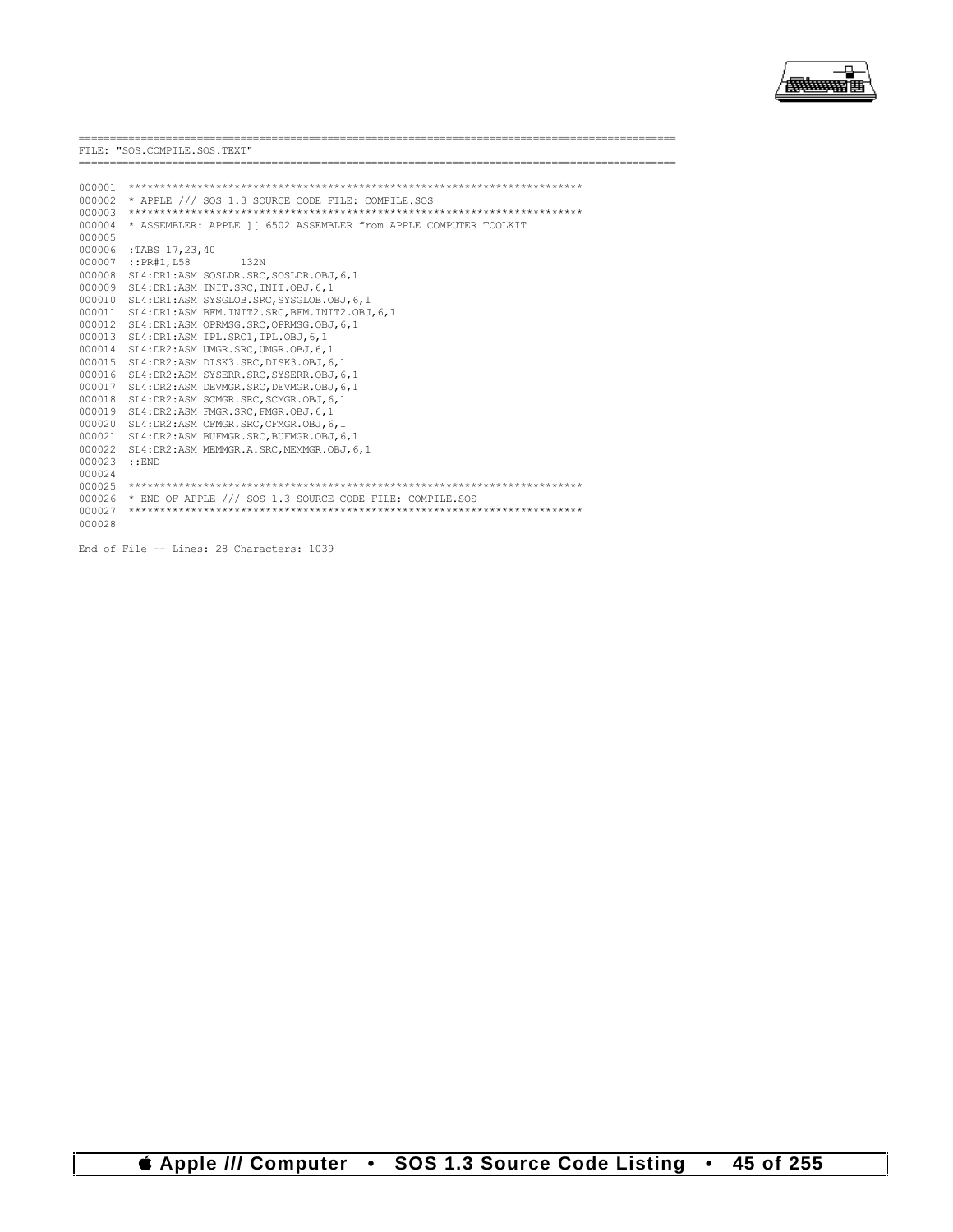

|                           | FILE: "SOS. CREATE. TEXT" |                   |                                                                   |                                                                                       |
|---------------------------|---------------------------|-------------------|-------------------------------------------------------------------|---------------------------------------------------------------------------------------|
| 000001                    |                           |                   |                                                                   |                                                                                       |
|                           |                           |                   | 000002 * APPLE /// SOS 1.3 SOURCE CODE FILE: CREATE               |                                                                                       |
| 000003                    |                           |                   |                                                                   |                                                                                       |
| 000004<br>000005          |                           |                   | * ASSEMBLER: APPLE ] [ 6502 ASSEMBLER from APPLE COMPUTER TOOLKIT |                                                                                       |
| 000006                    |                           | PAGE              |                                                                   |                                                                                       |
| 000007                    | CREATE                    | EQU               | $\star$                                                           |                                                                                       |
| 000008                    |                           | INC               | CFLAG                                                             | ; SAY WE ARE IN CREATE (DIR EXTEND)                                                   |
| 000009<br>000010          |                           | JSR<br><b>BCS</b> | LOOKFILE<br>TSTFNF                                                | ; CHECK FOR DUPLICATE / GET FREE ENTRY<br>; ERROR CODE IN ACC MAY BE 'FILE NOT FOUND' |
| 000011                    |                           | LDA               | #DUPERR                                                           | ; TELL EM A FILE OF THAT NAME ALREADY EXISTS                                          |
| 000012                    | CRERR1                    | <b>SEC</b>        |                                                                   | ; INDICATE ERROR ENCOUNTERED                                                          |
| 000013                    |                           | <b>RTS</b>        |                                                                   | ; RETURN ERROR IN ACC.                                                                |
| $000014$ *                |                           |                   |                                                                   |                                                                                       |
|                           | 000015 TSTFNF             | CMP               | #FNFERR                                                           | ; 'FILE NOT FOUND' IS WHAT WE WANT                                                    |
| 000016                    |                           | <b>BNE</b>        | CRERR1                                                            | ; PASS BACK OTHER ERROR.                                                              |
| 000017<br>000018          |                           | LDA<br>BNE        | NOFREE<br>CREAT1                                                  | ; TEST FOR DIRECTORY SPACE<br>; BRANCH IF VALID FREE ENTRY WAS FOUND.                 |
| 000019                    |                           | LDA               | #DIRFULL                                                          | ; RETURN DIRECTORY FULL ERROR                                                         |
| 000020                    |                           | SEC               |                                                                   |                                                                                       |
| 000021                    |                           | <b>RTS</b>        |                                                                   |                                                                                       |
| 000022                    | $\star$                   |                   |                                                                   |                                                                                       |
| 000023                    | CREAT1                    | LDY               | #\$9                                                              | ; SET UP DEFAULT PARAMETERS FOR CREATE                                                |
| 000024                    |                           | LDA               | #0<br>C.FILID, Y                                                  | ; IN THE SPACE DIRECTLY FOLLOWING THE<br>; CALL SPECIFCATION AND THEN                 |
| 000025<br>000026          | ZERCALL                   | STA<br>DEY        |                                                                   | ; CHECK FOR ADDITIONAL PARAMETERS FROM                                                |
| 000027                    |                           | BPL               | ZERCALL                                                           | ; USER'S CALL SPEC VIA 'C.CLIST'                                                      |
| 000028                    |                           | LDA               | #SEEDTYP                                                          | ; DEFAULT TYPE IS 'SEED' TREE INDEX                                                   |
| 000029                    |                           | STA               | C.STOR                                                            |                                                                                       |
| 000030                    |                           | LDY               | C.XLEN                                                            | ; GET THE LENGTH OF THE CALL XTENSION LIST                                            |
| 000031                    |                           | <b>BEQ</b>        | CRENAM                                                            | ; IF ZERO THEN USE DEFAULTS                                                           |
| 000032<br>000033          |                           | DEY<br>CPY        | #\$9                                                              | ; (SINCE THE POINTER IS AT BYTE 0)<br>; MAKE SURE WE DON'T HAVE TOO MANY PARAMETERS   |
| 000034                    |                           | BCC               | MOVPARM                                                           | ; MOVE 'EM IF REASONABLE COUNT.                                                       |
| 000035                    |                           | LDA               | #BADLSTCNT                                                        | ; INVALID LIST COUNT                                                                  |
| 000036                    |                           | <b>RTS</b>        |                                                                   | ; RETURN ERROR.                                                                       |
| $000037$ *                |                           |                   |                                                                   |                                                                                       |
| 000038                    | MOVPARM                   | LDA               | $(C.XLIST)$ , Y                                                   | ; MOVE IN THE USER SPECIFIED                                                          |
| 000039<br>000040          |                           | STA<br>DEY        | C.FILID, Y                                                        | ; PARAMETERS. VALIDITY IS CHECKED                                                     |
| 000041                    |                           | BPL               | MOVPARM                                                           | ; AT VARIOUS POINTS FURTHER ALONG IN<br>; THIS PROCESS.                               |
| 000042                    | CRENAM                    | LDY               | #0                                                                | ; MOVE LOCAL FILE NAME TO ENTRY BUFFER.                                               |
| 000043                    |                           | LDA               | (PATHNML), Y                                                      | ; GET LENGTH OF LOCAL NAME                                                            |
| 000044                    |                           | TAY               |                                                                   |                                                                                       |
| 000045                    | CRENAM1                   | LDA               | (PATHNML), Y                                                      |                                                                                       |
| 000046                    |                           | STA               | DFIL+D.STOR, Y                                                    |                                                                                       |
| 000047<br>000048          |                           | DEY<br><b>BPL</b> | CRENAM1                                                           | ; (MOVE ALL, INCLUDING LENGTH BYTE.)                                                  |
| 000049                    |                           | LDA               | C.FILID                                                           | ; MOVE FILE AND AUX ID.                                                               |
| 000050                    |                           | STA               | DFIL+D.FILID                                                      |                                                                                       |
| 000051                    |                           | LDA               | C.AUXID                                                           |                                                                                       |
| 000052                    |                           | STA               | DFIL+D.AUXID                                                      |                                                                                       |
| 000053                    |                           | LDA               | C.AUXID+1                                                         |                                                                                       |
| 000054<br>000055          |                           | STA<br>LDA        | DFIL+D.AUXID+1<br>#READEN+WRITEN+RENAMEN+DSTROYEN                 |                                                                                       |
| 000056                    |                           | STA               | DFIL+D.ATTR                                                       |                                                                                       |
| 000057                    |                           | LDA               | D.HEAD                                                            | ; SAVE FILE'S HEADER ADDRESS TOO.                                                     |
| 000058                    |                           | STA               | DFIL+D.DHDR                                                       |                                                                                       |
| 000059                    |                           | LDA               | D.HEAD+1                                                          |                                                                                       |
| 000060                    |                           | STA               | DFIL+D.DHDR+1                                                     |                                                                                       |
| 000061<br>000062          |                           | JSR<br>BCS        | TWRPROT1<br>CRERR1                                                | ; CAN WE WRITE TO THIS DISKETTE?                                                      |
| 000063                    |                           | LDA               | C.STOR                                                            | ; NOW TEST STORAGE TYPE FOR TREE TYPE FILES                                           |
| 000064                    |                           | $\text{CMP}$      | #4                                                                | ; NOTE: THIS IS HARD CODED SINCE ALL TREES ARE LESS THAN 4 ***********                |
| 000065                    |                           | BCC               | SEED                                                              | ; BRANCH IF SOME TYPE OF TREE (SEED, SAPLING)                                         |
| 000066                    |                           | JMP               | NOTREE                                                            | ; GO TEST FOR SOME OTHER TYPE (SUCH AS DIRECTORY).                                    |
| 000067                    |                           | PAGE              |                                                                   |                                                                                       |
| $000068$ *<br>000069 SEED |                           | LDX               | #SEEDTYP                                                          | ; START OUT ASSUMING A SEED FILE                                                      |
| 000070                    |                           | LDA               | C.EOFHH                                                           | ; TEST FOR OUT OF RANGE PREALLOCATION                                                 |
| 000071                    |                           | BEO               | SEED1                                                             | ; (HOPEFULLY BRANCH ALWAYS)                                                           |
|                           | 000072 OVFLOW             | LDA               | #OVRERR                                                           | ; REPORT UNABLE TO SATISFY REQUEST.                                                   |
| 000073                    |                           | SEC               |                                                                   | ; INDICATE ERROR                                                                      |
| 000074                    |                           | <b>RTS</b>        |                                                                   |                                                                                       |
| 000075<br>000076 SEED1    | $\star$                   | LDA               | C.EOFHL                                                           | ; CALCULATE THE NUMBER OF                                                             |
|                           |                           |                   |                                                                   |                                                                                       |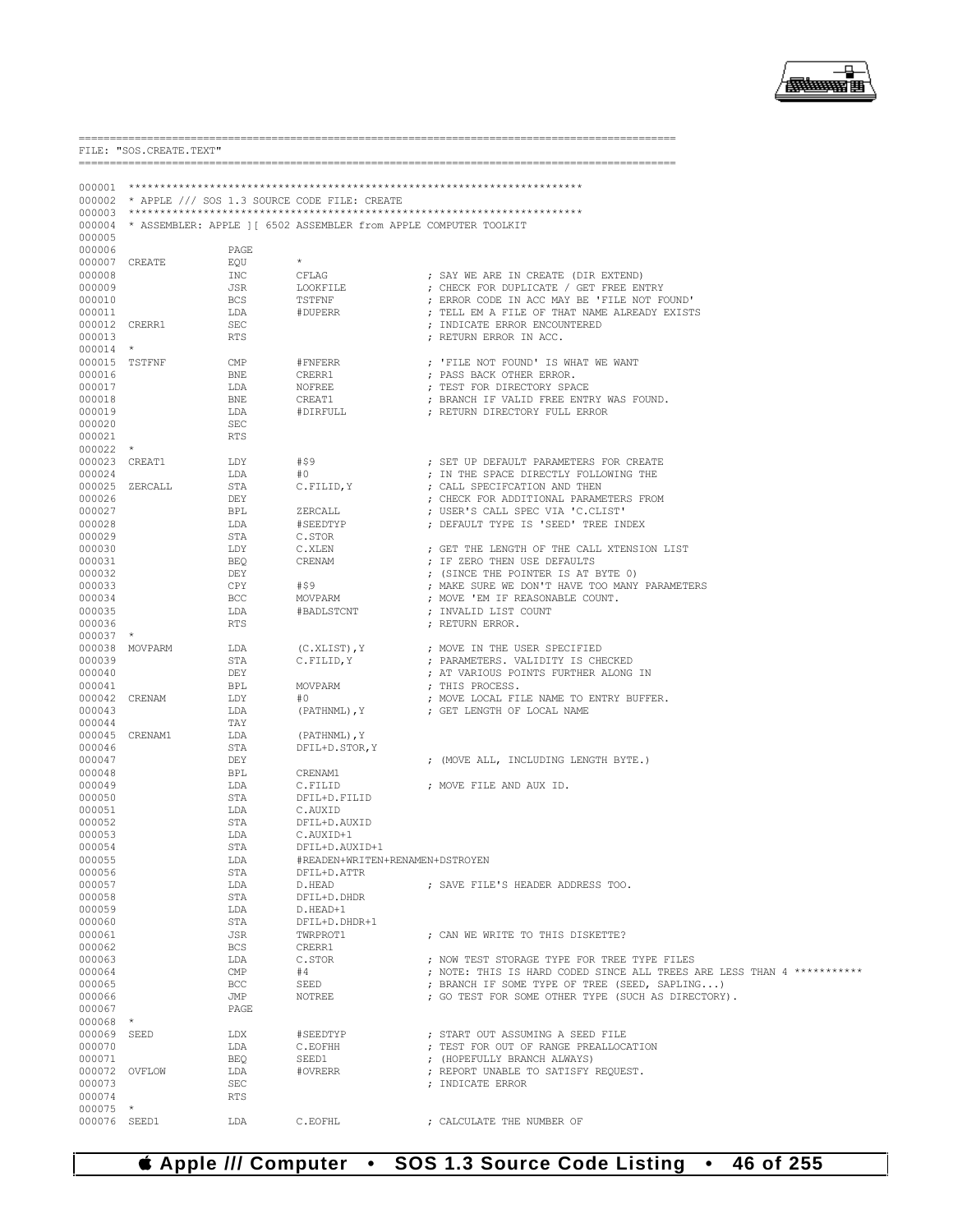

| 000077                  |                | STA                      | DFIL+D.EOF+2            | ; BLOCKS NEEDED FOR PRE-ALLOCATION                                                          |
|-------------------------|----------------|--------------------------|-------------------------|---------------------------------------------------------------------------------------------|
| 000078                  |                | LSR                      | Α                       |                                                                                             |
| 000079                  |                | TAY                      |                         | ; Y HOLDS THE NUMBER OF INDEX BLOCKS NEEDED                                                 |
| 000080                  |                | STA                      | DATBLKH                 |                                                                                             |
| 000081<br>000082        |                | LDA<br>STA               | C.EOFLH<br>DFIL+D.EOF+1 | ; (CARRY UNDISTURBED FROM LAST SHIFT)                                                       |
| 000083                  |                | <b>ROR</b>               | Α                       | ; WE NOW HAVE THE LOW ORDER COUNT OF NEEDED DATA BLOCKS                                     |
| 000084                  |                | STA                      | DATBLKL                 |                                                                                             |
| 000085                  |                | LDA                      | C.EOFLL                 |                                                                                             |
| 000086                  |                | STA                      | DFIL+D.EOF              | ; (CARRY IN TACT FROM LOW COUNT)                                                            |
| 000087                  |                | <b>BNE</b>               | INCDATA                 | ; BUMP THE COUNT ON DATA BLOCKS IF REQUEST                                                  |
| 000088                  |                | <b>BCC</b>               | TSTSAP                  | ; IS NOT A MULTIPLE OF 512.                                                                 |
|                         | 000089 INCDATA | INC                      | DATBLKL                 |                                                                                             |
| 000090                  |                | <b>BNE</b>               | TSTSAP                  |                                                                                             |
| 000091                  |                | INY                      |                         | ; MUST INCREASE NUMBER OF INDEXES ALSO.                                                     |
| 000092                  |                | <b>INC</b>               | DATBLKH                 |                                                                                             |
| 000093 TSTSAP<br>000094 |                | TYA<br><b>BNE</b>        | SAPLING                 | ; IF NON ZERO, THEN IT'S AT LEAST A SAPLING.                                                |
| 000095                  |                | LDA                      | DATBLKL                 | ; TO QUALIFY AS AN HONEST SEED,                                                             |
| 000096                  |                | <b>BNE</b>               | TSTSEED                 | ; THEN ONE OR LESS DATA BLOCKS REQUESTED                                                    |
| 000097                  |                | <b>INC</b>               | DATBLKL                 | ; (MUST BE AT LEAST ONE BLOCK ALLOCATED                                                     |
| 000098                  |                | <b>BNE</b>               | CREALC                  | ; TYPE IS SEED. BRANCH ALWAYS                                                               |
|                         | 000099 TSTSEED | CMP                      | #1                      | ; IF GREATER THAN ONE, IT'S NOT A SEED.                                                     |
| 000100                  |                | BEO                      | CREALC                  | ; IT IS A SEED. CONTINUE CREATION                                                           |
| 000101                  |                | INX                      |                         | ; THE TYPE IS SAPLING.                                                                      |
| 000102                  |                | INY                      |                         | ; ONE INDEX BLOCK IS NEEDED.                                                                |
| 000103                  |                | <b>BNE</b>               | CREALC                  | ; BRANCH ALWAYS                                                                             |
| 000104                  |                | PAGE                     |                         |                                                                                             |
| $000105$ *              |                |                          |                         |                                                                                             |
| 000107                  | 000106 SAPLING | INX<br>CMP               | #1                      | ; TYPE IS AT LEAST SAPLING.<br>; NO MORE THAN ONE INDEX BLOCK FOR A SAPLING                 |
| 000108                  |                | <b>BNE</b>               | TREE                    |                                                                                             |
| 000109                  |                | LDA                      | DATBLKL                 | ; MUST BE SURE THIS IS REAL MAX SAPLING (128K FILE)                                         |
| 000110                  |                | <b>BEQ</b>               | CREALC                  | ; BRANCH IF IT IS.                                                                          |
| 000111 TREE             |                | INY                      |                         | ; ACCOUNT FOR ADDITIONAL 2ND LEVEL INDEX                                                    |
| 000112                  | $\star$        |                          |                         |                                                                                             |
| 000113                  |                | INX                      |                         | ; TYPE IS TREE (2 LEVEL INDEX)                                                              |
| 000114                  |                | INY                      |                         | ; ADD AN EXTRA INDEX BLOCK FOR TOP INDEX                                                    |
| 000115 CREALC           |                | STY                      | INDXBLK                 | ; STORE INDEX BLOCK COUNT                                                                   |
| 000116                  |                | TXA                      |                         | ; PUT STORAGE TYPE IN DIRECTORY ENTRY                                                       |
| 000117                  |                | ASL                      | Α                       |                                                                                             |
| 000118<br>000119        |                | ASL<br>ASL               | Α<br>Α                  |                                                                                             |
| 000120                  |                | ASL                      | А                       |                                                                                             |
| 000121                  |                | <b>ORA</b>               | DFIL+D.STOR             |                                                                                             |
| 000122                  |                |                          |                         |                                                                                             |
|                         |                |                          |                         |                                                                                             |
| 000123                  |                | STA<br>STX               | DFIL+D.STOR<br>LEVELS   |                                                                                             |
| 000124                  |                | TYA                      |                         | ; SAVE NUMBER OF INDEX LEVELS FOR PREALLOCATION.<br>; NOW FIGURE THE TOTAL NUMBER OF        |
| 000125                  |                | CLC                      |                         | ; BLOCKS NEEDED (DATA + INDEX BLOCKS)                                                       |
| 000126                  |                | ADC                      | DATBLKL                 |                                                                                             |
| 000127                  |                | STA                      | DFIL+D.USAGE            | ; (MIGHT AS WELL RECORD IT IN DIR                                                           |
| 000128                  |                | STA                      | REQL                    | ; WHILE WE'RE AT IT.)                                                                       |
| 000129                  |                | LDA                      | DATBLKH                 |                                                                                             |
| 000130                  |                | ADC                      | #0                      | ; UPDATE HI BYTE TOO                                                                        |
| 000131                  |                | STA                      | DFIL+D.USAGE+1          |                                                                                             |
| 000132                  |                | <b>STA</b>               | <b>REOH</b>             |                                                                                             |
| 000133                  |                | LDX                      | D.DEV                   | ; PASS ALONG THE DEVICE WE'RE TALKIN ABOUT.                                                 |
| 000134                  |                | JSR                      | TSFRBLK                 | ; 'TEST FREE BLOCKS' FINDS OUT IF ENOUGH FREE SPACE EXISTS<br>: BRANCH IF NOT ENOUGH SPACE. |
| 000135<br>000136        |                | <b>BCS</b><br>JSR        | OVFLOW<br>ALC1BLK       | ; GO ALLOCATE FIRST BLOCK                                                                   |
| 000137                  |                | <b>BCS</b>               | CRERR                   |                                                                                             |
| 000138                  |                | STA                      | DFIL+D.FRST             | ; (RETURNS ACC=LOW Y=HIGH)                                                                  |
| 000139                  |                | STA                      | IDXADRL                 | ; SAVE AS ADDRESS FOR INCORE INDEX ALSO.                                                    |
| 000140                  |                | STY                      | DFIL+D.FRST+1           |                                                                                             |
| 000141                  |                | STY                      | IDXADRH                 |                                                                                             |
| 000142                  |                | JSR                      | ZERGBUF                 | ; GO CLEAN OUT GBUF                                                                         |
| 000143                  |                | JSR                      | GTTINDX                 | ; GET TEMPORARY SPACE FOR AN INDEX BLOCK                                                    |
| 000144                  |                | JSR                      | ZTMPIDX                 | ; AND ZERO IT OUT.                                                                          |
| 000145                  |                | LDX                      | LEVELS                  |                                                                                             |
| 000146                  |                | DEX                      |                         | ; TEST FOR NUMBER OF LEVELS NEEDED.                                                         |
| 000147<br>000148        |                | <b>BEO</b><br><b>DEX</b> | <b>ENDCRE</b>           | ; BRANCH IF SEED FILE.<br>; IS IT A SAPLING PRE-ALLOCATION.                                 |
| 000149                  |                | <b>BEQ</b>               | SAPFILE                 |                                                                                             |
| 000150                  |                | LDY                      | INDXBLK                 | ; LOAD NUMBER OF INDEX BLOCKS NEEDED                                                        |
| 000151                  |                | DEY                      |                         | ; REMOVE THE ONE JUST ALLOCATED.                                                            |
| 000152                  |                | STY                      | REQL                    |                                                                                             |
| 000153                  |                | STY                      | INDXBLK                 |                                                                                             |
| 000154                  |                | JSR                      | ALCIDXS                 | ; GO ALLOCATE INDEXES FOR LOWER INDEX BLOCKS.                                               |
| 000155                  |                | <b>BCS</b>               | <b>CRERR</b>            |                                                                                             |
| 000156<br>000157        |                | JSR<br>BCS               | WRTDFRST<br>CRERR       | ; GO WRITE TREE TOP INDEX BLOCK.<br>; BRANCH IF UNABLE TO DO THIS.                          |

 **Apple /// Computer • SOS 1.3 Source Code Listing • 47 of 255**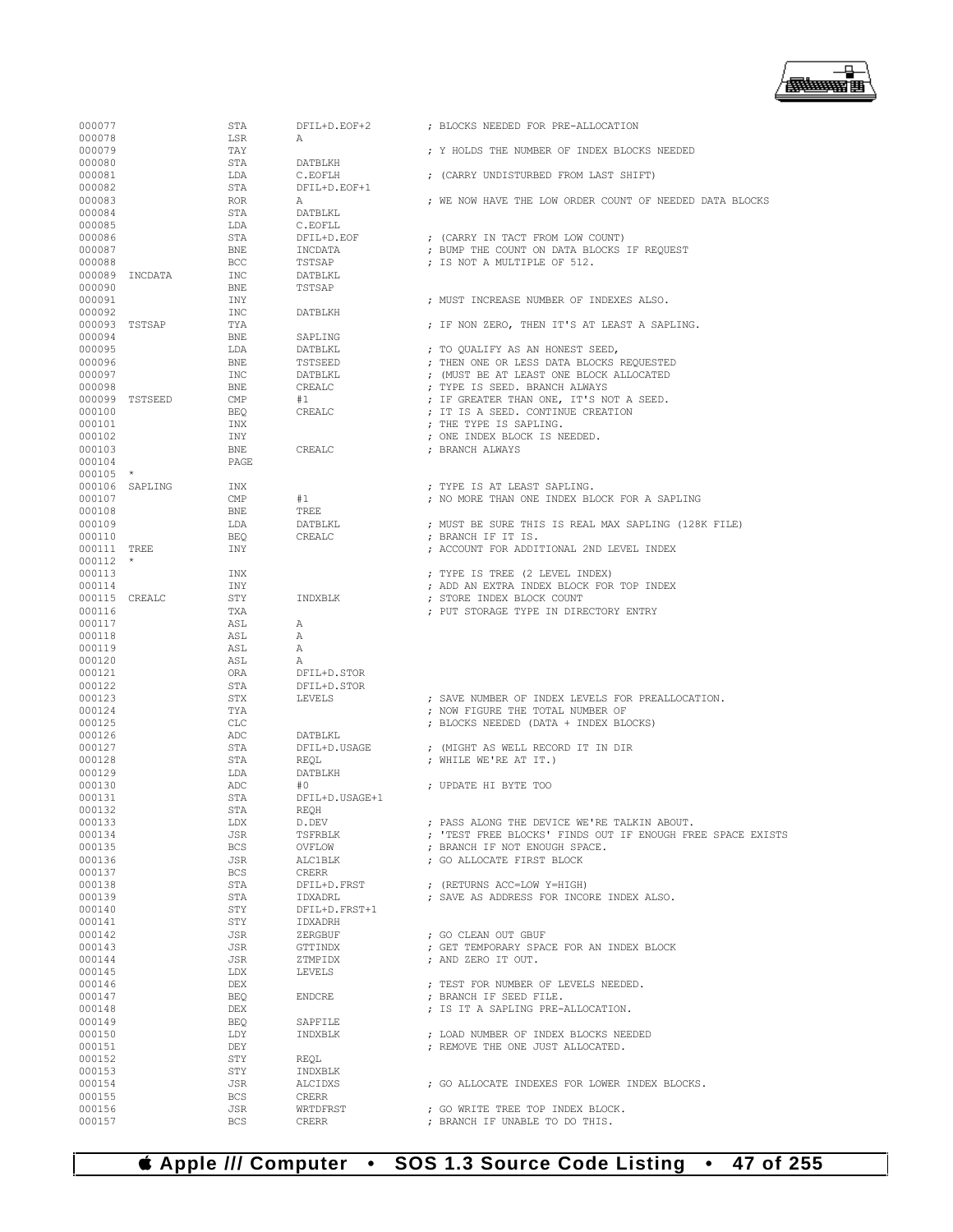

| 000158       |                 | LDA            | #0              | ; INIT INDEX POINTER                                       |
|--------------|-----------------|----------------|-----------------|------------------------------------------------------------|
| 000159       |                 | STA            | TREPTR          |                                                            |
| 000160       |                 | PAGE           |                 |                                                            |
|              | 000161 FILLTREE | LDY            | TREPTR          |                                                            |
| 000162       |                 | LDA            | (TINDX), Y      | ; GET ADDRESS OF LOWER BLOCK                               |
| 000163       |                 | STA            | IDXADRL         |                                                            |
| 000164       |                 | INC            | TINDX+1         | ; BUMP TO PAGE 2 TO GET HI ADDRESS.                        |
| 000165       |                 | LDA            | (TINDX), Y      | ; GET HIGH ADDRESS.                                        |
| 000166       |                 | STA            | IDXADRH         |                                                            |
| 000167       |                 | DEC            | TINDX+1         | ; CLEAN UP AFTER SELF                                      |
| 000168       |                 | DEC            | INDXBLK         | ; IS THIS THE LAST BLOCK ALLOCATED?                        |
| 000169       |                 | <b>BEO</b>     | LSTSAP          | ; YES, ALLOCATE PARTIAL FILLED INDEX BLOCK                 |
| 000170       |                 | LDA            | #0              | ; ALLOCATE ALL 256 INDEXES                                 |
| 000171       |                 | STA            | REQL            |                                                            |
| 000172       |                 | JSR            | SAPINDX         | ; AND WRITE ZEROED DATA BLOCKS.                            |
| 000173       |                 | <b>BCS</b>     | <b>CRERR</b>    | ; STOP IF ERROR ENCOUNTERED.                               |
| 000174       |                 | JSR            | WRTINDX         | ; WRITE INDEX BLOCK                                        |
| 000175       |                 | <b>BCS</b>     | <b>CRERR</b>    | ; HOPEFULLY NEVER TAKEN.                                   |
| 000176       |                 | INC            | TREPTR          |                                                            |
|              |                 |                |                 |                                                            |
| 000177       |                 | JSR            | RDFRST          | ; READ IN TOP INDEX AGAIN.                                 |
| 000178       |                 | BCC            | FILLTREE        | ; BRANCH IF NO ERROR.                                      |
| 000179 CRERR |                 | SEC            |                 | ; JUST IN CASE IT WAS CLEAR.                               |
| 000180       |                 | <b>RTS</b>     |                 | ; RETURN ERROR.                                            |
| $000181$ *   |                 |                |                 |                                                            |
| $000182$ *   |                 |                |                 |                                                            |
|              | 000183 SAPFILE  | EQU            | $\star$         |                                                            |
|              | 000184 LSTSAP   | LDA            | DATBLKL         | ; GET NUMBER OF DATA BLOCKS (LOW BYTE) REQUESTED.          |
| 000185       |                 | STA            | REOL            |                                                            |
| 000186       |                 | JSR            | SAPINDX         | ; GO ALLOCATE DATA BLOCKS AND WRITE EM.                    |
| 000187       |                 | <b>BCS</b>     | <b>CRERR</b>    |                                                            |
|              | 000188 ENDCRE   | JSR            | WRTINDX         | ; GO WRITE INDEX BLOCK. (FOR SEED THIS IS DATA.)           |
| 000189       |                 | <b>BCS</b>     | <b>CRERR</b>    |                                                            |
| 000190       |                 | LDX            | #3              | ; MOVE CREATION TIME FOR THIS ENTRY                        |
|              | 000191 TRETIME  | LDA            | DATELO, X       |                                                            |
| 000192       |                 |                |                 |                                                            |
|              |                 | STA            | DFIL+D.CREDT, X |                                                            |
| 000193       |                 | DEX            |                 |                                                            |
| 000194       |                 | BPL            | TRETIME         |                                                            |
|              | 000195 ENDCRE0  | <b>INC</b>     | H.FCNT          | ; ADD ONE TO TOTAL NUMBER OF FILES IN SPECIFIED DIRECTORY. |
| 000196       |                 | BNE            | ENDCRE1         |                                                            |
| 000197       |                 | INC            | H.FCNT+1        |                                                            |
| 000198       |                 | LDX            | #3              | ; ENSURE MOD                                               |
|              | 000199 ENDCRX   | LDA            | DATELO, X       | ; DATE/TIME                                                |
| 000200       |                 | STA            | DFIL+D.MODDT, X | ; IS                                                       |
| 000201       |                 | DEX            |                 | ; INITIALIZED                                              |
| 000202       |                 | <b>BPL</b>     | <b>ENDCRX</b>   |                                                            |
|              | 000203 ENDCRE1  | LDX            | D.DEV           | ; UPDATE APPROPRIATE BIT MAP                               |
| 000204       |                 | JSR            | <b>UPBMAP</b>   |                                                            |
| 000205       |                 | <b>BCS</b>     | CRERR2          | ; BRANCH ON BITMAP UPDATE ERR                              |
| 000206       |                 | JSR            | DREVISE         | ; UPDATE DIRECTORY LAST                                    |
| 000207       |                 | <b>RTS</b>     |                 | ; RETURN ERRORS OR OK RESULT                               |
| $000208$ *   |                 |                |                 |                                                            |
| 000209       |                 | PAGE           |                 |                                                            |
|              | 000210 SAPINDX  |                |                 |                                                            |
|              |                 | JSR            | ZTMPIDX         | ; ZERO OUT ANY STUFF LEFT OVER.                            |
| 000211       |                 | LDA            | REQL            | ; PRESERVE REQUEST COUNT                                   |
| 000212       |                 | STA            | TLINK           |                                                            |
| 000213       |                 | <b>JSR</b>     | ALCIDXS         | ; GO ALLOCATE REQUESTED NUMBER OF BLOCKS.                  |
| 000214       |                 | BCS.           | CRERR           |                                                            |
| 000215       |                 | LDY            | #0              | ; THEN WRITE ZEROS TO DATA BLOCKS.                         |
| 000216       |                 | STY            | SAPTR           | ; USE AS POINTER TO INDEX BLOCK                            |
| 000217       |                 | LDA            | (TINDX), Y      | ; GET DATA BLOCK ADDRESS (LOW BYTE).                       |
| 000218       |                 | STA            | BLOKNML         |                                                            |
| 000219       |                 | INC            | TINDX+1         |                                                            |
| 000220       |                 | LDA            | (TINDX), Y      | ; GET HIGH ADRRESS OF PRE-ALLOCATED DATA BLOCK.            |
| 000221       |                 | STA            | <b>BLOKNMH</b>  |                                                            |
| 000222       |                 | DEC            | TINDX+1         | ; (RESET BUFFER ADDRESS)                                   |
| 000223       |                 | JSR            | WRTGBUF         | ; WRITE DATA BLOCK                                         |
| 000224       |                 | <b>BCS</b>     | <b>CRERR</b>    |                                                            |
| 000225       |                 | LDA            | TLINK           | ; GET NUMBER REQUESTED AGAIN                               |
| 000226       |                 | STA            | REQL            |                                                            |
|              | 000227 DATINIT  | LDY            | SAPTR           | ; GET POINTER TO INDEX BLOCK AGAIN.                        |
| 000228       |                 | INY            |                 | ; ANTICIPATE DOIN' THE NEXT DATA BLOCK                     |
|              |                 |                |                 |                                                            |
| 000229       |                 | $\rm DEC$      | REOL            | ; DO WE INDEED HAVE ANOTHER BLOCK TO WRITE.                |
| 000230       |                 | <b>BEQ</b>     | DATDONE         | ; NO, ALL DONE (CARRY CLEAR).                              |
| 000231       |                 | STY            | SAPTR           | ; USE AS POINTER TO INDEX BLOCK                            |
| 000232       |                 | LDA            | (TINDX), Y      | ; GET DATA BLOCK ADDRESS (LOW BYTE).                       |
| 000233       |                 | STA            | BLOKNML         |                                                            |
| 000234       |                 | INC            | TINDX+1         | ; BUMP HI ADDR OF INDEX BUFFER TO ACCESS HIGH ADDR.        |
| 000235       |                 | TAX            |                 | ; WAS LOW ADDRESS A ZERO?                                  |
| 000236       |                 | BNE            | DATIT1          | ; IF NOT, NO NEED TO CHECK VALIDITH OF HI BYTE             |
| 000237       |                 | $\mathsf{CMP}$ | (TINDX), Y      |                                                            |
| 000238       |                 | BNE            | DATIT1          | ; BOTH BYTES CAN'T BE ZERO.                                |
|              |                 |                |                 |                                                            |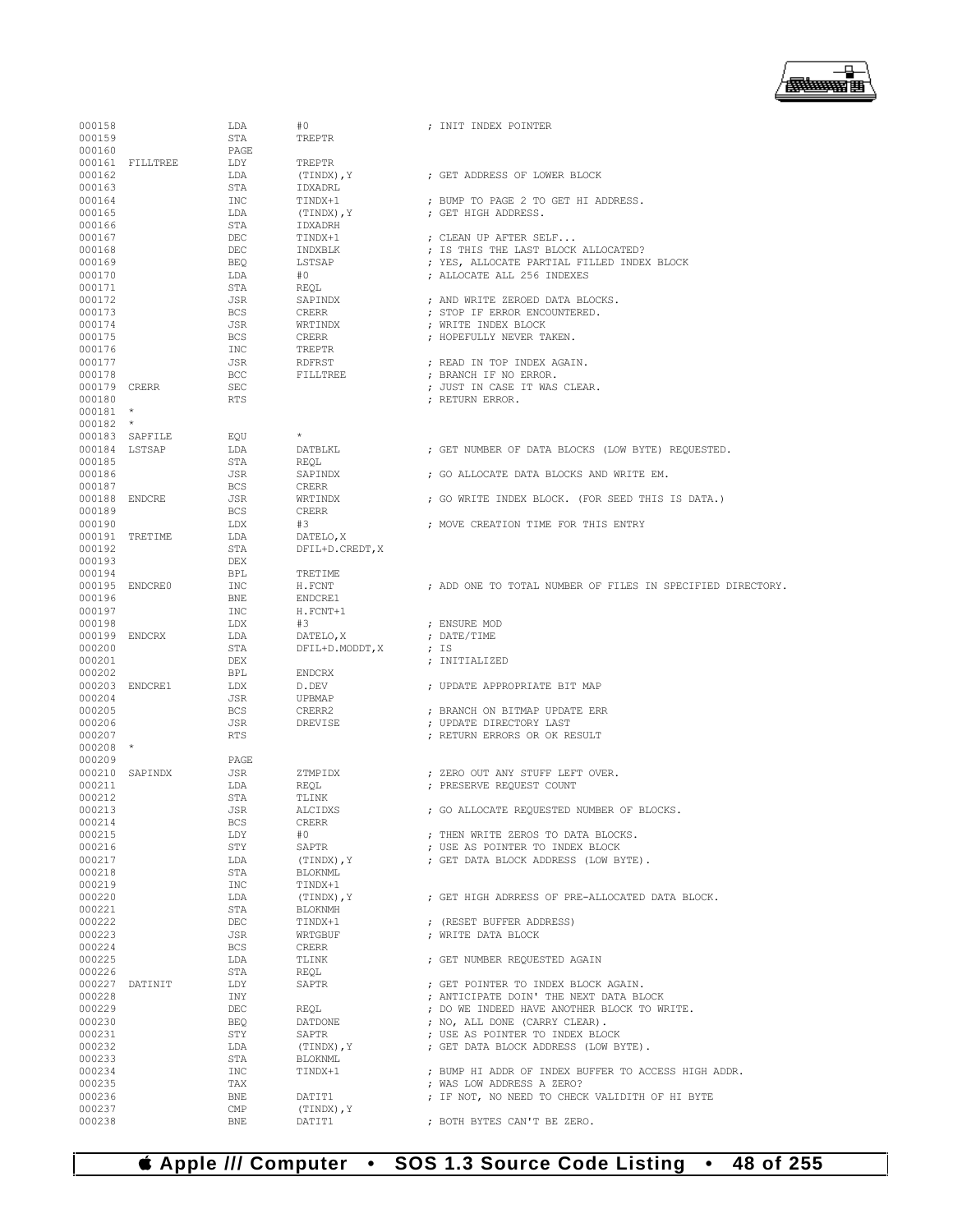

|                         |                 | LDA               | #ALCERR                   |                                                                    |
|-------------------------|-----------------|-------------------|---------------------------|--------------------------------------------------------------------|
| 000240                  |                 | JSR               | SYSDEATH                  |                                                                    |
|                         | 000241 DATIT1   | LDA               | (TINDX), Y                | ; GET HIGH ADRRESS OF PRE-ALLOCATED DATA BLOCK.                    |
| 000242<br>000243        |                 | STA<br>DEC        | <b>BLOKNMH</b><br>TINDX+1 |                                                                    |
| 000244                  |                 | LDA               | #GBUF/256                 | ; (RESET BUFFER ADDRESS)                                           |
| 000245                  |                 | STA               | DBUFPH                    | ; RESET TO ADDR TO GBUF JUST TO BE SURE.                           |
| 000246                  |                 | JSR               | REPEATIO                  | ; WRITE DATA BLOCK                                                 |
| 000247                  |                 | BCC               | DATINIT                   |                                                                    |
|                         | 000248 DATDONE  | RTS               |                           | ; RETURN STATUS (CARRY SET IF ERROR)                               |
| 000249                  | $\star$         |                   |                           |                                                                    |
|                         | 000250 REPEATIO | EQU               | $^{\star}$                |                                                                    |
| 000251<br>000252        |                 | LDA<br>STA        | #RPTCMD<br>DHPCMD         |                                                                    |
| 000253                  |                 | JMP               | RPEATIO1                  |                                                                    |
| $000254$ *              |                 |                   |                           |                                                                    |
|                         | 000255 ZERGBUF  | LDY               | #0                        | ; ZERO OUT THE GENERAL PURPOSE BUFFER                              |
| 000256                  |                 | TYA               |                           |                                                                    |
| 000257 ZGBUF            |                 | STA               | GBUF, Y                   | ; WIPE OUT BOTH PAGES                                              |
| 000258                  |                 | STA               | GBUF+\$100, Y             | ; WITH SAME LOOP.                                                  |
| 000259<br>000260        |                 | INY<br><b>BNE</b> | ZGBUF                     |                                                                    |
| 000261                  |                 | <b>RTS</b>        |                           |                                                                    |
| $000262$ *              |                 |                   |                           |                                                                    |
| $000263$ *              |                 |                   |                           |                                                                    |
|                         | 000264 ZTMPIDX  | LDY               | #0                        | : ZERO OUT TEMPORARY INDEX BLOCK                                   |
| 000265                  |                 | TYA               |                           |                                                                    |
| 000266 ZINDX1           |                 | STA               | (TINDX), Y                | ; THIS HAS TO BE DONE A                                            |
| 000267                  |                 | INY               |                           | ; TIME SINCE IT'S INDIRECT.                                        |
| 000268                  |                 | BNE               | ZINDX1<br>TINDX+1         |                                                                    |
| 000269<br>000270 ZINDX2 |                 | INC<br>STA        | (TINDX), Y                |                                                                    |
| 000271                  |                 | INY               |                           |                                                                    |
| 000272                  |                 | BNE               | ZINDX2                    |                                                                    |
| 000273                  |                 | DEC               | TINDX+1                   | ; RESTORE PROPER ADDRESS                                           |
| 000274 CRERR2           |                 | RTS               |                           |                                                                    |
| 000275                  |                 | PAGE              |                           |                                                                    |
| 000276 NOTREE           |                 | $\text{CMP}$      | #DIRTYP                   | ; IS A DIRECTORY TO BE CREATED?                                    |
| 000277                  |                 | BEQ               | ISDIR                     | ; YES, DO SO                                                       |
| 000278<br>$000279$ *    |                 | JMP               | NOTDIR                    | ; NO, TRY NEXT TYPE.                                               |
| 000280 ISDIR            |                 | LDA               | C.EOFHH                   | ; CAN'T CREATE A DIRECTORY LARGER THAN                             |
| 000281                  |                 | ORA               | C.EOFHL                   | ; 127 BLOCKS (THAT'S HUGE!)                                        |
| 000282                  |                 | BEO               | ISDIR1                    | ; BRANCH IF WITHIN LIMITS, OTHEWISE                                |
| 000283 DIROVR           |                 | LDA               | #OVRERR                   | ; REQUESTED DIRECTORY SIZE CAN'T BE                                |
|                         |                 |                   |                           | ; CREATED. SET CARRY TO INDICATE ERROR.                            |
| 000284                  |                 | SEC               |                           |                                                                    |
| 000285                  |                 | <b>RTS</b>        |                           |                                                                    |
| $000286$ *              |                 |                   |                           |                                                                    |
| 000287 ISDIR1           |                 | LDA               | C.EOFLH                   | ; CALCULATE HOW MANY BLOCKS WILL                                   |
| 000288                  |                 | LSR<br>TAY        | Α                         | : BE NEEDED FOR THIS NEW DIRECTORY.<br>; (SAVE INITIAL COUNT IN Y) |
| 000289<br>000290        |                 | LDA               | C.EOFLL                   | ; IF REQUESTED EOF IS NOT AN EVEN BLOCK                            |
| 000291                  |                 | <b>BNE</b>        | DADD1                     | ; SIZE, THEN ROUND UP.                                             |
| 000292                  |                 | BCC               | TSDIRSZ                   | ; BRANCH IF ROUNING UNNECESSARY.                                   |
| 000293 DADD1            |                 | INY               |                           | ; ADD ONE TO BLOCK COUNT.                                          |
| 000294                  | TSDIRSZ         | TYA               |                           | ; TEST TO BE SURE SIZE IS GREATER THAN ZERO                        |
| 000295                  |                 | BEQ               | DADD1                     | ; IF ZERO THEN SIZE=1                                              |
| 000296                  |                 | STA               | DFIL+D.USAGE              | ; SAVE NUMBER OF BLOCKS TO BE USED.                                |
| 000297                  |                 | STA               | REOL<br>Α                 |                                                                    |
| 000298<br>000299        |                 | ASL<br>STA        | DFIL+D.EOF+1              | ; NOW SAVE ADJUSTED END OF FILE                                    |
| 000300                  |                 | LDA               | #0                        |                                                                    |
| 000301                  |                 | STA               | DFIL+D.EOF                |                                                                    |
| 000302                  |                 | STA               | DFIL+D.EOF+2              |                                                                    |
| 000303                  |                 | STA               | REOH                      | ; REQUESTED NUMBER OF BLOCKS NEVER EXCEEDS 128.                    |
| 000304                  |                 | JSR               | TSFRBLK                   | ; TEST TO BE SURE ENOUGH DISK SPACE IS FREE.                       |
| 000305                  |                 | <b>BCS</b>        | DIROVR                    | ; BRANCH IF REQUEST TOO LARGE.                                     |
| 000306                  |                 | JSR               | ZERGBUF                   | : CLEAR CRAP FROM GBUF.                                            |
| 000307<br>000308        |                 | JSR<br>BCS        | ALC1BLK<br>CRERR2         | ; GET ADDRESS OF FIRST (HEADER) BLOCK.                             |
| 000309                  |                 | STA               | DFIL+D.FRST               |                                                                    |
| 000310                  |                 | STA               | TLINK                     |                                                                    |
| 000311                  |                 | STY               | DFIL+D.FRST+1             |                                                                    |
| 000312                  |                 | STY               | TLINK+1                   | ; (TLINK IS FOR REVERSE LINKAGE.)                                  |
| 000313                  |                 | LDA               | SOSTMPL                   | ; STORE SOS STAMP IN NEW DIRECTORY                                 |
| 000314                  |                 | STA               | GBUF                      |                                                                    |
| 000315                  |                 | LDA               | SOSTMPH                   |                                                                    |
| 000316<br>000317        |                 | STA<br>LDY        | GBUF+1<br>#4              | ; MOVE OTHER VARIOUS THINGS                                        |
| 000318                  |                 | <b>BNE</b>        | DRSTUF1                   | ; BRANCH ALWAYS                                                    |

 **Apple /// Computer • SOS 1.3 Source Code Listing • 49 of 255**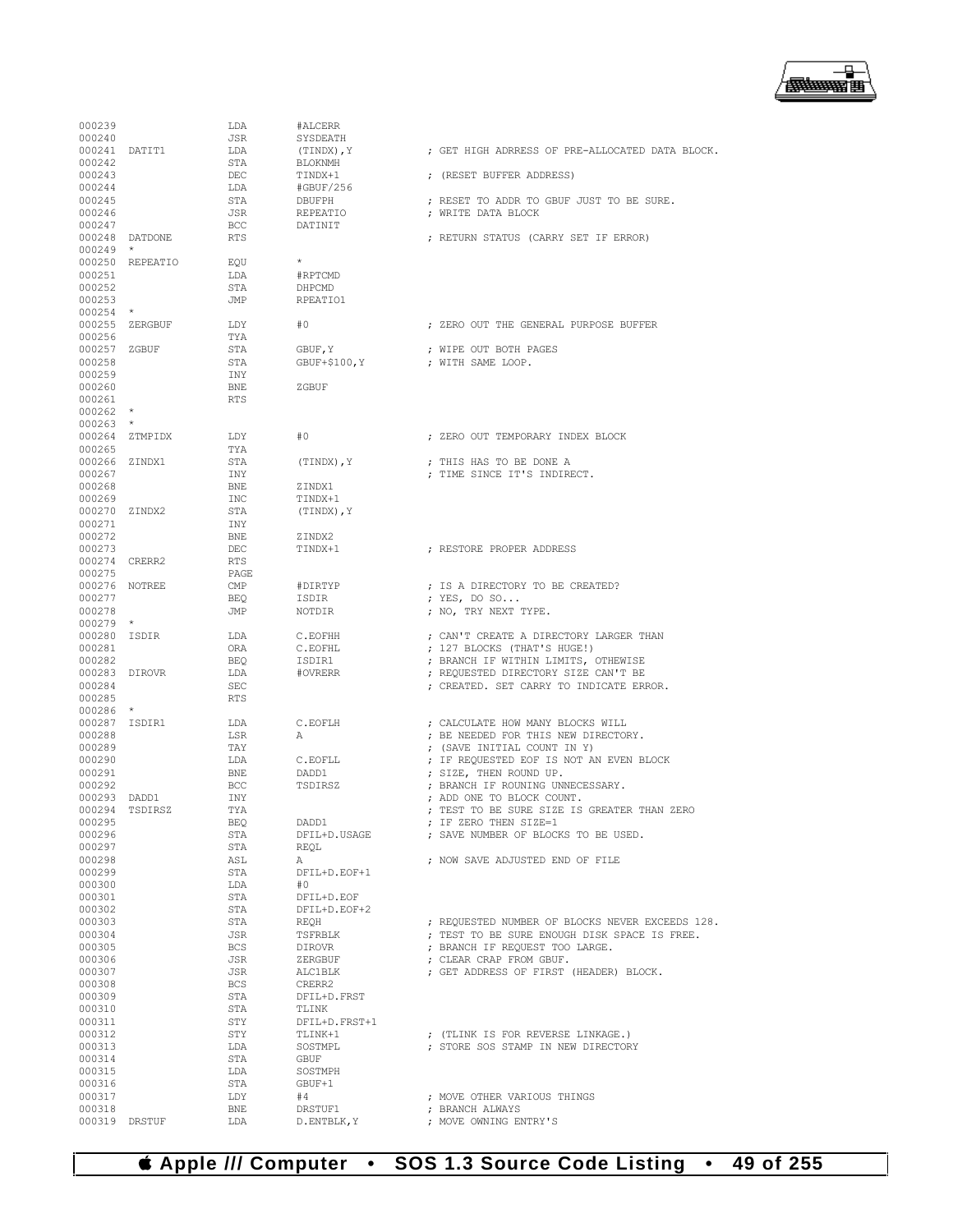

| 000320                 |                 | STA        | GBUF+HRBLK+4, Y                    | ; BLOCK ADDRESSES AND NUMBER TO NEW HEADER.                                             |
|------------------------|-----------------|------------|------------------------------------|-----------------------------------------------------------------------------------------|
|                        | 000321 DRSTUF1  | LDA        | SOSVER, Y                          | ; MOVE VERSION, COMPATABLITY,                                                           |
| 000322                 |                 | STA        | GBUF+HVER+4, Y                     | ; ATTRIBUTES, AND ENTRY SIZE                                                            |
| 000323                 |                 | DEY        |                                    |                                                                                         |
| 000324<br>000325       |                 | BPL<br>LDA | DRSTUF                             |                                                                                         |
| 000326                 |                 | STA        | H.ENTLN<br>GBUF+HRELN+4            | ; OVER WRITE LAST BYTE MOVED IN ABOVE LOOP WITH<br>; THE PARENT DIRECTORY ENTRY LENGTH. |
| 000327                 |                 | LDA        | DFIL+D.STOR                        | ; SET HEADER TYPE AND NAME                                                              |
| 000328                 |                 | TAY        |                                    |                                                                                         |
| 000329                 |                 | ORA        | #HEDTYP*16                         |                                                                                         |
| 000330                 |                 | STA        | GBUF+HNLEN+4                       |                                                                                         |
| 000331                 |                 | TYA        |                                    | ; (AND WHILE WE'RE AT IT SET DIRECTORY TYPE)                                            |
| 000332                 |                 | ORA        | #DIRTYP*16                         |                                                                                         |
| 000333                 |                 | STA        | DFIL+D.STOR                        |                                                                                         |
| $000334$ *             |                 |            |                                    |                                                                                         |
|                        | 000335 MVHNAME  | LDA        | DFIL+D.STOR, Y                     |                                                                                         |
| 000336                 |                 | STA        | GBUF+HNLEN+4, Y ; MOVE HEADER NAME |                                                                                         |
| 000337<br>000338       |                 | DEY<br>BNE | <b>MVHNAME</b>                     |                                                                                         |
| 000339                 |                 | LDX        | #3                                 | ; GET CURRENT DATE.                                                                     |
|                        | 000340 CRETIME  | LDA        | DATELO, X                          |                                                                                         |
| 000341                 |                 | STA        | GBUF+HCRDT+4, X                    | ; SAVE AS HEADER CREATION TIME                                                          |
| 000342                 |                 | STA        | DFIL+D.CREDT, X                    | ; AND DATE OF FILE CREATE.                                                              |
| 000343                 |                 | DEX        |                                    |                                                                                         |
| 000344                 |                 | BPL        | CRETIME                            |                                                                                         |
| 000345                 |                 | LDA        | #\$76                              |                                                                                         |
| 000346                 |                 | STA        | GBUF+HPENAB+4                      | : DUMMY PASSWORD                                                                        |
| 000347                 |                 | DEC        | REQL                               | ; TEST FOR ONE BLOCK DIRECTORY                                                          |
| 000348                 |                 | BEO        | DIRCREND                           | ; IT IS, FINISH UP.                                                                     |
| 000349                 |                 | JSR        | DIRWRT                             | ; GO WRITE FIRST DIRECTORY BLOCK AND ALLOCATE NEXT                                      |
| 000350                 |                 | BCS        | DERROR                             | ; PASS BACK ERROR.                                                                      |
| 000351                 |                 | JSR        | ZERGBUF                            | ; CLEAN OUT GENERAL BUFFER AGAIN.                                                       |
| 000353                 | 000352 CRNXTDIR | LDA        | TLINK                              | ; MOVE LAST BLOCK ADDRESS<br>; AS BACKWARD LINK.                                        |
| 000354                 |                 | STA<br>LDA | GBUF<br>TLINK+1                    |                                                                                         |
| 000355                 |                 | STA        | GBUF+1                             |                                                                                         |
| 000356                 |                 | LDA        | FLINK                              | ; MAKE FORWARD LINK INTO CURRENT ADDRESS                                                |
| 000357                 |                 | STA        | TLINK                              |                                                                                         |
| 000358                 |                 | LDA        | FLINK+1                            |                                                                                         |
| 000359                 |                 | STA        | TLINK+1                            |                                                                                         |
| 000360                 |                 | DEC        | REOL                               | ; IS THIS THE LAST BLOCK?                                                               |
| 000361                 |                 | BEQ        | DIRCREND                           |                                                                                         |
| 000362                 |                 | JSR        | DIRWRT                             | ; WRITE THIS BLOCK AND ALLOCATE NEXT.                                                   |
| 000363                 |                 | <b>BCS</b> | <b>DERROR</b>                      |                                                                                         |
| 000364                 |                 | LDA        | #0                                 | ; ZERO OUT FORWARD LINK                                                                 |
| 000365                 |                 | STA        | GBUF+2                             |                                                                                         |
| 000366<br>000367       |                 | STA        | GBUF+3                             | ; BRANCH ALWAYS                                                                         |
| $000368$ *             |                 | BEQ        | CRNXTDIR                           |                                                                                         |
|                        | 000369 DIRCREND | JSR        | DIRWRT1                            | ; WRITE LAST BLOCK OF THIS DIRECTORY                                                    |
| 000370                 |                 | BCS        | DERROR                             |                                                                                         |
| 000371                 |                 | JMP        | ENDCRE0                            | ; FINISH UP WRITING OWNER DIRECTORY STUFF.                                              |
| $000372$ *             |                 |            |                                    |                                                                                         |
| 000373 DIRWRT          |                 | JSR        | ALC1BLK                            | ; GET ADDRESS OF NEXT BLOCK.                                                            |
| 000374                 |                 | <b>BCS</b> | <b>DERROR</b>                      |                                                                                         |
| 000375                 |                 | <b>STA</b> | GBUF+2                             |                                                                                         |
| 000376                 |                 | STY        | GBUF+3                             | ; SAVE LINK ADDRESS                                                                     |
| 000377                 |                 | STA        | FLINK                              |                                                                                         |
| 000378                 |                 | STY        | FLINK+1                            |                                                                                         |
|                        | 000379 DIRWRT1  | LDA<br>STA | TLINK<br>BLOKNML                   | ; GET ADDRESS OF CURRENT BLOCK                                                          |
| 000380<br>000381       |                 | LDA        | TLINK+1                            |                                                                                         |
| 000382                 |                 | STA        | <b>BLOKNMH</b>                     |                                                                                         |
| 000383                 |                 | JMP        | WRTGBUF                            | ; GO WRITE IT OUT                                                                       |
| 000384                 |                 | PAGE       |                                    |                                                                                         |
| 000385 *               |                 |            |                                    |                                                                                         |
|                        | 000386 ERRGBUF  | EQU        | $\star$                            |                                                                                         |
|                        | 000387 DERROR   | <b>RTS</b> |                                    |                                                                                         |
| $000388$ *             |                 |            |                                    |                                                                                         |
| 000389 *               |                 |            |                                    |                                                                                         |
|                        | 000390 SOSTMPL  | DFB        | \$0                                | ; THE FOLLOWING TWO BYTES ARE THE 'SOS STAMP'                                           |
|                        | 000391 SOSTMPH  | DFB        | \$0                                |                                                                                         |
| $000392$ *             |                 |            |                                    |                                                                                         |
| 000393 SOSVER          |                 | DFB        | 0, 0, 0, 527, 13                   |                                                                                         |
| $000394$ *<br>000395 * |                 |            |                                    |                                                                                         |
|                        | 000396 RNDTAB   | EOU        | $\star$                            |                                                                                         |
|                        | 000397 ENTCALC  | LDA        | #GBUF/256                          | ; SET HIGH ADDRESS OF DIRECTORY ENTRY INDEX POINTER                                     |
| 000398                 |                 | STA        | DRBUFPH                            |                                                                                         |
| 000399                 |                 | LDA        | #4                                 | ; CALCULATE ADDRESS OF ENTRY BASED                                                      |
| 000400                 |                 | LDX        | D.ENTNUM                           | ; ON THE ENTRY NUMBER                                                                   |
|                        |                 |            |                                    |                                                                                         |

 **Apple /// Computer • SOS 1.3 Source Code Listing • 50 of 255**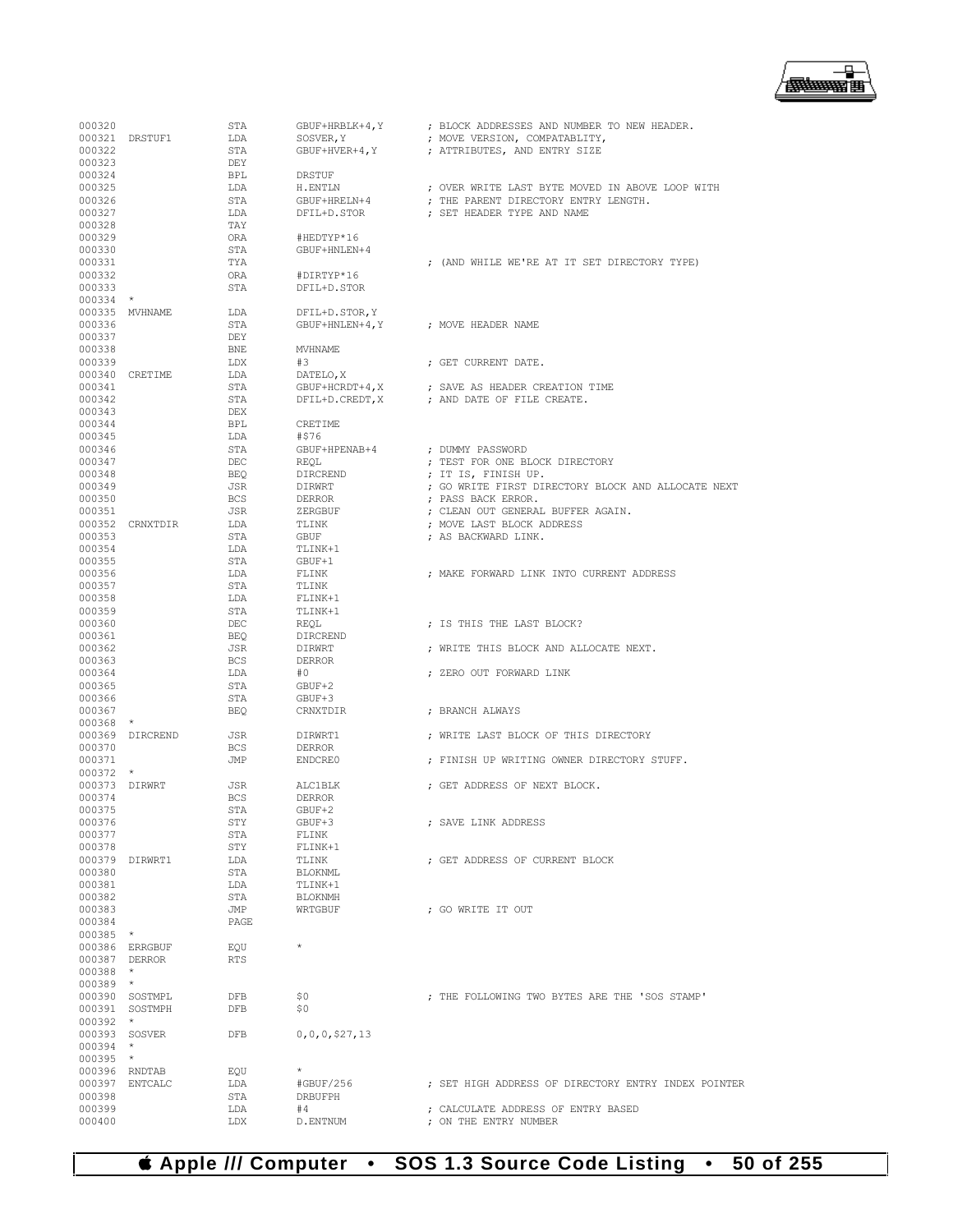

|                  | 000401 ECALC0   | CLC                     |                    |                                                            |
|------------------|-----------------|-------------------------|--------------------|------------------------------------------------------------|
| 000402 ECALC1    |                 | DEX                     |                    | ; ADDR=GBUF+((ENTNUM-1)*ENTLEN)                            |
| 000403           |                 | <b>BEO</b>              | ECALC2             |                                                            |
| 000404           |                 | ADC                     | H.ENTLN            |                                                            |
| 000405           |                 | <b>BCC</b>              | ECALC1             |                                                            |
| 000406           |                 | INC                     | DRBUFPH            | ; BUMP HI ADDRESS                                          |
| 000407           |                 | <b>BCS</b>              | <b>ECALCO</b>      | : BRANCH ALWAYS.                                           |
| $000408$ *       |                 |                         |                    |                                                            |
| 000409 ECALC2    |                 | STA                     | DRBUFPL            | ; SAVE NEWLY CALCULATED LOW ADDRESS                        |
| 000410           |                 | RTS                     |                    |                                                            |
| 000411           |                 | PAGE                    |                    |                                                            |
|                  | 000412 DERROR2  | <b>RTS</b>              |                    |                                                            |
| $000413$ *       |                 |                         |                    |                                                            |
|                  | 000414 DREVISE  | LDA                     | <b>DATELO</b>      | ; IF NO CLOCK,                                             |
| 000415           |                 | <b>BEO</b>              | DREVISE1           | ; THEN DON'T TOUCH MOD T/D                                 |
| 000416           |                 | LDX                     | #3                 | ; MOVE LAST MODIFICATION DATE/TIME TO ENTRY BEING UPDATED. |
|                  | 000417 MODTIME  | LDA                     | DATELO, X          |                                                            |
| 000418           |                 | STA                     | DFIL+D.MODDT, X    |                                                            |
| 000419           |                 | DEX                     |                    |                                                            |
| 000420           |                 | <b>BPL</b>              | MODTIME            |                                                            |
| $000421$ *       |                 |                         |                    |                                                            |
|                  | 000422 DREVISE1 | LDA                     | DFIL+D.ATTR        | ; MARK ENTRY AS BACKUPABLE                                 |
| 000423           |                 | ORA                     | BKBITFLG           | ; BIT 5 = BACKUP NEEDED BIT                                |
| 000424           |                 | STA                     | DFIL+D.ATTR        |                                                            |
| 000425           |                 | LDA                     | D.DEV              | ; GET DEVICE NUMBER OF DIRECTORY                           |
| 000426           |                 | STA                     | DEVNUM             | ; TO BE REVISED.                                           |
| 000427           |                 | LDA                     | D.ENTBLK           | ; AND ADDRESS OF DIRECTORY BLOCK                           |
| 000428           |                 | STA                     | BLOKNML            | ; THAT CONTAINS THE ENTRY.                                 |
| 000429           |                 | LDA                     | D.ENTBLK+1         |                                                            |
| 000430<br>000431 |                 | STA                     | BLOKNMH            | : READ BLOCK INTO GENERAL PURPOSE BUFFER.                  |
|                  |                 | JSR                     | RDGBUF             |                                                            |
| 000432<br>000433 |                 | <b>BCS</b><br>JSR       | ERRGBUF<br>ENTCALC | ; FIX UP POINTER TO ENTRY LOCATION WITHIN GBUF.            |
| 000434           |                 | LDY                     | H.ENTLN            | ; NOW MOVE 'D.' STUFF TO DIRECTORY.                        |
| 000435           |                 | DEY                     |                    |                                                            |
| 000436 MVDENT    |                 | LDA                     | DFIL+D. STOR, Y    |                                                            |
| 000437           |                 | STA                     | (DRBUFPL), Y       |                                                            |
| 000438           |                 | DEY                     |                    |                                                            |
| 000439           |                 | <b>BPL</b>              | MVDENT             |                                                            |
| 000440           |                 | LDA                     | D.HEAD             | ; IS THE ENTRY BLOCK THE SAME AS THE                       |
| 000441           |                 | CMP                     | BLOKNML            | ; ENTRY'S HEADER BLOCK?                                    |
| 000442           |                 | <b>BNE</b>              | SVENTDIR           | ; NO, SAVE ENTRY BLOCK                                     |
| 000443           |                 | LDA                     | D.HEAD+1           | ; MAYBE, TEST HIGH ADDRESSES                               |
| 000444           |                 | $\text{CMP}$            | BLOKNMH            |                                                            |
| 000445           |                 | <b>BEO</b>              | UPHEAD             | ; BRANCH IF THEY ARE THE SAME BLOCK.                       |
|                  | 000446 SVENTDIR | JSR                     | WRTGBUF            | ; WRITE UPDATED DIRECTORY BLOCK                            |
| 000447           |                 | <b>BCS</b>              | DERROR2            | ; RETURN ANY ERROR.                                        |
| 000448           |                 | LDA                     | D.HEAD             | ; GET ADDRESS OF HEADER BLOCK                              |
| 000449           |                 | STA                     | BLOKNML            |                                                            |
| 000450           |                 | LDA                     | D.HEAD+1           |                                                            |
| 000451           |                 | STA                     | BLOKNMH            |                                                            |
| 000452           |                 | JSR                     | RDGBUF             | ; READ IN HEADER BLOCK FOR MODIFICATION                    |
| 000453           |                 | <b>BCS</b>              | DERROR2            |                                                            |
|                  | 000454 UPHEAD   | LDY                     | #1                 | ; UPDATE CURRENT NUMBER OF FILES IN THIS DIRECTORY         |
| 000455 UPHED1    |                 | LDA<br><b>STA</b>       | H. FCNT, Y         |                                                            |
| 000456<br>000457 |                 | DEY                     | $GBUF+HCENT+4, Y$  | ; (CURRENT ENTRY COUNT)                                    |
| 000458           |                 | BPL                     | UPHED1             |                                                            |
| 000459           |                 | LDA                     | H.ATTR             | ; ALSO UPDATE HEADER'S ATTRIBUTES.                         |
| 000460           |                 | STA                     | GBUF+HATTR+4       |                                                            |
| 000461           |                 | JSR                     | WRTGBUF            | ; GO WRITE UPDATED HEADER                                  |
|                  | 000462 DERROR1  | <b>RTS</b>              |                    | : IMPLICITLY RETURN ANY ERRORS                             |
| $000463$ *       |                 |                         |                    |                                                            |
| 000464           |                 | PAGE                    |                    |                                                            |
| $000465$ *       |                 |                         |                    |                                                            |
|                  | 000466 NOTDIR   | LDA                     | #TYPERR            | ; NOT TREE OR DIRECTORY- NOT A RECOGNIZED TYPE!            |
|                  | 000467 TSTERR   | SEC                     |                    |                                                            |
| 000468           |                 | <b>RTS</b>              |                    | ; DO NOTHING.                                              |
| $000469$ *       |                 |                         |                    |                                                            |
| $000470$ *       |                 |                         |                    |                                                            |
|                  | 000471 TSTSOS   | LDA                     | GBUF               | : TEST SOS STAMP                                           |
| 000472           |                 | $\text{CMP}$            | SOSTMPL            |                                                            |
| 000473           |                 | BNE                     | TSTERR             |                                                            |
| 000474           |                 | LDA                     | GBUF+1             |                                                            |
| 000475<br>000476 |                 | $\text{CMP}$            | SOSTMPH            |                                                            |
| 000477           |                 | BNE<br>LDA              | TSTERR<br>GBUF+4   | ; TEST FOR HEADER                                          |
| 000478           |                 | AND                     | #\$EO              |                                                            |
| 000479           |                 | $\mathop{\mathrm{CMP}}$ | #HEDTYP*16         |                                                            |
| 000480           |                 | BNE                     | TSTERR             | ; BRANCH IF NOT SOS HEADER (NO ERROR NUMBER)               |
|                  |                 |                         |                    | ; INDICATE NO ERROR                                        |
| 000481           |                 | CLC                     |                    |                                                            |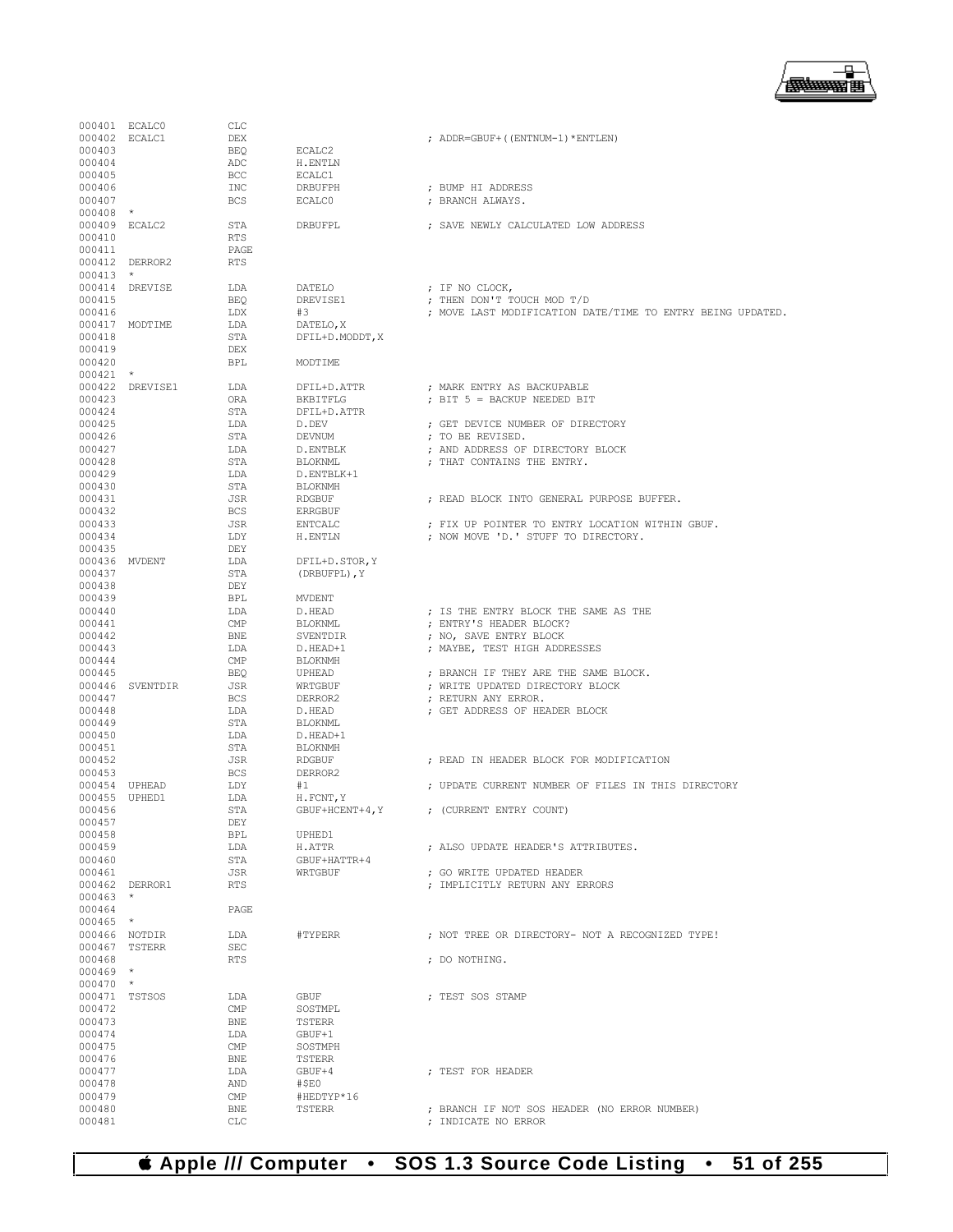

| 000482           |                 | <b>RTS</b>    |                                                              |                                                                   |
|------------------|-----------------|---------------|--------------------------------------------------------------|-------------------------------------------------------------------|
| $000483$ *       |                 |               |                                                              |                                                                   |
| 000484           |                 | CHN           | FNDFTL, 4, 1                                                 |                                                                   |
| 000485 NE        |                 | <b>TSTERR</b> |                                                              |                                                                   |
| 000486           |                 | LDA           | GBUF+4                                                       | ; TEST FOR HEADER                                                 |
| 000487           |                 | AND           | #\$E0                                                        |                                                                   |
| 000488           |                 | <b>CMP</b>    | #HEDTYP*16                                                   |                                                                   |
|                  |                 |               |                                                              | ; BRANCH IF NOT SOS HEADER (NO ERROR NUMBER)                      |
| 000489<br>000490 |                 | <b>BNE</b>    | TSTERR                                                       |                                                                   |
|                  |                 | <b>CLC</b>    |                                                              | ; INDICATE NO ERROR                                               |
| 000491           |                 | <b>RTS</b>    |                                                              |                                                                   |
| $000492$ *       |                 |               |                                                              |                                                                   |
| 000493           |                 | CHN           | FNDFTL, 4, 1                                                 |                                                                   |
| 000494 0         |                 | <b>ERROR</b>  |                                                              |                                                                   |
| 000495           |                 | <b>RTS</b>    |                                                              |                                                                   |
| $000496$ *       |                 |               |                                                              |                                                                   |
| 000497           |                 | CHN           | FNDFIL, 4, 1                                                 |                                                                   |
| 000498           |                 | <b>ENTRY</b>  | TOO.                                                         |                                                                   |
| 000499           |                 | LDY           | #D.MODDT+3                                                   |                                                                   |
|                  | 000500 RIPTIME  | LDA           | DATELO, X                                                    |                                                                   |
| 000501           |                 | <b>STA</b>    | (DRBUFPL), Y                                                 |                                                                   |
| 000502           |                 | DEY           |                                                              |                                                                   |
| 000503           |                 | DEX           |                                                              |                                                                   |
| 000504           |                 | <b>BPL</b>    | RIPTIME                                                      | ; MOVE ALL FOR BYTES                                              |
|                  | 000505 RUPDATE  | <b>JSR</b>    | WRTGBUF                                                      | ; WRITE UPDATED ENTRY BACK TO DISK. (ASSUMES BLOKNM UNDISTURBEDD) |
| 000506           |                 | <b>BCS</b>    | DERROR1                                                      | ;GIVE UP ON ANY ERROR.                                            |
| 000507           |                 | LDY           | #D.DHDR                                                      | ; NOW COMPARE CURRENT BLOCK NUMBER TO THIS                        |
| 000508           |                 | LDA           | (DRBUFPL), Y                                                 | ; ENTRY'S HEADER BLOCK                                            |
| 000509           |                 | INY           |                                                              |                                                                   |
|                  |                 |               |                                                              | : ARE LOW ADDRESSES THE SAME?                                     |
| 000510           |                 | CMP           | <b>BLOKNML</b>                                               |                                                                   |
| 000511           |                 | STA           | <b>BLOKNML</b>                                               | ; (SAVE IT IN CASE IT'S NOT)                                      |
| 000512           |                 | <b>BNE</b>    | RIPPLE2                                                      | ; BRANCH IF ENTRY DOES NOT RESIDE IN SAME BLOCK AS HEADER.        |
| 000513           |                 | LDA           | (DRBUFPL), Y                                                 | ; CHECK HIGH ADDRESS JUST TO BE SURE.                             |
| 000514           |                 | CMP           | <b>BLOKNMH</b>                                               |                                                                   |
| 000515           |                 | <b>BEQ</b>    | RIPPLE                                                       | ; THEY ARE THE SAME, CONTINUE RIPPLE TO ROOT DIRECTORY.           |
|                  | 000516 RIPPLE2  | LDA           | (DRBUFPL), Y                                                 | ; THEY AREN'T THE SAME, READ IN THIS DIRECTORY'S HEADER.          |
| 000517           |                 | STA           | <b>BLOKNMH</b>                                               |                                                                   |
| 000518           |                 | JSR           | <b>RDGBUF</b>                                                |                                                                   |
| 000519           |                 | BCC           | RIPPLE                                                       | ; CONTINUE IF READ WAS GOOD.                                      |
|                  | 000520 DERROR1  | EQU           | $\star$                                                      |                                                                   |
| 000521           |                 | <b>RTS</b>    |                                                              |                                                                   |
| 000522           |                 | PAGE          |                                                              |                                                                   |
| $000523$ *       |                 |               |                                                              |                                                                   |
| 000524 NOTDIR    |                 | LDA           | #TYPERR                                                      | ; NOT TREE OR DIRECTORY- NOT A RECOGNIZED TYPE!                   |
| 000525 TSTERR    |                 | <b>SEC</b>    |                                                              |                                                                   |
| 000526           |                 | <b>RTS</b>    |                                                              | ; DO NOTHING.                                                     |
| $000527$ *       |                 |               |                                                              |                                                                   |
| 000528           | $\star$         |               |                                                              |                                                                   |
| 000529 TSTSOS    |                 | LDA           | <b>GBUF</b>                                                  | ; TEST SOS STAMP                                                  |
| 000530           |                 | <b>CMP</b>    | SOSTMPL                                                      |                                                                   |
| 000531           |                 | <b>BNE</b>    | <b>TSTERR</b>                                                |                                                                   |
| 000532           |                 | LDA           | GBUF+1                                                       |                                                                   |
| 000533           |                 |               |                                                              |                                                                   |
|                  |                 | <b>CMP</b>    | SOSTMPH                                                      |                                                                   |
| 000534           |                 | <b>BNE</b>    | <b>TSTERR</b>                                                |                                                                   |
| 000535           |                 | LDA           | $GBUF+4$                                                     | ; TEST FOR HEADER                                                 |
| 000536           |                 | AND           | #\$E0                                                        |                                                                   |
| 000537           |                 | CMP           | #HEDTYP*16                                                   |                                                                   |
| 000538           |                 | <b>BNE</b>    | TSTERR                                                       | ; BRANCH IF NOT SOS HEADER (NO ERROR NUMBER)                      |
|                  | 000539 DRVISDNE | CLC           |                                                              | ; INDICATE NO ERROR./                                             |
| 000540           |                 | <b>RTS</b>    |                                                              |                                                                   |
| 000541 *         |                 |               |                                                              |                                                                   |
| 000542           |                 | CHN           | FNDFIL, 4, 1                                                 |                                                                   |
| 000543           |                 |               |                                                              |                                                                   |
| 000544           |                 |               |                                                              |                                                                   |
| 000545           |                 |               |                                                              |                                                                   |
|                  |                 |               | $000546$ * END OF APPLE /// SOS 1.3 SOURCE CODE FILE: CREATE |                                                                   |
| 000547           |                 |               |                                                              |                                                                   |
|                  |                 |               |                                                              |                                                                   |

End of File -- Lines: 547 Characters: 22694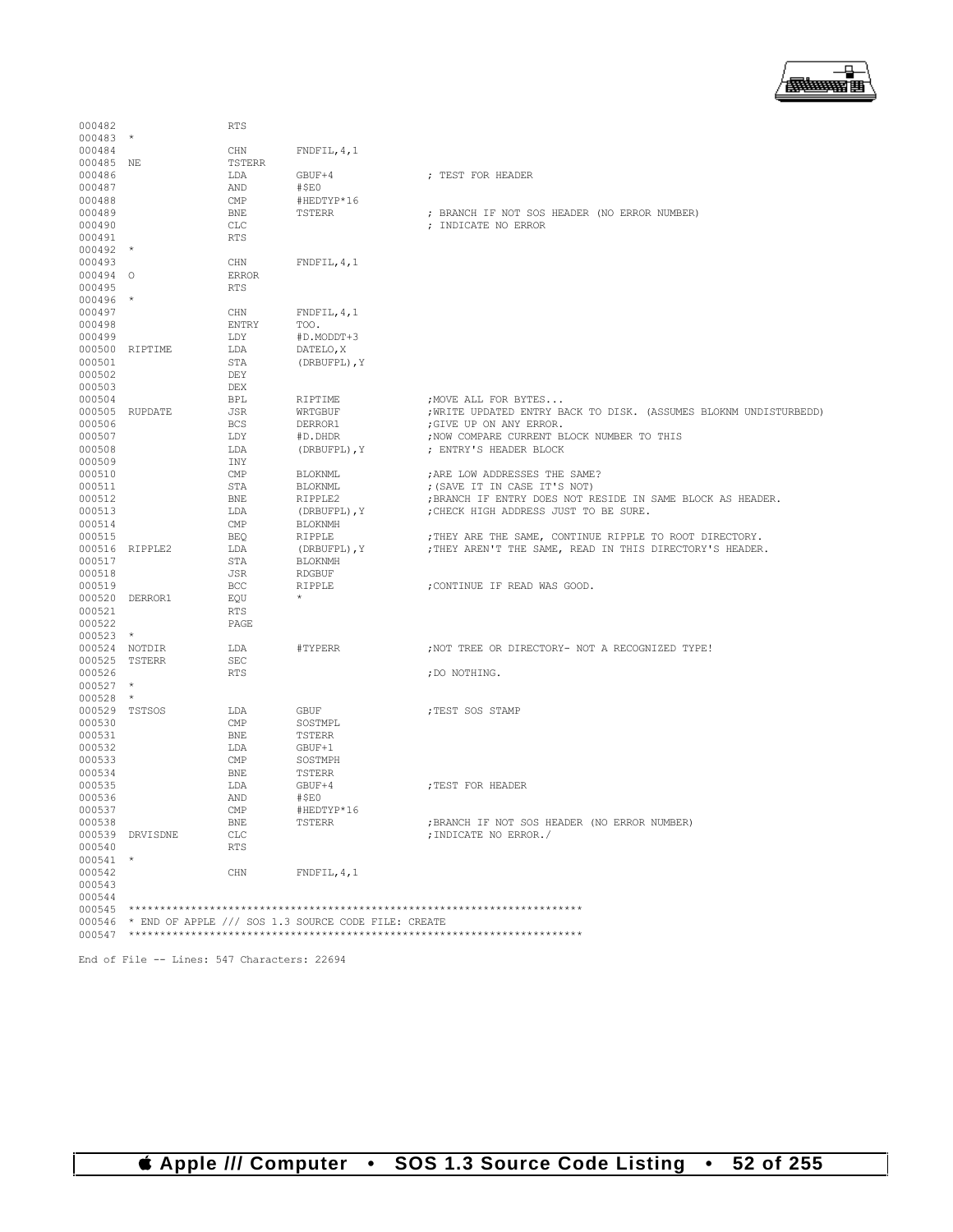## ₽ **/<del>露睡睡</del> 画**

--------------------

|                  | FILE: "SOS.DESTROY.TEXT"  |                          |                                                                   |                                                                                |
|------------------|---------------------------|--------------------------|-------------------------------------------------------------------|--------------------------------------------------------------------------------|
|                  |                           |                          |                                                                   | =====================                                                          |
| 000001           |                           |                          |                                                                   |                                                                                |
| 000002           |                           |                          | * APPLE /// SOS 1.3 SOURCE CODE FILE: DESTROY                     |                                                                                |
| 000003           |                           |                          |                                                                   |                                                                                |
| 000004<br>000005 |                           |                          | * ASSEMBLER: APPLE 1 [ 6502 ASSEMBLER from APPLE COMPUTER TOOLKIT |                                                                                |
| 000006           |                           | PAGE                     |                                                                   |                                                                                |
| 000007           | $\star$                   |                          |                                                                   |                                                                                |
| 000008           | NEWLINE                   | LDY                      | #FCBATTR                                                          | ; ADJUST NEWLINE STATUS FOR OPEN FILE.                                         |
| 000009           |                           | LDA                      | C.ISNEWL                                                          | ; ON OR OFF?                                                                   |
| 000010<br>000011 |                           | <b>BPL</b><br>LDA        | OFFNEWL<br>#NLINEN                                                | ; BRANCH IF NEW LINE IS TO BE CLEARED.                                         |
| 000012           |                           | ORA                      | $(FCBPTR)$ , $Y$                                                  | ; SET NEW LINE BIT IN ATTRIBUTES                                               |
| 000013           |                           | STA                      | (FCBPTR), Y                                                       |                                                                                |
| 000014           |                           | LDY                      | #FCBNEWL                                                          | ; AND MOVE IN NEW 'NEW-LINE' BYTE.                                             |
| 000015<br>000016 |                           | LDA<br>STA               | C.NEWL<br>(FCBPTR), Y                                             |                                                                                |
| 000017           |                           | CLC                      |                                                                   |                                                                                |
| 000018           |                           | RTS                      |                                                                   | ; NO ERROR POSSIBLE.                                                           |
| 000019           | $\star$                   |                          |                                                                   |                                                                                |
| 000021           | 000020 OFFNEWL            | LDA<br>AND               | #\$FF-NLINEN                                                      |                                                                                |
| 000022           |                           | STA                      | $(FCBPTR)$ , $Y$<br>(FCBPTR), Y                                   | : CLEAR NEW-LINE BIT.                                                          |
|                  | 000023 OFFRTS             | CLC                      |                                                                   | ; THE NEW LINE CHARACTER DOES'T MATTER                                         |
| 000024           |                           | RTS                      |                                                                   |                                                                                |
| 000025<br>000026 | $\star$                   | PAGE                     |                                                                   |                                                                                |
| 000027           | GETINFO                   | JSR                      | FINDFILE                                                          | : LOOK FOR FILE THEY WANT OT KNOW ABOUT.                                       |
| 000028           |                           | BCC                      | GTINFO1                                                           | ; BRANCH IF NO ERRORS.                                                         |
| 000029           |                           | $\text{CMP}$             | #BADPATH                                                          | ; WAS IT A ROOT DIRECTORY FILE?                                                |
| 000030           |                           | <b>SEC</b>               |                                                                   | ; (IN CASE OF NO MATCH)                                                        |
| 000031<br>000032 |                           | <b>BNE</b><br>LDA        | <b>GINFOERR</b><br>#SFO                                           |                                                                                |
| 000033           |                           | STA                      | DFIL+D.STOR                                                       | ; FOR GET INFO, REPORT PROPER STORAGE TYPE                                     |
| 000034           |                           | LDA                      | #0                                                                | ; FORCE A COUNT OF FREE BLOCKS.                                                |
| 000035           |                           | STA                      | REQL                                                              |                                                                                |
| 000036<br>000037 |                           | STA<br>JSR               | REOH<br>TSFRBLK                                                   | ; (RETURNS IF IMMEDIATELY IF COUNT HAS PREVIOUSLY BEEN TAKEN)                  |
| 000038           |                           | LDY                      | #VCBTFRE+1                                                        |                                                                                |
| 000039           |                           | LDA                      | (VCBPTR), Y                                                       | ; RETURN TOTAL BLOCKS AND TOTAL IN USE.                                        |
| 000040           |                           | STA                      | REQH                                                              | ; FIRST TRANSFER 'FREE' BLOCKS TO ZPAGE FOR LATER SUBTRACT                     |
| 000041<br>000042 |                           | DEY<br>LDA               | $(VCBPTR)$ , $Y$                                                  | ; TO DETERMINE THE 'USED' COUNT                                                |
| 000043           |                           | STA                      | REQL                                                              |                                                                                |
| 000044           |                           | DEY                      |                                                                   |                                                                                |
| 000045           |                           | LDA                      | $(VCBPTR)$ , $Y$                                                  | ; TRANSFER TO 'D.' TABLE AS AUX I.D.                                           |
| 000046<br>000047 |                           | STA<br>TAX               | DFIL+D.AUXID+1                                                    | ; (TOTAL BLOCK COUNT IS CONSIDERED AUX I.D. FOR THE VOLUME)                    |
| 000048           |                           | DEY                      |                                                                   |                                                                                |
| 000049           |                           | LDA                      | $(VCBPTR)$ , $Y$                                                  |                                                                                |
| 000050           |                           | STA                      | DFIL+D.AUXID                                                      |                                                                                |
| 000051<br>000052 |                           | <b>SEC</b><br><b>SBC</b> | REOL                                                              | ; NOW SUBTRACT AND REPORT THE NUMBER OF BLOCKS 'IN USE'                        |
| 000053           |                           | STA                      | DFIL+D.USAGE                                                      |                                                                                |
| 000054           |                           | TXA                      |                                                                   |                                                                                |
| 000055           |                           | SBC                      | REOH                                                              |                                                                                |
| 000056           | 000057 GTINFO1            | STA<br>LDY               | DFIL+D.USAGE+1<br>#0                                              | ; TRANSFER BYTES FROM THERE INTERNAL ORDER TO CALL SPEC VIA 'INFTABL'          |
| TRANSLATION      |                           |                          |                                                                   |                                                                                |
|                  | 000058 GTINFO2            | LDA                      | INFTABL, Y                                                        |                                                                                |
| 000059           |                           | BPL                      | GTINFO3                                                           | ; BRANCH IF THIS IS DATA IS VALID AS IS.                                       |
| 000060<br>000061 |                           | AND<br><b>BEQ</b>        | #\$7F<br>GTINFO4                                                  | ; IS THIS THE 4TH BYTE OF THE EOF PARAMETER?<br>; YES, AND IT'S ALWAYS A ZERO. |
| 000062           |                           | $\text{CMP}$             | #D.STOR+1                                                         | ; IS THIS THE STORAGE TYPE BYTE?                                               |
| 000063           |                           | BNE                      | GINFOEND                                                          | ; NO, IT'S THE END OF INFO THAT CAN BE RETURNED.                               |
| 000064           |                           | LDA                      | DFIL+D.STOR                                                       | ; GET STORAGE TYPE                                                             |
| 000065<br>000066 |                           | LSR<br>LSR               | Α<br>Α                                                            |                                                                                |
| 000067           |                           | LSR                      | Α                                                                 |                                                                                |
| 000068           |                           | LSR                      | Α                                                                 | ; MAKE IT A VALUE 1-\$F BY SHIFTING OUT FILE NAME LENGTH.                      |
| 000069           |                           | BPL                      | GTINFO4                                                           | ; BRANCH ALWAYS                                                                |
| 000070           | $\star$<br>000071 GTINFO3 | TAX                      |                                                                   | ; USE AS OFFSET INTO 'D.' TABLE.                                               |
| 000072           |                           | LDA                      | DFIL, X                                                           |                                                                                |
|                  | 000073 GTINFO4            | STA                      | $(C.FILIST)$ , $Y$                                                | ; PASS TO USER'S BUFFER                                                        |
| 000074<br>000075 |                           | INY<br>CPY               |                                                                   |                                                                                |
|                  |                           |                          | C.FILSTLN                                                         | ; HAS REQUEST BEEN FILLED?                                                     |

## **& Apple /// Computer · SOS 1.3 Source Code Listing · 53 of 255**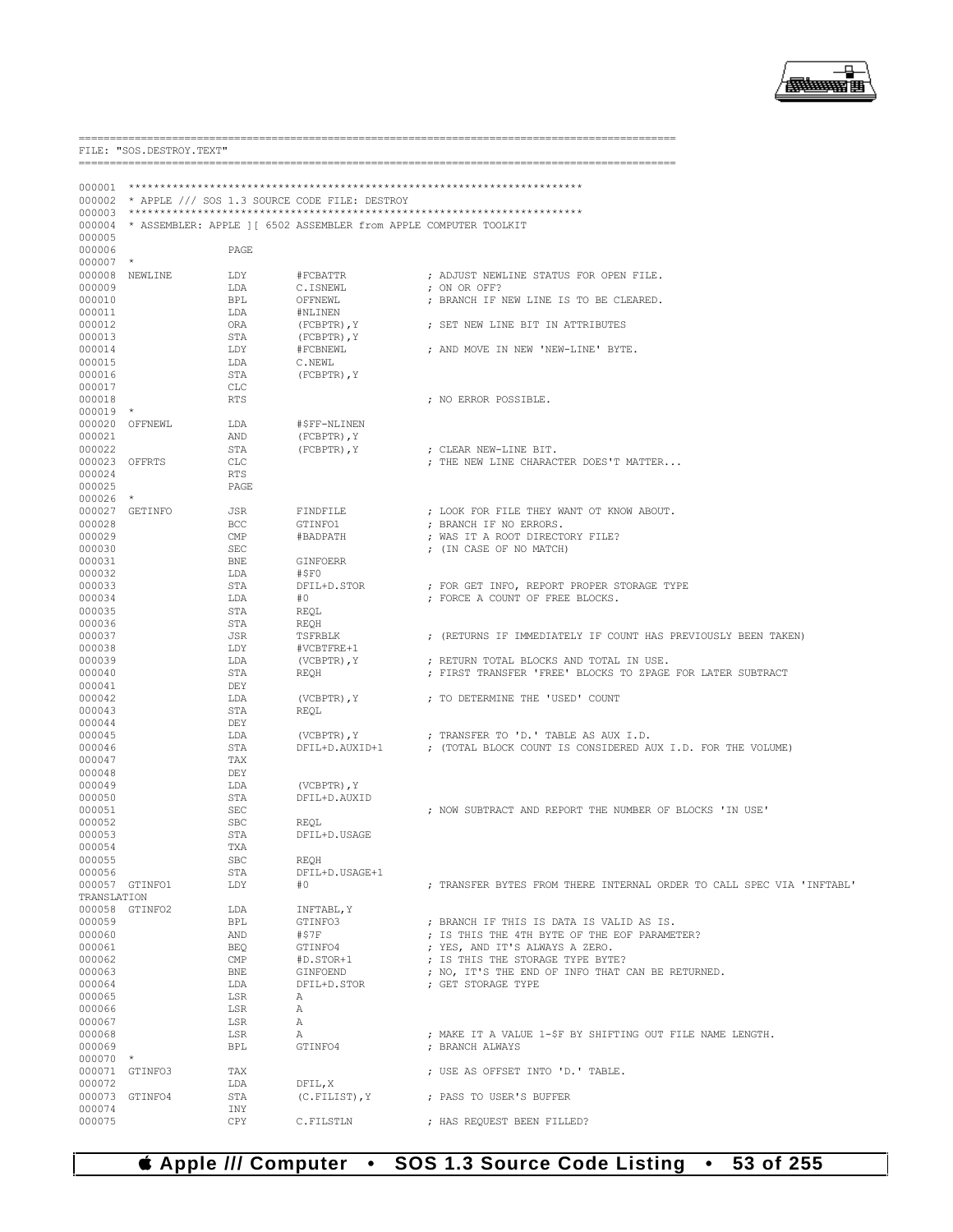▕<del>▓▓▓▓</del>▊

| 000076           |                 | BNE               | GTINFO2                                                            | ; NO, PASS NEXT                                                                                                                                                     |
|------------------|-----------------|-------------------|--------------------------------------------------------------------|---------------------------------------------------------------------------------------------------------------------------------------------------------------------|
|                  | 000077 GINFOEND | <b>CLC</b>        |                                                                    | ; INDICATE NO ERRORS                                                                                                                                                |
|                  | 000078 GINFOERR | <b>RTS</b>        |                                                                    |                                                                                                                                                                     |
| $000079$ *       |                 |                   |                                                                    |                                                                                                                                                                     |
| $000080$ *       |                 |                   |                                                                    |                                                                                                                                                                     |
| 000081           |                 | PAGE              |                                                                    |                                                                                                                                                                     |
| $000082$ *       |                 |                   |                                                                    |                                                                                                                                                                     |
|                  | 000083 SETINFO  | JSR               | FINDFILE                                                           | ; FIND WHAT USER WANTS                                                                                                                                              |
| 000084           |                 | <b>BCS</b>        | SINFOERR                                                           | ; RETURN ANY FAILURE.                                                                                                                                               |
| 000085           |                 | LDA               | C.FILSTLN                                                          | ; TEST FOR NUL CHANGE                                                                                                                                               |
| 000086           |                 | <b>BEQ</b>        | SINFEND                                                            | ; BRANCH IF NOTHING TO CHANGE.                                                                                                                                      |
| 000087<br>000088 |                 | LDY<br>LDA        | #0<br>(C.FILIST), Y                                                | ; INIT POINTER TO USER SUPPLIED LIST.<br>; FETCH FILE ATTRIBUTES                                                                                                    |
| 000089           |                 | AND               | # \$1C                                                             | ; FORBIDDEN BITS? <srs 82.162=""></srs>                                                                                                                             |
| 000090           |                 | BEQ               | SETINF1                                                            | : N <sup>O</sup>                                                                                                                                                    |
| 000091           |                 | LDA               | #ACCSERR                                                           | ; YES                                                                                                                                                               |
| 000092           |                 | SEC               |                                                                    |                                                                                                                                                                     |
| 000093           |                 | <b>RTS</b>        |                                                                    | ; RETURN AN ERROR                                                                                                                                                   |
|                  | 000094 SETINF1  | LDA               | BACKMASK                                                           | ; GET CURRENT BACKMASK <srs 82.162=""></srs>                                                                                                                        |
|                  |                 |                   | 000095 * BACKUP KNOWS HOW TO RESET THIS BIT. <srs 82.162=""></srs> |                                                                                                                                                                     |
| 000096           |                 | STA               | BKBITFLG                                                           | ; BIT (USED BY DREVISE)                                                                                                                                             |
|                  | 000097 SETINF1X | LDX               | INFTABL, Y                                                         | ; GET INDEX INTO CORESPONDING 'D.' TABLE                                                                                                                            |
| 000098<br>000099 |                 | BMI               | SETINF2                                                            | ; BRANCH IF WE'VE REACHED STORAGE TYPE PARAMETER                                                                                                                    |
| 000100           |                 | LDA<br>STA        | (C.FILIST), Y<br>DFIL, X                                           |                                                                                                                                                                     |
| 000101           |                 | INY               |                                                                    | ; HAS USER'S REQUEST BEEN SATISFIED?                                                                                                                                |
| 000102           |                 | CPY               | C.FILSTLN                                                          |                                                                                                                                                                     |
| 000103           |                 | BNE               | SETINF1X                                                           | ; NO, MOVE NEXT BYTE.                                                                                                                                               |
|                  | 000104 SINFEND  | JMP               | DREVISE                                                            | ; GO UPDATE DIRECTORY WITH CURRENT TIME.                                                                                                                            |
| $000105$ *       |                 |                   |                                                                    |                                                                                                                                                                     |
|                  | 000106 SETINF2  | LDY               | C.FILSTLN                                                          | : TEST TO SEE IF USER WANTS HIS TIME STAMP ADDED                                                                                                                    |
| 000107           |                 | CPY               | #\$F                                                               | ; (LIST MUST BE AT LEAST \$F BYTES LONG)                                                                                                                            |
| 000108           |                 | BCC               | SINFEND                                                            | ; NO PUT CURRENT TIME INSTEAD.                                                                                                                                      |
| 000109           |                 | LDY               | #\$B                                                               | ; MOVE IN THE NEXT GROUP OF BYTES                                                                                                                                   |
|                  | 000110 SETINF3  | LDX               | INFTABL, Y                                                         |                                                                                                                                                                     |
| 000111<br>000112 |                 | BMI<br>LDA        | SINFEND1<br>$(C.FILIST)$ , Y                                       |                                                                                                                                                                     |
| 000113           |                 | STA               | DFIL, X                                                            |                                                                                                                                                                     |
| 000114           |                 | INY               |                                                                    |                                                                                                                                                                     |
| 000115           |                 | CPY               | C.FILSTLN                                                          | ; SATISFACTION YET?                                                                                                                                                 |
| 000116           |                 | <b>BNE</b>        | SETINF3                                                            | ; NOPE, KEEP EM PUMPIN'                                                                                                                                             |
|                  | 000117 SINFEND1 | JMP               | DREVISE1                                                           |                                                                                                                                                                     |
| $000118$ *       |                 |                   |                                                                    |                                                                                                                                                                     |
|                  | 000119 BKBITFLG | DS                | $\mathbf{1}$                                                       | ; FOR TURNING OFF BACKUP BIT                                                                                                                                        |
| $000120$ *       |                 |                   |                                                                    |                                                                                                                                                                     |
| $000121$ *       |                 |                   |                                                                    |                                                                                                                                                                     |
| 000123           | 000122 INFTABL  | DFB<br>DFB        | D. ATTR, D. FILID, D. AUXID, D. AUXID+1                            |                                                                                                                                                                     |
| 000124           |                 | DFB               |                                                                    | D. STOR+1+\$80, D. EOF, D. EOF+1, D. EOF+2; (D. STOR=0 THUS D. STOR+1 WAS NECESSARY)<br>\$80, D.USAGE, D.USAGE+1, D.MODDT; (THE \$80 IS FOR THE FOURTH BYTE OF EOF) |
| 000125           |                 | DFB               |                                                                    | D. MODDT+1, D. MODTM, D. MODTM+1, SFF ; TABLE ALWAYS ENDS IN SFF                                                                                                    |
| 000126           |                 | PAGE              |                                                                    |                                                                                                                                                                     |
| $000127$ *       |                 |                   |                                                                    |                                                                                                                                                                     |
| 000128 RENAME    |                 | JSR               | LOOKFILE                                                           | ; LOOK FOR SOURCE (ORIGINAL) FILE.                                                                                                                                  |
| 000129           |                 | BCC               | RNAME0                                                             | ; BRANCH IF FOUND.                                                                                                                                                  |
| 000130           |                 | CMP               | #BADPATH                                                           | ; TRYING TO RENAME A VOLUME?                                                                                                                                        |
| 000131           |                 | BNE               | <b>RNAMERR</b>                                                     | ; NO, RETURN OTHER ERROR.                                                                                                                                           |
| 000132           |                 | JSR               | RENPATH                                                            | ; SYNTAX NEW NAME.                                                                                                                                                  |
| 000133<br>000134 |                 | BCS<br>LDA        | RNAMERR<br>WRKPATH                                                 | ; FIND OUT IF ONLY ROOTNAME FOR NEW NAME                                                                                                                            |
| 000135           |                 | $\mathbb{CMP}$    | PATHNML                                                            |                                                                                                                                                                     |
| 000136           |                 | BNE               | RNBADPTH                                                           | ; NOT SINGLE NAME, RETURN ERROR!                                                                                                                                    |
| 000137           |                 | LDY               | #VCBSTAT                                                           | ; TEST FOR OPEN FILES BEFORE CHANGING                                                                                                                               |
| 000138           |                 | LDA               | (VCBPTR), Y                                                        |                                                                                                                                                                     |
| 000139           |                 | BPL               | RNAMEVOL                                                           | ; BRANCH IF VOLUME NOT BUSY                                                                                                                                         |
| 000140           |                 | LDA               | #FILBUSY                                                           |                                                                                                                                                                     |
|                  | 000141 SINFOERR | EQU               | $\star$                                                            |                                                                                                                                                                     |
| 000142           |                 | RTS               |                                                                    | ; (CARRY IS SET)                                                                                                                                                    |
|                  | 000143 RNAMEVOL | LDY               | #0                                                                 | ; GET NEWNAME'S LENGTH.                                                                                                                                             |
| 000144           |                 | LDA               | (WRKPATH), Y                                                       |                                                                                                                                                                     |
| 000145<br>000146 |                 | TAY<br>ORA        | #SFO                                                               | ; (ROOT FILE STORAGE TYPE)                                                                                                                                          |
| 000147           |                 | JSR               | MVROTNAM                                                           | ; UPDATE ROOT DIRECTORY.                                                                                                                                            |
| 000148           |                 | BCS               | <b>RNAMERR</b>                                                     |                                                                                                                                                                     |
| 000149           |                 | LDY               | #0                                                                 |                                                                                                                                                                     |
| 000150           |                 | LDA               | (WRKPATH), Y                                                       | ; UPDATE VCB ALSO.                                                                                                                                                  |
| 000151           |                 | TAY               |                                                                    |                                                                                                                                                                     |
|                  | 000152 RNMEVOL  | LDA               | (WRKPATH), Y                                                       |                                                                                                                                                                     |
| 000153           |                 | STA               | (VCBPTR), Y                                                        |                                                                                                                                                                     |
| 000154           |                 | DEY               |                                                                    |                                                                                                                                                                     |
| 000155<br>000156 |                 | BPL<br><b>CLC</b> | RNMEVOL                                                            |                                                                                                                                                                     |
|                  |                 |                   |                                                                    |                                                                                                                                                                     |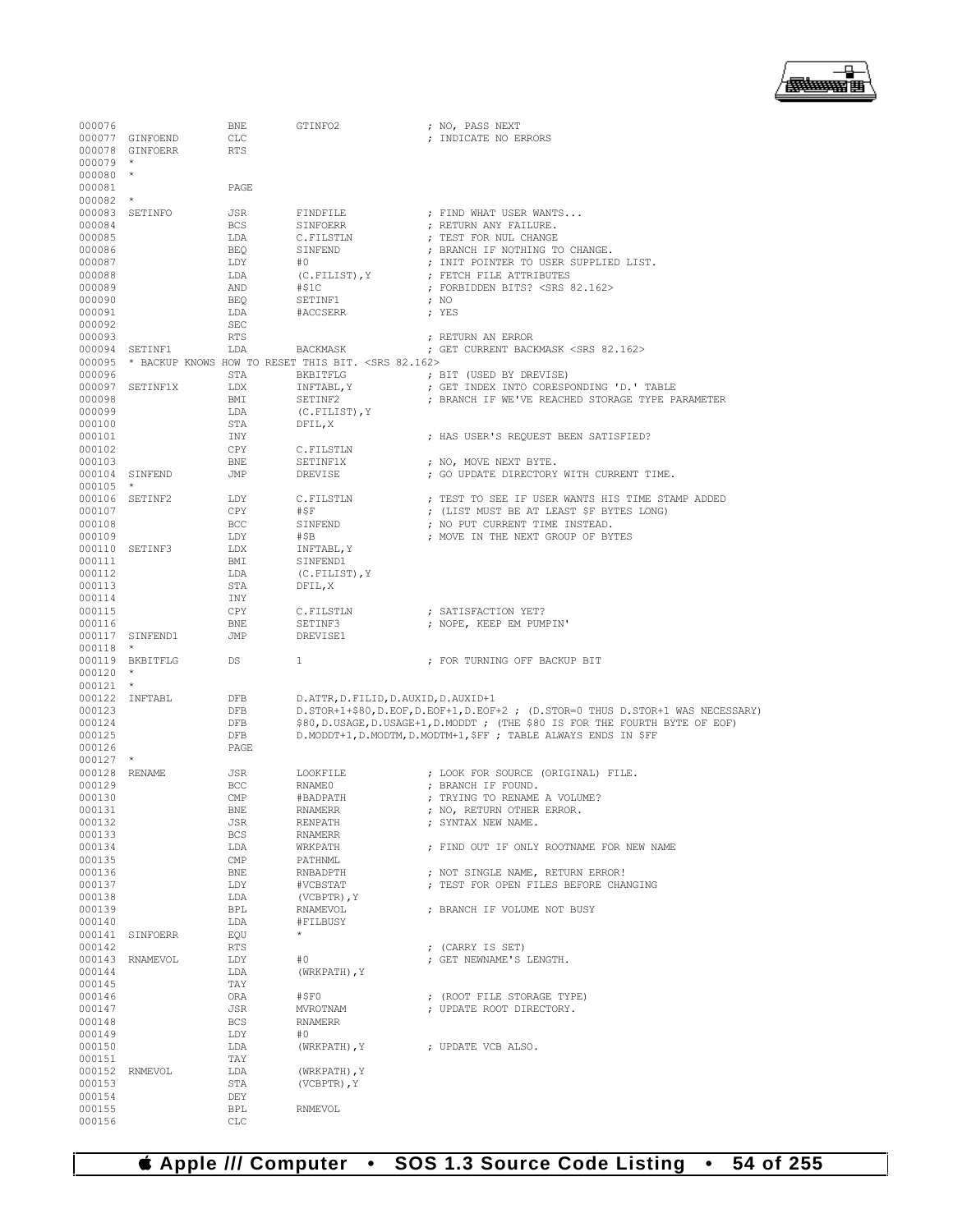## **Apple /// Computer • SOS 1.3 Source Code Listing • 55 of 255**

000237 \*

| 000157                  |                 | <b>RTS</b>        |                                |                                                                  |
|-------------------------|-----------------|-------------------|--------------------------------|------------------------------------------------------------------|
| $000158$ *              |                 |                   |                                |                                                                  |
| 000159 RNAME0           |                 | JSR               | RENPATH                        | ; SET UP AND SYNTAX NEW NAME.                                    |
| 000160                  |                 | <b>BCS</b>        | RNAMERR                        |                                                                  |
| 000161                  |                 | LDY               | #0                             | ; VERIFY THAT BOTH NAMES HAVE SAME ROOT.                         |
| 000162                  |                 | LDA               | (PATHNML), Y                   |                                                                  |
| 000163                  |                 | TAY               |                                |                                                                  |
|                         | 000164 TSTSMROT | LDA               | (PATHNML), Y                   | ; COMPARE NEWNAME'S ROOT NAME WITH                               |
| 000165                  |                 | CMP               | $(VCBPTR)$ , $Y$               | ; OLD NAME'S VOLUME NAME.                                        |
| 000166                  |                 | BNE               | RNBADPTH                       | ; RETURN 'BADPATH' IF NOT SAME VOLUME.                           |
| 000167<br>000168        |                 | DEY<br>BPL        | TSTSMROT                       | ; (TEST SAME 'ROT')                                              |
| 000169                  |                 | JSR               | LOOKFILE                       | ; TEST FOR DUPLICATE FILE NAME.                                  |
| 000170                  |                 | <b>BCS</b>        | TSTFNF1                        | ; BRANCH IF ERROR TO TEST FOR FILE NOT FOUND.                    |
| 000171                  |                 | LDA               | #DUPERR                        | ; TELL USER THAT NEW NAME ALREADY EXISTS.                        |
|                         | 000172 RNAMERR  | <b>SEC</b>        |                                |                                                                  |
| 000173                  |                 | <b>RTS</b>        |                                |                                                                  |
| 000174                  |                 | PAGE              |                                |                                                                  |
|                         | 000175 TSTFNF1  | $\text{CMP}$      | #FNFERR                        | ; WAS IT A VALID FILE NOT FOUND?                                 |
| 000176                  |                 | BNE               | <b>RNAMERR</b>                 | ; NO, RETURN OTHER ERROR CODE.                                   |
| 000177                  |                 | LDX               | #2                             | ; NOW MOVE NEW NAME'S OWNERSHIP (DIRECTORY HEADER) I.D.          |
|                         | 000178 SVENEWID | LDA               | D.DEV, X                       | ; THIS CONSISTS OF THE UNIT NUMBER,                              |
| 000179                  |                 | STA               | NPATHDEV, X                    | ; AND THE ADDRESS OF THE DIRECTORY THE FILE                      |
| 000180                  |                 | DEX               |                                | ; WASN'T FOUND IN. LOGIC BY NEGATION                             |
| 000181                  |                 | BPL               | SVENEWID                       |                                                                  |
| 000182<br>000183        |                 | JSR<br><b>BCS</b> | SETPATH<br><b>RNAMERR</b>      | ; NOW SYNTAX THE PATHNAME OF THE FILE TO BE CHANGED.             |
| 000184                  |                 | JSR               | FINDFILE                       | ; GET ALL THE INFO ON THIS ONE.                                  |
| 000185                  |                 | <b>BCS</b>        | RNAMERR                        |                                                                  |
| 000186                  |                 | JSR               | TSTOPEN                        | ; DON'T ALLOW RENAME TO OCCUR IF FILE IS IN USE.                 |
| 000187                  |                 | LDA               | #FILBUSY                       | ; ANTICIPATE ERROR                                               |
| 000188                  |                 | <b>BCS</b>        | <b>RNAMERR</b>                 |                                                                  |
| 000189                  |                 | LDA               | DFIL+D.ATTR                    | ; TEST BIT THAT SAYS IT'S OK TO RENAME                           |
| 000190                  |                 | AND               | #RENAMEN                       |                                                                  |
| 000191                  |                 | <b>BNE</b>        | RNAME1                         | ; BRANCH IF IT'S ALRIGHT TO RENAME.                              |
| 000192                  |                 | LDA               | #ACCSERR                       | ; OTHERWISE REPORT ILLEGAL ACCESS.                               |
| 000193                  |                 | <b>SEC</b>        |                                |                                                                  |
| 000194                  |                 | <b>RTS</b>        |                                |                                                                  |
| $000195$ *              |                 |                   |                                |                                                                  |
| 000196 RNAME1           |                 | LDX               | #2                             | ; NOW TEST TO SEE IF NEW PATHNAME FITS IN THE                    |
| 000198                  | 000197 SAMOWNR  | LDA<br>CMP        | D.DEV, X                       | ; SAME DIRECTORY FILE.                                           |
| 000199                  |                 | BEO               | NPATHDEV, X<br>RNAME2          |                                                                  |
|                         | 000200 RNBADPTH | LDA               | #BADPATH                       | ; TELL USER THAT PATHNAMES INCOMPATABLE.                         |
| 000201                  |                 | <b>SEC</b>        |                                |                                                                  |
| 000202                  |                 | <b>RTS</b>        |                                |                                                                  |
| $000203$ *              |                 |                   |                                |                                                                  |
| 000204 RNAME2           |                 | DEX               |                                | ; TEST ALL THREE BYTES.                                          |
| 000205                  |                 | BPL               | <b>SAMOWNR</b>                 |                                                                  |
| 000206                  |                 | JSR               | <b>RENPATH</b>                 | ; WELL SINCE BOTH NAMES WOULD GO INTO THE                        |
| 000207                  |                 | <b>BCS</b>        | RNAMERR                        | ; DIRECTORY, RE-SYNTAX THE NEW NAME TO GET LOCAL NAME ADDRESS.   |
| 000208                  |                 | TYA               |                                | ; (Y CONTAINS THE LOCAL NAME LENGTH+1)                           |
| 000209                  |                 | <b>BEQ</b>        | RNBADPTH                       | ; REPORT ERROR IF LENGTH INFO NOT IMMEDIATELY AVAILABLE.         |
| 000210<br>000211 RNAME3 |                 | DEY               |                                | ; $(REMOVE THE +1)$<br>; MOVE LOCAL NAME TO DIR ENTRY WORKSPACE. |
| 000212                  |                 | LDA<br>STA        | (WRKPATH), Y<br>DFIL+D.STOR, Y |                                                                  |
| 000213                  |                 | DEY               |                                |                                                                  |
| 000214                  |                 | <b>BNE</b>        | RNAME3                         |                                                                  |
| 000215                  |                 | LDA               | DFIL+D.STOR                    | ; PRESERVE FILE STORAGE TYPE.                                    |
| 000216                  |                 | AND               | #\$F0                          | ; STRIP OFF OLD NAME LENGTH.                                     |
| 000217                  |                 | TAX               |                                |                                                                  |
| 000218                  |                 | ORA               | (WRKPATH), Y                   | ; ADD IN NEW NAME'S LENGTH                                       |
| 000219                  |                 | STA               | DFIL+D.STOR                    |                                                                  |
| 000220                  |                 | CPX               | #DIRTYP*16                     | ; THAT FILE MUST BE CHANGED ALSO.                                |
| 000221                  |                 | BNE               | <b>RNAMDONE</b>                | ; BRANCH IF NOT DIRECTORY TYPE.                                  |
| 000222                  |                 | PAGE              |                                |                                                                  |
| 000223<br>000224        |                 | LDA<br>STA        | DFIL+D.FRST<br><b>BLOKNML</b>  | ; READ IN FIRST (HEADER) BLOCK OF SUB DIRECTORY                  |
| 000225                  |                 | LDA               | DFIL+D.FRST+1                  |                                                                  |
| 000226                  |                 | STA               | <b>BLOKNMH</b>                 |                                                                  |
| 000227                  |                 | JSR               | <b>RDGBUF</b>                  |                                                                  |
| 000228                  |                 | <b>BCS</b>        | <b>RNAMERR</b>                 | ; REPORT ERRORS                                                  |
| 000229                  |                 | LDY               | #0                             | ; CHANGE THE HEADER'S NAME TO MATCH THE OWNER'S NEW NAME.        |
| 000230                  |                 | LDA               | (WRKPATH), Y                   | ; GET LOCAL NAME LENGTH AGAIN                                    |
| 000231                  |                 | TAY               |                                |                                                                  |
|                         |                 | ORA               | #HEDTYP*16                     | ; ASSUME IT'S A HEADER.                                          |
| 000232                  |                 |                   |                                |                                                                  |
| 000233                  |                 | JSR               | MVROTNAM                       |                                                                  |
| 000234                  |                 | <b>BCS</b>        | RNAMERR                        |                                                                  |
| $000236$ *              | 000235 RNAMDONE | JMP               | DREVISE1                       | ; END BY UPDATING ALL PATH DIRECTORIES                           |

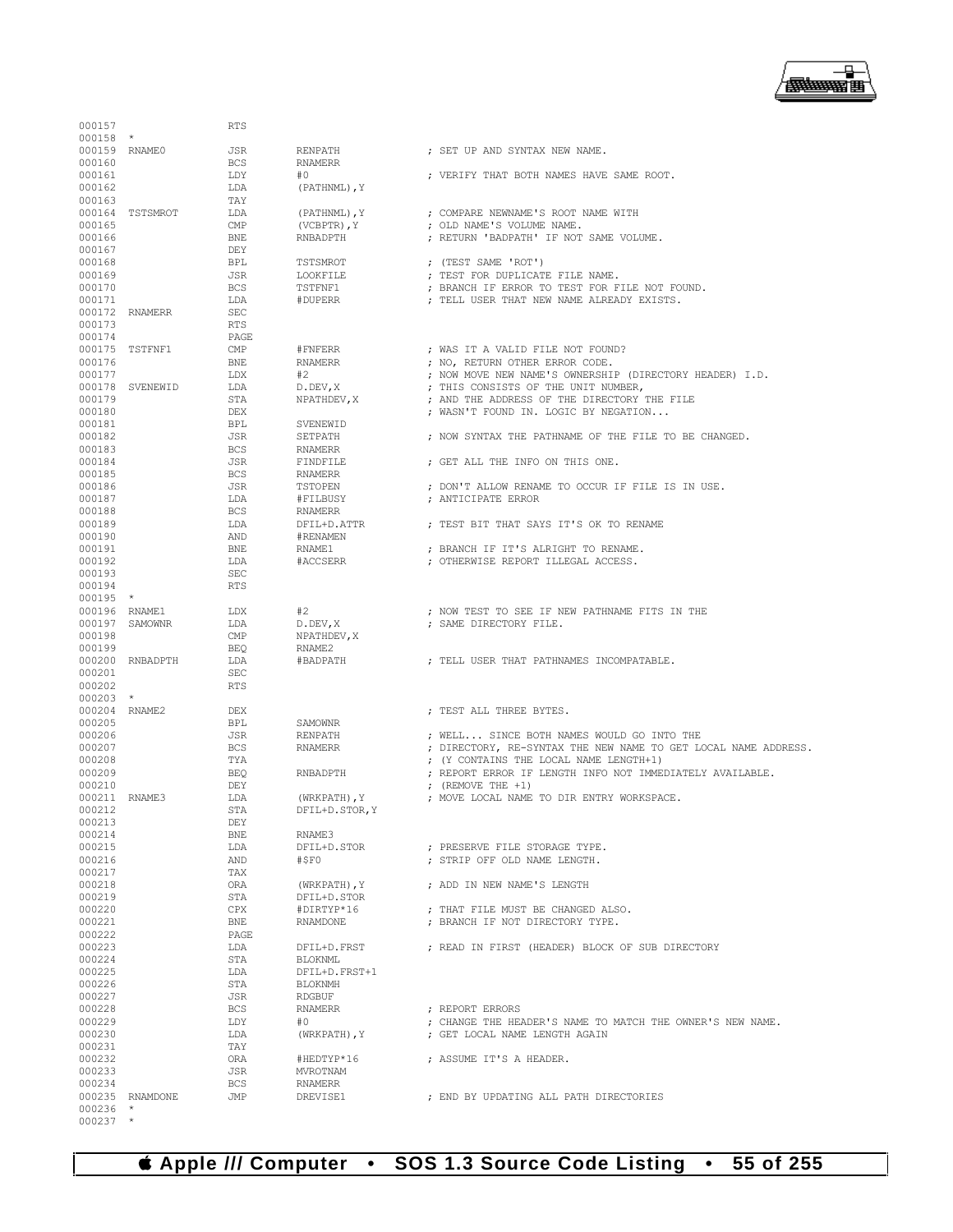

|                      | 000238 MVROTNAM  | STA                       | GBUF+4             |                                                                                      |
|----------------------|------------------|---------------------------|--------------------|--------------------------------------------------------------------------------------|
|                      | 000239 MVHEDNAM  | LDA                       | (WRKPATH), Y       |                                                                                      |
| 000240               |                  | STA                       | $GBUF+4, Y$        |                                                                                      |
| 000241               |                  | DEY                       |                    |                                                                                      |
| 000242               |                  | <b>BNE</b>                | MVHEDNAM           |                                                                                      |
| 000243<br>$000244$ * |                  | JMP                       | WRTGBUF            | ; WRITE CHANGED HEADER BLOCK.                                                        |
| $000245$ *           |                  |                           |                    |                                                                                      |
|                      | 000246 RENPATH   | LDA                       | C.NWPATH           | ; GET ADDRESS TO NEW PATHNAME.                                                       |
| 000247               |                  | STA                       | TPATH              |                                                                                      |
| 000248               |                  | LDA                       | C.NWPATH+1         | ; SET UP FOR SYNTAXING ROUTINE (SYNPATH).                                            |
| 000249               |                  | STA                       | TPATH+1            |                                                                                      |
| 000250               |                  | LDA                       | SSNWPATH           | ; (MOVE BYTE FOR SISTER PAGE, TOO.)                                                  |
| 000251               |                  | STA                       | SISTPATH           |                                                                                      |
| 000252               |                  | JMP                       | SYNPATH            | ; GO SYNTAX IT. (RETURNS LAST LOCAL NAME LENGTH IN Y).                               |
| $000253$ *           |                  |                           |                    |                                                                                      |
| $000254$ *           |                  |                           |                    |                                                                                      |
|                      | 000255 DEALBLK   | LDY                       | #0                 | ; BEGIN AT THE BEGINNING.                                                            |
|                      | 000256 DALBLK1   | STY                       | SAPTR              | ; SAVE CURRENT INDEX.                                                                |
| 000257               |                  | LDA                       | GBUF, Y            | ; GET ADDRESS (LOW) OF BLOCK TO BE DEALLOCATED.                                      |
| 000258               |                  | CMP                       | $GBUF+$100, Y$     | ; TEST FOR NUL BLOCK.                                                                |
| 000259               |                  | <b>BNE</b>                | DALBLK2            | ; BRANCH IF NOT NUL.                                                                 |
| 000260               |                  | CMP                       | #0                 |                                                                                      |
| 000261               |                  | <b>BEQ</b>                | DALBLK3            | ; SKIP IT IF NUL.                                                                    |
|                      | 000262 DALBLK2   | LDX                       | $GBUF+$100, Y$     | ; GET THE REST OF THE BLOCK ADDRESS.                                                 |
| 000263               |                  | JSR                       | DEALLOC            | ; FREE IT UP ON VOLUME BIT MAP.                                                      |
| 000264               |                  | <b>BCS</b>                | DALBLKERR          | ; RETURN ANY ERROR.                                                                  |
| 000265               |                  | LDY                       | SAPTR              | ; GET INDEX TO SAPLING LEVEL INDEX BLOCK AGAIN.                                      |
|                      | 000266 DALBLK3   | INY                       |                    | ; POINT AT NEXT BLOCK ADDRESS.                                                       |
| 000267               |                  | <b>BNE</b>                | DALBLK1            | ; BRANCH IF MORE TO DEALLOCATE (OR TEST).                                            |
| 000268               |                  | CLC                       |                    | ; INDICATE NO ERROR.                                                                 |
|                      | 000269 DALBLKERR | <b>RTS</b>                |                    |                                                                                      |
| $000270$ *           |                  |                           |                    |                                                                                      |
| $000271$ *           |                  |                           |                    |                                                                                      |
| 000272               |                  | PAGE                      |                    |                                                                                      |
| $000273$ *           | 000274 DESTROY   | JSR                       | FINDFILE           |                                                                                      |
| 000275               |                  | <b>BCS</b>                | DESTERR            | ; LOOK FOR FILE TO BE WIPED OUT.<br>; PASS BACK ANY ERROR.                           |
| 000276               |                  | JSR                       | TSTOPEN            | ; IS THIS FILE OPEN?                                                                 |
| 000277               |                  | LDA                       | TOTENT             |                                                                                      |
| 000278               |                  | <b>BEQ</b>                | DSTROY1            | ; BRANCH IF FILE NOT OPEN.                                                           |
| 000279               |                  | LDA                       | #FILBUSY           |                                                                                      |
| 000280               |                  | <b>SEC</b>                |                    | ; INFORM USER THAT FILE CAN'T BE DESTORYED AT THIS TIME.                             |
| 000281               |                  | <b>RTS</b>                |                    |                                                                                      |
| $000282$ *           |                  |                           |                    |                                                                                      |
|                      | 000283 DSTROY1   | LDA                       | #0                 | ; FORCE PROPER FREE COUNT IN VOLUME.                                                 |
| 000284               |                  |                           | REQL               | ; (NO DISK ACCESS OCCURS IF ALREADY PROPER)                                          |
| 000285               |                  | STA                       |                    |                                                                                      |
| 000286               |                  |                           |                    |                                                                                      |
|                      |                  | STA<br>JSR                | REQH<br>TSFRBLK    |                                                                                      |
| 000287               |                  | <b>BCC</b>                | DSTROY2            |                                                                                      |
| 000288               |                  | CMP                       | #OVRERR            | ; WAS IT JUST A FULL DISK?                                                           |
| 000289               |                  | SEC                       |                    |                                                                                      |
| 000290               |                  | <b>BNE</b>                | DESTERR            | ; NOPE, REPORT ERROR.                                                                |
| $000291$ *           |                  |                           |                    |                                                                                      |
|                      | 000292 DSTROY2   | LDA                       | DFIL+D.ATTR        | ; MAKE SURE IT'S OK TO DESTROY THIS FILE.                                            |
| 000293               |                  | AND                       | #DSTROYEN          |                                                                                      |
| 000294               |                  | BNE                       | DSTROY3            | ; BRANCH IF OK.                                                                      |
| 000295               |                  | LDA                       | #ACCSERR           | ; TELL USER IT'S NOT KOSHER.                                                         |
| 000296               |                  | JSR                       | SYSERR             | ; (RETURNS TO CALLER OF DESTORY)                                                     |
| $000297$ *           |                  |                           |                    |                                                                                      |
|                      | 000298 DSTROY3   | JSR                       | TWRPROT1           | ; BEFORE GOING THRU DEALLOCATION,                                                    |
| 000299               |                  | BCS                       | DESTERR            | ; TEST FOR WRITE PROTECTED HARDWARE.                                                 |
| 000300               |                  | LDA                       | DFIL+D.STOR        | ; FIND OUT WHICH STORAGE TYPE.                                                       |
| 000301               |                  | AND                       | #\$F0              | ; STRIP OFF NAME LENGTH.                                                             |
| 000302               |                  | $\text{CMP}$              | #TRETYP+1*\$10     | ; IS IT A SEED, SAPLING, OR TREE?                                                    |
| 000303               |                  | BCC                       | DSTREE             | ; BRANCH IF IT IS.                                                                   |
| 000304               |                  | JMP                       | DSTDIR             | ; OTHERWISE TEST FOR DIRECTORY DESTROY.                                              |
| 000305 *             |                  |                           |                    |                                                                                      |
| 000306 DSTREE        |                  | JSR                       | GTTINDX            | ; GET A BIT MAP BUFFER AND TEMPORARY INDEX BUFFER.                                   |
| 000307               |                  | BCS                       | <b>DESTERR</b>     |                                                                                      |
| 000308               |                  | LDA                       | DFIL+D.STOR        | ; GET STORAGE TYPE AGAIN                                                             |
| 000309               |                  | AND                       | #\$F0              |                                                                                      |
| 000310               |                  | $\text{CMP}$              | #TRETYP*\$10       | ; IS THIS A TREE (FULL 2-LEVEL)?                                                     |
| 000311               |                  | BNE                       | DSTSAP             | ; NO, TEST FOR SAPLING.                                                              |
| 000312               |                  | JSR                       | RDFRST             | ; READ IN ROOT INDEX FOR THIS FILE.                                                  |
| 000313               |                  | <b>BCC</b>                | DSTRE2             | ; BRANCH IF ALL IS WELL.                                                             |
|                      | 000314 DESTERR   | <b>RTS</b>                |                    | ; OTHERWISE RETURN ERROR.                                                            |
| $000315$ *           |                  |                           |                    |                                                                                      |
| 000316 DSTSAP        |                  | CMP                       | #SAPTYP*\$10       | ; IS IT A SAPLING                                                                    |
| 000317<br>000318     |                  | ${\tt BNE}$<br><b>JSR</b> | DSTLAST<br>ZTMPIDX | ; NO, JUST DEALLOCATE FIRST (AND ONLY) BLOCK.<br>; CLEAR OUT TEMPORARY INDEX BUFFER. |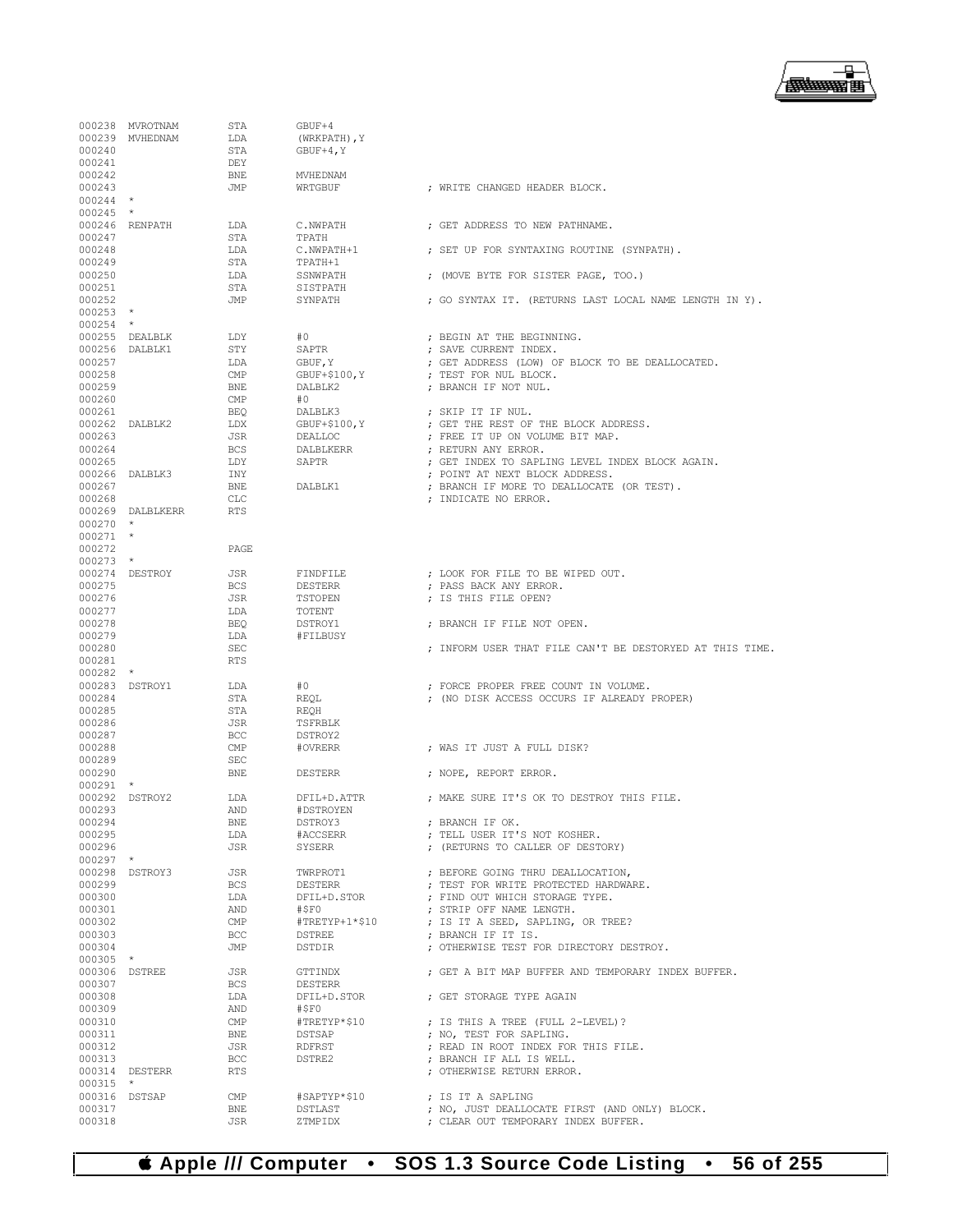

| 000319                  |                | LDA               | DFIL+D.FRST              | ; MAKE THIS SAP LOOK LIKE A TREE                                   |
|-------------------------|----------------|-------------------|--------------------------|--------------------------------------------------------------------|
| 000320                  |                | LDY               | #O                       | ; THIS IS DONE BY PLACING THE FIRST BLOCK ADDRESS                  |
| 000321                  |                | STA               | (TINDX), Y               | ; IN THE TEMP (TOP) INDEX BUFFER AS                                |
| 000322                  |                | INC               | TINDX+1                  |                                                                    |
| 000323                  |                | LDA               | DFIL+D.FRST+1            | ; A SUB INDEX WOULD APPEAR.                                        |
| 000324<br>000325        |                | STA<br>DEC        | (TINDX), Y<br>TINDX+1    |                                                                    |
| 000326 DSTRE2           |                | LDY               | #0                       | ; BEGIN SCAN OF TOP LEVEL INDEX AT ZERO.                           |
| 000327 DSTNXT           |                | STY               | TREPTR                   | ; SAVE POINTER TO TREE LEVEL.                                      |
| 000328                  |                | LDA               | (TINDX), Y               | ; GET BLOCK ADDRESS OF A SUB INDEX BLOCK                           |
| 000329                  |                | INC               | TINDX+1                  | ; (TEST FOR NUL BLOCK)                                             |
| 000330                  |                | CMP               | (TINDX), Y               |                                                                    |
| 000331                  |                | BNE               | DSTRE3                   | ; BRANCH IF WE'VE GOT AN BLOCK TO DEALLOCATE.                      |
| 000332                  |                | CMP               | #O                       | ; IS ENTIRE ADDRESS ZERO?                                          |
| 000333                  |                | BEQ               | DSTRE4                   | ; YES, DO NEXT. (CARRY SET)                                        |
|                         | 000334 DSTRE3  | CLC               |                          | ; INDICATE THERE IS A BLOCK OF INDEXES TO FREE UP.                 |
| 000335                  |                | STA               | BLOKNML                  |                                                                    |
| 000336                  |                | LDA               | (TINDX), Y               | ; GET HI ADDRESS TOO.                                              |
| 000337<br>000338 DSTRE4 |                | STA<br>DEC        | BLOKNMH<br>TINDX+1       |                                                                    |
| 000339                  |                | <b>BCS</b>        | DSTNXT1                  | ; (RESTORE PROPER ADDRESS FOR BUFFER)<br>; BRANCH IF NO SUB INDEX. |
| 000340                  |                | JSR               | RDGBUF                   | ; USE GENERAL BUFFER FOR SUB INDEX BUFFER.                         |
| 000341                  |                | <b>BCS</b>        | DESTERR                  |                                                                    |
| 000342                  |                | JSR               | DEALBLK                  | ; GO FREE UP BLOCKS IN SUB INDEX                                   |
| 000343                  |                | <b>BCS</b>        | DESTERR                  |                                                                    |
| 000344                  |                | LDY               | TREPTR                   | ; AND FREE UP SUB INDEX BLOCK TOO.                                 |
| 000345                  |                | INC               | TINDX+1                  |                                                                    |
| 000346                  |                | LDA               | (TINDX), Y               |                                                                    |
| 000347                  |                | TAX               |                          |                                                                    |
| 000348                  |                | DEC               | TINDX+1                  |                                                                    |
| 000349                  |                | LDA               | (TINDX), Y               |                                                                    |
| 000350                  |                | JSR               | DEALLOC                  |                                                                    |
| 000351<br>000352        |                | <b>BCS</b><br>LDY | <b>DESTERR</b><br>TREPTR |                                                                    |
|                         | 000353 DSTNXT1 | INY               |                          | : HAVE ALL SUB INDEXES BEEN LOCATED?                               |
| 000354                  |                | BNE               | DSTNXT                   | ; NO, DO NEXT                                                      |
|                         | 000355 DSTLAST | LDA               | DFIL+D.FRST              | ; DEALLOCATE FIRST BLCOK OF FILE.                                  |
| 000356                  |                | LDX               | DFIL+D.FRST+1            |                                                                    |
| 000357                  |                | JSR               | DEALLOC                  |                                                                    |
| 000358                  |                | <b>BCS</b>        | DESTERR                  |                                                                    |
| 000359                  |                | LDA               | #0                       | ; UPDATE DIRECTORY TO FREE ENTRY SPACE.                            |
| 000360                  |                | STA               | DFIL+D.STOR              |                                                                    |
| 000361                  |                | CMP               | H.FCNT                   | ; FILE ENTRY WRAP?                                                 |
| 000362                  |                | BNE               | DST1                     | ; BRANCH IF NO CARRY ADJUSTMENT                                    |
| 000363                  |                | DEC               | H.FCNT+1                 | ; TAKE CARRY FROM HIGH BYTE OF FILE ENTRIES                        |
| 000364 DST1             |                | DEC               | H.FCNT                   | ; MARK HEADER WITH ONE LESS FILE                                   |
| 000365<br>000366        |                | LDX<br>JSR        | BMTAB<br>BMAPUP          | ; UPDATE (LAST) BITMAP.                                            |
| 000367                  |                | <b>BCS</b>        | <b>DESTERR</b>           |                                                                    |
| 000368                  |                | LDY               | #VCBTFRE                 |                                                                    |
| 000369                  |                | LDA               | DFIL+D.USAGE             |                                                                    |
| 000370                  |                | ADC               | $(VCBPTR)$ , $Y$         |                                                                    |
| 000371                  |                | STA               | (VCBPTR), Y              | : UPDATE CURRENT FREE BLOCK COUNT.                                 |
| 000372                  |                | INY               |                          |                                                                    |
| 000373                  |                | LDA               |                          |                                                                    |
| 000374                  |                |                   | DFIL+D.USAGE+1           |                                                                    |
| 000375                  |                | ADC               | (VCBPTR), $Y$            |                                                                    |
| 000376                  |                | STA               | (VCBPTR), Y              |                                                                    |
| 000377                  |                | LDA               | #0                       | ; FORCE RESCAN FROM FIRST BITMAP                                   |
|                         |                | LDY               | #VCBCMAP                 |                                                                    |
| 000378                  |                | STA               | (VCBPTR), Y              |                                                                    |
| 000379                  |                | JMP               | DREVISE                  | : UPDATE DIRECTORY LAST                                            |
| 000380 *                |                | PAGE              |                          |                                                                    |
| 000381<br>$000382$ *    |                |                   |                          |                                                                    |
|                         | 000383 DSTDIR  | CMP               | #DIRTYP*16               | ; IS THIS A DIRECTORY FILE?                                        |
| 000384                  |                | BEO               | DSDIR1                   | ; YES, PROCEED.                                                    |
| 000385                  |                | LDA               | #CPTERR                  | ; FILE IS NOT COMPATABLE.                                          |
| 000386                  |                | JSR               | SYSERR                   | ; GIVE UP.                                                         |
| $000387$ *              |                |                   |                          |                                                                    |
| 000388 DSDIR1           |                | JSR               | FNDBMAP                  | ; MAKE SURE A BUFFER IS AVAILABLE FOR THE BITMAP.                  |
| 000389                  |                | <b>BCS</b>        | DSDIRERR                 |                                                                    |
| 000390                  |                | LDA               | DFIL+D.FRST              | ; READ IN FIRST BLOCK OF DIRECTORY INTO GBUF.                      |
| 000391                  |                | STA               | BLOKNML                  |                                                                    |
| 000392                  |                | LDA               | DFIL+D.FRST+1            |                                                                    |
| 000393<br>000394        |                | STA<br>JSR        | <b>BLOKNMH</b><br>RDGBUF |                                                                    |
| 000395                  |                | <b>BCS</b>        | <b>DSDIRERR</b>          |                                                                    |
| 000396                  |                | LDA               | GBUF+HCENT+4             | ; FIND OUT IF ANY FILES EXIST ON THIS DIRECTORY.                   |
| 000397                  |                | BNE               | DSDIRACC                 | ; BRANCH IF ANY EXIST.                                             |
| 000398<br>000399        |                | LDA<br><b>BEO</b> | GBUF+HCENT+5<br>DSDIR2   |                                                                    |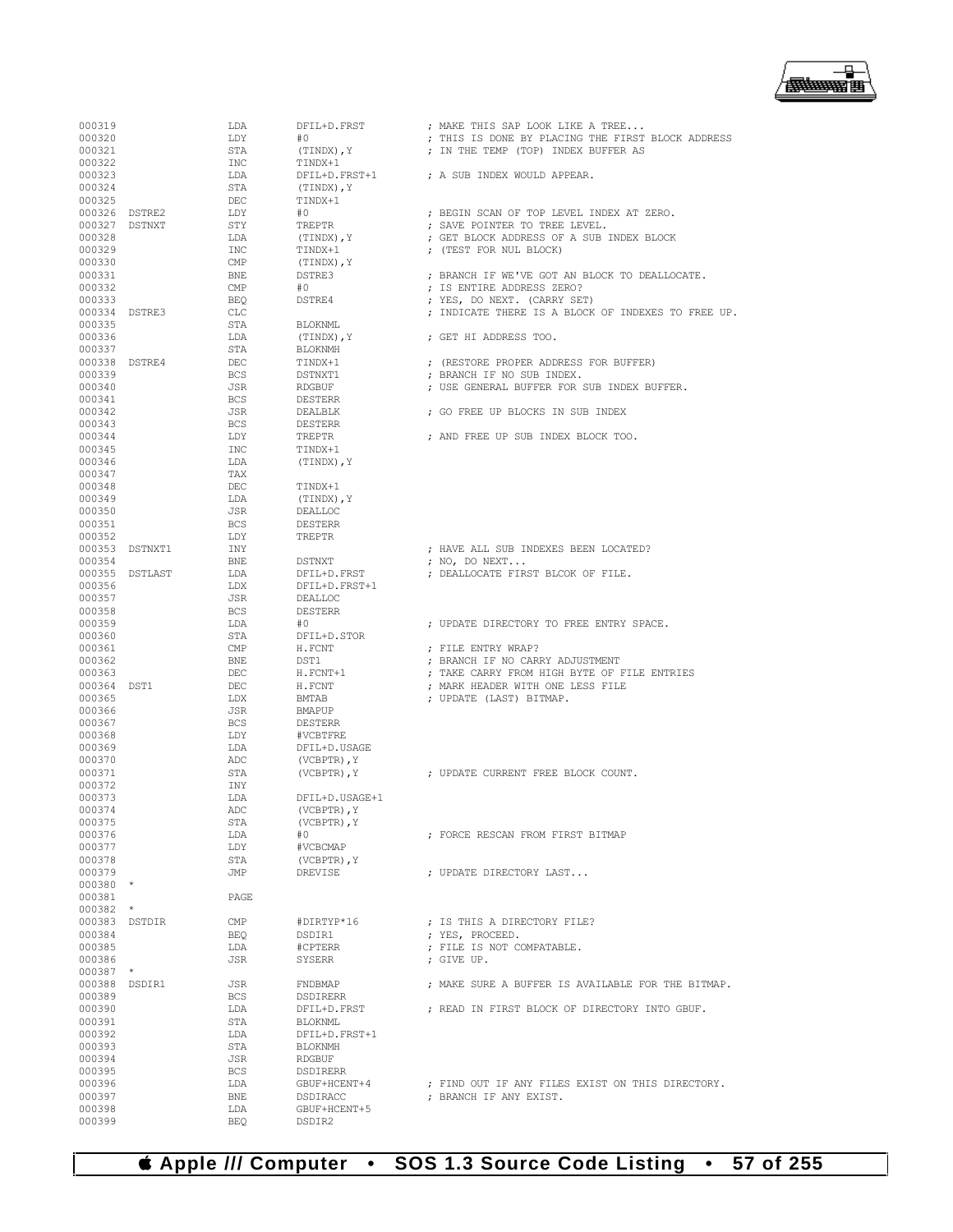

|               | 000400 DSDIRACC                          | LDA          | #ACCSERR                                                 |                                                     |
|---------------|------------------------------------------|--------------|----------------------------------------------------------|-----------------------------------------------------|
| 000401        |                                          | JSR.         | <b>SYSERR</b>                                            |                                                     |
| $000402$ *    |                                          |              |                                                          |                                                     |
| 000403 DSDIR2 |                                          | LDA          | GBUF+2                                                   | ; GET FORWARD LINK.                                 |
| 000404        |                                          | CMP          | GBUF+3                                                   | ; TEST FOR NO LINK.                                 |
| 000405        |                                          | <b>BNE</b>   | DSDIR3                                                   |                                                     |
| 000406        |                                          | $\text{CMP}$ | #0                                                       |                                                     |
| 000407        |                                          | <b>BEO</b>   | DSTLAST                                                  | ; IF NO LINK, THEN FINISHED.                        |
|               |                                          |              |                                                          |                                                     |
| 000408 DSDIR3 |                                          | LDX          | GBUF+3                                                   |                                                     |
| 000409        |                                          | JSR          | DEALLOC                                                  | ; FREE THIS BLOCK.                                  |
| 000410        |                                          | <b>BCS</b>   | <b>DSDIRERR</b>                                          |                                                     |
| 000411        |                                          | LDA          | GBUF+2                                                   |                                                     |
| 000412        |                                          | STA          | BLOKNML                                                  |                                                     |
| 000413        |                                          | LDA          | GBUF+3                                                   |                                                     |
| 000414        |                                          | STA          | <b>BLOKNMH</b>                                           | ; READ IN LINKED BLOCK.                             |
| 000415        |                                          | JSR          | RDGBUF                                                   |                                                     |
| 000416        |                                          | <b>BCC</b>   | DSDIR2                                                   | ; LOOP UNTIL ALL ARE FREED.                         |
|               | 000417 DSDIRERR                          | <b>RTS</b>   |                                                          |                                                     |
| $000418$ *    |                                          |              |                                                          |                                                     |
| $000419$ *    |                                          |              |                                                          |                                                     |
|               |                                          |              |                                                          |                                                     |
| 000420        |                                          | PAGE         | $\star$                                                  |                                                     |
|               | 000421 WORKSPC                           | EOU          |                                                          |                                                     |
|               | 000422 V.STATUS                          | DS           | 1                                                        | ; VOLUME STATUS, INCLUDES 'ACTIVE' IN BIT 7         |
|               | 000423 H.CREDT                           | DS           | 2                                                        | ; DIRECTORY CREATION DATE                           |
| 000424        |                                          | DS           | 2                                                        | ; DIRECTORY CREATION TIME                           |
| 000425        |                                          | <b>DS</b>    | 1                                                        | ; VERSION UNDER WHICH THIS DIRECTORY WAS CREATED    |
| 000426        |                                          | DS           | 1                                                        | ; EARLIEST VERSION THAT IT'S COMPATABLE WITH        |
| 000427 H.ATTR |                                          | DS           | 1                                                        | ; ATTRIBUTES (PROTECT BIT, ETC.)                    |
|               | 000428 H.ENTLN                           | <b>DS</b>    | 1                                                        | : LENGTH OF EACH ENTRY IN THIS DIRECTORY.           |
|               | 000429 H.MAXENT                          | DS           | 1                                                        | ; MAXIMUM NUMBER OF ENTRIES PER BLOCK               |
| 000430 H.FCNT |                                          | DS           | $\mathbf{2}$                                             | ; CURRENT NUMBER OF FILES IN THIS DIRECTORY         |
|               |                                          |              |                                                          |                                                     |
| 000431        |                                          | DS           | $\overline{c}$                                           | ; ADDRESS OF FIRST ALLOCATION BIT MAP               |
| 000432        |                                          | DS           | 2                                                        | ; TOTAL NUMBER OF BLOCKS ON THIS UNIT               |
| 000433        |                                          | DS           | 5                                                        | ; (FOR FUTURE EXPANSION)                            |
| $000434$ *    |                                          |              |                                                          |                                                     |
| 000435 D.DEV  |                                          | DS           | 1                                                        | ; DEVICE NUMBER OF THIS DIRECTORY ENTRY             |
| 000436 D.HEAD |                                          | DS           | 2                                                        | ; ADDRESS OF <sub> DIRECTORY HEADER</sub>           |
|               | 000437 D.ENTBLK                          | DS           | 2                                                        | ; ADDRESS OF BLOCK WHICH CONTAINS THIS ENTRY        |
|               | 000438 D.ENTNUM                          | DS           | 1                                                        | ; ENTRY NUMBER WITHIN BLOCK.                        |
| 000439 DFIL   |                                          | EQU          | $\star$                                                  |                                                     |
| 000440 D.STOR |                                          | EOU          | $*$ -DFIL                                                | ; STORAGE TYPE * 16 + FILE NAME LENGTH              |
| 000441        |                                          | DS           | $\mathbf{1}$                                             |                                                     |
|               | $000442$ ; *-DFIL ; FILE NAME            |              |                                                          |                                                     |
|               |                                          |              |                                                          |                                                     |
| 000443        |                                          | DS           | 15                                                       |                                                     |
|               | 000444 D.FILID                           | EQU          | $*$ -DFIL                                                | ; USER'S IDENTIFICATION BYTE                        |
| 000445        |                                          | DS           | -1.                                                      |                                                     |
| 000446 D.FRST |                                          | EOU          | $*$ -DFIL                                                | ; FIRST BLOCK OF FILE                               |
| 000447        |                                          | DS           | 2                                                        |                                                     |
|               | 000448 D.USAGE                           | EQU          | $*$ -DFIL                                                | ; NUMBER OF BLOCKS CURRENTLY ALLOCATED TO THIS FILE |
| 000449        |                                          | DS           | 2                                                        |                                                     |
| 000450 D.EOF  |                                          | EQU          | *-DFIL                                                   | ; CURRENT END OF FILE MARKER                        |
| 000451        |                                          | DS           | 3                                                        |                                                     |
|               | 000452 D.CREDT                           | EOU          | *-DFIL                                                   | ; DATE OF FILE'S CREATION                           |
| 000453        |                                          | DS           | 2                                                        |                                                     |
|               | 000454 ; *-DFIL; TIME OF FILE'S CREATION |              |                                                          |                                                     |
|               |                                          |              |                                                          |                                                     |
| 000455        |                                          | <b>DS</b>    | 2                                                        |                                                     |
|               |                                          |              | 000456 ; EQU *-DFIL ; SOS VERSION THAT CREATED THIS FILE |                                                     |
| 000457        |                                          | DS           | -1.                                                      |                                                     |
| 000458 D.COMP |                                          | EOU          | $*$ -DFIL                                                | ; BACKWARD VERSION COMPATABILTY                     |
| 000459        |                                          | DS           | -1                                                       |                                                     |
| 000460 D.ATTR |                                          | EQU          | *-DFIL                                                   | ; 'PROTECT', READ/WRITE 'ENABLE' ETC.               |
| 000461        |                                          | DS           | $\mathbf{1}$                                             |                                                     |
|               | 000462 D.AUXID                           | EQU          | $*$ -DFIL                                                | ; USER AUXILLARY IDENTIFACATION                     |
| 000463        |                                          | DS           | 2                                                        |                                                     |
|               | 000464 D.MODDT                           | EOU          | *-DFIL                                                   | ; FILE'S LAST MODIFICATION DATE                     |
| 000465        |                                          | DS           | 2                                                        |                                                     |
|               | 000466 D.MODTM                           | EQU          | *-DFIL                                                   | ; FILE'S LAST MODIFICATION TIME                     |
| 000467        |                                          | DS           | 2                                                        |                                                     |
|               |                                          |              |                                                          |                                                     |
| 000468 D.DHDR |                                          | EQU          | $*$ -DFTL                                                | ; HEADER BLOCK ADDRESS OF FILE'S DIRECTORY          |
| 000469        |                                          | DS           | 2                                                        |                                                     |
| $000470$ *    |                                          |              |                                                          |                                                     |
| 000471 CMDADR |                                          | DS           | $\overline{2}$                                           |                                                     |
| 000472 SCRTCH |                                          | DS           | 13                                                       | ; SCRATCH AREA FOR ALLOCATION ADDRESS CONVERSION    |
| 000473 OLDEOF |                                          | DS           | 3                                                        | ; TEMP USED IN W/R                                  |
|               | 000474 OLDMARK                           | DS           | 3                                                        | ; USED BY 'RDPOSN' AND 'WRITE'                      |
|               | 000475 SCRHIGH                           | EQU          | $<$ SCRTCH                                               | ; AND DEVICE NUMBERS FROM BOB'S CODE.               |
| $000476$ *    |                                          |              |                                                          |                                                     |
| 000477        |                                          | CHN          | SWAPOUT/IN, $4, 2$                                       |                                                     |
| 000478        |                                          |              |                                                          |                                                     |
|               |                                          |              |                                                          |                                                     |
|               |                                          |              |                                                          |                                                     |

 **Apple /// Computer • SOS 1.3 Source Code Listing • 58 of 255**

000480 \* END OF APPLE /// SOS 1.3 SOURCE CODE FILE: DESTROY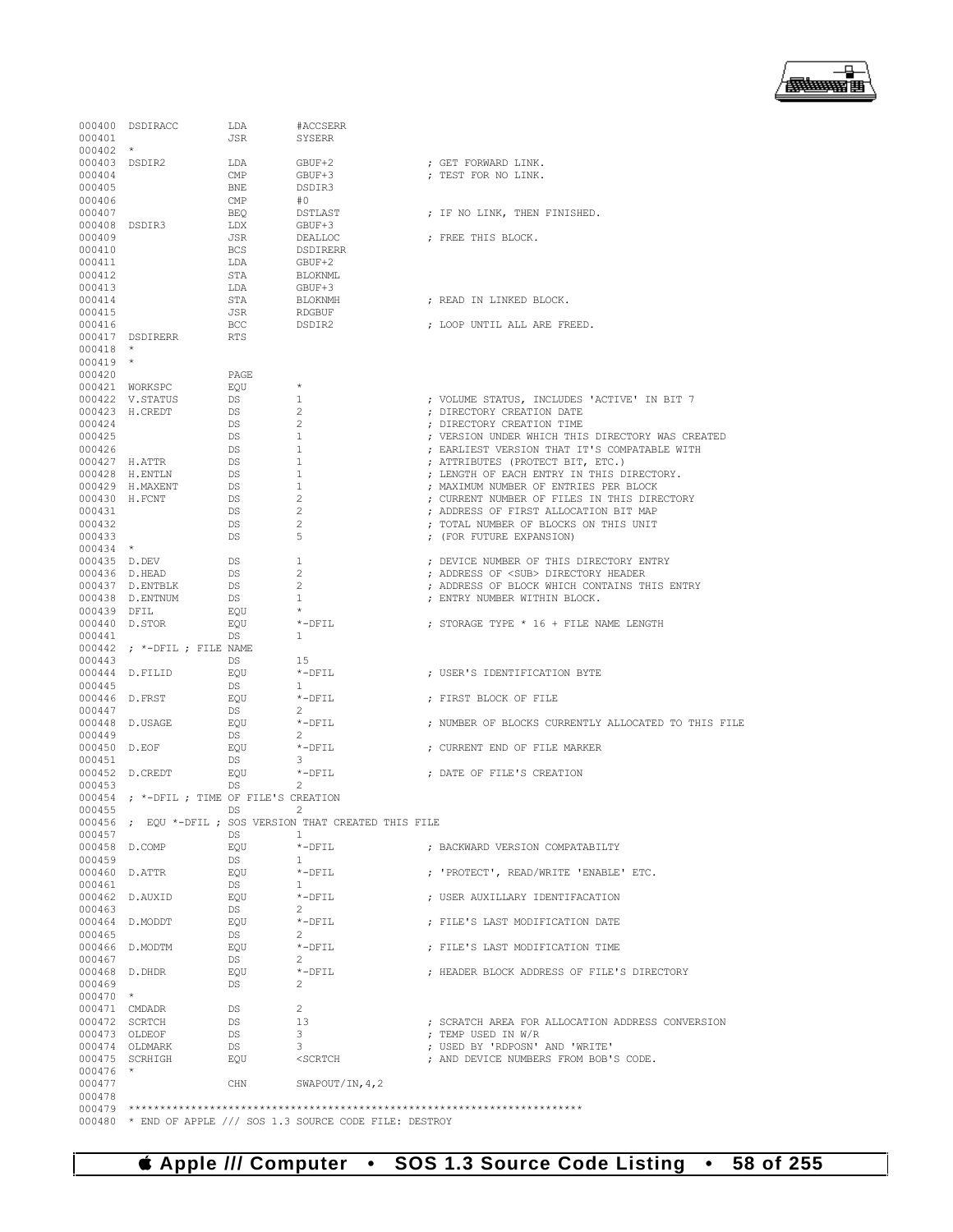

End of File -- Lines: 482 Characters: 20557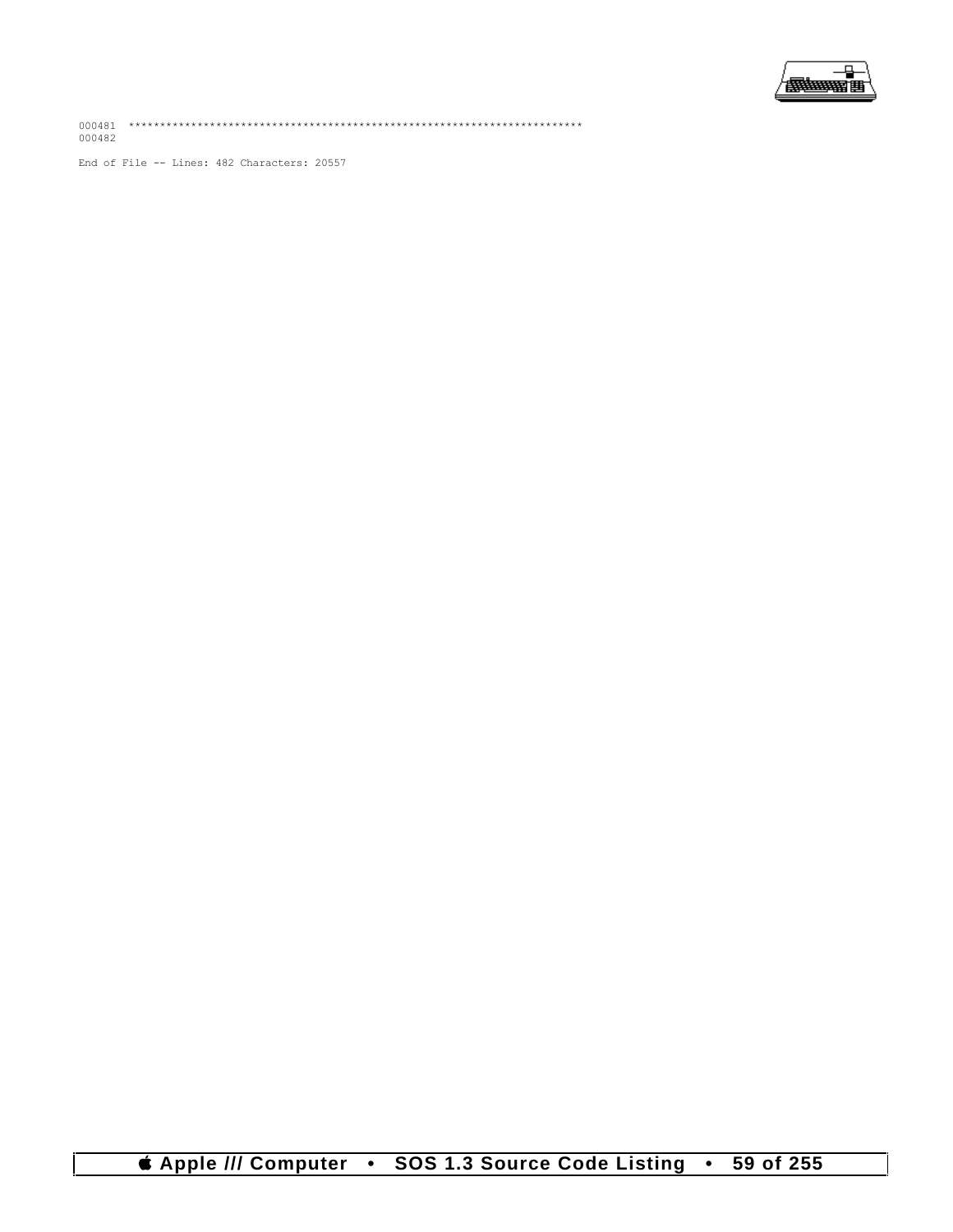

| 000001       |                                           |                 |                                                                           |                                   |
|--------------|-------------------------------------------|-----------------|---------------------------------------------------------------------------|-----------------------------------|
|              |                                           |                 | 000002 * APPLE /// SOS 1.3 SOURCE CODE FILE: DEVMGR.SRC                   |                                   |
|              |                                           |                 |                                                                           |                                   |
|              |                                           |                 | 000004 * ASSEMBLER: APPLE 1 [ 6502 ASSEMBLER from APPLE COMPUTER TOOLKIT  |                                   |
| 000005       |                                           |                 |                                                                           |                                   |
| 000006       |                                           | SBTL            | "SOS 1.1 DEVICE MANAGER"                                                  |                                   |
| 000007       |                                           | REL             |                                                                           |                                   |
| 000008       |                                           | INCLUDE         | SOSORG, 6, 1, 254                                                         |                                   |
| 000009       |                                           | ORG             | ORGDMGR                                                                   |                                   |
| 000010       | ZZORG                                     | EQU             | $\star$                                                                   |                                   |
| 000011       |                                           | MSB             | OFF                                                                       |                                   |
| 000012       |                                           | <b>REP</b>      | 100                                                                       |                                   |
| $000013$ *   |                                           |                 | COPYRIGHT (C) APPLE COMPUTER INC. 1980                                    |                                   |
| 000014       |                                           |                 | ALL RIGHTS RESERVED                                                       |                                   |
| 000015       |                                           | <b>REP</b>      | 100                                                                       |                                   |
| 000016       | $\star$                                   |                 |                                                                           |                                   |
|              | $000017$ * DEVICE MANAGER (VERSION = 1.10 |                 |                                                                           |                                   |
|              |                                           |                 | $\rightarrow$                                                             |                                   |
| $000018$ *   |                                           | (DATE)          | $= 8/04/81$                                                               |                                   |
| $000019$ *   |                                           |                 |                                                                           |                                   |
|              |                                           |                 | 000020 * THIS MODULE IS RESPONSIBLE FOR CALLING THE CORRECT DEVICE        |                                   |
|              |                                           |                 | 000021 * DRIVER WHEN A D.READD. INIT SYSTEM CALL IS MADE.                 |                                   |
|              |                                           |                 | 000022 * (NOTE: D.OPEN, D.CLOSE AND D.INIT ARE ONLY CALLABLE FROM         |                                   |
|              |                                           |                 | 000023 * INSIDE THE OPERATING SYSTEM). D. INFO AND GET. DNUM CALLS        |                                   |
|              |                                           |                 | 000024 * ARE HANDLED INSIDE THIS MODULE. REPEAT. IO BYPASSES THIS MODULE. |                                   |
| 000025       |                                           | REP             | 100                                                                       |                                   |
| 000026       | $\star$                                   |                 |                                                                           |                                   |
| 000027       |                                           | ENTRY           | DMGR                                                                      |                                   |
| 000028       | $\star$                                   |                 |                                                                           |                                   |
| 000029       |                                           | ENTRY           | MAX.DNUM                                                                  |                                   |
| 000030       |                                           | ENTRY           | SDT.SIZE                                                                  |                                   |
| 000031       |                                           | ENTRY           | SDT.DIBL                                                                  |                                   |
| 000032       |                                           | ENTRY           | SDT.DIBH                                                                  |                                   |
| 000033       |                                           | ENTRY           | SDT.ADRL                                                                  |                                   |
| 000034       |                                           | ENTRY           | SDT.ADRH                                                                  |                                   |
| 000035       |                                           | ENTRY           | SDT.BANK                                                                  |                                   |
| 000036       |                                           | ENTRY           | SDT.UNIT                                                                  |                                   |
| 000037       |                                           | ENTRY           | BLKD.SIZE                                                                 |                                   |
| 000038       |                                           | ENTRY           | BLKDLST                                                                   |                                   |
| $000039$ *   |                                           |                 |                                                                           |                                   |
| 000040       |                                           | EXTRN           | SYSERR                                                                    |                                   |
| 000041       |                                           | <b>EXTRN</b>    | <b>SERR</b>                                                               |                                   |
| 000042       |                                           | EXTRN           | NODNAME                                                                   |                                   |
| 000043       |                                           | EXTRN           | BADDNUM                                                                   |                                   |
| 000044       |                                           | EXTRN           | SYSDEATH                                                                  |                                   |
| 000045       |                                           | EXTRN           | BADSYSCALL                                                                |                                   |
| 000046       | $\star$                                   |                 |                                                                           |                                   |
| 000047       |                                           | EXTRN           | SXPAGE                                                                    |                                   |
| 000048       | $\star$                                   |                 |                                                                           |                                   |
| 000049 E.REG |                                           | EQU             | \$FFDF                                                                    | : ENVIRONMENT REGISTER            |
| 000050 B.REG |                                           | EQU             | ŞFFEF                                                                     | ; BANK REGISTER                   |
| 000051       |                                           | PAGE            |                                                                           |                                   |
| 000052       |                                           | REP             | 100                                                                       |                                   |
| 000053       | $\star$                                   |                 |                                                                           |                                   |
|              | 000054 * SYSTEM DEVICE TABLE (SDT)        |                 |                                                                           |                                   |
| 000055       | $\star$                                   |                 |                                                                           |                                   |
|              |                                           |                 |                                                                           |                                   |
| 000056       |                                           |                 | * CONTAINS THE ADDRESS OF EACH DRIVER'S DIB (SDT.DIB), THE                |                                   |
|              |                                           |                 | 000057 * ADDRESS OF EACH DRIVER'S ENTRY POINT (SDT.ADR), AND THE          |                                   |
|              |                                           |                 | 000058 * UNIT # OF EACH DRIVER (SDT.UNIT). THE TABLE IS INDEXED           |                                   |
|              |                                           |                 | 000059 * BY DEVICE NUMBER. ENTRY 0 IS RESERVED FOR FUTURE USE.            |                                   |
| $000060$ *   |                                           |                 |                                                                           |                                   |
| 000061       |                                           | REP             | 100                                                                       |                                   |
| 000062       | $\star$                                   |                 |                                                                           |                                   |
|              | 000063 SDT.SIZE                           | EQU             | 25                                                                        |                                   |
| 000064 *     |                                           |                 |                                                                           |                                   |
|              | 000065 MAX.DNUM                           | DS              | $\mathbf{1}$                                                              | ; MAX DEV NUMBER IN SYSTEM+1      |
|              | 000066 SDT.DIBL                           | DS              | SDT.SIZE                                                                  | ; ADR OF DEVICE INFORMATION BLOCK |
|              | 000067 SDT.DIBH                           | DS              | SDT.SIZE                                                                  |                                   |
| 000068       | $\star$                                   |                 |                                                                           |                                   |
|              | 000069 SDT.ADRL                           | DS              | SDT.SIZE                                                                  | ; ADR OF ENTRY POINT              |
|              | 000070 SDT.ADRH                           | DS              | SDT.SIZE                                                                  |                                   |
| 000071       | $\star$                                   |                 |                                                                           |                                   |
|              | 000072 SDT. BANK                          | DS <sub>1</sub> | SDT.SIZE                                                                  | ; BANK # OF DEVICE                |
| 000073       | $\star$                                   |                 |                                                                           |                                   |
|              | 000074 SDT.UNIT                           | DS              | SDT.SIZE                                                                  | ; UNIT # OF DRIVER                |
| 000075       |                                           |                 |                                                                           |                                   |
| 000076       |                                           | <b>REP</b>      | 100                                                                       |                                   |

FILE: "SOS.DEVMGR.SRC.TEXT"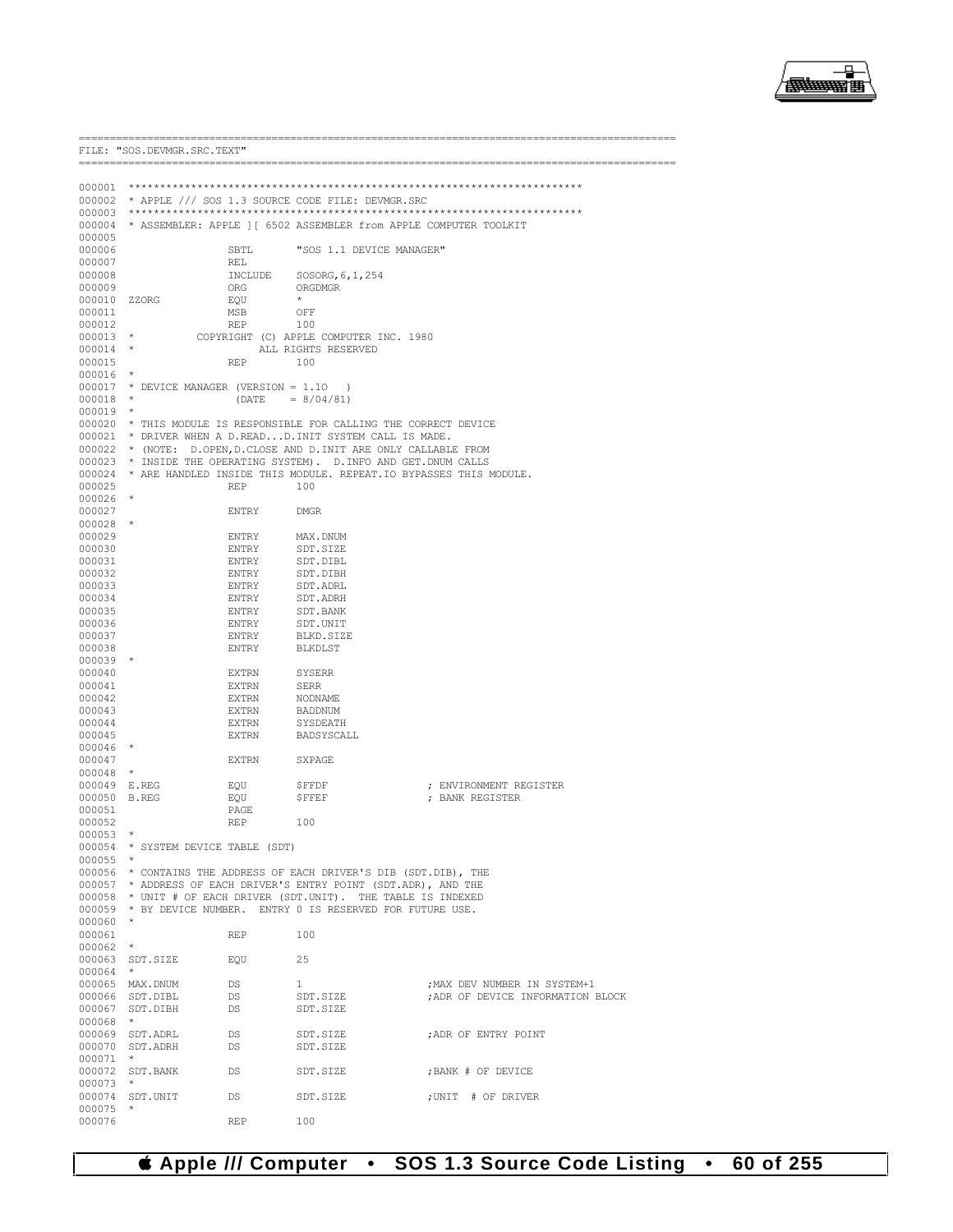

|                      | 000077 * BLOCK DEVICE LIST TABLE              |                 |                                                                |                                 |
|----------------------|-----------------------------------------------|-----------------|----------------------------------------------------------------|---------------------------------|
| $000078$ *           |                                               |                 |                                                                |                                 |
|                      | 000079 BLKD.SIZE                              | EQU             | 13                                                             |                                 |
|                      | 000080 BLKDLST                                | DFB             | \$00                                                           |                                 |
| 000081               |                                               | DS              | BLKD.SIZE-1                                                    |                                 |
| 000082               |                                               | PAGE            |                                                                |                                 |
| 000083               |                                               | <b>REP</b>      | 100                                                            |                                 |
| $000084$ *           |                                               |                 |                                                                |                                 |
|                      | 000085 * DATA DECLARATIONS                    |                 |                                                                |                                 |
| 000086 *             |                                               |                 |                                                                |                                 |
| 000087               |                                               | REP             | 100                                                            |                                 |
| $000088$ *           |                                               |                 |                                                                |                                 |
|                      | 000089 D.TPARMX                               | EQU             | - \$CO                                                         |                                 |
|                      |                                               |                 |                                                                |                                 |
|                      | 000090 REQCODE                                | EQU             | D.TPARMX                                                       |                                 |
| $000091$ *           |                                               |                 | 000092 * D.READ/WRITE/CTRL/STATUS/OPEN/CLOSE/INIT/REPEAT PARMS |                                 |
| $000093$ *           |                                               |                 |                                                                |                                 |
| 000094 DNUM          |                                               | EQU             | D.TPARMX+1                                                     |                                 |
| 000095               | $\star$                                       |                 |                                                                |                                 |
|                      | 000096 * D. INFO PARMS                        |                 |                                                                |                                 |
| $000097$ *           |                                               |                 |                                                                |                                 |
|                      | 000098 I.DNUM                                 | EQU             |                                                                |                                 |
|                      |                                               |                 | D.TPARMX+1<br>D.TPARMX+2                                       |                                 |
|                      | 000099 I.DNAME                                | EQU             |                                                                |                                 |
|                      | 000100 I.DLIST<br>000101 I.LENGTH             | EQU             | D.TPARMX+4                                                     |                                 |
| $000102$ *           |                                               | EQU             | D.TPARMX+6                                                     |                                 |
|                      |                                               |                 |                                                                |                                 |
| $000104$ *           | 000103 * GET. DEV. NUM PARMS                  |                 |                                                                |                                 |
|                      |                                               |                 |                                                                |                                 |
|                      | 000105 G.DNAME<br>000106 G.DNUM               | EQU<br>EQU      | D.TPARMX+1<br>D.TPARMX+3                                       |                                 |
|                      |                                               |                 |                                                                |                                 |
| $000107$ *           | 000108 * SDT ENTRY (=DIB) FIELDS              |                 |                                                                |                                 |
| $000109$ *           |                                               |                 |                                                                |                                 |
|                      | 000110 DIB.SLOT                               |                 |                                                                | ; DIB'S DEVICE SLOT FIELD       |
|                      | 000111 DIB.DTYPE                              | EQU             | \$11                                                           | ; DIB'S DEVICE TYPE FIELD       |
| $000112$ *           |                                               | EQU             | \$13                                                           |                                 |
| 000113 SDTP          |                                               | EQU             | D.TPARMX+\$10                                                  | ; PTR TO CURRENT SDT ENTRY      |
| 000114               |                                               | PAGE            |                                                                |                                 |
| 000115               |                                               | REP             | 100                                                            |                                 |
| $000116$ *           |                                               |                 |                                                                |                                 |
|                      | 000117 * DEVICE MANAGER (MAIN ENTRY POINT)    |                 |                                                                |                                 |
| $000118$ *           |                                               |                 |                                                                |                                 |
| 000119               |                                               | REP             | 100                                                            |                                 |
| 000120 DMGR          |                                               | EQU             | $\star$                                                        |                                 |
| $000121$ *           |                                               |                 |                                                                |                                 |
| 000122               |                                               | LDA             | REQCODE                                                        |                                 |
| 000123               |                                               | CMP             | #4                                                             |                                 |
| 000124               |                                               | BCC             | DRIVER                                                         | ; D.READ/WRITE/CTRL/STATUS CALL |
| 000125               |                                               | BNE             | DM000                                                          |                                 |
| 000126               |                                               | JMP             | GET.DNUM                                                       | ; GET.DEV.NUM CALL              |
| 000127 DM000         |                                               | $\mathsf{CMP}$  | #5                                                             |                                 |
| 000128               |                                               | BEQ             | D.INFO                                                         | ; D.INFO CALL                   |
| 000129               |                                               | CMP             | #\$A                                                           |                                 |
| 000130               |                                               | <b>BCC</b>      | DRIVER                                                         | ; D.OPEN/CLOSE/INIT             |
| 000131               |                                               | LDA             | #BADSYSCALL                                                    | ; ELSE FATAL ERROR              |
| 000132               |                                               | JSR             | SYSDEATH                                                       | ; EXIT                          |
| 000133               |                                               |                 |                                                                |                                 |
| 000134               |                                               | PAGE<br>REP 100 |                                                                |                                 |
|                      |                                               |                 | 000135 * D.READ/WRITE/CTRL/STATUS/OPEN/CLOSE/INIT CALLS        |                                 |
|                      | 000136 * "JSR" TO DEVICE DRIVER               |                 |                                                                |                                 |
| 000137               |                                               | 100<br>REP      |                                                                |                                 |
|                      | 000138 DRIVER                                 | EQU             | $\rightarrow$                                                  |                                 |
| $000139$ *           |                                               |                 |                                                                |                                 |
| 000140               |                                               | LDX DNUM        |                                                                | ; GET DNUM SYSCALL PARM         |
| 000141               |                                               | BEQ             | DM005                                                          | ; WITHIN BOUNDS?                |
| 000142               |                                               | CPX             | MAX.DNUM                                                       | $\tau$ , and $\tau$             |
| 000143               |                                               | BCC DM010       |                                                                |                                 |
| $000144$ *           |                                               |                 |                                                                |                                 |
|                      | 000145 * DNUM TOO LARGE                       |                 |                                                                |                                 |
| $000146$ *           |                                               |                 |                                                                |                                 |
| 000147 DM005         |                                               | LDA             | #>BADDNUM                                                      | ; INVALID DEVICE NUMBER         |
| 000148               |                                               | JSR             | SYSERR                                                         | ; ERROR EXIT                    |
| $000149$ *           |                                               |                 |                                                                |                                 |
|                      |                                               |                 |                                                                |                                 |
| $000151$ *           | 000150 * MAP DEV# TO UNIT#                    |                 |                                                                |                                 |
|                      | 000152 DM010                                  |                 |                                                                |                                 |
|                      |                                               | LDA SDT.UNIT, X | DNUM                                                           |                                 |
| 000153<br>$000154$ * |                                               | STA             |                                                                |                                 |
|                      | 000155 * "JSR" TO DEVICE DRIVER VIA JMP TABLE |                 |                                                                |                                 |
| $000156$ *           |                                               |                 |                                                                |                                 |
| 000157               |                                               | LDA             | B.REG                                                          | ; STACK B.REG                   |
|                      |                                               |                 |                                                                |                                 |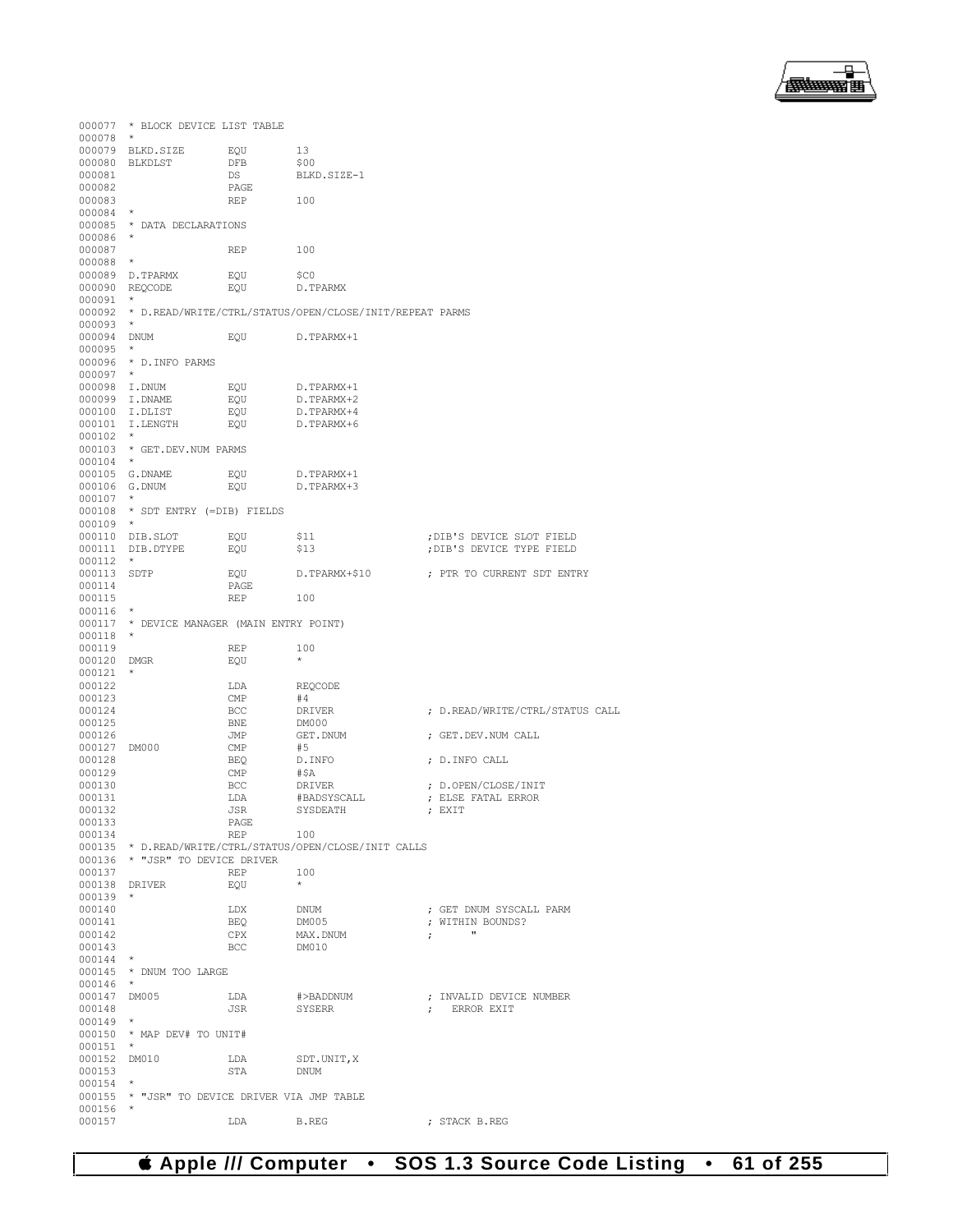

| 000158<br>PHA<br>000159<br>LDA<br>000160<br>PHA<br>000161<br>LDA<br>$#>DM$ . $RTN-1$<br>PHA<br>000162<br>$000163$ *<br>000164<br>LDA<br>SDT.BANK, X ; SELECT RAM BANK<br>STA<br>000165<br>B.REG<br>; STACK DRIVER ENTRY POINT ADDRESS<br>000166<br>LDA<br>SDT.ADRH, X<br>000167<br>PHA<br>000168<br>LDA<br>SDT.ADRL.X<br>000169<br>PHA<br>$000170$ *<br>000171<br>LDA<br>; SWITCH IN I/O BANK<br>E.REG<br>000172<br>ORA<br>#\$40<br>000173<br>STA<br>E.REG<br>000174<br><b>RTS</b><br>; AND, "JSR" TO DEVICE DRIVER<br>000175<br>$\star$ |  |
|------------------------------------------------------------------------------------------------------------------------------------------------------------------------------------------------------------------------------------------------------------------------------------------------------------------------------------------------------------------------------------------------------------------------------------------------------------------------------------------------------------------------------------------|--|
|                                                                                                                                                                                                                                                                                                                                                                                                                                                                                                                                          |  |
|                                                                                                                                                                                                                                                                                                                                                                                                                                                                                                                                          |  |
|                                                                                                                                                                                                                                                                                                                                                                                                                                                                                                                                          |  |
|                                                                                                                                                                                                                                                                                                                                                                                                                                                                                                                                          |  |
|                                                                                                                                                                                                                                                                                                                                                                                                                                                                                                                                          |  |
|                                                                                                                                                                                                                                                                                                                                                                                                                                                                                                                                          |  |
|                                                                                                                                                                                                                                                                                                                                                                                                                                                                                                                                          |  |
|                                                                                                                                                                                                                                                                                                                                                                                                                                                                                                                                          |  |
|                                                                                                                                                                                                                                                                                                                                                                                                                                                                                                                                          |  |
|                                                                                                                                                                                                                                                                                                                                                                                                                                                                                                                                          |  |
|                                                                                                                                                                                                                                                                                                                                                                                                                                                                                                                                          |  |
|                                                                                                                                                                                                                                                                                                                                                                                                                                                                                                                                          |  |
|                                                                                                                                                                                                                                                                                                                                                                                                                                                                                                                                          |  |
|                                                                                                                                                                                                                                                                                                                                                                                                                                                                                                                                          |  |
|                                                                                                                                                                                                                                                                                                                                                                                                                                                                                                                                          |  |
|                                                                                                                                                                                                                                                                                                                                                                                                                                                                                                                                          |  |
|                                                                                                                                                                                                                                                                                                                                                                                                                                                                                                                                          |  |
|                                                                                                                                                                                                                                                                                                                                                                                                                                                                                                                                          |  |
|                                                                                                                                                                                                                                                                                                                                                                                                                                                                                                                                          |  |
|                                                                                                                                                                                                                                                                                                                                                                                                                                                                                                                                          |  |
|                                                                                                                                                                                                                                                                                                                                                                                                                                                                                                                                          |  |
|                                                                                                                                                                                                                                                                                                                                                                                                                                                                                                                                          |  |
| 000176 DM.RTN<br>LDA<br>E.REG<br>; SWITCH OUT I/O BANK                                                                                                                                                                                                                                                                                                                                                                                                                                                                                   |  |
| 000177<br>AND<br>#\$BF                                                                                                                                                                                                                                                                                                                                                                                                                                                                                                                   |  |
|                                                                                                                                                                                                                                                                                                                                                                                                                                                                                                                                          |  |
| 000178<br>STA<br>E.REG                                                                                                                                                                                                                                                                                                                                                                                                                                                                                                                   |  |
| 000179<br>PLA<br>; RESTORE B.REG                                                                                                                                                                                                                                                                                                                                                                                                                                                                                                         |  |
| 000180<br>STA<br>B.REG                                                                                                                                                                                                                                                                                                                                                                                                                                                                                                                   |  |
| 000181<br>SEC                                                                                                                                                                                                                                                                                                                                                                                                                                                                                                                            |  |
| 000182<br>LDA<br>SERR<br>; RETRIEVE ERROR CODE                                                                                                                                                                                                                                                                                                                                                                                                                                                                                           |  |
|                                                                                                                                                                                                                                                                                                                                                                                                                                                                                                                                          |  |
| 000183<br>BNE<br>DM017<br>; ENSURE CARRY CLEARED IF NO ERROR                                                                                                                                                                                                                                                                                                                                                                                                                                                                             |  |
| 000184<br>CLC                                                                                                                                                                                                                                                                                                                                                                                                                                                                                                                            |  |
| 000185 DM017<br>RTS<br>; AND, EXIT TO CALLER                                                                                                                                                                                                                                                                                                                                                                                                                                                                                             |  |
|                                                                                                                                                                                                                                                                                                                                                                                                                                                                                                                                          |  |
| 000186<br>PAGE                                                                                                                                                                                                                                                                                                                                                                                                                                                                                                                           |  |
| 000187<br>REP<br>100                                                                                                                                                                                                                                                                                                                                                                                                                                                                                                                     |  |
| 000188 * D.INFO(IN.DNUM, OUT.DNAME, OUT.DEVLIST, IN.LENGTH) SYSTEM CALL                                                                                                                                                                                                                                                                                                                                                                                                                                                                  |  |
| 100<br>000189<br>REP                                                                                                                                                                                                                                                                                                                                                                                                                                                                                                                     |  |
| $\star$<br>000190 D.INFO                                                                                                                                                                                                                                                                                                                                                                                                                                                                                                                 |  |
| EQU                                                                                                                                                                                                                                                                                                                                                                                                                                                                                                                                      |  |
| $000191$ *                                                                                                                                                                                                                                                                                                                                                                                                                                                                                                                               |  |
| 000192<br>LDX<br>I.DNUM<br>; GET DNUM PARM                                                                                                                                                                                                                                                                                                                                                                                                                                                                                               |  |
| 000193<br>BEQ<br>DM020<br>; WITHIN BOUNDS?                                                                                                                                                                                                                                                                                                                                                                                                                                                                                               |  |
| $\mathbf{u}$<br>000194<br>CPX<br>MAX.DNUM                                                                                                                                                                                                                                                                                                                                                                                                                                                                                                |  |
| $\ddot{\phantom{1}}$                                                                                                                                                                                                                                                                                                                                                                                                                                                                                                                     |  |
| 000195<br>BCC<br>DM030                                                                                                                                                                                                                                                                                                                                                                                                                                                                                                                   |  |
| 000196 DM020<br>LDA<br>#>BADDNUM<br>; NO, DNUM TOO LARGE                                                                                                                                                                                                                                                                                                                                                                                                                                                                                 |  |
| 000197<br>JSR<br>SYSERR<br>; ERROR EXIT                                                                                                                                                                                                                                                                                                                                                                                                                                                                                                  |  |
| $000198$ *                                                                                                                                                                                                                                                                                                                                                                                                                                                                                                                               |  |
|                                                                                                                                                                                                                                                                                                                                                                                                                                                                                                                                          |  |
| 000199 * MOVE PARMS FM SDT ENTRY (DEV INFO BLOCK) TO CALLER'S                                                                                                                                                                                                                                                                                                                                                                                                                                                                            |  |
| 000200 * PARM LIST                                                                                                                                                                                                                                                                                                                                                                                                                                                                                                                       |  |
| $\star$<br>000201                                                                                                                                                                                                                                                                                                                                                                                                                                                                                                                        |  |
| 000202 DM030<br>JSR<br>SETUP.SDT<br>; SET UP ZPAGE PTR TO SDT ENTRY                                                                                                                                                                                                                                                                                                                                                                                                                                                                      |  |
|                                                                                                                                                                                                                                                                                                                                                                                                                                                                                                                                          |  |
| 000203                                                                                                                                                                                                                                                                                                                                                                                                                                                                                                                                   |  |
|                                                                                                                                                                                                                                                                                                                                                                                                                                                                                                                                          |  |
| 000204 * OUPUT DNAME PARM                                                                                                                                                                                                                                                                                                                                                                                                                                                                                                                |  |
| 000205<br>$\star$                                                                                                                                                                                                                                                                                                                                                                                                                                                                                                                        |  |
|                                                                                                                                                                                                                                                                                                                                                                                                                                                                                                                                          |  |
| 000206<br>LDA<br>(SDTP), Y<br>; LOAD PARM'S BYTE COUNT                                                                                                                                                                                                                                                                                                                                                                                                                                                                                   |  |
| 000207<br>TAY                                                                                                                                                                                                                                                                                                                                                                                                                                                                                                                            |  |
| 000208 DM040<br>LDA<br>(SDTP), Y                                                                                                                                                                                                                                                                                                                                                                                                                                                                                                         |  |
| 000209<br>STA                                                                                                                                                                                                                                                                                                                                                                                                                                                                                                                            |  |
| $(I.DNAME)$ , $Y$                                                                                                                                                                                                                                                                                                                                                                                                                                                                                                                        |  |
| 000210<br>DEY                                                                                                                                                                                                                                                                                                                                                                                                                                                                                                                            |  |
| 000211<br>DM040<br>BPL                                                                                                                                                                                                                                                                                                                                                                                                                                                                                                                   |  |
| 000212<br>$\star$                                                                                                                                                                                                                                                                                                                                                                                                                                                                                                                        |  |
| 000213                                                                                                                                                                                                                                                                                                                                                                                                                                                                                                                                   |  |
| * OUTPUT DEVINFO PARM (SLOT, UNIT, DEVID, PRODCODE)                                                                                                                                                                                                                                                                                                                                                                                                                                                                                      |  |
| $000214$ *                                                                                                                                                                                                                                                                                                                                                                                                                                                                                                                               |  |
| 000215<br>LDA<br>#DIB.SLOT                                                                                                                                                                                                                                                                                                                                                                                                                                                                                                               |  |
| 000216<br>CLC<br>; ADVANCE SDTP TO 2ND PARM IN SDT                                                                                                                                                                                                                                                                                                                                                                                                                                                                                       |  |
| 000217<br>ADC<br>SDTP                                                                                                                                                                                                                                                                                                                                                                                                                                                                                                                    |  |
|                                                                                                                                                                                                                                                                                                                                                                                                                                                                                                                                          |  |
| 000218<br>STA<br>SDTP                                                                                                                                                                                                                                                                                                                                                                                                                                                                                                                    |  |
| 000219<br><b>BCC</b><br>DM045                                                                                                                                                                                                                                                                                                                                                                                                                                                                                                            |  |
| 000220<br>INC<br>$SDTP+1$                                                                                                                                                                                                                                                                                                                                                                                                                                                                                                                |  |
| DM045<br>I.LENGTH<br>; LOAD BYTE COUNT                                                                                                                                                                                                                                                                                                                                                                                                                                                                                                   |  |
| 000221<br>LDY                                                                                                                                                                                                                                                                                                                                                                                                                                                                                                                            |  |
| 000222<br>; IF 0 THEN DONE<br><b>BEO</b><br>DM.EXIT                                                                                                                                                                                                                                                                                                                                                                                                                                                                                      |  |
| 000223<br>DEY                                                                                                                                                                                                                                                                                                                                                                                                                                                                                                                            |  |
| 000224<br>CPY<br>#\$B                                                                                                                                                                                                                                                                                                                                                                                                                                                                                                                    |  |
| 000225<br><b>BCC</b><br>DM050                                                                                                                                                                                                                                                                                                                                                                                                                                                                                                            |  |
|                                                                                                                                                                                                                                                                                                                                                                                                                                                                                                                                          |  |
| 000226<br>LDY<br>#\$A                                                                                                                                                                                                                                                                                                                                                                                                                                                                                                                    |  |
| 000227<br>DM050<br>LDA<br>$(SDTP)$ , Y                                                                                                                                                                                                                                                                                                                                                                                                                                                                                                   |  |
| 000228<br>STA<br>(I.DLIST), Y                                                                                                                                                                                                                                                                                                                                                                                                                                                                                                            |  |
| 000229<br>DEY                                                                                                                                                                                                                                                                                                                                                                                                                                                                                                                            |  |
|                                                                                                                                                                                                                                                                                                                                                                                                                                                                                                                                          |  |
| 000230<br>BPL<br>DM050                                                                                                                                                                                                                                                                                                                                                                                                                                                                                                                   |  |
| 000231<br>$\star$                                                                                                                                                                                                                                                                                                                                                                                                                                                                                                                        |  |
| 000232<br>DM.EXIT<br><b>CLC</b>                                                                                                                                                                                                                                                                                                                                                                                                                                                                                                          |  |
| 000233<br>RTS<br>; NORMAL EXIT                                                                                                                                                                                                                                                                                                                                                                                                                                                                                                           |  |
|                                                                                                                                                                                                                                                                                                                                                                                                                                                                                                                                          |  |
| 000234<br>PAGE                                                                                                                                                                                                                                                                                                                                                                                                                                                                                                                           |  |
| 000235<br><b>REP</b><br>100                                                                                                                                                                                                                                                                                                                                                                                                                                                                                                              |  |
| * GET.DEV.NUM(IN.DNAME; OUT.DNUM) SYSTEM CALL<br>000236                                                                                                                                                                                                                                                                                                                                                                                                                                                                                  |  |
| 000237<br><b>REP</b><br>100                                                                                                                                                                                                                                                                                                                                                                                                                                                                                                              |  |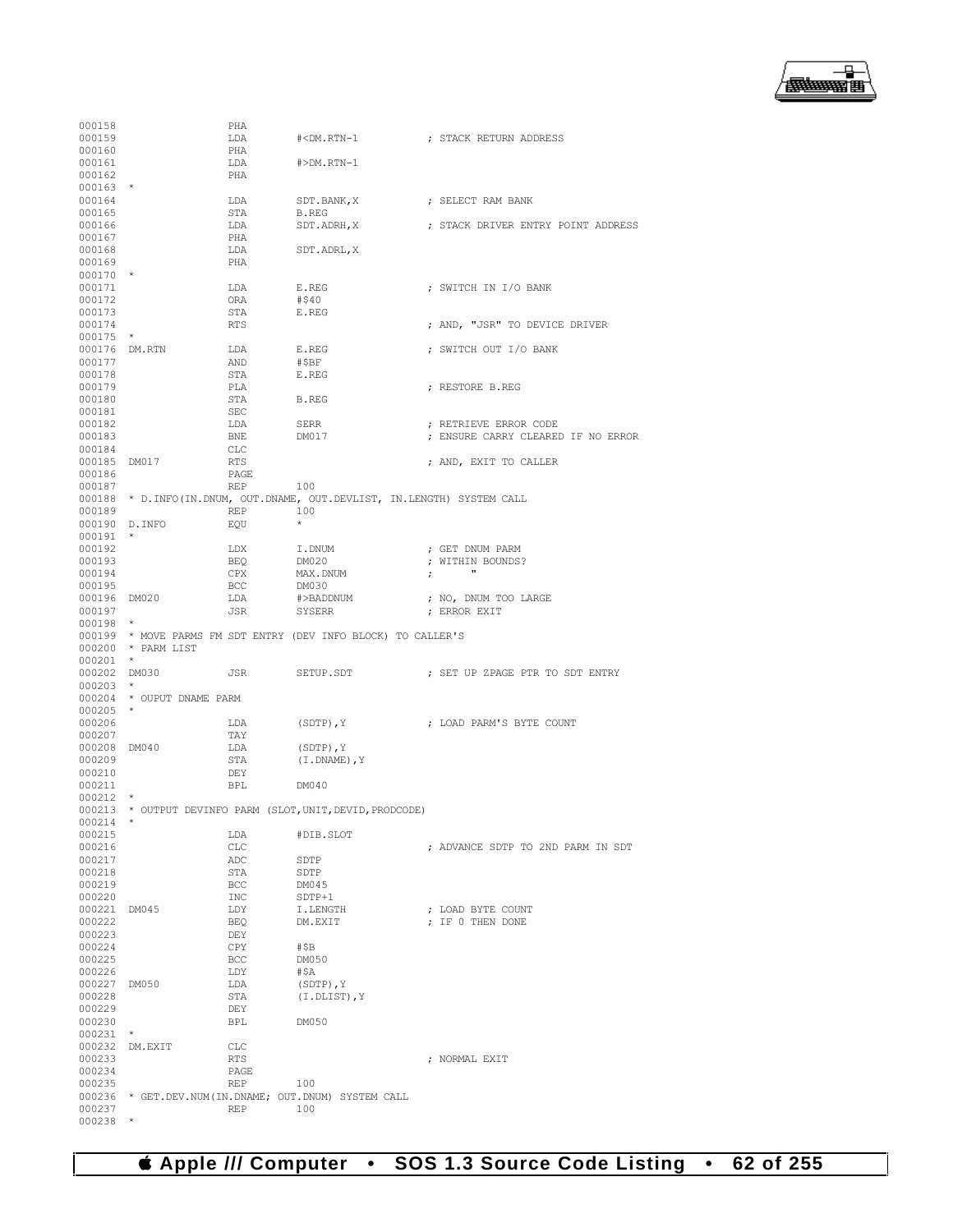

| 000239       | GET.DNUM  | EOU        | $\star$                                                        |                                      |
|--------------|-----------|------------|----------------------------------------------------------------|--------------------------------------|
| 000240       | $\star$   |            |                                                                |                                      |
| 000241       |           | LDX        | #1                                                             | ; SETUP PTR TO 1ST SDT ENTRY         |
| 000242       | $\star$   |            |                                                                |                                      |
| 000243 DM070 |           | JSR        | SETUP.SDT                                                      | ; SET UP ZPAGE PTR TO SDT ENTRY      |
| 000244       | $\star$   |            |                                                                |                                      |
| 000245       |           | LDA        | $(SDTP)$ , $Y$                                                 | ; COMPARE DNAME LENGTHS              |
| 000246       |           | CMP        | $(G.DNAME)$ , $Y$                                              |                                      |
| 000247       |           | <b>BNE</b> | NXTSDT                                                         |                                      |
| $000248$ *   |           |            |                                                                |                                      |
|              |           |            |                                                                |                                      |
| 000249       |           | TAY        |                                                                | ; LENGTHS MATCH, NOW COMPARE CHARS   |
| 000250       | DM080     | LDA        | $(G.DNAME)$ , Y                                                |                                      |
| 000251       |           | CMP        | #\$60                                                          |                                      |
| 000252       |           | <b>BCC</b> | DM090                                                          |                                      |
| 000253       |           | AND        | #\$DF                                                          | ; UPSHIFT                            |
| 000254 DM090 |           | CMP        | (SDTP), Y                                                      |                                      |
| 000255       |           | <b>BNE</b> | NXTSDT                                                         |                                      |
| 000256       |           | DEY        |                                                                |                                      |
| 000257       |           | <b>BNE</b> | DM080                                                          |                                      |
| 000258       |           |            |                                                                |                                      |
| 000259       |           | TXA        |                                                                | ; CHARS MATCH                        |
| 000260       |           | LDY        | #0                                                             |                                      |
| 000261       |           | STA        | $(G.DNUM)$ , Y                                                 | ; OUTPUT DEV NUM PARM                |
| 000262       |           | LDY        | #DIB.DTYPE                                                     | ; SET "N" FLAG IN STATUS REG.        |
| 000263       |           | LDA        | $(SDTP)$ , $Y$                                                 | ; N=1(BLOCK DEVICE) N=0(CHAR DEVICE) |
|              |           |            |                                                                |                                      |
| 000264       |           | <b>CLC</b> |                                                                |                                      |
| 000265       |           | <b>RTS</b> |                                                                | ; NORMAL EXIT                        |
| 000266       | $\star$   |            |                                                                |                                      |
| 000267       | NXTSDT    | <b>INX</b> |                                                                | ; LAST SDT ENTRY?                    |
| 000268       |           | CPX        | MAX.DNUM                                                       |                                      |
| 000269       |           | <b>BCC</b> | DM070                                                          |                                      |
| $000270$ *   |           |            |                                                                |                                      |
| 000271       |           | LDA        | #>NODNAME                                                      | ; ERROR, DNAME NOT FOUND IN SDT      |
| 000272       |           | JSR        | SYSERR                                                         | ; RETURN TO CALLER                   |
| 000273       |           | PAGE       |                                                                |                                      |
| 000274       |           | <b>REP</b> | 100                                                            |                                      |
| 000275       |           |            | * SETUP.SDT(IN.X=DNUM, OUT.SDTP, B.REG, Y=0)                   | X="UNCHANGED"                        |
| 000276       |           | <b>REP</b> | 100                                                            |                                      |
| 000277       | SETUP.SDT | EOU        | $\star$                                                        |                                      |
| 000278       |           | LDA        | SDT.DIBL, X                                                    | ; SET UP ZPAGE PTR TO SDT ENTRY      |
| 000279       |           | <b>STA</b> | SDTP                                                           | ; (POINTS TO DNAME FIELD)            |
| 000280       |           | LDA        | SDT.DIBH, X                                                    |                                      |
|              |           |            |                                                                |                                      |
| 000281       |           | STA        | SDTP+1                                                         |                                      |
| 000282       |           | LDA        | SDT.BANK, X                                                    |                                      |
| 000283       |           | STA        | <b>B.REG</b>                                                   |                                      |
| 000284       |           | LDY        | #0                                                             |                                      |
| 000285       |           | STY        | SXPAGE+SDTP+1                                                  |                                      |
| 000286       |           | <b>RTS</b> |                                                                |                                      |
| $000287$ *   |           |            |                                                                |                                      |
| 000288       |           | LST        | ON                                                             |                                      |
| 000289       | ZZEND     | EOU        | $\star$                                                        |                                      |
| 000290       | ZZLEN     | EQU        | ZZEND-ZZORG                                                    |                                      |
| 000291       |           | IFNE       | ZZLEN-LENDMGR                                                  |                                      |
| 000292       |           | FAIL       | 2, "SOSORG                                                     | FILE IS INCORRECT FOR DEVMGR"        |
| 000293       |           | FIN        |                                                                |                                      |
| 000294       |           |            |                                                                |                                      |
| 000295       |           |            |                                                                |                                      |
|              |           |            |                                                                |                                      |
|              |           |            | 000296 * END OF APPLE /// SOS 1.3 SOURCE CODE FILE: DEVMGR.SRC |                                      |
| 000297       |           |            |                                                                |                                      |
| 000298       |           |            |                                                                |                                      |

End of File -- Lines: 298 Characters: 7991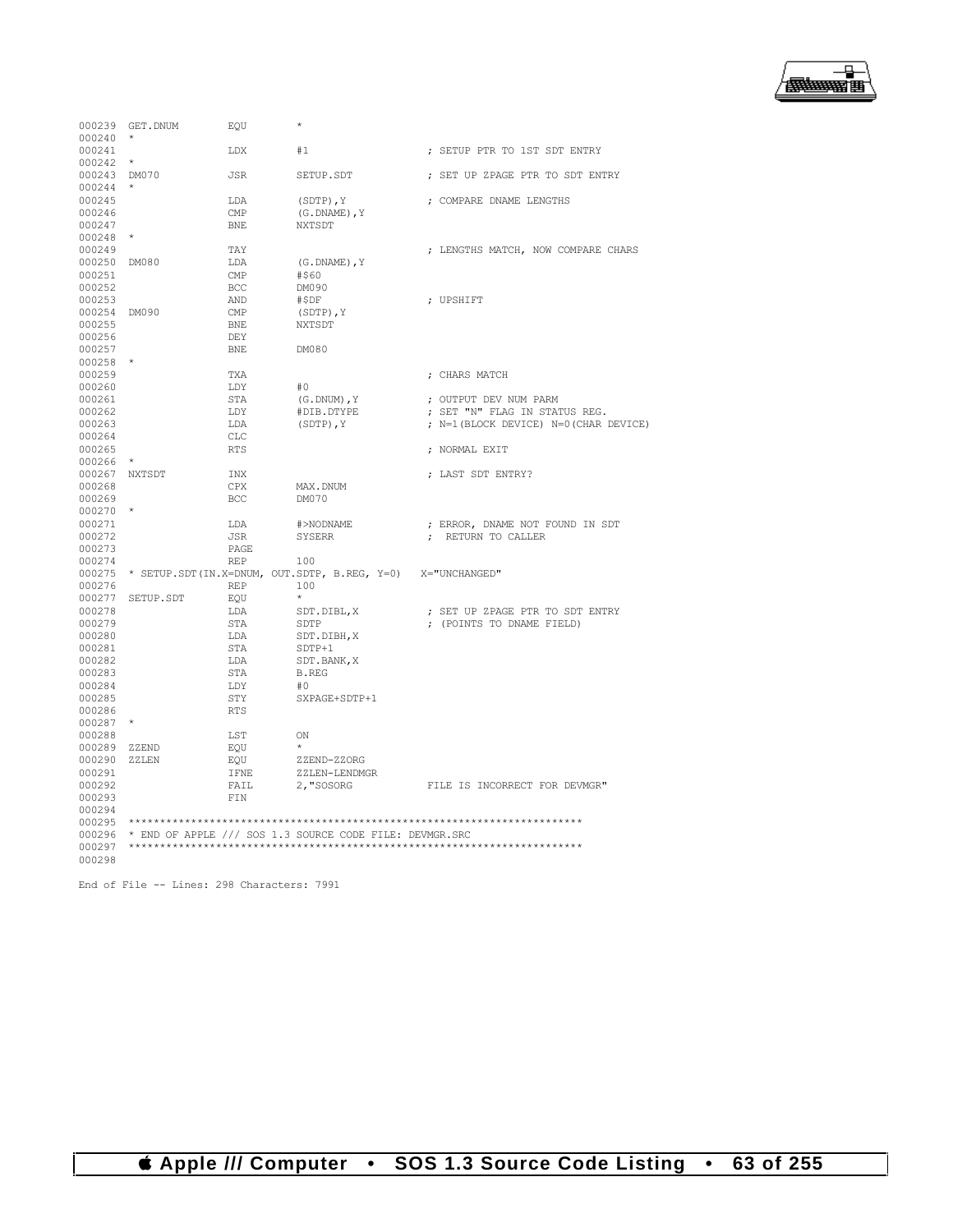

| FILE: "SOS.DISK3.DATA.SRC.TEXT" |                                          |            |                                                                          |                                      |
|---------------------------------|------------------------------------------|------------|--------------------------------------------------------------------------|--------------------------------------|
|                                 | ====================================     |            |                                                                          |                                      |
|                                 |                                          |            |                                                                          |                                      |
|                                 |                                          |            | 000002 * APPLE /// SOS 1.3 SOURCE CODE FILE: DISK3.DATA.SRC              |                                      |
|                                 |                                          |            |                                                                          |                                      |
|                                 |                                          |            | 000004 * ASSEMBLER: APPLE 1 [ 6502 ASSEMBLER from APPLE COMPUTER TOOLKIT |                                      |
| 000005                          |                                          |            |                                                                          |                                      |
| 000006                          |                                          | PAGE       |                                                                          |                                      |
|                                 | 000007 * GENERAL DATA:                   |            |                                                                          |                                      |
| $000008$ *                      |                                          |            |                                                                          |                                      |
|                                 | 000009 PREVUNIT                          | DS         | $\mathbf{1}$                                                             | ; PRIOR UNIT ACCESSED (FOR REPEAT)   |
|                                 | 000010 PREVCMD                           | DS         | $\mathbf{1}$                                                             | ; PRIOR CMD (FOR REPEAT)             |
| $000011$ *<br>000012 ESAVE      |                                          | DS         | 1                                                                        | ; SAVED E.REG                        |
|                                 | 000013 VBLSAVE                           | DS         | 1                                                                        | ; SAVED E.IER                        |
|                                 | 000014 INITFLAG                          | DFB        | $\circ$                                                                  | %%% /> CO IS INITTED                 |
| 000015                          |                                          | DO         | REV0ROM                                                                  |                                      |
|                                 | 000016 ROMREV                            | DS         | 1                                                                        | ;0=REV0, <>0=REV1                    |
| 000017                          |                                          | FIN        |                                                                          |                                      |
| $000018$ *                      |                                          |            |                                                                          |                                      |
|                                 | 000019 * MOTOR-UP TIMES PER COMMAND      |            |                                                                          |                                      |
| 000020 T50MS                    |                                          | EQU \$02   |                                                                          | ; 50MS FOR MONTIMEH                  |
|                                 | 000021 T200MS                            | EQU        | \$08                                                                     | ;200 MS FOR MONTIMEH                 |
| 000022 T1SEC                    |                                          | EQU        | \$27                                                                     | ;1-SEC FOR MONTIMEH                  |
| $000023$ *                      |                                          |            |                                                                          |                                      |
|                                 | 000024 MTIMES                            | DFB        | T200MS, T1SEC, T50MS ; READ, WRITE, SENSE                                |                                      |
| $000025$ *<br>000026            |                                          | REP        | 40                                                                       |                                      |
|                                 | 000027 * DRIVE TABLES:                   |            |                                                                          |                                      |
| $000028$ *                      |                                          |            |                                                                          |                                      |
|                                 | 000029 DRIVESEL                          | DS         | 4                                                                        | ; NONZERO IF SELECTED                |
| $000030$ *                      |                                          |            |                                                                          |                                      |
|                                 | 000031 UPTIME                            | DS         | 4                                                                        | ; MOTOR RUNTIME SINCE STARTED        |
|                                 | 000032 DRVTRACK                          | DS         | 4                                                                        | ; CURRENT HEAD POSITION              |
| 000033                          |                                          | PAGE       |                                                                          |                                      |
| 000034                          |                                          | DO.        | REVOROM                                                                  | ; ONLY IF SUPPORTING IT!             |
|                                 | 000035 * JUMP TABLE TO MONITOR ROUTINES. |            |                                                                          |                                      |
|                                 | 000036 * THIS TABLE FILLED IN BY 'INIT'. |            |                                                                          |                                      |
| $000037$ *                      | 000038 JMPTAB                            |            | $^{\star}$                                                               |                                      |
| 000039 RDADR                    |                                          | EQU<br>JMP | $^{\star}$                                                               |                                      |
| 000040 READ                     |                                          | JMP        |                                                                          |                                      |
|                                 | 000041 WRITE                             | JMP        | $^{\star}$                                                               |                                      |
| 000042 SEEK                     |                                          | JMP        | $\ast$                                                                   |                                      |
|                                 | 000043 MSWAIT                            | JMP        |                                                                          |                                      |
|                                 | 000044 PRENIB                            | JMP        | $\star$                                                                  |                                      |
|                                 | 000045 POSTNIB                           | JMP        | $^{\star}$                                                               |                                      |
| 000046 *                        |                                          |            |                                                                          |                                      |
| 000047 REV0                     |                                          | EQU        | $\star$                                                                  | ; REVO ADDRESSES                     |
| 000048                          |                                          | JMP        | \$F1BD                                                                   | ; RDADR                              |
| 000049                          |                                          | JMP        | \$F148                                                                   | ; READ                               |
| 000050<br>000051                |                                          | JMP<br>JMP | SF219<br>\$F400                                                          | ;WRITE<br>; SEEK                     |
| 000052                          |                                          | JMP        | \$F456                                                                   | ; MSWAIT                             |
| 000053                          |                                          | JMP        | \$F2C6                                                                   | ; PRENIB                             |
| 000054                          |                                          | JMP        | \$F311                                                                   | ; POSTNIB                            |
| 000055 VSIZE                    |                                          | EQU        | $*$ -REVO                                                                | ;TABLE SIZE                          |
| 000056                          | $\star$                                  |            |                                                                          |                                      |
| 000057                          | REV1                                     | EQU        | $\star$                                                                  | ; REV1 ADDRESSES                     |
| 000058                          |                                          | JMP        | \$F1B9                                                                   | ; RDADR                              |
| 000059                          |                                          | JMP        | <b>\$F148</b>                                                            | ; READ                               |
| 000060                          |                                          | JMP        | <b>\$F216</b>                                                            | ; WRITE                              |
| 000061                          |                                          | JMP        | <b>\$F400</b>                                                            | ; SEEK                               |
| 000062                          |                                          | JMP        | \$F456                                                                   | ; MSWAIT                             |
| 000063<br>000064                |                                          | JMP<br>JMP | \$F2C4<br>\$F30F                                                         | ; PRENIB                             |
| 000065                          |                                          | ELSE       |                                                                          | ; POSTNIB<br>FOR REV1 WE USE EQUATES |
| 000066                          | RDADR                                    | EQU        | \$F1B9                                                                   | ; RDADR                              |
| 000067                          | READ                                     | EQU        | <b>\$F148</b>                                                            | ; READ                               |
| 000068                          | WRITE                                    | EQU        | <b>\$F216</b>                                                            | ; WRITE                              |
| 000069                          | SEEK                                     | EQU        | \$F400                                                                   | ; SEEK                               |
| 000070                          | MSWAIT                                   | EQU        | \$F456                                                                   | ; MSWAIT                             |
| 000071                          | PRENIB                                   | EQU        | \$F2C4                                                                   | ; PRENIB                             |
| 000072                          | POSTNIB                                  | EQU        | \$F30F                                                                   | ; POSTNIB                            |
| 000073                          |                                          | FIN        |                                                                          |                                      |
| 000074                          |                                          |            |                                                                          |                                      |
| 000075                          | ZZEND                                    | EQU        | $\star$                                                                  |                                      |
| 000076                          | ZZLEN                                    | EQU        | $*-$ zorg                                                                |                                      |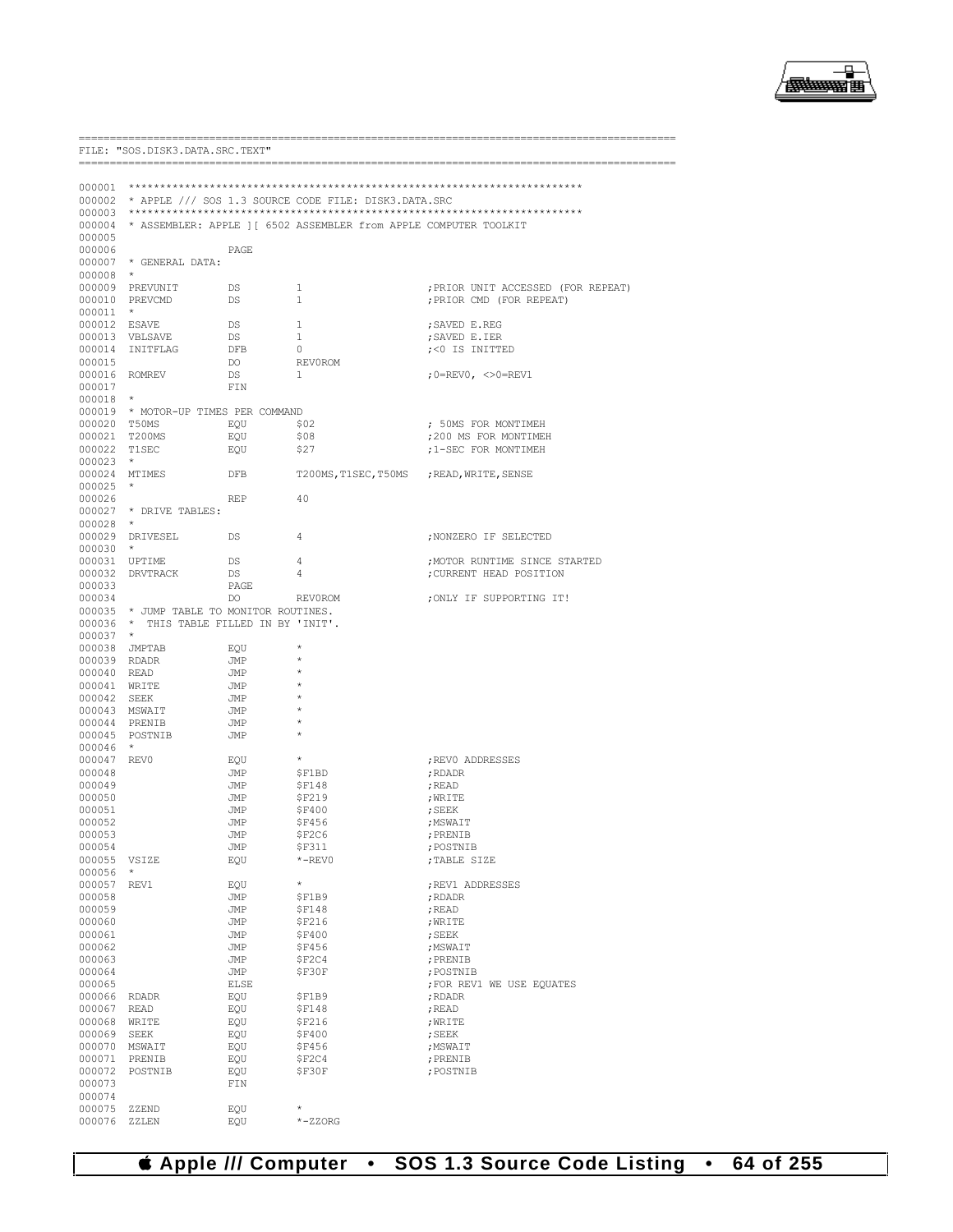

| 000077 | T FINE.                                                     | ZZLEN-LENDISK3 |                              |  |
|--------|-------------------------------------------------------------|----------------|------------------------------|--|
| 000078 | FAIL                                                        | 2. "SOSORG     | FILE IS INCORRECT FOR DISK3" |  |
| 000079 | <b>FTN</b>                                                  |                |                              |  |
| 000080 |                                                             |                |                              |  |
| 000081 |                                                             |                |                              |  |
| 000082 | * END OF APPLE /// SOS 1.3 SOURCE CODE FILE: DISK3.DATA.SRC |                |                              |  |
| 000083 |                                                             |                |                              |  |
| 000084 |                                                             |                |                              |  |

End of File -- Lines: 84 Characters: 2763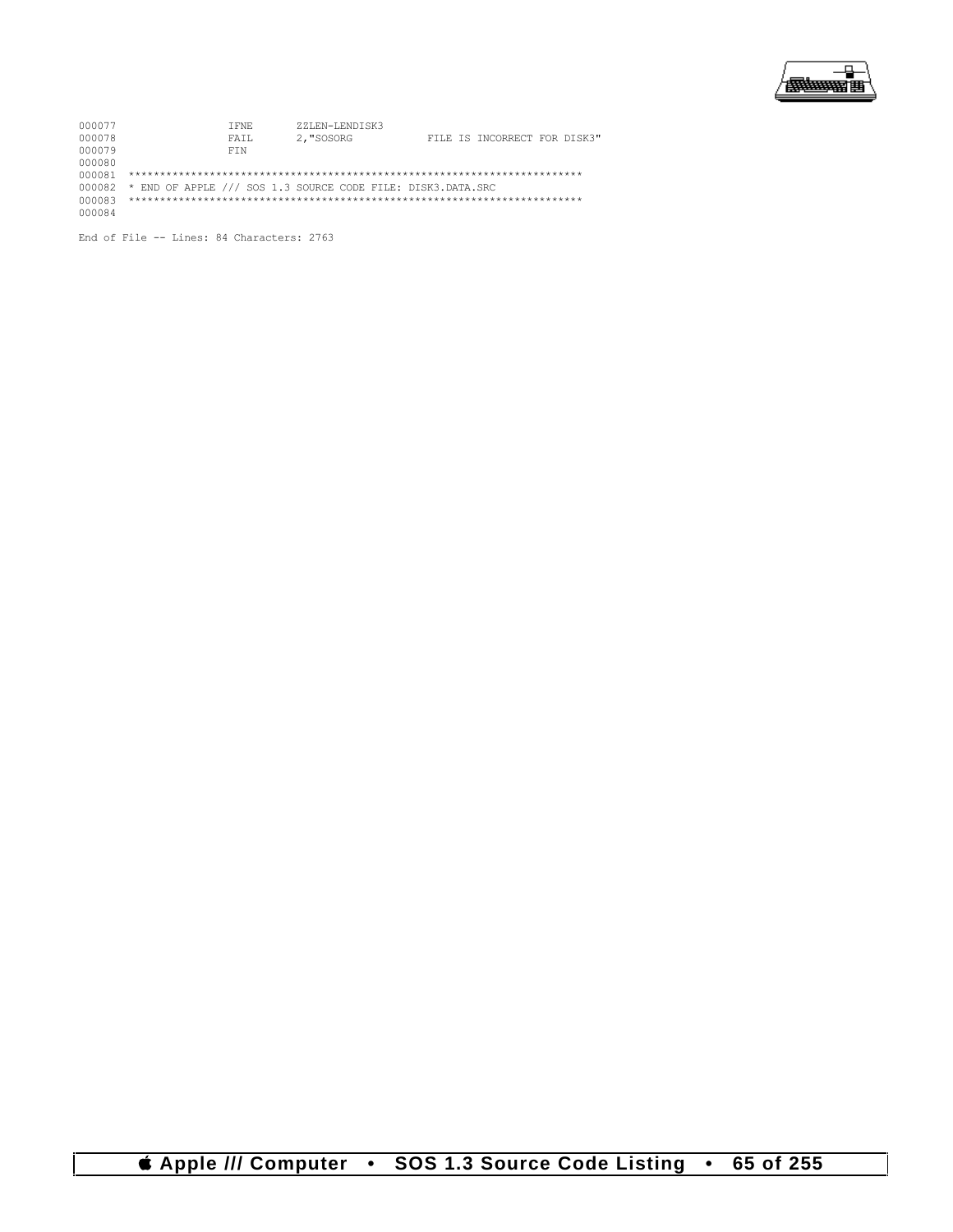

| FILE: "SOS.DISK3.MAIN.SRC.TEXT" |                                             |                              |                                                                          |                                       |  |
|---------------------------------|---------------------------------------------|------------------------------|--------------------------------------------------------------------------|---------------------------------------|--|
|                                 |                                             |                              |                                                                          |                                       |  |
|                                 |                                             |                              |                                                                          |                                       |  |
|                                 |                                             |                              | 000002 * APPLE /// SOS 1.3 SOURCE CODE FILE: DISK3.MAIN.SRC              |                                       |  |
| 000003                          |                                             |                              |                                                                          |                                       |  |
| 000005                          |                                             |                              | 000004 * ASSEMBLER: APPLE 1 [ 6502 ASSEMBLER from APPLE COMPUTER TOOLKIT |                                       |  |
| 000006                          |                                             | PAGE                         |                                                                          |                                       |  |
|                                 | 000007 * MAIN ENTRY POINT:                  |                              |                                                                          |                                       |  |
| 000008                          | $\star$                                     |                              |                                                                          |                                       |  |
| 000010                          | $\star$                                     |                              | 000009 * DISABLE NMI/RESET AND ENABLE ROM/IO SPACE                       |                                       |  |
| 000011 MAIN                     |                                             | EQU                          | $\star$                                                                  |                                       |  |
| 000012                          |                                             | LDA                          | E.REG                                                                    | ; SAVE CALLER'S                       |  |
| 000013<br>000014                |                                             | AND<br>STA                   | #\$FF-\$20<br>ESAVE                                                      | ; DROP SCREEN BIT<br>; ENVIRONMENT    |  |
| 000015                          |                                             | DO                           | $1 - TEST$                                                               | ; NO RESETLOCK FOR TESTING            |  |
| 000016                          |                                             | LDA                          | E.REG                                                                    | ; GET EREG AGAIN                      |  |
| 000017                          |                                             | AND                          | #\$FF-\$10                                                               | ; DISABLE NMI/RESET                   |  |
| 000018<br>000019                |                                             | FIN<br>ORA                   | #\$03                                                                    | ; ENABLE ROM/IO SPACE                 |  |
| 000020                          |                                             | STA                          | E.REG                                                                    |                                       |  |
| $000021$ *                      |                                             |                              |                                                                          |                                       |  |
| 000022                          |                                             | LDA                          | NOSCROLL                                                                 | ; DISABLE SMOOTHSCROLL                |  |
| $000023$ *<br>000024            |                                             | PHP                          |                                                                          | ; IF ALREADY SEI'D, THEN WE           |  |
| 000025                          |                                             | PLA                          |                                                                          | ; STAY THAT WAY                       |  |
| 000026                          |                                             | ROR                          | A                                                                        |                                       |  |
| 000027<br>000028                |                                             | ROR<br>ROR                   | A<br>A                                                                   |                                       |  |
| 000029                          |                                             | ROR                          | A                                                                        |                                       |  |
| 000030                          |                                             | STA                          | IROMASK                                                                  | ;'I' BIT INTO BIT7                    |  |
| 000031                          |                                             |                              |                                                                          |                                       |  |
| 000033                          | 000032 * MAKE SURE WE HAVE A VALID COMMAND: |                              |                                                                          |                                       |  |
| 000034                          |                                             | LDA                          | D.COMMAND                                                                | ;GET IT                               |  |
| 000035                          |                                             | BMI                          | BADCMD                                                                   | ;=>WOW!                               |  |
| 000036                          |                                             | BEQ                          | IOSETUP                                                                  | ;=>ZERO IS A READ                     |  |
| 000037<br>000038                |                                             | $\mathsf{CMP}$<br><b>BCS</b> | #10<br>BADCMD                                                            | ; OFF THE END?<br>;=>YES              |  |
| 000039                          |                                             | CMP                          | #9                                                                       | ; REPEAT?                             |  |
| 000040                          |                                             | BNE                          | CMD1                                                                     | $\gamma = >N$ OPE                     |  |
| $000041$ *                      | 000042 * REPEAT. SIMPLY GET PRIOR COMMAND:  |                              |                                                                          |                                       |  |
| $000043$ *                      |                                             |                              |                                                                          |                                       |  |
| 000044                          |                                             | LDA                          | PREVUNIT                                                                 | ; IS THIS REPEAT FOR                  |  |
| 000045                          |                                             | $\mathbb{CMP}$               | D.UNITNUM                                                                | ; SAME UNIT?                          |  |
| 000046<br>000047                |                                             | BNE<br>LDA                   | BADOP<br>PREVCMD                                                         | ;=>NO? ILLEGAL!<br>; YES, SET COMMAND |  |
| 000048                          |                                             | BEQ                          | RPTOK                                                                    | ;=>REPEAT'ED READ IS OK               |  |
| 000049                          |                                             | $\text{CMP}$                 | #1                                                                       | ; IF NOT, IS IT REPEAT'ED WRITE?      |  |
| 000050                          |                                             | BNE                          | BADOP<br>$\star$                                                         | ; => CAN'T REPEAT OTHER COMMANDS      |  |
| 000051 RPTOK<br>000052          |                                             | EQU<br>STA                   | D.COMMAND                                                                | ; SAME AS BEFORE                      |  |
| 000053                          |                                             | CMP                          | #0                                                                       | ; READ?                               |  |
| 000054                          |                                             | BEO                          | IOSETUP                                                                  | $7 = YES$                             |  |
| 000056 *                        | 000055 * NOW REPEAT GOES LIKE OTHERS:       |                              |                                                                          |                                       |  |
| 000057                          | $\star$                                     |                              |                                                                          |                                       |  |
| 000058 CMD1                     |                                             | EQU                          | $\star$                                                                  |                                       |  |
| 000059                          |                                             | $\text{CMP}{}$               | #1                                                                       | ; WRITE?                              |  |
| 000060<br>000061                |                                             | BNE<br>JMP                   | CMD <sub>2</sub><br>IOSETUP                                              | $\gamma = >NOPE$<br>$; = >YES$        |  |
| 000062 CMD2                     |                                             | EQU                          | $\star$                                                                  |                                       |  |
| 000063                          |                                             | $\text{CMP}$                 | #2                                                                       | ; STATUS?                             |  |
| 000064<br>000065                |                                             | BNE<br>LDA                   | CMD3<br>D.STATCODE                                                       | ;=>NOT STATUS<br>; IS IT 'SENSE'?     |  |
| 000066                          |                                             | BEQ                          | GOSTAT                                                                   | $\left  \right  =>\text{YES}$         |  |
| 000067                          |                                             | LDA                          | #XCTLCODE                                                                | ; ILLEGAL CODE                        |  |
| 000068                          |                                             | JMP                          | EXIT                                                                     |                                       |  |
| 000069 GOSTAT                   |                                             | EQU                          | $\star$                                                                  |                                       |  |
| 000070<br>$000071$ *            |                                             | JMP                          | DRVSETUP                                                                 | $\gamma = > YES$                      |  |
| 000072 CMD3                     |                                             | EQU                          | $\star$                                                                  |                                       |  |
| 000073                          |                                             | $\text{CMP}$                 | #8                                                                       | ; INIT?                               |  |
| 000074<br>000075                |                                             | BNE<br>JMP                   | BADOP<br>INIT                                                            | $\gamma = >N$ OPE<br>;=>YES, DO INIT  |  |
| 000076                          | $\star$                                     |                              |                                                                          |                                       |  |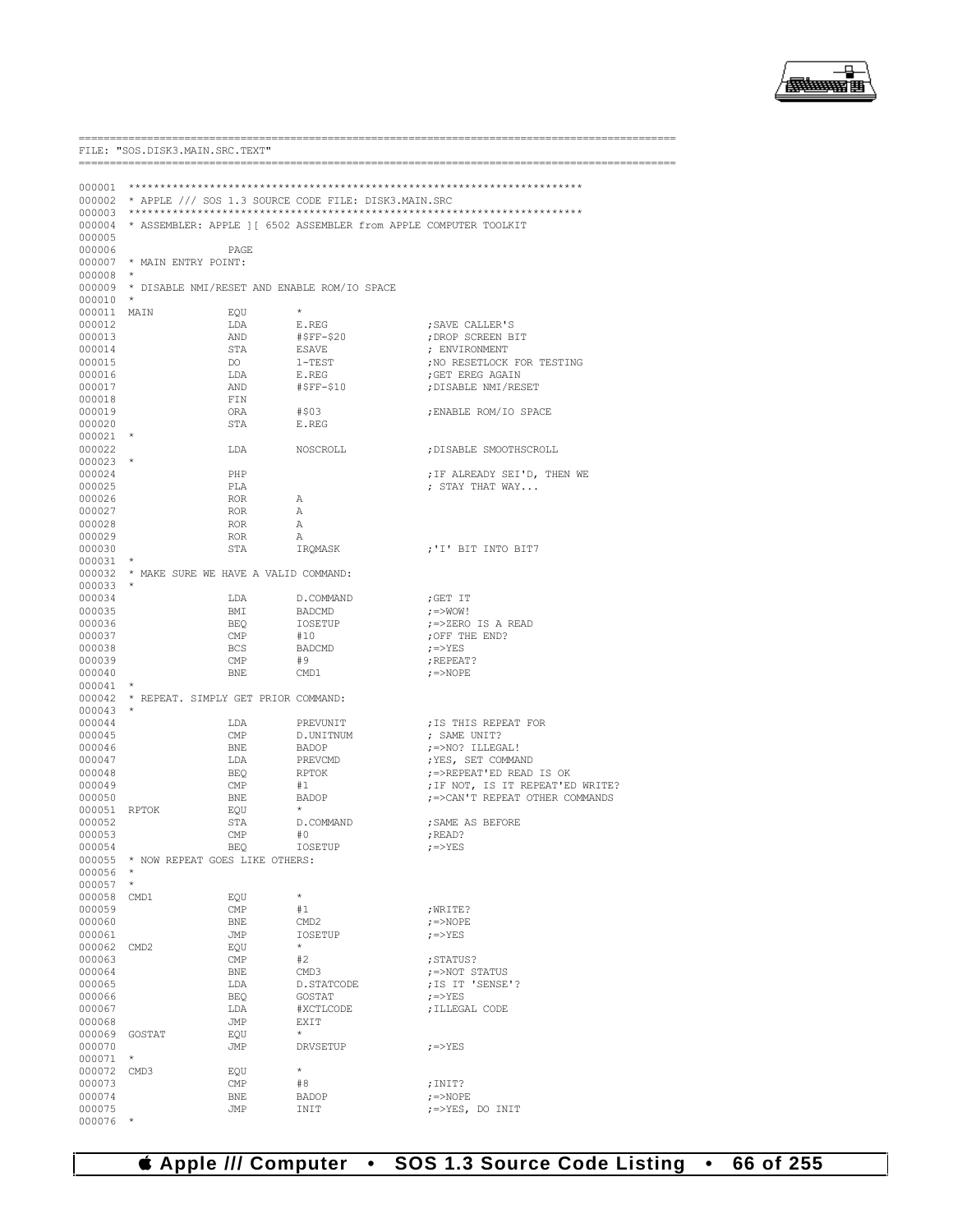

| 000077 BADOP  |                                            | EQU        | $\star$                                          |                                          |
|---------------|--------------------------------------------|------------|--------------------------------------------------|------------------------------------------|
| 000078        |                                            | LDA        | #XBADOP                                          | ; ILLEGAL COMMAND                        |
| 000079        |                                            | JMP        | EXIT                                             | ; BACK TO YOU                            |
| $000080$ *    |                                            |            |                                                  |                                          |
| 000081 BADCMD |                                            | EOU        | $\star$                                          |                                          |
| 000082        |                                            | LDA        | #XREQCODE                                        | ; INVALID COMMAND                        |
|               |                                            |            |                                                  | ; BACK TO YOU                            |
| 000083        |                                            | JMP        | EXIT                                             |                                          |
| 000084        |                                            | PAGE       |                                                  |                                          |
|               | 000085 * SETUP WHAT WE HAVE TO BEFORE      |            |                                                  |                                          |
|               | 000086 * PERFORMING THE I/O OPERATION:     |            |                                                  |                                          |
| $000087$ *    |                                            |            |                                                  |                                          |
|               | 000088 IOSETUP                             | EOU        | $\star$                                          |                                          |
| 000089        |                                            | LDA        | D.BLOCK+1                                        | ; VALIDATE BLOCKNUM                      |
| 000090        |                                            | BEO        | CHKBYTE                                          | $\left  \right  =$ IF <256, IT'S OK      |
| 000091        |                                            | CMP        | #2                                               | ;IS IT <512?                             |
|               |                                            |            |                                                  |                                          |
| 000092        |                                            | BCS        | BADBLOCK                                         | $\left  \right\rangle =>\text{BAD BOY!}$ |
| 000093        |                                            | LDA        | D.BLOCK                                          | ; YES, CHECK LO HALF                     |
| 000094        |                                            | CMP        | #280-256                                         | ; FOR RANGE                              |
| 000095        |                                            | BCC        | CHKBYTE                                          | $\gamma = > I T'S OK$                    |
|               | 000096 BADBLOCK                            | EOU        | $\star$                                          |                                          |
| 000097        |                                            | LDA        | #XBLKNUM                                         | ; BAD BLOCK NUMBER                       |
| 000098        |                                            | JMP        | EXIT                                             | ; RETURN BAD NEWS                        |
| $000099$ *    |                                            |            |                                                  |                                          |
|               | 000100 CHKBYTE                             | EQU        | $\star$                                          |                                          |
| 000101        |                                            |            |                                                  | ; GET LO COUNT                           |
|               |                                            | LDA        | D.BYTES                                          |                                          |
| 000102        |                                            | BNE        | BADCOUNT                                         | ; =>ERR, NOT INTEGRAL BLOCK(S)           |
| 000103        |                                            | LDA        | D.BYTES+1                                        | ; GET HI COUNT                           |
| 000104        |                                            | LSR        | A                                                | ; MAKE BLOCK COUNT                       |
| 000105        |                                            | BCS        | BADCOUNT                                         | ; => BAD IF HALF-BLOCK COUNT             |
| 000106        |                                            | STA        | BLKCOUNT                                         | ; SAVE COUNT OF BLOCKS                   |
| $000107$ *    |                                            |            |                                                  |                                          |
|               | 000108 * DOES REQUESTED BYTECOUNT CAUSE US |            |                                                  |                                          |
|               | 000109 * TO RUN OFF END OF DISK?           |            |                                                  |                                          |
| $000110$ *    |                                            |            |                                                  |                                          |
|               |                                            |            |                                                  |                                          |
| 000111        |                                            | LDA        | BLKCOUNT                                         | ; NO. ADD STARTBLOCK                     |
| 000112        |                                            | CLC        |                                                  | ; AND BLKCOUNT AND SEE                   |
| 000113        |                                            | ADC        | D.BLOCK                                          | ; IF WE'RE TOO BIG                       |
| 000114        |                                            | LDX        | D.BLOCK+1                                        | ; DID IT START OUT > 255?                |
| 000115        |                                            | BNE        | BLKG255                                          | $; = >YES$                               |
| 000116        |                                            | BCC        | DRVSETUP                                         | $\mu$ =>DEFINITELY < 256                 |
| 000117        |                                            | <b>BCS</b> | CHKLO                                            | $\mu$ =>IF CARRY, THEN >256              |
|               | 000118 BLKG255                             | EOU        | $\star$                                          |                                          |
| 000119        |                                            | BCS        | BADCOUNT                                         | ;>255+CARRY IS NOW >511                  |
|               |                                            |            | $\star$                                          |                                          |
| 000120 CHKLO  |                                            | EOU        |                                                  |                                          |
| 000121        |                                            | CMP        | #280-256+1                                       | $;281511$ ?                              |
| 000122        |                                            | <b>BCC</b> | DRVSETUP                                         | $\gamma$ =>NO, WE ARE OK                 |
|               | 000123 BADCOUNT                            | EOU        | $\star$                                          |                                          |
| 000124        |                                            | LDA        | #XBYTECNT                                        | ; ILLEGAL BYTECOUNT                      |
| 000125        |                                            | JMP        | EXIT                                             | $;$ SORRY                                |
| 000126        |                                            | PAGE       |                                                  |                                          |
| $000127$ *    |                                            |            |                                                  |                                          |
|               | 000128 * SELECT THE APPROPRIATE DRIVE:     |            |                                                  |                                          |
| $000129$ *    |                                            |            |                                                  |                                          |
|               |                                            |            |                                                  |                                          |
|               | 000130 DRVSETUP                            | EOU        |                                                  |                                          |
| 000131        |                                            | LDA        | D.COMMAND                                        | ; SAVE THIS COMMAND                      |
| 000132        |                                            | <b>STA</b> | PREVCMD                                          | ; AND DEVICE FOR                         |
| 000133        |                                            | LDA        | D.UNITNUM                                        | ; SUBSEQUENT                             |
| 000134        |                                            | STA        | PREVUNIT                                         | ; 'REPEAT' CALL                          |
| 000135        |                                            | LDA        | E.REG                                            | ; DOWNSHIFT TO                           |
| 000136        |                                            | ORA        | #\$80                                            | ; 1MHZ FOR REMAINDER                     |
| 000137        |                                            | STA        | E.REG                                            | ; OF DRIVER EXECUTION                    |
| 000138        |                                            | JSR        | UNITSEL                                          | ; SELECT & START IT                      |
| $000139$ *    |                                            |            |                                                  |                                          |
|               |                                            |            |                                                  |                                          |
|               | 000140 * SEE IF THE MOTOR STARTED. IF NOT, |            |                                                  |                                          |
|               |                                            |            | 000141 * THEN IT'S EITHER DISKSWITCH OR NODRIVE. |                                          |
| 000142        | $\star$                                    |            |                                                  |                                          |
| 000143        |                                            | JSR        | CHKDRV                                           | ; MOTOR RUNNING?                         |
| 000144        |                                            | BNE        | DOIO                                             | $; = >YES,$ GREAT.                       |
| 000145        | $\star$                                    |            |                                                  |                                          |
|               | 000146 * IF WE GET A MOTOR WHEN WE MOVE    |            |                                                  |                                          |
|               | 000147 * THE HEAD, THEN IT'S DISKSWITCH.   |            |                                                  |                                          |
| 000148        | $\star$                                    |            |                                                  |                                          |
|               |                                            |            |                                                  |                                          |
| 000149        |                                            | LDX        | D.UNITNUM                                        | ; FORCE HEAD MOTION                      |
| 000150        |                                            | INC        | DRVTRACK, X                                      | ; EVEN IF ALREADY ON ZERO                |
| 000151        |                                            | INC        | DRVTRACK, X                                      | ; GIVE HIM A FIRM KNOCKER                |
| 000152        |                                            | LDA        | #0                                               | ; SEEK TO TRACK ZERO                     |
| 000153        |                                            | JSR        | MYSEEK                                           | ; FOR BFM DIR READ                       |
| 000154        |                                            | JSR        | CHKDRV                                           | ; RUNNING NOW?                           |
| 000155        |                                            | BNE        | DSWITCH                                          | ;=>YES, A SWITCHEROO                     |
| 000156        |                                            | LDA        | #0                                               |                                          |
| 000157        |                                            | LDY        | D.UNITNUM                                        | FORGET THAT THIS                         |
|               |                                            |            |                                                  |                                          |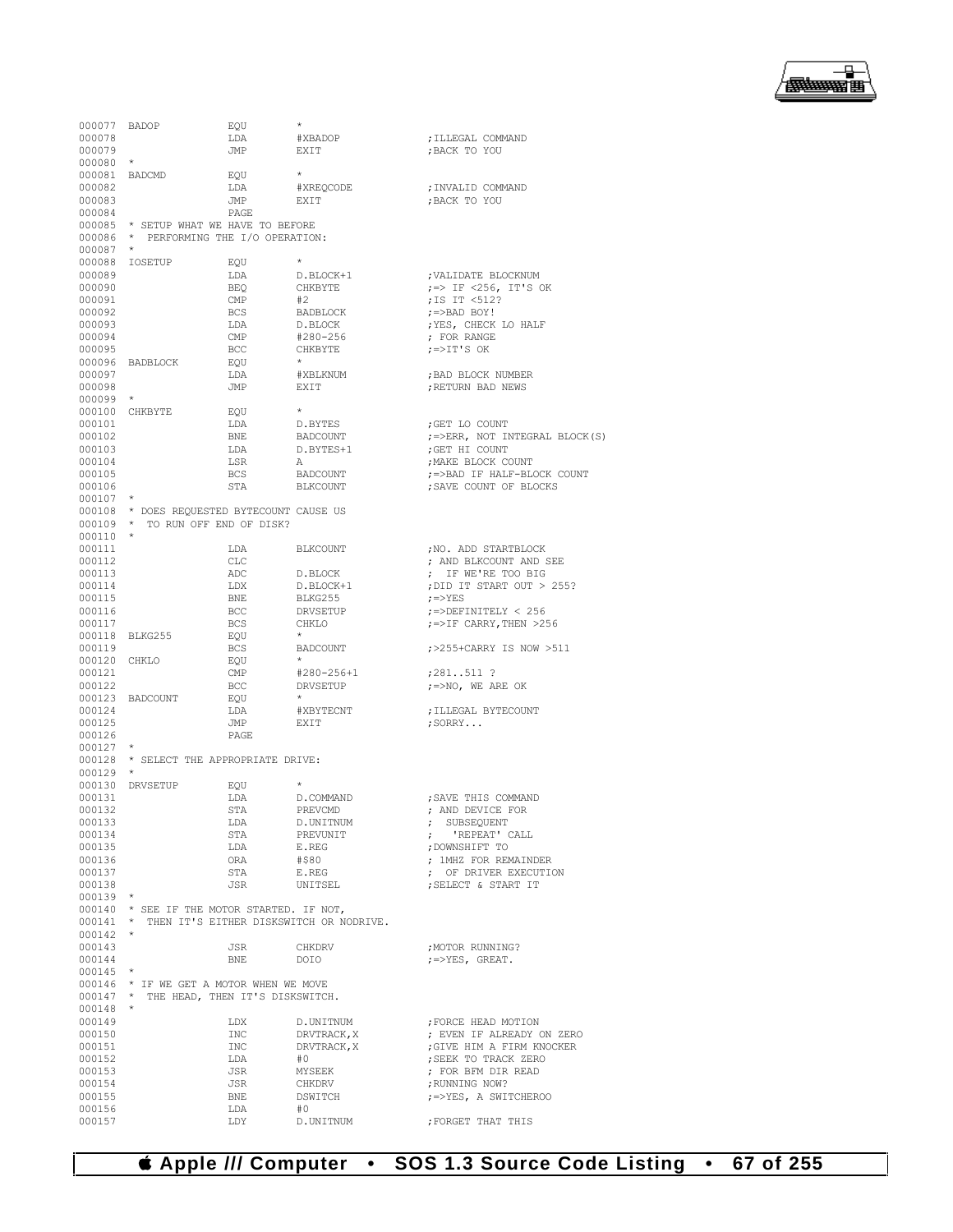书 /<del>1999 -</del> 1999

| 000158     |                                                   | STA        | DRIVESEL, Y                                                        | ; DRIVE WAS 'SELECTED'             |
|------------|---------------------------------------------------|------------|--------------------------------------------------------------------|------------------------------------|
| 000159     |                                                   | LDA        | #XNODRIVE                                                          | ; NO, A MISSING DRIVE!             |
| 000160     |                                                   | JMP        | EXIT                                                               |                                    |
| 000161     | $^{\star}$                                        |            |                                                                    |                                    |
| 000162     | DSWITCH                                           | EQU        | $\star$                                                            |                                    |
| 000163     |                                                   | LDA        | #XDISKSW                                                           | ; USER PULLED A FAST ONE           |
| 000164     |                                                   | JMP        | EXIT                                                               | ; BUT HE CAN'T FOOL US.            |
| 000165     |                                                   | PAGE       |                                                                    |                                    |
| 000166     | * PREPARE TO DO THE OPERATION:                    |            |                                                                    |                                    |
|            | $\star$                                           |            |                                                                    |                                    |
| 000167     |                                                   |            |                                                                    |                                    |
| 000168     | DOIO                                              | EQU        |                                                                    |                                    |
| 000169     |                                                   | LDA        | D.BUFL                                                             | COPY USER BUFFER                   |
| 000170     |                                                   | STA        | BUFTEMP                                                            | ; AND BLOCK NUMBER                 |
| 000171     |                                                   | LDA        | D.BUFH                                                             | ; TO OUR WORKSPACE                 |
| 000172     |                                                   | STA        | BUFTEMP+1                                                          |                                    |
| 000173     |                                                   | LDA        | $$1400+D$ . BUFH                                                   |                                    |
| 000174     |                                                   | STA        | \$1400+BUFTEMP+1                                                   |                                    |
| 000175     |                                                   | LDA        | D.BLOCK                                                            |                                    |
| 000176     |                                                   | STA        | BLKTEMP                                                            |                                    |
| 000177     |                                                   | LDA        |                                                                    |                                    |
|            |                                                   |            | D.BLOCK+1                                                          |                                    |
| 000178     |                                                   | STA        | BLKTEMP+1                                                          |                                    |
| 000179     | $\star$                                           |            |                                                                    |                                    |
|            | 000180 * IF CALLER GAVE US A COUNT OF ZERO BYTES, |            |                                                                    |                                    |
|            | 000181 * THEN WE'RE ALL DONE!                     |            |                                                                    |                                    |
| 000182     | $\star$                                           |            |                                                                    |                                    |
| 000183     |                                                   | LDA        | D. COMMAND                                                         | ; IS IT STATUS?                    |
| 000184     |                                                   | CMP        | #2                                                                 | ; IF SO, THEN BYTECOUNT            |
| 000185     |                                                   | BNE        | DOIO2                                                              | ; IS MEANINGLESS                   |
| 000186     |                                                   | JMP        | STATUS                                                             |                                    |
|            |                                                   |            | $\star$                                                            |                                    |
| 000187     | DOIO2                                             | EQU        |                                                                    |                                    |
| 000188     |                                                   | LDY        | BLKCOUNT                                                           | ; $BLKS=0?$                        |
| 000189     |                                                   | <b>BEQ</b> | <b>READOK</b>                                                      | ; =>YES, YOU GET GOOD RETURN       |
| 000190     |                                                   | CMP        | #0                                                                 | ; READ COMMAND?                    |
| 000191     |                                                   | <b>BEO</b> | <b>READREO</b>                                                     | $; = >YES$                         |
| 000192     |                                                   | JMP        | WRITEREQ                                                           |                                    |
| 000193     |                                                   | PAGE       |                                                                    |                                    |
| 000194     |                                                   | <b>REP</b> | 40                                                                 |                                    |
| 000195     | $*$ -- READ --                                    |            |                                                                    |                                    |
|            |                                                   |            | 40                                                                 |                                    |
| 000196     |                                                   | REP        | $\star$                                                            |                                    |
|            | 000197 READREO                                    | EOU        |                                                                    |                                    |
| 000198     |                                                   | LDA        | #0                                                                 | CLEAR COUNT OF,                    |
| 000199     |                                                   | LDY        | #0                                                                 |                                    |
| 000200     |                                                   | STA        | $(D.BYTRD)$ , Y                                                    | ; BYTES READ                       |
| 000201     |                                                   | INY        |                                                                    |                                    |
| 000202     |                                                   | STA        | $(D.BYTRD)$ , Y                                                    |                                    |
| 000203     | READREO2                                          | EOU        | $\star$                                                            |                                    |
| 000204     |                                                   | JSR        | BLK2SECT                                                           | ; COMPUTE TRK/SECTOR THIS BLOCK    |
| 000205     | $\star$                                           |            |                                                                    |                                    |
| 000206     |                                                   | <b>JSR</b> | SECTORIO                                                           |                                    |
|            |                                                   |            |                                                                    | ; READ IT PLEASE                   |
| 000207     |                                                   | <b>BCS</b> | READERR                                                            | $\gamma = > W E$ LOSE.             |
| 000208     |                                                   | INC        | <b>SECTOR</b>                                                      | ; BUMP TO NEXT                     |
| 000209     |                                                   | <b>INC</b> | SECTOR                                                             | ; LOGICAL SECTOR                   |
| 000210     |                                                   | INC        | BUF+1                                                              | ; BUMP SECTOR BUFFER               |
| 000211     |                                                   | JSR        | SECTORIO                                                           | ; READ IT TOO                      |
| 000212     |                                                   | <b>BCS</b> | <b>READERR</b>                                                     | $\mu$ =>WE LOSE.                   |
| 000213     |                                                   | LDY        | #1                                                                 |                                    |
| 000214     |                                                   | LDA        | (D.BYTRD), Y                                                       | ; BUMP COUNT OF                    |
| 000215     |                                                   | CLC        |                                                                    |                                    |
|            |                                                   |            |                                                                    |                                    |
| 000216     |                                                   | ADC        | #2                                                                 |                                    |
| 000217     |                                                   | STA        | (D.BYTRD), Y                                                       | ; BYTES READ                       |
| $000218$ * |                                                   |            |                                                                    |                                    |
|            | 000219 * MORE BLOCKS TO GO?                       |            |                                                                    |                                    |
| $000220$ * |                                                   |            |                                                                    |                                    |
| 000221     |                                                   | JSR        | MOREBLKS                                                           | SETUP FOR NEXT BLOCK;              |
| 000222     |                                                   | BNE        | READREQ2                                                           | $\mathsf{I}=\mathsf{MORE}$ TO READ |
|            | 000223 READOK                                     | EQU        | $\star$                                                            |                                    |
| 000224     |                                                   | LDA        | #0                                                                 | ;GOOD RETURN                       |
|            |                                                   |            |                                                                    |                                    |
| 000225     |                                                   | JMP        | EXIT                                                               | ; TELL HAPPY USER                  |
| $000226$ * |                                                   |            |                                                                    |                                    |
|            | 000227 READERR                                    | EQU        | $\star$                                                            |                                    |
| 000228     |                                                   | JMP        | EXIT                                                               | ; RETURN ERROR CODE                |
| 000229     |                                                   | CHN        | DISK3.WRT.SRC                                                      |                                    |
| 000230     |                                                   |            |                                                                    |                                    |
|            |                                                   |            |                                                                    |                                    |
|            |                                                   |            | 000232 * END OF APPLE /// SOS 1.3 SOURCE CODE FILE: DISK3.MAIN.SRC |                                    |
|            |                                                   |            |                                                                    |                                    |
| 000234     |                                                   |            |                                                                    |                                    |
|            |                                                   |            |                                                                    |                                    |

End of File -- Lines: 234 Characters: 7883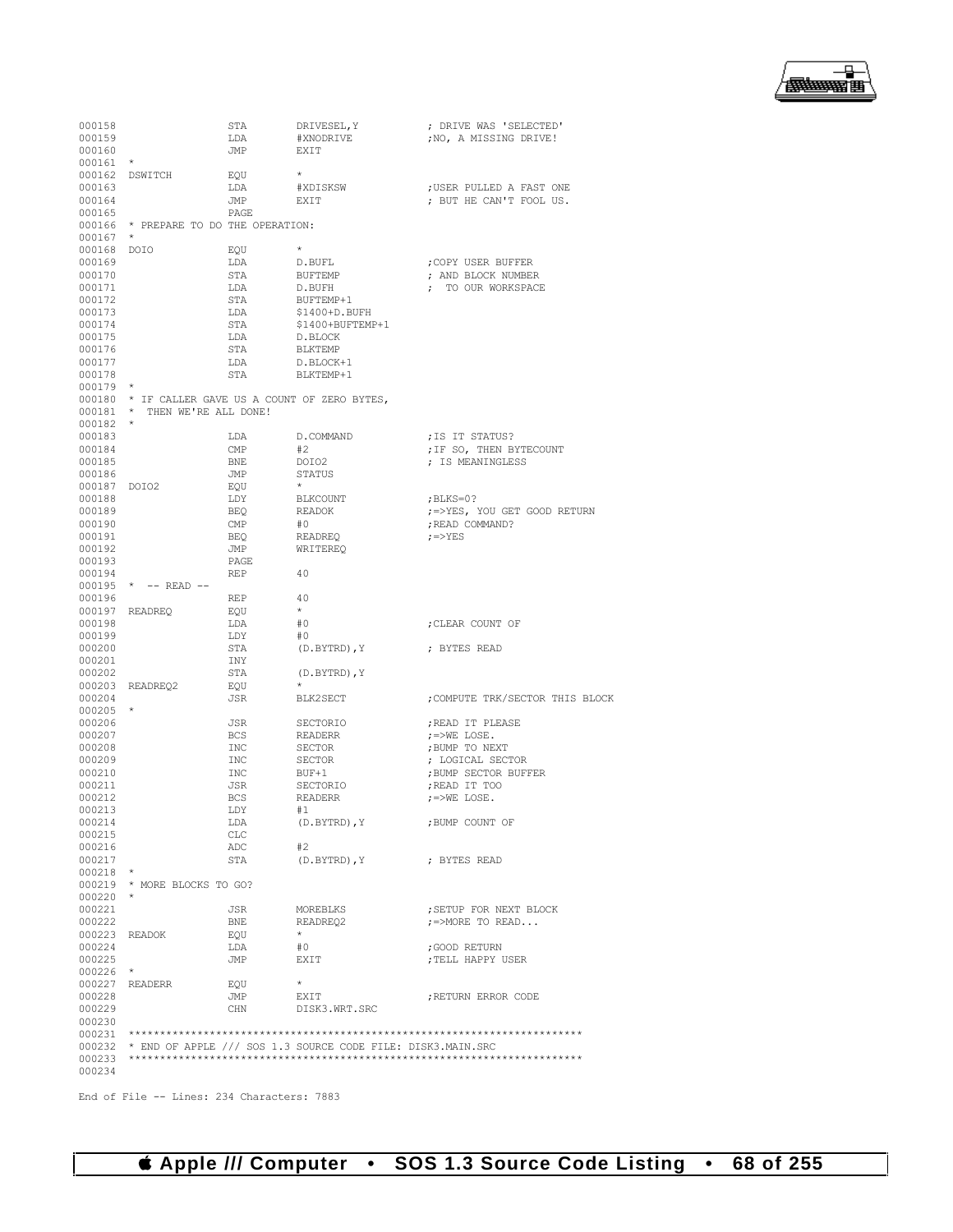

|                      | FILE: "SOS.DISK3.SIO.SRC.TEXT"                                                         |                      |                                                                   |                                                      |
|----------------------|----------------------------------------------------------------------------------------|----------------------|-------------------------------------------------------------------|------------------------------------------------------|
|                      |                                                                                        |                      |                                                                   |                                                      |
| 000001               |                                                                                        |                      |                                                                   |                                                      |
|                      |                                                                                        |                      | 000002 * APPLE /// SOS 1.3 SOURCE CODE FILE: DISK3.SIO.SRC        |                                                      |
| 000004<br>000005     |                                                                                        |                      | * ASSEMBLER: APPLE ] [ 6502 ASSEMBLER from APPLE COMPUTER TOOLKIT |                                                      |
| 000006               |                                                                                        | PAGE                 |                                                                   |                                                      |
| 000007               |                                                                                        | REP                  | 40                                                                |                                                      |
|                      | 000008 * NAME<br>: SECTORIO                                                            |                      |                                                                   |                                                      |
|                      | 000009 * FUNCTION: READ OR WRITE A SECTOR<br>000010 * INPUT : IBSTRK, IBSECT, MONTIME, |                      |                                                                   |                                                      |
|                      | 000011 * RETURNS : CARRY CLEAR IF OK (AC=00)                                           |                      |                                                                   |                                                      |
| $000012$ *           |                                                                                        |                      | : CARRY SET IF ERROR (AC=ERRCODE)                                 |                                                      |
| $000013$ *           |                                                                                        | : SEEKWAIT ALL SETUP |                                                                   |                                                      |
|                      | 000014 * DESTROYS: ALL REGISTERS                                                       |                      |                                                                   |                                                      |
| 000015<br>000016     | $\star$                                                                                | REP                  | 40                                                                |                                                      |
|                      | 000017 SECTORIO                                                                        | EQU                  |                                                                   |                                                      |
| 000018               |                                                                                        | LDA                  | #R.RECAL                                                          | ; SETUP THE                                          |
|                      | 000019 * R.RECAL MUST BE NON-ZERO!! (SEE BELOW)                                        |                      |                                                                   |                                                      |
| 000020               |                                                                                        | STA                  | RECALCNT                                                          | ; RECAL TRIES                                        |
| 000021<br>000022     |                                                                                        | NOP<br>STA           | E1908                                                             | ; PAD ONE BYTE<br>; A-REG MUST BE NON-ZERO !!!       |
|                      | 000023 * E1908 = NON-ZERO LOCKOUT MOUSE                                                |                      |                                                                   |                                                      |
| $000024$ *           |                                                                                        |                      |                                                                   |                                                      |
| 000025               |                                                                                        | LDY                  | D.UNITNUM                                                         | ; ARE WE ON-TRACK?                                   |
| 000026<br>000027     |                                                                                        | LDA<br>CMP           | TRACK<br>DRVTRACK, Y                                              |                                                      |
| 000028               |                                                                                        | <b>BEO</b>           | SOUGHT                                                            | ;=>IF SO, FORGET SEEK & DELAY!                       |
| $000029$ *           |                                                                                        |                      |                                                                   |                                                      |
|                      | 000030 * WAIT BEFORE STEPPING:                                                         |                      |                                                                   |                                                      |
| 000031<br>000032     | $\star$                                                                                |                      |                                                                   |                                                      |
| 000033               |                                                                                        | LDA<br>BEQ           | SEEKWAIT<br>GOSEEK                                                | ; SEEK DELAY NEEDED?<br>$\mu = > NAW$                |
| 000034               |                                                                                        | LDA                  | #0                                                                |                                                      |
| 000035               |                                                                                        | STA                  | SEEKWAIT                                                          | ; CLEAR THE FLAG                                     |
| 000036               |                                                                                        | LDA                  | #4                                                                | ; ADD SEEKDELAY TO                                   |
| 000037<br>000038     |                                                                                        | JSR<br>TAY           | ADDTIME                                                           | ; THE TOTAL UPTIME (S)<br>; 4*25 MS DELAY            |
| 000039               | SEEKDEL                                                                                | EQU                  | $\star$                                                           |                                                      |
| 000040               |                                                                                        | LDA                  | #0                                                                |                                                      |
| 000041               |                                                                                        | JSR                  | MSWAIT                                                            |                                                      |
| 000042               |                                                                                        | DEY                  |                                                                   |                                                      |
| 000043<br>$000044$ * |                                                                                        | BNE                  | SEEKDEL                                                           |                                                      |
| 000045               | * ISSUE THE SEEK:                                                                      |                      |                                                                   |                                                      |
| 000046               | $\star$                                                                                |                      |                                                                   |                                                      |
|                      | 000047 GOSEEK                                                                          | EQU                  |                                                                   |                                                      |
| 000048<br>000049     |                                                                                        | LDA<br>JSR           | TRACK<br>MYSEEK                                                   | ; GET DESTINATION TRACK<br>$:=$ > AND YOU SHALL FIND |
| $000050$ *           |                                                                                        |                      |                                                                   |                                                      |
| 000051               | SOUGHT                                                                                 | EQU                  |                                                                   |                                                      |
| 000052               |                                                                                        | LDA                  | IRQMASK                                                           | ; SET IRQ MASK FOR                                   |
| 000053<br>000054     |                                                                                        | STA<br>LDA           | IMASK<br>#R.IRQ                                                   | ; CORE ROUTINES<br>; SETUP IRQ RETRIES               |
| 000055               |                                                                                        | STA                  | INTRTRY                                                           |                                                      |
| 000056               |                                                                                        | LDA                  | #R.IOERR                                                          | ; AND ERROR RETRIES                                  |
| 000057               |                                                                                        | STA                  | RETRYCNT                                                          |                                                      |
| $000058$ *           | 000059 * DELAY FOR ANY REMAINING MOTOR-UP TIME:                                        |                      |                                                                   |                                                      |
| 000060               | $\star$                                                                                |                      |                                                                   |                                                      |
| 000061               | MDELAY                                                                                 | EQU                  | $\star$                                                           |                                                      |
| 000062               |                                                                                        | LDA                  | MONTIMEH                                                          | ; ANY TIME REMAINING?                                |
| 000063               |                                                                                        | BPL                  | FINDIT                                                            | ; =>NO, WE'RE UP TO SPEED.                           |
| 000064<br>000065     |                                                                                        | LDA<br>JSR           | #1<br>ADDTIME                                                     | ; YES, SO BUMP A SLICE OF<br>; UPTIME WHILE WE WAIT  |
| 000066               |                                                                                        | LDA                  | #0                                                                |                                                      |
| 000067               |                                                                                        | JSR                  | MSWAIT                                                            |                                                      |
| 000068               |                                                                                        | JMP                  | MDELAY                                                            | ;=>GO TILL ENOUGH                                    |
| $000069$ *           |                                                                                        |                      |                                                                   |                                                      |
| $000071$ *           | 000070 * FIND THE DESIRED SECTOR:                                                      |                      |                                                                   |                                                      |
|                      | 000072 * NOTE: FINDSECT RETURNS WITH                                                   |                      |                                                                   |                                                      |
| 000073               | IRQ INHIBITED!<br>$\star$ . The set of $\star$                                         |                      |                                                                   |                                                      |
| 000074               | $\star$                                                                                |                      |                                                                   |                                                      |
| 000075<br>000076     | FINDIT                                                                                 | EQU<br>PHP           | $\star$                                                           |                                                      |
|                      |                                                                                        |                      |                                                                   | ; INHIBIT IRQ WHILE                                  |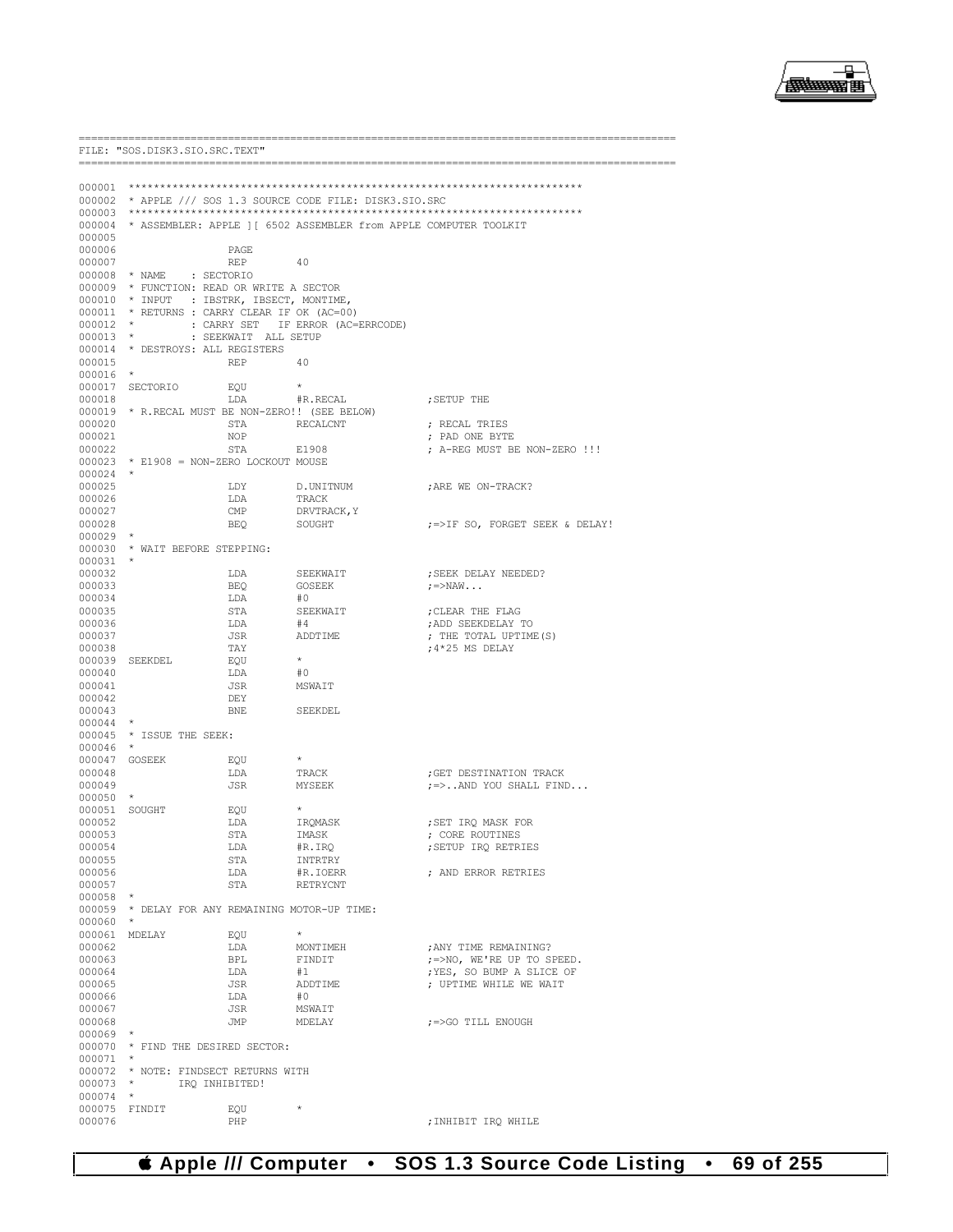▕<del>▓▓▓▓</del>▊

| 000077        |                                             | SEI                     |                | ; MESSING WITH VBL FLAGS      |
|---------------|---------------------------------------------|-------------------------|----------------|-------------------------------|
| 000078        |                                             | LDA                     | E.IER          | ; DISABLE VBL IRQ             |
| 000079        |                                             | AND                     | #\$18          | ; DURING SECTOR I/O           |
|               |                                             |                         |                |                               |
| 000080        |                                             | STA                     | E.IER          |                               |
| 000081        |                                             | ORA                     | #\$80          | FOR 'SET' LATER               |
| 000082        |                                             | STA                     | VBLSAVE        |                               |
| 000083        |                                             | PLP                     |                | ; RESTORE IRO STATUS          |
| 000084        |                                             | JSR                     | FINDSECT       | ; FIND ME PLEASE              |
|               |                                             |                         |                |                               |
| 000085        |                                             | <b>BCS</b>              | TRYRECAL       | ; =>NO? RECAL OR GIVE UP!     |
| 000086        |                                             | LDX                     | #\$60          | ; SET UP SLOT FOR CORE RTNS   |
| 000087        |                                             | LDA                     | D.COMMAND      | ; WHAT'S YOUR PLEASURE?       |
| 000088        |                                             | <b>BNE</b>              | SIOWRITE       | $r = > WRLTE$                 |
|               |                                             |                         |                |                               |
| $000089$ *    |                                             |                         |                |                               |
| 000090        |                                             | <b>REP</b>              | 40             |                               |
|               | 000091 * READ A SECTOR:                     |                         |                |                               |
| $000092$ *    |                                             |                         |                |                               |
|               |                                             |                         |                |                               |
| 000093        |                                             | JSR                     | READ           | ; READ THAT SECTOR            |
| 000094        |                                             | JSR                     | FIXIRQ         | ; ENABLE IRO IF OK            |
| 000095        |                                             | LDA                     | VBLSAVE        | ; ALLOW VBL DURING            |
| 000096        |                                             | STA                     | E.IER          | ; POSTNIB                     |
|               |                                             |                         |                |                               |
| 000097        |                                             | <b>BCS</b>              | BADIO          |                               |
| 000098        |                                             | LDA                     | E.REG          | ; SET 2MHZ FOR POSTNIB        |
| 000099        |                                             | AND                     | #\$7F          |                               |
| 000100        |                                             | STA                     | E.REG          |                               |
|               |                                             |                         |                |                               |
| 000101        |                                             | JSR                     | POSTNIB        | ; POSTNIB/CHECKSUM            |
| 000102        |                                             | <b>BCS</b>              | IORETRY        | $\mu$ =>I/O ERR: BAD CHKSUM   |
| 000103        |                                             | JMP                     | <b>SIOGOOD</b> | $; = >$ GOOD READ             |
| $000104$ *    |                                             |                         |                |                               |
|               |                                             |                         |                |                               |
| 000105        |                                             | <b>REP</b>              | 40             |                               |
|               | 000106 * WRITE A SECTOR:                    |                         |                |                               |
| $000107$ *    |                                             |                         |                |                               |
|               | 000108 SIOWRITE                             |                         | $\star$        |                               |
|               |                                             | EOU                     |                |                               |
| 000109        |                                             | JSR                     | WRITE          | ; WRITE THE DATA              |
| 000110        |                                             | JSR                     | FIXIRQ         | ; RE-ENABLE IRO IF OK         |
| 000111        |                                             | LDA                     | VBLSAVE        | ; RESTORE                     |
|               |                                             |                         |                |                               |
| 000112        |                                             | STA                     | E.IER          | ; VBL IRO                     |
| 000113        |                                             | BCC                     | SIOGOOD        | ;=>GOOD WRITE                 |
| 000114        |                                             | BVC                     | SIOWPROT       | ; =>WRITE PROTECTED           |
| 000115        | $\star$                                     |                         |                |                               |
| 000116        |                                             | REP                     | -40            |                               |
|               |                                             |                         |                |                               |
|               | 000117 * IT DIDN'T GO WELL FOR US:          |                         |                |                               |
| 000118        | $\star$                                     |                         |                |                               |
| 000119 BADIO  |                                             | EQU                     | $\star$        |                               |
| 000120        |                                             | DO                      | 1-REV0ROM      | ;FOR REV1                     |
|               |                                             |                         |                |                               |
| 000121        |                                             | <b>BVS</b>              | FINDIT         | ;=>IRQ. JUST RETRY IT.        |
| 000122        |                                             | ELSE                    |                | ; FOR REVO                    |
| $000123$ *    |                                             |                         |                |                               |
|               | 000124 * THE REV1 ROM TAKES CARE OF THE     |                         |                |                               |
|               |                                             |                         |                |                               |
|               | 000125 * IRQ RETRY COUNT, BUT REVO DOESN'T: |                         |                |                               |
| 000126        | $\star$                                     |                         |                |                               |
| 000127        |                                             | <b>BVC</b>              | IORETRY        | $\mu = > 1/O$ ERROR. RETRY IT |
| 000128        |                                             | LDA                     | ROMREV         | ; WHICH ROM?                  |
|               |                                             |                         |                |                               |
| 000129        |                                             | BNE                     | FINDIT         | ;=>REV1. HE DOES IT.          |
| 000130        |                                             | LDA                     | INTRTRY        | ; REVO. OUT OF RETRIES?       |
| 000131        |                                             | <b>BPL</b>              | BADIO2         | $\epsilon = > NQ$ .           |
|               |                                             |                         | IMASK          |                               |
| 000132        |                                             | STA                     |                | ; SET HI BIT FOR IRQ MASK     |
| 000133 BADIO2 |                                             | EQU                     | $\star$        |                               |
| 000134        |                                             | DEC                     | INTRTRY        | ; ONE LESS RETRY              |
| 000135        |                                             | JMP                     | FINDIT         | ;=>RETRY AFTER IRQ            |
|               |                                             |                         |                |                               |
| 000136        |                                             | FIN                     |                |                               |
| $000137$ *    |                                             |                         |                |                               |
|               | 000138 * RETRY AFTER AN I/O ERROR:          |                         |                |                               |
| $000139$ *    |                                             |                         |                |                               |
|               |                                             |                         | $\star$        |                               |
|               | 000140 IORETRY                              | EQU                     |                |                               |
| 000141        |                                             | DEC                     | RETRYCNT       | ; ANY RETRIES LEFT?           |
| 000142        |                                             | BNE                     | FINDIT         | ;=>YEAH, RETRY AFTER ERROR    |
| $000143$ *    |                                             |                         |                |                               |
|               | 000144 * RETRIES EXHAUSTED. RECALIBRATE:    |                         |                |                               |
|               |                                             |                         |                |                               |
| $000145$ *    |                                             |                         |                |                               |
|               | 000146 TRYRECAL                             | EQU                     | $\star$        |                               |
| 000147        |                                             | LDA                     | VBLSAVE        | ; ALLOW VBL IF RECAL          |
|               |                                             |                         |                |                               |
| 000148        |                                             | STA                     | E.IER          | ; OR UNRECOVERABLE ERROR      |
| 000149        |                                             | DEC                     | RECALCNT       | ; HAVE WE RECALIBRATED YET?   |
| 000150        |                                             | BMI                     | SIOERR         | ;=>YUP. WE'RE DEAD.           |
| 000151        |                                             | JSR                     | RECAL          | ; NO, TRY OUR LUCK            |
|               |                                             |                         |                |                               |
| 000152        |                                             | LDY                     | D.UNITNUM      | ; ARE WE ON-TRACK?            |
| 000153        |                                             | LDA                     | TRACK          |                               |
| 000154        |                                             | $\mathop{\mathrm{CMP}}$ | DRVTRACK, Y    |                               |
| 000155        |                                             | BNE                     | NOTSAME        |                               |
|               |                                             |                         |                |                               |
| 000156        |                                             | JMP                     | SOUGHT         | ;=>IF SO, FORGET RESEEK       |
|               | 000157 NOTSAME                              | EQU                     |                |                               |
|               |                                             |                         |                |                               |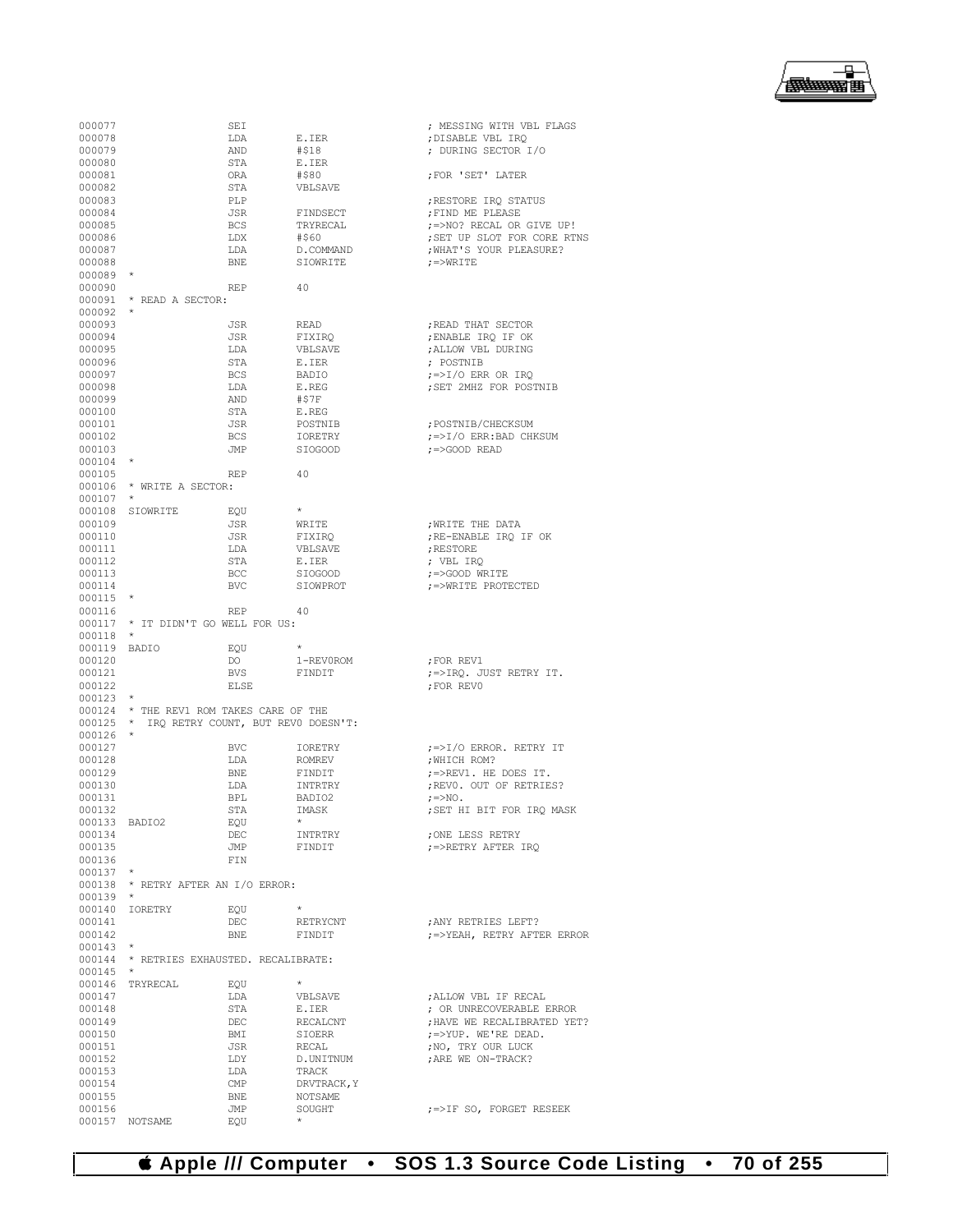

| 000158                                   |                          | JMP                                        | GOSEEK                                                                                             | ; TRY AGAIN ON TARGET TRACK           |
|------------------------------------------|--------------------------|--------------------------------------------|----------------------------------------------------------------------------------------------------|---------------------------------------|
| $000159$ *                               |                          |                                            |                                                                                                    |                                       |
| 000160<br>$000161 \quad \textrm{SIOERR}$ |                          | REP                                        | 40<br>$\star$                                                                                      |                                       |
| 000162                                   |                          | EQU<br>LDA                                 | #XIOERROR                                                                                          | ; RETURN CODE                         |
| 000163                                   |                          | SEC                                        |                                                                                                    | ; INDICATE HARD ERROR                 |
| 000164                                   |                          | BCS                                        | SIORET                                                                                             |                                       |
|                                          | 000165 SIOWPROT          | EQU                                        | $\star$                                                                                            |                                       |
| 000166                                   |                          | LDA                                        | #XNOWRITE                                                                                          | ; RETURN CODE                         |
| 000167                                   |                          | SEC                                        |                                                                                                    | ; INDICATE HARD ERROR                 |
| 000168                                   |                          | BCS                                        | SIORET                                                                                             |                                       |
|                                          | 000169 SIOGOOD           | EQU                                        | $\star$                                                                                            |                                       |
| 000170                                   |                          | LDA                                        | #0                                                                                                 |                                       |
| 000171                                   |                          | CLC                                        |                                                                                                    | ; INDICATE GOOD COMPLETION            |
| 000172 SIORET                            |                          | LDX                                        | #0                                                                                                 | ; SAY OK TO MOUSE                     |
| 000173<br>000174                         |                          | STX<br>RTS                                 | E1908                                                                                              | ; WITH THIS GLOBAL \$1908             |
| 000175                                   |                          | PAGE                                       |                                                                                                    |                                       |
| 000176                                   |                          | REP                                        | 40                                                                                                 |                                       |
|                                          | 000177 * NAME : FINDSECT |                                            |                                                                                                    |                                       |
|                                          |                          | 000178 * FUNCTION: LOCATE A DESIRED SECTOR |                                                                                                    |                                       |
|                                          |                          | 000179 * INPUT : IBTRK, IBSECT SETUP       |                                                                                                    |                                       |
|                                          |                          | 000180 * RETURNS : CARRY CLEAR IF OK,      |                                                                                                    |                                       |
| $000181$ *                               |                          | : CARRY SET IF ERROR.                      |                                                                                                    |                                       |
|                                          |                          | 000182 * DESTROYS: ALL REGISTERS & 'TEMP'  |                                                                                                    |                                       |
|                                          |                          |                                            | 000183 * NOTE : RETURNS WITH IRQ DISABLED IF NO ERROR!                                             |                                       |
| 000184                                   |                          | REP                                        | 40                                                                                                 |                                       |
| $000185$ *                               | 000186 FINDSECT          | EQU                                        |                                                                                                    |                                       |
| 000187                                   |                          | LDA                                        | #R.FIND*16                                                                                         | ; SETUP NUMBER OF REVS                |
| 000188                                   |                          | STA                                        | RETRYADR                                                                                           | ; ALLOWED TO FIND SECTOR              |
| 000189                                   |                          | LSR                                        | TEMP                                                                                               | ; COMPUTE LATENCY FIRST TIME THRU     |
|                                          | 000190 FINDSEC2          | EQU                                        | $\star$                                                                                            |                                       |
| 000191                                   |                          | LDX                                        | #\$60                                                                                              | FAKE SLOT FOR CORE ROUTINES           |
| 000192                                   |                          | JSR                                        | RDADR                                                                                              | ; GET NEXT ADDRESS FIELD              |
| 000193                                   |                          | BCS                                        | RDADERR                                                                                            | $\left  \right  =$ >UGH! AN ERROR!    |
| $000194$ *                               |                          |                                            |                                                                                                    |                                       |
|                                          |                          |                                            | 000195 * MAKE SURE WE'RE ON THE CORRECT TRACK:                                                     |                                       |
| $000196$ *<br>000197                     |                          | LDA                                        | TRACK                                                                                              | ;IS IT                                |
| 000198                                   |                          | CMP                                        | CSSTV+2                                                                                            | ; CORRECT TRACK?                      |
| 000199                                   |                          | BNE                                        | FINDERR                                                                                            | ; =>NO?!? IT'S USELESS!               |
| 000200                                   |                          | LDA                                        | SECTOR                                                                                             | ;IS IT                                |
| 000201                                   |                          | CMP                                        | CSSTV+1                                                                                            | ; DESIRED SECTOR?                     |
| 000202                                   |                          | BEQ                                        | FINDGOOD                                                                                           | $; =$ $YEAH. GOT IT!$                 |
| $000203$ *                               |                          |                                            |                                                                                                    |                                       |
|                                          |                          | 000204 * COMPUTE LATENCY. EACH TWO-SECTOR  |                                                                                                    |                                       |
|                                          | $\star$                  | 000205 * DISTANCE IS 25 MS OF UPTIME.      |                                                                                                    |                                       |
| 000206<br>000207                         |                          |                                            |                                                                                                    | ; LATENCY ALREADY COMPUTED?           |
| 000208                                   |                          | LDA<br>BMI                                 | TEMP<br>RDADERR                                                                                    | $; = > YES$ .                         |
| 000209                                   |                          | LDA                                        | SECTOR                                                                                             | ; HOW FAR AWAY IS OUR                 |
| 000210                                   |                          | SEC                                        |                                                                                                    | ; DESIRED SECTOR?                     |
| 000211                                   |                          | ROR                                        | TEMP                                                                                               | ; PREVENT RECOMPUTATION               |
| 000212                                   |                          | SBC                                        | CSSTV+1                                                                                            |                                       |
| 000213                                   |                          | AND                                        | #50F                                                                                               |                                       |
| 000214                                   |                          | LSR                                        | A                                                                                                  | ; EACH 2-SECTORS IS 25 MS             |
| 000215                                   |                          | <b>JSR</b>                                 | ADDTIME                                                                                            |                                       |
| $000216$ *                               |                          |                                            |                                                                                                    |                                       |
| $000218$ *                               |                          | 000217 * KEEP LOOKING TILL WE FIND IT:     |                                                                                                    |                                       |
|                                          | 000219 RDADERR           | EQU                                        | $\star$                                                                                            |                                       |
| 000220                                   |                          | JSR                                        | FIXIRQ                                                                                             | ENABLE IRQ IF APPROPRIATE             |
| 000221                                   |                          | DEC                                        | RETRYADR                                                                                           | ; ANY RETRIES LEFT?                   |
| 000222                                   |                          | BEQ                                        | FINDERR                                                                                            | ;=>NO, WE CAN'T FIND IT.              |
| $000223$ *                               |                          |                                            |                                                                                                    |                                       |
|                                          |                          |                                            | 000224 * COMPENSATE FOR A BUG IN RDADR: IF WE TRY                                                  |                                       |
|                                          |                          |                                            | 000225 * TO CALL RDADR AGAIN BEFORE THE DATA MARK                                                  |                                       |
|                                          |                          |                                            | 000226 * GOES BY, THEN RDADR WILL ACCIDENTALLY CALL                                                |                                       |
|                                          |                          |                                            | 000227 * THAT AN ERROR. WE CAN AVOID THIS 'FAKE'<br>000228 * ERROR BY DELAYING PAST THE DATA MARK. |                                       |
| 000229                                   |                          | LDY                                        | #200                                                                                               | ;1 MS IS PLENTY                       |
|                                          | 000230 ADRDELAY          | EQU                                        | $\star$                                                                                            |                                       |
| 000231                                   |                          | DEY                                        |                                                                                                    |                                       |
| 000232                                   |                          | BNE                                        | ADRDELAY                                                                                           |                                       |
| 000233                                   |                          |                                            |                                                                                                    | JMP FINDSEC2 ;=>NOW TRY LOOKING AGAIN |
| $000234$ *                               |                          |                                            |                                                                                                    |                                       |
| 000235                                   |                          | <b>REP</b>                                 | 40                                                                                                 |                                       |
|                                          | 000236 FINDGOOD          | EQU                                        | $\rightarrow$                                                                                      |                                       |
| 000237                                   |                          | LDA                                        | #0                                                                                                 | ; CLEAR VOLNUM OUT OF                 |
| 000238                                   |                          | STA                                        | MONTIMEH                                                                                           | ; MOTORTIME!                          |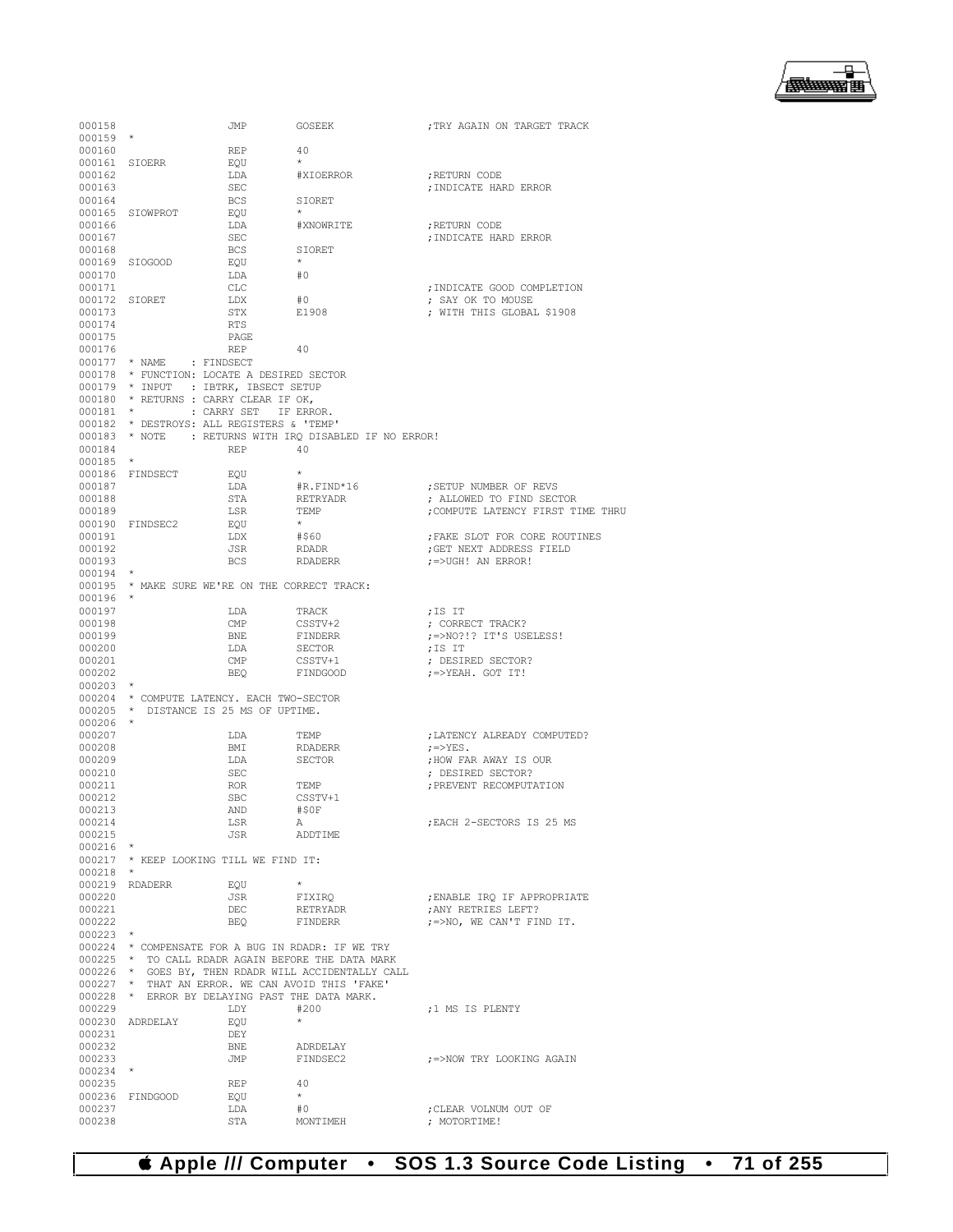

| 000239                                     |                | CLC        |                                                            | : INDICATE NO ERROR         |  |
|--------------------------------------------|----------------|------------|------------------------------------------------------------|-----------------------------|--|
| 000240                                     |                | <b>RTS</b> |                                                            |                             |  |
| 000241                                     | $\star$        |            |                                                            |                             |  |
| 000242                                     | <b>FINDERR</b> | EOU        | $\pm$                                                      |                             |  |
| 000243                                     |                | <b>JSR</b> | FIXIRO                                                     | ; ENABLE IRO IF APPROPRIATE |  |
| 000244                                     |                | T.DA       | #0                                                         | :CLEAR VOLNUM OUT OF        |  |
| 000245                                     |                | STA        | MONTTMEH                                                   | : MOTORTIME!                |  |
| 000246                                     |                | <b>SEC</b> |                                                            | : INDICATE THE ERROR        |  |
| 000247                                     |                | <b>RTS</b> |                                                            |                             |  |
| 000248                                     |                |            |                                                            |                             |  |
| 000249                                     |                | <b>CHN</b> | DISK3.USEL.SRC                                             |                             |  |
| 000250                                     |                |            |                                                            |                             |  |
| 000251                                     |                |            |                                                            |                             |  |
| 000252                                     |                |            | * END OF APPLE /// SOS 1.3 SOURCE CODE FILE: DISK3.SIO.SRC |                             |  |
| 000253                                     |                |            |                                                            |                             |  |
| 000254                                     |                |            |                                                            |                             |  |
| 000255                                     |                |            |                                                            |                             |  |
|                                            |                |            |                                                            |                             |  |
| End of File -- Lines: 255 Characters: 8245 |                |            |                                                            |                             |  |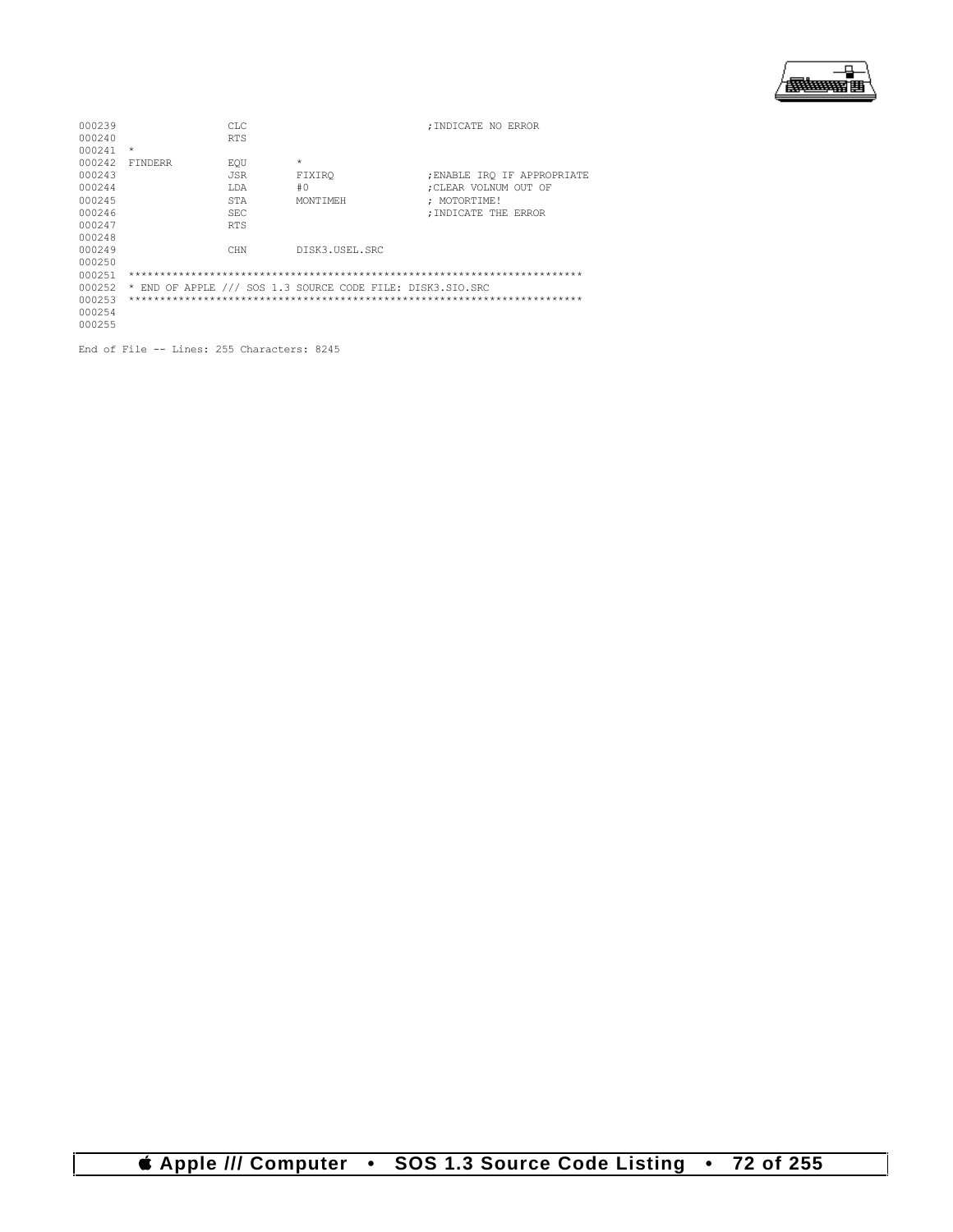

-------------------------

|                  |                     | FILE: "SOS.DISK3.SRC.TEXT"        |                              |                     |                                                 |  |                                                                   |
|------------------|---------------------|-----------------------------------|------------------------------|---------------------|-------------------------------------------------|--|-------------------------------------------------------------------|
|                  |                     |                                   |                              |                     |                                                 |  |                                                                   |
| 000001           |                     |                                   |                              |                     |                                                 |  |                                                                   |
| 000002           |                     |                                   |                              |                     | * APPLE /// SOS 1.3 SOURCE CODE FILE: DISK3.SRC |  |                                                                   |
| 000003           |                     |                                   |                              |                     |                                                 |  |                                                                   |
| 000004           |                     |                                   |                              |                     |                                                 |  | * ASSEMBLER: APPLE ] [ 6502 ASSEMBLER from APPLE COMPUTER TOOLKIT |
| 000005           |                     |                                   |                              |                     |                                                 |  |                                                                   |
| 000006           |                     |                                   | SBTL                         |                     | 'SOS 1.1 DISK /// DRIVER'                       |  |                                                                   |
| 000007<br>000008 | TEST                |                                   | EQU                          | INCLUDE             | 0<br>SOSORG, 6, 1, 254                          |  | ; FOR FUNNY-MODE TESTING                                          |
| 000009           |                     |                                   | DO.                          |                     | TEST                                            |  |                                                                   |
| 000010           |                     |                                   | ORG                          |                     | \$2000                                          |  |                                                                   |
| 000011           |                     |                                   | <b>ELSE</b>                  |                     |                                                 |  |                                                                   |
| 000012           |                     |                                   | REL                          |                     |                                                 |  |                                                                   |
| 000013           |                     |                                   | ORG                          |                     | ORGDISK3                                        |  |                                                                   |
| 000014           |                     |                                   | FIN                          |                     |                                                 |  |                                                                   |
| 000015           | ZZORG               |                                   | EQU                          |                     | $1 - 1$                                         |  |                                                                   |
| 000016<br>000017 |                     |                                   | CHR<br>MSB                   |                     | OFF                                             |  |                                                                   |
| 000018           | $\star$             |                                   |                              |                     |                                                 |  |                                                                   |
| 000019           |                     |                                   | REP                          |                     | 40                                              |  |                                                                   |
| $000020$ *       |                     |                                   |                              |                     | COPYRIGHT (C) APPLE COMPUTER INC.               |  |                                                                   |
| 000021           | $\star$             |                                   |                              | ALL RIGHTS RESERVED |                                                 |  |                                                                   |
| 000022           |                     |                                   | REP                          |                     | 40                                              |  |                                                                   |
| 000023           | $\star$             |                                   |                              |                     |                                                 |  |                                                                   |
| 000024           | REVOROM             |                                   | EQU                          |                     | 0                                               |  | ;1=SUPPORT REVO ROM                                               |
| 000025           | $\star$             |                                   |                              |                     |                                                 |  |                                                                   |
| 000026<br>000027 |                     |                                   | DO<br><b>ENTRY</b>           |                     | $1 - TEST$                                      |  |                                                                   |
| 000028           |                     |                                   | ENTRY                        |                     | DIB1<br>DIB2                                    |  | ; DIB1<br>; DIB2                                                  |
| 000029           |                     |                                   | ENTRY                        |                     | DIB3                                            |  | ;DIB3                                                             |
| 000030           |                     |                                   | ENTRY                        |                     | DIB4                                            |  | ;DIB4                                                             |
| 000031           |                     |                                   | ENTRY                        |                     | SEEKDSK3                                        |  | ; SEEK CURRENT DRIVE                                              |
| 000032           | $\star$             |                                   |                              |                     |                                                 |  |                                                                   |
| 000033           |                     |                                   | <b>EXTRN</b>                 |                     | SYSERR                                          |  |                                                                   |
| $000034$ *       |                     |                                   |                              |                     |                                                 |  |                                                                   |
| 000035<br>000036 |                     |                                   | <b>EXTRN</b><br><b>EXTRN</b> |                     | XREQCODE<br>XBADOP                              |  |                                                                   |
| 000037           |                     |                                   | <b>EXTRN</b>                 |                     | XNODRIVE                                        |  |                                                                   |
| 000038           |                     |                                   | EXTRN                        |                     | XIOERROR                                        |  |                                                                   |
| 000039           |                     |                                   | <b>EXTRN</b>                 |                     | XNOWRITE                                        |  |                                                                   |
| 000040           |                     |                                   | EXTRN                        |                     | XBYTECNT                                        |  |                                                                   |
| 000041           |                     |                                   | EXTRN                        |                     | XBLKNUM                                         |  |                                                                   |
| 000042           |                     |                                   | <b>EXTRN</b>                 |                     | XDISKSW                                         |  |                                                                   |
| 000043           |                     |                                   | <b>EXTRN</b>                 |                     | XCTLCODE                                        |  |                                                                   |
| 000044           | $\star$             |                                   |                              |                     |                                                 |  |                                                                   |
| 000045<br>000046 |                     | * TO SAY WE CANNOT BE INTERRUPTED | EXTRN                        |                     | E1908                                           |  | ; GLOBAL FLAG FOR MOUSE DRIVER                                    |
| 000047           | $\star$             |                                   |                              |                     |                                                 |  |                                                                   |
| 000048           |                     |                                   | ELSE                         |                     |                                                 |  |                                                                   |
| 000049 XREQCODE  |                     |                                   | EQU                          |                     | \$20                                            |  |                                                                   |
| 000050           | XBADOP              |                                   | EQU                          |                     | \$26                                            |  |                                                                   |
| 000051           | XNODRIVE            |                                   | EQU                          |                     | \$28                                            |  |                                                                   |
| 000052           | XIOERROR            |                                   | EQU                          |                     | \$27                                            |  |                                                                   |
| 000053<br>000054 | XNOWRITE            |                                   | EOU                          |                     | \$2B<br>\$2C                                    |  |                                                                   |
| 000055           | XBYTECNT<br>XBLKNUM |                                   | EQU<br>EQU                   |                     | \$2D                                            |  |                                                                   |
| 000056           | XDISKSW             |                                   | EQU                          |                     | \$2E                                            |  |                                                                   |
| 000057           | XCTLCODE            |                                   | EQU                          |                     | \$21                                            |  |                                                                   |
| 000058           |                     |                                   | FIN                          |                     |                                                 |  |                                                                   |
| 000059           |                     |                                   | PAGE                         |                     |                                                 |  |                                                                   |
| 000060           |                     | * DISK /// CONTROLLER EQUATES:    |                              |                     |                                                 |  |                                                                   |
| 000061           | $^{\star}$          |                                   |                              |                     |                                                 |  |                                                                   |
| 000062           | $\star$<br>$\star$  |                                   |                              | MOTOR SELECT BITS:  |                                                 |  |                                                                   |
| 000063<br>000064 | $\star$             | DRIVE                             | INT                          | EXT1                | EXT <sub>2</sub>                                |  |                                                                   |
| 000065           | $\star$             |                                   | $---$                        | ----                | $--- -$                                         |  |                                                                   |
| 000066           | $^{\star}$          | .D1                               | $\mathbf{1}$                 | Χ                   | Χ                                               |  |                                                                   |
| 000067           | $^{\star}$          | .D2                               | Χ                            | 0                   | $\mathbf{1}$                                    |  |                                                                   |
| 000068           | $\star$             | .D3                               | Χ                            | 1                   | 0                                               |  |                                                                   |
| 000069           | $\star$             | .D4                               | X                            | $\mathbf{1}$        | $\mathbf{1}$                                    |  |                                                                   |
| 000070           | $\star$             |                                   |                              |                     |                                                 |  |                                                                   |
| 000071           | MS.INT              |                                   | EQU                          |                     | \$COD4                                          |  | ; MOTOR<br>SELECT: INTERNAL DRIVE                                 |
| 000072<br>000073 | MD.INT<br>$\star$   |                                   | EQU                          |                     | \$COD5                                          |  | ; MOTOR DESELECT: INTERNAL DRIVE                                  |
| 000074           | MS.EXT1             |                                   | EQU                          |                     | \$COD3                                          |  | SELECT: EXTERNAL DRIVE<br>; MOTOR                                 |
| 000075           | MS.EXT2             |                                   | EQU                          |                     | \$COD1                                          |  | SELECT: EXTERNAL DRIVE<br>; MOTOR                                 |
| 000076           | MD.EXT1             |                                   | EQU                          |                     | \$COD2                                          |  | ; MOTOR DESELECT: EXTERNAL DRIVE                                  |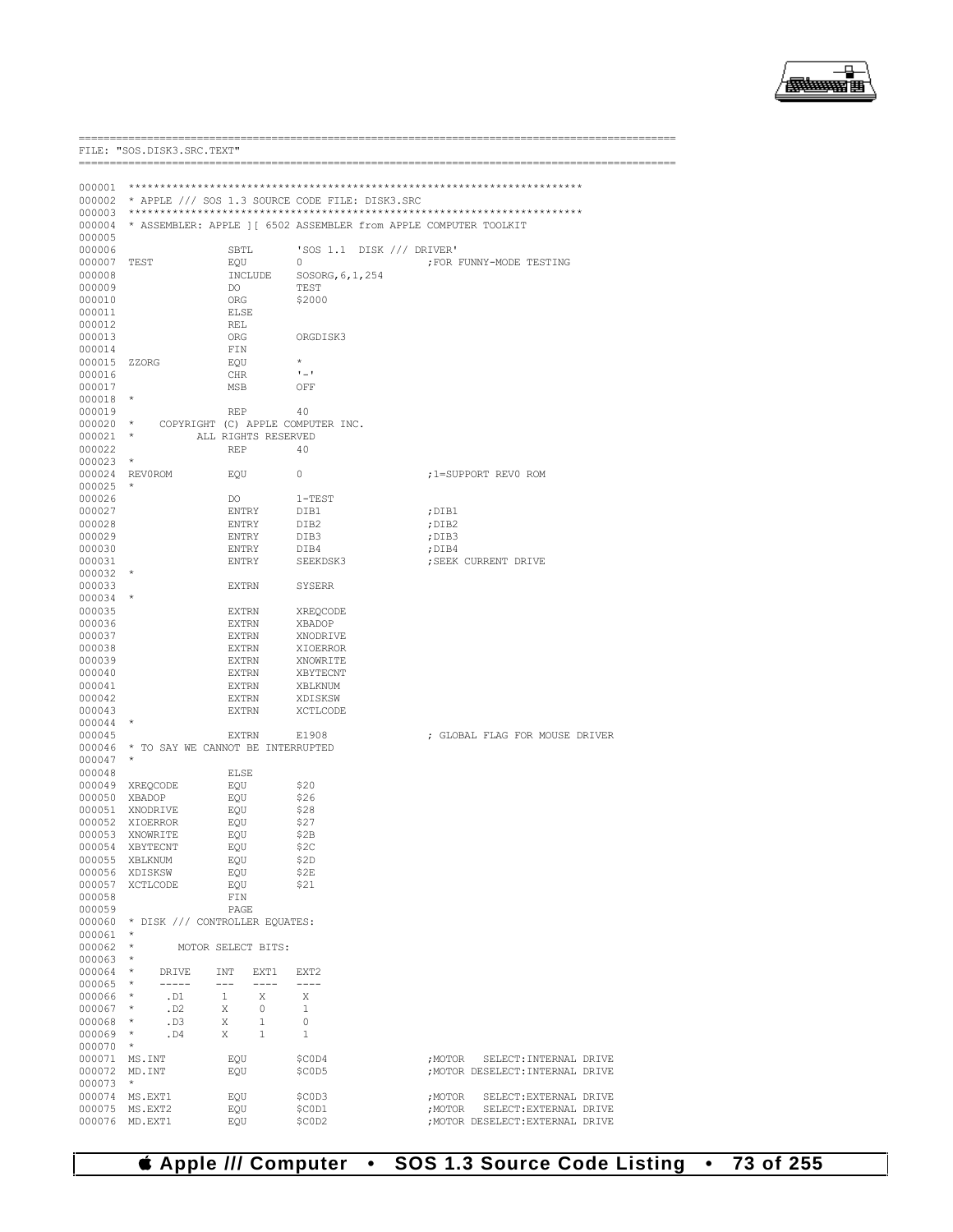▕<del>▓▓▓▓</del>▊

|                  | 000077 MD.EXT2<br>$\star$                       | EQU          | \$C0D0                                                            | ; MOTOR DESELECT: EXTERNAL DRIVE                                     |
|------------------|-------------------------------------------------|--------------|-------------------------------------------------------------------|----------------------------------------------------------------------|
| 000078           | 000079 IS.INT                                   | EQU          | \$C0EA                                                            | ; I/O SELECT: INTERNAL DRIVE                                         |
|                  | 000080 IS.EXT                                   | EQU          | <b>\$COEB</b>                                                     | ; I/O SELECT: EXTERNAL DRIVE                                         |
| 000081           | $\star$                                         |              |                                                                   |                                                                      |
|                  | 000082 NOSCROLL                                 | EQU          | \$C0D8                                                            | ; SMOOTHSCROLL OFF                                                   |
| $000083$ *       |                                                 |              |                                                                   |                                                                      |
|                  | 000084 MOTOROFF                                 | EOU          | \$COE8                                                            | ; MOTOR (S) START POWEROFF T/O                                       |
|                  | 000085 MOTORON                                  | EQU          | \$COE9                                                            | ; MOTOR (S) POWER ON                                                 |
| 000086 Q6L       |                                                 | EQU          | \$C08C                                                            | ; Q7L, Q6L=READ                                                      |
| 000087 Q6H       |                                                 | EOU          | \$C08D                                                            | ; Q7L, Q6H=SENSE WPROT                                               |
| 000088 Q7L       |                                                 | EQU          | \$C08E                                                            | ;Q7H,Q6L=WRITE                                                       |
| 000089 O7H       |                                                 | EQU          | \$CO8F                                                            | ; Q7H, Q6H=WRITE STORE                                               |
| 000090           | $\star$                                         |              |                                                                   |                                                                      |
|                  | 000091 * OTHER EQUATES:                         |              |                                                                   |                                                                      |
| $000092$ *       |                                                 |              |                                                                   |                                                                      |
| 000093 E.REG     |                                                 | EQU          | <b>\$FFDF</b>                                                     | ; ENVIRONMENT REGISTER                                               |
| 000094 E.IER     |                                                 | EQU          | <b>SFFEE</b>                                                      | ; INTERRUPT ENABLE REGISTER                                          |
| 000095           |                                                 |              |                                                                   |                                                                      |
|                  | 000096 * RETRY COUNTERS:                        |              |                                                                   |                                                                      |
| $000097$ *       |                                                 |              |                                                                   |                                                                      |
|                  | 000098 R.RECAL                                  | EQU          | 1                                                                 | ; MAX RECALIBRATES                                                   |
|                  |                                                 |              | 000099 * R.RECAL MUST NOT BECOME ZERO! (MOUSE WILL BE LOCKED OUT) |                                                                      |
|                  | 000100 * SEE DISK3. SIO. SRC LINE 14 FOR DETAIL |              |                                                                   |                                                                      |
|                  | 000101 R.FIND                                   | EQU          | 3                                                                 | ; MAX REVS TO FIND A SECTOR                                          |
|                  | 000102 R.IOERR                                  | EQU          | $\overline{4}$                                                    | ; MAX RETRIES ON READ ERROR                                          |
| 000103 R.IRQ     |                                                 | EQU          | 6                                                                 | ; MAX IRQ'S TOLERATED BEFORE SEI                                     |
| 000104           |                                                 | PAGE         |                                                                   |                                                                      |
|                  | 000105 * ZPAGE EQUATES FOR CORE ROUTINES:       |              |                                                                   |                                                                      |
| $000106$ *       |                                                 |              |                                                                   |                                                                      |
| 000107           |                                                 | DSECT        |                                                                   |                                                                      |
| 000108           |                                                 | ORG          | \$81                                                              |                                                                      |
| 000109 IBSLOT    |                                                 | DS           | $\mathbf{1}$                                                      | ; SLOT=\$60 FOR RTNS                                                 |
| 000110           |                                                 | DS           | 7                                                                 | ;N/A                                                                 |
| 000111           |                                                 | DS           | $\mathbf{1}$                                                      | ; RDADR: CHECKSUM                                                    |
| 000112           |                                                 | DS           | $\mathbf{1}$                                                      | ;N/A                                                                 |
| 000113 IMASK     |                                                 | DS           | $\mathbf{1}$                                                      | ;BIT7 SET IF IRQ ALLOWED                                             |
|                  | 000114 CURTRK                                   | DS           | $\mathbf{1}$                                                      | ; SEEK: CURRENT TRACK                                                |
| 000115           |                                                 | DS           | 2                                                                 | ;N/A                                                                 |
|                  | 000116 INTRTRY                                  | DS           | $\mathbf{1}$                                                      | ; READ: IRQ RETRY COUNT                                              |
| 000117           |                                                 | DS           | 5                                                                 | ;N/A                                                                 |
| 000118           |                                                 | DS           | 1                                                                 | ; RDADR: 'MUST FIND' COUNT                                           |
| 000119           |                                                 | DS           | 1                                                                 | ; READ, WRITE: CHECKSUM                                              |
| 000120 CSSTV     |                                                 | DS           | 4                                                                 | ; RDADR: CKSUM, SEC, TRK, VOL                                        |
|                  | 000121 MONTIMEL                                 | EQU          | CSSTV+2                                                           | ; MSWAIT: MOTOR-ON TIME                                              |
|                  | 000122 MONTIMEH                                 | EQU          | MONTIMEL+1                                                        |                                                                      |
| 000123 BUF       |                                                 | DS           | 2                                                                 | ; PRENIB, POSTNIB: USER BUFFER                                       |
| 000124           |                                                 | DS           | $\mathbf{1}$                                                      | ; SEEK: PRIOR PHASE                                                  |
| 000125 TRKN      |                                                 | DS           | $\mathbf{1}$                                                      | ; SEEK: TARGET TRACK                                                 |
| 000126           | $\star$                                         |              |                                                                   |                                                                      |
|                  | 000127 * LOCAL TEMPS:                           |              |                                                                   |                                                                      |
| $000128$ *       |                                                 |              |                                                                   |                                                                      |
| 000129           |                                                 | ORG          | \$D0                                                              | ; WE'RE ALLOWED TO \$FF                                              |
|                  | 000130 BLKTEMP                                  | DS           | 2<br>2                                                            | ; LOCAL TEMP FOR BLKNUMBER                                           |
|                  | 000131 BUFTEMP                                  | DS           |                                                                   | ; LOCAL TEMP FOR BUFFER ADDRESS                                      |
| 000132           | TRACK                                           | DS           | 1<br>$\mathbf{1}$                                                 | ; LOCAL TEMP FOR TRACK                                               |
|                  | 000133 SECTOR                                   | DS           |                                                                   | ; LOCAL TEMP FOR SECTOR                                              |
|                  | 000134 RETRYADR<br>000135 RETRYCNT              | DS<br>DS     | 1<br>$\mathbf{1}$                                                 | ; LOCAL TEMP FOR SECTOR-FIND RETRIES<br>; LOCAL TEMP FOR I/O RETRIES |
|                  | 000136 RECALCNT                                 | DS           | $\mathbf{1}$                                                      | ; LOCAL TEMP FOR RECAL COUNT                                         |
|                  | 000137 BLKCOUNT                                 | DS           | $\mathbf{1}$                                                      | ; BLKS REOD TO SATISFY BYTECOUNT                                     |
|                  |                                                 | DS           | 1                                                                 | ; <> 0 IF SEEK DELAY NEEDED                                          |
|                  | 000138 SEEKWAIT<br>000139 IRQMASK               | DS           | $\mathbf{1}$                                                      | ; ENTRY 'I' BIT                                                      |
| 000140 TEMP      |                                                 | DS           | $\mathbf{1}$                                                      | ; JUST A TEMP                                                        |
| 000141           |                                                 | DEND         |                                                                   |                                                                      |
| 000142           |                                                 |              |                                                                   |                                                                      |
|                  | 000143 * DRIVER INTERFACE AREA:                 | PAGE         |                                                                   |                                                                      |
| 000144           | $^\star$                                        |              |                                                                   |                                                                      |
| 000145           |                                                 | <b>DSECT</b> |                                                                   |                                                                      |
| 000146           |                                                 | ORG          | \$C0                                                              |                                                                      |
|                  |                                                 |              | $\mathbf{1}$                                                      | : COMMAND CODE                                                       |
|                  | 000147 D.COMMAND<br>000148 D.UNITNUM            | DS           | $\mathbf{1}$                                                      |                                                                      |
|                  |                                                 | DS           |                                                                   | ; UNIT NUMBER                                                        |
|                  | 000149 D.BUFL                                   | DS           | 2                                                                 | ; BUFFER ADDRESS                                                     |
|                  | 000150 D.BUFH                                   | EOU          | D.BUFL+1                                                          |                                                                      |
|                  | 000151 D.STATCODE                               | EQU          | D.BUFL                                                            | ; DSTATUS CODE                                                       |
|                  | 000152 D.STATBUF                                | EQU          | D.BUFH                                                            | , ^DSTATUS LIST                                                      |
|                  | 000153 D.BYTES                                  | DS           | 2                                                                 | ; BYTECOUNT                                                          |
|                  | 000154 D.BLOCK                                  | DS           | 2<br>2                                                            | ; REQUESTED BLOCKNUM                                                 |
|                  | 000155 D.BYTRD                                  | DS<br>DS.    | 6                                                                 | ; BYTES READ (READ)<br>; SPARES (OK AS TEMPS)                        |
| 000156<br>000157 |                                                 |              |                                                                   |                                                                      |
|                  |                                                 | DEND         |                                                                   |                                                                      |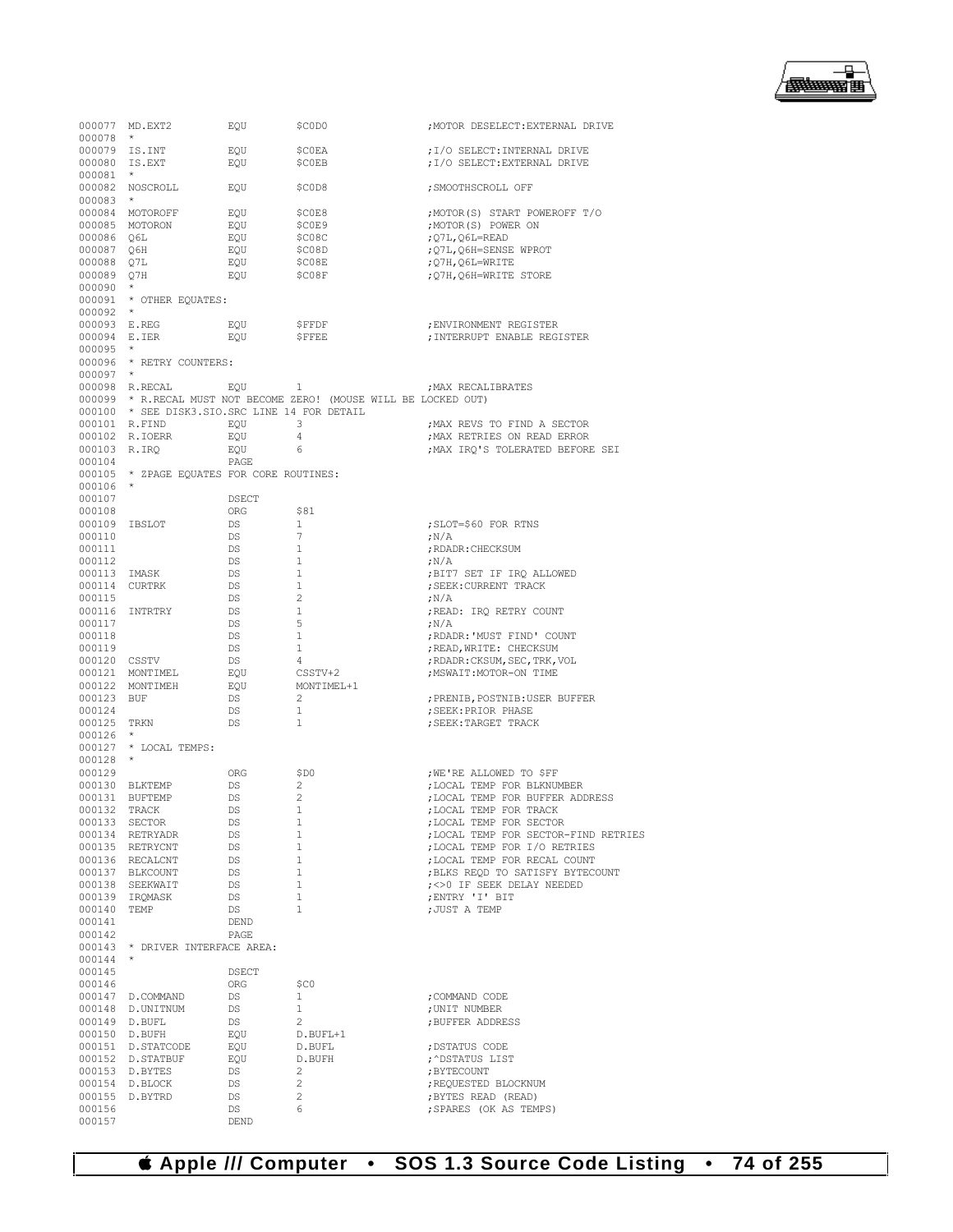

| 000158      |         | PAGE          |                                                        |                      |
|-------------|---------|---------------|--------------------------------------------------------|----------------------|
| 000159 DIB1 |         | EOU           | $\star$                                                | ;DIB FOR .D1         |
| 000160      |         | DW            | DIB2                                                   | ; FLINK              |
| 000161      |         | DW            | MAIN                                                   | ; ENTRY POINT        |
| 000162      |         | DFB           | 3                                                      | ; NAME LENGTH        |
| 000163      |         | ASC           | $'$ . D $1$                                            |                      |
| 000164      |         | DFB           | \$80                                                   | ; DEVNUM: ACTIVE     |
| 000165      |         | DFB           | $\bigcap$                                              | ; SLOT               |
| 000166      |         | $_{\rm{DFB}}$ | $\Omega$                                               | ; UNIT NUMBER        |
| 000167      |         | DFB           | SE1, 1, 0                                              | ; TYPE, SUB, FILLER  |
| 000168      |         | DW            | 280                                                    | ; BLOCKCOUNT         |
| 000169      |         | DW            | -1                                                     | ; MANUFACTURER=APPLE |
| 000170      |         | DW            | \$1100                                                 | ; VERSION=1.1        |
| 000171      | $\star$ |               |                                                        |                      |
| 000172 DIB2 |         | EOU           | $\star$                                                | ;DIB FOR .D2         |
| 000173      |         | DW            | DTB3                                                   | ; FLINK              |
| 000174      |         | DW            | MATN                                                   | ; ENTRY POINT        |
| 000175      |         | DFB           | 3                                                      | ; NAME LENGTH        |
| 000176      |         | ASC           | $'$ .D2                                                |                      |
| 000177      |         | DFB           | \$80                                                   | ; DEVNUM: ACTIVE     |
| 000178      |         | DFB           | $\Omega$                                               | ; SLOT               |
| 000179      |         |               | $\mathbf{1}$                                           |                      |
|             |         | DFB           |                                                        | ; UNIT NUMBER        |
| 000180      |         | <b>DFB</b>    | \$E1, 1, 0                                             | ; TYPE, SUB, FILLER  |
| 000181      |         | DW            | 280                                                    | ; BLOCKCOUNT         |
| 000182      |         | DW            | $\mathbf{1}$                                           | ; MANUFACTURER=APPLE |
| 000183      |         | DW            | \$1100                                                 | ; VERSION=1.1        |
| 000184      | $\star$ |               |                                                        |                      |
| 000185 DIB3 |         | EQU           | $\star$                                                | ;DIB FOR .D3         |
| 000186      |         | DW            | DTB4                                                   | ; FLINK              |
| 000187      |         | DW            | MAIN                                                   | ; ENTRY POINT        |
| 000188      |         | DFB           | 3                                                      | ; NAME LENGTH        |
| 000189      |         | ASC           | $^{\prime}$ .D3                                        |                      |
| 000190      |         | <b>DFB</b>    | \$80                                                   | ; DEVNUM: ACTIVE     |
| 000191      |         | DFB           | 0                                                      | ; SLOT               |
| 000192      |         | DFB           | 2                                                      | ; UNIT NUMBER        |
| 000193      |         | DFB           | SE1, 1, 0                                              | ; TYPE, SUB, FILLER  |
| 000194      |         | DM            | 280                                                    | ; BLOCKCOUNT         |
| 000195      |         | DW            | $\mathbf{1}$                                           | ; MANUFACTURER=APPLE |
| 000196      |         | DW            | \$1100                                                 | ; VERSION=1.1        |
| 000197      | $\star$ |               |                                                        |                      |
| 000198 DIB4 |         | EOU           | $\star$                                                | ;DIB FOR .D4         |
| 000199      |         | DW            | $\circ$                                                | ; NO FLINK           |
| 000200      |         | DW            | MAIN                                                   | ; ENTRY POINT        |
| 000201      |         | DFB           | 3                                                      | ; NAME LENGTH        |
| 000202      |         | ASC           | $'$ . D4                                               |                      |
| 000203      |         | <b>DFB</b>    | \$80                                                   | ; DEVNUM: ACTIVE     |
| 000204      |         | DFB           | $\circ$                                                | ; SLOT               |
| 000205      |         | DFB           | 3                                                      | ; UNIT NUMBER        |
| 000206      |         | DFB           | \$E1, 1, 0                                             | ; TYPE, SUB, FILLER  |
| 000207      |         | DW            | 280                                                    | ; BLOCKCOUNT         |
| 000208      |         | DW            | $\mathbf{1}$                                           | ; MANUFACTURER=APPLE |
| 000209      |         | DW            | \$1100                                                 | ; VERSION=1.1        |
| 000210      |         | DW            | $\mathbf{1}$                                           | ; MANUFACTURER=APPLE |
| 000211      |         | DW            | \$1100                                                 | ; VERSION=1.1        |
| 000212      |         |               |                                                        |                      |
| 000213      |         | CHN           | DISK3.MAIN.SRC                                         |                      |
| 000214      |         | INCLUDE       | SOSORG, 6, 1, 254                                      |                      |
| 000215      |         |               |                                                        |                      |
| 000216      |         |               |                                                        |                      |
| 000217      |         |               | * END OF APPLE /// SOS 1.3 SOURCE CODE FILE: DISK3.SRC |                      |
| 000218      |         |               |                                                        |                      |
| 000219      |         |               |                                                        |                      |
| 000220      |         |               |                                                        |                      |
|             |         |               |                                                        |                      |

End of File -- Lines: 220 Characters: 7516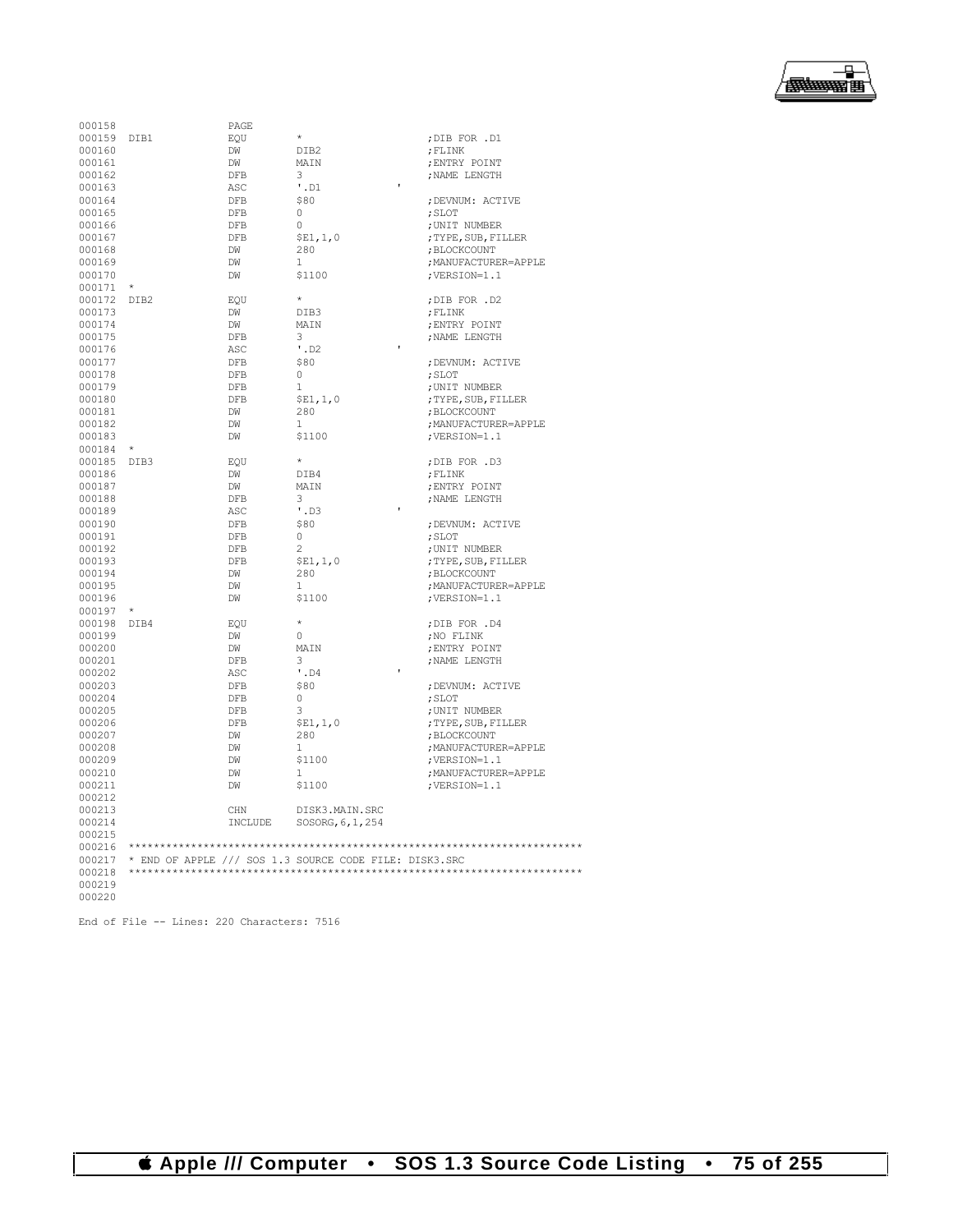

|                       | FILE: "SOS.DISK3.SUBS.SRC.TEXT" |                                                                                   |                                                                          |                                                |
|-----------------------|---------------------------------|-----------------------------------------------------------------------------------|--------------------------------------------------------------------------|------------------------------------------------|
|                       |                                 |                                                                                   |                                                                          |                                                |
| 000001                |                                 |                                                                                   |                                                                          |                                                |
|                       |                                 |                                                                                   | 000002 * APPLE /// SOS 1.3 SOURCE CODE FILE: DISK3.SUBS.SRC              |                                                |
|                       |                                 |                                                                                   |                                                                          |                                                |
| 000005                |                                 |                                                                                   | 000004 * ASSEMBLER: APPLE ] [ 6502 ASSEMBLER from APPLE COMPUTER TOOLKIT |                                                |
| 000006                |                                 | PAGE                                                                              |                                                                          |                                                |
| 000007                |                                 | <b>REP</b>                                                                        | 40                                                                       |                                                |
| 000008 * NAME         |                                 | : CHKDRV                                                                          |                                                                          |                                                |
|                       |                                 | 000009 * FUNCTION: CHECK IF MOTOR(S) RUNNING                                      |                                                                          |                                                |
| 000010                | * INPUT                         | : NONE                                                                            |                                                                          |                                                |
| 000011<br>000012      | $\star$                         | * RETURNS : 'BNE' IF RUNNING<br>: 'BEQ' IF NOT                                    |                                                                          |                                                |
| 000013                | * DESTROYS: AC, X               |                                                                                   |                                                                          |                                                |
| 000014                |                                 | <b>REP</b>                                                                        | 40                                                                       |                                                |
|                       |                                 | 000015 * NOTES: DUE TO A FLOATING PIN, THERE                                      |                                                                          |                                                |
|                       |                                 | 000016 * COULD BE A GLITCH WHICH CAUSES THE                                       |                                                                          |                                                |
| 000017                |                                 | * SHIFTER TO 'FLASH' ONTO THE BUS                                                 |                                                                          |                                                |
| 000018                |                                 | * INSTEAD OF ALWAYS BEING TRISTATED.<br>000019 * THIS COULD CAUSE CHKDRV TO THINK |                                                                          |                                                |
| 000020                |                                 | * THAT THE MOTOR IS SPINNING WHEN IT                                              |                                                                          |                                                |
| 000021                |                                 |                                                                                   | * IS NOT. THUS WE WILL SAMPLE THE SHIFTER                                |                                                |
| 000022                |                                 |                                                                                   | * FOR 40 US AT 6-US INTERVALS. IF, AFTER                                 |                                                |
|                       |                                 | 000023 * THREE (3) CONSECUTIVE PASSES, ANY OF                                     |                                                                          |                                                |
| $000025$ *            |                                 | 000024 * THE PASSES SEES A 'LOCKED' SHIFTER,<br>THEN WE SAY THE DRIVE IS STOPPED. |                                                                          |                                                |
| 000026                | $\star$                         |                                                                                   |                                                                          |                                                |
| 000027                | $\star$                         |                                                                                   |                                                                          |                                                |
| 000028                | CHKDRV                          | EQU                                                                               | $^{\star}$                                                               |                                                |
| 000029                |                                 | LDX                                                                               | #3                                                                       | ; CHECK SHIFTER SEVERAL TIMES                  |
| 000030                | CHKD1                           | EOU                                                                               | $\star$                                                                  |                                                |
| 000031<br>000032      |                                 | LDA<br>CMP                                                                        | Q6L+\$60<br>O6L+\$60                                                     | ;GET DATA<br>; HAS IT CHANGED?                 |
| 000033                |                                 | BNE                                                                               | CHANGED                                                                  | $:$ $\Rightarrow$ YES                          |
| 000034                |                                 | CMP                                                                               | Q6L+\$60                                                                 | ; HAS IT CHANGED?                              |
| 000035                |                                 | BNE                                                                               | CHANGED                                                                  | $7 = YES$                                      |
| 000036                |                                 | CMP                                                                               | Q6L+\$60                                                                 | ; HAS IT CHANGED?                              |
| 000037                |                                 | BNE                                                                               | CHANGED                                                                  | $7 = YES$<br>; HAS IT CHANGED?                 |
| 000038<br>000039      |                                 | CMP<br>BNE                                                                        | Q6L+\$60<br>CHANGED                                                      | $7 = YES$                                      |
| 000040                |                                 | CMP                                                                               | Q6L+\$60                                                                 | ; HAS IT CHANGED?                              |
| 000041                |                                 | BNE                                                                               | CHANGED                                                                  | $7 = YES$                                      |
| 000042                |                                 | CMP                                                                               | $Q6L+560$                                                                | ; HAS IT CHANGED?                              |
| 000043                |                                 | BNE                                                                               | CHANGED                                                                  | $7 = YES$                                      |
| 000044<br>000045      |                                 | CMP<br>BNE                                                                        | $Q6L+560$<br>CHANGED                                                     | ; HAS IT CHANGED?<br>$7 = YES$                 |
| 000046                |                                 | RTS                                                                               |                                                                          | IF EVER LOCKED, IT'S STOPPED;                  |
| 000047                |                                 |                                                                                   |                                                                          |                                                |
| 000048                | CHANGED                         | EOU                                                                               | $\star$                                                                  |                                                |
| 000049                |                                 | DEX                                                                               |                                                                          |                                                |
| 000050<br>000051      |                                 | BNE<br>DEX                                                                        | CHKD1                                                                    | ; TRY SEVERAL TIMES<br>; SET CC=BNE            |
| 000052                |                                 | <b>RTS</b>                                                                        |                                                                          | RETURN ZFLAG APPROPRIATELY                     |
| 000053                |                                 | PAGE                                                                              |                                                                          |                                                |
| 000054                |                                 | REP                                                                               | -40                                                                      |                                                |
|                       | 000055 * NAME                   | : ADDTIME                                                                         |                                                                          |                                                |
|                       |                                 | 000056 * FUNCTION: ADD TO MOTOR UPTIME (S)                                        |                                                                          |                                                |
|                       | 000058 * DESTROYS: Y            | 000057 * INPUT : AC=NO. OF 25 MS INCREMENTS                                       |                                                                          |                                                |
| 000059                |                                 | REP                                                                               | 40                                                                       |                                                |
| 000060                | $\star$                         |                                                                                   |                                                                          |                                                |
| 000061                | ADDTIME                         | EQU                                                                               | $\star$                                                                  |                                                |
| 000062                |                                 | PHA                                                                               |                                                                          | ; PRESERVE AC                                  |
| 000063                |                                 | LDY                                                                               | #4<br>$\star$                                                            | ; TABLE INDEX/COUNT                            |
| 000064 ADD2<br>000065 |                                 | EQU<br>LDA                                                                        | DRIVESEL-1, Y                                                            | ; IS IT SELECTED?                              |
| 000066                |                                 | BEQ                                                                               | ADD3                                                                     | $\epsilon$ =>NOPE                              |
| 000067                |                                 | PLA                                                                               |                                                                          |                                                |
| 000068                |                                 | PHA                                                                               |                                                                          | ; RECOVER DELTA-T                              |
| 000069                |                                 | CLC                                                                               |                                                                          |                                                |
| 000070                |                                 | $\mathsf{ADC}$                                                                    | UPTIME-1,Y                                                               | ; ADD TO MOTOR UPTIME                          |
| 000071<br>000072      |                                 | CMP<br>BCC                                                                        | #T1SEC+2<br>ADD2A                                                        | ; IS IT AT MAX TIME?<br>; =>NO, STORE NEW TIME |
| 000073                |                                 | LDA                                                                               | #T1SEC+1                                                                 | ; YES, SET TO >1 SEC                           |
| 000074                | ADD2A                           | EQU                                                                               |                                                                          |                                                |
| 000075                |                                 | STA                                                                               | $UPTIME-1, Y$                                                            |                                                |
| 000076 ADD3           |                                 | EQU                                                                               |                                                                          |                                                |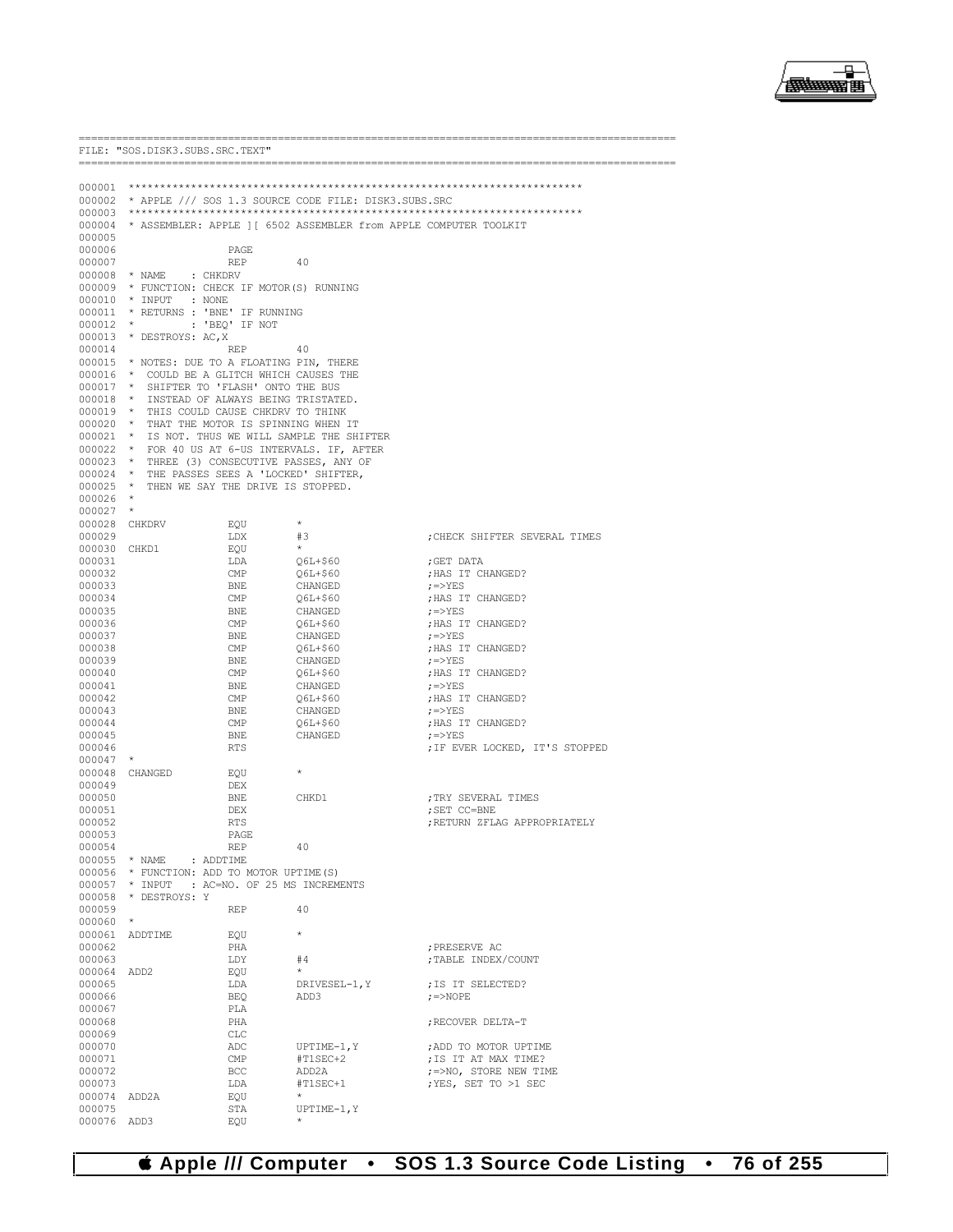▕<del>▓▓▓▓</del>▊

| 000077                   |                          | DEY                                                            |                                   |                                              |
|--------------------------|--------------------------|----------------------------------------------------------------|-----------------------------------|----------------------------------------------|
| 000078                   |                          | BNE<br>ADD2                                                    |                                   | $\left  \right $ =>DO ALL 4 DRIVES           |
| $000079$ *               |                          |                                                                |                                   |                                              |
| 000080                   |                          | PLA                                                            |                                   | ; RESTORE AC                                 |
| 000081<br>000082         |                          | RTS<br>PAGE                                                    |                                   |                                              |
| 000083                   |                          | REP                                                            | 40                                |                                              |
|                          | $000084$ * NAME : RECAL  |                                                                |                                   |                                              |
|                          |                          | 000085 * FUNCTION: RECALIBRATE DRIVE HEAD                      |                                   |                                              |
|                          | 000086 * INPUT : NONE    |                                                                |                                   |                                              |
|                          |                          | 000087 * DESTROYS: ALL REGISTERS                               |                                   |                                              |
| $000089$ *               |                          | 000088 * NOTE : A 'QUIET' RECALIBRATE IS DONE                  | : USING TWO ITERATIONS. IF WE ARE |                                              |
| $000090$ *               |                          | : LOST, THEN SEEK 48-TRACKS                                    |                                   |                                              |
| 000091 *                 |                          | : TOWARD TRACK ZERO. IF WE KNOW                                |                                   |                                              |
| $000092$ *               |                          | : WHAT TRACK WE'RE CURRENTLY                                   |                                   |                                              |
| $000093$ *               |                          | : ON (+- 1/2 TRACK), THEN JUST                                 |                                   |                                              |
| $000094$ *               |                          | : ADD A LITTLE EXTRA AND SEEK                                  |                                   |                                              |
| 000095 *                 |                          | : TO TRACK ZERO. A 48-TRACK                                    |                                   |                                              |
| 000096 *<br>$000097$ *   |                          | : SEEK WILL ALWAYS GET US BACK<br>: ONTO THE MEDIA, EVEN IF WE |                                   |                                              |
| 000098 *                 |                          | : WERE "OFF THE CAM". FROM THAT                                |                                   |                                              |
| 000099 *                 |                          | : POINT, THE 2ND SEEK GETS US                                  |                                   |                                              |
| $000100$ *               |                          | : BACK TO TRACK ZERO QUIETLY.                                  |                                   |                                              |
| 000101                   |                          | REP                                                            | 40                                |                                              |
| $000102$ *               |                          |                                                                |                                   |                                              |
| 000103 RECAL<br>000104   |                          | EOU<br>LDA                                                     | $\star$<br>#2                     | ; TWO ITERATIONS, PLEASE                     |
| 000105 RECAL1            |                          | EOU                                                            | $\star$                           |                                              |
| 000106                   |                          | PHA                                                            |                                   | ; SAVE LOOPCOUNT                             |
| 000107                   |                          | LDX                                                            | #\$60                             | ; SETUP SLOT FOR CORE RTNS                   |
| 000108                   |                          | JSR                                                            | <b>RDADR</b>                      | ; WHERE ARE WE?                              |
| 000109                   |                          | BCC                                                            | RECAL2                            | ;=>NOW WE KNOW                               |
| 000110                   |                          | JSR                                                            | <b>RDADR</b>                      | ;GIVE SECOND SHOT                            |
| 000111<br>000112         |                          | BCC<br>LDA                                                     | RECAL2<br>#48                     | ;=>THAT GOT IT<br>; LOST? TRY 48-TRACK SEEK  |
| 000113                   |                          | JMP                                                            | RECAL3                            |                                              |
| 000114 RECAL2            |                          | EOU                                                            | $\star$ .                         |                                              |
| 000115                   |                          | LDA                                                            | CSSTV+2                           | ; HERE'S WHERE WE ARE                        |
| 000116                   |                          | CLC                                                            |                                   | ; ADD SOME SO WE GET A                       |
| 000117                   |                          | ADC                                                            | #3                                | ; HARDER SEEK TO ZERO                        |
|                          | 000118 RECAL3            | EQU                                                            | $\star$                           |                                              |
| 000119<br>000120         |                          | LDY<br>STA                                                     | D.UNITNUM<br>DRVTRACK, Y          | ; THIS IS NOW WHERE<br>; WE ARE              |
| 000121                   |                          | JSR                                                            | FIXIRQ                            | ; ENABLE IRQ IF OK                           |
| $000122$ *               |                          |                                                                |                                   |                                              |
| 000123                   |                          | LDA                                                            | #0                                | ; DESTINATION TRACK IS 00                    |
| 000124                   |                          | STA                                                            | MONTIMEH                          | ; CLEAR MOTOR-UP TIME SO                     |
| 000125                   |                          | STA                                                            | MONTIMEL                          | ; SEEK KNOWS HOW LONG RECAL TAKES            |
| 000126<br>000127         |                          | JSR<br>PLA                                                     | MYSEEK                            | ;=>SLAM IT BACK!<br>: HAVE WE DONE IT TWICE? |
| 000128                   |                          | TAY                                                            |                                   |                                              |
| 000129                   |                          | DEY                                                            |                                   |                                              |
| 000130                   |                          | TYA                                                            |                                   |                                              |
| 000131                   |                          | BNE                                                            | RECAL1                            | :=>DO TWO ITERATIONS                         |
| 000132                   |                          | <b>RTS</b>                                                     |                                   |                                              |
| 000133<br>000134         |                          | PAGE<br>REP                                                    | 40                                |                                              |
|                          | 000135 * NAME : SEEKDSK3 |                                                                |                                   |                                              |
|                          |                          | 000136 * FUNCTION: SEEK CURRENT DRIVE                          |                                   |                                              |
|                          |                          | 000137 * INPUT : AC=DESTINATION TRACK                          |                                   |                                              |
|                          | 000138 * OUTPUT : NONE   |                                                                |                                   |                                              |
|                          |                          | 000139 * DESTROYS: ALL REGISTERS                               |                                   |                                              |
|                          |                          | 000140 * NOTE : MUST BE CALLED WHILE<br>: MOTOR IS RUNNING, IN |                                   |                                              |
| $000141$ *<br>$000142$ * |                          | : 1MHZ+ROM+IO MODE                                             |                                   |                                              |
| 000143                   |                          | REP                                                            | 40                                |                                              |
|                          | 000144 SEEKDSK3          | EOU                                                            | $\star$                           |                                              |
| 000145                   |                          | LDY                                                            | PREVUNIT                          | ; GET DRIVENUM                               |
| 000146                   |                          | STY                                                            | D.UNITNUM                         | ; SET IT UP                                  |
| 000147                   |                          | JSR                                                            | MYSEEK                            | : MOVE IT!                                   |
| 000148<br>000149         |                          | RTS<br>REP                                                     | 40                                |                                              |
|                          | 000150 * NAME : MYSEEK   |                                                                |                                   |                                              |
|                          |                          | 000151 * FUNCTION: SEEK TO DESIRED TRACK                       |                                   |                                              |
|                          |                          | 000152 * INPUT : AC=DESTINATION TRACK                          |                                   |                                              |
|                          |                          | 000153 * DESTROYS: ALL REGISTERS                               |                                   |                                              |
| 000154                   |                          | <b>REP</b>                                                     | 40                                |                                              |
| 000156                   | 000155 MYSEEK            | EQU<br>STA                                                     | $\star$<br>TRKN                   | ; TEMP HOLD OF AC                            |
| 000157                   |                          | LDY                                                            | D.UNITNUM                         | ; GET DRIVENUM                               |
|                          |                          |                                                                |                                   |                                              |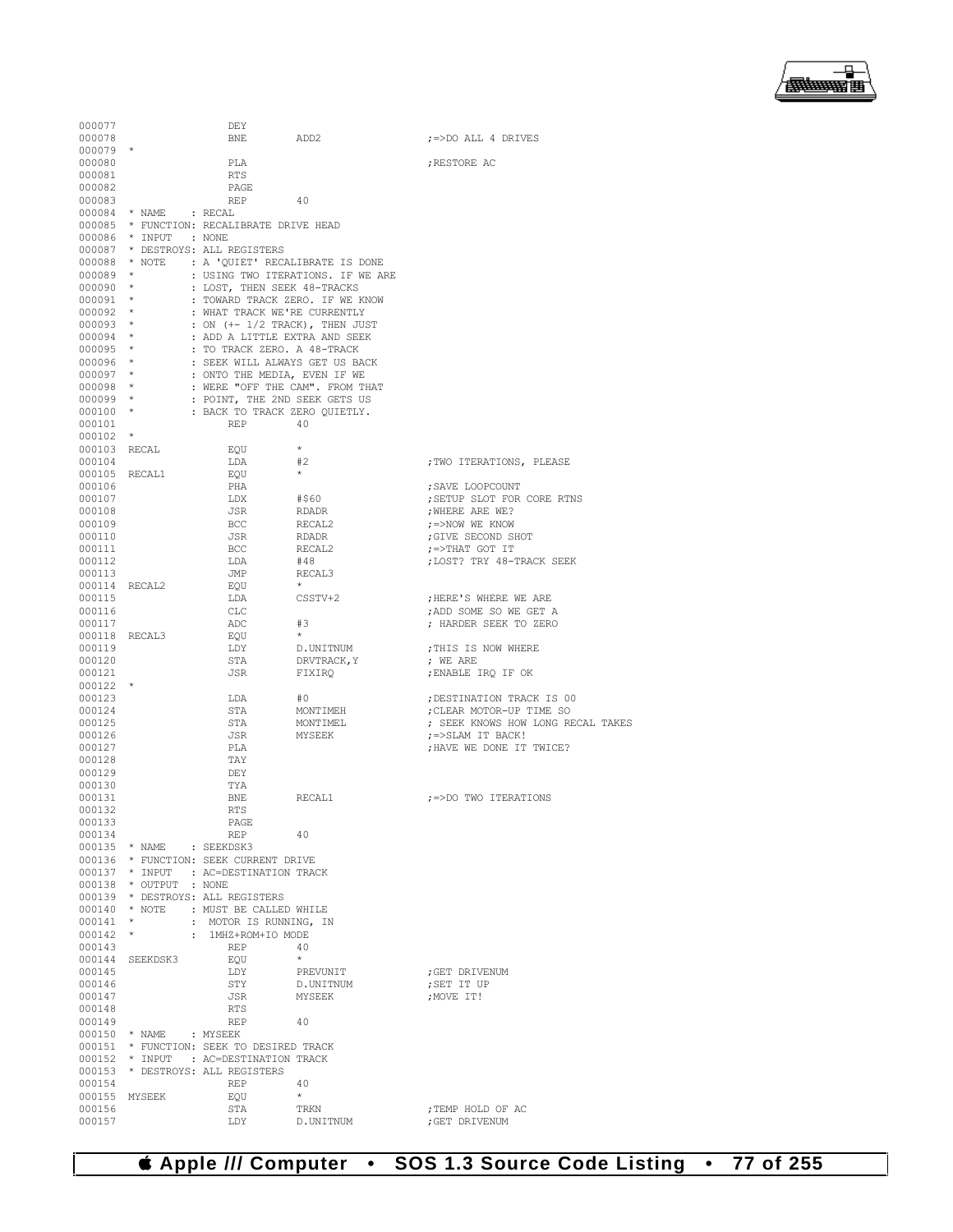▕<del>▓▓▓▓</del>▊

| 000158               |                                               | LDA                     | DRVTRACK, Y                                          | SETUP CURRENT TRACK;                                  |
|----------------------|-----------------------------------------------|-------------------------|------------------------------------------------------|-------------------------------------------------------|
| 000159               |                                               | ASL                     | Α                                                    | ; SET IN HALFTRACKS FOR SEEK                          |
| 000160               |                                               | STA                     | CURTRK                                               | ; FOR SEEK ROUTINE                                    |
| 000161               |                                               | LDX                     | #\$60                                                | ; SET UP SLOT FOR CORE RTNS                           |
| 000162               |                                               | LDA                     | MONTIMEH                                             | GET STARTING MOTOR TIME                               |
| 000163<br>$000164$ * |                                               | STA                     | TEMP                                                 |                                                       |
|                      |                                               |                         | 000165 * NOTE: IRO'S WHICH SUSPEND SEEK MAY CAUSE A  |                                                       |
|                      |                                               |                         | 000166 * SEEK FAILURE. WE WILL HAVE TO RECALIBRATE   |                                                       |
|                      |                                               |                         | 000167 * SINCE WE WON'T BE ON-TRACK. WE CAN NOT GET  |                                                       |
|                      |                                               |                         | 000168 * ON A HALFTRACK SINCE SEEK ALLOWS SETTLING   |                                                       |
|                      |                                               |                         | 000169 * TIME OF THE PHASE. BECAUSE VBL IS A SERIOUS |                                                       |
|                      | 000170 * OFFENDER, WE INHIBIT HIM.            |                         |                                                      |                                                       |
| $000171$ *           |                                               |                         |                                                      |                                                       |
| 000172               |                                               | PHP                     |                                                      | ; INHIBIT IRQ WHILE                                   |
| 000173               |                                               | SEI                     |                                                      | : MESSING WITH VBL FLAGS                              |
| 000174               |                                               | LDA                     | E.IER                                                |                                                       |
| 000175               |                                               | AND                     | #\$18                                                |                                                       |
| 000176               |                                               | STA                     | VBLSAVE                                              |                                                       |
| 000177               |                                               | STA                     | E.IER                                                |                                                       |
| 000178               |                                               | PLP                     |                                                      | ; RESTORE IRQ STATUS                                  |
| 000179               |                                               | LDA                     | TRKN                                                 | ; RESTORE DESTINATION TRACK                           |
| 000180               |                                               | STA                     |                                                      | ; DEST IS NOW CURRENT                                 |
| 000181               |                                               | ASL                     | DRVTRACK, Y<br>A                                     | ; MAKE IT IN HALFTRACKS                               |
| 000182               |                                               | JSR                     | SEEK                                                 | ; GO MOVE THE HEAD                                    |
| 000183               |                                               | LDA                     | VBLSAVE                                              | ; NOW ALLOW THAT                                      |
| 000184               |                                               | ORA                     | #\$80                                                | ; NASTY                                               |
| 000185               |                                               | STA                     | E.IER                                                | ; VBL INTERRUPT                                       |
| 000186 *             |                                               |                         |                                                      |                                                       |
|                      | 000187 * COMPUTE THE TIME USED BY SEEK:       |                         |                                                      |                                                       |
| $000188$ *           |                                               |                         |                                                      |                                                       |
| 000189               |                                               | LDA                     | MONTIMEH                                             | ; INCLUDE SEEKTIME IN                                 |
| 000190               |                                               | SEC                     |                                                      |                                                       |
| 000191               |                                               | SBC                     | TEMP                                                 |                                                       |
| 000192               |                                               | JSR                     | ADDTIME                                              | ; TOTAL MOTOR UPTIME (S)                              |
| 000193               |                                               | RTS                     |                                                      |                                                       |
| 000194               |                                               | PAGE                    |                                                      |                                                       |
| 000195               |                                               | <b>REP</b>              | 40                                                   |                                                       |
|                      | 000196 * NAME : BLK2SECT                      |                         |                                                      |                                                       |
|                      |                                               |                         | 000197 * FUNCTION: COMPUTE TRACK/SECTOR FOR A BLOCK  |                                                       |
| $000198$ *           |                                               |                         | AND ADJUST BUFFER ADDRESS                            |                                                       |
|                      | 000199 * INPUT : D.BLOCK, D.BUF               |                         |                                                      |                                                       |
|                      | 000200 * OUTPUT : TRACK, SECTOR, D.BUF        |                         |                                                      |                                                       |
|                      | 000201 * DESTROYS: AC, Y                      |                         |                                                      |                                                       |
| 000202               |                                               | REP                     | 40                                                   |                                                       |
| $000203$ *           |                                               |                         |                                                      |                                                       |
|                      | 000204 BLK2SECT                               | EQU                     | $\star$                                              |                                                       |
| 000205               |                                               | LDA                     | BLKTEMP+1                                            | GET HI BLK HALF                                       |
| 000206               |                                               | ROR                     | A                                                    | ; MOVE LO BIT TO CARRY                                |
| 000207               |                                               | LDA                     | BLKTEMP                                              | ; GET LO HALF                                         |
| 000208               |                                               | ROR                     | A                                                    | ; COMBINE WITH HI BIT                                 |
| 000209               |                                               | LSR                     | A                                                    |                                                       |
| 000210               |                                               | LSR                     | A                                                    | FINISH OFF DIVIDE-BY-8                                |
| 000211               |                                               | STA                     | TRACK                                                | ; THAT'S THE TRACK                                    |
| 000212               |                                               | LDA                     | <b>BLKTEMP</b>                                       | ; GET LO HALF AGAIN                                   |
| 000213               |                                               | AND                     | #7                                                   |                                                       |
| 000214               |                                               | TAY                     |                                                      |                                                       |
| 000215               |                                               | LDA                     | SECTABLE, Y FOR START SECTOR                         |                                                       |
| 000216               |                                               | STA                     | SECTOR                                               |                                                       |
| $000217$ *           |                                               |                         |                                                      |                                                       |
|                      | 000218 * ADJUST BUFFER ADDRESS SO THAT I/O    |                         |                                                      |                                                       |
|                      | 000219 * WON'T WRAPAROUND IN THE BANK:        |                         |                                                      |                                                       |
|                      | 000220 * (THIS ALGORITHM RIPPED OFF FROM 1.0) |                         |                                                      |                                                       |
| $000221$ *           |                                               |                         |                                                      |                                                       |
| 000222<br>000223     |                                               | LDA                     | BUFTEMP+1<br>\$1400+BUFTEMP+1                        | ; GET BUFFER HI ADDRESS                               |
| 000224               |                                               | LDY                     |                                                      | ; AND XTND BYTE                                       |
| 000225               |                                               | $\mathop{\mathrm{CMP}}$ | #\$82                                                | ; IF RAM ADDR >=8200 THEN BUMP TO<br>; NEXT BANK PAIR |
| 000226               |                                               | BCC<br>CPY              | NOADJ<br>#\$80                                       |                                                       |
| 000227               |                                               | BCC                     | NOADJ                                                | ;=>NOT USING BANKPAIR                                 |
| 000228               |                                               | CPY                     | #\$8F                                                | ; SPECIAL BANK 0?                                     |
| 000229               |                                               | BEQ                     | NOADJ                                                | $;=\gt;$ YES                                          |
| 000230               |                                               | AND                     | #\$7F                                                | ; DROP HI ADDRESS AND                                 |
| 000231               |                                               | STA                     | BUFTEMP+1                                            | ; BUMP BANK NUMBER                                    |
| 000232               |                                               | INC                     | \$1400+BUFTEMP+1                                     |                                                       |
| $000233$ *           |                                               |                         |                                                      |                                                       |
| 000234 NOADJ         |                                               | EQU                     | $\star$                                              |                                                       |
| 000235               |                                               | LDA                     | BUFTEMP+1                                            | ; COPY BUFFER ADDRESS                                 |
| 000236               |                                               | STA                     | BUF+1                                                | ; FOR PRE & POSTNIB                                   |
| 000237               |                                               | LDA                     | BUFTEMP                                              |                                                       |
| 000238               |                                               | STA                     | BUF                                                  |                                                       |
|                      |                                               |                         |                                                      |                                                       |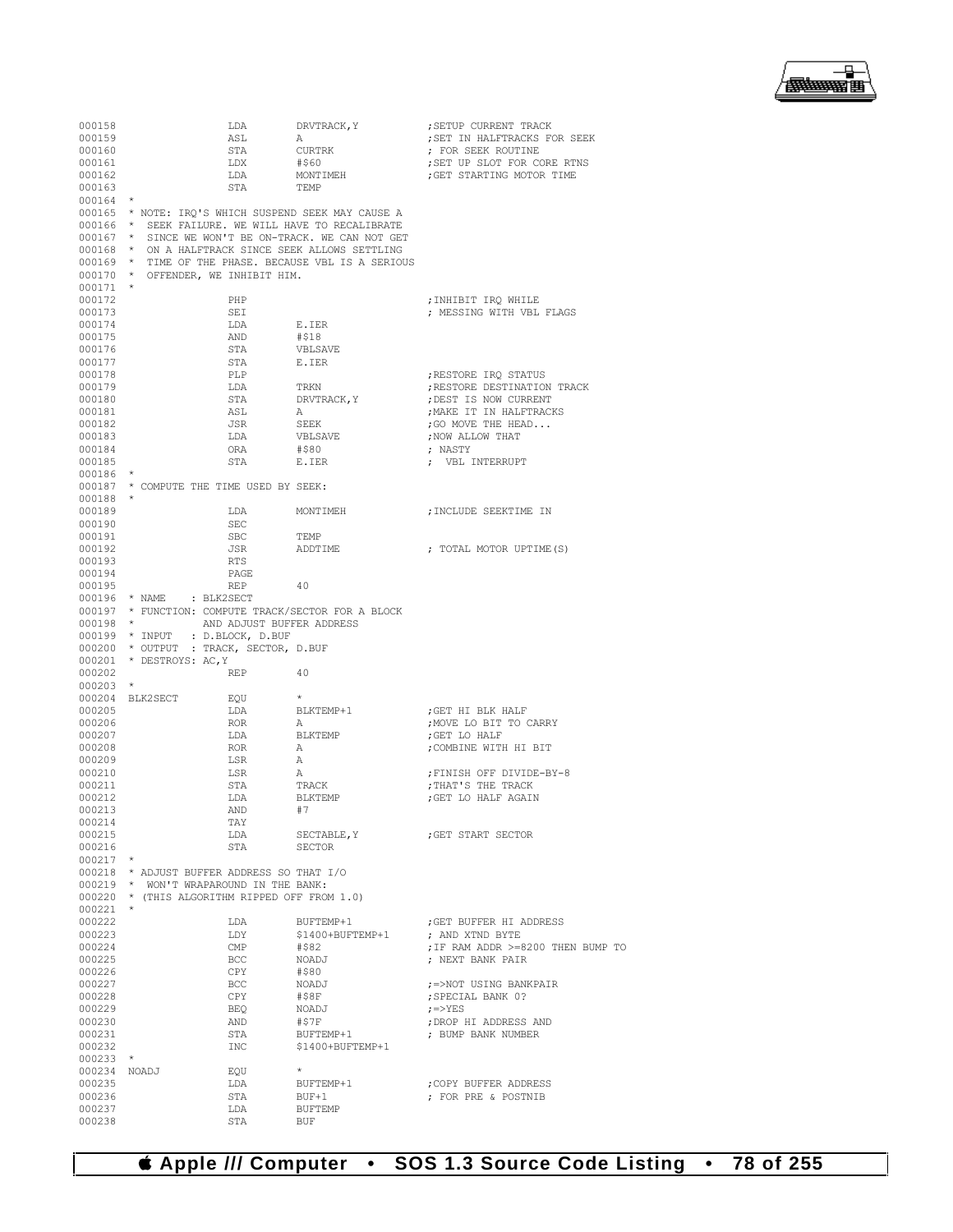

| 000239 |                     | LDA                                   | \$1400+BUFTEMP+1                                            |                          |
|--------|---------------------|---------------------------------------|-------------------------------------------------------------|--------------------------|
| 000240 |                     | STA                                   | $$1400+$ BUF+1                                              |                          |
| 000241 |                     | <b>RTS</b>                            |                                                             |                          |
| 000242 | $^{\star}$          |                                       |                                                             |                          |
| 000243 | SECTABLE            | DFB                                   | \$00, \$04, \$08, \$0C, \$01, \$05, \$09, \$0D              |                          |
| 000244 |                     | PAGE                                  |                                                             |                          |
| 000245 |                     | <b>REP</b>                            | 40                                                          |                          |
| 000246 | * NAME              | : MOREBLKS                            |                                                             |                          |
| 000247 |                     | * FUNCTION: SETUP TO DO NEXT BLOCK    |                                                             |                          |
| 000248 | * INPUT             | : NONE                                |                                                             |                          |
| 000249 |                     | * RETURNS : 'BNE' IF MORE TO DO       |                                                             |                          |
| 000250 |                     | : 'BEQ' IF NO MORE TO DO              |                                                             |                          |
| 000251 | * DESTROYS: NOTHING |                                       |                                                             |                          |
| 000252 |                     | <b>REP</b>                            | 40                                                          |                          |
| 000253 | $\star$             |                                       |                                                             |                          |
| 000254 | MOREBLKS            | EOU                                   | $\star$                                                     |                          |
| 000255 |                     | <b>INC</b>                            | BUFTEMP+1                                                   | ; BUMP BUFFER ADDRESS    |
| 000256 |                     | <b>INC</b>                            | BUFTEMP+1                                                   |                          |
| 000257 |                     | <b>INC</b>                            | <b>BLKTEMP</b>                                              | ; BUMP BLOCK NUMBER      |
| 000258 |                     | <b>BNE</b>                            | MORE2                                                       |                          |
| 000259 |                     | <b>INC</b>                            | BLKTEMP+1                                                   |                          |
| 000260 | MORE <sub>2</sub>   | EOU                                   | $\star$                                                     |                          |
| 000261 |                     | DEC                                   | <b>BLKCOUNT</b>                                             | ; MORE BLOCKS TO GO?     |
| 000262 |                     | <b>RTS</b>                            |                                                             | : RETURN RESULT OF DEC   |
| 000263 |                     | SKP                                   | 4                                                           |                          |
| 000264 |                     | <b>REP</b>                            | 40                                                          |                          |
| 000265 | * NAME              | : FIXIRQ                              |                                                             |                          |
| 000266 |                     | * FUNCTION: ENABLE IRO IF APPROPRIATE |                                                             |                          |
| 000267 | * INPUT             | : NONE                                |                                                             |                          |
| 000268 | * DESTROYS: NOTHING |                                       |                                                             |                          |
| 000269 |                     | <b>REP</b>                            | 40                                                          |                          |
| 000270 | $\star$             |                                       |                                                             |                          |
| 000271 | FIXIRO              | EOU                                   | $\star$                                                     |                          |
| 000272 |                     | PHA                                   |                                                             |                          |
| 000273 |                     | LDA                                   | IROMASK                                                     | ; SHOULD IRO BE ENABLED? |
| 000274 |                     | BMI                                   | FIXRET                                                      | ; =>NO, LEAVE IT ALONE   |
| 000275 |                     | CLI.                                  |                                                             | ; ENABLE IRO             |
| 000276 | FIXRET              | EOU                                   | $\star$                                                     |                          |
| 000277 |                     | PLA                                   |                                                             |                          |
| 000278 |                     | <b>RTS</b>                            |                                                             |                          |
| 000279 |                     |                                       |                                                             |                          |
| 000280 |                     | CHN                                   | DISK3.DATA.SRC                                              |                          |
| 000281 |                     |                                       |                                                             |                          |
| 000282 |                     |                                       |                                                             |                          |
| 000283 |                     |                                       | * END OF APPLE /// SOS 1.3 SOURCE CODE FILE: DISK3.SUBS.SRC |                          |
| 000284 |                     |                                       |                                                             |                          |
| 000285 |                     |                                       |                                                             |                          |
| 000286 |                     |                                       |                                                             |                          |

End of File -- Lines: 286 Characters: 9045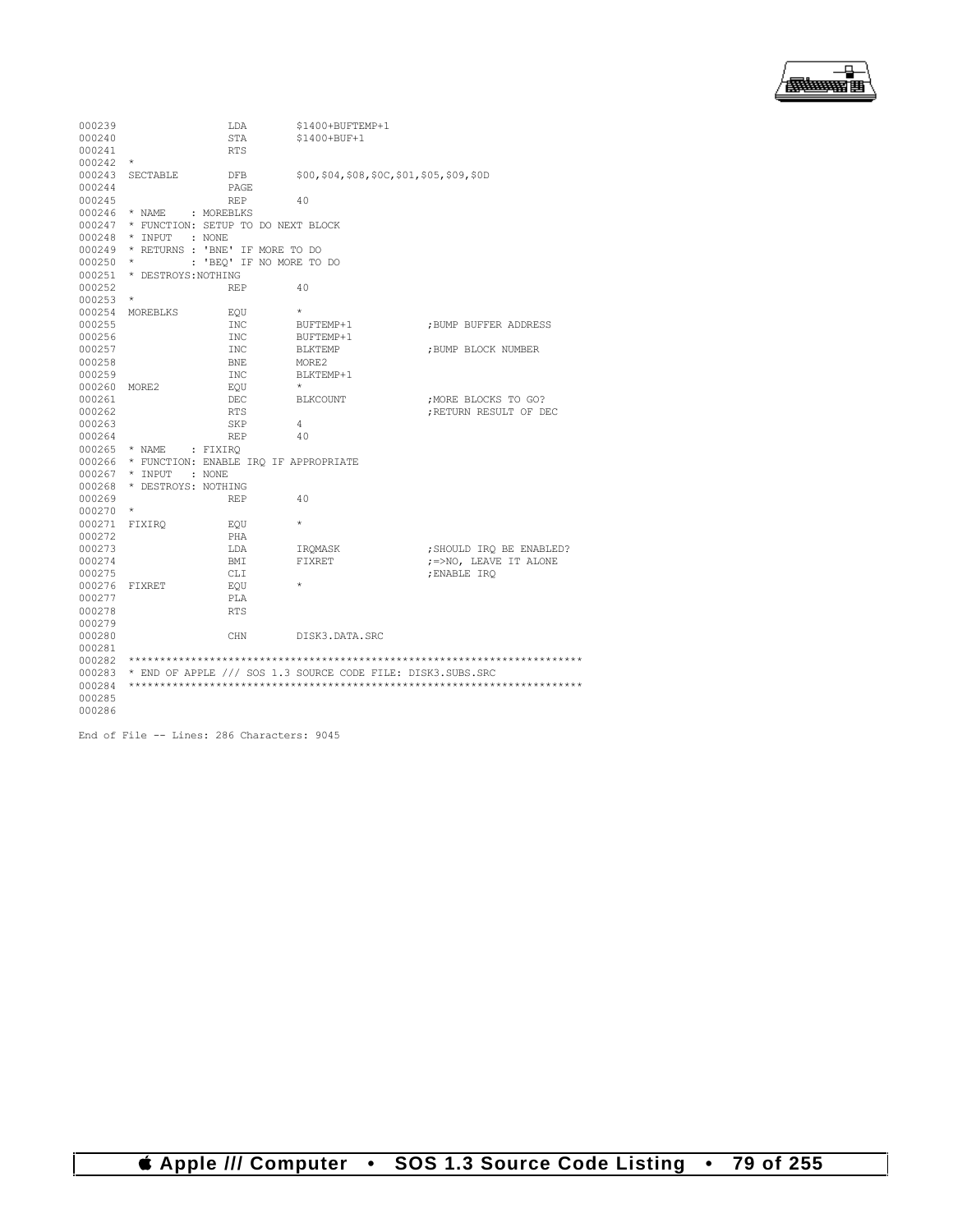

FILE: "SOS.DISK3.USEL.SRC.TEXT" 000002 \* APPLE /// SOS 1.3 SOURCE CODE FILE: DISK3.USEL.SRC  $000003$ 000004 \* ASSEMBLER: APPLE ] [ 6502 ASSEMBLER from APPLE COMPUTER TOOLKIT 000005 000006 **PAGE** 000007  $\ensuremath{\mathsf{REP}}$ 40  $^\star$  NAME : UNITSEL 000008 000009 \* FUNCTION: SELECT & START A DRIVE, 000010  $\sim$ SET UP MOTOR & SEEK DELAYS 000011 \* INPUT : NONE 000012 \* OUTPUT : MONTIME, SEEKTIME 000013 \* DESTROYS: ALL REGISTERS 000014 **REP**  $40$ 000015 000016 UNITSEL EQU  $\ddot{\phantom{1}}$ D.UNITNUM 000017 ; GET DRIVENUM LDY LDA 000018  $#0$ ; ASSUME NO SEEKWAIT STA ; WILL BE NEEDED 000019 SEEKWAIT 000020 MONTTMEL : CLEAR MONTIME **STA** 000021 STA MONTIMEH  $000022$  \* 000023 \* SEE IF MOTOR(S) STILL SPINNING: 000024 000025 **JSR** CHKDRV : MOTOR (S) POWERED UP? 000026 BNE. SPINNING ;=>YES, WHO IS IT? 000027 \* NO MOTOR(S) SPINNING. DESELECT 000028  $^\star$  ALL MOTORS AND START AFRESH: 000029 000030 000031 **T.DX** MD.INT : DESELECT ALL 000032 LDA  $#0$ ; SHOW INTERNAL AS ; NOT SELECTED DRIVESEL+0 000033  $STA$ 000034 STA UPTIME+0 ; INDICATE DRIVE IS FULLY STOPPED 000035 **JSR** EXTDESEL ; DESELECT ALL EXTERNALS TOO  $000036$ TMP. **SETTIME** : GO SETUP MOTOR DELAY 000037  $\ensuremath{\mathsf{REF}}$ 40 000038 \* MOTOR(S) SPINNING: OURS?  $000039$  \* 000040 SPINNING EOU DRIVESEL, Y 000041 ; HAD WE BEEN SELECTED? LDA 000042 BNF. GOFORIT ; = > YES, GO FOR IT RIGHT AWAY. 000043 000044 \* WE AREN'T SPINNING. SHUTDOWN ANOTHER 000045 \* DRIVE, IF NECESSARY, TO GET GOING: 000046 000047 ; ARE WE THE INTERNAL DRIVE? CPY  $#0$ SETTIME 000048 **BEO**  $\mu$  =>YES, LEAVE EXT MOTOR ALONE 000049 000050 \* WE'RE AN EXTERNAL DRIVE. STOP ALL EXTERNAL MOTORS 000051 \* UNCONDITIONALLY, BUT LEAVE THE INTERNAL MOTOR ALONE. \* IF WE \*DID\* HAVE TO STOP ANOTHER EXTERNAL, THEN 000052 \* MAKE SURE WE SET THE CORRECT PRE-SEEK DELAY! 000053 000054 000055 LDA : SEE IF ANOTHER EXTERNAL  $#0$ ; HAD BEEN 000056 ORA DRIVESEL+3 000057 ORA DRTVESEL+2 ; SELECTED 000058 ORA DRIVESEL+1 BEFORE...  $\mathbf{r}$  $\mathit{:=} > \text{NO}$  , SEEK DELAY IS UNNECESSARY 000059 **BEO** SETTIME SEEKWATT ; YES, DELAY BEFORE STEPPING  $000060$ **TNC** 000061 **JSR** EXTDESEL : DESELECT ALL EXTERNALS 000062 **JMP SETTIME** ; =>GO SETUP MOTOR DELAY 000063 **PAGE** 000064 **REP**  $40$ 000065 \* OUR DRIVE IS SPINNING. GO FOR IT! \* DEPENDING OF HOW LONG THE MOTOR'S BEEN ON, 000066 000067 \* THIS COMMAND MAY REQUIRE A MOTOR DELAY. 000068 000069 GOFORTT **F.OU** 000070 LDX D.COMMAND ; GET CURRENT COMMAND 000071 LDA MTIMES, X ; GET REQUIRED UPTIME FOR IT 000072 **SEC** 000073 **SBC** UPTIME.Y ; DRIVE RUNNING LONG ENOUGH? 000074 **BCS**  ${\tt SELECT}$  $\mathit{:=} > \mathrm{NO}$  , AC NOW HAS DELTA-T 000075 T.DA  $#0$ ; OTHERWISE, WAIT=0 000076 JMP SELECT ; SET MONTIME & SELECT DRIVE

#### **4 Apple /// Computer** SOS 1.3 Source Code Listing 80 of 255  $\bullet$  $\bullet$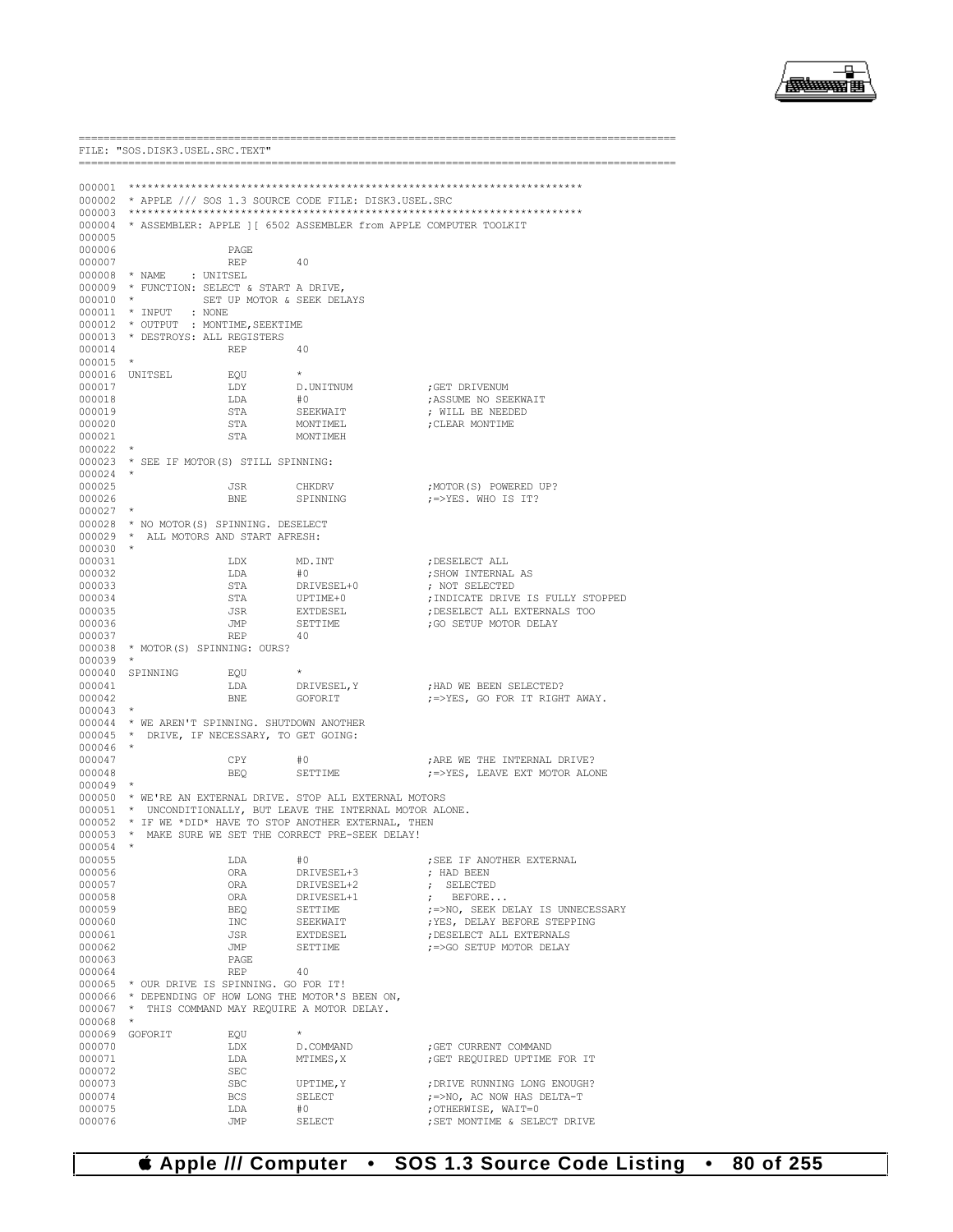

| 000077           |                          | <b>REP</b>                               | 40                                                    |                              |
|------------------|--------------------------|------------------------------------------|-------------------------------------------------------|------------------------------|
| 000078           | $\star$                  |                                          |                                                       |                              |
|                  |                          | 000079 * ALL MOTORS WERE OFF. CHOOSE THE |                                                       |                              |
|                  |                          |                                          |                                                       |                              |
|                  |                          | 000080 * APPROPRIATE MOTOR-ON TIME:      |                                                       |                              |
| 000081           | $\star$                  |                                          |                                                       |                              |
|                  | 000082 SETTIME           | EOU                                      | $^{\star}$                                            |                              |
| 000083           |                          | LDA                                      | #0                                                    | ; INDICATE THAT              |
| 000084           |                          | STA                                      | UPTIME, Y                                             | : THE DRIVE WAS OFF          |
| 000085           |                          | LDX                                      | D.COMMAND                                             | ; GET CURRENT COMMAND        |
| 000086           |                          | LDA                                      | MTIMES, X                                             | ; GET CORRECT DELAY TIME     |
| 000087           |                          | <b>REP</b>                               | 40                                                    |                              |
|                  | $\star$                  |                                          |                                                       |                              |
| 000088           |                          |                                          |                                                       |                              |
|                  |                          | 000089 * SELECT THE DRIVE & START IT:    |                                                       |                              |
| 000090           | $\star$                  |                                          |                                                       |                              |
|                  | 000091 SELECT            | EQU                                      |                                                       |                              |
| 000092           |                          | STA                                      | MONTIMEH                                              | ; NEGATE IT BECAUSE          |
| 000093           |                          | LDA                                      | #0                                                    | ; IT GETS INCREMENTED        |
| 000094           |                          | <b>SEC</b>                               |                                                       | ; INSTEAD OF                 |
| 000095           |                          | <b>SBC</b>                               | MONTIMEH                                              | ; DECREMENTED                |
| 000096           |                          | STA                                      | MONTIMEH                                              | ; STUFF MOTOR DELAY          |
|                  |                          |                                          |                                                       |                              |
| 000097           |                          | CPY                                      | #1                                                    | ; ARE WE THE INTERNAL DRIVE? |
| 000098           |                          | <b>BCS</b>                               | SELEXT                                                | ;=>NO, AN EXTERNAL           |
| 000099           |                          | LDA                                      | IS.INT                                                | ; I/O SELECT INTERNAL        |
| 000100           |                          | LDA                                      | MS.INT                                                | ; MOTOR SELECT INTERNAL      |
| 000101           |                          | JMP                                      | UNITRET                                               | $; =>$ ALL DONE!             |
| $000102$ *       |                          |                                          |                                                       |                              |
| 000103 SELEXT    |                          | EQU                                      | $\star$                                               |                              |
| 000104           |                          | LDA                                      | IS.EXT                                                | ; I/O SELECT EXTERNAL        |
| 000105           |                          |                                          |                                                       |                              |
|                  |                          | CPY                                      | #2                                                    | ; ARE WE 2, 3, OR 4 ?        |
| 000106           |                          | <b>BCS</b>                               | NOTD2                                                 | :=>DEFINITELY 3 OR 4         |
| 000107           |                          | LDA                                      | MD.EXT1                                               | ; MOTOR SELECT               |
| 000108           |                          | LDA                                      | MS.EXT2                                               | ; ONLY .D2                   |
| 000109           |                          | JMP                                      | UNITRET                                               | $; =>$ ALL DONE!             |
| 000110           | $\star$                  |                                          |                                                       |                              |
| 000111 NOTD2     |                          | EOU                                      | $\star$                                               |                              |
| 000112           |                          | <b>BNE</b>                               | ISD4                                                  | :=>DEFINITELY NOT 3          |
| 000113           |                          | LDA                                      |                                                       |                              |
|                  |                          |                                          | MS.EXT1                                               | ; MOTOR SELECT               |
| 000114           |                          | LDA                                      | MD.EXT2                                               | ; ONLY .D3                   |
| 000115           |                          | JMP                                      | UNITRET                                               | $; =>$ ALL DONE!             |
| 000116           | $\star$                  |                                          |                                                       |                              |
| 000117 ISD4      |                          | EOU                                      | $\star$                                               |                              |
| 000118           |                          | LDA                                      | MS.EXT1                                               | ; MOTOR SELECT               |
| 000119           |                          | LDA                                      | MS.EXT2                                               | ; ONLY .D4                   |
| 000120           | $\star$                  |                                          |                                                       |                              |
|                  | $\star$                  |                                          |                                                       |                              |
| 000121           |                          |                                          |                                                       |                              |
|                  | 000122 UNITRET           | EQU                                      |                                                       |                              |
| 000123           |                          | LDA                                      | MOTORON                                               | ; PROVIDE MOTOR POWER        |
| 000124           |                          | LDA                                      | #1                                                    | ; SAY WE'VE SELECTED         |
| 000125           |                          | STA                                      | DRIVESEL, Y                                           | ; THIS DRIVE                 |
| 000126           | $\star$                  |                                          |                                                       |                              |
|                  |                          | 000127 * IF WE HAVE MOTORTIME TO BURN,   |                                                       |                              |
|                  |                          | 000128 * THEN DELAY 50 MS. THIS ENSURES  |                                                       |                              |
|                  |                          | 000129 * A GOOD SOLID CHKDRV AFTER       |                                                       |                              |
|                  |                          |                                          |                                                       |                              |
|                  |                          | 000130 * TURNING ON THE MOTOR.           |                                                       |                              |
| 000131           | $\qquad \, \star$        |                                          |                                                       |                              |
| 000132           |                          | LDA                                      | MONTIMEH                                              | ; ANY MOTORTIME?             |
| 000133           |                          | BPL                                      | UNITRTS                                               | ;=>NO, WE GO FOR IT.         |
| 000134           |                          | LDY                                      | #5                                                    | ;5*10 MS                     |
|                  | 000135 UNITDEL           | EOU                                      | $\star$                                               |                              |
| 000136           |                          | LDA                                      | #100                                                  | :100*100US IS 10MS           |
| 000137           |                          | JSR                                      | MSWAIT                                                |                              |
|                  |                          |                                          |                                                       |                              |
| 000138           |                          | DEY                                      |                                                       |                              |
| 000139           |                          | BNE                                      | UNITDEL                                               |                              |
| 000140           |                          | LDA                                      | #2                                                    | ; INCLUDE THE 50MS           |
| 000141           |                          | JSR                                      | ADDTIME                                               | ; IN MOTOR UPTIME (S)        |
|                  | 000142 UNITRTS           | EQU                                      | $\star$                                               |                              |
| 000143           |                          | RTS                                      |                                                       |                              |
| 000144           |                          | SKP                                      | 5                                                     |                              |
| 000145           |                          | REP                                      | 40                                                    |                              |
|                  | 000146 * NAME            | : EXTDESEL                               |                                                       |                              |
|                  |                          |                                          |                                                       |                              |
|                  |                          |                                          | 000147 * FUNCTION: DESELECT ALL EXTERNAL DRIVE MOTORS |                              |
| 000148           | * INPUT                  | : NONE                                   |                                                       |                              |
|                  | 000149 * DESTROYS: AC, X |                                          |                                                       |                              |
| 000150           |                          | REP                                      | 40                                                    |                              |
| 000151           | $\star$                  |                                          |                                                       |                              |
|                  | 000152 EXTDESEL          | EQU                                      | $\star$                                               |                              |
| 000153           |                          | LDA                                      | MD.EXT1                                               | ; DESELECT ALL EXTERNAL      |
| 000154           |                          | LDA                                      | MD.EXT2                                               | ; DRIVE MOTORS               |
| 000155           |                          | LDX                                      | #3                                                    | ; SHOW THAT THEY ARE         |
|                  |                          |                                          |                                                       |                              |
|                  |                          |                                          |                                                       |                              |
| 000156<br>000157 | EDS1                     | LDA<br>STA                               | #0<br>DRIVESEL, X                                     | ; ARE ALL DEAD DUCKS         |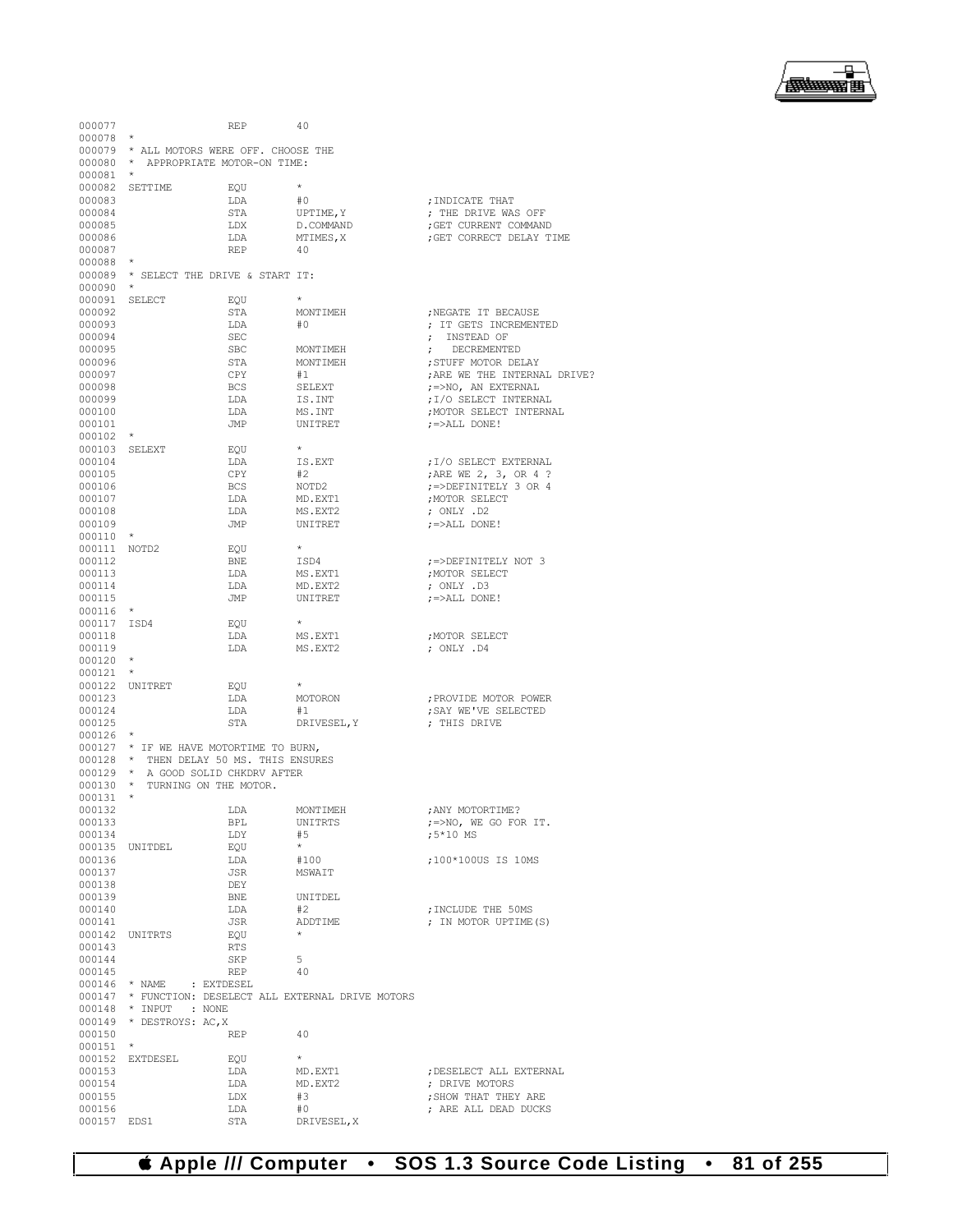

| 000158 | STA                                                         | UPTIME.X       | DRIVE MOTORS ARE OFF: |
|--------|-------------------------------------------------------------|----------------|-----------------------|
| 000159 | <b>DEX</b>                                                  |                |                       |
| 000160 | BNE.                                                        | EDS1           |                       |
| 000161 | RTS.                                                        |                |                       |
| 000162 |                                                             |                |                       |
| 000163 | CHN                                                         | DISK3.SUBS.SRC |                       |
| 000164 |                                                             |                |                       |
| 000165 |                                                             |                |                       |
| 000166 | * END OF APPLE /// SOS 1.3 SOURCE CODE FILE: DISK3.USEL.SRC |                |                       |
| 000167 |                                                             |                |                       |
| 000168 |                                                             |                |                       |
|        |                                                             |                |                       |

End of File -- Lines: 168 Characters: 5663

*CApple III Computer* • SOS 1.3 Source Code Listing • 82 of 255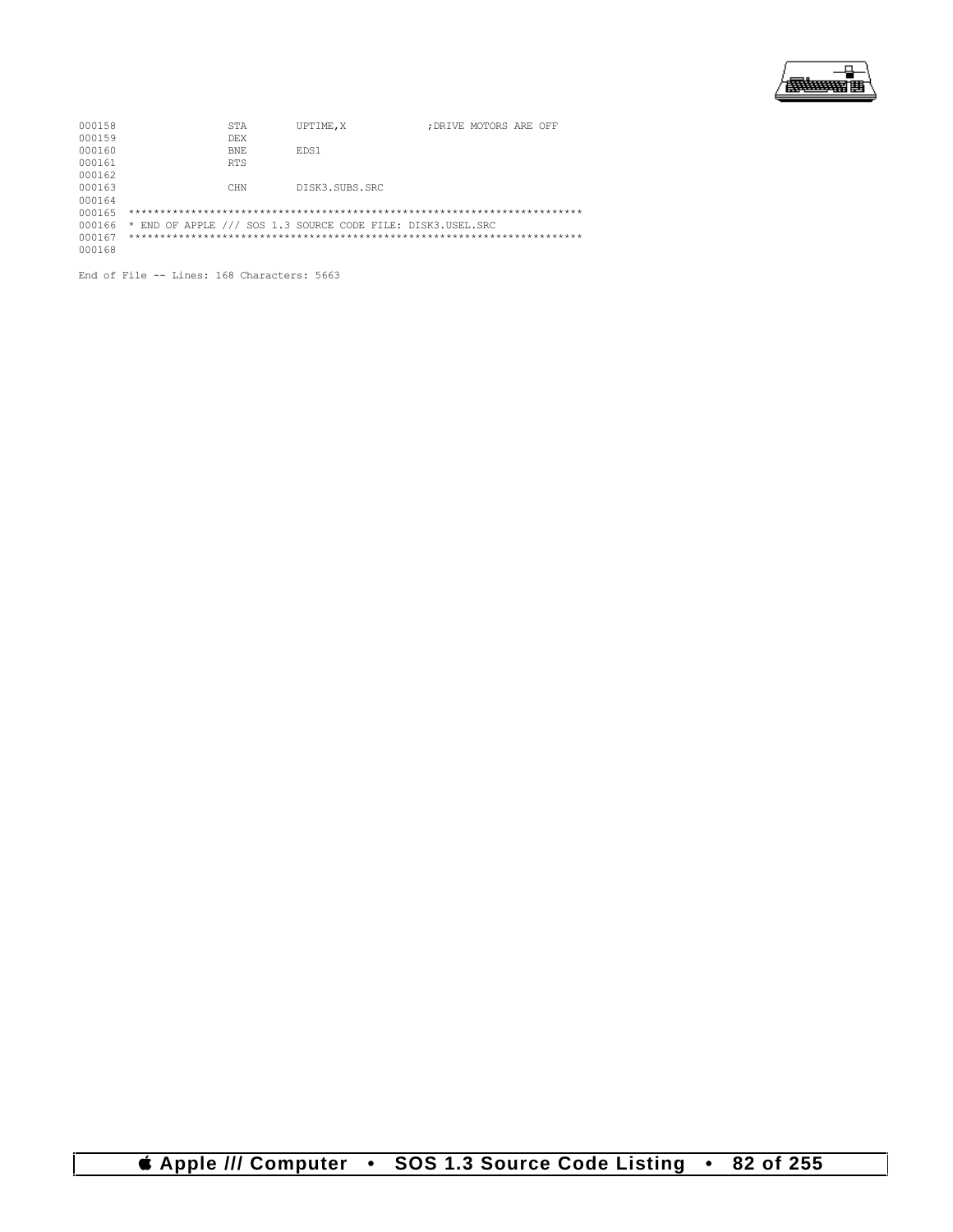

--------------

|                  | FILE: "SOS.DISK3.WRT.SRC.TEXT" |                    |                                                                   |                                                  |  |
|------------------|--------------------------------|--------------------|-------------------------------------------------------------------|--------------------------------------------------|--|
|                  |                                |                    |                                                                   |                                                  |  |
| 000001           |                                |                    |                                                                   |                                                  |  |
| 000002           |                                |                    | * APPLE /// SOS 1.3 SOURCE CODE FILE: DISK3.WRT.SRC               |                                                  |  |
| 000003           |                                |                    |                                                                   |                                                  |  |
| 000004           |                                |                    | * ASSEMBLER: APPLE 1 [ 6502 ASSEMBLER from APPLE COMPUTER TOOLKIT |                                                  |  |
| 000005           |                                |                    |                                                                   |                                                  |  |
| 000006<br>000007 |                                | PAGE<br><b>REP</b> | 40                                                                |                                                  |  |
| 000008           | * --- WRITE ---                |                    |                                                                   |                                                  |  |
| 000009           |                                | <b>REP</b>         | 40                                                                |                                                  |  |
| 000010           | $\star$                        |                    |                                                                   |                                                  |  |
| 000011           | WRITEREQ                       | EQU                | $^{\star}$                                                        |                                                  |  |
| 000012           |                                | JSR                | BLK2SECT                                                          | COMPUTE TRK/SECTOR THIS BLOCK;                   |  |
| 000013<br>000014 |                                | LDA<br>AND         | E.REG<br>#\$7F                                                    | ; SET 2 MHZ                                      |  |
| 000015           |                                | STA                | E.REG                                                             |                                                  |  |
| 000016           |                                | JSR                | PRENIB                                                            | ; PRENIBBLIZE FOR WRITE                          |  |
| 000017           |                                | JSR                | SECTORIO                                                          | ; WRITE IT OUT                                   |  |
| 000018           |                                | <b>BCS</b>         | WRITERR                                                           | ; =>SOMETHING'S WRONG                            |  |
| 000019           | $\star$                        |                    |                                                                   |                                                  |  |
| 000020           |                                | INC                | <b>SECTOR</b>                                                     | ; BUMP TO NEXT                                   |  |
| 000021<br>000022 |                                | INC<br>INC         | <b>SECTOR</b><br>BUF+1                                            | ; LOGICAL SECTOR<br>; BUMP SECTOR BUFFER ADDRESS |  |
| 000023           |                                | LDA                | E.REG                                                             | ; SET 2 MHZ                                      |  |
| 000024           |                                | AND                | #\$7F                                                             |                                                  |  |
| 000025           |                                | STA                | E.REG                                                             |                                                  |  |
| 000026           |                                | JSR                | PRENIB                                                            | ; PRENIBBLIZE FOR WRITE                          |  |
| 000027           |                                | JSR                | SECTORIO                                                          | , WRITE IT OUT<br>; =>SOMETHING'S WRONG          |  |
| 000028<br>000029 | $\ast$                         | <b>BCS</b>         | WRITERR                                                           |                                                  |  |
| 000030           | * MORE BYTES TO DO?            |                    |                                                                   |                                                  |  |
| 000031           |                                |                    |                                                                   |                                                  |  |
| 000032           |                                | JSR                | MOREBLKS                                                          | ; SETUP FOR NEXT                                 |  |
| 000033           |                                | <b>BNE</b>         | WRITEREO                                                          | $\div$ =>MORE TO DO                              |  |
| 000034           |                                | LDA                | #0                                                                | ; GOOD RETURN                                    |  |
| 000035<br>000036 | $\star$                        | JMP                | EXIT                                                              |                                                  |  |
| 000037           | WRITERR                        | EQU                | $^{\star}$                                                        |                                                  |  |
| 000038           |                                | JMP                | EXIT                                                              | ; RETURN ERROR CODE                              |  |
| 000039           |                                | PAGE               |                                                                   |                                                  |  |
| 000040           |                                | <b>REP</b>         | 40                                                                |                                                  |  |
| 000041<br>000042 | * --- STATUS ---               | <b>REP</b>         | 40                                                                |                                                  |  |
| 000043           | $\star$                        |                    |                                                                   |                                                  |  |
| 000044           | STATUS                         | EQU                | $\star$                                                           |                                                  |  |
| 000045           |                                | LDX                | #\$60                                                             | ; DUMMY SLOT                                     |  |
| 000046           |                                | LDA                | $Q6H$ , X                                                         | ; SENSE WRITE PROTECT                            |  |
| 000047<br>000048 |                                | LDA<br>ASL         | Q7L, X<br>Α                                                       | : PRESERVE IT IN CARRY                           |  |
| 000049           |                                | LDA                | 06L, X                                                            | ; BACK TO READ MODE                              |  |
| 000050           |                                | LDA                | #0                                                                | ; NOW MOVE BIT TO                                |  |
| 000051           |                                | ROL                | Α                                                                 | : PROPER POSITION                                |  |
| 000052           |                                | <b>ROL</b>         | Α                                                                 | ; $(502)$                                        |  |
| 000053           |                                | LDY                | #0                                                                |                                                  |  |
| 000054           |                                | STA                | (D. STATBUF), Y                                                   | ; RETURN IT                                      |  |
| 000055<br>000056 |                                | LDA<br>JMP         | #0<br><b>EXIT</b>                                                 | ; GOOD RETURN<br>; DONE                          |  |
| 000057           |                                | PAGE               |                                                                   |                                                  |  |
| 000058           |                                | <b>REP</b>         | 40                                                                |                                                  |  |
| 000059           | $*$ --- INIT ---               |                    |                                                                   |                                                  |  |
| 000060           |                                | <b>REP</b>         | 40                                                                |                                                  |  |
| 000061<br>000062 | $^{\star}$<br>INIT             | EQU                | $\star$                                                           |                                                  |  |
| 000063           |                                | LDA                | INITFLAG                                                          | ; INIT'ED YET?                                   |  |
| 000064           |                                | BMI                | GOODINIT                                                          | $\gamma = > YES,$ DONE                           |  |
| 000065           | $\star$                        |                    |                                                                   |                                                  |  |
| 000066           |                                | LDA                | #\$60                                                             | ; SETUP SLOT FOR                                 |  |
| 000067           |                                | STA                | IBSLOT                                                            | ; CORE ROUTINES                                  |  |
| 000068<br>000069 |                                | LDA<br>STA         | #\$FF<br>INITFLAG                                                 | ; PREVENT SECOND<br>; INIT                       |  |
| 000070           |                                | LDA                | #0                                                                | ; CLEAR STUFF OUT                                |  |
| 000071           |                                | STA                | PREVUNIT                                                          | OSBOOT JUST USED .D1                             |  |
| 000072           |                                | LDY                | #4                                                                |                                                  |  |
| 000073           | CLRDRVS                        | EQU                | $\star$                                                           |                                                  |  |
| 000074<br>000075 |                                | LDA<br>STA         | #0                                                                |                                                  |  |
| 000076           |                                | STA                | DRIVESEL-1, Y<br>$UPTIME-1, Y$                                    | ; NOBODY SELECTED<br>; ALL OFF                   |  |

### **& Apple /// Computer · SOS 1.3 Source Code Listing · 83 of 255**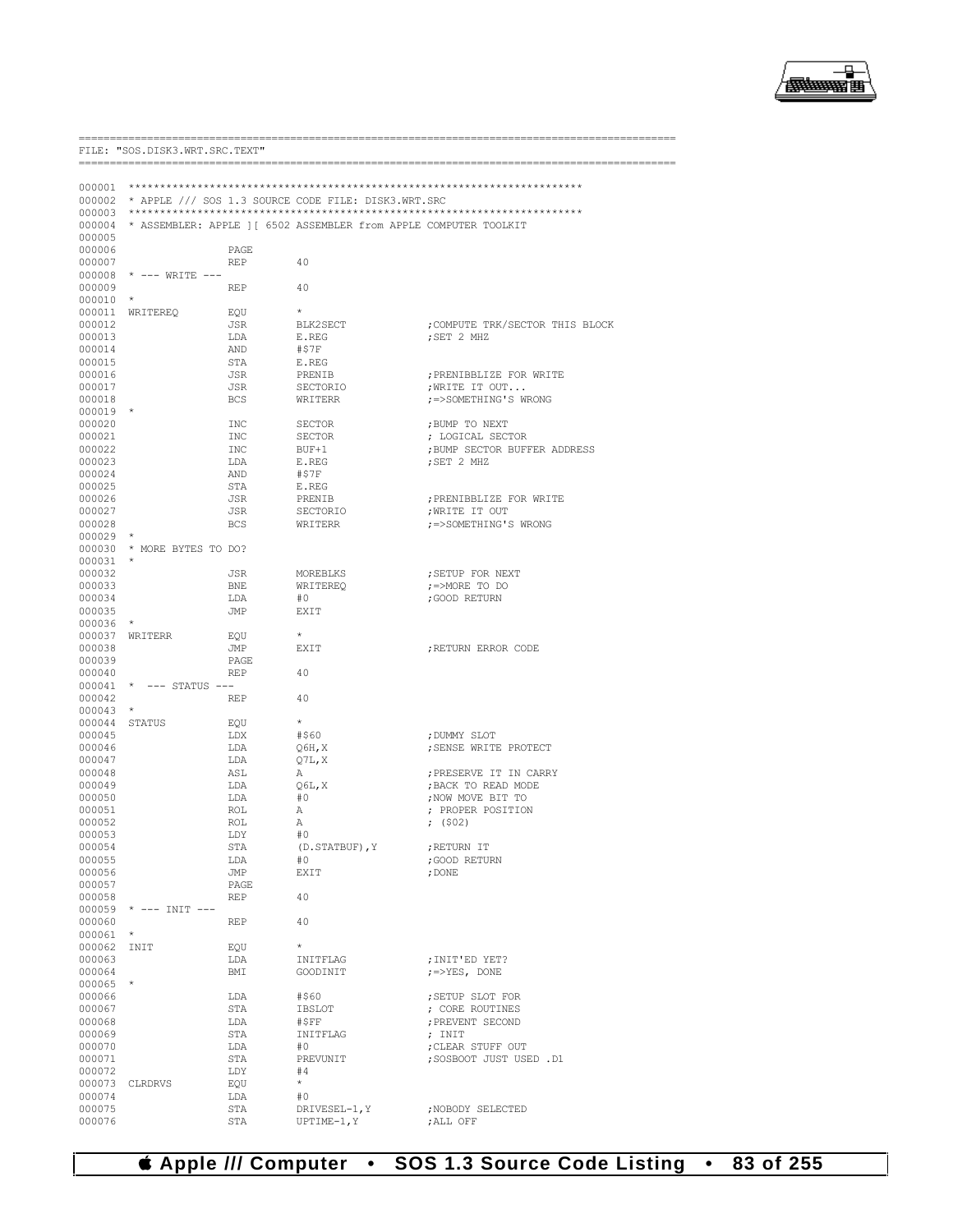

| 000077                    |                                                  | STA               | DRVTRACK-1, Y      |                                                    |
|---------------------------|--------------------------------------------------|-------------------|--------------------|----------------------------------------------------|
| 000078                    |                                                  | DEY               |                    |                                                    |
| 000079                    |                                                  | <b>BNE</b>        | CLRDRVS            |                                                    |
| 000080                    |                                                  | DO                | $1 - TEST$         | ; ONLY IF NOT TESTING                              |
| 000081                    | $^\star$                                         |                   |                    |                                                    |
| 000083                    | 000082 * SET UP .D1 SINCE LOADER'S USING IT:     |                   |                    |                                                    |
| 000084                    |                                                  | LDA               | E.REG              | ; SET 1MHZ FOR THE                                 |
| 000085                    |                                                  | ORA               | #\$80              | ; STATEMACHINE I/O                                 |
| 000086                    |                                                  | STA               | E.REG              |                                                    |
| 000087                    |                                                  | JSR               | CHKDRV             | ; IS .D1 MOTOR SPINNING?                           |
| 000088                    |                                                  | BEQ               | INIT2              | ;=>NO, MOTOR'S OFF                                 |
| 000089                    |                                                  | LDA               | #T200MS            | ; UPTIME GOOD FOR READS                            |
| 000090                    |                                                  | STA               | $IJPTTMF+0$        |                                                    |
| 000091                    | INIT2                                            | EQU               | $\star$            |                                                    |
| 000092<br>000093          |                                                  | LDA<br>STA        | #1<br>DRIVESEL+0   | ; .D1 IS THE CURRENT DRIVE                         |
| 000094                    |                                                  | LDA               | \$0300+CURTRK      | ; RETRIEVE CURRENT TRACK                           |
| 000095                    |                                                  | STA               | DRVTRACK+0         | ; REMEMBER IT                                      |
| 000096                    |                                                  | FIN               |                    |                                                    |
| 000097                    |                                                  |                   |                    |                                                    |
|                           | 000098 * SET UP JMP TABLE FOR CORRECT ROM:       |                   |                    |                                                    |
| 000099                    |                                                  |                   |                    |                                                    |
| 000100                    |                                                  | DO                | <b>REVOROM</b>     | ; ONLY IF SUPPORTING IT!                           |
| 000101<br>000102          |                                                  | LDA<br>CMP        | \$F1B9<br>#\$A0    | ; LOOK FOR START OF RDADR<br>; IS IT RDADR (REV1)? |
| 000103                    |                                                  | <b>BEQ</b>        | INITREV1           | $\gamma = > YES$                                   |
| 000104                    |                                                  | CMP               | #\$60              | ; IS IT END OF READ (REVO)?                        |
| 000105                    |                                                  | <b>BNE</b>        | INITERR            | $; =$ $>$ NEITHER!                                 |
| 000106                    |                                                  | LDY               | #0                 | ; $REV = 0$                                        |
| 000107                    |                                                  | <b>BEQ</b>        | INITVECT           | ; (ALWAYS TAKEN)                                   |
|                           | 000108 INITREV1                                  | EQU               | $\star$            |                                                    |
| 000109                    |                                                  | LDY               | #VSIZE             |                                                    |
|                           | 000110 INITVECT                                  | EQU               | $^{\star}$         |                                                    |
| 000111<br>000112          |                                                  | STY               | ROMREV             | ; SET ROM REVISION INDICATOR                       |
|                           | 000113 MOVEVECT                                  | LDX<br>EQU        | #VSIZE<br>$\star$  |                                                    |
| 000114                    |                                                  | LDA               | REVO, Y            | ; GET A BYTE                                       |
| 000115                    |                                                  | STA               | JMPTAB, Y          | ; MOVE IT                                          |
| 000116                    |                                                  | INY               |                    |                                                    |
| 000117                    |                                                  | DEX               |                    |                                                    |
| 000118                    |                                                  | BNE               | MOVEVECT           |                                                    |
| 000119                    |                                                  | FIN               |                    |                                                    |
|                           | 000120 GOODINIT                                  | EQU               | $\star$            |                                                    |
| 000121                    |                                                  | LDA               | #0                 | ; RETCODE=GOOD, IF YOU CARE                        |
| 000122                    |                                                  | CLC               |                    | ; SAY 'GOOD INIT'                                  |
| 000123<br>000124          |                                                  | <b>BCC</b><br>DO. | EXIT<br>REV0ROM    | ; (ALWAYS TAKEN)                                   |
|                           | 000125 INITERR                                   | EQU               |                    |                                                    |
| 000126                    |                                                  | SEC               |                    | ; SAY 'BAD INIT'                                   |
|                           | 000127 * FALL THRU TO EXIT                       |                   |                    |                                                    |
| 000128                    |                                                  | FIN               |                    |                                                    |
| 000129                    |                                                  | PAGE              |                    |                                                    |
| 000130                    |                                                  | REP               | 40                 |                                                    |
| 000131                    | * -- EXIT PATH --                                |                   |                    |                                                    |
| 000132                    |                                                  | <b>REP</b>        | 40                 |                                                    |
| $000133$ *<br>000134 EXIT |                                                  | EQU               | $\star$            |                                                    |
| 000135                    |                                                  | PHA               |                    | ; SAVE RETURN CODE                                 |
| $000136$ *                |                                                  |                   |                    |                                                    |
|                           | 000137 * UPDATE UPTIME BY 50 MS (3 SECTOR-TIMES) |                   |                    |                                                    |
|                           | 000138 * TO ACCOUNT FOR READ/WRITE TIME:         |                   |                    |                                                    |
| $000139$ *                |                                                  |                   |                    |                                                    |
| 000140                    |                                                  | LDA               | D.COMMAND          | ; GET COMMAND                                      |
| 000141                    |                                                  | CMP               | #2                 | ; SENSE OR INIT?                                   |
| 000142<br>000143          |                                                  | BCS               | EXIT2              | ;=>YES, NO TIME USED UP                            |
| 000144                    |                                                  | LDA<br>JSR        | #2<br>ADDTIME      | ;TIME=50 MS (2 UNITS)<br>; BUMP UPTIME (S)         |
| $000145$ *                |                                                  |                   |                    |                                                    |
|                           | 000146 * RESTORE CALLER ENVIRONMENT:             |                   |                    |                                                    |
| 000147                    | $\star$                                          |                   |                    |                                                    |
| 000148 EXIT2              |                                                  | EQU               | $\star$            |                                                    |
| 000149                    |                                                  | LDA               | E.REG              | GET CURRENT STATE;                                 |
| 000150                    |                                                  | AND               | #\$20              | ; OF THE SCREEN                                    |
| 000151                    |                                                  | ORA               | ESAVE              | ; MERGE WITH CALLER STATE                          |
| 000152                    |                                                  | STA               | E.REG              |                                                    |
| 000153<br>000154          |                                                  | JSR<br>LDA        | FIXIRO<br>MOTOROFF | ;RE-ENABLE IRQ IF OK<br>; START MOTOR-OFF TIMEOUT  |
| 000155                    |                                                  | PLA               |                    | ; RESTORE RETURN CODE                              |
| 000156                    |                                                  | DO.               | TEST               | ; IF TEST, NO SYSERR                               |
| 000157                    |                                                  | <b>RTS</b>        |                    |                                                    |
|                           |                                                  |                   |                    |                                                    |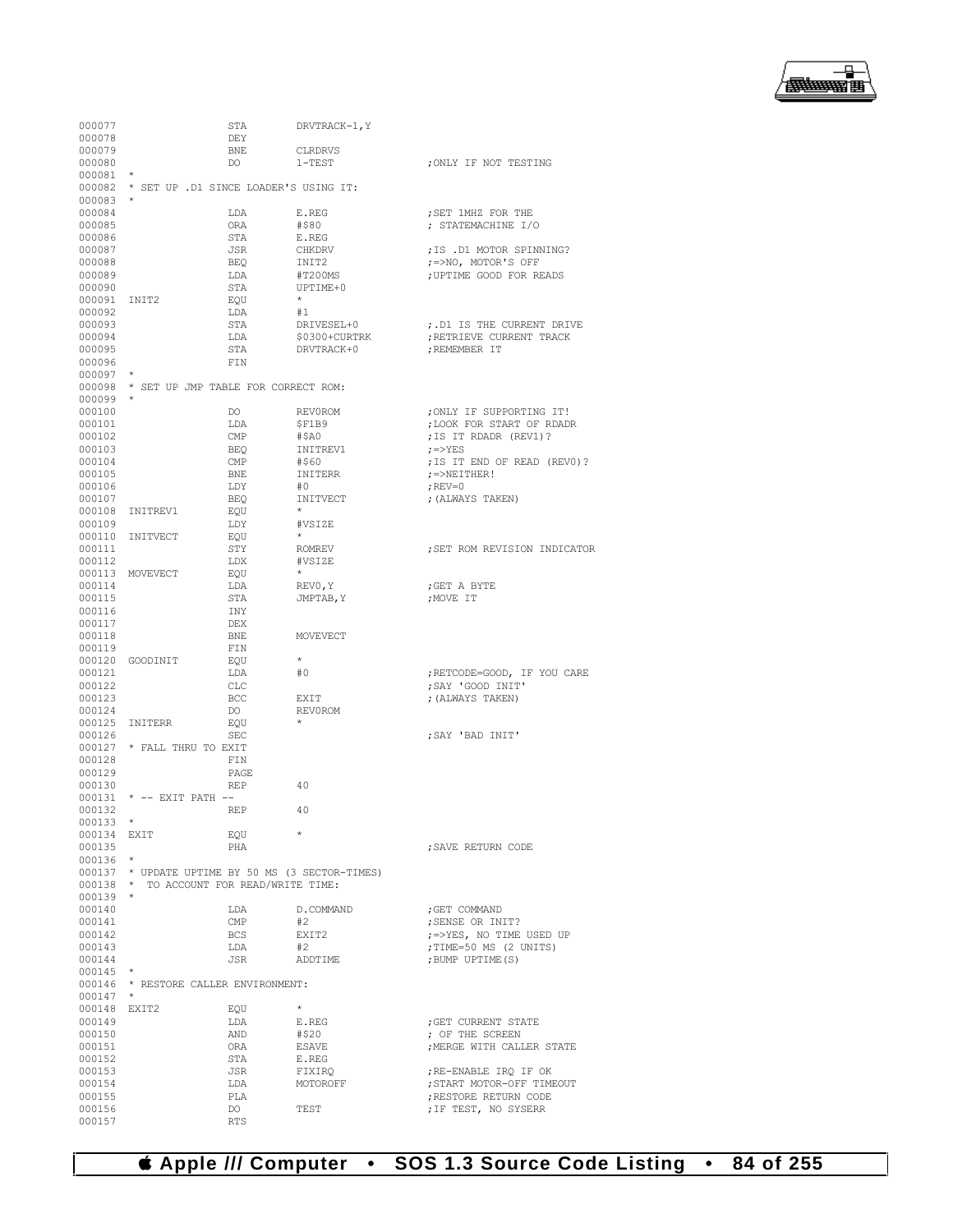

| 000158 |       | ELSE.      |                                                            |                             |
|--------|-------|------------|------------------------------------------------------------|-----------------------------|
| 000159 |       | BNF.       | GOERR                                                      | ;=>ERROR RETURN VIA SYSERR  |
| 000160 |       | CT.C       |                                                            |                             |
| 000161 |       | <b>RTS</b> |                                                            | : GOOD RETURN W/CARRY CLEAR |
| 000162 | GOERR | EOU        | $\star$                                                    |                             |
| 000163 |       | <b>JSR</b> | <b>SYSERR</b>                                              | :RETURN VIA SYSERR          |
| 000164 |       | FTN        |                                                            |                             |
| 000165 |       |            |                                                            |                             |
| 000166 |       | <b>CHN</b> | DISK3.STO.SRC                                              |                             |
| 000167 |       |            |                                                            |                             |
| 000168 |       |            |                                                            |                             |
| 000169 |       |            | * END OF APPLE /// SOS 1.3 SOURCE CODE FILE: DISK3.WRT.SRC |                             |
| 000170 |       |            |                                                            |                             |

End of File -- Lines: 170 Characters: 5441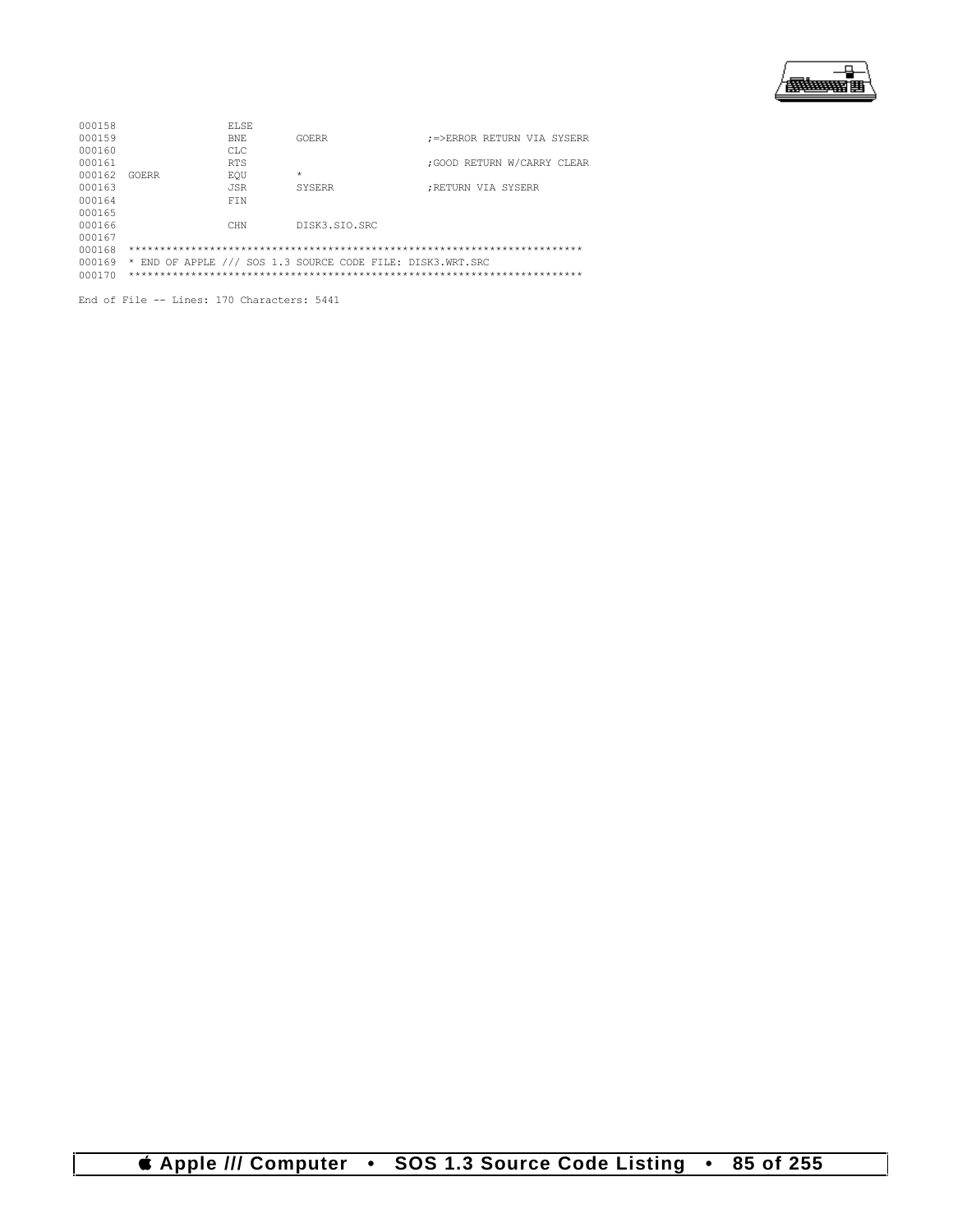000076

PAGE

|                      |         | FILE: "SOS. EQUATES. TEXT"      |                              |                                                                   |            |                                                                                               |
|----------------------|---------|---------------------------------|------------------------------|-------------------------------------------------------------------|------------|-----------------------------------------------------------------------------------------------|
|                      |         |                                 |                              |                                                                   |            |                                                                                               |
| 000001               |         |                                 |                              |                                                                   |            |                                                                                               |
| 000002               |         |                                 |                              | * APPLE /// SOS 1.3 SOURCE CODE FILE: EQUATES                     |            |                                                                                               |
| 000003               |         |                                 |                              |                                                                   |            |                                                                                               |
| 000004               |         |                                 |                              | * ASSEMBLER: APPLE ] [ 6502 ASSEMBLER from APPLE COMPUTER TOOLKIT |            |                                                                                               |
| 000005               |         |                                 |                              |                                                                   |            |                                                                                               |
| 000006<br>000007     |         |                                 | <b>ENTRY</b>                 | <b>BFMGR</b>                                                      |            |                                                                                               |
| 000008               | $\star$ |                                 |                              |                                                                   |            |                                                                                               |
| 000009               |         | * BFM INITIALIZATION ENTRIES    |                              |                                                                   |            |                                                                                               |
| 000010               |         | * (INIT CODE FOUND IN INIT.SRC) |                              |                                                                   |            |                                                                                               |
| 000011               |         |                                 |                              |                                                                   |            |                                                                                               |
| 000012<br>000013     |         |                                 | <b>ENTRY</b><br><b>ENTRY</b> | BFMFCB1<br>BFMFCB2                                                |            | ; FCB PAGE 1 ADDR<br>; AND PAGE 2                                                             |
| 000014               |         |                                 | <b>ENTRY</b>                 | FCBZPP                                                            |            |                                                                                               |
| 000015               |         |                                 | <b>ENTRY</b>                 | SISTER                                                            |            |                                                                                               |
| 000016               |         |                                 | <b>ENTRY</b>                 | PATHBUF                                                           |            |                                                                                               |
| 000017               |         |                                 | <b>ENTRY</b>                 | <b>VCB</b>                                                        |            |                                                                                               |
| 000018               |         |                                 | <b>ENTRY</b>                 | WORKSPC<br>PFIXPTR                                                |            |                                                                                               |
| 000019<br>000020     |         |                                 | <b>ENTRY</b><br><b>ENTRY</b> | <b>BMAPAGE</b>                                                    |            |                                                                                               |
| 000021               |         |                                 | <b>ENTRY</b>                 | <b>BMBPAGE</b>                                                    |            |                                                                                               |
| 000022               |         |                                 | <b>ENTRY</b>                 | FCBADDRH                                                          |            |                                                                                               |
| 000023               |         |                                 | <b>ENTRY</b>                 | <b>BMAMADR</b>                                                    |            |                                                                                               |
| 000024               | $\star$ |                                 | <b>ENTRY</b>                 | <b>BMBMADR</b>                                                    |            |                                                                                               |
| 000025<br>000026     |         |                                 |                              |                                                                   |            |                                                                                               |
| 000027               |         |                                 | <b>EXTRN</b>                 | LEVEL                                                             |            | ; FILE LEVEL (LOW BYTE)                                                                       |
| 000028               |         |                                 | <b>EXTRN</b>                 | OPMSGRPLY                                                         |            | ; OPERATOR MESSAGE                                                                            |
| 000029               |         |                                 | <b>EXTRN</b>                 | DATETIME                                                          |            | ; THANKS TOM                                                                                  |
| 000030               |         |                                 | <b>EXTRN</b>                 | <b>DMGR</b>                                                       |            | ; THANKS BOB<br>ш                                                                             |
| 000031<br>000032     |         |                                 | <b>EXTRN</b><br><b>EXTRN</b> | REQBUF<br>REQFXBUF                                                | $\ddot{ }$ | л                                                                                             |
| 000033               |         |                                 | <b>EXTRN</b>                 | <b>GETBUFADR</b>                                                  | $\ddot{ }$ | $\mathbf{H}$                                                                                  |
| 000034               |         |                                 | <b>EXTRN</b>                 | RELBUF                                                            |            | п                                                                                             |
| 000035               |         |                                 | EXTRN                        | BLKDLST                                                           |            | п                                                                                             |
| 000036               |         |                                 | <b>EXTRN</b>                 | SERR                                                              |            |                                                                                               |
| 000037<br>000038     | $\star$ |                                 | <b>EXTRN</b>                 | <b>BACKMASK</b>                                                   |            |                                                                                               |
| 000039               |         | * ERRORS                        |                              |                                                                   |            |                                                                                               |
| 000040               |         |                                 |                              |                                                                   |            |                                                                                               |
| 000041               |         |                                 | <b>EXTRN</b>                 | <b>SYSERR</b>                                                     |            |                                                                                               |
| 000042               | $\star$ |                                 | <b>EXTRN</b>                 |                                                                   |            |                                                                                               |
| 000043<br>000044     |         |                                 | <b>EXTRN</b>                 | BADPATH<br>FCBFULL                                                |            | ; INVALID PATHNAME SYNTAX<br>; FILE CONTROL BLOCK FULL                                        |
| 000045               |         |                                 | <b>EXTRN</b>                 | <b>BADREFNUM</b>                                                  |            | ; INVALID REFNUM                                                                              |
| 000046               |         |                                 | <b>EXTRN</b>                 | PATHNOTFND                                                        |            | ; PATHNAME NOT FOUND                                                                          |
| 000047               |         |                                 | <b>EXTRN</b>                 | VNFERR                                                            |            | ; VOLUME NOT FOUND                                                                            |
| 000048<br>000049     |         |                                 | <b>EXTRN</b><br><b>EXTRN</b> | <b>FNFERR</b><br><b>DUPERR</b>                                    |            | ; FILE NOT FOUND<br>; DUPLICATE FILE NAME ERROR                                               |
| 000050               |         |                                 | EXTRN                        | DUPVOL                                                            |            | ; DUPLICATE VOLUME CAN'T BE LOGGED IN.                                                        |
| 000051               |         |                                 | <b>EXTRN</b>                 | <b>OVRERR</b>                                                     |            | ; NOT ENOUGH DISK SPACE FOR PREALLOCATION                                                     |
| 000052               |         |                                 | <b>EXTRN</b>                 | DIRFULL                                                           |            | ; DIRECTORY FULL ERROR                                                                        |
| 000053               |         |                                 | <b>EXTRN</b>                 | <b>CPTERR</b>                                                     |            | ; FILE INCOMPATIBLE SOS VERSION                                                               |
| 000054<br>000055     |         |                                 | EXTRN<br><b>EXTRN</b>        | TYPERR<br><b>EOFERR</b>                                           |            | ; NOT CURRENTLY SUPPORTED FILE TYPE<br>; POSITION ATTEMPTED BEYOND END OF FILE                |
| 000056               |         |                                 | <b>EXTRN</b>                 | POSNERR                                                           |            | ; ILLEGAL POSITION (L.T. 0 OR G.T. \$FFFFFF)                                                  |
| 000057               |         |                                 | <b>EXTRN</b>                 | <b>ACCSERR</b>                                                    |            | ; FILE ACCESS R/W REQUEST CONFLICTS WITH ATTRIBUTES.                                          |
| 000058               |         |                                 | <b>EXTRN</b>                 | <b>BTSERR</b>                                                     |            | ; USER SUPPLIED BUFFER TOO SMALL                                                              |
| 000059               |         |                                 | <b>EXTRN</b>                 | FILBUSY                                                           |            | ; EITHER WRITE WAS REQUESTED OR WRITE ACCESS ALREADY ALLOCATED.                               |
| 000060<br>000061     |         |                                 | <b>EXTRN</b><br><b>EXTRN</b> | <b>NOTSOS</b><br>BADLSTCNT                                        |            | : NOT A SOS DISKETTE<br>; INVALID VALUE IN LIST PARAMETER                                     |
| 000062               |         |                                 | <b>EXTRN</b>                 | XDISKSW                                                           |            | ; DISK SWITCHED                                                                               |
| 000063               |         |                                 | <b>EXTRN</b>                 | NOTBLKDEV                                                         |            | : NOT A BLOCK DEVICE                                                                          |
| 000064               |         |                                 | <b>EXTRN</b>                 | XNOWRITE                                                          |            | ; DISK/MEDIA IS HARDWARE WRITE PROTECTED                                                      |
| 000065               |         |                                 | <b>EXTRN</b>                 | XIOERROR                                                          |            | ; INFORMATION ON BLOCK DEVICE NOT ACCESSABLE                                                  |
| 000066<br>000067     |         |                                 | <b>EXTRN</b><br><b>EXTRN</b> | <b>DIRERR</b><br><b>BITMAPADR</b>                                 |            | ; DIRECTORY ENTRY COUNT INCONSISTENT WITH ACTUAL ENTRIES<br>: BIT MAP DISK ADDRESS IMPOSSIBLE |
| 000068               | $\star$ |                                 |                              |                                                                   |            |                                                                                               |
|                      |         | 000069 * FATAL ERRORS           |                              |                                                                   |            |                                                                                               |
| $000070$ *           |         |                                 |                              |                                                                   |            |                                                                                               |
| 000071               |         |                                 | <b>EXTRN</b>                 | SYSDEATH                                                          |            |                                                                                               |
| $000072$ *<br>000073 |         |                                 | <b>EXTRN</b>                 | <b>VCBERR</b>                                                     |            | ; VOLUME CONTROL BLOCK NOT USABLE                                                             |
| 000074               |         |                                 | <b>EXTRN</b>                 | ALCERR                                                            |            | ; ALLOCATION BLOCKS INVALID                                                                   |
| 000075               |         |                                 | <b>EXTRN</b>                 | TOOLONG                                                           |            | ; PATHNAME BUFFER OVERFLOW                                                                    |



.\_\_\_\_\_\_\_\_\_\_\_\_\_\_\_\_\_\_\_\_\_\_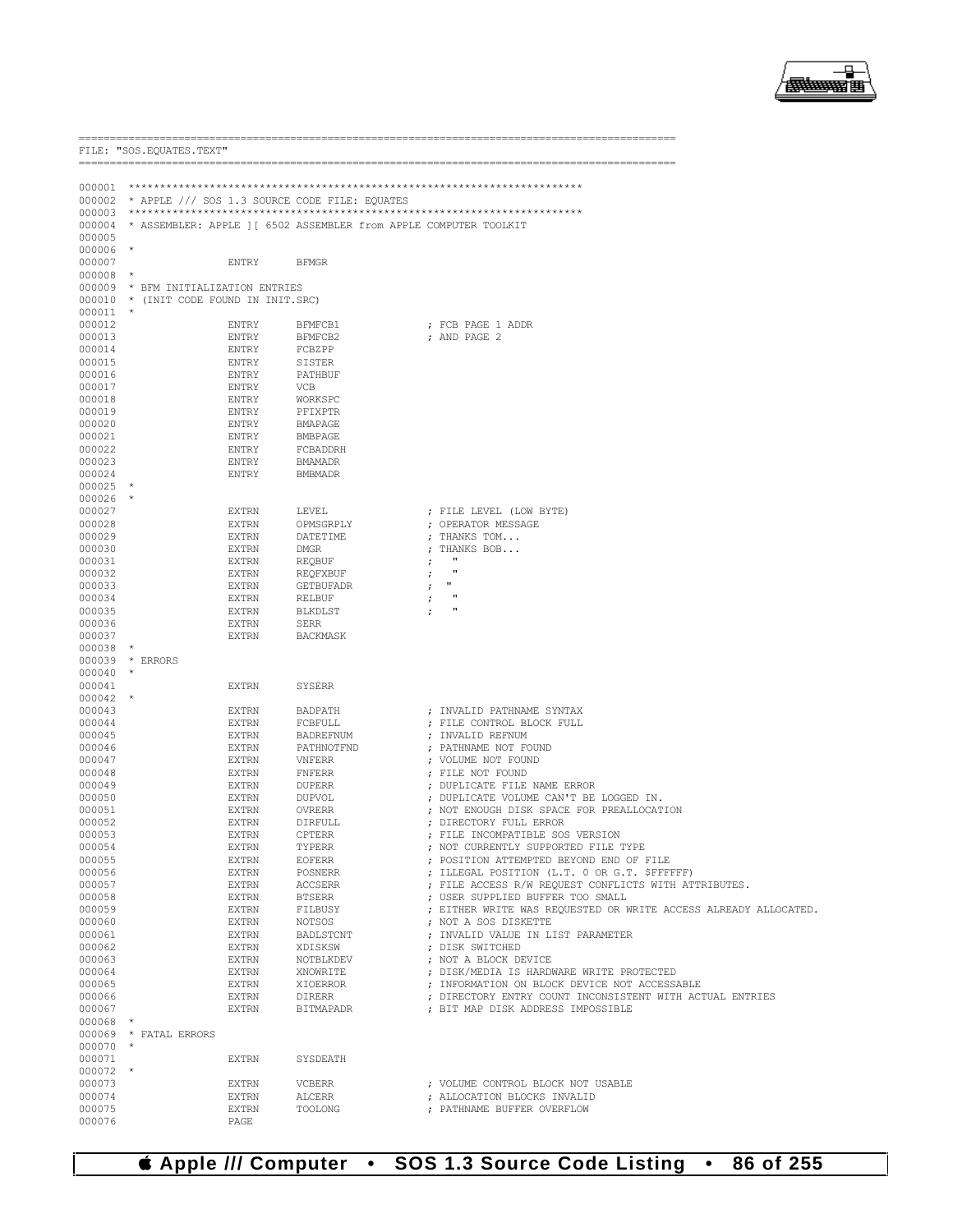

| $000077$ *    |                                                 |            |                                                                    |                                                             |
|---------------|-------------------------------------------------|------------|--------------------------------------------------------------------|-------------------------------------------------------------|
|               | 000078 * CONSTANTS                              |            |                                                                    |                                                             |
| $000079$ *    | 000080 DLIMIT                                   | EQU        | \$2F                                                               | ; DELIMITER IS CURRENTLY AN ASCII '/'                       |
|               | 000081 SEEDTYP                                  | EQU        | $\mathbf{1}$                                                       |                                                             |
|               | 000082 SAPTYP                                   | EQU        | 2                                                                  |                                                             |
|               | 000083 TRETYP                                   | EQU        | 3                                                                  |                                                             |
|               | 000084 DIRTYP                                   | EQU        | \$D                                                                |                                                             |
|               | 000085 HEDTYP                                   | EQU        | \$Е                                                                |                                                             |
| 000086 RDCMD  |                                                 | EQU        | \$0                                                                |                                                             |
|               | 000087 WRTCMD                                   | EQU        | \$1                                                                |                                                             |
|               | 000088 RPTCMD                                   | EQU        | \$9                                                                |                                                             |
|               | 000089 STATCMD                                  | EQU        | \$02                                                               | ; REQUEST STATUS OF BLOCK DEVICE. (BIT 0 = WRITE PROTECTED) |
|               | 000090 STATSUB<br>000091 PRETIME                | EQU<br>EQU | \$0<br>\$20                                                        | ; COMMAND NEEDS CURRENT DATE/TIME STAMP                     |
|               | 000092 PREREF                                   | EQU        | \$40                                                               | ; COMMAND REQUIRES FCB ADDRESS AND VERIFICATION             |
|               | 000093 PREPATH                                  | EQU        | \$80 M                                                             | ; COMMAND HAS PATHNAME TO PREPROCESS                        |
|               | 000094 SISTER                                   | EQU        | \$1400                                                             |                                                             |
| $000095$ *    |                                                 |            |                                                                    |                                                             |
|               | 000096 * VOLUME STATUS CONSTANTS (BITS)         |            |                                                                    |                                                             |
| $000097$ *    |                                                 |            |                                                                    |                                                             |
|               | 000098 DSWITCH                                  | EOU        | \$40                                                               | ; FOR DISK SWITCHED ERROR RECOVERY.                         |
| $000099$ *    |                                                 |            |                                                                    |                                                             |
|               | 000100 * FILE STATUS CONSTANTS                  |            |                                                                    |                                                             |
| $000101$ *    |                                                 |            |                                                                    |                                                             |
|               | 000102 DATALC                                   | EQU        | \$1                                                                | ; DATA BLOCK NOT ALLOCATED.                                 |
| 000103 IDXALC |                                                 | EQU        | \$2                                                                | ; INDEX NOT ALLOCATED                                       |
|               | 000104 TOPALC<br>000105 STPMOD                  | EQU<br>EQU | <b>Ş4</b><br>\$8                                                   | ; TOP INDEX NOT ALLOCATED<br>; STORAGE TYPE MODIFIED        |
|               | 000106 USEMOD                                   | EQU        | \$10                                                               | ; FILE USAGE MODIFIED                                       |
|               | 000107 EOFMOD                                   | EQU        | \$20                                                               | ; END OF FILE MODIFIED                                      |
| 000108 DATMOD |                                                 | EQU        | \$40                                                               | ; DATA BLOCK MODIFIED                                       |
|               | 000109 IDXMOD                                   | EQU        | \$80                                                               | ; INDEX BLOCK MODIFIED                                      |
| 000110 FCBMOD |                                                 | EQU        | \$80                                                               | ; HAS FCB/DIRECTORY BEEN MODIFIED? (FLUSH)                  |
| $000111$ *    |                                                 |            |                                                                    |                                                             |
|               | 000112 * FILE ATTRIBUTES CONSTANTS              |            |                                                                    |                                                             |
| $000113$ *    |                                                 |            |                                                                    |                                                             |
|               | 000114 READEN                                   | EQU        | Ş1                                                                 | ; READ ENABLED                                              |
|               | 000115 WRITEN                                   | EQU        | \$2                                                                | ; WRITE ENABLED                                             |
|               | 000116 NLINEN                                   | EQU        | \$10                                                               | ; NEW LINE ENABLED                                          |
|               | 000117 BKBITVAL                                 | EQU        | \$20                                                               | ; FILE NEEDS BACKUP IF SET (BKBITFLG)                       |
|               | 000118 RENAMEN                                  | EQU        | \$40                                                               | ; RENAME OK WHEN ON.                                        |
| 000120        | 000119 DSTROYEN                                 | EQU        | \$80                                                               | ; DESTROY OK WHEN ON.                                       |
|               | 000121 * HEADER INDEX CONSTANTS                 | PAGE       |                                                                    |                                                             |
| $000122$ *    |                                                 |            |                                                                    |                                                             |
| 000123 HNLEN  |                                                 | EQU        | \$0                                                                | ; HEADER NAME LENGTH (OFFSET INTO HEADER)                   |
|               | 000124 *HNAME EQU \$1 ; HEADER NAME             |            |                                                                    |                                                             |
|               | 000125 HPENAB                                   | EQU        | \$10                                                               | ; PASSWORD ENABLE BYTE                                      |
| 000126 HPASS  |                                                 | EQU        | \$11                                                               | ; ENCODED PASSWORD                                          |
| 000127 HCRDT  |                                                 | EQU        | \$18                                                               | ; HEADER CREATION DATE                                      |
|               | 000128 * HCRTM EQU \$1A ; HEADER CREATION TIME  |            |                                                                    |                                                             |
| 000129 HVER   |                                                 | EOU        | \$1C                                                               | ; SOS VERSION THAT CREATED DIRECTORY                        |
| 000130 HCMP   |                                                 | EQU        | \$1D                                                               | ; BACKWARD COMPATIBLE WITH SOS VERSION                      |
| 000131 HATTR  |                                                 | EQU        | \$1E                                                               | ; HEADER ATTRIBUTES- PROTECT ETC.                           |
|               | 000132 * HENTLN EQU \$1F ; LENGTH OF EACH ENTRY |            | 000133 * HMENT EOU \$20 ; MAXIMUM NUMBER OF ENTRIES/BLOCK          |                                                             |
| 000134 HCENT  |                                                 | EOU        | \$21                                                               | ; CURRENT NUMBER OF FILES IN DIRECTORY                      |
| 000135 HRBLK  |                                                 | EOU        | \$23                                                               | ; OWNER'S DIRECTORY ADDRESS                                 |
| 000136 HRENT  |                                                 | EQU        | \$25                                                               | ; OWNER'S DIRECTORY ENTRY NUMBER                            |
| 000137 HRELN  |                                                 | EOU        | \$26                                                               | ; OWNER'S DIRECTORY ENTRY LENGTH                            |
| 000138 VBMAP  |                                                 | EOU        | HRBLK                                                              |                                                             |
| 000139 VTBLK  |                                                 | EQU        | HRENT                                                              | ; (USED FOR ROOT DIRECTORY ONLY)                            |
| $000140$ *    |                                                 |            |                                                                    |                                                             |
|               | 000141 * VOLUME CONTROL BLOCK INDEX CONSTANTS   |            |                                                                    |                                                             |
| $000142$ *    |                                                 |            |                                                                    |                                                             |
|               | 000143 VCBSIZE                                  | EOU        | \$20                                                               | ; CURRENT VCB IS 32 BYTES PER ENTRY (VER 0)                 |
|               | 000144 VCBNML                                   | EOU        | $\overline{0}$<br>1                                                | ; VOLUME NAME LENGTH BYTE                                   |
|               | 000145 VCBNAM<br>000146 VCBDEV                  | EQU        |                                                                    | ; VOLUME NAME<br>; VOLUME'S DEVICE                          |
|               | 000147 VCBSTAT                                  | EQU<br>EOU | \$10<br>\$11                                                       | ; VOLUME STATUS. (80=FILES OPEN. 40=DISK SWITCHED.)         |
|               | 000148 VCBTBLK                                  | EQU        | \$12                                                               | ; TOTAL BLOCKS ON THIS VOLUME                               |
|               | 000149 VCBTFRE                                  | EQU        | \$14                                                               | ; NUMBER OF UNUSED BLOCKS                                   |
|               | 000150 VCBROOT                                  | EOU        | \$16                                                               | ; ROOT DIRECTORY (DISK) ADDRESS                             |
|               |                                                 |            | 000151 *VCBMORG EQU \$18 ; MAP ORGANIZATION (NOT SUPPORTED BY V 0) |                                                             |
|               | 000152 *VCBMBUF EQU \$19; BIT MAP BUF NUM       |            |                                                                    |                                                             |
|               | 000153 VCBDMAP                                  | EOU        | \$1A                                                               | ; FIRST (DISK) ADDRESS OF BITMAP(S)                         |
|               | 000154 VCBCMAP                                  | EQU        | \$1C                                                               | ; RELATIVE ADDRESS OF BIT MAP WITH SPACE (ADD TO VCBDMAP)   |
|               |                                                 |            | 000155 *VCBMNUM EQU \$1D ; RELATIVE BIT MAP CURRENTLY IN MEMORY    |                                                             |
|               | 000156 VCBOPNC                                  | EOU        | \$1E                                                               | ; CURRENT NUMBER OF OPEN FILES.                             |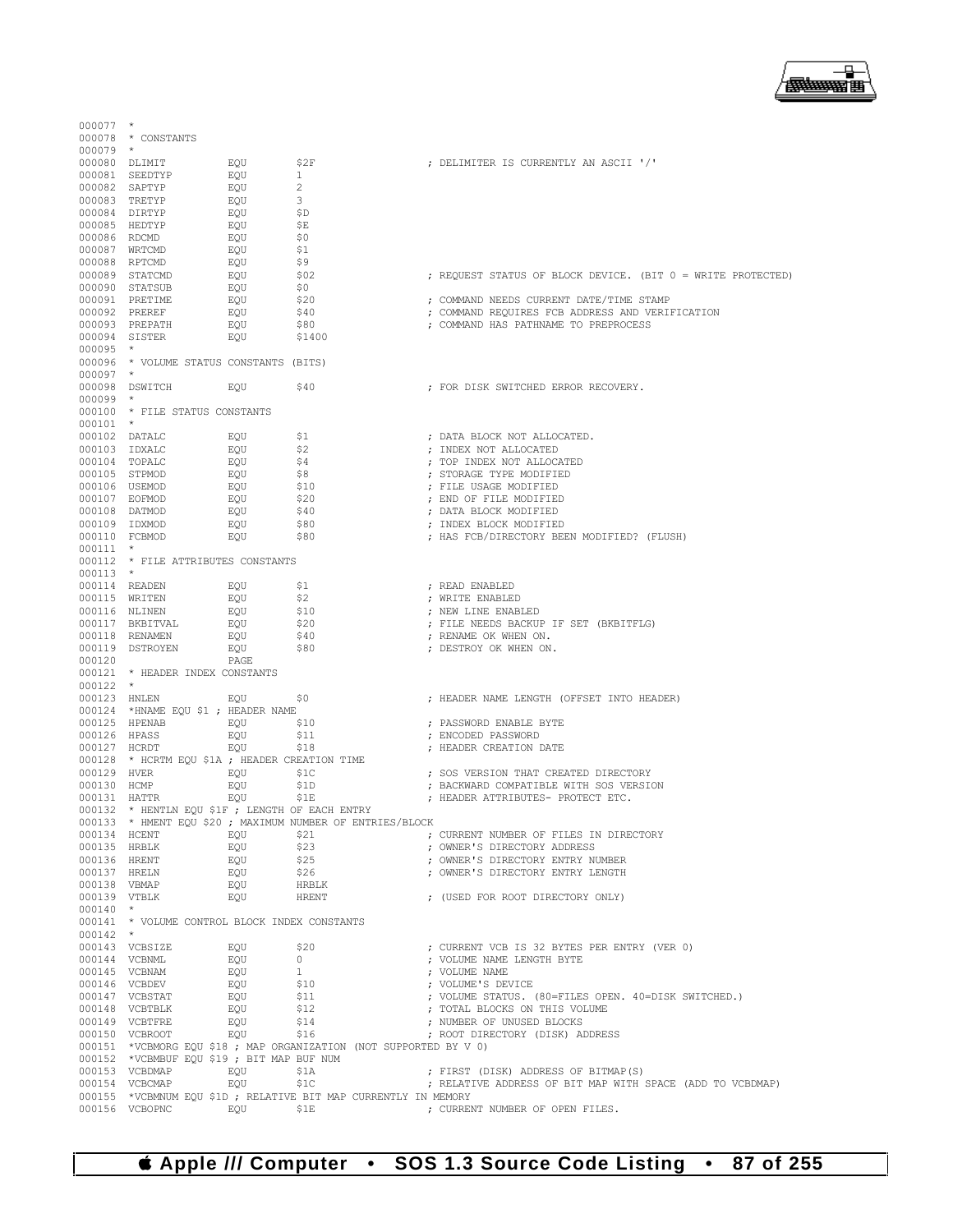

|               | 000157 VCBSWAP                                                                                                                                                                                                                                       | EQU            |                        |                                                                                                                                                                                                                               |  |
|---------------|------------------------------------------------------------------------------------------------------------------------------------------------------------------------------------------------------------------------------------------------------|----------------|------------------------|-------------------------------------------------------------------------------------------------------------------------------------------------------------------------------------------------------------------------------|--|
| ADR/16        |                                                                                                                                                                                                                                                      |                |                        |                                                                                                                                                                                                                               |  |
| $000158$ *    |                                                                                                                                                                                                                                                      |                |                        |                                                                                                                                                                                                                               |  |
|               | 000159 * FILE CONTROL BLOCK INDEX CONSTANTS                                                                                                                                                                                                          |                |                        |                                                                                                                                                                                                                               |  |
| $000160$ *    |                                                                                                                                                                                                                                                      |                |                        |                                                                                                                                                                                                                               |  |
|               | 000161 FCBREFN                                                                                                                                                                                                                                       | EOU            | 0                      | ; FILE REFERENCE NUMBER (POSITION SENSITIVE)                                                                                                                                                                                  |  |
|               |                                                                                                                                                                                                                                                      |                |                        |                                                                                                                                                                                                                               |  |
|               | 000162 FCBDEVN                                                                                                                                                                                                                                       | EQU            | $1 \quad \blacksquare$ | ; DEVICE (NUMBER) ON WHICH FILE RESIDES                                                                                                                                                                                       |  |
|               |                                                                                                                                                                                                                                                      |                |                        | 000163 *FCBHEAD EQU 2 ; BLOCK ADDRESS OF FILE'S DIRECTORY HEADER                                                                                                                                                              |  |
|               | 000164 *FCBDIRB EQU 4 ; BLOCK ADDRESS OF FILE'S DIRECTORY                                                                                                                                                                                            |                |                        |                                                                                                                                                                                                                               |  |
|               | 000165 FCBENTN EQU                                                                                                                                                                                                                                   |                |                        | 6 6 6 6 6 6 6 6 7 7 7 8 7 7 8 7 7 8 7 7 8 7 7 8 7 7 8 7 7 8 7 7 8 7 7 8 7 7 8 7 7 8 7 7 8 7 7 8 7 7 8 7 7 8 7 7 8 7 7 8 7 7 8 7 7 8 7 7 8 7 7 8 7 7 8 7 7 8 7 7 8 7 7 8 7 7 8 7 7 8 7 7 8 7 7 8 7 7 8 7 7 8 7 7 8 7 7 8 7 7 8 |  |
|               | 000166 FCBSTYP                                                                                                                                                                                                                                       |                |                        | ; STORAGE TYPE - SEED, SAPLING, TREE, ETC.                                                                                                                                                                                    |  |
|               | 000167 FCBSTAT                                                                                                                                                                                                                                       | EQU 7<br>EQU 8 |                        | ; STATUS - INDEX/DATA/EOF/USAGE/TYPE MODIFIED.                                                                                                                                                                                |  |
|               |                                                                                                                                                                                                                                                      |                |                        | ; ATTRIBUTES - READ/WRITE ENABLE, NEWLINE ENABLE.                                                                                                                                                                             |  |
|               |                                                                                                                                                                                                                                                      |                |                        | ; NEW LINE TERMINATOR (ALL 8 BITS SIGNIFICANT).                                                                                                                                                                               |  |
|               |                                                                                                                                                                                                                                                      |                |                        | ; BUFFER NUMBER                                                                                                                                                                                                               |  |
|               |                                                                                                                                                                                                                                                      |                |                        | ; FIRST BLOCK OF FILE                                                                                                                                                                                                         |  |
|               |                                                                                                                                                                                                                                                      |                |                        | ; BLOCK ADDRESS OF INDEX (0 IF NO INDEX)                                                                                                                                                                                      |  |
|               |                                                                                                                                                                                                                                                      |                |                        | ; BLOCK ADDRESS OF DATA                                                                                                                                                                                                       |  |
|               |                                                                                                                                                                                                                                                      |                |                        |                                                                                                                                                                                                                               |  |
|               |                                                                                                                                                                                                                                                      |                |                        | ; CURRENT FILE MARKER.                                                                                                                                                                                                        |  |
|               |                                                                                                                                                                                                                                                      |                |                        | ; LOGICAL END OF FILE.                                                                                                                                                                                                        |  |
|               |                                                                                                                                                                                                                                                      |                |                        | ; ACTUAL NUMBER OF BLOCKS ALLOCATED TO THIS FILE.                                                                                                                                                                             |  |
|               |                                                                                                                                                                                                                                                      |                |                        | ; \$8N = SWAPPED, \$00 = UNSWAPPED VOLUME ("N" = VCB ENTRY NUMBER)                                                                                                                                                            |  |
|               |                                                                                                                                                                                                                                                      |                |                        | ; LEVEL AT WHICH THIS FILE WAS OPENED                                                                                                                                                                                         |  |
|               |                                                                                                                                                                                                                                                      |                |                        | ; FCB MARKED AS MODIFIED                                                                                                                                                                                                      |  |
| 000180        |                                                                                                                                                                                                                                                      | PAGE           |                        |                                                                                                                                                                                                                               |  |
| $000181$ *    |                                                                                                                                                                                                                                                      |                |                        |                                                                                                                                                                                                                               |  |
|               | 000182 * ZERO PAGE STUFF                                                                                                                                                                                                                             |                |                        |                                                                                                                                                                                                                               |  |
| $000183$ *    |                                                                                                                                                                                                                                                      |                |                        |                                                                                                                                                                                                                               |  |
| 000184 PAR    |                                                                                                                                                                                                                                                      | EQU            | \$A0                   |                                                                                                                                                                                                                               |  |
|               | 000185 COMMAND                                                                                                                                                                                                                                       | EQU            | PAR                    |                                                                                                                                                                                                                               |  |
|               | 000186 C.DNAMP                                                                                                                                                                                                                                       | EQU            | PAR+1                  |                                                                                                                                                                                                                               |  |
|               |                                                                                                                                                                                                                                                      |                | PAR+1                  |                                                                                                                                                                                                                               |  |
|               |                                                                                                                                                                                                                                                      |                |                        |                                                                                                                                                                                                                               |  |
|               |                                                                                                                                                                                                                                                      |                | PAR+1                  |                                                                                                                                                                                                                               |  |
|               |                                                                                                                                                                                                                                                      |                | PAR+2                  |                                                                                                                                                                                                                               |  |
|               |                                                                                                                                                                                                                                                      |                | $PAR+2$                |                                                                                                                                                                                                                               |  |
|               | 000186 C.NAMP<br>000188 C.REFNUM<br>000189 C.TSNEWL<br>000189 C.TSNEWL<br>000190 C.OUTEOF EQU<br>000191 C.NAKPTR EQU<br>000191 C.NMPATH EQU<br>000193 C.OUTEUF EQU<br>000193 C.NMPATH EQU<br>000194 C.NMPATH EQU<br>000195 C.FILIST EQU<br>000195 C. |                | PAR+2                  |                                                                                                                                                                                                                               |  |
|               |                                                                                                                                                                                                                                                      |                | PAR+2                  |                                                                                                                                                                                                                               |  |
|               |                                                                                                                                                                                                                                                      |                | $PAR+2$                |                                                                                                                                                                                                                               |  |
|               |                                                                                                                                                                                                                                                      |                | PAR+3                  |                                                                                                                                                                                                                               |  |
|               |                                                                                                                                                                                                                                                      |                | PAR+3                  |                                                                                                                                                                                                                               |  |
|               |                                                                                                                                                                                                                                                      |                | $PAR+3$                |                                                                                                                                                                                                                               |  |
|               |                                                                                                                                                                                                                                                      |                | PAR+3                  |                                                                                                                                                                                                                               |  |
|               |                                                                                                                                                                                                                                                      |                | PAR+3                  |                                                                                                                                                                                                                               |  |
|               | 000199 C.XLIST EQU<br>000199 C.XLIST EQU<br>000200 C.MARK EQU<br>000201 C.MARK EQU<br>000202 C.NEWEOF EQU<br>000203 C.BYTES EQU<br>000204 C.FILSTLN EQU<br>000204 C.FILSTLN EQU<br>000204 C.FILSTLN EQU                                              |                | $PAR+3$                |                                                                                                                                                                                                                               |  |
|               |                                                                                                                                                                                                                                                      |                | PAR+3                  |                                                                                                                                                                                                                               |  |
|               |                                                                                                                                                                                                                                                      |                | PAR+3                  |                                                                                                                                                                                                                               |  |
|               |                                                                                                                                                                                                                                                      |                |                        |                                                                                                                                                                                                                               |  |
|               |                                                                                                                                                                                                                                                      |                | $PAR+3$                |                                                                                                                                                                                                                               |  |
|               |                                                                                                                                                                                                                                                      |                | $PAR+4$                |                                                                                                                                                                                                                               |  |
|               |                                                                                                                                                                                                                                                      |                | PAR+5                  |                                                                                                                                                                                                                               |  |
|               |                                                                                                                                                                                                                                                      |                | PAR+5                  |                                                                                                                                                                                                                               |  |
|               |                                                                                                                                                                                                                                                      |                | PAR+5                  |                                                                                                                                                                                                                               |  |
|               |                                                                                                                                                                                                                                                      |                | PAR+5                  |                                                                                                                                                                                                                               |  |
|               | 000205 C.OUTBLK<br>000206 C.OPLIST EQU<br>000206 C.OPLIST EQU<br>000208 C.FILID EQU<br>000209 C.OUTCNT EQU<br>000209 C.OUTCNT EQU                                                                                                                    |                | PAR+6                  |                                                                                                                                                                                                                               |  |
|               |                                                                                                                                                                                                                                                      |                | PAR+6                  |                                                                                                                                                                                                                               |  |
|               | 000210 C.OPLSTLN                                                                                                                                                                                                                                     | EQU            | PAR+7                  |                                                                                                                                                                                                                               |  |
|               | 000211 C.AUXID                                                                                                                                                                                                                                       | EQU            | $PAR+7$                |                                                                                                                                                                                                                               |  |
| 000212 C.STOR |                                                                                                                                                                                                                                                      | EQU            | PAR+9                  |                                                                                                                                                                                                                               |  |
|               | 000213 C.EOFLL                                                                                                                                                                                                                                       | EQU            | PAR+\$A                |                                                                                                                                                                                                                               |  |
|               | 000214 C.EOFLH                                                                                                                                                                                                                                       | EQU            | PAR+\$B                |                                                                                                                                                                                                                               |  |
|               | 000215 C.EOFHL                                                                                                                                                                                                                                       | EOU            | PAR+\$C                |                                                                                                                                                                                                                               |  |
|               | 000216 DEBUPTR                                                                                                                                                                                                                                       | EQU            | PAR+\$D                | ; NOTE SAME AS BELOW                                                                                                                                                                                                          |  |
|               | 000217 C.EOFHH                                                                                                                                                                                                                                       | EQU            | PAR+\$D                |                                                                                                                                                                                                                               |  |
|               | 000218 * C.SPARE EQU PAR+\$E                                                                                                                                                                                                                         |                |                        |                                                                                                                                                                                                                               |  |
|               |                                                                                                                                                                                                                                                      |                |                        |                                                                                                                                                                                                                               |  |
| $000219$ *    |                                                                                                                                                                                                                                                      |                |                        |                                                                                                                                                                                                                               |  |
| 000220 DEVICE |                                                                                                                                                                                                                                                      | EQU            | \$C0                   |                                                                                                                                                                                                                               |  |
| 000221 DHPCMD |                                                                                                                                                                                                                                                      | EQU            | DEVICE                 |                                                                                                                                                                                                                               |  |
|               | 000222 UNITNUM                                                                                                                                                                                                                                       | EQU            | DEVICE+1               |                                                                                                                                                                                                                               |  |
|               | 000223 DSTATREQ                                                                                                                                                                                                                                      | EQU            | DEVICE+2               |                                                                                                                                                                                                                               |  |
| 000224 DBUFPL |                                                                                                                                                                                                                                                      | EOU            | DEVICE+2               |                                                                                                                                                                                                                               |  |
| 000225 DBUFPH |                                                                                                                                                                                                                                                      | EQU            | DBUFPL+1               |                                                                                                                                                                                                                               |  |
|               | 000226 DSTATBFL                                                                                                                                                                                                                                      | EQU            | DEVICE+3               | ; TO PASS BACK BUSY, WRITE PROTECT, READ PROTECT.                                                                                                                                                                             |  |
|               | 000227 DSTATBFH                                                                                                                                                                                                                                      | EQU            | DSTATBFL+1             |                                                                                                                                                                                                                               |  |
| 000228 RQCNTL |                                                                                                                                                                                                                                                      | EQU            | DEVICE+4               |                                                                                                                                                                                                                               |  |
| 000229 RQCNTH |                                                                                                                                                                                                                                                      | EQU            | RQCNTL+1               |                                                                                                                                                                                                                               |  |
|               | 000230 BLOKNML                                                                                                                                                                                                                                       | EOU            | DEVICE+6               |                                                                                                                                                                                                                               |  |
|               | 000231 BLOKNMH                                                                                                                                                                                                                                       | EQU            | BLOKNML+1              |                                                                                                                                                                                                                               |  |
| 000232 BRDPTR |                                                                                                                                                                                                                                                      | EQU            | DEVICE+8               | ; $(AND 9)$                                                                                                                                                                                                                   |  |
|               |                                                                                                                                                                                                                                                      |                |                        |                                                                                                                                                                                                                               |  |
| $000233$ *    |                                                                                                                                                                                                                                                      |                |                        |                                                                                                                                                                                                                               |  |
| 000234 DVNAMP |                                                                                                                                                                                                                                                      | EQU            | DEVICE+1               | ; USED FOR 'VOLUME' TO CALL                                                                                                                                                                                                   |  |
| 000235 DVDNUM |                                                                                                                                                                                                                                                      | EQU            | DEVICE+3               | ; 'GET.DNUM' IN DEVICE MANAGER.                                                                                                                                                                                               |  |
| $000236$ *    |                                                                                                                                                                                                                                                      |                |                        |                                                                                                                                                                                                                               |  |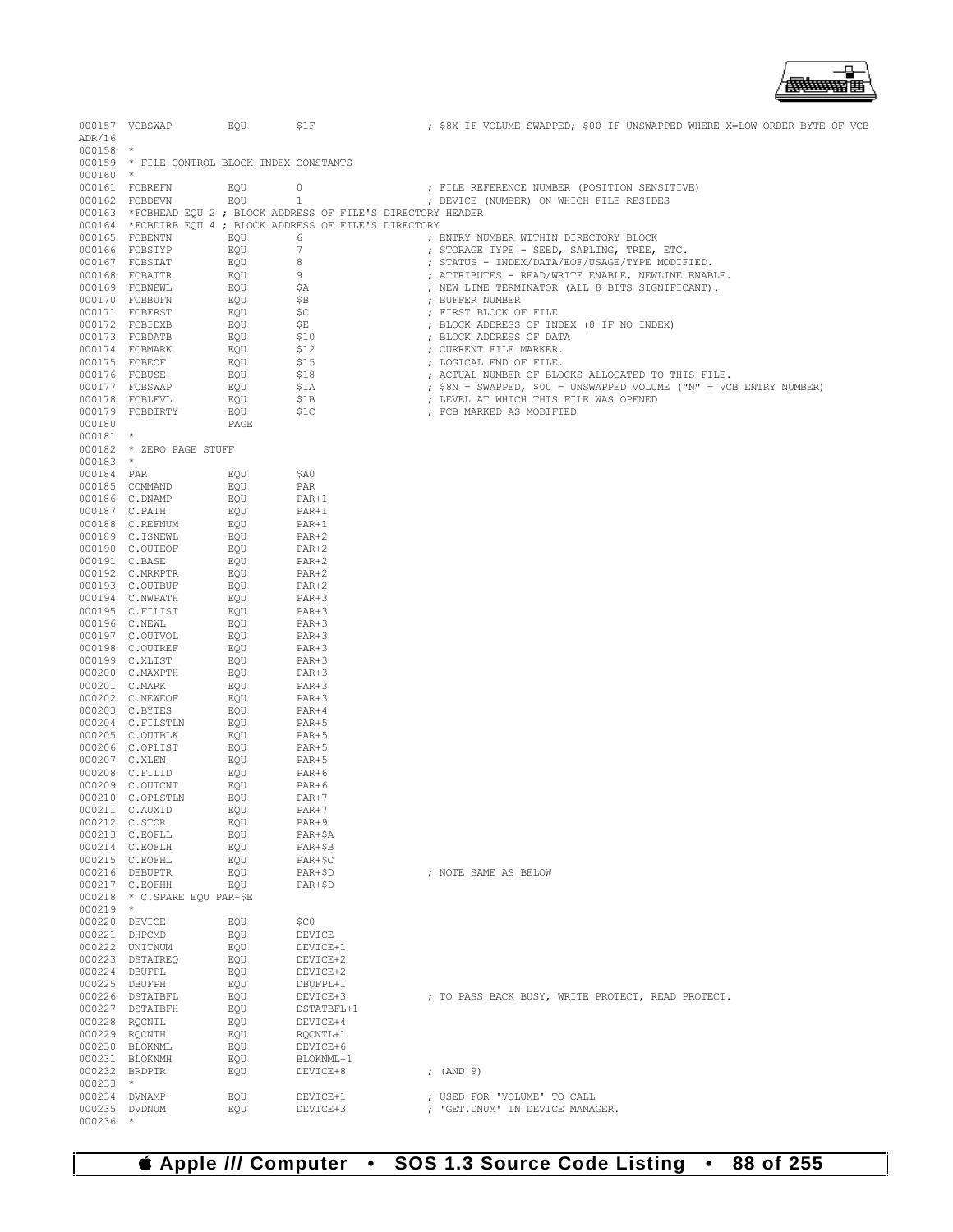

| 000237 SISBPH                 |                                   | EQU          | SISTER+DBUFPH                        |                                                                |
|-------------------------------|-----------------------------------|--------------|--------------------------------------|----------------------------------------------------------------|
|                               | 000238 SISDSTAT                   | EOU          | SISTER+DSTATBFH                      |                                                                |
|                               | 000239 SSBRDPH                    | EQU          | SISTER+BRDPTR+1                      |                                                                |
| $000240$ *                    |                                   |              |                                      |                                                                |
| 000241<br>$000242$ *          |                                   | PAGE         |                                      |                                                                |
|                               | 000243 * ZERO PAGE TEMPORARIES    |              |                                      |                                                                |
| $000244$ *                    |                                   |              |                                      |                                                                |
| 000245 ZTEMPS                 |                                   | EQU          | \$B0                                 |                                                                |
|                               | 000246 PATHNML                    | EQU          | ZTEMPS                               |                                                                |
|                               | 000247 PATHNMH                    | EOU          | PATHNML+1                            |                                                                |
| 000248 USRBUF                 |                                   | EQU          | ZTEMPS                               |                                                                |
| 000249 TPATH                  |                                   | EQU          | ZTEMPS+2                             |                                                                |
|                               | 000250 WRKPATH                    | EQU          | ZTEMPS+4                             |                                                                |
| 000251 TINDX                  |                                   | EQU          | ZTEMPS+2                             |                                                                |
|                               | 000252 DRBUFPL                    | EQU          | ZTEMPS+4<br>DRBUFPL+1                |                                                                |
| 000254 VCBPTR                 | 000253 DRBUFPH                    | EOU<br>EQU   | ZTEMPS+6                             |                                                                |
| 000255 BMADR                  |                                   | EQU          | ZTEMPS+8                             |                                                                |
| 000256 FCBPTR                 |                                   | EOU          | ZTEMPS+\$A                           |                                                                |
| 000257 DATPTR                 |                                   | EQU          | ZTEMPS+\$C                           |                                                                |
| 000258 POSPTR                 |                                   | EQU          | ZTEMPS+\$E                           |                                                                |
| $000259$ *                    |                                   |              |                                      |                                                                |
|                               | 000260 MAXTEMPS                   | EQU          | \$F                                  |                                                                |
|                               | 000261 SISTEMPS                   | EQU          | SISTER+ZTEMPS                        |                                                                |
|                               | 000262 SSTIDXH                    | EOU          | SISTER+TINDX+1                       |                                                                |
|                               | 000263 SISPATH<br>000264 SSNWPATH | EQU          | SISTER+C. PATH+1                     |                                                                |
|                               | 000265 SISUSRBF                   | EQU<br>EOU   | SISTER+C.NWPATH+1<br>SISTER+USRBUF+1 |                                                                |
|                               | 000266 SISOUTBF                   | EQU          | SISTER+C.OUTBUF+1                    |                                                                |
|                               | 000267 SISTPATH                   | EQU          | SISTER+TPATH+1                       |                                                                |
|                               | 000268 SISBMADR                   | EQU          | SISTER+BMADR+1                       |                                                                |
|                               | 000269 SISFCBP                    | EQU          | SISTER+FCBPTR+1                      |                                                                |
|                               | 000270 SISDATP                    | EQU          | SISTER+DATPTR+1                      |                                                                |
|                               | 000271 SISPOSP                    | EOU          | SISTER+POSPTR+1                      |                                                                |
| $000272$ *                    |                                   |              |                                      |                                                                |
| $000273$ *                    |                                   |              |                                      |                                                                |
|                               | 000274 * ADDRESSES                |              |                                      |                                                                |
| $000275$ *                    |                                   |              |                                      |                                                                |
| 000277 VCB                    | 000276 PATHBUF                    | EQU<br>EOU   | \$1000                               | ; NOTE: THIS IS \$100 BYTES LONG.                              |
| 000278 GBUF                   |                                   | EQU          | \$1100<br>\$1200                     | ; THRU \$13FF                                                  |
| $000279$ *                    |                                   |              |                                      |                                                                |
|                               | 000280 * INITIALIZATION EQUATES   |              |                                      |                                                                |
| $000281$ *                    |                                   |              |                                      |                                                                |
|                               | 000282 BFMFCB1                    | EQU          | \$1C                                 | ; FCB PAGE 1 ADDR                                              |
|                               | 000283 BFMFCB2                    | EOU          | \$1D                                 | ; FCB PAGE 2 ADDR                                              |
|                               | 000284 BMAPAGE                    | EQU          | <\$B800                              | ; BIT MAP A ADDR                                               |
|                               | 000285 BMBPAGE                    | EQU          | $<$ \$BA00                           | ; BIT MAP B ADDR                                               |
| 000286 FCBZPP                 |                                   | EQU          | FCBPTR                               |                                                                |
| $000287$ *<br>000288 *        |                                   |              |                                      |                                                                |
| $000289$ *                    |                                   |              |                                      |                                                                |
| 000290                        |                                   | PAGE         |                                      |                                                                |
| 000291                        |                                   | <b>DSECT</b> |                                      |                                                                |
| 000292                        |                                   | ORG          | \$0                                  | ; (THE FOLLOWING DO NOT NEED TO BE ON ZERO PAGE. 7/16/80 JRH.) |
|                               | 000293 DATBLKL                    | DS           | 1                                    |                                                                |
|                               | 000294 DATBLKH                    | DS           | $\mathbf{1}$                         |                                                                |
|                               | 000295 IDXADRL                    | DS           | $\mathbf 1$                          | ; DISK ADDRESS OF INDEX BLOCK                                  |
|                               | 000296 IDXADRH                    | DS           | 1                                    |                                                                |
| 000297 REQL                   |                                   | DS           | $1\,$<br>$\mathbf 1$                 |                                                                |
| 000298 REQH                   | 000299 INDXBLK                    | DS<br>DS     | 1                                    |                                                                |
| 000300 LEVELS                 |                                   | DS           | $\mathbf 1$                          |                                                                |
| 000301 TOTENT                 |                                   | DS           | $\mathbf 1$                          |                                                                |
|                               | 000302 ENTCNTL                    | DS           | $\mathbf{1}$                         |                                                                |
|                               | 000303 ENTCNTH                    | DS           | $\mathbf{1}$                         |                                                                |
| 000304 CNTENT                 |                                   | DS           | $\mathbf 1$                          |                                                                |
| 000305 NOFREE                 |                                   | DS           | $\mathbf{1}$                         |                                                                |
| 000306 BMCNT                  |                                   | DS           | $1\,$                                |                                                                |
| 000307 SAPTR                  |                                   | DS           | $\mathbf 1$                          |                                                                |
| 000308 TREPTR<br>000309 TLINK |                                   | DS           | $1\,$<br>$\mathbf{2}$                |                                                                |
| 000310 FLINK                  |                                   | DS<br>DS     | $\overline{c}$                       |                                                                |
|                               | 000311 PATHCNT                    | DS           | $\mathbf{1}$                         |                                                                |
|                               | 000312 PFIXPTR                    | DS           | 2                                    |                                                                |
| 000313 BMPTR                  |                                   | DS           | $1\,$                                |                                                                |
| 000314 BASVAL                 |                                   | DS           | $\mathbf{1}$                         |                                                                |
| 000315 HALF                   |                                   | DS           | $\mathbf{1}$                         |                                                                |
| 000316                        | $^\star$                          |              |                                      |                                                                |
| 000317                        | $^{\star}$                        |              |                                      |                                                                |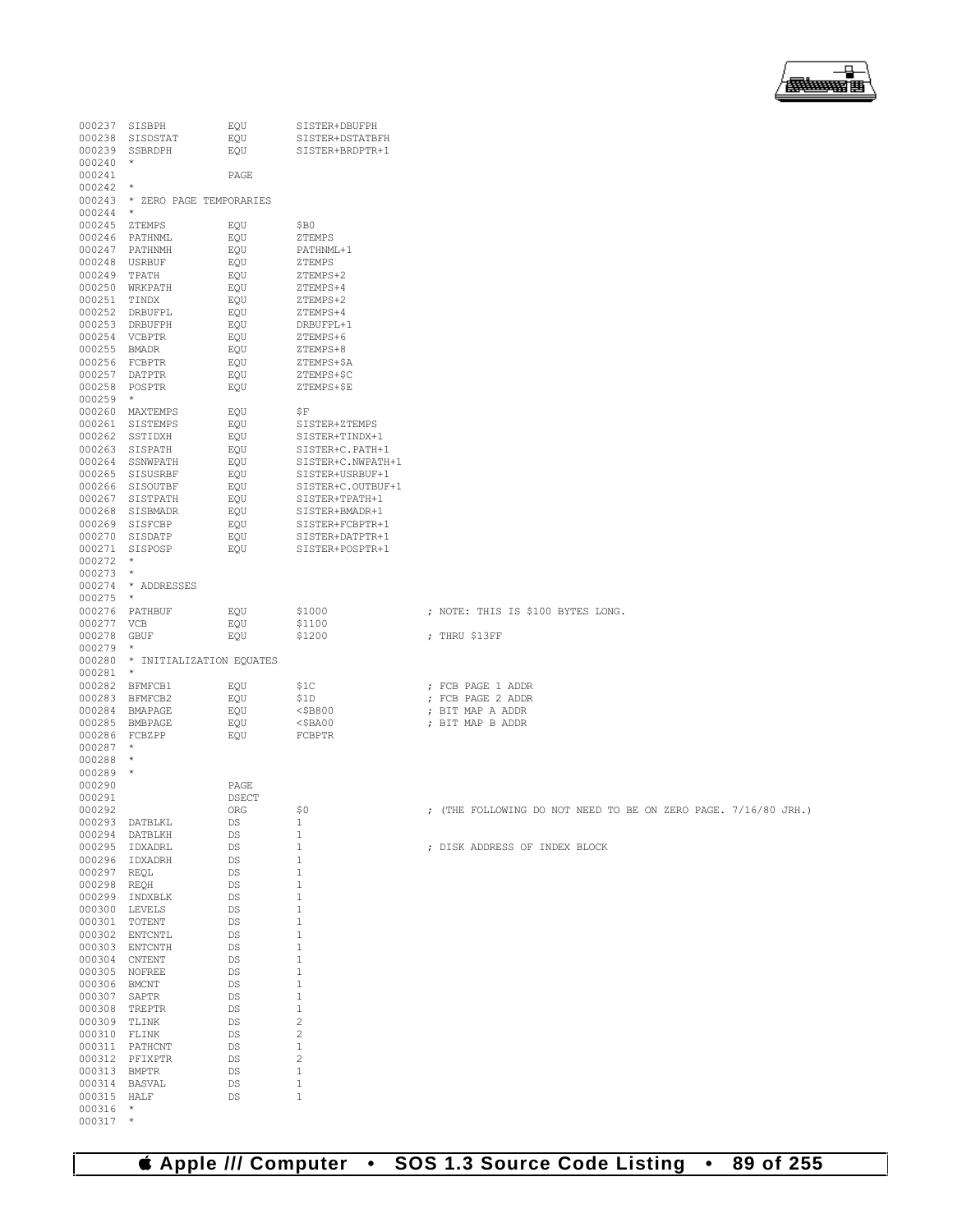

| 000318           |                                      | PAGE        |                                                      |                                                                        |
|------------------|--------------------------------------|-------------|------------------------------------------------------|------------------------------------------------------------------------|
| $000319$ *       |                                      |             |                                                      |                                                                        |
|                  | 000320 * BIT MAP INFO TABLES (A & B) |             |                                                      |                                                                        |
| $000321$ *       |                                      |             |                                                      |                                                                        |
|                  | 000322 BMTABSZ                       | EOU         | \$6                                                  |                                                                        |
| 000323 BMTAB     |                                      | DS          | $\mathbf{1}$                                         |                                                                        |
|                  | 000324 BMBUFBNK                      | DS          | 1                                                    |                                                                        |
|                  | 000325 BMASTAT                       | DS.         | $\mathbf{1}$                                         |                                                                        |
|                  | 000326 BMADEV                        | DS          | 1                                                    |                                                                        |
|                  | 000327 BMAMADR                       | DS          | 1                                                    |                                                                        |
|                  | 000328 BMADADR                       | DS          | 2                                                    |                                                                        |
|                  | 000329 BMACMAP                       | DS          | $\mathbf{1}$                                         | ; SIMILAR TO VCBCMAP                                                   |
|                  | 000330 BMBSTAT                       | DS          | 1                                                    |                                                                        |
|                  | 000331 BMBDEV                        | DS          | 1                                                    |                                                                        |
|                  | 000332 BMBMADR                       | DS          | 1                                                    |                                                                        |
| 000333           |                                      | DS          | 2                                                    | ; BMBDADR                                                              |
| 000334           |                                      | DS          | $\mathbf{1}$                                         | ; BMBCMAP                                                              |
| $000335$ *       |                                      |             |                                                      |                                                                        |
|                  | 000336 FCBADDRH                      | DS          | 1                                                    | ; FILE CONTROL BLOCK'S BUFFER ADDRESS.                                 |
|                  | 000337 FCBANKNM                      | DS          | 1                                                    | ; AND BANK (SISTER PAGE) BYTE.                                         |
|                  | 000338 TPOSLL                        | DS          | $\mathbf{1}$                                         |                                                                        |
|                  | 000339 TPOSLH                        | DS          | 1                                                    |                                                                        |
|                  | 000340 TPOSHI                        | DS          | 1                                                    |                                                                        |
|                  | 000341 RWREOL                        | DS          | 1                                                    |                                                                        |
|                  | 000342 RWREOH                        | DS          | 1                                                    |                                                                        |
|                  | 000343 BULKCNT                       | DS          | 1                                                    |                                                                        |
|                  | 000344 NLCHAR                        | DS          | $\mathbf{1}$                                         |                                                                        |
|                  | 000345 NPATHDEV                      | DS          | 3                                                    | ; FOR NEW PATHNAME DEVICE AND DIRECTORY HEADER ADDRESS                 |
|                  | 000346 IOACCESS                      | DS          | 1                                                    | ; USED TO DETERMINE IF A CALL HAS BEEN MADE TO THE DISK DEVICE HANDLER |
|                  | 000347 DEVNUM                        | DS.         | 1                                                    | ; CURRENT DEVICE TO BE ACCESSED.                                       |
|                  | 000348 TOTDEVS                       | DS          | $\mathbf{1}$                                         | ; USED FOR ACCESSING DRIVES IN NUMERIC ORDER                           |
|                  | 000349 CMDTEMP                       | DS          | 1                                                    | ; USED FOR TESTING REFNUM, TIME, AND DSKSWTCH (PRE) PROCESSING.        |
|                  | 000350 DATELO                        | DS          | 1                                                    | ; DATE AND TIME MUST RESIDE ON ZERO PAGE.                              |
| 000351 DATEHI    |                                      | DS          | 1                                                    |                                                                        |
|                  | 000352 TIMELO                        | DS          | 1                                                    |                                                                        |
| 000353 TIMEHI    |                                      | DS          | 1                                                    |                                                                        |
| $000354$ *       |                                      |             |                                                      |                                                                        |
|                  |                                      |             |                                                      |                                                                        |
|                  | 000355 DUPLFLAG                      | DS          | 1                                                    | ; USED FOR DIFFERENCE BETWEEN VNFERR AND DUPVOL BY SYNPATH             |
|                  | 000356 ZPGTEMP                       | DS.         | 1                                                    | ; A ONE-BYTE UNSTABLE TEMPORARY                                        |
|                  | 000357 VCBENTRY                      | DS          | 1                                                    | ; POINTER TO CURRENT VCB ENTRY                                         |
| 000358 *         |                                      |             |                                                      |                                                                        |
| 000359           |                                      | <b>DEND</b> |                                                      |                                                                        |
| $000360$ *       |                                      |             |                                                      |                                                                        |
| 000361           |                                      | CHN         | PATH, 4, 1                                           |                                                                        |
| 000362           |                                      |             |                                                      |                                                                        |
| 000363           |                                      |             |                                                      |                                                                        |
| 000364           |                                      |             | * END OF APPLE /// SOS 1.3 SOURCE CODE FILE: EQUATES |                                                                        |
| 000365<br>000366 |                                      |             |                                                      |                                                                        |

End of File -- Lines: 366 Characters: 13607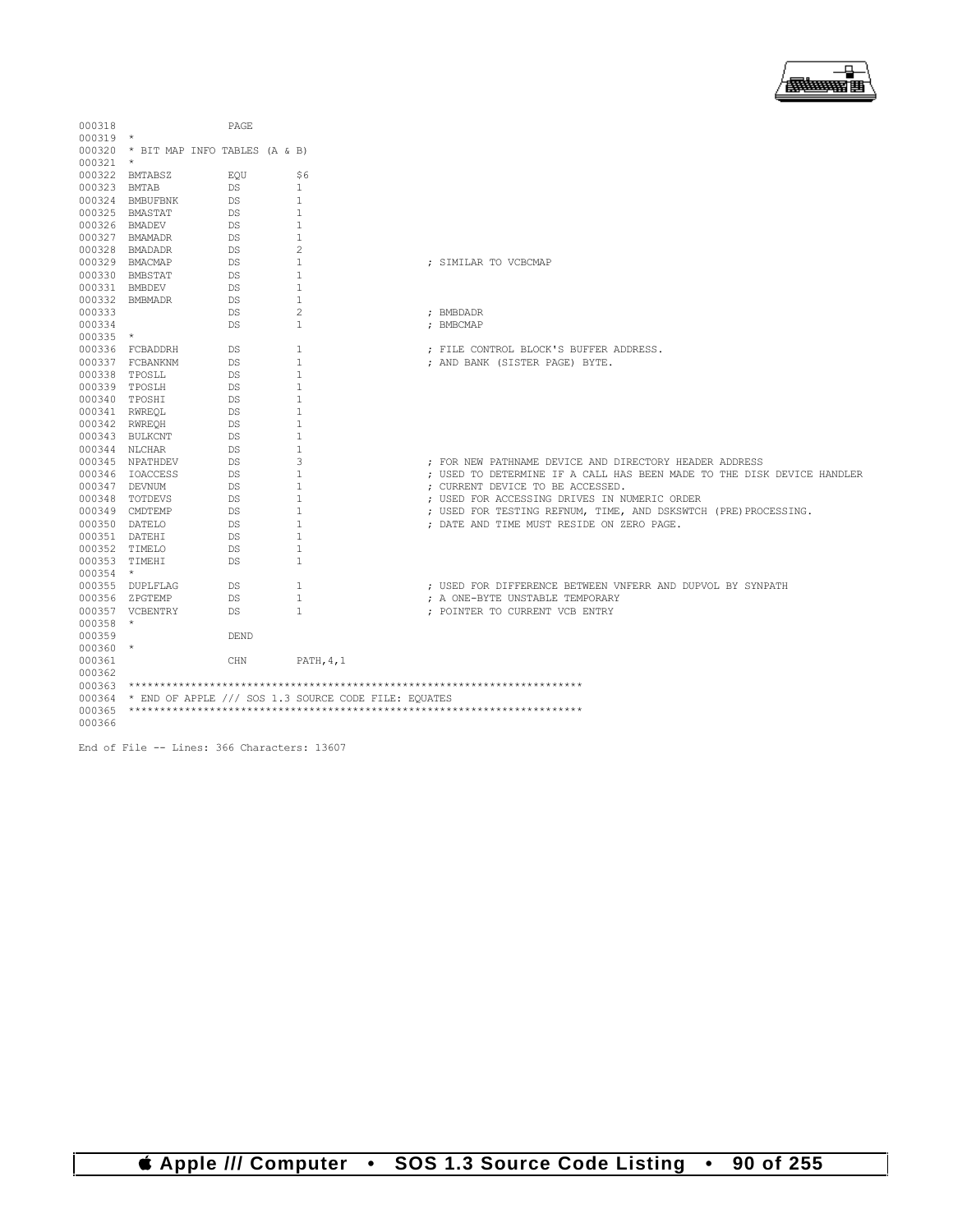

|        | FILE: "SOS.FEB01.1982.TEXT"                                      |
|--------|------------------------------------------------------------------|
|        |                                                                  |
| 000001 |                                                                  |
| 000002 | * APPLE /// SOS 1.3 SOURCE CODE FILE: FEB01.1982                 |
| 000003 |                                                                  |
| 000004 | * ASSEMBLER: APPLE 11 6502 ASSEMBLER from APPLE COMPUTER TOOLKIT |
| 000005 |                                                                  |
| 000006 | SL4: DR1:ASM SOSLDR. SRC, SOSLDR. OBJ, 6, 1                      |
| 000007 | SL4: DR1:ASM INIT. SRC, INIT. OBJ, 6, 1                          |
| 000008 | SL4: DR1:ASM SYSGLOB. SRC, SYSGLOB. OBJ, 6, 1                    |
| 000009 | SL4: DR1:ASM OPRMSG. SRC. OPRMSG. OBJ. 6.1                       |
| 000010 | SL4: DR1:ASM BFM. INIT2. SRC, BFM. INIT2. OBJ, 6, 1              |
| 000011 | SL4: DR1:ASM IPL.SRC1.IPL.OBJ.6.1                                |
| 000012 | SL4: DR1:ASM UMGR. SRC. UMGR. OBJ. 6.1                           |
| 000013 | SL4: DR2:ASM DISK3.SRC. DISK3.OBJ.6.1                            |
| 000014 | SL4: DR2:ASM SYSERR. SRC, SYSERR. OBJ, 6, 1                      |
| 000015 | SL4: DR2:ASM SCMGR. SRC. SCMGR. OBJ. 6.1                         |
| 000016 | SL4:DR2:ASM FMGR.SRC, FMGR.OBJ, 6, 1                             |
| 000017 | SL4: DR2:ASM CFMGR. SRC, CFMGR. OBJ, 6, 1                        |
| 000018 | SL4: DR2:ASM DEVMGR. SRC. DEVMGR. OBJ. 6.1                       |
| 000019 | SL4: DR2:ASM BUFMGR. SRC. BUFMGR. OBJ. 6.1                       |
| 000020 | SL4: DR2: ASM MEMMGR.A.SRC.MEMMGR.OBJ.6.1                        |
| 000021 | <b>END</b>                                                       |
| 000022 |                                                                  |
| 000023 |                                                                  |
| 000024 | * END OF APPLE /// SOS 1.3 SOURCE CODE FILE: FEB01.1982          |
| 000025 |                                                                  |
|        |                                                                  |
|        | End of File -- Lines: 25 Characters: 1004                        |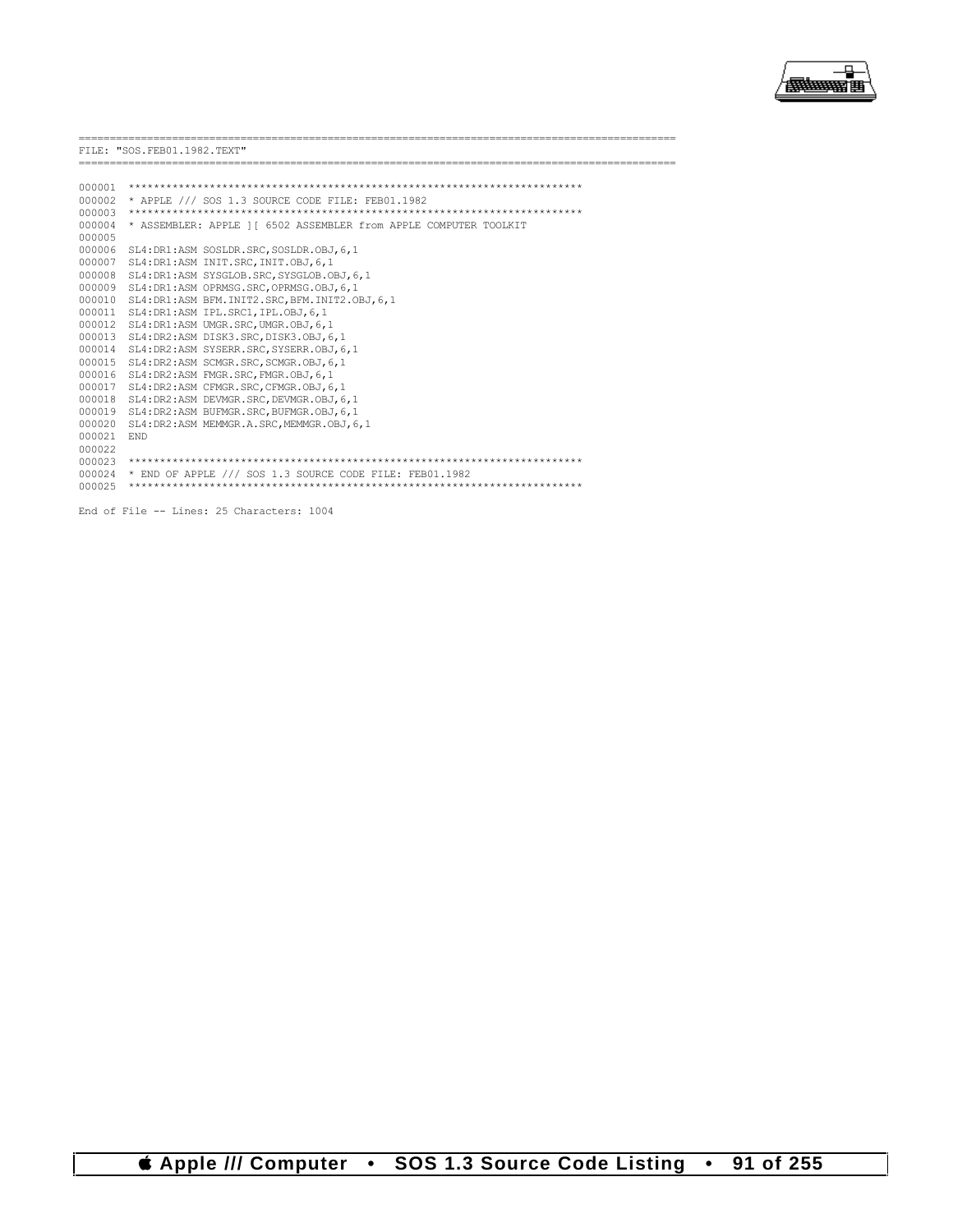

|                        | FILE: "SOS. FMGR. SRC. TEXT"                                   |                    |                                        |                                                                          |  |  |  |
|------------------------|----------------------------------------------------------------|--------------------|----------------------------------------|--------------------------------------------------------------------------|--|--|--|
|                        |                                                                |                    |                                        |                                                                          |  |  |  |
|                        |                                                                |                    |                                        |                                                                          |  |  |  |
|                        | 000002 * APPLE /// SOS 1.3 SOURCE CODE FILE: FMGR.SRC          |                    |                                        |                                                                          |  |  |  |
|                        |                                                                |                    |                                        |                                                                          |  |  |  |
|                        |                                                                |                    |                                        | 000004 * ASSEMBLER: APPLE ] [ 6502 ASSEMBLER from APPLE COMPUTER TOOLKIT |  |  |  |
| 000005                 |                                                                |                    |                                        |                                                                          |  |  |  |
| 000006                 |                                                                | SBTL               | "SOS 1.1 FILE MANAGER"                 |                                                                          |  |  |  |
| 000007<br>000008       |                                                                | REL                |                                        |                                                                          |  |  |  |
| 000009                 |                                                                | INCLUDE<br>ORG     | SOSORG, 6, 1, 254<br>ORGFMGR           |                                                                          |  |  |  |
| 000010 ZZORG           |                                                                | EQU                | $\star$                                |                                                                          |  |  |  |
| 000011                 |                                                                | MSB                | OFF                                    |                                                                          |  |  |  |
| 000012                 |                                                                | REP                | 60                                     |                                                                          |  |  |  |
| $000013$ *             |                                                                |                    | COPYRIGHT (C) APPLE COMPUTER INC. 1980 |                                                                          |  |  |  |
| $000014$ *             |                                                                |                    | ALL RIGHTS RESERVED                    |                                                                          |  |  |  |
| 000015<br>000016       | $\star$                                                        | REP                | 60                                     |                                                                          |  |  |  |
|                        | 000017 * FILE MANAGER (VERSION = 1.10                          |                    | $\lambda$                              |                                                                          |  |  |  |
| 000018                 | $\star$                                                        | $(DATE = 8/04/81)$ |                                        |                                                                          |  |  |  |
| $000019$ *             |                                                                |                    |                                        |                                                                          |  |  |  |
|                        |                                                                |                    |                                        | 000020 * THIS MODULE IS ENTERED FROM THE SYSTEM CALL MANAGER, AND        |  |  |  |
|                        | 000021 * IS RESPONSIBLE FOR SWITCHING TO EITHER THE BLOCK FILE |                    |                                        |                                                                          |  |  |  |
|                        | 000022 * MANAGER, OR THE CHARACTER FILE MANAGER.               |                    |                                        |                                                                          |  |  |  |
| 000023<br>000024       | - *                                                            | REP                | 60                                     |                                                                          |  |  |  |
| $000025$ *             |                                                                |                    |                                        |                                                                          |  |  |  |
| 000026                 |                                                                | ENTRY              | FMGR                                   |                                                                          |  |  |  |
| 000027                 |                                                                | ENTRY              | LEVEL                                  |                                                                          |  |  |  |
| 000028                 |                                                                |                    |                                        |                                                                          |  |  |  |
| 000029                 |                                                                | EXTRN              | BFMGR                                  |                                                                          |  |  |  |
| 000030                 |                                                                | EXTRN              | CFMGR                                  |                                                                          |  |  |  |
| 000031<br>000032       |                                                                | EXTRN<br>EXTRN     | SYSERR<br>SERR                         |                                                                          |  |  |  |
| 000033                 |                                                                | EXTRN              | BADPATH                                |                                                                          |  |  |  |
| 000034                 |                                                                | EXTRN              | FNFERR                                 |                                                                          |  |  |  |
| 000035                 |                                                                | EXTRN              | LVLERR                                 |                                                                          |  |  |  |
| 000036                 | $\star$                                                        |                    |                                        |                                                                          |  |  |  |
|                        | 000037 F.TPARMX                                                | EQU                | \$A0                                   | ; LOC OF FILE SYSTEM CALL PARMS                                          |  |  |  |
| 000038 OPEN            |                                                                | EQU                | \$8                                    |                                                                          |  |  |  |
| 000039 CLOSE           | 000040 SETLEVEL                                                | EQU<br>EQU         | \$C<br>\$12                            |                                                                          |  |  |  |
|                        | 000041 GETLEVEL                                                | EQU                | \$13                                   |                                                                          |  |  |  |
|                        | 000042 F.REQCODE                                               | EQU                | F.TPARMX                               |                                                                          |  |  |  |
|                        | 000043 F.LEVEL                                                 | EQU                | F.TPARMX+\$1                           |                                                                          |  |  |  |
|                        | 000044 PATHNAME                                                | EQU                | F.TPARMX+\$1                           |                                                                          |  |  |  |
| 000045 REFNUM          |                                                                | EOU                | F.TPARMX+\$1                           |                                                                          |  |  |  |
| 000046 PERIOD          |                                                                | EQU                | \$2E                                   |                                                                          |  |  |  |
| 000047 LEVEL<br>000048 |                                                                | DFB<br>PAGE        | Ş1                                     |                                                                          |  |  |  |
| 000049                 |                                                                | REP                | 60                                     |                                                                          |  |  |  |
| $000050$ *             |                                                                |                    |                                        |                                                                          |  |  |  |
|                        | 000051 * FILE MANAGER                                          |                    |                                        |                                                                          |  |  |  |
| $000052$ *             |                                                                |                    |                                        |                                                                          |  |  |  |
| 000053                 |                                                                | <b>REP</b>         | 60                                     |                                                                          |  |  |  |
| 000054<br>000055       | <b>FMGR</b><br>$\star$                                         | EQU                | *                                      |                                                                          |  |  |  |
| 000056                 |                                                                | LDA                | F.REOCODE                              |                                                                          |  |  |  |
| 000057                 |                                                                | CMP                | #OPEN                                  |                                                                          |  |  |  |
| 000058                 |                                                                | BCC                | FMGR010                                |                                                                          |  |  |  |
| 000059                 |                                                                | <b>BEQ</b>         | FMGR020                                |                                                                          |  |  |  |
| 000060                 |                                                                | CMP                | #CLOSE                                 |                                                                          |  |  |  |
| 000061                 |                                                                | BCC                | FMGR030                                |                                                                          |  |  |  |
| 000062<br>000063       |                                                                | <b>BEQ</b><br>CMP  | FMGR040<br>#SETLEVEL                   |                                                                          |  |  |  |
| 000064                 |                                                                | <b>BEQ</b>         | SLEVEL                                 |                                                                          |  |  |  |
| 000065                 |                                                                | CMP                | #GETLEVEL                              |                                                                          |  |  |  |
| 000066                 |                                                                | <b>BEQ</b>         | <b>GLEVEL</b>                          |                                                                          |  |  |  |
| 000067                 |                                                                |                    |                                        |                                                                          |  |  |  |
| 000068                 | FMGR010                                                        | JMP                | <b>BFMGR</b>                           | ; EXIT                                                                   |  |  |  |
| 000069                 |                                                                |                    |                                        |                                                                          |  |  |  |
| 000070<br>000071       | FMGR020                                                        | LDY<br>LDA         | #1<br>(PATHNAME), Y                    |                                                                          |  |  |  |
| 000072                 |                                                                | CMP                | #PERIOD                                |                                                                          |  |  |  |
| 000073                 |                                                                | <b>BNE</b>         | FMGR010                                |                                                                          |  |  |  |
| 000074                 |                                                                | JSR                | CFMGR                                  |                                                                          |  |  |  |
| 000075                 |                                                                | BCC                | FMGR024                                |                                                                          |  |  |  |
| 000076                 |                                                                | LDA                | <b>SERR</b>                            |                                                                          |  |  |  |

*& Apple /// Computer* • SOS 1.3 Source Code Listing • 92 of 255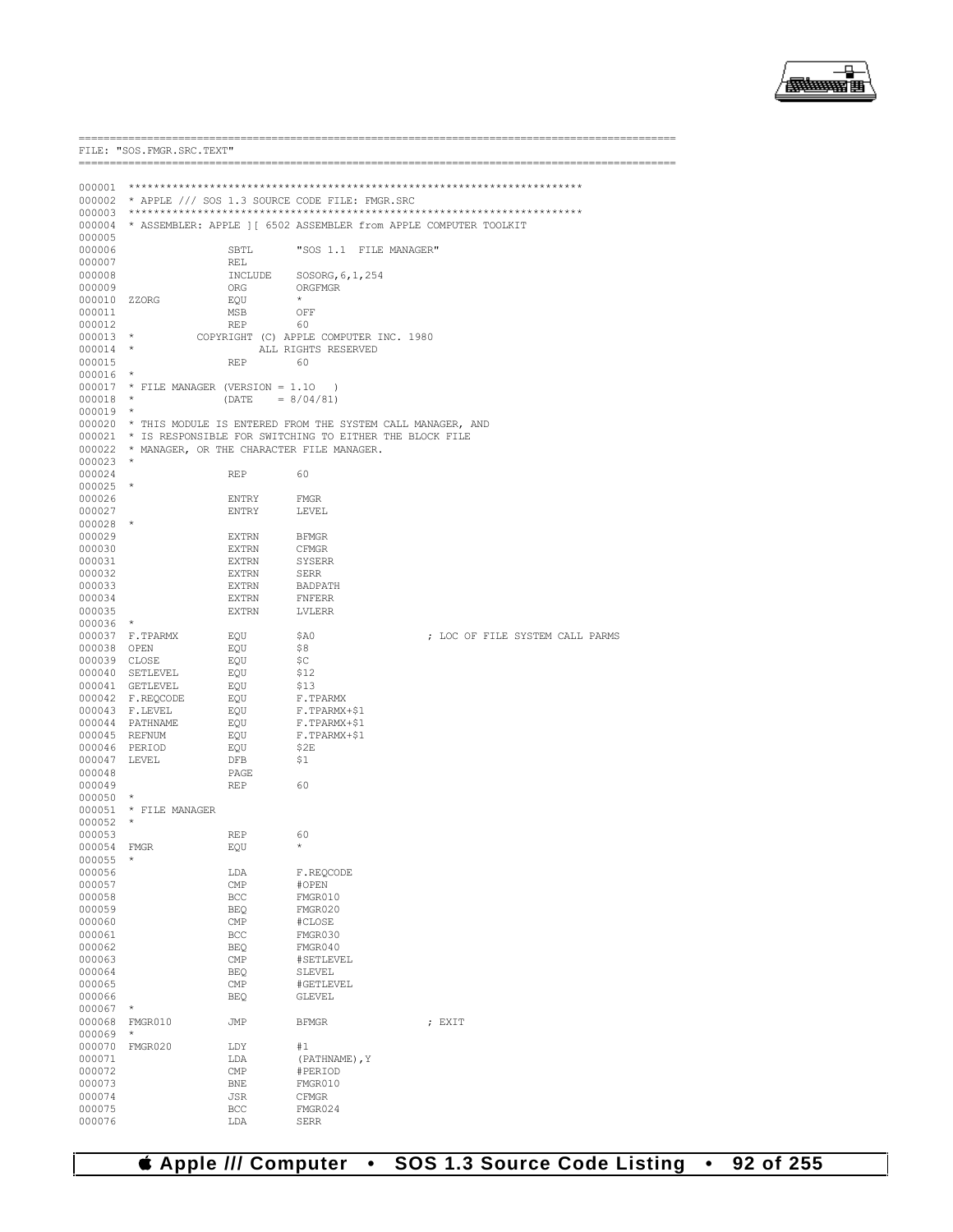

| 000077 |               | CMP        | #FNFERR                                               |                             |
|--------|---------------|------------|-------------------------------------------------------|-----------------------------|
| 000078 |               | <b>BEO</b> | FMGR026                                               |                             |
| 000079 | FMGR024       | <b>RTS</b> |                                                       | : EXIT                      |
| 000080 | $\star$       |            |                                                       |                             |
| 000081 | FMGR026       | LDA        | #0                                                    |                             |
| 000082 |               | <b>STA</b> | <b>SERR</b>                                           |                             |
| 000083 |               | JMP        | <b>BFMGR</b>                                          | ; EXIT                      |
| 000084 | $\star$       |            |                                                       |                             |
| 000085 | FMGR030       | LDA        | <b>REFNUM</b>                                         |                             |
| 000086 | FMGR031       | <b>BPL</b> | FMGR010                                               |                             |
| 000087 |               | <b>JMP</b> | <b>CFMGR</b>                                          | ; EXIT                      |
| 000088 | $\star$       |            |                                                       |                             |
| 000089 | FMGR040       | LDA        | <b>REFNUM</b>                                         |                             |
| 000090 |               | <b>BNE</b> | FMGR031                                               |                             |
| 000091 |               | <b>JSR</b> | <b>BFMGR</b>                                          | ; $CLOSE (0)$               |
| 000092 |               | JMP        | <b>CFMGR</b>                                          | : EXIT                      |
| 000093 | $\star$       |            |                                                       |                             |
| 000094 | <b>SLEVEL</b> | LDA        | F.LEVEL                                               |                             |
| 000095 |               | <b>BEO</b> | LVL.ERR                                               |                             |
| 000096 |               | CMP        | #4                                                    |                             |
| 000097 |               | <b>BCS</b> | LVL.ERR                                               |                             |
| 000098 |               | <b>STA</b> | LEVEL                                                 |                             |
| 000099 |               | <b>RTS</b> |                                                       |                             |
| 000100 | LVL.ERR       | LDA        | #LVLERR                                               |                             |
| 000101 |               | <b>JSR</b> | <b>SYSERR</b>                                         |                             |
| 000102 | $^{\star}$    |            |                                                       |                             |
| 000103 | <b>GLEVEL</b> | LDY        | #0                                                    |                             |
| 000104 |               | LDA        | LEVEL                                                 |                             |
| 000105 |               | STA        | (F.LEVEL), Y                                          |                             |
| 000106 |               | <b>RTS</b> |                                                       |                             |
| 000107 | $^{\star}$    |            |                                                       |                             |
| 000108 |               | LST        | ON                                                    |                             |
| 000109 | ZZEND         | EOU        | $\star$                                               |                             |
| 000110 | ZZLEN         | EOU        | ZZEND-ZZORG                                           |                             |
| 000111 |               | IFNE       | ZZLEN-LENFMGR                                         |                             |
| 000112 |               | FAIL       | 2, "SOSORG                                            | FILE IS INCORRECT FOR FMGR" |
| 000113 |               | FIN        |                                                       |                             |
| 000114 |               |            |                                                       |                             |
| 000115 |               |            |                                                       |                             |
| 000116 |               |            | * END OF APPLE /// SOS 1.3 SOURCE CODE FILE: FMGR.SRC |                             |
| 000117 |               |            |                                                       |                             |
| 000118 |               |            |                                                       |                             |
| 000119 |               |            |                                                       |                             |

End of File -- Lines: 119 Characters: 2884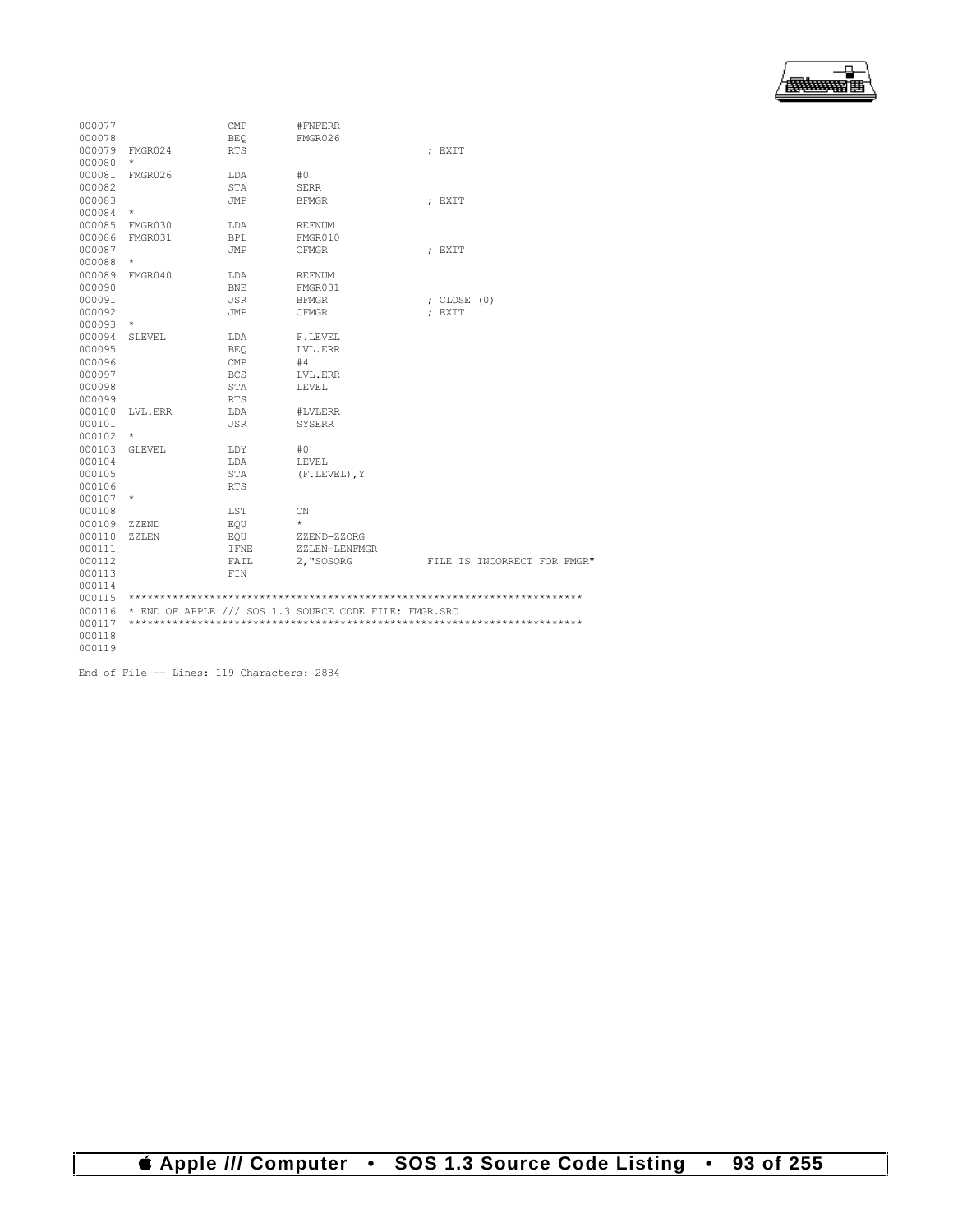

|                      | FILE: "SOS. FNDFIL. TEXT" |                     |                                                                          |                                                                                  |
|----------------------|---------------------------|---------------------|--------------------------------------------------------------------------|----------------------------------------------------------------------------------|
|                      |                           |                     |                                                                          |                                                                                  |
|                      |                           |                     | 000002 * APPLE /// SOS 1.3 SOURCE CODE FILE: FNDFIL                      |                                                                                  |
|                      |                           |                     |                                                                          |                                                                                  |
|                      |                           |                     | 000004 * ASSEMBLER: APPLE ] [ 6502 ASSEMBLER from APPLE COMPUTER TOOLKIT |                                                                                  |
| 000005               |                           |                     |                                                                          |                                                                                  |
| 000006               |                           | PAGE                |                                                                          |                                                                                  |
| $000007$ *           |                           |                     |                                                                          |                                                                                  |
| $000008$ *           |                           |                     |                                                                          | ; SEE IF FILE EXISTS                                                             |
| 000010               | 000009 FINDFILE           | JSR<br>BCS          | LOOKFILE<br>NOFIND                                                       | ; BRANCH IF AN ERROR WAS ENCOUNTERED                                             |
|                      | 000011 MOVENTRY           | LDY                 | H.ENTLN                                                                  | ; MOVE ENTIRE ENTRY INFO TO A SAFE AREA                                          |
|                      | 000012 MOVENT1            | LDA                 | (DRBUFPL), Y                                                             |                                                                                  |
| 000013               |                           | STA                 | DFIL+D.STOR, Y                                                           |                                                                                  |
| 000014               |                           | DEY                 |                                                                          |                                                                                  |
| 000015               |                           | BPL                 | MOVENT1                                                                  |                                                                                  |
| 000016               |                           | LDA                 | #0                                                                       | ; TO INDICATE ALL IS WELL                                                        |
|                      | 000017 NOFIND             | RTS                 |                                                                          | ; RETURN CONDITION CODES.                                                        |
| 000018               |                           | PAGE                |                                                                          |                                                                                  |
| $000019$ *           |                           |                     |                                                                          |                                                                                  |
| $000020$ *           |                           |                     |                                                                          |                                                                                  |
| 000022               | 000021 LOOKFILE           | JSR<br><b>BCS</b>   | PREPROOT<br><b>FNDERR</b>                                                | ; FIND VOLUME AND SET UP OTHER BORING STUFF<br>; PASS BACK ANY ERROR ENCOUNTERED |
| 000023               |                           | LDY                 | #0                                                                       | ; TEST TO SEE IF ONLY ROOT WAS SPECIFIED.                                        |
| 000024               |                           | LDA                 | (PATHNML), Y                                                             |                                                                                  |
| 000025               |                           | BNE                 | LOOKFIL0                                                                 | ; BRANCH IF MORE THAN ROOT.                                                      |
| 000026               |                           | LDA                 | #GBUF/256                                                                | ; OTHERWISE, REPORT A BADPATH ERROR                                              |
| 000027               |                           | STA                 | DRBUFPH                                                                  | ; (BUT FIRST CREATE A PHANTOM ENTRY FOR OPEN)                                    |
| 000028               |                           | LDA                 | #4                                                                       |                                                                                  |
| 000029               |                           | STA                 | DRBUFPL                                                                  |                                                                                  |
| 000030               |                           | LDY                 | #D.AUXID                                                                 | ; FIRST MOVE IN ID, AND DATE STUFF.                                              |
|                      | 000031 PHANTM1            | LDA                 | (DRBUFPL), Y                                                             |                                                                                  |
| 000032               |                           | STA                 | DFIL, Y                                                                  |                                                                                  |
| 000033<br>000034     |                           | DEY<br>CPY          | #D.CREDT-1                                                               |                                                                                  |
| 000035               |                           | BNE                 | PHANTM1                                                                  |                                                                                  |
|                      | 000036 PHANTM2            | LDA                 | ROOTSTUF-D.FILID, Y                                                      |                                                                                  |
| 000037               |                           | STA                 | DFIL, Y                                                                  |                                                                                  |
| 000038               |                           | DEY                 |                                                                          |                                                                                  |
| 000039               |                           | CPY                 | #D.FILID-1                                                               |                                                                                  |
| 000040               |                           | BNE                 | PHANTM2                                                                  |                                                                                  |
| 000041               |                           | LDA                 | #DIRTYP*\$10                                                             | ; FAKE DIRECTORY FILE                                                            |
| 000042               |                           | STA                 | DFIL+D.STOR                                                              |                                                                                  |
| 000043               |                           | LDA                 | #BADPATH                                                                 | ; (CARRY IS SET)                                                                 |
| 000044<br>$000045$ * |                           | <b>RTS</b>          |                                                                          |                                                                                  |
|                      | 000046 ROOTSTUF           | DFB                 | 0, 2, 0, 4                                                               |                                                                                  |
| 000047               |                           | DFB                 | 0, 0, 8, 0                                                               |                                                                                  |
| $000048$ *           |                           |                     |                                                                          |                                                                                  |
|                      | 000049 LOOKFIL0           | LDA                 | #0                                                                       | ; RESET FREE ENTRY INDICATOR                                                     |
| 000050               |                           | STA                 | NOFREE                                                                   |                                                                                  |
| 000051               |                           | <b>SEC</b>          |                                                                          | ; INDICATE THAT THE DIRECTORY TO BE SEARCHED HAS HEADER IN THIS BLOCK            |
|                      | 000052 LOOKFIL1           | LDA                 | #0                                                                       | ; RESET ENTRY COUNTER                                                            |
| 000053               |                           | STA                 | TOTENT                                                                   |                                                                                  |
| 000054               |                           | JSR                 | LOOKNAM                                                                  | ; LOOK FOR NAME POINTED TO BY 'PATHNML'                                          |
| 000055<br>000056     |                           | $_{\rm BCC}$<br>LDA | NAMFOJMP<br>ENTCNTL                                                      | ; BRANCH IF NAME WAS FOUND.<br>; HAVE WE LOOKED AT ALL OF THE                    |
| 000057               |                           | <b>SBC</b>          | TOTENT                                                                   | : ENTRIES IN THIS DIRECTORY?                                                     |
| 000058               |                           | BCC                 | DCRENTH                                                                  | ; MAYBE, CHECK HI COUNT.                                                         |
| 000059               |                           | <b>BNE</b>          | LOOKFIL2                                                                 | ; NO, READ NEXT DIRECTORY BLOCK                                                  |
| 000060               |                           | CMP                 | ENTCNTH                                                                  | ; HAS THE LAST ENTRY BEEN LOOKED AT (ACC=0)                                      |
| 000061               |                           | <b>BEQ</b>          | <b>ERRFNF</b>                                                            | ; YES, GIVE 'FILE NOT FOUND' ERROR.                                              |
| 000062               |                           | <b>BNE</b>          | LOOKFIL2                                                                 | ; BRANCH ALWAYS.                                                                 |
| 000063               | DCRENTH                   | DEC                 | <b>ENTCNTH</b>                                                           | : SHOULD BE AT LEAST 1                                                           |
| 000064               |                           | <b>BPL</b>          | LOOKFIL2                                                                 | ; (THIS SHOULD BE BRANCH ALWAYS)                                                 |
|                      | 000065 ERRDIR             | LDA                 | #DIRERR                                                                  | ; REPORT DIRECTORY MESSED UP.                                                    |
| 000066<br>000067     | <b>FNDERR</b>             | SEC                 |                                                                          | ; INDICATE ERROR HAS BEEN ENCOUNTERED.                                           |
|                      | 000068 NAMFOJMP           | <b>RTS</b><br>JMP   |                                                                          | ; AVOID BRANCH OUT OF RANGE                                                      |
| 000069               | $\star$                   |                     | NAMFOUND                                                                 |                                                                                  |
| 000070               |                           | PAGE                |                                                                          |                                                                                  |
| 000071               | LOOKFIL2                  | STA                 | ENTCNTL                                                                  | ; KEEP RUNNING COUNT                                                             |
| 000072               |                           | LDA                 | #GBUF/256                                                                | ; RESET INDIRECT POINTER                                                         |
| 000073               |                           | STA                 | DRBUFPH                                                                  |                                                                                  |
| 000074               |                           | LDA                 | GBUF+2                                                                   | ; GET LINK TO NEXT DIRECTORY BLOCK                                               |
| 000075               |                           | <b>BNE</b>          | NXTDIR0                                                                  | ; (IF THERE IS ONE)                                                              |
| 000076               |                           | $\text{CMP}$        | GBUF+3                                                                   | ; ARE BOTH ZERO, I.E. NO LINK?                                                   |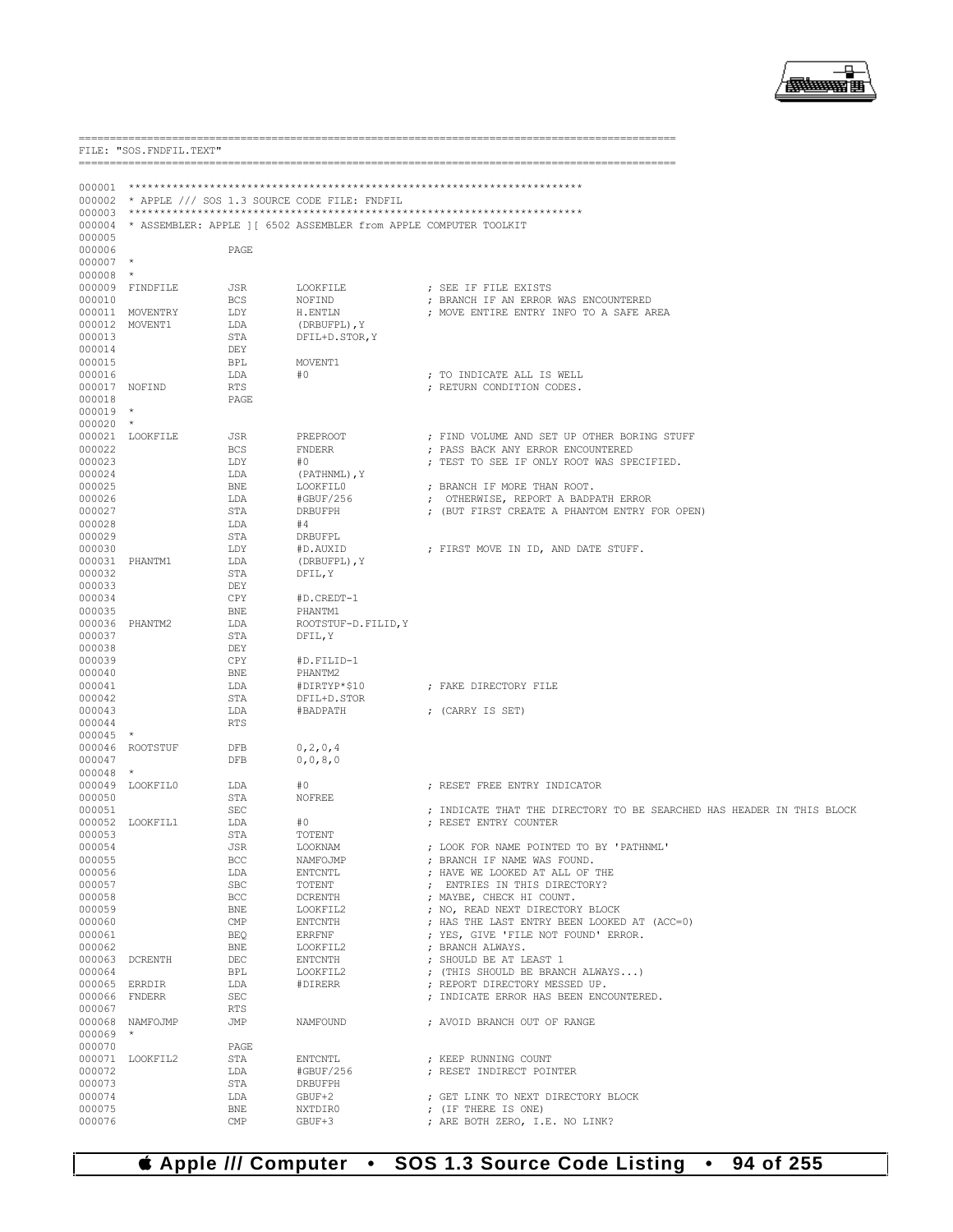

| 000077       |                                          | BEQ          | ERRDIR          | ; IF SO, THEN NOT ALL ENTRIES WERE ACCOUNTED FOR. |
|--------------|------------------------------------------|--------------|-----------------|---------------------------------------------------|
|              | 000078 NXTDIR0                           | STA          | BLOKNML         |                                                   |
|              |                                          |              |                 |                                                   |
| 000079       |                                          | LDA          | GBUF+3          |                                                   |
| 000080       |                                          | STA          | BLOKNMH         |                                                   |
| 000081       |                                          | JSR          | <b>RDGBUF</b>   | ; GO READ THE NEXT LINKED DIRECTORY IN.           |
| 000082       |                                          | <b>BCC</b>   | LOOKFIL1        | ; BRANCH IF NO ERROR.                             |
| 000083       |                                          | RTS          |                 | ; RETURN ERROR (IN ACCUMULATOR).                  |
|              | 000084 TELFREEX                          | JMP          | TELFREE         |                                                   |
| $000085$ *   |                                          |              |                 |                                                   |
| 000086 FNF0X |                                          | <b>JMP</b>   | ${\rm FNFO}$    | ; AVOID BRANCH OUT OF RANGE                       |
| $000087$ *   |                                          |              |                 |                                                   |
|              |                                          |              |                 |                                                   |
|              | 000088 CFLAG                             | DS           | $\mathbf{1}$    | ; AM I CREATING?                                  |
|              | 000089 TTSAVE                            | DS           | $\overline{2}$  | ; CURRENT BLOCK ADDR                              |
|              | 000090 BLOKSAVE                          | DS           | $\overline{2}$  | ; PARENT DIR ADDR                                 |
| 000091 *     |                                          |              |                 |                                                   |
|              | 000092 ERRFNF                            | LDA          | NOFREE          | ; WAS ANY FREE ENTRY FOUND?                       |
| 000093       |                                          | BNE          | FNFOX           |                                                   |
| 000094       |                                          | LDA          | GBUF+2          | ; TEST LINK                                       |
| 000095       |                                          | BNE          | TELFREEX        |                                                   |
|              |                                          |              | GBUF+3          |                                                   |
| 000096       |                                          | $\text{CMP}$ |                 | ; IF BOTH ARE ZERO, THEN GIVE UP                  |
| 000097       |                                          | BNE          | TELFREEX        | ; BRANCH IF NOT LAST DIR BLOCK                    |
| 000098       |                                          | LDA          | CFLAG           | ; DOING A CREATE?                                 |
| 000099       |                                          | BEO          | <b>FNFOX</b>    | ; NO, SIMPLY REPORT NOT FOUND                     |
| $000100$ *   |                                          |              |                 |                                                   |
|              | 000101 * EXTEND THE DIRECTORY BY A BLOCK |              |                 |                                                   |
| $000102$ *   |                                          |              |                 |                                                   |
| 000103       |                                          | LDA          | BLOKSAVE        | : BUT NOT                                         |
| 000104       |                                          |              |                 | ; IF A ROOT DIRECTORY!                            |
|              |                                          | ORA          | BLOKSAVE+1      |                                                   |
| 000105       |                                          | BEO          | <b>FNFOX</b>    | ; FORU BLOCKS HARD CODED                          |
| 000106       |                                          | LDA          | TTLINK          | ; FETCH CURRENT DIRECTORY                         |
| 000107       |                                          | STA          | TLINK           | ; ADDR (GBUF)                                     |
| 000108       |                                          | LDA          | TTLINK+1        | ; AND ALLLOCATE A NEW                             |
| 000109       |                                          | STA          | TLINK+1         | ; BY LINKING TO CURRENT                           |
| 000110       |                                          | JSR          | DIRWRT          |                                                   |
| 000111       |                                          |              | FNF0            | ; RATS! NO SPACE SAY "DIRFULL"                    |
|              |                                          | BCS          |                 |                                                   |
| $000112$ *   |                                          |              |                 |                                                   |
|              | 000113 * SAVE CURRENT BLOCK ADDR         |              |                 |                                                   |
| $000114$ *   |                                          |              |                 |                                                   |
| 000115       |                                          | LDA          | TTLINK          |                                                   |
| 000116       |                                          | STA          | TTSAVE          |                                                   |
| 000117       |                                          | LDA          | TTLINK+1        |                                                   |
| 000118       |                                          | STA          | TTSAVE+1        |                                                   |
| $000119$ *   |                                          |              |                 |                                                   |
|              |                                          |              |                 |                                                   |
|              | 000120 * FETCH DESCENDENT                |              |                 |                                                   |
| $000121$ *   |                                          |              |                 |                                                   |
| 000122       |                                          | LDA          | GBUF+2          |                                                   |
| 000123       |                                          | STA          | BLOKNML         |                                                   |
| 000124       |                                          | LDA          | GBUF+3          |                                                   |
| 000125       |                                          | STA          | BLOKNMH         |                                                   |
| 000126       |                                          | JSR          | ZERGBUF         | ; INIT THE NEW DIR BLOCK                          |
|              |                                          |              |                 |                                                   |
| $000127$ *   |                                          |              |                 |                                                   |
|              | 000128 * AND INSERT BACK POINTER         |              |                 |                                                   |
|              | 000129 * TO "CURRENT BLOCK"              |              |                 |                                                   |
| $000130$ *   |                                          |              |                 |                                                   |
| 000131       |                                          | LDA          | TTSAVE          |                                                   |
| 000132       |                                          | <b>STA</b>   | <b>GBUF</b>     |                                                   |
| 000133       |                                          | LDA          | TTSAVE+1        |                                                   |
| 000134       |                                          | STA          | GBUF+1          |                                                   |
| 000135       |                                          | JSR          | WRTGBUF         |                                                   |
| 000136       |                                          | <b>BCS</b>   | ERTS            |                                                   |
|              |                                          |              |                 |                                                   |
| $000137$ *   |                                          |              |                 |                                                   |
| 000138       | * UPDATE DIR'S HEADER IN PARENT          |              |                 |                                                   |
| 000139       | $\star$                                  |              |                 |                                                   |
| 000140       |                                          | LDA          | <b>BLOKSAVE</b> |                                                   |
| 000141       |                                          | STA          | BLOKNML         | : PREPARE TO READ PARENT                          |
| 000142       |                                          | LDX          | BLOKSAVE+1      |                                                   |
| 000143       |                                          | STX          | BLOKNMH         |                                                   |
|              |                                          |              |                 |                                                   |
| 000144       |                                          | JSR          | RDGBUF          | ; FETCH PARENT                                    |
| 000145       |                                          | LDY          | #D.USAGE        | ; BUMP BLOCKS USED BY HEADER                      |
| 000146       |                                          | LDA          | (DEBUPTR), Y    |                                                   |
| 000147       |                                          | <b>SEC</b>   |                 |                                                   |
| 000148       |                                          | ADC          | #0              | ; BY JUST ONE BLOCK                               |
| 000149       |                                          | STA          | (DEBUPTR), Y    |                                                   |
| 000150       |                                          | INY          |                 |                                                   |
|              |                                          |              |                 |                                                   |
| 000151       |                                          | LDA          | (DEBUPTR), Y    | ; TWO BYTE BLOCKS USED                            |
| 000152       |                                          | ADC          | #0              |                                                   |
| 000153       |                                          | STA          | (DEBUPTR), Y    |                                                   |
| 000154       |                                          | LDY          | $#D.EOF+1$      | ; INCREASE EOF BY \$200                           |
| 000155       |                                          | LDA          | (DEBUPTR), Y    |                                                   |
| 000156       |                                          | CLC          |                 |                                                   |
| 000157       |                                          | ADC          | #2              |                                                   |
|              |                                          |              |                 |                                                   |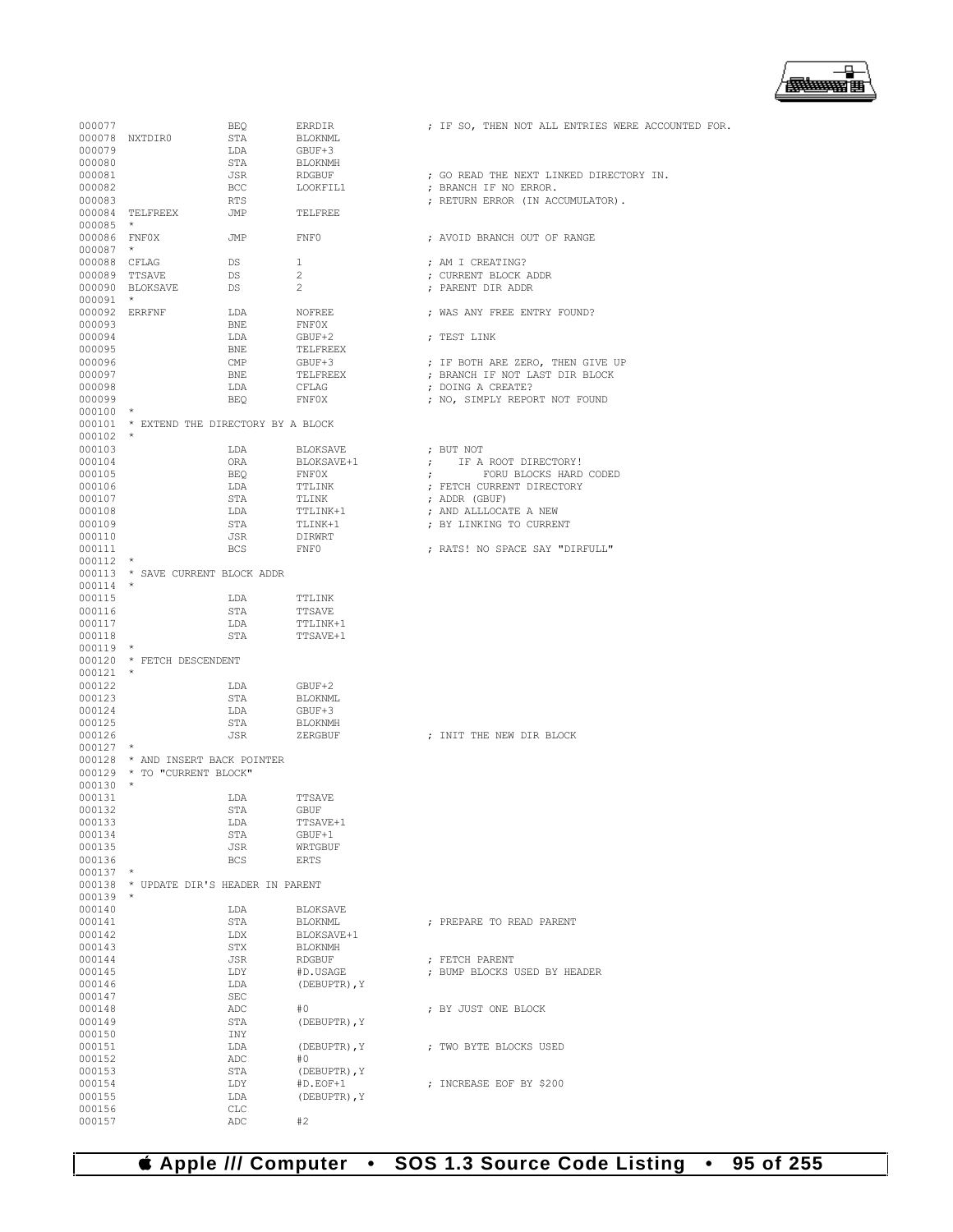

| 000158      |                 |              |                 |                                                                               |
|-------------|-----------------|--------------|-----------------|-------------------------------------------------------------------------------|
|             |                 | STA          | (DEBUPTR), Y    |                                                                               |
| 000159      |                 | INY          |                 |                                                                               |
| 000160      |                 | LDA          | (DEBUPTR), Y    |                                                                               |
| 000161      |                 | ADC          | #0              |                                                                               |
|             |                 | STA          |                 |                                                                               |
| 000162      |                 |              | (DEBUPTR), Y    |                                                                               |
| 000163      |                 | JSR          | WRTGBUF         | ; REWRITE PARENT DIR BLOCK                                                    |
| 000164      |                 | LDA          | TTSAVE+1        | ; REFETCH CURRENT DIR BLOCK                                                   |
| 000165      |                 | STA          | BLOKNMH         |                                                                               |
| 000166      |                 | LDA          | TTSAVE          |                                                                               |
|             |                 |              |                 |                                                                               |
| 000167      |                 | STA          | BLOKNML         |                                                                               |
| 000168      |                 | JSR          | RDGBUF          | ; BACK FROM THE SHADOWS AGAIN                                                 |
| 000169      |                 | JMP          | ERRFNF          | ; VOILA! WE HAVE EXTENDED THE DIRECTORY!                                      |
| $000170$ *  |                 |              |                 |                                                                               |
|             |                 |              |                 |                                                                               |
|             | 000171 TELFREE  | STA          | D.ENTBLK        |                                                                               |
| 000172      |                 | LDA          | GBUF+3          |                                                                               |
| 000173      |                 | STA          | D.ENTBLK+1      | ; ASSUME FIRST ENTRY OF NEXT BLOCK                                            |
|             |                 |              |                 | : IS FREE FOR USE.                                                            |
| 000174      |                 | LDA          | #1              |                                                                               |
| 000175      |                 | STA          | D.ENTNUM        |                                                                               |
| 000176      |                 | STA          | NOFREE          | ; MARK D.ENTNUM AS VALID (FOR CREATE)                                         |
| 000177 FNF0 |                 | LDY          | #O              | ; TEST FOR 'FILE NOT FOUND' VERSUS 'PATH NOT FOUND'                           |
|             |                 |              |                 |                                                                               |
| 000178      |                 | LDA          | (PATHNML), Y    |                                                                               |
| 000179      |                 | TAY          |                 |                                                                               |
| 000180      |                 | INY          |                 |                                                                               |
| 000181      |                 | LDA          | (PATHNML), Y    | ; IF NON-ZERO THEN 'PATH NOT FOUND'                                           |
|             |                 |              |                 |                                                                               |
|             | 000182 ERRPATH1 | SEC          |                 | ; IN EITHER CASE, INDICATE ERROR.                                             |
| 000183      |                 | BEO          | FNF1            |                                                                               |
| 000184      |                 | LDA          | #PATHNOTFND     | ; REPORT NO SUCH PATH.                                                        |
| 000185 ERTS |                 | RTS          |                 |                                                                               |
|             |                 |              |                 |                                                                               |
| 000186 FNF1 |                 | LDA          | #FNFERR         | : REPORT FILE NOT FOUND.                                                      |
| 000187      |                 | <b>RTS</b>   |                 |                                                                               |
| 000188      |                 | PAGE         |                 |                                                                               |
|             |                 |              |                 |                                                                               |
| $000189$ *  |                 |              |                 |                                                                               |
|             | 000190 NAMFOUND | LDA          | (PATHNML), Y    | ; (Y=0)                                                                       |
| 000191      |                 | SEC          |                 |                                                                               |
| 000192      |                 | ADC          | PATHNML         | ; TEST FOR LAST NAME IN PATH                                                  |
| 000193      |                 | TAY          |                 |                                                                               |
|             |                 |              |                 | ; IF ZERO, THEN THAT WAS LAST NAME                                            |
| 000194      |                 | <b>CLC</b>   |                 | ; TO INDICATE SUCCESS                                                         |
| 000195      |                 | LDA          | PATHBUF, Y      |                                                                               |
| 000196      |                 | BEO          | FILFOUND        |                                                                               |
|             |                 |              |                 |                                                                               |
|             |                 |              |                 | 000197 *NOW CHANGE THE PATHNAME POINTER TO POINT AT THE NEXT NAME IN THE PATH |
| 000198      |                 | STY          | PATHNML         |                                                                               |
| 000199      |                 | LDA          | DRBUFPL         | ; SAVE PARENTS                                                                |
| 000200      |                 | STA          | DEBUPTR         | ; ENTRY POINTER                                                               |
|             |                 |              |                 |                                                                               |
| 000201      |                 | LDA          | DRBUFPH         |                                                                               |
| 000202      |                 | STA          | DEBUPTR+1       | ; IN CASE ENTRY ON PAGE 2                                                     |
| 000203      |                 | LDA          | BLOKNML         | ; ADDRESS (DIR EXTEND)                                                        |
| 000204      |                 |              |                 |                                                                               |
|             |                 |              |                 |                                                                               |
|             |                 | STA          | BLOKSAVE        |                                                                               |
| 000205      |                 | LDA          | BLOKNMH         |                                                                               |
| 000206      |                 | STA          | BLOKSAVE+1      |                                                                               |
| 000207      |                 | LDY          | #D.STOR         |                                                                               |
|             |                 |              |                 | ; BE SURE THIS IS A DIRECTORY ENTRY                                           |
| 000208      |                 | LDA          | (DRBUFPL), Y    | ; HIGH NIBBLE WILL TELL                                                       |
| 000209      |                 | AND          | #\$F0           |                                                                               |
| 000210      |                 | $\text{CMP}$ | #DIRTYP*16      | ; IS IT A SUB-DIRECTORY?                                                      |
| 000211      |                 | BNE          | ERRPATH1        | ; REPORT THE USER'S MISTAKE                                                   |
|             |                 |              |                 |                                                                               |
| 000212      |                 | LDY          | #D.FRST         | ; GET ADDRESS OF FIRST SUB-DIRECTORY BLOCK                                    |
| 000213      |                 | LDA          | (DRBUFPL), Y    |                                                                               |
| 000214      |                 | STA          | BLOKNML         | ; (NO CHECKING IS DONE HERE FOR A VALID                                       |
| 000215      |                 | INY          |                 | ; BLOCK NUMBER)                                                               |
|             |                 |              |                 |                                                                               |
| 000216      |                 | STA          | D.HEAD          | ; SAVE AS FILE'S HEADER BLOCK TOO.                                            |
| 000217      |                 | LDA          | (DRBUFPL), Y    |                                                                               |
| 000218      |                 | STA          | BLOKNMH         |                                                                               |
|             |                 |              |                 |                                                                               |
| 000219      |                 | STA          | D.HEAD+1        |                                                                               |
| 000220      |                 | JSR          | RDGBUF          | ; READ SUB-DIRECTORY INTO GBUF                                                |
| 000221      |                 | BCS          | FNDERR1         | ; RETURN IMMEDIATELY ANY ERROR ENCOUNTERED.                                   |
| 000222      |                 | LDA          | GBUF+HCENT+4    | : GET THE NUMBER OF FILES                                                     |
| 000223      |                 | STA          | ENTCNTL         | ; CONTAINED IN THIS DIRECTORY                                                 |
|             |                 |              |                 |                                                                               |
| 000224      |                 | LDA          | GBUF+HCENT+5    |                                                                               |
| 000225      |                 | STA          | ENTCNTH         |                                                                               |
| 000226      |                 | LDA          | GBUF+HCMP+4     | : TEST BACKWARD COMPATIBILITY                                                 |
|             |                 |              |                 |                                                                               |
| 000227      |                 | BEQ          | MOVHEAD         |                                                                               |
|             | 000228 ERRCOMP  | LDA          | #CPTERR         | ; TELL THEM THIS DIRECTORY IS NOT COMPATABLE                                  |
|             | 000229 NONAME   | EOU          | $\star$         |                                                                               |
|             | 000230 FNDERR1  | SEC          |                 |                                                                               |
|             |                 |              |                 |                                                                               |
| 000231      |                 | RTS          |                 |                                                                               |
|             | 000232 MOVHEAD  | JSR          | MOVHED0         | ; MOVE INFO ABOUT THIS DIRECTORY                                              |
| 000233      |                 | JMP          | LOOKFIL0        | ; DO NEXT LOCAL PATHNAME                                                      |
| $000234$ *  |                 |              |                 |                                                                               |
|             |                 |              |                 |                                                                               |
|             | 000235 MOVHED0  | LDX          | #\$A            | ; MOVE INFO ABOUT THIS DIRECTORY                                              |
|             | 000236 MOVHED1  | LDA          | GBUF+HCRDT+4, X |                                                                               |
| 000237      |                 | STA          | H.CREDT, X      |                                                                               |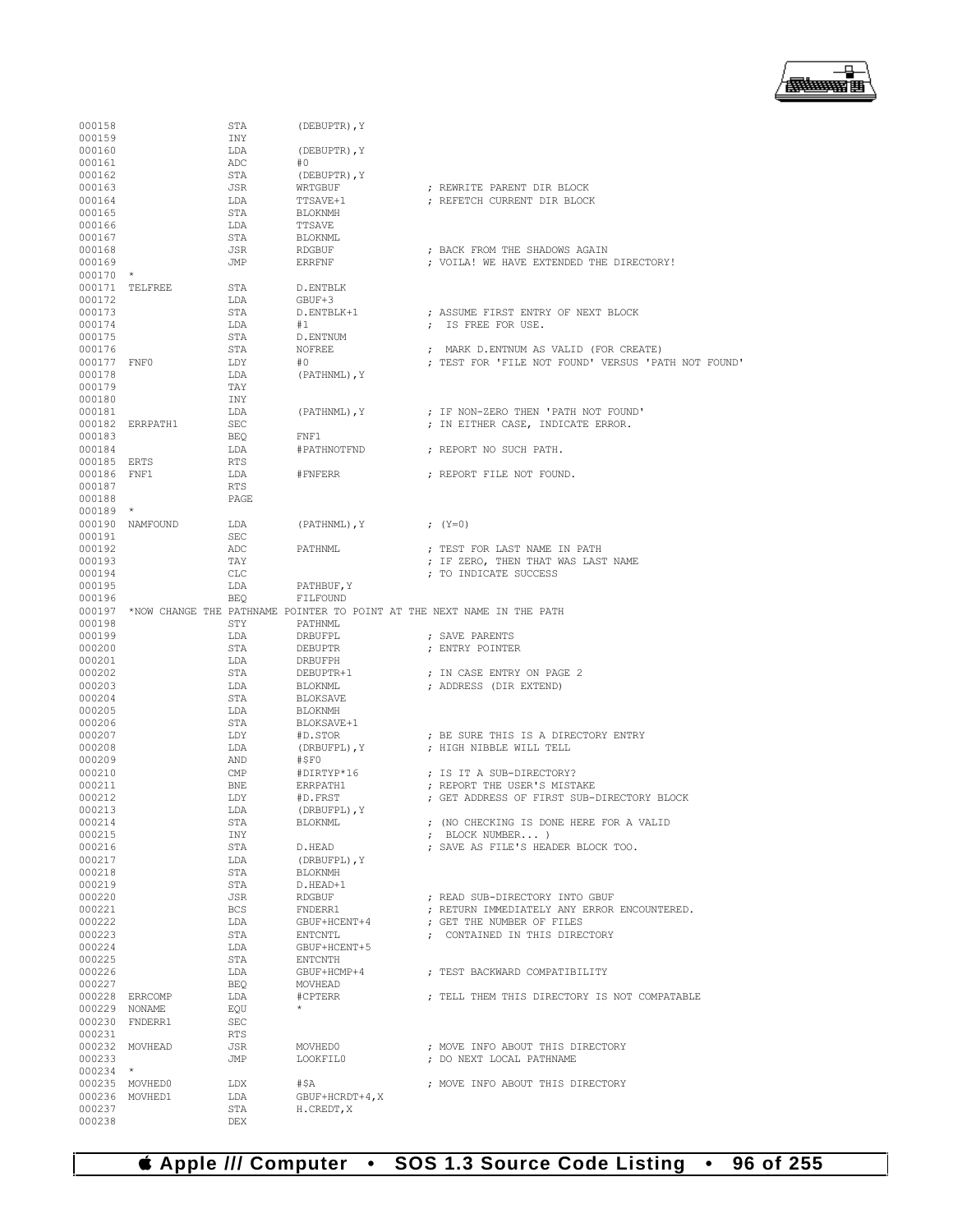

| 000239               |                 | BPL               | MOVHED1                 |                                                                          |  |
|----------------------|-----------------|-------------------|-------------------------|--------------------------------------------------------------------------|--|
| 000240<br>$000241$ * |                 | <b>RTS</b>        |                         |                                                                          |  |
| 000242               |                 | PAGE              |                         |                                                                          |  |
| $000243$ *           |                 |                   |                         |                                                                          |  |
| $000244$ *           |                 |                   |                         |                                                                          |  |
|                      | 000245 FILFOUND | EOU               |                         |                                                                          |  |
| 000246 ENTADR        |                 | LDA               | H.MAXENT                | ; FIGURE OUT WHICH IS ENTRY NUMBER THIS IS.                              |  |
| 000247               |                 | SEC               |                         |                                                                          |  |
| 000248               |                 | <b>SBC</b>        | CNTENT                  | ; MAX ENTRIES - COUNT ENTRIES + $1$ = ENTRY NUMBER                       |  |
| 000249               |                 | ADC               | #0                      | ; (CARRY IS/WAS SET)                                                     |  |
| 000250               |                 | STA               | D.ENTNUM                |                                                                          |  |
| 000251               |                 | LDA               | BLOKNML                 |                                                                          |  |
| 000252               |                 | STA               | D.ENTBLK                |                                                                          |  |
| 000253<br>000254     |                 | LDA<br>STA        | BLOKNMH<br>D.ENTBLK+1   | : AND INDICATE BLOCK NUMBER OF THIS DIRECTORY.                           |  |
| 000255               |                 | <b>CLC</b>        |                         |                                                                          |  |
| 000256               |                 | <b>RTS</b>        |                         |                                                                          |  |
| $000257$ *           |                 |                   |                         |                                                                          |  |
|                      | 000258 LOOKNAM  | LDA               | H.MAXENT                | ; RESET COUNT OF FILES PER BLOCK                                         |  |
| 000259               |                 | STA               | CNTENT                  |                                                                          |  |
| 000260               |                 | LDA               | #GBUF/256               |                                                                          |  |
| 000261               |                 | STA               | DRBUFPH                 |                                                                          |  |
| 000262               |                 | LDA               | #4                      |                                                                          |  |
| 000263 LOKNAM1       |                 | STA               | DRBUFPL                 | ; RESET INDIRECT POINTER TO GBUF                                         |  |
| 000264<br>000265     |                 | <b>BCS</b>        | LOKNAM2                 | ; BRANCH IF THIS BLOCK CONTAINS A HEADER                                 |  |
| 000266               |                 | LDY<br>LDA        | #D.STOR<br>(DRBUFPL), Y | ; GET LENGTH OF NAME IN DIRECTORY                                        |  |
| 000267               |                 | <b>BNE</b>        | ISNAME                  | ; BRANCH IF THERE IS A NAME.                                             |  |
| 000268               |                 | LDA               | NOFREE                  | ; TEST TO SEE IF A FREE ENTRY HAS BEEN DECLARED.                         |  |
| 000269               |                 | <b>BNE</b>        | LOKNAM2                 | ; YES BUMP TO NEXT ENTRY                                                 |  |
| 000270               |                 | JSR               | ENTADR                  | : SET ADDRESS FOR CURRENT ENTRY                                          |  |
| 000271               |                 | INC               | NOFREE                  | ; INDICATE A FREE SPOT HAS BEEN FOUND                                    |  |
| 000272               |                 | <b>BNE</b>        | LOKNAM2                 | : BRANCH ALWAYS.                                                         |  |
| $000273$ *           |                 |                   |                         |                                                                          |  |
| 000274 ISNAME        |                 | AND               | #\$F                    | ; STRIP TYPE (THIS IS CHECKED BY 'FILFOUND')                             |  |
| 000275               |                 | INC               | TOTENT                  | ; (BUMP COUNT OF VALID FILES FOUND)                                      |  |
| 000276               |                 | $\text{CMP}$      | (PATHNML), Y            | ; ARE BOTH NAMES OF THE SAME LENGTH?                                     |  |
| 000277<br>000278     |                 | <b>BNE</b><br>TAY | LOKNAM2                 | ; NO, BUMP TO NEXT ENTRY                                                 |  |
|                      | 000279 CMPNAME  | LDA               | (DRBUFPL), Y            | ; COMPARE NAMES LETTER BY LETTER                                         |  |
| 000280               |                 | CMP               | (PATHNML), Y            |                                                                          |  |
| 000281               |                 | BNE               | LOKNAM2                 |                                                                          |  |
| 000282               |                 | DEY               |                         | ; HAVE ALL LETTERS BEEN COMPARED?                                        |  |
| 000283               |                 | <b>BNE</b>        | CMPNAME                 | ; NO, CONTINUE                                                           |  |
| 000284               |                 | CLC               |                         | ; BY GOLLY, WE GOT US A MATCH!                                           |  |
| 000285               |                 | <b>RTS</b>        |                         |                                                                          |  |
| $000286$ *           |                 |                   |                         |                                                                          |  |
|                      | 000287 LOKNAM2  | DEC               | CNTENT                  | ; HAVE WE CHECKED ALL POSSIBLE ENTRIES IN THIS BLOCK?<br>; YES, GIVE UP. |  |
| 000288<br>000289     |                 | <b>BEQ</b><br>LDA | NONAME<br>H.ENTLN       | ; ADD ENTRY LENGTH TO CURRENT POINTER                                    |  |
| 000290               |                 | CLC               |                         |                                                                          |  |
| 000291               |                 | ADC               | DRBUFPL                 |                                                                          |  |
| 000292               |                 | <b>BCC</b>        | LOKNAM1                 | ; BRANCH IF WE'RE STILL IN THE FIRST PAGE.                               |  |
| 000293               |                 | INC               | DRBUFPH                 | ; LOOK ON SECOND PAGE                                                    |  |
| 000294               |                 | CLC               |                         | ; CARRY SHOULD ALWAYS BE CLEAR BEFORE LOOKING AT NEXT.                   |  |
| 000295               |                 | BCC               | LOKNAM1                 | ; BRANCH ALWAYS                                                          |  |
| 000296               |                 | PAGE              |                         |                                                                          |  |
| $000297$ *           |                 |                   |                         |                                                                          |  |
| $000298$ *           | 000299 PREPROOT | JSR               | FINDVOL                 | ; FIND CORRECT VOLUME AND DEVICE NUMBER                                  |  |
| 000300               |                 | BCC               | ROOT1                   | ; BRANCH IF IT WAS FOUND.                                                |  |
| 000301 ROOT0         |                 | JSR               | LOOKVOL                 | ; OTHERWISE LOOK ON ALL DEVICES.                                         |  |
| 000302               |                 | <b>BCS</b>        | SRITZ                   | ; CAN'T FIND IT.                                                         |  |
| 000303 ROOT1         |                 | LDA               | #0                      | ; ZERO OUT DIRECTORY TEMPS                                               |  |
| 000304               |                 | LDY               | #42                     | ; (DECIMAL)                                                              |  |
| 000305 CLRDSP        |                 | STA               | D.DEV, Y                |                                                                          |  |
| 000306               |                 | DEY               |                         |                                                                          |  |
| 000307               |                 | BPL               | CLRDSP                  |                                                                          |  |
| 000308               |                 | LDY               | #VCBDEV                 | ; SET UP DEVICE NUMBER                                                   |  |
| 000309<br>000310     |                 | LDA<br>STA        | (VCBPTR), Y<br>DEVNUM   |                                                                          |  |
| 000311               |                 | STA               | D.DEV                   | ; FOR FUTURE REFERENCE                                                   |  |
| 000312               |                 | INY               |                         |                                                                          |  |
| 000313               |                 | LDA               | (VCBPTR), Y             | ; GET CURRENT STATUS OF THIS VOLUME                                      |  |
| 000314               |                 | STA               | V.STATUS                |                                                                          |  |
| 000315               |                 | LDY               | #VCBROOT                | ; GET BLOCK ADDRESS OF ROOT DIRECTORY TOO.                               |  |
| 000316               |                 | LDA               | $(VCBPTR)$ , $Y$        |                                                                          |  |
| 000317               |                 | STA               | BLOKNML                 |                                                                          |  |
| 000318               |                 | STA               | D.HEAD                  | ; PRESERVE AS HEADER                                                     |  |
| 000319               |                 | INY               |                         |                                                                          |  |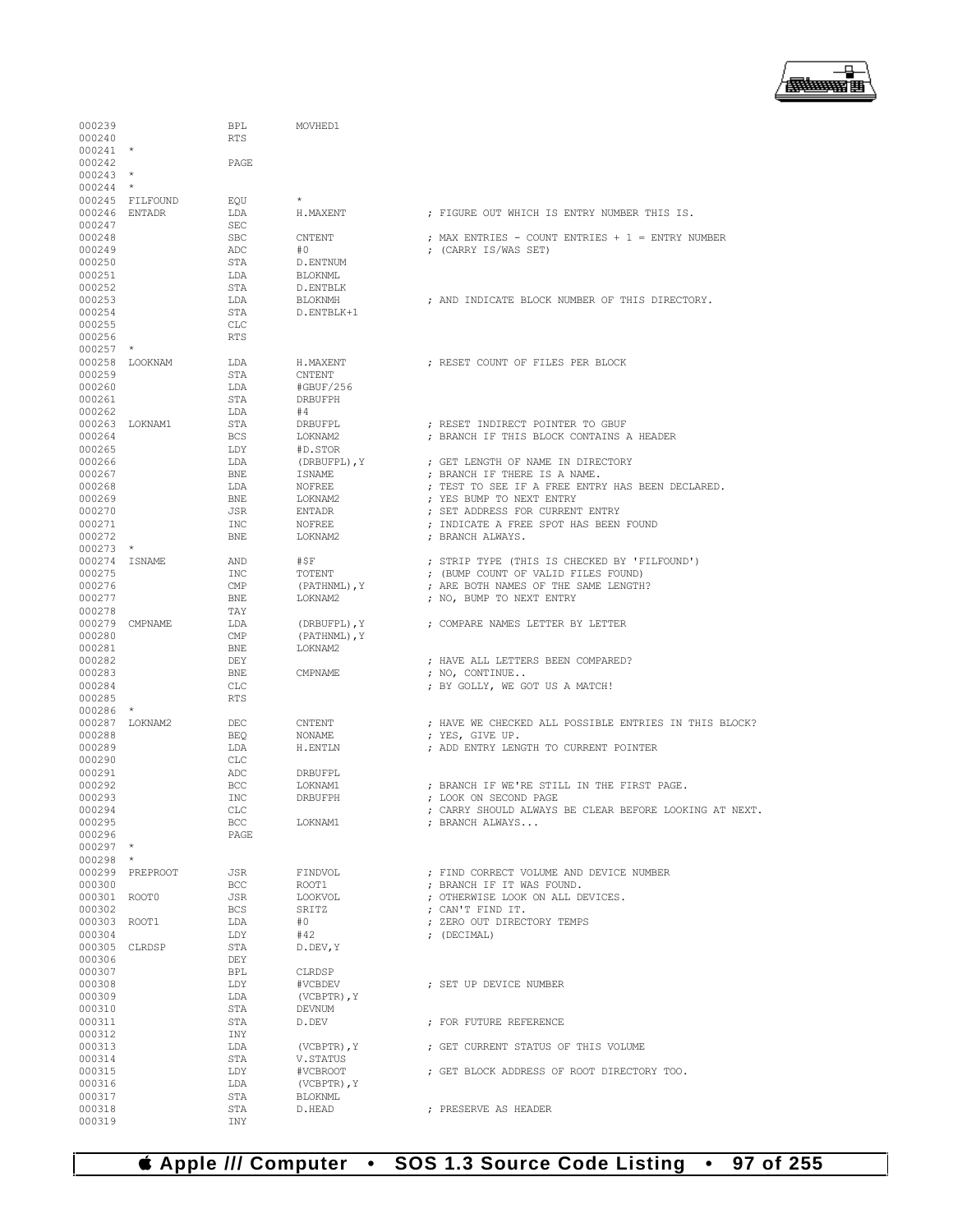# **Apple /// Computer • SOS 1.3 Source Code Listing • 98 of 255**

| 000320           |                 | LDA               | $(VCBPTR)$ , $Y$          |                                                                    |
|------------------|-----------------|-------------------|---------------------------|--------------------------------------------------------------------|
| 000321           |                 | STA               | <b>BLOKNMH</b>            |                                                                    |
| 000322           |                 | STA               | D.HEAD+1                  |                                                                    |
| 000323<br>000324 |                 | JSR<br><b>BCC</b> | <b>RDGBUF</b><br>ROOT2    | ; GO READ IN ROOT<br>; BRANCH IF NO ERROR                          |
| 000325           |                 | PHA               |                           | ; SAVE ERROR CODE                                                  |
| 000326           |                 | LDY               | #VCBSTAT                  | ; CHECK THIS BUGGER FOR AN OPEN FILE.                              |
| 000327           |                 | LDA               | (VCBPTR), Y               |                                                                    |
| 000328           |                 | ASL               | Α                         | ; (SHIFT OPEN STATUS INTO CARRY)                                   |
| 000329           |                 | PLA               |                           | ; GET ERROR CODE AGAIN                                             |
| 000330           |                 | <b>BCS</b>        | <b>ROOTERR</b>            | ; BRANCH IF ERROR NEEDS TO BE REPORTED                             |
| 000331           |                 | <b>BNE</b>        | ROOT0                     | ; OTHERWISE, LOOK ELSEWHERE (BRANCH ALWAYS).                       |
| $000332$ *       |                 |                   |                           |                                                                    |
| 000333 ROOT2     |                 | JSR               | <b>CHKROOT</b>            | ; VERIFY ROOT NAME                                                 |
| 000334           |                 | <b>BEQ</b>        | ROOT3                     | ; BRANCH IF MATCHED.                                               |
| 000335           |                 | LDY<br>LDA        | #VCBSTAT                  | ; TEST FOR OPEN FILES ON THIS VOLUME BEFORE                        |
| 000336<br>000337 |                 | <b>BPL</b>        | $(VCBPTR)$ , $Y$<br>ROOT0 | ; LOOKING FOR IT ELSEWHERE.                                        |
| 000338           |                 | JSR               | <b>USRREQ</b>             | ; REQUEST USER MOUNT VOLUME                                        |
| 000339           |                 | <b>BCC</b>        | ROOT1                     | ; USER SAID S/HE DID-- CHECK IT                                    |
| 000340           |                 | LDA               | #VNFERR                   | ; REPORT VOLUME NOT FOUND ERR IF REFUSE TO INSERT                  |
| 000341 SRITZ     |                 | <b>RTS</b>        |                           |                                                                    |
| $000342$ *       |                 |                   |                           |                                                                    |
| 000343           |                 | PAGE              |                           |                                                                    |
| 000344 ROOT3     |                 | LDY               | #\$F                      | ; (NOTE: X CONTAINS THE LENGTH OF THE ROOT NAME)                   |
|                  | 000345 ROOTINFO | LDA               | GBUF+HCRDT+3, Y           | ; SAVE HEADER INFO.                                                |
| 000346           |                 | STA               | V. STATUS, Y              |                                                                    |
| 000347           |                 | DEY               |                           |                                                                    |
| 000348           |                 | <b>BNE</b>        | ROOTINFO                  | ; LOOP TIL ALL 15 BYTES MOVED                                      |
| 000349<br>000350 |                 | LDA<br>STA        | H.FCNT                    |                                                                    |
| 000351           |                 | LDA               | ENTCNTL<br>H.FCNT+1       |                                                                    |
| 000352           |                 | STA               | <b>ENTCNTH</b>            |                                                                    |
| 000353           |                 | TXA               |                           | ; NOW THAT ROOT IS IDENTIFIED, ADJUST                              |
| 000354           |                 | <b>SEC</b>        |                           | ; PATH NAME POINTER TO NEXT NAME IN THE PATH                       |
| 000355           |                 | ADC               | PATHNML                   |                                                                    |
| 000356           |                 | STA               | PATHNML                   |                                                                    |
| 000357           |                 | <b>CLC</b>        |                           | ; INDICATE NO ERROR                                                |
|                  | 000358 ROOTERR  | <b>RTS</b>        |                           |                                                                    |
| $000359$ *       |                 |                   |                           |                                                                    |
| $000360$ *       |                 |                   |                           |                                                                    |
|                  | 000361 CHKROOT  | LDY               | #0                        | ; GET LENGTH OF NAME                                               |
| 000362<br>000363 |                 | LDA<br>TAY        | (PATHNML), Y              |                                                                    |
| 000364           |                 | TAX               |                           | ; SAVE IN X FOR LATTER ADJUSTMENT TO PATH POINTER                  |
| 000365           |                 | <b>EOR</b>        | GBUF+4                    |                                                                    |
| 000366           |                 | AND               | #\$F                      | ; DOES PATHNAME HAVE SAME LENGTH AS DIRECTORY NAME?                |
| 000367           |                 | <b>BNE</b>        | NOTROOT                   | ; BRANCH IF NOT                                                    |
|                  | 000368 CKROOT1  | LDA               | (PATHNML), Y              | ; COMPARE CHARACTER BY CHARACTER                                   |
| 000369           |                 | CMP               | $GBUF+4, Y$               |                                                                    |
| 000370           |                 | <b>BNE</b>        | NOTROOT                   |                                                                    |
| 000371           |                 | DEY               |                           |                                                                    |
| 000372           |                 | BNE               | CKROOT1                   | ; LOOP UNTIL ALL CHARACTERS MATCH                                  |
|                  | 000373 NOTROOT  | <b>RTS</b>        |                           |                                                                    |
| $000374$ *       |                 |                   |                           |                                                                    |
| 000375           | 000376 FINDVOL  | PAGE              | #VCB/256                  |                                                                    |
| 000377           |                 | LDA<br>STA        | VCBPTR+1                  | ; SEARCH VCB FOR VOLUME NAME                                       |
| 000378           |                 | LDA               | #0                        |                                                                    |
| 000379           |                 | STA               | D.DEV                     |                                                                    |
| 000380           |                 | STA               | <b>VCBPTR</b>             |                                                                    |
| 000381           | FNDVOL1         | PHA               |                           | ; SAVE LAST SEARCH POSITION                                        |
| 000382           |                 |                   |                           |                                                                    |
| 000383           |                 | TAX               |                           |                                                                    |
|                  |                 | LDY               | #0                        | ; (INDEX TO PATHNAME POINTER)                                      |
| 000384           |                 | LDA               | VCB, X                    | ; GET LENGTH OF VOLUME NAME TO COMPARE                             |
| 000385           |                 | <b>BEQ</b>        | <b>NXTVCB</b>             | ; BRANCH IF VCB ENTRY IS EMPTY                                     |
| 000386           |                 | CMP               | (PATHNML), Y              | ; ARE NAMES OF SAME LENGTH?                                        |
| 000387           |                 | <b>BNE</b>        | <b>NXTVCB</b>             | ; NO, INDEX NEXT VCB                                               |
| 000388           |                 | <b>CLC</b>        |                           | ; SCAN NAME BACKWARDS                                              |
| 000389           |                 | TAY               |                           |                                                                    |
| 000390           |                 | TXA               |                           |                                                                    |
| 000391           |                 | ADC<br>TAX        | VCB, X                    |                                                                    |
| 000392<br>000393 | VOLNAM          | LDA               | (PATHNML), Y              | ; NOW BOTH INDEXES POINT TO LAST CHARACTER OF THE NAMES TO COMPARE |
| 000394           |                 | CMP               | VCB, X                    |                                                                    |
| 000395           |                 | <b>BNE</b>        | <b>NXTVCB</b>             |                                                                    |
| 000396           |                 | DEX               |                           |                                                                    |
| 000397           |                 | DEY               |                           |                                                                    |
| 000398           |                 | <b>BNE</b>        | VOLNAM                    | ; CHECK ALL CHARACTERS                                             |
| 000399<br>000400 |                 | PLA<br>STA        | <b>VCBPTR</b>             | ; SINCE A MATCH IS FOUND<br>; SET UP INDEX TO VCB ENTRY            |

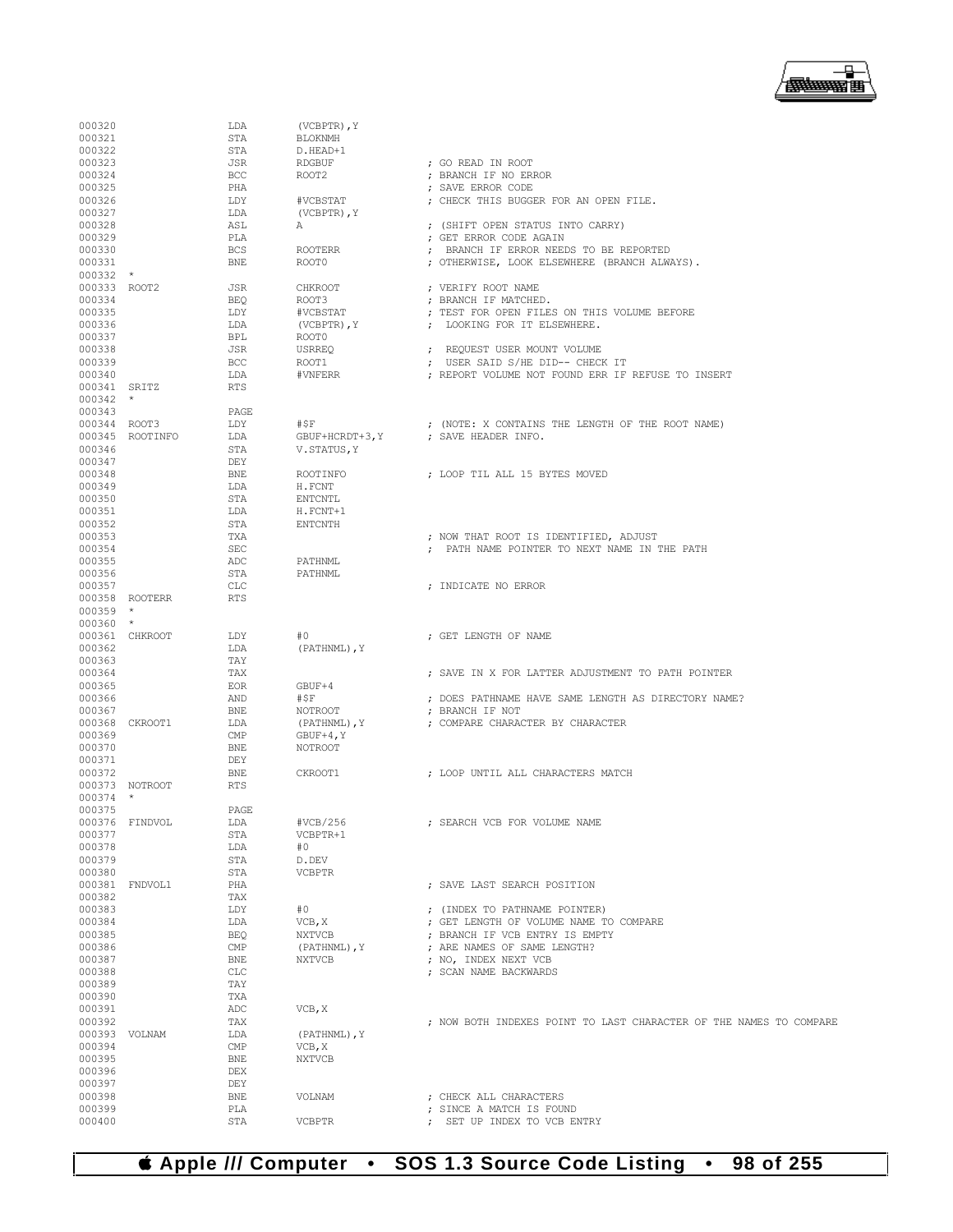

| 000401           |                 | TAX               |                                  |                                                                                                |
|------------------|-----------------|-------------------|----------------------------------|------------------------------------------------------------------------------------------------|
| 000402           |                 | LDA               | VCB+VCBSWAP, X                   | ; BRANCH IF                                                                                    |
| 000403           |                 | BEO               | FOUNDVOL                         | ; VOLUME NOT SWAPPED                                                                           |
| 000404           |                 | JSR               | SWAPIN                           | ; IF USER REALLY WANTS IT, THEN BRING IN IF SWAPPED                                            |
| 000405           |                 | <b>BCC</b>        | FOUNDVOL                         | ; BRANCH IF SUCCESS                                                                            |
| 000406           |                 | LDA               | #XIOERROR                        | ; USER REFUSES TO MOUNT                                                                        |
| 000407           | 000408 FOUNDVOL | RTS               |                                  | : INDICATE VOLUME FOUND                                                                        |
| 000409           |                 | CLC<br>RTS        |                                  |                                                                                                |
| $000410$ *       |                 |                   |                                  |                                                                                                |
| 000411 NXTVCB    |                 | PLA               |                                  | ; GET CURRENT INDEX AGAIN.                                                                     |
| 000412           |                 | CLC               |                                  |                                                                                                |
| 000413           |                 | ADC               | #VCBSIZE                         | ; VCB ENTRY LENGTH.                                                                            |
| 000414           |                 | <b>BCC</b>        | FNDVOL1                          | ; BRANCH IF THER IS ANOTHER TO CHECK                                                           |
| 000415           |                 | RTS               |                                  | ; RETURN WITH CARRY SET TO SHOW FAILURE.                                                       |
| 000416           |                 | PAGE              |                                  |                                                                                                |
| $000417$ *       |                 |                   |                                  |                                                                                                |
| $000418$ *       |                 |                   |                                  |                                                                                                |
|                  | 000419 LOOKVOL  | LDX               | #12                              | $(1)$ COUNT+ $(12)$ DEVICE LIST                                                                |
| 000421           | 000420 LOOKVOL1 | LDA<br>STA        | BLKDLST, X<br>SCRTCH, X          | ; EXTRN<br>; MY CHANGEABLE COPY                                                                |
| 000422           |                 | DEX               |                                  |                                                                                                |
| 000423           |                 | BPL               | LOOKVOL1                         | ; WORK BACKWARDS SO                                                                            |
| 000424           |                 | STA               | TOTDEVS                          | ; ENTRY ZERO IS TOTAL DEVICES LISTED                                                           |
| 000425           |                 | INX               |                                  | ; MAKE XREG = ZERO                                                                             |
|                  | 000426 LOKDEV1  | INX               |                                  |                                                                                                |
| 000427           |                 | STX               | SCRTCH                           |                                                                                                |
| 000428           |                 | LDA               | SCRTCH, X                        |                                                                                                |
| 000429           |                 | CMP               | D.DEV                            |                                                                                                |
| 000430           |                 | BEQ               | NXTDEV                           | ; DON'T LOOK AGAIN ON A DRIVE THAT HAS BEEN CHECKED                                            |
| 000431           |                 | STA               | DEVNUM                           | ; CHECK FOR DEVICE ALREADY LOGGED IN A VCB                                                     |
| 000432<br>000433 |                 | JSR<br><b>BCC</b> | DEVVCB                           | ; (CARRY CLEAR IF IT'S THERE)                                                                  |
| 000434           |                 | LDA               | LOKVOL1<br>#0                    | ; FIND A FREE VCB TO LOG THIS GUY IN                                                           |
| 000435 ENTVCB    |                 | TAX               |                                  | ; INDEX TO NEXT VCB ENTRY                                                                      |
| 000436           |                 | LDA               | VCB, X                           |                                                                                                |
| 000437           |                 | BEQ               | FREEVCB                          | ; FOUND A FREE SPOT.                                                                           |
| 000438           |                 | TXA               |                                  | ; NOW INDEX TO NEXT, AND KEEP LOOKIN                                                           |
| 000439           |                 | CLC               |                                  |                                                                                                |
| 000440           |                 | ADC               | #VCBSIZE                         | ; (EACH VCB ENTRY IS 32 BYTES)                                                                 |
| 000441           |                 | <b>BCC</b>        | <b>ENTVCB</b>                    | ; BRANCH IF MORE TO FIND                                                                       |
| 000442           |                 | LDA               | #0                               |                                                                                                |
|                  | 000443 ENTVCB2  | EQU               | $\star$                          | ; SEE IF WE CAN REPLACE A DEVICE                                                               |
| 000444           |                 | TAX               |                                  |                                                                                                |
| 000445<br>000446 |                 | LDA<br><b>BEQ</b> | VCB+VCBSTAT, X<br><b>FREEVCB</b> | ; VCB HAS FILES OPEN?<br>; NO, USE IT!                                                         |
| 000447           |                 | TXA               |                                  |                                                                                                |
| 000448           |                 | CLC               |                                  |                                                                                                |
| 000449           |                 | ADC               | #VCBSIZE                         | ; SEARCH NEXT VCB ENTRY                                                                        |
| 000450           |                 | <b>BCC</b>        | ENTVCB2                          |                                                                                                |
| 000451           |                 | <b>RTS</b>        |                                  | ; FAILED TO FIND A FREE VCB ENTRY                                                              |
| $000452$ *       |                 |                   |                                  |                                                                                                |
|                  | 000453 CHKVLOG  | LDY               | #0                               | ; MAKE SURE VOLUME WAS ACTUALLY LOGGED IN                                                      |
| 000454           |                 | LDA               | (VCBPTR), Y                      |                                                                                                |
| 000455           |                 | <b>BNE</b>        | FOUNDVOL                         | ; AH, MADE IT                                                                                  |
| 000456           |                 | LDA               | #DUPVOL                          | ; WELL, NOT QUITE, THIS VOLUME CAN'T BE LOGGED                                                 |
| 000457<br>000458 |                 | SEC<br>RTS        |                                  |                                                                                                |
| 000459           |                 | PAGE              |                                  |                                                                                                |
| $000460$ *       |                 |                   |                                  |                                                                                                |
|                  | 000461 FREEVCB  | STX               | VCBPTR                           | ; NOW THIS IS THE POINTER TO A FREE VCB                                                        |
| 000462           |                 | LDA               | #2                               | : ROOT DIRECTORIES ALWAYS AT BLOCK 2                                                           |
| 000463           |                 | LDX               | #0                               |                                                                                                |
| 000464           |                 | <b>BEQ</b>        | <b>GETROOT</b>                   | ; BRANCH ALWAYS                                                                                |
|                  | 000465 LOKVOL1  | LDY               | #VCBSTAT                         | ; MAKE SURE NO FILES ARE ACTIVE ON                                                             |
| 000466           |                 | LDA               | $(VCBPTR)$ , $Y$                 | ; THE VOLUME BEFORE LOGGING IT IN.                                                             |
| 000467           |                 | BMI               | SNSWIT                           | ; BRANCH IF FILES ACTIVE                                                                       |
| 000468           |                 | LDY               | #VCBROOT+1                       | ; GET ADDRESS OF ROOT DIRECTORY                                                                |
| 000469<br>000470 |                 | LDA<br>TAX        | $(VCBPTR)$ , $Y$                 | ; HIGH FIRST.                                                                                  |
| 000471           |                 | DEY               |                                  | : THEN LOW.                                                                                    |
| 000472           |                 | LDA               | (VCBPTR), Y                      |                                                                                                |
|                  | 000473 GETROOT  | JSR               | GETROT0                          |                                                                                                |
| 000474           |                 | <b>BCC</b>        | LOKVOL2                          | ; BRANCH IF SUCCESSFULLY READ.                                                                 |
| 000475           |                 | LDA               | #0                               | ; OTHERWISE, TAKE THIS DEVICE OUT OF VCB                                                       |
| 000476           |                 | TAY               |                                  |                                                                                                |
| 000477           |                 | STA               | $(VCBPTR)$ , $Y$                 | ; (VOLUME 'OFF LINE')                                                                          |
| 000478           |                 | <b>BEQ</b>        | NXTDEV                           | ; BRANCH ALWAYS                                                                                |
| $000479$ *       |                 |                   |                                  |                                                                                                |
| 000481           | 000480 LOKVOL2  | JSR<br><b>BCS</b> | LOGVCB<br>NXTDEV                 | ; GO UPDATE VCB TO INCLUDE CURRENT VOLUME INFO<br>; IF NOT A SOS DISKETTE, SKIP TO NEXT DEVICE |
|                  |                 |                   |                                  |                                                                                                |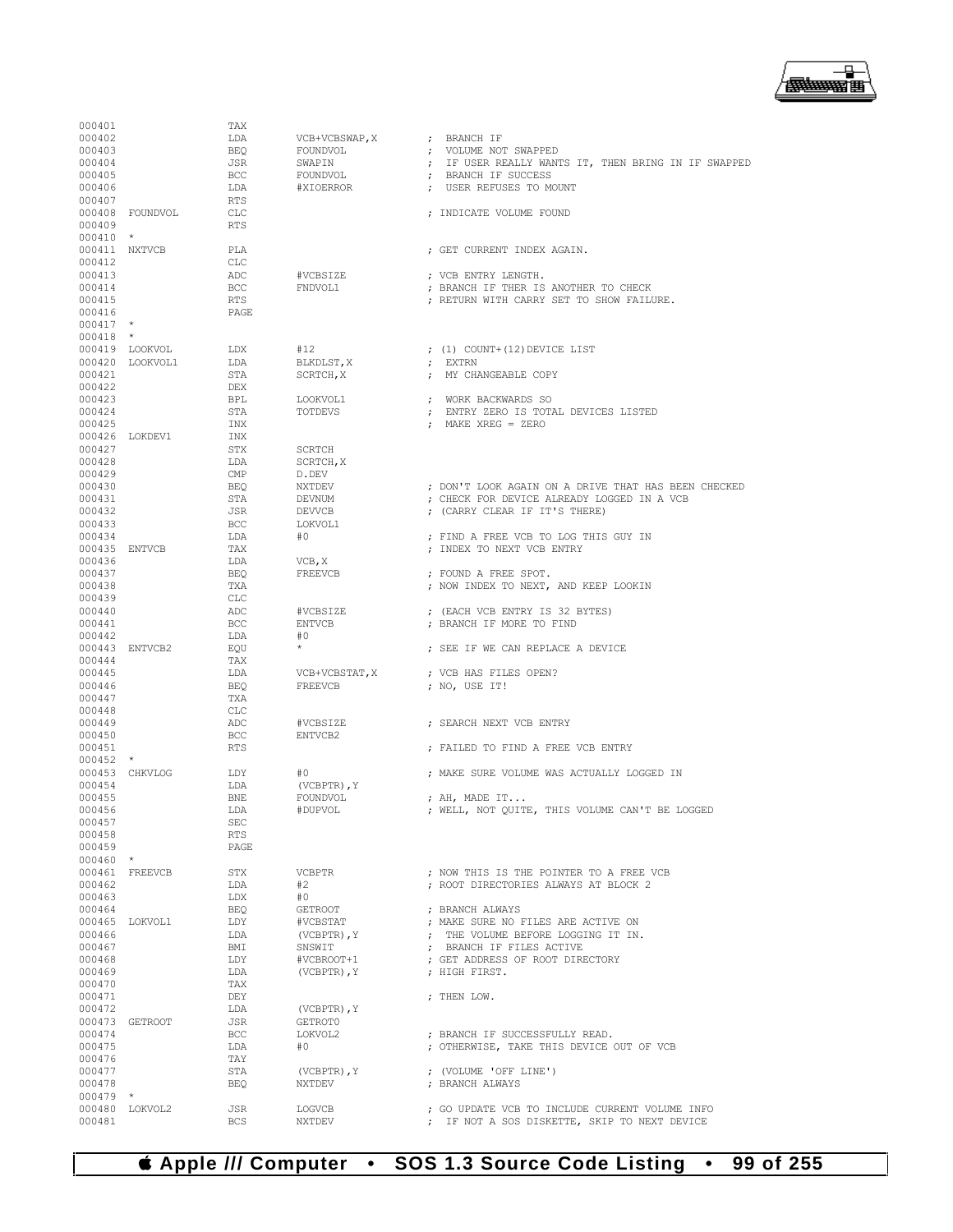

| 000482                  |                  | JSR          | CHKROOT           | ; GO COMPARE TO SEE IF WE FOUND WHAT WE'RE                 |
|-------------------------|------------------|--------------|-------------------|------------------------------------------------------------|
| 000483                  |                  | <b>BEQ</b>   | CHKVLOG           | ; LOOKING FOR                                              |
| 000484 *                |                  |              |                   | : LOOK AT OTHER DEVICES?                                   |
| 000485 NXTDEV<br>000486 |                  | LDX<br>CPX   | SCRTCH<br>TOTDEVS |                                                            |
| 000487                  |                  | <b>BCC</b>   | LOKDEV1           | ; YES.                                                     |
| 000488                  |                  | LDA          | #VNFERR           | ; REPORT VOLUME NOT FOUND.                                 |
| 000489                  |                  | <b>RTS</b>   |                   |                                                            |
| $000490$ *              |                  |              |                   |                                                            |
| 000491 SNSWIT           |                  | EQU          | $\star$           | SENSE DSWITCH                                              |
| 000492                  |                  | LDY          | #VCBDEV           |                                                            |
| 000493                  |                  | LDA          | $(VCBPTR)$ , $Y$  |                                                            |
| 000494                  |                  | STA          | DEVNUM            | MAKE SURE DEVICE NUMBER IS CURRENT                         |
| 000495                  |                  | JSR          | TWRPROT1          | USES DEVNUM                                                |
| 000496                  |                  | LDA          | DSWGLOB           | : DISK SWITCH GLOBAL                                       |
| 000497                  |                  | <b>BEQ</b>   | NXTDEV            | BRANCH IF NO DISK SWITCH<br>$\cdot$                        |
| 000498                  |                  | JSR          | VERFYVOL          | ; COMPARES VCBPTR VS. DEVNUM CONTENTS                      |
| 000499                  |                  | BCC          | NXTDEV            | ; BRANCH IF DISK HAS NOT BEEN SWITCHED                     |
| 000500                  |                  | JSR          | CHKROOT           | ; COMPARES PATHNML VS. GBUF                                |
| 000501                  |                  | <b>BNE</b>   | NXTDEV            | IGNORE IF NOT WHAT WE ARE LOOKING FOR<br>$\cdot$           |
| 000502                  |                  | LDX          | #0                | LOOK FOR FREE<br>$\cdot$                                   |
| 000503                  |                  | JSR          | SNSWIT1           |                                                            |
| 000504                  |                  | <b>BCS</b>   | NXTDEV            | ANY ERRORS LOGGING IN THE NEW VOLUME                       |
| 000505                  |                  | JMP          | CHKVLOG           | ; MAKE SURE THE NEW VOLUME IS LOGGED                       |
|                         |                  |              |                   |                                                            |
|                         | 000506 SNSWIT1   | LDA          | VCB, X            | VCB ENTRY<br>$\cdot$                                       |
| 000507<br>000508        |                  | <b>BEQ</b>   | SNSWIT2           | BRANCH IF FOUND                                            |
|                         |                  | TXA          |                   |                                                            |
| 000509                  |                  | <b>CLC</b>   |                   |                                                            |
| 000510                  |                  | ADC          | #VCBSIZE          | LOOK AT NEXT VCB AREA                                      |
| 000511                  |                  | TAX          |                   |                                                            |
| 000512                  |                  | BCC          | SNSWIT1           |                                                            |
| 000513                  |                  | <b>RTS</b>   |                   | ; CAN'T BE LOGGED IN!                                      |
|                         | 000514 SNSWIT2   | LDA          | #0                |                                                            |
| 000515                  |                  | STA          | DUPLFLAG          | TURN OFF DUPLICATE VOLUME FLAG<br>$\cdot$                  |
| 000516                  |                  | STX          | <b>VCBPTR</b>     |                                                            |
| 000517                  |                  | JSR          | LOGVCB1           | : PARTIALLY LOG IN THE NEW VOLUME                          |
| 000518                  |                  | <b>BCS</b>   | NONSOS            | ; CS MEANS NONSOS ERROR                                    |
| 000519                  |                  | LDA          | DUPLFLAG          | WAS IT A DUPLICATE VOLUME?                                 |
| 000520                  |                  | <b>BNE</b>   | SNSWIT6           | ; BRANCH IF YES                                            |
| 000521                  |                  | LDY          | #VCBSWAP          | BY MAKING SWAP BYTE NON ZERO<br>$\cdot$                    |
| 000522                  |                  | LDA          | #1                |                                                            |
| 000523                  |                  | STA          | $(VCBPTR)$ , $Y$  | ; SO SWAPOUT WON'T AFFECT                                  |
| 000524                  |                  | LDA          | DEVNUM            | A REG PASSES DEVNUM TO SWAPOUT<br>$\cdot$                  |
| 000525                  |                  | JSR          | SWAPOUT           | ; OLD ACTIVE MOUNT MUST BE SWAPPED                         |
| 000526                  |                  | BCC          | SNSWIT3           |                                                            |
| 000527                  |                  | LDA          | #XIOERROR         | USER REFUSED TO REPLACE OLD VOLUME<br>$\ddot{\phantom{0}}$ |
| 000528                  |                  | <b>RTS</b>   |                   |                                                            |
|                         | 000529 SNSWIT3   | LDY          | #VCBSWAP          | ; NOW LOG IN THE NEW ALL THE WAY                           |
| 000530                  |                  | LDA          | #0                |                                                            |
| 000531                  |                  | STA          | $(VCBPTR)$ , $Y$  |                                                            |
|                         | 000532 SNSWIT4   | JSR          | VERFYVOL          | ; DON'T BOTHER TO ASK IF NEW VOLUME IS ALREADY MOUNTED     |
| 000533                  |                  | BCC          | SNSWIT5           | BRANCH IF NEW VOLUME ON LINE                               |
| 000534                  |                  | JSR          | USRREQ            | ASK USER TO REMOUNT NEW VOLUME                             |
| 000535                  |                  | BCC          | SNSWIT4           | USER SAYS THEY DID: CHECK IT OUT                           |
| 000536                  |                  | LDA          | #VNFERR           |                                                            |
|                         | 000537 SNSWIT5   | <b>RTS</b>   |                   |                                                            |
|                         | 000538 SNSWIT6   | LDA          | #DUPVOL           |                                                            |
| 000539                  |                  | SEC          |                   |                                                            |
| 000540                  |                  | RTS          |                   |                                                            |
| 000541                  |                  | PAGE         |                   |                                                            |
| $000542$ *              |                  |              |                   |                                                            |
|                         | 000543 NONSOS    | LDA          | #NOTSOS           | ; TELL EM IT'S NOT A SOS DISK (COULD BE PASCAL)            |
| 000544                  |                  | <b>RTS</b>   |                   | ; CARRY SHOULD ALREADY BE SET                              |
| $000545$ *              |                  |              |                   |                                                            |
| $000546$ *              |                  |              |                   |                                                            |
|                         | 000547 DEVVCB    | LDA          | #0                | ; SCAN VCB FOR DEVICE SPECIFIED IN 'DEVNUM'                |
| 000548 DVCB1            |                  | TAX          |                   | : FIRST TEST FOR VALID VCB.                                |
| 000549                  |                  | LDA          | VCB, X            |                                                            |
| 000550                  |                  | BEQ          | DVCB2             |                                                            |
| 000551                  |                  | LDA          | VCB+VCBSWAP, X    | ; SWAPPED VOLUMES DON'T COUNT                              |
| 000552                  |                  | BNE          | DVCB2             | ; AS LOGGED IN                                             |
| 000553                  |                  | LDA          | VCB+VCBDEV, X     | ; GET DEVICE NUMBER                                        |
| 000554                  |                  | $\text{CMP}$ | DEVNUM            | ; TEST AGAINST REQUESTED DEVICE                            |
| 000555                  |                  | BEQ          | FOUNDEV           | ; YES, SET UP A POINTER TO IT                              |
| 000556 DVCB2            |                  | TXA          |                   | ; BUMP TO NEXT VCB                                         |
| 000557                  |                  | CLC          |                   |                                                            |
| 000558                  |                  | ADC          | #VCBSIZE          |                                                            |
| 000559                  |                  | <b>BCC</b>   | DVCB1             | ; BRANCH IF MORE TO LOOK AT.                               |
| 000560                  |                  | <b>RTS</b>   |                   | ; RETURN CARRY SET TO INDICATE NOT FOUND                   |
| $000561$ *              |                  |              |                   |                                                            |
|                         | 000562 TSTDUPVOL | LDX          | VCBPTR            | ; PRESERVE CURRENT ADDR OF FREE VCB                        |
|                         |                  |              |                   |                                                            |

# **Apple /// Computer • SOS 1.3 Source Code Listing • 100 of 255**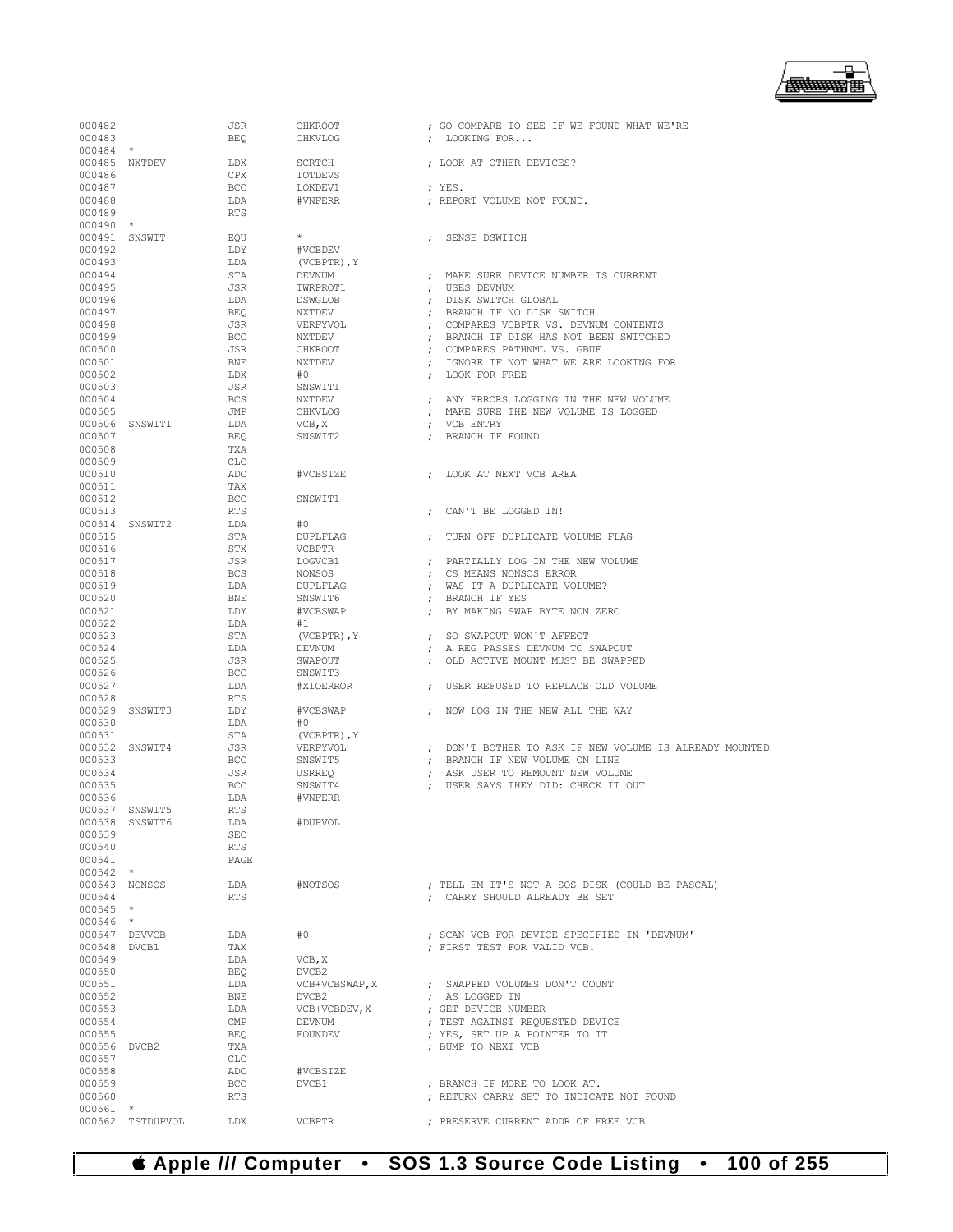

| 000563           |                 | LDA        | #0               | ; LOOK FOR A CURRENTLY LOGGED ON VOLUME OF THE SAME NAME.  |  |
|------------------|-----------------|------------|------------------|------------------------------------------------------------|--|
|                  | 000564 TSDUPV1  | STA        | VCBPTR           |                                                            |  |
| 000565           |                 | JSR        | <b>CMPVCB</b>    |                                                            |  |
| 000566           |                 | <b>BCS</b> | TSDUPV2          | ; BRANCH IF NO MATCH.                                      |  |
| 000567           |                 | LDY        | #VCBSTAT         | ; TEST FOR ANY OPEN FILES.                                 |  |
|                  |                 |            |                  |                                                            |  |
| 000568           |                 | LDA        | $(VCBPTR)$ , $Y$ |                                                            |  |
| 000569           |                 | BMI        | FOUNDDUP         | ; TELL THE SUCKER HE CAN'T LOOK AT THIS VOLUME!            |  |
| 000570           |                 | LDA        | #0               | ; TAKE DUPLICATE OFF LINE IF NO OPEN FILES.                |  |
| 000571           |                 | TAY        |                  |                                                            |  |
| 000572           |                 | STA        | (VCBPTR), Y      |                                                            |  |
| 000573           |                 | <b>BEQ</b> | NODUPVOL         | ; RETURN THAT ALL IS OK TO LOG IN NEW.                     |  |
|                  | 000574 TSDUPV2  | LDA        | <b>VCBPTR</b>    |                                                            |  |
|                  |                 |            |                  |                                                            |  |
| 000575           |                 | CLC        |                  |                                                            |  |
| 000576           |                 | ADC        | #VCBSIZE         | ; BUMP TO NEXT ENTRY.                                      |  |
| 000577           |                 | BCC        | TSDUPV1          |                                                            |  |
|                  | 000578 NODUPVOL | EQU        | $\star$          |                                                            |  |
|                  | 000579 FOUNDEV  | CLC        |                  |                                                            |  |
|                  | 000580 FNDDUP1  | STX        | <b>VCBPTR</b>    |                                                            |  |
|                  |                 |            |                  |                                                            |  |
| 000581           |                 | <b>RTS</b> |                  |                                                            |  |
| $000582$ *       |                 |            |                  |                                                            |  |
|                  | 000583 FOUNDDUP | STA        | <b>DUPLFLAG</b>  | ; A DUPLICATE HAS BEEN DETECTED.                           |  |
| 000584           |                 | <b>SEC</b> |                  | ; INDICATE ERROR                                           |  |
| 000585           |                 | LDA        | <b>VCBPTR</b>    | ; SAVE ADDRESS OF DUPLICATE                                |  |
| 000586           |                 | STA        | VCBENTRY         |                                                            |  |
|                  |                 |            |                  |                                                            |  |
| 000587           |                 | <b>BCS</b> | FNDDUP1          | ; BRANCH ALWAYS TAKEN                                      |  |
| 000588           |                 | PAGE       |                  |                                                            |  |
| $000589$ *       |                 |            |                  |                                                            |  |
| $000590$ *       |                 |            |                  |                                                            |  |
| 000591 LOGVCB    |                 | LDY        | #VCBNML          | ; IS THIS A PREVIOUSLY LOGGED IN VOLUME                    |  |
| 000592           |                 | LDA        |                  | ; $(ACC=0?)$                                               |  |
|                  |                 |            | $(VCBPTR)$ , $Y$ |                                                            |  |
| 000593           |                 | <b>BEO</b> | LOGVCB1          | ; NO, GO AHEAD AND PREPARE VCB.                            |  |
| 000594           |                 | JSR        | <b>CMPVCB</b>    | ; DOES VCB MATCH VOLUME READ?                              |  |
| 000595           |                 | <b>BCC</b> | VCBLOGD          | ; YES, DON'T DISTURB IT.                                   |  |
|                  | 000596 LOGVCB1  | LDA        | #0               | ; ZERO OUT VCB ENTRY                                       |  |
| 000597           |                 | LDY        | #VCBSIZE-1       |                                                            |  |
|                  |                 |            |                  |                                                            |  |
| 000598 ZERVCB    |                 | STA        | (VCBPTR), Y      |                                                            |  |
| 000599           |                 | DEY        |                  |                                                            |  |
| 000600           |                 | <b>BPL</b> | ZERVCB           |                                                            |  |
| 000601           |                 | JSR        | TSTSOS           | ; MAKE SURE IT'S A SOS DISKETTE.                           |  |
| 000602           |                 | <b>BCS</b> | VCBLOGD          | ; IF NOT, RETURN CARRY SET.                                |  |
| 000603           |                 | JSR        | TSTDUPVOL        | ; FIND OUT IF A DUPLICATE WITH OPEN FILES ALREADY EXISTS   |  |
|                  |                 |            |                  |                                                            |  |
| 000604           |                 | <b>BCS</b> | NOTLOG0          |                                                            |  |
| 000605           |                 | LDA        | GBUF+4           | ; MOVE VOLUME NAME TO VCB                                  |  |
| 000606           |                 | AND        | #\$F             | ; STRIP ROOT MARKER                                        |  |
| 000607           |                 | TAY        |                  |                                                            |  |
| 000608           |                 | PHA        |                  |                                                            |  |
|                  |                 | LDA        |                  |                                                            |  |
|                  | 000609 MOVOLNM  |            | $GBUF+4, Y$      |                                                            |  |
| 000610           |                 | STA        | (VCBPTR), Y      |                                                            |  |
| 000611           |                 | DEY        |                  |                                                            |  |
| 000612           |                 | <b>BNE</b> | MOVOLNM          |                                                            |  |
| 000613           |                 | PLA        |                  | ; GET LENGTH AGAIN                                         |  |
| 000614           |                 | STA        | (VCBPTR), Y      | ; SAVE THAT TOO.                                           |  |
| 000615           |                 | LDY        | #VCBDEV          | ; SAVE DEVICE NUMBER ALSO.                                 |  |
|                  |                 |            |                  |                                                            |  |
| 000616           |                 | LDA        | DEVNUM           |                                                            |  |
| 000617           |                 | STA        | $(VCBPTR)$ , $Y$ |                                                            |  |
| 000618           |                 | JSR        | CLEARBMS         | ; MARKS THIS DEVICES OLD BITMAPS AS INVALID (A REG PASSED) |  |
| 000619           |                 | LDA        | GBUF+VTBLK+4     | ; AND TOTOL NUMBER OF BLOCKS ON THIS UNIT,                 |  |
| 000620           |                 | LDY        | #VCBTBLK         |                                                            |  |
| 000621           |                 | STA        | (VCBPTR), Y      |                                                            |  |
|                  |                 |            |                  |                                                            |  |
| 000622           |                 | LDA        | GBUF+VTBLK+5     |                                                            |  |
| 000623           |                 | INY        |                  |                                                            |  |
| 000624           |                 | STA        | (VCBPTR), Y      |                                                            |  |
| 000625           |                 | LDY        | #VCBROOT         |                                                            |  |
| 000626           |                 |            | BLOKNML          | ; AND ADDRESS OF ROOT DIRECTORY                            |  |
| 000627           |                 | LDA        |                  |                                                            |  |
|                  |                 |            |                  |                                                            |  |
|                  |                 | STA        | (VCBPTR), Y      |                                                            |  |
| 000628           |                 | INY        |                  |                                                            |  |
| 000629           |                 | LDA        | <b>BLOKNMH</b>   |                                                            |  |
| 000630           |                 | STA        | (VCBPTR), Y      |                                                            |  |
| 000631           |                 | LDY        | #VCBDMAP         |                                                            |  |
| 000632           |                 | LDA        | GBUF+VBMAP+4     | ; AND LASTLY, THE ADDRESS                                  |  |
|                  |                 |            |                  |                                                            |  |
| 000633           |                 | STA        | (VCBPTR), Y      | ; OF THE FIRST BITMAP                                      |  |
| 000634           |                 | LDA        | GBUF+VBMAP+5     |                                                            |  |
| 000635           |                 | INY        |                  |                                                            |  |
| 000636           |                 | STA        | (VCBPTR), Y      |                                                            |  |
| 000637           |                 | CLC        |                  | ; INDICATE THAT IT WAS LOGGED IF POSIBLE.                  |  |
|                  | 000638 VCBLOGD  | RTS        |                  |                                                            |  |
|                  |                 |            |                  |                                                            |  |
|                  | 000639 NOTLOG0  | JMP        | NOTLOG1          |                                                            |  |
| 000640           |                 | PAGE       |                  |                                                            |  |
|                  | 000641 CMPVCB   | LDA        | GBUF+4           | ; COMPARE VOLUME NAME IN VCB                               |  |
| 000642<br>000643 |                 | AND<br>LDY | #\$F<br>#VCBNML  | ; WITH NAME IN DIRECTORY                                   |  |

 **Apple /// Computer • SOS 1.3 Source Code Listing • 101 of 255**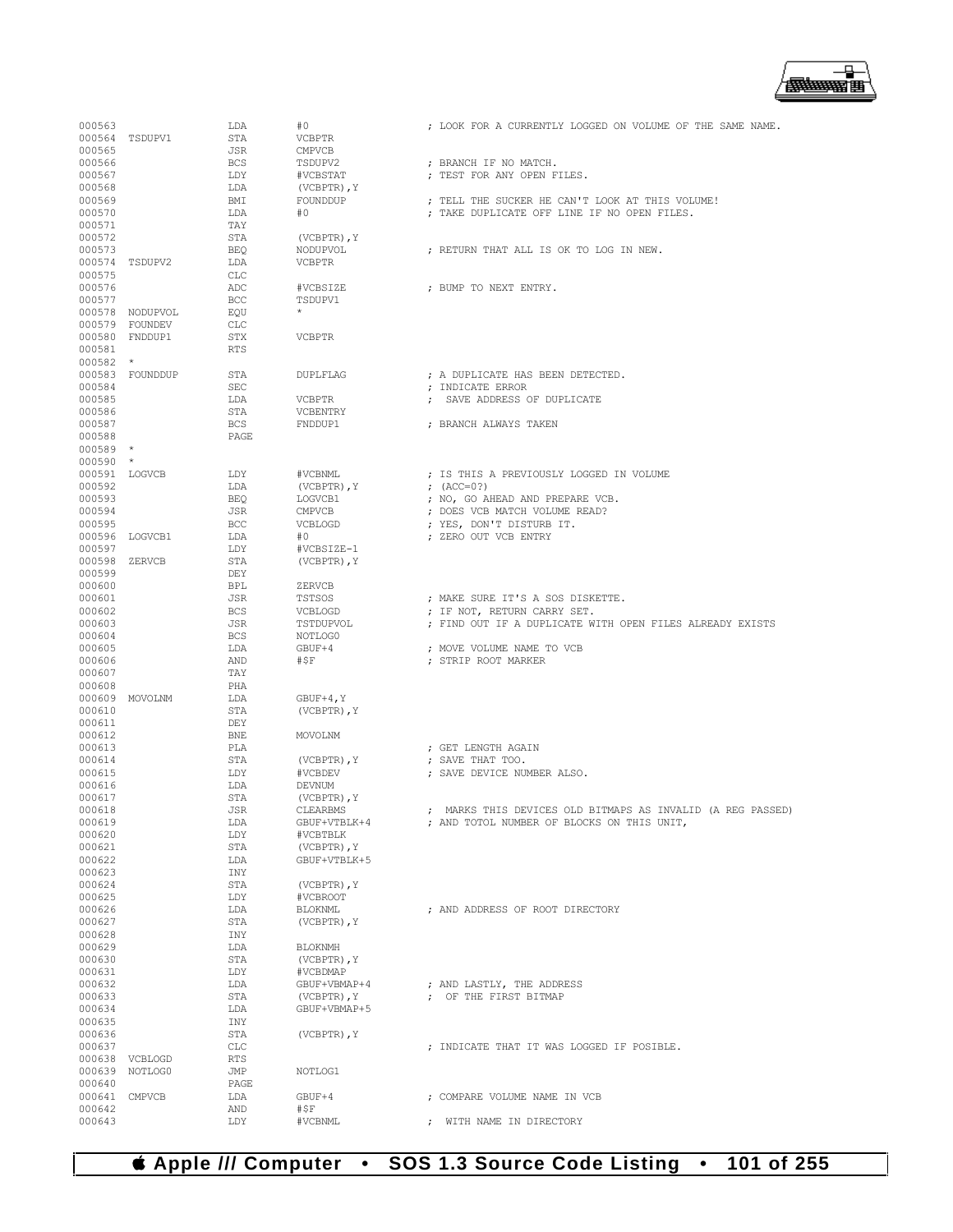#### ₽ **/<del>露睡睡</del> 画**

| 000644           |                                            | CMP        | $(VCBPTR)$ , $Y$                                    |            | ; ARE THEY SAME LENGTH                                         |
|------------------|--------------------------------------------|------------|-----------------------------------------------------|------------|----------------------------------------------------------------|
| 000645           |                                            | <b>BNE</b> | NOTSAME                                             |            |                                                                |
| 000646           |                                            | TAY        |                                                     |            |                                                                |
|                  |                                            |            |                                                     |            |                                                                |
|                  | 000647 VCBCMP1                             | LDA        | $GBUF+4, Y$                                         |            |                                                                |
| 000648           |                                            | CMP        | (VCBPTR), Y                                         |            |                                                                |
| 000649           |                                            | <b>BNE</b> | NOTSAME                                             |            |                                                                |
| 000650           |                                            |            |                                                     |            |                                                                |
|                  |                                            | DEY        |                                                     |            |                                                                |
| 000651           |                                            | <b>BNE</b> | VCBCMP1                                             |            |                                                                |
| 000652           |                                            | <b>CLC</b> |                                                     |            | ; INDICATE MATCH.                                              |
| 000653           |                                            | <b>RTS</b> |                                                     |            |                                                                |
|                  |                                            |            |                                                     |            |                                                                |
| $000654$ *       |                                            |            |                                                     |            |                                                                |
|                  | 000655 VERFYVOL                            | LDX        | #0                                                  |            | ; READ IN ROOT DIRECTORY HEADER.                               |
| 000656           |                                            | LDA        | #2                                                  |            |                                                                |
|                  |                                            |            |                                                     |            |                                                                |
| 000657           |                                            | JSR        | GETROT0                                             |            |                                                                |
| 000658           |                                            | <b>BCS</b> | NOVRFY1                                             |            | ; PASS BACK WHATEVER OTHER ERROR OCCURS.                       |
| 000659           |                                            | JSR        | CMPVCB                                              |            | ; TEST ROOT WITH VOLUME NAME IN VCB.                           |
|                  |                                            |            |                                                     |            |                                                                |
| 000660           |                                            | <b>BCC</b> | NOVRFY                                              |            | ; BRANCH IF ROOT MATCHES VCB                                   |
| 000661           |                                            | LDA        | #0                                                  |            | ; OTHERWISE, PASS BACK FOREIGN VOLUME ERROR (SOS OR UCSD)      |
| 000662 NOVRFY    |                                            | RTS        |                                                     |            | ; RETURN RESULTS IN CARRY.                                     |
|                  |                                            |            |                                                     |            |                                                                |
|                  | 000663 NOVRFY1                             | LDA        | #VNFERR                                             |            | ; NOTHING IN DRIVE                                             |
| 000664           |                                            | <b>RTS</b> |                                                     |            |                                                                |
| $000665$ *       |                                            |            |                                                     |            |                                                                |
|                  | 000666 GETROT0                             | STA        | BLOKNML                                             |            |                                                                |
|                  |                                            |            |                                                     |            |                                                                |
| 000667           |                                            | STX        | BLOKNMH                                             |            | ; STORE ADDRESS AND READ IN ROOT                               |
| 000668           |                                            | JSR        | RDGBUF                                              |            |                                                                |
| 000669           |                                            | BCC        | RETROT2                                             |            | ; BRANCH IF SUCCESSFULLY READ.                                 |
|                  |                                            |            |                                                     |            |                                                                |
|                  | 000670 NOTSAME                             | EQU        |                                                     |            |                                                                |
| 000671           |                                            | SEC        |                                                     |            | ; INDICATE ERROR                                               |
|                  | 000672 RETROT2                             | <b>RTS</b> |                                                     |            |                                                                |
|                  |                                            |            |                                                     |            |                                                                |
| $000673$ *       |                                            |            |                                                     |            |                                                                |
|                  | 000674 NOTLOG1                             | LDX        | VCBPTR                                              |            | ; LOAD THE VCB ADDRESS                                         |
| 000675           |                                            | LDA        | VCBENTRY                                            |            | ; OF THE DUPLICATE VOLUME                                      |
|                  |                                            |            |                                                     |            |                                                                |
| 000676           |                                            | STA        | <b>VCBPTR</b>                                       |            |                                                                |
| 000677           |                                            | STX        | VCBENTRY                                            |            | ; AND SAVE THE FREE VCB SPACE ADDR                             |
| 000678           |                                            | LDY        | #VCBDEV                                             |            | : IS DUPLICATE ON SAME DEVICE?                                 |
| 000679           |                                            |            |                                                     |            |                                                                |
|                  |                                            | LDA        | DEVNUM                                              |            |                                                                |
| 000680           |                                            | CMP        | (VCBPTR), Y                                         |            |                                                                |
| 000681           |                                            | <b>BNE</b> | NOTLOG2                                             |            | ; BRANCH IF NOT                                                |
| 000682           |                                            | JSR        | SWAPIN                                              |            | ; SWAP IN IF NECESSARY                                         |
|                  |                                            |            |                                                     |            |                                                                |
| 000683           |                                            | LDA        | #0                                                  |            |                                                                |
| 000684           |                                            | STA        | DUPLFLAG                                            |            | ; NO MORE DUPLICATE VOLUME STATUS                              |
| 000685           |                                            |            | VCBPTR                                              |            |                                                                |
|                  |                                            |            |                                                     |            |                                                                |
|                  |                                            | LDA        |                                                     |            | ; MAKE CHKROOT WORK IN A MOMENT                                |
| 000686           |                                            | STA        | PATHNML                                             |            | ; THIS IS INCREDIBLY GROSS                                     |
|                  |                                            |            |                                                     |            |                                                                |
|                  |                                            |            | 000687 ; BUT IS A RESULT OF MAKING VOLUME A SPECIAL |            |                                                                |
|                  | 000688 ; CASE OF SEARCHING ALL DEVICES FOR |            |                                                     |            |                                                                |
|                  | 000689 ; A KNOWN VOLUME                    |            |                                                     |            |                                                                |
| 000690           |                                            | CLC        |                                                     |            |                                                                |
|                  |                                            |            |                                                     |            |                                                                |
| 000691           |                                            | <b>RTS</b> |                                                     |            |                                                                |
|                  | 000692 NOTLOG2                             | LDA        | VCBENTRY                                            |            | : REACH HERE IF REAL DUPLICATE VOLUME                          |
| 000693           |                                            | STA        | <b>VCBPTR</b>                                       |            | ; RESOTRE FREE VCB PTR                                         |
|                  |                                            |            |                                                     |            |                                                                |
| 000694           |                                            | <b>CLC</b> |                                                     |            |                                                                |
| 000695           |                                            | <b>RTS</b> |                                                     |            | ; DUPLICATE VOLUME PRETENDS TO BE NO ERROR                     |
| 000696           |                                            | PAGE       |                                                     |            |                                                                |
| $000697$ *       |                                            |            |                                                     |            |                                                                |
|                  |                                            |            |                                                     |            |                                                                |
|                  | 000698 TSFRBLK                             | LDY        | #VCBTFRE+1                                          |            |                                                                |
| 000699           |                                            | LDA        | (VCBPTR), Y                                         |            | ; FIND OUT IF ENOUGH FREE BLOCKS                               |
| 000700           |                                            | DEY        |                                                     |            | ; ARE AVAILABLE TO ACCOMODATE REQEST.                          |
|                  |                                            |            |                                                     |            |                                                                |
| 000701           |                                            | ORA        | $(VCBPTR)$ , $Y$                                    |            | ; BUT FIRST FIND OUT IF WE GOT A PROPER COUNT FOR THIS VOLUME. |
| 000702           |                                            | BNE        | <b>CMPFREB</b>                                      |            | ; BRANCH IF COUNT IS NON-ZERO                                  |
| 000703           |                                            | DEY        |                                                     |            | ; IF ZERO, THEN COUNT MUST BE TAKEN                            |
|                  |                                            |            |                                                     |            |                                                                |
| 000704           |                                            | LDA        | $(VCBPTR)$ , $Y$                                    |            | GET HIGH TOTAL BLKS                                            |
| 000705           |                                            | TAX        |                                                     | $\ddot{ }$ | SAVE IT                                                        |
| 000706           |                                            | DEY        |                                                     |            | GET LOW                                                        |
| 000707           |                                            | LDA        | (VCBPTR), Y                                         | $\ddot{i}$ | TOTAL BLKS                                                     |
|                  |                                            |            |                                                     |            |                                                                |
| 000708           |                                            | BNE        | TSFR01                                              |            |                                                                |
| 000709           |                                            | DEX        |                                                     |            | ; ADJUST FOR BITMAP BLOCK BOUNDARY                             |
| 000710 TSFR01    |                                            | TXA        |                                                     |            |                                                                |
|                  |                                            |            |                                                     |            |                                                                |
| 000711           |                                            | LSR        | Α                                                   |            | ; DIVIDE BY 16. THE RESULT IS THE NUMBER                       |
| 000712           |                                            | LSR        | Α                                                   |            | ; OF BIT MAPS TO BE SEARCHED.                                  |
| 000713           |                                            | LSR        | Α                                                   |            |                                                                |
|                  |                                            |            | Α                                                   |            |                                                                |
| 000714           |                                            | LSR        |                                                     |            |                                                                |
| 000715           |                                            | STA        | <b>BMCNT</b>                                        |            | ; SAVE IT.                                                     |
| 000716           |                                            | LDA        | #0                                                  |            | ; START COUNT AT ZERO.                                         |
| 000717           |                                            | STA        | SCRTCH                                              |            |                                                                |
|                  |                                            |            |                                                     |            |                                                                |
| 000718           |                                            | STA        | SCRTCH+1                                            |            |                                                                |
| 000719           |                                            | LDA        | #ŞFF                                                |            | ; MARK 'FIRST FREE' TEMP AS UNKNOWN                            |
| 000720           |                                            | STA        | NOFREE                                              |            |                                                                |
|                  |                                            |            |                                                     |            |                                                                |
| 000721           |                                            | LDY        | #VCBDEV                                             |            | ; MAKE SURE BIT MAP IS UP TO DATE                              |
| 000722           |                                            | LDA        | (VCBPTR), Y                                         |            | ; GET DEVICE NUMBER                                            |
| 000723<br>000724 |                                            | TAX        | UPBMAP                                              |            | ; PASS TO 'UPBMAP' IN X                                        |

 **Apple /// Computer • SOS 1.3 Source Code Listing • 102 of 255**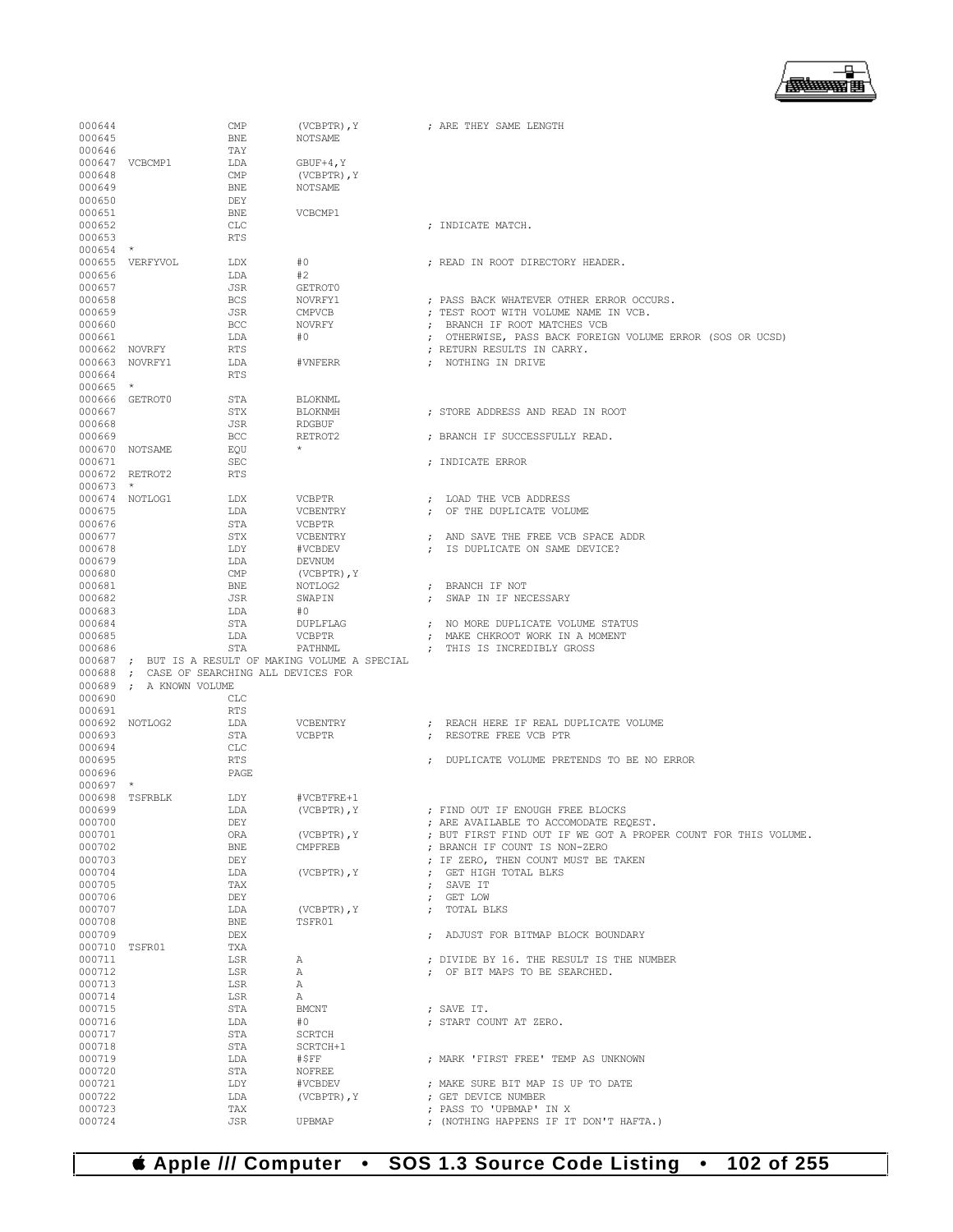

| 000725           |                | BCS        | TFBERR         | ; BRANCH IF WE GOT TROUBLE,                            |
|------------------|----------------|------------|----------------|--------------------------------------------------------|
| 000726           |                | LDY        | #VCBDMAP       | ; GET ADDRESS OF FIRST BIT MAP.                        |
| 000727           |                | LDA        | (VCBPTR), Y    |                                                        |
| 000728           |                | STA        | BLOKNML        |                                                        |
|                  |                |            |                |                                                        |
| 000729           |                | INY        |                | ; (FOR HIGH ADDRESS)                                   |
| 000730           |                | LDA        | (VCBPTR), Y    |                                                        |
| 000731           |                | STA        | BLOKNMH        |                                                        |
|                  | 000732 BMAPRD  | JSR        | RDGBUF         | ; USE G(ENERAL) BUFF(ER) FOR TEMPORARY                 |
|                  |                |            |                |                                                        |
| 000733           |                | BCS        | TFBERR         | ; SPACE TO COUNT FREE BLOCKS (BITS)                    |
| 000734           |                | JSR        | COUNT          | ; GO COUNT EM                                          |
| 000735           |                | DEC        | BMCNT          | ; WAS THAT THE LAST BIT MAP?                           |
| 000736           |                | BMI        | CHGVCB         | ; IF SO, GO CHANGE FCB TO AVOID DOING THIS AGAIN!      |
| 000737           |                | INC        | BLOKNML        | ; NOTE: THE ORGANIZATION OF THE BIT MAPS               |
|                  |                |            |                |                                                        |
| 000738           |                | BNE        | BMAPRD         | ; ARE CONTIGUOUS FOR SOS VERSION 0                     |
| 000739           |                | INC        | BLOKNMH        | ; IF SOME OTHER ORGANIZATION IS IMPLEMENTED, THIS CODE |
| 000740           |                | JMP        | BMAPRD         | ; MUST BE CHANGED!                                     |
| 000741           |                | PAGE       |                |                                                        |
| $000742$ *       |                |            |                |                                                        |
|                  |                |            |                |                                                        |
|                  | 000743 CHGVCB  | LDY        | #VCBCMAP       | ; MARK WHICH BLOCK HAD FIRST FREE SPACE                |
| 000744           |                | LDA        | NOFREE         |                                                        |
| 000745           |                | BMI        | DSKFULL        | ; BRANCH IF NO FREE SPACE WAS FOUND.                   |
| 000746           |                | STA        | (VCBPTR), Y    |                                                        |
|                  |                |            |                |                                                        |
| 000747           |                | LDY        | #VCBTFRE+1     | ; UPDATE THE FREE COUNT.                               |
| 000748           |                | LDA        | SCRTCH+1       | ; GET HIGH COUNT BYTE                                  |
| 000749           |                | STA        | (VCBPTR), Y    | ; UPDATE VOLUME CONTROL BLOCK.                         |
| 000750           |                | DEY        |                |                                                        |
| 000751           |                | LDA        | SCRTCH         |                                                        |
|                  |                |            |                |                                                        |
| 000752           |                | STA        | (VCBPTR), Y    | ; AND LOW BYTE TOO                                     |
|                  | 000753 CMPFREB | LDA        | (VCBPTR), Y    | ; COMPARE TOTAL AVAILABLE                              |
| 000754           |                | SEC        |                |                                                        |
| 000755           |                | SBC        | REOL           | ; FREE BLOCKS ON THIS VOLUME.                          |
|                  |                |            |                |                                                        |
| 000756           |                | INY        |                |                                                        |
| 000757           |                | LDA        | (VCBPTR), Y    |                                                        |
| 000758           |                | SBC        | REOH           |                                                        |
| 000759           |                | <b>BCC</b> | DSKFULL        |                                                        |
| 000760           |                | CLC        |                |                                                        |
|                  |                |            |                |                                                        |
| 000761           |                | RTS        |                |                                                        |
|                  | 000762 DSKFULL | LDA        | #OVRERR        |                                                        |
| 000763           |                | SEC        |                |                                                        |
|                  | 000764 TFBERR  | RTS        |                |                                                        |
|                  |                |            |                |                                                        |
| 000765           |                | PAGE       |                |                                                        |
| 000766 *         |                |            |                |                                                        |
| 000767 COUNT     |                | LDY        | #0             | ; BEGIN AT THE BEGINNING.                              |
|                  | 000768 FRCONT  | LDA        | GBUF, Y        | ; GET BIT PATTERN                                      |
| 000769           |                | BEO        | FRCNT1         |                                                        |
|                  |                |            |                | ; DON'T BOTHER COUNTING NOTHIN'                        |
| 000770           |                | JSR        | CNTFREE        |                                                        |
|                  | 000771 FRCNT1  | LDA        | GBUF+\$100, Y  | ; DO BOTH PAGES WITH SAME LOOP                         |
| 000772           |                | BEQ        | FRCNT2         |                                                        |
| 000773           |                | JSR        | <b>CNTFREE</b> |                                                        |
|                  |                |            |                |                                                        |
|                  | 000774 FRCNT2  | INY        |                |                                                        |
| 000775           |                | BNE        | FRCONT         | ; LOOP TILL ALL 512 BYTES COUNTED                      |
| 000776           |                | BIT        | NOFREE         | ; HAS FIRST BLOCK WITH FREE SPACE BEEN FOUND YET?      |
| 000777           |                | BPL        | FRCNT3         | ; BRANCH IF IT HAS.                                    |
| 000778           |                |            |                |                                                        |
|                  |                | LDA        | SCRTCH         | ; TEST TO SEE IF ANY BLOCKS WERE COUNTED               |
| 000779           |                | ORA        | SCRTCH+1       |                                                        |
| 000780           |                | <b>BEO</b> | FRCNT3         | ; BRANCH IF NONE COUNTED.                              |
| 000781           |                | LDY        | #VCBTBLK+1     |                                                        |
| 000782           |                | LDA        | (VCBPTR), Y    | ; SHOW THIS MAP IS FIRST WITH FREE SPACE               |
|                  |                |            |                |                                                        |
| 000783           |                | <b>SEC</b> |                | ; CORRECT FOR EXACT MULTIPLES OF \$1000                |
| 000784           |                | <b>SBC</b> | #\$01          |                                                        |
| 000785           |                | LSR        | Α              |                                                        |
| 000786           |                | LSR        | Α              |                                                        |
| 000787           |                | LSR        | Α              |                                                        |
|                  |                |            |                |                                                        |
| 000788           |                | LSR        | Α              |                                                        |
| 000789           |                | SEC        |                | ; SUBTRACT COUNTDOWN FROM TOTAL BIT MAPS               |
| 000790           |                | <b>SBC</b> | BMCNT          |                                                        |
| 000791           |                | STA        | NOFREE         |                                                        |
|                  |                |            |                |                                                        |
|                  | 000792 FRCNT3  | RTS        |                |                                                        |
| 000793           | $\star$        |            |                |                                                        |
| 000794           | <b>CNTFREE</b> | ASL        | Α              | ; COUNT THE NUMBER OF BITS IN THIS BYTE.               |
| 000795           |                | <b>BCC</b> | CFREE1         |                                                        |
| 000796           |                |            | <b>SCRTCH</b>  |                                                        |
|                  |                | INC        |                |                                                        |
| 000797           |                | BNE        | CFREE1         |                                                        |
| 000798           |                | INC        | SCRTCH+1       |                                                        |
|                  | 000799 CFREE1  | TAX        |                |                                                        |
| 000800           |                | BNE        | <b>CNTFREE</b> | ; LOOP UNTIL ALL BITS COUNTED.                         |
|                  |                |            |                |                                                        |
| 000801           |                | <b>RTS</b> |                |                                                        |
| 000802           |                |            |                |                                                        |
|                  |                |            |                |                                                        |
| 000803           |                | CHN        | ALLOC, 4, 1    |                                                        |
|                  |                |            |                |                                                        |
| 000804<br>000805 |                |            |                |                                                        |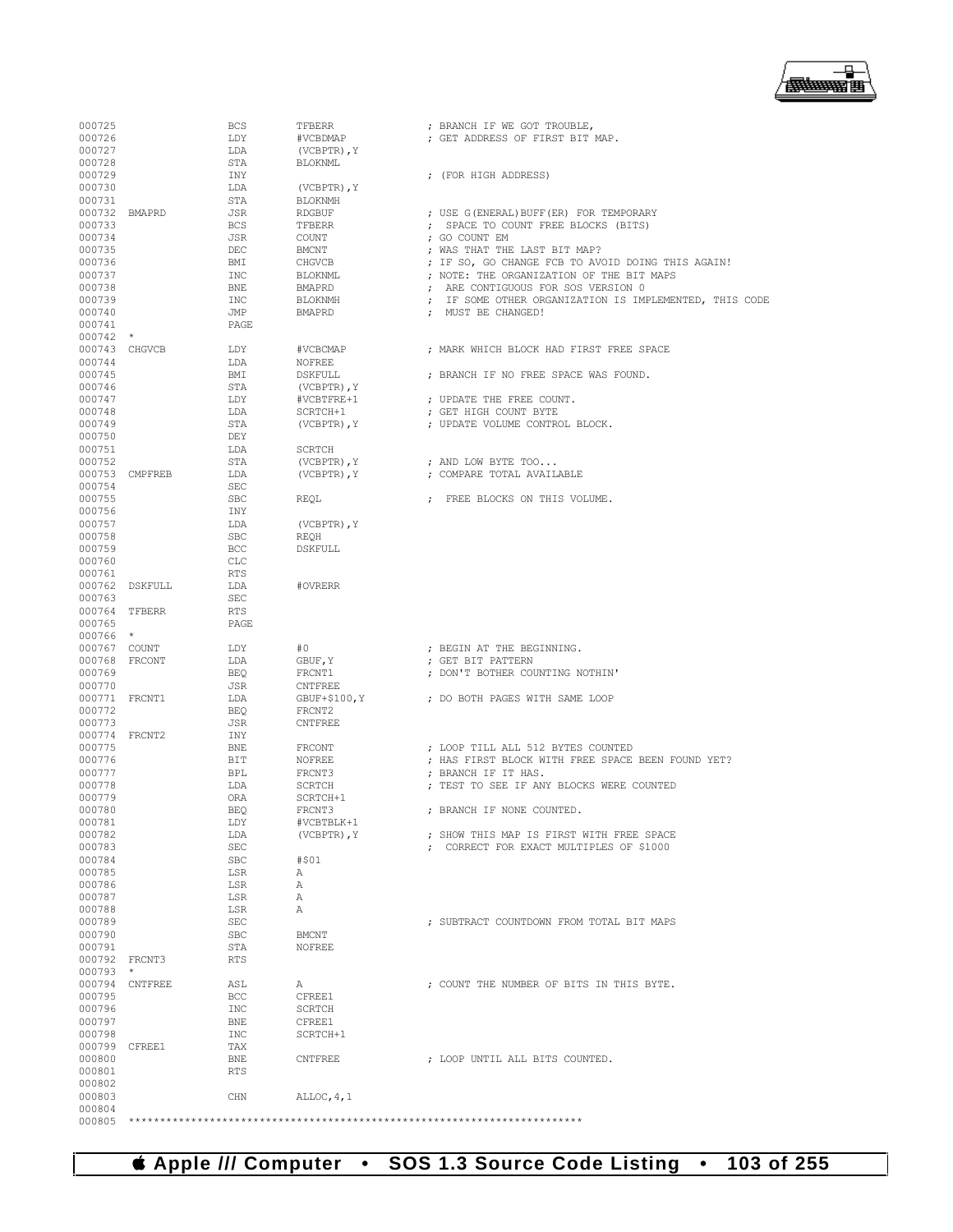

000806 \* END OF APPLE /// SOS 1.3 SOURCE CODE FILE: FNDFIL 000807 \*\*\*\*\*\*\*\*\*\*\*\*\*\*\*\*\*\*\*\*\*\*\*\*\*\*\*\*\*\*\*\*\*\*\*\*\*\*\*\*\*\*\*\*\*\*\*\*\*\*\*\*\*\*\*\*\*\*\*\*\*\*\*\*\*\*\*\*\*\*\*\*\* 000808 000809

End of File -- Lines: 809 Characters: 31627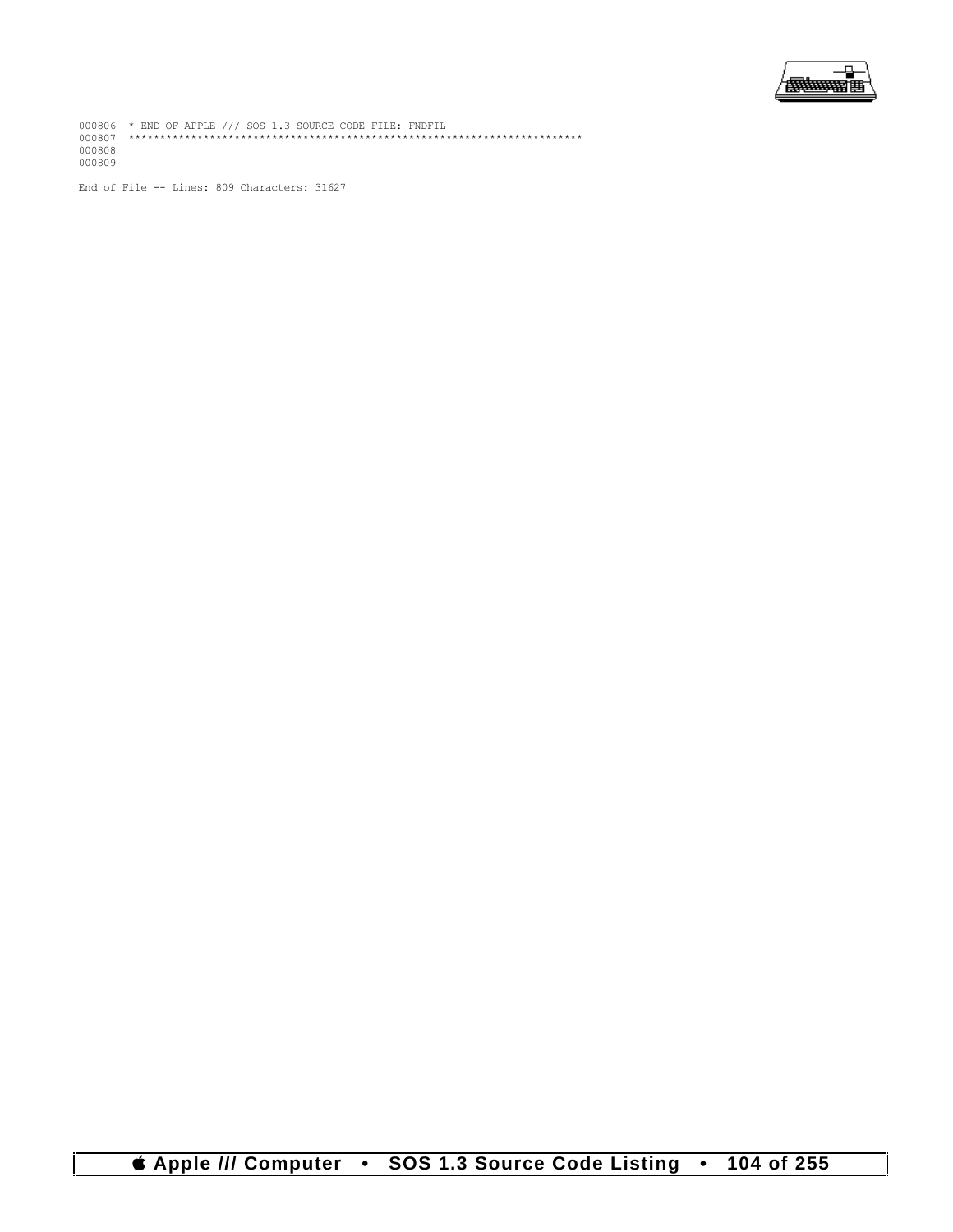

000002 \* APPLE /// SOS 1.3 SOURCE CODE FILE: INIT.SRC  $000003$ 000004 \* ASSEMBLER: APPLE ] [ 6502 ASSEMBLER from APPLE COMPUTER TOOLKIT 000005 000006 SBTL "SOS 1.1 INITIALIZATION" 000007 REL 000008  $\ensuremath{\textsc{INCLUDE}}$ SOSORG, 6, 1, 254 000009 ORG ORGINIT 000010 ZZORG EQU  $\pm$  $OFF$ 000011 MSB 000012 **REP** 100 000013  $\star$ COPYRIGHT (C) APPLE COMPUTER INC. 1981 000014  $\star$ ALL RIGHTS RESERVED 000015 **REP** 100  $000016$  \* \* SOS INIT MODULE (VERSION = 1.10 000017  $\rightarrow$  $\rightarrow$  $= 8/04/81$ 000018 (DATE 000019  $\star$ 000020 **REP** 100 000021  $\star$ INT. INIT 000022 **ENTRY** 000023 **ENTRY** EVQ.INIT 000024 **ENTRY** CLK, INIT 000025 **ENTRY** MMGR TNTT 000026 **ENTRY** BMGR. INIT 000027 **ENTRY** DMGR TNTT 000028 **ENTRY** CEMGR INIT 000029 **ENTRY** BFM. INIT  $000030 \rightarrow$ 000031 \* EXTERNAL SUBROUTINES & DATA  $000032$  \* 000033 **EXTRN** SYPAGE 000034 **EXTRN** SYSDEATH 000035  $\rightarrow$ 000036 \* INTERRUPT SYSTEM INITIALIZATION  $000037$  \* 000038  $\mbox{EXTRN}$ COLDSTRT 000039  $\mbox{EXTRN}$ IRQ.RCVR NMI.RCVR 000040 **EXTRN** 000041  $\mbox{EXTRN}$ NMIFLAG 000042 **EXTRN** SIRTABLE 000043 EXTRN SIRTBLSIZ 000044  $\mbox{EXTRN}$ ZPGSTACK 000045 EXTRN ZPGSTART 000046 000047 EVENT QUEUE INITIALIZATION 000048 000049 EXTRN EV.QUEUE  $\texttt{EVQ.LEN}$ 000050  $\mbox{EXTRN}$ 000051 **EXTRN** EVO.CNT 000052 EXTRN EVO.SIZ 000053 **EXTRN** EVO, FREE 000054 **EXTRN** EVO, LINK  $000055$  \* 000056 \* CLOCK INITIALIZATION 000057 000058 **EXTRN PCLOCK**  $000059$  \* 000060 \* CHARACTER FILE MANAGER INITIALIZATION  $000061$  \* 000062 **EXTRN** CFCB.MAX 000063 **EXTRN** CFCB, DEV  $000064$  \* 000065 \* DEVICE MANAGER INITIALIZATION  $000066$  \* 000067 **EXTRN DMGR** 000068  $\ensuremath{\textsc{EXT}}\xspace\ensuremath{\textsc{RN}}\xspace$ MAX.DNUM 000069 000070 \* BUFFER MANAGER INITIALIZATION 000071  $\star$ 000072 **EXTRN** BUF.CNT 000073 **EXTRN**  $_{\rm PGCT}$  .  $\scriptstyle\rm T$ 000074 EXTRN XBYTE.T 000075 **EXTRN BUFREF**  $000076$  \*

FILE: "SOS. INIT. SRC. TEXT"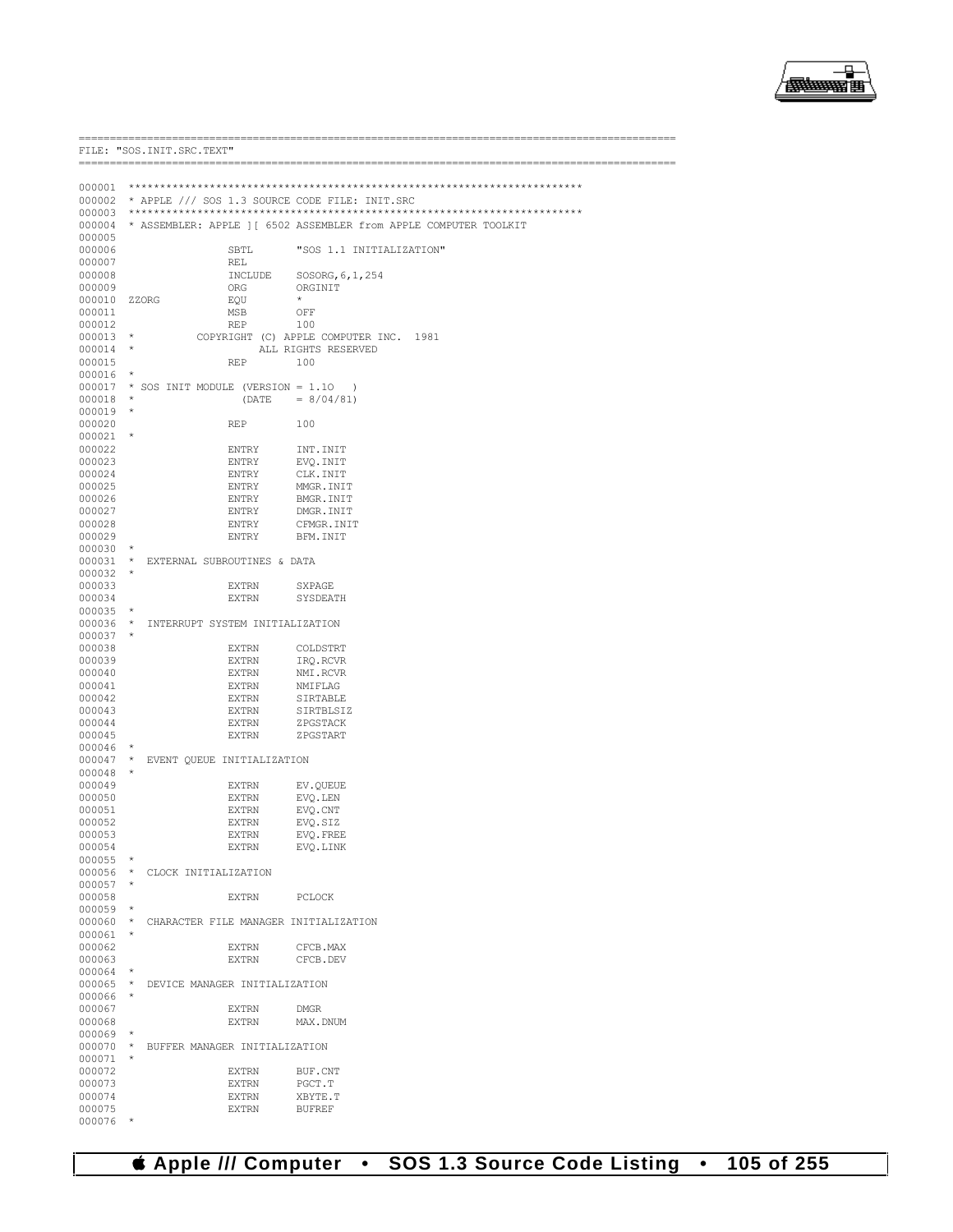

| 000077                       | $\star$                                    | MEMORY MANAGER INITIALIZATION |                                                                                                                   |                           |
|------------------------------|--------------------------------------------|-------------------------------|-------------------------------------------------------------------------------------------------------------------|---------------------------|
| $000078$ *<br>000079         |                                            | EXTRN                         | ST.CNT                                                                                                            |                           |
| 000080                       |                                            | EXTRN                         | ST.ENTRY                                                                                                          |                           |
| 000081                       |                                            | EXTRN                         | ST.FREE                                                                                                           |                           |
| 000082                       |                                            | EXTRN                         | ST.FLINK                                                                                                          |                           |
| 000083                       |                                            | EXTRN                         | VRT.LIM                                                                                                           |                           |
| 000084<br>000085             |                                            | EXTRN                         | MEMSIZE                                                                                                           |                           |
| 000086                       | $\star$                                    | EXTRN                         | MEM2 SML                                                                                                          |                           |
|                              | 000087 * BLOCK FILE MANAGER INITIALIZATION |                               |                                                                                                                   |                           |
| 000088 *                     |                                            |                               |                                                                                                                   |                           |
| 000089                       |                                            | EXTRN                         | FCBZPP                                                                                                            |                           |
| 000090                       |                                            | <b>EXTRN</b>                  | PATHBUF                                                                                                           |                           |
| 000091                       |                                            | EXTRN                         | VCB                                                                                                               |                           |
| 000092<br>000093             |                                            | EXTRN<br>EXTRN                | WORKSPC<br>PFIXPTR                                                                                                |                           |
| 000094                       |                                            | EXTRN                         | FCBADDRH                                                                                                          |                           |
| 000095                       |                                            | EXTRN                         | BMAPAGE                                                                                                           |                           |
| 000096                       |                                            | EXTRN                         | BMBPAGE                                                                                                           |                           |
| 000097                       |                                            | EXTRN                         | BMAMADR                                                                                                           |                           |
| 000098                       |                                            | EXTRN                         | BMBMADR                                                                                                           |                           |
| 000099<br>000100             |                                            | EXTRN                         | BFMFCB1                                                                                                           |                           |
| 000101                       | $\star$                                    | EXTRN                         | BFMFCB2                                                                                                           |                           |
|                              | 000102 * CONSTANT DECLARATIONS             |                               |                                                                                                                   |                           |
| 000103                       | $\star$                                    |                               |                                                                                                                   |                           |
| 000104 TRUE                  |                                            | EQU                           | \$80                                                                                                              |                           |
| 000105 FALSE                 |                                            | EQU                           | \$00                                                                                                              |                           |
| 000106 BITON6                |                                            | EQU                           | \$40                                                                                                              |                           |
| 000107 BITON7<br>$000108$ *  |                                            | EQU                           | \$80                                                                                                              |                           |
| $000109$ *                   |                                            | SYSTEM CONTROL REGISTERS      |                                                                                                                   |                           |
| 000110                       | $\star$                                    |                               |                                                                                                                   |                           |
| 000111 E.REG                 |                                            | EQU                           | \$FFDF                                                                                                            | ; ENVIRONMENT REGISTER    |
| 000112 Z.REG                 |                                            | EOU                           | \$FFD0                                                                                                            | ; ZERO PAGE REGISTER      |
| 000113                       |                                            | SBTL                          | "INTERRUPT SYSTEM INITIALIZATION"                                                                                 |                           |
| $000114$ *                   | 000115 * 6522 REGISTERS                    |                               |                                                                                                                   |                           |
| $000116$ *                   |                                            |                               |                                                                                                                   |                           |
|                              | 000117 D.DDRB                              | EQU                           | \$FFD2                                                                                                            |                           |
|                              | 000118 D.DDRA                              | EQU                           | \$FFD3                                                                                                            |                           |
| 000119 D.ACR                 |                                            | EQU                           | <b>\$FFDB</b>                                                                                                     |                           |
| 000120 D.PCR                 |                                            | EQU                           | <b>\$FFDC</b>                                                                                                     |                           |
| 000121 D.IFR<br>000122 D.IER |                                            | EQU<br>EQU                    | \$FFDD<br><b>\$FFDE</b>                                                                                           |                           |
| 000123 E.IORB                |                                            | EQU                           | \$FFE0                                                                                                            |                           |
| 000124 E.DDRB                |                                            | EQU                           | \$FFE2                                                                                                            |                           |
| 000125 E.DDRA                |                                            | EQU                           | \$FFE3                                                                                                            |                           |
| 000126 E.ACR                 |                                            | EQU                           | <b>\$FFEB</b>                                                                                                     |                           |
| 000127 E.PCR                 |                                            | EQU                           | <b>\$FFEC</b>                                                                                                     |                           |
| 000128 E.IFR<br>000129 E.IER |                                            | EQU<br>EQU                    | <b>\$FFED</b><br><b>\$FFEE</b>                                                                                    |                           |
|                              | 000130 ACIASTAT                            | EQU                           | \$COF1                                                                                                            |                           |
| 000131                       | $\star$                                    |                               |                                                                                                                   |                           |
| 000132                       | $\star$                                    |                               |                                                                                                                   |                           |
| 000133                       |                                            | <b>REP</b>                    | 60                                                                                                                |                           |
| $000134$ *                   |                                            |                               |                                                                                                                   |                           |
|                              |                                            |                               | 000135 * THIS SUBROUTINE INITIALIZES THE INTERRUPT SYSTEM.<br>000136 * ALL HARDWARE INTERRUPTS ARE MASKED AND THE |                           |
| $000137$ *                   |                                            |                               | INTERRUPT ALLOCATION TABLE IS CLEARED.                                                                            |                           |
| $000138$ *                   |                                            |                               |                                                                                                                   |                           |
| 000139                       |                                            | REP                           | 60                                                                                                                |                           |
| $000140$ *                   |                                            |                               |                                                                                                                   |                           |
| $000141$ *                   | 000142 INT.INIT                            |                               | $\star$                                                                                                           |                           |
| 000143                       |                                            | EQU<br>SEI                    |                                                                                                                   | ; DISABLE INTERRUPTS      |
| 000144                       |                                            | LDA                           | #>ZPGSTART                                                                                                        | ; SET UP MIH              |
| 000145                       |                                            | STA                           | ZPGSTACK                                                                                                          | ; ZERO PAGE STACK POINTER |
| $000146$ *                   |                                            |                               |                                                                                                                   |                           |
| 000147                       |                                            | LDA                           | E.REG                                                                                                             | ; SELECT \$C000 I/O SPACE |
| 000148<br>000149             |                                            | PHA<br>ORA                    | #BITON7+BITON6                                                                                                    | ; AND SET 1 MHZ           |
| 000150                       |                                            | STA                           | E.REG                                                                                                             |                           |
| $000151$ *                   |                                            |                               |                                                                                                                   |                           |
| 000152                       |                                            |                               | STA ACIASTAT                                                                                                      | ; RESET ACIA              |
| $000153$ *                   |                                            |                               |                                                                                                                   |                           |
| 000154                       |                                            | LDA                           | #\$FF                                                                                                             | ;SET UP 6522 D            |
|                              |                                            |                               |                                                                                                                   |                           |
| 000155<br>000156             |                                            | STA<br>STA                    | D.DDRB<br>D.DDRA                                                                                                  |                           |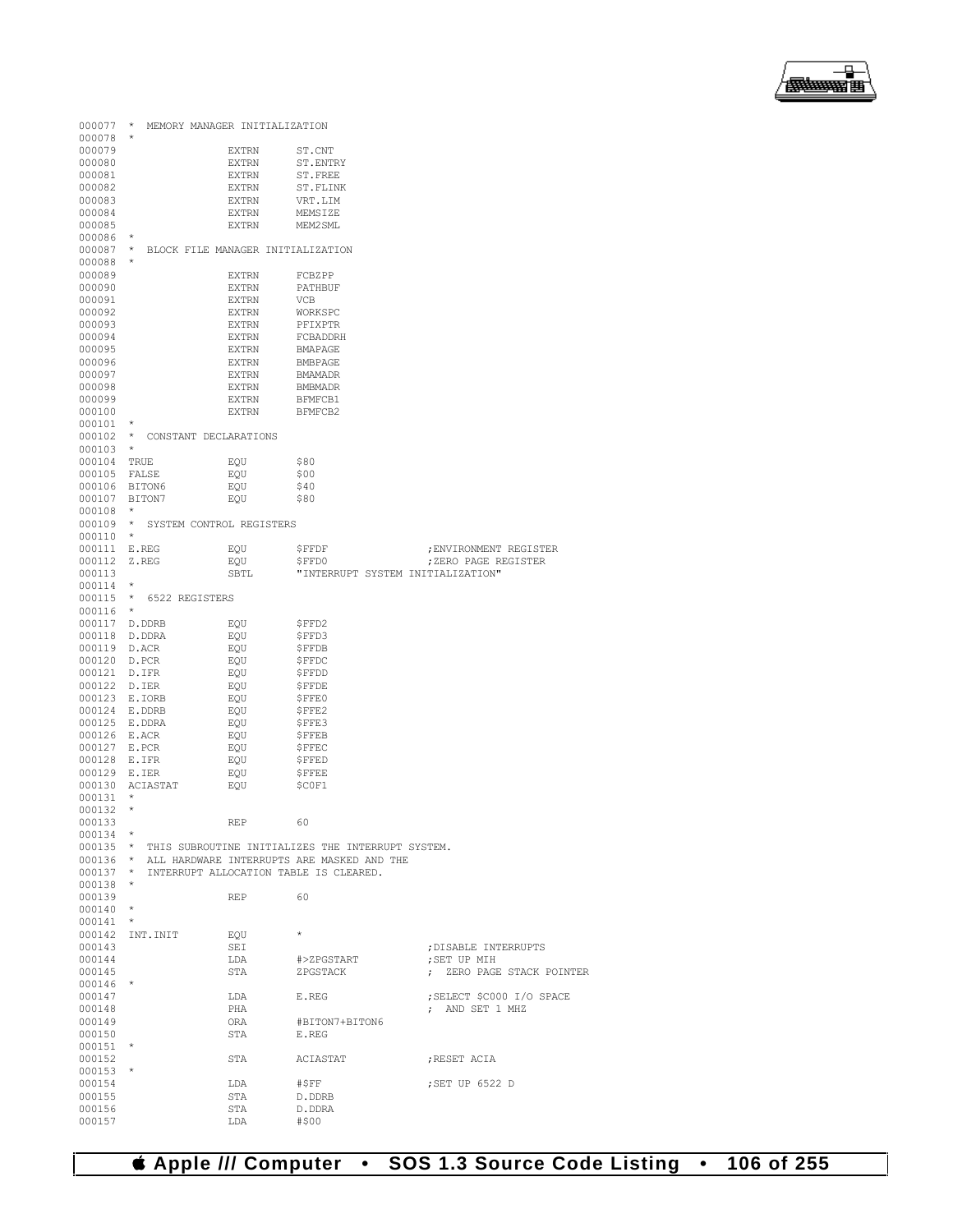

| 000158           |                            | STA         | D.ACR                                                             |                              |
|------------------|----------------------------|-------------|-------------------------------------------------------------------|------------------------------|
| 000159           |                            | LDA         | #\$76                                                             |                              |
| 000160           |                            | <b>STA</b>  | D.PCR                                                             |                              |
| 000161           |                            | LDA         | #\$7F                                                             |                              |
| 000162           |                            | STA         | D.IFR                                                             |                              |
| 000163           |                            | STA         | D.IER                                                             |                              |
| 000164           |                            | LDA         | #\$82                                                             |                              |
| 000165           |                            | STA         | D.IER                                                             |                              |
| 000166           | $\star$                    |             |                                                                   |                              |
| 000167           |                            | LDA         | #\$3F                                                             | ; SET UP 6522 E              |
| 000168           |                            | STA         | E.DDRB                                                            |                              |
| 000169           |                            | LDA         | #\$0F                                                             |                              |
| 000170           |                            | STA         | E.DDRA                                                            |                              |
| 000171           |                            | LDA         | #\$00                                                             |                              |
| 000172           |                            | <b>STA</b>  | E.ACR                                                             |                              |
| 000173           |                            | LDA         | #\$63                                                             |                              |
| 000174           |                            | STA         | E.PCR                                                             |                              |
| 000175           |                            | LDA         | #\$7F                                                             |                              |
| 000176           |                            | STA         | E.IFR                                                             |                              |
| 000177<br>000178 | $\star$                    | STA         | E.IER                                                             |                              |
| 000179           |                            | LDA         | #SFF                                                              |                              |
| 000180           |                            | STA         | E.IORB                                                            | ; SOUND PORT                 |
| 000181           |                            | BIT         | \$C0D8                                                            | ; DISABLE GRAPHICS SCROLL    |
| 000182           |                            | BIT         | \$CODA                                                            | ; DISABLE CHARACTER DOWNLOAD |
| 000183           |                            | BIT         | \$C0DC                                                            | ; DISABLE ENSEL              |
| 000184           |                            | BIT         | \$CODE                                                            | ; SET ENSIO FOR INPUT        |
| 000185           | $\star$                    |             |                                                                   |                              |
| 000186           |                            | PLA         |                                                                   | ; RESTORE E REGISTER         |
| 000187           |                            | STA         | E.REG                                                             |                              |
| 000188           | $\star$                    |             |                                                                   |                              |
| 000189           |                            | LDA         | #FALSE                                                            |                              |
| 000190           |                            | STA         | NMIFLAG                                                           | ; CLEAR NMI WAIT FLAG        |
| 000191           |                            | LDY         | #>SIRTBLSIZ-1                                                     |                              |
| 000192           | INTI010                    | STA         | SIRTABLE, Y                                                       | ; ALLOCATION TABLE           |
| 000193           |                            | DEY         |                                                                   |                              |
| 000194           |                            | BPL         | INTI010                                                           |                              |
| 000195           |                            | LDA         | #TRUE                                                             |                              |
| 000196           |                            | STA         | SIRTABLE+\$0A                                                     | ; LOCK DOWN ANY SLOT SIR     |
| $000197$ *       |                            |             |                                                                   |                              |
| 000198           |                            | LDX         | #\$05                                                             |                              |
| 000199           | INTI020                    | LDA         | RAMVECT, X                                                        | ; SET UP VECTORS             |
| 000200           |                            | STA         | \$FFFA, X                                                         | $\gamma$ AT SFFFA - SFFFF    |
| 000201           |                            | LDA         | RAMJMPS, X                                                        | ; SET UP JMP INSTRUCTIONS    |
| 000202           |                            | STA         | \$FFCA, X                                                         | ; AT \$FFCA - \$FFCF         |
| 000203           |                            | DEX         |                                                                   |                              |
| 000204           |                            | <b>BPL</b>  | INTI020                                                           |                              |
| 000205           |                            | <b>RTS</b>  |                                                                   |                              |
| 000206           | $^{\star}$                 |             |                                                                   |                              |
|                  | 000207 RAMVECT             | DW          | NMI.RCVR                                                          |                              |
| 000208           |                            | DW          | COLDSTRT                                                          |                              |
| 000209           |                            | DW          | IRO.RCVR                                                          |                              |
|                  | 000210 RAMJMPS             | JMP         | NMI.RCVR                                                          |                              |
| 000211           |                            | JMP         | IRQ.RCVR                                                          |                              |
| 000212           |                            | SBTL        | "EVENT OUEUE INITIALIZATION"                                      |                              |
| 000213           |                            | <b>REP</b>  | 6 U                                                               |                              |
| $000214$ *       |                            |             |                                                                   |                              |
|                  |                            |             | 000215 * THIS SUBROUTINE INITIALIZES THE EVENT QUEUE. ALL ENTRIES |                              |
|                  |                            |             | 000216 * ARE CLEARED AND LINKED INTO THE FREE LIST. THE ACTIVE    |                              |
|                  | 000217 * LIST IS EMPTY.    |             |                                                                   |                              |
| $000218$ *       |                            |             |                                                                   |                              |
| 000219           |                            | REP         | 60                                                                |                              |
| $000220$ *       |                            |             |                                                                   |                              |
| 000221           | $^{\star}$                 |             |                                                                   |                              |
|                  | 000222 EVQ.INIT            | EQU         | $\star$                                                           |                              |
| $000223$ *       |                            |             |                                                                   |                              |
|                  | 000224 * CLEAR ALL ENTRIES |             |                                                                   |                              |
| $000225$ *       |                            |             |                                                                   |                              |
| 000226           |                            | LDY         | #>EVQ.LEN                                                         |                              |
| 000227           |                            | LDA         | #0                                                                |                              |
|                  | 000228 EVQI010             | STA         | EV.QUEUE-1, Y                                                     |                              |
| 000229           |                            | DEY         |                                                                   |                              |
| 000230           |                            | BNE         | EVQI010                                                           |                              |
| $000231$ *       |                            |             |                                                                   |                              |
|                  | 000232 * SET UP FREE LIST  |             |                                                                   |                              |
| $000233$ *       |                            |             |                                                                   |                              |
| 000234           |                            | LDX         | #>EVQ.CNT-2                                                       |                              |
| 000235           |                            | LDA         | #>EVQ.SIZ                                                         |                              |
| 000236           |                            | STA         | EVQ. FREE                                                         |                              |
|                  | 000237 EVQI020             | TAY         |                                                                   |                              |
| 000238           |                            | ${\tt CLC}$ |                                                                   |                              |

 **Apple /// Computer • SOS 1.3 Source Code Listing • 107 of 255**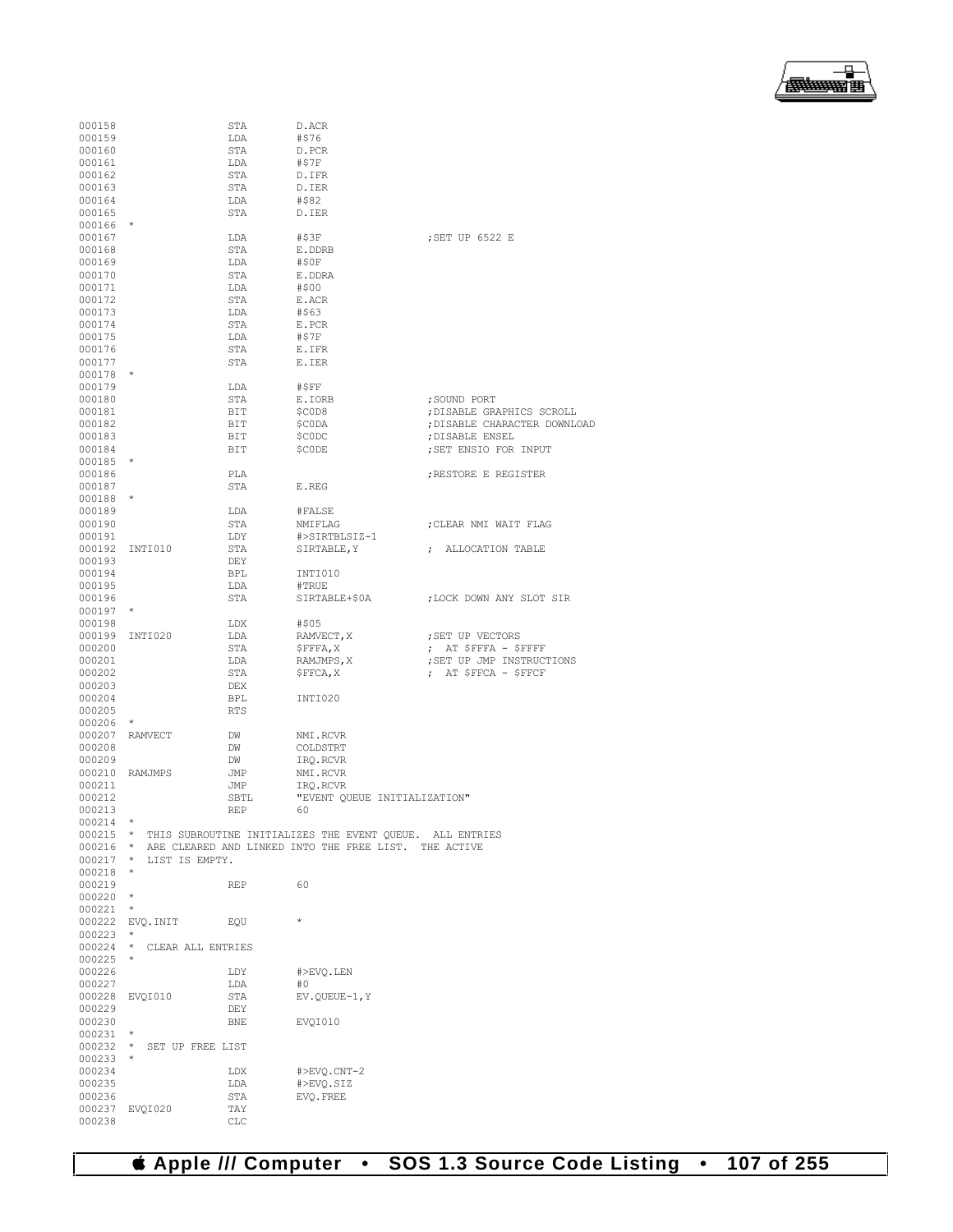

| 000239           |                                           | ADC        | #>EVO.SIZ                                                         |                                         |
|------------------|-------------------------------------------|------------|-------------------------------------------------------------------|-----------------------------------------|
| 000240           |                                           | STA        | EVQ.LINK, Y                                                       |                                         |
| 000241           |                                           | DEX        |                                                                   |                                         |
| 000242           |                                           | BNE        | EVOI020                                                           |                                         |
| 000243           |                                           | RTS        |                                                                   |                                         |
| 000244           |                                           | SBTL       | "PSEUDO CLOCK INITIALIZATION"                                     |                                         |
| 000245           |                                           | REP        | - 60                                                              |                                         |
| $000246$ *       |                                           |            |                                                                   |                                         |
|                  |                                           |            | 000247 * THIS SUBROUTINE INITIALIZES THE PSEUDO CLOCK. IF THE     |                                         |
|                  |                                           |            | 000248 * RAM BEHIND THE "D" 6522 HAS THE PROPER CHECKSUM, IT      |                                         |
| $000249$ *       |                                           |            | IS USED TO INITIALIZE THE PSEUDO CLOCK. OTHERWISE,                |                                         |
| $000251$ *       | 000250 * THE PSEUDO CLOCK IS SET TO ZERO. |            |                                                                   |                                         |
|                  | 000252 * (ADDED 23 OCT 81)                |            |                                                                   |                                         |
|                  |                                           |            | 000253 * BOTH THE CLOCK AND PSEUDO CLOCK ARE                      |                                         |
|                  | 000254 * ARE NOW INITIALIZED              |            |                                                                   |                                         |
| $000255$ *       |                                           |            |                                                                   |                                         |
| 000256           |                                           | <b>REP</b> | - 60                                                              |                                         |
| $000257$ *       |                                           |            |                                                                   |                                         |
|                  | 000258 PCLK                               | EOU        | \$F0                                                              |                                         |
|                  | 000259 CKSUM                              | EQU        | \$F2                                                              |                                         |
|                  | 000260 CLKICR                             | EQU        | <b>\$11</b>                                                       | ; CLOCK INTERRUPT CONTROL REG           |
|                  | 000261 CLKSTBY                            | EOU        | \$16                                                              | ; CLOCK STANDBY INTERRUPT               |
|                  | 000262 CLOCK                              | EQU        | \$C070                                                            |                                         |
| $000263$ *       |                                           |            |                                                                   |                                         |
|                  | 000264 CLK.INIT                           | EOU        | $\star$                                                           |                                         |
| 000265           |                                           | LDA        | #\$D0                                                             |                                         |
| 000266           |                                           | STA        | PCLK                                                              | FOINT (PCLK) TO 8F:FFD0;                |
| 000267           |                                           | LDA        | #\$FF                                                             |                                         |
| 000268           |                                           | STA        | PCLK+1                                                            |                                         |
| 000269           |                                           | LDA        | #\$8F                                                             |                                         |
| 000270           |                                           | STA        | SXPAGE+PCLK+1                                                     |                                         |
| 000271           |                                           | LDA        | #\$A5                                                             |                                         |
| 000272           |                                           | STA        | CKSUM                                                             | ; INITIALIZE CHECKSUM                   |
| $000273$ *       |                                           |            |                                                                   |                                         |
| 000274           |                                           | LDY        | #\$00                                                             |                                         |
|                  | 000275 CLK010                             | LDA        | (PCLK), Y                                                         | COPY SAVED CLOCK DATA;                  |
| 000276           |                                           | STA        | PCLOCK, Y                                                         | ; TO PSEUDO CLOCK                       |
| 000277<br>000278 |                                           | EOR<br>STA | CKSUM<br>CKSUM                                                    |                                         |
| 000279           |                                           |            |                                                                   | ; UPDATE CHECKSUM                       |
| 000280           |                                           | INY<br>CPY | #\$0A                                                             |                                         |
| 000281           |                                           | <b>BCC</b> | CLK010                                                            |                                         |
| $000282$ *       |                                           |            |                                                                   |                                         |
| 000283           |                                           | CMP        | (PCLK), Y                                                         | ; TEST CHECKSUM                         |
| 000284           |                                           | BEQ        | CLK030                                                            |                                         |
| $000285$ *       |                                           |            |                                                                   |                                         |
| 000286           |                                           | LDA        | #\$00                                                             |                                         |
|                  | 000287 CLK020                             | DEY        |                                                                   |                                         |
| 000288           |                                           | STA        | PCLOCK, Y                                                         | ;ZERO PSEUDO CLOCK                      |
| 000289           |                                           | BNE        | CLK020                                                            |                                         |
|                  | 000290 CLK030                             | LDA        | E.REG                                                             |                                         |
| 000291           |                                           | PHA        |                                                                   |                                         |
| 000292           |                                           | ORA        | #\$80                                                             | ; SET 1 MHZ                             |
| 000293           |                                           | STA        | E.REG                                                             |                                         |
| 000294           |                                           | LDA        | #\$00                                                             |                                         |
| 000295           |                                           | LDY        | Z.REG                                                             |                                         |
| 000296           |                                           | LDX        | #CLKICR                                                           |                                         |
| 000297           |                                           | STX        | Z.REG                                                             |                                         |
| 000298           |                                           | STA        | CLOCK                                                             | ; DISABLE CLOCK INTERRUPTS              |
| 000299           |                                           | LDX        | #CLKSTBY                                                          |                                         |
| 000300           |                                           | STX        | Z.REG                                                             |                                         |
| 000301           |                                           | STA        | CLOCK                                                             | ; DISABLE STANDBY INTERRUPT             |
| 000302           |                                           | STY        | Z.REG                                                             |                                         |
| 000303           |                                           | PLA        |                                                                   |                                         |
| 000304           |                                           | STA        | E.REG                                                             |                                         |
| 000305           |                                           | RTS        |                                                                   |                                         |
| 000306           |                                           | SBTL       |                                                                   | "CHARACTER FILE MANAGER INITIALIZATION" |
| 000307           |                                           | REP        | - 60                                                              |                                         |
| $000308$ *       |                                           |            |                                                                   |                                         |
|                  |                                           |            | 000309 * CHAR FILE MANAGER INITIALIZATION ROUTINE                 |                                         |
| $000310$ *       |                                           |            |                                                                   |                                         |
|                  |                                           |            | 000311 * CFMGR. INIT INITIALIZES ALL ENTRIES IN THE CFCB TABLE TO |                                         |
|                  | 000312 * THE "FREE" STATE.                |            |                                                                   |                                         |
| $000313$ *       |                                           |            |                                                                   |                                         |
| 000314           |                                           | REP        | - 60                                                              |                                         |
| 000315           | $\star$                                   |            |                                                                   |                                         |
|                  | 000316 CFMGR.INIT                         | EQU        | $\star$                                                           |                                         |
| 000317           |                                           | LDA        | #\$80                                                             |                                         |
| 000318           |                                           | LDX        | #CFCB.MAX-1                                                       |                                         |
|                  | 000319 CFINIT010                          | STA        | CFCB.DEV, X                                                       |                                         |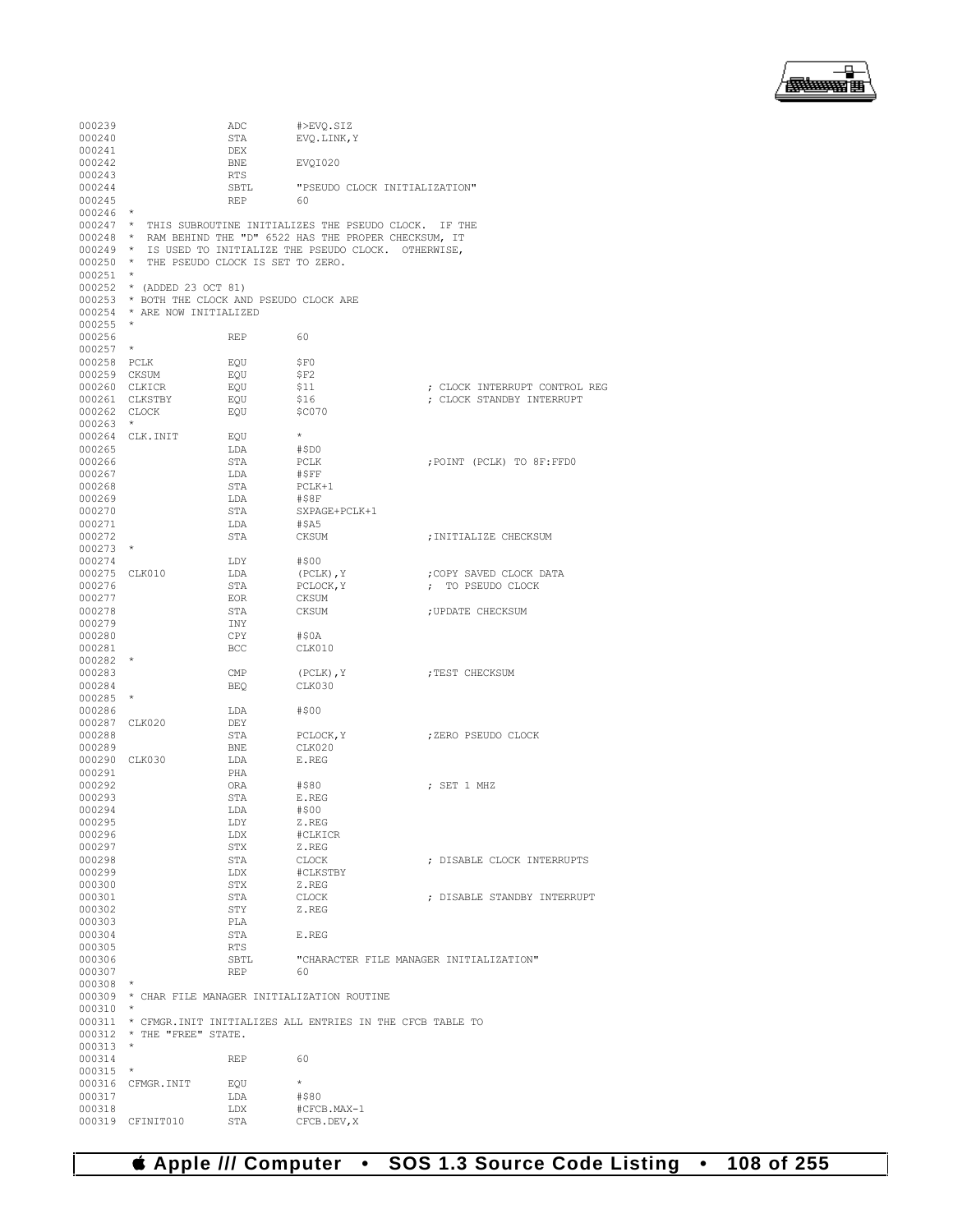

| 000320           |                                                | DEX               |                                                                            |                                                       |
|------------------|------------------------------------------------|-------------------|----------------------------------------------------------------------------|-------------------------------------------------------|
| 000321           |                                                | BPL               | CFINIT010                                                                  |                                                       |
| 000322           |                                                | RTS               |                                                                            |                                                       |
| 000323           |                                                | SBTL              | "DEVICE MANAGER INITIALIZATION"                                            |                                                       |
| 000324           |                                                | REP               | 60                                                                         |                                                       |
| $000325$ *       | 000326 * DEVICE MANAGER INITIALIZATION ROUTINE |                   |                                                                            |                                                       |
| $000327$ *       |                                                |                   |                                                                            |                                                       |
|                  |                                                |                   | 000328 * INITIALIZES THE SYSTEM DEVICE TABLE (SDT) BY WALKING THE          |                                                       |
|                  |                                                |                   | 000329 * DEVICE INFORMATION BLOCK (DIB) LINKS. CALLED BY SYSLDR.           |                                                       |
| $000330$ *       |                                                |                   |                                                                            |                                                       |
| 000331           |                                                | REP               | 60                                                                         |                                                       |
| $000332$ *       |                                                |                   |                                                                            |                                                       |
|                  | 000333 D.TPARMX<br>000334 REQCODE              | EQU<br>EQU        | \$C0<br>D.TPARMX+\$00                                                      |                                                       |
| 000335 DNUM      |                                                | EOU               | D.TPARMX+\$01                                                              |                                                       |
|                  | 000336 DNUM.TEMP                               | DS                | $\mathbf{1}$                                                               |                                                       |
| $000337$ *       |                                                |                   |                                                                            |                                                       |
| $000338$ *       |                                                |                   |                                                                            |                                                       |
| 000340           | 000339 DMGR. INIT                              | EQU               | $\star$                                                                    |                                                       |
| 000341           |                                                | LDX<br>INC        | MAX.DNUM<br>MAX.DNUM                                                       | ; MAX.DNUM:=MAX DEV NUMBER IN SYSTEM+1                |
| 000342           |                                                | STX               | DNUM.TEMP                                                                  |                                                       |
| 000343 DMI110    |                                                | LDA               | #8                                                                         | ; INITIALIZE ALL DEVICES IN SYSTEM (D.INIT)           |
| 000344           |                                                | STA               | REOCODE                                                                    |                                                       |
| 000345           |                                                | LDA               | DNUM.TEMP                                                                  |                                                       |
| 000346           |                                                | STA               | DNUM                                                                       |                                                       |
| 000347<br>000348 |                                                | JSR<br>DEC        | DMGR<br>DNUM.TEMP                                                          |                                                       |
| 000349           |                                                | BNE               | DMI110                                                                     |                                                       |
| 000350           |                                                | RTS               |                                                                            | ; NORMAL EXIT                                         |
| 000351           |                                                | SBTL              | "BUFFER MANAGER INITIALIZATION"                                            |                                                       |
| 000352           |                                                | <b>REP</b>        | 60                                                                         |                                                       |
| $000353$ *       |                                                |                   |                                                                            |                                                       |
| $000355$ *       | 000354 * BMGR. INIT                            |                   |                                                                            |                                                       |
|                  |                                                |                   | 000356 * THIS ROUTINE INITIALIZES THE BUFFER TABLE'S ENTRIES TO "FREE".    |                                                       |
|                  | 000357 * CALLED DURING SYSTEM BOOT.            |                   |                                                                            |                                                       |
| $000358$ *       |                                                |                   |                                                                            |                                                       |
| 000359           |                                                | REP               | 60                                                                         |                                                       |
| $000360$ *       |                                                |                   |                                                                            |                                                       |
| 000362           | 000361 BMGR.INIT                               | EOU<br>LDA        | $\star$<br>#\$FF                                                           | ; USED WHEN FINDING LOWEST BUFFER IN TBL (BUFCOMPACT) |
| 000363           |                                                | STA               | XBYTE.T                                                                    |                                                       |
| 000364 *         |                                                |                   |                                                                            |                                                       |
| 000365           |                                                | LDX               | #BUF.CNT-1                                                                 |                                                       |
| 000366           |                                                | LDA               | #\$80                                                                      |                                                       |
|                  | 000367 BUFI010                                 | STA               | PGCT.T,X                                                                   | SET ALL ENTRIES "FREE",                               |
| 000368<br>000369 |                                                | DEX<br><b>BNE</b> | BUFI010                                                                    |                                                       |
| $000370$ *       |                                                |                   |                                                                            |                                                       |
| 000371           |                                                | STX               | BUFREF                                                                     | ; ZERO COUNT BYTE IN BUFFER REFERENCE TABLE           |
| $000372$ *       |                                                |                   |                                                                            |                                                       |
| 000373           |                                                | <b>CLC</b>        |                                                                            |                                                       |
| 000374           |                                                | <b>RTS</b>        |                                                                            |                                                       |
| 000375<br>000376 |                                                | SBTL<br>REP       | "MEMORY MANAGER INITIALIZATION"<br>60                                      |                                                       |
| $000377$ *       |                                                |                   |                                                                            |                                                       |
|                  | 000378 * MMGR. INIT                            |                   |                                                                            |                                                       |
| $000379$ *       |                                                |                   |                                                                            |                                                       |
|                  |                                                |                   | 000380 * THIS ROUTINE INITIALIZES THE MEMORY MANAGER'S SEGMENT TABLE       |                                                       |
|                  |                                                |                   | 000381 * TO FREE ENTRIES, AND DETERMINES THE MEMORY SIZE OF THE            |                                                       |
| $000383$ *       |                                                |                   | 000382 * MACHINE (96K, 128K, 160K, 192K, 224K, 256K, , 512K IN 32K STEPS). |                                                       |
| 000384           |                                                | REP               | 60                                                                         |                                                       |
| 000385 *         |                                                |                   |                                                                            |                                                       |
|                  | 000386 MMGR.INIT                               | EOU               | $\star$                                                                    |                                                       |
| $000387$ *       |                                                |                   |                                                                            |                                                       |
| $000389$ *       | 000388 * INIT SEGMENT TABLE                    |                   |                                                                            |                                                       |
| 000390           |                                                | LDA               | #0                                                                         |                                                       |
| 000391           |                                                | STA               | ST.ENTRY                                                                   |                                                       |
| 000392           |                                                | LDA               | #\$81                                                                      |                                                       |
| 000393           |                                                | STA               | ST.FREE                                                                    |                                                       |
| $000394$ *       |                                                |                   |                                                                            |                                                       |
| 000395           |                                                |                   |                                                                            |                                                       |
|                  |                                                | LDY               | #ST.CNT-1                                                                  |                                                       |
| 000396           |                                                | LDA               | #\$80                                                                      | ; SET LAST LINK TO NULL                               |
| 000397           | 000398 MEMI010                                 | STA<br>TYA        | ST.FLINK, Y                                                                |                                                       |
| 000399<br>000400 |                                                | ORA               | #\$80                                                                      |                                                       |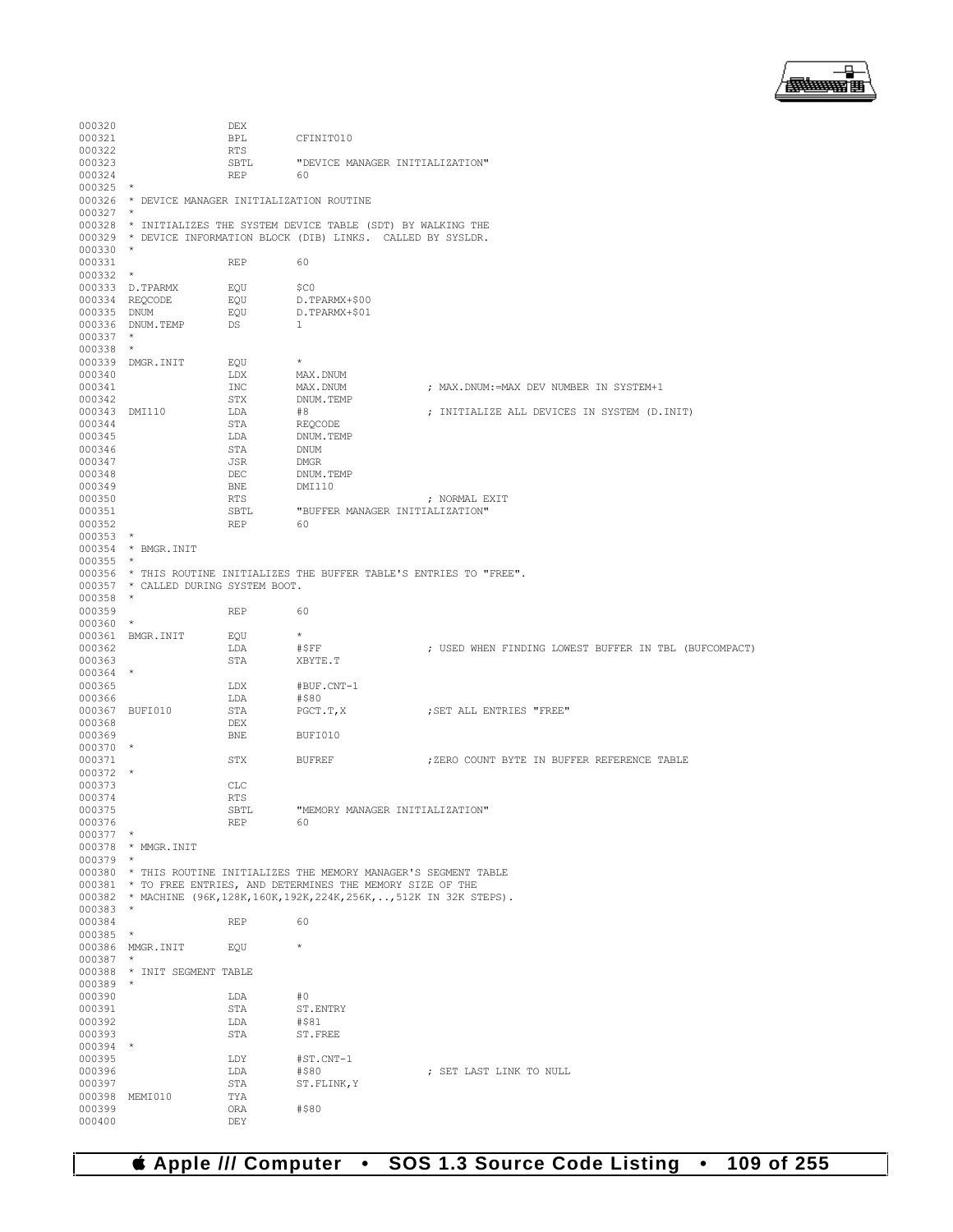End of File -- Lines: 476 Characters: 11714

| 000401<br>000402<br>$000403$ *         |                  | STA<br><b>BNE</b><br>000404 * COMPUTE VIRTUAL LIMIT FROM MEMORY SIZE | ST.FLINK, Y<br>MEMI010                                          |                                                                |
|----------------------------------------|------------------|----------------------------------------------------------------------|-----------------------------------------------------------------|----------------------------------------------------------------|
| $000406$ *<br>$000407$ *<br>$000408$ * |                  | $:=$ (MEMSIZ-2) *64 - 1<br>:= $(MEMSIZ-4)*(64 + 127)$                | 000405 * VRT.LIM := NUMBER OF PAGES IN BANK SWITCHED MEMORY - 1 |                                                                |
| 000409<br>000410                       |                  | SEC<br>LDA                                                           | MEMSIZE                                                         |                                                                |
| 000411                                 |                  | SBC                                                                  | #4                                                              |                                                                |
| 000412                                 |                  | BCC                                                                  | MEMI.ERR                                                        |                                                                |
| 000413                                 |                  | LSR                                                                  | A                                                               |                                                                |
| 000414<br>000415                       |                  | LSR<br>STA                                                           | А<br>VRT.LIM+1                                                  |                                                                |
| 000416                                 |                  | LDA                                                                  | #\$FE                                                           |                                                                |
| 000417                                 |                  | ROR                                                                  | А                                                               |                                                                |
| 000418                                 |                  | STA                                                                  | VRT.LIM                                                         |                                                                |
| 000419                                 |                  | CLC                                                                  |                                                                 |                                                                |
| 000420<br>$000421$ *                   |                  | <b>RTS</b>                                                           |                                                                 | ; NORMAL EXIT                                                  |
|                                        | 000422 MEMI.ERR  | LDA                                                                  | #MEM2SML                                                        | ; FATAL ERR - MEM $< 64K$                                      |
| 000423                                 |                  | JSR                                                                  | SYSDEATH                                                        |                                                                |
| 000424                                 |                  | PAGE                                                                 |                                                                 |                                                                |
| 000425                                 |                  | REP                                                                  | 60                                                              |                                                                |
| $000426$ *                             |                  | 000427 * BLOCK FILE MANAGER INITIALIZATION                           |                                                                 |                                                                |
| $000428$ *                             |                  |                                                                      |                                                                 |                                                                |
| 000429                                 |                  | REP                                                                  | 60                                                              |                                                                |
| $000430$ *                             |                  |                                                                      |                                                                 |                                                                |
| 000431 SISTER                          | 000432 BFM. INIT | EQU                                                                  | \$1400<br>$\star$                                               | ;BFM XPAGE                                                     |
| 000433                                 |                  | EQU<br>LDA                                                           | #BFMFCB1                                                        | ; ADDRESS OF PAGE 1 OF FCB                                     |
| 000434                                 |                  | STA                                                                  | >FCBZPP+1                                                       |                                                                |
| 000435                                 |                  | LDA                                                                  | #BFMFCB2                                                        | ; AND PAGE 2                                                   |
| 000436                                 |                  | STA                                                                  | >FCBZPP+3                                                       |                                                                |
| 000437                                 |                  | LDA                                                                  | #0                                                              |                                                                |
| 000438                                 |                  | STA                                                                  | >FCBZPP                                                         | ; FCB PAGE ALIGNED                                             |
| 000439<br>000440                       |                  | STA<br>STA                                                           | >FCBZPP+2<br>SISTER+FCBZPP+1                                    | ; PREPARE PART OF EXTEND BYTE                                  |
| 000441                                 |                  | STA                                                                  | SISTER+FCBZPP+3                                                 |                                                                |
| 000442                                 |                  | TAY                                                                  |                                                                 | ; MAKE ZERO INTO INDEX                                         |
|                                        | 000443 CLRBUFFS  | EQU                                                                  | $\star$                                                         |                                                                |
| 000444                                 |                  | STA                                                                  | PATHBUF, Y                                                      | ; PATHNAME BUFFER PAGE                                         |
| 000445<br>000446                       |                  | STA<br>STA                                                           | VCB, Y<br>$($ >FCBZPP $)$ , Y                                   | ; VOLUME CONTROL BLOCK PAGE<br>; BOTH FILE CONTROL BLOCK PAGES |
| 000447                                 |                  | STA                                                                  | $(YECBZPP+2)$ , Y                                               |                                                                |
| 000448                                 |                  | INY                                                                  |                                                                 |                                                                |
| 000449                                 |                  | <b>BNE</b>                                                           | CLRBUFFS                                                        |                                                                |
| 000450                                 |                  | LDX                                                                  | #\$3F                                                           | ; SIZE OF MY ZERO PAGE STUFF                                   |
| 000452                                 | 000451 CLRZWRK   | STA<br>STA                                                           | 0, X<br>WORKSPC, X                                              | ; ZERO PAGE ZEROED                                             |
| 000453                                 |                  | DEX                                                                  |                                                                 |                                                                |
| 000454                                 |                  | BPL                                                                  | CLRZWRK                                                         |                                                                |
| 000455                                 |                  | LDA                                                                  | # <pathbuf< td=""><td></td></pathbuf<>                          |                                                                |
| 000456                                 |                  | STA                                                                  | PFIXPTR+1                                                       |                                                                |
| 000457<br>000458                       |                  | LDA<br>STA                                                           | #BFMFCB1<br>FCBADDRH                                            |                                                                |
| 000459                                 |                  | LDA                                                                  | #BMAPAGE                                                        | ; BIT MAP A PAGE NUMBER                                        |
| 000460                                 |                  | STA                                                                  | BMAMADR                                                         |                                                                |
| 000461                                 |                  | LDA                                                                  | #BMBPAGE                                                        | ; BIT MAP B PAGE NUMBER                                        |
| 000462                                 |                  | STA                                                                  | BMBMADR                                                         |                                                                |
| 000463<br>000464                       |                  | CLC                                                                  |                                                                 |                                                                |
| $000465$ *                             |                  | RTS                                                                  |                                                                 |                                                                |
| 000466                                 |                  | LST                                                                  | ON                                                              |                                                                |
| 000467                                 | ZZEND            | EQU                                                                  | $^{\star}$                                                      |                                                                |
| 000468                                 | ZZLEN            | EQU                                                                  | ZZEND-ZZORG                                                     |                                                                |
| 000469                                 |                  | IFNE                                                                 | ZZLEN-LENINIT                                                   |                                                                |
| 000470<br>000471                       |                  | FAIL<br>FIN                                                          | 2, "SOSORG                                                      | FILE IS INCORRECT FOR INIT"                                    |
| 000472                                 |                  |                                                                      |                                                                 |                                                                |
| 000473                                 |                  |                                                                      |                                                                 |                                                                |
|                                        |                  |                                                                      | $000474$ * END OF APPLE /// SOS 1.3 SOURCE CODE FILE: INIT.SRC  |                                                                |
| 000476                                 |                  |                                                                      |                                                                 |                                                                |

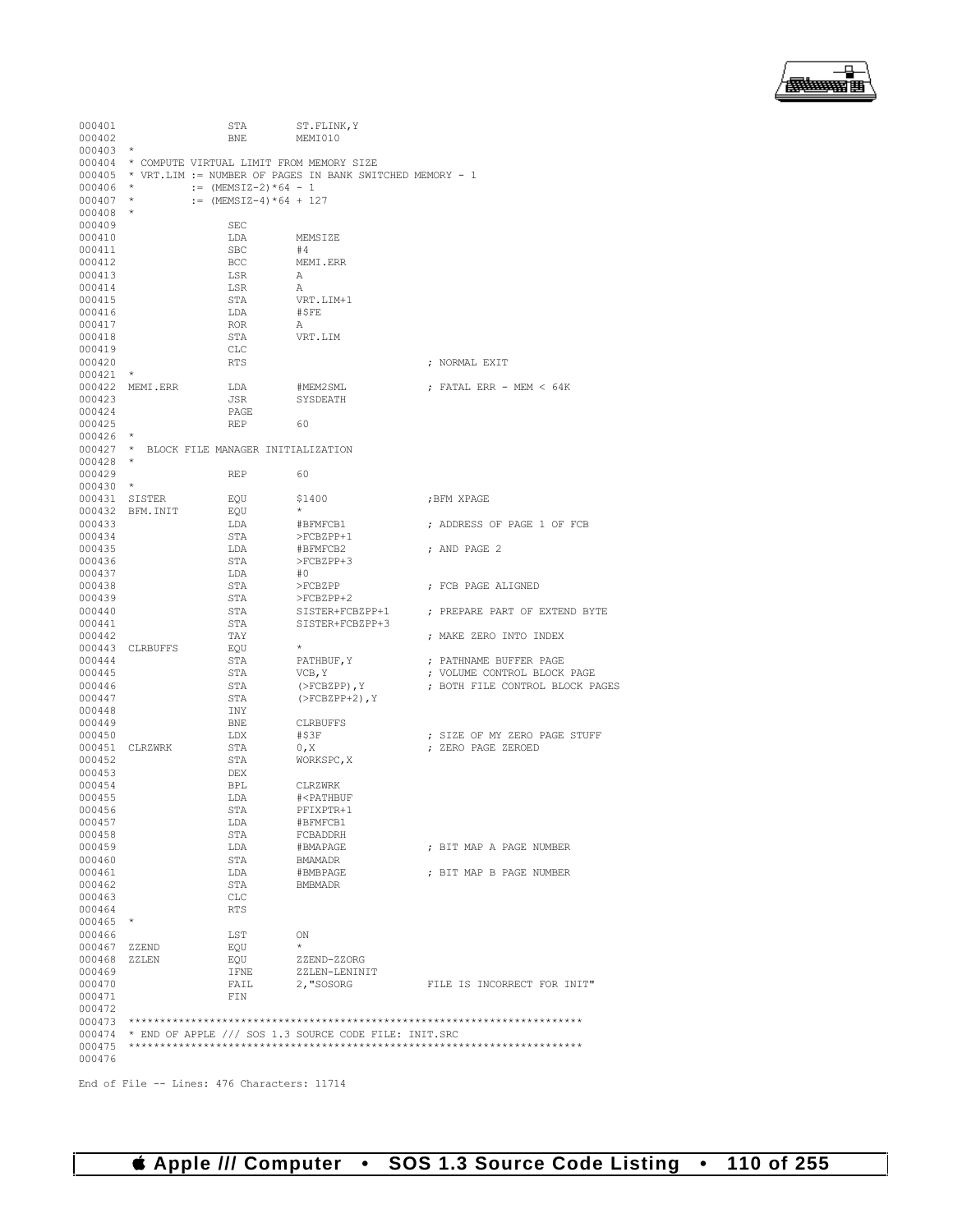

|                          |                                                       | FILE: "SOS. IPL. SRC1. TEXT"                                  |                           |                                                                          |  |  |
|--------------------------|-------------------------------------------------------|---------------------------------------------------------------|---------------------------|--------------------------------------------------------------------------|--|--|
|                          |                                                       | --------------------------                                    |                           |                                                                          |  |  |
|                          |                                                       |                                                               |                           |                                                                          |  |  |
|                          | 000002 * APPLE /// SOS 1.3 SOURCE CODE FILE: IPL.SRC1 |                                                               |                           |                                                                          |  |  |
|                          |                                                       |                                                               |                           | 000004 * ASSEMBLER: APPLE 1 [ 6502 ASSEMBLER from APPLE COMPUTER TOOLKIT |  |  |
| 000005                   |                                                       |                                                               |                           |                                                                          |  |  |
| 000006<br>000007         |                                                       | SBTL<br>REL                                                   |                           | "SOS 1.1 INTRPTS. & PROC. LAUNCH"                                        |  |  |
| 000008                   |                                                       |                                                               | INCLUDE SOSORG, 6, 1, 254 |                                                                          |  |  |
| 000009                   |                                                       | ORG                                                           | ORGIPL                    |                                                                          |  |  |
|                          | 000010 ZZORG                                          | EQU                                                           | $\star$                   |                                                                          |  |  |
| 000011<br>000012         |                                                       | MSB<br>REP                                                    | OFF<br>60                 |                                                                          |  |  |
| $000013$ *               |                                                       | COPYRIGHT (C) APPLE COMPUTER INC. 1980                        |                           |                                                                          |  |  |
| $000014$ *               |                                                       |                                                               | ALL RIGHTS RESERVED       |                                                                          |  |  |
| 000015                   |                                                       | REP                                                           | 60                        |                                                                          |  |  |
| $000016$ *               |                                                       |                                                               |                           | 000017 * THIS MODULE IS RESPONSIBLE FOR FIELDING ALL INTERRUPTS          |  |  |
|                          |                                                       |                                                               |                           | 000018 * AND RELAUNCHING THE INTERRUPTED CODE AFTER THE INTERRUPTS       |  |  |
|                          |                                                       | 000019 * HAVE BEEN PROCESSED. THE MAJOR FUNCTIONAL AREAS ARE: |                           |                                                                          |  |  |
| $000020$ *               |                                                       |                                                               |                           |                                                                          |  |  |
| $000021$ *<br>$000022$ * |                                                       | GENERAL INTERRUPT RECEIVER<br>NMI INTERRUPT RECEIVER          |                           |                                                                          |  |  |
| $000023$ *               |                                                       | DISPATCHER                                                    |                           |                                                                          |  |  |
| $000024$ *               |                                                       | INTERRUPT ALLOCATION & DEALLOCATION                           |                           |                                                                          |  |  |
| $000025$ *               |                                                       | EVENT QUEUE MANAGER                                           |                           |                                                                          |  |  |
| 000026 *<br>$000027$ *   |                                                       | TABLE INITIALIZATION                                          |                           |                                                                          |  |  |
| 000028                   |                                                       | REP                                                           | 60                        |                                                                          |  |  |
| $000029$ *               |                                                       |                                                               |                           |                                                                          |  |  |
|                          |                                                       | 000030 * SUBROUTINE ENTRY POINTS                              |                           |                                                                          |  |  |
| $000031$ *<br>000032     |                                                       | ENTRY                                                         | IRO.RCVR                  | GENERAL INTERRUPT RECEIVER                                               |  |  |
| 000033                   |                                                       | ENTRY                                                         | NMI.RCVR                  | ; NON-MASKABLE INTRPT RCVR                                               |  |  |
| 000034                   |                                                       | ENTRY                                                         | DISPATCH                  | ; DISPATCHER                                                             |  |  |
| 000035<br>000036         |                                                       | ENTRY<br>ENTRY                                                | ALLOCSIR<br>DEALCSIR      | ; SIR ALLOCATION                                                         |  |  |
| 000037                   |                                                       | ENTRY                                                         | SELC800                   | ; SIR DEALLOCATION<br>; SELECT I/O EXPANSION ROM                         |  |  |
| 000038                   |                                                       | ENTRY                                                         | NMIDSBL                   | ; DISABLE NMI                                                            |  |  |
| 000039                   |                                                       | ENTRY                                                         | NMIENBL                   | ; ENABLE NMI                                                             |  |  |
| 000040<br>000041         |                                                       | ENTRY<br>ENTRY                                                | NMIDBUG                   | ; NMI DEBUG ENTRY                                                        |  |  |
| 000042                   |                                                       | ENTRY                                                         | NMICONT<br>QUEEVENT       | ; NMI DEBUG CONTINUATION<br>; QUEUE AN EVENT                             |  |  |
| 000043                   |                                                       |                                                               |                           |                                                                          |  |  |
|                          |                                                       | 000044 * EXTERNAL SUBROUTINES & DATA                          |                           |                                                                          |  |  |
| 000045<br>000046         |                                                       | EXTRN                                                         | SCMGR                     |                                                                          |  |  |
| 000047                   |                                                       | <b>EXTRN</b>                                                  | CHKBUF                    |                                                                          |  |  |
| $000048$ *               |                                                       |                                                               |                           |                                                                          |  |  |
|                          |                                                       | 000049 * SYSTEM DEATH ERRORS                                  |                           |                                                                          |  |  |
| $000050$ *<br>000051     |                                                       | EXTRN                                                         | SYSDEATH                  |                                                                          |  |  |
| 000052                   |                                                       | <b>EXTRN</b>                                                  | <b>BADBRK</b>             |                                                                          |  |  |
| 000053                   |                                                       | EXTRN                                                         | BADINT1                   |                                                                          |  |  |
| 000054                   |                                                       | <b>EXTRN</b>                                                  | BADINT2                   |                                                                          |  |  |
| 000055<br>000056         |                                                       | EXTRN<br>EXTRN                                                | NMIHANG<br><b>EVQOVFL</b> |                                                                          |  |  |
| 000057                   |                                                       | <b>EXTRN</b>                                                  | STKOVFL                   |                                                                          |  |  |
| 000058                   |                                                       |                                                               |                           |                                                                          |  |  |
|                          |                                                       | 000059 * LINKAGE DATA FOR INITIALIZATION ROUTINES             |                           |                                                                          |  |  |
| 000060<br>000061         |                                                       | ENTRY                                                         | EV.QUEUE                  |                                                                          |  |  |
| 000062                   |                                                       | ENTRY                                                         | EVQ.CNT                   |                                                                          |  |  |
| 000063                   |                                                       | ENTRY                                                         | EVQ.SIZ                   |                                                                          |  |  |
| 000064                   |                                                       | ENTRY                                                         | EVQ.LEN                   |                                                                          |  |  |
| 000065<br>000066         |                                                       | ENTRY<br>ENTRY                                                | EVQ. FREE<br>EVO.LINK     |                                                                          |  |  |
| 000067                   |                                                       | ENTRY                                                         | SIRTABLE                  |                                                                          |  |  |
| 000068                   |                                                       | ENTRY                                                         | SIRTBLSIZ                 |                                                                          |  |  |
| 000069                   |                                                       | ENTRY                                                         | ZPGSTACK                  |                                                                          |  |  |
| 000070<br>$000071$ *     |                                                       | ENTRY                                                         | ZPGSTART                  |                                                                          |  |  |
| $000072$ *               |                                                       | SYSGLOB DATA                                                  |                           |                                                                          |  |  |
| 000073                   | $\star$                                               |                                                               |                           |                                                                          |  |  |
| 000074<br>000075         |                                                       | <b>EXTRN</b>                                                  | SERR                      |                                                                          |  |  |
| 000076                   |                                                       | <b>EXTRN</b><br><b>EXTRN</b>                                  | CEVPRI<br>SYSBANK         | ; CALLER'S EVENT PRIORITY<br>: SYSTEM BANK                               |  |  |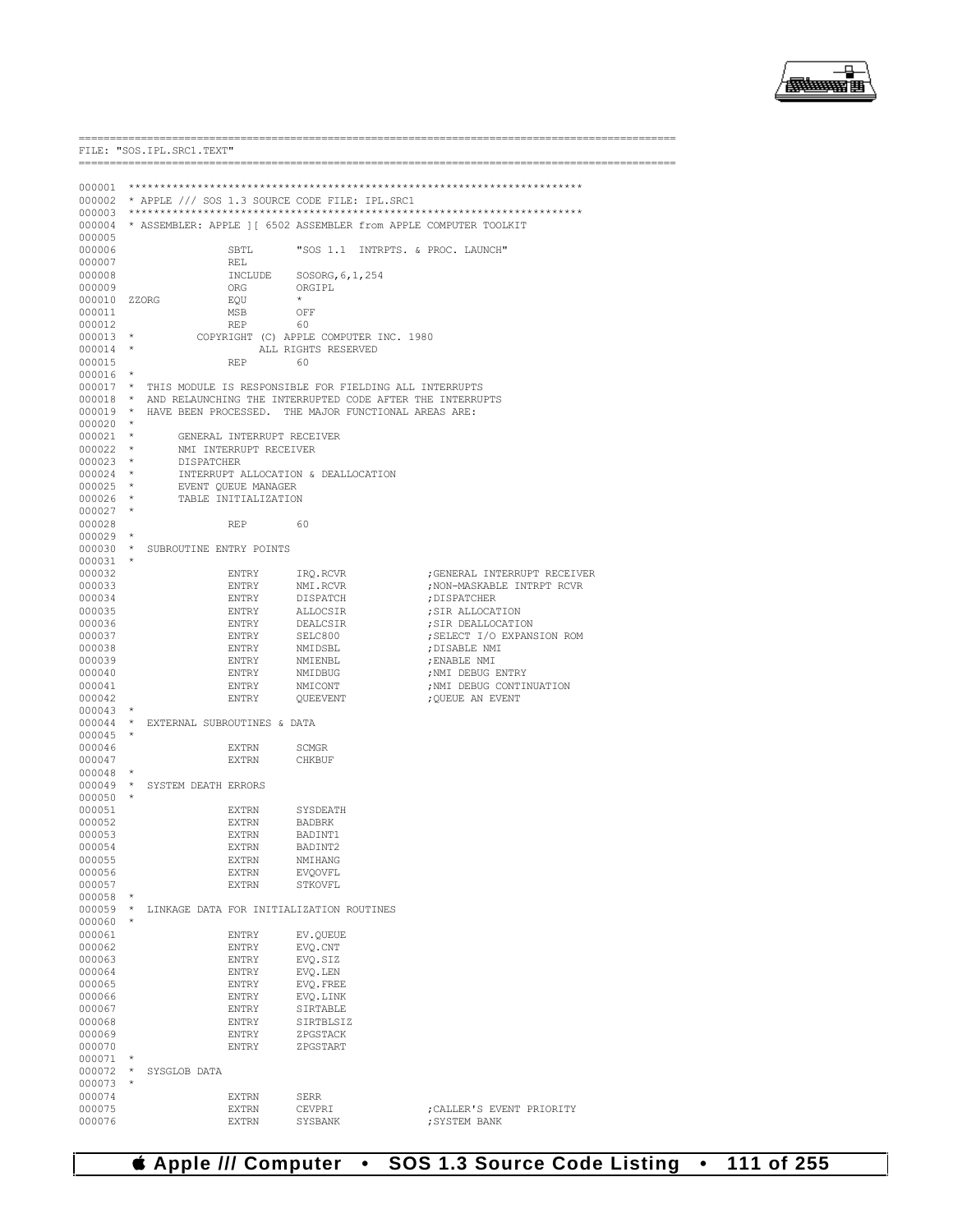| 000077       |                                              | EXTRN | KYBDNMI                                         |                              |
|--------------|----------------------------------------------|-------|-------------------------------------------------|------------------------------|
| 000078       |                                              | EXTRN | NMISPSV                                         |                              |
| 000079       |                                              | EXTRN | NMIFLAG                                         | ; NMI PENDING FLAG           |
|              |                                              |       |                                                 |                              |
| 000080       |                                              | EXTRN | SCRNMODE                                        | ; CURRENT SCREEN MODE        |
| 000081       |                                              | EXTRN | SIRTEMP                                         | ; FOR ALLOCSIR & DEALCSIR    |
| 000082       |                                              | EXTRN | SIRARGSIZ                                       |                              |
|              |                                              |       |                                                 |                              |
| 000083       |                                              | EXTRN | IRQCNTR                                         | ; FLASE IRO COUNTER          |
| 000084       |                                              | EXTRN | NMICNTR                                         | ; TWO BYTE COUNTER           |
| 000085       |                                              | EXTRN |                                                 |                              |
|              |                                              |       | QEVTEMP                                         |                              |
| 000086       |                                              | EXTRN | QEV.THIS                                        |                              |
| 000087       |                                              | EXTRN | QEV.LAST                                        |                              |
|              |                                              |       |                                                 |                              |
| 000088       |                                              | EXTRN | BACKMASK                                        |                              |
| 000089 *     |                                              |       |                                                 |                              |
|              | 000090 * CONSTANT DECLARATIONS               |       |                                                 |                              |
|              |                                              |       |                                                 |                              |
| 000091 *     |                                              |       |                                                 |                              |
| 000092 FALSE |                                              | EQU   | - \$00                                          |                              |
|              |                                              |       |                                                 |                              |
|              | 000093 BITON0                                | EQU   | \$01                                            |                              |
|              | 000094 BITON1                                | EQU   | \$02                                            |                              |
|              | 000095 BITON2                                | EQU   | -\$04                                           |                              |
|              |                                              |       |                                                 |                              |
|              | 000096 BITON4                                | EQU   | \$10                                            |                              |
|              | 000097 BITON5                                | EQU   | \$20                                            |                              |
|              |                                              |       |                                                 |                              |
|              | 000098 BITON6                                | EQU   | \$40                                            |                              |
|              | 000099 BITON7                                | EQU   | \$80                                            |                              |
|              | 000100 BITOFF3                               | EQU   | \$F7                                            |                              |
|              |                                              |       |                                                 |                              |
|              | 000101 BITOFF4                               | EQU   | <b>SEF</b>                                      |                              |
|              | 000102 BITOFF5                               | EQU   | \$DF                                            |                              |
|              |                                              |       |                                                 |                              |
|              | 000103 BITOFF6                               | EQU   | \$BF                                            |                              |
|              | 000104 BITOFF7                               | EQU   | Ş7F                                             |                              |
|              |                                              |       | \$20                                            | ; BACKUP BIT MASK            |
|              | 000105 BACKBIT                               | EQU   |                                                 |                              |
| 000106 *     |                                              |       |                                                 |                              |
|              | 000107 * SYSTEM CONTROL REGISTERS            |       |                                                 |                              |
|              |                                              |       |                                                 |                              |
| 000108 *     |                                              |       |                                                 |                              |
| 000109 B.REG |                                              | EOU   | ŞFFEF                                           | ; BANK REGISTER              |
| 000110 E.REG |                                              | EOU   |                                                 | ; ENVIRONMENT REGISTER       |
|              |                                              |       | ŞFFDF                                           |                              |
| 000111 Z.REG |                                              | EQU   | \$FFD0                                          | ; ZERO PAGE REGISTER         |
| 000112 *     |                                              |       |                                                 |                              |
|              |                                              |       |                                                 |                              |
|              | 000113 * 6522 REGISTERS                      |       |                                                 |                              |
| 000114 *     |                                              |       |                                                 |                              |
| 000115 D.IFR |                                              | EQU   | \$FFDD                                          |                              |
|              |                                              |       |                                                 |                              |
| 000116 D.IER |                                              | EQU   | ŞFFDE                                           |                              |
|              | 000117 E.IORB                                | EQU   | \$FFE0                                          |                              |
|              |                                              |       |                                                 |                              |
| 000118 E.IFR |                                              | EQU   | ŞFFED                                           |                              |
| 000119 E.IER |                                              | EQU   | ŞFFEE                                           |                              |
|              |                                              |       |                                                 |                              |
|              | 000120 E.IORA                                | EQU   | SFFEF                                           |                              |
| 000121       |                                              | PAGE  |                                                 |                              |
| 000122 *     |                                              |       |                                                 |                              |
|              |                                              |       |                                                 |                              |
|              | 000123 * REGISTER PRESERVATION EQUATES       |       |                                                 |                              |
|              | 000124 * FOR USE DURING INTERRUPT PROCESSING |       |                                                 |                              |
|              |                                              |       |                                                 |                              |
| 000125 *     |                                              |       |                                                 |                              |
|              | 000126 A.SAVE                                | EQU   | \$103                                           |                              |
|              | 000127 S.SAVE                                | EOU   | \$104                                           |                              |
|              |                                              |       |                                                 |                              |
|              | 000128 SP.SAVE                               | EQU   | \$1FF                                           |                              |
|              | 000129 E.SAVE                                | EQU   | \$1FE                                           |                              |
|              |                                              |       |                                                 |                              |
|              | 000130 Z.SAVE                                | EQU   | \$1FD                                           |                              |
|              | 000131 B.SAVE                                | EQU   | \$1FC                                           |                              |
|              | 000132 EXPNSLOT                              | DFB   | \$00                                            | ; CURRENT I/O EXPANSION SLOT |
|              |                                              |       |                                                 |                              |
| $000133$ *   |                                              |       |                                                 |                              |
|              |                                              |       | 000134 * STATUS LOCATIONS FOR INTERRUPT POLLING |                              |
| $000135$ *   |                                              |       |                                                 |                              |
|              |                                              |       |                                                 |                              |
|              | 000136 ACIASTAT                              | EOU   | \$COF1                                          |                              |
|              | 000137 ANYSLOT                               | DFB   | BITON1                                          |                              |
|              |                                              |       |                                                 |                              |
| 000138 SLOT1 |                                              | EQU   | <b>\$C065</b>                                   |                              |
| 000139 SLOT2 |                                              | EQU   | <b>\$C064</b>                                   |                              |
| 000140 SLOT3 |                                              | DFB   | BITON5                                          |                              |
|              |                                              |       |                                                 |                              |
| 000141 SLOT4 |                                              | DFB   | BITON4                                          |                              |
| $000142$ *   |                                              |       |                                                 |                              |
|              |                                              |       | 000143 * INTERRUPT ZERO PAGE STORAGE & EQUATES  |                              |
|              |                                              |       |                                                 |                              |
| 000144       | $\star$                                      |       |                                                 |                              |
|              | 000145 SIRARGS                               | EQU   | SF9                                             | ;AND \$FA                    |
|              |                                              |       |                                                 |                              |
|              | 000146 OEVARGS                               | EQU   | ŞFB                                             | ; AND \$FC                   |
|              | 000147 IRQADDR                               | EQU   | ŞFD                                             | ;AND \$FE                    |
| 000148 ZPGSP |                                              | EOU   | \$FF                                            |                              |
|              |                                              |       |                                                 |                              |
|              | 000149 ZPGSTART                              | EQU   | ŞF8                                             |                              |
|              | 000150 ZPGSTOP                               | EQU   | \$28                                            |                              |
|              |                                              |       |                                                 |                              |
|              | 000151 ZPGSPACE                              | EQU   | \$20                                            |                              |
|              | 000152 ZPGSTACK                              | DFB   | ZPGSTART                                        |                              |
| 000153       | $\star$                                      |       |                                                 |                              |
|              |                                              |       |                                                 |                              |
|              | 000154 * SYSTEM INTERNAL RESOURCE            |       |                                                 |                              |
| 000155       | * TABLE STORAGE AND EQUATES                  |       |                                                 |                              |
|              |                                              |       |                                                 |                              |
|              |                                              |       |                                                 |                              |
| 000156       | $\star$<br>000157 SIRTBLSIZ                  | EQU   | \$18                                            |                              |

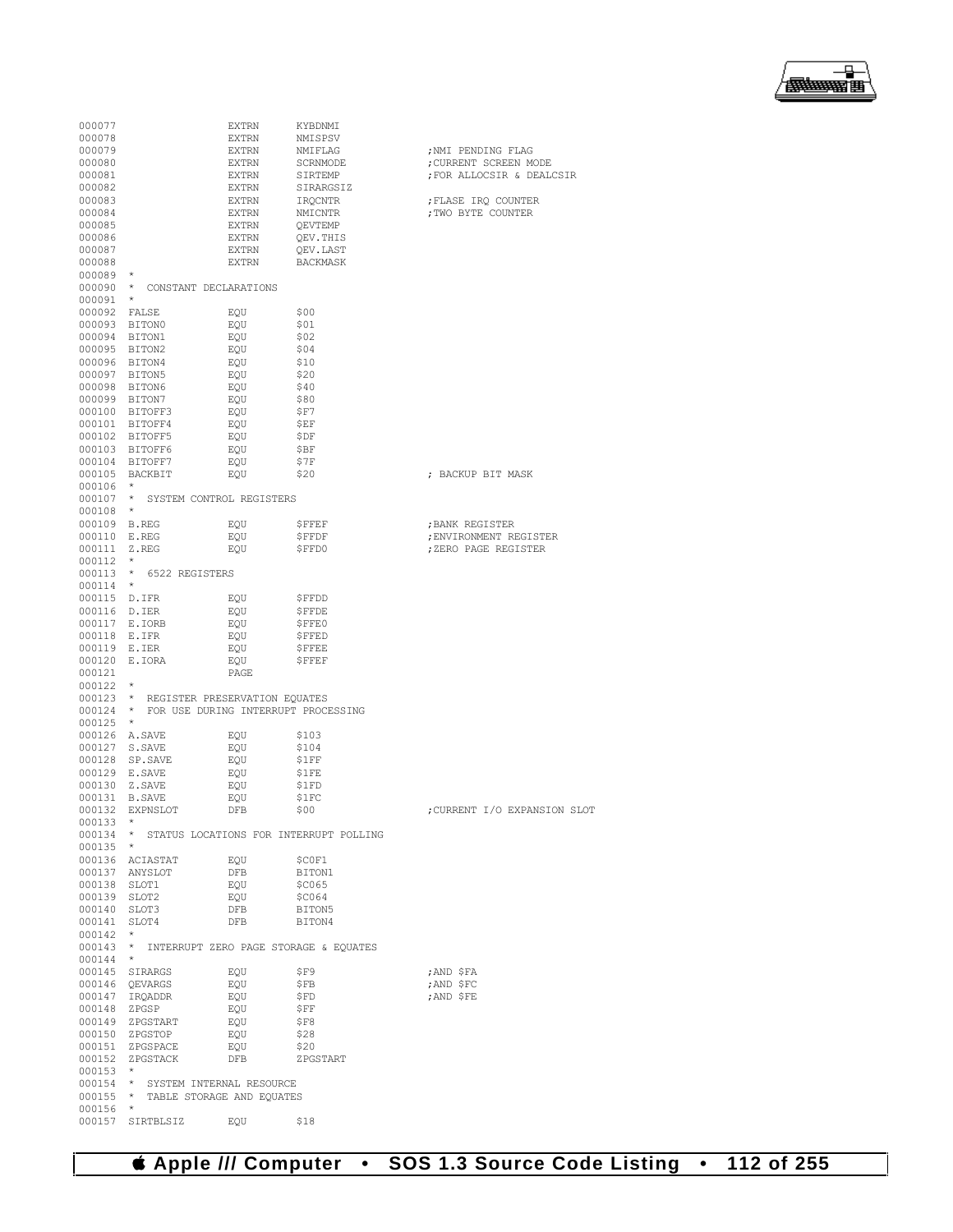

| 000158           | SIRTABLE         | DS                                             | SIRTBLSIZ                                                                                                                      |                            |
|------------------|------------------|------------------------------------------------|--------------------------------------------------------------------------------------------------------------------------------|----------------------------|
|                  | 000159 SIRADR.L  | DS                                             | SIRTBLSIZ                                                                                                                      |                            |
|                  | 000160 NMIADR.L  | DS                                             | 1                                                                                                                              | ; MUST PRECEED SIRADR.H    |
|                  | 000161 SIRADR.H  | DS                                             | SIRTBLSIZ                                                                                                                      |                            |
|                  | 000162 SIRADR.B  | DS                                             | SIRTBLSIZ                                                                                                                      |                            |
| 000163           | *                |                                                |                                                                                                                                |                            |
| 000164           |                  | * EVENT OUEUE STORAGE AND EOUATES              |                                                                                                                                |                            |
| 000165           | $\star$          |                                                |                                                                                                                                |                            |
| 000166           | EVQ.SIZ          | EQU                                            | 6                                                                                                                              | ; ENTRY SIZE               |
|                  | 000167 EVQ.CNT   | EOU                                            | \$07                                                                                                                           | ; ENTRY COUNT              |
|                  | 000168 EVQ.LEN   | EQU                                            | \$2A                                                                                                                           | ; $(EVQ.SIZ*EVQ.CNT)$      |
|                  | 000169 EV.QUEUE  | DS                                             | EVQ.LEN                                                                                                                        |                            |
|                  | 000170 EVO.FREE  | EQU                                            | EV.QUEUE+2                                                                                                                     | FIRST FREE ENTRY INDEX     |
|                  | 000171 EVQ.LINK  | EQU                                            | EV.QUEUE+0                                                                                                                     | ; NEXT ACTIVE ENTRY INDEX  |
|                  | 000172 EVQ.PRI   | EQU                                            | EV.QUEUE+1                                                                                                                     | ; EVENT PRIORITY           |
| 000173 EVQ.ID    |                  | EOU                                            | EV.QUEUE+2                                                                                                                     | ; EVENT IDENTIFICATION     |
|                  | 000174 EVQ.ADRL  | EQU                                            | EV.OUEUE+3                                                                                                                     | ; EVENT ADDRESS: LOW BYTE  |
| 000175           | EVO.ADRH         | EQU                                            | EV.OUEUE+4                                                                                                                     | ; EVENT ADDRESS: HIGH BYTE |
|                  | 000176 EVQ. BANK | EQU                                            | EV.QUEUE+5                                                                                                                     | ; EVENT ADDRESS: BANK      |
| 000177           |                  | SBTL                                           | "GENERAL INTERRUPT RECEIVER"                                                                                                   |                            |
| 000178           |                  | REP                                            | 60                                                                                                                             |                            |
| 000179           | $\star$          |                                                |                                                                                                                                |                            |
|                  |                  |                                                | 000180 * THIS IS THE GENERAL INTERRUPT RECEIVER. WHEN AN                                                                       |                            |
|                  |                  |                                                | 000181 * INTERRUPT OCCURS, THE CPU PASSES CONTROL TO THE GIR                                                                   |                            |
|                  |                  |                                                | 000182 * THROUGH THE IRQ VECTOR. THE GIR IS RESPONSIBLE FOR                                                                    |                            |
|                  |                  |                                                | 000183 * SAVING THE CURRENT ENVIRONMENT, SETTING UP THE SOS                                                                    |                            |
|                  |                  |                                                | 000184 * ENVIRONMENT, AND CALLING THE APPROPRIATE CODE MODULE.                                                                 |                            |
|                  |                  |                                                | 000185 * IF THE INTERRUPT WAS CAUSED BY A BRK, THE GIR CALLS<br>000186 * THE SYSTEM CALL MANAGER. OTHERWISE, THE GIR POLLS THE |                            |
|                  |                  |                                                | 000187 * I/O DEVICES AND CALLS THE APPROPRIATE MASTER INTERRUPT                                                                |                            |
|                  |                  |                                                | 000188 * HANDLER. WHEN THE SCM OR MIH RETURNS, THE GIR PASSES                                                                  |                            |
|                  |                  | 000189 * CONTROL TO THE DISPATCHER.            |                                                                                                                                |                            |
| 000190           | $\rightarrow$    |                                                |                                                                                                                                |                            |
| 000191           |                  | <b>REP</b>                                     | 60                                                                                                                             |                            |
| 000192           | $\star$          |                                                |                                                                                                                                |                            |
| 000193           | IRQ.RCVR         | EQU                                            | $\star$                                                                                                                        |                            |
| 000194           | $\star$          |                                                |                                                                                                                                |                            |
| 000195           |                  |                                                | * SAVE CPU REGISTERS A, X, & Y ON CURRENT STACK                                                                                |                            |
| 000196           | $\star$          |                                                |                                                                                                                                |                            |
| 000197           |                  | PHA                                            |                                                                                                                                |                            |
| 000198           |                  | <b>TXA</b>                                     |                                                                                                                                |                            |
| 000199           |                  | PHA                                            |                                                                                                                                |                            |
| 000200           |                  | TYA                                            |                                                                                                                                |                            |
| 000201           |                  | PHA                                            |                                                                                                                                |                            |
| 000202<br>000203 | $\star$          | * CHECK FOR STACK OVERFLOW AND                 |                                                                                                                                |                            |
| 000204           |                  | * SAVE INTERRUPTED STATUS IN Y REGISTER.       |                                                                                                                                |                            |
| 000205           | $\star$          |                                                |                                                                                                                                |                            |
| 000206           |                  | TSX                                            |                                                                                                                                |                            |
| 000207           |                  | CPX                                            | #\$FA                                                                                                                          |                            |
| 000208           |                  | <b>BCC</b>                                     | GIR005                                                                                                                         |                            |
| 000209           |                  | LDA                                            | #>STKOVFL                                                                                                                      |                            |
| 000210           |                  | JSR                                            | SYSDEATH                                                                                                                       |                            |
| 000211           | GIR005           | LDY                                            | S.SAVE, X                                                                                                                      |                            |
| 000212           | $\star$          |                                                |                                                                                                                                |                            |
|                  |                  | 000213 * SET UP INTERRUPT ENVIRONMENT:         |                                                                                                                                |                            |
| $000214$ *       |                  |                                                | BINARY ARITHMETIC, 2 MHZ, I/O ENABLED,                                                                                         |                            |
| $000215$ *       |                  | RAM WRITE ENABLED, PRIMARY STACK,              |                                                                                                                                |                            |
| $000216$ *       |                  | AND \$F000 RAM SELECTED. PRESERVE              |                                                                                                                                |                            |
|                  |                  | 000217 * USER STATE OF SCREEN AND RESET LOCK.  |                                                                                                                                |                            |
| $000218$ *       |                  |                                                |                                                                                                                                |                            |
| 000219           |                  | CLD                                            |                                                                                                                                |                            |
| 000220<br>000221 |                  | LDA<br>TAX                                     | E.REG                                                                                                                          |                            |
| 000222           |                  | AND                                            | #BITON5+BITON4                                                                                                                 |                            |
| 000223           |                  | ORA                                            | #BITON6+BITON2                                                                                                                 |                            |
| 000224           |                  | STA                                            | E.REG                                                                                                                          |                            |
| $000225$ *       |                  |                                                |                                                                                                                                |                            |
|                  |                  |                                                | 000226 * IF NOT ALREADY ON PRIMARY STACK, SAVE USER'S STACK                                                                    |                            |
|                  |                  | 000227 * POINTER AND SET UP SOS STACK POINTER. |                                                                                                                                |                            |
| $000228$ *       |                  |                                                |                                                                                                                                |                            |
| 000229           |                  | TXA                                            |                                                                                                                                |                            |
| 000230           |                  | AND                                            | #BITON2                                                                                                                        |                            |
| 000231           |                  | BNE                                            | GIR010                                                                                                                         |                            |
| 000232           |                  | TXA                                            |                                                                                                                                |                            |
| 000233           |                  | TSX                                            |                                                                                                                                |                            |
| 000234           |                  | STX                                            | SP.SAVE                                                                                                                        |                            |
| 000235           |                  | LDX                                            | #>E.SAVE                                                                                                                       |                            |
| 000236           |                  | TXS                                            |                                                                                                                                |                            |
| 000237           |                  | TAX                                            |                                                                                                                                |                            |
| 000238           | $\star$          |                                                |                                                                                                                                |                            |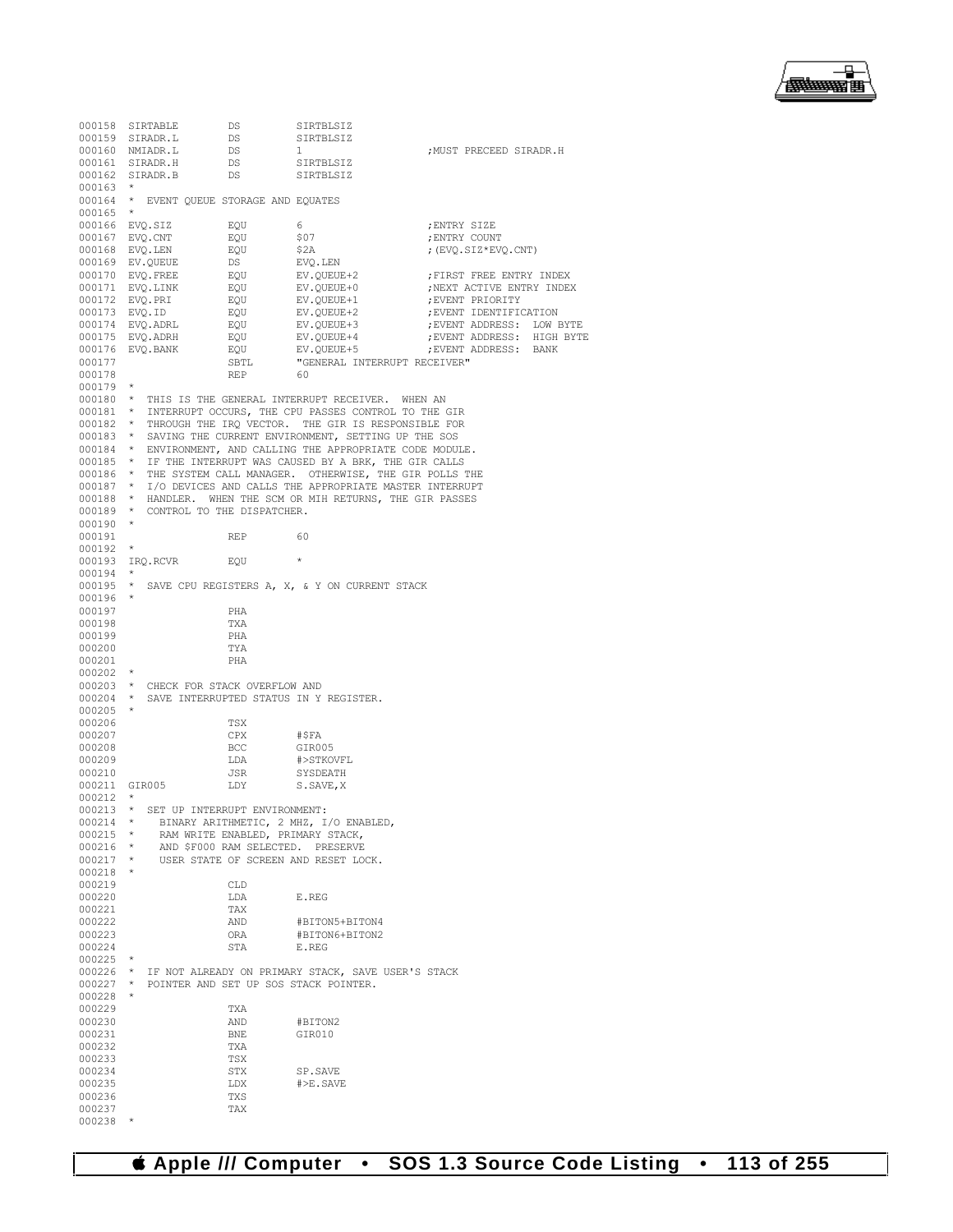

|                  |                                |            | 000239 * SAVE E, Z, B, & I/O EXPANSION SLOT ON SOS STACK         |                              |
|------------------|--------------------------------|------------|------------------------------------------------------------------|------------------------------|
| $000241$ *       |                                |            | 000240 * IF BRK THEN CALL SCMGR ELSE POLL I/O DEVICES            |                              |
|                  | 000242 GIR010                  | TXA        |                                                                  |                              |
| 000243           |                                | PHA        |                                                                  |                              |
| 000244           |                                | LDA        | Z.REG                                                            |                              |
| 000245           |                                | PHA        |                                                                  |                              |
| 000246           |                                | LDA        | B.REG                                                            |                              |
| 000247           |                                | PHA        |                                                                  |                              |
| 000248           |                                | LDA        | EXPNSLOT                                                         |                              |
| 000249           |                                | PHA        |                                                                  |                              |
| 000250           |                                | BIT        | ŞCFFF                                                            |                              |
| 000251           |                                | BIT        | \$C020                                                           | ;RESET I/O SPACE             |
| 000252           |                                | LDA        | #\$00                                                            |                              |
| 000253           |                                | STA        | EXPNSLOT                                                         |                              |
| 000254           |                                | TYA        |                                                                  |                              |
| 000255           |                                | AND        | #BITON4                                                          |                              |
| 000256           |                                | BEQ        | POLL.IO                                                          |                              |
| $000257$ *       |                                |            |                                                                  |                              |
|                  |                                |            | 000258 * CALL SYSTEM CALL MANAGER; ON RETURN, PUT ERROR CODE IN  |                              |
|                  |                                |            | 000259 * USER'S A REGISTER AND SET RETURN STATUS, THEN DISPATCH. |                              |
| $000260$ *       |                                |            |                                                                  |                              |
| 000261<br>000262 |                                | TSX        |                                                                  | ; CHECK FOR                  |
| 000263           |                                | CPX<br>BEQ | #>B.SAVE-2<br>GIR020                                             | ; REENTRANT<br>; SYSTEM CALL |
| 000264           |                                | LDA        | #>BADBRK                                                         |                              |
| 000265           |                                | JSR        | SYSDEATH                                                         |                              |
|                  | 000266 GIR020                  | LDA        | E.REG                                                            | ; SELECT \$C000 RAM          |
| 000267           |                                | AND        | #BITOFF6                                                         |                              |
| 000268           |                                | STA        | E.REG                                                            |                              |
| 000269           |                                | CLI        |                                                                  | ; ENABLE INTERRUPTS          |
| 000270           |                                | JSR        | SCMGR                                                            | ; CALL THE SYSTEM CALL MGR   |
| 000271           |                                | LDA        | #BACKBIT                                                         | ; GET THE MASK               |
| 000272           |                                | STA        | BACKMASK                                                         | ; SET IT IN SYSGLOB          |
| 000273           |                                | JSR        | CHKBUF                                                           |                              |
| 000274           |                                | SEI        |                                                                  |                              |
| 000275           |                                | LDX        | SP.SAVE                                                          |                              |
| 000276           |                                | LDA        | Z.SAVE                                                           |                              |
| 000277           |                                | EOR        | #BITON0                                                          | ; SET ZERO PAGE TO           |
| 000278           |                                | STA        | Z.REG                                                            | ; CALLER'S STACK             |
| 000279           |                                | LDA        | SERR                                                             |                              |
| 000280           |                                | STA        | >A.SAVE, X                                                       |                              |
| 000281           |                                | PHP        |                                                                  |                              |
| 000282           |                                | LDA        | $>$ S.SAVE, X                                                    |                              |
| 000283           |                                | AND        | #\$7D                                                            |                              |
| 000284           |                                | STA        | $>$ S.SAVE, X                                                    |                              |
| 000285           |                                | PLA        |                                                                  |                              |
| 000286           |                                | AND        | #\$82                                                            |                              |
| 000287           |                                | ORA        | $>$ S. SAVE, X                                                   |                              |
| 000288           |                                | STA        | >S.SAVE, X                                                       |                              |
| 000289           |                                | JMP        | DISPATCH                                                         |                              |
| 000290           |                                | PAGE       |                                                                  |                              |
| 000291           | $\star$                        |            |                                                                  |                              |
|                  |                                |            | 000292 * SET INTERRUPT ZERO PAGE AND SOS BANK                    |                              |
|                  | 000293 * THEN POLL I/O DEVICES |            |                                                                  |                              |
| $000294$ *       |                                |            |                                                                  |                              |
|                  | 000295 POLL.IO                 | BIT        | E.IORA                                                           | ; VERIFY THAT 'IRQ IS LOW    |
| 000296           |                                | BPL        | PIO006                                                           |                              |
| 000297           |                                | INC        | IRQCNTR                                                          | ; BUMP FALSE IRQ COUNTER     |
| 000298           |                                | BNE        | PIO004                                                           |                              |
| 000299           |                                | INC        | IRQCNTR+1                                                        |                              |
|                  | 000300 PIO004                  | JMP        | DISPATCH                                                         |                              |
|                  | 000301 PIO006                  | LDA        | #0                                                               | ; SET INTERRUPT ZERO PAGE    |
| 000302           |                                | STA        | Z.REG                                                            |                              |
| 000303           |                                | LDA        | E.REG                                                            |                              |
| 000304           |                                | ORA        | #BITON7                                                          | ; FORCE 1 MHZ FOR            |
| 000305           |                                | STA        | E.REG                                                            | ; READING ACIA STATUS        |
| 000306           |                                | AND        | #BITOFF7                                                         |                              |
| 000307           |                                | LDX        | #\$01                                                            |                              |
| 000308           |                                | LDY        | ACIASTAT                                                         | ; ANY INTERRUPT ON ACIA?     |
| 000309           |                                | STA        | $\mathbb E$ . REG                                                |                              |
| 000310           |                                | BMI        | PI0070                                                           |                              |
| 000311           |                                | LDA        | E.IFR                                                            | ; ANY INTERRUPT ON E-6522?   |
| 000312           |                                | BPL        | PIO020                                                           | $\mathcal{F}$ NO             |
| 000313           |                                | AND        | E.IER                                                            |                              |
| 000314           |                                | LDY        | #7                                                               |                              |
| 000315           |                                | LDX        | #\$02                                                            |                              |
| 000316           | PIO010                         | LSR        | Α                                                                | ; CHECK FLAG BITS            |
| 000317           |                                | <b>BCS</b> | PI0070                                                           |                              |
| 000318           |                                | INX        |                                                                  |                              |
| 000319           |                                | DEY        |                                                                  |                              |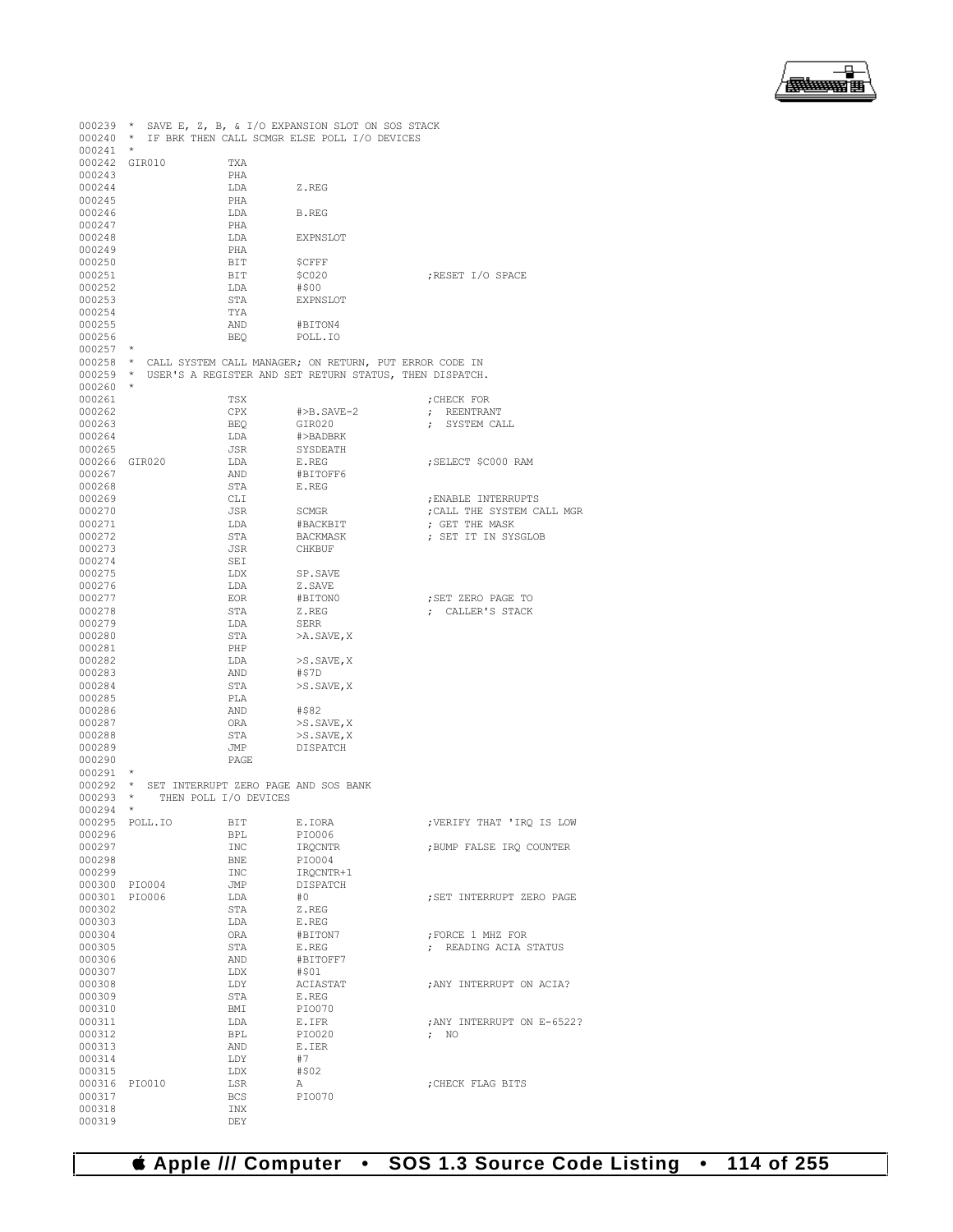| 000320           |                                        | BNE               | <b>PIO010</b>                                                                                                       |                              |
|------------------|----------------------------------------|-------------------|---------------------------------------------------------------------------------------------------------------------|------------------------------|
| 000321           |                                        | BEQ               | PIO035                                                                                                              |                              |
|                  | 000322 PIO020                          | LDA               | D.IFR                                                                                                               | ANY INTERRUPT ON D-6522?     |
| 000323           |                                        | <b>BPL</b>        | PIO035                                                                                                              |                              |
| 000324           |                                        | AND               | D.IER                                                                                                               |                              |
| 000325           |                                        | BIT<br>BNE        | ANYSLOT                                                                                                             | ; ANY SLOT INTERRUPT?        |
| 000326           |                                        |                   | PIO040                                                                                                              | ; YES                        |
| 000327           |                                        | LDY               | #7                                                                                                                  |                              |
| 000328           |                                        | LDX               | #\$09                                                                                                               |                              |
|                  | 000329 PIO030                          | LSR<br>BCS<br>INX | A                                                                                                                   | CHECK FLAG BITS              |
| 000330           |                                        |                   | PI0070                                                                                                              |                              |
| 000331           |                                        |                   |                                                                                                                     |                              |
| 000332           |                                        | DEY               |                                                                                                                     |                              |
| 000333           |                                        | BNE<br>LDX<br>BNE | PIO030                                                                                                              |                              |
|                  | 000334 PIO035                          |                   | #\$10                                                                                                               | : INTERRUPT NOT FOUND        |
| 000335           |                                        |                   | PIO050                                                                                                              |                              |
|                  | 000336 PIO040                          | LDX               | #\$11                                                                                                               |                              |
| 000337           |                                        | BIT<br>BPL        | SLOT1                                                                                                               | ; SLOT 1?                    |
| 000338           |                                        |                   | PIO070                                                                                                              |                              |
| 000339           |                                        | INX               |                                                                                                                     |                              |
| 000340           |                                        | BIT<br>BPL        | SLOT2                                                                                                               | ;SLOT 2?                     |
| 000341           |                                        |                   | PI0070                                                                                                              |                              |
| 000342           |                                        | LDA               | E.IORA                                                                                                              |                              |
| 000343           |                                        | INX<br>BIT        |                                                                                                                     |                              |
| 000344           |                                        |                   | SLOT3                                                                                                               | ; SLOT 3?                    |
| 000345           |                                        | <b>BEQ</b>        | PI0070                                                                                                              |                              |
| 000346           |                                        | INX               |                                                                                                                     |                              |
| 000347           |                                        | BIT               | SLOT4                                                                                                               | SLOT 4?;                     |
| 000348           |                                        | BEQ               | PIO070                                                                                                              |                              |
| 000349           |                                        | LDX               | #\$0A                                                                                                               |                              |
| $000350$ *       |                                        |                   |                                                                                                                     |                              |
|                  | 000351 * BAD INTERRUPT -- SYSTEM DEATH |                   |                                                                                                                     |                              |
| $000352$ *       |                                        |                   |                                                                                                                     |                              |
|                  | 000353 PIO050                          |                   | LDA #>BADINT1                                                                                                       | ; INTERRUPT NOT FOUND        |
| 000354           |                                        | JSR               | SYSDEATH                                                                                                            |                              |
|                  | 000355 PIO060                          | LDA               | #>BADINT2                                                                                                           | ; BAD ZERO PAGE ALLOCATION   |
| 000356           |                                        | JSR               | SYSDEATH                                                                                                            |                              |
| $000357$ *       |                                        |                   |                                                                                                                     |                              |
|                  | 000358 * INTERRUPTING DEVICE FOUND     |                   |                                                                                                                     |                              |
| $000359$ *       |                                        |                   | ALLOCATE ZERO PAGE AND CALL MASTER INTERRUPT HANDLER                                                                |                              |
|                  |                                        |                   |                                                                                                                     |                              |
| 000360 *         |                                        |                   |                                                                                                                     |                              |
|                  | 000361 * NOTE:                         |                   |                                                                                                                     |                              |
|                  |                                        |                   | 000362 * SINCE READING THE ACIA'S STATUS REGISTER RESETS THE                                                        |                              |
|                  |                                        |                   |                                                                                                                     |                              |
|                  |                                        |                   | 000363 * DSR AND DCD BITS, THE STATUS READ BY THE POLLING 000364 * ROUTINE MUST BE PASSED TO THE INTERRUPT HANDLER, |                              |
| $000365$ *       |                                        |                   | THE Y REGISTER HAS BEEN SELECTED FOR THIS PURPOSE.                                                                  |                              |
|                  |                                        |                   |                                                                                                                     |                              |
|                  |                                        |                   |                                                                                                                     |                              |
| 000368 *         |                                        |                   | NEED TO USE Y, THE STATUS MUST BE PRESERVED AND                                                                     |                              |
| $000369$ *       |                                        |                   | RESTORED BEFORE CALLING THE INTERRUPT HANDLER.                                                                      |                              |
| $000370$ *       |                                        |                   |                                                                                                                     |                              |
|                  | 000371 CALLMIH JMP                     |                   | (IROADDR)                                                                                                           |                              |
| 000372 *         |                                        |                   |                                                                                                                     |                              |
|                  | 000373 PIO070                          | LDA               |                                                                                                                     |                              |
| 000374           |                                        | BPL               | PIO050                                                                                                              | ; NO                         |
| 000375           |                                        | LDA<br>STA        | SIRADR.L, X                                                                                                         | ; GET INTERRUPT ADDRESS      |
| 000376           |                                        |                   | IRQADDR<br>SIRADR.H.X                                                                                               |                              |
| 000377           |                                        | ORA               |                                                                                                                     | ; CHECK FOR ADDRESS = $$00$  |
| 000378           |                                        | BEO               | PI0050                                                                                                              | ; BAD ADDRESS                |
| 000379<br>000380 |                                        | LDA               | SIRADR.H, X                                                                                                         |                              |
|                  |                                        | STA               | IRQADDR+1                                                                                                           |                              |
| 000381<br>000382 |                                        | LDA<br>STA        | SIRADR.B, X<br>B.REG                                                                                                |                              |
| 000383           |                                        | LDA               | ZPGSTACK                                                                                                            | ; ALLOCATE MIH ZERO PAGE     |
| 000384           |                                        | $\text{CMP}$      | #ZPGSTOP+ZPGSPACE                                                                                                   |                              |
| 000385           |                                        | BCC               | PIO060                                                                                                              | : TOO MANY NESTED INTERRUPTS |
| 000386           |                                        | SBC               | #ZPGSPACE                                                                                                           |                              |
| 000387           |                                        | STA               | ZPGSTACK                                                                                                            |                              |
| 000388           |                                        | STA               | ZPGSP                                                                                                               |                              |
| 000389           |                                        | TAX               |                                                                                                                     |                              |
| 000390           |                                        | <b>JSR</b>        | CALLMIH                                                                                                             | : CALL INTERRUPT HANDLER     |
| 000391           |                                        | SEI               |                                                                                                                     |                              |
| 000392           |                                        | LDA               | #\$00                                                                                                               |                              |
| 000393           |                                        | STA               | Z.REG                                                                                                               |                              |
| 000394           |                                        | CLC               |                                                                                                                     |                              |
| 000395           |                                        | LDA               | ZPGSTACK                                                                                                            | ; DEALLOCATE MIH ZERO PAGE   |
| 000396           |                                        | ADC               | #ZPGSPACE                                                                                                           |                              |
| 000397           |                                        | STA               | ZPGSTACK                                                                                                            |                              |
| 000398           |                                        | STA               | ZPGSP                                                                                                               |                              |
| 000399<br>000400 |                                        | LDA<br>STA        | #BITON1<br>D.IFR                                                                                                    | ; CLEAR ANY SLOT INTERRUPT   |

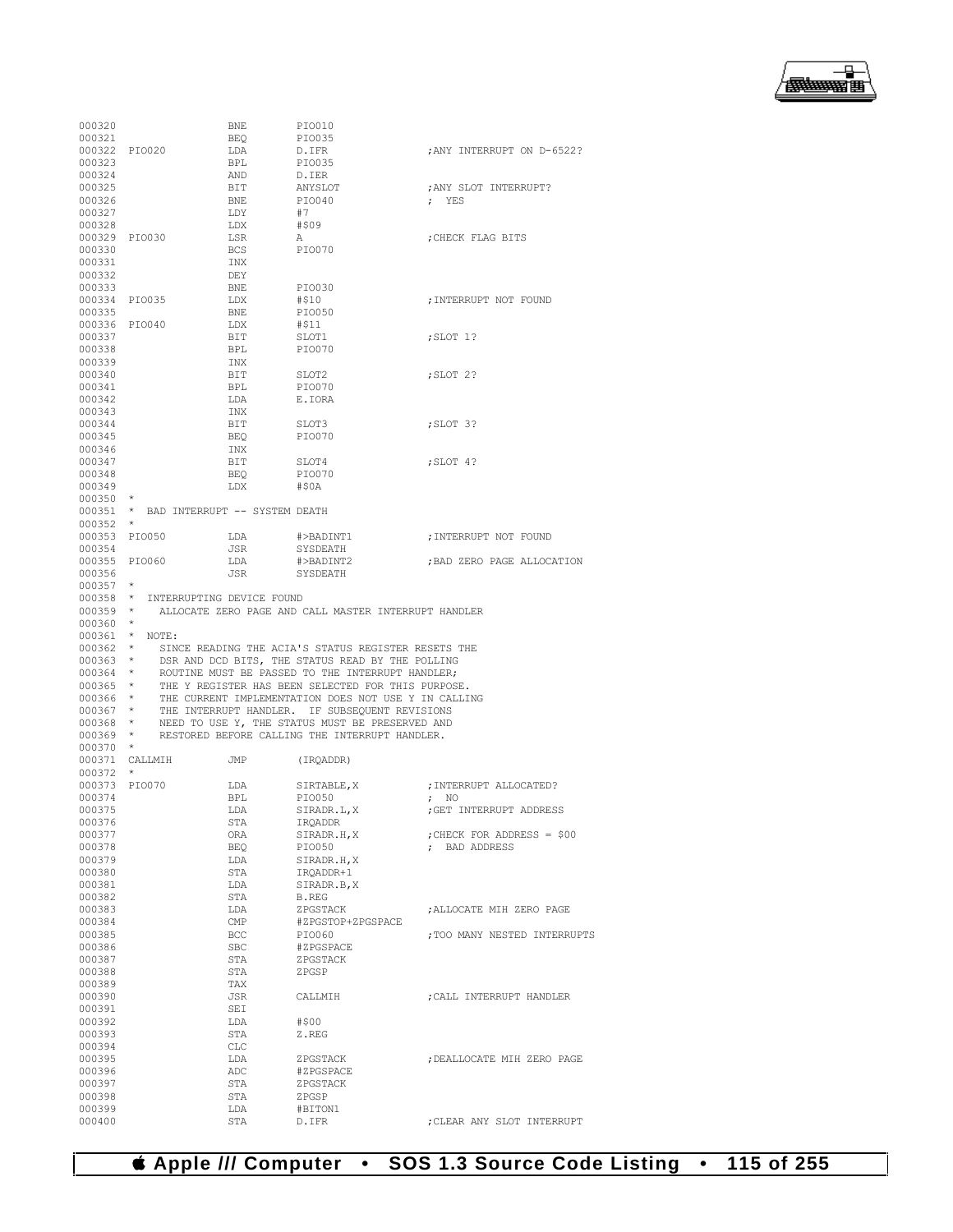

000401 JMP DISPATCH<br>000402 SBTL "NON-MAS SBTL "NON-MASKABLE INTERRUPT RECEIVER"<br>REP 60 000403 000404 000405 \* THIS IS THE NON-MASKABLE INTERRUPT RECEIVER. WHEN AN 000406 \* NMI OCCURS, THE CPU PASSES CONTROL TO THE NMI RECEIVER 000407 \* THROUGH THE NMI VECTOR. THE OPERATION OF THE NMI<br>000408 \* RECEIVER IS ESSENTIALLY THE SAME AS THE GIR EXCEPT 000408 \* RECEIVER IS ESSENTIALLY THE SAME AS THE GIR EXCEPT 000409 \* THAT IT IS NOT CONCERNED WITH BRK, AND THE ONLY VALID 000410 \* SOURCE OF AN NMI IS THE KEYBOARD OR THE I/O DEVICE THE 000410  $\star$  SOURCE OF AN NMI IS THE KEYBOARD OR THE I/O DEVICE THAT 000411  $\star$  HAS ALLOCATED THE NMI RESOURCE. \* HAS ALLOCATED THE NMI RESOURCE. 000412 \* 000413 REP 60  $000414$  \* 000415 \* 000416 NMI.RCVR EQU \*  $000417$ <br> $000418$ \* SAVE CPU REGISTERS A, X, & Y ON CURRENT STACK 000419 \* 000420 PHA<br>000421 TXA 000421 TXA<br>000422 PHA 000422 PHA<br>000423 TYA 000423 TYA<br>000424 PHA 000424 000425 \* 000426 \* CHECK FOR STACK OVERFLOW 000427 \* 000428 TSX<br>000429 CPX 000429 CPX #\$FA<br>000430 RCC NMT005  $000430$ <br> $000431$ 000431 LDA #>STKOVFL SYSDEATH 000433 \* 000434 \* SET UP INTERRUPT ENVIRONMENT:<br>000435 \* RINARY ARITHMETIC 2 MHZ I 000435 \* BINARY ARITHMETIC, 2 MHZ, I/O ENABLED, 000436 \* RAM WRITE ENABLED, PRIMARY STACK. 000436 \* RAM WRITE ENABLED, PRIMARY STACK,<br>000437 \* AND \$F000 RAM SELECTED. PRESERVE 000437 \* AND \$F000 RAM SELECTED. PRESERVE 000438 \* USER STATE OF SCREEN AND RESET LOCK. 000439 \* 000440 NMI005 CLD<br>000441 T.DA 000441 LDA E.REG 000442 TAX<br>000443 AND 000443 AND #BITON5+BITON4 ORA #BITON6+BITON2<br>STA E.REG 000445  $000446$ <br> $000447$ \* IF NOT ALREADY ON PRIMARY STACK, SAVE USER'S 000448 \* STACK POINTER AND SET UP SOS STACK POINTER. 000449 \* 000450 TXA TXA <br/> TXA AND 000451 AND #BITON2 BNE NMI010<br>TXA 000453 TXA<br>000454 TSX 000454 TSX<br>000455 STX 000455 STX SP.SAVE  $\verb|LDX| \qquad \verb|#> E.SAVE \\ \verb|TXS|$ 000457 TXS<br>000458 TAX 000458 000459 000460 \* SAVE SYSTEM CONTROL REGISTERS E, Z, & B ON SOS STACK 000461 000462 NMI010 TXA 000463 000464 LDA Z.REG<br>000465 PHA 000465 PHA<br>000466 T.DA 000466 LDA B.REG 000467 PHA LDA EXPNSLOT<br>PHA 000469 PHA<br>000470 BIT 000470 BIT \$CFFF<br>000471 BIT \$C020 BIT \$C020 ;RESET I/O SPACE LDA #\$00 000472 LDA #\$00 EXPNSLOT 000474 \* 000475  $\star$  SET INTERRUPT ZERO PAGE 000476 000477 LDA #0<br>000478 STA Z.REG 000478 000479<br>000480 \* SEE IF NMI IS FROM KEYBOARD OR I/O DEVICE  $^\ast$ 000481 \*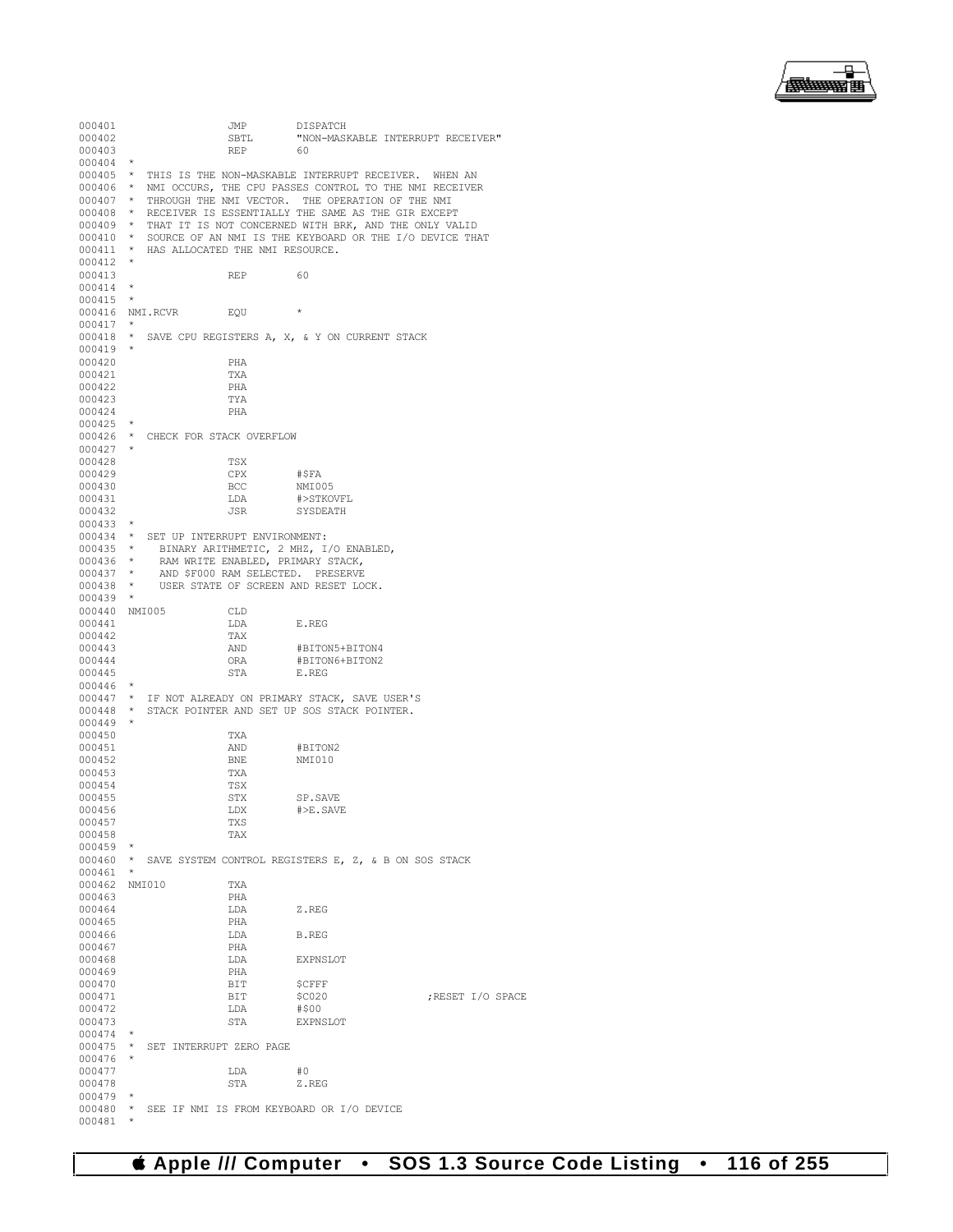

| 000482                   |         |                     | LDA                                       | E.IORB                                                                          |                       |
|--------------------------|---------|---------------------|-------------------------------------------|---------------------------------------------------------------------------------|-----------------------|
| 000483<br>$000484$ *     |         |                     | BMI                                       | NMI030                                                                          |                       |
|                          |         |                     | 000485 * NMI IS FROM I/O DEVICE           |                                                                                 |                       |
| $000486$ *               |         |                     |                                           |                                                                                 |                       |
| 000487                   |         |                     | LDA                                       | SIRTABLE ; NMI ALLOCATED?                                                       |                       |
| 000488                   |         |                     | <b>BPL</b>                                | NMI020                                                                          |                       |
| 000489                   |         |                     | JSR                                       | CALLNMI                                                                         |                       |
| 000490                   |         |                     | SEI                                       |                                                                                 |                       |
| 000491                   |         |                     |                                           | DISPATCH                                                                        |                       |
| 000492 CALLNMI           |         |                     | JMP<br>LDA<br>STA                         | SIRADR.L                                                                        |                       |
| 000493                   |         |                     |                                           | NMIADR.L                                                                        |                       |
| 000494                   |         |                     | LDA                                       | SIRADR.B                                                                        |                       |
| 000495                   |         |                     | STA                                       | B.REG                                                                           |                       |
| 000496                   |         |                     | JMP                                       | (NMIADR.L)                                                                      |                       |
| $000497$ *               |         |                     |                                           |                                                                                 |                       |
|                          |         |                     | 000498 * BAD INTERRUPT -- SYSTEM DEATH    |                                                                                 |                       |
| $000499$ *               |         |                     |                                           |                                                                                 |                       |
|                          |         |                     |                                           | 000500 NMI020 $LDA$ $\#$ >BADINT1 $;$ NMI NOT ALLOCATED                         |                       |
| 000501                   |         |                     | JSR                                       | SYSDEATH                                                                        |                       |
| $000502$ *               |         |                     |                                           |                                                                                 |                       |
|                          |         |                     | 000503 * NMI IS FROM THE KEYBOARD         |                                                                                 |                       |
| $000504$ *               |         |                     |                                           |                                                                                 |                       |
| 000505 NMI030            |         |                     | LDA                                       | SYSBANK                                                                         |                       |
| 000506                   |         |                     | STA                                       | B.REG                                                                           |                       |
| 000507<br>000508         |         |                     | JSR                                       | KYBDNMI                                                                         |                       |
| 000509                   |         |                     | SEI<br><b>JMP</b>                         |                                                                                 |                       |
| 000510                   |         |                     | SBTL                                      | DISPATCH<br>"DISPATCHER"                                                        |                       |
| 000511                   |         |                     | <b>REP</b>                                | - 60                                                                            |                       |
| $000512$ *               |         |                     |                                           |                                                                                 |                       |
|                          |         |                     |                                           | 000513 * THIS IS THE DISPATCHER. UPON COMPLETION, ALL SOS CALLS                 |                       |
|                          |         |                     |                                           | 000514 * AND INTERRUPT HANDLERS RETURN CONTROL TO THE DISPATCHER.               |                       |
|                          |         |                     |                                           | 000515 * ITS PURPOSE IS TO SET UP THE APPROPRIATE ENVIRONMENT AND               |                       |
|                          |         |                     |                                           | 000516 * PASS CONTROL TO WHATEVER CODE SHOULD RUN NEXT.                         |                       |
| $000517$ *               |         |                     |                                           |                                                                                 |                       |
|                          |         |                     |                                           | 000518 * WHEN SOS IS INTERRUPTED, CONTROL ALWAYS RETURNS TO THE                 |                       |
|                          |         |                     |                                           | 000519 * INTERRUPTED CODE. HOWEVER, WHEN THE USER IS INTERRUPTED,               |                       |
|                          |         |                     |                                           | 000520 * BY EITHER A SOS CALL OR AN INTERRUPT, THE DISPATCHER                   |                       |
|                          |         |                     |                                           |                                                                                 |                       |
|                          |         |                     |                                           | 000521 * MUST CHECK THE EVENT QUEUE. IF THERE IS AN ACTIVE EVENT                |                       |
|                          |         |                     |                                           | 000522 * WITH A PRIORITY HIGHER THAN THE CURRENT EVENT FENCE,                   |                       |
|                          |         |                     |                                           | 000523 * CONTROL IS PASSED TO THE EVENT CODE. OTHERWISE, CONTROL                |                       |
|                          |         |                     | 000524 * RETURNS TO THE INTERRUPTED CODE. |                                                                                 |                       |
| $000525$ *               |         |                     |                                           |                                                                                 |                       |
| 000526                   |         |                     | REP                                       | - 60                                                                            |                       |
| $000527$ *               |         |                     |                                           |                                                                                 |                       |
|                          |         | 000528 DISPATCH EQU |                                           | $\star$                                                                         |                       |
| $000529$ *               |         |                     |                                           |                                                                                 |                       |
|                          |         |                     | 000530 * DISABLE INTERRUPTS AND RESTORE   |                                                                                 |                       |
|                          |         |                     | 000531 * SYSTEM CONTROL REGISTERS B & Z   |                                                                                 |                       |
| $000532$ *               |         |                     |                                           |                                                                                 |                       |
| 000533                   |         |                     | SEI                                       |                                                                                 |                       |
| 000534                   |         |                     | LDA                                       | E.REG                                                                           |                       |
| 000535                   |         |                     | ORA                                       | #BITON6                                                                         | ENABLE I/O            |
| 000536                   |         |                     | STA                                       | E.REG                                                                           |                       |
| 000537                   |         |                     | PLA                                       |                                                                                 |                       |
| 000538                   |         |                     | JSR                                       | SELC800                                                                         | ; RESTORE I/O SPACE   |
| 000539                   |         |                     | PLA                                       |                                                                                 |                       |
| 000540<br>000541         |         |                     | STA                                       | B.REG                                                                           |                       |
| 000542                   |         |                     | PLA<br>STA                                |                                                                                 |                       |
|                          |         |                     |                                           | Z.REG                                                                           |                       |
| $000543$ *               |         |                     |                                           |                                                                                 |                       |
|                          |         |                     | 000544 * CHECK SAVED ENVIRONMENT REGISTER |                                                                                 |                       |
| $000545$ *               |         |                     | IF RETURNING TO PRIMARY STACK             |                                                                                 |                       |
| $000546$ *<br>$000547$ * |         |                     |                                           | THEN RESTORE E REG AND RELAUNCH SOS<br>ELSE RESET STACK POINTER & RESTORE E REG |                       |
| 000548                   | $\star$ |                     |                                           |                                                                                 |                       |
| 000549                   |         |                     | PLA                                       |                                                                                 |                       |
| 000550                   |         |                     | ORA                                       | #BITON5                                                                         | ; SET SCREEN STATE TO |
| 000551                   |         |                     | BIT                                       | SCRNMODE                                                                        | ; CURRENT SCREEN MODE |
| 000552                   |         |                     | BMI                                       | DSP005                                                                          |                       |
| 000553                   |         |                     | AND                                       | #BITOFF5                                                                        |                       |
| 000554                   | DSP005  |                     | TAY                                       |                                                                                 |                       |
| 000555                   |         |                     | AND                                       | #BITON2                                                                         |                       |
| 000556                   |         |                     | BEQ                                       | DSP010                                                                          |                       |
| 000557                   |         |                     | STY                                       | E.REG                                                                           |                       |
| 000558                   |         |                     | BNE                                       | DSP030                                                                          |                       |
| 000559                   | DSP010  |                     | PLA                                       |                                                                                 |                       |
| 000560                   |         |                     | TAX                                       |                                                                                 |                       |
| 000561<br>000562         |         |                     | TXS<br>STY                                | E.REG                                                                           |                       |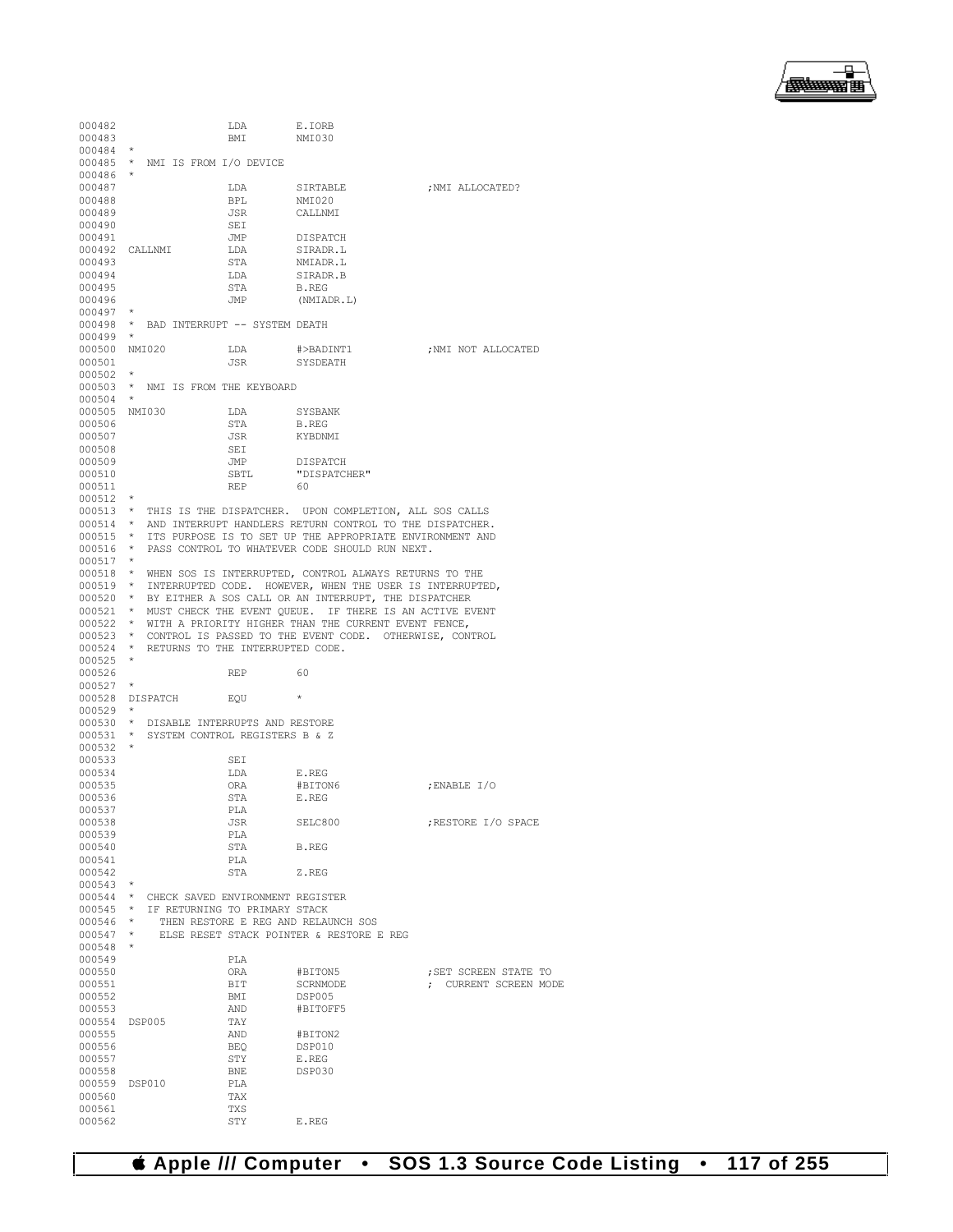

| $000563$ *      |            |                                    |      |                                                                   |                       |
|-----------------|------------|------------------------------------|------|-------------------------------------------------------------------|-----------------------|
|                 |            |                                    |      | 000564 * CHECK FOR ACTIVE EVENT WITH PRIORITY > FENCE             |                       |
| 000565          | $\star$    |                                    |      |                                                                   |                       |
| 000566 DSP020   |            |                                    | LDA  | CEVPRI                                                            |                       |
| 000567          |            |                                    | LDX  | EVO.LINK                                                          |                       |
| 000568          |            |                                    | CMP  | EVQ.PRI, X                                                        |                       |
| 000569          |            |                                    | BCS  | DSP030                                                            |                       |
| $000570$ *      |            |                                    |      |                                                                   |                       |
|                 |            | 000571 * PROCESS ACTIVE EVENT TRAP |      |                                                                   |                       |
|                 |            |                                    |      |                                                                   |                       |
|                 |            |                                    |      | 000572 * SAVE E, Z, B, & CALLER'S PRIORITY ON STACK THEN CALL     |                       |
|                 |            |                                    |      | 000573 * EVENT. UPON RETURN, RESTORE PRIORITY, B, Z, & E THEN     |                       |
|                 |            | 000574 * CHECK FOR MORE EVENTS.    |      |                                                                   |                       |
| $000575$ *      |            |                                    |      |                                                                   |                       |
| 000576          |            |                                    | LDA  | E.REG                                                             |                       |
| 000577          |            |                                    | PHA  |                                                                   |                       |
| 000578          |            |                                    | LDA  | Z.REG                                                             |                       |
| 000579          |            |                                    | PHA  |                                                                   |                       |
| 000580          |            |                                    | LDA  | B.REG                                                             |                       |
|                 |            |                                    |      |                                                                   |                       |
| 000581          |            |                                    | PHA  |                                                                   |                       |
| 000582          |            |                                    | LDA  | CEVPRI                                                            |                       |
| 000583          |            |                                    | PHA  |                                                                   |                       |
| 000584          |            |                                    | JSR  | DO.EVENT                                                          |                       |
| 000585          |            |                                    | SEI  |                                                                   |                       |
| 000586          |            |                                    | PLA  |                                                                   |                       |
| 000587          |            |                                    | STA  | CEVPRI                                                            |                       |
| 000588          |            |                                    | PLA  |                                                                   |                       |
| 000589          |            |                                    | STA  | B.REG                                                             |                       |
|                 |            |                                    | PLA  |                                                                   |                       |
| 000590          |            |                                    |      |                                                                   |                       |
| 000591          |            |                                    | STA  | Z.REG                                                             |                       |
| 000592          |            |                                    | PLA  |                                                                   |                       |
| 000593          |            |                                    | ORA  | #BITON5                                                           | ; SET SCREEN STATE TO |
| 000594          |            |                                    | BIT  | SCRNMODE                                                          | ; CURRENT SCREEN MODE |
| 000595          |            |                                    | BMI  | DSP025                                                            |                       |
| 000596          |            |                                    | AND  | #BITOFF5                                                          |                       |
| 000597 DSP025   |            |                                    | STA  | E.REG                                                             |                       |
| 000598          |            |                                    | JMP  | DSP020                                                            |                       |
| $000599$ *      |            |                                    |      |                                                                   |                       |
|                 |            |                                    |      |                                                                   |                       |
|                 |            |                                    |      | 000600 * RESTORE CPU REGISTERS Y, X, & A AND LAUNCH               |                       |
| 000601          | $\star$    |                                    |      |                                                                   |                       |
| 000602 DSP030   |            |                                    | PLA  |                                                                   |                       |
| 000603          |            |                                    | TAY  |                                                                   |                       |
| 000604          |            |                                    | PLA  |                                                                   |                       |
| 000605          |            |                                    | TAX  |                                                                   |                       |
| 000606          |            |                                    | PLA  |                                                                   |                       |
| 000607          |            |                                    | RTI  |                                                                   |                       |
| 000608          |            |                                    | PAGE |                                                                   |                       |
| 000609          |            |                                    | REP  | 60                                                                |                       |
|                 | $\star$    |                                    |      |                                                                   |                       |
| 000610          |            |                                    |      |                                                                   |                       |
|                 |            |                                    |      | 000611 * THIS SUBROUTINE CALLS THE HIGHEST PRIORITY ACTIVE EVENT. |                       |
|                 |            |                                    |      | 000612 * FIRST, IT DELINKS THE FIRST ENTRY ON THE ACTIVE LIST AND |                       |
|                 |            |                                    |      | 000613 * LINKS IT TO THE FREE LIST. THEN, IT SETS UP THE BANK,    |                       |
|                 |            |                                    |      | 000614 * ADDRESS, ID, & STATUS AND CALLS THE EVENT VIA AN RTI.    |                       |
| $000615$ *      |            |                                    |      |                                                                   |                       |
| 000616          |            |                                    | REP  | 60                                                                |                       |
| 000617          | $\star$    |                                    |      |                                                                   |                       |
| 000618 DO.EVENT |            |                                    | EOU  | $\star$                                                           |                       |
| 000619          | $\star$    |                                    |      |                                                                   |                       |
|                 |            | 000620 * WRITE ENABLE RAM          |      |                                                                   |                       |
| $000621$ *      |            |                                    |      |                                                                   |                       |
|                 |            |                                    |      |                                                                   |                       |
| 000622          |            |                                    | LDY  | E.REG                                                             |                       |
| 000623          |            |                                    | TYA  |                                                                   |                       |
| 000624          |            |                                    | AND  | #BITOFF3                                                          |                       |
| 000625          |            |                                    | STA  | E.REG                                                             |                       |
| 000626          | $\star$    |                                    |      |                                                                   |                       |
|                 |            |                                    |      | 000627 * DELINK ENTRY FROM ACTIVE LIST AND RELINK IT TO FREE LIST |                       |
| 000628          | $\star$    |                                    |      |                                                                   |                       |
| 000629          |            |                                    | LDX  | EVQ.LINK                                                          |                       |
|                 |            |                                    | LDA  |                                                                   |                       |
| 000630          |            |                                    |      | EVQ.LINK, X                                                       |                       |
| 000631          |            |                                    | STA  | EVQ.LINK                                                          |                       |
| 000632          |            |                                    | LDA  | EVQ. FREE                                                         |                       |
| 000633          |            |                                    | STA  | EVQ.LINK, X                                                       |                       |
| 000634          |            |                                    | STX  | EVQ. FREE                                                         |                       |
| 000635          | $\star$    |                                    |      |                                                                   |                       |
|                 |            |                                    |      | 000636 * SET FENCE TO EVENT PRIORITY THEN RESTORE E REG           |                       |
| 000637          | $^\star$   |                                    |      |                                                                   |                       |
| 000638          |            |                                    | LDA  | EVQ.PRI, X                                                        |                       |
| 000639          |            |                                    |      |                                                                   |                       |
|                 |            |                                    | STA  | CEVPRI                                                            |                       |
| 000640          |            |                                    | STY  | E.REG                                                             |                       |
| 000641          | $\star$    |                                    |      |                                                                   |                       |
| $000642$ *      |            |                                    |      | SET UP B, Z, E, ADDRESS, ID, & STATUS                             |                       |
| 000643          | $^{\star}$ |                                    |      |                                                                   |                       |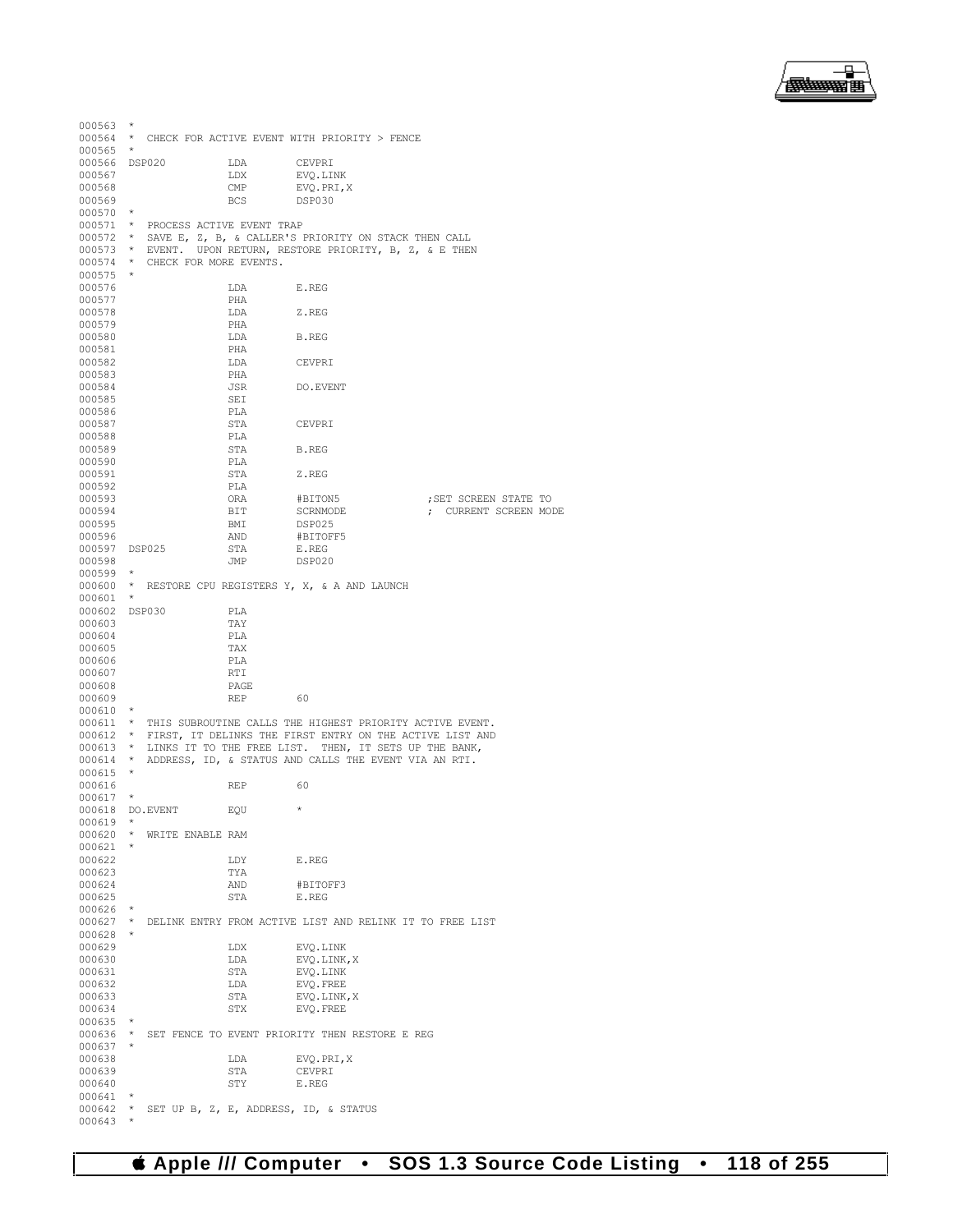

| 000644 | LDA        | EVO.BANK, X                                           |
|--------|------------|-------------------------------------------------------|
| 000645 | STA        | B.REG                                                 |
| 000646 | LDA        | EVO. ADRH, X                                          |
| 000647 | PHA        |                                                       |
| 000648 | LDA        | EVO. ADRL, X                                          |
| 000649 | PHA        |                                                       |
| 000650 | LDY        | EVO.ID, X                                             |
| 000651 | PHP        |                                                       |
| 000652 | <b>PLA</b> |                                                       |
| 000653 | AND        | #\$82                                                 |
| 000654 | PHA        |                                                       |
| 000655 | TYA        |                                                       |
| 000656 | <b>RTI</b> |                                                       |
| 000657 |            |                                                       |
| 000658 | CHN        | IPL.SRC2                                              |
| 000659 |            |                                                       |
| 000660 |            |                                                       |
| 000661 |            | * END OF APPLE /// SOS 1.3 SOURCE CODE FILE: IPL.SRC1 |
| 000662 |            |                                                       |
| 000663 |            |                                                       |
| 000664 |            |                                                       |

End of File -- Lines: 664 Characters: 17425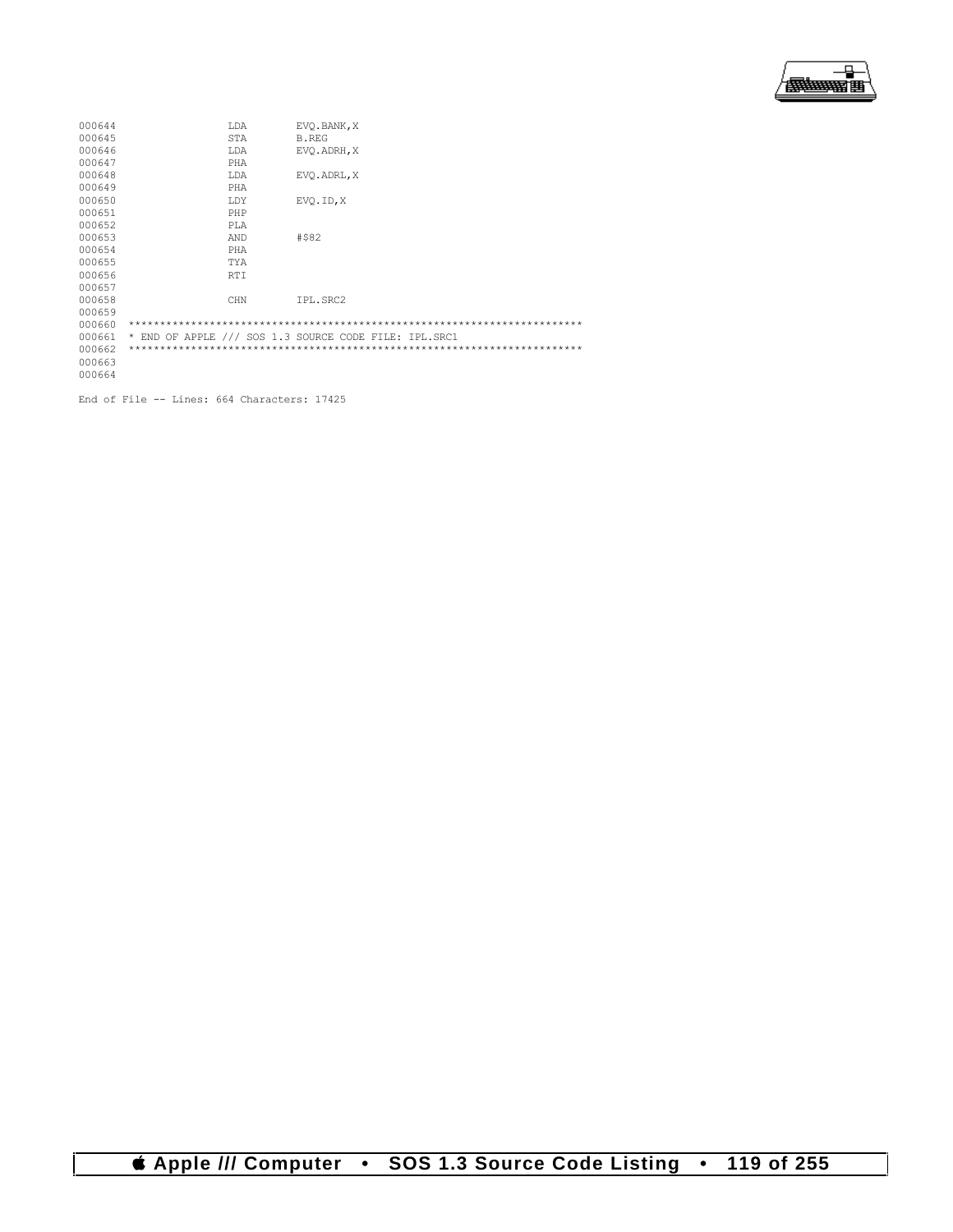

FILE: "SOS. IPL. SRC2. TEXT" 000002 \* APPLE /// SOS 1.3 SOURCE CODE FILE: IPL.SRC2 000004 \* ASSEMBLER: APPLE ] [ 6502 ASSEMBLER from APPLE COMPUTER TOOLKIT 000005 000006 SBTL "SYSTEM INTERNAL RESOURCES" 000007  $\ensuremath{\mathsf{REP}}$ 60  $000008$  \* 000009 \* SYSTEM INTERNAL RESOURCE NUMBERS  $000010$  \* 000011 000012 \* SIR RESOURCE  $000013$  \*  $000014$  \* SOUND PORT / I/O NMI  $\overline{0}$  $\rightarrow$ 000015  $\verb|ACIA|$  $\overline{1}$  $\star$  2 000016 E.CA2 -- KEYBOARD  $\star$ E.CA1 -- CLOCK 000017  $\overline{\mathbf{3}}$ 000018  $\star$  $\overline{4}$ E.SR  $000019$  \*  $E.CB2 -- VBL +$ 5  $000020$  \*  $E.CB1 -- VBL --$ 6 000021  $\star$  $\overline{7}$ E.T2  $000022 * 8$  $E.T1$  $000022$  \* 9<br>000023 \* 9 D.CA2 -- CSP INPUT FLAG / INPUT SWITCH 1 D.CA1 -- ANY SLOT (RESERVED FOR SOS)  $000025 * B$ D.SR -- CSP DATA REGISTER  $000026$  \*  $\overline{C}$ D.CB2 -- CSP DATA I/O / ENSIO  $000026$   $\star$  D<br>000027  $\star$  D<br>000028  $\star$  E D.CB1 -- CSP CLOCK / ENSEL / A/D SELECT / INPUT SW3 D.T2  $000029$  \*  $F$  $D.T1$  $00000030 * 10$ DISK STEPPER / GRAPHICS SCROLL / CHARACTER DOWNLOAD  $000031$  \* 11 SLOT<sub>1</sub>  $\begin{array}{ccccccccc}\n & 0.000032 & * & 12 \\
0.000033 & * & 13 \\
0.00034 & * & 14\n\end{array}$ SLOT<sub>2</sub> SLOT<sub>3</sub> SLOT 4  $000033 + 15$ <br>000035 \* 15<br>000036 \* 16 (UNASSIGNED) (UNASSIGNED) 000037 \* 17 (UNASSIGNED)  $000038$  \* 000039 **REP**  $60$ "RESOURCE ALLOCATION & DEALLOCATION" 000040 SBTL 000041  $REP$ 60 000042 000043 \* RESOURCE ALLOCATION AND DEALLOCATION  $000044$  \* 000045 \* SIRS ARE ALLOCATED AND DEALLOCATED BY THE SUBROUTINES \* 'ALLOCSIR' AND 'DEALCSIR'. THE RESOURCE PARAMETERS ARE 000046 000047 \* PASSED IN A TABLE THAT CONTAINS ONE FIVE-BYTE ENTRY FOR \* EACH SIR THAT IS TO BE ALLOCATED OR DEALLOCATED. 000048 000049 \* TABLE ENTRY FORMAT IS SHOWN BELOW: 000050 000051  $\Omega$  $\overline{1}$  $\mathcal{L}$  $\mathcal{L}$  $\overline{a}$  $000052$  \*  $-+- -+- 000053$  \*  $|$  SIR # | ID | ADR.L | ADR.H | ADR.B | 000054  $000055$  \* 000056 \* SIR # -- SYSTEM INTERNAL RESOURCE NUMBER  $000057$  \* ID -- IDENTIFICATION BYTE  $000058$  \* SUPPLIED BY ALLOCSIR, CHECKED BY DEALCSIR 000059 \* ADR -- INTERRUPT ADDRESS (LOW, HIGH, BANK)  $000060$  \* ZERO IF NO INTERRIPT HANDLER  $000061$  \*  $000062$  \* 000063 \* ALLOCSIR -- ALLOCATE SYSTEM INTERNAL RESOURCES  $000064$  \* 000065  $\star$ PARAMETERS: A: NUMBER OF BYTES IN TABLE 000066  $^{\star}$ 000067  $\rightarrow$ X: TABLE ADDRESS (LOW BYTE)  $000068$  \* Y: TABLE ADDRESS (HIGH BYTE)  $000069$  $\rightarrow$  $000070$  \* NORMAL EXIT -- SIRS ALLOCATED 000071 CARRY: CLEAR  $\star$  $A$ ,  $X$ ,  $Y$ : UNDEFINED 000072  $\rightarrow$ 000073  $\rightarrow$ ERROR EXIT -- SIRS NOT ALLOCATED 000074 000075  $\rightarrow$ CARRY: SET X: SIR NUMBER 000076  $\rightarrow$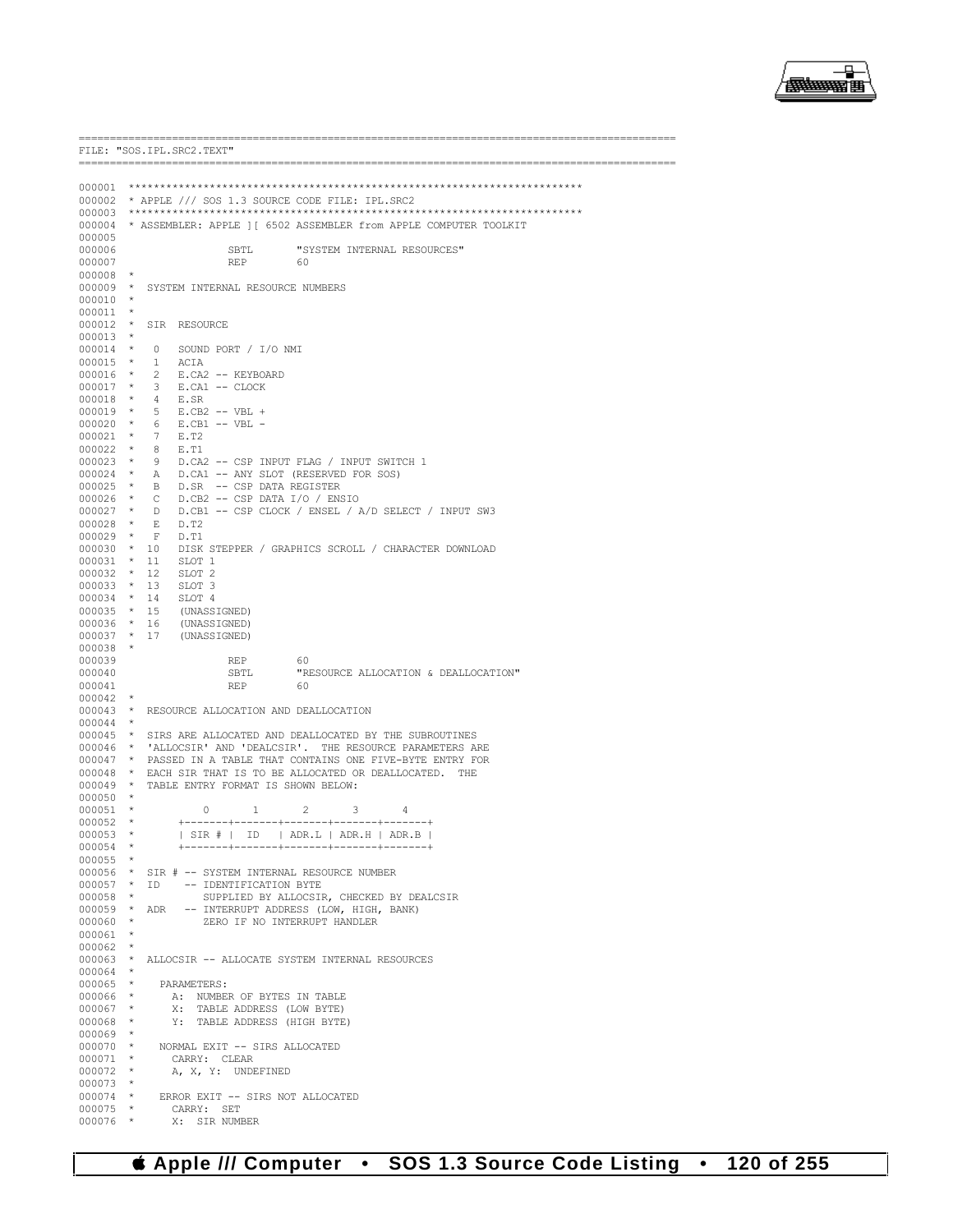

| 000077           | $\star$         | A, Y: UNDEFINED                                  |                  |                           |
|------------------|-----------------|--------------------------------------------------|------------------|---------------------------|
| $000078$ *       |                 |                                                  |                  |                           |
| $000079$ *       |                 |                                                  |                  |                           |
| $000080$ *       |                 | DEALCSIR -- DEALLOCATE SYSTEM INTERNAL RESOURCES |                  |                           |
| $000081$ *       |                 |                                                  |                  |                           |
| $000082$ *       |                 | PARAMETERS:                                      |                  |                           |
| 000083 *         |                 | A: NUMBER OF BYTES IN TABLE                      |                  |                           |
| $000084$ *       |                 | X: TABLE ADDRESS (LOW BYTE)                      |                  |                           |
| $000085$ *       |                 | Y: TABLE ADDRESS (HIGH BYTE)                     |                  |                           |
| 000086 *         |                 |                                                  |                  |                           |
| $000087$ *       |                 | NORMAL EXIT -- SIRS DEALLOCATED                  |                  |                           |
| $000088$ *       |                 | CARRY: CLEAR                                     |                  |                           |
| $000089$ *       |                 | A, X, Y: UNDEFINED                               |                  |                           |
| $000090$ *       |                 |                                                  |                  |                           |
| $000091$ *       |                 | ERROR EXIT -- SIRS NOT DEALLOCATED               |                  |                           |
| 000092 *         |                 | CARRY: SET                                       |                  |                           |
| $000093$ *       |                 | X: SIR NUMBER                                    |                  |                           |
| $000094$ *       |                 | A, Y: UNDEFINED                                  |                  |                           |
| 000095 *         |                 |                                                  |                  |                           |
| 000096           |                 | REP                                              | 60               |                           |
| 000097           | $\star$         | PAGE                                             |                  |                           |
| 000098           |                 |                                                  |                  |                           |
|                  | 000099 IDBYTE   | DFB                                              | \$81             |                           |
| $000100$ *       |                 | EOU                                              | $\star$          |                           |
|                  | 000101 ALLOCSIR |                                                  |                  |                           |
| 000102<br>000103 |                 | CLC                                              |                  |                           |
| 000104           |                 | PHP                                              |                  |                           |
| 000105           |                 | SEI<br>STA                                       | SIRARGSIZ        |                           |
| 000106           |                 | LDA                                              |                  | ; SAVE TABLE SIZE         |
| 000107           |                 | STA                                              | E.REG<br>SIRTEMP |                           |
| 000108           |                 | ORA                                              | #BITON2          | FORCE PRIMARY STACK       |
| 000109           |                 | AND                                              | #BITOFF3         | ; AND WRITE ENABLE        |
| 000110           |                 | STA                                              | E.REG            |                           |
| 000111           |                 | LDA                                              | SIRTEMP          |                           |
| 000112           |                 | PHA                                              |                  |                           |
| 000113           |                 | LDA                                              | Z.REG            |                           |
| 000114           |                 | PHA                                              |                  |                           |
| 000115           |                 | LDA                                              | #\$00            |                           |
| 000116           |                 | STA                                              | Z.REG            | ; SET ZERO PAGE $:=$ \$00 |
| 000117           |                 | STX                                              | SIRARGS          |                           |
| 000118           |                 | STY                                              | SIRARGS+1        | ; SET POINTER TO TABLE    |
| $000119$ *       |                 |                                                  |                  |                           |
| 000120           |                 | LDY                                              | #\$00            |                           |
|                  | 000121 ASIR010  | LDA                                              | (SIRARGS), Y     | ;GET SIR NUMBER           |
| 000122           |                 | CMP                                              | #SIRTBLSIZ       |                           |
| 000123           |                 | TAX                                              |                  |                           |
| 000124           |                 | <b>BCS</b>                                       | ASIR020          |                           |
| 000125           |                 | LDA                                              | SIRTABLE, X      | ; CHECK ALLOCATION        |
| 000126           |                 | BMI                                              | ASIR020          |                           |
| 000127           |                 | LDA                                              | IDBYTE           |                           |
| 000128           |                 | STA                                              | SIRTABLE, X      | ;ALLOCATE SIR             |
| 000129           |                 | INY                                              |                  |                           |
| 000130           |                 | STA                                              | (SIRARGS), Y     | ERETURN ID BYTE,          |
| 000131           |                 | INY                                              |                  |                           |
| 000132           |                 | LDA                                              | (SIRARGS), Y     |                           |
| 000133           |                 | STA                                              | SIRADR.L, X      | ; SAVE INTERRUPT ADDRESS  |
| 000134           |                 | INY                                              |                  |                           |
| 000135           |                 | LDA                                              | (SIRARGS), Y     |                           |
| 000136           |                 | STA                                              | SIRADR.H, X      |                           |
| 000137           |                 | INY                                              |                  |                           |
| 000138           |                 | LDA                                              | (SIRARGS), Y     |                           |
| 000139           |                 | STA                                              | SIRADR.B, X      |                           |
| 000140           |                 | INY                                              |                  |                           |
| 000141           |                 | CPY                                              | SIRARGSIZ        |                           |
| 000142           |                 | BCC                                              | ASIR010          |                           |
| $000143$ *       |                 |                                                  |                  |                           |
| 000144           |                 | CLC                                              |                  |                           |
| 000145           |                 | INC                                              | IDBYTE           | ; BUMP ID BYTE            |
| 000146           |                 | BMI                                              | SIREXIT          |                           |
| 000147           |                 | LDA                                              | #\$81            |                           |
| 000148           |                 | STA                                              | IDBYTE           |                           |
| 000149           |                 | BMI                                              | SIREXIT          |                           |
| 000150           | $\star$         |                                                  |                  |                           |
|                  | 000151 ASIR020  | STX                                              | SIRTEMP          | ; SAVE BAD SIR NUMBER     |
|                  | 000152 ASIR030  | SEC                                              |                  |                           |
| 000153           |                 | TYA                                              |                  |                           |
| 000154           |                 | SBC                                              | #5               |                           |
| 000155           |                 | TAY                                              |                  |                           |
| 000156           |                 | BCC                                              | ASIR040          |                           |
| 000157           |                 | LDA                                              | (SIRARGS), Y     | ; GET SIR NUMBER          |

 **Apple /// Computer • SOS 1.3 Source Code Listing • 121 of 255**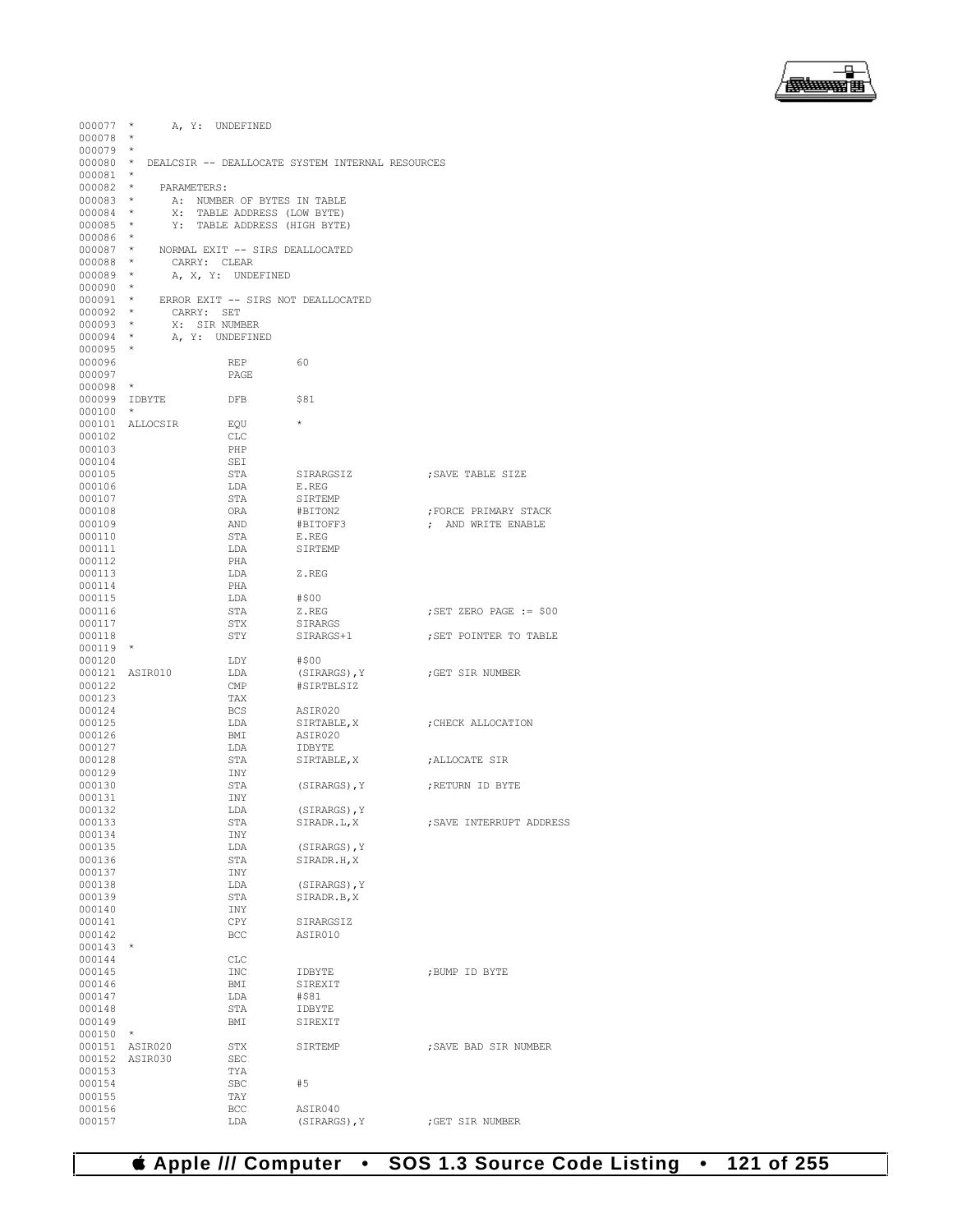

| 000158                   |                   | TAX               |                                                                    |                           |
|--------------------------|-------------------|-------------------|--------------------------------------------------------------------|---------------------------|
| 000159                   |                   | LDA               | #FALSE                                                             |                           |
| 000160                   |                   | STA               | SIRTABLE, X                                                        | ; RELEASE ALLOCATED SIRS  |
| 000161                   | $\star$           | BEQ               | ASIR030                                                            |                           |
| 000162                   |                   |                   |                                                                    |                           |
| 000163 ASIR040<br>000164 |                   | LDX<br><b>SEC</b> | SIRTEMP                                                            | ; RETURN BAD SIR          |
| 000165                   | $\star$           |                   |                                                                    |                           |
| 000166                   | $\star$           |                   |                                                                    |                           |
| 000167                   |                   |                   |                                                                    |                           |
| 000168                   | SIREXIT           | PLA               |                                                                    |                           |
| 000169                   |                   | STA               | Z.REG                                                              | ; RESTORE Z REGISTER      |
| 000170                   |                   | PLA               |                                                                    |                           |
| 000171                   |                   | STA               | E.REG                                                              | ; RESTORE E REGISTER      |
| 000172                   |                   | <b>BCC</b>        | SIREXIT1                                                           |                           |
| 000173                   |                   | PLA               |                                                                    |                           |
| 000174                   |                   | ORA               | #BITON0                                                            |                           |
| 000175                   |                   | PHA               |                                                                    |                           |
| 000176                   | SIREXIT1          | PLP               |                                                                    |                           |
| 000177                   |                   | <b>RTS</b>        |                                                                    |                           |
| 000178                   | $\star$           |                   |                                                                    |                           |
| 000179                   | $^{\star}$        |                   |                                                                    |                           |
| 000180                   | $\star$           |                   |                                                                    |                           |
| 000181                   | DEALCSIR          | EQU               | $\star$                                                            |                           |
| 000182                   |                   | <b>CLC</b>        |                                                                    |                           |
| 000183                   |                   | PHP               |                                                                    |                           |
| 000184                   |                   | SEI               |                                                                    |                           |
| 000185                   |                   | STA               | SIRARGSIZ                                                          | ; SAVE TABLE SIZE         |
| 000186                   |                   | LDA               | E.REG                                                              |                           |
| 000187                   |                   | STA               | SIRTEMP                                                            |                           |
| 000188                   |                   | ORA               | #BITON2                                                            | FORCE PRIMARY STACK,      |
| 000189                   |                   | AND               | #BITOFF3                                                           | : AND WRITE ENABLE        |
| 000190                   |                   | STA               | E.REG                                                              |                           |
| 000191                   |                   | LDA               | SIRTEMP                                                            |                           |
| 000192                   |                   | PHA               |                                                                    |                           |
| 000193                   |                   | LDA               | Z.REG                                                              |                           |
| 000194                   |                   | PHA               |                                                                    |                           |
| 000195                   |                   | LDA               | #\$00                                                              |                           |
| 000196<br>000197         |                   | STA<br>STX        | Z.REG                                                              | ; SET ZERO PAGE $:=$ \$00 |
|                          |                   |                   | SIRARGS                                                            |                           |
| 000198<br>000199         | $\qquad \, \star$ | STY               | SIRARGS+1                                                          | ; SET POINTER TO TABLE    |
| 000200                   |                   | LDY               | #\$00                                                              |                           |
| 000201                   | DSIR010           | LDA               | (SIRARGS), Y                                                       | GET SIR NUMBER;           |
| 000202                   |                   | TAX               |                                                                    |                           |
| 000203                   |                   | CPX               | #SIRTBLSIZ                                                         |                           |
| 000204                   |                   | <b>BCS</b>        | DSIR030                                                            |                           |
| 000205                   |                   | INY               |                                                                    |                           |
| 000206                   |                   | LDA               | SIRTABLE, X                                                        |                           |
| 000207                   |                   | BPL               | DSIR030                                                            | ; VERIFY ALLOCATION       |
| 000208                   |                   | CMP               | (SIRARGS), Y                                                       |                           |
| 000209                   |                   | BNE               | DSIR030                                                            |                           |
| 000210                   |                   | INY               |                                                                    |                           |
| 000211                   |                   | INY               |                                                                    |                           |
| 000212                   |                   | INY               |                                                                    |                           |
| 000213                   |                   | INY               |                                                                    |                           |
| 000214                   |                   | CPY               | SIRARGSIZ                                                          |                           |
| 000215                   |                   | <b>BCC</b>        | DSIR010                                                            |                           |
| $000216$ *               |                   |                   |                                                                    |                           |
| 000217                   |                   | LDY               | SIRARGSIZ                                                          |                           |
|                          | 000218 DSIR020    | SEC               |                                                                    |                           |
| 000219                   |                   | TYA               |                                                                    |                           |
| 000220                   |                   | SBC               | #5                                                                 |                           |
| 000221                   |                   | TAY               |                                                                    |                           |
| 000222                   |                   | <b>BCC</b>        | SIREXIT                                                            |                           |
| 000223                   |                   | LDA               | (SIRARGS), Y (GET SIR NUMBER                                       |                           |
| 000224                   |                   | TAX               |                                                                    |                           |
| 000225                   |                   | LDA               | #FALSE                                                             |                           |
| 000226                   |                   | STA               | SIRTABLE, X                                                        |                           |
| 000227                   |                   | BEQ               | DSIR020                                                            |                           |
| $000228$ *               |                   |                   |                                                                    |                           |
|                          | 000229 DSIR030    | SEC               |                                                                    |                           |
| 000230                   |                   | BCS               | SIREXIT                                                            |                           |
| 000231                   |                   | SBTL              | "SELECT I/O EXPANSION ROM"                                         |                           |
| 000232                   |                   | <b>REP</b>        | 60                                                                 |                           |
| $000233$ *               |                   |                   |                                                                    |                           |
|                          |                   |                   | 000234 * SUBROUTINE 'SELC800' IS CALLED TO SELECT THE C800 I/O EX- |                           |
|                          |                   |                   | 000235 * PANSION ADDRESS SPACE FOR A PERIPHERAL SLOT. ON ENTRY,    |                           |
|                          |                   |                   | 000236 * THE SLOT NUMBER IS PASSED IN THE ACCUMULATOR. IF NO       |                           |
|                          |                   |                   | 000237 * ERROR OCCURS, CARRY IS CLEARED; OTHERWISE, CARRY IS SET   |                           |
|                          |                   |                   | 000238 * AND THE PREVIOUS SLOT REMAINS SELECTED.                   |                           |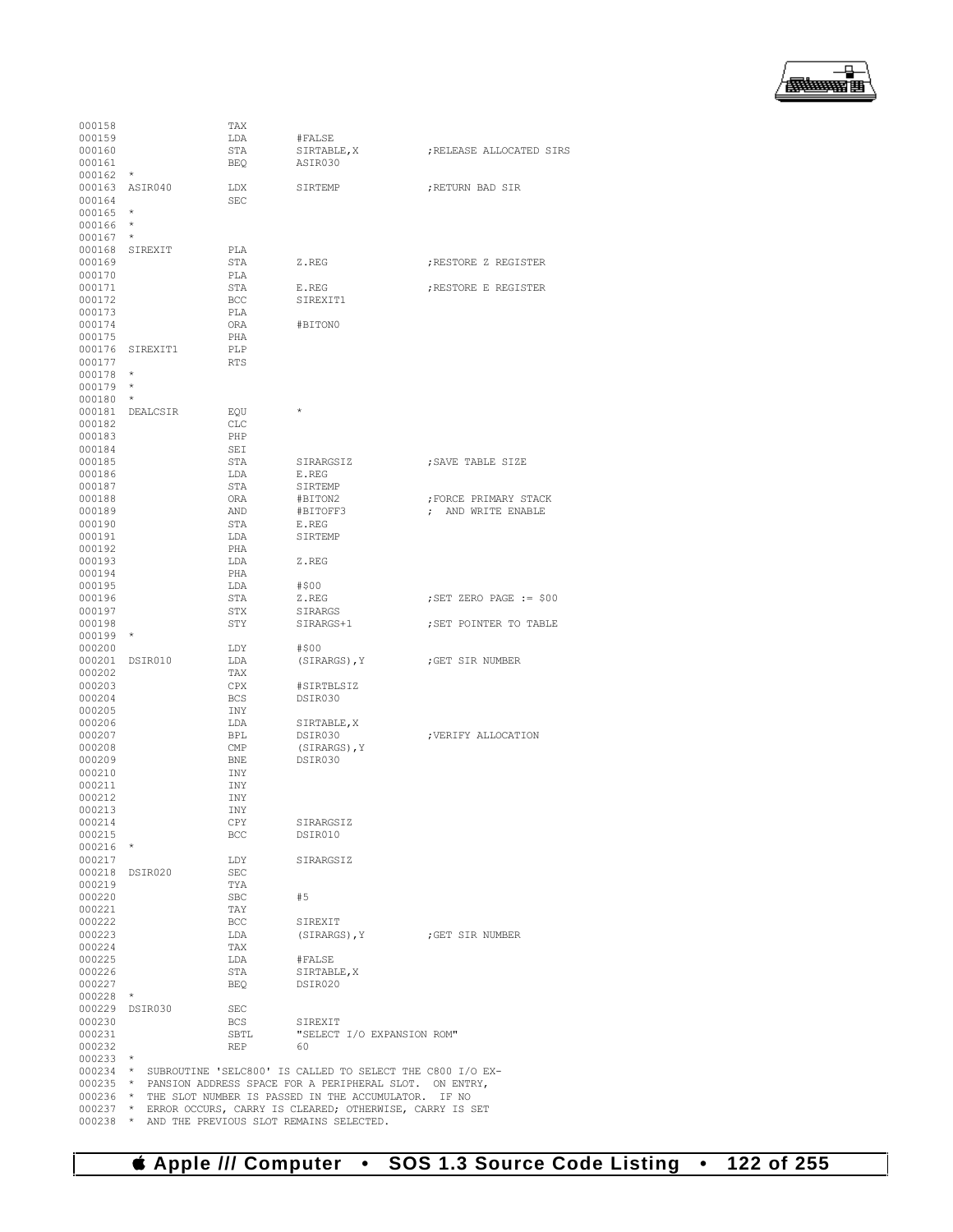

 $000239$  \*  $000240$  \* PARAMETERS:<br> $000241$  \* A: SLOT I A: SLOT NUMBER 000242 \* 000243 \* NORMAL EXIT  $--$  NEW SLOT SELECTED<br>000244 \* CARRY: CLEAR 000244 \* CARRY: CLEAR<br>000245 \* A: UNDEFINED 000245 \* A: UNDEFINED 000246 \* X, Y: UNCHANGED  $\begin{matrix} 000247 & *\\ 000248 & * \end{matrix}$ 000248 \* ERROR EXIT -- SLOT NOT CHANGED 000249 \* CARRY: SET 000249 \* CARRY: SET<br>000250 \* A, X, Y: UN A, X, Y: UNCHANGED 000251<br>000252 000252 \* WARNING !!!<br>000253 \* 'SELC800' 'SELC800' USES SELF-MODIFYING CODE! 000254 000255 REP 60 000256<br>000257 000257 SELC800 EQU \*<br>000258 CMP #\$05 000258 CMP #\$05 ;CHECK SLOT NUMBER  $\begin{tabular}{lllllllll} \bf BCS & & \tt SC8EXIT & & & & & & \\ \bf PHP & & & & & & & \\ \bf PHP & & & & & & \end{tabular}$ 000260 PHP<br>000261 SEI 000261 SEI<br>000262 STA 000262 STA EXPNSLOT<br>000263 ORA #\$C0 000263 ORA #\$C0 ;MAKE SLOT INTO \$CN00 STA  $\begin{array}{ccc} \texttt{CNADDR}+2 & \texttt{c} & \texttt{AND} & \texttt{MODR}+\texttt{D} \\ \texttt{BIT} & \texttt{SC020} & \texttt{SCA} & \texttt{SCA} & \texttt{ODR} & \texttt{SCA} \end{array}$ 000265 BIT \$C020<br>000266 BIT \$CFFF 000266 BIT \$CFFF ;DESELECT PREVIOUS SLOT BIT \$C0FF ; AND SELECT CURRENT SLOT PLP 000268 000269 SC8EXIT RTS<br>000270 SRTL SBTL "NMI DISABLE / ENABLE"<br>REP 60 000271  $000272$  \* 000273 \* THE SUBROUTINES NMIDSBL AND NMIENBL ARE CALLED TO 000274 \* DISABLE AND ENABLE NMI, RESPECTIVELY. THERE ARE NO 000275 \* INPUT PARAMETERS. ON EXIT, THE REGISTERS ARE UN-000276 \* DEFINED. NMIDSBL CLEARS THE CARRY FLAG IF NMI WAS 000277 \* SUCCESSFULLY DISABLED; OTHERWISE, CARRY IS SET.  $000278$  \* 000279 REP 60 000280 \*  $000281$  NMIDSBL  $\overline{EQU}$  \*<br>000282  $\overline{EQU}$  \* E.REG 000282 LDX<br>000283 BIT 000283 BIT NMIFLAG BPL NDS020<br>TXA 000285 TXA<br>000286 ORA 000286 ORA #BITON7 STA E.REG ; SET 1MHZ LDA #\$00 000288 LDA<br>000289 STA % 000289 STA NMICNTR 000290 STA NMICNTR 000290 <br>000291 NDS010 BIT NMIFLAG 000291 NDS010 BIT NMIFLAG ;NMI PENDING? 000292 BPL NDS020 ; NO 000293 INC NMICNTR ;BUMP NMI COUNTER 000294 BNE NDS010 ; AND RECHECK NMI FLAG 000295 INC NMICNTR+1<br>000296 BNE NDS010 000296 BNE NDS010<br>000297 LDA #>NMIHANG 000297 LDA #>NMIHANG ;CAN'T LOCK NMI JSR SYSDEATH<br>TXA 000299 NDS020 TXA ;GET E.REG 000300 AND #BITOFF4 ;DISABLE NMI 000301 STA E.REG 000302 RTS 000303 \* 000304 \* 000305 \* 000306 NMIENBL  $\begin{array}{ccc}\n 0.00306 & \text{MMIENBL} \\
 \text{D1} & \text{LDA} & \text{E.REG}\n \end{array}$ 000307 LDA E.REG <br>000308 ORA #BITON4 ORA #BITON4 ; ENABLE NMI<br>STA F. REG 000309 STA<br>000310 RTS 000310 RTS <br>000311 SBTL 000311 SBTL "KEYBOARD NMI HANDLER" 000312 REP 60 000313 \* 000314 \* BY DEFAULT, KEYBOARD NMI IS IGNORED. THE USER MAY 000315 \* PROCESS NMI BY CHANGING THE ADDRESS IN SYSTEM GLOBAL. 000316 000317 REP 60 000318 \* 000319 NMIDBUG EQU \*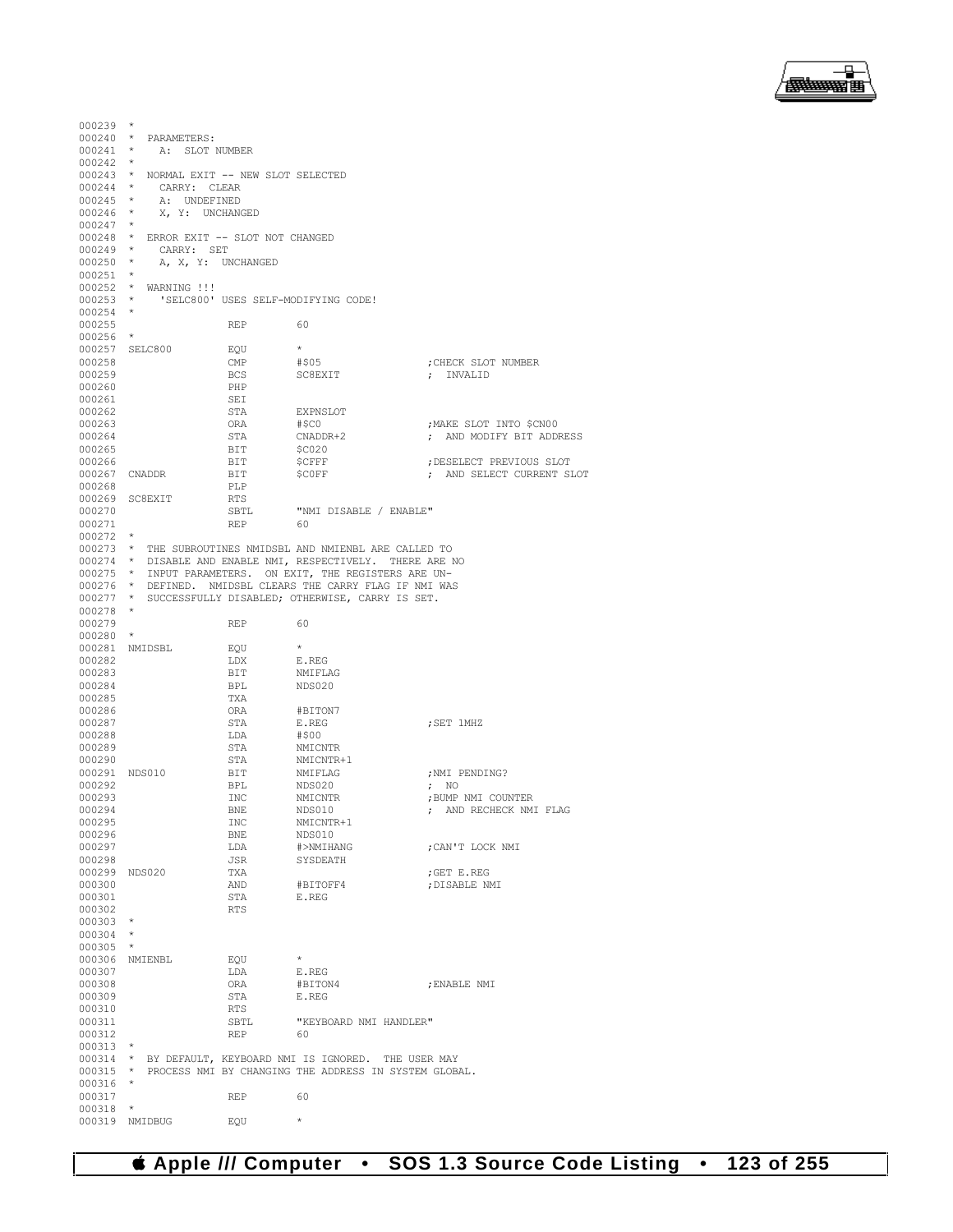

000320 TSX TSX ;SAVE THE STACK POINTER (000321 000321 STX NMISPSV<br>000322 LDA #\$03 000322 LDA #\$03 ;SELECT MONITOR'S ZERO PAGE STA Z.REG<br>LDA E.REG 000324 LDA E.REGOOO325 ORA #\$03 000325 ORA #\$03 ;SELECT MONITOR ROM 000326 STA E.REG<br>000327 JSR SF901 : CALL THE MONITOR 000328 \* 000329 NMICONT EQU<br>000330 1.DA 000330 LDA E.REG <br>000331 ORA #BITON2 000331 ORA #BITON2 ;FORCE PRIMARY STACK 000332 STA<br>000333 LDX 000333 LDX NMISPSV<br>000334 TXS 000334 TXS ;RESTORE STACK POINTER 000335 RTS<br>000336 SBTL SBTL **"EVENT QUEUE MANAGER"**<br>REP 60 000337 000338<br>000339 \* THE EVENT QUEUE IS USED TO HOLD THE PARAMETERS OF EVENTS 000340 \* THAT HAVE BEEN DETECTED BUT NOT YET RECOGNIZED. EVENT 000341 \* QUEUE ENTRIES ARE ORGANIZED INTO TWO LINKED LISTS; A FREE<br>000342 \* LIST AND AN ACTIVE LIST – EACH ENTRY IS SIX BYTES LONG 000342 \* LIST AND AN ACTIVE LIST. EACH ENTRY IS SIX BYTES LONG, 000343 \* WITH THE FIRST BYTE (BYTE 0) USED AS A LINK. THE LINK 000344 \* BYTE CONTAINS THE TABLE INDEX OF THE NEXT ENTRY IN THE 000345 \* LIST. BECAUSE OF THE INDEXING METHOD, THE EVENT QUEUE 000346 \* MUST NOT EXCEED 256 BYTES.  $000347$  \*<br>000348 \* \* ENTRY ZERO IS A SPECIAL ENTRY. BYTE 0 IS THE INDEX OF 000349 \* THE FIRST ACTIVE ENTRY; BYTE 1 CONTAINS A ZERO, ALLOWING 000350 \* ENTRY 0 TO BE USED AS THE ACTIVE EVENT LIST TERMINATER; 000351 \* BYTE 2 CONTAINS THE INDEX OF THE FIRST FREE ENTRY; AND 000352 \* BYTES 4 THROUGH 6 ARE UNUSED.  $000353$  \* 000354 \* THE FREE LIST IS LINKED LIFO. THE ONLY VALID BYTE IN A 000355 \* FREE ENTRY IS THE LINK BYTE; THE REMAINING BYTES ARE 000356 \* UNDEFINED. THE FREE LIST IS TERMINATED BY A LINK BYTE 000357 \* CONTAINING A ZERO. 000358 \* 000359 \* THE ACTIVE LIST IS LINKED IN DECREASING PRIORITY ORDER 000360 \* WITH ENTRIES OF EQUAL PRIORITY LINKED FIFO. BYTES 1 000361 \* THROUGH 5 CONTAIN THE EVENT PRIORITY, EVENT ID, LOW BYTE 000362 \* OF THE EVENT ADDRESS, HIGH BYTE OF THE EVENT ADDRESS, AND 000363 \* THE ADDRESS BANK. THE ACTIVE LIST IS TERMINATED BY AN 000364 \* ENTRY WITH AN EVENT PRIORITY OF ZERO. 000365 \* 000366 REP 60<br>000367 RAGE 000367 PAGE PAGE 000368 REP 60 000369 \* 000370 \* SUBROUTINE 'QUEEVENT' IS USED TO ENTER AN EVENT INTO THE 000371 \* EVENT QUEUE. ACTIVE EVENTS ARE LINKED IN DECREASING 000372 \* PRIORITY ORDER WITH EVENTS OF EQUAL PRIORITY LINKED I 000372 \* PRIORITY ORDER WITH EVENTS OF EQUAL PRIORITY LINKED FIFO. 000373 \* EVENTS ARE REMOVED FROM THE QUEUE AS THEY ARE RECOGNIZED 000374 \* BY THE DISPATCHER. 000375<br>000376 000376 \* PARAMETERS:<br>000377 \* X: EVENT 000377 \* X: EVENT PARAMETER ADDRESS (LOW BYTE)<br>000378 \* Y: EVENT PARAMETER ADDRESS (HIGH BYTE Y: EVENT PARAMETER ADDRESS (HIGH BYTE) 000379 \* 000380 \* EVENT 0 1 2 3 4 000381 \* PARMS: +-------+-------+-------+-------+-<br>000382 \* | PRI | ID | ADR.T. | ADR.H | 000382 \* | PRI | ID | ADR.L | ADR.H | ADR.B |  $0.00383$  \*  $+------++------++------+++------+++------++$ 000384 \* PRI: EVENT PRIORITY<br>000385 \* TD: EVENT ID BYTE 000385 \* ID: EVENT ID BYTE<br>000386 \* ADR: EVENT ADDRESS ADR: EVENT ADDRESS (LOW, HIGH, BANK) 000387 000388 \* EXIT CONDITIONS:<br>000389 \* CARRY: CLEAR 000389 \* CARRY: CLEAR<br>000390 \* A.X.Y: UNDE A, X, Y: UNDEFINED 000391 \* 000392 REP 60 000393 \* 000394 QUEEVENT EQU \* 000395 CLC<br>000396 PHP 000396 PHP<br>000397 SEI 000397 SEI<br>000398 LDA 000398 LDA E.REG<br>000399 STA OEVTEI 000399 STA QEVTEMP<br>000400 ORA #BITON2 ; FORCE PRIMARY STACK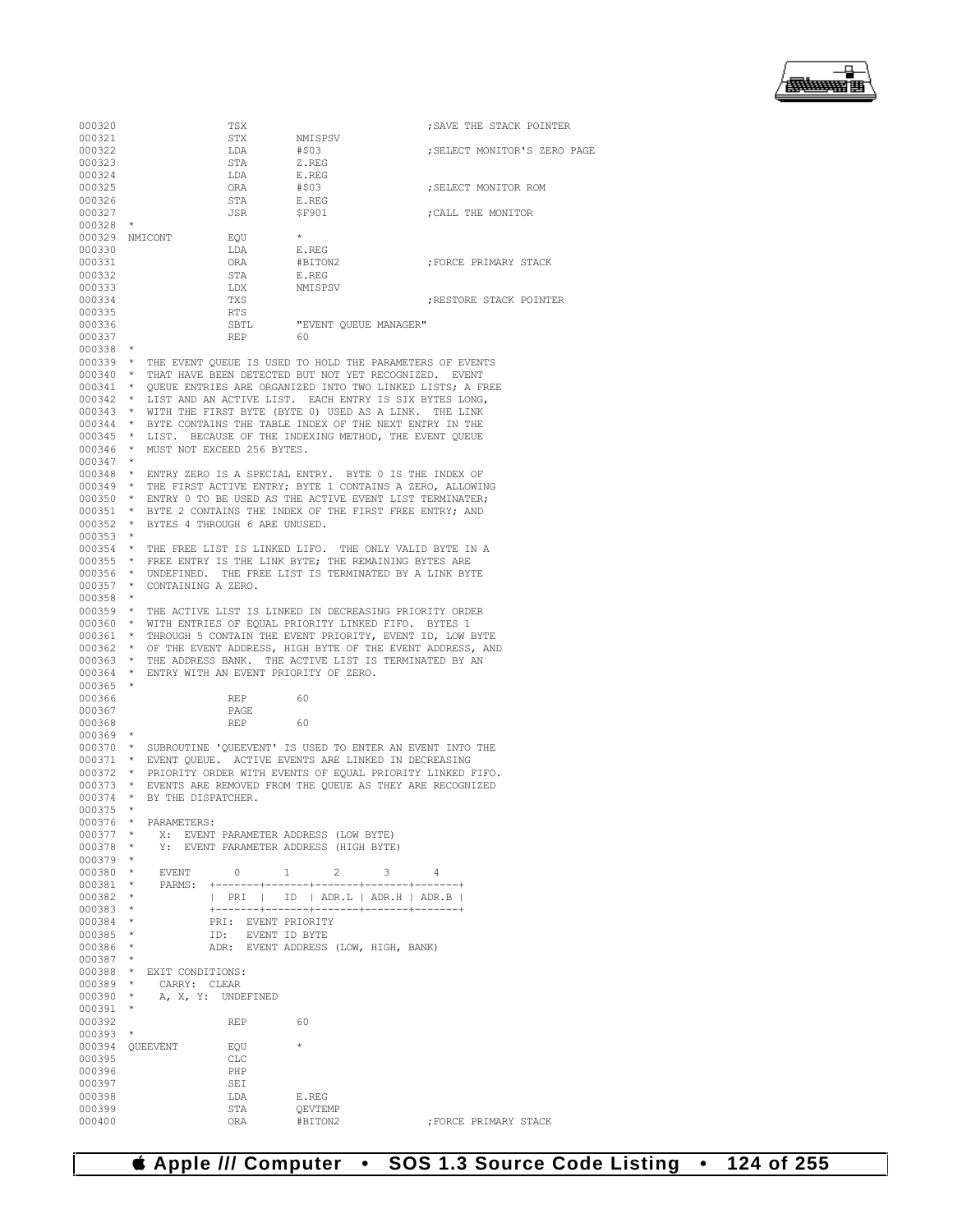

| 000401        |               | AND        | #BITOFF3                                              | ; AND WRITE ENABLE         |
|---------------|---------------|------------|-------------------------------------------------------|----------------------------|
| 000402        |               | STA        | E.REG                                                 |                            |
| 000403        |               | LDA        | QEVTEMP                                               |                            |
| 000404        |               | PHA        |                                                       |                            |
| 000405        |               | LDA        | Z.REG                                                 |                            |
| 000406        |               | PHA        |                                                       |                            |
| 000407        |               | LDA        | #0                                                    |                            |
| 000408        |               | STA        | Z.REG                                                 | ; SET ZERO PAGE := 0       |
| 000409        | $\star$       |            |                                                       |                            |
| 000410        |               | STX        | QEVARGS                                               |                            |
| 000411        |               | STY        | QEVARGS+1                                             | ; SET ARGUMENT POINTER     |
| 000412        |               | LDY        | #0                                                    |                            |
| 000413        |               | LDA        |                                                       | ; GET PRIORITY             |
|               |               |            | (QEVARGS), Y                                          |                            |
| 000414        |               | BEO        | O.EXIT                                                | ; IGNORE IF ZERO           |
| $000415$ *    |               |            |                                                       |                            |
| 000416        |               | LDX        | EVO. FREE                                             |                            |
| 000417        |               | <b>BEO</b> | O.FULL                                                |                            |
| 000418        |               | <b>STX</b> | QEV.THIS                                              | ; GET FIRST FREE ENTRY     |
| 000419        |               | LDA        | EVQ.LINK, X                                           | ; AND DELINK IT            |
| 000420        |               | STA        | EVQ. FREE                                             |                            |
| 000421        | $\star$       |            |                                                       |                            |
| 000422        |               | LDY        | #EVQ.SIZ-2                                            |                            |
| 000423 QEV010 |               | LDA        | (QEVARGS), Y                                          | ; COPY ARGUMENTS           |
| 000424        |               | STA        | EVQ.BANK, X                                           | ; INTO NEW ENTRY           |
| 000425        |               | <b>DEX</b> |                                                       |                            |
| 000426        |               | DEY        |                                                       |                            |
| 000427        |               | <b>BPL</b> | QEV010                                                |                            |
| $000428$ *    |               |            |                                                       |                            |
| 000429        |               | LDX        | QEV.THIS                                              |                            |
| 000430        |               | LDY        | #0                                                    |                            |
|               | 000431 OEV020 | STY        | OEV.LAST                                              |                            |
| 000432        |               | LDA        | EVQ.LINK, Y                                           |                            |
| 000433        |               | TAY        |                                                       |                            |
| 000434        |               | LDA        | EVQ.PRI, Y                                            | ; SCAN EVENT QUEUE         |
| 000435        |               | CMP        | EVQ.PRI, X                                            | ; FOR PROPER POSITION      |
| 000436        |               | <b>BCS</b> | OEV020                                                |                            |
| 000437        |               |            |                                                       |                            |
| 000438        |               | TYA        |                                                       |                            |
| 000439        |               | <b>STA</b> | EVQ.LINK, X                                           | ; RELINK EVENT INTO QUEUE  |
| 000440        |               | TXA        |                                                       |                            |
| 000441        |               | LDY        | OEV.LAST                                              |                            |
| 000442        |               |            |                                                       |                            |
|               | $\star$       | STA        | EVQ.LINK, Y                                           |                            |
| 000443        |               |            |                                                       |                            |
|               | 000444 Q.EXIT | PLA        |                                                       |                            |
| 000445        |               | STA        | Z.REG                                                 | ; RESTORE Z REGISTER       |
| 000446        |               | PLA        |                                                       |                            |
| 000447        |               | <b>STA</b> | E.REG                                                 | ; RESTORE E REGISTER       |
| 000448        |               | PLP        |                                                       |                            |
| 000449        |               | <b>RTS</b> |                                                       |                            |
| 000450        | $\star$       |            |                                                       |                            |
| 000451 Q.FULL |               | LDA        | #>EVOOVFL                                             | ; EVENT QUEUE OVERFLOW     |
| 000452        |               | <b>JSR</b> | SYSDEATH                                              |                            |
| 000453        |               | LST        | ON                                                    |                            |
| 000454        |               |            |                                                       |                            |
| 000455 ZZEND  |               | EOU        | $\star$                                               |                            |
| 000456 ZZLEN  |               | EQU        | ZZEND-ZZORG                                           |                            |
| 000457        |               | IFNE       | ZZLEN-LENIPL                                          |                            |
| 000458        |               | FAIL       | 2, "SOSORG                                            | FILE IS INCORRECT FOR IPL" |
| 000459        |               | <b>FTN</b> |                                                       |                            |
| 000460        |               |            |                                                       |                            |
| 000461        |               |            |                                                       |                            |
| 000462        |               |            | * END OF APPLE /// SOS 1.3 SOURCE CODE FILE: IPL.SRC2 |                            |
| 000463        |               |            |                                                       |                            |
| 000464        |               |            |                                                       |                            |
| 000465        |               |            |                                                       |                            |
|               |               |            |                                                       |                            |

End of File -- Lines: 465 Characters: 12364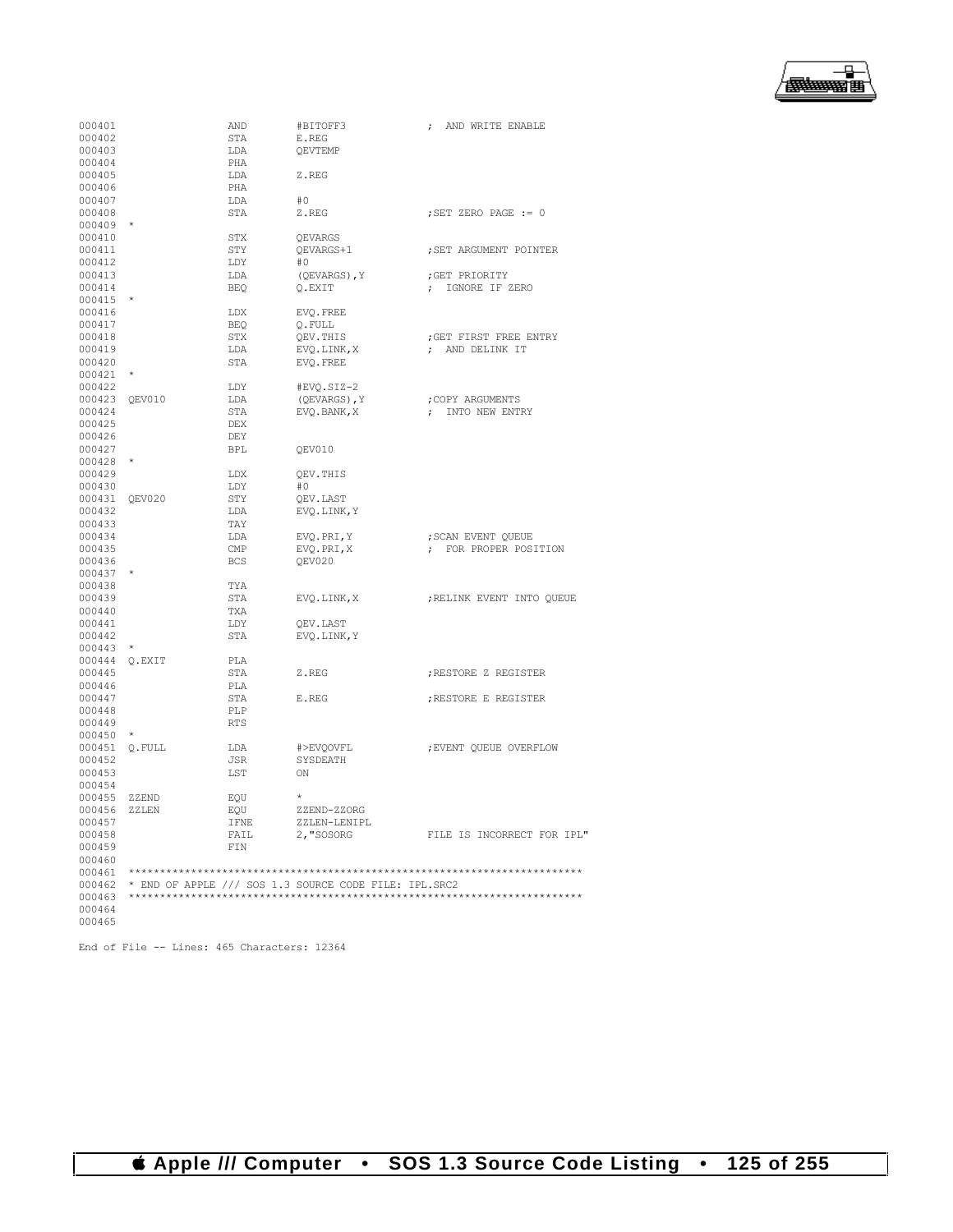

|        | FILE: "SOS.LC.TEXT"                                               |               |                               |
|--------|-------------------------------------------------------------------|---------------|-------------------------------|
|        |                                                                   |               |                               |
| 000001 |                                                                   |               |                               |
| 000002 | * APPLE /// SOS 1.3 SOURCE CODE FILE: LC                          |               |                               |
| 000003 |                                                                   |               |                               |
| 000004 | * ASSEMBLER: APPLE 1   6502 ASSEMBLER from APPLE COMPUTER TOOLKIT |               |                               |
| 000005 |                                                                   |               |                               |
| 000006 | T FNF.                                                            | ZZLEN-LEN???? |                               |
| 000007 | FATT.                                                             | 2, "SOSORG    | FILE IS INCORRECT FOR ??????" |
| 000008 | <b>FTN</b>                                                        |               |                               |
| 000009 |                                                                   |               |                               |
| 000010 |                                                                   |               |                               |
| 000011 | * END OF APPLE /// SOS 1.3 SOURCE CODE FILE: LC                   |               |                               |
| 000012 |                                                                   |               |                               |
| 000013 |                                                                   |               |                               |

End of File -- Lines: 13 Characters: 549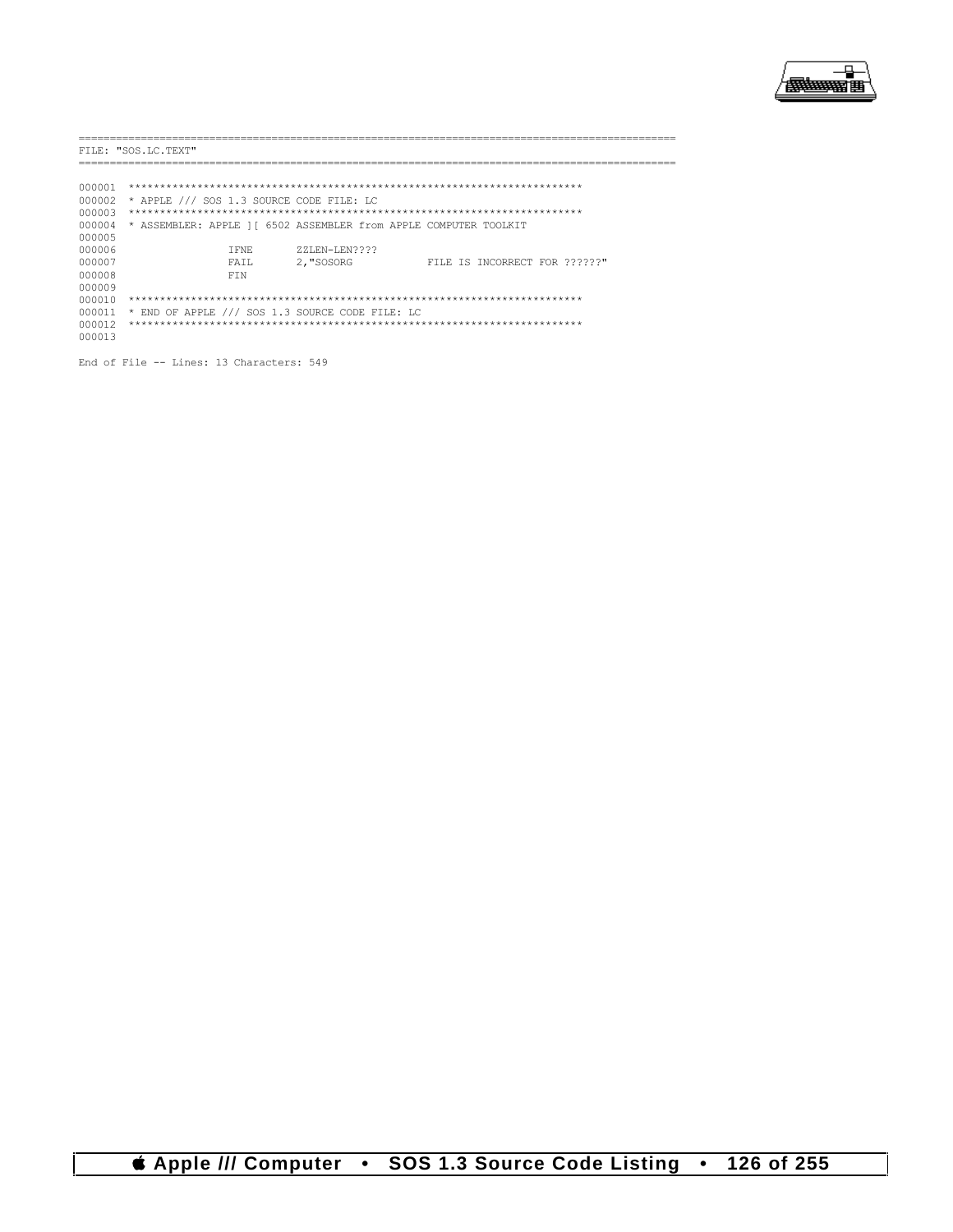

|        | FILE: "SOS.LCHK.TEXT" |            |                                                                  |                               |  |  |  |  |
|--------|-----------------------|------------|------------------------------------------------------------------|-------------------------------|--|--|--|--|
|        |                       |            |                                                                  |                               |  |  |  |  |
|        |                       |            |                                                                  |                               |  |  |  |  |
| 000001 |                       |            |                                                                  |                               |  |  |  |  |
| 000002 |                       |            | * APPLE /// SOS 1.3 SOURCE CODE FILE: LCHK                       |                               |  |  |  |  |
| 000003 |                       |            |                                                                  |                               |  |  |  |  |
| 000004 |                       |            | * ASSEMBLER: APPLE 11 6502 ASSEMBLER from APPLE COMPUTER TOOLKIT |                               |  |  |  |  |
| 000005 |                       |            |                                                                  |                               |  |  |  |  |
| 000006 |                       | INCLUDE    | SOSORG, 6, 1, 254                                                |                               |  |  |  |  |
| 000007 |                       | ORG        | ???????                                                          |                               |  |  |  |  |
| 000008 |                       |            |                                                                  |                               |  |  |  |  |
| 000009 |                       | T FNE.     | ZZLEN-LEN????                                                    |                               |  |  |  |  |
| 000010 |                       | FAIL       | 2, "SOSORG                                                       | FILE IS INCORRECT FOR ??????" |  |  |  |  |
| 000011 |                       | <b>FTN</b> |                                                                  |                               |  |  |  |  |
| 000012 |                       |            |                                                                  |                               |  |  |  |  |
| 000013 |                       |            |                                                                  |                               |  |  |  |  |
| 000014 |                       |            | * END OF APPLE /// SOS 1.3 SOURCE CODE FILE: LCHK                |                               |  |  |  |  |
| 000015 |                       |            |                                                                  |                               |  |  |  |  |
| 000016 |                       |            |                                                                  |                               |  |  |  |  |
|        |                       |            |                                                                  |                               |  |  |  |  |

End of File -- Lines: 16 Characters: 643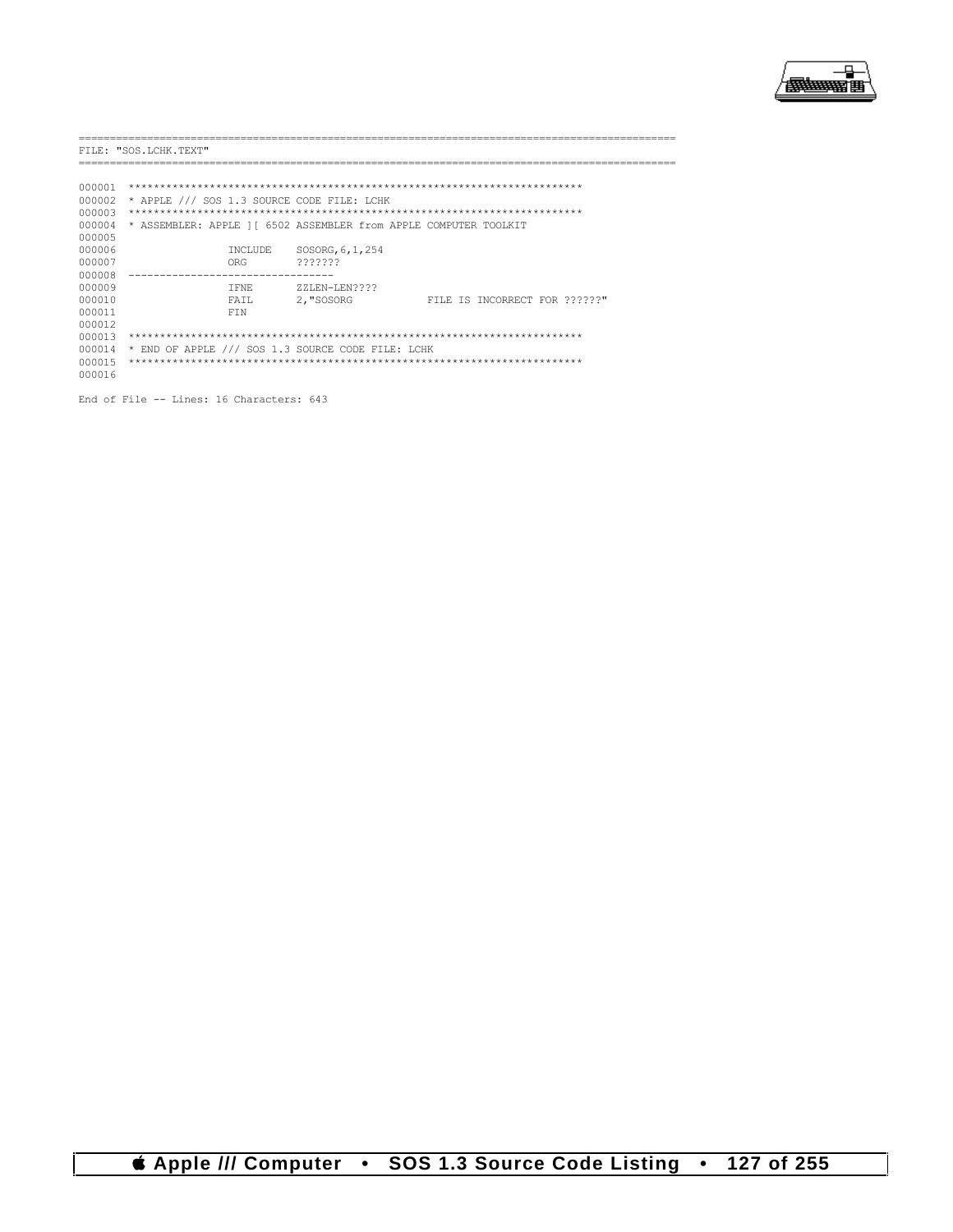

|                      | FILE: "SOS.MEMMGR.A.SRC.TEXT"               |                |                                                                          |                                                    |
|----------------------|---------------------------------------------|----------------|--------------------------------------------------------------------------|----------------------------------------------------|
|                      |                                             |                |                                                                          |                                                    |
|                      |                                             |                |                                                                          |                                                    |
|                      |                                             |                | 000002 * APPLE /// SOS 1.3 SOURCE CODE FILE: MEMMGR.A.SRC                |                                                    |
|                      |                                             |                |                                                                          |                                                    |
|                      |                                             |                | 000004 * ASSEMBLER: APPLE 1 [ 6502 ASSEMBLER from APPLE COMPUTER TOOLKIT |                                                    |
| 000005<br>000006     |                                             | SBTL           | "SOS 1.1 MEMORY MANAGER"                                                 |                                                    |
| 000007               |                                             | REL            |                                                                          |                                                    |
| 000008               |                                             | INCLUDE        | SOSORG, 6, 1, 254                                                        |                                                    |
| 000009               |                                             | ORG            | ORGMEMMG                                                                 |                                                    |
| 000010 ZZORG         |                                             | EQU            | $\star$                                                                  |                                                    |
| 000011               |                                             | MSB            | OFF                                                                      |                                                    |
| 000012               |                                             | REP            | 60                                                                       |                                                    |
| $000013$ *           |                                             |                | COPYRIGHT (C) APPLE COMPUTER INC. 1980                                   |                                                    |
| $000014$ *<br>000015 |                                             | REP            | ALL RIGHTS RESERVED<br>60                                                |                                                    |
| $000016$ *           |                                             |                |                                                                          |                                                    |
|                      | 000017 * MEMORY MANAGER (VERSION = 1.10 )   |                |                                                                          |                                                    |
| $000018$ *           |                                             | (DATE          | $= 8/04/81$                                                              |                                                    |
| $000019$ *           |                                             |                |                                                                          |                                                    |
|                      |                                             |                | 000020 * THIS MODULE CONTAINS ALL OF THE MEMORY MANAGEMENT SYSTEM        |                                                    |
|                      |                                             |                | 000021 * CALLS SUPPORTED BY THE SARA OPERATING SYSTEM. IT IS             |                                                    |
|                      | 000022 * ALSO CALLED BY THE BUFFER MANAGER. |                |                                                                          |                                                    |
| $000023$ *<br>000024 |                                             | REP            | 60                                                                       |                                                    |
| $000025$ *           |                                             |                |                                                                          |                                                    |
| 000026               |                                             | ENTRY          | MMGR                                                                     |                                                    |
| $000027$ *           |                                             |                |                                                                          |                                                    |
| 000028               |                                             | ENTRY          | ST.CNT                                                                   |                                                    |
| 000029               |                                             | ENTRY          | ST.ENTRY                                                                 |                                                    |
| 000030               |                                             | ENTRY          | ST.FREE                                                                  |                                                    |
| 000031               |                                             | ENTRY          | ST.FLINK                                                                 |                                                    |
| 000032<br>$000033$ * |                                             | ENTRY          | VRT.LIM                                                                  |                                                    |
| 000034               |                                             | EXTRN          | SYSERR                                                                   |                                                    |
| 000035               |                                             | EXTRN          | BADSCNUM                                                                 |                                                    |
| 000036               |                                             | EXTRN          | BADBKPG                                                                  |                                                    |
| 000037               |                                             | EXTRN          | SEGRQDN                                                                  |                                                    |
| 000038               |                                             | EXTRN          | SEGTBLFULL                                                               |                                                    |
| 000039               |                                             | EXTRN          | BADSEGNUM                                                                |                                                    |
| 000040               |                                             | EXTRN          | SEGNOTFND                                                                |                                                    |
| 000041               |                                             | EXTRN          | BADSRCHMODE                                                              |                                                    |
| 000042<br>000043     |                                             | EXTRN<br>EXTRN | BADCHGMODE<br>BADPGCNT                                                   |                                                    |
| 000044               |                                             | PAGE           |                                                                          |                                                    |
| 000045               |                                             | REP            | 60                                                                       |                                                    |
| $000046$ *           |                                             |                |                                                                          |                                                    |
|                      | 000047 * SEGMENT TABLE                      |                |                                                                          |                                                    |
|                      | 000048 * (NOTE: ENTRY 0 IS NOT USED)        |                |                                                                          |                                                    |
| $000049$ *           |                                             |                |                                                                          |                                                    |
| 000050               |                                             | REP            | 60                                                                       |                                                    |
| $000051$ *           | 000052 ST.FREE                              | DS             | 1                                                                        | ; PTR TO FIRST FREE SEG TABLE ENTRY                |
|                      | 000053 ST.ENTRY                             | DS             | $\mathbf{1}$                                                             | ; PTR TO HIGHEST ALLOC SEG TABLE ENTRY             |
|                      | 000054 ST.SIZ                               | EQU            | $7\phantom{.0}$                                                          |                                                    |
|                      | 000055 ST.CNT                               | EQU            | 32                                                                       |                                                    |
|                      | 000056 ST.TBL                               | DS             | ST.SIZ*ST.CNT                                                            |                                                    |
|                      | 000057 ST.BLINK                             | EQU            | ST.TBL                                                                   | ; BACK LINK TO PREV ALLOC SEG ENTRY                |
|                      | 000058 ST. FLINK                            | EQU            | ST.BLINK+ST.CNT                                                          | $\mathbf{u}$<br>; FORWARD LINK                     |
|                      | 000059 ST.BASEL                             | EQU            | ST.FLINK+ST.CNT                                                          | ; BASE BANK/PAGE                                   |
|                      | 000060 ST. BASEH<br>000061 ST.LIML          | EQU<br>EQU     | ST.BASEL+ST.CNT<br>ST.BASEH+ST.CNT ; LIMIT BANK/PAGE                     |                                                    |
|                      | 000062 ST.LIMH                              | EQU            | ST.LIML+ST.CNT                                                           |                                                    |
|                      | 000063 ST.ID                                | EQU            | ST.LIMH+ST.CNT                                                           | ; SEG ID                                           |
| 000064               |                                             | PAGE           |                                                                          |                                                    |
| 000065               |                                             | REP            | 60                                                                       |                                                    |
| 000066 *             |                                             |                |                                                                          |                                                    |
|                      | 000067 * DATA DECLARATIONS                  |                |                                                                          |                                                    |
| 000068 *             |                                             |                |                                                                          |                                                    |
| 000069<br>$000070$ * |                                             | REP            | 60                                                                       |                                                    |
|                      | 000071 ZPAGE                                | EQU            | \$40                                                                     | ; BEGINNING OF ZPAGE TEMP SPACE FOR MEMORY MANAGER |
|                      | 000072 VRT.BASE                             | EQU            | \$0                                                                      | ; INTERNAL BK/PG PTR TO LOWEST VIRT PAGE           |
|                      | 000073 VRT.LIM                              | EQU            | ZPAGE+\$0                                                                | ; &\$1, INTERNAL BK/PG PTR TO HIGHEST VIRT PAGE    |
|                      | 000074 PHY1BASE                             | EQU            | \$0780                                                                   | ; BANK "F", PAGE "0"                               |
|                      | 000075 PHY1LIM                              | EQU            | \$079F                                                                   | ; BANK "F", PAGE "1F"                              |
|                      | 000076 PHY2BASE                             | EQU            | \$0820                                                                   | ; BANK "10", PAGE "A0"                             |

SOS 1.3 Source Code Listing . 128 of 255 **S** Apple /// Computer  $\bullet$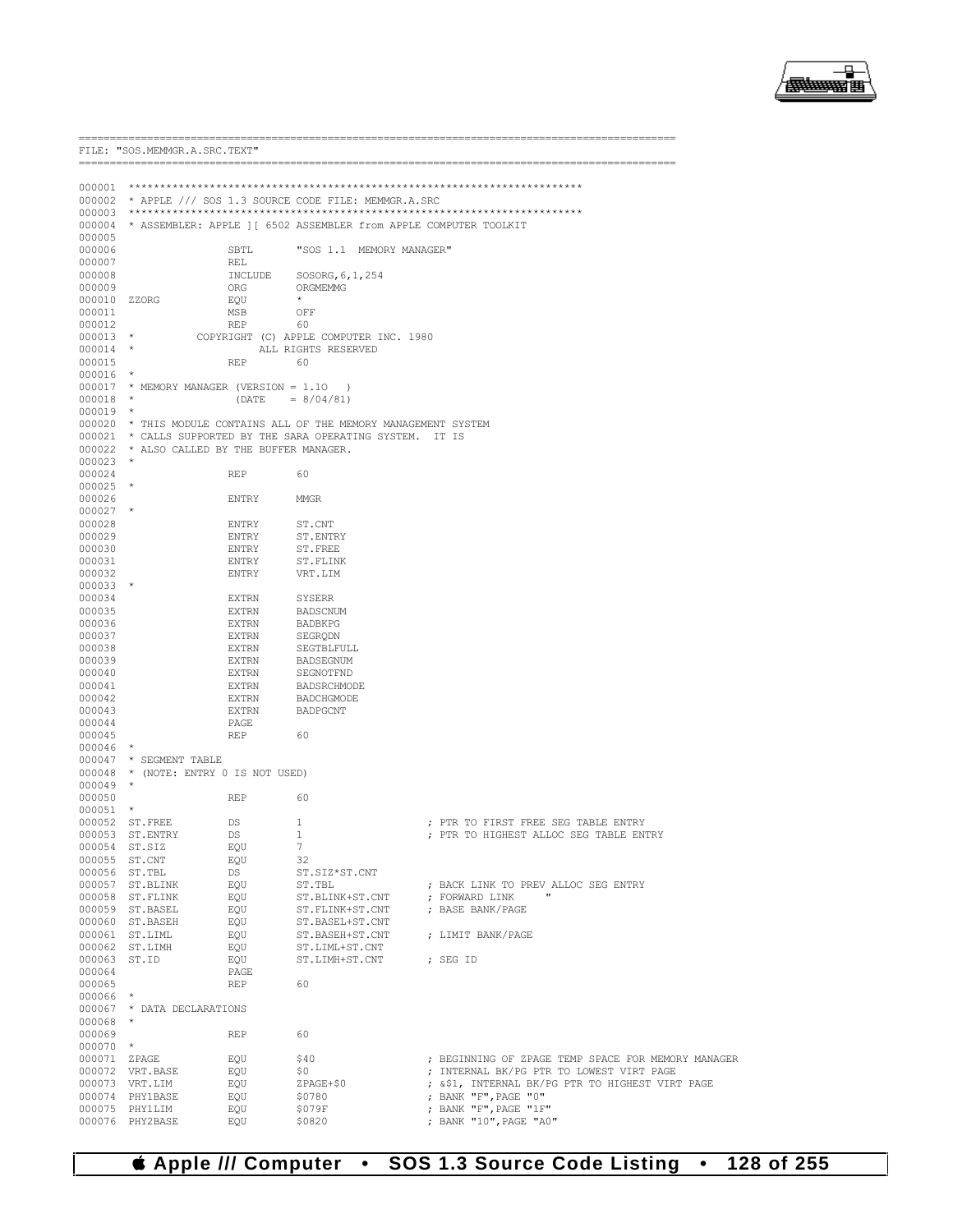

000077 PHY2LIM EQU \$087F ; BANK "10", PAGE "FF" 000078<br>000079 \* REQUEST.SEG DATA DECLARATIONS  $000080$  \*<br>000081 M.TPARMX 000081 M.TPARMX EQU \$60 ; BEGINNING ADDRESS OF MMGR SOS CALL PARMS 000082 M.RQCODE EQU M.TPARMX<br>000083 RQ.BASE EQU M.TPARMX+1 000083 RQ.BASE EQU M.TPARMX+1 ; BASE.BANK/PAGE  ${\small \begin{array}{llll} \tt EQU & M.TPARMX+3 & \tt ; & LIMIT.BANK/PAGE \\ \tt EQU & M.TPARMX+5 & \tt \end{array} }$ 000085 RQ.ID EQU M.TPARMX+5 000086 RQ.NUM 000087 \*<br>000088 RQ.REGION EQU 2PAGE+\$2 ;VRT(0), PHY0(1), PHY1(2) 000089<br>000090 \* FIND.SEG DATA DECLARATIONS 000091 \*<br>000092 SRCHMODE EQU  $M$ .TPARMX+1 ; SEARCH MODE (0,1,2)<br>EQU  $M$ .TPARMX+2 ; SEG ID  $000093$  F.ID  $E\overline{Q}U$  M.TPARMX+2<br>  $000094$  F.PGCT  $E\overline{Q}U$  M.TPARMX+3 000094 F.PGCT EQU M.TPARMX+3 ; PAGE COUNT (LO 000095 FX.PGCT EQU ZPAGE+\$3 ; &\$4, INTERNAL PAGE COUNT 000096 F.BASE EQU M.TPARMX+5 ; BASE.BANK/PAGE 000097 M.TPARMX+7 (DIMIT.BANK/PAGE M.TPARMX+9 ) 000098 F.NUM EQU M.TPARMX+9 ; SEG NUM 000099 F.ERR EQU ZPAGE+\$5 ; ERROR FLAG 000100 TRUE EQU \$80 000101 FALSE EQU \$0 000102 CFS.PGCT  $\overline{p}$  EQU  $\overline{z}$ PAGE+\$6 ;  $\overline{z}$ , CURRENT FREE SEGMENT'S PAGE COUNT 000103 CFS.BASE  $\overline{z}$ 0001020103 CPAGE+\$8 ; 29, "BASE.BANK/PAGE<br>2006 7PAGE+\$A : \$8, " BANK/PAGE 000104 CFS.LIM EQU ZPAGE+\$A ; &\$B, " LIMIT.BANK/PAGE 000105 CFS.BLINK EQU ZPAGE+\$C ; ; "<br>000106 CFS.BASE0 EOU ZPAGE+\$D ; &\$E, " 000001000106 BASE (SMODE=0)<br>BASE (SMODE=1)  $000107$  CFS.BASE1 EQU  $ZPAGE+\$F$  ;  $\&$510$ , "BASE (SMODE=1)<br> $000108$  CFS.NEXT FOU ZPAGE+\$11 : " NEXT ENTRY 000108 CFS.NEXT EQU ZPAGE+\$11 ; " NEXT ENTRY 000109 CFS.PREV EQU ZPAGE+\$12 ; " PREV ENTRY 000110 CFS.PTR EQU ZPAGE+\$13 ; &\$14 " POINTER TO NXT FREE PG  $\begin{array}{lllllll} \texttt{EQU} & \texttt{ZPAGE+} \texttt{15} & \texttt{316}, & \texttt{BIGGEST} \texttt{FREE} & \texttt{SEGMENT} \texttt{'S} \texttt{ PAGE} & \texttt{COUNT} \\ \texttt{EQU} & \texttt{ZPAGE+} \texttt{17} & \texttt{318} & \texttt{''} & \texttt{BASE} \texttt{BANK/PAGE} \end{array}$ 000112 BFS.BASE EQU ZPAGE+\$17 ; &\$18 " BASE.BANK/PAGE 000113 BFS.LIM EQU ZPAGE+\$19 ; &\$1A " LIMIT.BANK/PAGE  $000114$  BFS.BLINK 000115 \* 000116 \* CHANGE.SEG DATA DECLARATIONS 000117 \* 000118 CHG.NUM EQU M.TPARMX+1 ; SEGNUM PARM 000119 CHG.MODE EQU M.TPARMX+2 ; CHANGE MODE PARM 000120 CHG.PGCT EQU M.TPARMX+3 ; PAGE COUNT PARM 000121 CHG.PGCTX EQU ZPAGE+\$1C ; &\$1D, INTERNAL STORE FOR PGCT ; &\$1F, BANK/PAGE OF SEG'S NEW LIMIT OR BASE 000123 \* 000124 \* GET.SEG.INFO DATA DECLARATIONS 000125 \* 000126 GSI.NUM EQU M.TPARMX+1<br>000127 GSI.BASE EQU M.TPARMX+2 000127 GSI.BASE EQU M.TPARMX+2 000128 GSI.LIM EQU M.TPARMX+4<br>000129 GSI.PGCT EQU M.TPARMX+6 000129 GSI.PGCT EQU M.TPARMX+6<br>000130 GSI.ID EQU M.TPARMX+8 000130 GSI.ID 000131<br>000132 \* GET.SEG.NUM DATA DECLARATIONS 000133 \* 000134 GSN.BKPG EQU M.TPARMX+1<br>000135 GSN.NUM FOU M.TPARMX+3  $000135$  GSN.NUM  $000136$   $\frac{1}{000137}$ \* RELEASE.SEG DATA DECLARATIONS 000138 \* 000139 RLS.NUM EQUI M.TPARMX+1 : SEG NUM 000140 \* 000141 \* REGION - DATA DECLARATIONS  $000142$  \*<br>000143 RGN.BKPG  $\begin{array}{ccc} \texttt{DS} & \texttt{2} & \texttt{3} \\ \texttt{PAGE} & \texttt{PAGE} & \texttt{DATER} & \texttt{FOR} & \texttt{BANK/PAGE} \end{array}$ 000144 PAGE<br>000145 REP 000145 REP 60  $000146$  000147 000147 \* MMGR 000148 \* 000149 \* THIS ROUTINE IS THE MAIN ENTRANCE TO THE MEMORY MANAGER 000150 \* MODULE. IT FUNCTIONS AS A SWITCH, BASED UPON THE RECEIVED 000151 \* REQUEST CODE, TO TRANSFER CONTROL TO THE ROUTINE THAT 000152 \* HANDLES THE SPECIFIC SYSTEM CALL. 000153 \* 000154 REP 60<br>000155 \* 000155 \*<br>000156 MMGR 000156 MMGR EQU  $EQU$ <br>000157 LDA M.ROCODE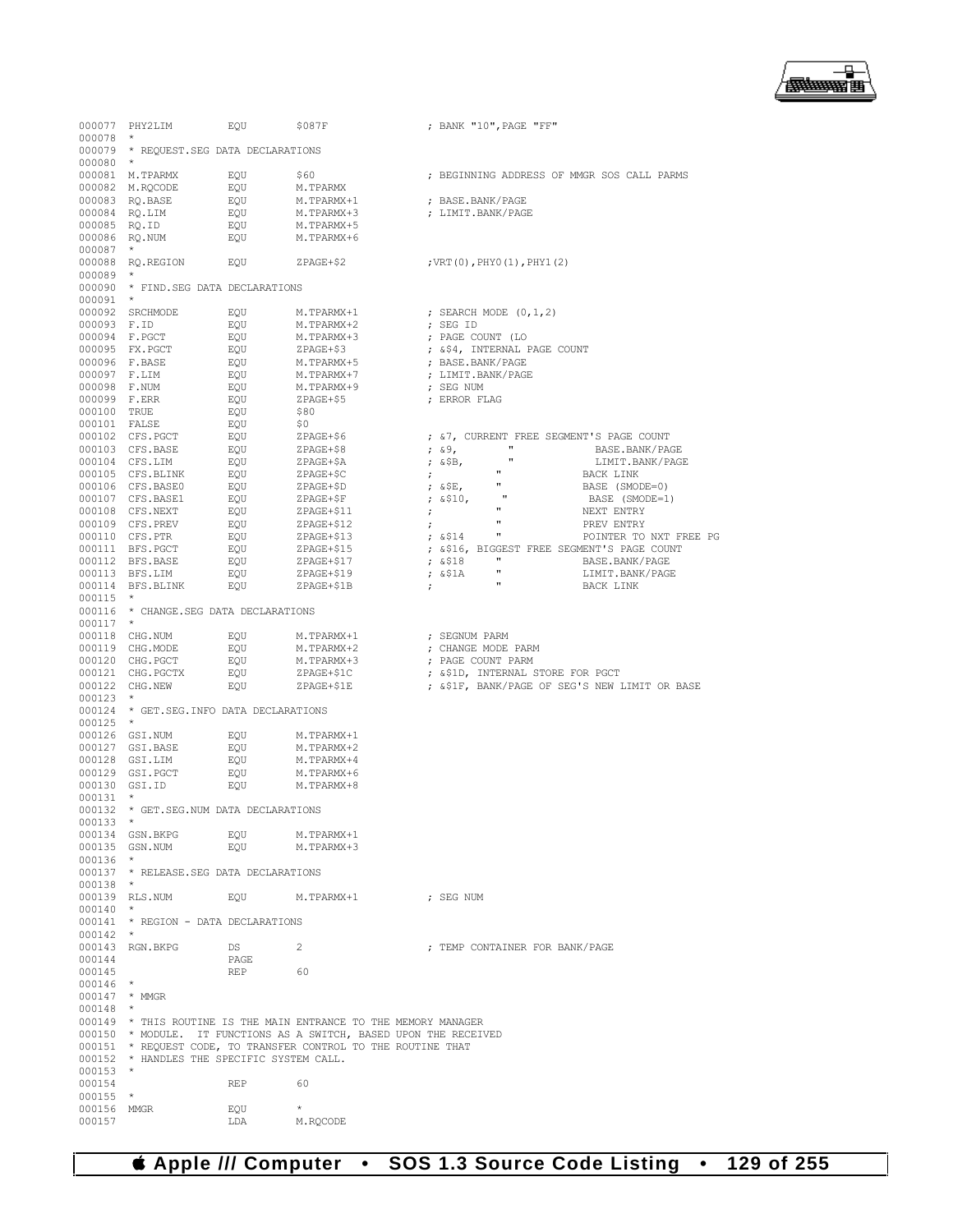

| 000158        |                                            | <b>BEQ</b> | MMGR010                                                                 | ; "REQ.SEG"                                  |
|---------------|--------------------------------------------|------------|-------------------------------------------------------------------------|----------------------------------------------|
| 000159        |                                            | CMP        | #1                                                                      |                                              |
| 000160        |                                            | BEQ        | MMGR020                                                                 | ; "FIND.SEG"                                 |
| 000161        |                                            | CMP        | #2                                                                      |                                              |
| 000162        |                                            | BEQ        | MMGR030                                                                 | ; "CHANGE.SEG"                               |
| 000163        |                                            | CMP        | #3                                                                      |                                              |
| 000164        |                                            | BEQ        | MMGR040                                                                 | ; "GET.SEG.INFO"                             |
| 000165        |                                            | CMP        | #4                                                                      |                                              |
| 000166        |                                            | BEQ        | MMGR050                                                                 | ; "GET.SEG.NUM"                              |
| 000167        |                                            | CMP        | #5                                                                      |                                              |
| 000168        |                                            | BEQ        | MMGR060                                                                 | ; "RELEASE.SEG"                              |
| $000169$ *    |                                            |            |                                                                         |                                              |
| 000170        |                                            | LDA        | #BADSCNUM                                                               |                                              |
| 000171        |                                            | JSR        | SYSERR                                                                  |                                              |
| $000172$ *    |                                            |            |                                                                         |                                              |
|               | 000173 MMGR010                             | JMP        | REQ.SEG                                                                 |                                              |
|               | 000174 MMGR020                             | JMP        | FIND.SEG                                                                |                                              |
|               | 000175 MMGR030                             | JMP        | CHG.SEG                                                                 |                                              |
|               | 000176 MMGR040                             | JMP        | GET.SEG.INFO                                                            |                                              |
|               | 000177 MMGR050                             | JMP        | GET.SEG.NUM                                                             |                                              |
|               | 000178 MMGR060                             | JMP        | RELEASE.SEG                                                             |                                              |
| 000179        |                                            | PAGE       |                                                                         |                                              |
| 000180        |                                            | <b>REP</b> | 60                                                                      |                                              |
| 000181        | $\star$                                    |            |                                                                         |                                              |
|               |                                            |            | 000182 * REQUEST.SEG(IN.BASE.BANKPAGE,LIMIT.BANKPAGE,SEGID; OUT.SEGNUM) |                                              |
| $000183$ *    |                                            |            |                                                                         |                                              |
| 000184        |                                            | REP        | 60                                                                      |                                              |
| 000185        | $\star$                                    |            |                                                                         |                                              |
|               | 000186 REO.SEG                             | EQU        | $^{\star}$                                                              |                                              |
| 000187        | $\star$                                    |            |                                                                         |                                              |
|               |                                            |            | 000188 * CONVERT CALLER'S BASE.BANK/PAGE TO INTERNAL FMT                |                                              |
| $000189$ *    |                                            |            |                                                                         |                                              |
| 000190        |                                            | LDX        | RO.BASE                                                                 |                                              |
| 000191        |                                            | LDY        | RQ.BASE+1                                                               |                                              |
| 000192        |                                            | JSR        | CNVRT.IBP                                                               |                                              |
| 000193        |                                            | BCC        | RQ005                                                                   |                                              |
| $000194$ *    |                                            |            |                                                                         |                                              |
| 000195 RQ.ERR |                                            | RTS        |                                                                         | ; ERR EXIT - INVALID BANK/PAGE               |
| $000196$ *    |                                            |            |                                                                         |                                              |
| 000197 RQ005  |                                            | STX        | RQ.BASE                                                                 |                                              |
| 000198        |                                            | STY        | RQ.BASE+1                                                               |                                              |
| 000199        |                                            | STA        | RQ.REGION                                                               |                                              |
| $000200$ *    |                                            |            |                                                                         |                                              |
|               |                                            |            | 000201 * CONVERT CALLER'S LIMIT. BANK/PAGE TO INTERNAL FMT              |                                              |
| $000202$ *    |                                            |            |                                                                         |                                              |
| 000203        |                                            | LDX        | RQ.LIM                                                                  |                                              |
| 000204        |                                            | LDY        | RQ.LIM+1                                                                |                                              |
| 000205        |                                            | JSR        | CNVRT.IBP                                                               |                                              |
| 000206        |                                            | BCS        | RQ.ERR                                                                  | ; ERR - INVALID BANK/PAGE                    |
| 000207        |                                            | STX        | RQ.LIM                                                                  |                                              |
| 000208        |                                            | STY        | RO.LIM+1                                                                |                                              |
| $000209$ *    |                                            |            |                                                                         |                                              |
|               |                                            |            | 000210 * IF BASE AND LIMIT ARE IN DIFFERENT REGIONS THEN ERR            |                                              |
| $000211$ *    |                                            |            |                                                                         |                                              |
| 000212        |                                            | CMP        | RQ.REGION                                                               |                                              |
| 000213        |                                            | <b>BNE</b> | RO.ERR1                                                                 | ; ERR - INVALID BANK/PAGE PAIR               |
| $000215$ *    | 000214 * IF CALLER'S BASE > LIMIT THEN ERR |            |                                                                         |                                              |
|               |                                            |            |                                                                         |                                              |
| 000216        |                                            | LDA        | RQ.LIM                                                                  |                                              |
| 000217        |                                            | CMP        | RQ.BASE                                                                 |                                              |
| 000218        |                                            | LDA        | RQ.LIM+1                                                                |                                              |
| 000219        |                                            | SBC        | RQ.BASE+1                                                               |                                              |
| 000220        |                                            | BCC        | RQ.ERR1                                                                 | ; ERR - INVALID BANK/PAGE PAIR               |
| $000221$ *    |                                            |            |                                                                         |                                              |
|               |                                            |            | 000222 * PREV SEGNUM:=NULL; NEXT SEGNUM:=FIRST ENTRY                    |                                              |
| $000223$ *    |                                            |            |                                                                         |                                              |
| 000224        |                                            | LDX        | #0                                                                      |                                              |
| 000225        |                                            | LDY        | ST.ENTRY                                                                | ; NOTE: PREV/NEXT CARRIED IN X & Y REGISTERS |
| $000226$ *    |                                            |            |                                                                         |                                              |
|               |                                            |            | 000227 * IF NO SEGS IN SEG TABLE THEN ALLOCATE REQUESTED SEG            |                                              |
| $000228$ *    |                                            |            |                                                                         |                                              |
| 000229        |                                            | BEQ        | RQ030                                                                   |                                              |
| $000230$ *    |                                            |            |                                                                         |                                              |
|               |                                            |            | 000231 * IF FIRST SEG IN SEG TABLE BELOW REQUESTED SEG                  |                                              |
|               | 000232 * THEN ALLOCATE SEG                 |            |                                                                         |                                              |
| 000233        | $\star$                                    |            |                                                                         |                                              |
| 000234        |                                            | LDA        | ST.LIML, Y                                                              |                                              |
| 000235        |                                            | CMP        | RQ.BASE                                                                 |                                              |
| 000236        |                                            | LDA        | ST.LIMH, Y                                                              |                                              |
| 000237        |                                            | SBC        | RQ.BASE+1                                                               |                                              |
| 000238        |                                            | BCC        | RQ030                                                                   |                                              |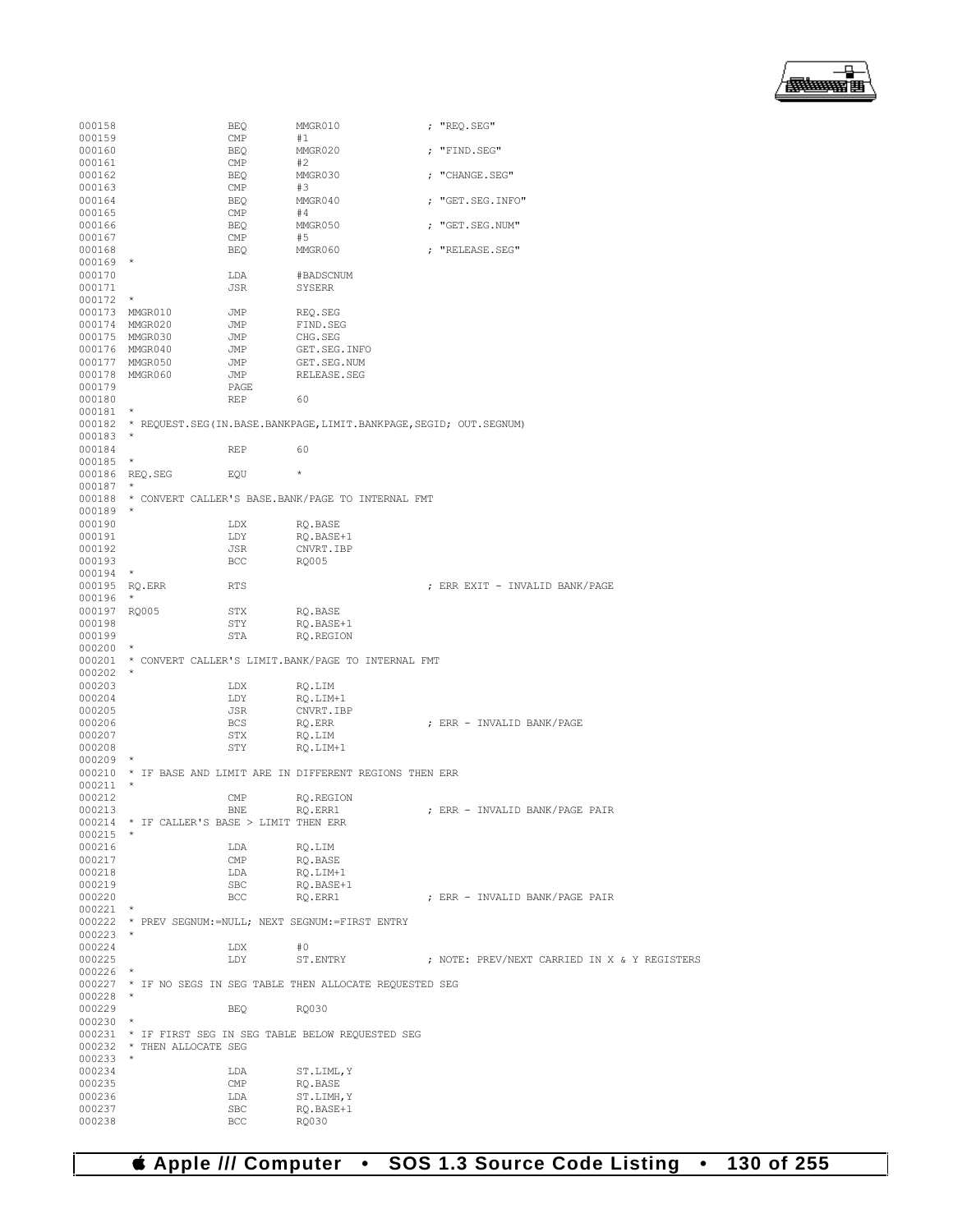

```
000239 *
000240 * ADVANCE TO NEXT SEG ENTRY
000241 *
000242 RQ010 TYA<br>000243 TAX
000243 TAX<br>000244 LDA
                           LDA ST.FLINK,Y
000245000246 *
000247 * IF THERE IS NO NEXT SEG ENTRY<br>000248 * IF REQUESTED SEG IS BELOW PI
000248 * IF REQUESTED SEG IS BELOW PREV SEG 000249 * THEN ALLOCATE REQ SEG
000249 * THEN ALLOCATE REQ SEG 000250 * ELSE ERR
        \star ELSE ERR \star000251 *
000252 BNE RQ020<br>000253 LDA RQ.LII
000253 LDA RQ.LIM<br>000254 CMP ST.BASI
000254 CMP ST.BASEL, X <br/> \begin{array}{ccc} \texttt{CDA} & \texttt{C} & \texttt{S} & \texttt{S} & \texttt{S} & \texttt{S} & \texttt{S} \\ \texttt{D00255} & \texttt{D00255} & \texttt{D01} & \texttt{C} & \texttt{C} & \texttt{D11} & \texttt{C} \\ \end{array}000255 LDA RQ.LIM+1<br>000256 SBC ST.BASEH
                           SBC ST.BASEH, X<br>BCC RQ030
000257
000258<br>000259
                          BCS RQ.ERR2 ; ERR - SEGMENT REQUEST DENIED
000260<br>000261
        000261 * IF REQUESTED LIMIT >= PREV SEG'S BASE THEN ERR
000262 *
000263 RQ020 LDA RQ.LIM<br>000264 CMP ST.BASE
000264 CMP ST.BASEL, X CMP ST.BASEL, X
000265 LDA RQ.LIM+1<br>000266 SBC ST.BASEH.
000266 SBC ST.BASEH, X<br>000267 BCS RO.ERR2
                                       RO.ERR2 : ERR - SEGMENT REQUEST DENIED
000268 *
000269 * IF REQUESTED BASE > NEXT SEG'S LIMIT 000270 * THEN ALLOCATE REQUESTED SEGMENT
              THEN ALLOCATE REQUESTED SEGMENT
000271 *<br>000272
000272 LDA ST.LIML,Y<br>000273 CMP ROBASE
000273 CMP RQ.BASE<br>000274 LDA ST.LIMH
000274 LDA ST.LIMH, Y<br>000275 SBC RO.BASE+1
000275 SBC RQ.BASE+1<br>000276 BCS RO010
                                                               ; NO, ADVANCE TO NEXT SEGMENT
000277 *<br>000278 RQ030
000278 RQ030 TXA ; ALLOCATE REQUESTED SEGMENT
000279 JSR GET.FREE<br>000280 BCS RQ.ERR3
                                                               ; ERR - SEG TABLE FULL
000281 *
000282 * ENTER BASE,LIMIT AND ID IN NEW SEG ENTRY
000283 *
000284 TAX<br>000285 LDA
000285 LDA RQ.BASE 000286 STA ST.BASE
\begin{array}{cccc}\n 000286 & & & \text{STA} & & \text{ST}.\text{BASEL}, \text{X} \\
 000287 & & & \text{LDA} & & \text{RQ}.\text{BASE+1}\n \end{array}000287 LDA RQ.BASE+1<br>000288 STA ST.BASEH.
                                       ST.BASEH, X
000289<br>000290
000290 LDA RQ.LIM <br>000291 STA ST.LIMI
000291 STA ST.LIML, X<br>000292 LDA RQ.LIM+1
000292 LDA RQ.LIM+1 000293 STA ST.LIMH,
                                       ST.LIMH, X
000294
000295 LDA RQ.ID
                                       ST.ID.X
000297
000298 * RETURN NEW SEG NUM TO CALLER AND RETURN
000299 *
000300 LDY #0<br>000301 TXA
000301
000302 STA (RQ.NUM),Y
000303 *
000304 CLC<br>000305 RTS
                                                               ; NORMAL EXIT
000306 *
000307 RQ.ERR1 LDA #BADBKPG
                           JSR SYSERR ; ERR EXIT
000309 RQ.ERR2 LDA #SEGRQI<br>000310 JSR SYSERR
                                                               ; ERR EXIT
000311 *
000312 RQ.ERR3 LDA #SEGTBLFULL 000313 JSR SYSERR
                           JSR SYSERR ; ERR EXIT PAGE
000314 PAGE PAGE
000315 REP 60
000316
000317 * FIND.SEG(IN.SRCHMODE, SEGID; INOUT.PAGECT;<br>000318 * 0UT.BASE.BKPG, LIMIT.BKPG, SEGNUM)
        * OUT.BASE.BKPG, LIMIT.BKPG, SEGNUM)
000319 *
```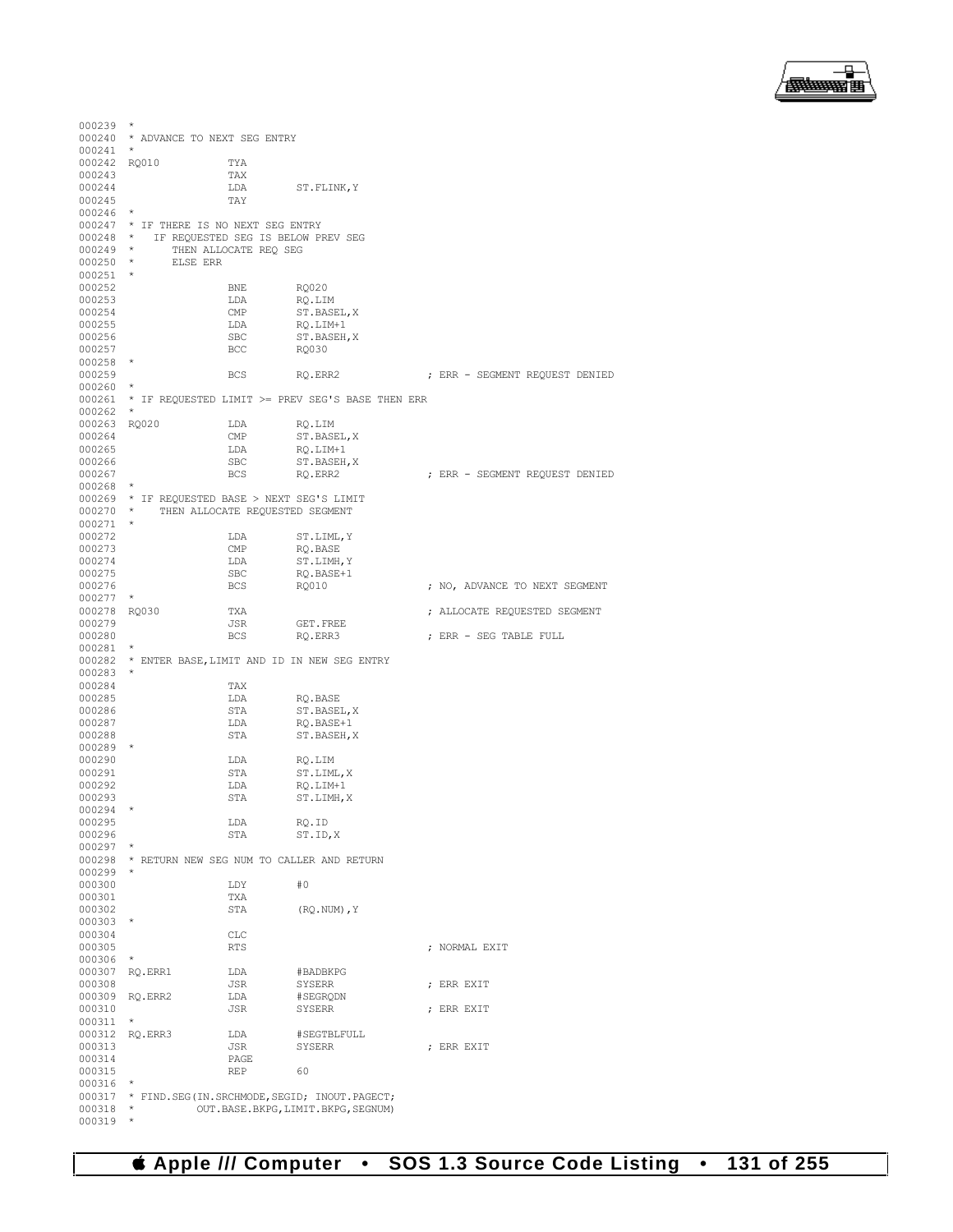

| 000320           |                                                   | REP                     | 60                                                                                         |                        |
|------------------|---------------------------------------------------|-------------------------|--------------------------------------------------------------------------------------------|------------------------|
| 000321           |                                                   |                         |                                                                                            |                        |
|                  | 000322 FIND.SEG                                   | EQU                     | $^{\star}$                                                                                 |                        |
| 000323           |                                                   |                         |                                                                                            |                        |
|                  |                                                   |                         | 000324 * RETRIEVE PAGE COUNT PARAMETER AND CLEAR ERR FLAG                                  |                        |
| $000325$ *       |                                                   |                         |                                                                                            |                        |
| 000326           |                                                   | LDY                     | #0                                                                                         |                        |
| 000327           |                                                   | LDA                     | $(F.FGCT)$ , Y                                                                             |                        |
| 000328           |                                                   | STA                     | FX.PGCT                                                                                    |                        |
| 000329           |                                                   | INY                     |                                                                                            |                        |
| 000330           |                                                   | LDA                     | (F.PGCT), Y                                                                                |                        |
| 000331           |                                                   | STA                     | FX.PGCT+1                                                                                  |                        |
| $000332$ *       |                                                   |                         |                                                                                            |                        |
| 000333           |                                                   | BNE                     | FIND001                                                                                    |                        |
| 000334           |                                                   | LDA                     | FX.PGCT                                                                                    |                        |
| 000335           |                                                   | BNE                     | FIND001                                                                                    |                        |
| 000336           |                                                   | LDA                     | #BADPGCNT                                                                                  | ; ERR, PAGECT=0, EXIT  |
| 000337<br>000338 | $\star$                                           | JSR                     | SYSERR                                                                                     |                        |
|                  | 000339 FIND001                                    | LDA                     | #FALSE                                                                                     |                        |
| 000340           |                                                   | STA                     | F.ERR                                                                                      |                        |
| 000341           | $\star$                                           |                         |                                                                                            |                        |
|                  | 000342 * IF SEARCH MODE>2 THEN ERR                |                         |                                                                                            |                        |
| $000343$ *       |                                                   |                         |                                                                                            |                        |
| 000344           |                                                   | LDA                     | SRCHMODE                                                                                   |                        |
| 000345           |                                                   | $\mathop{\mathrm{CMP}}$ | #3                                                                                         |                        |
| 000346           |                                                   | BCC                     | FIND005                                                                                    |                        |
| 000347           |                                                   | LDA                     | #BADSRCHMODE                                                                               |                        |
| 000348           |                                                   | JSR                     | SYSERR                                                                                     | ; ERR EXIT             |
| $000349$ *       |                                                   |                         |                                                                                            |                        |
|                  | 000350 * INITIALIZE NEXT FREE SEGMENT SUBROUTINE, |                         |                                                                                            |                        |
|                  | 000351 * AND BIGGEST FREE SEGMENT PAGE COUNT      |                         |                                                                                            |                        |
| $000352$ *       |                                                   |                         |                                                                                            |                        |
|                  | 000353 FIND005                                    | JSR                     | NXTFRSEG.I                                                                                 |                        |
| 000354<br>000355 |                                                   | LDA                     | #0                                                                                         |                        |
| 000356           |                                                   | STA<br>STA              | BFS.PGCT<br>BFS.PGCT+1                                                                     |                        |
| $000357$ *       |                                                   |                         |                                                                                            |                        |
|                  | 000358 * GET NEXT FREE SEGMENT                    |                         |                                                                                            |                        |
| $000359$ *       |                                                   |                         |                                                                                            |                        |
|                  | 000360 FIND010                                    | JSR                     | NXTFRSEG                                                                                   |                        |
| 000361           |                                                   | BCC                     | FIND015                                                                                    | ; PROCESS FREE SEGMENT |
| $000362$ *       |                                                   |                         |                                                                                            |                        |
|                  | 000363 * NO MORE FREE SEGMENTS LEFT               |                         |                                                                                            |                        |
|                  | 000364 * RETURN BIGGEST FREE SEGMENT FOUND        |                         |                                                                                            |                        |
|                  | 000365 * ALONG WITH ERR                           |                         |                                                                                            |                        |
| 000366 *         |                                                   |                         |                                                                                            |                        |
| 000367           |                                                   | LDA                     | #TRUE                                                                                      |                        |
| 000368           |                                                   | STA                     | F.ERR                                                                                      |                        |
| 000369           |                                                   | LDX                     | #0                                                                                         | ; $SEG# := 0$          |
| 000370           | $^{\star}$                                        | JMP                     | FIND070                                                                                    |                        |
| 000371           |                                                   |                         |                                                                                            |                        |
|                  | 000372 * FREE SEGMENT FOUND.                      |                         | 000373 * IF FREE SEGMENT > BIGGEST FREE SEGMENT THEN BFS: = CFS                            |                        |
| 000374           | $\star$                                           |                         |                                                                                            |                        |
|                  | 000375 FIND015                                    | LDA                     | BFS.PGCT                                                                                   |                        |
| 000376           |                                                   | CMP                     | CFS.PGCT                                                                                   |                        |
| 000377           |                                                   | LDA                     | BFS.PGCT+1                                                                                 |                        |
| 000378           |                                                   | SBC                     | CFS.PGCT+1                                                                                 |                        |
| 000379           |                                                   | BCS                     | FIND030                                                                                    |                        |
| 000380           | $\star$                                           |                         |                                                                                            |                        |
| 000381           |                                                   | LDX                     | #6                                                                                         |                        |
| 000382           | FIND020                                           | LDA                     | CFS.PGCT, X                                                                                |                        |
| 000383           |                                                   | STA                     | BFS.PGCT, X                                                                                |                        |
| 000384           |                                                   | DEX                     |                                                                                            |                        |
| 000385           |                                                   | BPL                     | FIND020                                                                                    |                        |
| 000386           |                                                   |                         |                                                                                            |                        |
| 000387<br>000388 |                                                   |                         | * IF BFS. PGCT <f. free="" get="" next="" pgct="" segment<="" td="" then=""><td></td></f.> |                        |
| 000389           | FIND030                                           | LDA                     | BFS.PGCT                                                                                   |                        |
| 000390           |                                                   | $\mathop{\mathrm{CMP}}$ | FX.PGCT                                                                                    |                        |
| 000391           |                                                   |                         |                                                                                            |                        |
| 000392           |                                                   | LDA                     | BFS.PGCT+1                                                                                 |                        |
|                  |                                                   | <b>SBC</b>              | FX.PGCT+1                                                                                  |                        |
| 000393           |                                                   | BCC                     | FIND010                                                                                    |                        |
| 000394           | *                                                 |                         |                                                                                            |                        |
| 000395           | * BFS.BASE: = BFS.LIM-FX.PGCT+1                   |                         |                                                                                            |                        |
| 000396           | * BFS.PGCT:=FX.PGCT                               |                         |                                                                                            |                        |
| 000397           | $^{\star}$                                        |                         |                                                                                            |                        |
| 000398           |                                                   | LDA                     | BFS.LIM                                                                                    |                        |
| 000399<br>000400 |                                                   | <b>SBC</b><br>STA       | FX.PGCT<br>BFS.BASE                                                                        |                        |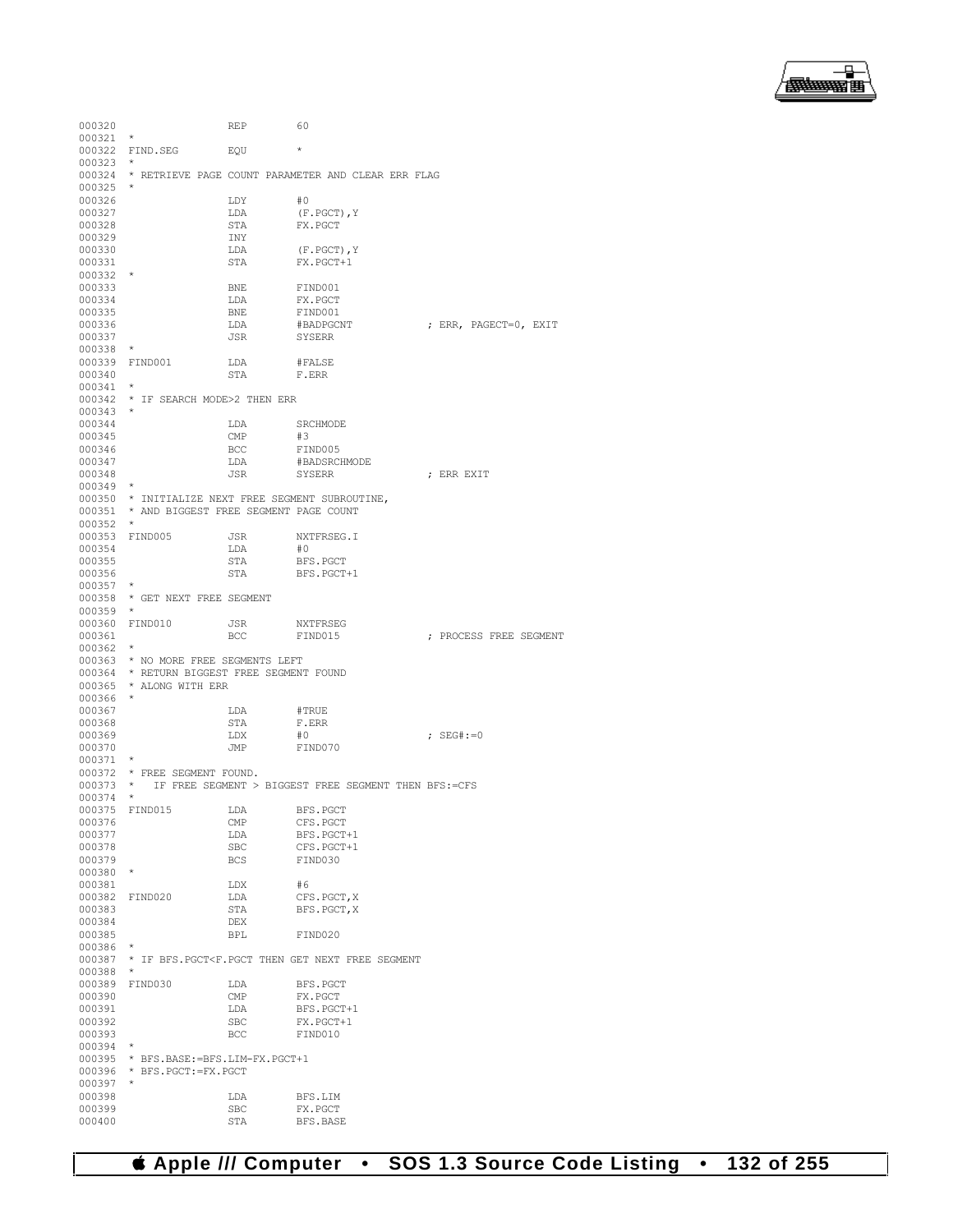

| 000401               |                                                                          | LDA         | BFS.LIM+1                                                               |                                    |
|----------------------|--------------------------------------------------------------------------|-------------|-------------------------------------------------------------------------|------------------------------------|
| 000402               |                                                                          | SBC         | FX.PGCT+1                                                               |                                    |
| 000403               |                                                                          | STA         | BFS.BASE+1                                                              |                                    |
| 000404               |                                                                          | INC         | BFS.BASE                                                                |                                    |
| 000405               |                                                                          | BNE         | FIND050                                                                 |                                    |
| 000406               |                                                                          | INC         | BFS.BASE+1                                                              |                                    |
| 000407               | $^\star$                                                                 |             |                                                                         |                                    |
| 000408               | FIND050                                                                  | LDA         | FX.PGCT                                                                 |                                    |
| 000409<br>000410     |                                                                          | STA<br>LDA  | BFS.PGCT<br>FX.PGCT+1                                                   |                                    |
| 000411               |                                                                          | STA         | BFS.PGCT+1                                                              |                                    |
| $000412$ *           |                                                                          |             |                                                                         |                                    |
|                      | 000413 * DELINK ENTRY FROM FREE LIST, AND LINK                           |             |                                                                         |                                    |
|                      | 000414 * IT INTO SEGMENT LIST                                            |             |                                                                         |                                    |
| 000415               | $\star$                                                                  |             |                                                                         |                                    |
| 000416               |                                                                          | LDA         | BFS.BLINK                                                               |                                    |
| 000417               |                                                                          | JSR         | GET. FREE                                                               |                                    |
| 000418               |                                                                          | BCC         | FIND060                                                                 |                                    |
| 000419               |                                                                          | <b>RTS</b>  |                                                                         | ; ERR - SEG TABLE FULL             |
| $000420$ *           |                                                                          |             |                                                                         |                                    |
|                      | $000421$ * ST. ID (NEW) := F. ID<br>000422 * ST. BASE (NEW) := BFS. BASE |             |                                                                         |                                    |
|                      | $000423$ * ST. LIM (NEW) := BFS. LIM                                     |             |                                                                         |                                    |
| 000424               | $\star$                                                                  |             |                                                                         |                                    |
|                      | 000425 FIND060                                                           | TAX         |                                                                         |                                    |
| 000426               |                                                                          | LDA         | F.ID                                                                    |                                    |
| 000427               |                                                                          | STA         | ST.ID, X                                                                |                                    |
| $000428$ *           |                                                                          |             |                                                                         |                                    |
| 000429               |                                                                          | LDA         | <b>BFS.BASE</b>                                                         |                                    |
| 000430               |                                                                          | STA         | ST.BASEL, X                                                             |                                    |
| 000431               |                                                                          | LDA         | BFS.BASE+1                                                              |                                    |
| 000432               |                                                                          | STA         | ST.BASEH, X                                                             |                                    |
| $000433$ *<br>000434 |                                                                          | LDA         |                                                                         |                                    |
| 000435               |                                                                          | STA         | BFS.LIM<br>ST.LIML, X                                                   |                                    |
| 000436               |                                                                          | LDA         | BFS.LIM+1                                                               |                                    |
| 000437               |                                                                          | STA         | ST.LIMH, X                                                              |                                    |
| 000438               | $\star$                                                                  |             |                                                                         |                                    |
|                      |                                                                          |             | 000439 * RETURN SEGNUM, PAGE COUNT, BASE BANK/PAGE, AND LIMIT BANK/PAGE |                                    |
|                      | 000440 * TO CALLER                                                       |             |                                                                         |                                    |
| 000441               | FIND070                                                                  | LDY         | #0                                                                      |                                    |
| 000442               |                                                                          | TXA         |                                                                         |                                    |
| 000443               |                                                                          | STA         | $(F. NUM)$ , Y                                                          |                                    |
| $000444$ *           |                                                                          |             |                                                                         |                                    |
| 000445<br>000446     |                                                                          | LDA<br>STA  | BFS.PGCT                                                                |                                    |
| 000447               |                                                                          | INY         | $(F.PGCT)$ , Y                                                          |                                    |
| 000448               |                                                                          | LDA         | BFS.PGCT+1                                                              |                                    |
| 000449               |                                                                          | STA         | $(F.PGCT)$ , Y                                                          |                                    |
| $000450$ *           |                                                                          |             |                                                                         |                                    |
| 000451               |                                                                          | LDX         | BFS.BASE                                                                |                                    |
| 000452               |                                                                          | LDY         | BFS.BASE+1                                                              |                                    |
| 000453               |                                                                          | JSR         | CNVRT.XBP                                                               |                                    |
| 000454               |                                                                          | TYA         |                                                                         |                                    |
| 000455               |                                                                          | LDY         | #1                                                                      |                                    |
| 000456               |                                                                          | STA         | $(F.BASE)$ , Y                                                          |                                    |
| 000457<br>000458     |                                                                          | DEY<br>TXA  |                                                                         |                                    |
| 000459               |                                                                          | STA         | $(F.BASE)$ , $Y$                                                        |                                    |
| 000460               | $^\star$                                                                 |             |                                                                         |                                    |
| 000461               |                                                                          | <b>LDX</b>  | BFS.LIM                                                                 |                                    |
| 000462               |                                                                          | LDY         | BFS.LIM+1                                                               |                                    |
| 000463               |                                                                          | JSR         | CNVRT.XBP                                                               |                                    |
| 000464               |                                                                          | TYA         |                                                                         |                                    |
| 000465               |                                                                          | LDY         | #1                                                                      |                                    |
| 000466               |                                                                          | STA         | $(F.LIM)$ , Y                                                           |                                    |
| 000467               |                                                                          | DEY         |                                                                         |                                    |
| 000468<br>000469     |                                                                          | TXA         |                                                                         |                                    |
| 000470               | $\ast$                                                                   | STA         | $(F.LIM)$ , Y                                                           |                                    |
| 000471               |                                                                          | LDA         | F.ERR                                                                   | ; IF ERR FLAG TRUE THEN REPORT IT. |
| 000472               |                                                                          | BNE         | FIND.ERR                                                                |                                    |
| 000473               | $^{\star}$                                                               |             |                                                                         |                                    |
| 000474               |                                                                          | ${\rm CLC}$ |                                                                         |                                    |
| 000475               |                                                                          | RTS         |                                                                         | ; NORMAL EXIT                      |
| 000476               | $\star$                                                                  |             |                                                                         |                                    |
| 000477               |                                                                          |             |                                                                         |                                    |
|                      | FIND.ERR                                                                 | LDA         | #SEGRQDN                                                                |                                    |
| 000478               |                                                                          | JSR         | SYSERR                                                                  | ; ERR EXIT                         |
| 000479               |                                                                          |             |                                                                         |                                    |
| 000480<br>000481     |                                                                          | CHN         | MEMMGR.B.SRC                                                            |                                    |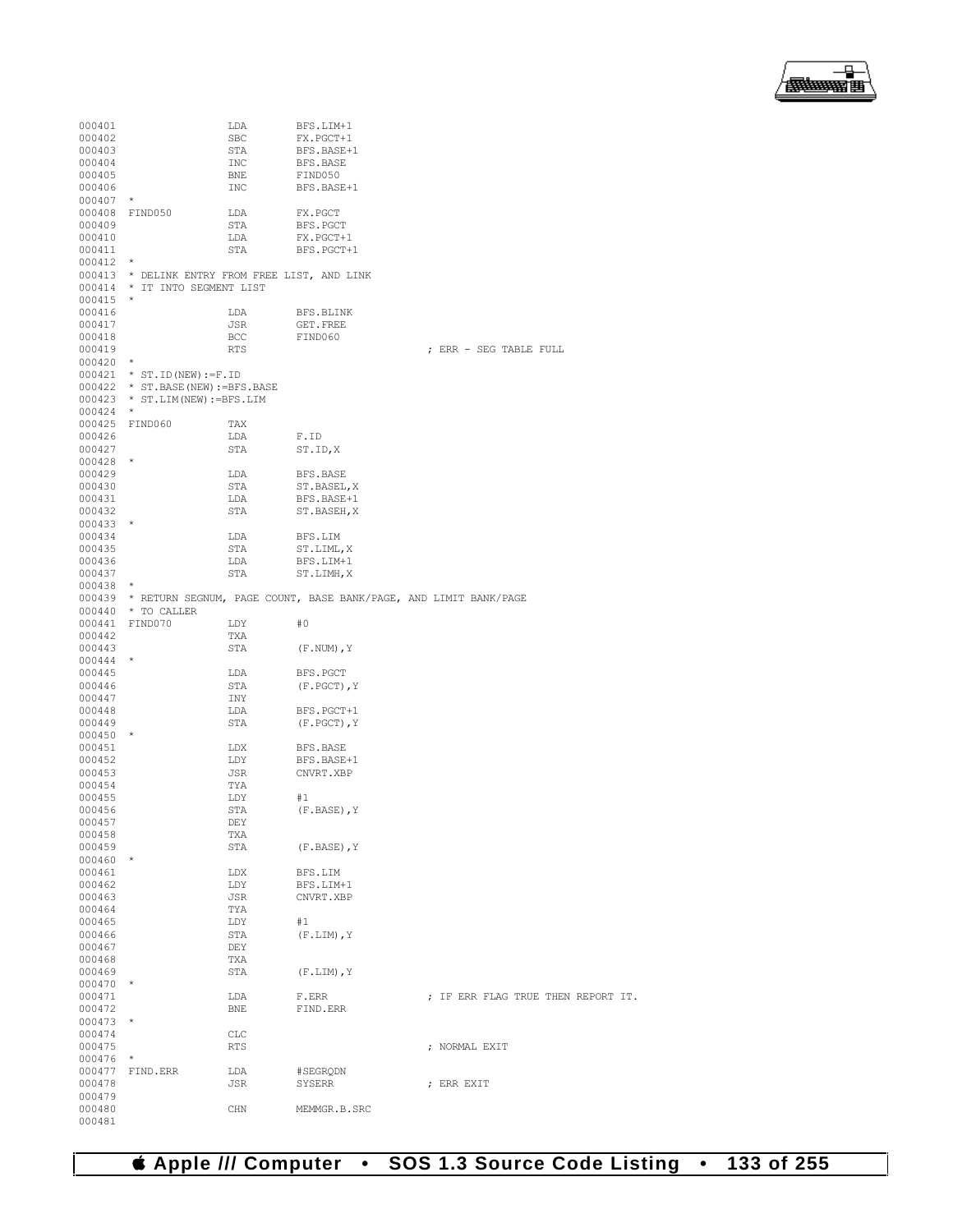

000482 \*\*\*\*\*\*\*\*\*\*\*\*\*\*\*\*\*\*\*\*\*\*\*\*\*\*\*\*\*\*\*\*\*\*\*\*\*\*\*\*\*\*\*\*\*\*\*\*\*\*\*\*\*\*\*\*\*\*\*\*\*\*\*\*\*\*\*\*\*\*\*\*\* 000483 \* END OF APPLE /// SOS 1.3 SOURCE CODE FILE: MEMMGR.A.SRC 000484 \*\*\*\*\*\*\*\*\*\*\*\*\*\*\*\*\*\*\*\*\*\*\*\*\*\*\*\*\*\*\*\*\*\*\*\*\*\*\*\*\*\*\*\*\*\*\*\*\*\*\*\*\*\*\*\*\*\*\*\*\*\*\*\*\*\*\*\*\*\*\*\*\* 000485 000486

End of File -- Lines: 486 Characters: 12629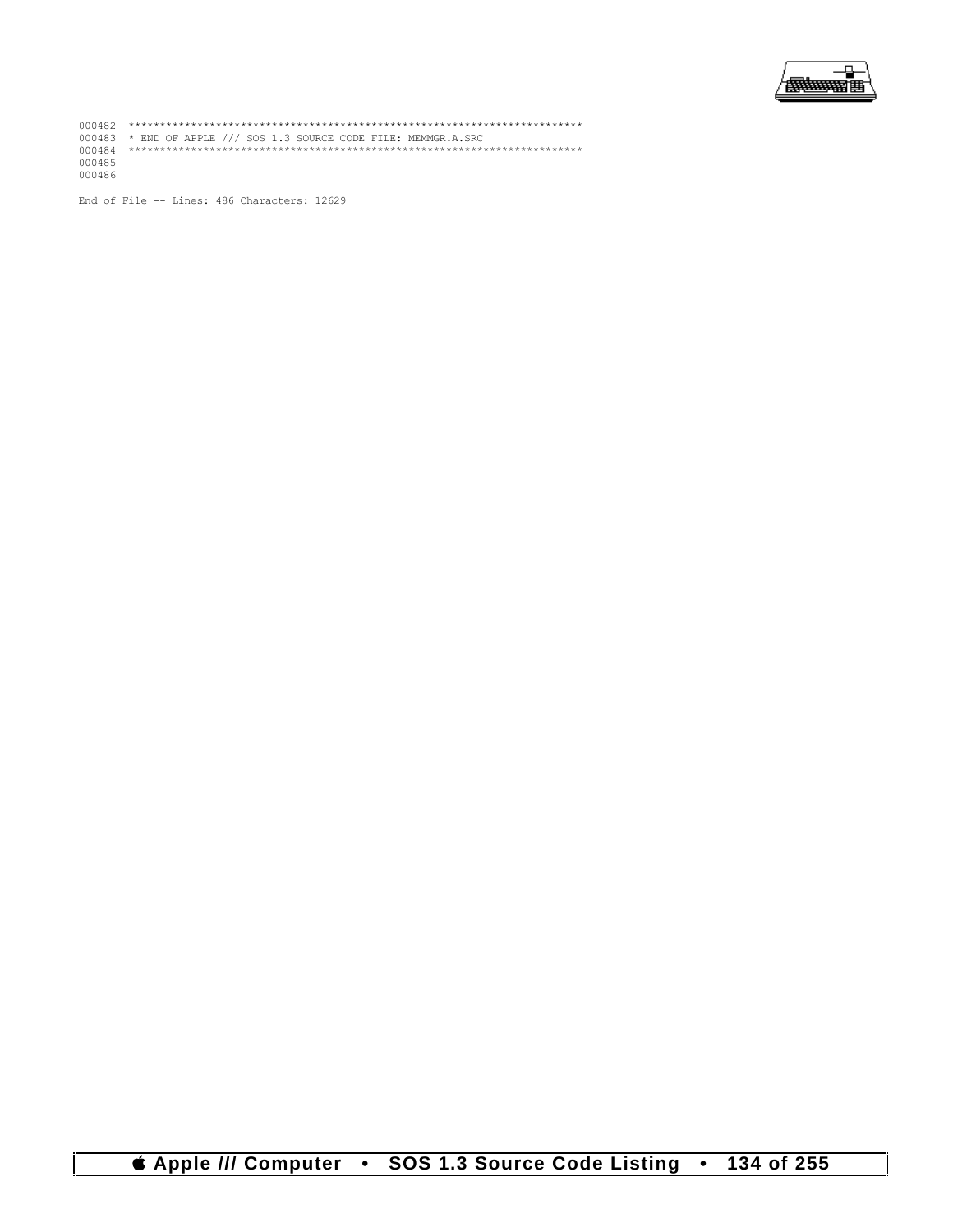

|                      | FILE: "SOS.MEMMGR.B.SRC.TEXT"               |              |                                                                                                        |                                                                          |
|----------------------|---------------------------------------------|--------------|--------------------------------------------------------------------------------------------------------|--------------------------------------------------------------------------|
|                      |                                             |              |                                                                                                        |                                                                          |
|                      |                                             |              |                                                                                                        |                                                                          |
|                      |                                             |              | 000002 * APPLE /// SOS 1.3 SOURCE CODE FILE: MEMMGR.B.SRC                                              |                                                                          |
|                      |                                             |              |                                                                                                        | 000004 * ASSEMBLER: APPLE ] [ 6502 ASSEMBLER from APPLE COMPUTER TOOLKIT |
| 000005               |                                             |              |                                                                                                        |                                                                          |
| 000006               |                                             | PAGE         |                                                                                                        |                                                                          |
| 000007               |                                             | REP          | 60                                                                                                     |                                                                          |
| $000008$ *           |                                             |              |                                                                                                        |                                                                          |
|                      | 000009 * NEXT FREE SEGMENT - INITIALIZATION |              |                                                                                                        |                                                                          |
| $000010$ *           |                                             |              |                                                                                                        |                                                                          |
|                      | 000011 * INPUT: SEGMENT TABLE               |              |                                                                                                        |                                                                          |
| $000013$ *           |                                             |              | 000012 * OUTPUT: CFS.PTR "1ST FREE BANK/PAGE IN VIRTUAL MEMORY<br>CFS.PREV "PREVIOUS SEGMENT EXAMINED" |                                                                          |
| $000014$ *           |                                             |              | CFS.NEXT "SEGMENT FOLLOWING CFS.PREV"                                                                  |                                                                          |
|                      |                                             |              |                                                                                                        | 000015 * ERROR: NONE (IF NO FREE BK/PG FOUND, THEN CFS. PTR="FFFF")      |
| $000016$ *           |                                             |              |                                                                                                        |                                                                          |
| 000017               |                                             | REP          | 60                                                                                                     |                                                                          |
| 000018               | $\star$                                     |              |                                                                                                        |                                                                          |
|                      | 000019 NXTFRSEG.I EQU                       |              |                                                                                                        |                                                                          |
| $000020$ *           | $000021$ * CFS. PTR := VRT. LIM             |              |                                                                                                        |                                                                          |
|                      | $000022 * CFS.PREV := 0$                    |              |                                                                                                        |                                                                          |
|                      | $000023$ * CFS.NEXT := ST.ENTRY             |              |                                                                                                        |                                                                          |
| $000024$ *           |                                             |              |                                                                                                        |                                                                          |
| 000025               |                                             | LDA          | >VRT.LIM                                                                                               |                                                                          |
| 000026               |                                             | STA          | CFS.PTR                                                                                                |                                                                          |
| 000027               |                                             | LDA          | >VRT.LIM+1                                                                                             |                                                                          |
| 000028<br>$000029$ * |                                             | STA          | CFS.PTR+1                                                                                              |                                                                          |
| 000030               |                                             | LDA          | #0                                                                                                     |                                                                          |
| 000031               |                                             | STA          | CFS.PREV                                                                                               |                                                                          |
| $000032$ *           |                                             |              |                                                                                                        |                                                                          |
| 000033               |                                             | LDX          | ST.ENTRY                                                                                               |                                                                          |
| 000034               |                                             | STX          | CFS.NEXT                                                                                               |                                                                          |
| $000035$ *           |                                             |              |                                                                                                        |                                                                          |
| $000037$ *           | 000036 * LO: IF CFS.NEXT=0 THEN DONE        |              |                                                                                                        |                                                                          |
|                      | 000038 FRSGI010                             | <b>BEQ</b>   | FRSGI.EXIT                                                                                             |                                                                          |
| 000039               |                                             |              |                                                                                                        |                                                                          |
|                      |                                             |              | 000040 * IF ST.LIM (CFS.NEXT) <= VRT.LIM THEN GOTO L1                                                  |                                                                          |
| $000041$ *           |                                             |              |                                                                                                        |                                                                          |
| 000042               |                                             | LDA          | >VRT.LIM                                                                                               |                                                                          |
| 000043               |                                             | $\text{CMP}$ | ST.LIML, X                                                                                             |                                                                          |
| 000044<br>000045     |                                             | LDA<br>SBC   | >VRT.LIM+1                                                                                             |                                                                          |
| 000046               |                                             | BCS          | ST.LIMH,X<br>FRSGI020                                                                                  |                                                                          |
| $000047$ *           |                                             |              |                                                                                                        |                                                                          |
|                      | 000048 * CFS. PREV: = CFS. NEXT             |              |                                                                                                        |                                                                          |
|                      | 000049 * CFS.NEXT: = ST. FLINK (CFS.NEXT)   |              |                                                                                                        |                                                                          |
|                      | 000050 * GOTO LO                            |              |                                                                                                        |                                                                          |
| 000051 *             |                                             |              |                                                                                                        |                                                                          |
| 000052<br>000053     |                                             | STX<br>LDA   | CFS.PREV                                                                                               |                                                                          |
| 000054               |                                             | TAX          | ST.FLINK, X                                                                                            |                                                                          |
| 000055               |                                             | STX          | CFS.NEXT                                                                                               |                                                                          |
| 000056               |                                             | JMP          | FRSGI010                                                                                               |                                                                          |
| 000057               |                                             |              |                                                                                                        |                                                                          |
|                      |                                             |              | 000058 * L1: IF ST.LIM (CFS.NEXT) <vrt.lim done<="" td="" then=""><td></td></vrt.lim>                  |                                                                          |
| 000059               | $\star$                                     |              |                                                                                                        |                                                                          |
| 000060<br>000061     | FRSGI020                                    | LDA<br>CMP   | ST.LIML, X<br>>VRT.LIM                                                                                 |                                                                          |
| 000062               |                                             | LDA          | ST.LIMH, X                                                                                             |                                                                          |
| 000063               |                                             | SBC          | $>VRT$ . $LIM+1$                                                                                       |                                                                          |
| 000064               |                                             | BCC          | FRSGI.EXIT                                                                                             |                                                                          |
| 000065               | $\star$                                     |              |                                                                                                        |                                                                          |
| 000066               | $\star$                                     |              |                                                                                                        |                                                                          |
| 000067               |                                             | JSR          | NXTFRPG                                                                                                |                                                                          |
| 000068               | $^{\star}$                                  |              |                                                                                                        |                                                                          |
| 000069<br>000070     | FRSGI.EXIT                                  | RTS<br>PAGE  |                                                                                                        | ; NORMAL EXIT                                                            |
| 000071               |                                             | REP          | 60                                                                                                     |                                                                          |
| 000072               |                                             |              |                                                                                                        |                                                                          |
|                      | 000073 * NEXT FREE SEGMENT                  |              |                                                                                                        |                                                                          |
| 000074               | $\star$                                     |              |                                                                                                        |                                                                          |
| 000075               | $^{\star}$ INPUT:                           | SEG TABLE    |                                                                                                        |                                                                          |
|                      | 000076 * OUTPUT: CFS.BLINK                  |              |                                                                                                        |                                                                          |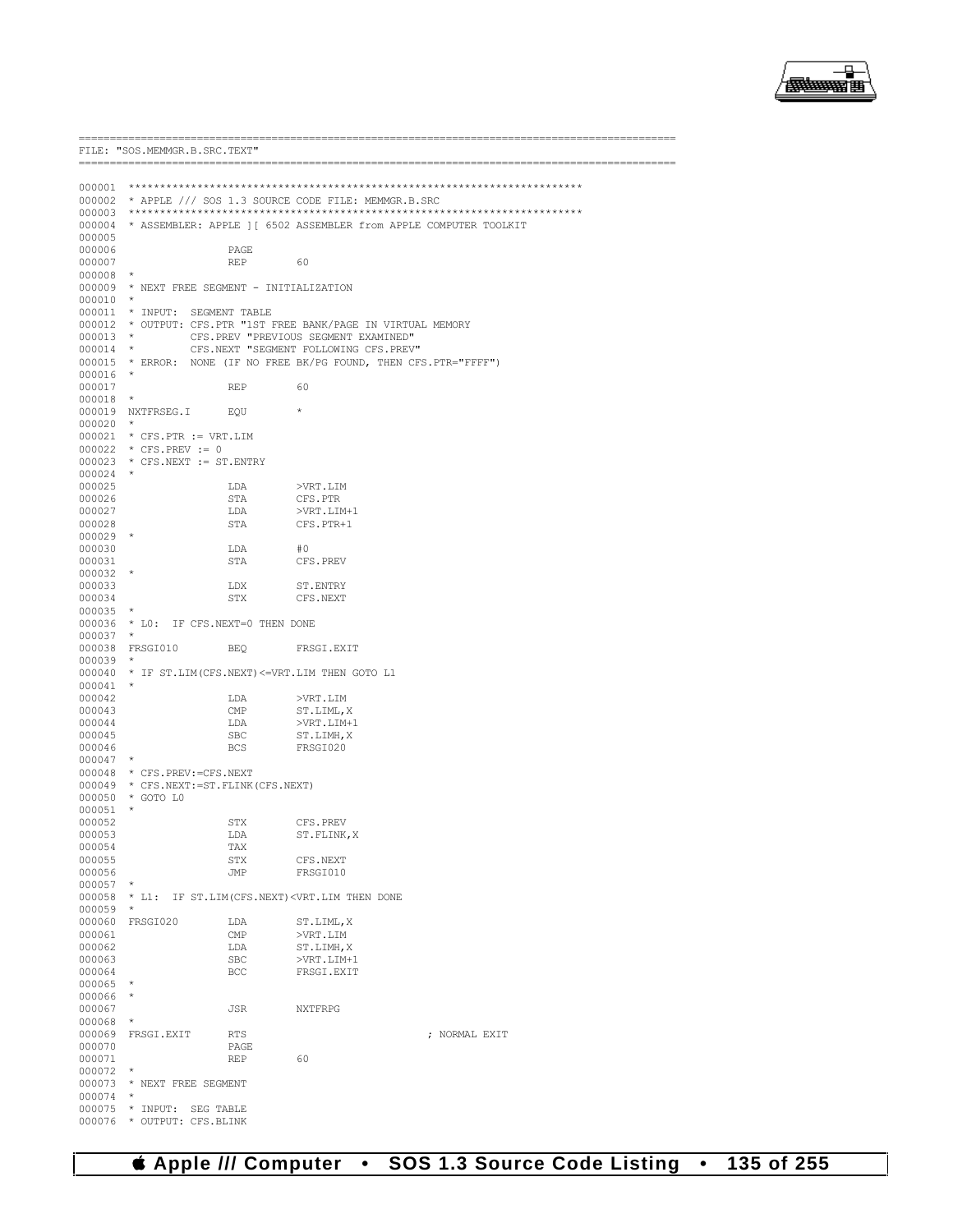

| 000077           | $\star$                   | CFS.BASE                                     |                                                                   |                                     |  |
|------------------|---------------------------|----------------------------------------------|-------------------------------------------------------------------|-------------------------------------|--|
| $000078$ *       |                           | CFS.LIMIT                                    |                                                                   |                                     |  |
| $000079$ *       |                           | CFS.PGCT                                     |                                                                   |                                     |  |
| $000080 * 0$ WN: |                           | CFS.PREV                                     |                                                                   |                                     |  |
|                  |                           |                                              |                                                                   |                                     |  |
| $000081$ *       |                           | CFS.NEXT                                     |                                                                   |                                     |  |
| $000082$ *       |                           | CFS.PTR                                      |                                                                   |                                     |  |
| 000083           | $^{\star}$                |                                              |                                                                   |                                     |  |
|                  |                           |                                              | 000084 * BUILDS A CANDIDATE FREE SEGMENT, WHOSE LIMIT BANK/PAGE = |                                     |  |
|                  |                           | 000085 * THE CURRENT FREE PAGE (CFS.PTR).    |                                                                   |                                     |  |
| 000086           | $\star$                   |                                              |                                                                   |                                     |  |
| 000087           |                           | <b>REP</b>                                   | 60                                                                |                                     |  |
| 000088           | $\star$                   |                                              |                                                                   |                                     |  |
|                  | 000089 NXTFRSEG           | EOU                                          | $\star$                                                           |                                     |  |
|                  |                           |                                              |                                                                   |                                     |  |
| $000090$ *       |                           |                                              |                                                                   |                                     |  |
|                  |                           | 000091 * IF CFS. PTR="FFFF" THEN EXIT        |                                                                   |                                     |  |
| 000092           | $\star$                   |                                              |                                                                   |                                     |  |
| 000093           |                           | LDA                                          | CFS.PTR+1                                                         |                                     |  |
| 000094           |                           | <b>BPL</b>                                   | FRSG010                                                           |                                     |  |
| 000095           | $\star$                   |                                              |                                                                   |                                     |  |
| 000096           |                           | <b>SEC</b>                                   |                                                                   |                                     |  |
| 000097           |                           | <b>RTS</b>                                   |                                                                   | ; EXIT - NO MORE FREE SEGMENTS LEFT |  |
|                  |                           |                                              |                                                                   |                                     |  |
| 000098           | $\star$                   |                                              |                                                                   |                                     |  |
|                  |                           | 000099 * CFS.BLINK: = CFS.PREV               |                                                                   |                                     |  |
|                  | 000100 * CFS.LIM:=CFS.PTR |                                              |                                                                   |                                     |  |
| 000101           | $\star$                   |                                              |                                                                   |                                     |  |
|                  | 000102 FRSG010            | LDA                                          | CFS.PREV                                                          |                                     |  |
| 000103           |                           | STA                                          | CFS.BLINK                                                         |                                     |  |
| $000104$ *       |                           |                                              |                                                                   |                                     |  |
| 000105           |                           | LDA                                          | CFS.PTR                                                           |                                     |  |
|                  |                           |                                              |                                                                   |                                     |  |
| 000106           |                           | STA                                          | CFS.LIM                                                           |                                     |  |
| 000107           |                           | LDA                                          | CFS.PTR+1                                                         |                                     |  |
| 000108           |                           | STA                                          | CFS.LIM+1                                                         |                                     |  |
| 000109           | $\star$                   |                                              |                                                                   |                                     |  |
|                  |                           | 000110 * IF CFS.NEXT=0 THEN CFS.BASE: = 0    |                                                                   |                                     |  |
| $000111$ *       |                           |                                              | ELSE CFS.BASE: = ST.LIM (CFS.NEXT) +1                             |                                     |  |
| $000112$ *       |                           |                                              |                                                                   |                                     |  |
| 000113           |                           | LDA                                          | CFS.NEXT                                                          |                                     |  |
|                  |                           |                                              |                                                                   |                                     |  |
| 000114           |                           | <b>BNE</b>                                   | FRSG020                                                           |                                     |  |
| 000115           |                           | LDA                                          | #0                                                                |                                     |  |
| 000116           |                           | STA                                          | CFS.BASE                                                          |                                     |  |
| 000117           |                           | STA                                          | CFS.BASE+1                                                        |                                     |  |
| 000118           |                           | BEQ                                          | FRSG030                                                           |                                     |  |
| $000119$ *       |                           |                                              |                                                                   |                                     |  |
|                  | 000120 FRSG020            | LDX                                          | CFS.NEXT                                                          |                                     |  |
| 000121           |                           | CLC                                          |                                                                   |                                     |  |
| 000122           |                           | LDA                                          | ST.LIML, X                                                        |                                     |  |
|                  |                           |                                              |                                                                   |                                     |  |
| 000123           |                           | ADC                                          | #1                                                                |                                     |  |
| 000124           |                           | STA                                          | CFS.BASE                                                          |                                     |  |
| 000125           |                           | LDA                                          | ST.LIMH, X                                                        |                                     |  |
| 000126           |                           | ADC                                          | #0                                                                |                                     |  |
| 000127           |                           | STA                                          | CFS.BASE+1                                                        |                                     |  |
| 000128           | $\star$                   |                                              |                                                                   |                                     |  |
|                  |                           | 000129 * CFS.BASE0: = CFS.LIM AND \$FF80     |                                                                   |                                     |  |
| 000130           | $\star$                   |                                              |                                                                   |                                     |  |
| 000131           | FRSG030                   | LDY                                          | CFS.LIM+1                                                         |                                     |  |
| 000132           |                           | STY                                          |                                                                   |                                     |  |
|                  |                           |                                              | CFS.BASE0+1                                                       |                                     |  |
| 000133           |                           | LDA                                          | CFS.LIM                                                           |                                     |  |
| 000134           |                           | AND                                          | #\$80                                                             |                                     |  |
| 000135           |                           | STA                                          | CFS.BASE0                                                         |                                     |  |
| $000136$ *       |                           |                                              |                                                                   |                                     |  |
| 000137           |                           | * CFS.BASE1: = CFS.BASE0-32K                 |                                                                   |                                     |  |
| 000138           | $\star$                   |                                              |                                                                   |                                     |  |
| 000139           |                           | SEC                                          |                                                                   |                                     |  |
| 000140           |                           | SBC                                          | #\$80                                                             |                                     |  |
| 000141           |                           |                                              |                                                                   |                                     |  |
|                  |                           | STA                                          | CFS.BASE1                                                         |                                     |  |
| 000142           |                           | TYA                                          |                                                                   |                                     |  |
| 000143           |                           | SBC                                          | #0                                                                |                                     |  |
| 000144           |                           | STA                                          | CFS.BASE1+1                                                       |                                     |  |
| 000145           |                           | BCS                                          | FRSG035                                                           |                                     |  |
| 000146           |                           | LDA                                          | #0                                                                |                                     |  |
| 000147           |                           | STA                                          | CFS.BASE1                                                         |                                     |  |
| 000148           |                           | STA                                          | CFS.BASE1+1                                                       |                                     |  |
| 000149           | $\star$                   |                                              |                                                                   |                                     |  |
|                  |                           |                                              |                                                                   |                                     |  |
|                  |                           | 000150 * IF CFS.BASE>=CFS.BASE0 THEN GOTO L1 |                                                                   |                                     |  |
| 000151           | $\star$                   |                                              |                                                                   |                                     |  |
|                  | 000152 FRSG035            | LDA                                          | CFS.BASE                                                          |                                     |  |
| 000153           |                           | $\text{CMP}$                                 | CFS.BASE0                                                         |                                     |  |
| 000154           |                           | LDA                                          | CFS.BASE+1                                                        |                                     |  |
| 000155           |                           | SBC                                          | CFS.BASE0+1                                                       |                                     |  |
| 000156           |                           | BCS                                          | FRSG050                                                           |                                     |  |
| 000157 *         |                           |                                              |                                                                   |                                     |  |
|                  |                           |                                              |                                                                   |                                     |  |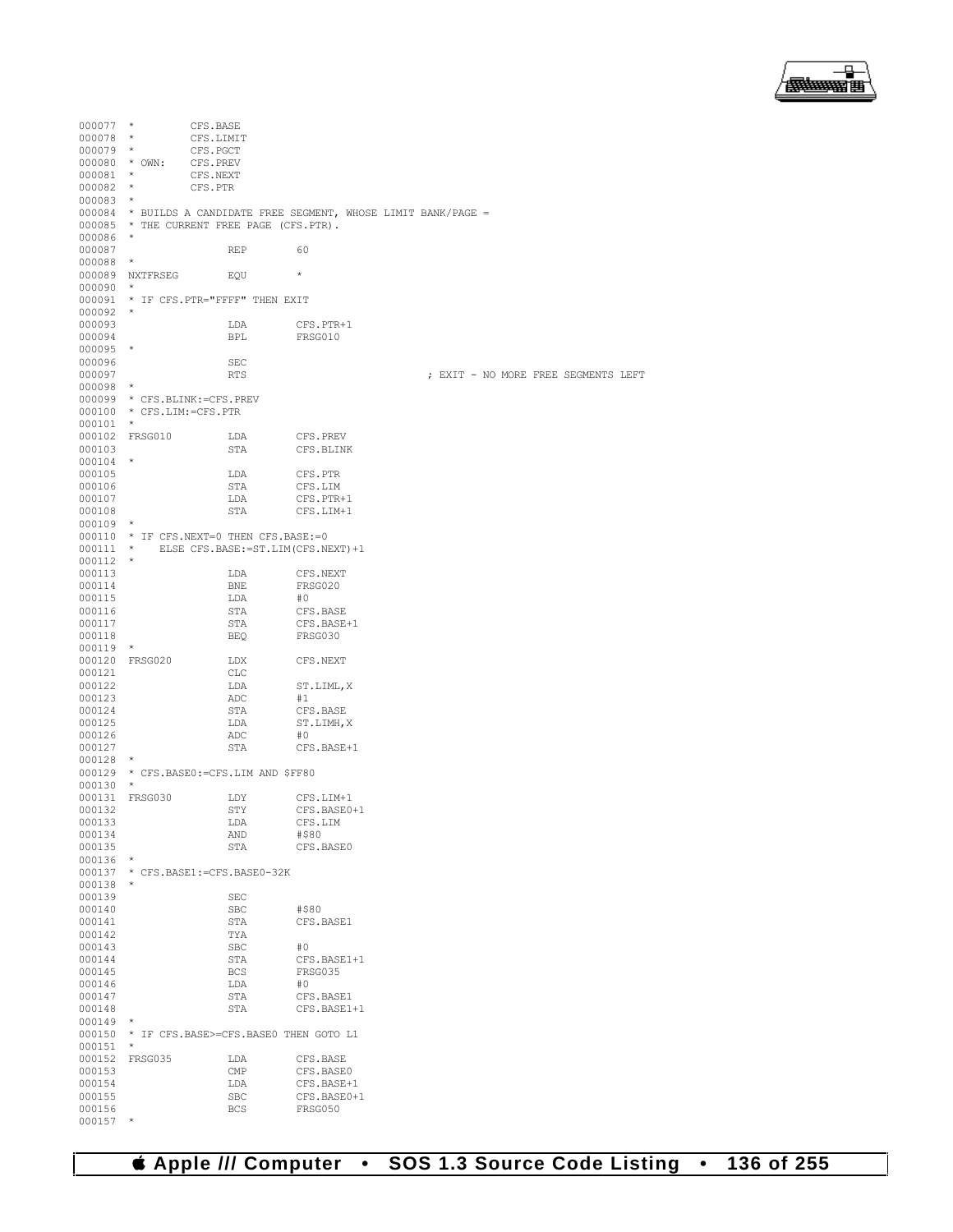```
000158 * IF SEARCH MODE=0 THEN CFS.BASE:=CFS.BASE0
000159 * GOTO L1
000160 *<br>000161
000161 LDA SRCHMODE
000162 BNE FRSG040<br>000163 LDA CFS.BAS
000163 LDA CFS.BASE0<br>000164 STA CFS.BASE
000164 STA CFS.BASE<br>000165 T.DA CFS.BASE
000165 LDA CFS.BASE0+1 <br>000166 STA CFS.BASE+1
000166 STA CFS.BASE+1
       \begin{array}{ccc} \text{JMP} & \text{FRSG050} \end{array}000168<br>000169
000169 * IF CFS.BASE<CFS.BASE1 AND SEARCH MODE=1 000170 * THEN CFS.BASE:=CFS.BASE1
       \star THEN CFS.BASE:=CFS.BASE1
000171 *
000172 FRSG040 LDA CFS.BASE<br>000173 CMP CFS.BASE
000173 CMP CFS.BASE1<br>000174 LDA CFS.BASE+
000174 LDA CFS.BASE+1<br>000175 SBC CFS.BASE1+
000175 SBC CFS.BASE1+1
                                     FRSG050
000177<br>000178
                         \begin{tabular}{ll} \tt LDA & \tt SRCHMODE \\ \tt CMP & \tt \#1 \\ \end{tabular}000179 CMP #1
                                     FRSG050
000181<br>000182
000182 LDA CFS.BASE1<br>000183 STA CFS.BASE
000183 STA CFS.BASE<br>000184 DDA CFS.BASE
000184 LDA CFS.BASE1+1<br>000185 STA CFS.BASE+1
                                     CFS.BASE+1
000186 *
000187 * L1: CFS.PGCT:=CFS.LIM-CFS.BASE+1
000188 *
000189 FRSG050 SEC
000190 LDA CFS.LIM<br>000191 SBC CFS.BASI
000191 SBC CFS.BASE<br>000192 STA CFS.BASE
000192 STA CFS.PGCT<br>000193 LDA CFS.LIM+
000193 LDA CFS.LIM+1<br>000194 SBC CFS.BASE+
000194 SBC CFS.BASE+1<br>000195 STA CFS.PGCT+1
000195 STA CFS.PGCT+1<br>000196 TNC CFS.PGCT
000196 INC CFS.PGCT
000197 BNE FRSG052<br>000198 TNC CFS.PGC
                                     CFS.PGCT+1
000199 *
000200 * ADVANCE FREE PAGE POINTER TO NEXT FREE PAGE
000201 *<br>000202 *
       ^\star IF SEARCH MODE<br><>1 THEN L2: ^\star000203 *
000204 FRSG052 LDA SRCHMODE 000205 (MP #1
000205 CMP<br>000206 BNE
       end the BNE FRSG060 \pm000207<br>000208
       000208 * IF CFS.BASE < CFS.BASE0 THEN CFS.PTR:=CFS.BASE0-1
000209<br>000210
000210 LDA CFS.BASE 000211 CMP CFS.BASE
\begin{tabular}{lllllll} 000211 & & & \texttt{CMP} & & \texttt{CFS.BASE0} \\ 000212 & & & \texttt{LDA} & & \texttt{CFS.BASE+} \end{tabular}000212 LDA CFS.BASE+1<br>000213 SBC CFS.BASE0+
000213 <br>000214 BCS FRSG060
                                     FRSG060
000215 *<br>000216
000216 LDY CFS.BASE0+1<br>000217 LDX CFS.BASE0
000217 LDX CFS.BASE0<br>000218 RNE FRSG055
                                     FRSG055
000219 DEY<br>000220 FRSG055 DEX
000220 FRSG055
000221 STX CFS.PTR
                                     CFS.PTR+1
000223 *<br>000224
000224 JMP FRSG070 ; AND EXIT
000225 * L2: CFS.PTR:=CFS.BASE-1
000226 *
000227 FRSG060 SEC<br>000228 1.DA
                         LDA CFS.BASE<br>SBC #1
000229 SBC<br>000230 STA
000230 STA CFS.PTR<br>000231 TDA CFS.BAS
                         \begin{array}{lll} \texttt{LDA} & \texttt{CFS.BASE+1} \\ \texttt{SBC} & \texttt{\#0} \end{array}000232 SBC<br>000233 STA
       sta STA CFS.PTR+1
000234<br>000235
       000235 * IF CFS.PTR="FFFF" OR CFS.NEXT=0 THEN EXIT
000236 *<br>000237
000237 BCC FRSG070<br>000238 LDA CFS.NEX
                                     CFS.NEXT
```
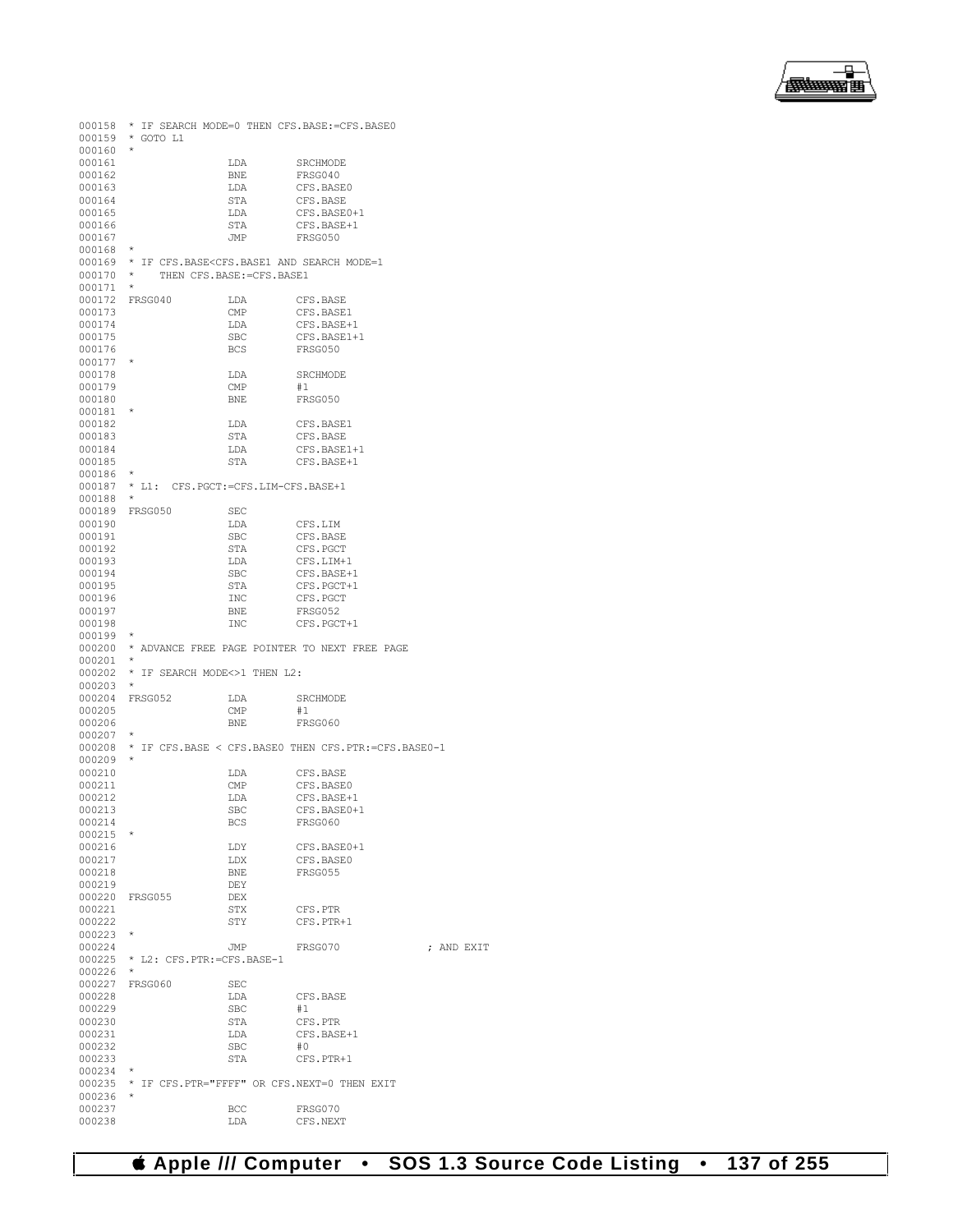

```
000239 BEQ FRSG070
000240 *
000241 * IF CFS.PTR > ST.LIM(CFS.NEXT) THEN EXIT
000242 *<br>000243
000243 LDX CFS.NEXT 000244 LDA ST.LIML.
000244 LDA ST.LIML, X <br/> \begin{array}{ccc} \texttt{LDA} & \texttt{ST.LIML}, \texttt{X} \\ \texttt{000245} & \texttt{CMP} & \texttt{CFS.PTR} \end{array}000245 CMP CFS.PTR
\begin{matrix} 000246 & & & \text{LDA} \\ 000247 & & & \text{SEC} \\ \end{matrix} \quad \begin{matrix} \text{L} \text{DA} & & \text{ST\_LIMH, X} \\ \text{C} \text{FS\_PTR}+1 & & \text{C} \end{matrix}000247 <br>000248 BCC FRSG070
        \begin{array}{ccc} & & \text{BCC} & & \text{FRSG070} \end{array}000249<br>000250
000250 \,\, \, OTHERWISE, ADVANCE CFS PTR TO NEXT FOR PAGE BELOW NEXT 000251 \,\, \,\, \, SEGMENT IN SEGMENT LIST
         * SEGMENT IN SEGMENT LIST
000252<br>000253
                            JSR NXTFRPG
000254
000255 FRSG070 CLC<br>000256 RTS
                            000256 RTS ; EXIT - FREE SEGMENT FOUND
000257 PAGE<br>000258 REP
000258 REP 60
000259 *
000260 * NEXT FREE PAGE
000261
000262 * "WALKS" THE FREE PAGE PTR (CFS.PTR) TO THE NEXT FREE PAGE
000263 * IMMEDIATELY BELOW THE CURRENT FREE SEGMENT.
000264 *
000265 REP 60
000266
000267 NXTFRPG FOU *000268 *
000269 * LO: CFS.PTR:=ST.BASE(CFS.NEXT)-1<br>000270 * IF CFS.PTR="FFFF" THEN DONE
                IF CFS.PTR="FFFF" THEN DONE
000271 *<br>000272
                            LDX CFS.NEXT
000273 SEC<br>000274 LDA
                            \begin{tabular}{ll} \tt LDA & \tt ST.BASEL, X \\ \tt SBC & \tt \#1 \end{tabular}000275 SBC<br>000276 STA
000276 STA CFS.PTR<br>000277 LDA ST.BASE
                            LDA ST.BASEH,X<br>SBC #0
000278 SBC<br>000279 STA
000279 STA CFS.PTR+1 <br/> 00220 STA REC NERPG.EXI
                                          NFRPG.EXIT
000281 *
000282 * CFS.PREV:=CFS.NEXT
000283 * CFS.NEXT:=ST.FLINK(CFS.NEXT)
000284 *<br>000285
% 000285 STX CFS.PREV 000286 STX ST.FLINK
                            \begin{array}{lll} \texttt{LDA} & \texttt{ST.FLINK, X} \\ \texttt{TAX} & \end{array}000287 TAX<br>000288 STX
                                          CFS.NEXT
000289<br>000290
000290 * IF CFS.NEXT=0 OR ST.LIM(CFS.NEXT)<CFS.PTR 000291 * THEN DONE
000291 * THEN DONE<br>000292 * ELSE GOTO
               ELSE GOTO LO
000293<br>000294
000294 BEQ NFRPG.EXIT<br>000295 LDA ST.LIML,X
000295 LDA ST.LIML, X<br>000296 CMP CFS.PTR
000296 CMP CFS.PTR<br>000297 LDA ST.LIMH
000297 LDA ST.LIMH, X<br>000298 SBC CFS.PTR+1
000298 SBC CFS.PTR<sup>+1</sup><br>000299 RCS NXTFRPG
                            BCS NXTFRPG
000300 *
000301 NFRPG.EXIT RTS : NORMAL EXIT
000302 PAGE<br>000303 PRP
000303 REP 60
000304 *
000305 * CHANGE.SEG(IN.SEGNUM,CHG.MODE; INOUT.PAGECT) SYSTEM CALL
000306 *
000307 REP 60
000308 *
000309 CHG.SEG EQU *
000310<br>000311
        * MOVE CALLER'S PAGE COUNT TO INTERNAL BUFFER
000312 *
\begin{array}{ccccccccc} \texttt{OOO313} & & & & \texttt{LDY} & & & \texttt{\#0} \\ \texttt{OOO314} & & & & \texttt{LDA} & & & \texttt{(CI)} \\ \end{array}000314 LDA (CHG.PGCT), Y<br>000315 STA CHG.PGCTX
                            STA CHG.PGCTX<br>INY
000316 INY LDA
000317 LDA (CHG.PGCT), Y<br>000318 STA CHG.PGCTX+1
                                          CHG.PGCTX+1
```
000319 \*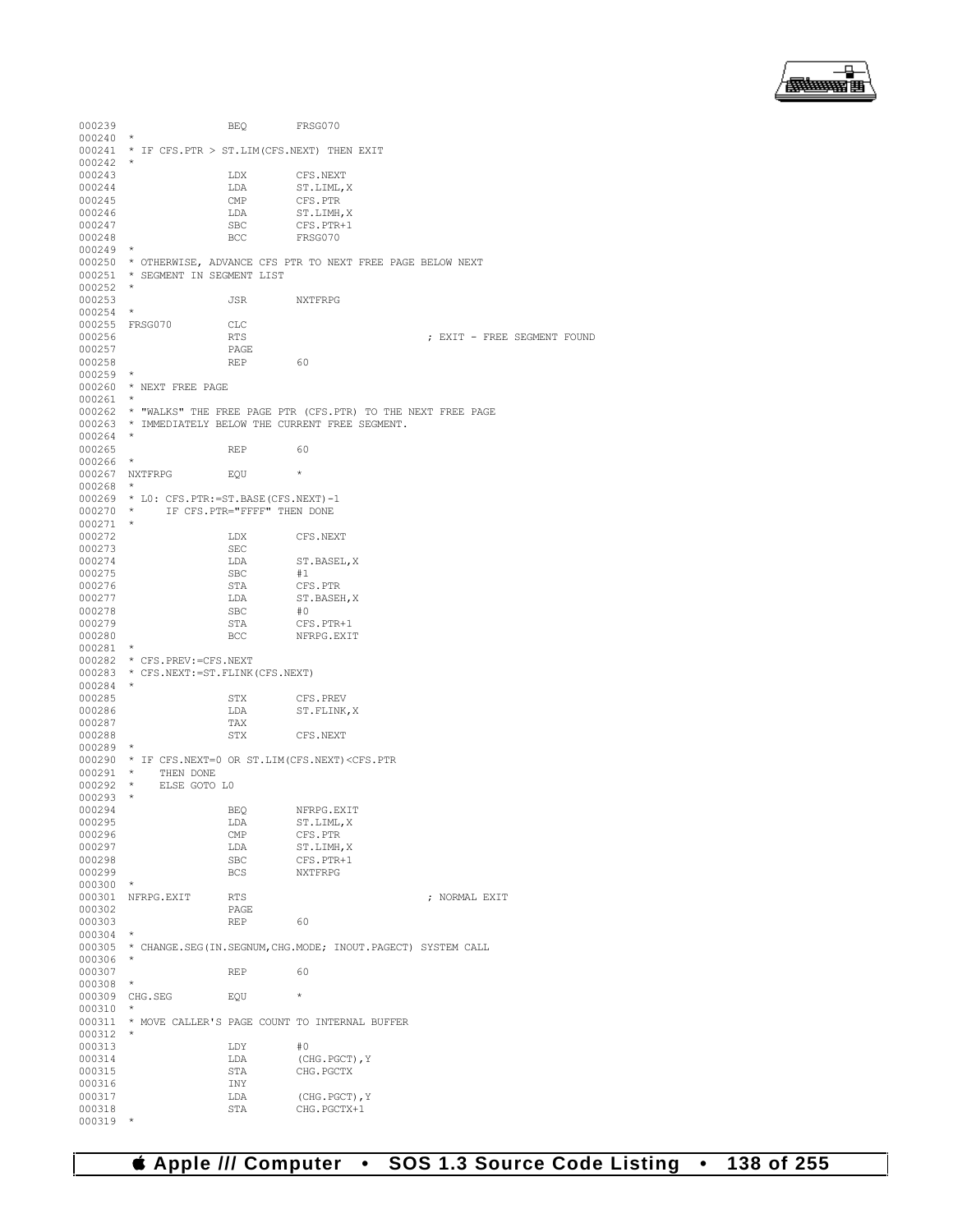

000320 \* IF SEG# OUT OF RANGE OR ST.FLINK(SEG#)=FREE THEN ERR 000321<br>000322 000322 LDX CHG.NUM<br>000323 BEQ CHGS.ER 000323 BEQ CHGS.ERR<br>000324 CPX #ST.CNT 000324 CPX #ST.CNT<br>000325 BCS CHGS.ERI 000325 BCS CHGS.ERR<br>000326 LDA ST.FLINK 000326 **LDA** ST.FLINK, X<br>000327 BPL CHGS005  $\begin{tabular}{lllll} \bf BPL & \bf CHGS005 \\ \bf \star & \end{tabular}$ 000328<br>000329 000329 CHGS.ERR LDA #BADSEGNUM<br>000330 JSR SYSERR JSR SYSERR ; ERR EXIT REP 35 000331<br>000332  $^\star$  CASE OF CHANGE MODE REP 000333 REP 35<br>000334 CHGS005 LDY CH LDY CHG.MODE<br>CPY #1 000335 CPY<br>000336 BCC 000336 BCC CHGS010<br>000337 BEQ CHGS020 BEQ CHGS020<br>CPY #3 000338 CPY<br>000339 BCC 000339 BCC CHGS030<br>000340 BEQ CHGS040  $CHGS040$ 000341<br>000342 000342 LDA #BADCHGMODE 000343 JSR SYSERR JSR SYSERR ; ERR EXIT PAGE 000344 PAGE<br>000345 REP 000345 REP 35<br>000346 \* CHANGE MODE = 0(BASE UP) 000346  $\star$  CHANGE MODE = 0(BASE UP)<br>000347 REP 000347 REP 35 000348 \* CHG.NEW:=ST.BASE(SEG#)+PGCT 000349 \* 000350 CHGS010 CLC<br>000351 LDA 000351 LDA ST.BASEL, X<br>000352 and and the party 000352 ADC CHG.PGCTX<br>000353 STA CHG.NEW 000353 STA CHG.NEW<br>000354 T.DA ST BASEL 000354 LDA ST.BASEH, X<br>000355 ADC CHG.PGCTX+  $\begin{array}{cccc} \texttt{O00355} & \texttt{ADC} & \texttt{CHG.PGCTX+1} \\ \texttt{O00356} & \texttt{STA} & \texttt{CHG.NEW+1} \end{array}$  $\begin{tabular}{lllll} $\star$ & $\texttt{OTA}$ & $\texttt{CHG.NEW+1}$ \\ \star$ & $\star$ & $\star$ \end{tabular}$ 000357<br>000358 BCS CHGS014 ; OVERFLOW, PEG IT 000359<br>000360 000360 \* IF CHG.NEW <= ST.LIM(SEG#) THEN EXIT 000361 \*<br>000362 000362 LDA ST.LIML, X 000363 CMP CHG.NEW 000363 CMP CHG.NEW 000364 LDA ST.LIMH  $\begin{array}{cccc} \texttt{OO0364} & \texttt{LDA} & \texttt{ST.LIMH,X} \\ \texttt{OO0365} & \texttt{SBC} & \texttt{CHG.NEW+1} \end{array}$ 000365 SBC CHG.NEW+1<br>000366 BCS CHGS016 CHGS016 000367<br>000368 \* OTHERWISE, CHG.NEW: = ST.LIM(SEG#) 000369 \*<br>000370 CHGS014 000370 CHGS014 LDA ST.LIML, X 000371 STA CHG.NEW 000371 STA CHG.NEW STOREM CONSTANT CHEMICAL ST.LIMH 000372 LDA ST.LIMH, X 000373 STA CHG.NEW+1  $CHG.$ NEW+1 000374 \*<br>000375 CHGS016 JMP CHGS.EXIT<br>REP 35 000376<br>000377  $000377$  \* CHANGE MODE = 1 (BASE DOWN)<br>000378 REP 35 000378 REP 35 000379 \* CHG.NEW:=ST.BASE(SEG#)-PGCT 000380 \* 000381 CHGS020 SEC<br>000382 T.DA ST. BASEL, X 000383 SBC CHG.PGCTX 000384 STA CHG.NEW STORE ST. BASE 000385 LDA ST.BASEH, X 000386 SBC CHG.PGCTX+ 000386 SBC CHG.PGCTX+1<br>000387 STA CHG.NEW+1 000387 STA CHG.NEW+1<br>000388 BCS CHGS050 000388 BCS CHGS050<br>000389 BCC CHGS052 BCC CHGS052 ; OVERFLOW, PEG IT<br>REP 35 000390<br>000391 000391  $\star$  CHANGE MODE = 2(LIMIT UP)<br>000392 REP 35 000392 REP 35 000393 \* CHG.NEW:=ST.LIM(SEG#)+PGCT 000394 \*<br>000395 C 000395 CHGS030 CLC<br>000396 LDA 000396 LDA ST.LIML, X<br>000397 ADC CHG. PGCTX 000397 ADC CHG.PGCTX 000398 STA CHG.NEW ST.LIMH  $\begin{array}{cccc}\n 000399 & & \text{LDA} & \text{ST.LIMH,X} \\
 000400 & & \text{ADC} & & \text{CHG.PGCTX}\n \end{array}$ CHG.PGCTX+1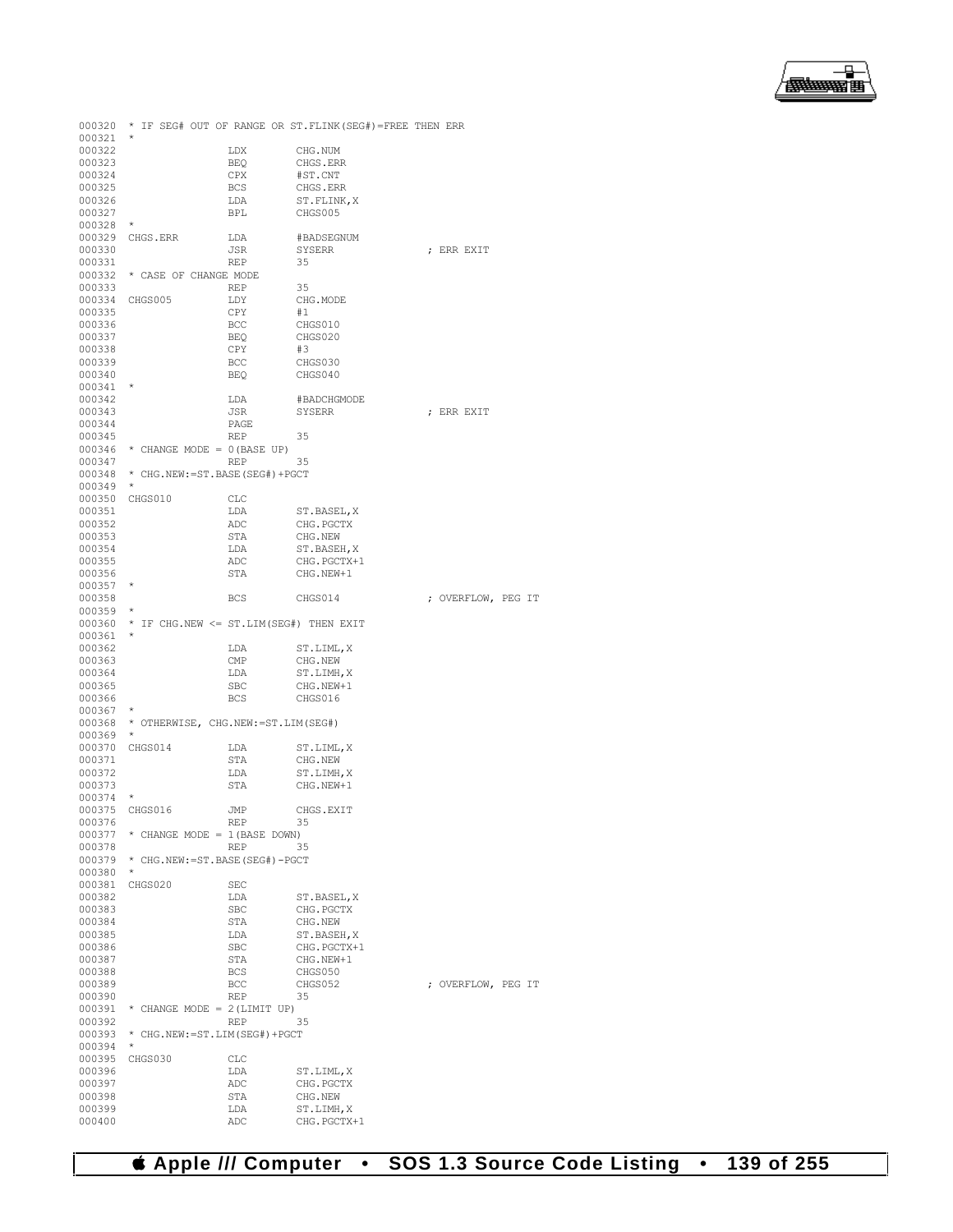| 000401           |                                              | STA                      | CHG.NEW+1                                         |                    |  |
|------------------|----------------------------------------------|--------------------------|---------------------------------------------------|--------------------|--|
| 000402           |                                              | BCC                      | CHGS050                                           |                    |  |
| 000403           |                                              | <b>BCS</b><br><b>REP</b> | CHGS052                                           | ; OVERFLOW, PEG IT |  |
| 000404<br>000405 | * CHANGE MODE = 3 (LIMIT DOWN)               |                          | 35                                                |                    |  |
| 000406           |                                              | <b>REP</b>               | 35                                                |                    |  |
| 000407           | * CHG.NEW:=ST.LIM(SEG#)-PGCT                 |                          |                                                   |                    |  |
| 000408           | $^{\star}$                                   |                          |                                                   |                    |  |
| 000409           | CHGS040                                      | <b>SEC</b>               |                                                   |                    |  |
| 000410           |                                              | LDA                      | ST.LIML, X                                        |                    |  |
| 000411           |                                              | SBC                      | CHG. PGCTX                                        |                    |  |
| 000412           |                                              | STA                      | CHG.NEW                                           |                    |  |
| 000413<br>000414 |                                              | LDA<br>SBC               | ST.LIMH, X<br>CHG. PGCTX+1                        |                    |  |
| 000415           |                                              | STA                      | CHG.NEW+1                                         |                    |  |
| 000416           |                                              | BCC                      | CHGS044                                           | ; OVERFLOW, PEG IT |  |
| 000417           | $\star$                                      |                          |                                                   |                    |  |
| 000418           | * IF CHG.NEW >= ST.BASE(SEG#) THEN EXIT      |                          |                                                   |                    |  |
| 000419           | $\star$                                      |                          |                                                   |                    |  |
| 000420           |                                              | LDA                      | CHG.NEW                                           |                    |  |
| 000421           |                                              | CMP                      | ST.BASEL, X                                       |                    |  |
| 000422<br>000423 |                                              | LDA<br>SBC               | CHG.NEW+1<br>ST.BASEH, X                          |                    |  |
| 000424           |                                              | BCS                      | CHGS046                                           |                    |  |
| 000425           | $\star$                                      |                          |                                                   |                    |  |
| 000426           | * OTHERWISE CHG.NEW: = ST.BASE (SEG#)        |                          |                                                   |                    |  |
| 000427           | $\star$                                      |                          |                                                   |                    |  |
| 000428           | CHGS044                                      | LDA                      | ST.BASEL, X                                       |                    |  |
| 000429           |                                              | STA                      | CHG.NEW                                           |                    |  |
| 000430           |                                              | LDA                      | ST.BASEH, X                                       |                    |  |
| 000431           |                                              | STA                      | CHG.NEW+1                                         |                    |  |
| 000432           |                                              |                          |                                                   |                    |  |
| 000433<br>000434 | CHGS046                                      | JMP                      | CHGS.EXIT                                         |                    |  |
|                  | 000435 * DETERMINE NEW BANK/PAGE'S REGION,   |                          |                                                   |                    |  |
|                  | 000436 * IF NEW BANK/PAGE IS INVALID THEN    |                          |                                                   |                    |  |
| 000437           | * SET TO BASE OR LIMIT (CASE CHANGE MODE)    |                          |                                                   |                    |  |
| 000438           | $\star$                                      |                          |                                                   |                    |  |
| 000439           | CHGS050                                      | LDX                      | CHG.NEW                                           |                    |  |
| 000440           |                                              | LDY                      | CHG.NEW+1                                         |                    |  |
| 000441           |                                              | JSR                      | REGION                                            |                    |  |
| 000442<br>000443 |                                              | BCS<br>BNE               | CHGS052<br>CHGS052                                |                    |  |
| 000444           |                                              | <b>BEQ</b>               | CHGS100                                           |                    |  |
| 000445           | CHGS052                                      | LDA                      | CHG.MODE                                          |                    |  |
| 000446           |                                              | CMP                      | #1                                                |                    |  |
| 000447           |                                              | BNE                      | CHGS054                                           |                    |  |
| 000448           |                                              | LDX                      | #>VRT.BASE                                        |                    |  |
| 000449           |                                              | LDY                      | # <vrt.base< td=""><td></td><td></td></vrt.base<> |                    |  |
| 000450           |                                              | JMP                      | CHGS056                                           |                    |  |
| 000451<br>000452 | CHGS054                                      | LDX<br>LDY               | >VRT.LIM<br>>VRT.LIM+1                            |                    |  |
| 000453           | CHGS056                                      | STX                      | CHG.NEW                                           |                    |  |
| 000454           |                                              | STY                      | CHG.NEW+1                                         |                    |  |
| 000455           |                                              | PAGE                     |                                                   |                    |  |
| 000456           | $^{\star}$                                   |                          |                                                   |                    |  |
| 000457           |                                              |                          | * COMPUTE BANK/PAGE OF ADJACENT SEGMENT, IF ANY   |                    |  |
| 000458           | *<br>CASE CHANGE MODE                        |                          |                                                   |                    |  |
| 000459           | $\star$                                      |                          |                                                   |                    |  |
| 000460<br>000461 | CHGS100                                      | LDX<br>LDA               | CHG.NUM<br>CHG.MODE                               |                    |  |
| 000462           |                                              | CMP                      | #1                                                |                    |  |
| 000463           |                                              | <b>BNE</b>               | CHGS200                                           |                    |  |
| 000464           | $\star$<br>"1" IF ST.FLINK(SEG#)=0 THEN EXIT |                          |                                                   |                    |  |
| 000465           |                                              | LDA                      | ST. FLINK, X                                      |                    |  |
| 000466           |                                              | BEO                      | CHGS.EXIT                                         |                    |  |
| 000467           | $^{\star}$                                   |                          | $X, Y := ST.LIM(ST.FLINK(SEG#)) + 1$              |                    |  |
| 000468           |                                              | TAY                      |                                                   |                    |  |
| 000469<br>000470 |                                              | LDA<br>TAX               | ST.LIML, Y                                        |                    |  |
| 000471           |                                              | LDA                      | ST.LIMH, Y                                        |                    |  |
| 000472           |                                              | TAY                      |                                                   |                    |  |
| 000473           |                                              | INX                      |                                                   |                    |  |
| 000474           |                                              | BNE                      | CHGS110                                           |                    |  |
| 000475           |                                              | INY                      |                                                   |                    |  |
| 000476           | $\star$                                      |                          | IF CHG. NEW $\langle$ X, Y THEN CHG. NEW: = X, Y  |                    |  |
| 000477           | CHGS110                                      | CPY                      | CHG.NEW+1                                         |                    |  |
| 000478<br>000479 |                                              | BCC<br>BEQ               | CHGS.EXIT<br>CHGS120                              |                    |  |
| 000480           |                                              | <b>BCS</b>               | CHGS300                                           |                    |  |
|                  |                                              |                          |                                                   |                    |  |

000481 CHGS120 CPX CHG.NEW

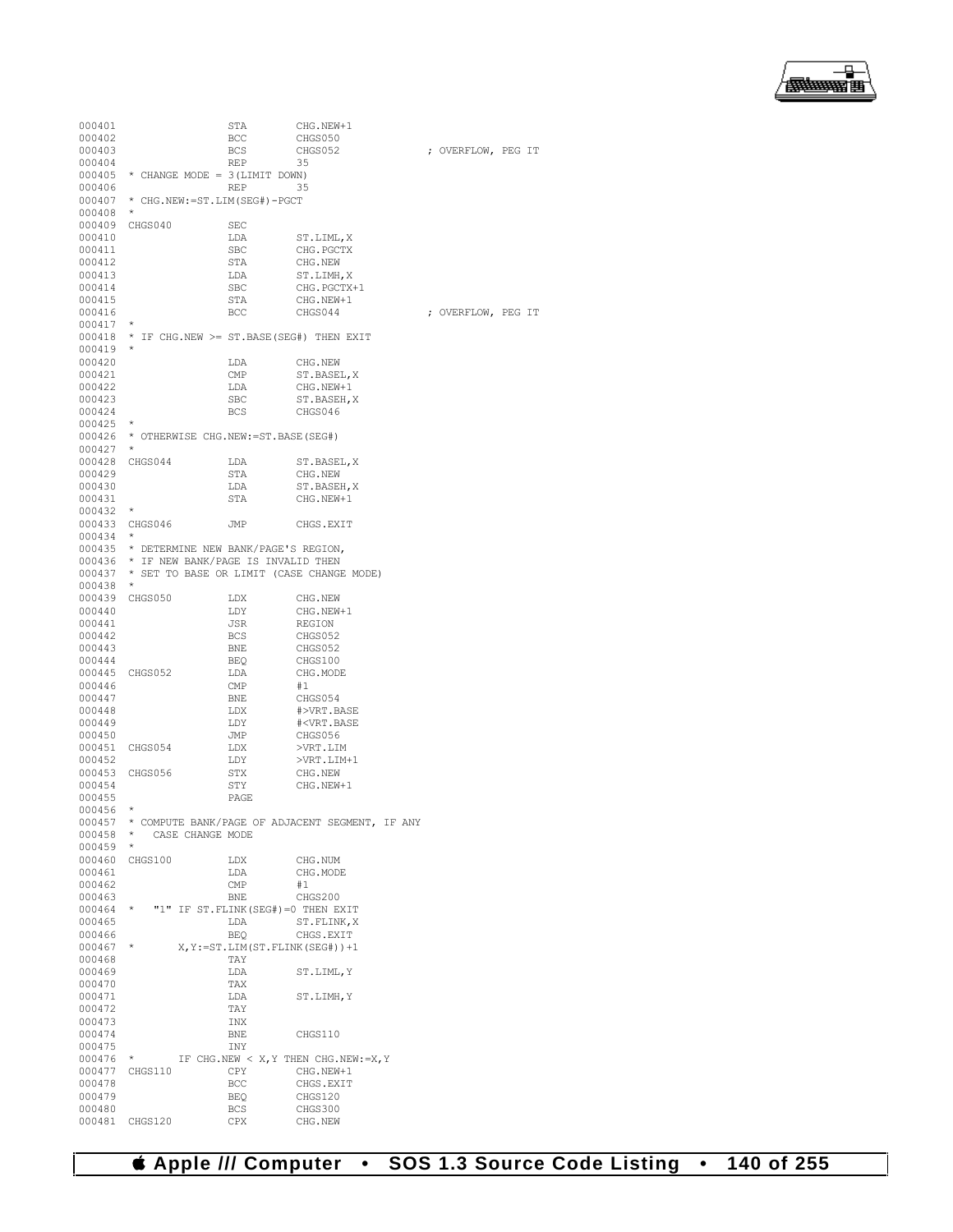| 000482 |                                          | BCC        | CHGS.EXIT                                          |
|--------|------------------------------------------|------------|----------------------------------------------------|
| 000483 |                                          | <b>BCS</b> | CHGS300                                            |
| 000484 | "2" IF ST.BLINK(SEG#)=0 THEN EXIT<br>*   |            |                                                    |
| 000485 | CHGS200                                  | LDA        | ST.BLINK, X                                        |
|        |                                          |            |                                                    |
| 000486 |                                          | BEO        | CHGS.EXIT                                          |
| 000487 | $^{\star}$                               |            | $X, Y := ST.BASE(ST.BLINK(SEG*)) - 1$              |
| 000488 |                                          | TAY        |                                                    |
| 000489 |                                          | LDA        | ST.BASEL, Y                                        |
|        |                                          | TAX        |                                                    |
| 000490 |                                          |            |                                                    |
| 000491 |                                          | LDA        | ST.BASEH, Y                                        |
| 000492 |                                          | TAY        |                                                    |
| 000493 |                                          | TXA        |                                                    |
|        |                                          |            |                                                    |
| 000494 |                                          | BNE        | CHGS210                                            |
| 000495 |                                          | DEY        |                                                    |
| 000496 | CHGS210                                  | DEX        |                                                    |
| 000497 |                                          |            | IF CHG.NEW > X, Y THEN CHG.NEW: = X, Y             |
|        |                                          | CPY        |                                                    |
| 000498 |                                          |            | CHG.NEW+1                                          |
| 000499 |                                          | BCC        | CHGS300                                            |
| 000500 |                                          | BEQ        | CHGS220                                            |
| 000501 |                                          | BCS        | CHGS.EXIT                                          |
|        |                                          |            |                                                    |
| 000502 | CHGS220                                  | CPX        | CHG.NEW                                            |
| 000503 |                                          | BCS        | CHGS.EXIT                                          |
| 000504 | $^{\star}$                               |            |                                                    |
| 000505 | CHGS300                                  | STX        | CHG.NEW                                            |
| 000506 |                                          |            | CHG.NEW+1                                          |
|        |                                          | STY        |                                                    |
| 000507 |                                          | PAGE       |                                                    |
| 000508 |                                          | <b>REP</b> | 35                                                 |
| 000509 | $^{\star}$                               |            |                                                    |
|        |                                          |            |                                                    |
| 000510 |                                          |            | * COMPUTE DELTA PAGE COUNT AND RETURN IT TO CALLER |
| 000511 | *<br>(CASE OF CHG.MODE)                  |            |                                                    |
| 000512 | $^{\star}$                               |            |                                                    |
| 000513 |                                          | REP        | 35                                                 |
|        |                                          |            |                                                    |
|        | 000514 CHGS.EXIT                         | LDX        | CHG.NUM                                            |
| 000515 |                                          | LDY        | #0                                                 |
| 000516 |                                          | LDA        | CHG.MODE                                           |
| 000517 |                                          | CMP        | #1                                                 |
|        |                                          |            |                                                    |
| 000518 |                                          | BCC        | CHGS500                                            |
| 000519 |                                          | <b>BEQ</b> | CHGS510                                            |
| 000520 |                                          | CMP        | #3                                                 |
| 000521 |                                          | BCC        | CHGS520                                            |
|        |                                          |            |                                                    |
| 000522 |                                          | <b>BEQ</b> | CHGS530                                            |
| 000523 |                                          |            |                                                    |
| 000524 | "0" -- PAGECOUNT: = NEW-BASE<br>$^\star$ |            |                                                    |
| 000525 | $^{\star}$                               |            |                                                    |
|        |                                          |            |                                                    |
| 000526 | CHGS500                                  | SEC        |                                                    |
| 000527 |                                          | LDA        | CHG.NEW                                            |
| 000528 |                                          | SBC        | ST.BASEL, X                                        |
| 000529 |                                          | STA        | (CHG.PGCT), Y                                      |
|        |                                          |            |                                                    |
| 000530 |                                          | LDA        | CHG.NEW+1                                          |
| 000531 |                                          | <b>SBC</b> | ST.BASEH, X                                        |
| 000532 |                                          | JMP        | CHGS600                                            |
| 000533 | *                                        |            |                                                    |
|        |                                          |            |                                                    |
| 000534 | "1" -- PAGECOUNT: = BASE-NEW<br>*        |            |                                                    |
| 000535 | $^{\star}$                               |            |                                                    |
| 000536 | CHGS510                                  | <b>SEC</b> |                                                    |
| 000537 |                                          | LDA        |                                                    |
|        |                                          |            | ST.BASEL,X                                         |
| 000538 |                                          | SBC        | CHG.NEW                                            |
| 000539 |                                          | STA        | (CHG. PGCT), Y                                     |
| 000540 |                                          | LDA        | ST.BASEH, X                                        |
| 000541 |                                          | SBC        | CHG.NEW+1                                          |
|        |                                          |            |                                                    |
| 000542 |                                          | JMP        | CHGS600                                            |
| 000543 | *                                        |            |                                                    |
| 000544 | "2" -- PAGECOUNT: = NEW-LIM<br>*         |            |                                                    |
| 000545 | $^{\star}$                               |            |                                                    |
|        |                                          |            |                                                    |
| 000546 | CHGS520                                  | SEC        |                                                    |
| 000547 |                                          | LDA        | CHG.NEW                                            |
| 000548 |                                          | SBC        | ST.LIML, X                                         |
| 000549 |                                          | STA        | (CHG. PGCT), Y                                     |
|        |                                          |            |                                                    |
| 000550 |                                          | LDA        | CHG.NEW+1                                          |
| 000551 |                                          | SBC        | ST.LIMH, X                                         |
| 000552 |                                          | JMP        | CHGS600                                            |
| 000553 | $^{\star}$                               |            |                                                    |
|        |                                          |            |                                                    |
| 000554 | * "3" -- PAGECOUNT: = LIM-NEW            |            |                                                    |
| 000555 | *                                        |            |                                                    |
| 000556 | CHGS530                                  | SEC        |                                                    |
| 000557 |                                          | LDA        | ST.LIML, X                                         |
|        |                                          |            |                                                    |
| 000558 |                                          | SBC        | CHG.NEW                                            |
| 000559 |                                          | STA        | (CHG. PGCT), Y                                     |
| 000560 |                                          | LDA        | ST.LIMH, X                                         |
| 000561 |                                          | SBC        | CHG.NEW+1                                          |
|        | $^{\star}$                               |            |                                                    |
| 000562 |                                          |            |                                                    |

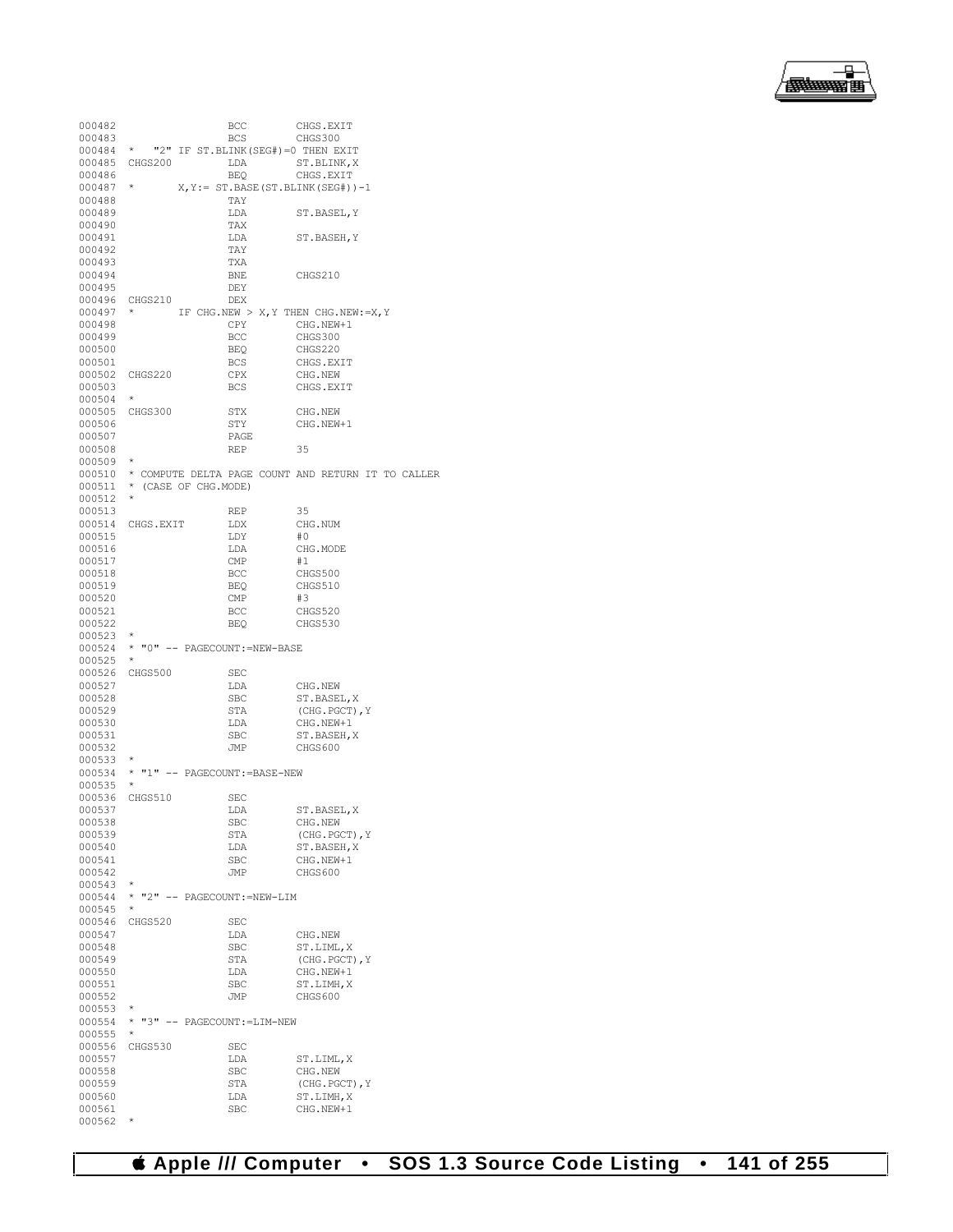

| 000563 | CHGS600    | <b>INY</b> |                                                           |               |
|--------|------------|------------|-----------------------------------------------------------|---------------|
| 000564 |            | <b>STA</b> | (CHG. PGCT), Y                                            |               |
| 000565 | $^{\star}$ |            |                                                           |               |
| 000566 |            |            | * IF NEW PAGE COUNT < REOUESTED PAGECOUNT THEN ERR        |               |
| 000567 | $^{\star}$ |            |                                                           |               |
| 000568 |            | TAX        |                                                           |               |
| 000569 |            | DEY        |                                                           |               |
| 000570 |            | LDA        | (CHG.PGCT), Y                                             |               |
| 000571 |            | CMP        | CHG. PGCTX                                                |               |
| 000572 |            | TXA        |                                                           |               |
| 000573 |            | <b>SBC</b> | CHG. PGCTX+1                                              |               |
| 000574 |            | <b>BCS</b> | CHGS610                                                   |               |
| 000575 |            | LDA        | #SEGRODN                                                  |               |
| 000576 |            | JSR.       | SYSERR                                                    | : ERR EXIT    |
| 000577 | $^{\star}$ |            |                                                           |               |
| 000578 |            |            | * OTHERWISE, ENTER CHG.NEW IN SEGMENT TABLE AND EXIT      |               |
| 000579 | $^{\star}$ |            |                                                           |               |
| 000580 | CHGS610    | LDX        | CHG.NUM                                                   |               |
| 000581 |            | LDA        | CHG.MODE                                                  |               |
| 000582 |            | CMP        | #2                                                        |               |
| 000583 |            | LDA        | CHG.NEW                                                   |               |
| 000584 |            | LDY        | CHG.NEW+1                                                 |               |
| 000585 |            | <b>BCS</b> | CHGS620                                                   |               |
| 000586 | $^{\star}$ |            |                                                           |               |
| 000587 |            | STA        | ST.BASEL, X                                               |               |
| 000588 |            | TYA        |                                                           |               |
| 000589 |            | <b>STA</b> | ST.BASEH, X                                               |               |
| 000590 |            | <b>CLC</b> |                                                           |               |
| 000591 |            | <b>RTS</b> |                                                           | ; NORMAL EXIT |
| 000592 | $^{\star}$ |            |                                                           |               |
| 000593 | $\star$    |            |                                                           |               |
| 000594 | CHGS620    | STA        | ST.LIML, X                                                |               |
| 000595 |            | TYA        |                                                           |               |
| 000596 |            | STA        | ST.LIMH, X                                                |               |
| 000597 |            | <b>CLC</b> |                                                           |               |
| 000598 |            | <b>RTS</b> |                                                           | ; NORMAL EXIT |
| 000599 |            |            |                                                           |               |
| 000600 |            | <b>CHN</b> | MEMMGR.C.SRC                                              |               |
| 000601 |            |            |                                                           |               |
| 000602 |            |            |                                                           |               |
| 000603 |            |            | * END OF APPLE /// SOS 1.3 SOURCE CODE FILE: MEMMGR.B.SRC |               |
| 000604 |            |            |                                                           |               |
| 000605 |            |            |                                                           |               |
| 000606 |            |            |                                                           |               |

End of File -- Lines: 606 Characters: 12658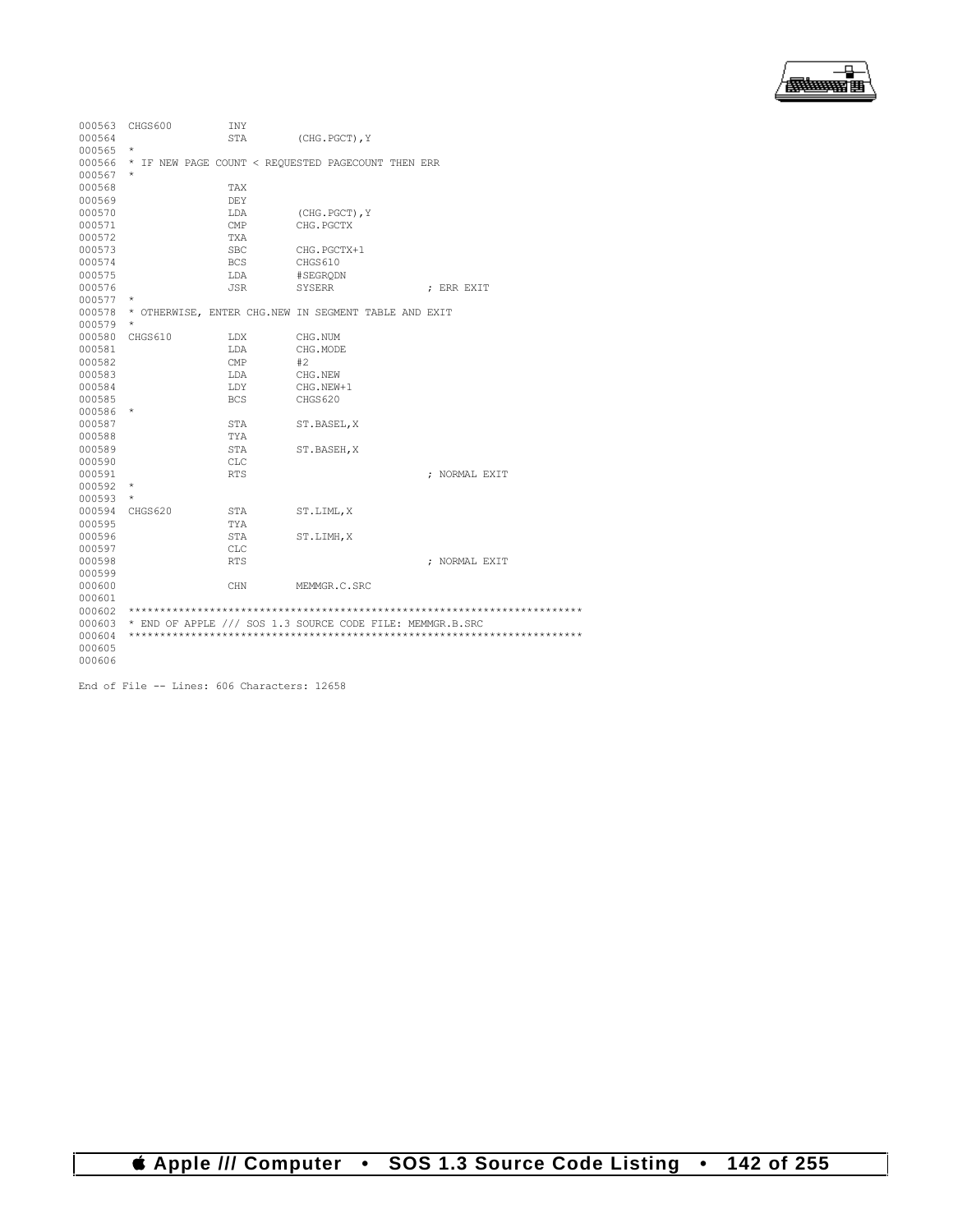

|                  | FILE: "SOS.MEMMGR.C.SRC.TEXT"<br>----------------- |            |                                                            |                                                                          |
|------------------|----------------------------------------------------|------------|------------------------------------------------------------|--------------------------------------------------------------------------|
|                  |                                                    |            |                                                            |                                                                          |
|                  |                                                    |            |                                                            |                                                                          |
|                  |                                                    |            | 000002 * APPLE /// SOS 1.3 SOURCE CODE FILE: MEMMGR.C.SRC  |                                                                          |
|                  |                                                    |            |                                                            |                                                                          |
| 000005           |                                                    |            |                                                            | 000004 * ASSEMBLER: APPLE ] [ 6502 ASSEMBLER from APPLE COMPUTER TOOLKIT |
| 000006           |                                                    | PAGE       |                                                            |                                                                          |
| 000007           |                                                    | <b>REP</b> | 60                                                         |                                                                          |
| 000008           | $\star$                                            |            |                                                            |                                                                          |
| 000009           |                                                    |            |                                                            | * GET. SEG. INFO (IN. SEGNUM; OUT. BASE. BKPG, LIMIT. BKPG, PGCT, SEGID) |
| 000010           | $\star$                                            |            |                                                            |                                                                          |
| 000011           |                                                    | <b>REP</b> | 60                                                         |                                                                          |
| 000012           | $\star$                                            |            |                                                            |                                                                          |
|                  | 000013 GET.SEG.INFO                                | EOU        | $\star$                                                    |                                                                          |
| 000014           | $\ast$                                             |            |                                                            |                                                                          |
| 000015           |                                                    |            | * IF SEG# OUT OF BOUNDS OR ST.FLINK(SEG#)=ST.FREE THEN ERR |                                                                          |
| 000016           | $\star$                                            |            |                                                            |                                                                          |
| 000017           |                                                    | LDX        | GSI.NUM                                                    |                                                                          |
| 000018           |                                                    | BEO        | GSI.ERR                                                    | ; ERR - INVALID SEGNUM                                                   |
| 000019           |                                                    | CPX        | #ST.CNT                                                    |                                                                          |
| 000020           |                                                    | <b>BCS</b> | GSI.ERR                                                    | ; ERR - INVALID SEGNUM                                                   |
| 000021           |                                                    | LDA        | ST.FLINK, X                                                |                                                                          |
| 000022           |                                                    | BMI        | GSI.ERR                                                    | ; ERR - INVALID SEGNUM                                                   |
| 000023           | $\star$                                            |            |                                                            |                                                                          |
| $000025$ *       | 000024 * RETURN BASE.BKPG TO CALLER                |            |                                                            |                                                                          |
| 000026           |                                                    | LDY        |                                                            |                                                                          |
| 000027           |                                                    | LDA        | ST.BASEH, X<br>ST.BASEL, X                                 |                                                                          |
| 000028           |                                                    | TAX        |                                                            |                                                                          |
| 000029           |                                                    | JSR        | CNVRT.XBP                                                  |                                                                          |
| 000030           |                                                    | TYA        |                                                            |                                                                          |
| 000031           |                                                    | LDY        | #1                                                         |                                                                          |
| 000032           |                                                    | STA        | (GSI.BASE), Y                                              |                                                                          |
| 000033           |                                                    | DEY        |                                                            |                                                                          |
| 000034           |                                                    | TXA        |                                                            |                                                                          |
| 000035           |                                                    | STA        | (GSI.BASE), Y                                              |                                                                          |
| 000036           | $\star$                                            |            |                                                            |                                                                          |
|                  | 000037 * RETURN LIMIT. BKPG TO CALLER              |            |                                                            |                                                                          |
| 000038           | $\star$                                            |            |                                                            |                                                                          |
| 000039           |                                                    | LDX        | GSI.NUM                                                    |                                                                          |
| 000040           |                                                    | LDY        | ST.LIMH, X                                                 |                                                                          |
| 000041           |                                                    | LDA        | ST.LIML, X                                                 |                                                                          |
| 000042           |                                                    | TAX        |                                                            |                                                                          |
| 000043           |                                                    | JSR        | CNVRT.XBP                                                  |                                                                          |
| 000044           |                                                    | TYA        |                                                            |                                                                          |
| 000045<br>000046 |                                                    | LDY<br>STA | #1<br>(GSI.LIM), Y                                         |                                                                          |
| 000047           |                                                    | DEY        |                                                            |                                                                          |
| 000048           |                                                    | TXA        |                                                            |                                                                          |
| 000049           |                                                    | STA        | (GSI.LIM), Y                                               |                                                                          |
| 000050           | $\star$                                            |            |                                                            |                                                                          |
| 000051           | * RETURN SEGID TO CALLER                           |            |                                                            |                                                                          |
| 000052           | $\star$                                            |            |                                                            |                                                                          |
| 000053           |                                                    | LDX        | GSI.NUM                                                    |                                                                          |
| 000054           |                                                    | LDA        | ST.ID, X                                                   |                                                                          |
| 000055           |                                                    | STA        | $(GSI.ID)$ , $Y$                                           |                                                                          |
| 000056           | $\star$                                            |            |                                                            |                                                                          |
| 000057           | * COMPUTE PAGE COUNT                               |            |                                                            |                                                                          |
| 000058           | *                                                  |            |                                                            |                                                                          |
| 000059           |                                                    | SEC        |                                                            |                                                                          |
| 000060           |                                                    | LDA        | ST.LIML, X                                                 |                                                                          |
| 000061           |                                                    | <b>SBC</b> | ST.BASEL, X                                                |                                                                          |
| 000062           |                                                    | TAY        |                                                            |                                                                          |
| 000063           |                                                    | LDA        | ST.LIMH, X                                                 |                                                                          |
| 000064           |                                                    | <b>SBC</b> | ST.BASEH, X                                                |                                                                          |
| 000065           |                                                    | TAX        |                                                            |                                                                          |
| 000066           |                                                    | INY        |                                                            |                                                                          |
| 000067           |                                                    | <b>BNE</b> | GSI010                                                     |                                                                          |
| 000068           |                                                    | INX        |                                                            |                                                                          |
| 000069           |                                                    |            |                                                            |                                                                          |
| 000070           | * RETURN PAGE COUNT TO CALLER                      |            |                                                            |                                                                          |
| 000071           | *                                                  |            |                                                            |                                                                          |
| 000072           | GSI010                                             | TYA        |                                                            |                                                                          |
| 000073<br>000074 |                                                    | LDY<br>STA | #0                                                         |                                                                          |
| 000075           |                                                    | INY        | (GSI.PGCT), Y                                              |                                                                          |
| 000076           |                                                    | TXA        |                                                            |                                                                          |
|                  |                                                    |            |                                                            |                                                                          |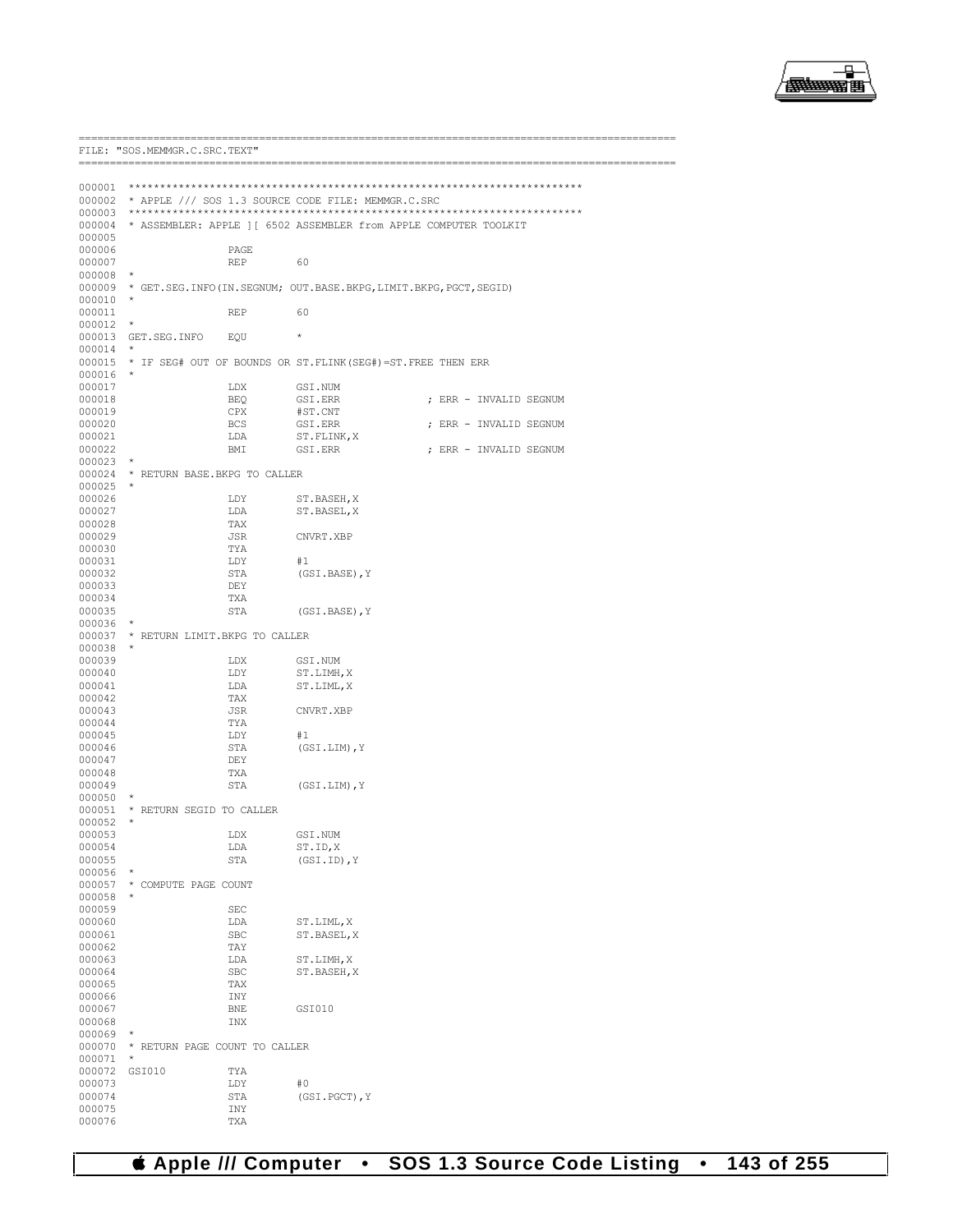

000077 STA (GSI.PGCT),Y 000078 \* 000079 CLC<br>000080 RTS ; NORMAL EXIT 000081 \* 000082 GSI.ERR LDA #BADSEGNUM<br>000083 JSR SYSERR JSR SYSERR ; ERR EXIT PAGE 000084 PAGE 000085 REP 60 000086 000087 \* GET.SEG.NUM(IN.BANKPAGE; OUT.SEGNUM) SYSTEM CALL 000088 \* 000089 \* 000090 REP 60 000091<br>000092 GET.SEG.NUM EQU \* 000093<br>000094 \* CONVERT BANKPAGE TO INTERNAL FORMAT 000095<br>000096 000096 LDX GSN.BKPG<br>000097 LDY GSN.BKPG 000097 LDY GSN.BKPG+1<br>000098 JSR CNVRT.IBP 000098 JSR CNVRT.IBP<br>000099 BCS GSN.ERR 000099 BCS GSN.ERR ; ERR - INVALID BANK PAGE 000100 STX GSN.BKPG<br>000101 STY GSN.BKPG STY GSN.BKPG+1 000102 \* 000103 \* QUIT IF NO ENTRIES IN SEG TABLE  $000104$  \*<br>000105 000105 LDA ST.ENTRY<br>000106 BEO GSN.ERR1 000106 BEQ GSN.ERR1 ; ERR - SEG NOT FOUND 000107 000108 \* L1: IF BANKPAGE>ST.LIM(SEG#) THEN ERR 000109 \* 000110 GSN010 TAX 000111 LDA ST.LIML,X<br>000112 CMP GSN.BKPG 000112 CMP GSN.BKPG 000113 LDA ST.LIMH, X<br>000114 SBC GSN.BKPG+ 000114 SBC GSN.BKPG+1<br>000115 BCC GSN.ERR1  $\star$   $\hfill \textsc{b}$   $\hfill \textsc{b}$   $\hfill \textsc{c}$   $\hfill \textsc{c}$   $\hfill \textsc{d}$   $\hfill \textsc{d}$   $\hfill \textsc{d}$   $\hfill \textsc{d}$   $\hfill \textsc{d}$   $\hfill \textsc{e}$   $\hfill \textsc{d}$   $\hfill \textsc{e}$   $\hfill \textsc{e}$   $\hfill \textsc{f}$  and  $\hfill \textsc{f}$  and  $\hfill \textsc{f}$  and  $\hfill \textsc{f}$  000116 000117 \* IF BANKPAGE>=ST.BASE(SEG#) THEN FOUND! 000118 \*<br>000119 000119 LDA GSN.BKPG<br>000120 CMP ST.BASEL, 000120 CMP ST.BASEL, X 000121 LDA GSN.BKPG+1 000121 LDA GSN.BKPG+1<br>000122 SBC ST.BASEH,X 000122 SBC ST.BASEH, X 000123 BCS GSN020  $\begin{array}{cccccc} \star & & & \text{BCS} & & & \text{GSM020} \end{array}$ 000124<br>000125 \*  $SEG# := ST. FLINK(SEG#)$ ; GOTO L1 000126<br>000127  $\begin{tabular}{llllll} 0.00127 & \multicolumn{1}{l}{{\tt LDA}} & \multicolumn{1}{l}{{\tt ST.FLINK,X}}\\ 0.00128 & \multicolumn{1}{l}{{\tt BEQ}} & \multicolumn{1}{l}{{\tt GSN.ERR1}} \end{tabular}$ 000128 BEQ GSN.ERR1 ; ERR – SEG NOT FOUND 000129 JMP GSN010  $\begin{array}{ccc} \text{JMP} & \text{GSM010} \end{array}$ 000130 \* 000131 \* RETURN SEG# TO CALLER 000132 \* 000133 GSN020 LDY #0<br>000134 TXA 000134 TXA<br>000135 STA STA  $(GSN.NUM)$ , Y CLC 000136<br>000137  $\star$   $\qquad$   $\qquad$   $\qquad$   $\qquad$   $\qquad$   $\qquad$   $\qquad$   $\qquad$   $\qquad$   $\qquad$   $\qquad$   $\qquad$   $\qquad$   $\qquad$   $\qquad$   $\qquad$   $\qquad$   $\qquad$   $\qquad$   $\qquad$   $\qquad$   $\qquad$   $\qquad$   $\qquad$   $\qquad$   $\qquad$   $\qquad$   $\qquad$   $\qquad$   $\qquad$   $\qquad$   $\qquad$   $\qquad$   $\qquad$   $\qquad$   $\qquad$  000138 \* 000139 GSN.ERR RTS ; ERROR EXIT 000140 \* 000141 GSN.ERR1 LDA #SEGNOTFND<br>000142 JSR SYSERR JSR SYSERR **;** ERROR EXIT PAGE 000143 PAGE 000144 REP 60  $\begin{array}{cc} 000145 & * \\ 000146 & * \end{array}$ \* RELEASE.SEG(IN.SEGNUM) SYSTEM CALL 000147 \* 000148 REP 60 000149 \* 000150 RELEASE.SEG EQU \*  $\begin{matrix} 000151 & *\\ 000152 & * \end{matrix}$ 000152 \* IF ST.FLINK(SEG#)=ST.FREE THEN ERR 000153<br>000154 000154 LDX RLS.NUM 000155 BEQ RLS.ALL 000155 BEQ RLS.ALL <br>000156 CPX #ST.CNT ; RELEASE.SEG(SEG#=0) 000156 CPX #ST.CNT 000157 BCS RLS.ERR ;  $ERR - SEG# TOO LARGE$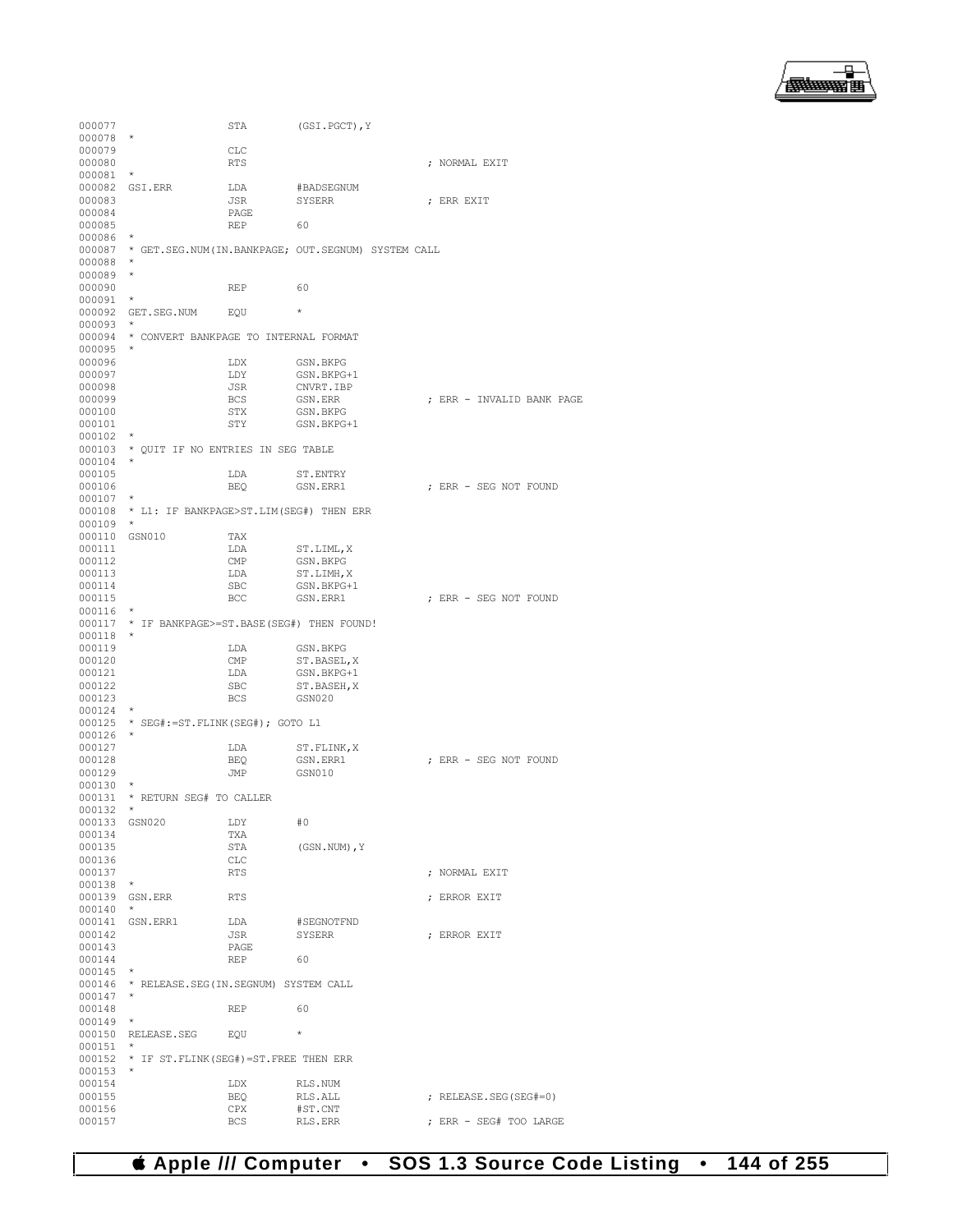

| 000158                   |                                                 | LDA                                      | ST.FLINK, X                 |                                                   |  |
|--------------------------|-------------------------------------------------|------------------------------------------|-----------------------------|---------------------------------------------------|--|
| 000159                   |                                                 | BMI                                      | RLS.ERR                     | ; ERR - INVALID SEGNUM                            |  |
| 000160<br>000161         |                                                 | BPL<br>REP                               | REL.SEG<br>35               | ; RELEASE.SEG(SEG#>0)                             |  |
| $000162$ *               |                                                 |                                          |                             |                                                   |  |
|                          | 000163 * RELEASE ALL                            |                                          |                             |                                                   |  |
| $000164$ *               |                                                 |                                          |                             |                                                   |  |
| 000165                   |                                                 | REP                                      | 35                          |                                                   |  |
| 000167                   | 000166 RLS.ALL                                  | LDX<br>BEQ                               | ST.ENTRY<br>RLSO.EXIT       |                                                   |  |
| 000168                   |                                                 | STX                                      | RLS.NUM                     |                                                   |  |
| $000169$ *               |                                                 |                                          |                             |                                                   |  |
|                          | 000170 RLS0.LOOP                                | LDA                                      | ST.ID, X                    |                                                   |  |
| 000171                   |                                                 | $\text{CMP}$                             | #\$10                       | ; CARRY SET/CLEARED HERE                          |  |
| $000172$ *<br>000173     |                                                 | LDA                                      | ST.FLINK, X                 |                                                   |  |
| 000174                   |                                                 | PHA                                      |                             |                                                   |  |
| 000175                   |                                                 | BCC                                      | RLS006                      | ; IF ID=SYS SEG THEN SKIP                         |  |
| 000176                   |                                                 | JSR                                      | REL.SEG                     | ; RELEASE ONE SEGMENT                             |  |
| 000177 RLS006            |                                                 | PLA                                      |                             |                                                   |  |
| 000178<br>000179         |                                                 | BEQ<br>STA                               | RLS0.EXIT<br>RLS.NUM        |                                                   |  |
| 000180                   |                                                 | TAX                                      |                             |                                                   |  |
| 000181                   |                                                 | <b>BNE</b>                               | RLS0.LOOP                   | ; ALWAYS TAKEN                                    |  |
| $000182$ *               |                                                 |                                          |                             |                                                   |  |
|                          | 000183 RLSO.EXIT                                | CLC                                      |                             |                                                   |  |
| 000184                   |                                                 | RTS                                      |                             | ; NORMAL EXIT ; ALL NON SYSTEM SEGMENTS RELEASED. |  |
| 000185<br>$000186$ *     |                                                 | REP                                      | 35                          |                                                   |  |
|                          | 000187 * REL SEG                                |                                          |                             |                                                   |  |
| $000188$ *               |                                                 |                                          |                             |                                                   |  |
| 000189                   |                                                 | REP                                      | 35                          |                                                   |  |
|                          | $000190 * Y := ST.FLINK(SEG#)$                  |                                          |                             |                                                   |  |
|                          | $000191 * X := ST.BLINK(SEG#)$                  |                                          |                             |                                                   |  |
| $000192$ *               | 000193 REL.SEG                                  | TAY                                      |                             |                                                   |  |
| 000194                   |                                                 | LDA                                      | ST.BLINK, X                 |                                                   |  |
| 000195                   |                                                 | TAX                                      |                             |                                                   |  |
| $000196$ *               |                                                 |                                          |                             |                                                   |  |
|                          | $000197$ * IF X<>0 THEN ST.FLINK(X):=Y          |                                          |                             |                                                   |  |
|                          | 000198 * ELSE ST.ENTRY:=Y                       |                                          |                             |                                                   |  |
| $000199$ *<br>000200     |                                                 | BEQ                                      | RLS010                      |                                                   |  |
| 000201                   |                                                 | TYA                                      |                             |                                                   |  |
| 000202                   |                                                 | STA                                      | ST.FLINK, X                 |                                                   |  |
| 000203                   |                                                 | JMP                                      | <b>RLS020</b>               |                                                   |  |
| 000204 RLS010            |                                                 | STY                                      | ST.ENTRY                    |                                                   |  |
| $000205$ *               | 000206 * IF $Y \le 0$ THEN ST. BLINK $(Y) := X$ |                                          |                             |                                                   |  |
| $000207$ *               |                                                 |                                          |                             |                                                   |  |
| 000208                   |                                                 | TYA                                      |                             |                                                   |  |
| 000209 RLS020            |                                                 | BEQ                                      | <b>RLS030</b>               |                                                   |  |
| 000210                   |                                                 | TXA                                      |                             |                                                   |  |
| 000211<br>$000212$ *     |                                                 | STA                                      | ST.BLINK, Y                 |                                                   |  |
|                          | 000213 * ST. FLINK (SEG#) := ST. FREE           |                                          |                             |                                                   |  |
|                          | 000214 * ST. FREE: = SEG# AND #\$80             |                                          |                             |                                                   |  |
| $000215$ *               |                                                 |                                          |                             |                                                   |  |
|                          | 000216 RLS030                                   | LDA                                      | ST.FREE                     |                                                   |  |
| 000217<br>000218         |                                                 | LDX<br>STA                               | RLS.NUM<br>ST. FLINK, X     |                                                   |  |
| 000219                   |                                                 | TXA                                      |                             |                                                   |  |
| 000220                   |                                                 | ORA                                      | #\$80                       |                                                   |  |
| 000221                   |                                                 | STA                                      | ST.FREE                     |                                                   |  |
| $000222$ *               |                                                 |                                          |                             |                                                   |  |
| 000223                   |                                                 | CLC                                      |                             |                                                   |  |
| 000224<br>$000225$ *     |                                                 | RTS                                      |                             | ; NORMAL EXIT                                     |  |
|                          | 000226 RLS.ERR                                  | LDA                                      | #BADSEGNUM                  |                                                   |  |
| 000227                   |                                                 | JSR                                      | SYSERR                      | ; ERR EXIT                                        |  |
| 000228                   |                                                 | PAGE                                     |                             |                                                   |  |
| 000229                   |                                                 | REP                                      | 60                          |                                                   |  |
| $000230$ *               | 000231 * CONVERT INTERNAL BANK PAGE             |                                          |                             |                                                   |  |
| $000232$ *               |                                                 |                                          |                             |                                                   |  |
|                          | 000233 * INPUT: EXTERNAL BANK (X)               |                                          |                             |                                                   |  |
| $000234$ *               | <b>CONTRACTOR</b>                               | PAGE (Y)                                 |                             |                                                   |  |
|                          | 000235 * OUTPUT: INTERNAL BKPG LOW (X)          |                                          |                             |                                                   |  |
| $000236$ *<br>$000237$ * | $\mathbf{u}$                                    | BKPG HIGH (Y)<br>REGION (A) 0=>VIRT BANK |                             |                                                   |  |
| $000238$ *               |                                                 |                                          | $1 = >$ PHY BANK (0-\$2000) |                                                   |  |
|                          |                                                 |                                          |                             |                                                   |  |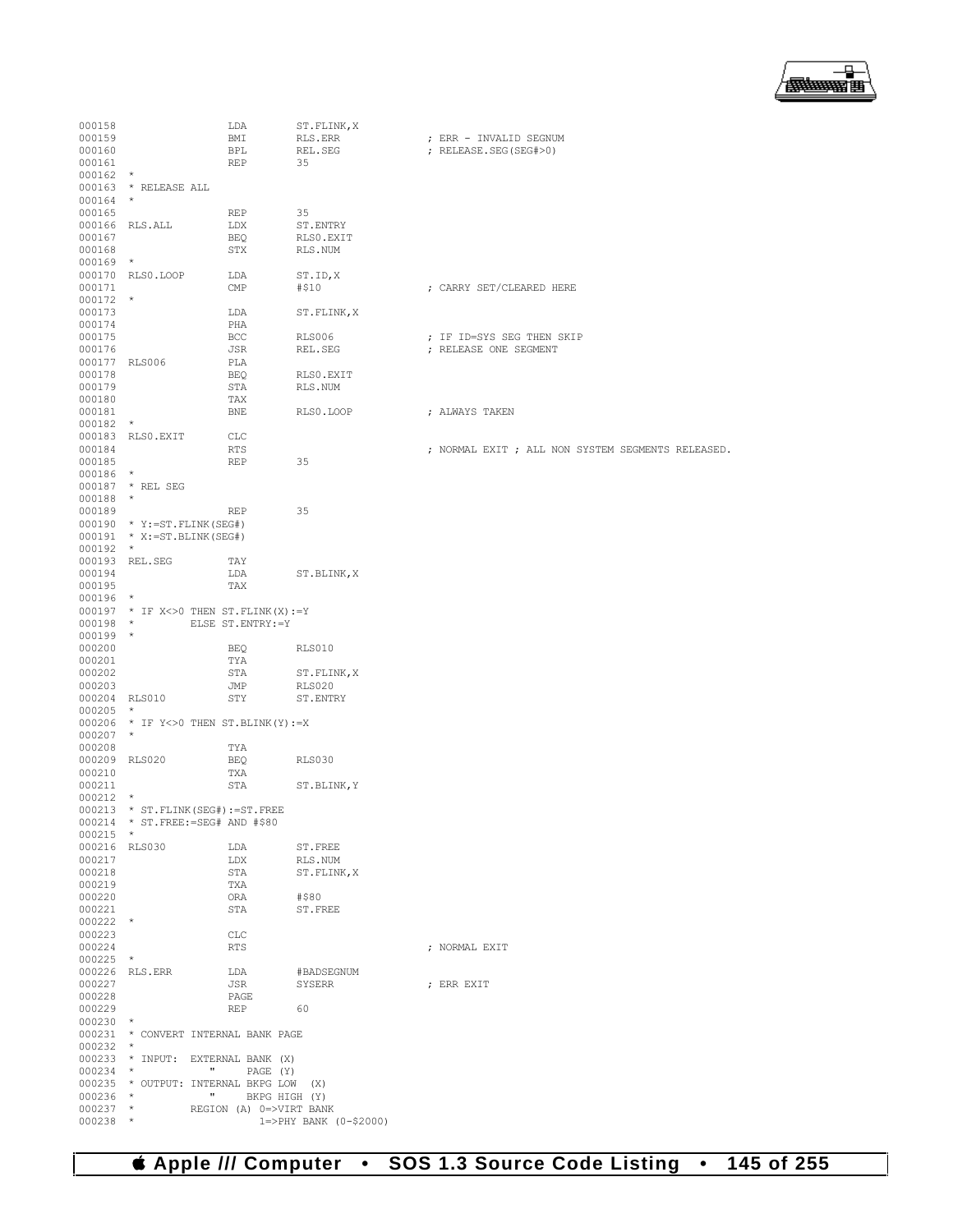

| $000239$ *                   |                         | $2 \Rightarrow$ "                                       | (\$A000-\$FFFF)                                                  |                                                             |
|------------------------------|-------------------------|---------------------------------------------------------|------------------------------------------------------------------|-------------------------------------------------------------|
|                              |                         | 000240 * ERROR: CARRY SET ("INVALID BANK PAGE")         |                                                                  |                                                             |
| 000241                       | $\star$                 |                                                         |                                                                  |                                                             |
| 000242                       |                         | REP                                                     | 60                                                               |                                                             |
| $000243$ *                   |                         |                                                         |                                                                  |                                                             |
|                              | 000244 CNVRT. IBP       | EQU                                                     | $\star$                                                          |                                                             |
| $000245$ *                   |                         |                                                         |                                                                  |                                                             |
|                              |                         | 000246 * CONVERT FROM EXTERNAL TO INTERNAL FORMAT       |                                                                  |                                                             |
| $000247$ *                   |                         | 000248 * CASE OF BANK: ADD PAGE BIAS                    |                                                                  |                                                             |
| $000249$ *                   |                         |                                                         |                                                                  |                                                             |
| 000250                       |                         | TYA                                                     |                                                                  |                                                             |
| 000251                       |                         | CPX                                                     | #ŞF                                                              |                                                             |
| 000252                       |                         | BEQ                                                     | CNVI010                                                          |                                                             |
| 000253                       |                         | <b>BCS</b>                                              | CNVI020                                                          |                                                             |
| $000254$ *                   |                         |                                                         |                                                                  |                                                             |
| 000255                       |                         | CMP                                                     | #\$20                                                            | ; BANK < "F"                                                |
| 000256                       |                         | BCC                                                     | CNVI.ERR1                                                        |                                                             |
| 000257                       |                         | CMP                                                     | #\$A0                                                            |                                                             |
| 000258                       |                         | <b>BCS</b>                                              | CNVI.ERR1                                                        |                                                             |
| 000259                       |                         | SEC                                                     |                                                                  |                                                             |
| 000260                       |                         | SBC                                                     | #\$20                                                            |                                                             |
| 000261                       |                         | JMP                                                     | CNVI030                                                          |                                                             |
| $000262$ *<br>000263 CNVI010 |                         | CMP                                                     | #\$20                                                            | ; BANK = $"F"$                                              |
| 000264                       |                         | <b>BCS</b>                                              | CNVI.ERR1                                                        |                                                             |
| 000265                       |                         | CLC                                                     |                                                                  |                                                             |
| 000266                       |                         | ADC                                                     | #\$80                                                            |                                                             |
| 000267                       |                         | JMP                                                     | CNVI030                                                          |                                                             |
| $000268$ *                   |                         |                                                         |                                                                  |                                                             |
| 000269 CNVI020               |                         | CPX                                                     | #\$10                                                            | ; BANK = $"10"$                                             |
| 000270                       |                         | BNE                                                     | CNVI.ERR1                                                        |                                                             |
| 000271                       |                         | CMP                                                     | #SAO                                                             |                                                             |
| 000272                       |                         | BCC                                                     | CNVI.ERR1                                                        |                                                             |
| 000273                       |                         | SEC                                                     |                                                                  |                                                             |
| 000274                       |                         | SBC                                                     | #\$80                                                            |                                                             |
| $000275$ *                   |                         |                                                         |                                                                  |                                                             |
| 000276 CNVI030<br>000277     |                         | TAY<br>TXA                                              |                                                                  | ; SHIFT BANK RIGHT ONE BIT<br>; INTO HIGH BIT OF PAGE BYTE. |
| 000278                       |                         | LSR                                                     | Α                                                                |                                                             |
|                              |                         |                                                         |                                                                  |                                                             |
|                              |                         |                                                         |                                                                  |                                                             |
| 000279                       |                         | TAX                                                     |                                                                  |                                                             |
| 000280<br>000281             |                         | TYA<br>BCC                                              | CNVI040                                                          |                                                             |
| 000282                       |                         | ORA                                                     | #\$80                                                            |                                                             |
| $000283$ *                   |                         |                                                         |                                                                  |                                                             |
|                              | 000284 * EXCHANGE X & Y |                                                         |                                                                  |                                                             |
| $000285$ *                   |                         |                                                         |                                                                  |                                                             |
|                              | 000286 CNVI040          | PHA                                                     |                                                                  |                                                             |
| 000287                       |                         | TXA                                                     |                                                                  |                                                             |
| 000288                       |                         | TAY                                                     |                                                                  |                                                             |
| 000289                       |                         | PLA                                                     |                                                                  |                                                             |
| 000290                       |                         | TAX                                                     |                                                                  |                                                             |
| 000291                       | $\ast$                  |                                                         |                                                                  |                                                             |
|                              | $\star$                 | 000292 * COMPUTE REGION (VIRT=0, PHY1=1, PHY2=2)        |                                                                  |                                                             |
| 000293<br>000294             |                         | <b>JSR</b>                                              |                                                                  |                                                             |
| 000295                       |                         | BCS                                                     | REGION<br>CNVI.ERR1                                              | ; REGION RETURNED IN A REG.<br>; ERR - INVALID BANK PAGE    |
| $000296$ *                   |                         |                                                         |                                                                  |                                                             |
| 000297                       |                         | RTS                                                     |                                                                  | ; NORMAL EXIT                                               |
| $000298$ *                   |                         |                                                         |                                                                  |                                                             |
|                              | 000299 CNVI.ERR1        | LDA                                                     | #BADBKPG                                                         |                                                             |
| 000300                       |                         | JSR                                                     | SYSERR                                                           |                                                             |
| 000301                       |                         | PAGE                                                    |                                                                  |                                                             |
| 000302                       |                         | REP                                                     | - 60                                                             |                                                             |
| $000303$ *                   |                         |                                                         |                                                                  |                                                             |
|                              |                         | 000304 * CONVERT EXTERNAL BANK PAGE                     |                                                                  |                                                             |
| $000305$ *                   |                         |                                                         |                                                                  |                                                             |
|                              |                         | 000306 * INPUT: INTERNAL BKPG LOW (X)<br>$\mathbf{H}$ . |                                                                  |                                                             |
| $000307$ *                   |                         | 000308 * OUTPUT: EXTERNAL BANK (X)                      | HIGH (Y)                                                         |                                                             |
| $000309$ *                   |                         | $\mathbf{H}$<br>PAGE (Y)                                |                                                                  |                                                             |
|                              |                         |                                                         | 000310 * ERROR: NO ERROR CHECKING DONE. ASSUMES THAT INTERNAL #S |                                                             |
|                              | 000311 * ARE VALID.     |                                                         |                                                                  |                                                             |
| $000312$ *                   |                         |                                                         |                                                                  |                                                             |
| 000313                       |                         | REP 60                                                  |                                                                  |                                                             |
| 000314                       | $^{\star}$              |                                                         |                                                                  |                                                             |
|                              | 000315 CNVRT.XBP EQU    |                                                         | $\star$                                                          |                                                             |
| 000316 *                     |                         |                                                         |                                                                  |                                                             |
| 000318                       | $\star$                 | 000317 * CONVERT FROM INTERNAL TO EXTERNAL FORMAT       |                                                                  |                                                             |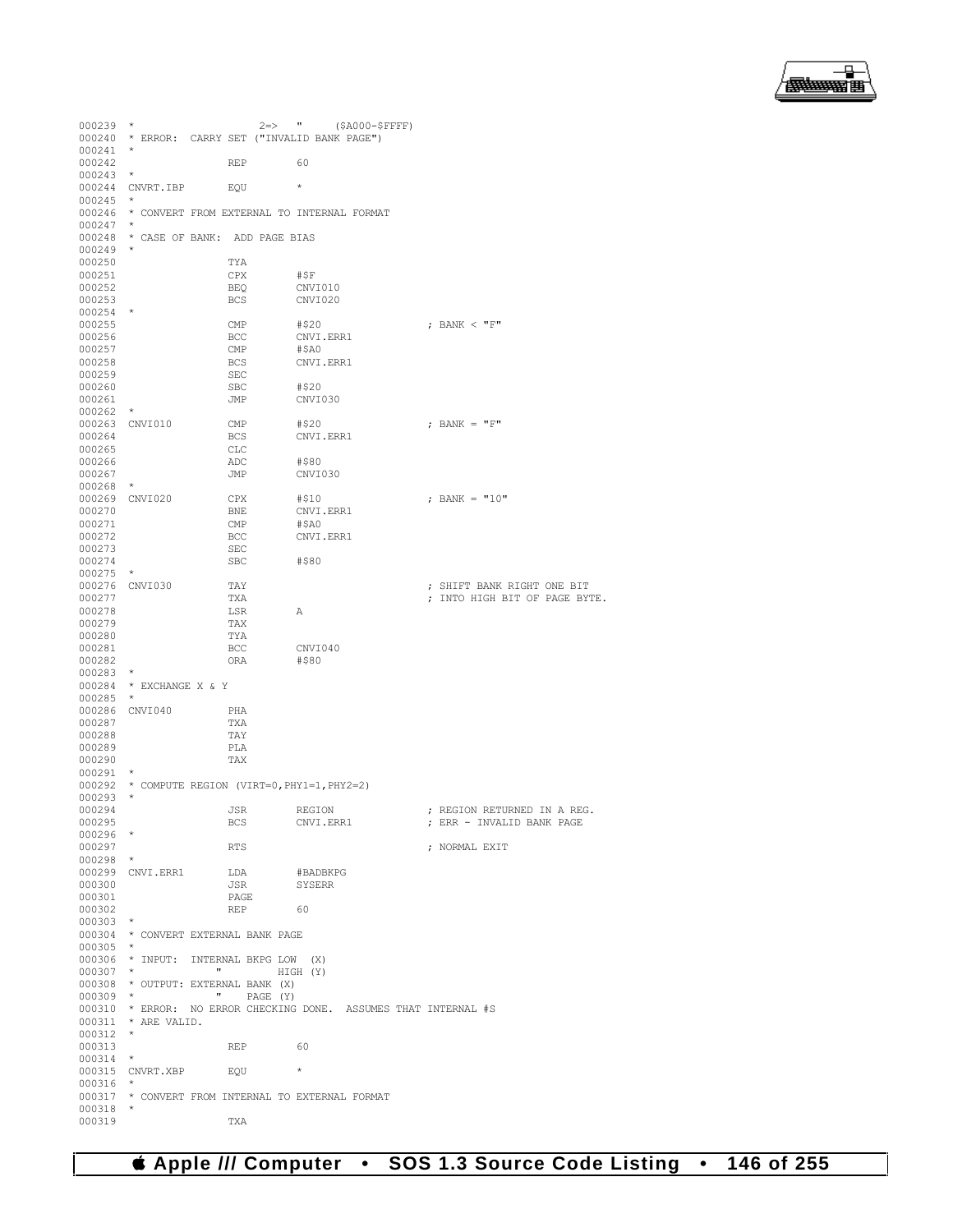

|                  |                                          | ASL                                            | Α                                        |                           |
|------------------|------------------------------------------|------------------------------------------------|------------------------------------------|---------------------------|
| 000320<br>000321 |                                          | TXA                                            |                                          |                           |
| 000322           |                                          | AND                                            | #\$7F                                    |                           |
| 000323           |                                          | TAX                                            |                                          |                           |
| 000324           |                                          | TYA                                            |                                          |                           |
| 000325           |                                          | ROL                                            | Α                                        |                           |
|                  |                                          | TAY                                            |                                          |                           |
| 000326           | $\star$                                  |                                                |                                          |                           |
| 000327           |                                          |                                                |                                          |                           |
| 000328           | * CASE OF BANK: ADD PAGE BIAS<br>$\star$ |                                                |                                          |                           |
| 000329           |                                          |                                                |                                          |                           |
| 000330           |                                          | TXA                                            |                                          |                           |
| 000331           |                                          | CPY                                            | #ŞF                                      | ; BANK = $"F"$            |
| 000332           |                                          | <b>BEQ</b>                                     | CNVX020                                  |                           |
| 000333           | $^\star$                                 | <b>BCS</b>                                     | CNVX010                                  |                           |
| 000334           |                                          |                                                |                                          | ; BANK < "F"              |
| 000335           |                                          | <b>CLC</b>                                     |                                          |                           |
| 000336           |                                          | ADC                                            | #\$20                                    |                           |
| 000337           | $\star$                                  | JMP                                            | CNVX020                                  |                           |
| 000338           |                                          |                                                |                                          |                           |
| 000339           | CNVX010                                  | CLC                                            |                                          | ; BANK = "10"             |
| 000340           | $\star$                                  | ADC                                            | #\$80                                    |                           |
| 000341           |                                          |                                                |                                          |                           |
| 000342           | * EXCHANGE X & Y                         |                                                |                                          |                           |
| 000343           |                                          |                                                |                                          |                           |
| 000344           | CNVX020                                  | PHA                                            |                                          |                           |
| 000345           |                                          | TYA                                            |                                          |                           |
| 000346           |                                          | TAX                                            |                                          |                           |
| 000347           |                                          | PLA                                            |                                          |                           |
| 000348           |                                          | TAY                                            |                                          |                           |
| 000349           |                                          | <b>RTS</b>                                     |                                          | : NORMAL EXIT             |
| 000350           |                                          | PAGE                                           |                                          |                           |
| 000351           |                                          | <b>REP</b>                                     | 60                                       |                           |
| 000352           | $\star$                                  |                                                |                                          |                           |
| 000353           | * REGION                                 |                                                |                                          |                           |
| 000354           | $\star$                                  |                                                |                                          |                           |
| 000355           | $^{\star}$ INPUT:                        | INTERNAL BKPG LOW<br>$\mathbf{H}$              | (X)                                      |                           |
| $000356$ *       |                                          |                                                | HIGH (Y)                                 |                           |
|                  | 000357 * OUTPUT: REGION (A)<br>$\star$   |                                                |                                          |                           |
| 000358           | $\star$                                  | INTERNAL BKPG LOW<br>$\boldsymbol{\mathsf{u}}$ | (X) UNCHANGED<br>$\mathbf{H}$            |                           |
| 000359           |                                          |                                                | HIGH (Y)                                 |                           |
| 000360           | $\star$                                  |                                                | * ERROR: CARRY SET ("INVALID BANK/PAGE") |                           |
| 000361           |                                          | <b>REP</b>                                     | 60                                       |                           |
| 000362           | $\star$                                  |                                                |                                          |                           |
| 000363           |                                          |                                                |                                          |                           |
|                  |                                          |                                                |                                          |                           |
| 000364           | REGION                                   | EQU                                            | $\star$                                  |                           |
| 000365           |                                          | STX                                            | RGN.BKPG                                 |                           |
| 000366           |                                          | STY                                            | RGN.BKPG+1                               |                           |
| 000367           | $^\star$                                 |                                                |                                          |                           |
| 000368           | * IF BANKPAGE>PHY2LIM THEN ERR           |                                                |                                          |                           |
| 000369           | $\star$                                  |                                                |                                          |                           |
| 000370           |                                          | LDA                                            | #>PHY2LIM                                |                           |
| 000371           |                                          | $\text{CMP}$                                   | RGN.BKPG                                 |                           |
| 000372           |                                          | LDA                                            | # <phy2lim< td=""><td></td></phy2lim<>   |                           |
| 000373           |                                          | SBC                                            | RGN.BKPG+1                               |                           |
| 000374           |                                          | BCC                                            | RGN.ERR                                  | ; ERR - INVALID BANK PAGE |
| 000375           | $\star$                                  |                                                |                                          |                           |
| 000376           | * IF BANKPAGE>=PHY2BASE THEN REGION:=2   |                                                |                                          |                           |
| $000377$ *       |                                          |                                                |                                          |                           |
| 000378           |                                          | LDA                                            | RGN.BKPG                                 |                           |
| 000379           |                                          | $\text{CMP}$                                   | #>PHY2BASE                               |                           |
| 000380           |                                          | LDA                                            | RGN.BKPG+1                               |                           |
| 000381           |                                          | SBC                                            | # <phy2base< td=""><td></td></phy2base<> |                           |
| 000382           |                                          | <b>BCC</b>                                     | RGN010                                   |                           |
| 000383           |                                          | LDA                                            | #2                                       |                           |
| 000384           |                                          | BNE                                            | RGN040                                   |                           |
| 000385           | $\star$                                  |                                                |                                          |                           |
|                  | 000386 * IF BANKPAGE>PHY1LIMIT THEN ERR  |                                                |                                          |                           |
| 000387           | $\star$                                  |                                                |                                          |                           |
| 000388           | RGN010                                   | LDA                                            | #>PHY1LIM                                |                           |
| 000389           |                                          | $\mathop{\mathrm{CMP}}$                        | RGN.BKPG                                 |                           |
| 000390           |                                          | LDA                                            | # <phy1lim< td=""><td></td></phy1lim<>   |                           |
| 000391           |                                          | $_{\rm SBC}$                                   | RGN.BKPG+1                               |                           |
| 000392           |                                          | BCC                                            | RGN.ERR                                  | ; ERR - INVALID BANK PAGE |
| 000393           | $\star$                                  |                                                |                                          |                           |
| 000394           | * IF BANKPAGE>=PHY1BASE THEN REGION:=1   |                                                |                                          |                           |
| 000395           |                                          |                                                |                                          |                           |
| 000396           |                                          | LDA                                            | RGN.BKPG                                 |                           |
| 000397           |                                          | $\text{CMP}$                                   | #>PHY1BASE                               |                           |
| 000398           |                                          | LDA                                            | RGN.BKPG+1                               |                           |
| 000399<br>000400 |                                          | SBC<br>BCC                                     | # <phy1base<br>RGN020</phy1base<br>      |                           |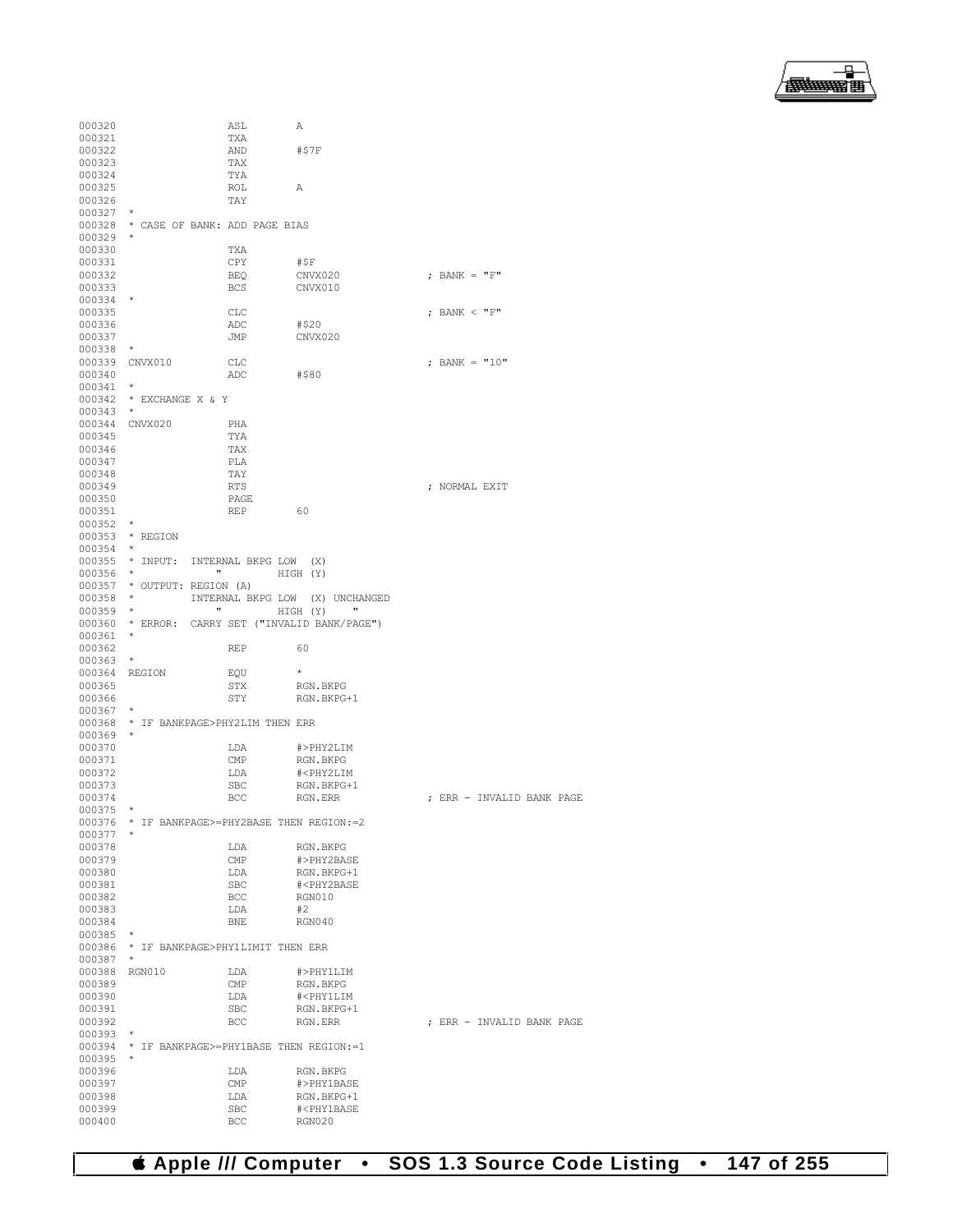

000401 LDA #1<br>000402 RNE RGN040 000402 BNE RGN040 000403<br>000404 000404 \* IF BANKPAGE>VIRTUAL LIMIT THEN ERR 000405 \* 000406 RGN020 LDA >VRT.LIM<br>000407 CMP RGN.BKPG 000407 CMP RGN.BKPG<br>000408 T.DA >VRT.T.TM 000408 LDA >VRT.LIM+1  $\begin{tabular}{llllllll} \multicolumn{2}{l}{{\bf SO} & {\bf SO} & {\bf RGN.BKPG+1} \\ 000410 & & & & & & & \\ & & & & & & & \\ \multicolumn{2}{l}{{\bf SO} & {\bf SO} & {\bf RGN.ERR} } \end{tabular}$ 000410 BCC RGN.ERR 000411 000412 \*<br>000413 RGN040 000413 RGN040 CLC ; "N" FLAG ALWAYS REFLECTS REGION VAL IN A REG! 000415 \*<br>000416 RGN.ERR 000416 RGN.ERR SEC ; INVALID BANK PAGE 000417 RTS<br>000418 PAGE 000418 PAGE PAGE 000419 REP 60<br>000420 \* 000420 \* 000421 \* GET FREE 000422<br>000423 \* INPUT: PREVIOUS SEG # (A)<br>\* OUTPUT: NEW SEG # (A)  $000424$  \* OUTPUT: NEW SEG # 000425 \* ERROR: CARRY SET ("SEG TBL FULL") 000426 \* 000427 REP 60 000428 \* 000429 GET.FREE EQU \* 000430 \* 000431 \* SAVE PREV SEG # IN X 000432  $\star$  NOTE: PREV SEG # CARRIED IN X<br>000433  $\star$  NEW SEG # CARRIED IN Y NEW SEG # CARRIED IN Y 000434 \* 000435 TAX 000436 \* 000437 \* IF NO FREE ENTRIES THEN ERR  $000438$  \*<br>000439 LDA ST.FREE<br>CMP #\$80 000440 CMP #\$80 GTFR.ERR  $000442$  \* 000443 \* TURN OFF FREE FLAG (BIT7) AND DELINK FROM FREE LIST 000444 \*  $000445 \qquad \qquad {\rm AND} \qquad \qquad {\rm \#57F}$   $000446 \qquad \qquad {\rm \,TAY}$ 000446 TAY<br>000447 LDA 000447 LDA ST.FLINK,Y<br>000448 STA ST.FREE ST.FREE 000449 \* 000450  $\star$  IF PREV SEG # IS NULL THEN LINK NEW ENTRY TO START 000451  $\star$  OF SEGMENT LIST  $\star$  OF SEGMENT LIST  $\star$ 000452 \* 000453 CPX #0<br>000454 BNE GT! 000454 BNE GTFR010<br>000455 LDA ST.ENTRY 000455 LDA ST.ENTRY 000456 STA ST.FLINK STA ST.FLINK, Y<br>LDA #0 000457 LDA<br>000458 STA 000458 STA ST.BLINK, Y<br>000459 STY ST. ENTRY 000459 STY ST.ENTRY<br>000460 JMP GTFR020 GTFR020 000461<br>000462 \* OTHERWISE LINK NEW ENTRY TO PREV SEG # 000463 \* 000464 GTFR010 LDA ST.FLINK,X STA ST.FLINK, Y 000466 TXA TXA TXA COO467 STA ST.BLINK, Y 000468 TYA<br>000469 STA ST.FLINK, X 000470 \* 000471 \* IF ST.FLINK(NEW)<>NULL THEN 000472 \* ST.BLINK(ST.FLINK(NEW)):=NEWSEG # 000473 GTFR020 LDA ST.FLINK, Y<br>000474 BEO GTFR030 000474 BEQ GTFR030<br>000475 LDA ST.FLINI  $\begin{array}{lll} \texttt{LDA} & \texttt{ST.FLINK}, \texttt{Y} \\ \texttt{TAX} & \end{array}$ 000476 TAX<br>000477 TYA 000477 TYA TYA STA ST.BLINK, X 000479<br>000480 \* RETURN WITH NEW SEG  $#$ 000481 \*

; NORMAL EXIT

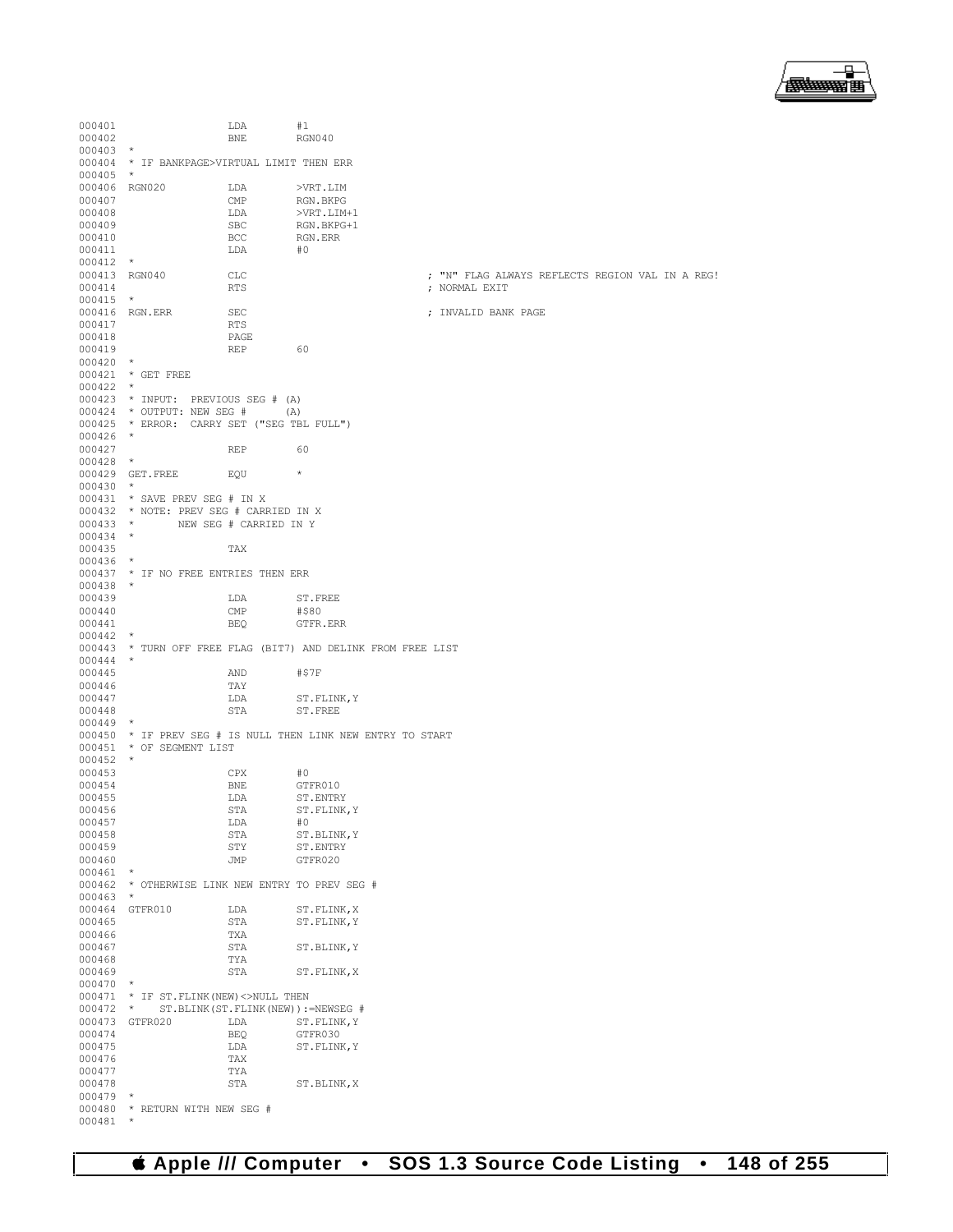

| 000482 | GTFR030  | TYA         |                                                           |                               |  |
|--------|----------|-------------|-----------------------------------------------------------|-------------------------------|--|
| 000483 |          | CLC         |                                                           |                               |  |
| 000484 |          | <b>RTS</b>  |                                                           | : NORMAL EXIT                 |  |
| 000485 | $\star$  |             |                                                           |                               |  |
| 000486 | GTFR.ERR | LDA         | #SEGTBLFULL                                               |                               |  |
| 000487 |          | <b>JSR</b>  | <b>SYSERR</b>                                             |                               |  |
| 000488 | $\star$  |             |                                                           |                               |  |
| 000489 |          | LST         | ON                                                        |                               |  |
| 000490 | ZZEND    | EOU         | $\star$                                                   |                               |  |
| 000491 | ZZLEN    | EOU         | ZZEND-ZZORG                                               |                               |  |
| 000492 |          | <b>IFNE</b> | ZZLEN-LENMEMMG                                            |                               |  |
| 000493 |          | FAIL        | 2, "SOSORG                                                | FILE IS INCORRECT FOR MEMMGR" |  |
| 000494 |          | FTN         |                                                           |                               |  |
| 000495 |          |             |                                                           |                               |  |
| 000496 |          |             |                                                           |                               |  |
| 000497 |          |             | * END OF APPLE /// SOS 1.3 SOURCE CODE FILE: MEMMGR.C.SRC |                               |  |
| 000498 |          |             |                                                           |                               |  |
| 000499 |          |             |                                                           |                               |  |
| 000500 |          |             |                                                           |                               |  |
|        |          |             |                                                           |                               |  |

End of File -- Lines: 500 Characters: 10157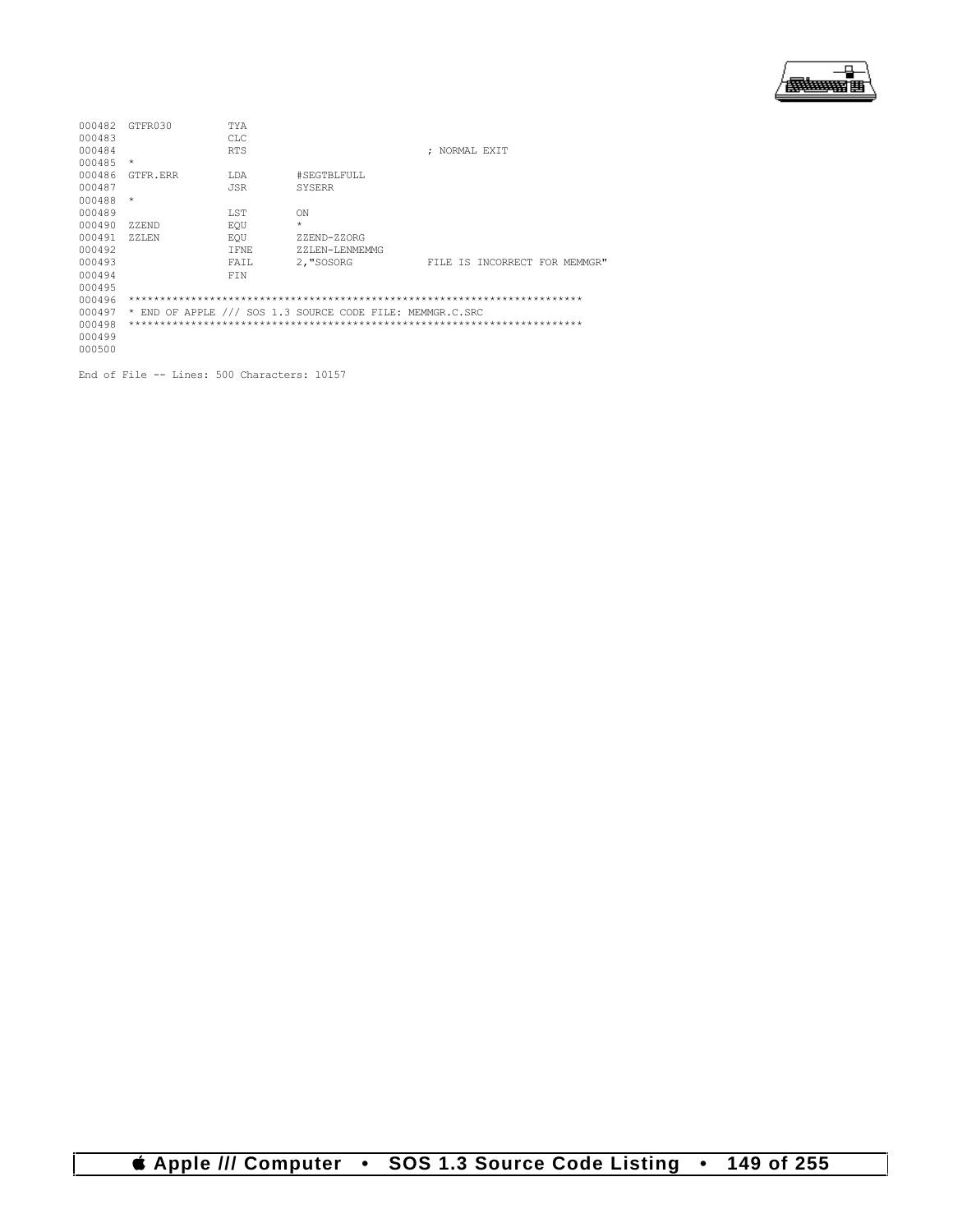

|                            | FILE: "SOS.OPRMSG.SRC.TEXT"<br>========================= |                        |                           |                                                                          |
|----------------------------|----------------------------------------------------------|------------------------|---------------------------|--------------------------------------------------------------------------|
|                            |                                                          |                        |                           |                                                                          |
|                            |                                                          |                        |                           |                                                                          |
|                            | 000002 * APPLE /// SOS 1.3 SOURCE CODE FILE: OPRMSG.SRC  |                        |                           |                                                                          |
|                            |                                                          |                        |                           | 000004 * ASSEMBLER: APPLE 1   6502 ASSEMBLER from APPLE COMPUTER TOOLKIT |
| 000005                     |                                                          |                        |                           |                                                                          |
| 000006                     |                                                          | SBTL                   |                           | "SOS 1.1 OPERATOR MESSAGE/REPLY"                                         |
| 000007                     |                                                          | REL                    |                           |                                                                          |
| 000008                     |                                                          |                        | INCLUDE SOSORG, 6, 1, 254 |                                                                          |
| 000009                     |                                                          | ORG                    | ORGOMSG                   |                                                                          |
| 000010 ZZORG               |                                                          | EQU                    |                           |                                                                          |
| 000011                     |                                                          | MSB                    | OFF                       |                                                                          |
| 000012                     |                                                          | REP                    | 60                        |                                                                          |
| $000013$ *                 |                                                          |                        |                           |                                                                          |
| $000014$ *                 |                                                          |                        |                           | COPYRIGHT (C) APPLE COMPUTER INC. 1981                                   |
| $000015$ *                 |                                                          |                        | ALL RIGHTS RESERVED       |                                                                          |
| 000016 *                   |                                                          |                        |                           |                                                                          |
| 000017                     |                                                          | <b>REP</b>             | 60                        |                                                                          |
| $000018$ *                 |                                                          |                        |                           |                                                                          |
|                            |                                                          |                        |                           | 000019 * THIS MODULE CONTAINS THE BLOCK FILE MANAGERS'S OPERATOR         |
|                            |                                                          |                        |                           | 000020 * INTERFACE. IT DISPLAYS A MESSAGE IN A FOUR LINE BY              |
|                            |                                                          |                        |                           | 000021 * FOURTY COLUMN WINDOW, THEN WAITS FOR THE USER TO TOGGLE         |
|                            | 000022 * THE ALPHA-LOCK KEY BEFORE RETURNING.            |                        |                           |                                                                          |
| $000023$ *                 |                                                          |                        |                           |                                                                          |
|                            |                                                          |                        |                           | 000024 * THE VERTICAL BLANKING FLAGS AND COMPOSITE BLANKING              |
|                            |                                                          |                        |                           | 000025 * TIMER ARE USED TO MAINTAIN THE DISPLAY. MEMORY PAGE             |
|                            |                                                          |                        |                           | 000026 * \$02 IS USED FOR TEMPORARY STORAGE. ON EXIT, ALL                |
| $000027$ *                 |                                                          |                        |                           | RESOURCES ARE RESTORED TO THEIR PREVIOUS STATES.                         |
| $000028$ *                 |                                                          |                        |                           |                                                                          |
|                            | 000029 * ENTRY POINT: OPMSGRPLY                          |                        |                           |                                                                          |
| $000030$ *                 |                                                          |                        |                           |                                                                          |
|                            | 000031 * PARAMETERS: X -- MESSAGE ADDRESS (LOW BYTE)     |                        |                           |                                                                          |
| $000032$ *                 |                                                          |                        |                           | Y -- MESSAGE ADDRESS (HIGH BYTE)                                         |
| $000033$ *                 |                                                          |                        |                           | (THE MESSAGE MUST RESIDE IN THE CURRENT BANK)                            |
| 000034 *                   |                                                          |                        |                           |                                                                          |
|                            | 000035 * RESULT: A -- RESPONSE KEYSTROKE                 |                        |                           |                                                                          |
| $000036$ *                 |                                                          | X, Y -- UNDEFINED      |                           |                                                                          |
| $000037$ *                 |                                                          |                        |                           |                                                                          |
| 000038                     |                                                          | REP                    | 60                        |                                                                          |
| $000039$ *                 |                                                          |                        |                           |                                                                          |
| $000040$ *                 |                                                          |                        |                           |                                                                          |
| 000041                     |                                                          | ENTRY                  | OPMSGRPLY                 |                                                                          |
| $000042$ *                 |                                                          |                        |                           |                                                                          |
| 000043                     |                                                          | EXTRN                  | SCRNMODE                  |                                                                          |
| 000044                     |                                                          | PAGE                   |                           |                                                                          |
| $000045$ *                 |                                                          |                        |                           |                                                                          |
|                            | 000046 * HARDWARE EQUATES                                |                        |                           |                                                                          |
| $000047$ *                 |                                                          |                        |                           |                                                                          |
| 000048 Z.REG               |                                                          | EQU                    | <b>SFFD0</b>              |                                                                          |
| 000049 E.REG<br>$000050$ * |                                                          | EQU                    | <b>SFFDF</b>              |                                                                          |
|                            | 000051 KBPORT                                            |                        | \$C008                    |                                                                          |
| $000052$ *                 |                                                          | EQU                    |                           |                                                                          |
| 000053                     | <b>BELL</b>                                              |                        | \$C040                    |                                                                          |
| 000054                     | $^{\star}$                                               | EQU                    |                           |                                                                          |
| 000055                     | VM0                                                      | EQU                    | \$C050                    |                                                                          |
| 000056 VM1                 |                                                          | EQU                    | \$C052                    |                                                                          |
| 000057                     | VM2                                                      | EQU                    | \$C054                    |                                                                          |
| 000058 VM3                 |                                                          | EQU                    | \$C056                    |                                                                          |
| 000059                     | $^{\star}$                                               |                        |                           |                                                                          |
| 000060 E.T2                |                                                          | EQU                    | \$FFE8                    |                                                                          |
| 000061                     | E.ACR                                                    | EQU                    | <b>\$FFEB</b>             |                                                                          |
| 000062 E.PCR               |                                                          | EQU                    | <b>\$FFEC</b>             |                                                                          |
| 000063 E.IFR               |                                                          | EQU                    | <b>\$FFED</b>             |                                                                          |
| 000064                     | E.IER                                                    | EQU                    | <b>\$FFEE</b>             |                                                                          |
| 000065                     | $^{\star}$                                               |                        |                           |                                                                          |
| 000066                     | $\star$                                                  | ZERO PAGE DECLARATIONS |                           |                                                                          |
| 000067                     |                                                          |                        |                           |                                                                          |
| 000068                     |                                                          | DSECT                  |                           |                                                                          |
|                            | 000069 ZPBASE                                            | EQU                    | \$200                     |                                                                          |
| 000070                     |                                                          | ORG                    | \$0000                    | ; ZERO PAGE DECLARATIONS                                                 |
|                            | 000071 MSGPTR                                            | DS                     | 2                         | ; MESSAGE POINTER                                                        |
|                            | 000072 MSGIDX                                            | DS                     | $\mathbf 1$               |                                                                          |
| 000073                     |                                                          |                        |                           |                                                                          |
| 000074                     | SCRNIDX                                                  | DS                     | $\mathbf 1$               |                                                                          |
| 000075                     | SCRNPTR                                                  | DS                     | $\overline{c}$            |                                                                          |
| 000076                     | DATAPTR                                                  | $DS$                   | 2                         |                                                                          |
|                            |                                                          |                        |                           |                                                                          |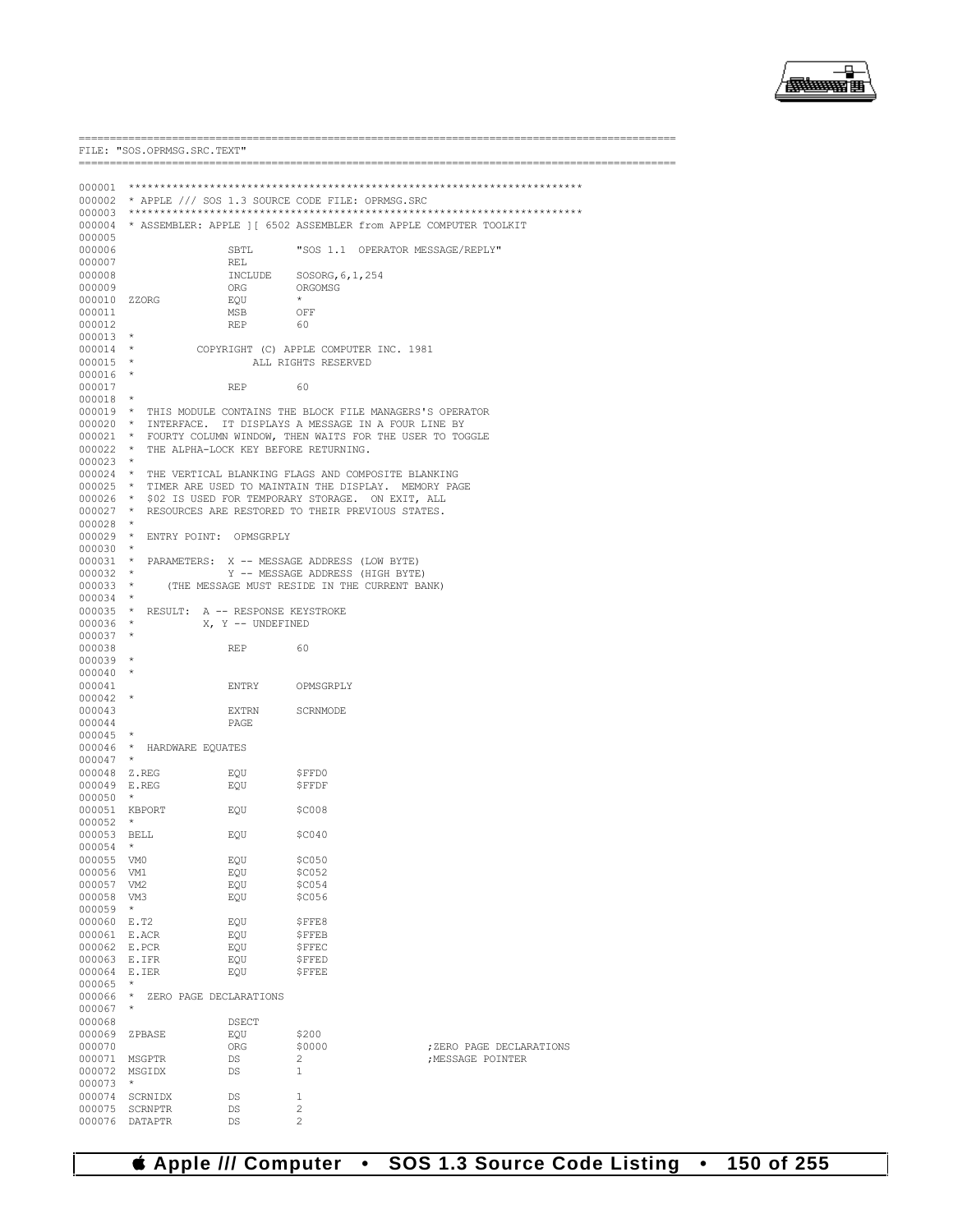

|               | 000077 DATABUF         | DS   | 160                                                |                               |
|---------------|------------------------|------|----------------------------------------------------|-------------------------------|
| $000078$ *    |                        |      |                                                    |                               |
|               | 000079 SV.ZREG         | DS   | 1                                                  |                               |
|               |                        |      |                                                    |                               |
|               | 000080 SV.EREG         | DS   | $\mathbf{1}$                                       |                               |
|               | 000081 SV. SMODE       | DS   | 1                                                  |                               |
|               | 000082 SV. EACR        | DS   | $\mathbf{1}$                                       |                               |
|               | 000083 SV. EPCR        | DS   | 1                                                  |                               |
|               | 000084 SV.EIER         | DS   | $\mathbf{1}$                                       |                               |
| 000085        | $\star$                |      |                                                    |                               |
| 000086 FLAG   |                        | DS   | 1                                                  |                               |
| 000087        |                        | DEND |                                                    |                               |
| 000088        |                        | PAGE |                                                    |                               |
|               | 000089 OPMSGRPLY       | EOU  | $\star$                                            |                               |
|               | $\star$                |      |                                                    |                               |
| 000090        |                        |      |                                                    |                               |
| 000091        | $\star$                |      |                                                    |                               |
|               |                        |      | 000092 * SAVE CURRENT VALUES AND SET UP ZERO PAGE, |                               |
| $000093$ *    |                        |      | ENVIRONMENT, SCREEN MODE, AND E.6522 REGISTERS.    |                               |
| 000094        | $\star$                |      |                                                    |                               |
| 000095        |                        | PHP  |                                                    |                               |
| 000096        |                        | SEI  |                                                    |                               |
| 000097        |                        | LDA  | Z.REG                                              |                               |
| 000098        |                        | STA  | ZPBASE+SV.ZREG ; SAVE ZERO PAGE                    |                               |
|               |                        |      |                                                    |                               |
| 000099        |                        | LDA  | # <zpbase< td=""><td></td></zpbase<>               |                               |
| 000100        |                        | STA  | Z.REG                                              |                               |
| 000101        |                        | STX  | MSGPTR                                             | SAVE MESSAGE ADDRESS,         |
| 000102        |                        | STY  | MSGPTR+1                                           |                               |
| 000103        |                        | LDA  | E.REG                                              |                               |
| 000104        |                        | STA  | SV.EREG                                            | ; SAVE ENVIRONMENT            |
| 000105        |                        | AND  | #\$5F                                              |                               |
| 000106        |                        | ORA  | #\$40                                              |                               |
|               |                        |      |                                                    |                               |
| 000107        |                        | STA  | E.REG                                              | ; SCREEN OFF, I/O SPACE ON    |
| 000108        |                        | LDA  | SCRNMODE                                           |                               |
| 000109        |                        | STA  | SV.SMODE                                           | ; SAVE SCREEN MODE            |
| 000110        |                        | LDA  | #\$00                                              |                               |
| 000111        |                        | STA  | SCRNMODE                                           |                               |
| 000112        |                        | BIT  | VM0                                                | ; SET 40 COLUMN               |
| 000113        |                        | BIT  | VM1                                                | ; BLACK & WHITE TEXT          |
|               |                        | BIT  |                                                    |                               |
| 000114        |                        |      | VM2                                                |                               |
| 000115        |                        | BIT  | VM3                                                |                               |
| 000116        |                        | LDX  | E.ACR                                              |                               |
| 000117        |                        | TXA  |                                                    |                               |
| 000118        |                        | AND  | #\$20                                              |                               |
| 000119        |                        | STA  | SV.EACR                                            | SAVE AUXILIARY CONTROL REG;   |
| 000120        |                        | TXA  |                                                    |                               |
| 000121        |                        | ORA  | #\$20                                              |                               |
| 000122        |                        | STA  | E.ACR                                              | SET UP BL TIMER,              |
|               |                        |      |                                                    |                               |
| 000123        |                        | LDX  | E.PCR                                              |                               |
| 000124        |                        | TXA  |                                                    |                               |
| 000125        |                        | AND  | #\$F0                                              |                               |
| 000126        |                        | STA  | SV.EPCR                                            | ; SAVE PERIPHERAL CONTROL REG |
| 000127        |                        | TXA  |                                                    |                               |
| 000128        |                        | AND  | #SOF                                               |                               |
| 000129        |                        | ORA  | #\$60                                              |                               |
| 000130        |                        | STA  | E.PCR                                              | ; SET UP VBL FLAGS            |
| 000131        |                        | LDA  | E.IER                                              |                               |
|               |                        |      |                                                    |                               |
| 000132        |                        | AND  | #\$38                                              |                               |
| 000133        |                        | STA  | E.IER                                              | ; MASK VBL & BL INTERRUPTS    |
| 000134        |                        | STA  | SV.EIER                                            | ; SAVE INTERRUPT MASKS        |
| 000135        |                        | PLP  |                                                    |                               |
| 000136        | $\star$                |      |                                                    |                               |
| $000137$ *    |                        |      |                                                    |                               |
| $000138$ *    |                        |      | SAVE SCREEN DATA AND CLEAR MESSAGE WINDOW          |                               |
| 000139        | $\star$                |      |                                                    |                               |
| 000140        |                        | LDX  | #3                                                 |                               |
|               |                        |      |                                                    |                               |
| 000141 OPR010 |                        | JSR  | SETPTRS                                            |                               |
| 000142        |                        | LDY  | #39                                                |                               |
| 000143 OPR020 |                        | LDA  | (SCRNPTR), Y                                       | : SAVE SCREEN DATA            |
| 000144        |                        | STA  | (DATAPTR), Y                                       |                               |
| 000145        |                        | LDA  | $#$ \$A0                                           |                               |
| 000146        |                        | STA  | (SCRNPTR), Y                                       | ; BLANK SCREEN                |
| 000147        |                        | DEY  |                                                    |                               |
| 000148        |                        | BPL  | OPR020                                             |                               |
| 000149        |                        | DEX  |                                                    |                               |
|               |                        |      |                                                    |                               |
| 000150        |                        | BPL  | OPR010                                             |                               |
| 000151        | $\star$                |      |                                                    |                               |
| $000152$ *    |                        |      |                                                    |                               |
| $000153$ *    | MOVE MESSAGE TO WINDOW |      |                                                    |                               |
| 000154        | $\star$                |      |                                                    |                               |
| 000155        |                        | BIT  | BELL                                               |                               |
| 000156        |                        | LDX  | #\$00                                              |                               |
| 000157        |                        | STX  | MSGIDX                                             |                               |
|               |                        |      |                                                    |                               |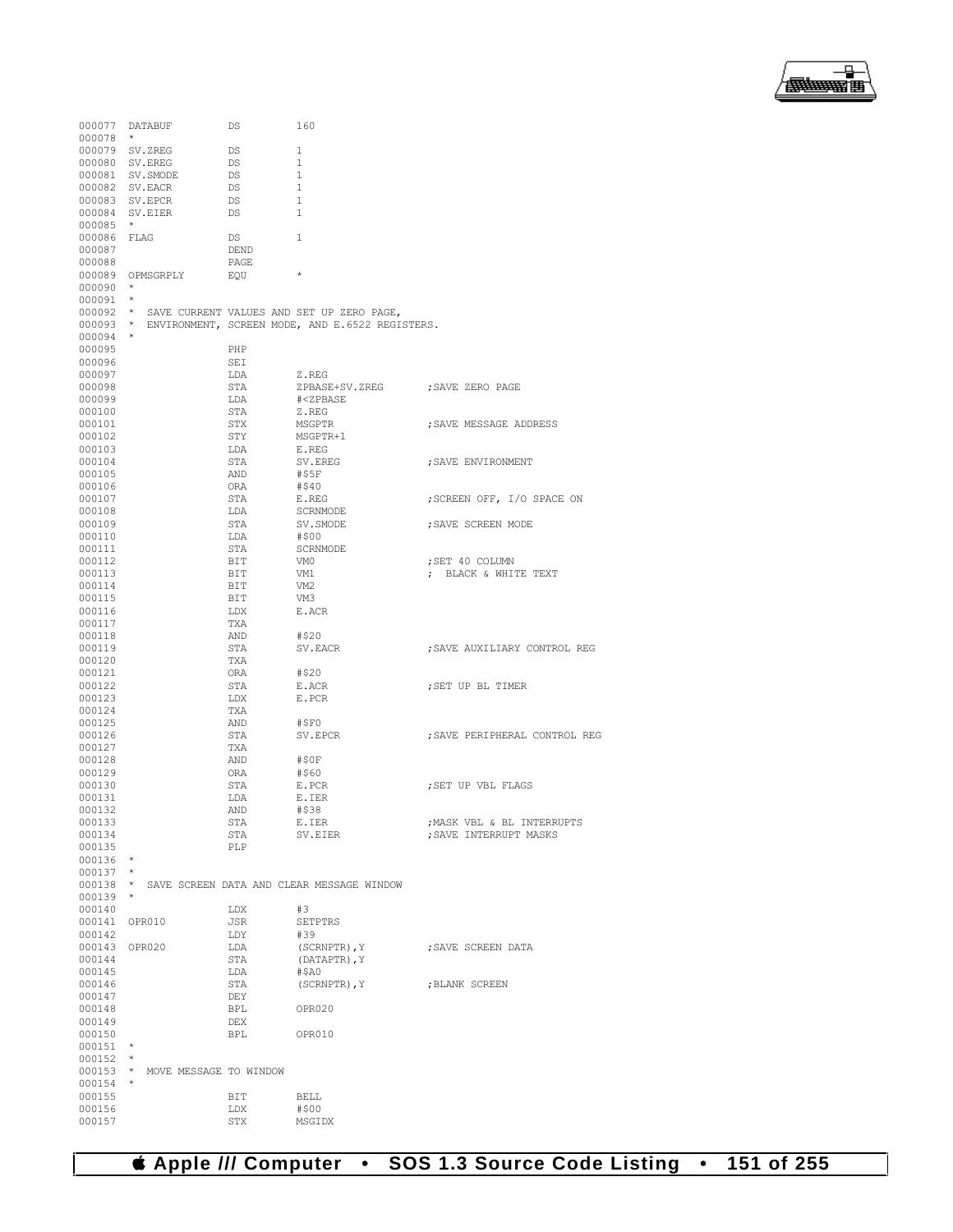# **Apple /// Computer • SOS 1.3 Source Code Listing • 152 of 255**

| 000158 OPR100               |                                              | JSR        | SETPTRS                                                        |                  |                                  |
|-----------------------------|----------------------------------------------|------------|----------------------------------------------------------------|------------------|----------------------------------|
| 000159<br>000160            |                                              | LDY<br>STY | #\$00<br>SCRNIDX                                               |                  |                                  |
| 000161 OPR110               |                                              | LDY        | MSGIDX                                                         |                  |                                  |
| 000162                      |                                              | INC        | MSGIDX                                                         |                  |                                  |
| 000163                      |                                              | LDA        | (MSGPTR), Y                                                    | ; SET UP MESSAGE |                                  |
| 000164                      |                                              | BEQ        | OPR110                                                         |                  |                                  |
| 000165                      |                                              | BMI        | <b>OPR200</b>                                                  |                  |                                  |
| 000166                      |                                              | CMP        | #50D                                                           |                  |                                  |
| 000167<br>000168            |                                              | BEQ<br>LDY | OPR120<br>SCRNIDX                                              |                  |                                  |
| 000169                      |                                              | INC        | SCRNIDX                                                        |                  |                                  |
| 000170                      |                                              | ORA        | #\$80                                                          |                  |                                  |
| 000171                      |                                              | STA        | (SCRNPTR), Y                                                   |                  |                                  |
| 000172                      |                                              | CPY        | #39                                                            |                  |                                  |
| 000173<br>000174 OPR120     |                                              | BCC        | OPR110                                                         |                  |                                  |
| 000175                      |                                              | INX<br>CPX | #4                                                             |                  |                                  |
| 000176                      |                                              | <b>BCC</b> | OPR100                                                         |                  |                                  |
| $000177$ *                  |                                              |            |                                                                |                  |                                  |
| $000178$ *                  |                                              |            |                                                                |                  |                                  |
|                             |                                              |            | 000179 * DISPLAY MESSAGE UNTIL ALPHA-LOCK KEY TOGGLES          |                  |                                  |
| $000180$ *<br>000181 OPR200 |                                              | LDY        | #2                                                             |                  |                                  |
| 000182                      |                                              | LDA        | KBPORT                                                         |                  |                                  |
| 000183                      |                                              | AND        | #\$08                                                          |                  |                                  |
| 000184                      |                                              | STA        | FLAG                                                           |                  |                                  |
| 000185 OPR210               |                                              | JSR        | VIDEO                                                          |                  |                                  |
| 000186                      |                                              | LDA        | KBPORT                                                         |                  |                                  |
| 000187<br>000188            |                                              | AND<br>CMP | #\$08<br>FLAG                                                  |                  |                                  |
| 000189                      |                                              | BEO        | OPR210                                                         |                  |                                  |
| 000190                      |                                              | STA        | FLAG                                                           |                  |                                  |
| 000191                      |                                              | DEY        |                                                                |                  |                                  |
| 000192                      |                                              | BNE        | OPR210                                                         |                  |                                  |
| $000193$ *                  |                                              |            |                                                                |                  |                                  |
| $000194$ *                  | 000195 * RESTORE PREVIOUS CONTENTS OF WINDOW |            |                                                                |                  |                                  |
| $000196$ *                  |                                              |            |                                                                |                  |                                  |
| 000197                      |                                              | LDX        | #3                                                             |                  |                                  |
| 000198 OPR400               |                                              | JSR        | SETPTRS                                                        |                  |                                  |
| 000199                      |                                              | LDY        | #39                                                            |                  |                                  |
| 000200 OPR410<br>000201     |                                              | LDA<br>STA | (DATAPTR), Y<br>(SCRNPTR), Y                                   |                  |                                  |
| 000202                      |                                              | DEY        |                                                                |                  |                                  |
| 000203                      |                                              | BPL        | OPR410                                                         |                  |                                  |
| 000204                      |                                              | DEX        |                                                                |                  |                                  |
| 000205                      |                                              | BPL        | OPR400                                                         |                  |                                  |
| $000206$ *                  |                                              |            |                                                                |                  |                                  |
| $000207$ *                  |                                              |            | 000208 * RESTORE E.6522, SCREEN MODE, ENVIRONMENT, & ZERO PAGE |                  |                                  |
|                             | 000209 * THEN RETURN TO CALLER               |            |                                                                |                  |                                  |
| $000210$ *                  |                                              |            |                                                                |                  |                                  |
| 000211                      |                                              | PHP        |                                                                |                  |                                  |
| 000212<br>000213            |                                              | SEI<br>LDA |                                                                |                  |                                  |
| 000214                      |                                              | AND        | E.ACR<br>#ŞDF                                                  |                  |                                  |
| 000215                      |                                              | ORA        | SV.EACR                                                        |                  | ; RESTORE AUXILIARY CONTROL REG  |
| 000216                      |                                              | STA        | E.ACR                                                          |                  |                                  |
| 000217                      |                                              | LDA        | E.PCR                                                          |                  |                                  |
| 000218                      |                                              | AND        | #\$0F                                                          |                  |                                  |
| 000219<br>000220            |                                              | ORA<br>STA | SV.EPCR<br>E.PCR                                               |                  | ; RESTORE PERIPHERAL CONTROL REG |
| 000221                      |                                              | LDA        | SV.EIER                                                        |                  | ; RESTORE INTERRUPT ENABLE REG   |
| 000222                      |                                              | ORA        | #\$80                                                          |                  |                                  |
| 000223                      |                                              | STA        | E.IER                                                          |                  |                                  |
| 000224                      |                                              | LDA        | SV. SMODE                                                      |                  | ; RESTORE SCREEN MODE            |
| 000225                      |                                              | STA        | SCRNMODE                                                       |                  |                                  |
| 000226<br>000227            |                                              | LSR<br>BCC | Α<br>OPR500                                                    |                  |                                  |
| 000228                      |                                              | BIT        | $VM0+1$                                                        |                  | ; RESTORE VIDEO MODE             |
| 000229 OPR500               |                                              | LSR        | Α                                                              |                  |                                  |
| 000230                      |                                              | BCC        | OPR510                                                         |                  |                                  |
| 000231                      |                                              | BIT        | $VM1+1$                                                        |                  |                                  |
| 000232 OPR510<br>000233     |                                              | LSR<br>BCC | Α<br>OPR520                                                    |                  |                                  |
| 000234                      |                                              | BIT        | $VM2+1$                                                        |                  |                                  |
| 000235 OPR520               |                                              | BIT        | SCRNMODE                                                       |                  |                                  |
| 000236                      |                                              | <b>BVC</b> | OPR530                                                         |                  |                                  |
| 000237                      |                                              | BIT        | $VM3+1$                                                        |                  |                                  |
| 000238 OPR530               |                                              | LDA        | SV.EREG                                                        |                  | ; RESTORE ENVIRONMENT            |

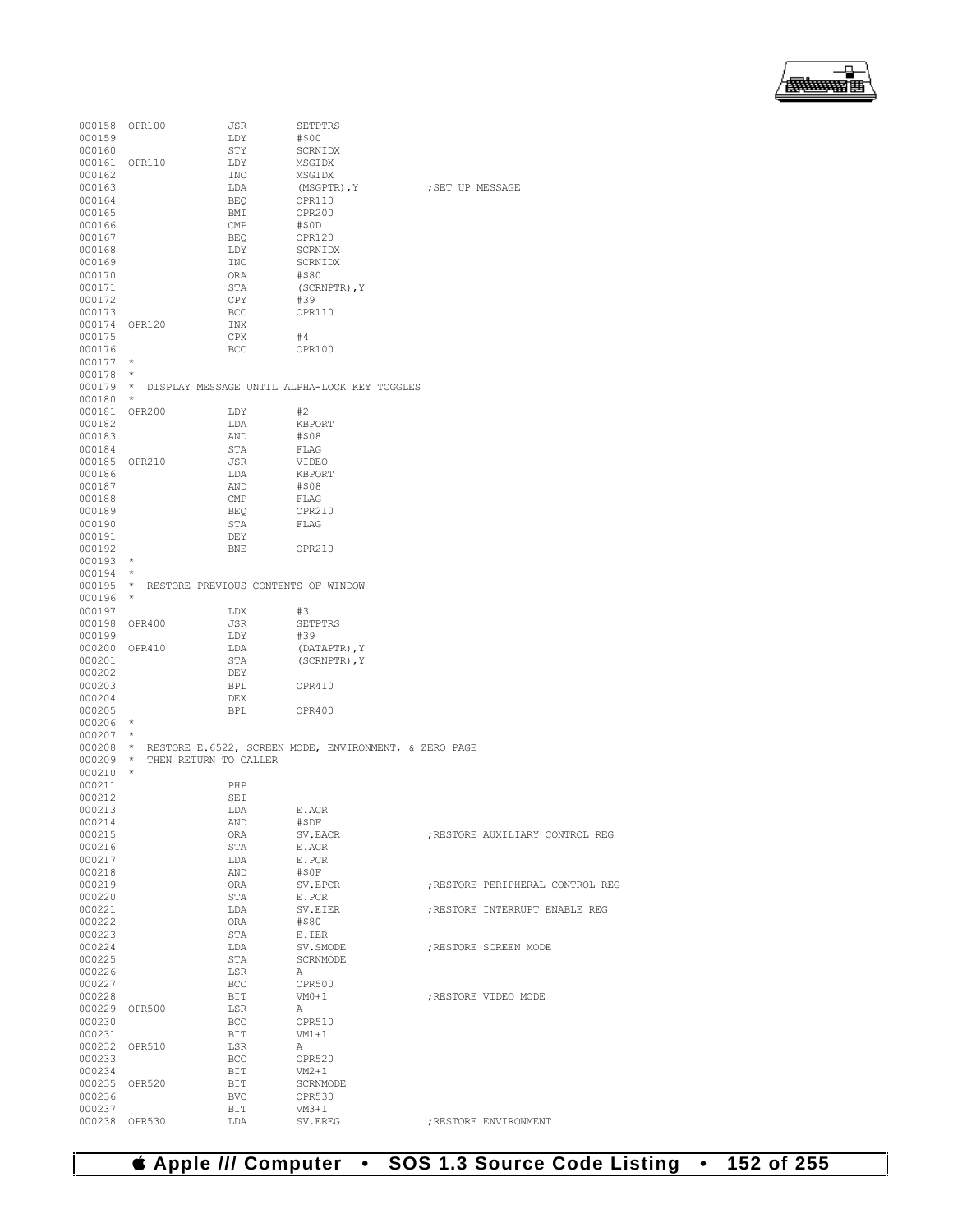▕<del>▓▓▓▓</del>▊

| 000239         |         |                                     | STA               | E.REG                                                           |                         |
|----------------|---------|-------------------------------------|-------------------|-----------------------------------------------------------------|-------------------------|
| 000240         |         |                                     | LDA               | SV.ZREG                                                         | ; RESTORE ZERO PAGE     |
| 000241         |         |                                     | STA               | Z.REG                                                           |                         |
| 000242         |         |                                     | PLP               |                                                                 |                         |
| 000243         |         |                                     | RTS               |                                                                 |                         |
| 000244         |         |                                     | PAGE              |                                                                 |                         |
| 000245         |         |                                     | <b>REP</b>        | 60                                                              |                         |
| 000246         |         |                                     |                   |                                                                 |                         |
| $000247$ *     |         | SUBROUTINE VIDEO                    |                   |                                                                 |                         |
| 000248         | $\star$ |                                     |                   |                                                                 |                         |
|                |         |                                     |                   | 000249 * THIS SUBROUTINE POLLS THE VERTICAL-BLANKING AND        |                         |
|                |         |                                     |                   | 000250 * COMPOSITE-BLANKING-TIMER FLAGS AND TURNS THE SCREEN    |                         |
|                |         |                                     |                   | 000251 * OFF AND ON SO THAT ONLY THE MESSAGE WINDOW WILL BE     |                         |
| $000252$ *     |         | DISPLAYED.                          |                   |                                                                 |                         |
| $000253$ *     |         |                                     |                   |                                                                 |                         |
|                |         |                                     |                   | 000254 * THE E.6522 MUST BE INITIALIZED SO THAT E.CB2 FLAGS THE |                         |
|                |         |                                     |                   | 000255 * POSITIVE EDGE OF VBL AND E.T2 COUNTS BL PULSES. THE    |                         |
|                |         |                                     |                   | 000256 * INTERRUPTS MUST BE MASKED AND THE PROPER COUNT MUST    |                         |
| $000257$ *     |         |                                     |                   | ALREADY BE STORED IN THE LOW ORDER BYTE OF E.T2.                |                         |
| $000258$ *     |         |                                     |                   |                                                                 |                         |
| $000259$ *     |         | ENTRY: VIDEO                        |                   |                                                                 |                         |
| 000260         | $\star$ |                                     |                   |                                                                 |                         |
|                |         |                                     |                   | 000261 * PARAMETERS: INTERRUPT SYSTEM DISABLED                  |                         |
| $000262$ *     |         |                                     |                   |                                                                 |                         |
|                |         | 000263 * EXIT: A -- UNDEFINED       |                   |                                                                 |                         |
| $000264$ *     |         |                                     | X, Y -- PRESERVED |                                                                 |                         |
| $000265$ *     |         |                                     |                   |                                                                 |                         |
| 000266         |         |                                     | REP               | 60                                                              |                         |
| 000267         |         |                                     |                   |                                                                 |                         |
| 000268 VIDEO   |         |                                     | EQU               | $\star$                                                         |                         |
| 000269         |         |                                     | LDA               | E.IFR                                                           |                         |
| 000270         |         |                                     | AND               | #\$28                                                           | ; GET VBL & BL FLAGS    |
| 000271         |         |                                     | BEQ               | VID030                                                          |                         |
| 000272         |         |                                     | STA               | E.IFR                                                           | ; CLEAR FLAGS           |
| 000273         |         |                                     | AND               | #\$20                                                           | ; WHICH FLAG?           |
| 000274         |         |                                     | BNE               | VID010                                                          | $;$ BL                  |
| $000275$ *     |         |                                     |                   |                                                                 |                         |
| 000276         |         |                                     | LDA               | #\$1F                                                           |                         |
| 000277         |         |                                     | STA               | E.T2                                                            | ; SET UP BL TIMER       |
| 000278         |         |                                     | LDA               | #\$00                                                           |                         |
| 000279         |         |                                     | STA               | $E.T2+1$                                                        |                         |
| 000280         |         |                                     | LDA               | E.REG                                                           |                         |
| 000281         |         |                                     | ORA               | #\$20                                                           | ; SET UP FOR SCREEN ON  |
| 000282         |         |                                     | SEC               |                                                                 |                         |
| 000283         |         |                                     | BCS               | VID020                                                          |                         |
| 000284         | $\star$ |                                     |                   |                                                                 |                         |
| 000285 VID010  |         |                                     | LDA               | E.REG                                                           |                         |
| 000286         |         |                                     | AND               | #\$DF                                                           | ; SET UP FOR SCREEN OFF |
| 000287         |         |                                     | CLC               |                                                                 |                         |
| 000288         | $\star$ |                                     |                   |                                                                 |                         |
| 000289 VID020  |         |                                     | STA               | E.REG                                                           |                         |
| 000290         |         |                                     | LDA               | #\$00                                                           |                         |
| 000291         |         |                                     | <b>ROR</b>        | А                                                               |                         |
| 000292         |         |                                     | STA               | SCRNMODE                                                        |                         |
| 000293 VID030  |         |                                     | RTS               |                                                                 |                         |
| 000294         |         |                                     | PAGE              |                                                                 |                         |
| 000295         |         |                                     | REP               | 60                                                              |                         |
| $000296$ *     |         |                                     |                   |                                                                 |                         |
|                |         | 000297 * SUBROUTINE SETPTRS         |                   |                                                                 |                         |
| $000298$ *     |         |                                     |                   |                                                                 |                         |
|                |         |                                     |                   | 000299 * THIS SUBROUTINE SETS UP THE POINTERS TO THE MESSAGE    |                         |
|                |         | 000300 * WINDOW AND DATA SAVE AREA. |                   |                                                                 |                         |
| $000301$ *     |         |                                     |                   |                                                                 |                         |
|                |         | 000302 * ENTRY: SETPTRS             |                   |                                                                 |                         |
| $000303$ *     |         |                                     |                   |                                                                 |                         |
|                |         |                                     |                   | 000304 * PARAMETERS: X -- LINE NUMBER [03]                      |                         |
| $000305$ *     |         |                                     |                   |                                                                 |                         |
|                |         | 000306 * EXIT: A -- UNDEFINED       |                   |                                                                 |                         |
| $000307$ *     |         |                                     | X, Y -- PRESERVED |                                                                 |                         |
| $000308$ *     |         |                                     |                   |                                                                 |                         |
| 000309         |         |                                     | REP               | 60                                                              |                         |
| $000310$ *     |         |                                     |                   |                                                                 |                         |
| 000311 SETPTRS |         |                                     | EQU               | $\star$                                                         |                         |
| 000312         |         |                                     | TXA               |                                                                 |                         |
| 000313         |         |                                     | LSR               | Α                                                               |                         |
| 000314         |         |                                     | ORA               | #\$04                                                           |                         |
| 000315         |         |                                     | STA               | SCRNPTR+1                                                       |                         |
| 000316         |         |                                     | LDA               | #\$00                                                           |                         |
| 000317         |         |                                     | ROR               | Α                                                               |                         |
| 000318         |         |                                     | STA               | SCRNPTR                                                         |                         |
| 000319         |         |                                     | LDA               | # <databuf< td=""><td></td></databuf<>                          |                         |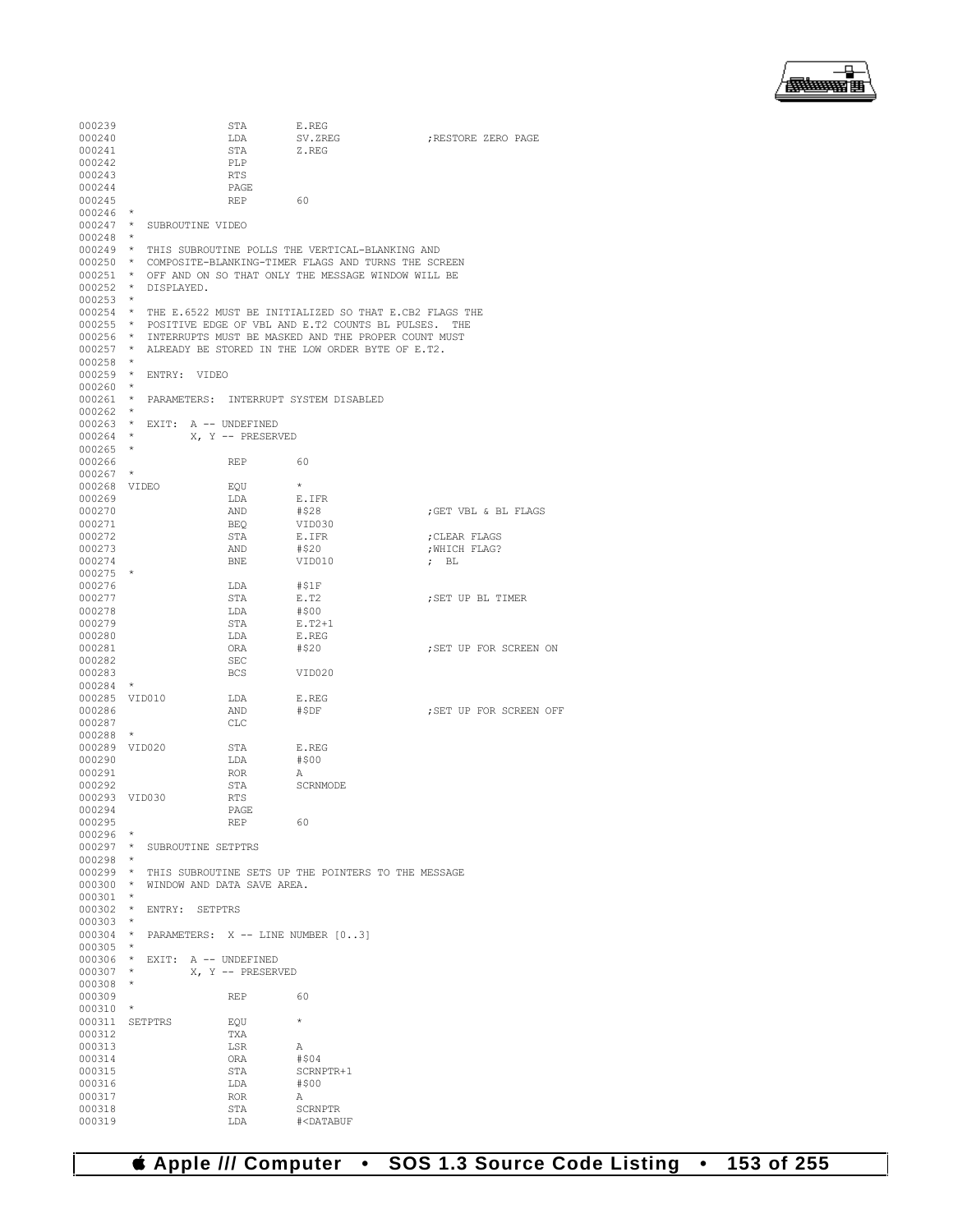

| 000320 |                | <b>STA</b> | DATAPTR+1                                               |  |                               |
|--------|----------------|------------|---------------------------------------------------------|--|-------------------------------|
| 000321 |                | T.DA       | DBUFADR, X                                              |  |                               |
| 000322 |                | STA        | <b>DATAPTR</b>                                          |  |                               |
| 000323 |                | <b>RTS</b> |                                                         |  |                               |
| 000324 | $\star$        |            |                                                         |  |                               |
| 000325 | <b>DBUFADR</b> | EOU        | $\star$                                                 |  |                               |
| 000326 |                | <b>DFB</b> | $>0*40+$ DATABUF                                        |  |                               |
| 000327 |                | <b>DFB</b> | $>1*40+$ DATABUF                                        |  |                               |
| 000328 |                | <b>DFB</b> | $>2*40+$ DATABUF                                        |  |                               |
| 000329 |                | <b>DFB</b> | >3*40+DATABUF                                           |  |                               |
| 000330 |                | LST        | ON                                                      |  |                               |
| 000331 |                |            |                                                         |  |                               |
| 000332 | ZZEND          | EOU        | $\star$                                                 |  |                               |
| 000333 | ZZLEN          | EOU        | ZZEND-ZZORG                                             |  |                               |
| 000334 |                | T FNE.     | ZZLEN-LENOMSG                                           |  |                               |
| 000335 |                | FAIL       | 2, "SOSORG                                              |  | FILE IS INCORRECT FOR OPRMSG" |
| 000336 |                | FIN        |                                                         |  |                               |
| 000337 |                |            |                                                         |  |                               |
| 000338 |                |            |                                                         |  |                               |
| 000339 |                |            | * END OF APPLE /// SOS 1.3 SOURCE CODE FILE: OPRMSG.SRC |  |                               |
| 000340 |                |            |                                                         |  |                               |
| 000341 |                |            |                                                         |  |                               |
| 000342 |                |            |                                                         |  |                               |

End of File -- Lines: 342 Characters: 8079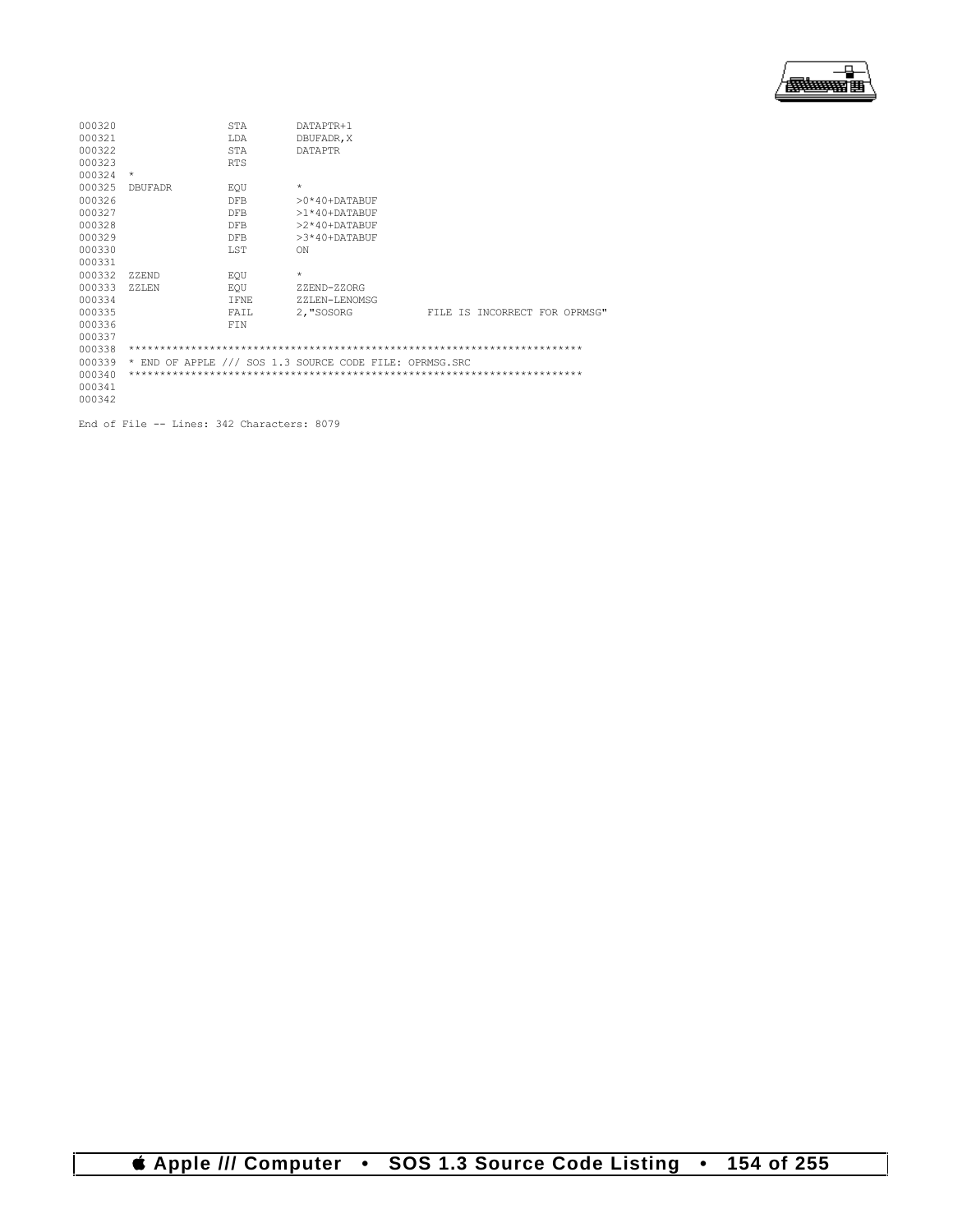## *& Apple /// Computer* • SOS 1.3 Source Code Listing • 155 of 255

|                  |                 |            | 000002 * APPLE /// SOS 1.3 SOURCE CODE FILE: PATH                        |                                                             |
|------------------|-----------------|------------|--------------------------------------------------------------------------|-------------------------------------------------------------|
|                  |                 |            |                                                                          |                                                             |
|                  |                 |            | 000004 * ASSEMBLER: APPLE ] [ 6502 ASSEMBLER from APPLE COMPUTER TOOLKIT |                                                             |
| 000005           |                 |            |                                                                          |                                                             |
| 000006           |                 | PAGE       |                                                                          |                                                             |
| $000007$ *       |                 |            |                                                                          |                                                             |
| $000008$ *       |                 |            |                                                                          |                                                             |
| $000009$ *       |                 |            |                                                                          |                                                             |
| 000010 BFMGR     |                 | LDX        | COMMAND                                                                  | ; WHAT CALL?                                                |
| $000011$ *       |                 |            |                                                                          |                                                             |
| $000012$ *       |                 |            |                                                                          |                                                             |
| $000013$ *       |                 |            |                                                                          |                                                             |
| 000014           |                 | LDA        | DISPTCH, X                                                               | ; TRANSLATE INTO COMMAND ADDRESS                            |
| 000015           |                 | ASL        | A                                                                        | ; (BIT 7 INDICATES IT'S GOT A PATHNAME TO PREPROCESS)       |
| 000016           |                 | STA        | CMDTEMP                                                                  |                                                             |
| 000017           |                 | AND        | #\$3F                                                                    | ; (BIT 6 IS REFNUM PREPROCESS, 5 IS FOR TIME, SO STRIP EM.) |
| 000018           |                 | TAX        |                                                                          |                                                             |
| 000019           |                 | LDA        | CMDTABLE, X                                                              | ; MOVE ADDRESS FOR INDIRECT JUMP.                           |
| 000020           |                 | STA        | <b>CMDADR</b>                                                            |                                                             |
| 000021           |                 | LDA        | CMDTABLE+1, X                                                            | ; (HIGH BYTE)                                               |
| 000022           |                 | STA        | CMDADR+1                                                                 |                                                             |
| 000023           |                 | LDA        | # <vcb< td=""><td></td></vcb<>                                           |                                                             |
| 000024           |                 | STA        | VCBPTR+1                                                                 | ; INSURE DEFAULT HI ADDRESS TO VCB BEFORE CALLS             |
| 000025           |                 | LDA<br>STA | #BKBITVAL                                                                | ; INIT "BACKUP BIT FLAG"<br>; TO SAY "FILE MODIFIED"        |
| 000026<br>000027 |                 |            | BKBITFLG                                                                 |                                                             |
| 000028           |                 | LDY<br>LDA | #MAXTEMPS<br>#0                                                          | ; ZERO OUT SISTER PAGE FOR TEMPS                            |
| 000029           |                 | STA        | SERR                                                                     | ; MAKE GLOBAL ERROR SAY "NONE"                              |
| 000030           |                 | STA        | DSWGLOB                                                                  | ; "DISK SWITCH GLOBAL"                                      |
| 000031           |                 | STA        | DUPLFLAG                                                                 | ; "DUPLICATE VOLUME ON LINE"                                |
| 000032           |                 | STA        | CFLAG                                                                    | ; SET "CREATE" TO NO                                        |
| 000033           |                 | STA        | BLOKSAVE                                                                 |                                                             |
| 000034           |                 | STA        | BLOKSAVE+1                                                               | ; SET PARENT DIRECTORY TO NULL                              |
| 000035 CLRSIS    |                 | STA        | SISTEMPS, Y                                                              |                                                             |
| 000036           |                 | DEY        |                                                                          |                                                             |
| 000037           |                 | BPL        | CLRSIS                                                                   | ; CARRY IS UNDISTURBED BY THIS LOOP                         |
| 000038           |                 | BCC        | NOPATH                                                                   |                                                             |
| 000039           |                 | JSR        | SETPATH                                                                  | ; GO PROCESS PATHNAME BEFORE CALLING COMMAND                |
| 000040           |                 | BCS        | ERRORSYS                                                                 | ; BRANCH IF BAD NAME.                                       |
| 000041 NOPATH    |                 | ASL        | CMDTEMP                                                                  | ; TEST FOR REFNUM PREPROCESSING                             |
| 000042           |                 | BCC        | NOPREREF                                                                 |                                                             |
| 000043           |                 | JSR        | FINDFCB                                                                  | ; GO SET UP POINTERS TO FCB AND VCB OF THIS FILE.           |
| 000044           |                 | BCS        | ERRORSYS                                                                 | ; BRANCH IF ANY ERRORS ARE ENCOUNTERED.                     |
|                  | 000045 NOPREREF | ASL        | CMDTEMP                                                                  | ; LASTLY CHECK FOR NECESSITY OF TIME STAMP.                 |
| 000046           |                 | BCC        | TSWVRFY                                                                  |                                                             |
| 000047           |                 | LDX        | #DATELO                                                                  | ; PASS Z PAGE ADDRESS OF WHERE TO RETURN DATE/TIME          |
| 000048           |                 | JSR        | DATETIME                                                                 | ; (NO ERROR POSIBLE)                                        |
|                  | 000049 TSWVRFY  | LDX        | COMMAND                                                                  | ; TEST FOR NECESSITY OF VOLUME VERIFICATION                 |
| 000050           |                 | LDA        |                                                                          | #PREPATH+PREREF+PRETIME ; TO ENSURE VCB IS SET              |
| 000051           |                 | AND        | DISPTCH, X                                                               |                                                             |
| 000052           |                 | BEQ        | EXECUTE                                                                  |                                                             |
| 000053           |                 | LDY        | #VCBSTAT                                                                 |                                                             |
| 000054           |                 | LDA        | (VCBPTR), Y                                                              |                                                             |
| 000055           |                 | AND        | #DSWITCH                                                                 | ; WAS THE VOLUME PREVIOUSLY SWITCHED?                       |
| 000056           |                 | BEQ        | <b>EXECUTE</b>                                                           |                                                             |
| 000057           |                 | DEY        |                                                                          | ; GET DEVICE NUMBER                                         |
| 000058           |                 | LDA        | (VCBPTR), Y                                                              |                                                             |
| 000059           |                 | STA        | DEVNUM                                                                   |                                                             |
|                  | 000060 DVERIFY  | JSR        | VERFYVOL                                                                 | ; SEE IF PROPER VOLUME NOW ON LINE                          |
| 000061           |                 | BCC        | CLRDSWT                                                                  | ; BRANCH IF YES                                             |
| 000062           |                 | JSR        | USRREQ                                                                   | ; OTHERWISE REQUEST IT BE PUT ON LINE                       |
| 000063           |                 | BCC        | DVERIFY                                                                  | ; USER SEZ S/HE DID: CHECK IT OUT                           |
| 000064           |                 | LDA        | #VNFERR                                                                  | ; VOLUME NOT FOUND IF USER REFUSES                          |
| 000065           |                 | BNE        | ERRORSYS                                                                 | ; REPORT ERROR (BRANCH ALWAYS)                              |
|                  | 000066 CLRDSWT  | LDY        | #VCBSTAT                                                                 | ; GET VOLUME                                                |
| 000067           |                 | LDA        | (VCBPTR), Y                                                              | ; STATUS                                                    |
| 000068           |                 | AND        | #\$FF-DSWITCH                                                            | ; TURN OFF DISK SWITCH                                      |
| 000069           |                 | STA        | $(VCBPTR)$ , $Y$                                                         | ; SO WE WON'T VERIFY NEXT TIME                              |
| 000070           | <b>EXECUTE</b>  | JSR        | GOCMD                                                                    | ; EXECUTE COMMAND                                           |
| 000071           |                 | BCC        | GOODOP                                                                   | ; BRANCH IF SUCCESSFUL                                      |
| 000072           |                 | CMP        | #XDISKSW                                                                 | ; DISK SWITCH?                                              |
| 000073           |                 | BNE        | ERRORSYS                                                                 | ; NO, REPORT SOME OTHER                                     |
| 000074           |                 | LDY        | #VCBSTAT                                                                 | ; MARK VCB WITH SWITCH                                      |
| 000075<br>000076 |                 | LDA<br>AND | $(VCBPTR)$ , $Y$<br>#\$FF-DSWITCH                                        | ; TO ENSURE VOLUME VERIFIED                                 |
|                  |                 |            |                                                                          |                                                             |

FILE: "SOS.PATH.TEXT"



. \_\_\_\_\_\_\_\_\_\_\_\_\_\_\_\_\_\_\_\_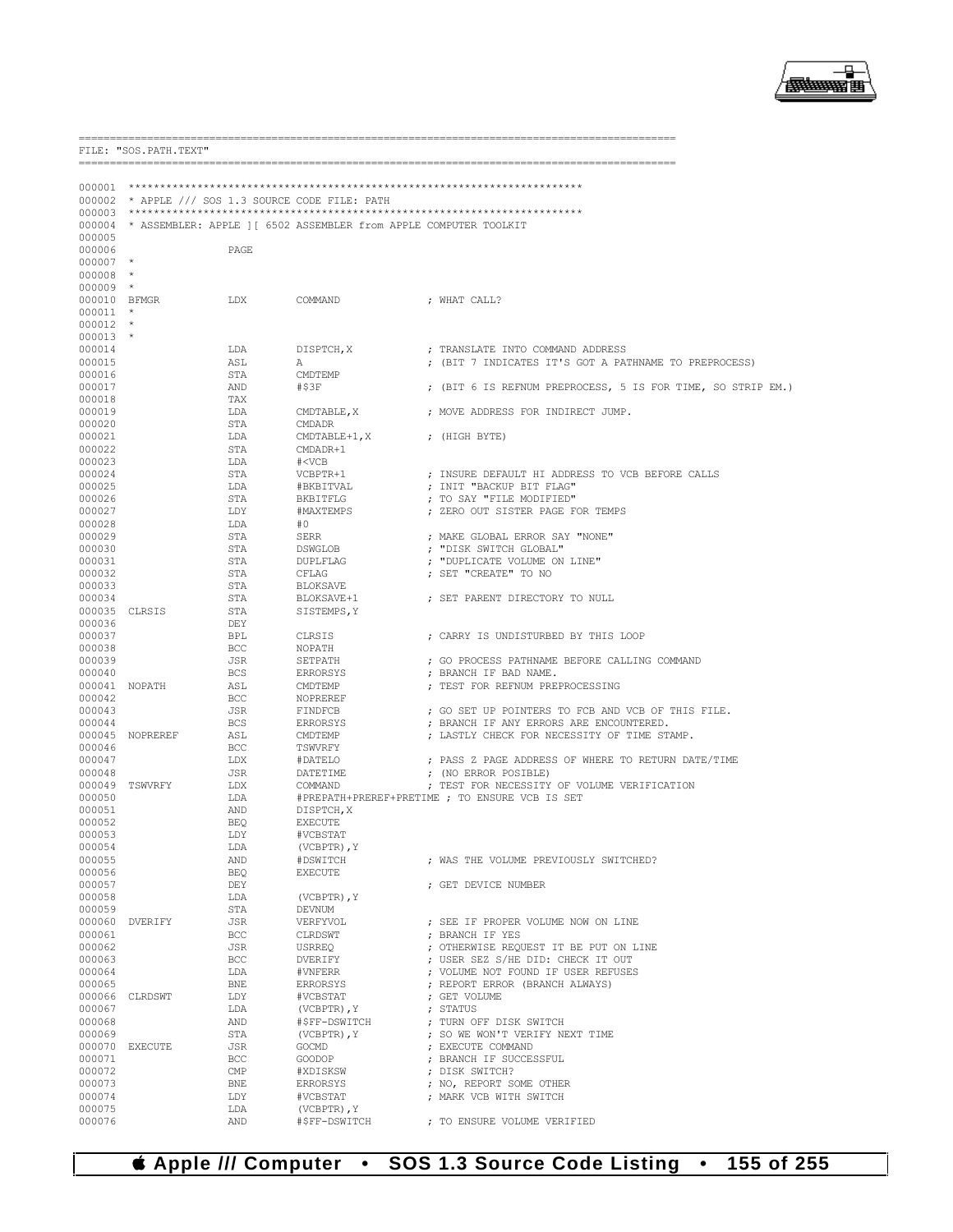# **Apple /// Computer • SOS 1.3 Source Code Listing • 156 of 255**

| 000077           |                              | BPL                     | <b>ERRCMD</b>                          | ; NO FILES OPEN SO DSWITCH CANT APPLY                                               |
|------------------|------------------------------|-------------------------|----------------------------------------|-------------------------------------------------------------------------------------|
| 000078           |                              | ORA                     | #DSWITCH                               |                                                                                     |
| 000079 ERRCMD    |                              | STA                     | $(VCBPTR)$ , $Y$                       |                                                                                     |
| 000080           |                              | JMP                     | <b>BFMGR</b>                           | ; TRY THE COMMAND AGAIN                                                             |
| $000081$ *       |                              |                         |                                        |                                                                                     |
|                  | 000082 ERRORSYS              | <b>JSR</b>              | <b>SYSERR</b>                          |                                                                                     |
| 000083           | GOODOP                       | <b>RTS</b>              |                                        | ; GOOD RETURN                                                                       |
| 000084           | $\star$                      |                         |                                        |                                                                                     |
| 000085 GOCMD     |                              | JMP                     | (CMDADR)                               |                                                                                     |
| 000086           | $^{\star}$                   |                         |                                        |                                                                                     |
| 000087           |                              | PAGE                    |                                        |                                                                                     |
| 000088           | $\star$                      |                         |                                        |                                                                                     |
| 000089           | CMDTABLE                     | EOU                     | $^{\star}$                             |                                                                                     |
| 000090           |                              | DW                      | CREATE                                 |                                                                                     |
| 000091           |                              | DW                      | DESTROY                                |                                                                                     |
| 000092           |                              | DW                      | <b>RENAME</b>                          |                                                                                     |
| 000093           |                              | DW                      | SETINFO                                |                                                                                     |
| 000094           |                              | DW                      | <b>GETINFO</b>                         |                                                                                     |
| 000095           |                              | DW                      | VOLUME                                 |                                                                                     |
| 000096<br>000097 |                              | DW                      | <b>SETPREFX</b>                        |                                                                                     |
| 000098           |                              | DW<br>DW                | <b>GETPREFX</b><br>OPEN                |                                                                                     |
| 000099           |                              | DW                      | NEWLINE                                |                                                                                     |
| 000100           |                              | DW                      | READ                                   |                                                                                     |
| 000101           |                              | DW                      | WRITE                                  |                                                                                     |
| 000102           |                              | DW                      | CLOSE                                  |                                                                                     |
| 000103           |                              | DW                      | FLUSH                                  |                                                                                     |
| 000104           |                              | DW                      | SETMARK                                |                                                                                     |
| 000105           |                              | DW                      | <b>GETMARK</b>                         |                                                                                     |
| 000106           |                              | DW                      | <b>SETEOF</b>                          |                                                                                     |
| 000107           |                              | DW                      | <b>GETEOF</b>                          |                                                                                     |
| 000108           | $\star$                      |                         |                                        |                                                                                     |
| 000109           | DISPTCH                      | EQU                     | $\star$                                |                                                                                     |
| 000110           |                              | DFB                     | PREPATH+PRETIME+0                      | ; CREATE                                                                            |
| 000111           |                              | DFB                     | PREPATH+PRETIME+1                      | ; DESTROY                                                                           |
| 000112           |                              | DFB                     | PREPATH+PRETIME+2                      | ; RENAME                                                                            |
| 000113           |                              | DFB                     | PREPATH+PRETIME+3                      | ; SETINFO                                                                           |
| 000114           |                              | DFB                     | PREPATH+4                              | ; GETINFO                                                                           |
| 000115           |                              | DFB                     | 5                                      | ; VOLUME                                                                            |
| 000116           |                              | DFB                     | 6                                      | ; SETPREFIX, PATHNAME MOVED TO PREFIX BUFFER                                        |
| 000117           |                              | DFB                     | 7                                      | ; GETPREFIX                                                                         |
| 000118           |                              | DFB                     | PREPATH+8                              | ; OPEN                                                                              |
| 000119           |                              | DFB                     | PREREF+\$9                             | ; NEWLINE<br>; READ                                                                 |
| 000120<br>000121 |                              | DFB<br>DFB              | PREREF+\$A<br>PREREF+\$B               | ; WRITE                                                                             |
| 000122           |                              | DFB                     | PRETIME+\$C                            | ; CLOSE                                                                             |
| 000123           |                              | DFB                     | PRETIME+\$D                            | ; FLUSH, REFNUM MAY BE ZERO TO FLUSH ALL.                                           |
| 000124           |                              | DFB                     | PREREF+\$E                             | ; SETMARK                                                                           |
| 000125           |                              | DFB                     | PREREF+\$F                             | ; GETMARK                                                                           |
| 000126           |                              | DFB                     | PREREF+\$10                            | ; SET EOF                                                                           |
| 000127           |                              | DFB                     | PREREF+\$11                            | ; GET EOF                                                                           |
| $000128$ *       |                              |                         |                                        |                                                                                     |
| 000129           |                              | PAGE                    |                                        |                                                                                     |
| 000130           | $\star$                      |                         |                                        |                                                                                     |
| 000131           | SETPATH                      | LDA                     | C.PATH                                 | ; FOR A REGULAR PATHNAME,                                                           |
| 000132           |                              | <b>STA</b>              | TPATH                                  | ; SET UP TEMP POINTER TO PROCESS                                                    |
| 000133           |                              | LDA                     | C.PATH+1                               | ; PATHNAME AND CHECK FOR SYNTAX ERRORS                                              |
| 000134           |                              | STA                     | TPATH+1                                |                                                                                     |
| 000135           |                              | LDA                     | SISPATH                                |                                                                                     |
| 000136           |                              | STA                     | SISTPATH                               | ; (LEAVE CALL PARAMETERS ALONE!)                                                    |
|                  | 000137 * DROP INTO 'SYNPATH' |                         |                                        |                                                                                     |
| 000138 *         |                              |                         |                                        |                                                                                     |
|                  | 000139 SYNPATH               | LDA                     | #>PATHBUF                              | ; SET UP DEFAULT ADDRESS FOR                                                        |
| 000140           |                              | STA                     | PATHNML                                | ; SYNTAXED PATHNAME -                                                               |
| 000141           |                              | STA                     | WRKPATH                                | ; LENGTH, NAME, LENGTH, NAME, ETC                                                   |
| 000142           |                              | LDA                     | # <pathbuf< td=""><td></td></pathbuf<> |                                                                                     |
| 000143           |                              | STA                     | PATHNMH                                |                                                                                     |
| 000144<br>000145 |                              | STA<br>LDX              | WRKPATH+1<br>#0                        | ; (ASSUMES FULL PATHNAME, NO PREFIX).<br>; USE INDEXED INDIRECT FOR SOURCE PATHNAME |
| 000146           |                              | TXA                     |                                        | ; SET BEGINNING OF PATH                                                             |
| 000147           |                              | STA                     | (PATHNML, X)                           | ; TO ZERO TO INDICATE NOTHING PROCESSED.                                            |
| 000148           |                              | TAY                     |                                        |                                                                                     |
| 000149           |                              | LDA                     | (TPATH, X)                             | ; GET TOTAL LENGTH OF SOURCE PATHNAME                                               |
| 000150           |                              | BMI                     | ERRSYN                                 |                                                                                     |
| 000151           |                              | BEQ                     | ERRSYN                                 |                                                                                     |
| 000152           |                              | STA                     | PATHCNT                                | ; (THIS IS USED AS A 'COUNT-DOWN')                                                  |
| 000153           |                              | JSR                     | INCTPTH                                | ; INCREMENT SOURCE POINTER                                                          |
| 000154           |                              | LDA                     | (TPATH, X)                             | ; GET FIRST CHARACTER OF PATHNAME                                                   |
| 000155           |                              | $\mathop{\mathrm{CMP}}$ | #DLIMIT                                | ; IS IT A FULL PATHNAME (NO PREFIX)?                                                |
| 000156           |                              | <b>BEQ</b>              | BUMPATH                                | ; YES, WE'RE READY TO DO IT.                                                        |
| 000157           |                              | $\text{CMP}$            | #\$2E                                  | ; IS IT A DRIVE NAME '.'?                                                           |

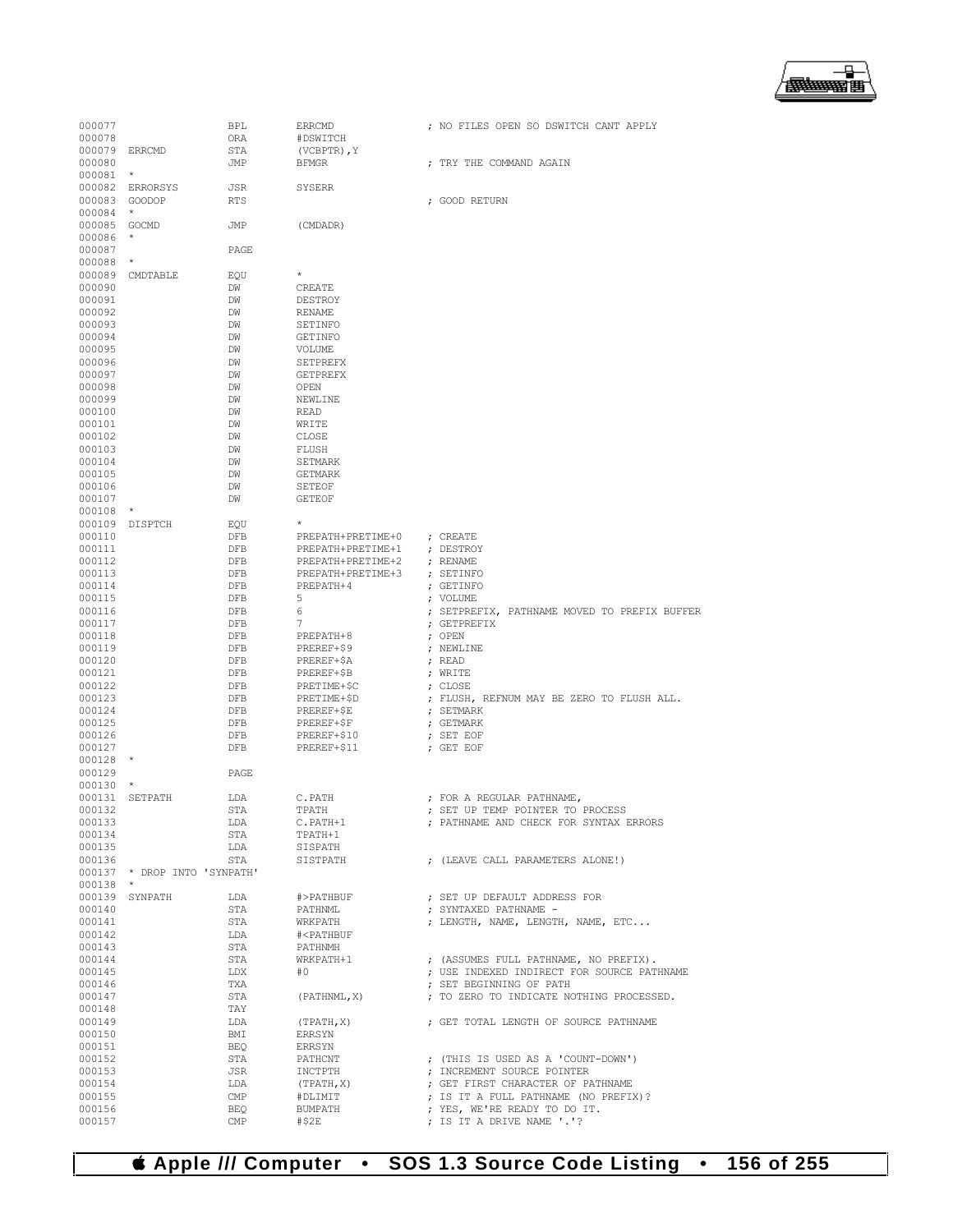

| 000158        |                 | <b>BNE</b>   | ADPREFIX                               | ; NO, ADD PREFIX TO BEGINNING                                           |
|---------------|-----------------|--------------|----------------------------------------|-------------------------------------------------------------------------|
|               | 000159 DRIVENAM | LDA          |                                        | ; MOVE DRIVE NAME FOR VOLUME CALL                                       |
|               |                 |              | (TPATH, X)                             |                                                                         |
| 000160        |                 | $\text{CMP}$ | #DLIMIT                                | ; HAVE WE MOVED ENTIRE NAME?                                            |
| 000161        |                 | BEO          | PREVOLM                                | ; YES, PROCESS IT.                                                      |
| 000162        |                 | INY          |                                        | ; (IF THIS IS THE FIRST, MAKE ROOM FOR LENGTH OF NAME)                  |
| 000163        |                 | STA          | (WRKPATH), Y                           |                                                                         |
| 000164        |                 | JSR          | INCTPTH                                | ; BUMP POINTER TO GIVEN NAME.                                           |
| 000165        |                 | DEC          | PATHCNT                                |                                                                         |
| 000166        |                 | <b>BNE</b>   | DRIVENAM                               |                                                                         |
| 000167        |                 | BEO          | PREVOLM1                               |                                                                         |
| $000168$ *    |                 |              |                                        |                                                                         |
| 000169        |                 | PAGE         |                                        |                                                                         |
|               | 000170 PREVOLM  | JSR          | INCTPTH                                | : MAKE IT SO POINTING PAST DELIMITER.                                   |
| 000171        |                 | DEC          | PATHCNT                                |                                                                         |
|               | 000172 PREVOLM1 | TYA          |                                        | ; SAVE LENGTH OF DRIVE NAME.                                            |
| 000173        |                 | STA          |                                        |                                                                         |
|               |                 |              | (WRKPATH, X)                           |                                                                         |
| 000174        |                 | LDA          | #>PATHBUF                              | ; POINT AT PATHNAME BUFFER FOR DEVICE ID CALL.                          |
| 000175        |                 | STA          | <b>DVNAMP</b>                          |                                                                         |
| 000176        |                 | LDA          | # <pathbuf< td=""><td></td></pathbuf<> |                                                                         |
| 000177        |                 | STA          | DVNAMP+1                               |                                                                         |
| 000178        |                 | LDA          | #0                                     | ; MAKE VIRTUAL POINT AT SWITCHED IN BANK.                               |
| 000179        |                 | STA          | SISTER+DVNAMP+1                        |                                                                         |
| 000180        |                 | JSR          | SRCHDEV                                | ; GO IDENTIFY WHICH VOLUME                                              |
| 000181        |                 | BCC          | PREVOLM2                               | ; BRANCH IF NO ERROR                                                    |
| 000182        |                 | $\text{CMP}$ | #VNFERR                                | ; WAS IT REPORTED AS 'VOLUME NOT FOUND'?                                |
| 000183        |                 | BNE          | SPTHERR                                | ; NO SOME OTHER ERROR WAS ENCOUNTERED.                                  |
| 000184        |                 | LDX          | DUPLFLAG                               | ; YES, WAS IT NOT FOUND BECAUSE SOME OTHER 'OPEN' VOLUME HAS SAME NAME? |
|               |                 |              |                                        |                                                                         |
| 000185        |                 | <b>BEQ</b>   | SPTHERR                                | ; NO, IT SIMPLY WASN'T FOUND.                                           |
| 000186        |                 | LDA          | #DUPVOL                                | ; (CARRY IS SET)                                                        |
| 000187        |                 | RTS          |                                        |                                                                         |
| $000188$ *    |                 |              |                                        |                                                                         |
|               | 000189 PREVOLM2 | LDY          | #0                                     | ; (X CONTAINS AN INDEX TO VCB)                                          |
| 000190        |                 | LDA          | VCB, X                                 | ; GET VOLUME NAME LENGTH.                                               |
| 000191        |                 | STA          | PATHBUF, Y                             |                                                                         |
| 000192 SPATH2 |                 | INX          |                                        | ; MOVE VOLUME NAME INTO PATH NAME BUFFER IN                             |
| 000193        |                 | INY          |                                        | ; PLACE OF DISK DEVICE NAME ('.D1' OR SIMULAR)                          |
| 000194        |                 | LDA          | VCB, X                                 |                                                                         |
| 000195        |                 | STA          | PATHBUF, Y                             |                                                                         |
| 000196        |                 | CPY          | PATHBUF                                | ; HAVE ALL CHARACTERS BEEN MOVED?                                       |
| 000197        |                 | BNE          | SPATH2                                 |                                                                         |
|               |                 |              |                                        |                                                                         |
| 000198        |                 | LDX          | #0                                     | ; RESET X FOR INDEXING                                                  |
| 000199        |                 | STX          | PATHNML                                |                                                                         |
| 000200        |                 | LDA          | # <pathbuf< td=""><td></td></pathbuf<> |                                                                         |
| 000201        |                 | STA          | PATHNMH                                |                                                                         |
| 000202        |                 | LDA          | PATHCNT                                | ; IS THAT ALL THERE IS?                                                 |
| 000203        |                 | BNE          | SPATH3                                 | ; NO, MORE TO COME                                                      |
| 000204        |                 | CLC          |                                        |                                                                         |
| 000205        |                 | JMP          | ENDPATH                                |                                                                         |
| $000206$ *    |                 |              |                                        |                                                                         |
| 000207 SPATH3 |                 | INY          |                                        | ; BUMP TO END OF NAME+1                                                 |
| 000208        |                 | STY          | WRKPATH                                | ; RESET WORKPATH POINTER TO CURRENT.                                    |
| 000209        |                 | LDA          | #0                                     | ; RESET PATHNAME BUFFER POINTER.                                        |
|               |                 |              |                                        |                                                                         |
| 000210        |                 | LDY          | # <pathbuf< td=""><td></td></pathbuf<> |                                                                         |
| 000211        |                 | <b>BNE</b>   | NOPREFX                                | ; BRANCH ALWAYS                                                         |
| $000212$ *    |                 |              |                                        |                                                                         |
| 000213 ERRSYN |                 | LDA          | #BADPATH                               | ; RETURN SYNTAX ERROR                                                   |
|               | 000214 SPTHERR  | <b>SEC</b>   |                                        |                                                                         |
| 000215        |                 | RTS          |                                        |                                                                         |
| $000216$ *    |                 |              |                                        |                                                                         |
|               | 000217 ADPREFIX | LDA          | PFIXPTR                                | ; GET POINTER TO BEGINNING OF THE                                       |
| 000218        |                 | LDY          | PFIXPTR+1                              | ; PREFIX.                                                               |
|               | 000219 NOPREFX  | STA          | PATHNML                                |                                                                         |
| 000220        |                 | STY          | PATHNMH                                | ; IF NO PRESET PREFIX, THIS IS THE SAME AS                              |
| 000221        |                 | BNE          | FRSTCHAR                               | ; PATHBUF ADDRESS, (BRANCH ALWAYS TAKEN)                                |
| $000222$ *    |                 |              |                                        |                                                                         |
| 000223        |                 | PAGE         |                                        |                                                                         |
| $000224$ *    |                 |              |                                        |                                                                         |
|               | 000225 BUMPATH  | DEC          | PATHCNT                                | ; FIRST ADJUST COUNT                                                    |
|               |                 |              |                                        |                                                                         |
| 000226        |                 | CLC          |                                        | ; (JUST IN CASE OF LAST CHARACTER)                                      |
| 000227        |                 | BEQ          | ENDPATH                                | ; (MUST OF HAD TRAILING SPACES)                                         |
| 000228        |                 | JSR          | INCTPTH                                |                                                                         |
|               | 000229 FRSTCHAR | LDY          | #0                                     | ; INIT COUNT FOR THIS PORTION OF THE                                    |
| 000230        |                 | TYA          |                                        | ; PATHNAME, ALSO PRESET LENGTH TO ZERO IN                               |
| 000231        |                 | STA          | (WRKPATH, X)                           | ; CASE OF TRAILING SPACES.                                              |
| 000232        |                 | LDA          | (TPATH, X)                             | ; GET CHARACTER.                                                        |
| 000233        |                 | AND          | #\$7F                                  | ; IGNORE HIGH BIT.                                                      |
| 000234        |                 | $\text{CMP}$ | #\$20                                  | ; IS IT A LEADING SPACE?                                                |
| 000235        |                 | <b>BEQ</b>   | BUMPATH                                | ; IF SO, IGNORE IT.                                                     |
| 000236        |                 | $\text{CMP}$ | #\$5B                                  | ; IS IT GREATER THAN (UPPER CASE) A 'Z'?                                |
| 000237        |                 | <b>BCC</b>   | ALFA1                                  | ; NO, MAKE SURE IT'S AN ALPHA CHARACTER                                 |
| 000238        |                 | AND          | #\$5F                                  | ; YES, ASSUME IT'S LOWER CASE, AND UPSHIFT                              |
|               |                 |              |                                        |                                                                         |

 **Apple /// Computer • SOS 1.3 Source Code Listing • 157 of 255**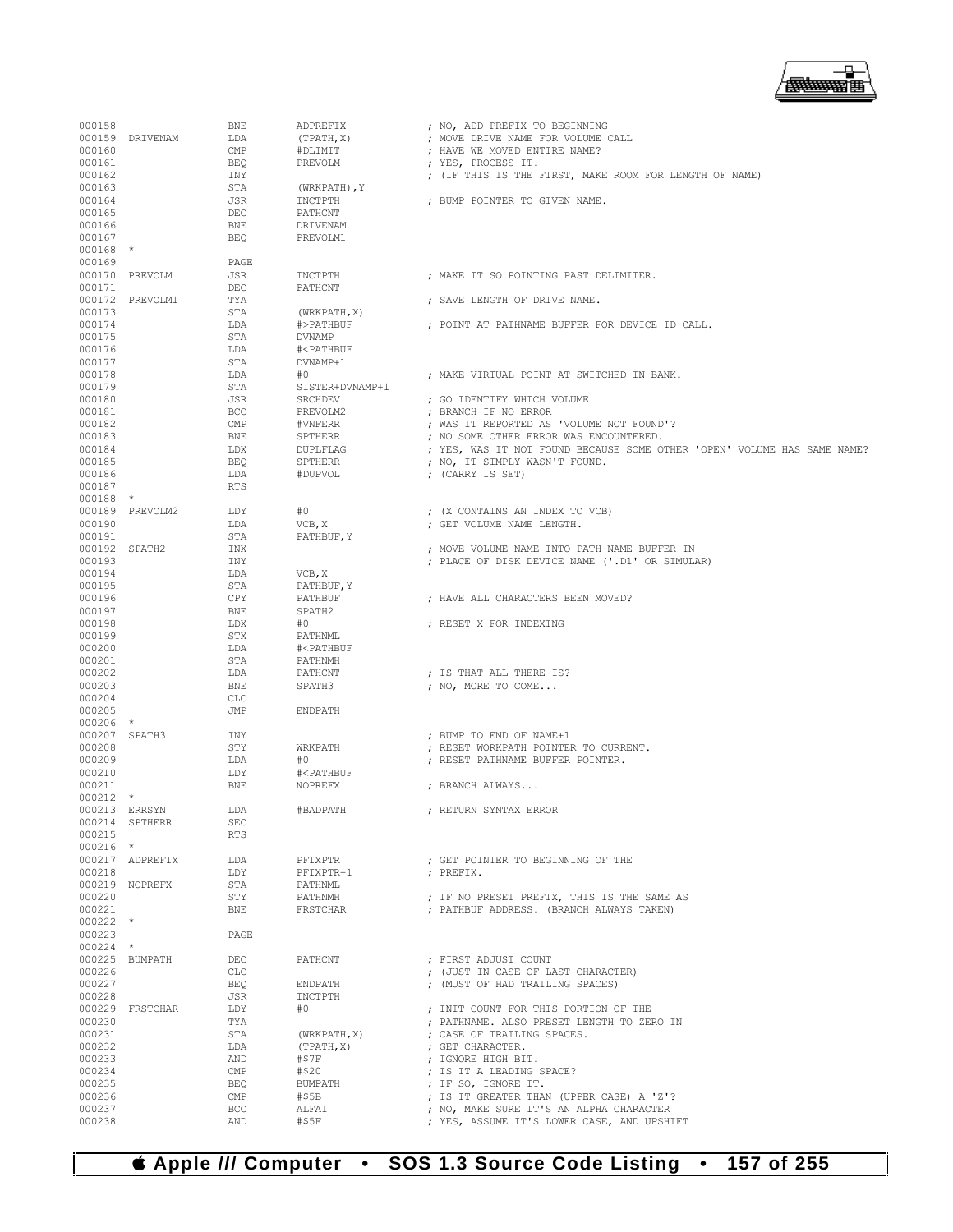

| 000239       |                 | $\ensuremath{\mathrm{CMP}}$   | #\$5B        | ; WAS IT TRULY LOWER CASE?                           |
|--------------|-----------------|-------------------------------|--------------|------------------------------------------------------|
| 000240       |                 | <b>BCS</b>                    |              | ; NO, GIVE ERROR.                                    |
|              |                 |                               | ERRSYN       |                                                      |
| $000241$ *   |                 |                               |              |                                                      |
| 000242 ALFA1 |                 | CMP                           | #\$41        | ; IS IT LESS THAN 'A'?                               |
|              |                 |                               |              | ; YES! IT'S CRAP                                     |
| 000243       |                 | <b>BCC</b>                    | ERRSYN       |                                                      |
| 000244       |                 | BCS                           | SAVPATH      | ; NO, IT'S GOOD. SAVE IT.                            |
| $000245$ *   |                 |                               |              |                                                      |
|              |                 |                               |              |                                                      |
|              | 000246 NXTCHAR  | LDA                           | (TPATH, X)   | ; GET THE NEXT CHARACTER.                            |
| 000247       |                 | AND                           | #\$7F        | ; THESE CHARACTERS MAY BE ALPHA, NUMERIC,            |
| 000248       |                 | CMP                           | #\$5B        |                                                      |
|              |                 |                               |              | ; OR A PERIOD - ONLY THE FIRST HAD TO BE ALPHA       |
| 000249       |                 | <b>BCC</b>                    | ALFA2        | ; BRANCH IF LESS THAN 'Z'                            |
| 000250       |                 | AND                           | #\$5F        | ; UPSHIFT LOWER CASE.                                |
|              |                 |                               |              |                                                      |
| 000251       |                 | CMP                           | #\$5B        | ; NOW IS IT VALID?                                   |
| 000252       |                 | <b>BCS</b>                    | ERRSYN       | ; NOPE.                                              |
| $000253$ *   |                 |                               |              |                                                      |
|              |                 |                               |              |                                                      |
| 000254 ALFA2 |                 | CMP                           | #\$41        | ; IS IT GREATER THAN 'A'?                            |
| 000255       |                 | BCS                           | SAVPATH      | ; YUP, IT IS WORTH SAVIN.                            |
| 000256       |                 | CMP                           | #\$3A        | : >9?                                                |
|              |                 |                               |              |                                                      |
| 000257       |                 | BCS                           | TSTDLIM      | ; YES                                                |
| 000258       |                 | $\mathop{\mathrm{CMP}}$       | #\$30        | ; NO, <0?                                            |
|              |                 |                               |              |                                                      |
| 000259       |                 | BCS                           | SAVPATH      | ; NO, IT'S VALID NUMERIC.                            |
|              | 000260 TSTDLIM  | CMP                           | #DLIMIT      | ; IS IT THE DELIMITER?                               |
| 000261       |                 | BEQ                           | ENDPATH      | ; YES. CARRY SET INDICATES MORE TO COME.             |
|              |                 |                               |              |                                                      |
| 000262       |                 | CMP                           | #\$2E        | ; IS IT A '.' (PERIOD)?                              |
| 000263       |                 | BNE                           | ERRSYN       | ; NO, IT'S AN ERROR (#@&##@!)                        |
|              | 000264 SAVPATH  | CLC                           |              |                                                      |
|              |                 |                               |              |                                                      |
| 000265       |                 | INY                           |              | ; BUMP NAME LENGTH                                   |
| 000266       |                 | STA                           | (WRKPATH), Y |                                                      |
|              |                 |                               |              | ; IF ZERO, THAT WAS THE LAST CHARACTER               |
| 000267       |                 | DEC                           | PATHCNT      |                                                      |
| 000268       |                 | BEQ                           | ENDPATH      | ; (CARRY CLEAR INDICATES END OF PATH)                |
| 000269       |                 | INC                           | TPATH        | ; BUMP POINTER TO SOURCE PATHNAME.                   |
|              |                 |                               |              |                                                      |
| 000270       |                 | BNE                           | NXTCHAR      |                                                      |
| 000271       |                 | INC                           | TPATH+1      | ; HIGH ORDER, WHEN NECESSARY.                        |
| 000272       |                 | BNE                           | NXTCHAR      | ; BRANCH ALWAYS.                                     |
|              |                 |                               |              |                                                      |
| 000273       |                 | PAGE                          |              |                                                      |
| $000274$ *   |                 |                               |              |                                                      |
|              | 000275 ENDPATH  | TYA                           |              | ; GET CURRENT NAME LENGTH                            |
|              |                 |                               |              |                                                      |
| 000276       |                 | STA                           | (WRKPATH, X) | ; AND PUT IT IN FRONT OF NAME                        |
| 000277       |                 | BCC                           | LSTNAME      | ; BRANCH IF THAT WAS THE LAST OF PATH                |
| 000278       |                 | CMP                           | #\$10        | ; WAS THE NAME ILLEGALLY LONG?                       |
|              |                 |                               |              |                                                      |
| 000279       |                 | BCS                           | ERRSYN1      | ; YES, REPORT IT.                                    |
| 000280       |                 | LDY                           | #0           |                                                      |
| 000281       |                 | $\operatorname{\mathsf{SEC}}$ |              | ; ADJUST WORK POINTER TO END OF PREVIOUS NAME.       |
|              |                 |                               |              |                                                      |
| 000282       |                 | ADC                           | WRKPATH      |                                                      |
| 000283       |                 | STA                           | WRKPATH      | ; REPLACE OLD POINTER.                               |
|              |                 |                               |              |                                                      |
| 000284       |                 | BCC                           | BUMPATH      | ; DO NEXT NAME.                                      |
| 000285       |                 | LDA                           | #TOOLONG     | ; THIS IS A NEVER ERROR!                             |
| 000286       |                 | JSR                           | SYSDEATH     | ; (NEVER RETURNS).                                   |
|              |                 |                               |              |                                                      |
| $000287$ *   |                 |                               |              |                                                      |
|              | 000288 LSTNAME  | BEQ                           | TSTVALD      |                                                      |
| 000289       |                 | CMP                           | #S10         | : MAKE SURE LAST ISN'T TOO LONG                      |
|              |                 |                               |              |                                                      |
| 000290       |                 | BCS                           | ERRSYN1      |                                                      |
| 000291       |                 | INY                           |              | ; PUT A ZERO AT END OF PROCESSED PATHNAME            |
| 000292       |                 |                               |              |                                                      |
|              |                 | LDA                           | #0           |                                                      |
|              | 000293 TSTVALD  | STA                           | (WRKPATH), Y |                                                      |
| 000294       |                 | LDA                           | (PATHNML, X) | ; SURE THERE IS A PATHNAME                           |
|              |                 |                               |              |                                                      |
| 000295       |                 | BEQ                           | ERRSYN1      | ; IF NOT, REPORT ERROR.                              |
| 000296       |                 | CLC                           |              | : INDICATE NO ERROR.                                 |
| 000297       |                 | <b>RTS</b>                    |              |                                                      |
|              |                 |                               |              |                                                      |
| $000298$ *   |                 |                               |              |                                                      |
|              | 000299 ERRSYN1  | JMP                           | ERRSYN       |                                                      |
| $000300$ *   |                 |                               |              |                                                      |
|              |                 |                               |              |                                                      |
|              | 000301 INCTPTH  | INC                           | TPATH        | : POINT AT NEXT CHARACTER                            |
| 000302       |                 | BNE                           | INCPTH1      |                                                      |
|              |                 |                               |              |                                                      |
| 000303       |                 | INC                           | TPATH+1      |                                                      |
|              | 000304 INCPTH1  | <b>RTS</b>                    |              |                                                      |
| $000305$ *   |                 |                               |              |                                                      |
|              |                 |                               |              |                                                      |
| 000306       |                 | PAGE                          |              |                                                      |
|              | 000307 SETPREFX | JSR                           | SETPATH      | ; CALL IS MADE HERE SO A 'NUL' PATH MAY BE DETECTED. |
|              |                 |                               | SETPRFX1     | ; BRANCH IF PATHNAME OK                              |
| 000308       |                 | BCC                           |              |                                                      |
| 000309       |                 | TAX                           |              | ; SAVE ERROR CODE                                    |
| 000310       |                 | LDY                           | #O           |                                                      |
|              |                 |                               |              |                                                      |
| 000311       |                 | LDA                           | (C.PATH), Y  | ; TEST FOR A NUL PATHNAME                            |
| 000312       |                 | BEQ                           | RESETPFX     | ; BRANCH IF PREFIX TO BE RESET.                      |
| 000313       |                 | TXA                           |              | ; RESTORE ERROR CODE                                 |
|              |                 |                               |              |                                                      |
| 000314       |                 | RTS                           |              |                                                      |
|              | 000315 RESETPFX | STA                           | PFIXPTR      |                                                      |
|              |                 |                               |              |                                                      |
| 000316       |                 | CLC                           |              |                                                      |
| 000317       |                 | RTS                           |              |                                                      |
|              | 000318 SETPRFX1 | LDA                           | PATHNML      | ; MAKE SURE NAME STARTED WITH A '/' DELIMITER.       |
|              |                 |                               |              |                                                      |
| 000319       |                 | BNE                           | ERRSYN1      | ; BRANCH IF IT DID.                                  |

## **Apple /// Computer • SOS 1.3 Source Code Listing • 158 of 255**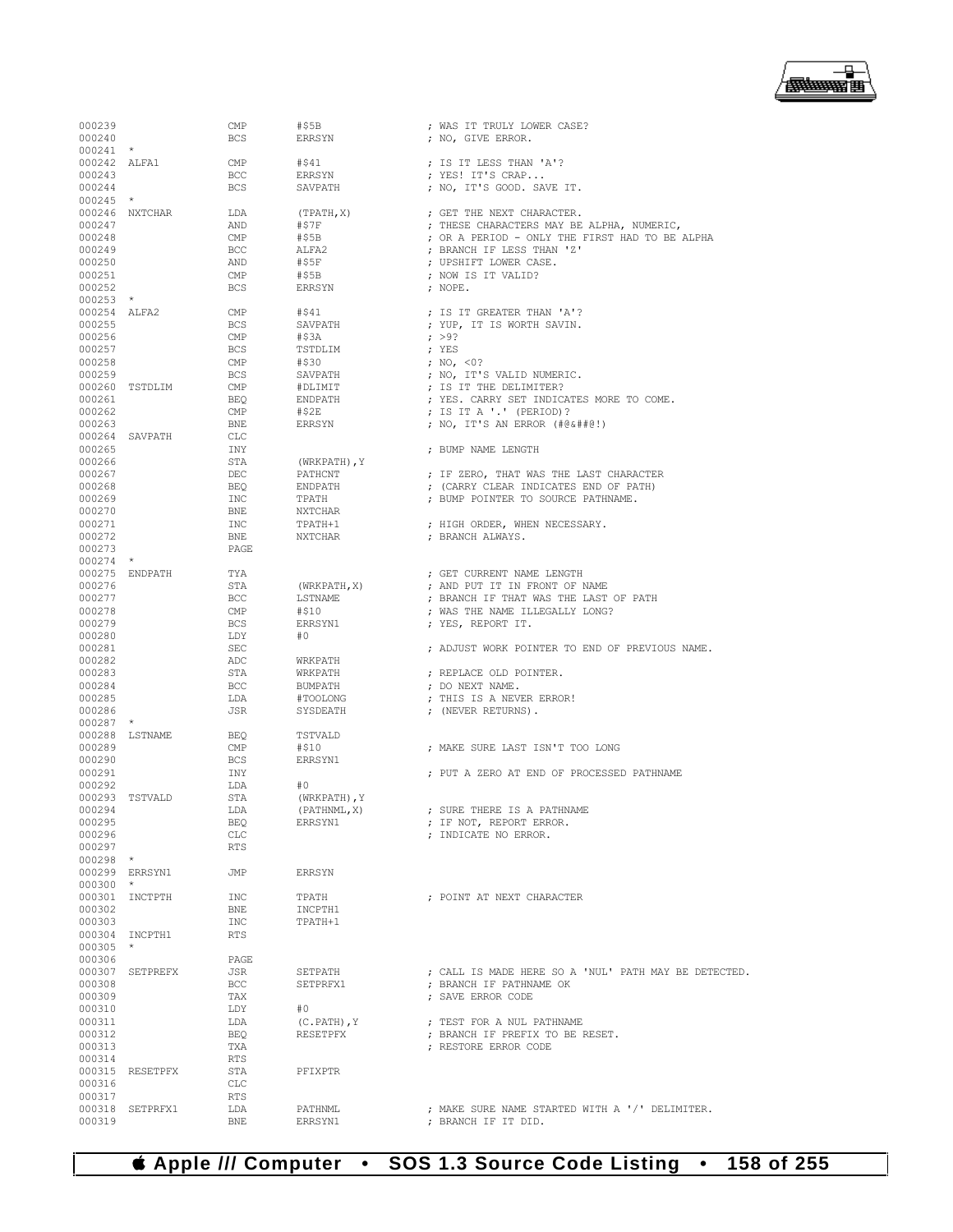

| 000320     |                 | LDY          | WRKPATH                                | ; FIND THE END OF THE INPUT PREFIX                         |
|------------|-----------------|--------------|----------------------------------------|------------------------------------------------------------|
| 000321     |                 | CLC          |                                        | ; ADD LAST LOCAL NAME LENGTH TO FIND TRUE END.             |
| 000322     |                 | LDA          | (PATHNML), Y                           |                                                            |
| 000323     |                 | <b>BNE</b>   | SETPRFX3                               |                                                            |
| 000324     |                 | DEY          |                                        |                                                            |
| 000325     |                 | TYA          |                                        |                                                            |
| 000326     |                 | <b>BNE</b>   | SETPRFX4                               |                                                            |
|            | 000327 SETPRFX3 |              |                                        |                                                            |
|            |                 | ADC          | WRKPATH                                |                                                            |
| 000328     |                 | TAY          |                                        |                                                            |
|            | 000329 SETPRFX4 | <b>EOR</b>   | #\$FF                                  | ; GET COMPLIMENT TO FIND BEGINNING ADDRESS.                |
| 000330     |                 | STA          | PFIXPTR                                | ; OF NEW PREFIX IN THE PREFIX BUFFER                       |
| 000331     |                 | STA          | WRKPATH                                | ; (PREFIX ALWAYS ENDS AT THE LAST BYTE OF BUFFER)          |
|            | 000332 MOVPRFX  | LDA          | (PATHNML), Y                           |                                                            |
| 000333     |                 | STA          | (WRKPATH), Y                           | ; MOVE IN NEW PREFIX                                       |
| 000334     |                 | DEY          |                                        |                                                            |
| 000335     |                 | <b>BPL</b>   | MOVPRFX                                |                                                            |
| 000336     |                 | CLC          |                                        | ; AND WE'RE FINISHED!                                      |
| 000337     |                 | <b>RTS</b>   |                                        | ; NO ERRORS POSIBLE FROM THIS ROUTINE.                     |
|            |                 |              |                                        |                                                            |
| $000338$ * |                 |              |                                        |                                                            |
| 000339     |                 | PAGE         |                                        |                                                            |
| $000340$ * |                 |              |                                        |                                                            |
|            | 000341 GETPREFX | <b>CLC</b>   |                                        | ; CALCULATE HOW BIG A BUFFER IS NEEDED TO                  |
| 000342     |                 | LDA          | PFIXPTR                                | ; PASS THE PREFIX BACK TO THE USER.                        |
| 000343     |                 | <b>EOR</b>   | #SFF                                   | ; (EVEN IF NO PREFIX, 1 BYTE IS NEEDED TO SHOW 0 LENGTH)   |
| 000344     |                 | ADC          | #2                                     | ; ADD 2 FOR LEADING AND ENDING "/".                        |
| 000345     |                 | $\text{CMP}$ | C.MAXPTH                               | : IS THERE ENOUGH SPACE IN USER'S BUFFER?                  |
| 000346     |                 | BCC          | SENDPRFX                               | : BRANCH IF YES                                            |
| 000347     |                 | LDA          | #BTSERR                                | ; TELL USER BUFFER IS TOO SMALL.                           |
|            |                 |              |                                        |                                                            |
| 000348     |                 | <b>RTS</b>   |                                        | ; (CARRY IS SET TO INDICATE ERROR.)                        |
| $000349$ * |                 |              |                                        |                                                            |
|            | 000350 SENDPRFX | LDY          | #0                                     | ; SAVE TOTAL LENGTH OF STRING TO BE RETURNED               |
| 000351     |                 | STA          | $(C.PATH)$ , $Y$                       |                                                            |
| 000352     |                 | TAY          |                                        |                                                            |
| 000353     |                 | DEY          |                                        | ; DISCOUNT TRAILING DELIMITER.                             |
| 000354     |                 | <b>BEQ</b>   | NULPREFX                               | ; BRANCH IF PREFIX IS SET TO NUL.                          |
| 000355     |                 | INY          |                                        |                                                            |
| 000356     |                 | LDX          | PFIXPTR                                | ; GET BEGINNING ADDRESS OF PREFIX AGAIN                    |
|            |                 |              |                                        |                                                            |
| 000357     |                 | DEX          |                                        |                                                            |
| 000358     |                 | STX          | WRKPATH                                |                                                            |
| 000359     |                 | LDA          | # <pathbuf< td=""><td></td></pathbuf<> |                                                            |
|            |                 |              |                                        |                                                            |
| 000360     |                 | STA          | WRKPATH+1                              |                                                            |
|            | 000361 SNDLMIT  | LDA          | #DLIMIT                                | ; PLACE DELIMITER BEFORE, BETWEEN, AND AFTER LOCAL NAMES.  |
| 000362     |                 | STA          | $(C.PATH)$ , Y                         |                                                            |
|            |                 | DEY          |                                        |                                                            |
|            | 000363 SNDPRFX1 |              |                                        |                                                            |
| 000364     |                 | BEO          | <b>GOTPRFX</b>                         | ; BRANCH IF ALL OF PREFIX IS TRANSFERED.                   |
| 000365     |                 | LDA          | (WRKPATH), Y                           |                                                            |
| 000366     |                 | STA          | $(C.PATH)$ , Y                         | ; ASSUME IT'S A CHARACTER.                                 |
| 000367     |                 | AND          | #\$F0                                  | ; NOW TEST TO SEE IF IT WAS A LOCAL LENGTH.                |
| 000368     |                 | <b>BEO</b>   | SNDLMIT                                | ; BRANCH IF IT WAS.                                        |
| 000369     |                 | BNE          | SNDPRFX1                               | ; GO MOVE NEXT CHAR IF IT WASN'T (ALWAYS TAKEN).           |
|            | 000370 NULPREFX | TYA          |                                        | ; RETURN NUL STRING.                                       |
| 000371     |                 | STA          | $(C.PATH)$ , $Y$                       |                                                            |
|            | 000372 GOTPRFX  | CLC          |                                        | ; INDICATE NO ERROR.                                       |
| 000373     |                 | RTS          |                                        |                                                            |
| 000374     |                 | PAGE         |                                        |                                                            |
|            |                 |              |                                        |                                                            |
| $000375$ * |                 |              |                                        |                                                            |
|            | 000376 FINDFCB  | LDA          | FCBADDRH                               | ; INITIALIZE INDIRECT POINTER TO                           |
| 000377     |                 | STA          | FCBPTR+1                               | ; FILE CONTROL BLOCK (ALLOCATED WHEN SYSTEM                |
| 000378     |                 | LDA          | #0                                     | ; WAS FIRST BOOTED).                                       |
| 000379     |                 | STA          | FCBPTR                                 | ; NOTE: ALWAYS STARTS ON PAGE BOUNDARY.                    |
| 000380     |                 | LDA          | FCBANKNM                               | ; SET SISTE PAGE BYTE TOO                                  |
| 000381     |                 | STA          | SISFCBP                                |                                                            |
| 000382     |                 | LDY          | C.REFNUM                               | : GET REOUESTED REFERENCE                                  |
| 000383     |                 | BMI          | ERRNOTBLK                              | ; BRANCH IF IT'S NOT A BLOCK DEVICE REFERENCE              |
| 000384     |                 | DEY          |                                        | ; (SHOULD BE IN THE RANGE OF 1-16 BEFORE DECREMENT)        |
| 000385     |                 | CPY          | #\$10                                  | : IS IT A VALID REFNUM?                                    |
| 000386     |                 | BCS          | REEFER                                 | ; NO, THE USER'S SMOKIN DOPE!                              |
|            |                 |              |                                        |                                                            |
| 000387     |                 | TYA          |                                        | ; TO FIND ASSOCIATED FILE CONTROL STUFF,                   |
| 000388     |                 | ASL          | А                                      | ; MULTIPLY (REFNUM-1) BY 32.                               |
| 000389     |                 | ASL          | Α                                      |                                                            |
| 000390     |                 | ASL          | Α                                      |                                                            |
| 000391     |                 | ASL          | Α                                      |                                                            |
| 000392     |                 | ASL          | Α                                      |                                                            |
| 000393     |                 | BCC          | SVFCBLO                                | ; BRANCH IF IT'S WITHIN FIRST HALF OF FCB                  |
| 000394     |                 | INC          | FCBPTR+1                               | ; BUMP TO SECOND HAVE (REFNUM>8)                           |
|            | 000395 SVFCBLO  | STA          | FCBPTR                                 | ; SAVE LOW ADDRESS OF REFERENCED FCB                       |
| 000396     |                 | LDA          | C.REFNUM                               | ; NOW VERIFY THAT FILE IS OPEN.                            |
| 000397     |                 | LDY          | #FCBREFN                               |                                                            |
|            |                 |              |                                        |                                                            |
| 000398     |                 | $\text{CMP}$ | (FCBPTR), Y                            | ; SHOULD BE EQUAL!                                         |
| 000399     | 000400 FNDFCBUF | BNE<br>LDY   | <b>ERRNOREF</b><br>#FCBBUFN            | ; BRANCH IF THEY'RE NOT<br>; IT'S A LEGAL FILE, NOW SET UP |

 **Apple /// Computer • SOS 1.3 Source Code Listing • 159 of 255**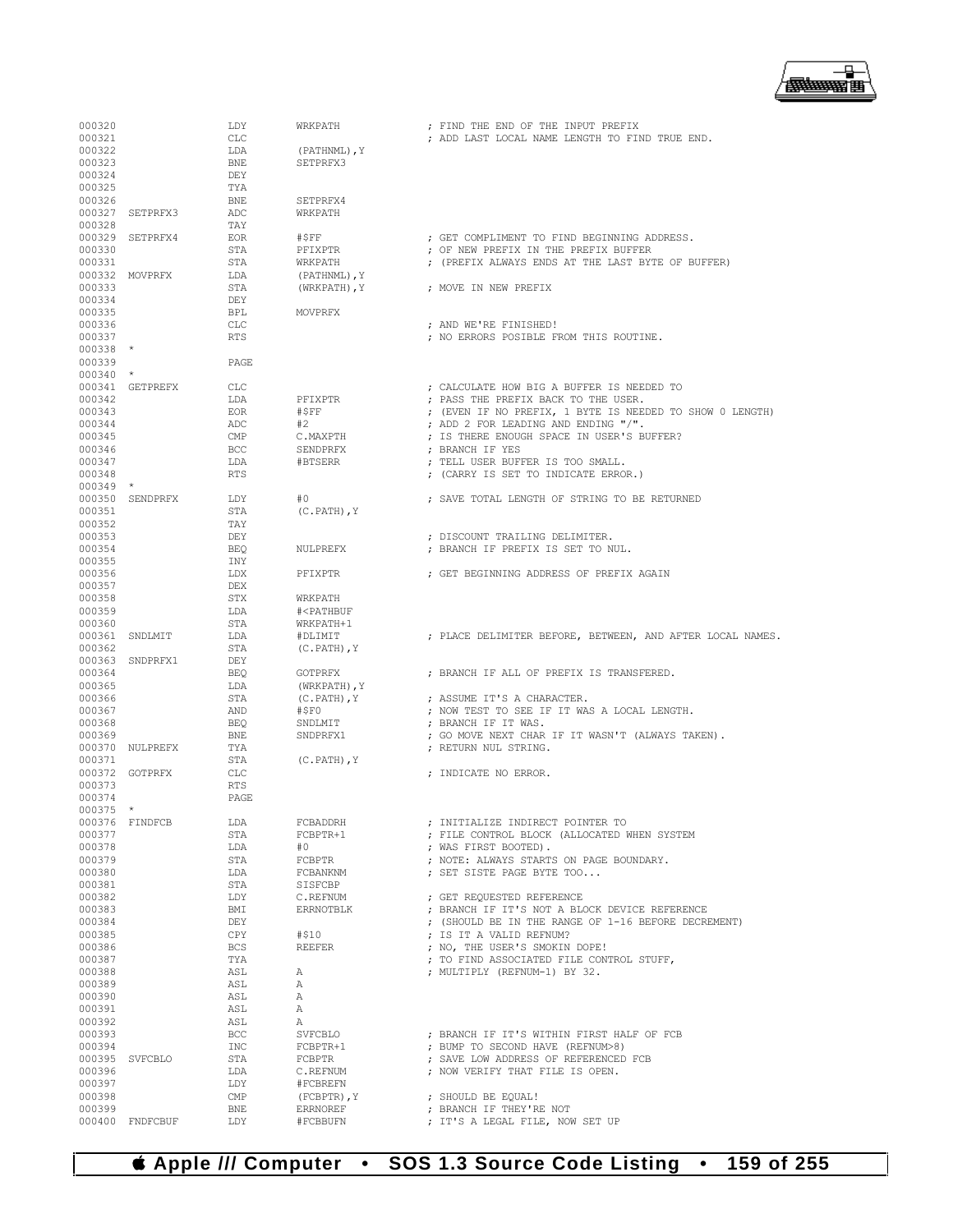

| 000401<br>000403     | 000402 GTBUFFRS             | LDA<br>LDX<br>JSR                                                     | $(FCBPTR)$ , $Y$<br>#DATPTR<br>GETBUFADR | ; INDIRECT POINTERS TO DATA<br>; (AND INDEX) BUFFER (S) IN ZERO PAGE<br>; GET BUFFER ADDRESS UNLESS |
|----------------------|-----------------------------|-----------------------------------------------------------------------|------------------------------------------|-----------------------------------------------------------------------------------------------------|
| 000404               |                             | BCS                                                                   | REEFER1                                  | ; BOB HAS BEEN SMOKIN DOPE                                                                          |
| 000405               |                             | LDA                                                                   | #2                                       | ; (ASSUME AN INDEX BLOCK BUFFER IS ALSO PRESENT)                                                    |
| 000406               |                             | ADC                                                                   | DATPTR+1<br>TINDX+1                      |                                                                                                     |
| 000407<br>000408     |                             | STA<br>LDA                                                            | DATPTR                                   |                                                                                                     |
| 000409               |                             | STA                                                                   | TINDX                                    |                                                                                                     |
| 000410               |                             | LDA                                                                   | SISDATP                                  |                                                                                                     |
| 000411               |                             | STA                                                                   | SSTIDXH                                  |                                                                                                     |
| 000412               |                             | LDY                                                                   | #FCBDEVN                                 |                                                                                                     |
| 000413<br>000414     |                             | LDA<br>STA                                                            | (FCBPTR), Y<br>D.DEV                     | ; MAKE SURE DEVICE<br>: NUMBER TEMPS MATCH                                                          |
| 000415               |                             | STA                                                                   | DEVNUM                                   | ; CURRENT FILE'S DEVICE                                                                             |
| 000416               |                             | LDA                                                                   | #0                                       | ; LOOK AT ALL VOLUMES LOGGED IN                                                                     |
|                      | 000417 FNDFVOL              | TAX                                                                   |                                          |                                                                                                     |
| 000418               |                             | LDA                                                                   | VCB+VCBDEV, X                            | ; GET VOLUMES DEVICE NUMBER                                                                         |
| 000419<br>000420     |                             | $\mathop{\mathrm{CMP}}$<br>BNE                                        | (FCBPTR), Y<br>FNDFV1                    | ; HVE WE FOUND A MATCH.                                                                             |
| 000421               |                             | LDY                                                                   | #FCBSWAP                                 | ; SWAP BYTES                                                                                        |
| 000422               |                             | LDA                                                                   | VCB+VCBSWAP, X                           | ; MISMATCH                                                                                          |
| 000423               |                             | CMP                                                                   | (FCBPTR), Y                              | ; MEANS FILE BELONGS                                                                                |
| 000424               |                             | BNE                                                                   | FNDFV.1                                  | ; TO ANOTHER VOLUME                                                                                 |
| 000425               |                             | LDA                                                                   | VCB, X                                   | ; IS THIS AN OPEN DEVICE?                                                                           |
| 000426<br>000427     |                             | BEO<br>JSR                                                            | FNDFV.1                                  | ; NO, TRY ANOTHER VOLUME                                                                            |
| 000428               |                             | LDA                                                                   | FVOLFOUND<br>VCB+VCBSWAP, X              | ; YES, SAVE VCB ADDRESS<br>; SWAPPED?                                                               |
| 000429               |                             | BEO                                                                   | REEFER1                                  | ; NO, RETURN CALMLY TO USER                                                                         |
| 000430               |                             | JSR                                                                   | SWAPIN                                   | ; YES, SWAP ME IN                                                                                   |
| 000431               |                             | <b>BCC</b>                                                            | REEFER1                                  | ; RETURN WITHOUT ERROR                                                                              |
| 000432               |                             | LDA                                                                   | #XIOERROR                                | ; USER REFUSED TO MOUNT PROPER VOLUME                                                               |
| 000433               |                             | <b>RTS</b>                                                            |                                          |                                                                                                     |
| $000434$ *           | 000435 FNDFV.1              | LDY                                                                   | #FCBDEVN                                 | : RELOAD Y WITH DEVICE INDEX                                                                        |
| 000436 FNDFV1        |                             | TXA                                                                   |                                          |                                                                                                     |
| 000437               |                             | CLC                                                                   |                                          |                                                                                                     |
| 000438               |                             | ADC                                                                   | #VCBSIZE                                 |                                                                                                     |
| 000439               |                             | <b>BCC</b>                                                            | FNDFVOL                                  | ; LOOP UNTIL FOUND                                                                                  |
| 000440               |                             | LDA                                                                   | #VCBERR                                  | ; OTHERWISE DIE A SYSTEM DEATH!                                                                     |
| 000441               |                             | JSR                                                                   | SYSDEATH                                 |                                                                                                     |
| 000442<br>$000443$ * |                             | PAGE                                                                  |                                          |                                                                                                     |
|                      | 000444 ERRNOREF             | LDA                                                                   | #0                                       | ; DROP A ZERO INTO THIS FCB TO                                                                      |
| 000445               |                             | STA                                                                   | $(FCBPTR)$ , $Y$                         | ; SHOW FREE FCB                                                                                     |
| $000446$ *           |                             |                                                                       |                                          |                                                                                                     |
|                      | 000447 REEFER               | LDA                                                                   | #BADREFNUM                               | ; TELL USER THAT REQUESTED REFNUM                                                                   |
| 000448               |                             | <b>SEC</b><br><b>RTS</b>                                              |                                          | ; IS ILLEGAL (OUT OF RANGE) FOR THIS CALL.                                                          |
| $000450$ *           | 000449 REEFER1              |                                                                       |                                          |                                                                                                     |
|                      | 000451 ERRNOTBLK            | LDA                                                                   | #NOTBLKDEV                               | ; TELL USER THAT SPECIFIED DEVICE IS NOT A BLOCK DEVICE                                             |
| 000452               |                             | SEC                                                                   |                                          |                                                                                                     |
| 000453               |                             | <b>RTS</b>                                                            |                                          |                                                                                                     |
| $000454$ *           |                             |                                                                       |                                          |                                                                                                     |
|                      | 000455 SVCBADR              | EQU<br>STX                                                            | $\star$<br><b>VCBPTR</b>                 |                                                                                                     |
| 000457               | 000456 FVOLFOUND            | LDA                                                                   | #VCB/256                                 |                                                                                                     |
| 000458               |                             | STA                                                                   | VCBPTR+1                                 |                                                                                                     |
| 000459               |                             | <b>CLC</b>                                                            |                                          | : INDICATE LEGAL REFNUM                                                                             |
| 000460               |                             | RTS                                                                   |                                          |                                                                                                     |
| 000461               |                             | PAGE                                                                  |                                          |                                                                                                     |
|                      | 000462 * NAME               | : GETDNUM                                                             |                                          |                                                                                                     |
|                      |                             | 000463 * FUNCTION: GET DEVICE NUMBER<br>000464 * INPUT : DVNAMP SETUP |                                          |                                                                                                     |
|                      |                             | 000465 * OUTPUT : DEVNUM IN 'SCRTCH'                                  |                                          |                                                                                                     |
| $000466$ *           |                             | : 'BPL' IF NOT BLOCK DEV                                              |                                          |                                                                                                     |
| $000467$ *           |                             | : 'BCS' IF NO DEVICE                                                  |                                          |                                                                                                     |
|                      | 000468 * VOLATILE: ALL REGS |                                                                       |                                          |                                                                                                     |
| $000469$ *           |                             |                                                                       |                                          |                                                                                                     |
| 000471               | 000470 GETDNUM              | EQU<br>LDA                                                            | #>SCRTCH+1                               | ; SET UP POINTER TO SCRATCH AREA                                                                    |
| 000472               |                             | STA                                                                   | <b>DVDNUM</b>                            | : TO RECIEVE DEVICE NUMBER.                                                                         |
| 000473               |                             | LDA                                                                   | #SCRHIGH                                 |                                                                                                     |
| 000474               |                             | STA                                                                   | DVDNUM+1                                 |                                                                                                     |
| 000475               |                             | LDA                                                                   | #0                                       | ; PLACE A ZERO IN BANK BYTE SINCE                                                                   |
| 000476               |                             | STA                                                                   | SISTER+DVDNUM+1                          | ; IT'S NOT IN A BANK.                                                                               |
| 000477               |                             | STA                                                                   | VCBPTR+1                                 |                                                                                                     |
| 000478<br>000479     |                             | LDA<br>STA                                                            | #4<br>DHPCMD                             | ; THE 'GET.DNUM' COMMAND.                                                                           |
| 000480               |                             | JSR                                                                   | RPEATIO0                                 | ; CALL BOB FOR THE INFO.                                                                            |
| 000481               |                             | <b>RTS</b>                                                            |                                          | ; RETURN WITH DEVMGR CC'S                                                                           |
|                      |                             |                                                                       |                                          |                                                                                                     |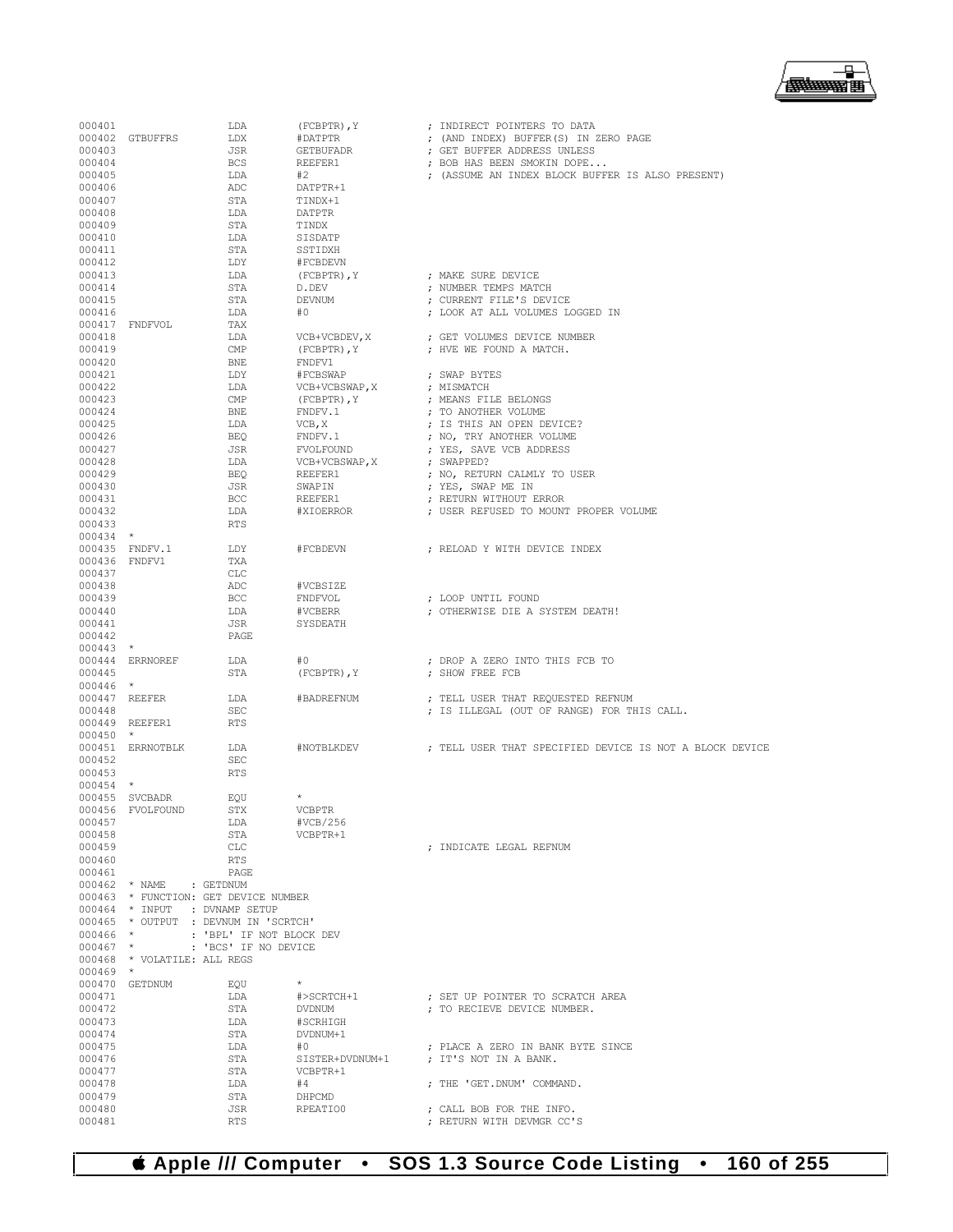

000482 PAGE

000523 PLA<br>000524 LDX

000536 RTS<br>000537 VNOSWIT1 CMP

000539 TAX<br>000540 PLA

000542 SEC<br>000543 RTS

000553 CLC<br>000554 ADC

; RETURN TO CALLER X=POINTER TO VCB.

000537 VNOSWIT1 CMP #DUPVOL<br>000538 BNE VLOOK7

000554 ADC #VCBSIZE

000525

000532<br>000533

000526 \*<br>000527 NFOPEN

000528 \*<br>000529 VNOSWIT

000534 \*<br>000535 VOLERR1

000547 \*<br>000548 VLOOK7

000550 \*<br>000551 VLOOK1

 $000483$  \*<br>000484 \* NAME

000484 \* NAME : SRCHDEV<br>000485 \* FUNCTION: SEARCH I \* FUNCTION: SEARCH FOR A VOLUME

000486<br>000487

- 
- $\begin{array}{lllll} 000487 & \text{SRC} & \text{EC} & \text{RQU} & \star \\ 000488 & & \text{JSR} & & \text{GETDNUM} \end{array}$
- 000489 BCS VOLERR1 ; BRANCH IF ANY ERROR OTHER THAN NOTBLOCKDEV 000490 BPL ERRNOTBLK ; BRANCH IF NOT A BLOCK DEVICE

000488 JSR GETDNUM ; GET DEVNUM

- 000491  $\begin{array}{cccc}\n LDA \\
#0 \\
NFOPEN\n \end{array}$  ; NOW SEARCH FOR A VOL WITH THE 000492 STA NFOPEN ; INIT TEMP VCB POINTER 000493 VOLOOK TAX  $\begin{array}{ccc} TAX \\ CD0494 \end{array}$  ; SAME DEVNUM AS SCRTCH 000494  $\begin{array}{ccc} \text{LDA} \end{array}$  VCB+VCBSTAT, X ; ANY FILES OPEN? 000494 LDA VCB+VCBSTAT,X ; ANY FILES OPEN? 000495 BNE VLOOK00 ; BRANCH IF SOME FILE OPEN 000496 STX NFOPEN ; ELSE SAVE THE VCB ENTRY PTR 000497 VLOOK00 EQU \* 000498 LDA VCB+VCBSWAP,X ; VOLUME SWAPPED OUT? 000499 BNE VNOTEQ ; YES, CANT BE THE ACTIVE VOL 000500 LDA VCB+VCBDEV, X <br/> X <br/> <br/> <br/> <br/> <br/> <br/> <br/> <br/> <br/> <br/> <br/><br/><br/> $\begin{array}{ll}\text{FOR} & \text{SCRTCH+1} \end{array}$  $\begin{array}{cccc}\n 000501 & & & & \text{EOR} & & & \text{SCRTCH}+1 \\
000502 & & & & \text{BEQ} & & & \text{VLOOK0}\n \end{array}$ 000502 BEQ VLOOK0 ; BRANCH IF MATCH. 000503 VNOTEQ LDA VCB,X ; IS THIS A FREE VCB? 000504 BNE VLOOK2 ; BRANCH IF NOT FREE, OTHEWISE TAKE NEXT BRANCH. 000505 VLOOK0 EOR  $VCB$ ,  $X$  ; TEST FOR A VOLUME NAME LENGTH  $O00506$  BECO STATED TRANCH IF VCB FREE. 000506 BEQ VLOOK1 ; BRANCH IF VCB FREE 000507 JSR SVCBADR ; SAVE CURRENT ADDRESS OF VCB. 000508 LDA VCB+VCBSTAT,X ; TEST FOR ANY OPEN FILES. 000509 BPL VLOOK3 ; LOG THE VOLUME IN JUST TO BE SURE 000510 LDA SCRTCH+1 ; SET UP ; DEVICE NUMBER ARGUMENT 000512 TXA TXA ; SAVE PTR TO VCB (000512) TXA (000512) 000513 PHA ; ON STACK 000514 JSR VERFYVOL ; COMPARES VCBPTR TO DEVNUM CONTENTS 000515 BCC VNOSWIT<br>000516 CMP #VNFERR 000516 CMP #VNFERR ; SEE IF NOTHING IN DRIVE 000517 BEQ VLOOK7 ; BRANCH IF NOTHING IN DRIVE 000518 JSR TSTSOS ; IS THE VOLUME AN UNRECOGNIZED SOS OR (UCSD OR DOS)? 000519 BCS KNOTSOS ; DEFINITELY NOT SOS FORMAT 000520 LDX #0 ; START VCB SCAN AT BEGINNING 000521 JSR SNSWIT1 ; FIND A FREE VCB AND LOG IN THE NEW GUY  $\begin{array}{lll} \texttt{BCS} & \texttt{VNOSWIT1} & \texttt{CAN'T LOG IN NEW GUY--KEEP OLD} \\ \texttt{PI.A} & & & \end{array}$ 
	- DEX VCBPTR ; PASS BACK X AS NEW VCB RTS DS 1 3 1 2 2 2 27 NEMP VCB PTR FOR VCB W/ NO FILES OPEN
- 000529 VNOSWIT CLC CLC (CLC ) FRETURN IT TO USER (000530 ) FREMENBER OLD VCB I
- 000530 PLA ; REMEMBER OLD VCB PTR
	- 000531 TAX ; AND PASS BACK TO USER
		-
	- SEC ; RETURN SOME VOLUME ERROR
		- : REPORT OTHER ERROR FROM LOGGING IN NEW VOL AS VNF
			-
- 000540 PLA ; MAKE STACK CORRECT : RESTORE ERROR CODE
	-
- 000543 RTS ; IF DUPLICATE VOLUME ERROR, RETURN FACT TO USER
	- : MAKE STACK CORRECT
- 000545 LDA #NOTSOS ; FOR THE PASCAL FOLK 000546 RTS ; NOTSOS MEANS UCSD OR DOS OR BAD SOS VOLUME
- 000548 VLOOK7 PLA ; THROW AWAY OLD VCB PTR
	- : AND REPORT VOLUME NOT FOUND
- 000551 VLOOK1 JSR SVCBADR ; SAVE ADDRESS OF FREE VCB.
	- $\begin{array}{lll} {\rm FNA} & \hspace{1.5cm} {\rm DUMP} & {\rm TO} & {\rm NEXT} & {\rm VOLUME} & {\rm ENTRY.} \end{array}$  <br> CLC
		-
- 000555 BCC VOLOOK ; BRANCH IF MORE TO CHECK. 000556  $\text{LDX}$  vCBPTR+1 ; FREE VCB YET FOUND?<br>000557 BNE VLOOK3 ; BRANCH IF YES
- 000557 BNE VLOOK3 ; BRANCH IF YES
- 000558 LDX NFOPEN ; SAVE POSSIBLE FREE VCB 000559 JSR SVCBADR ; AND SAVE PTR PERMANENTLY
- 000560 VLOOK3 LDA VCBPTR+1 ; WAS A FREE VCB FOUND?
- 000561 BEQ NOVOLM **;** BRANCH IF VOLUME CAN'T BE LOGGED IN.<br>000562 LDA SCRTCH+1 **;** GET DEVICE NUMBER : GET DEVICE NUMBER
	-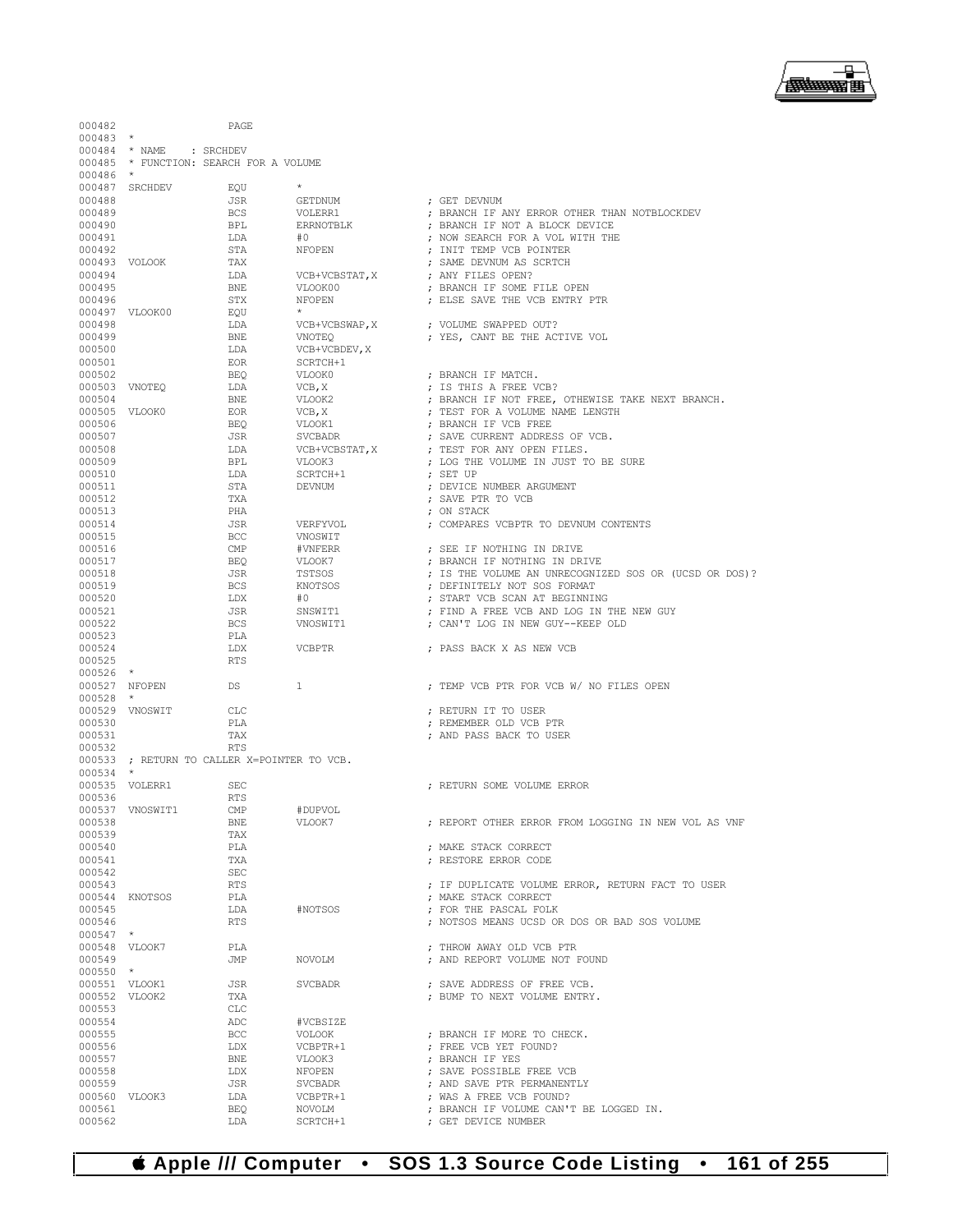

| 000563<br>000564<br>000565<br>000566<br>000567 |                 | STA<br>T.DA<br><b>STA</b><br>STA<br>LDA               | <b>DEVNUM</b><br>#1<br><b>SCRTCH</b><br>TOTDEVS<br># < VCB       | : SAVE DEVICE NUMBER.<br>: FAKE OUT 'LOKVOL'<br>: TO THINK TO LOOK ONLY ONCE.                              |
|------------------------------------------------|-----------------|-------------------------------------------------------|------------------------------------------------------------------|------------------------------------------------------------------------------------------------------------|
| 000568<br>000569<br>000570<br>000571           |                 | <b>STA</b><br><b>STA</b><br>T.DA<br><b>STA</b>        | VCBPTR+1<br>PATHNMH<br>#0<br>SISTER+PATHNMH                      | : (TO MAKE HARMLESS)                                                                                       |
| 000572<br>000573<br>000574<br>000575<br>000576 |                 | LDX<br><b>STX</b><br><b>STA</b><br>JSR.<br><b>BCS</b> | <b>VCBPTR</b><br>PATHNML<br>VCB, X<br><b>FREEVCB</b><br>RTVOLNAM | ; FORCE CURRENT VOLUME OFF LINE, THEN LOG WHATS THERE.<br>: GO READ ROOT DIRECTORY.<br>: RETURN ANY ERRORS |
| 000577<br>000578<br>000579<br>000580<br>000581 | NOVOLM          | LDX<br>LDA<br><b>BEO</b><br><b>RTS</b><br>LDA         | <b>VCBPTR</b><br>VCB, X<br>NOVOLM<br>#VNFERR                     | : MAKE SURE VOLUME WAS LOGGED IN<br>: RETURN ERROR<br>: ELSE RETURN NORMALLY<br>: TELL USER 'NO VOLUME'    |
| 000582<br>000584<br>000585<br>000586           | 000583 RTVOLNAM | <b>SEC</b><br>TAX<br>LDA<br><b>BEO</b><br>LDX         | <b>DUPLFLAG</b><br>RTV1<br>#DUPVOL                               | : SAVE REAL ERROR WHILE DUPLICATE IS CHECKED<br>: BRANCH IF NOT DUPLICATE                                  |
| 000587<br>000588<br>000589<br>000590           | RTV1            | TXA<br><b>RTS</b><br>CHN                              | VOLUME, 4, 1                                                     | : RECALL ERROR                                                                                             |
| 000591<br>000594<br>000595<br>000596           |                 |                                                       | 000593 * END OF APPLE /// SOS 1.3 SOURCE CODE FILE: PATH         |                                                                                                            |

End of File -- Lines: 596 Characters: 24986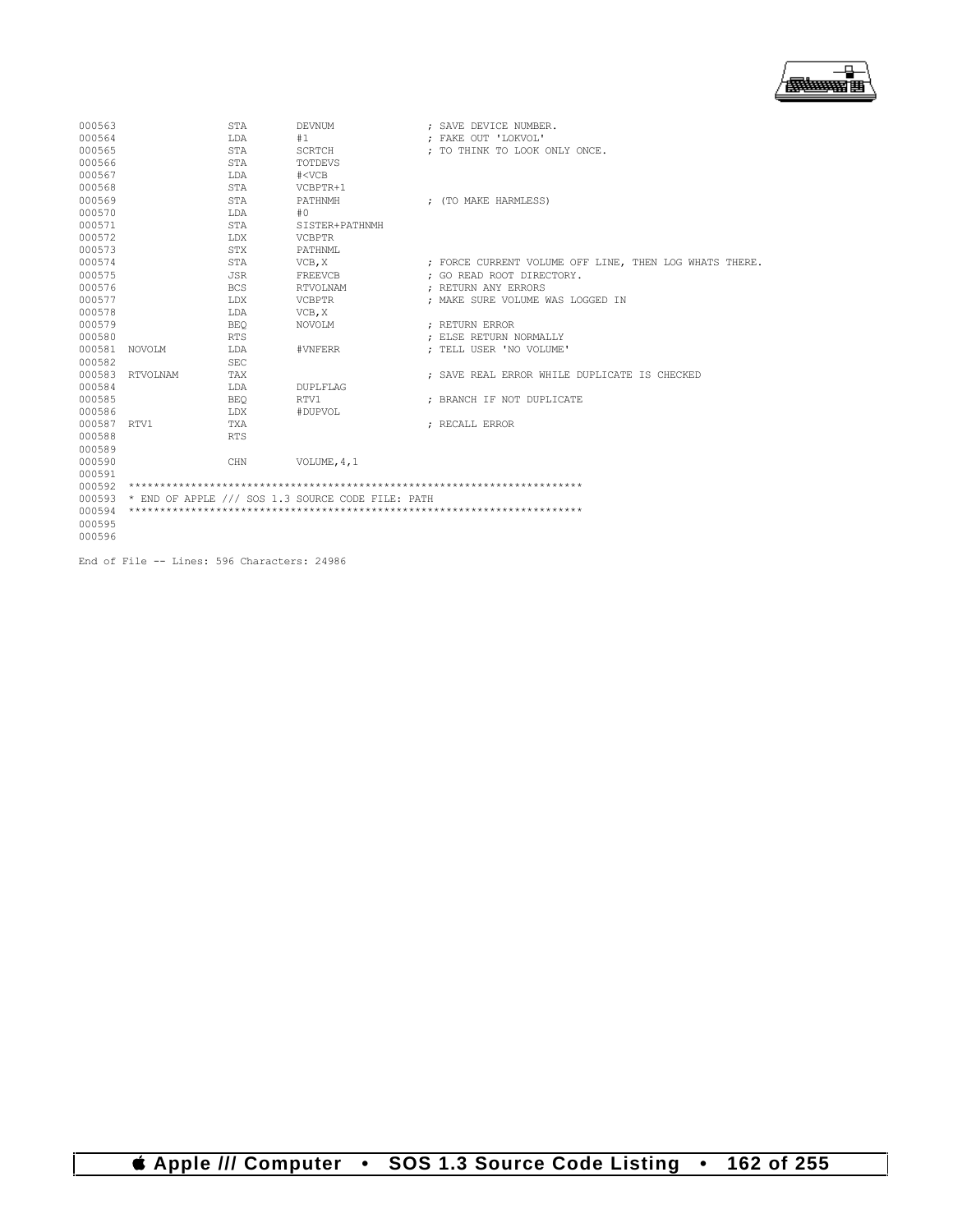

|                  | FILE: "SOS. POSN. OPEN. TEXT" |                             |                                                                          |                                                                  |
|------------------|-------------------------------|-----------------------------|--------------------------------------------------------------------------|------------------------------------------------------------------|
|                  |                               |                             |                                                                          |                                                                  |
|                  |                               |                             | 000002 * APPLE /// SOS 1.3 SOURCE CODE FILE: POSN.OPEN                   |                                                                  |
|                  |                               |                             |                                                                          |                                                                  |
|                  |                               |                             | 000004 * ASSEMBLER: APPLE ] [ 6502 ASSEMBLER from APPLE COMPUTER TOOLKIT |                                                                  |
| 000005           |                               |                             |                                                                          |                                                                  |
| 000006           |                               | PAGE                        |                                                                          |                                                                  |
|                  | 000007 GETMARK                | LDY                         | #FCBMARK                                                                 | ; MOVE CURRENT POSITION MARKER TO                                |
| 000008 GMARK1    |                               | LDA                         | $(FCBPTR)$ , $Y$                                                         | ; USER'S 4 BYTE BUFFER POINTED TO BY                             |
| 000009           |                               | PHA                         |                                                                          | ; C.MRKPTR IN SOS ZPAGE                                          |
| 000010           |                               | INY                         |                                                                          |                                                                  |
| 000011           |                               | CPY                         | #FCBMARK+3                                                               | ; USE STACK AS TEMPORARY STORAGE FOR THREE BYTE                  |
| 000012           |                               | BNE                         | GMARK1                                                                   | ; POSITION VALUE.                                                |
| 000013           |                               | LDA                         | #0                                                                       | ; THE FOURTH (HIGHEST ORDER) BYTE IS ALWAYS ZERO.                |
| 000014           |                               | LDY                         | #3                                                                       |                                                                  |
| 000015           |                               | PHA                         |                                                                          |                                                                  |
|                  | 000016 MOVMRK                 | PLA                         |                                                                          |                                                                  |
| 000017           |                               | STA                         | $(C.MRKPTR)$ , Y                                                         | ; MOVE TO USER'S SPACE<br>; IS THERE ANOTHER TO PULL FROM STACK? |
| 000018<br>000019 |                               | DEY<br>BPL                  | MOVMRK                                                                   | ; YES, GET NEXT LOWER BYTE FROM STACK.                           |
| 000020           |                               | CLC                         |                                                                          | ; INDICATE NO ERROR.                                             |
| 000021           |                               | <b>RTS</b>                  |                                                                          |                                                                  |
| $000022$ *       |                               |                             |                                                                          |                                                                  |
|                  | 000023 SETMARK                | JSR                         | ADJMARK                                                                  | ; MAKE ADJUSTMENTS TO REQUESTED MARK ACCORDING TO BASE.          |
| 000024           |                               | <b>BCC</b>                  | SMARK1                                                                   | ; BRANCH IF ADJUSTMENT WAS VALID.                                |
| 000025           |                               | RTS                         |                                                                          |                                                                  |
| 000026 SMARK1    |                               | LDX                         | #2                                                                       | ; NOW COMPARE END OF FILE WITH NEW                               |
| 000027           |                               | LDY                         | #FCBEOF+2                                                                | : POSITION TO BE SURE IT'S WITHIN                                |
|                  | 000028 CMPEOF                 | LDA                         | TPOSLL, X                                                                | ; THE BOUNDS OF CURRENTLY DEFINED                                |
| 000029           |                               | $\ensuremath{\mathrm{CMP}}$ | (FCBPTR), Y                                                              | ; LIMITS.                                                        |
| 000030           |                               | BCC                         | CKSAMBLK                                                                 | ; BRANCH IF MARK <eof< td=""></eof<>                             |
| 000031           |                               | BNE                         | ERRMEOF                                                                  | ; RETURN ERROR IF MARK>= EOF                                     |
| 000032           |                               | DEY                         |                                                                          |                                                                  |
| 000033           |                               | DEX                         |                                                                          |                                                                  |
| 000034           |                               | BPL                         | CMPEOF                                                                   |                                                                  |
| 000035           |                               | BMI                         | CKSAMBLK                                                                 | ; BRANCH ALWAYS                                                  |
|                  | 000036 ERRMEOF                | LDA                         | #POSNERR                                                                 | ; TELL USER MARK IS OUT OF RANGE.                                |
| 000037           |                               | RTS                         |                                                                          | ; (CARRY IS SET TO INDICATE ERROR)                               |
| $000038$ *       |                               |                             |                                                                          |                                                                  |
|                  | 000039 ADJMARK                | LDA                         | C.MARK+3                                                                 | ; MAKE SURE FOURTH BYTE OF DISPLACE IS ZIP                       |
| 000040           |                               | BNE                         | ERRPOSN                                                                  | ; BRANCH TO ERR IF NOT                                           |
| 000041           |                               | LDX                         | #\$FD                                                                    | ; ANTICIPATE OTHER THAN BASE OF ZERO                             |
| 000042           |                               | LDY                         | #FCBMARK                                                                 | ; FURTHER ASSUME IT'S A BASE OFFSET FROM CURRENT POSITION        |
| 000043           |                               | LDA                         | C.BASE                                                                   | ; NOW FIND OUT WHAT IT REALLY IS.                                |
| 000044           |                               | LSR                         | Α                                                                        | ; (CARRY SET=SUBTRACT, NON ZERO REMAINDER= OFFSET FROM EOF)      |
| 000045           |                               | <b>BCS</b>                  | SUBMARK                                                                  |                                                                  |
| 000046           |                               | BEQ                         | ADJMRK                                                                   | ; BRANCH IF MARK IS FROM BEGINNING OF FILE                       |
|                  | 000047 ADDPOSN                | LDA                         | (FCBPTR), Y                                                              | ; ADD USER QUANTITY TO CURRENT                                   |
| 000048           |                               | ADC                         | C.MARK+3,X                                                               | ; POSITION TO FORM NEW POSITION.                                 |
| 000049           |                               | STA                         | $>$ TPOSLL-\$FD, X                                                       | ; (NOTE: ZERO PAGE REFERENCE WRAPS AROUND IN Z-PAGE)             |
| 000050           |                               | INY                         |                                                                          |                                                                  |
| 000051           |                               | INX                         |                                                                          |                                                                  |
| 000052           |                               | <b>BNE</b>                  | ADDPOSN                                                                  | ; ADD ALL THREE BYTES                                            |
| 000053<br>000054 |                               | BCS                         | ERRPOSN                                                                  | ; BRANCH IF OVERFLOW                                             |
|                  |                               | BEO                         | ADJMRK1                                                                  | ; BRANCH ALWAYS                                                  |
| 000055 *         |                               |                             |                                                                          |                                                                  |
| 000056           | 000057 SUBMARK                | PAGE<br>BNE                 | SUBPOSN                                                                  | ; BRANCH IF IT'S AN OFFSET FROM CURRENT POSITION                 |
| 000058           |                               | LDY                         | #FCBEOF                                                                  | ; OTHERWISE ASSUME OFFSET FROM END OF FILE.                      |
|                  | 000059 SUBPOSN                | LDA                         | (FCBPTR), Y                                                              | ; SUBTRACT USER QUANTITY TO FORM                                 |
| 000060           |                               | <b>SBC</b>                  | $C.MARK+3, X$                                                            | ; NEW POSITION. IF FINAL                                         |
| 000061           |                               | STA                         | >TPOSLL-\$FD, X                                                          | ; RESULT IS L.T. ZERO, THEN REPORT                               |
| 000062           |                               | INY                         |                                                                          | ; POSITION ERROR                                                 |
| 000063           |                               | INX                         |                                                                          |                                                                  |
| 000064           |                               | BNE                         | SUBPOSN                                                                  |                                                                  |
| 000065           |                               | BCS                         | ADJMRK1                                                                  | ; BRANCH IF LEGAL POSITION CALCULATED.                           |
|                  | 000066 ERRPOSN                | LDA                         | #POSNERR                                                                 |                                                                  |
| 000067           |                               | <b>SEC</b>                  |                                                                          | ; INDICATE ERROR                                                 |
| 000068           |                               | <b>RTS</b>                  |                                                                          |                                                                  |
| $000069$ *       |                               |                             |                                                                          |                                                                  |
|                  | 000070 ADJMRK                 | LDX                         | #2                                                                       | ; FIRST SET UP POSITION TEMPS USED                               |
|                  | 000071 ADJMRK0                | LDA                         | C.MARK, X                                                                | ; BY BOTH POSITION ROUTINES                                      |
| 000072           |                               | STA                         | TPOSLL, X                                                                |                                                                  |
| 000073           |                               | DEX                         |                                                                          |                                                                  |
| 000074           |                               | BPL                         | ADJMRK0                                                                  |                                                                  |
|                  | 000075 ADJMRK1                | CLC                         |                                                                          | ; NO ERRORS                                                      |
| 000076           |                               | <b>RTS</b>                  |                                                                          |                                                                  |

SOS 1.3 Source Code Listing . 163 of 255 **S** Apple /// Computer  $\bullet$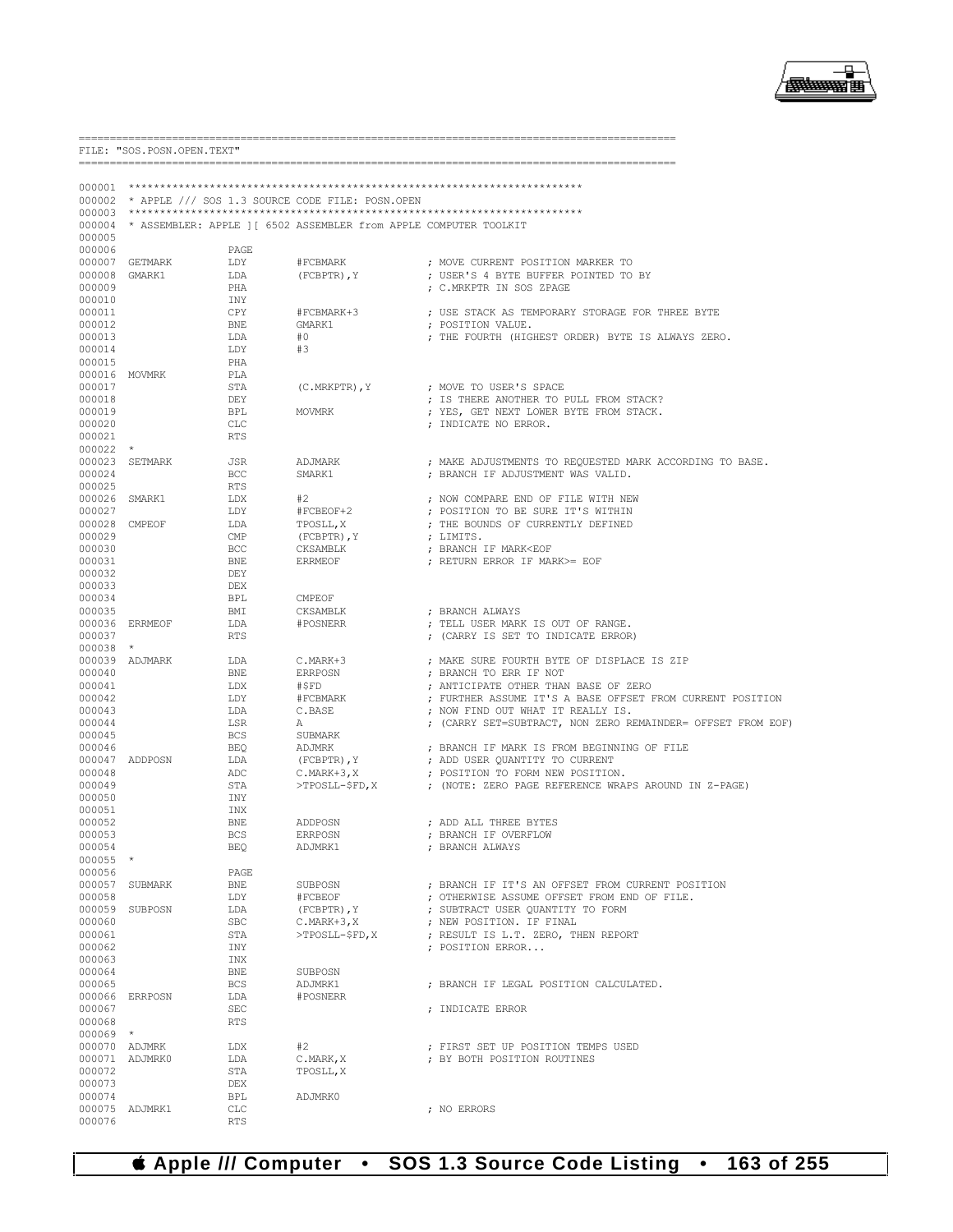

| 000078               | $\star$<br>000079 RDPOSN | EOU                                         | $^{\star}$                   |                                                                                   |
|----------------------|--------------------------|---------------------------------------------|------------------------------|-----------------------------------------------------------------------------------|
|                      | 000080 CKSAMBLK          | EQU                                         | $\star$                      |                                                                                   |
| 000081               |                          | LDY                                         | #FCBMARK+1                   | ; FIRST TEST TO SEE IF NEW POSITION IS                                            |
| 000082               |                          | LDA                                         | (FCBPTR), Y                  | ; WITHIN THE SAME (CURRENT) DATA BLOCK.                                           |
| 000083               |                          | AND                                         | #\$FE                        |                                                                                   |
| 000084               |                          | STA                                         | <b>SCRTCH</b>                |                                                                                   |
| 000085               |                          | INY                                         |                              | ; BUMP TO ACCESS HIGHEST ORDER ADDRESS BYTE                                       |
| 000086               |                          | LDA                                         | TPOSLH                       | ; GET MIDDLE BYTE OF NEW POSITION                                                 |
| 000087<br>000088     |                          | $\operatorname{\mathsf{SEC}}$<br><b>SBC</b> | <b>SCRTCH</b>                |                                                                                   |
| 000089               |                          | STA                                         | <b>SCRTCH</b>                |                                                                                   |
| 000090               |                          | <b>BCC</b>                                  | TYPMARK                      | ; BRANCH IF POSSIBLY L.T. CURRENT POSITION                                        |
| 000091               |                          | CMP                                         | #2                           | ; MUST BE WITHIN 512 BYTES OF BEGINNING OF CURRENT                                |
| 000092               |                          | <b>BCS</b>                                  | TYPMARK                      |                                                                                   |
| 000093               |                          | LDA                                         | TPOSHI                       | ; NOW MAKE SURE WERE TALKIN ABOUT                                                 |
| 000094               |                          | CMP                                         | (FCBPTR), Y                  | ; THE SAME 64K CHUNK!                                                             |
| 000095               |                          | BNE                                         | TYPMARK                      | ; BRANCH IF WE AREN'T.                                                            |
| 000096<br>$000097$ * |                          | JMP                                         | SVMARK                       | ; IF WE IS, ADJUST FCB AND POSPTR AND RETURN.                                     |
|                      | 000098 TYPMARK           | LDY                                         | #FCBSTYP                     | ; NOW FIND OUT WHICH TYPE                                                         |
| 000099               |                          | LDA                                         | (FCBPTR), Y                  | ; OF FILE WE'RE POSITIONING ON.                                                   |
| 000100               |                          | BEO                                         | FERRTYP                      | ; THERE IS NO SUCH TYPE AS ZERO, BRANCH NEVER!                                    |
| 000101               |                          | CMP                                         | #4                           | ; IS IT A TREE CLASS FILE?                                                        |
| 000102               |                          | <b>BCC</b>                                  | CHKDSKSW                     | ; YES, GO POSITION                                                                |
| 000103               |                          | JMP                                         | DIRMARK                      | ; NO, TEST FOR DIRECTORY TYPE.                                                    |
| $000104$ *           |                          |                                             |                              |                                                                                   |
|                      | 000105 CHKDSKSW          | EOU                                         | $\star$                      | ; MAKE SURE S/HE HASN'T MOVED THE VOLUME                                          |
| 000106<br>000107     |                          | LDY<br>LDA                                  | #FCBDEVN<br>$(FCBPTR)$ , $Y$ |                                                                                   |
| 000108               |                          | STA                                         | DEVNUM                       | ; MAKE SURE DEVICE NUMBER PARM IS CURRENT                                         |
| 000109               |                          | JSR                                         | TWRPROT1                     | ; PASSES DEVNUM (CHECK DISK SWITCH)                                               |
| 000110               |                          | LDA                                         | DSWGLOB                      | ; DISK SWITCH GLOBAL                                                              |
| 000111               |                          | BEO                                         | TREPOS                       | ; BRANCH IF NONE DETECTED                                                         |
|                      | 000112 CHKDSKS1          | JSR                                         | VERFYVOL                     | ; MATCHES VCBPTR VS. DEVNUM                                                       |
| 000113               |                          | <b>BCC</b>                                  | TREPOS                       | ; BRANCH IF DISK HASN'T SWITCHED                                                  |
| 000114               |                          | JSR                                         | USRREO                       | ; POLITELY ASK USER TO MOUNT                                                      |
| 000115<br>000116     |                          | <b>BCC</b><br>LDA                           | CHKDSKS1                     | ; SAID HE DID, CHECK AGAIN                                                        |
| 000117               |                          | <b>RTS</b>                                  | #VNFERR                      | ; REFUSES TO MOUNT                                                                |
| $000118$ *           |                          |                                             |                              |                                                                                   |
|                      | 000119 FERRTYP           | LDY                                         | #FCBREFN                     | ; CLEAR ILLEGALLY TYPED FCB ENTRY                                                 |
| 000120               |                          | STA                                         | $(FCBPTR)$ , $Y$             |                                                                                   |
| 000121               |                          | LDA                                         | #BADREFNUM                   | ; TELL EM THERE IS NO SUCH FILE                                                   |
| 000122               |                          | SEC                                         |                              |                                                                                   |
| 000123               |                          | <b>RTS</b>                                  |                              |                                                                                   |
| $000124$ *           |                          |                                             |                              |                                                                                   |
| 000125               |                          | PAGE                                        |                              |                                                                                   |
| 000127               | 000126 TREPOS            | LDY<br>LDA                                  | #FCBSTYP<br>(FCBPTR), Y      | ; USE STORAGE TYPE AS NUMBER<br>; OF LEVELS (SINCE 1=SEED, 2=SAPLING, AND 3=TREE) |
| 000128               |                          | STA                                         | LEVELS                       |                                                                                   |
| 000129               |                          | LDY                                         | #FCBSTAT                     | ; SINCE IT'S A DIFFERENT DATA                                                     |
| 000130               |                          | LDA                                         | (FCBPTR), Y                  | ; BLOCK, MUST NOT FORGET PREVIOUS DATA.                                           |
| 000131               |                          | AND                                         | #DATMOD                      | ; THEREFORE, SEE IF PREVIOUS DATA WAS MODIFIED                                    |
| 000132               |                          | <b>BEO</b>                                  | POSNEW1                      | ; THEN DISK MUST BE UPDATED.                                                      |
| 000133               |                          | JSR                                         | WFCBDAT                      | ; GO WRITE CURRENT DATA BLOCK.                                                    |
| 000134               |                          | BCS                                         | POSERR                       | ; RETURN ANY ERROR ENCOUNTERED.                                                   |
| $000135$ *           |                          |                                             |                              |                                                                                   |
| 000137               | 000136 POSNEW1           | LDY<br>LDA                                  | #FCBMARK+2<br>(FCBPTR), Y    | ; TEST TO SEE IF CURRENT<br>; INDEX BLOCK IS GOING TO BE USABLE                   |
| 000138               |                          | AND                                         | #\$FE                        | ; OR IN OTHER WORDS-                                                              |
| 000139               |                          | STA                                         | SCRTCH                       | ; IS NEW POSITION WITHIN 128K OF THE BEGINNING                                    |
| 000140               |                          | LDA                                         | TPOSHI                       | ; OF CURRENT SAPLING LEVEL CHUNK.                                                 |
| 000141               |                          | SEC                                         |                              |                                                                                   |
| 000142               |                          | SBC                                         | SCRTCH                       |                                                                                   |
| 000143               |                          | <b>BCC</b>                                  | POSNEW2                      | ; BRANCH IF A NEW INDEX BLOCK IS ALSO NEEDED                                      |
| 000144               |                          | CMP                                         | #2                           | ; NEW POSITION IS > THAN BEGINING OF OLD. IS IT WITHIN 128K?                      |
| 000145               |                          | BCS                                         | POSNEW2                      | ; BRANCH IF NOT.<br>; IS THE FILE WE'RE DEALING WITH A SEED?                      |
| 000146<br>000147     |                          | LDX<br>DEX                                  | LEVELS                       |                                                                                   |
| 000148               |                          | BNE                                         | DATLEVEL                     | ; NO, USE CURRENT INDEXES.                                                        |
|                      | 000149 TSTINY            | LDA                                         | TPOSLH                       | ; IS NEW POSITION UNDER 512?                                                      |
| 000150               |                          | LSR                                         | А                            |                                                                                   |
| 000151               |                          | ORA                                         | TPOSHI                       |                                                                                   |
| 000152               |                          | BNE                                         | NOIDXDAT                     | ; NO, MARK BOTH DATA AND INDEX BLOCK AS UN-ALLOCATED.                             |
| 000153               |                          | LDY                                         | #FCBFRST                     |                                                                                   |
| 000154               |                          | LDA                                         | (FCBPTR), Y                  | ; FIRST BLOCK IS ONLY BLOCK AND IT'S DATA!                                        |
| 000155               |                          | STA                                         | BLOKNML                      |                                                                                   |
| 000156<br>000157     |                          | INY<br>LDA                                  | (FCBPTR), Y                  | ; (HIGH BLOCK ADDRESS)                                                            |
|                      |                          |                                             |                              |                                                                                   |

000077 \*

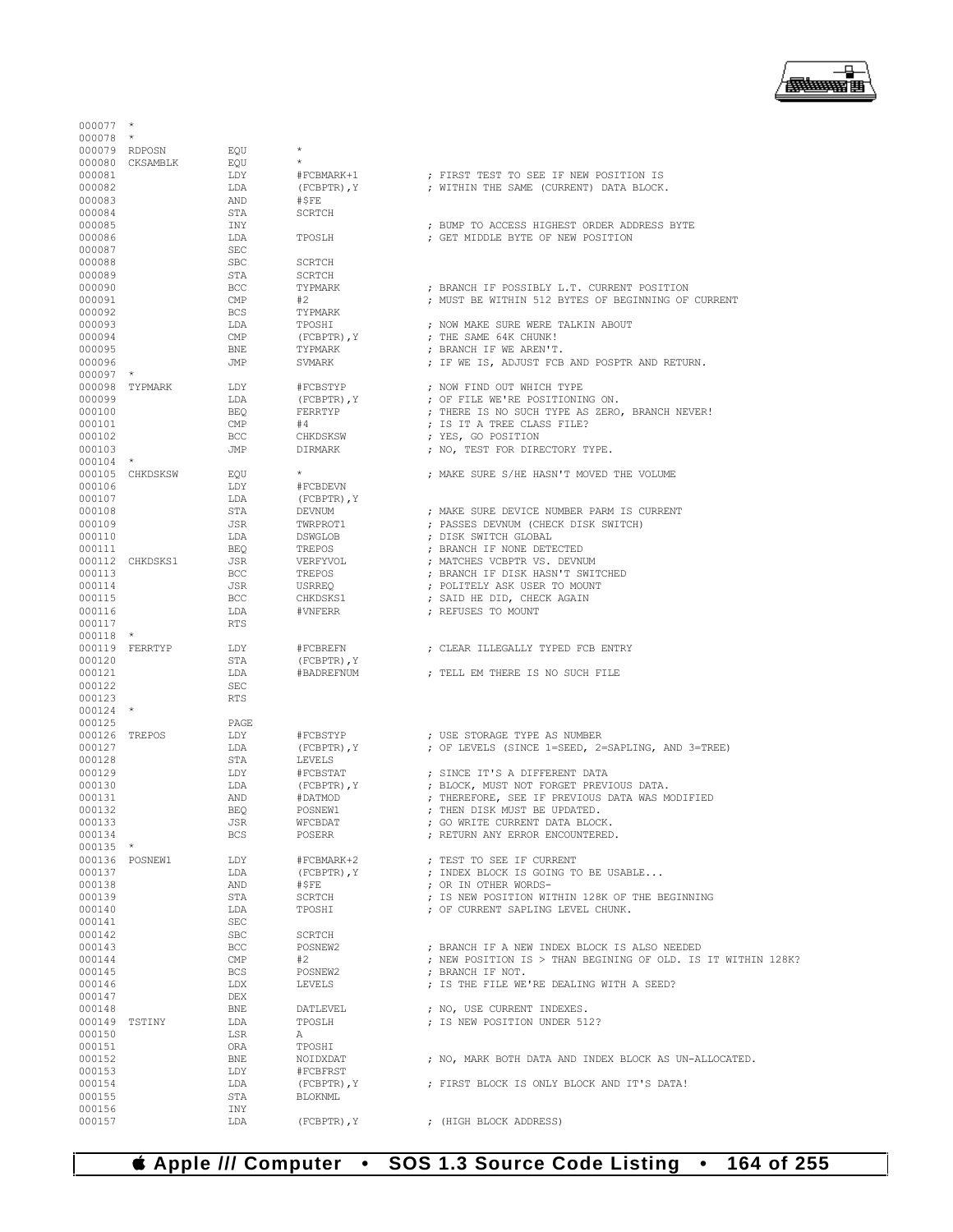

| 000158        |                 | JMP        | RNEWPOS         | ; GO READ IN BLOCK AND SET APPROPRIATE STATUSES.                              |
|---------------|-----------------|------------|-----------------|-------------------------------------------------------------------------------|
| $000159$ *    |                 |            |                 |                                                                               |
|               |                 |            |                 |                                                                               |
| 000160        |                 | PAGE       |                 |                                                                               |
|               | 000161 POSNEW2  | LDY        | #FCBSTAT        | ; GOTA CHECK TO SEE IF PREVIOUS                                               |
| 000162        |                 | LDA        |                 | ; INDEX BLOCK WAS MODIFIED.                                                   |
|               |                 |            | $(FCBPTR)$ , Y  |                                                                               |
| 000163        |                 | AND        | #IDXMOD         |                                                                               |
| 000164        |                 | BEO        | POSNIDX         | ; READ IN OVER IT IF CURRENT IS UP TO DATE.                                   |
| 000165        |                 | <b>JSR</b> | WFCBIDX         | ; GO UPDATE INDEX ON DISK (BLOCK ADDR IN FCB)                                 |
|               |                 |            |                 |                                                                               |
| 000166        |                 | <b>BCS</b> | POSERR          |                                                                               |
|               | 000167 POSNIDX  | LDX        | LEVELS          | ; BEFORE READING IN TOP INDEX, CHECK TO BE SURE                               |
|               |                 |            |                 |                                                                               |
| 000168        |                 | CPX        | #3              | ; THAT THERE IS A TOP INDEX                                                   |
| 000169        |                 | <b>BEQ</b> | POSINDEX        | ; BRANCH IF FILE IS FULL BLOWN TREE.                                          |
| 000170        |                 | LDA        | TPOSHI          | ; IS NEW POSITION WITHIN RANGE OF A                                           |
| 000171        |                 |            |                 |                                                                               |
|               |                 | LSR        | Α               | ; SAPLING FILE (L.T. 128K)?                                                   |
| 000172        |                 | PHP        |                 | ; ANTICIPATE NO GOOD.                                                         |
| 000173        |                 | LDA        |                 | #TOPALC+IDXALC+DATALC ; (TO INDICATE NO LEVEL IS ALLOCATED FOR NEW POSITION.) |
|               |                 |            |                 |                                                                               |
| 000174        |                 | PLP        |                 | ; Z FLAG TELLS ALL                                                            |
| 000175        |                 | <b>BNE</b> | NODATA          | ; GO MARK 'EM ALL DUMMY.                                                      |
| 000176        |                 | JSR        | CLRSTATS        | ; GO CLEAR STATUS BITS 0,1,2 (INDEX/DATA ALLOC STATUS).                       |
|               |                 |            |                 |                                                                               |
| 000177        |                 | <b>DEX</b> |                 | ; (UNAFFECTED SINCE LOADED ABOVE) CHECK FOR SEED                              |
| 000178        |                 | <b>BEO</b> | TSTINY          | ; IF SEED, CHECK FOR POSITION L.T. 512                                        |
| 000179        |                 | JSR        | RFCBFST         | ; GO GET ONLY INDEX BLOCK                                                     |
|               |                 |            |                 |                                                                               |
| 000180        |                 | <b>BCS</b> | POSERR          | ; BRANCH IF ERROR                                                             |
| 000181        |                 | LDY        | #FCBIDXB        | ; SAVE NEWLY LOADED INDEX BLOCK'S ADDRESS                                     |
|               |                 |            |                 |                                                                               |
| 000182        |                 | LDA        | <b>BLOKNML</b>  |                                                                               |
| 000183        |                 | STA        | (FCBPTR), Y     |                                                                               |
| 000184        |                 | INY        |                 |                                                                               |
|               |                 |            |                 |                                                                               |
| 000185        |                 | LDA        | <b>BLOKNMH</b>  |                                                                               |
| 000186        |                 | STA        | (FCBPTR), Y     |                                                                               |
| 000187        |                 | BCC        |                 | ; BRANCH ALWAYS                                                               |
|               |                 |            | DATLEVEL        |                                                                               |
| 000188 POSERR |                 | SEC        |                 |                                                                               |
| 000189        |                 | <b>RTS</b> |                 |                                                                               |
|               |                 |            |                 |                                                                               |
| $000190$ *    |                 |            |                 |                                                                               |
|               | 000191 POSINDEX | JSR        | CLRSTATS        | ; CLEAR ALL ALLOCATION REQUIREMENTS FOR PREVIOUS POSITION                     |
| 000192        |                 | JSR        | RFCBFST         | ; GET HIGHEST LEVEL INDEX BLOCK.                                              |
|               |                 |            |                 |                                                                               |
| 000193        |                 | <b>BCS</b> | POSERR          |                                                                               |
| 000194        |                 | LDA        | TPOSHI          | ; THEN TEST FOR A SAP LEVEL INDEX BLOCK                                       |
| 000195        |                 | LSR        | Α               |                                                                               |
|               |                 |            |                 |                                                                               |
| 000196        |                 | TAY        |                 |                                                                               |
| 000197        |                 | LDA        | $(TINDX)$ , $Y$ |                                                                               |
|               |                 |            |                 |                                                                               |
| 000198        |                 | <b>INC</b> | TINDX+1         |                                                                               |
| 000199        |                 | CMP        | $(TINDX)$ , $Y$ | ; (BOTH HI AND LO WILL BE ZERO IF NO INDEX EXISTS)                            |
| 000200        |                 | <b>BNE</b> | SAPLEVEL        |                                                                               |
|               |                 |            |                 |                                                                               |
| 000201        |                 | CMP        | #0              | ; ARE BOTH BYTES ZERO?                                                        |
| 000202        |                 | <b>BNE</b> | SAPLEVEL        |                                                                               |
| 000203        |                 | DEC        | TINDX+1         |                                                                               |
|               |                 |            |                 | ; DON'T LEAVE WRONG POINTERS LAYING AROUND!                                   |
|               | 000204 NOIDXDAT | LDA        | #IDXALC+DATALC  | ; SHOW NEITHER INDEX OR DATA BLOCK ALLOCATED.                                 |
| 000205        |                 | JMP        | NODATA          |                                                                               |
|               | $\star$         |            |                 |                                                                               |
| 000206        |                 |            |                 |                                                                               |
| 000207        |                 | PAGE       |                 |                                                                               |
|               | 000208 SAPLEVEL | STA        | BLOKNML         | ; READ IN NEXT LOWER INDEX BLOCK                                              |
|               |                 |            |                 |                                                                               |
| 000209        |                 | LDA        | (TINDX), Y      | ; (HI ADDRESS)                                                                |
| 000210        |                 | STA        | <b>BLOKNMH</b>  |                                                                               |
| 000211        |                 | DEC        | TINDX+1         |                                                                               |
|               |                 |            |                 |                                                                               |
| 000212        |                 | JSR        | RFCBIDX         | : READ IN SAPLING LEVEL                                                       |
| 000213        |                 | <b>BCS</b> | POSERR          |                                                                               |
|               | 000214 DATLEVEL |            |                 | ; NOW GET BLOCK ADDRESS OF DATA BLOCK                                         |
|               |                 | LDA        | TPOSHI          |                                                                               |
| 000215        |                 | LSR        | Α               |                                                                               |
| 000216        |                 | LDA        | TPOSLH          | ; ( IF THERE IS ONE )                                                         |
|               |                 |            |                 |                                                                               |
| 000217        |                 | <b>ROR</b> | Α               |                                                                               |
| 000218        |                 | TAY        |                 |                                                                               |
| 000219        |                 | LDA        | (TINDX), Y      | ; DATA BLOCK ADDRESS LOW                                                      |
|               |                 |            |                 |                                                                               |
| 000220        |                 | INC        | TINDX+1         |                                                                               |
| 000221        |                 | CMP        | (TINDX), Y      |                                                                               |
| 000222        |                 | <b>BNE</b> | POSNEW3         |                                                                               |
|               |                 |            |                 |                                                                               |
| 000223        |                 | CMP        | #0              |                                                                               |
| 000224        |                 | BNE        | POSNEW3         |                                                                               |
|               |                 |            |                 |                                                                               |
| 000225        |                 | LDA        | #DATALC         | ; SHOW DATA BLOCK AS NEVER BEEN ALLOCATED                                     |
| 000226        |                 | DEC        | TINDX+1         |                                                                               |
| $000227$ *    |                 |            |                 |                                                                               |
|               |                 |            |                 |                                                                               |
| 000228 NODATA |                 | LDY        | #FCBSTAT        |                                                                               |
| 000229        |                 | ORA        | (FCBPTR), Y     | ; SET STATUS TO SHOW WHATS MISSIN'                                            |
| 000230        |                 | STA        | (FCBPTR), Y     |                                                                               |
|               |                 |            |                 |                                                                               |
| 000231        |                 | LSR        | Α               | ; THROW AWAY BIT THAT SAYS DATA BLOCK UN-ALLOCATED                            |
| 000232        |                 | LSR        | Α               | ; CUZ WE KNOW THAT. CARRY NOW INDICATES IF INDEX BLOCK                        |
|               |                 |            |                 |                                                                               |
| 000233        |                 | JSR        | ZIPDATA         | ; ALSO IS INVALID AND NEEDS TO BE ZEROED (CARRY UNDISTURBED)                  |
| 000234        |                 | <b>BCC</b> | SVMARK          | ; BRANCH IF INDEX BLOCK DOESN'T NEED ZIPPIN.                                  |
| 000235 ZIPIDX |                 | STA        | (TINDX), Y      |                                                                               |
|               |                 |            |                 |                                                                               |
| 000236        |                 | INY        |                 |                                                                               |
| 000237        |                 | <b>BNE</b> | ZIPIDX          |                                                                               |
| 000238        |                 | <b>INC</b> | TINDX+1         |                                                                               |
|               |                 |            |                 |                                                                               |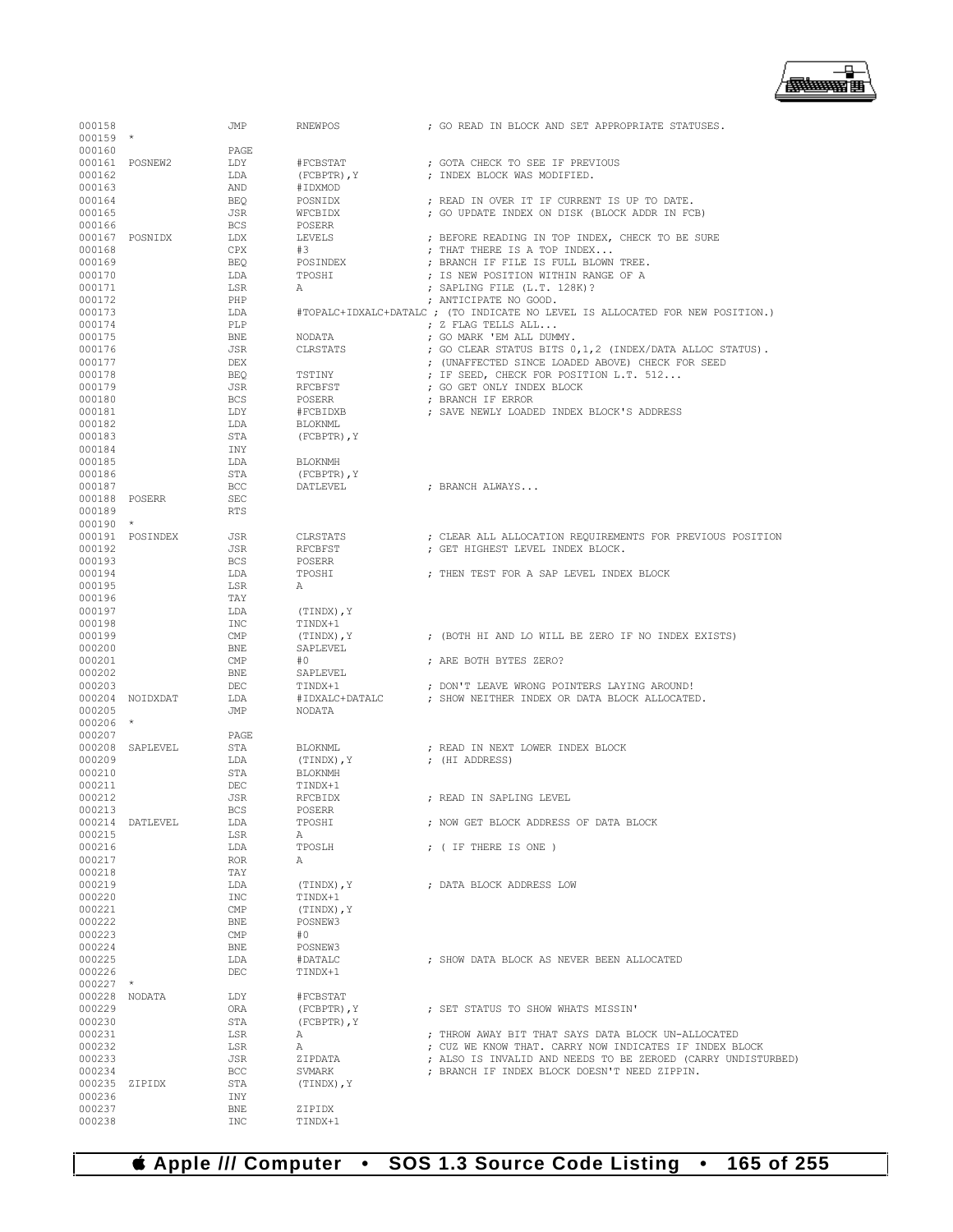

| 000239 ZPIDX1<br>000240 |                 | STA<br>INY            | (TINDX), Y                 |                                                       |
|-------------------------|-----------------|-----------------------|----------------------------|-------------------------------------------------------|
| 000241                  |                 | <b>BNE</b>            | ZPIDX1                     |                                                       |
| 000242                  |                 | DEC                   | TINDX+1                    | : RESTORE PROPER ADDRESS                              |
| 000243                  |                 | JMP                   | SVMARK                     |                                                       |
| $000244$ *              |                 |                       |                            |                                                       |
|                         | 000245 ZIPDATA  | LDA                   | #0                         | ; ALSO IS INVALID AND NEEDS TO BE ZEROED.             |
| 000246                  |                 | TAY                   |                            |                                                       |
| 000248                  | 000247 ZIPDAT0  | STA<br>INY            | (DATPTR), Y                | ; ZERO OUT DATA AREA                                  |
| 000249                  |                 | <b>BNE</b>            | ZIPDAT0                    |                                                       |
| 000250                  |                 | INC                   | DATPTR+1                   |                                                       |
| 000251 ZPDAT1           |                 | STA                   | (DATPTR), Y                |                                                       |
| 000252                  |                 | INY                   |                            |                                                       |
| 000253                  |                 | BNE                   | ZPDAT1                     |                                                       |
| 000254                  |                 | DEC                   | DATPTR+1                   |                                                       |
| 000255<br>$000256$ *    |                 | RTS                   |                            |                                                       |
| 000257                  |                 | PAGE                  |                            |                                                       |
| $000258$ *              |                 |                       |                            |                                                       |
|                         | 000259 POSNEW3  | STA                   | BLOKNML                    | ; GET DATA BLOCK OF NEW POSITION                      |
| 000260                  |                 | LDA                   | (TINDX), Y                 | ; (HI ADDRESS)                                        |
| 000261                  |                 | DEC                   | TINDX+1                    |                                                       |
|                         | 000262 RNEWPOS  | STA                   | BLOKNMH                    |                                                       |
| 000263                  |                 | JSR                   | RFCBDAT                    |                                                       |
| 000264<br>000265        |                 | <b>BCS</b><br>JSR     | PRITZ<br>CLRSTATS          | ; RETURN ANY ERROR<br>; SHOW WHOLE CHAIN IS ALLOCATED |
| 000266 SVMARK           |                 | LDY                   | #FCBMARK+2                 | ; UPDATE POSITION IN FILE CONTROL BLOCK               |
| 000267                  |                 | LDX                   | #2                         |                                                       |
| 000268 SVMRK1           |                 | LDA                   | $(FCBPTR)$ , $Y$           | ; REMEMBER OLDMARK IN CASE                            |
| 000269                  |                 | STA                   | OLDMARK-FCBMARK, Y         | ; CALLING ROUTINE FAILS LATER                         |
| 000270                  |                 | LDA                   | TPOSLL, X                  |                                                       |
| 000271                  |                 | STA                   | (FCBPTR), Y                |                                                       |
| 000272                  |                 | DEY<br>DEX            |                            |                                                       |
| 000273<br>000274        |                 | BPL                   | SVMRK1                     | ; MOVE 3 BYTE POSITION MARKER                         |
| $000275$ *              |                 |                       |                            |                                                       |
| 000276                  |                 | <b>CLC</b>            |                            | ; LAST, BUT NOT LEAST, SET UP                         |
| 000277                  |                 | LDA                   | DATPTR                     | ; INDIRECT ADDRESS TO BUFFER PAGE POINTED             |
| 000278                  |                 | STA                   | POSPTR                     | ; TO BY THE CURRENT POSITION MARKER.                  |
| 000279                  |                 | LDA                   | TPOSLH                     |                                                       |
| 000280                  |                 | AND                   | #1                         |                                                       |
| 000281<br>000282        |                 | ADC<br>STA            | DATPTR+1<br>POSPTR+1       |                                                       |
| 000283                  |                 | LDA                   | SISDATP                    |                                                       |
| 000284                  |                 | STA                   | SISPOSP                    | ; SISTER PAGE BYTE ALSO.                              |
| 000285                  |                 | RTS                   |                            | ; CARRY SHOULD ALWAYS BE CLEAR                        |
| 000286 PRITZ            |                 | SEC                   |                            | ; RANDOM ERROR                                        |
| 000287                  |                 | RTS                   |                            | ; RETURN                                              |
| $000288$ *              |                 |                       |                            |                                                       |
| $000289$ *              | 000290 CLRSTATS | LDY                   | #FCBSTAT                   | ; CLEAR ALLOCATION STATES FOR DATA BLOCK              |
| 000291                  |                 | LDA                   | (FCBPTR), Y                | ; AND BOTH LEVELS OF INDEXES.                         |
| 000292                  |                 | AND                   | #\$FF-TOPALC-IDXALC-DATALC |                                                       |
| 000293                  |                 | STA                   | (FCBPTR), Y                | ; THIS SAYS THAT EITHER THEY EXIST CURRENTLY          |
| 000294                  |                 | <b>RTS</b>            |                            | ; OR THAT THEY'RE UNNECESSARY FOR CURRENT POSITION.   |
| $000295$ *              |                 |                       |                            |                                                       |
| 000296                  |                 | PAGE                  |                            |                                                       |
| $000297$ *              | 000298 DIRMARK  |                       |                            |                                                       |
| 000299                  |                 | CMP<br>BEO            | #DIRTYP<br>DIRPOS          | ; IS IT A DIRECTORY?<br>$;$ YES                       |
| 000300                  |                 | LDA                   | #CPTERR                    | ; NO, THERE IS A COMPATABLITY PROBLEM-                |
| 000301                  |                 | JSR                   | SYSERR                     | ; THE DAMN THING SHOULD OF NEVER BEEN OPENED!         |
| $000302$ *              |                 |                       |                            |                                                       |
|                         | 000303 DIRPOS   | LDA                   | SCRTCH                     | ; RECOVER RESULTS OF PREVIOUS SUBTRACTION.            |
| 000304                  |                 | LSR                   | A                          | ; USE DIFFERENCE AS COUNTER AS TO HOW MANY            |
| 000305                  |                 | STA                   | CNTENT                     | : BLOCKS MUST BE READ TO GET TO NEW POSITION.         |
| 000306<br>000307        |                 | LDY                   | #FCBMARK+1<br>(FCBPTR), Y  | : TEST FOR POSITION DIRECTION.                        |
| 000308                  |                 | LDA<br>$\text{CMP}{}$ | TPOSLH                     | ; CARRY INDICATES DIRECTION                           |
| 000309                  |                 | BCC                   | DIRFWRD                    | ; IF SET, POSITION FORWARD.                           |
|                         | 000310 DIRVRSE  | LDY                   | #O                         | ; OTHERWISE, READ DIRECTORY FILE IN REVERSE ORDER.    |
| 000311                  |                 | JSR                   | DIRPOS1                    | ; READ PREVIOUS BLOCK.                                |
| 000312                  |                 | BCS                   | DRPOSERR                   | ; BRANCH IF ANYTHING GOES WRONG.                      |
| 000313                  |                 | INC                   | CNTENT                     | ; COUNT UP TO 128                                     |
| 000314                  |                 | BPL                   | DIRVRSE                    | ; LOOP IF THERE IS MORE BLOCKS TO PASS OVER.          |
| 000315<br>$000316$ *    |                 | BMI                   | SVMARK                     | ; BRANCH ALWAYS.                                      |
|                         | 000317 DIRFWRD  | LDY                   | #2                         | ; POSITION IS FORWARD FROM CURRENT POSITION.          |
| 000318                  |                 | JSR                   | DIRPOS1                    | ; READ NEXT DIRECTORY BLOCK.                          |
| 000319                  |                 | <b>BCS</b>            | DRPOSERR                   |                                                       |

 **Apple /// Computer • SOS 1.3 Source Code Listing • 166 of 255**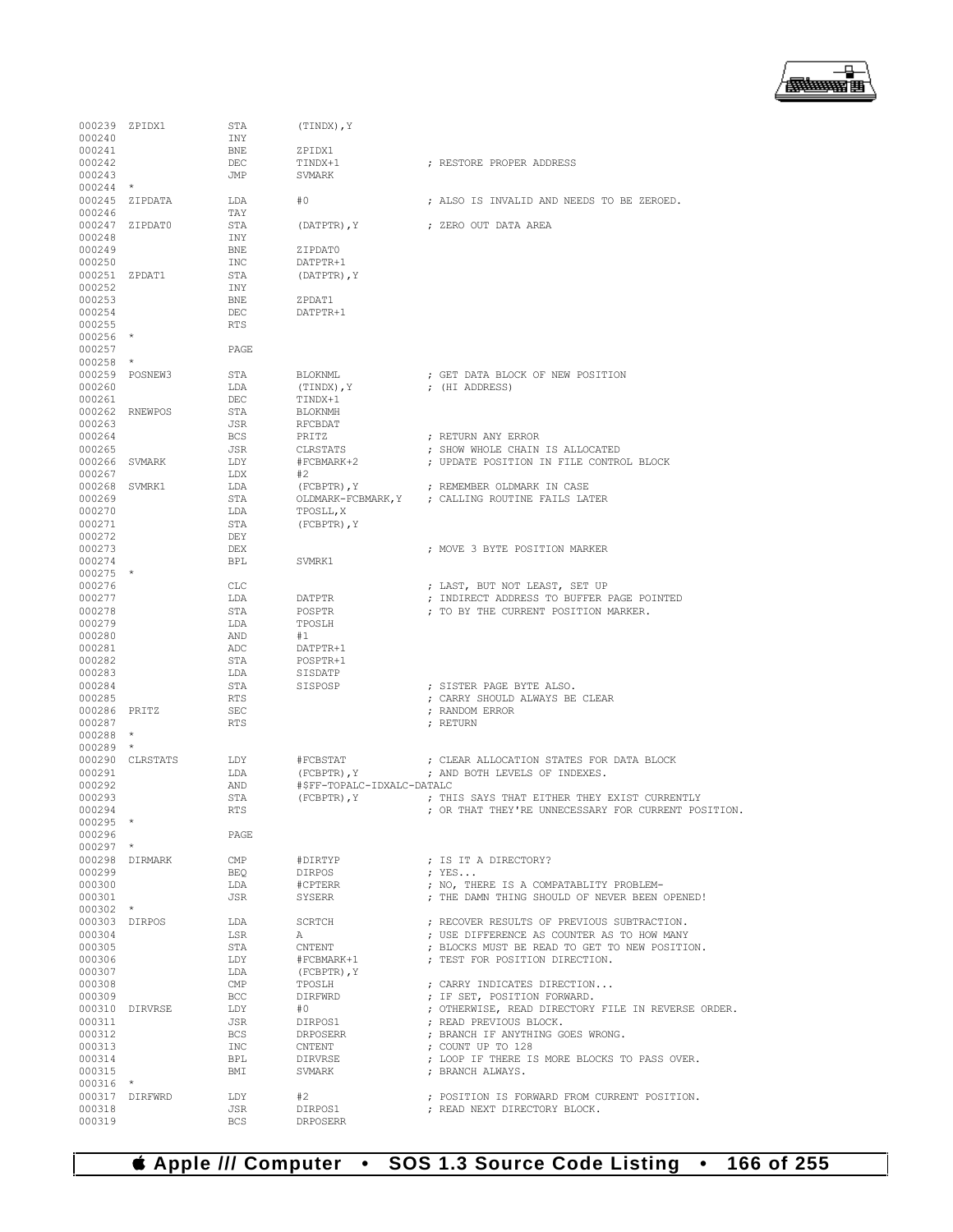

| 000320           |                             | DEC                     | <b>CNTENT</b>                                                     |                                                                        |
|------------------|-----------------------------|-------------------------|-------------------------------------------------------------------|------------------------------------------------------------------------|
| 000321           |                             | BNE                     | DIRFWRD                                                           | ; LOOP IF POSITION NOT FOUND IN THIS BLOCK.                            |
| 000322           |                             | BEO                     | SVMARK                                                            | ; BRANCH ALWAYS.                                                       |
| $000323$ *       |                             |                         |                                                                   |                                                                        |
|                  | 000324 DIRPOS1              | LDA                     | (DATPTR), Y                                                       | ; GET LINK ADDRESS OF PREVIOUS OR                                      |
| 000325           |                             | STA                     | BLOKNML                                                           | ; NEXT DIRECTORY BLOCK.                                                |
| 000326           |                             | INY                     |                                                                   | ; BUT FIRST BE SURE THERE IS A LINK.                                   |
| 000327<br>000328 |                             | $\text{CMP}$            | (DATPTR), Y                                                       | : BRANCH IF CERTAIN LINK EXISTS                                        |
|                  |                             | BNE<br>CMP              | DIRPOS2                                                           |                                                                        |
| 000329<br>000330 |                             | BNE                     | #O<br>DIRPOS2                                                     | ; ARE BOTHE LINK BYTES 0?<br>; NOPE, JUST HAPPEN TO BE THE SAME VALUE. |
| 000331           |                             | LDA                     | #EOFERR                                                           | ; SOMETHING IS WRONG WITH THIS DIRECTORY FILE!                         |
|                  | 000332 DRPOSERR             | SEC                     |                                                                   | ; INDICATE ERROR                                                       |
| 000333           |                             | <b>RTS</b>              |                                                                   |                                                                        |
| $000334$ *       |                             |                         |                                                                   |                                                                        |
|                  | 000335 DIRPOS2              | LDA                     |                                                                   | (DATPTR), Y (HIGH ORDER BLOCK ADDRESS)                                 |
| 000336           |                             | STA                     | BLOKNMH                                                           |                                                                        |
|                  |                             |                         | 000337 * DROP INTO 'RFCBDAT' (READ FILE'S DATA BLOCK)             |                                                                        |
| $000338$ *       |                             |                         |                                                                   |                                                                        |
|                  |                             |                         | 000339 * NOTE: FOR DIRECTORY POSITIONING NO OPTIMIZATION HAS BEEN |                                                                        |
|                  |                             |                         | 000340 * DONE SINCE DIRECTORY FILES WILL ALMOST ALWAYS BE LESS    |                                                                        |
|                  |                             |                         | 000341 * THAN 6 BLOCKS. IF MORE SPEED IS REQUIRED OR DIRECTORY    |                                                                        |
|                  |                             |                         | 000342 * TYPE FILES ARE TO BE USED FOR OTHER PURPOSES REQUIRING   |                                                                        |
|                  |                             |                         | 000343 * MORE BLOCKS, THEN THE RECOMMENDED METHOD IS TO CALL      |                                                                        |
|                  |                             |                         | 000344 * 'RECBDAT' FOR THE FIRST BLOCK AND GO DIRECTLY TO         |                                                                        |
|                  | 000346 * ACCESSES.          |                         | 000345 * DEVICE (VIA JMP (IOUNITL)) HANDLER FOR SUBSEQUENT        |                                                                        |
|                  |                             |                         | 000347 * ALSO NOTE THAT NO CHECKING IS DONE FOR READ/WRITE        |                                                                        |
|                  |                             |                         | 000348 * ENABLE SINCE A DIRECTORY FILE CAN ONLY BE OPENED         |                                                                        |
|                  | 000349 * FOR READ ACCESS.   |                         |                                                                   |                                                                        |
| $000350$ *       |                             |                         |                                                                   |                                                                        |
| 000351           |                             | PAGE                    |                                                                   |                                                                        |
| $000352$ *       |                             |                         |                                                                   |                                                                        |
|                  | 000353 RFCBDAT              | LDA                     | #RDCMD                                                            | ; SET READ COMMAND.                                                    |
| 000354           |                             | STA                     | DHPCMD                                                            |                                                                        |
| 000355           |                             | LDX                     | #DATPTR                                                           | ; USE X TO POINT AT ADDRESS OF DATA BUFFER                             |
| 000356           |                             | JSR                     | FILEIO1                                                           | ; GO DO FILE INPUT.                                                    |
| 000357           |                             | LDY                     | #FCBDATB                                                          | ; SAVE BLOCK NUMBER JUST READ IN FCB.                                  |
| 000358           |                             | BCC                     | FCBLOKNM                                                          | ; BRANCH IF NO ERRORS HAPPENED.                                        |
| 000359           |                             | RTS                     |                                                                   | ; RETURN ERROR                                                         |
| $000360$ *       |                             |                         |                                                                   |                                                                        |
|                  | 000361 RFCBIDX              | LDA                     | #RDCMD                                                            | ; PREPARE TO READ IN INDEX BLOCK.                                      |
| 000362           |                             | STA                     | DHPCMD                                                            |                                                                        |
| 000363           |                             | LDX                     | #TINDX                                                            | ; POINT AT ADDRESS OF CURRENT INDEX BUFFER                             |
| 000364           |                             | JSR                     | FILEIO1                                                           | ; GO READ INDEX BLOCK.                                                 |
| 000365           |                             | BCS                     | RDFCBERR                                                          | ; REPORT ERROR                                                         |
| 000366           | 000367 FCBLOKNM             | LDY<br>LDA              | #FCBIDXB<br>BLOKNML                                               | ; SAVE BLOCK ADDRESS OF THIS INDEX IN FCB.                             |
| 000368           |                             | STA                     | (FCBPTR), Y                                                       |                                                                        |
| 000369           |                             | INY                     |                                                                   |                                                                        |
| 000370           |                             | LDA                     | <b>BLOKNMH</b>                                                    |                                                                        |
| 000371           |                             | STA                     | (FCBPTR), Y                                                       |                                                                        |
| 000372           |                             | <b>CLC</b>              |                                                                   |                                                                        |
|                  | 000373 RDFCBERR             | <b>RTS</b>              |                                                                   |                                                                        |
| $000374$ *       |                             |                         |                                                                   |                                                                        |
|                  | 000375 RFCBFST              | LDX                     | #TINDX                                                            | ; POINT AT ADDRESS OF INDEX BUFFER                                     |
| 000376           |                             | LDY                     | #FCBFRST                                                          | ; AND BLOCK ADDRESS OF FIRST FILE BLOCK IN FCB                         |
| 000377           |                             | LDA                     | #RDCMD                                                            | ; AND LASTLY, MAKE IT A READ!                                          |
|                  | 000378 * DROP INTO DOFILEIO |                         |                                                                   |                                                                        |
| 000379           | $\star$                     |                         |                                                                   |                                                                        |
|                  | 000380 DOFILEIO             | STA                     | DHPCMD                                                            | ; SAVE COMMAND.<br>; GET DISK BLOCK ADDRESS FROM FCB.                  |
| 000381<br>000382 |                             | LDA<br>STA              | (FCBPTR), Y<br><b>BLOKNML</b>                                     |                                                                        |
| 000383           |                             | INY                     |                                                                   | ; BLOCK ZERO NOT LEGAL.                                                |
| 000384           |                             | $\text{CMP}$            | (FCBPTR), Y                                                       |                                                                        |
| 000385           |                             | BNE                     | FILEIO                                                            |                                                                        |
| 000386           |                             | $\mathop{\mathrm{CMP}}$ | #0                                                                | ; ARE BOTH BYTES ZERO?                                                 |
| 000387           |                             | BNE                     | FILEIO                                                            | ; NO, CONTINUE WITH REQUEST.                                           |
| 000388           |                             | LDA                     | #ALCERR                                                           | ; OTHERWISE REPORT ALLOCATION ERROR.                                   |
| 000389           |                             | JSR                     | SYSDEATH                                                          | ; NEVER RETURNS                                                        |
| $000390$ *       |                             |                         |                                                                   |                                                                        |
| 000391           |                             | PAGE.                   |                                                                   |                                                                        |
| 000392 FILEIO    |                             | LDA                     | (FCBPTR), Y                                                       | ; GET HIGH ADDRESS OF DISK BLOCK                                       |
| 000393           |                             | STA                     | <b>BLOKNMH</b>                                                    |                                                                        |
|                  | 000394 FILEIO1              | LDA                     | 0, X                                                              | ; GET MEMORY ADDRESS OF BUFFER FROM                                    |
| 000395           |                             | STA                     | DBUFPL                                                            | ; S.O.S. ZERO PAGE POINTED TO BY                                       |
| 000396           |                             | JSR                     | WRAPADJ                                                           | ; GO ADJUST FOR BANK CROSSING <srs 82.162=""></srs>                    |
| 000397           |                             | LDA                     | 1, X                                                              |                                                                        |
| 000398           |                             | STA                     | DBUFPH                                                            | ; SET HI BYTE                                                          |
| 000399<br>000400 |                             | LDA<br>STA              | SISTER+1, X<br>SISBPH                                             | ; AND BANK PAIR BYTE, <srs 82.162=""></srs>                            |
|                  |                             |                         |                                                                   |                                                                        |

 **Apple /// Computer • SOS 1.3 Source Code Listing • 167 of 255**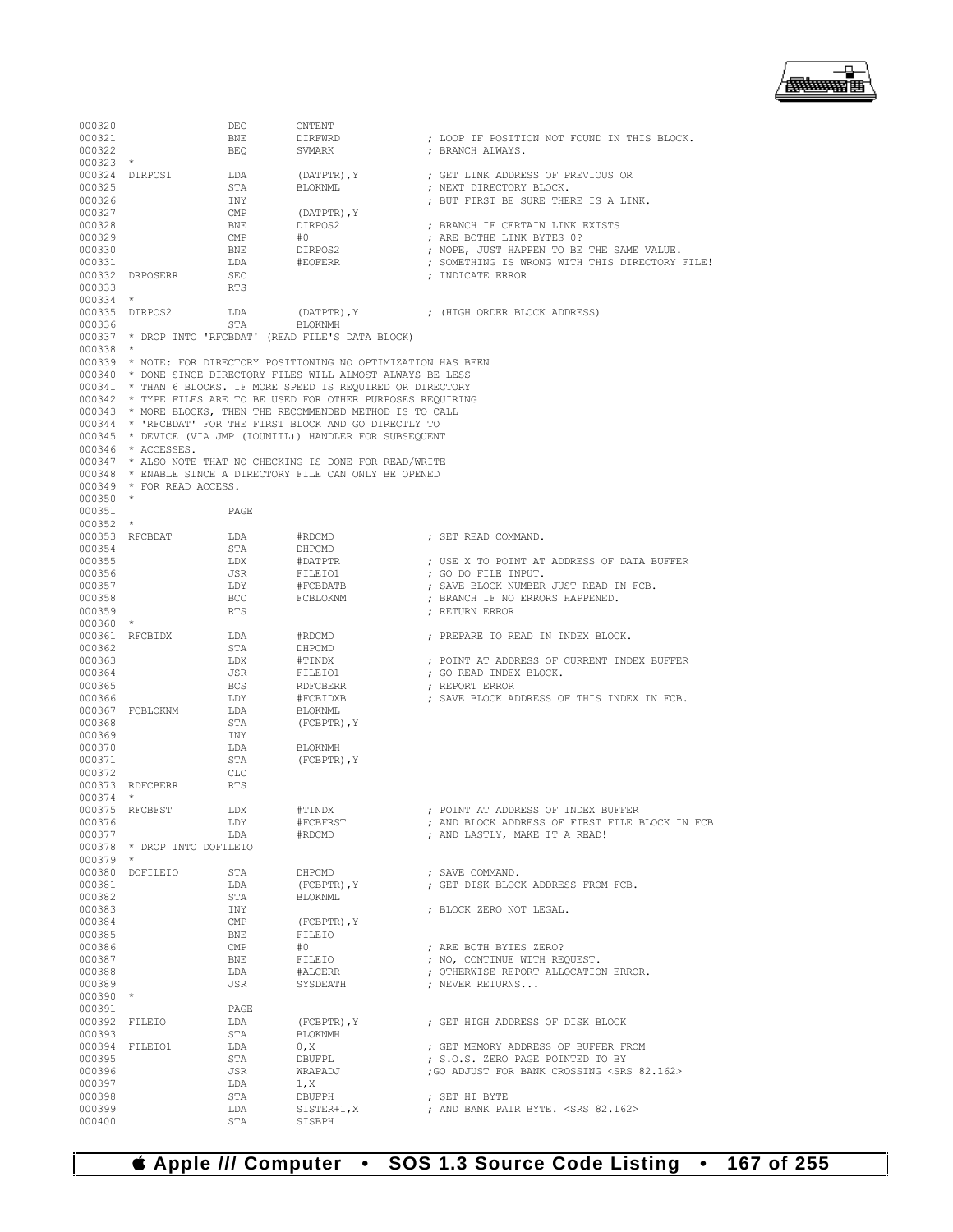| 000401           |                 | LDY          | #FCBDEVN                                            |                                                                        |
|------------------|-----------------|--------------|-----------------------------------------------------|------------------------------------------------------------------------|
| 000402           |                 | LDA          | (FCBPTR), Y                                         | : OF COURSE HAVING THE DEVICE NUMBER                                   |
| 000403           |                 | STA          | <b>DEVNUM</b>                                       | ; WOULD MAKE THE WHOLE OPERATION MORE MEANINGFUL                       |
|                  | 000404 FILEIO2  | LDA          | #2                                                  | ; ALSO, SET UP BYTE COUNT TO 512 AND                                   |
| 000405           |                 | STA          | <b>ROCNTH</b>                                       | ; SET 'BYTES READ' POINTER TO                                          |
| 000406           |                 | STA          | <b>IOACCESS</b>                                     | : (INTERUPT! SET TO INDICATE REG CALL MADE TO DEV HANDLER, RETURN      |
| INTERUPT!)       |                 |              |                                                     |                                                                        |
| 000407           |                 | LDA          | #>TRASH                                             | : A PLACE TO THROW BYTES READ AWAY                                     |
| 000408           |                 | STA          | <b>BRDPTR</b>                                       |                                                                        |
| 000409           |                 | LDA          | # <trash< td=""><td>; LOCALLY DEFINED</td></trash<> | ; LOCALLY DEFINED                                                      |
|                  |                 |              |                                                     |                                                                        |
| 000410           |                 | STA          | BRDPTR+1                                            |                                                                        |
| 000411           |                 | LDA          | #0                                                  | : SO THAT IT DOESN'T MESS UP ANY OTHER DATA.                           |
| 000412           |                 | STA          | RQCNTL                                              |                                                                        |
| 000413           |                 | <b>STA</b>   | SSBRDPH                                             | ; ('BYTES READ' IS THROWN AWAY)                                        |
|                  | 000414 RPEATIO1 | LDA          | DEVNUM                                              | ; TRANSFER THE DEVICE NUMBER FOR DISPATCHER TO CONVERT TO UNIT NUMBER. |
| 000415           |                 | STA          | UNITNUM                                             |                                                                        |
|                  | 000416 RPEATIO0 | LDY          | #\$9                                                | ; PREPARE TO SAVE DEVICE PARMS                                         |
|                  | 000417 SAVPRMS  | LDA          | DEVICE, Y                                           | ; MOVE FROM Z PAGE                                                     |
| 000418           |                 | STA          | RPTBLOK, Y                                          | ; TO MY OWN SPACE                                                      |
| 000419           |                 | DEY          |                                                     | ; FROM \$C9 THROUGH \$C0                                               |
| 000420           |                 | <b>BPL</b>   | SAVPRMS                                             |                                                                        |
| 000421 DMGRGO    |                 | EOU          |                                                     | ; CALL EXTERNAL DEVICE MANAGER                                         |
| 000422           |                 | LDA          | #0                                                  |                                                                        |
| 000423           |                 | STA          | <b>SERR</b>                                         | ; CLEAR GLOBAL ERROR VALUE                                             |
| 000424           |                 | <b>JSR</b>   | <b>DMGR</b>                                         | ; CALL THE DRIVER                                                      |
| 000425           |                 | <b>BCC</b>   | RRITZ                                               | ; RTS IF NO ERRORS                                                     |
|                  |                 |              |                                                     |                                                                        |
| 000426<br>000427 |                 | CMP          | #XDISKSW                                            | ; DISKSWITCH ITERATES                                                  |
|                  |                 | <b>BEO</b>   | RPEATIO2                                            | ; BRANCH IF DISK SWITCH AND REPEAT I/O REQUEST                         |
| 000428           |                 | <b>SEC</b>   |                                                     | : REPORT ERROR                                                         |
| 000429 RRITZ     |                 | <b>RTS</b>   |                                                     |                                                                        |
|                  | 000430 RPEATIO2 | LDY          | #\$9                                                | ; LENGTH OF PARM BLOCK                                                 |
|                  | 000431 GETPRMS  | LDA          | RPTBLOK, Y                                          |                                                                        |
| 000432           |                 | STA          | DEVICE, Y                                           | ; RESTORE POSSIBLY DISTURBED PARM BLOCK                                |
| 000433           |                 | DEY          |                                                     |                                                                        |
| 000434           |                 | <b>BPL</b>   | <b>GETPRMS</b>                                      |                                                                        |
| 000435           |                 | <b>JMP</b>   | <b>DMGRGO</b>                                       | ; AND TRY THE I/O AGAIN                                                |
| 000436 *         |                 |              |                                                     |                                                                        |
| $000437$ *       |                 |              |                                                     |                                                                        |
| 000438 TRASH     |                 | D.S.         | $\mathbf{2}$                                        | ; ONLY USED TO PUT BYTES READ TO SLEEP                                 |
|                  | 000439 RPTBLOK  | DS           | 10                                                  | ; DMGR PARM SAVE BLOCK                                                 |
| 000440           | $\star$         |              |                                                     |                                                                        |
| 000441           | $\star$         |              |                                                     |                                                                        |
|                  | 000442 WFCBFST  | LDY          | #FCBDEVN                                            | ; FETCH THE                                                            |
|                  |                 |              |                                                     |                                                                        |
| 000443           |                 | LDA          | (FCBPTR), Y                                         | ; DEVICE NUMBER                                                        |
| 000444           |                 | TAX          |                                                     | AND UPDATE<br>$\ddot{ }$                                               |
| 000445           |                 | <b>JSR</b>   | <b>UPBMAP</b>                                       | ITS BITMAP                                                             |
| 000446           |                 | LDX          | #TINDX                                              | ; POINT AT ADDRESS OF INDEX BLOCK                                      |
| 000447           |                 | LDY          | #FCBFRST                                            | ; AND THE DISK ADDRESS OF FILE'S FIRST BLOCK IN FCB                    |
| 000448           |                 | LDA          | #WRTCMD                                             | ; LASTLY, MAKE IT A WRITE REQUEST.                                     |
| 000449           |                 | JMP          | DOFILEIO                                            | ; AND GO DO IT!                                                        |
| 000450           | $\star$         |              |                                                     |                                                                        |
|                  | 000451 WFCBDAT  | LDX          | #DATPTR                                             |                                                                        |
| 000452           |                 | LDY          | #FCBDATB                                            | ; POINT AT MEMORY ADDRESS WITH X AND DISK ADDRESS WITH Y.              |
| 000453           |                 | LDA          | #WRTCMD                                             | : WRITE DATA BLOCK.                                                    |
| 000454           |                 | <b>JSR</b>   | <b>DOFILEIO</b>                                     |                                                                        |
| 000455           |                 | BCS          | FILIOERR                                            | ; REPORT ANY ERRORS                                                    |
| 000456           |                 | LDA          | #\$FF-DATMOD                                        | ; MARK DATA STATUS AS CURRENT.                                         |
| 000457           |                 | JMP          | FCBUPDAT                                            |                                                                        |
| $000458$ *       |                 |              |                                                     |                                                                        |
|                  | 000459 WFCBIDX  | LDY          | #FCBDEVN                                            | ; MAKE SURE                                                            |
| 000460           |                 | LDA          | (FCBPTR), Y                                         | : THE BITMAP                                                           |
| 000461           |                 | TAX          |                                                     |                                                                        |
| 000462           |                 |              |                                                     | FOR THIS DEVICE ("X")<br>$\ddot{ }$                                    |
|                  |                 | JSR          | UPBMAP                                              | IS UPDATED<br>$\ddot{ }$                                               |
| 000463           |                 | LDX          | #TINDX                                              | ; POINT AT ADDRESS OF INDEX BUFFER                                     |
| 000464           |                 | LDY          | #FCBIDXB                                            | ; AND BLOCK ADDRESS OF THAT INDEX BLOCK.                               |
| 000465           |                 | LDA          | #WRTCMD                                             |                                                                        |
| 000466           |                 | JSR          | DOFILEIO                                            | ; GO WRITE OUT INDEX BLOCK.                                            |
| 000467           |                 | <b>BCS</b>   | FILIOERR                                            | : REPORT ANY ERRORS                                                    |
| 000468           |                 | LDA          | #\$FF-IDXMOD                                        | ; MARK INDEX STATUS AS CURRENT.                                        |
|                  | 000469 FCBUPDAT | LDY          | #FCBSTAT                                            | ; CHANGE STATUS BYTE TO                                                |
| 000470           |                 | AND          | (FCBPTR), Y                                         | ; REFLECT SUCCESSFUL DISK FILE UPDATE.                                 |
| 000471           |                 | STA          | (FCBPTR), Y                                         | ; (CARRY IS UNAFFECTED)                                                |
|                  | 000472 FILIOERR | <b>RTS</b>   |                                                     |                                                                        |
| $000473$ *       |                 |              |                                                     |                                                                        |
| $000474$ *       |                 |              |                                                     |                                                                        |
| 000475           |                 | PAGE         |                                                     |                                                                        |
| 000476 OPEN      |                 | JSR          | FINDFILE                                            | ; FIRST OF ALL LOOK UP THE FILE                                        |
| 000477           |                 | <b>BCC</b>   | OPEN0                                               |                                                                        |
| 000478           |                 | $\text{CMP}$ | #BADPATH                                            | ; IS AN ATTEMPT TO OPEN A ROOT DIRECTORY?                              |
| 000479           |                 | BNE          | ERROPN                                              | ; NO, PASS BACK ERROR                                                  |
| $000480$ *       |                 |              |                                                     |                                                                        |
|                  |                 |              |                                                     |                                                                        |

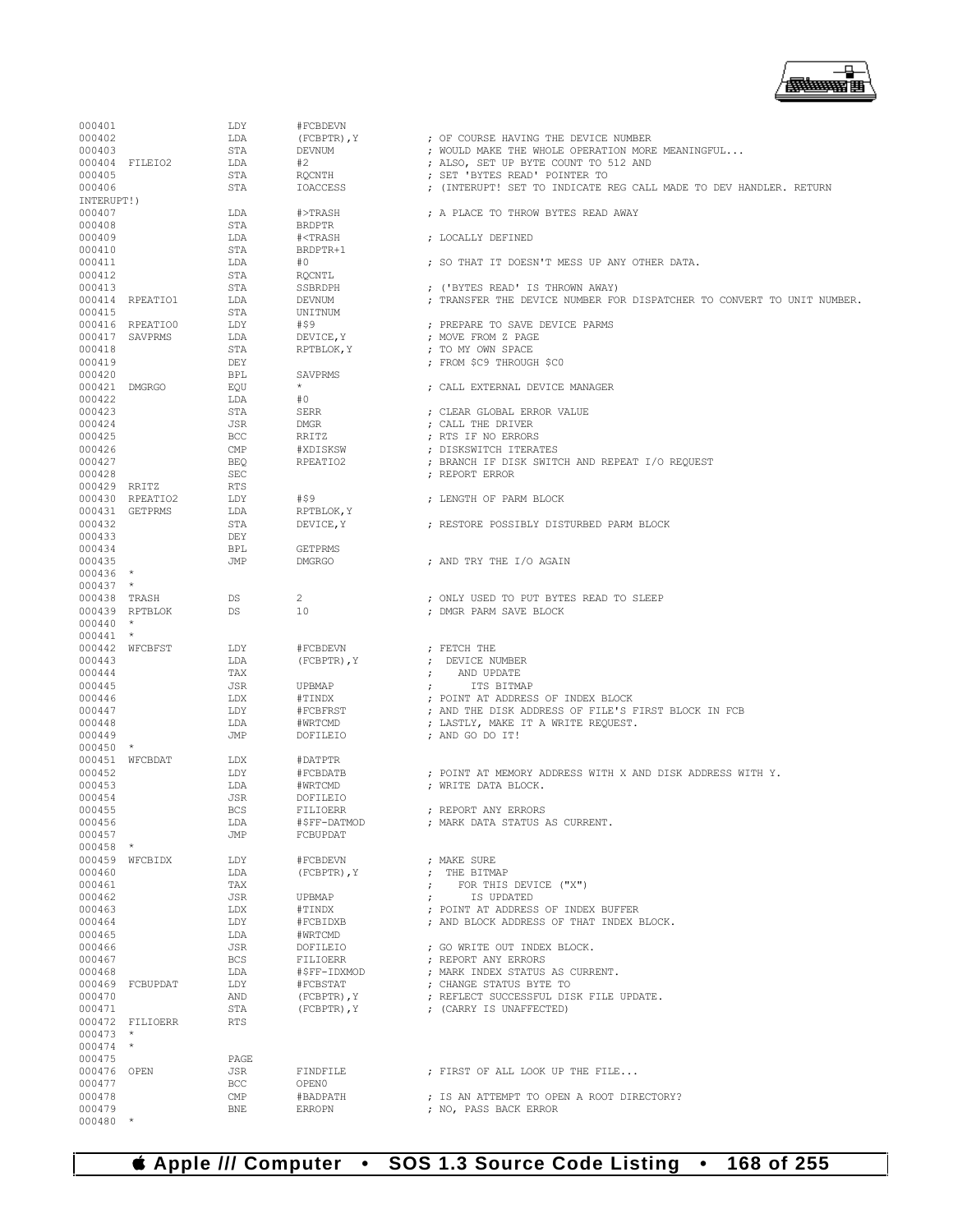

| 000481 OPEN0<br>000482 |                 | JSR               | TSTOPEN                  | ; FIND OUT IF ANY OTHER FILES ARE WRITING                                                         |
|------------------------|-----------------|-------------------|--------------------------|---------------------------------------------------------------------------------------------------|
|                        | 000483 ERRBUSY  | <b>BCC</b><br>LDA | OPEN1<br>#FILBUSY        | ; TO THIS SAME FILE. (BRANCH IF NOT)<br>; REPORT SHARED ACCESS NOT ALLOWED.                       |
|                        | 000484 ERROPN   | SEC               |                          |                                                                                                   |
| 000485                 |                 | RTS               |                          | ; RETURN ERROR.                                                                                   |
| $000486$ *             |                 |                   |                          |                                                                                                   |
| 000487 OPEN1           |                 | LDA               | DATPTR                   | ; GET ADDRESS OF FIRST FREE FCB FOUND                                                             |
| 000488<br>000489       |                 | STA<br>LDA        | FCBPTR<br>DATPTR+1       | ; DURING TEST OPEN SEQUENCE AND USE<br>; IT AS FILE CONTROL AREA. IF HIGH BYTE OF                 |
| 000490                 |                 | STA               | FCBPTR+1                 | ; POINTER IS ZERO, THEN NO FCB                                                                    |
| 000491                 |                 | BNE               | ASGNFCB                  | ; IS AVAILABLE FOR USE.                                                                           |
| 000492                 |                 | LDA               | #FCBFULL                 | ; REPORT FCB FULL ERROR.                                                                          |
| 000493                 |                 | SEC               |                          |                                                                                                   |
| 000494                 |                 | RTS               |                          |                                                                                                   |
| $000495$ *             |                 |                   |                          |                                                                                                   |
|                        | 000496 ASGNFCB  | LDY<br>LDA        | #S1F<br>#0               | ; ASSIGN FCB, BUT FIRST<br>; CLEAN OUT ANY OLD RUBBISH LEFT AROUND                                |
| 000497                 | 000498 CLRFCB   | STA               | (FCBPTR), Y              |                                                                                                   |
| 000499                 |                 | DEY               |                          |                                                                                                   |
| 000500                 |                 | BPL               | CLRFCB                   |                                                                                                   |
| 000501                 |                 | LDY               | #FCBENTN                 | ; NOW BEGIN CLAIM BY MOVING IN FILE                                                               |
|                        | 000502 FCBOWNR  | LDA               | $D.DEV-1, Y$             | ; OWNERSHIP INFORMATION.                                                                          |
| 000503                 |                 | STA               | (FCBPTR), Y              | ; NOTE: THIS CODE DEPENDS UPON THE DEFINED                                                        |
| 000504                 |                 | DEY               |                          | ; ORDER OF BOTH THE FCB AND DIRECTORY ENTRY<br>; BUFFER (D.). BEWARE OF CHANGES!!! ************** |
| 000505<br>000506       |                 | BNE<br>LDA        | FCBOWNR<br>DFIL+D.STOR   | ; GET STORAGE TYPE.                                                                               |
| 000507                 |                 | LSR               | Α                        | ; STRIP OFF FILE NAME LENGTH.                                                                     |
| 000508                 |                 | LSR               | Α                        |                                                                                                   |
| 000509                 |                 | LSR               | А                        | ; (BY DIVIDING BY 16)                                                                             |
| 000510                 |                 | LSR               | Α                        |                                                                                                   |
| 000511                 |                 | TAX               |                          | ; SAVE IN X FOR LATER TYPE COMPARISON                                                             |
| 000512                 |                 | LDY               | #FCBSTYP                 |                                                                                                   |
| 000513<br>000514       |                 | STA<br>LDA        | (FCBPTR), Y<br>C.OPLSTLN | ; SAVE STORAGE TYPE.<br>; IS THERE AN OPEN LIST?                                                  |
| 000515                 |                 | BEQ               | DEFOPEN                  | ; NO, USE DEFAULT REQUST ACCESS                                                                   |
| 000516                 |                 | LDY               | #0                       | ; YES, FIND OUT WHAT ACCESS IS REQUESTED.                                                         |
| 000517                 |                 | LDA               | (C.OPLIST), Y            | ; IF REQ-ACCESS IS ZERO, THEN                                                                     |
| 000518                 |                 | BEQ               | DEFOPEN                  | ; USE DEFAULTS                                                                                    |
| 000519                 |                 | AND               | DFIL+D.ATTR              | ; CHECK REQUEST AGAINST ATTRIBUTES.                                                               |
| 000520                 |                 | CMP               | (C.OPLIST), Y            | ; WERE ALL ACCESS REQUESTS SATISFIED?                                                             |
| 000521<br>000522       |                 | BEQ<br>LDA        | SVATTRB<br>#ACCSERR      | ; YES, SAVE ATTRIBUTES.<br>; REPORT ACCESS REQUEST CAN'T BE MET.                                  |
| 000523                 |                 | SEC               |                          |                                                                                                   |
| 000524                 |                 | <b>RTS</b>        |                          |                                                                                                   |
| 000525                 |                 | PAGE              |                          |                                                                                                   |
|                        | 000526 DEFOPEN  | LDA               | DFIL+D.ATTR              | ; GET FILES ATTRIBUTES AND                                                                        |
| 000527                 |                 | AND               | #READEN+WRITEN           | ; USE IT AS A DEFAULT ACCESS REQUEST.                                                             |
| 000529                 | 000528 SVATTRB  | LDY               | #FCBATTR<br>#DIRTYP      | ; IF DIRECTORY, DON'T ALLOW WRITE ENABLE                                                          |
| 000530                 |                 | CPX               | SVATTR1                  |                                                                                                   |
| 000531                 |                 |                   |                          |                                                                                                   |
|                        |                 | BNE               | #READEN                  |                                                                                                   |
|                        | 000532 SVATTR1  | AND<br>STA        | (FCBPTR), Y              |                                                                                                   |
| 000533                 |                 | AND               | #WRITEN                  | ; CHECK FOR WRITE ENABLED REQUESTED.                                                              |
| 000534                 |                 | BEQ               | OPEN2                    | ; BRANCH IF READ ONLY OPEN.                                                                       |
| 000535                 |                 | LDA               | TOTENT                   | ; OTHERWISE, BE SURE NO ONE ELSE IS READING SAME                                                  |
| 000536                 |                 | BNE               | ERRBUSY                  | ; FILE (SET UP BY TSTOPEN).                                                                       |
| 000537 OPEN2           |                 | LDA               | DFIL+D.COMP              | ; OH, BY THE WAY IS THIS FILE                                                                     |
| 000538                 |                 | BEO               | OPEN3                    | ; COMPATABLE WITH VERSION 0000? ***************                                                   |
| 000540                 | 000539 ERRCMPAT | LDA<br>SEC        | #CPTERR                  | ; REPORT FILE IS INCOMPATABLE!                                                                    |
| 000541                 |                 | RTS               |                          |                                                                                                   |
| $000542$ *             |                 |                   |                          |                                                                                                   |
| 000543 OPEN3           |                 | CPX               | #TRETYP+1                | ; IS IT A TREE TYPE FILE?                                                                         |
| 000544                 |                 | <b>BCC</b>        | OPEN4                    | ; TEST FOR FURTHER COMPATABLITY. IT MUST                                                          |
| 000545                 |                 | CPX               | #DIRTYP                  | ; BE EITHER A TREE OR A DIRECTORY.                                                                |
| 000546                 |                 | BNE<br>LDY        | ERRCMPAT<br>#FCBFRST     | ; REPORT INCOMPATABLE.                                                                            |
| 000547 OPEN4<br>000548 |                 | LDA               | DFIL+D.FRST              | ; MOVE ADDRESS OF FIRST BLOCK OF FILE<br>; INTO FCB. NO CHECKING IS DONE FOR VALIDITY.            |
| 000549                 |                 | STA               | (FCBPTR), Y              |                                                                                                   |
| 000550                 |                 | STA               | BLOKNML                  |                                                                                                   |
| 000551                 |                 | INY               |                          |                                                                                                   |
| 000552                 |                 | LDA               | DFIL+D.FRST+1            |                                                                                                   |
| 000553                 |                 | STA               | (FCBPTR), Y              | ; NOTE: THE FCB HAS NOT BEEN OFFICIALLY                                                           |
| 000554<br>000555       |                 | STA<br>LDY        | BLOKNMH<br>#FCBEOF       | ; CLAIMED YET. TO DO THIS, THE FIRST BYTE<br>; MUST CONTAIN A VALID REFERENCE NUMBER.             |
|                        | 000556 EOFCBMV  | LDA               |                          | DFIL+D.EOF-FCBEOF, Y ; MOVE CURRENT END OF FILE                                                   |
| 000557                 |                 | STA               | (FCBPTR), Y              | $;$ TO FCB.                                                                                       |
| 000558                 |                 | INY               |                          |                                                                                                   |
| 000559                 |                 | CPY               | #FCBEOF+3                |                                                                                                   |
| 000560<br>000561       |                 | BNE<br>LDA        | EOFCBMV<br>DFIL+D.USAGE  |                                                                                                   |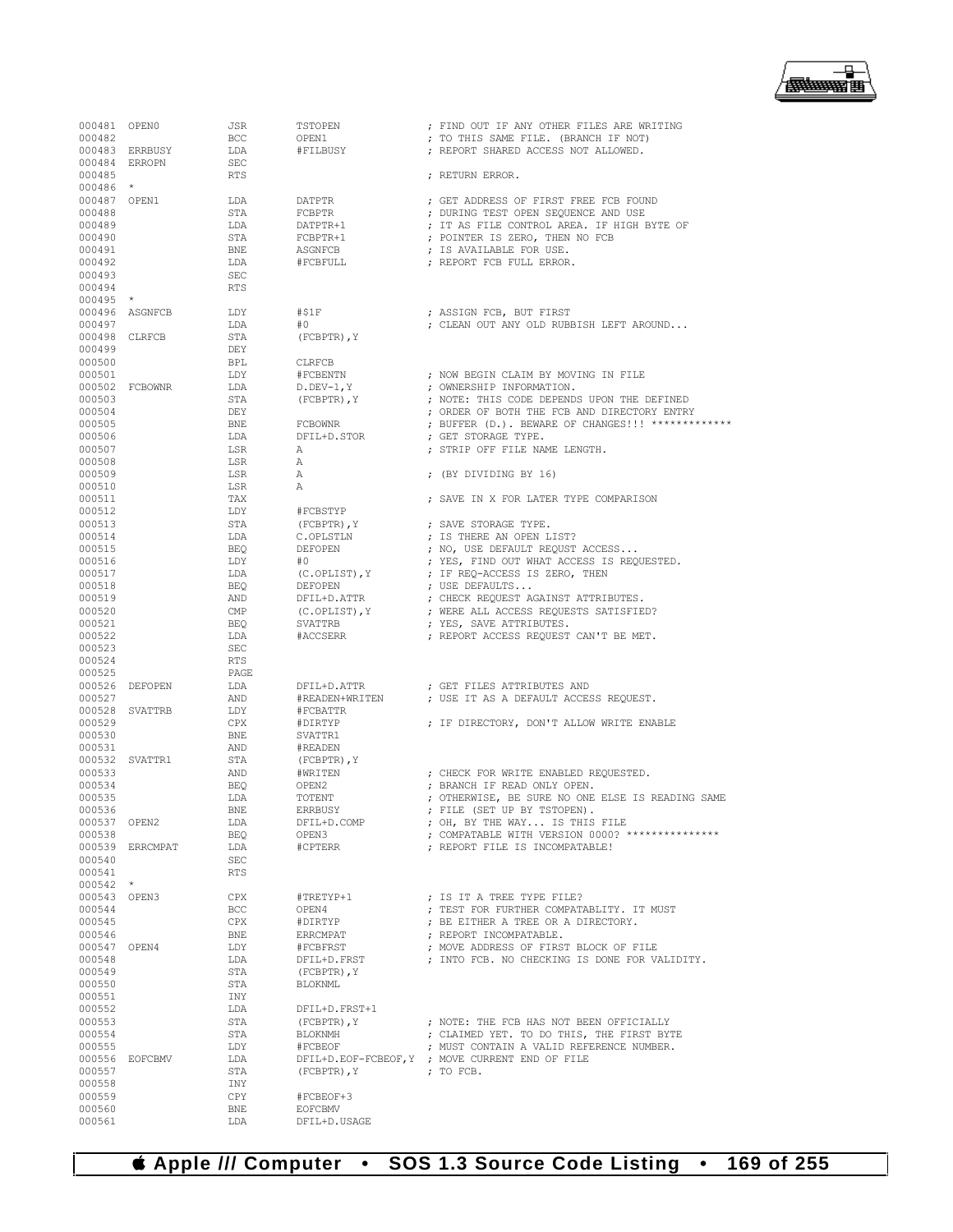

| 000562           |                 | STA        | (FCBPTR), Y             | ; AND CURRENT BLOCK COUNT OF FILE.                                                          |
|------------------|-----------------|------------|-------------------------|---------------------------------------------------------------------------------------------|
| 000563           |                 | INY        |                         |                                                                                             |
| 000564           |                 | LDA        | DFIL+D.USAGE+1          |                                                                                             |
| 000565           |                 | STA        | $(FCBPTR)$ , $Y$        |                                                                                             |
| 000566           |                 | LDA        | C.OPLSTLN               | ; NOW THAT WE'VE COME THIS FAR, FIND                                                        |
| 000567           |                 | BEO        | DEFBUFR                 | ; OUT WHICH TYPE OF BUFFER AND ALLOCATE IT!                                                 |
| 000568           |                 | CMP        | #1                      | ; WAS IT ONLY TO SET ATTRIBUTES?                                                            |
| 000569           |                 | <b>BEO</b> | <b>DEFBUFR</b>          |                                                                                             |
| 000570           |                 | CMP        | #4                      | ; IS A FULL ADDRESS INCLUDED?                                                               |
| 000571           |                 | <b>BEQ</b> | UBUFSPEC                |                                                                                             |
| 000572           |                 | LDA        | #BADLSTCNT              |                                                                                             |
| 000573           |                 | SEC        |                         |                                                                                             |
| 000574           |                 | <b>RTS</b> |                         |                                                                                             |
| $000575$ *       |                 |            |                         |                                                                                             |
| 000576           |                 | PAGE       |                         |                                                                                             |
|                  | 000577 UBUFSPEC | LDY        | #1                      | ; (INDEX TO 'PAGECNT' OF OPEN LIST)                                                         |
| 000578           |                 | LDA        | (C.OPLIST), Y           | ; IS USER SPECIFING THE BUFFER?                                                             |
| 000579<br>000580 |                 | BEQ<br>CPX | DEFBUFR<br>#TRETYP+1    | ; NO, USE DEFAULT BUFFER (DYNAMIC)<br>; IF TREE TYPE FILE, THEN AT LEAS 4 PAGES ARE NEEDED. |
| 000581           |                 | <b>BCC</b> | ONEKTST                 | ; BRANCH IF TREE TYPE.                                                                      |
| 000582           |                 | CMP        | #2                      | ; DID USER GIVE AT LEAST 2 PAGES FOR DIRECTORY TYPE?                                        |
| 000583           |                 | BCS        | FIXDBUF                 | ; YES, LOG IT WITH BUFFER MANAGER                                                           |
| 000584 ERRBTS    |                 | LDA        | #BTSERR                 | ; REPORT NOT ENOUGH BUFFER SPACE.                                                           |
| 000585           |                 | SEC        |                         |                                                                                             |
| 000586           |                 | <b>RTS</b> |                         |                                                                                             |
| $000587$ *       |                 |            |                         |                                                                                             |
|                  | 000588 ONEKTST  | CMP        | #4                      | ; IS THERE AT LEAST ONE KILOBYTE BUFFER FOR TREES?                                          |
| 000589           |                 | <b>BCC</b> | ERRBTS                  | ; NO, THEN TO HELL WITH IT!.                                                                |
|                  | 000590 FIXDBUF  | JSR        | REOFXBUF                | ; CALL BOB AND ASK FOR HIM TO FIX IT                                                        |
| 000591           |                 | <b>BCC</b> | FCBUFFER                | ; GO SAVE BUFFER NUMBER.                                                                    |
|                  | 000592 ERROPN1  | RTS        |                         | ; RETURN ANY ERROR ENCOUNTERED.                                                             |
| $000593$ *       |                 |            |                         |                                                                                             |
|                  | 000594 DEFBUFR  | LDA        | #4                      | ; ASSUME TREE FILE (4 PAGES REQUIRED)                                                       |
| 000595           |                 | CPX        | #TRETYP+1               |                                                                                             |
| 000596           |                 | <b>BCC</b> | <b>BUFREOST</b>         | ; BRANCH IF IT IS A TREE.                                                                   |
| 000597           |                 | LDA        | #2                      | ; OTHERWIZE, WE JUST NEED TWO PAGES.                                                        |
|                  | 000598 BUFREQST | JSR        | REQBUF                  | ; CALL BOB TO ALLOCATE A DYNAMIC BUFFER.                                                    |
| 000599           |                 | <b>BCS</b> | ERROPN1                 | ; REPORT ANY ERRORS.                                                                        |
|                  | 000600 FCBUFFER | LDY        | #FCBBUFN                | ; SAVE BUFFER NUMBER AND THEN                                                               |
| 000601           |                 | STA        | (FCBPTR), Y             | ; FIND OUT WHERE IT IS.                                                                     |
| 000602           |                 | JSR        | GTBUFFRS                | ; HAVE BOB RETURN ADDRESS IN DATA & INDEX POINTERS.                                         |
| 000603           |                 | <b>BCS</b> | ERROPEN2                | ; IF ERROR, FREE BUFFER BEFOR RETURNING.                                                    |
| 000604           |                 | LDY        | #FCBREFN                | ; NOW CLAIM FCB FOR THIS FILE.                                                              |
| 000605           |                 | LDA        | CNTENT                  | ; THIS WAS SET UP BY 'TSTOPEN'                                                              |
| 000606           |                 | STA        | (FCBPTR), Y             |                                                                                             |
| 000607           |                 | LDY        | #FCBLEVL                | ; MARK LEVEL                                                                                |
| 000608           |                 | LDA<br>STA | LEVEL                   | ; AT WHICH<br>; FILE WAS OPENED                                                             |
| 000609<br>000610 |                 | LDY        | (FCBPTR), Y<br>#FCBSTYP | ; GET STORAGE TYPE AGAIN.                                                                   |
| 000611           |                 | LDA        | (FCBPTR), Y             | ; FILE MUST BE POSITIONED TO BEGINNING.                                                     |
| 000612           |                 | CMP        | #TRETYP+1               | ; IS IT A TREE FILE?                                                                        |
| 000613           |                 | <b>BCS</b> | OPNDIR                  | ; NO, ASSUME IT'S A DIRECTORY.                                                              |
| 000614           |                 | LDA        | #SFF                    | ; FOOL THE POSITION ROUTINE INTO GIVING                                                     |
| 000615           |                 | LDY        | #FCBMARK                | ; A VALID POSITION WITH PRELOADED DATA, ETC.                                                |
| 000616 OPNPOS    |                 | STA        | (FCBPTR), Y             |                                                                                             |
| 000617           |                 | INY        |                         |                                                                                             |
| 000618           |                 | CPY        | #FCBMARK+3              |                                                                                             |
| 000619           |                 | BNE        | OPNPOS                  |                                                                                             |
| 000620           |                 | LDY        | #2                      | ; SET DESIRED POSITION TO ZERO.                                                             |
| 000621           |                 | LDA        | #0                      |                                                                                             |
|                  | 000622 OPNPOS1  | STA        | TPOSLL, Y               |                                                                                             |
| 000623           |                 | DEY        |                         |                                                                                             |
| 000624           |                 | BPL        | OPNPOS1                 |                                                                                             |
| 000625           |                 | JSR        | RDPOSN                  | ; LET TREE POSITION ROUTINE DO THE REST.                                                    |
| 000626           |                 | <b>BCC</b> | OPENDONE                | ; BRANCH IF SUCCESSFUL.                                                                     |
| $000627$ *       |                 |            |                         |                                                                                             |
| 000628           |                 | PAGE       |                         |                                                                                             |
|                  | 000629 ERROPEN2 | PHA        |                         | ; SAVE ERROR CODE.                                                                          |
| 000630           |                 | LDY        | #FCBBUFN                | ; SINCE ERROR WAS ENCOUNTERED BEFORE FILE                                                   |
| 000631           |                 | LDA        | $(FCBPTR)$ , $Y$        | ; WAS SUCCESSFULLY OPENED, THEN                                                             |
| 000632           |                 | JSR        | RELBUF                  | ; IT'S NECESSARY TO FREE THE BUFFER AND                                                     |
| 000633           |                 | LDY        | #FCBREFN                | ; FILE CONTROL BLOCK.                                                                       |
| 000634           |                 | LDA        | #0                      |                                                                                             |
| 000635           |                 | STA        | (FCBPTR), Y             |                                                                                             |
| 000636<br>000637 |                 | PLA<br>SEC |                         |                                                                                             |
| 000638           |                 | <b>RTS</b> |                         |                                                                                             |
| $000639$ *       |                 |            |                         |                                                                                             |
|                  | 000640 OPNDIR   | JSR        | RFCBDAT                 | ; READ IN FIRST BLOCK OF DIRECTORY FILE.                                                    |
| 000641           |                 | <b>BCS</b> | ERROPEN2                | ; RETURN ANY ERROR AFTER FREEING BUFFER & FCB                                               |
|                  | 000642 OPENDONE | LDY        | #VCBOPNC                | ; INCREMENT OPEN COUNT FOR THIS                                                             |
|                  |                 |            |                         |                                                                                             |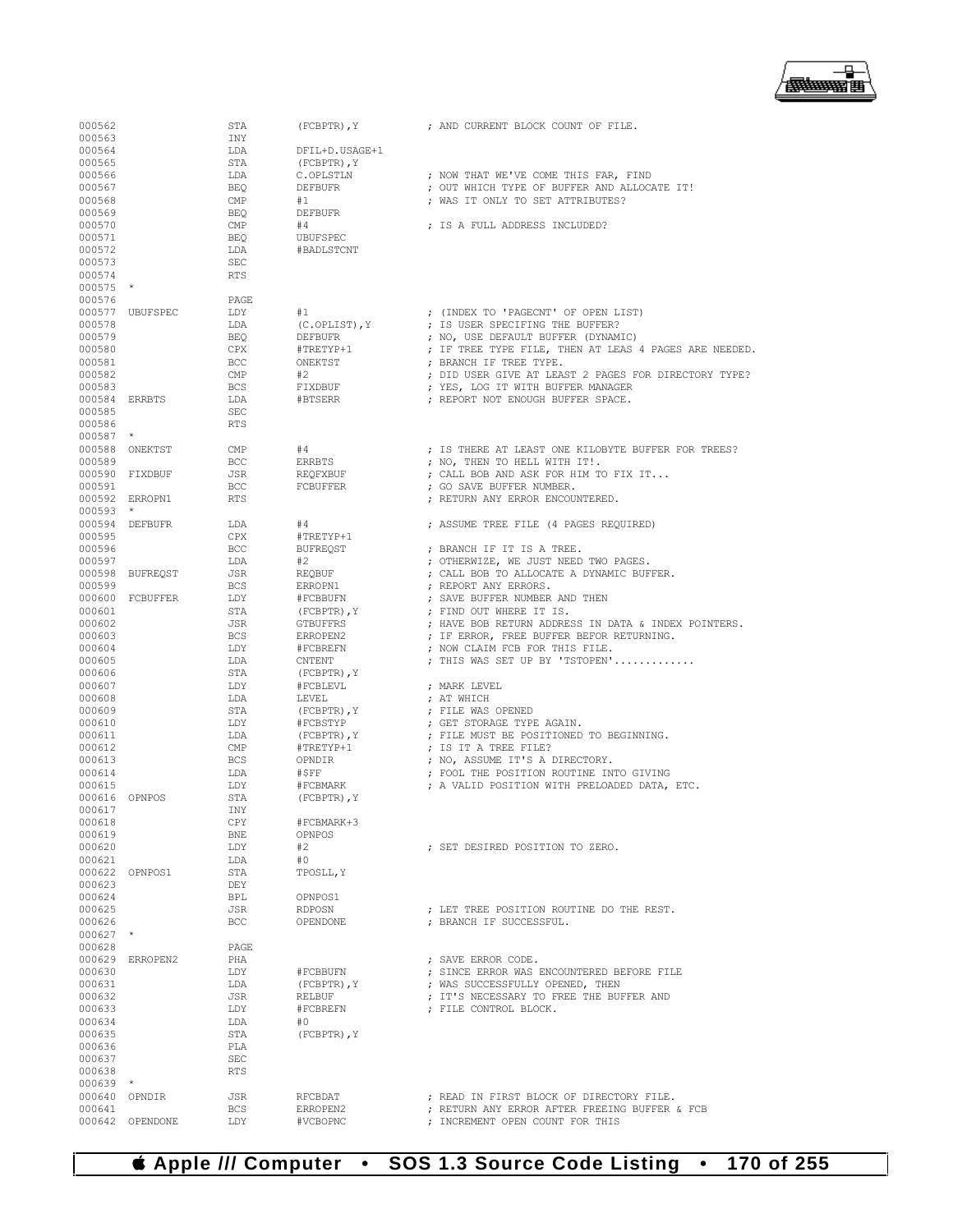

| 000643     |                | LDA        | $(VCBPTR)$ , $Y$                                              | ; VOLUME. ALSO MARK STATUS.                        |
|------------|----------------|------------|---------------------------------------------------------------|----------------------------------------------------|
| 000644     |                | <b>CLC</b> |                                                               |                                                    |
| 000645     |                | ADC        | #1                                                            |                                                    |
| 000646     |                |            |                                                               |                                                    |
|            |                | STA        | (VCBPTR), Y                                                   |                                                    |
| 000647     |                | LDY        | #VCBSTAT                                                      | ; HI BIT INDICATES VOLUME BUSY                     |
| 000648     |                | LDA        | $(VCBPTR)$ , $Y$                                              |                                                    |
| 000649     |                | ORA        | #\$80                                                         |                                                    |
| 000650     |                | STA        | (VCBPTR), Y                                                   | ; DOESN'T MATTER HOW MANY, JUST BE SURE IT'S SET.  |
| 000651     |                | LDY        | #FCBREFN                                                      | ; PASS USER HIS REFERENCE NUMBER                   |
| 000652     |                | LDA        | $(FCBPTR)$ , $Y$                                              |                                                    |
| 000653     |                | LDY        | #0                                                            |                                                    |
| 000654     |                | STA        | $(C. OUTREF)$ , Y                                             |                                                    |
| 000655     |                | CLC        |                                                               |                                                    |
| 000656     |                | <b>RTS</b> |                                                               |                                                    |
| 000657     | $\star$        |            |                                                               |                                                    |
| 000658     |                | PAGE       |                                                               |                                                    |
| 000659     | $\star$        |            |                                                               |                                                    |
| 000660     | TSTOPEN        | LDA        | FCBADDRH                                                      | ; TEST FOR SHARED ACCESS FILES WITH WRITE ENABLED. |
| 000661     |                | STA        | FCBPTR+1                                                      |                                                    |
| 000662     |                | LDA        | FCBANKNM                                                      |                                                    |
|            |                | STA        |                                                               |                                                    |
| 000663     |                |            | SISFCBP                                                       |                                                    |
| 000664     |                | LDA        | #0                                                            |                                                    |
| 000665     |                | STA        | DATPTR+1                                                      | ; MARK AS NO FREE FOUND.                           |
| 000666     |                | STA        | CNTENT                                                        |                                                    |
| 000667     |                | STA        | TOTENT                                                        | ; ALSO, INIT COUNT OF MATCHING FILES               |
| 000668     | TSTOPN1        | STA        | FCBPTR                                                        | ; SAVE NEW LOW ORDER ADDRESS                       |
| 000669     |                | LDX        | DATPTR+1                                                      | ; FIND OUT IF A FREE SPOT HAS BEEN FOUND YET.      |
| 000670     |                | <b>BNE</b> | TSTOPN2                                                       | ; YES, DON'T INCREMENT REFNUM (CNTENT).            |
| 000671     |                | INC        | CNTENT                                                        | ; BUMP REFNUM                                      |
| 000672     | TSTOPN2        | LDY        | #FCBREFN                                                      | ; TEST FOR IN USE FCB                              |
| 000673     |                | LDA        | $(FCBPTR)$ , $Y$                                              | $;$ (NON ZERO)                                     |
| 000674     |                | <b>BNE</b> | CHKACTV                                                       | ; THIS FCB IS IN USE, COPARE OWNERSHIP.            |
| 000675     |                | TXA        |                                                               | : TEST AGAIN FOR FREE FCB                          |
| 000676     |                | <b>BNE</b> | TSNXFCB                                                       | ; BRANCH IF A FREE SPOT HAS ALREADY BEEN FOUND.    |
| 000677     |                | LDA        | FCBPTR                                                        | ; TRANSFER CURRENT POINTER SO IT MAY BE            |
| 000678     |                | STA        | DATPTR                                                        | ; USED AS A FREE FCB BY OPEN.                      |
|            |                |            |                                                               |                                                    |
| 000679     |                | LDA        | FCBPTR+1                                                      | ; HIGH BYTE ALWAYS NON ZERO.                       |
| 000680     |                | STA        | DATPTR+1                                                      |                                                    |
| 000681     |                | JMP        | TSNXFCB                                                       |                                                    |
| $000682$ * |                |            |                                                               |                                                    |
|            | 000683 CHKACTV | EOU        | $\star$                                                       | ; IF MATCHING FILE IS SWAPPED, IT DOESNT COUNT     |
| 000684     |                | LDY        | #FCBSWAP                                                      |                                                    |
| 000685     |                | LDA        | $(FCBPTR)$ , $Y$                                              |                                                    |
| 000686     |                | <b>BNE</b> | TSNXFCB                                                       | ; BRANCH IF SWAPPED                                |
| 000687     |                | LDY        | #FCBENTN                                                      | ; NOTE: THIS CODE DEPENDS ON THE                   |
| 000688     | WHOWNS         | LDA        | (FCBPTR), Y                                                   | ; DEFINED ORDER OF FCB AND DIRECTORY               |
| 000689     |                | CMP        | $D.DEV-1,Y$                                                   | , *****************************                    |
| 000690     |                | <b>BNE</b> | TSNXFCB                                                       | ; BRANCH IF THIS ONE HAS A DIFFERENT OWNER.        |
| 000691     |                | DEY        |                                                               |                                                    |
| 000692     |                | <b>BNE</b> | WHOWNS                                                        |                                                    |
| 000693     |                | INC        | TOTENT                                                        | ; REPORT THIS ONE AS A CO-OWNER.                   |
| 000694     |                | LDY        | #FCBATTR                                                      | ; NOW FIND OUT IF THIS ONE WANTS TO WRITE.         |
| 000695     |                | LDA        | $(FCBPTR)$ , $Y$                                              |                                                    |
| 000696     |                | AND        | #WRITEN                                                       | ; IF WRITE IS NOT ENABLED THEN CONTINUE.           |
| 000697     |                | <b>BEQ</b> | TSNXFCB                                                       |                                                    |
|            |                |            |                                                               |                                                    |
| 000698     |                | <b>SEC</b> |                                                               | ; OTHERWISE, JUST SET THE CARRY TO SHOW            |
| 000699     |                | RTS        |                                                               | ; THAT THE FILE CAN'T BE SHARED.                   |
| $000700$ * |                |            |                                                               |                                                    |
| 000701     | TSNXFCB        | LDA        | FCBPTR                                                        | ; CALCULATE NEXT FCB AREA (+\$20)                  |
| 000702     |                | CLC        |                                                               |                                                    |
| 000703     |                | ADC        | #\$20                                                         |                                                    |
| 000704     |                | BCC        | TSTOPN1                                                       | ; LOOP IF NO PAGE CROSS.                           |
| 000705     |                | LDX        | FCBPTR+1                                                      |                                                    |
| 000706     |                | INC        | FCBPTR+1                                                      |                                                    |
| 000707     |                | CPX        | FCBADDRH                                                      | ; HAVE WE LOOKED AT BOTH PAGES?                    |
| 000708     |                | <b>BEQ</b> | TSTOPN1                                                       | ; NOPE, LOOK AT PAGE TWO.                          |
| 000709     |                | CLC        |                                                               | ; INDICATE NO FILES THAT SHARE HAVE WRITE ENABLED, |
| 000710     |                | <b>RTS</b> |                                                               |                                                    |
| $000711$ * |                |            |                                                               |                                                    |
| 000712     |                | CHN        | READ/WRITE, 4, 2                                              |                                                    |
| 000713     |                |            |                                                               |                                                    |
|            |                |            |                                                               |                                                    |
|            |                |            |                                                               |                                                    |
|            |                |            | 000715 * END OF APPLE /// SOS 1.3 SOURCE CODE FILE: POSN.OPEN |                                                    |
| 000716     |                |            |                                                               |                                                    |
| 000717     |                |            |                                                               |                                                    |
| 000718     |                |            |                                                               |                                                    |
|            |                |            |                                                               |                                                    |

End of File -- Lines: 718 Characters: 31954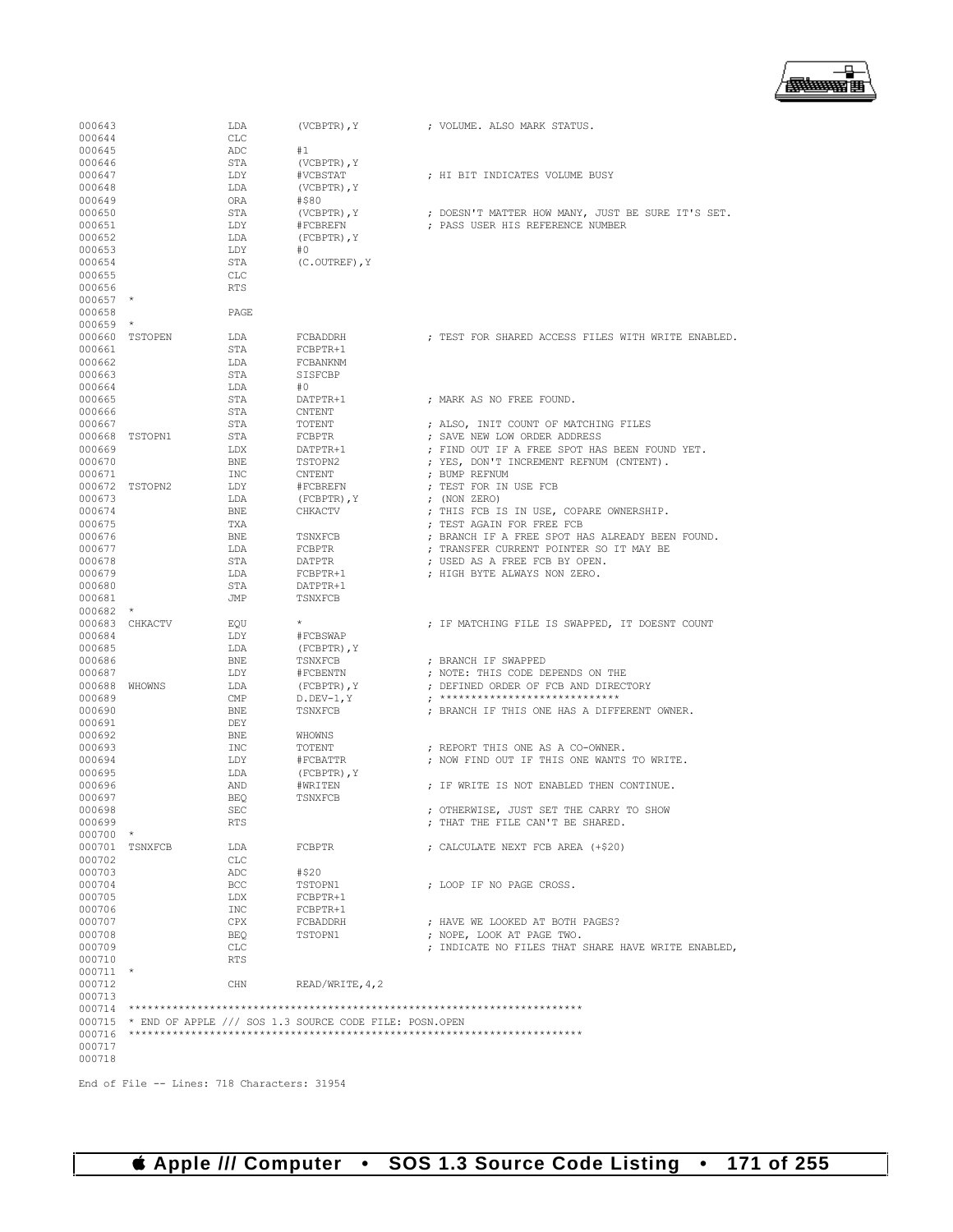

==================

FILE: "SOS. PRINT. TEXT"

| 000001 |                                             |                |                                                                  |                         |  |  |  |  |  |
|--------|---------------------------------------------|----------------|------------------------------------------------------------------|-------------------------|--|--|--|--|--|
| 000002 | * APPLE /// SOS 1.3 SOURCE CODE FILE: PRINT |                |                                                                  |                         |  |  |  |  |  |
| 000003 |                                             |                |                                                                  |                         |  |  |  |  |  |
| 000004 |                                             |                | * ASSEMBLER: APPLE 11 6502 ASSEMBLER from APPLE COMPUTER TOOLKIT |                         |  |  |  |  |  |
| 000005 |                                             |                |                                                                  |                         |  |  |  |  |  |
| 000006 |                                             | SBTL           | 'SOS 1.1 BLOCK FILE MANAGER' L                                   |                         |  |  |  |  |  |
| 000007 | $* 01 - FER - 82$                           |                |                                                                  |                         |  |  |  |  |  |
| 000008 |                                             | RET.           |                                                                  |                         |  |  |  |  |  |
| 000009 |                                             | TBUFSTZ        | $\mathbf{1}$                                                     |                         |  |  |  |  |  |
| 000010 |                                             | SBUFSIZ        | 40                                                               |                         |  |  |  |  |  |
| 000011 |                                             | INCLUDE        | SOSORG, 6, 1, 254                                                |                         |  |  |  |  |  |
| 000012 |                                             | ORG            | ORGBFM                                                           | : BITMAPS \$B800-\$BBFF |  |  |  |  |  |
| 000013 | <b>7.7.ORG</b>                              | EOU            | $\star$                                                          |                         |  |  |  |  |  |
| 000014 |                                             | <b>REP</b>     | 60                                                               |                         |  |  |  |  |  |
| 000015 | $\star$                                     |                | (C) COPYRIGHT 1981 BY APPLE COMPUTER INC.                        |                         |  |  |  |  |  |
| 000016 | $\star$                                     |                | ALL RIGHTS RESERVED                                              |                         |  |  |  |  |  |
| 000017 |                                             | <b>REP</b>     | 60                                                               |                         |  |  |  |  |  |
| 000018 |                                             | <b>MSB</b>     | OFF                                                              |                         |  |  |  |  |  |
| 000019 |                                             | LST.           | <b>VSYM</b>                                                      |                         |  |  |  |  |  |
| 000020 |                                             | <b>CHN</b>     | EQUATES, 4, 1                                                    |                         |  |  |  |  |  |
| 000021 |                                             | <b>CHN</b>     | ALLOC.                                                           |                         |  |  |  |  |  |
| 000022 |                                             | <b>TNCLUDE</b> | POSN/OPEN                                                        |                         |  |  |  |  |  |
| 000023 |                                             | INCLUDE        | READ/WRITE, 2,, 4                                                |                         |  |  |  |  |  |
| 000024 |                                             | INCLUDE        | CLOSE/EOF.24                                                     |                         |  |  |  |  |  |
| 000025 |                                             | <b>TNCLUDE</b> | DESTROY, 2,, 4                                                   |                         |  |  |  |  |  |
| 000026 |                                             | INCLUDE        | SWAPOUT/IN, $2, 4$                                               |                         |  |  |  |  |  |
| 000027 |                                             |                |                                                                  |                         |  |  |  |  |  |
| 000028 |                                             |                |                                                                  |                         |  |  |  |  |  |
| 000029 |                                             |                | * END OF APPLE /// SOS 1.3 SOURCE CODE FILE: PRINT               |                         |  |  |  |  |  |
| 000030 |                                             |                |                                                                  |                         |  |  |  |  |  |
| 000031 |                                             |                |                                                                  |                         |  |  |  |  |  |

End of File -- Lines: 31 Characters: 1032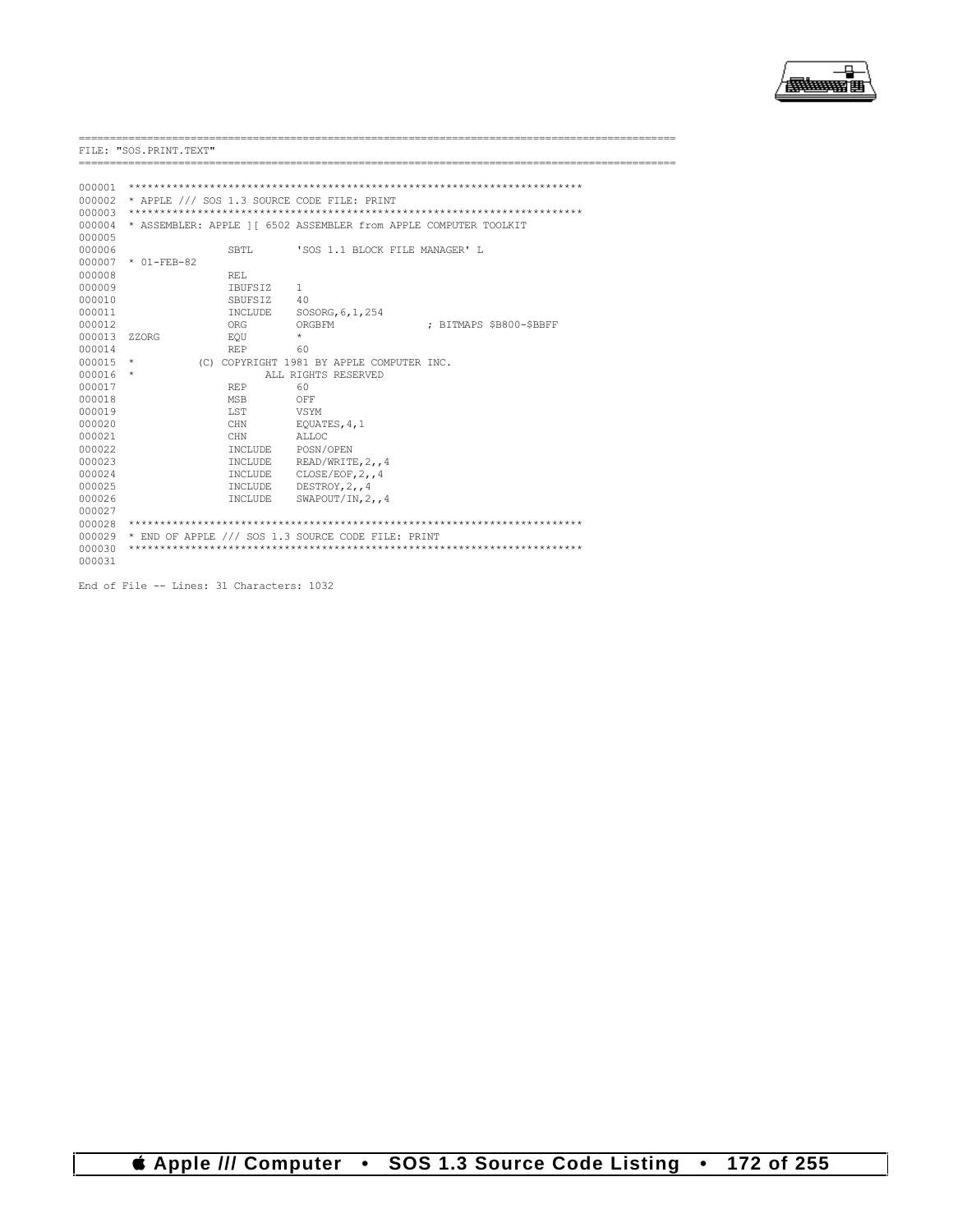

.\_\_\_\_\_\_\_\_\_\_\_\_\_\_\_\_\_\_\_\_\_\_\_\_\_\_

FILE: "SOS. PUBLICRELEASE. TEXT"

----------------------

| 000001 |                                                                  |
|--------|------------------------------------------------------------------|
| 000002 | * APPLE /// SOS 1.3 SOURCE CODE FILE: PUBLICRELEASE              |
| 000003 |                                                                  |
| 000004 | * ASSEMBLER: APPLE 11 6502 ASSEMBLER from APPLE COMPUTER TOOLKIT |
| 000005 |                                                                  |
| 000006 | :T 15.19.32                                                      |
| 000007 | $:$ : PR#1, L58<br>1.32N                                         |
| 000008 | ::SL4:DR1:ASM PRINT.BFM.OBJ.S6.D1                                |
| 000009 | $\cdot$ : END                                                    |
| 000010 |                                                                  |
| 000011 |                                                                  |
| 000012 | * END OF APPLE /// SOS 1.3 SOURCE CODE FILE: PUBLICRELEASE       |
| 000013 |                                                                  |
|        |                                                                  |

End of File -- Lines: 13 Characters: 531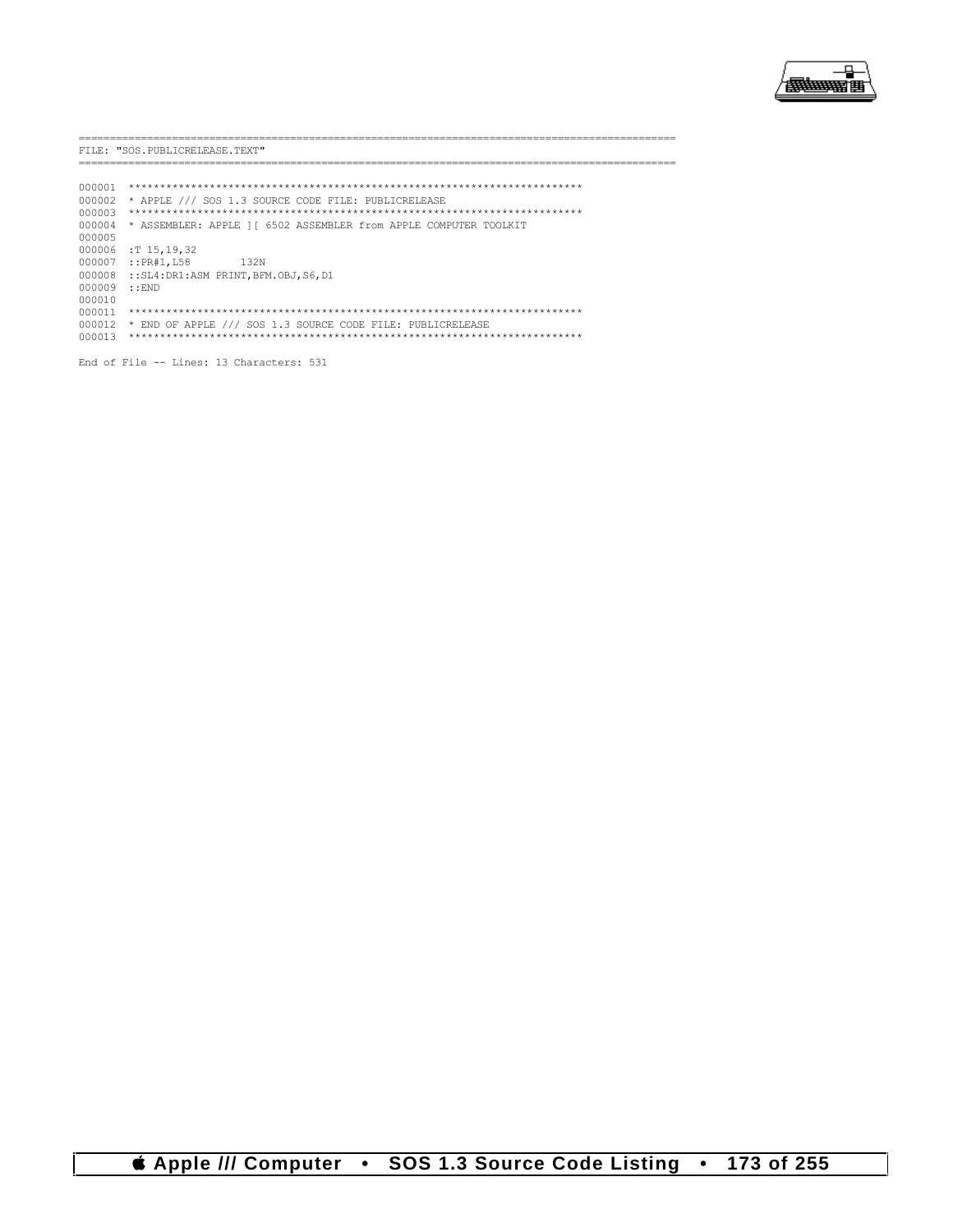

|                       | FILE: "SOS.READ.WRITE.TEXT" |                   |                                                                          |                                                                            |
|-----------------------|-----------------------------|-------------------|--------------------------------------------------------------------------|----------------------------------------------------------------------------|
|                       |                             |                   |                                                                          |                                                                            |
|                       |                             |                   | 000002 * APPLE /// SOS 1.3 SOURCE CODE FILE: READ.WRITE                  |                                                                            |
|                       |                             |                   |                                                                          |                                                                            |
|                       |                             |                   | 000004 * ASSEMBLER: APPLE ] [ 6502 ASSEMBLER from APPLE COMPUTER TOOLKIT |                                                                            |
| 000005                |                             |                   |                                                                          |                                                                            |
| 000006                |                             | PAGE              |                                                                          |                                                                            |
| 000007 READ<br>000008 |                             | CLC<br>LDY        | #FCBATTR                                                                 | ; FIRST DETERMINE IF REQESTED<br>; READ IS LEGAL                           |
| 000009                |                             | LDA               | (FCBPTR), Y                                                              |                                                                            |
| 000010                |                             | AND               | #READEN                                                                  | ; IS READ ENABLED?                                                         |
| 000011                |                             | BNE               | READ1                                                                    | ; YES, CONTINUE                                                            |
| 000012                |                             | LDA               | #ACCSERR                                                                 | ; REPORT ILLEGAL ACCESS.                                                   |
| 000013<br>000014      |                             | SEC<br>RTS        |                                                                          |                                                                            |
| $000015$ *            |                             |                   |                                                                          |                                                                            |
| 000016 READ1          |                             | LDY               | #FCBMARK                                                                 | ; GET CURRENT MARK INTO 'TPOS' AND                                         |
| 000017                |                             | LDA               | (FCBPTR), Y                                                              | ; DETERMINE IF RESULTING POSITION                                          |
| 000018                |                             | STA               | TPOSLL                                                                   | ; EXCEEDS CURRENT END OF FILE.                                             |
| 000019<br>000020      |                             | ADC<br>STA        | C.BYTES<br>SCRTCH                                                        |                                                                            |
| 000021                |                             | INY               |                                                                          |                                                                            |
| 000022                |                             | LDA               | (FCBPTR), Y                                                              |                                                                            |
| 000023                |                             | STA               | TPOSLH                                                                   |                                                                            |
| 000024<br>000025      |                             | ADC<br>STA        | C.BYTES+1<br>SCRTCH+1                                                    | ; (THIS WAS DONE STRAIT-LINE SINCE<br>; WE'RE ADDING A TWO BYTE TO A THREE |
| 000026                |                             | INY               |                                                                          | ; BYTE QUANTITY)                                                           |
| 000027                |                             | LDA               | $(FCBPTR)$ , $Y$                                                         |                                                                            |
| 000028                |                             | STA               | TPOSHI                                                                   |                                                                            |
| 000029                |                             | ADC               | #0                                                                       | ; ADD IN REMAINING CARRY.                                                  |
| 000030<br>000031      |                             | STA<br>LDY        | SCRTCH+2<br>#FCBEOF+2                                                    | ; NOW TEST EOF AGAINST POSITION GENERATED                                  |
|                       | 000032 EOFTEST              | LDA               | SCRTCH-FCBEOF, Y                                                         |                                                                            |
| 000033                |                             | $\text{CMP}$      | $(FCBPTR)$ , $Y$                                                         | ; IS NEW POSITION > EOF?                                                   |
| 000034                |                             | <b>BCC</b>        | READ2                                                                    | ; NO, PROCEED.                                                             |
| 000035                |                             | BNE               | ADJSTCNT                                                                 | ; YES, ADJUST 'C.BYTES' REQUEST                                            |
| 000036<br>000037      |                             | DEY<br>CPY        | #FCBEOF-1                                                                | ; HAVE WE COMPARED ALL TREE BYTES?                                         |
| 000038                |                             | BNE               | EOFTEST                                                                  | ; NO, TEST NEXT LOWEST.                                                    |
|                       | 000039 ADJSTCNT             | EOU               | $\star$                                                                  | ; ADJUST REQUEST TO READ UP TO (BUT                                        |
| 000040                |                             | LDY               | #FCBEOF                                                                  | ; NOT INCLUDING) END OF FILE.                                              |
| 000041<br>000042      |                             | LDA<br><b>SBC</b> | (FCBPTR), Y                                                              | ; RESULT= (EOF-1)-POSITION                                                 |
| 000043                |                             | STA               | TPOSLL<br>C.BYTES                                                        |                                                                            |
| 000044                |                             | INY               |                                                                          |                                                                            |
| 000045                |                             | LDA               | (FCBPTR), Y                                                              |                                                                            |
| 000046                |                             | <b>SBC</b>        | TPOSLH                                                                   |                                                                            |
| 000047<br>000048      |                             | STA<br>ORA        | C.BYTES+1<br>C.BYTES                                                     | ; IF BOTH BYTES ARE ZERO, REPORT EOF ERROR.                                |
| 000049                |                             | BNE               | READ2                                                                    |                                                                            |
| 000050                |                             | LDA               | #EOFERR                                                                  |                                                                            |
| 000051                |                             | JSR               | SYSERR                                                                   |                                                                            |
| 000052 READ2          |                             | LDA               | C.BYTES                                                                  |                                                                            |
| 000053<br>000054      |                             | STA<br><b>BNE</b> | RWREQL<br>READ3                                                          | ; BRANCH IF READ REQUEST DEFINITELY NON-ZERO.                              |
| 000055                |                             | CMP               | C.BYTES+1                                                                |                                                                            |
| 000056                |                             | BNE               | READ3                                                                    | ; BRANCH IF READ REQUEST<>ZERO                                             |
| 000057                |                             | STA               | RWREOH                                                                   |                                                                            |
| 000058<br>000059      | GORDDNE                     | JMP<br>PAGE       | <b>READONE</b>                                                           | : DO NOTHING.                                                              |
| $000060$ *            |                             |                   |                                                                          |                                                                            |
| 000061 READ3          |                             | LDA               | C.BYTES+1                                                                |                                                                            |
| 000062                |                             | STA               | RWREQH                                                                   |                                                                            |
| 000063                |                             | LDA               | C.OUTBUF                                                                 | ; MOVE POINTER TO USERS BUFFER TO BFM                                      |
| 000064<br>000065      |                             | STA<br>LDX        | <b>USRBUF</b><br>#C.OUTBUF                                               | : Z-PAGE AREA.<br>; $<$ SRS 82.162>                                        |
| 000066                |                             | JSR               | WRAPADJ                                                                  | ; ADJUST FOR BANK CROSSING. < SRS 82.162>                                  |
| 000067                |                             | STA               | USRBUF+1                                                                 |                                                                            |
| 000068                |                             | STY               | SISUSRBF                                                                 | ; SAVE VALID USER BUFFER ADDRESS (THAT WILL NOT CROSS BANKS)               |
| 000069                |                             | LDY               | #FCBSTYP                                                                 | ; NOW FIND OUT IF IT'S A TREE READ OR OTHER.                               |
| 000070<br>000071      |                             | LDA<br>CMP        | $(FCBPTR)$ , $Y$<br>#TRETYP+1                                            |                                                                            |
| 000072                |                             | <b>BCC</b>        | TREAD                                                                    | ; BRANCH IF A TREE FILE.                                                   |
| 000073                |                             | JMP               | DREAD                                                                    | ; OTHEWISE ASSUME IT'S A DIRECTORY.                                        |
| 000074 *              |                             |                   |                                                                          |                                                                            |
| 000075<br>000076      | TREAD                       | JSR<br>BCC        | RDPOSN<br>TREAD0                                                         | ; GET DATA POINTER SET UP.<br>; REPORT ANY ERRORS                          |
|                       |                             |                   |                                                                          |                                                                            |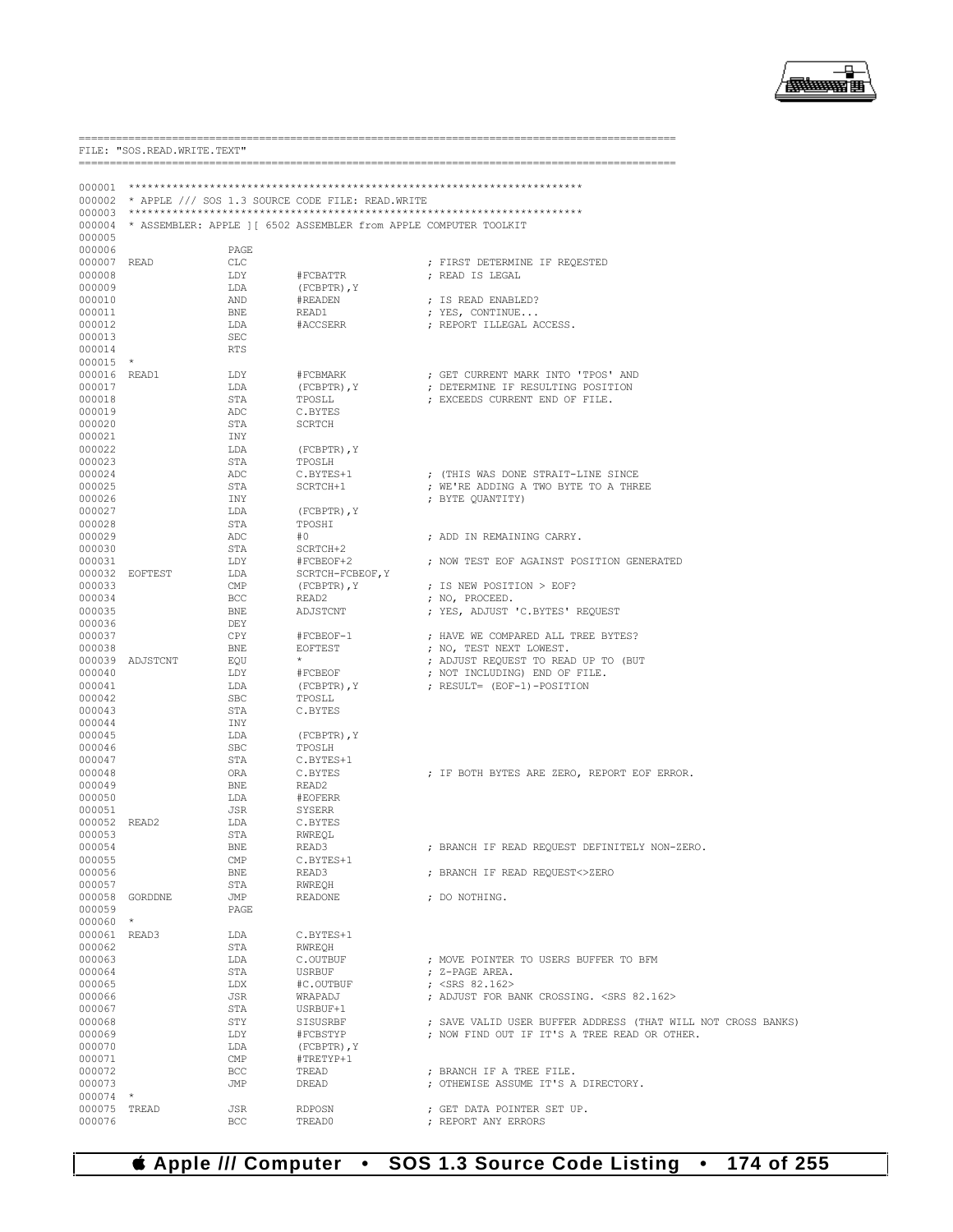

| 000077        |                | JMP        | ERRFIX1          |                                                         |
|---------------|----------------|------------|------------------|---------------------------------------------------------|
| 000078 TREAD0 |                | JSR        | PREPRW           | ; TEST FOR NEWLINE, SETS UP FOR PARTIAL READ.           |
| 000079        |                | JSR        | READPART         | ; MOVE CURRENT DATA BUFFER CONTENTS TO USER AREA        |
| 000080        |                | BVS        | GORDDNE          | ; BRANCH IF REQUEST IS SATISFIED.                       |
|               |                |            |                  |                                                         |
| 000081        |                | <b>BCS</b> | TREAD            | ; CARRY SET INDICATES NEWLINE IS SET.                   |
| 000082        |                | LDA        | RWREOH           | ; FIND OUT HOW MANY BLOCKS ARE TO BE READ               |
| 000083        |                | LSR        | Α                | ; IF LESS THAN TWO, THEN DO IT THE SLOW WAY.            |
| 000084        |                | <b>BEQ</b> | TREAD            |                                                         |
| 000085        |                | STA        | BULKCNT          | ; SAVE BULK BLOCK COUNT.                                |
| 000086        |                | LDY        | #FCBSTAT         | ; MAKE SURE CURRENT DATA AREA                           |
| 000087        |                | LDA        | $(FCBPTR)$ , $Y$ | ; DOESN'T NEED TO BE WRITTEN BEFORE                     |
| 000088        |                | AND        | #DATMOD          | ; RESETTING POINTER TO READ DIRECTLY INTO               |
| 000089        |                | <b>BNE</b> | TREAD            | ; USER'S AREA. BRANCH IF DATA NEED TO BE WRITTEN        |
| 000090        |                | STA        | <b>IOACCESS</b>  | ; TO FORCE FIRST CALL THRU ALL DEVICE HANDLER CHECKING. |
| 000091        |                | LDA        | USRBUF           | ; MAKE THE DATA BUFFER THE USER'S SPACE.                |
| 000092        |                | STA        | DATPTR           |                                                         |
| 000093        |                | LDA        | USRBUF+1         |                                                         |
| 000094        |                | STA        | DATPTR+1         |                                                         |
| 000095        |                | LDA        | SISUSRBF         |                                                         |
| 000096        |                | STA        | SISDATP          |                                                         |
| $000097$ *    |                |            |                  |                                                         |
| 000098        |                | PAGE       |                  |                                                         |
|               |                |            |                  |                                                         |
| 000099 RDFAST |                | JSR        | RDPOSN           | ; GET NEXT BLOCK DIRECTLY INTO USER SPACE.              |
| 000100        |                | <b>BCS</b> | ERRFIX           | ; BRANCH ON ANY ERROR.                                  |
|               | 000101 RDFAST0 | INC        | DATPTR+1         | ; BUMP ALL POINTERS BY 512 (ONE BLOCK)                  |
| 000102        |                | INC        | DATPTR+1         |                                                         |
| 000103        |                | DEC        | RWREQH           |                                                         |
| 000104        |                | DEC        | RWREQH           |                                                         |
| 000105        |                | INC        | TPOSLH           |                                                         |
| 000106        |                | INC        | TPOSLH           |                                                         |
| 000107        |                | BNE        | RDFAST1          | ; BRANCH IF POSITION DOES NOT GET TO A 64K BOUNDARY.    |
| 000108        |                | <b>INC</b> | TPOSHI           | ; OTHERWISE, MUST CHECK FOR A 128K BOUNDARY             |
| 000109        |                | LDA        | TPOSHI           | ; SET CARRY IF MOD 128K HAS BEEN REACHED                |
| 000110        |                | <b>EOR</b> | #1               |                                                         |
| 000111        |                | LSR        | Α                |                                                         |
|               | 000112 RDFAST1 | DEC        | <b>BULKCNT</b>   | ; HAVE WE READ ALL WE CAN FAST?                         |
| 000113        |                | BNE        | RDFAST2          | ; BRANCH IF MORE TO READ.                               |
| 000114        |                | JSR        | FXDATPTR         | ; GO FIX UP DATA POINTER TO SOS BUFFER.                 |
| 000115        |                | LDA        | RWREQL           | ; TEST FOR END OF READ.                                 |
| 000116        |                | ORA        | RWREQH           | ; ARE BOTH ZERO?                                        |
| 000117        |                | <b>BEQ</b> | <b>READONE</b>   |                                                         |
| 000118        |                | BNE        | TREAD            |                                                         |
| $000119$ *    |                |            |                  | ; NO, READ LAST PARTIAL BLOCK.                          |
|               |                |            |                  |                                                         |
|               | 000120 RDFAST2 | <b>BCS</b> | RDFAST           |                                                         |
| 000121        |                | LDA        | TPOSHI           | ; GET INDEX TO NEXT BLOCK ADDRESS                       |
| 000122        |                | LSR        | Α                |                                                         |
| 000123        |                | LDA        | TPOSLH           |                                                         |
| 000124        |                | <b>ROR</b> | Α                |                                                         |
| 000125        |                | TAY        |                  | ; INDEX TO ADDRESS IS INT(POS/512)                      |
| 000126        |                | LDA        | (TINDX), Y       | ; GET LOW ADDRESS                                       |
| 000127        |                | STA        | BLOKNML          |                                                         |
| 000128        |                | INC        | TINDX+1          |                                                         |
| 000129        |                | CMP        | (TINDX), Y       | ; ARE BOTH HI AND LOW ADDRESS THE SAME?                 |
| 000130        |                | <b>BNE</b> | REALRD           | ; NO, IT'S A REAL BLOCK ADDRESS.                        |
| 000131        |                | CMP        | #0               | ; ARE BOTH BYTES ZERO?                                  |
| 000132        |                | BNE        | REALRD           | ; NOPE -- MUST BE REAL DATA                             |
| 000133        |                | STA        | IOACCESS         | ; DON'T DO REPEATIO JUST AFTER SPARSE                   |
| 000134        |                | BEQ        | NOSTUF           | ; BRANCH ALWAYS (CARRY SET)                             |
| 000135 REALRD |                | LDA        | (TINDX), Y       | ; GET HIGH ADDRESS BYTE                                 |
| 000136        |                | CLC        |                  |                                                         |
|               | 000137 NOSTUF  | DEC        | TINDX+1          |                                                         |
| 000138        |                | BCS        | RDFAST           | ; BRANCH IF NO BLOCK TO READ                            |
| 000139        |                | STA        | BLOKNMH          |                                                         |
| 000140        |                |            |                  | ; HAS FIRST CALL GONE TO DEVICE YET?                    |
|               |                | LDA        | IOACCESS         |                                                         |
| 000141        |                | BEQ        | RDFAST           | ; NOPE, GO THRU NORMAL ROUTE                            |
| 000142        |                | LDA        | DATPTR+1         | ; RESET HI BUFFER ADDRESS FOR DEVICE HANDLER            |
| 000143        |                | STA        | DBUFPH           |                                                         |
| 000144        |                | JSR        | REPEATIO         |                                                         |
| 000145        |                | BCC        | RDFAST0          | ; BRANCH IF NO ERRORS.                                  |
| 000146        |                | PAGE       |                  |                                                         |
|               | 000147 ERRFIX  | PHA        |                  | ; SAVE ERROR CODE                                       |
| 000148        |                | JSR        | FXDATPTR         | ; GO RESTORE DATA POINTERS, ETC                         |
| 000149        |                | PLA        |                  |                                                         |
|               | 000150 ERRFIX1 | PHA        |                  | ; SAVE ERROR CODE                                       |
| 000151        |                | JSR        | READONE          | ; PASS BACK NUMBER OF BYTES ACTUALLY READ.              |
| 000152        |                | PLA        |                  |                                                         |
| 000153        |                | SEC        |                  | ; REPORT ERROR                                          |
| 000154        |                | <b>RTS</b> |                  |                                                         |
| $000155$ *    |                |            |                  |                                                         |
|               |                |            |                  |                                                         |
|               | 000156 READONE | LDY        | #0               | ; RETURN TOTAL NUMBER OF BYTES ACTUALLY READ            |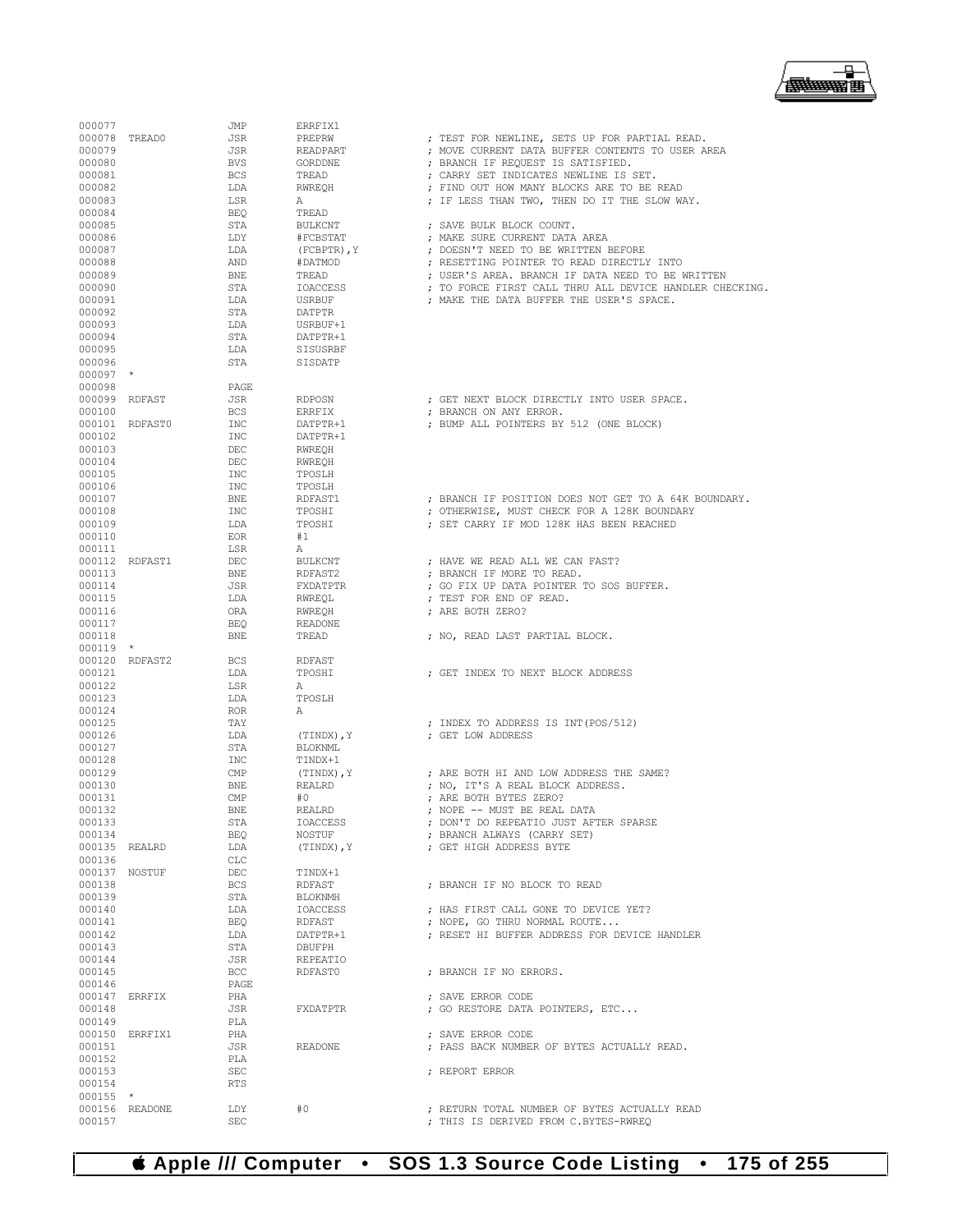

| 000158                  |                 | LDA               | C.BYTES              |                                                                                 |
|-------------------------|-----------------|-------------------|----------------------|---------------------------------------------------------------------------------|
| 000159<br>000160        |                 | <b>SBC</b>        | RWREQL               |                                                                                 |
| 000161                  |                 | STA<br>INY        | (C.OUTCNT), Y        |                                                                                 |
| 000162                  |                 | LDA               | C.BYTES+1            |                                                                                 |
| 000163                  |                 | <b>SBC</b>        | RWREQH               |                                                                                 |
| 000164                  |                 | STA               | (C.OUTCNT), Y        |                                                                                 |
| 000165                  |                 | JMP               | <b>RDPOSN</b>        | ; LEAVE WITH VALID POSITION IN FCB.                                             |
| $000166$ *              |                 |                   |                      |                                                                                 |
| 000167 PREPRW           |                 | SEC               |                      | ; ADJUST POINTER TO USER'S BUFFER TO                                            |
| 000168                  |                 | LDA               | USRBUF               | ; MAKE THE TRANSFER                                                             |
| 000169                  |                 | <b>SBC</b>        | TPOSLL               |                                                                                 |
| 000170                  |                 | STA               | USRBUF               |                                                                                 |
| 000171                  |                 | <b>BCS</b>        | PREPRW1              | ; BRANCH IF NO ADJUSTMENT TO HI ADDR. NEEDED.                                   |
| 000172                  | 000173 PREPRW1  | DEC               | USRBUF+1<br>#FCBATTR | ; NOTE: SARA ALLOWS INDIRECT FROM \$101 UP                                      |
| 000174                  |                 | LDY<br>LDA        | $(FCBPTR)$ , $Y$     | ; AS LONG AS ACTUAL RESULTING ADDRESS IS >=\$200<br>; TEST FOR NEW LINE ENABLED |
| 000175                  |                 | AND               | #NLINEN              | ; SET CARRY IF IT IS.                                                           |
| 000176                  |                 | CLC               |                      |                                                                                 |
| 000177                  |                 | <b>BEQ</b>        | NONEWLIN             | ; BRANCH IF NEWLINE IS NOT ENABLED                                              |
| 000178                  |                 | <b>SEC</b>        |                      |                                                                                 |
| 000179                  |                 | LDY               | #FCBNEWL             |                                                                                 |
| 000180                  |                 | LDA               | (FCBPTR), Y          | ; MOVE NEWLINE CHARACTER TO MORE                                                |
| 000181                  |                 | STA               | NLCHAR               | ; ACCESSABLE SPOT.                                                              |
|                         | 000182 NONEWLIN | LDY               | TPOSLL               | ; GET INDEX TO FIRST DATA                                                       |
| 000183                  |                 | LDA               | <b>DATPTR</b>        | ; RESET LOW ORDER OF POSPTR TO BEGINNING OF PAGE.                               |
| 000184                  |                 | STA               | POSPTR               |                                                                                 |
| 000185<br>000186        |                 | LDX               | RWREOL               | ; AND LASTLY GET LOW ORDER COUNT OF REQUESTED BYTES.                            |
| $000187$ *              |                 | RTS               |                      | ; RETURN STATUSES                                                               |
|                         | 000188 READPART | TXA               |                      |                                                                                 |
| 000189                  |                 | BNE               | RDPART0              | ; BRANCH IF REQUEST IS NOT A EVEN PAGES                                         |
| 000190                  |                 | LDA               | RWREOH               | ; A CALL OF ZERO BYTES SHOULD NEVER GET HERE!                                   |
| 000191                  |                 | BEO               | SETRDNE              | ; BRANCH IF NOTHIN' TO DO.                                                      |
| 000192                  |                 | DEC               | RWREQH               |                                                                                 |
|                         | 000193 RDPART0  | DEX               |                      |                                                                                 |
| 000194 RDPART           |                 | LDA               | $(POSPTR)$ , $Y$     | ; MOVE DATA TO USER'S BUFFER                                                    |
| 000195                  |                 | STA               | (USRBUF), Y          | ; ONE BYTE AT A TIME.                                                           |
| 000196                  |                 | TXA               |                      | ; NOTE: THIS ROUTINE IS CODED TO BE                                             |
| 000197                  |                 | BEO               | ENDRQCHK             | ; FASTEST WHEN NEWLINE IS DISABLED.                                             |
|                         | 000198 RDPART1  | <b>BCS</b>        | TSTNEWL              | ; BRANCH IF NEW LINE NEEDS TO BE TESTED.                                        |
| 000200                  | 000199 RDPART2  | DEX               |                      |                                                                                 |
| 000201                  |                 | INY<br><b>BNE</b> | RDPART               | ; PAGE CROSSED?<br>; NO. MOVE NEXT BYTE.                                        |
| 000202                  |                 | LDA               | POSPTR+1             | ; TEST FOR END OF BUFFER                                                        |
| 000203                  |                 | INC               | USRBUF+1             | ; BUT FIRST ADJUST USER BUFFER POINTER                                          |
| 000204                  |                 | INC               | TPOSLH               | ; AND POSITION.                                                                 |
| 000205                  |                 | BNE               | RDPART3              |                                                                                 |
| 000206                  |                 | INC               | TPOSHI               |                                                                                 |
|                         | 000207 RDPART3  | INC               | POSPTR+1             | ; AND SOS BUFFER HIGH ADDRESS.                                                  |
| 000208                  |                 | EOR               | DATPTR+1             | ; (CARRY HAS BEEN CLEVERLY UNDISTURBED.)                                        |
| 000209                  |                 | BEQ               | RDPART               | ; BRANCH IF MORE TO READ IN BUFFER.                                             |
| 000210                  |                 | <b>CLV</b>        |                      | ; INDICATE NOT FINISHED.                                                        |
| 000211<br>$000212$ *    |                 | <b>BVC</b>        | RDPRTDNE             | ; BRANCH ALWAYS.                                                                |
|                         | 000213 ENDROCHK | LDA               | RWREQH               |                                                                                 |
| 000214                  |                 | BEQ               | RDRQDNE              | ; BRANCH IF REQEST SATISFIED.                                                   |
| 000215                  |                 | INY               |                      | ; DONE WITH THIS BLOCK OF DATA?                                                 |
| 000216                  |                 | BNE               | ENDRCHK1             | ; NO, ADJUST HIGH BYTE OF REQUEST.                                              |
| 000217                  |                 | LDA               | POSPTR+1             | ; MAYBE- CHECK FOR END OF BLOCK BUFFER.                                         |
| 000218                  |                 | EOR               | DATPTR+1             | ; (DON'T DISTURB CARRY)                                                         |
| 000219                  |                 | BNE               | ENDRCHK2             | ; BRANCH IF HI COUNT CAN BE DEALT WITH NEXT TIME.                               |
|                         | 000220 ENDRCHK1 | DEC               | RWREQH               |                                                                                 |
|                         | 000221 ENDRCHK2 | DEY               |                      | : RESTORE PROPER VALUE TO 'Y'                                                   |
| 000222                  |                 | JMP               | RDPART1              |                                                                                 |
| $000223$ *              |                 |                   |                      |                                                                                 |
| 000225                  | 000224 TSTNEWL  | LDA               | (POSPTR), Y          | ; GET LAST BYTE TRANSFERED AGAIN.                                               |
| 000226                  |                 | EOR<br>BNE        | NLCHAR<br>RDPART2    | ; HAVE WE MATCHED NEWLINE CHARACTER?<br>; NO, READ NEXT.                        |
|                         | 000227 RDRQDNE  | INY               |                      | ; ADJUST POSITION.                                                              |
| 000228                  |                 | BNE               | SETRDNE              |                                                                                 |
| 000229                  |                 | INC               | USRBUF+1             | ; BUMP POINTERS.                                                                |
| 000230                  |                 | INC               | TPOSLH               |                                                                                 |
| 000231                  |                 | BNE               | SETRDNE              |                                                                                 |
| 000232                  |                 | INC               | TPOSHI               |                                                                                 |
|                         | 000233 SETRDNE  | BIT               | SETVFLG              | ; (SET V FLAG)                                                                  |
|                         | 000234 RDPRTDNE | STY               | TPOSLL               | ; SAVE LOW POSITION                                                             |
| 000235                  |                 | BVS               | RDONE1               |                                                                                 |
| 000236                  |                 | INX               |                      | ; LEAVE REQUEST AS +1 FOR NEXT CALL                                             |
| 000237 RDONE1<br>000238 |                 | STX<br>PHP        | RWREQL               | ; AND REMAINDER OF REQUEST COUNT.<br>; SAVE STATUSES                            |
|                         |                 |                   |                      |                                                                                 |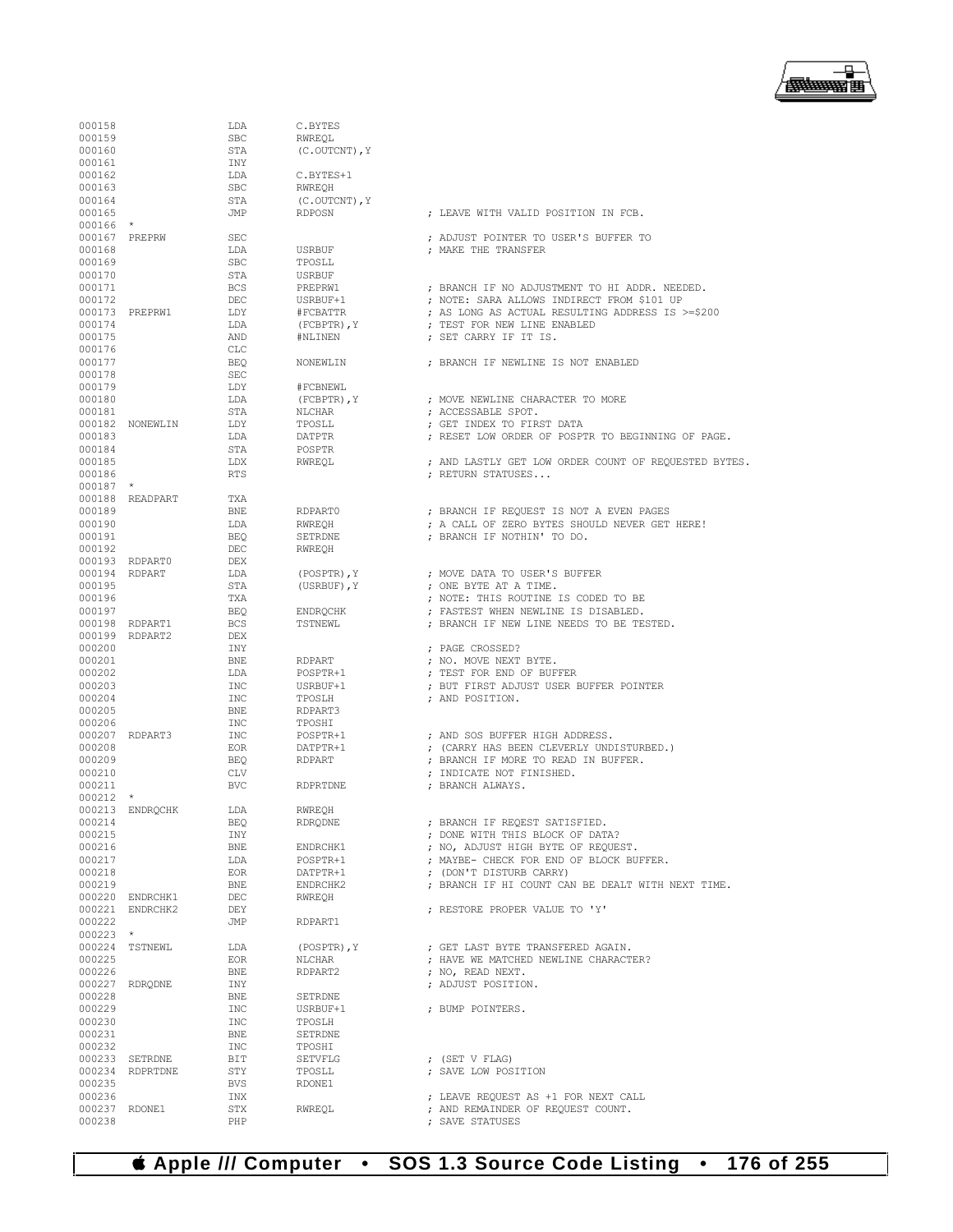▕<del>▓▓▓▓</del>▊

| 000239           |                       | CLC        |                  | ; ADJUST USER'S LOW BUFFER ADDRESS                            |
|------------------|-----------------------|------------|------------------|---------------------------------------------------------------|
| 000240           |                       | TYA        |                  |                                                               |
| 000241           |                       | ADC        | <b>USRBUF</b>    |                                                               |
| 000242           |                       | STA        | <b>USRBUF</b>    |                                                               |
| 000243           |                       | BCC        | RDPART4          |                                                               |
| 000244           |                       | INC        | USRBUF+1         | ; ADJUST HI ADDRESS AS NEEDED.                                |
| 000245           | RDPART4               | PLP        |                  | ; RESTORE RETURN STATUSES                                     |
| 000246           | SETVFLG               | <b>RTS</b> |                  | ; (THIS BYTE <\$60> IS USED TO SET V FLAG)                    |
| 000247           | $\star$               |            |                  |                                                               |
|                  | 000248 FXDATPTR       | LDA        | DATPTR           |                                                               |
|                  |                       |            |                  | ; PUT CURRENT USER BUFFER                                     |
| 000249           |                       | STA        | <b>USRBUF</b>    | ; ADDRESS BACK TO NORMAL                                      |
| 000250           |                       | LDA        | DATPTR+1         |                                                               |
| 000251           |                       | STA        | USRBUF+1         | ; BANK PAIR BYTE SHOULD BE MOVED ALSO.                        |
| 000252           |                       | LDA        | SISDATP          |                                                               |
| 000253           |                       | STA        | SISUSRBF         |                                                               |
| 000254           |                       | LDY        | #FCBBUFN         | ; RESTORE BUFFER ADDRESS                                      |
| 000255           |                       | LDA        | (FCBPTR), Y      |                                                               |
| 000256           |                       | LDX        | #DATPTR          |                                                               |
| 000257           |                       | JMP        | <b>GETBUFADR</b> | ; END VIA CALL TO BOB'S CODE.                                 |
| 000258           | $\star$               |            |                  |                                                               |
| 000259           |                       | PAGE       |                  |                                                               |
| 000260           | $\star$               |            |                  |                                                               |
|                  |                       |            |                  |                                                               |
| 000261           | * READ DIRECTORY FILE |            |                  |                                                               |
| 000262           | $\star$               |            |                  |                                                               |
| 000263           | DREAD                 | JSR        | <b>RDPOSN</b>    |                                                               |
| 000264           |                       | <b>BCS</b> | <b>ERRDRD</b>    | ; PASS BACK ANY ERRORS                                        |
| 000265           |                       | JSR        | PREPRW           | ; PREPARE FOR TRANSFER.                                       |
| 000266           |                       | JSR        | READPART         | ; MOVE DATA TO USER'S BUFFER                                  |
| 000267           |                       | <b>BVC</b> | DREAD            | ; REPEAT UNTIL REQUEST IS SATISFIED.                          |
| 000268           |                       | JSR        | <b>READONE</b>   | ; UPDATE FCB AS TO NEW POSITION.                              |
| 000269           |                       | BCC        | <b>DREDONE</b>   | ; BRANCH IF ALL IS WELL.                                      |
| 000270           |                       | CMP        | #EOFERR          | ; WAS LAST READ TO END OF FILE?                               |
| 000271           |                       | <b>SEC</b> |                  | ; ANTICIPATE SOME OTHER PROBLEM                               |
|                  |                       |            |                  |                                                               |
| 000272           |                       | BNE        | <b>DREDERR</b>   | ; BRANCH IF NOT EOF ERROR.                                    |
| 000273           |                       | JSR        | SVMARK           |                                                               |
| 000274           |                       | JSR        | ZIPDATA          | ; CLEAR OUT DATA BLOCK.                                       |
| 000275           |                       | LDY        | #FCBDATB+1       | ; PROVIDE DUMMY BACK POINTER FOR FUTURE RE-POSITION           |
| 000276           |                       | LDA        | $(FCBPTR)$ , $Y$ | ; GET HI BYTE OF LAST BLOCK.                                  |
| 000277           |                       | PHA        |                  |                                                               |
| 000278           |                       | DEY        |                  |                                                               |
| 000279           |                       | LDA        | (FCBPTR), Y      | ; AND LOW BYTE.                                               |
| 000280           |                       | PHA        |                  |                                                               |
| 000281           |                       | LDA        | #0               | ; NOW MARK CURRENT BLOCK AS IMPOSIBLE.                        |
| 000282           |                       | STA        | (FCBPTR), Y      |                                                               |
|                  |                       |            |                  |                                                               |
| 000283           |                       | INY        |                  |                                                               |
| 000284           |                       | STA        | (FCBPTR), Y      |                                                               |
| 000285           |                       | TAY        |                  | ; NOW MOVE LAST BLOCK ADDRESS TO DATA BUFFER AS BACK POINTER. |
| 000286           |                       | PLA        |                  |                                                               |
| 000287           |                       | STA        | (DATPTR), Y      |                                                               |
| 000288           |                       |            |                  |                                                               |
|                  |                       | PLA        |                  |                                                               |
| 000289           |                       | INY        |                  |                                                               |
| 000290           |                       | STA        |                  |                                                               |
|                  | DREDONE               | <b>CLC</b> | (DATPTR), Y      |                                                               |
| 000291           |                       |            |                  | ; INDICATE NO ERROR                                           |
| 000292           | DREDERR               | RTS        |                  |                                                               |
| 000293           | $\star$               |            |                  |                                                               |
| 000294           | ERRDRD                | JMP        | ERRFIX1          | ; REPORT HOW MUCH WE COULD TRANSFER BEFORE ERROR.             |
| 000295           |                       |            |                  |                                                               |
| 000296           |                       | PAGE       |                  |                                                               |
| 000297 WRITE     |                       | CLC        |                  | ; FIRST DETERMINE IF REOESTED                                 |
| 000298           |                       | LDY        | #FCBATTR         | ; WRITE IS LEGAL                                              |
| 000299           |                       | LDA        | $(FCBPTR)$ , $Y$ |                                                               |
| 000300           |                       | AND        | #WRITEN          | ; IS WRITE ENABLED?                                           |
| 000301           |                       | <b>BNE</b> | WRITE1           | ; YES, CONTINUE                                               |
| 000302 ERRACCS   |                       | LDA        | #ACCSERR         | ; REPORT ILLEGAL ACCESS.                                      |
| 000303           |                       | <b>SEC</b> |                  |                                                               |
| 000304 WPERROR   |                       | <b>RTS</b> |                  |                                                               |
| 000305           | $\star$               |            |                  |                                                               |
|                  |                       |            |                  | ; OTHERWISE, MAKE SURE DEVICE IS NOT WRITE PROTECTED.         |
| 000306 WRITE1    |                       | JSR        | TSTWPROT         |                                                               |
| 000307           |                       | <b>BCS</b> | <b>WPERROR</b>   | ; REPORT WRITE PROTECTED AND ABORT OPERATION.                 |
| $000308$ *       |                       |            |                  |                                                               |
| 000309           |                       | LDY        | #FCBMARK         | ; GET CURRENT MARK INTO 'TPOS' AND                            |
| 000310           |                       | LDA        | $(FCBPTR)$ , $Y$ | ; DETERMINE IF RESULTING POSITION                             |
| 000311           |                       | STA        | TPOSLL           | ; EXCEEDS CURRENT END OF FILE.                                |
| 000312           |                       | ADC        | C.BYTES          |                                                               |
| 000313           |                       | STA        | SCRTCH           |                                                               |
| 000314           |                       | INY        |                  |                                                               |
| 000315           |                       | LDA        | (FCBPTR), Y      |                                                               |
| 000316           |                       | STA        | TPOSLH           |                                                               |
| 000317           |                       | ADC        | C.BYTES+1        | ; (THIS WAS DONE STRAIGHT-LINE SINCE                          |
|                  |                       |            |                  |                                                               |
| 000318<br>000319 |                       | STA<br>INY | SCRTCH+1         | ; WE'RE ADDING A TWO BYTE TO A THREE<br>; BYTE QUANTITY)      |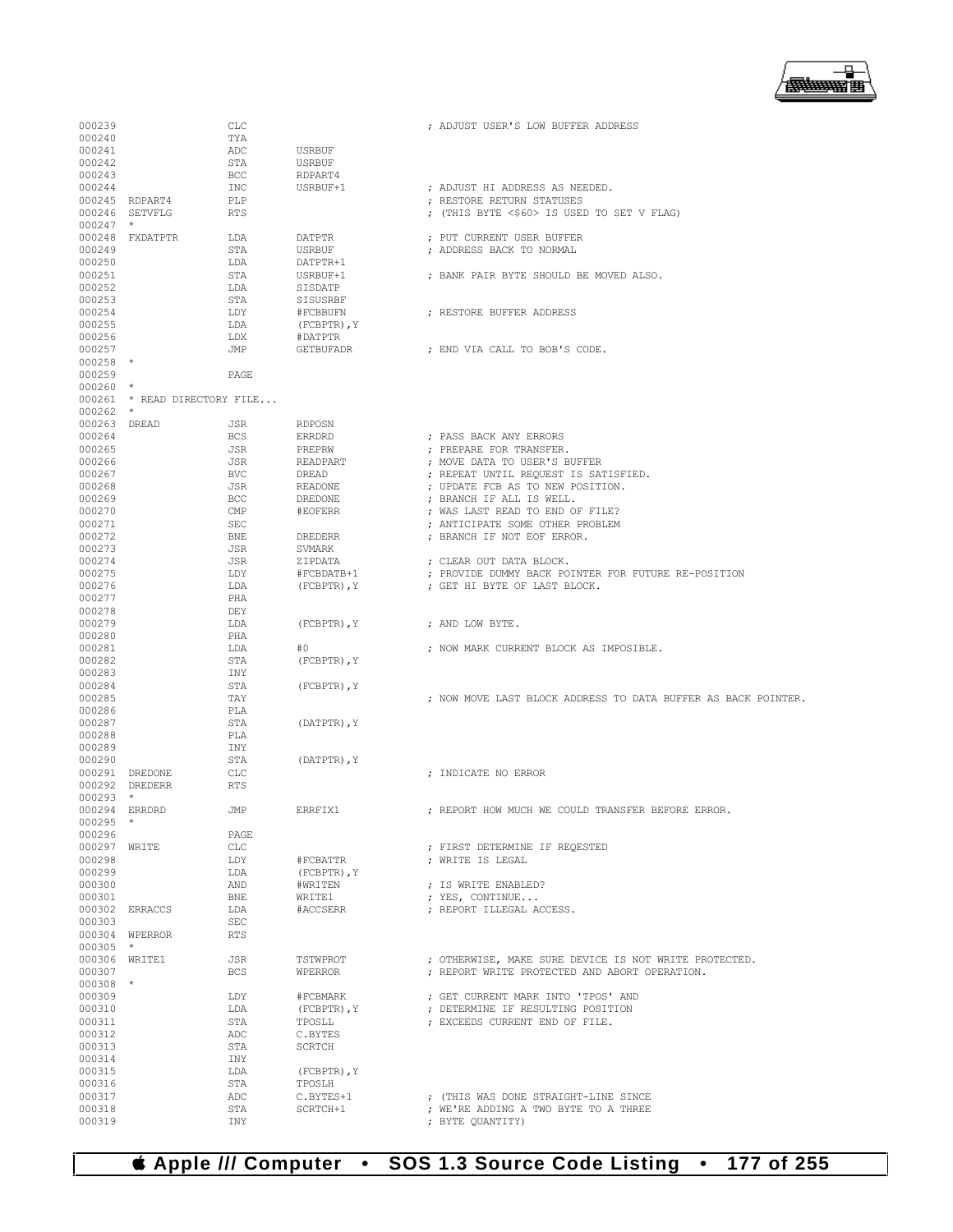

| 000320           |                  | LDA               | $(FCBPTR)$ , $Y$        |                                                                       |
|------------------|------------------|-------------------|-------------------------|-----------------------------------------------------------------------|
| 000321           |                  | STA               | TPOSHI                  |                                                                       |
| 000322           |                  | ADC               | #0                      | ; ADD IN REMAINING CARRY.                                             |
| 000323           |                  | STA               | SCRTCH+2                |                                                                       |
| 000324           |                  | LDY               | #FCBEOF+2               | ; NOW TEST EOF AGAINST POSITION GENERATED                             |
|                  | 000325 WEOFTST   | LDA               | SCRTCH-FCBEOF, Y        |                                                                       |
| 000326           |                  | CMP               | $(FCBPTR)$ , $Y$        | ; IS NEW POSITION > EOF?                                              |
| 000327           |                  | <b>BCC</b>        | WRITE2                  | ; NO, PROCEED.                                                        |
| 000328           |                  | BNE               | WADJEOF                 | ; YES, ADJUST END OF FILE                                             |
| 000329           |                  | DEY               |                         |                                                                       |
| 000330           |                  | CPY               | #FCBEOF-1               | ; HAVE WE COMPARED ALL TREE BYTES?                                    |
| 000331           | 000332 WADJEOF   | BNE<br><b>CLC</b> | WEOFTST                 | ; NO, TEST NEXT LOWEST.                                               |
| 000333           |                  | LDY               | #FCBEOF                 | ; ADJUST REQUEST TO WRITE UP TO (BUT<br>; NOT INCLUDING) END OF FILE. |
|                  | 000334 WRTADJEOF | LDA               | $(FCBPTR)$ , $Y$        | ; SAVE OLD EOF IN CASE OF LATER ERROR                                 |
| 000335           |                  | STA               | OLDEOF-FCBEOF, Y        |                                                                       |
| 000336           |                  | LDA               | SCRTCH-FCBEOF, Y        | ; RESULT=EOF                                                          |
| $000337$ *       |                  |                   |                         |                                                                       |
| 000338           |                  | STA               | $(FCBPTR)$ , $Y$        |                                                                       |
| 000339           |                  | INY               |                         |                                                                       |
| 000340           |                  | CPY               | #FCBEOF+3               |                                                                       |
| 000341           |                  | BNE               | WRTADJEOF               |                                                                       |
| 000342 WRITE2    |                  | LDA               | C.BYTES                 |                                                                       |
| 000343           |                  | STA               | RWREOL                  |                                                                       |
| 000344           |                  | BNE               | WRITE3                  | ; BRANCH IF WRITE REQUEST DEFINITELY NON-ZERO.                        |
| 000345           |                  | CMP               | C.BYTES+1               |                                                                       |
| 000346           |                  | BNE               | WRITE3                  | ; BRANCH IF WRITE REQUEST<>ZERO                                       |
| 000347           |                  | STA               | RWREQH                  |                                                                       |
| 000348           |                  | JMP               | WRITDONE                | ; DO NOTHING.                                                         |
| $000349$ *       |                  |                   |                         |                                                                       |
| 000350           |                  | PAGE              |                         |                                                                       |
| 000351 WRITE3    |                  | LDA               | C.BYTES+1               |                                                                       |
| 000352           |                  | STA               | RWREOH                  |                                                                       |
| 000353           |                  | LDA               | C.OUTBUF                | ; MOVE POINTER TO USERS BUFFER TO BFM                                 |
| 000354           |                  | STA               | <b>USRBUF</b>           | ; Z-PAGE AREA.                                                        |
| 000355           |                  | LDA               | C.OUTBUF+1              |                                                                       |
| 000356           |                  | STA               | USRBUF+1                | ; (SO IT MAY BE ADJUSTED WITHOUT LOOSING                              |
| 000357           |                  | LDA               | SISOUTBF                | ; ORIGINAL ADDRESS.)                                                  |
| 000358           |                  | STA               | SISUSRBF                |                                                                       |
| 000359           |                  | LDY               | #FCBSTYP                | ; NOW FIND OUT IF IT'S A TREE WRITE OR OTHER.                         |
| 000360           |                  | LDA               | $(FCBPTR)$ , $Y$        |                                                                       |
| 000361<br>000362 |                  | CMP               | #TRETYP+1               |                                                                       |
| 000363           |                  | BCC<br>JMP        | TWRITE                  | ; BRANCH IF A TREE FILE.                                              |
| 000364 TWRITE    |                  | JSR               | ERRACCS<br>RDPOSN       | ; OTHEWISE RETURN AN ACCESS ERROR!<br>; READ BLOCK WE'RE              |
| 000365           |                  | <b>BCS</b>        | WRITERROR               |                                                                       |
| 000366           |                  | LDY               | #FCBSTAT                |                                                                       |
| 000367           |                  | LDA               | $(FCBPTR)$ , $Y$        |                                                                       |
| 000368           |                  | AND               | #DATALC+IDXALC+TOPALC   |                                                                       |
| 000369           |                  | <b>BEQ</b>        | TREWRT1                 |                                                                       |
| 000370           |                  | LDY               | #0                      | ; FIND OUT IF ENOUGH DISK SPACE IS AVAILABLE FOR                      |
| 000371           | TWRTALC          | INY               |                         | : INDEXES AND DATA BLOCK                                              |
| 000372           |                  | LSR               | Α                       |                                                                       |
| 000373           |                  | BNE               | TWRTALC                 |                                                                       |
| 000374           |                  | STY               | REOL                    |                                                                       |
| 000375           |                  | STA               | <b>REOH</b>             |                                                                       |
| 000376           |                  | JSR               | TSFRBLK                 |                                                                       |
| 000377           |                  | <b>BCS</b>        | WRITERROR               | ; PASS BACK ANY ERRORS.                                               |
| 000378           |                  | LDY               | #FCBSTAT                |                                                                       |
| 000379           |                  | LDA               | (FCBPTR), Y             | ; NOW GET MORE SPECIFIC.                                              |
| 000380           |                  | AND               | #TOPALC                 | ; ARE WE LACKING A TREE TOP?                                          |
| 000381           |                  | <b>BEQ</b>        | TSTSAPWR                | ; NO, TEST FOR LACK OF SAPLING LEVEL INDEX.                           |
| 000382           |                  | JSR               | TOPDOWN                 | ; GO ALLOCATE TREE TOP AND ADJUST FILE TYPE.                          |
| 000383           |                  | <b>BCC</b>        | DBLOKALC                | ; CONTINUE WITH ALLOCATION OF DATA BLOCK.                             |
| 000384           | WRITERROR        | PHA               |                         | : SAVE ERROR                                                          |
| 000385           |                  | LDY               | #FCBEOF                 |                                                                       |
|                  | 000386 WRITERR01 | LDA               | OLDEOF-FCBEOF, Y        |                                                                       |
| 000387           |                  | STA               | $(FCBPTR)$ , $Y$        | : RESTORE OLD EOF UPON ERR                                            |
| 000388           |                  | INY               |                         |                                                                       |
| 000389           |                  | CPY               | #FCBEOF+3               |                                                                       |
| 000390           |                  | BNE               | WRITERR01               |                                                                       |
| 000391           |                  | LDY               | #FCBMARK                |                                                                       |
|                  | 000392 WRITERR02 | LDA               | OLDMARK-FCBMARK, Y      |                                                                       |
| 000393           |                  | STA               | $(FCBPTR)$ , $Y$        | ; AND RESTORE OLD MARK!                                               |
| 000394           |                  | INY               |                         |                                                                       |
| 000395<br>000396 |                  | CPY<br>BNE        | #FCBMARK+3<br>WRITERR02 |                                                                       |
| 000397           |                  | PLA               |                         |                                                                       |
| 000398           |                  | <b>SEC</b>        |                         |                                                                       |
| 000399           |                  | <b>RTS</b>        |                         | ; ERROR RETURN                                                        |
| $000400$ *       |                  |                   |                         |                                                                       |
|                  |                  |                   |                         |                                                                       |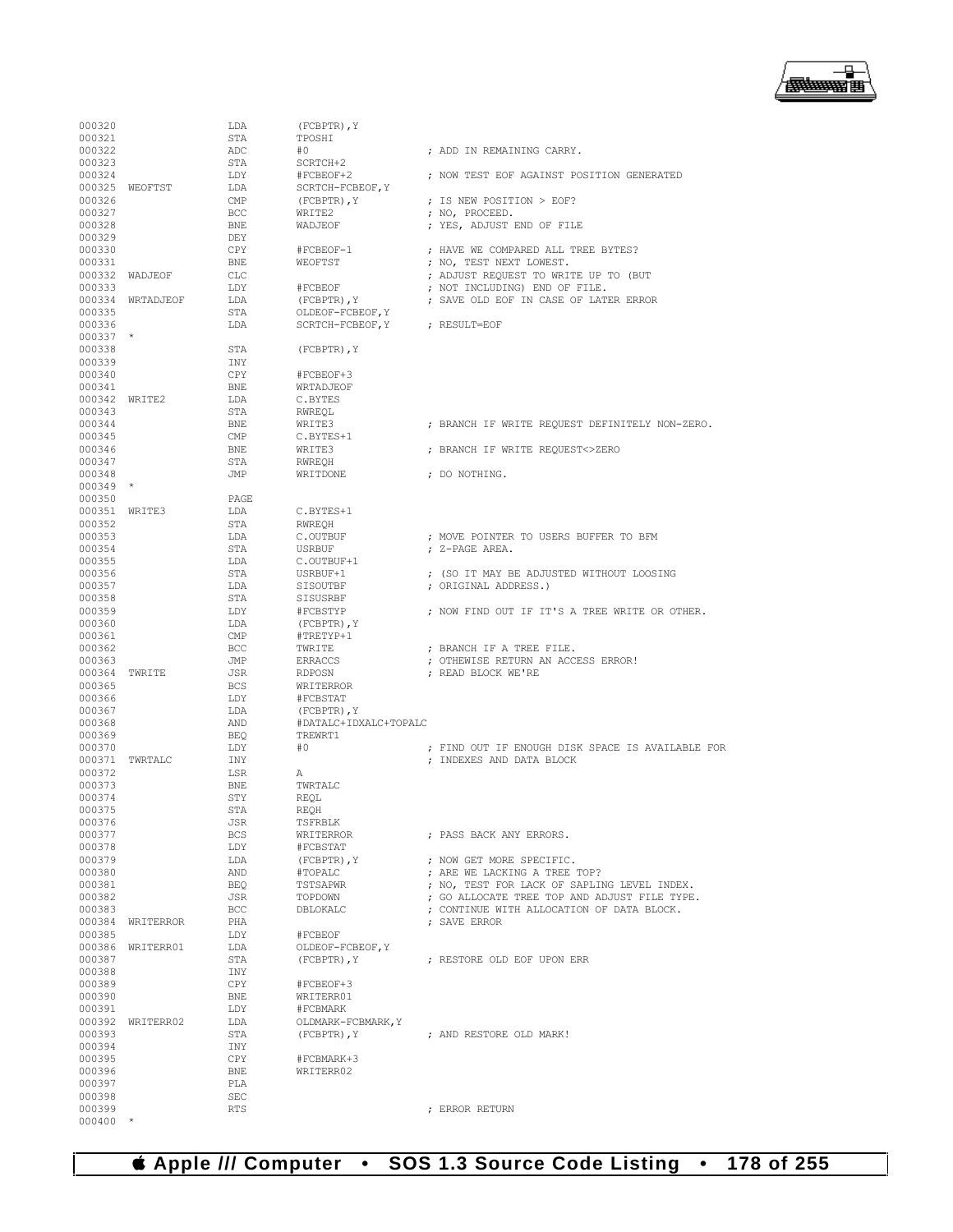

| 000401               | TWRITEGO                           | BVC               | TWRITE               | ; A PIGGY-BACK BACKWARD BRANCH                                  |
|----------------------|------------------------------------|-------------------|----------------------|-----------------------------------------------------------------|
| $000402$ *<br>000403 |                                    | PAGE.             |                      |                                                                 |
| 000404               | TSTSAPWR                           | LDA               | $(FCBPTR)$ , $Y$     | : GET STATUS BYTE AGAIN.                                        |
| 000405               |                                    | AND               | #IDXALC              | ; DO WE NEED A SAPLING LEVEL INDEX BLOCK?                       |
| 000406               |                                    | BEO               | DBLOKALC             | ; NO, ASSUME IT'S JUST A DATA BLOCK NEEDED.                     |
| 000407               |                                    | JSR               | SAPDOWN              | ; GO ALLOCATE AN INDEX BLOCK AND UPDATE TREE TOP.               |
| 000408               |                                    | <b>BCS</b>        | WRITERROR            | : RETURN ANY ERRORS.                                            |
| 000409<br>000410     | DBLOKALC                           | JSR<br><b>BCS</b> | ALCWBLK<br>WRITERROR | ; GO ALLOCATE FOR DATA BLOCK.                                   |
| 000411               |                                    | LDA               | TPOSHI               | ; CALCULATE POSITION WITHIN INDEX BLOCK.                        |
| 000412               |                                    | LSR               | A                    |                                                                 |
| 000413               |                                    | LDA               | TPOSLH               |                                                                 |
| 000414               |                                    | <b>ROR</b>        | A                    |                                                                 |
| 000415               |                                    | TAY               |                      | ; NOW PUT BLOCK ADDRESS INTO INDEX BLOCK                        |
| 000416               |                                    | INC               | TINDX+1              | : HIGH BYTE FIRST.                                              |
| 000417<br>000418     |                                    | LDA<br>TAX        | SCRTCH+1             |                                                                 |
| 000419               |                                    | STA               | (TINDX), Y           |                                                                 |
| 000420               |                                    | DEC               | TINDX+1              | ; (RESTORE POINTER TO LOWER PAGE OF INDEX BLOCK)                |
| 000421               |                                    | LDA               | SCRTCH               | ; GET LOW BLOCK ADDRESS                                         |
| 000422               |                                    | STA               | (TINDX), Y           | ; NOW STORE LOW ADDRESS.                                        |
| 000423               |                                    | LDY               | #FCBDATB             | ; ALSO UPDATE FILE CONTROL BLOCK TO INDICATE                    |
| 000424               |                                    | STA               | (FCBPTR), Y          | ; THAT THIS BLOCK IS ALLOCATED.                                 |
| 000425<br>000426     |                                    | INY<br>TXA        |                      | ; GET HIGH ADDRESS AGAIN.                                       |
| 000427               |                                    | STA               | $(FCBPTR)$ , $Y$     |                                                                 |
| 000428               |                                    | LDY               | #FCBSTAT             |                                                                 |
| 000429               |                                    | LDA               | (FCBPTR), Y          |                                                                 |
| 000430               |                                    | ORA               | #IDXMOD              |                                                                 |
| 000431               |                                    | AND               |                      | #\$FF-DATALC-IDXALC-TOPALC ; CLEAR ALLOCATION REOUIREMENT BITS. |
| 000432               |                                    | STA               | (FCBPTR), Y          |                                                                 |
| 000433               | TREWRT1                            | LDX               | #USRBUF              | ; LOCATE POINTER TO ADJUST <srs 82.162=""></srs>                |
| 000434<br>000435     |                                    | JSR<br>JSR        | WRAPADJ<br>PREPRW    | ; ADJUST FOR BANK CROSSING <srs 82.162=""><br/>; WRITE ON</srs> |
| 000436               |                                    | JSR               | WRTPART              |                                                                 |
| 000437               |                                    | BVC               | TWRITEGO             |                                                                 |
|                      | 000438 WRITDONE                    | JMP               | RDPOSN               | ; UPDATE FCB WITH NEW POSITION.                                 |
| $000439$ *           |                                    |                   |                      |                                                                 |
| 000440               |                                    | PAGE              |                      |                                                                 |
| 000442               | 000441 WRTPART                     | TXA<br>BNE        | WRPART               | ; BRANCH IF REQUEST IS NOT A EVEN PAGES                         |
| 000443               |                                    | LDA               | RWREOH               | ; A CALL OF ZERO BYTES SHOULD NEVER GET HERE!                   |
| 000444               |                                    | BEQ               | SETWRDNE             | ; DO NOTHING!                                                   |
| $000445$ *           |                                    |                   |                      |                                                                 |
| 000446               |                                    | DEC               | RWREOH               |                                                                 |
| 000447               | WRPART                             | DEX               |                      |                                                                 |
| 000448<br>000449     |                                    | LDA<br>STA        | (USRBUF), Y          | ; MOVE DATA FROM USER'S BUFFER<br>; ONE BYTE AT A TIME.         |
| 000450               |                                    | TXA               | (POSPTR), Y          |                                                                 |
| 000451               |                                    | BEO               | ENDWQCHK             |                                                                 |
|                      | 000452 WRPART2                     | INY               |                      | ; PAGE CROSSED?                                                 |
| 000453               |                                    | <b>BNE</b>        | WRPART               | ; NO. MOVE NEXT BYTE.                                           |
| 000454               |                                    | LDA               | POSPTR+1             | ; TEST FOR END OF BUFFER                                        |
| 000455               |                                    | INC               | USRBUF+1             | ; BUT FIRST ADJUST USER BUFFER POINTER                          |
| 000456<br>000457     |                                    | <b>INC</b>        | TPOSLH<br>WRPART3    | ; AND POSITION.                                                 |
| 000458               |                                    | BNE<br>INC        | TPOSHI               |                                                                 |
|                      | 000459 WRPART3                     | INC               | POSPTR+1             | ; AND SOS BUFFER HIGH ADDRESS.                                  |
| 000460               |                                    | EOR               | DATPTR+1             | ; (CARRY HAS BEEN CLEVERLY UNDISTURBED.)                        |
| 000461               |                                    | <b>BEO</b>        | WRPART               | ; BRANCH IF MORE TO WRITE TO BUFFER.                            |
| 000462               |                                    | CLV               |                      | ; INDICATE NOT FINISHED.                                        |
| 000463               |                                    | <b>BVC</b>        | WRPRTDNE             | ; BRANCH ALWAYS.                                                |
| $000464$ *           | 000465 ENDWQCHK                    | LDA               | RWREQH               |                                                                 |
| 000466               |                                    | BEQ               | WRTRQDNE             | ; BRANCH IF REQEST SATISFIED.                                   |
| 000467               |                                    | INY               |                      | ; ARE WE DONE WITH THIS BLOCK OF DATA?                          |
| 000468               |                                    | BNE               | ENDWCHK1             | : BRANCH IF NOT.                                                |
| 000469               |                                    | LDA               | POSPTR+1             |                                                                 |
| 000470               |                                    | EOR.              | DATPTR+1             | ; WHILE THIS IS REDUNDANT, IT'S NECESSARY FOR                   |
| 000471               |                                    | <b>BNE</b>        | ENDWCHK2             | ; PROPER ADJUSTMENT OF REQUEST COUNT.                           |
|                      | 000472 ENDWCHK1<br>000473 ENDWCHK2 | DEC<br>DEY        | RWREQH               | ; (NOT FINISHED- OK TO ADJUST HI BYTE.)<br>; RESET MODIFIED Y   |
| 000474               |                                    | JMP               | WRPART2              |                                                                 |
| $000475$ *           |                                    |                   |                      |                                                                 |
|                      | 000476 WRTRODNE                    | INY               |                      | ; AND POSITION.                                                 |
| 000477               |                                    | <b>BNE</b>        | SETWRDNE             |                                                                 |
| 000478               |                                    | INC               | USRBUF+1             | ; BUMP POINTERS.                                                |
| 000479               |                                    | INC               | TPOSLH               |                                                                 |
| 000480<br>000481     |                                    | BNE<br>INC        | SETWRDNE<br>TPOSHI   |                                                                 |
|                      |                                    |                   |                      |                                                                 |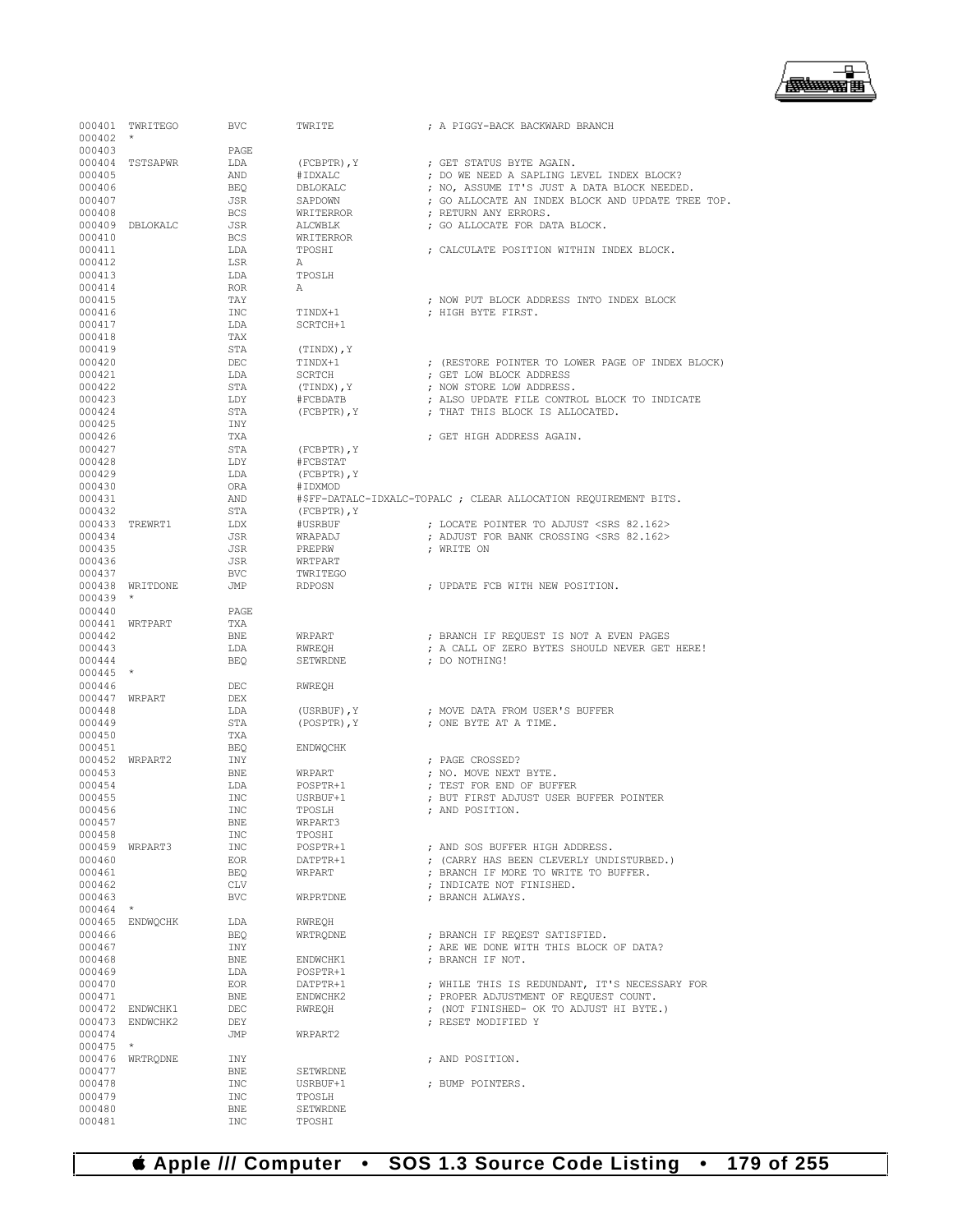### **Apple /// Computer • SOS 1.3 Source Code Listing • 180 of 255**

|            | 000482 SETWRDNE | BIT        | SETVFLG          | ; (SET V FLAG)                                          |
|------------|-----------------|------------|------------------|---------------------------------------------------------|
|            | 000483 WRPRTDNE | STY        | TPOSLL           | ; SAVE LOW POSITION                                     |
| 000484     |                 | <b>STX</b> | RWREQL           | ; AND REMAINDER OF REQUEST COUNT.                       |
| 000485     |                 | PHP        |                  | ; SAVE STATUSES                                         |
| 000486     |                 | LDY        | #FCBSTAT         |                                                         |
|            |                 |            |                  |                                                         |
| 000487     |                 | LDA        | (FCBPTR), Y      |                                                         |
| 000488     |                 | ORA        | #DATMOD+USEMOD   |                                                         |
| 000489     |                 | STA        | $(FCBPTR)$ , $Y$ |                                                         |
| 000490     |                 | <b>CLC</b> |                  | ; ADJUST USER'S LOW BUFFER ADDRESS                      |
| 000491     |                 | LDA        | TPOSLL           |                                                         |
| 000492     |                 | ADC        | USRBUF           |                                                         |
| 000493     |                 | STA        | USRBUF           |                                                         |
| 000494     |                 | BCC        | WRPART4          |                                                         |
|            |                 |            |                  |                                                         |
| 000495     |                 | <b>INC</b> | USRBUF+1         | : ADJUST HI ADDRESS AS NEEDED.                          |
|            | 000496 WRPART4  | JSR        | FCBUSED          | ; SET DIRECTORY FLUSH BIT                               |
| 000497     |                 | PLP        |                  | ; RESTORE RETURN STATUSES                               |
| 000498     |                 | <b>RTS</b> |                  |                                                         |
| 000499     |                 | PAGE       |                  |                                                         |
|            | 000500 TOPDOWN  | <b>JSR</b> | SWAPDOWN         | ; FIRST MAKE CURRENT 1ST BLOCK AN ENTRY IN NEW TOP.     |
| 000501     |                 | <b>BCS</b> | TPDWNERR         | ; RETURN ANY ERRORS                                     |
| 000502     |                 | LDY        | #FCBSTYP         | ; FIND OUT IF STORAGE TYPE HAS BEEN CHANGED TO 'TREE'.  |
|            |                 |            |                  |                                                         |
| 000503     |                 | LDA        | $(FCBPTR)$ , $Y$ | ; (IF NOT, ASSUME IT WAS ORIGINALLY A SEED AND          |
| 000504     |                 | <b>CMP</b> | #TRETYP          | ; BOTH LEVELS NEED TO BE BUILT.                         |
| 000505     |                 | <b>BEQ</b> | TOPDWN1          | ; OTHERWISE, ONLY AN INDEX NEED BE ALLOCATED)           |
| 000506     |                 | JSR        | SWAPDOWN         | ; MAKE PREVIOUS SWAP A SAP LEVEL INDEX BLOCK.           |
| 000507     |                 | <b>BCS</b> | TPDWNERR         |                                                         |
|            | 000508 TOPDWN1  | JSR        | ALCWBLK          | ; GET ANOTHER BLOCK ADDRESS FOR THE SAP LEVEL INDEX.    |
| 000509     |                 | <b>BCS</b> | TPDWNERR         |                                                         |
|            |                 |            | TPOSHI           |                                                         |
| 000510     |                 | LDA        |                  | ; CALCULATE POSITION OF NEW INDEX BLOCK                 |
| 000511     |                 | LSR        | Α                | ; IN THE TOP OF THE TREE.                               |
| 000512     |                 | TAY        |                  |                                                         |
| 000513     |                 | LDA        | <b>SCRTCH</b>    | : GET ADDRESS OF NEWLY ALOCATED INDEX BLOCK AGAIN       |
| 000514     |                 | TAX        |                  |                                                         |
| 000515     |                 | STA        | (TINDX), Y       |                                                         |
| 000516     |                 | <b>INC</b> | TINDX+1          |                                                         |
| 000517     |                 | LDA        | SCRTCH+1         |                                                         |
|            |                 |            |                  |                                                         |
| 000518     |                 | STA        | (TINDX), Y       | ; SAVE HI ADDRESS                                       |
| 000519     |                 | DEC        | TINDX+1          |                                                         |
| 000520     |                 | LDY        | #FCBIDXB+1       | ; MAKE NEWLY ALLOCATED BLOCK THE CURRENT INDEX BLOCK.   |
| 000521     |                 | STA        | $(FCBPTR)$ , $Y$ |                                                         |
| 000522     |                 | <b>TXA</b> |                  |                                                         |
| 000523     |                 | DEY        |                  |                                                         |
| 000524     |                 | STA        | (FCBPTR), Y      |                                                         |
|            |                 |            |                  |                                                         |
| 000525     |                 | <b>JSR</b> | WFCBFST          | ; SAVE NEW TOP OF TREE.                                 |
| 000526     |                 | <b>BCS</b> | TPDWNERR         |                                                         |
| 000527     |                 | JMP        | ZTMPIDX          | ; END BY RE-CLEARING CURRENT (NEW) INDEX BLOCK.         |
| 000528     | $\star$         |            |                  |                                                         |
|            | 000529 SAPDOWN  | LDY        | #FCBSTYP         | ; FIND OUT IF WE'RE DEALING WITH A TREE                 |
| 000530     |                 | LDA        | (FCBPTR), Y      | ; OR A SIMPLE SEED.                                     |
| 000531     |                 | <b>CMP</b> | #SEEDTYP         | ; IF SEED THEN AN ADJUSTMENT TO FILE TYPE IS NECESSARY. |
| 000532     |                 | <b>BEQ</b> | SAPDWN1          | ; BRANCH IF SEED.                                       |
|            |                 |            |                  |                                                         |
| 000533     |                 | JSR        | RFCBFST          | ; OTHERWISE READ IN TOP OF TREE.                        |
| 000534     |                 | BCC        | TOPDWN1          | ; BRANCH IF NO ERROR.                                   |
| 000535     | TPDWNERR        | <b>RTS</b> |                  | ; RETURN ERRORS                                         |
| 000536     | $\star$         |            |                  |                                                         |
| 000537     |                 | PAGE       |                  |                                                         |
| 000538     | SAPDWN1         | EQU        |                  | ; MAKE CURRENT SEED INTO A SAPLING                      |
| $000539$ * |                 |            |                  |                                                         |
|            | 000540 SWAPDOWN | JSR        | ALCWBLK          | : ALLOCATE A BLOCK BEFORE SWAP                          |
|            |                 | <b>BCS</b> |                  |                                                         |
| 000541     |                 |            | SWAPERR          | ; RETURN ERRORS IMMEDIATELY.                            |
| 000542     |                 | LDY        | #FCBFRST         | ; GET PREVIOUS FIRST BLOCK                              |
| 000543     |                 | LDA        | (FCBPTR), Y      | : ADDRESS INTO INDEX BLOCK.                             |
| 000544     |                 | PHA        |                  | ; SAVE TEMPORARLY WHILE SWAPPING IN NEW TOP INDEX       |
| 000545     |                 | LDA        | SCRTCH           | ; GET NEW BLOCK ADDRESS (LOW)                           |
| 000546     |                 | TAX        |                  |                                                         |
| 000547     |                 | STA        | (FCBPTR), Y      |                                                         |
| 000548     |                 | INY        |                  |                                                         |
| 000549     |                 |            |                  |                                                         |
|            |                 | LDA        | (FCBPTR), Y      |                                                         |
| 000550     |                 | PHA        |                  |                                                         |
| 000551     |                 | LDA        | SCRTCH+1         | ; AND HIGH ADDRESS TOO.                                 |
| 000552     |                 | STA        | (FCBPTR), Y      |                                                         |
| 000553     |                 | LDY        | #FCBIDXB+1       | ; MAKE NEW TOP ALSO THE CURRENT INDEX IN MEMORY.        |
| 000554     |                 | STA        | $(FCBPTR)$ , $Y$ |                                                         |
| 000555     |                 | TXA        |                  | ; GET LOW ADDRESS AGAIN                                 |
| 000556     |                 | DEY        |                  |                                                         |
|            |                 |            |                  |                                                         |
| 000557     |                 | STA        | $(FCBPTR)$ , $Y$ |                                                         |
| 000558     |                 | LDY        | #0               | ; MAKE PREVIOUS THE FIRST ENTRY IN SUB INDEX            |
| 000559     |                 | INC        | TINDX+1          |                                                         |
| 000560     |                 | PLA        |                  |                                                         |
| 000561     |                 | STA        | (TINDX), Y       |                                                         |
| 000562     |                 | DEC        | TINDX+1          |                                                         |
|            |                 |            |                  |                                                         |

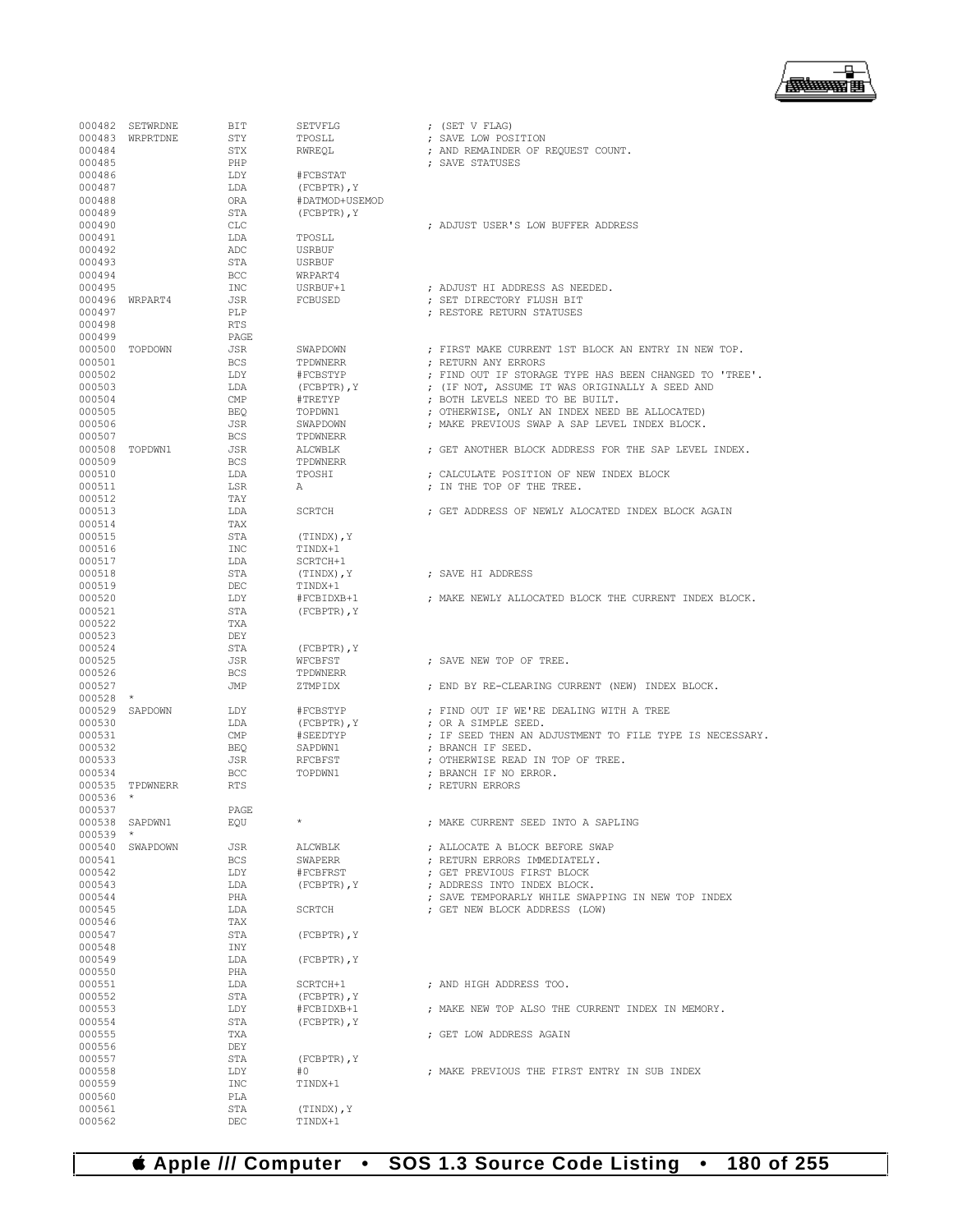

| 000563     |                 | PLA         |                                                                                                                                               |                                                        |
|------------|-----------------|-------------|-----------------------------------------------------------------------------------------------------------------------------------------------|--------------------------------------------------------|
| 000564     |                 | STA         | (TINDX), Y                                                                                                                                    |                                                        |
| 000565     |                 | JSR         | WFCBFST                                                                                                                                       | ; SAVE NEW FILE TOP.                                   |
| 000566     |                 | <b>BCS</b>  | <b>SWAPERR</b>                                                                                                                                |                                                        |
| 000567     |                 | LDY         | #FCBSTYP                                                                                                                                      | ; NOW ADJUST STORAGE TYPE                              |
| 000568     |                 | LDA         | #1                                                                                                                                            | ; BY ADDING 1 (THUS SEED BECOMES SAPLING BECOMES TREE) |
| 000569     |                 | ADC         | (FCBPTR), Y                                                                                                                                   |                                                        |
| 000570     |                 | STA         | $(FCBPTR)$ , $Y$                                                                                                                              |                                                        |
| 000571     |                 | LDY         | #FCBSTAT                                                                                                                                      |                                                        |
| 000572     |                 | LDA         | $(FCBPTR)$ , $Y$                                                                                                                              | ; MARK STORAGE TYPE MODIFIED.                          |
| 000573     |                 | ORA         | #STPMOD                                                                                                                                       |                                                        |
| 000574     |                 | STA         | $(FCBPTR)$ , $Y$                                                                                                                              |                                                        |
| 000575     |                 | CLC         |                                                                                                                                               | ; RETURN 'NO ERROR' STATUS.                            |
|            | 000576 SWAPERR  | <b>RTS</b>  |                                                                                                                                               |                                                        |
| $000577$ * |                 |             |                                                                                                                                               |                                                        |
| 000578     |                 | <b>PAGE</b> |                                                                                                                                               |                                                        |
|            | 000579 ALCWBLK  | JSR         | ALCIBLK                                                                                                                                       |                                                        |
| 000580     |                 | <b>BCS</b>  | ALUSERR                                                                                                                                       |                                                        |
| 000581     |                 | LDY         | #FCBUSE                                                                                                                                       |                                                        |
| 000582     |                 | LDA         | (FCBPTR), Y                                                                                                                                   | ; BUMP CURRENT USAGE COUNT BY 1.                       |
| 000583     |                 | CLC         |                                                                                                                                               |                                                        |
| 000584     |                 | ADC         | #1                                                                                                                                            |                                                        |
| 000585     |                 | STA         | $(FCBPTR)$ , $Y$                                                                                                                              |                                                        |
| 000586     |                 | BCC         | INCUSG1                                                                                                                                       |                                                        |
| 000587     |                 | INY         |                                                                                                                                               |                                                        |
| 000588     |                 | LDA         | (FCBPTR), Y                                                                                                                                   |                                                        |
| 000589     |                 | ADC         | #0                                                                                                                                            |                                                        |
| 000590     |                 | STA         | $(FCBPTR)$ , $Y$                                                                                                                              |                                                        |
|            | 000591 INCUSG1  | LDY         | #FCBSTAT                                                                                                                                      | ; MARK USAGE AS MODIFIED.                              |
| 000592     |                 | LDA         | (FCBPTR), Y                                                                                                                                   |                                                        |
| 000593     |                 | ORA         | #USEMOD                                                                                                                                       |                                                        |
| 000594     |                 | STA         | $(FCBPTR)$ , $Y$                                                                                                                              |                                                        |
| 000595     |                 | CLC.        |                                                                                                                                               | ; INDICATE NO ERROR                                    |
|            | 000596 ALUSERR  | RTS         |                                                                                                                                               | ; ALL DONE                                             |
| $000597$ * |                 |             |                                                                                                                                               |                                                        |
|            | 000598 TSTWPROT | LDY         | #FCBSTAT                                                                                                                                      | ; CHECK FOR A 'NEVER BEEN MODIFIED' CONDITION          |
| 000599     |                 | LDA         | (FCBPTR), Y                                                                                                                                   | ; GET STATUS BYTE                                      |
| 000600     |                 | AND         | #USEMOD+DATMOD+IDXMOD+EOFMOD                                                                                                                  |                                                        |
| 000601     |                 | CLC.        |                                                                                                                                               | ; ANTICIPATE WRITE OK                                  |
| 000602     |                 | BNE         | ALUSERR                                                                                                                                       | ; ORDINARY RTS                                         |
| 000603     |                 | LDY         | #FCBDEVN                                                                                                                                      | ; GET FILE'S DEVICE NUMBER                             |
| 000604     |                 | LDA         | (FCBPTR), Y                                                                                                                                   |                                                        |
| 000605     |                 | STA         | DEVNUM                                                                                                                                        | ; GET CURRENT STATUS OF BLOCK DEVICE                   |
|            | 000606 TWRPROT1 | LDA         | #STATCMD                                                                                                                                      |                                                        |
| 000607     |                 | STA         | DHPCMD                                                                                                                                        |                                                        |
| 000608     |                 | LDA         | #STATSUB                                                                                                                                      | ; STORE SUB COMMAND OF STATUS CALL                     |
| 000609     |                 | STA         | DSTATREO                                                                                                                                      |                                                        |
| 000610     |                 | LDA         | #>TWRCODE                                                                                                                                     |                                                        |
| 000611     |                 | STA         | DSTATBFL                                                                                                                                      | ; FETCH RETURN CODE IN SCRATCH AREA                    |
| 000612     |                 | LDA         | # <twrcode< td=""><td></td></twrcode<>                                                                                                        |                                                        |
| 000613     |                 | STA         | DSTATBFH                                                                                                                                      |                                                        |
| 000614     |                 | LDA         | #0                                                                                                                                            | ; MAKE SURE REGULAR RAM IS SELECTED (NO BANKS)         |
| 000615     |                 | STA         | SISDSTAT                                                                                                                                      |                                                        |
| 000616     |                 | STA         | SERR                                                                                                                                          | ; CLEAR GLOBAL ERROR FLAG                              |
| 000617     |                 | LDA         | DEVNUM                                                                                                                                        | ; SET UP LAST PARM                                     |
| 000618     |                 | <b>STA</b>  | UNITNUM                                                                                                                                       | ; FOR DEVICE CALL                                      |
| 000619     |                 | JSR         | DMGR                                                                                                                                          | ; MAKE THE EXTERNAL CALL                               |
| 000620     |                 | BCS         | WPROTRET                                                                                                                                      | ; RETURN ANY SPECIFIC ERRORS                           |
| 000621     |                 | LDA         | TWRCODE                                                                                                                                       | ; GET STATUS BYTE                                      |
| 000622     |                 | LSR         | A                                                                                                                                             | ; SHIFT WRITE PROTECT STATE INTO CARRY                 |
| 000623     |                 | LSR         | A                                                                                                                                             |                                                        |
| 000624     |                 | LDA         |                                                                                                                                               |                                                        |
| 000625     |                 | RTS         |                                                                                                                                               | ; CARRY IS INDETERMINATE                               |
|            | 000626 WPROTRET | EQU         |                                                                                                                                               |                                                        |
| 000627     |                 | CMP         | #XDISKSW                                                                                                                                      | ; IF EXPLICITLY DISK SWITCH                            |
| 000628     |                 | BNE         | WPROT1                                                                                                                                        | ; BRANCH IF XNODRIVE OR XNOWRITE                       |
| 000629     |                 | STA         | DSWGLOB                                                                                                                                       | ; IF DISKSW, FLAG UNTIL ENTIRE OPERATION IS COMPLETE   |
| 000630     |                 | CLC         |                                                                                                                                               |                                                        |
| 000631     |                 | RTS         |                                                                                                                                               | ; DISKSWITCH DOESNT SET CARRY                          |
|            | 000632 WPROT1   | SEC         |                                                                                                                                               |                                                        |
| 000633     |                 | RTS         |                                                                                                                                               |                                                        |
|            | 000634 DSWGLOB  | DS          | 1                                                                                                                                             | ; DISK SWITCH GLOBAL                                   |
|            | 000635 TWRCODE  | DS —        | $1 \quad$                                                                                                                                     | ; A RARE EMBEDDED TEMP STORE                           |
| 000636 *   |                 |             |                                                                                                                                               |                                                        |
| 000637     |                 | PAGE        |                                                                                                                                               |                                                        |
| $000638$ * |                 |             |                                                                                                                                               |                                                        |
|            |                 |             | 000639 * MEMORY 'WRAP-AROUND' ADJUST ROUTINE. THIS ROUTINE ADJUSTS                                                                            |                                                        |
|            |                 |             | 000640 * ADDRESSES THAT CROSS BANK PAIR BOUNDARIES. ON ENTRY, X CONTAINS                                                                      |                                                        |
|            |                 |             | 000641 * THE OFFSET OF THE ZERO PAGE EXTENDED POINTER TO BE ADJUSTED.<br>000642 * ON EXIT, THE POINTER WILL HAVE BEEN ADJUSTED, IF NECESSARY, |                                                        |
|            |                 |             | 000643 * AND THE ASSOCIATED X-BYTE WILL ALSO HAVE BEEN ADJUSTED.                                                                              |                                                        |
|            |                 |             |                                                                                                                                               |                                                        |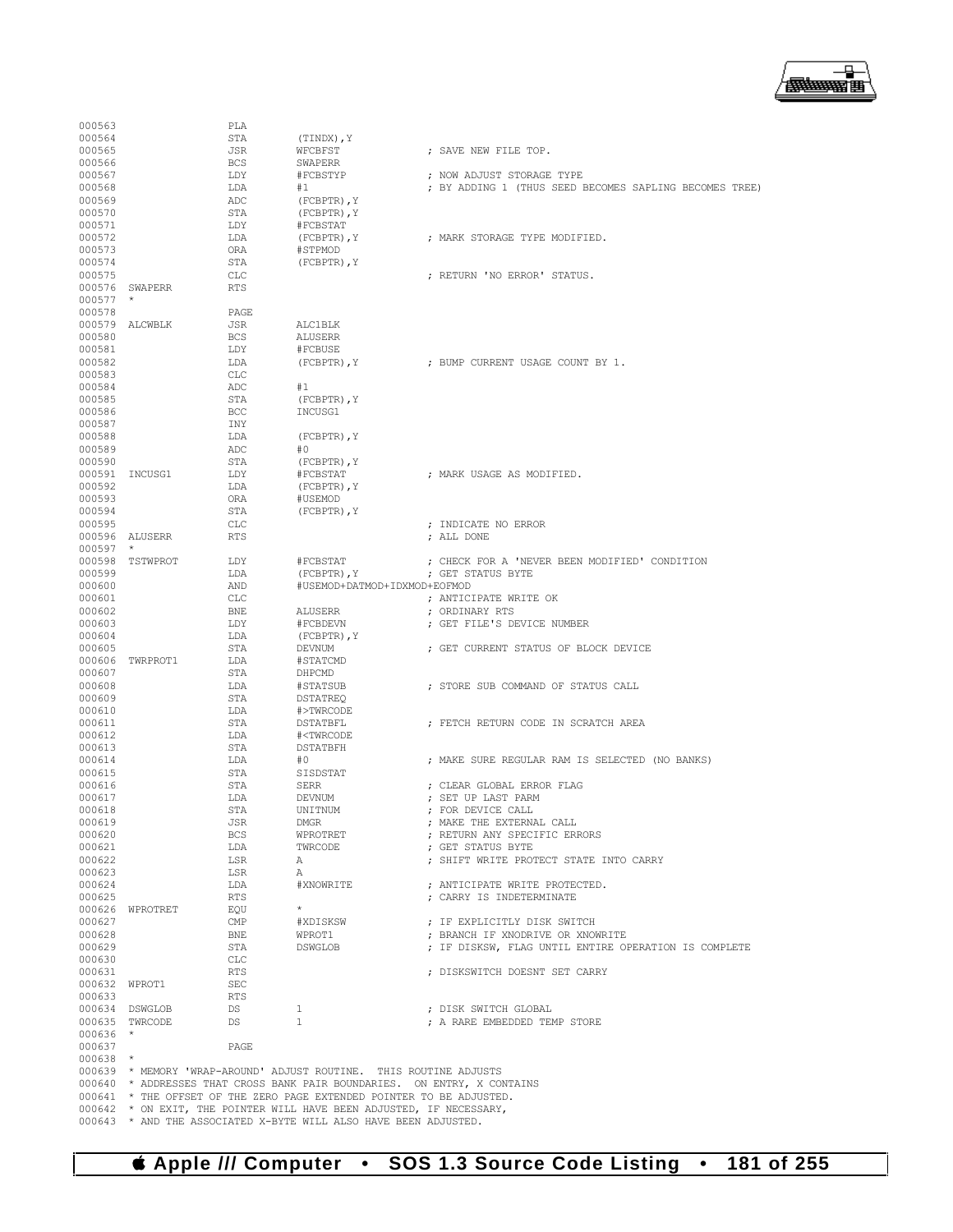$\overline{\phantom{a}}$ **/<del>露睡睡</del>雷** 

|            |                                    |            | 000644 * ONLY ADDRESSES IN THE RANGE \$8200-\$8E00 WILL BE ADJUSTED. |                                                                           |
|------------|------------------------------------|------------|----------------------------------------------------------------------|---------------------------------------------------------------------------|
| 000645     | $\star$                            |            |                                                                      |                                                                           |
| 000646     |                                    |            |                                                                      | * UPON EXIT, A CONTAINS HIGH BYTE OF ADDRESS & Y CONTAINS UPDATED X-BYTE. |
| 000647     | * THIS ROUTINE LEAVES X UNCHANGED. |            |                                                                      |                                                                           |
| 000648     | $^{\star}$                         |            |                                                                      |                                                                           |
| 000649     | WRAPADJ                            | LDA        | 1.X                                                                  | ; GET HIGH ADDRESS BYTE <srs 82.162=""></srs>                             |
| 000650     |                                    | LDY        |                                                                      | SISTER+1, X ; CHECK X-BYTE <srs 82.162=""></srs>                          |
| 000651     |                                    | <b>BPL</b> | WRAPDNE                                                              | ; NOT AN EXTENDED ADDRESS. <srs 82.162=""></srs>                          |
| 000652     |                                    | CMP        | #\$82                                                                | : DOES IT NEED UPDATING? <srs 82.162=""></srs>                            |
| 000653     |                                    | <b>BCC</b> | WRAPDNE                                                              | : NO <srs 82.162=""></srs>                                                |
| 000654     |                                    | CPY        | #\$8F                                                                | : SPECIAL BANK? <srs 82.162=""></srs>                                     |
| 000655     |                                    | <b>BCS</b> | WRAPDNE                                                              | : NO <srs 82.162=""></srs>                                                |
| 000656     |                                    | AND        | #\$7F                                                                | : ADJUST THE ADDRESS <srs 82.162=""></srs>                                |
| 000657     |                                    | STA        | 1, X                                                                 | ; UPDATE <srs 82.162=""></srs>                                            |
| 000658     |                                    | INC        | SISTER+1,X                                                           | : INCREMENT X-BYTE <srs 82.162=""></srs>                                  |
| 000659     |                                    | TNY        |                                                                      | : UPDATE Y ALSO <srs 82.162=""></srs>                                     |
| $000660$ * |                                    |            |                                                                      |                                                                           |
| 000661     | WRAPDNE                            | <b>RTS</b> |                                                                      | ; RETURN VALID HIGH ADDRESS AND BANK BYTE.                                |
| 000662     |                                    |            |                                                                      |                                                                           |
| 000663     |                                    | CHN        | CLOSE/EOF, 4, 2                                                      |                                                                           |
| 000664     |                                    |            |                                                                      |                                                                           |
| 000665     |                                    |            |                                                                      |                                                                           |
| 000666     |                                    |            | * END OF APPLE /// SOS 1.3 SOURCE CODE FILE: READ.WRITE              |                                                                           |
| 000667     |                                    |            |                                                                      |                                                                           |
| 000668     |                                    |            |                                                                      |                                                                           |
| 000669     |                                    |            |                                                                      |                                                                           |
|            |                                    |            |                                                                      |                                                                           |

End of File -- Lines: 669 Characters: 27951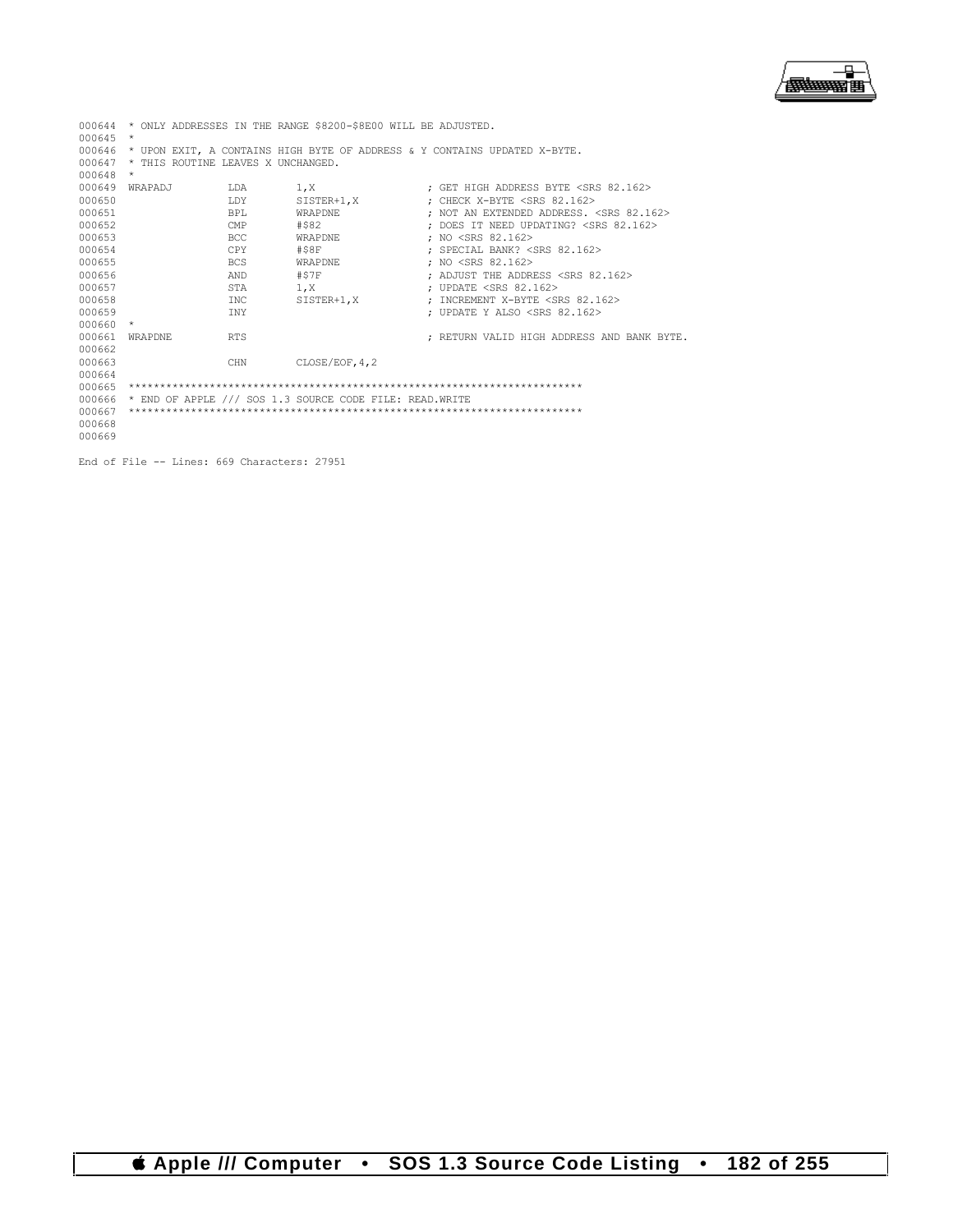

FILE: "SOS. SCMGR. SRC. TEXT" 000002 \* APPLE /// SOS 1.3 SOURCE CODE FILE: SCMGR.SRC  $000003$ 000004 \* ASSEMBLER: APPLE ] [ 6502 ASSEMBLER from APPLE COMPUTER TOOLKIT 000005 000006 SBTL "SOS 1.1 SYSTEM CALL MANAGER" 000007 REL 000008 INCLUDE SOSORG, 6, 1, 254 000009 ORG ORGSCMGR 000010 ZZORG EOU  $\pm$ 000011 MSB OFF 000012 **REP** 60  $000013$  \* COPYRIGHT (C) APPLE COMPUTER INC. 1980 000014  $\star$ ALL RIGHTS RESERVED **REP** 000015 60  $000016$  \* \* SYSTEM CALL MANAGER (VERSION = 1.10) 000017  $(DATE = 8/04/81)$ 000018  $000019$  \* 000020 \* THE SYSTEM CALL MANAGER: 000021 \* (1) RETRIEVE THE SYSCALL  $#$ , \* (2) DETERMINE THE LOCATION OF THE SYSTEM CALL PARMS AND 000022 MOVE THEM TO THE SOS ZPAGE, 000023 \* (3) TRANSFER CONTROL TO THE APPROPRIATE INTERFACE MANAGER, 000024  $\star$ 000025 (FILE, DEVICE, UTILITY, MEMORY) 000026 000027 **REP**  $60$  $000028$  \* 000029 **ENTRY** SCMGR  $000030$  \* 000031 **EXTRN FMGR** 000032 **EXTRN DMGR** 000033 **EXTRN IIMGR** 000034 **EXTRN MMGR** 000035  $\ensuremath{\textsc{EXT}}\xspace\ensuremath{\textsc{RN}}\xspace$ DBUGBRK  $000036$  \* 000037 **EXTRN** SYSERR 000038  $\mbox{EXTRN}$ **SERR** 000039  $\mbox{EXTRN}$ **BADSCNUM** 000040 **EXTRN** BADCZPAGE 000041  $\textsc{EXT}\textsc{RN}$ BADXBYTE 000042 **EXTRN** BADSCPCNT 000043  $\textsc{EXTRN}$ **BADSCBNDS** 000044 000045 EXTRN SZPAGE 000046 **EXTRN** SXPAGE 000047  $\mbox{EXTRN}$ CZPAGE 000048 **EXTRN** CXPAGE 000049 **EXTRN** CSPAGE 000050 PAGE 000051 **REP**  $60$ 000052 000053 \* SYSTEM CALL PARAMETER DEFINITION TABLES 000054 000055 \* EACH ENTRY IS FOUR BYTES LONG. THE FIRST BYTE CONTAINS THE 000056 \* NUMBER OF PARMS IN THE CALL. THE REMAINING SIX NIBBLES, EACH 000056 \* NUMBER OF PARMS IN THE CALL. THE REMAINING SIX NIBBLES, EACH 000058 \* NIBBLE DEFINES WHETHER THE PARM IS INPUT (0) OR OUTPUT (1). 000059 \* THE NEXT BIT DEFINES WHETHER THE PARM IS BY VALUE (0) 000055 THE NEW STATE OF SERIES WILLIES .<br>000060 \* OR BY REFERENCE (1). THE FINAL TWO BITS SPECIFY THE 000061 \* PARM LENGTH IN BYTES (E.G. 0-LENGTH OF 1, 3-LENGTH OF 4 BYTES) 000062 \* 000063 **REP**  $60$  $000064$  \* 000065 FILE SYSTEM CALL DEFINITIONS 000066 000067 FSC.CNT EOU  $$13$ 000068 FSC.TBL EQU ; SCNUM=\$C0 - CREATE  $000069$ DFB \$3,\$5D,\$00,\$00 000070  $_{\rm{DFB}}$ \$1,\$50,\$00,\$00  $" = $C1 -$  DESTROY  $\mathcal{F}$ " = $$C2$  - RENAME<br>" = $$C3$  - SET.FILE.INFO 000071  $_{\rm{DFB}}$ \$2, \$55, \$00, \$00  $\cdot$ 000072  $_{\rm{DFB}}$ \$3,\$5D,\$00,\$00  $\cdot$ 000073  $_{\rm{DFB}}$ \$3,\$5D,\$00,\$00  $" = $C4 - GET.FILE.ID$  $\cdot$ 000074 \$4, \$55, \$99, \$00  $" = $C5 - VOLUME$ DFB  $\ddot{i}$ 000075 DFB \$1,\$50,\$00,\$00  $" = $C6 - SET.PREFIX$  $\cdot$ 

 $$2, $50, $00, $00$ 

DFB

000076

**Computer** SOS 1.3 Source Code Listing 183 of 255  $\bullet$  $\bullet$ 

 $\cdot$ 

 $" = $C7 - GET.PREFIX$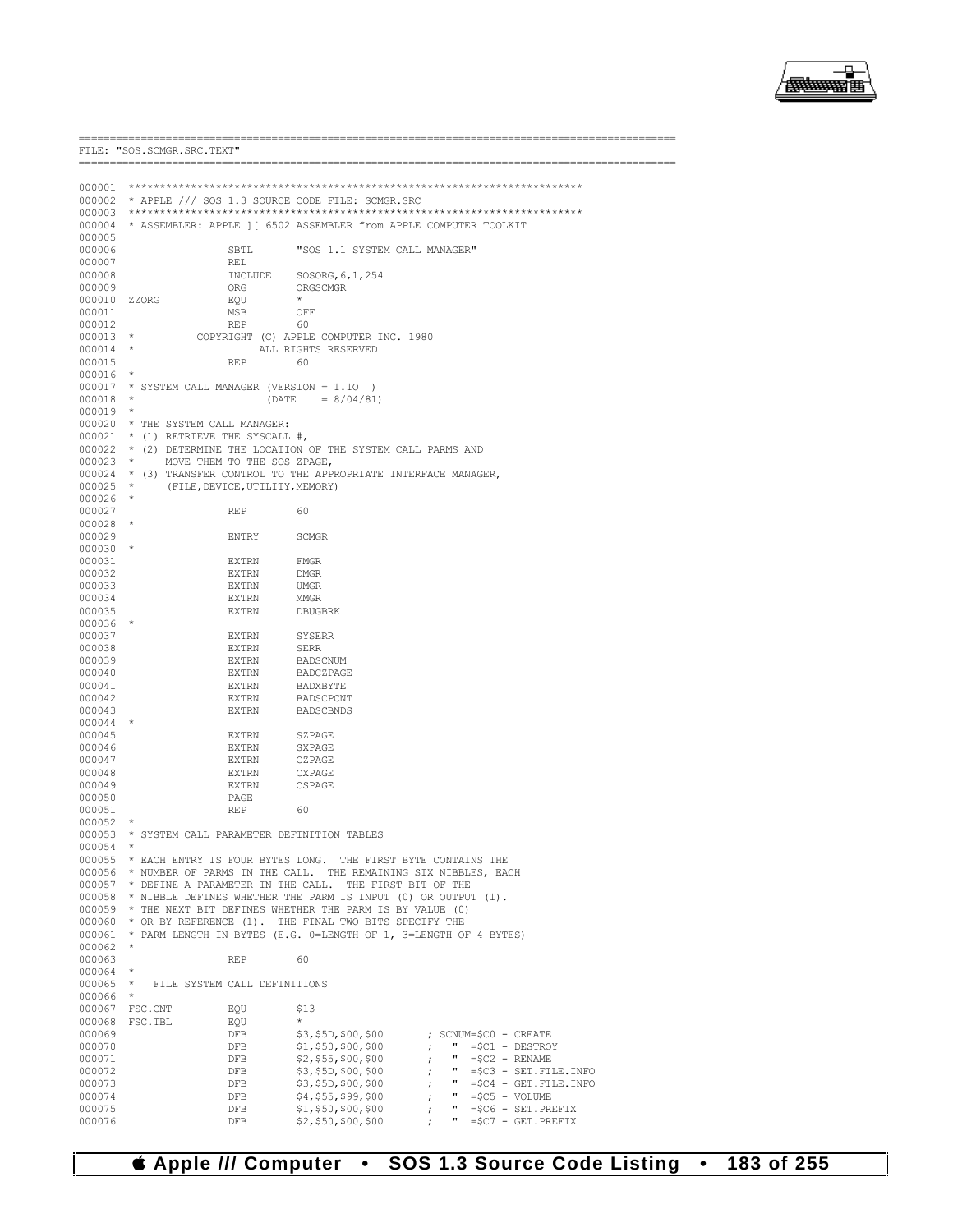

| 000077       |                                 | DFB                             | \$4,\$58,\$D0,\$00    | п<br>$=\frac{6}{5}C8 - OPEN$<br>$\ddot{ }$               |
|--------------|---------------------------------|---------------------------------|-----------------------|----------------------------------------------------------|
| 000078       |                                 | DFB                             | \$3,\$00,\$00,\$00    | п<br>$=\frac{5}{9}$ - NEW. LINE<br>;                     |
| 000079       |                                 | DFB                             | \$4,\$05,\$19,\$00    | п<br>$\ddot{ }$<br>$=\frac{6}{2}CA - READ$               |
| 000080       |                                 | DFB                             | \$3,\$05,\$10,\$00    | π<br>$=\frac{5}{C}B - WRTTE$<br>$\ddot{ }$               |
|              |                                 |                                 |                       | Ħ                                                        |
| 000081       |                                 | DFB                             | \$1, \$00, \$00, \$00 | $=\frac{5}{3}CC$ - $CLOSE$<br>$\ddot{ }$                 |
| 000082       |                                 | DFB                             | \$1,\$00,\$00,\$00    | $\ddot{ }$<br>$=\frac{5}{2}CD - FLUSH$                   |
| 000083       |                                 | DFB                             | \$3,\$00,\$30,\$00    | π<br>$=\frac{5}{2}CE - SET$ . MARK<br>$\ddot{ }$         |
| 000084       |                                 | DFB                             | \$2,\$0B,\$00,\$00    | $\pmb{\pi}$<br>$=\frac{1}{2}CF - GET.MARK$<br>$\ddot{ }$ |
|              |                                 |                                 |                       | $\mathbf{u}$                                             |
| 000085       |                                 | DFB                             | \$3,\$00,\$30,\$00    | ;<br>$= $D0 - SET. EOF$                                  |
| 000086       |                                 | DFB                             | \$2,\$0B,\$00,\$00    | π<br>;<br>$= $D1 - GET.EOF$                              |
| 000087       |                                 | DFB                             | \$1, \$00, \$00, \$00 | Ħ<br>$=\$D2 - SET. LEVEL$<br>$\ddot{ }$                  |
| 000088       |                                 | DFB                             | \$1,\$80,\$00,\$00    | п<br>$\mathbf{r}$<br>$=\$D3 - GET. LEVEL$                |
|              |                                 |                                 |                       |                                                          |
| 000089       |                                 | PAGE                            |                       |                                                          |
| 000090       | *                               |                                 |                       |                                                          |
| 000091       | *                               | DEVICE SYSTEM CALL DEFINITIONS  |                       |                                                          |
| 000092       | $^{\star}$                      |                                 |                       |                                                          |
|              |                                 |                                 |                       |                                                          |
| 000093       | DSC.CNT                         | EQU                             | 5                     |                                                          |
| 000094       | DSC.TBL                         | EQU                             | $\star$               |                                                          |
| 000095       |                                 | DFB                             | \$5,\$05,\$11,\$90    | ; SCNUM=\$80 - D.READ                                    |
| 000096       |                                 | DFB                             | \$4,\$05,\$11,\$00    | п.<br>$= $81 - D.WRITE$<br>$\ddot{ }$                    |
|              |                                 |                                 |                       |                                                          |
| 000097       |                                 | DFB                             | \$3,\$00,\$50,\$00    | л.<br>$= $82 - D.STATUS$<br>;                            |
| 000098       |                                 | DFB                             | \$3,\$00,\$50,\$00    | л.<br>=\$83 - D.CONTROL<br>;                             |
| 000099       |                                 | DFB                             | \$2, \$58, \$00, \$00 | $\mathbf{H}$<br>$= $84 - GET.DEV.NUM$<br>;               |
| 000100       |                                 | DFB                             | \$4,\$05,\$D0,\$00    | $\mathbf{u}$<br>$= $85 - D.INFO$<br>$\mathbf{r}$         |
|              |                                 |                                 |                       |                                                          |
| 000101       | *                               |                                 |                       |                                                          |
| 000102       | $^{\star}$                      | UTILITY SYSTEM CALL DEFINITIONS |                       |                                                          |
| 000103       | $^{\star}$                      |                                 |                       |                                                          |
| 000104       | USC.CNT                         | EQU                             | 5                     |                                                          |
|              |                                 |                                 |                       |                                                          |
| 000105       | USC.TBL                         | EQU                             | $\star$               |                                                          |
| 000106       |                                 | DFB                             | \$1,\$00,\$00,\$00    | ; SCNUM=\$60 - SET.FENCE                                 |
| 000107       |                                 | DFB                             | \$1, \$80, \$00, \$00 | п.<br>$= $61 - GET.FENCE$<br>;                           |
|              |                                 |                                 | \$1, \$50, \$00, \$00 | п                                                        |
| 000108       |                                 | DFB                             |                       | $= $62 - SET. TIME$<br>;                                 |
| 000109       |                                 | DFB                             | \$1,\$50,\$00,\$00    | п.<br>$= $63 - GET.TIME$<br>;                            |
| 000110       |                                 | DFB                             | \$2,\$0B,\$00,\$00    | $\mathbf{u}$<br>$= $64 - JOYSTICK$<br>;                  |
| 000111       |                                 | DFB                             | \$0, \$00, \$00, \$00 | п<br>$= $65 - COLD.START$<br>$\ddot{ }$                  |
| 000112       | $^{\star}$                      |                                 |                       |                                                          |
|              |                                 |                                 |                       |                                                          |
| 000113       | $^\star$                        | MEMORY SYSTEM CALL DEFINITIONS  |                       |                                                          |
| 000114       | $\star$                         |                                 |                       |                                                          |
| 000115       | MSC.CNT                         | EQU                             | 5                     |                                                          |
| 000116       | MSC.TBL                         | EQU                             | $\star$               |                                                          |
|              |                                 |                                 |                       |                                                          |
| 000117       |                                 | DFB                             | \$4,\$11,\$08,\$00    | ; SCNUM=\$40 - REQUEST.SEG                               |
| 000118       |                                 | DFB                             | \$6,\$00,\$99,\$98    | п.<br>$=\frac{241}{}$ - FIND. SEG<br>;                   |
| 000119       |                                 | DFB                             | \$3,\$00,\$90,\$00    | п.<br>$= $42$ - CHANGE.SEG<br>ï                          |
|              |                                 |                                 | \$5,\$09,\$99,\$80    | п.                                                       |
| 000120       |                                 | DFB                             |                       | $=\frac{243}{}$ - GET. SEG. INFO<br>;                    |
| 000121       |                                 | DFB                             | \$2,\$18,\$00,\$00    | $\mathbf{u}$<br>$= $44 - GET . SEG . NUM$<br>ï           |
| 000122       |                                 | DFB                             | \$1,\$00,\$00,\$00    | п.<br>$= $45 - RELEASE.SEG$                              |
| 000123       | *                               |                                 |                       |                                                          |
|              | *                               |                                 |                       |                                                          |
| 000124       |                                 | DEBUG SYSTEM CALL DEFINITION    |                       |                                                          |
| 000125       | $^{\star}$                      |                                 |                       |                                                          |
| 000126       | <b>DBUG</b>                     | EQU                             | ŞFE                   |                                                          |
| 000127       |                                 | PAGE                            |                       |                                                          |
|              |                                 |                                 |                       |                                                          |
| 000128       |                                 | <b>REP</b>                      | 60                    |                                                          |
| 000129       | $^{\star}$                      |                                 |                       |                                                          |
| 000130       | * DATA DECLARATIONS             |                                 |                       |                                                          |
| 000131       | *                               |                                 |                       |                                                          |
|              |                                 |                                 |                       |                                                          |
| 000132       |                                 | <b>REP</b>                      | 60                    |                                                          |
| 000133 Z.REG |                                 | EQU                             | \$FFD0                |                                                          |
|              | 000134 SP. SAVE                 | EQU                             | \$01FF                |                                                          |
|              | 000135 Z.SAVE                   | EOU                             | \$01FD                |                                                          |
|              | 000136 B.SAVE                   |                                 | \$01FC                |                                                          |
|              |                                 | EQU                             |                       |                                                          |
| $000137$ *   |                                 |                                 |                       |                                                          |
|              | 000138 ADR.LOW                  | EQU                             | \$2000                | ; LOW ADDRESS (BOUNDS CHECKING)                          |
|              | 000139 ADR.HIGH                 | EOU                             | \$B800                | ; HIGH ADDRESS                                           |
|              |                                 |                                 |                       |                                                          |
|              | 000140 ADR.MID                  | EQU                             | \$A000                | ; MIDDLE ADDRESS                                         |
| $000141$ *   |                                 |                                 |                       |                                                          |
|              | 000142 * SCMGR'S VARIABLES      |                                 |                       |                                                          |
| $000143$ *   |                                 |                                 |                       |                                                          |
|              |                                 |                                 |                       |                                                          |
|              | 000144 SCM. VARS                | EQU                             | \$E0                  |                                                          |
|              | 000145 SCNUM                    | EQU                             | SCM.VARS+0            | ; SYSTEM CALL NUMBER                                     |
|              | 000146 SCRNUM                   | EQU                             | SCM.VARS+0            | ; SYSTEM CALL REQUEST NUMBER                             |
| 000147 SCPTR |                                 | EOU                             | SCM.VARS+1            | ; &2 SYSTEM CALL POINTER                                 |
|              |                                 |                                 |                       |                                                          |
|              | 000148 MOVE.VARS                | EOU                             | SCPTR+2               | ; !! (LOOKOUT) !!                                        |
| $000149$ *   |                                 |                                 |                       |                                                          |
| $000150$ *   |                                 |                                 |                       |                                                          |
|              | 000151 F.TPARMX                 | EOU                             | \$A0                  | ; FILE SYS CALL PARM START LOC                           |
|              |                                 |                                 |                       |                                                          |
|              | 000152 D.TPARMX                 | EQU                             | \$C0                  | ; DEVICE SYS CALL PARM START LOC                         |
|              | 000153 U.TPARMX                 | EQU                             | \$C0                  | ; UTILITY SYS CALL PARM START LOC                        |
|              | 000154 M.TPARMX                 | EOU                             | \$60                  | ; MEMORY SYS CALL PARM START LOC                         |
| $000155$ *   |                                 |                                 |                       |                                                          |
|              |                                 |                                 |                       |                                                          |
|              | 000156 * MOVE. PARM'S VARIABLES |                                 |                       |                                                          |
| $000157$ *   |                                 |                                 |                       |                                                          |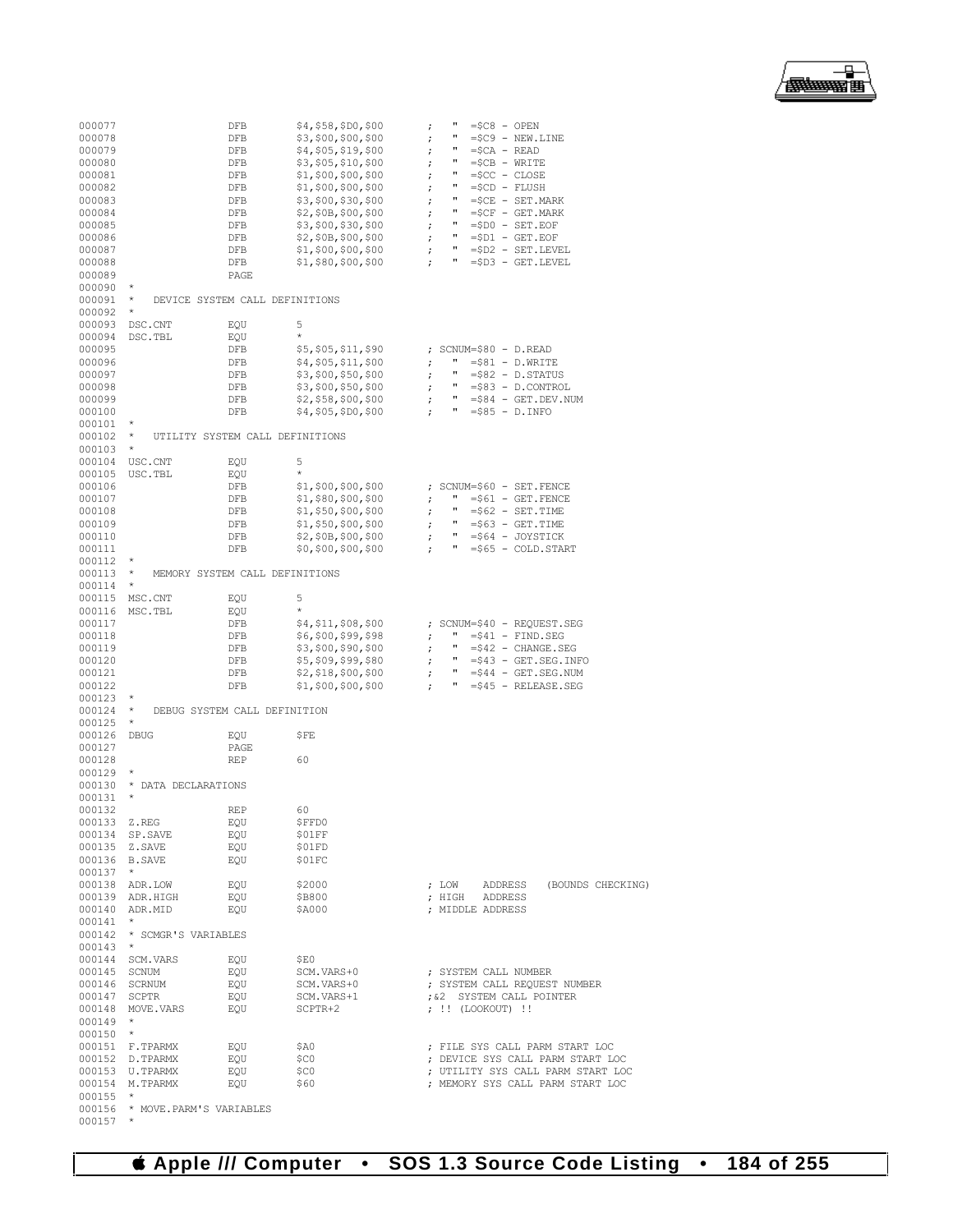₽ 

000158 TPARMX EQU MOVE.VARS+0 ; TARGET ADR OF SYS CALL PARMS 000159 DEN.PTR EQU MOVE.VARS+1<br>000160 DEN.PTRX EQU MOVE.VARS+3 000160 DFN.PTRX EQU MOVE.VARS+3<br>000161 SCPTRX EQU MOVE.VARS+4 000161 SCPTRX BQU MOVE.VARS+4<br>000162 RGHT.NIB BOU MOVE.VARS+5 000162 RGHT.NIB EQU MOVE.VARS+5<br>000163 SCT.DFN EQU MOVE.VARS+6 000163 SCT.DFN EQU MOVE.VARS+6<br>000164 SCT.DCNT EQU MOVE.VARS+7 000164 SCT.DCNT EQU MOVE.VARS+7 000165 PARM.CNT EQU MOVE.VARS+8 000166 PAGE PAGE 000167 REP 60 000168 \* 000169 \* SYSTEM CALL MANAGER 000170 \* 000171 REP 60  $000172$  \*  $000173$  SCMGR EQU  $\star$ <br> $000174$   $\text{LDA}$   $\text{*}<$ SZPAGE  $\begin{tabular}{lllllllllll} \texttt{LDA} & & & \texttt{\#$ 000175 000176<br>000177  $\star$  SET SYSTEM X BYTES TO ABSOLUTE ADDRESS MODE.  $\star$ 000178 \* 000179 LDA #0<br>000180 STA SX:  $\begin{tabular}{llllll} 000180 & \multicolumn{2}{c}{\textbf{STA}} & \multicolumn{2}{c}{\textbf{SY}PAGE+SCPTR+1} \\ 000181 & \multicolumn{2}{c}{\textbf{STA}} & \multicolumn{2}{c}{\textbf{SER}} \\ \end{tabular}$ ; AND INIT SYSTEM ERR CODE 000182 \* 000183 \* CALLER'S Z REG MUST BE \$1A !! 000184 \* (B REG NOT CHECKED)  $000185$  \*<br>000186 000186 LDA Z.SAVE<br>000187 CMP #<CZPA 000187 CMP #<CZPAGE 000188 BEQ SCM005<br>000189 1.DA #>BADC 000189 LDA #>BADCZPAGE : EXIT TO DISPATCHER  $000191$  \* \* RETRIEVE CALLER'S PC ON HIS STACK 000193 \* 000194 SCM005 LDX SP.SAVE<br>000195 LDA CSPAGE+ 000195 LDA CSPAGE+6, X<br>000196 STA SCPTR+1  $\begin{array}{cccc}\n 000196 & & & \text{STA} & & \text{SCPTR+1} \\
000197 & & & \text{LDA} & & \text{CSPAGE+}\n \end{array}$ LDA CSPAGE+5, X<br>STA SCPTR 000198 <br>000199 BNE SCM010 000199 BNE SCM010 ; AND POINT IT TO SYS CALL NUM 000200 DEC SCPTR+1 000201 000202<br>000203 \* ADVANCE CALLER'S PC ON HIS STACK. 000204 \* 000205 CLC<br>000206 LDA LDA CSPAGE+5, X<br>ADC #2 000207 ADC<br>000208 STA 000208 STA CSPAGE+5, X 000209 BCC SCM020 000209 BCC SCM020<br>000210 INC CSPAGE  $\begin{array}{ccccc} & & & \text{INC} & & & \text{CSPAGE}+6\textit{,}\times\end{array}$ 000211 \* 000212  $\star$  RETRIEVE SYSTEM CALL NUMBER 000213  $\star$ 000213 \* 000214 SCM020 LDY #0<br>000215 1.DA (S) LDA (SCPTR), Y<br>CMP #DBUG 000216 CMP<br>000217 BNE 000217 BNE SCM025<br>000218 JSR DBUGBRK JSR DBUGBRK ; DEBUG SYSTEM CALL STA SCNUM 000219 SCM025 STA 000220 \* 000221 \* RETRIEVE SYSTEM CALL PARAMETER ADDRESS  $000222$  \* 000223 INY<br>000224 IDX 000224 LDX #>SCPTR 000225 JSR POINTER 000226 BCC SCM030<br>000227 RTS ; ERROR EXIT 000228 \* 000229 \* CASE INTERFACE CODE OF SYSTEM CALL NUMBER 000230 \* (INTERFACE CODE STRIPPED, LEAVING REQUEST CODE)  $0.00231$  \* 000231 \* 000232 SCM030 LDA #\$20<br>000233 BIT SCNUM 000233 BIT<br>000234 BPL BPL SCM050<br>LDA SCNUM 000235 LDA SCNUI (1992)<br>000236 AND #\$3F 000236 AND<br>000237 STA 000237 STA SCRNUM<br>000238 BVC SCM040 SCM040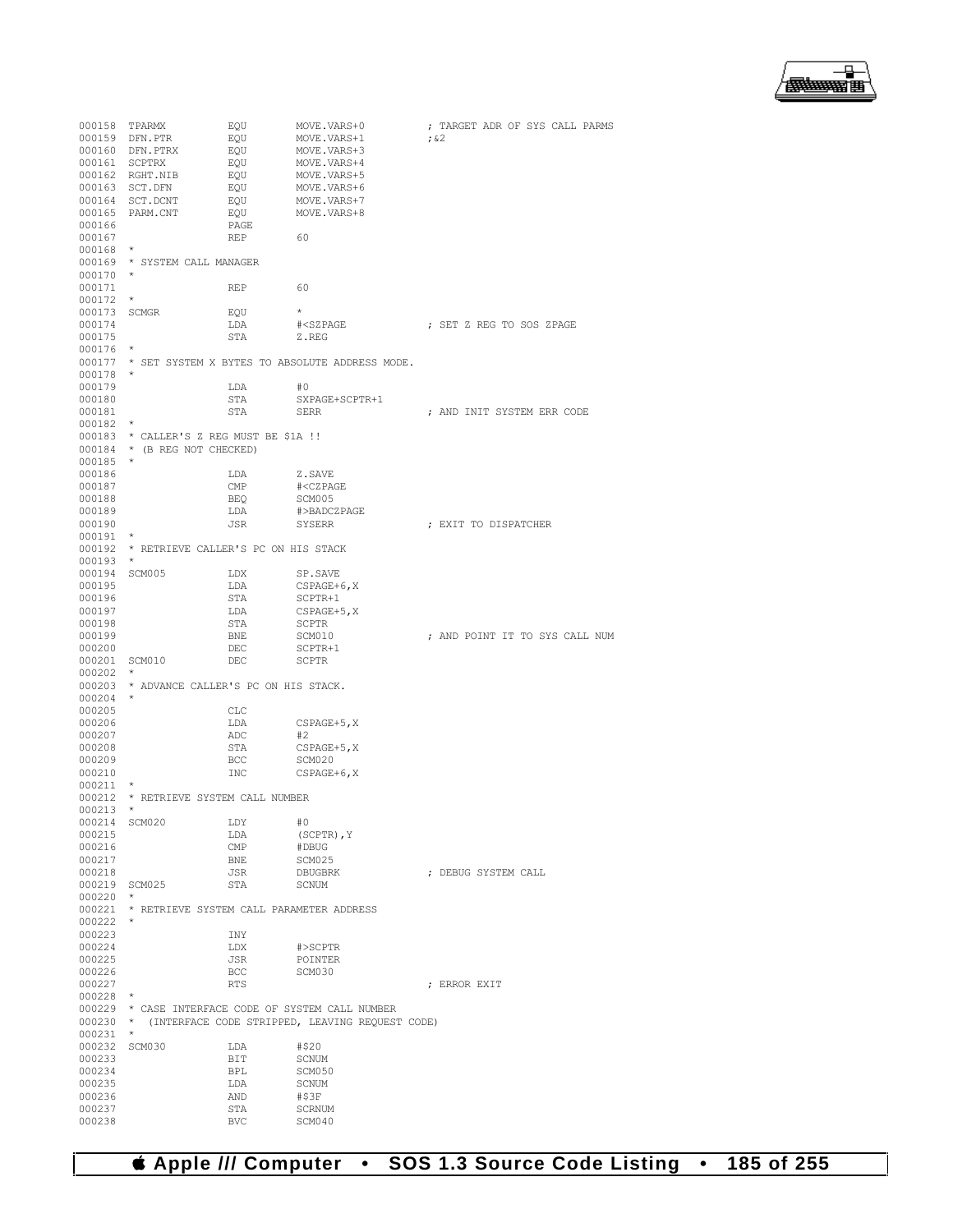

| 000240        |                                               | LDA                           | #F.TPARMX                                                 | ; "11XXXXXX" - JMP TO FILE MANAGER.    |
|---------------|-----------------------------------------------|-------------------------------|-----------------------------------------------------------|----------------------------------------|
| 000241        |                                               | STA                           | TPARMX                                                    |                                        |
| 000242        |                                               | LDX                           | #>FSC.TBL                                                 |                                        |
| 000243        |                                               | LDY                           | # <fsc.tbl< td=""><td></td></fsc.tbl<>                    |                                        |
| 000244        |                                               | LDA                           | #FSC.CNT                                                  |                                        |
| 000245        |                                               | JSR                           | MOVE.PARMS                                                |                                        |
| 000246        |                                               | <b>BCS</b>                    | SCM.ERR1                                                  | ; ERR EXIT                             |
| 000247        |                                               | JMP                           | <b>FMGR</b>                                               |                                        |
| 000248        | $\ast$                                        |                               |                                                           |                                        |
| 000249        | SCM040                                        | LDA                           | #D.TPARMX                                                 | ; "10XXXXXX" - JMP TO DEVICE MANAGER.  |
| 000250        |                                               | STA                           | TPARMX                                                    |                                        |
| 000251        |                                               | LDX                           | #>DSC.TBL                                                 |                                        |
| 000252        |                                               | LDY                           | # <dsc.tbl< td=""><td></td></dsc.tbl<>                    |                                        |
| 000253        |                                               | LDA                           | #DSC.CNT                                                  |                                        |
| 000254        |                                               | JSR                           | MOVE.PARMS                                                |                                        |
| 000255        |                                               | <b>BCS</b>                    | SCM.ERR1                                                  | ; ERR EXIT                             |
| 000256        |                                               | JMP                           | DMGR                                                      |                                        |
| 000257        | $\star$                                       |                               |                                                           |                                        |
| 000258        | SCM050                                        | BVC                           | SCM.ERR                                                   |                                        |
| 000259        |                                               | PHP                           |                                                           |                                        |
| 000260        |                                               | LDA                           | SCNUM                                                     |                                        |
| 000261        |                                               | AND                           | #S1F                                                      |                                        |
| 000262        |                                               | STA                           | <b>SCRNUM</b>                                             |                                        |
| 000263        |                                               | PLP                           |                                                           |                                        |
| 000264        |                                               |                               |                                                           |                                        |
| 000265        | $\star$                                       | <b>BEQ</b>                    | SCM060                                                    |                                        |
| 000266        |                                               | LDA                           |                                                           | ; "011XXXXX" - JMP TO UTILITY MANAGER. |
|               |                                               |                               | #U.TPARMX                                                 |                                        |
| 000267        |                                               | STA                           | TPARMX                                                    |                                        |
| 000268        |                                               | LDX                           | #>USC.TBL                                                 |                                        |
| 000269        |                                               | LDY                           | # <usc.tbl< td=""><td></td></usc.tbl<>                    |                                        |
| 000270        |                                               | LDA                           | #USC.CNT                                                  |                                        |
| 000271        |                                               | JSR                           | MOVE.PARMS                                                |                                        |
| 000272        |                                               | BCS                           | SCM.ERR1                                                  | ; ERR EXIT                             |
| 000273        |                                               | JMP                           | <b>UMGR</b>                                               |                                        |
| 000274        | $\star$                                       |                               |                                                           |                                        |
| 000275 SCM060 |                                               | LDA                           | #M.TPARMX                                                 | ; "010XXXXX" - JMP TO MEMORY MANAGER.  |
| 000276        |                                               | STA                           | TPARMX                                                    |                                        |
| 000277        |                                               | LDX                           | #>MSC.TBL                                                 |                                        |
| 000278        |                                               | LDY                           | # <msc.tbl< td=""><td></td></msc.tbl<>                    |                                        |
| 000279        |                                               | LDA                           | #MSC.CNT                                                  |                                        |
| 000280        |                                               | JSR                           | MOVE.PARMS                                                |                                        |
| 000281        |                                               | BCS                           | SCM.ERR1                                                  | ; ERR EXIT                             |
| 000282        |                                               | JMP                           | MMGR                                                      |                                        |
| 000283        | $\star$                                       |                               |                                                           |                                        |
|               | 000284 SCM.ERR                                | LDA                           | #>BADSCNUM                                                | ; ERROR, INVALID SYSTEM CALL NUMBER.   |
| 000285        | SCM.ERR1                                      | JSR                           | <b>SYSERR</b>                                             | EXIT TO DISPATCHER ON ERROR            |
| 000286        |                                               | PAGE                          |                                                           |                                        |
| 000287        |                                               | REP                           | 60                                                        |                                        |
| 000288        | $\star$                                       |                               |                                                           |                                        |
| 000289        | * MOVE.PARMS                                  |                               |                                                           |                                        |
| 000290        |                                               |                               |                                                           |                                        |
| 000291        |                                               |                               | * MOVES THE CALLER'S PARAMETERS TO THE OPERATING SYSTEM'S |                                        |
| 000292        |                                               |                               | * ZERO PAGE, ACCORDING TO THE SPECIFICATIONS CONTAINED    |                                        |
|               | 000293 * IN THE SPECIFIED SYS CALL DFN TABLE. |                               |                                                           |                                        |
| 000294        | $^\star$                                      |                               |                                                           |                                        |
| 000295        |                                               |                               | * INPUT: (A) = MAX # ENTRIES IN PARM DFN TABLE            |                                        |
| $000296$ *    |                                               | $(X) = PARM DFN TBL ADR (LO)$ |                                                           |                                        |
| $000297$ *    | $(Y) =$                                       | $\mathbf{u}$                  | (HI)                                                      |                                        |
| $000298$ *    |                                               |                               | SCPTR = ADR OF CALLER'S SYS CALL PARMS                    |                                        |
|               | 000299 * ERROR: CARRY SET (SYSERR)            |                               |                                                           |                                        |
| $000300$ *    |                                               |                               |                                                           |                                        |
| 000301        |                                               | REP 60                        |                                                           |                                        |
| $000302$ *    |                                               |                               |                                                           |                                        |
|               | 000303 MOVE.PARMS EQU                         |                               | $\star$                                                   |                                        |
| 000304        |                                               | STX                           | DFN.PTR                                                   | ; SAVE ADR OF DEFINITION TABLE         |
| 000305        |                                               | STY                           | DFN.PTR+1                                                 |                                        |
| $000306$ *    |                                               |                               |                                                           |                                        |
|               | $000307$ * IF REQ NUM > MAX REQ NUM (A REG)   |                               |                                                           |                                        |
| $000308$ *    |                                               |                               |                                                           |                                        |
| 000309        |                                               | $\mathsf{CMP}$                |                                                           |                                        |
|               |                                               |                               | SCRNUM                                                    |                                        |
| 000310        |                                               | BCS                           | MOVE010                                                   |                                        |
| $000311$ *    |                                               |                               |                                                           |                                        |
|               |                                               |                               |                                                           |                                        |
|               | 000312 * THEN ERR (BAD SYS CALL NUM)          |                               |                                                           |                                        |
| $000313$ *    |                                               |                               |                                                           |                                        |
| 000314        |                                               | LDA                           | #>BADSCNUM                                                |                                        |
| 000315        |                                               | BCC                           | SYSERR1                                                   | ; BRANCH ALWAYS TAKEN                  |
| $000316$ *    |                                               |                               |                                                           |                                        |
|               | 000317 * CALCULATE DEFINITION TABLE INDEX     |                               |                                                           |                                        |
| $000319$ *    | 000318 * AND INIT SYS CALL PARM INDEX         |                               |                                                           |                                        |

000239 \*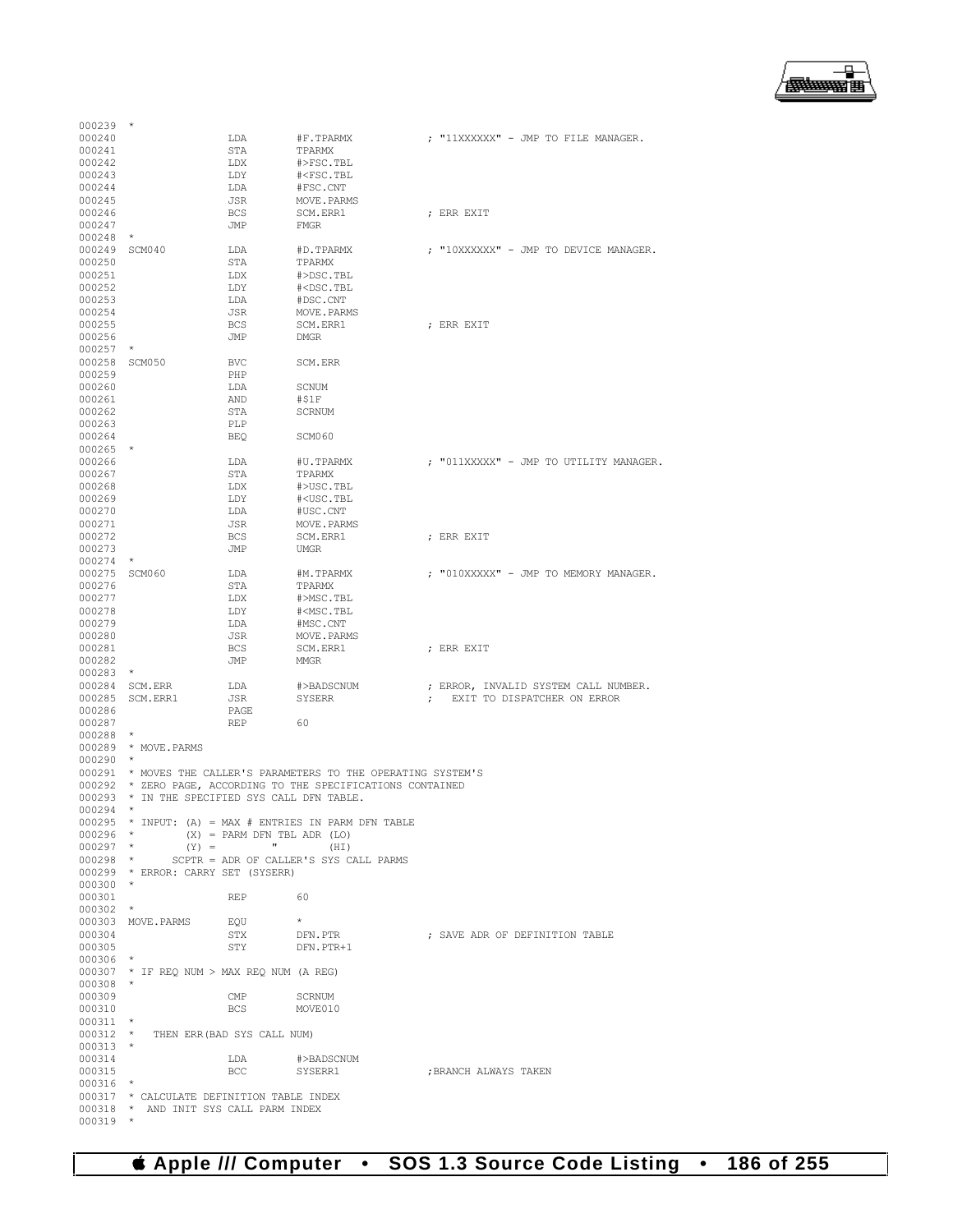

000320 MOVE010 LDA SCRNUM<br>000321 ASL A 000321 ASL A 000322 ASL A<br>000323 STA DI STA DFN.PTRX<br>LDA #0 000324 LDA<br>000325 STA 000325 STA SXPAGE+DFN.PTR+1 ; AND X BYTE 000326 STA SCPTRX SCPTRX 000327 \* 000328 \* IF SCPTR(SCPTRX)<>DFN.PTR(DFN.PTRX) THEN ERR 000329 \* 000330 TAY<br>000331 LDA 000331 LDA (SCPTR),Y 000332 LDY DFN.PTRX<br>000333 CMP (DFN.PTR) 000333 CMP (DFN.PTR), Y<br>000334 BEQ INITLOOPCT INITLOOPCT 000335<br>000336  $\begin{array}{lllllll} \texttt{LDA} & \texttt{\#}\texttt{PABSCPCNT} & \texttt{\#} & \texttt{\#FRA} & \texttt{\#} \\ \texttt{JSR} & \texttt{SYSERR} & \texttt{\#} & \texttt{\#} & \texttt{\#} \\ \texttt{SMSERR} & \texttt{\#} & \texttt{\#} & \texttt{\#} & \texttt{\#} \\ \end{array}$ 000337 SYSERR1 000338<br>000339 000339 \* INIT LOOP CTR(PARM.CNT) TO # OF PARMS IN SYS CALL 000340 \* 000341 INITLOOPCT STA PARM.CNT 000342 \* 000343 \* ADVANCE PTRS 000344 \* 000345<br>000346 000346 INC SCPTRX<br>000347 INC DEN PTI  $\begin{picture}(180,175) \put(0,0){\line(1,0){10}} \put(15,0){\line(1,0){10}} \put(15,0){\line(1,0){10}} \put(15,0){\line(1,0){10}} \put(15,0){\line(1,0){10}} \put(15,0){\line(1,0){10}} \put(15,0){\line(1,0){10}} \put(15,0){\line(1,0){10}} \put(15,0){\line(1,0){10}} \put(15,0){\line(1,0){10}} \put(15,0){\line(1,0){10}} \put(15,0){\line$ 000348 \* 000349 \* MOVE REQ CODE TO SYS ZPAGE PARM LIST 000350 \* AND ADVANCE SYS ZPAGE PTR (X=TPARMX)  $000351$  \*<br>000352 000352 LDA SCRNUM 000353 LDX TPARMX<br>000354 STA 0.X 000354 STA 0, X 000355 INX 000356 \* 000357 \* INIT NIBBLE FLAG TO "RIGHT" NIBBLE 000358 \* ZERO STATE="LEFT" NIBBLE 000359 \* 000360 LDA #\$FF STA RGHT.NIB<br>REP 60 000362 000363 \* 000364 \* BEGIN PARAMETER PROCESSING LOOP  $000365$  \* 000366 PARMLOOP LDA RGHT.NIB 000367 EOR #\$FF ; COMPLEMENT NIBBLE FLAG  $\begin{matrix} \texttt{STA} & \texttt{RGHT. NIB} \end{matrix}$ 000369<br>000370  $\star$  IF "LEFT" NIBBLE 000371<br>000372 000372 BNE ELSE.RNIB 000373 \* 000374  $\star$  THEN FETCH SYS CALL PARM DFN 000375  $\star$  AND # OF BYTES IN PARM WITH  $\star$  AND # OF BYTES IN PARM WITHIN IT  $\star$ 000376<br>000377 000377 LDY DFN.PTRX 000378 LDA (DFN.PTR), Y<br>000379 STA SCT.DFN 000379 STA SCT.DFN<br>000380 AND #\$30 000380 AND #\$30 000381 LSR A<br>000382 LSR A 000382  $000383$  LSR  $A$ <br> $000384$   $ISP$   $A$ 000384 LSR A 000385 STA SCT.DCNT <br>000386 BPL VALUE : BRANCH ALWAYS 000387 \* 000388  $\star$  ELSE FETCH SYS CALL PARM DFN 000389  $\star$  AND # OF BYTES IN PARM WITHI 000389 \* AND # OF BYTES IN PARM WITHIN IT 000390 \* FROM "RIGHT" NIBBLE OF DFN BYTE 000391 \* 000392 ELSE.RNIB LDA SCT.DFN<br>000393 TAY 000393 TAY<br>000394 AND 000394 AND #\$03<br>000395 STA SCT.1 STA SCT.DCNT<br>TYA 000396 TYA<br>000397 ASL 000397 <br>000398 ASL A 000398 ASL A<br>000399 ASL A 000399 <br>000400 <br>ASL A 000400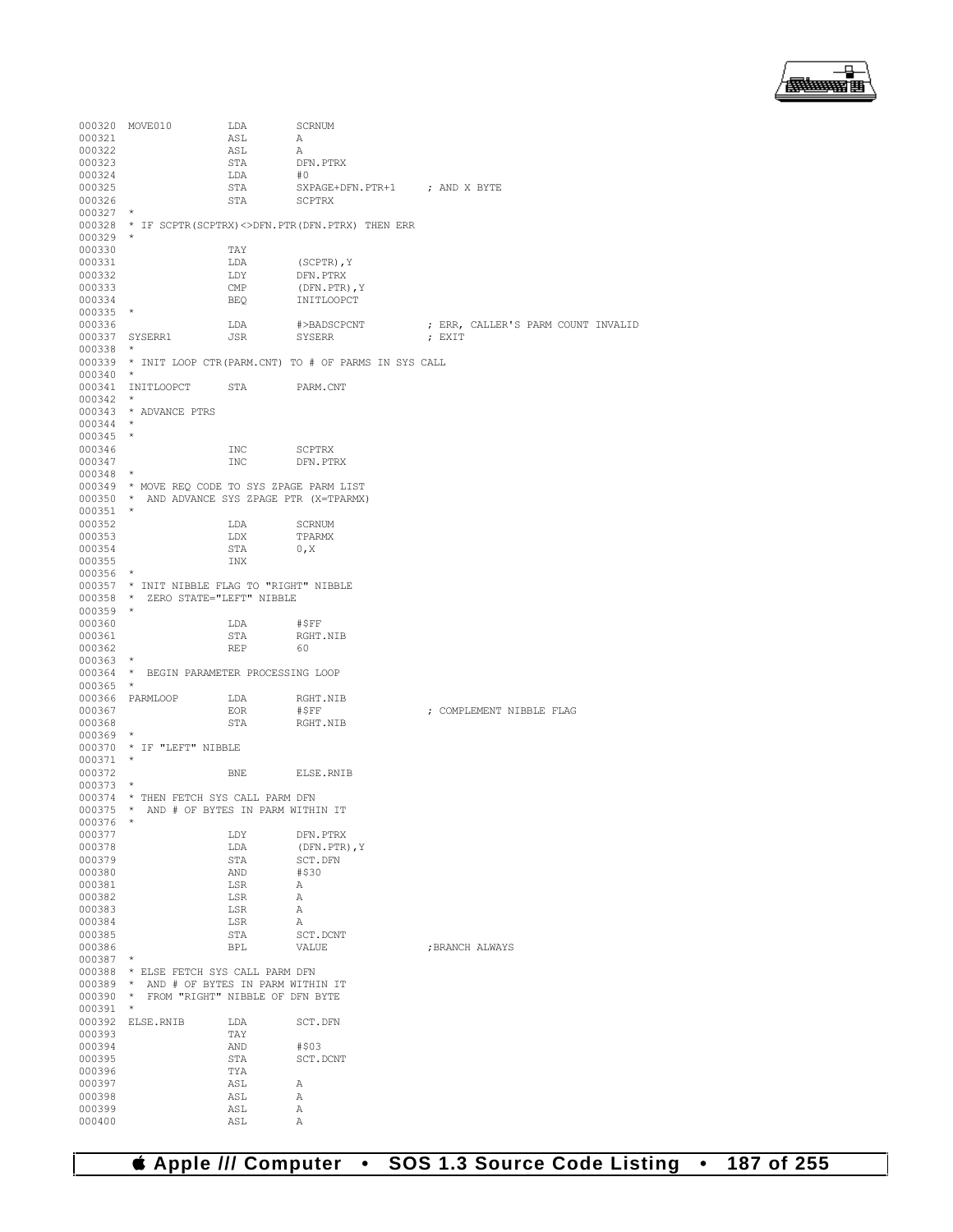▔▔<br>▓▓▓▓▓▊

| 000401       |                                           | STA        | SCT.DFN                                                       |                                     |
|--------------|-------------------------------------------|------------|---------------------------------------------------------------|-------------------------------------|
| 000402       |                                           | INC        | DFN.PTRX                                                      | ; ADVANCE SYS CALL DFN PTR          |
| 000403       |                                           | <b>REP</b> | 60                                                            |                                     |
| $000404$ *   |                                           |            |                                                               |                                     |
|              | 000405 * PARAMETER PASSED BY VALUE        |            |                                                               |                                     |
| $000406$ *   |                                           |            |                                                               |                                     |
| 000407       |                                           | REP        | 60                                                            |                                     |
| 000408 VALUE |                                           | BIT        | SCT.DFN                                                       |                                     |
| 000409       |                                           | <b>BVS</b> | REFERENCE                                                     |                                     |
| 000410       |                                           | BMI        | VAL.OUT                                                       |                                     |
| $000411$ *   |                                           |            |                                                               |                                     |
|              | 000412 * INPUT BY VALUE                   |            |                                                               |                                     |
| $000413$ *   |                                           |            |                                                               |                                     |
| 000414       |                                           |            |                                                               |                                     |
|              |                                           | LDY        | SCPTRX                                                        | ; MOVE BYTES TO ZPAGE               |
|              | 000415 VAL.IN                             | LDA        | $(SCPTR)$ , $Y$                                               |                                     |
| 000416       |                                           | STA        | 0, X                                                          |                                     |
| 000417       |                                           | INY        |                                                               |                                     |
| 000418       |                                           | INX        |                                                               |                                     |
| 000419       |                                           | DEC        | SCT.DCNT                                                      |                                     |
| 000420       |                                           | BPL        | VAL.IN                                                        |                                     |
| 000421       |                                           | STY        | <b>SCPTRX</b>                                                 |                                     |
| 000422       |                                           | JMP        | ENDLOOP1                                                      |                                     |
| $000423$ *   |                                           |            |                                                               |                                     |
|              | 000424 * OUTPUT BY VALUE                  |            |                                                               |                                     |
| 000425       | $\star$                                   |            |                                                               |                                     |
|              | 000426 VAL.OUT                            | <b>CLC</b> |                                                               | ; BUILD PTR TO PARM ON ZPAGE        |
| 000427       |                                           | LDA        | SCPTR                                                         |                                     |
| 000428       |                                           | ADC        | SCPTRX                                                        |                                     |
| 000429       |                                           | STA        | 0, X                                                          |                                     |
| 000430       |                                           | INX        |                                                               |                                     |
| 000431       |                                           | LDA        | SCPTR+1                                                       |                                     |
| 000432       |                                           | ADC        | #0                                                            |                                     |
| 000433       |                                           | STA        |                                                               |                                     |
| $000434$ *   |                                           |            | 0, X                                                          |                                     |
|              |                                           |            |                                                               |                                     |
| 000435       |                                           | <b>CLC</b> |                                                               | ; ADVANCE INDEX TO NEXT PARM        |
| 000436       |                                           | LDA        | SCPTRX                                                        |                                     |
| 000437       |                                           | ADC        | SCT.DCNT                                                      |                                     |
| 000438       |                                           | STA        | SCPTRX                                                        |                                     |
| $000439$ *   |                                           |            |                                                               |                                     |
| 000440       |                                           | LDA        | SXPAGE+SCPTR+1                                                | ; INCLUDE X BYTE                    |
| 000441       |                                           | STA        | SXPAGE, X                                                     |                                     |
| 000442       |                                           | JMP        | ENDLOOP2                                                      |                                     |
| 000443       |                                           | REP        | 60                                                            |                                     |
| $000444$ *   |                                           |            |                                                               |                                     |
|              | 000445 * PARAMETER PASSED BY REFERENCE    |            |                                                               |                                     |
| $000446$ *   |                                           |            |                                                               |                                     |
| 000447       |                                           | <b>REP</b> | 60                                                            |                                     |
|              | 000448 REFERENCE                          | BPL        | REF1                                                          |                                     |
| 000449       | $\star$                                   |            |                                                               |                                     |
|              |                                           |            | 000450 * "LIST" PTR FOUND, CHK IF "LENGTH" PARM = 0           |                                     |
| 000451       | $\star$                                   |            |                                                               |                                     |
| 000452       |                                           | LDY        | <b>SCPTRX</b>                                                 |                                     |
|              |                                           |            |                                                               |                                     |
| 000453       |                                           | INY        |                                                               |                                     |
| 000454       |                                           | INY        |                                                               |                                     |
| 000455       |                                           | LDA        | (SCPTR), Y                                                    |                                     |
| 000456       |                                           | <b>BEQ</b> | ENDLOOP0                                                      | ; "LENGTH" PARM=0, SKIP "LIST" PARM |
| $000457$ *   |                                           |            |                                                               |                                     |
| 000458 REF1  |                                           | LDY        | SCPTRX                                                        | ; MOVE PTR TO ZPAGE                 |
| 000459       |                                           | JSR        | POINTER                                                       |                                     |
| 000460       |                                           | BCS        | PARM.ERR                                                      | ; ERROR EXIT                        |
| $000461$ *   |                                           |            |                                                               |                                     |
|              |                                           |            | 000462 * ADVANCE SYSTEM ZPAGE POINTER (X), CALLER'S PARM PTR. |                                     |
|              |                                           |            | 000463 * DECREMENT PARM CTR AND CHECK IF LAST PARM PROCESSED. |                                     |
| $000464$ *   |                                           |            |                                                               |                                     |
|              | 000465 ENDLOOP0                           | INX        |                                                               |                                     |
| 000466       |                                           | INC        | SCPTRX                                                        |                                     |
|              | 000467 ENDLOOP2                           | INX        |                                                               |                                     |
| 000468       |                                           | INC        | SCPTRX                                                        |                                     |
|              | 000469 ENDLOOP1                           | DEC        | PARM.CNT                                                      |                                     |
| 000470       |                                           | BEQ        | PARM.EXIT                                                     |                                     |
|              |                                           |            |                                                               |                                     |
| 000471       |                                           | BMI        | PARM.EXIT                                                     | ; SPECIAL FOR 'COLD START'          |
| 000472       |                                           | JMP        | PARMLOOP                                                      |                                     |
| $000473$ *   |                                           |            |                                                               |                                     |
|              | 000474 * END OF PARAMETER PROCESSING LOOP |            |                                                               |                                     |
| $000475$ *   |                                           |            |                                                               |                                     |
| 000476       |                                           | REP        | 60                                                            |                                     |
| $000477$ *   |                                           |            |                                                               |                                     |
|              | 000478 PARM.EXIT                          | CLC        |                                                               | ; NO ERRORS                         |
|              | 000479 PARM.ERR                           | RTS        |                                                               | ; RETURN TO SYS CALL MANAGER        |
| 000480       |                                           | PAGE       |                                                               |                                     |
| 000481       |                                           | REP        | 60                                                            |                                     |
|              |                                           |            |                                                               |                                     |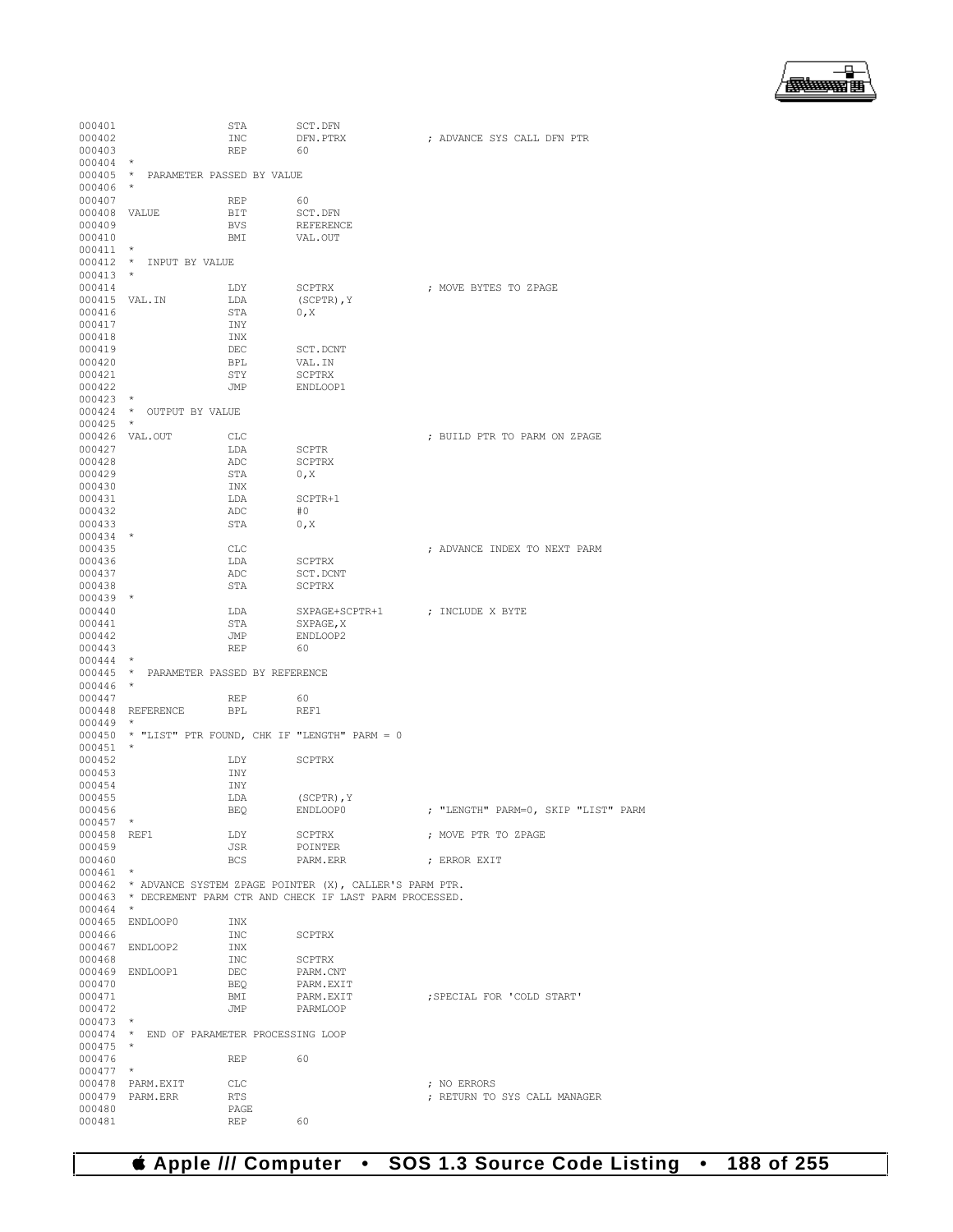

| 000482                      | $\star$                            |                     |                                                                      |
|-----------------------------|------------------------------------|---------------------|----------------------------------------------------------------------|
|                             | 000483 * POINTER                   |                     |                                                                      |
| 000484 *                    |                                    |                     |                                                                      |
| $000486$ *                  | 000485 * INPUT:                    | DEST ADR (X)        | SRC ADR (SCPTR), $Y & (SCPTR)$ , $Y+1$                               |
| $000487$ *                  |                                    |                     |                                                                      |
|                             | 000488 * OUTPUT: SCPTR             |                     | UNCHANGED                                                            |
| $000489$ *                  |                                    | X REG               | $\mathbf{H}$                                                         |
| $000490$ *                  |                                    | A, Y REGS FLATTENED |                                                                      |
| $000491$ *                  |                                    |                     |                                                                      |
| $000493$ *                  | 000492 * ERROR: CARRY SET (SYSERR) |                     |                                                                      |
|                             |                                    |                     | 000494 * POINTER. RETRIEVES THE CALLER'S POINTER PARAMETER IN        |
|                             |                                    |                     | 000495 * (SCPTR), Y, PERFORMS ADDRESS COMPENSATION, IF NECESSARY     |
|                             |                                    |                     | 000496 * AND PLACES THE RESULTING POINTER AT X, X+1 AND SXPAGE+1, X. |
| $000497$ *                  |                                    |                     |                                                                      |
| 000498                      |                                    | REP                 | 60                                                                   |
| 000499                      | $\star$                            |                     | $\star$                                                              |
| 000501                      | 000500 POINTER                     | EQU<br>LDA          | $(SCPTR)$ , $Y$                                                      |
| 000502                      |                                    | PHA                 |                                                                      |
| 000503                      |                                    | INY                 |                                                                      |
| 000504                      |                                    | LDA                 | (SCPTR), Y                                                           |
| 000505                      |                                    | BEQ                 | INDIRECT                                                             |
| 000506 *                    |                                    |                     |                                                                      |
| 000507<br>000508            |                                    | STA<br>PLA          | 1, X<br>; DIRECT POINTER                                             |
| 000509                      |                                    | STA                 | 0, X                                                                 |
| 000510                      |                                    | LDY                 | #0                                                                   |
| 000511                      |                                    | BEO                 | PTR010                                                               |
| $000512$ *                  |                                    |                     |                                                                      |
|                             | 000513 INDIRECT                    | PLA                 | ; INDIRECT POINTER                                                   |
| 000514                      |                                    | TAY                 |                                                                      |
| 000515<br>000516            |                                    | LDA<br>STA          | CZPAGE, Y<br>0, X                                                    |
| 000517                      |                                    | LDA                 | CZPAGE+1, Y                                                          |
| 000518                      |                                    | STA                 | 1, X                                                                 |
| 000519                      |                                    | LDA                 | CXPAGE+1, Y                                                          |
| 000520                      |                                    | TAY                 |                                                                      |
| $000521$ *                  |                                    |                     |                                                                      |
| 000522 PTR010<br>$000523$ * |                                    | LDA                 | 1, X                                                                 |
|                             |                                    |                     | 000524 * CHECK BOUNDS OF CALLER'S POINTER PARAMETER                  |
| $000525$ *                  |                                    |                     |                                                                      |
| 000526                      |                                    | CPY                 | #\$8F                                                                |
| 000527                      |                                    | BCC                 | PTR.X808E                                                            |
| 000528                      |                                    | BEQ                 | PTR.X8F                                                              |
| 000529<br>000530 PTR.X8F    |                                    | BCS<br>CMP          | ; ERROR, INVALID X BYTE<br>PTR.ERR1<br># <adr.low< td=""></adr.low<> |
| 000531                      |                                    | BCC                 | PTR.ERR                                                              |
| 000532                      |                                    | CMP                 | # <adr.high< td=""></adr.high<>                                      |
| 000533                      |                                    | BCS                 | PTR.ERR                                                              |
| 000534                      |                                    | BCC                 | PTR.EXIT                                                             |
| 000535                      | $\star$                            |                     |                                                                      |
| $000537$ *                  | $000536$ * X BYTE = 808E           |                     |                                                                      |
| 000538                      | PTR.X808E                          | CPY                 | #\$80                                                                |
| 000539                      |                                    | BCC                 | PTR.X0                                                               |
| 000540                      |                                    | CMP                 | #0                                                                   |
| 000541                      |                                    |                     | PTR.ERR                                                              |
| 000542                      |                                    | <b>BEQ</b>          |                                                                      |
|                             |                                    | CMP                 | #SFF                                                                 |
| 000543                      |                                    | <b>BNE</b>          | PATCH                                                                |
| 000544                      |                                    | INY                 | ; \$8N:FFXX --> \$8N+1:7FXX                                          |
| 000545<br>000546            |                                    | LDA<br><b>BNE</b>   | #\$7F<br>PTR.EXIT                                                    |
| 000547                      |                                    |                     |                                                                      |
| 000548                      | * X BYTE = $0$                     |                     |                                                                      |
| 000549                      | *                                  |                     |                                                                      |
| 000550                      | PTR.X0                             | CPY                 | #0                                                                   |
| 000551                      |                                    | <b>BNE</b>          | PTR.ERR1                                                             |
| 000552<br>000553            |                                    | CMP<br>BCC          | # <adr.low<br>PTR.ERR</adr.low<br>                                   |
| 000554                      |                                    | CMP                 | # <adr.high< td=""></adr.high<>                                      |
| 000555                      |                                    | <b>BCS</b>          | PTR.ERR                                                              |
| 000556                      |                                    | CMP                 | # <adr.mid< td=""></adr.mid<>                                        |
| 000557                      |                                    | <b>BCS</b>          | PTR.EXIT                                                             |
| 000558                      | $^{\star}$                         |                     |                                                                      |
| 000559<br>000560            |                                    | PHA<br>LDA          | <b>B.SAVE</b>                                                        |
| 000561<br>000562            |                                    | AND<br><b>BNE</b>   | #\$0F<br>PTR030                                                      |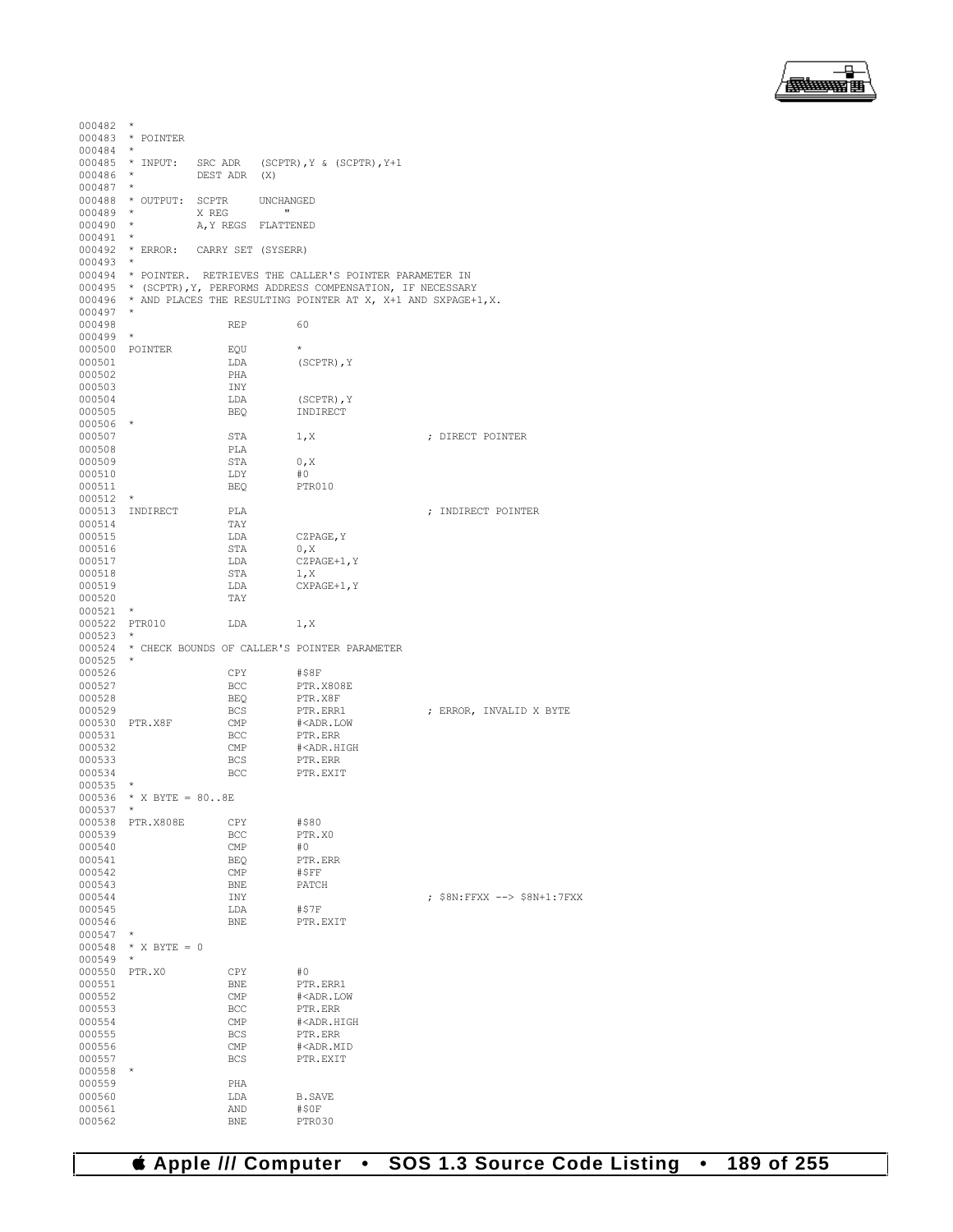

| 000563 |          | PLA         |                                                        | ; \$B=0:20009FFF --> \$8F:2000.9FFF         |
|--------|----------|-------------|--------------------------------------------------------|---------------------------------------------|
| 000564 |          | LDY         | #S8F                                                   |                                             |
| 000565 |          | <b>BNE</b>  | PTR.EXIT                                               |                                             |
| 000566 | $\star$  |             |                                                        |                                             |
| 000567 | PTR030   | <b>ORA</b>  | #\$80                                                  | ; \$B<>0:20009FFF --> \$8B:00007FFF         |
| 000568 |          | <b>TAY</b>  |                                                        |                                             |
| 000569 |          | PLA         |                                                        |                                             |
| 000570 |          | <b>SEC</b>  |                                                        |                                             |
| 000571 |          | <b>SBC</b>  | #\$20                                                  |                                             |
| 000572 |          | BNE         | PATCH                                                  |                                             |
| 000573 |          | DEY         |                                                        | ; \$8B:00XX --> \$8B-1:80XX                 |
| 000574 |          | LDA         | #\$80                                                  |                                             |
| 000575 | $\star$  |             |                                                        |                                             |
| 000576 | PATCH    | CPY         | #\$80                                                  | ; KLUDGE FOR BFM: \$8N:01XX --> \$8N-1:81XX |
| 000577 |          | <b>BCC</b>  | PTR.EXIT                                               |                                             |
| 000578 |          | CMP         | #1                                                     |                                             |
| 000579 |          | <b>BNE</b>  | PTR.EXIT                                               |                                             |
| 000580 |          | CPY         | #\$80                                                  |                                             |
| 000581 |          | <b>BEO</b>  | PTR.ERR                                                | ; ERROR, \$80:01XX NOT ALLOWED              |
| 000582 |          | <b>DEY</b>  |                                                        |                                             |
| 000583 |          | LDA         | #\$81                                                  |                                             |
| 000584 | $\star$  |             |                                                        |                                             |
| 000585 | PTR.EXIT | STA         | 1, x                                                   |                                             |
| 000586 |          | TYA         |                                                        |                                             |
| 000587 |          | STA         | SXPAGE+1, X                                            |                                             |
| 000588 |          | <b>CLC</b>  |                                                        |                                             |
| 000589 |          | <b>RTS</b>  |                                                        |                                             |
| 000590 | $\star$  |             |                                                        |                                             |
| 000591 | $\star$  |             |                                                        |                                             |
| 000592 | PTR.ERR  | LDA         | #>BADSCBNDS                                            |                                             |
| 000593 |          | <b>JSR</b>  | SYSERR                                                 |                                             |
| 000594 | PTR.ERR1 | LDA         | #>BADXBYTE                                             |                                             |
| 000595 |          | JSR         | SYSERR                                                 |                                             |
| 000596 | $\star$  |             |                                                        |                                             |
| 000597 |          | LST         | ON                                                     |                                             |
| 000598 | ZZEND    | EOU         | $\star$                                                |                                             |
| 000599 | ZZLEN    | EOU         | ZZEND-ZZORG                                            |                                             |
| 000600 |          | <b>IFNE</b> | ZZLEN-LENSCMGR                                         |                                             |
| 000601 |          | FAIL        | 2, "SOSORG                                             | FILE IS INCORRECT FOR SCMGR"                |
| 000602 |          | FIN         |                                                        |                                             |
| 000603 |          |             |                                                        |                                             |
| 000604 |          |             |                                                        |                                             |
| 000605 |          |             | * END OF APPLE /// SOS 1.3 SOURCE CODE FILE: SCMGR.SRC |                                             |
| 000606 |          |             |                                                        |                                             |
| 000607 |          |             |                                                        |                                             |

End of File -- Lines: 607 Characters: 15630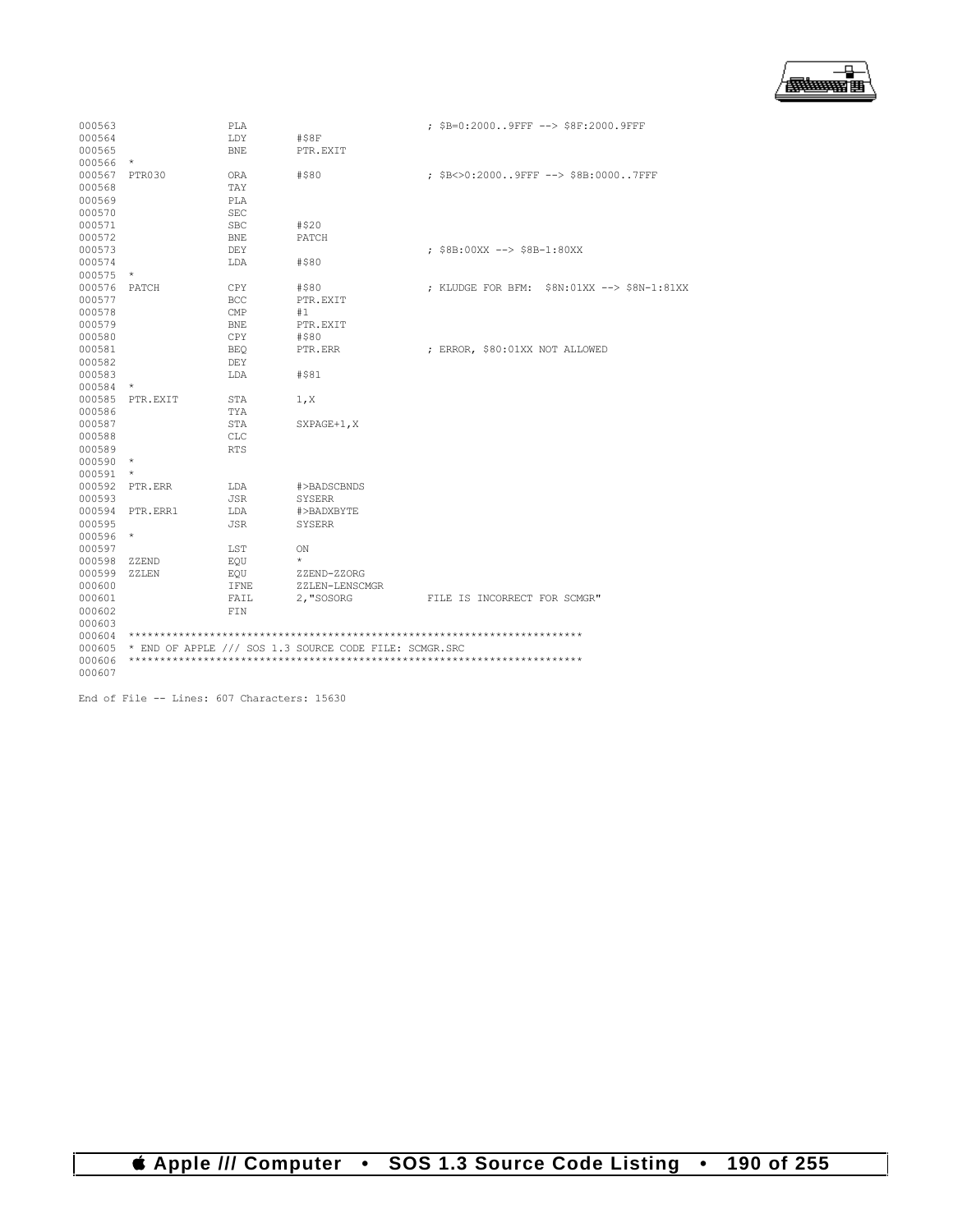

\_\_\_\_\_\_\_\_\_\_\_\_\_\_\_ FILE: "SOS.SOS.BLOAD.TEXT" 000004 \* ASSEMBLER: APPLE ] [ 6502 ASSEMBLER from APPLE COMPUTER TOOLKIT 000005 000006 MON I 000007 CALL-151  $000008$  1600:0 000009 1601<1600.93FEM 000010 3D0G 000011 MON I 000012 BLOAD SOSLDR.ABS, A\$2000 000013 BLOAD INIT.ABS, A\$2AF8 000014 BLOAD SYSGLOB.ABS, A\$2CF8 000015 BLOAD BFM. INIT2.ABS, A\$2E00 000016 BLOAD BFM.ABS, A\$3200 000017 BLOAD OPRMSG.ABS, A\$5466 000018 BLOAD IPL.ABS, A\$55C0 000019 BLOAD UMGR.ABS, A\$5A8B 000020 BLOAD DISK3.ABS.A\$5E99 000021 BLOAD SYSERR. ABS. A\$6404 000022 BLOAD DEVMGR.ABS, A\$64D9 000023 BLOAD SCMGR.ABS, A\$665E 000024 BLOAD FMGR.ABS.AS68F4 000025 BLOAD CFMGR.ABS, A\$6955 000026 BLOAD BUFMGR.ABS, A\$6B52 000027 BLOAD MEMMGR.ABS, A\$6E6E 000028 NOMON I 000029 000031 \* END OF APPLE /// SOS 1.3 SOURCE CODE FILE: SOS.BLOAD 000033

End of File -- Lines: 33 Characters: 864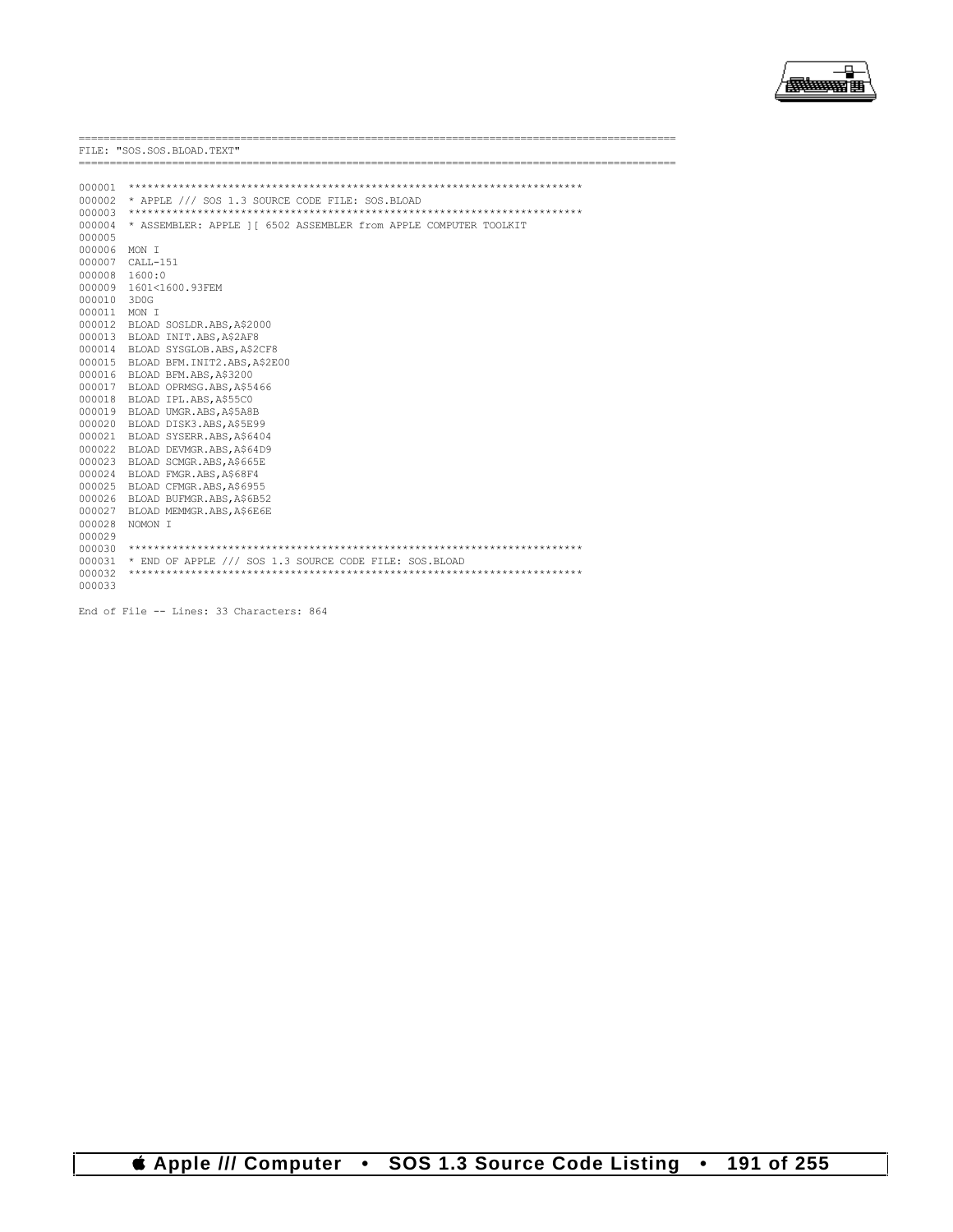

|        | FILE: "SOS.SOS.LINK.TEXT"                                        |
|--------|------------------------------------------------------------------|
|        |                                                                  |
|        |                                                                  |
| 000001 |                                                                  |
| 000002 | * APPLE /// SOS 1.3 SOURCE CODE FILE: SOS.LINK                   |
| 000003 |                                                                  |
| 000004 | * ASSEMBLER: APPLE 11 6502 ASSEMBLER from APPLE COMPUTER TOOLKIT |
| 000005 |                                                                  |
| 000006 | SOSLDR.OBJ                                                       |
| 000007 | TNTT.OBJ                                                         |
| 000008 | SYSGLOB.OBJ                                                      |
| 000009 | BFM. INTT2. OBJ                                                  |
| 000010 | BFM.OBJ                                                          |
| 000011 | OPRMSG.OBJ                                                       |
| 000012 | IPL.OBJ                                                          |
| 000013 | UMGR.OBJ                                                         |
| 000014 | DISK3.OBJ                                                        |
| 000015 | SYSERR.OBJ                                                       |
|        | 000016 SCMGR.OBJ                                                 |
| 000017 | FMGR.OBJ                                                         |
| 000018 | CFMGR.OBJ                                                        |
|        | 000019 DEVMGR.OBJ                                                |
| 000020 | BUFMGR.OBJ                                                       |
| 000021 | MEMMGR.OBJ                                                       |
| 000022 | END.                                                             |
| 000023 |                                                                  |
| 000024 |                                                                  |
| 000025 | * END OF APPLE /// SOS 1.3 SOURCE CODE FILE: SOS.LINK            |
| 000026 |                                                                  |
|        |                                                                  |
|        | End of File -- Lines: 26 Characters: 607                         |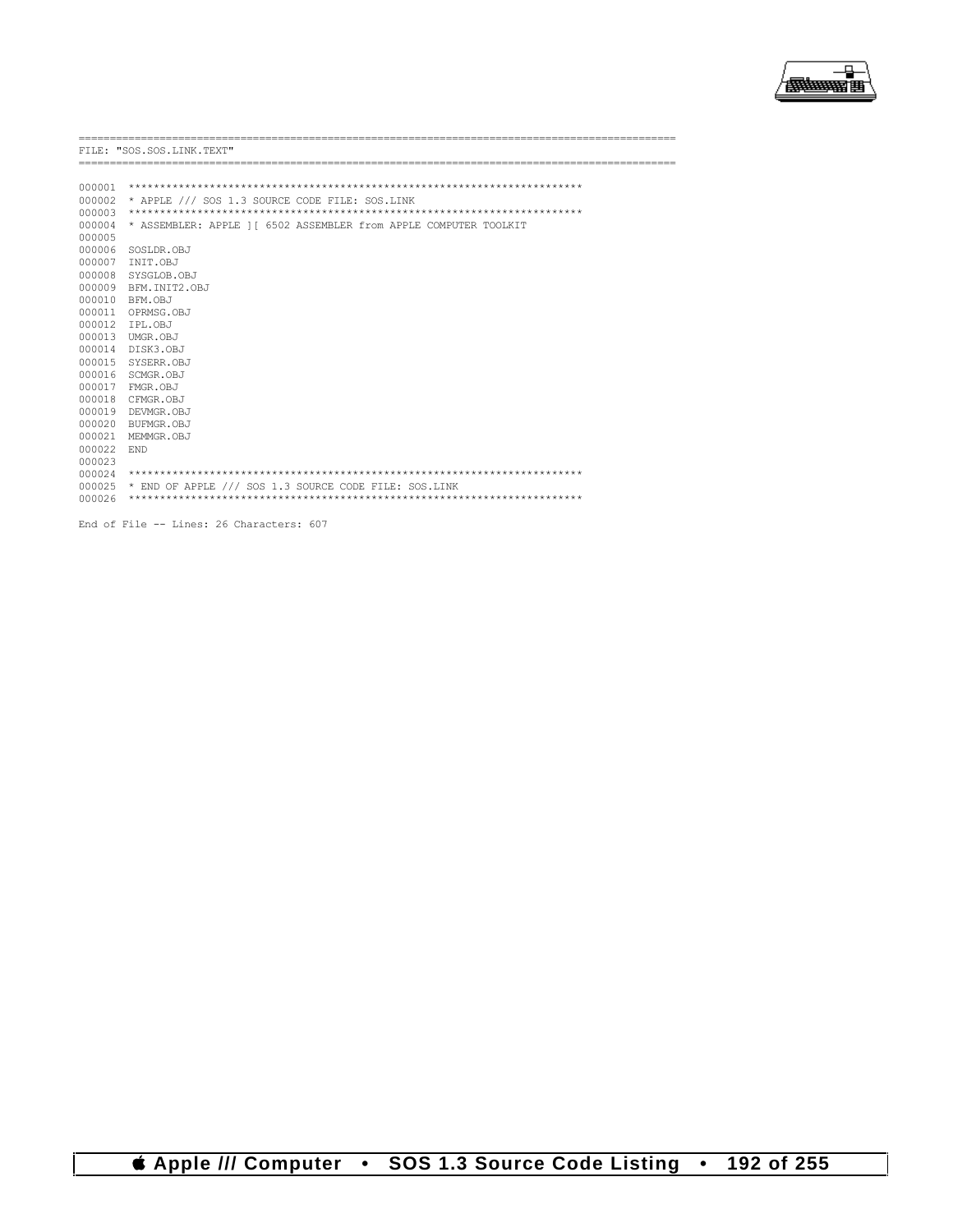

 $\overline{a}$ 

|        | FILE: "SOS.SOS.RENAME.TEXT"                                       |
|--------|-------------------------------------------------------------------|
|        |                                                                   |
|        |                                                                   |
| 000002 | * APPLE /// SOS 1.3 SOURCE CODE FILE: SOS.RENAME                  |
| 000003 |                                                                   |
| 000004 | * ASSEMBLER: APPLE 1 [ 6502 ASSEMBLER from APPLE COMPUTER TOOLKIT |
| 000005 |                                                                   |
| 000006 | MON T                                                             |
|        | 000007 RENAME SOSLDR.OBJ.ABS, SOSLDR.ABS                          |
| 000008 | RENAME INIT.OBJ.ABS, INIT.ABS                                     |
| 000009 | RENAME SYSGLOB.OBJ.ABS.SYSGLOB.ABS                                |
|        | 000010 RENAME OPRMSG.OBJ.ABS, OPRMSG.ABS                          |
|        | 000011 RENAME BFM.OBJ.ABS, BFM.ABS                                |
|        | 000012 RENAME BFM. INIT2. OBJ. ABS, BFM. INIT2. ABS               |
|        | 000013 RENAME IPL.OBJ.ABS, IPL.ABS                                |
| 000014 | RENAME UMGR.OBJ.ABS, UMGR.ABS                                     |
|        | 000015 RENAME DISK3.OBJ.ABS, DISK3.ABS                            |
|        | 000016 RENAME SYSERR.OBJ.ABS, SYSERR.ABS                          |
|        | 000017 RENAME SCMGR.OBJ.ABS, SCMGR.ABS                            |
| 000018 | RENAME FMGR.OBJ.ABS, FMGR.ABS                                     |
| 000019 | RENAME CFMGR.OBJ.ABS, CFMGR.ABS                                   |
| 000020 | RENAME DEVMGR.OBJ.ABS.DEVMGR.ABS                                  |
| 000021 | RENAME BUFMGR.OBJ.ABS.BUFMGR.ABS                                  |
| 000022 | RENAME MEMMGR.OBJ.ABS.MEMMGR.ABS                                  |
| 000023 | NOMON T                                                           |
| 000024 |                                                                   |
| 000025 |                                                                   |
| 000026 | * END OF APPLE /// SOS 1.3 SOURCE CODE FILE: SOS.RENAME           |
| 000027 |                                                                   |
|        |                                                                   |

End of File -- Lines: 27 Characters: 961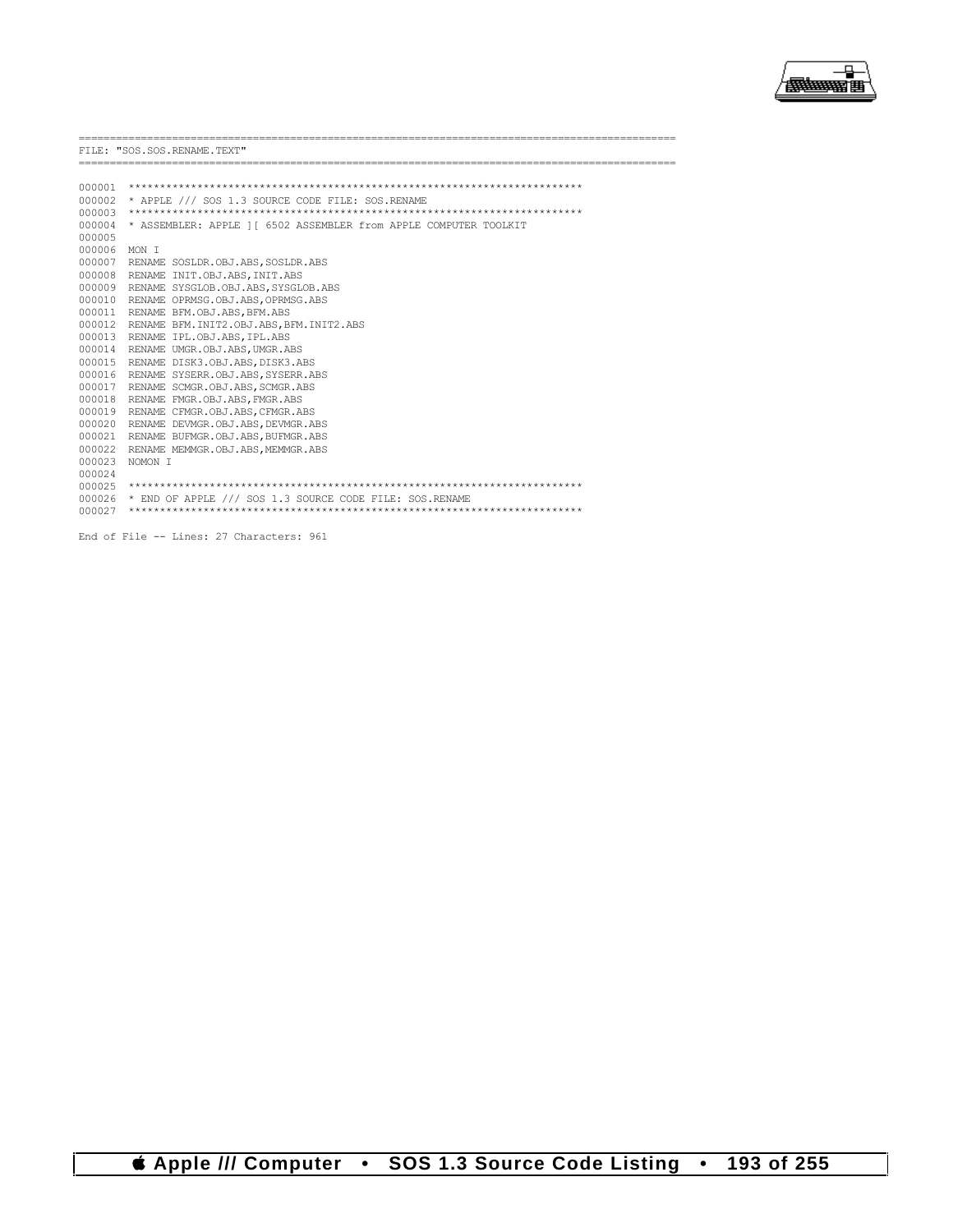

\_\_\_\_\_\_\_\_\_\_\_\_\_\_\_\_\_\_\_\_\_\_\_\_\_\_ FILE: "SOS. SOSLDR.A. SRC. TEXT" 000002 \* APPLE /// SOS 1.3 SOURCE CODE FILE: SOSLDR.A.SRC 000004 \* ASSEMBLER: APPLE ] [ 6502 ASSEMBLER from APPLE COMPUTER TOOLKIT 000005 000006 **PAGE** 000007  $REP$ 110  $000008$  \*  $000010$  \* ! SOSLDR !<-ENTRY SOS MEMORY MAP  $(128K APPLE / // )$ 000011 \* \$1FFF +-------------+ ----- $000012$  \*  $000013$  \* BANK 0 BANK 1 BANK 2 000014  $*$  \$2000 +  $\star$ 000015 000016 SOSLDR 000017 ିଧ 000018 ! INIT MODULE 000019  $\pm$  $\overline{\phantom{a}}$  $\,$   $\,$  $\frac{1}{2}$  ,  $\frac{1}{2}$  ,  $\frac{1}{2}$  ,  $\frac{1}{2}$  ,  $\frac{1}{2}$  ,  $\frac{1}{2}$  ,  $\frac{1}{2}$ 000020  $\mathbf{I}$ 000021 GLOBALS  $\overline{\phantom{a}}$  $\mathbf{I}$  $\mathbf{L}$  $\frac{1}{2} \left( \frac{1}{2} \right) \left( \frac{1}{2} \right) \left( \frac{1}{2} \right) \left( \frac{1}{2} \right) \left( \frac{1}{2} \right) \left( \frac{1}{2} \right) \left( \frac{1}{2} \right) \left( \frac{1}{2} \right) \left( \frac{1}{2} \right) \left( \frac{1}{2} \right) \left( \frac{1}{2} \right) \left( \frac{1}{2} \right) \left( \frac{1}{2} \right) \left( \frac{1}{2} \right) \left( \frac{1}{2} \right) \left( \frac{1}{2} \right) \left( \frac$ 000022  $\mathsf I$  $\mathbb T$  $\,$   $\,$ 000023 000024  $\star$ 000025  $\overline{\phantom{a}}$  $\mathbf{I}$  $\blacksquare$ 000026  $\overline{\phantom{a}}$ J.  $\star$ 000027  $\overline{\phantom{a}}$  $\blacksquare$  $\star$ 000028  $\overline{\phantom{a}}$  $\mathbf{I}$ 000029  $^{\star}$  $\mathbf{I}$  $\mathbf{I}$ 000030  $000031$  \* ! KERNEL !  $\mathbf{I}$  $\mathbb T$ 000032  $\star$  $^{\star}$ 000033  $\overline{\phantom{a}}$ 000034  $\overline{\phantom{a}}$ 000035  $\star$ 000036  $\star$ 000037  $\star$ 000038 000039  $\star$ 000040 000041  $!--$  EOF  $--!$ 000042 000043  $\ddot{}$ 000044 000045 000046  $\mathbf{I}$  $\mathbf{I}$  $\mathbf{I}$  $\mathbf{I}$ 000047  $\star$  $$9$ FFF  $+$  $\star$ 000048  $000049$  \*  $000050$  \* \$A000 +--------- $\cdot$  :  $\cdot$  SOSBOOT : 000051  $\rightarrow$ 000052  $+ - - - - - - - - - - 000053$  \*  $000054$  \* 000055 \* FIGURE 1. SOS KERNEL FILE READ INTO \$2:1E00..9FFF BY SOS BOOT IN BLOCKS 0,1.  $000056$  \* SOS LOADER BEGINS EXECUTION AT THIS POINT. 000057  $000058$  \* 000059 \*  $000060$  \* 110 **REP** 000061 000062 **PAGE**  $110$ 000063 **REP**  $000064$  \*  $000065$  \*  $$1E00$  +--SOS MEMORY MAP  $000066$  \* ! SOSLDR  $\mathbf{I}$  $000067$  \*  $S1FFF + (128K APPLE / // )$ -------- $000068$  \* 000069  $\star$ BANK 0 BANK 1 BANK<sub>2</sub> 000070 \* \$2000 +---------- $000071$  \*  $\frac{1}{2}$ SOSLDR 000072  $\star$  $\pm$  $\sim1$ 000073  $\star$  $\mathbf{I}$  $\delta$  $\blacksquare$  $\mathbf{I}$ 000074  $\rightarrow$ ! INIT MODULE !  $\mathbf{I}$  $\overline{\phantom{a}}$ 000075  $\pm$  $\mathbf{I}$  $\mathbf{I}$ J. 000076 \* LDREND ! - - - - - - - !  $\mathbf{I}$ 

**4 Apple /// Computer**  $\bullet$ SOS 1.3 Source Code Listing 194 of 255  $\bullet$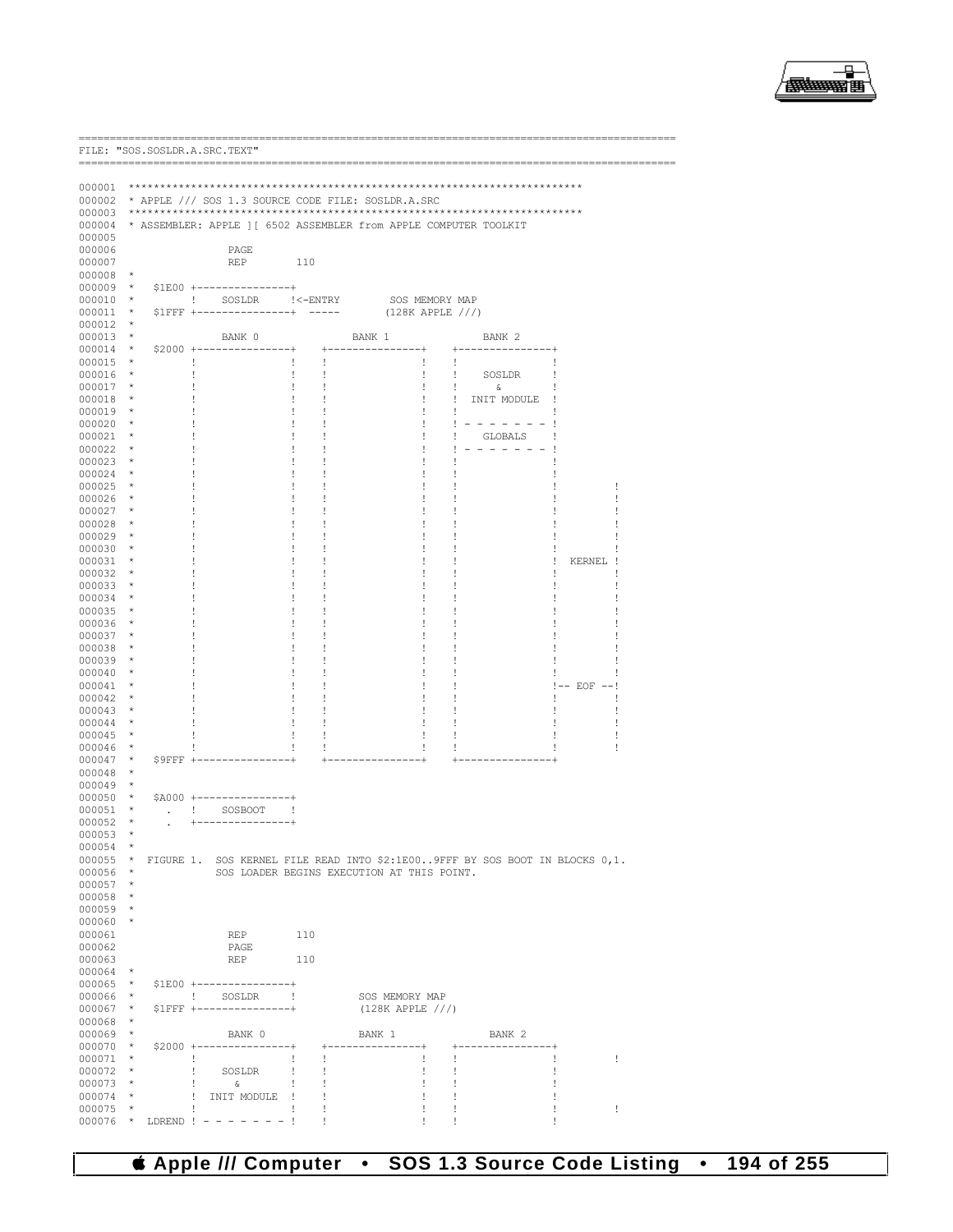| 000077 | $^{\star}$ |           | Ţ<br>FILE BUFFER | Ţ   | ı                                                         | ı<br>I |  |  |
|--------|------------|-----------|------------------|-----|-----------------------------------------------------------|--------|--|--|
| 000078 | $^{\star}$ |           |                  |     |                                                           |        |  |  |
| 000079 | $^{\star}$ |           |                  |     |                                                           |        |  |  |
| 000080 | $^{\star}$ |           |                  |     |                                                           |        |  |  |
| 000081 | $^{\star}$ |           |                  |     |                                                           |        |  |  |
| 000082 | $^{\star}$ |           |                  |     |                                                           |        |  |  |
| 000083 | $^{\star}$ |           |                  |     |                                                           |        |  |  |
| 000084 | $\star$    |           | ı                |     | ı                                                         |        |  |  |
| 000085 | $\star$    |           | Ţ<br>INTERPRETER |     | Ţ<br>INTERPRETER                                          |        |  |  |
| 000086 | $\star$    |           | Ţ<br>FILE        | ı   | Ţ<br>FILE                                                 |        |  |  |
| 000087 | $^{\star}$ |           | ı                | Ţ   | Ţ                                                         |        |  |  |
| 000088 | $^{\star}$ |           | ı                |     | Ţ                                                         |        |  |  |
| 000089 | $^{\star}$ |           | ı                |     | ı                                                         |        |  |  |
| 000090 | $^{\star}$ |           |                  |     |                                                           |        |  |  |
| 000091 | $^{\star}$ |           |                  |     |                                                           |        |  |  |
| 000092 | $\star$    |           |                  |     |                                                           |        |  |  |
| 000093 | $^{\star}$ |           |                  |     |                                                           |        |  |  |
| 000094 | $\star$    |           |                  |     |                                                           |        |  |  |
| 000095 | $^{\star}$ |           |                  |     |                                                           |        |  |  |
| 000096 | $\star$    |           |                  |     |                                                           |        |  |  |
| 000097 | $\star$    |           |                  | I   |                                                           |        |  |  |
| 000098 | $^{\star}$ |           |                  |     |                                                           |        |  |  |
| 000099 | $\star$    |           |                  | ı   |                                                           |        |  |  |
|        | $^{\star}$ |           |                  | I   |                                                           |        |  |  |
| 000100 | $^{\star}$ |           |                  | Ţ   |                                                           |        |  |  |
| 000101 | $\star$    |           |                  |     |                                                           |        |  |  |
| 000102 | $^{\star}$ |           |                  | Ţ   | $- - EOF - - -!$                                          |        |  |  |
| 000103 | $\star$    |           | $S9$ FFF $+----$ |     |                                                           | +      |  |  |
| 000104 | $\star$    |           |                  |     |                                                           |        |  |  |
| 000105 | $^{\star}$ |           |                  |     |                                                           |        |  |  |
| 000106 | $\star$    |           |                  |     |                                                           |        |  |  |
| 000107 | $\star$    |           |                  |     |                                                           |        |  |  |
| 000108 | $\star$    | FIGURE 2. |                  |     | SOS INTERPRETER FILE READ INTO BANKS 0 AND 1              |        |  |  |
| 000109 | $^{\star}$ |           |                  |     | USING EXTENDED ADDRESSING (X=\$80).                       |        |  |  |
| 000110 |            |           |                  |     |                                                           |        |  |  |
| 000111 | $^{\star}$ |           |                  |     |                                                           |        |  |  |
| 000112 | $^{\star}$ |           |                  |     |                                                           |        |  |  |
| 000113 | $\star$    |           |                  |     |                                                           |        |  |  |
| 000114 |            |           |                  |     |                                                           |        |  |  |
| 000115 |            |           | <b>REP</b>       | 110 |                                                           |        |  |  |
| 000116 |            |           |                  |     |                                                           |        |  |  |
| 000117 |            |           | CHN              |     | SOSLDR.B.SRC                                              |        |  |  |
| 000118 |            |           |                  |     |                                                           |        |  |  |
| 000119 |            |           |                  |     |                                                           |        |  |  |
| 000120 |            |           |                  |     | * END OF APPLE /// SOS 1.3 SOURCE CODE FILE: SOSLDR.A.SRC |        |  |  |
| 000121 |            |           |                  |     |                                                           |        |  |  |
| 000122 |            |           |                  |     |                                                           |        |  |  |
| 000123 |            |           |                  |     |                                                           |        |  |  |

End of File -- Lines: 123 Characters: 4326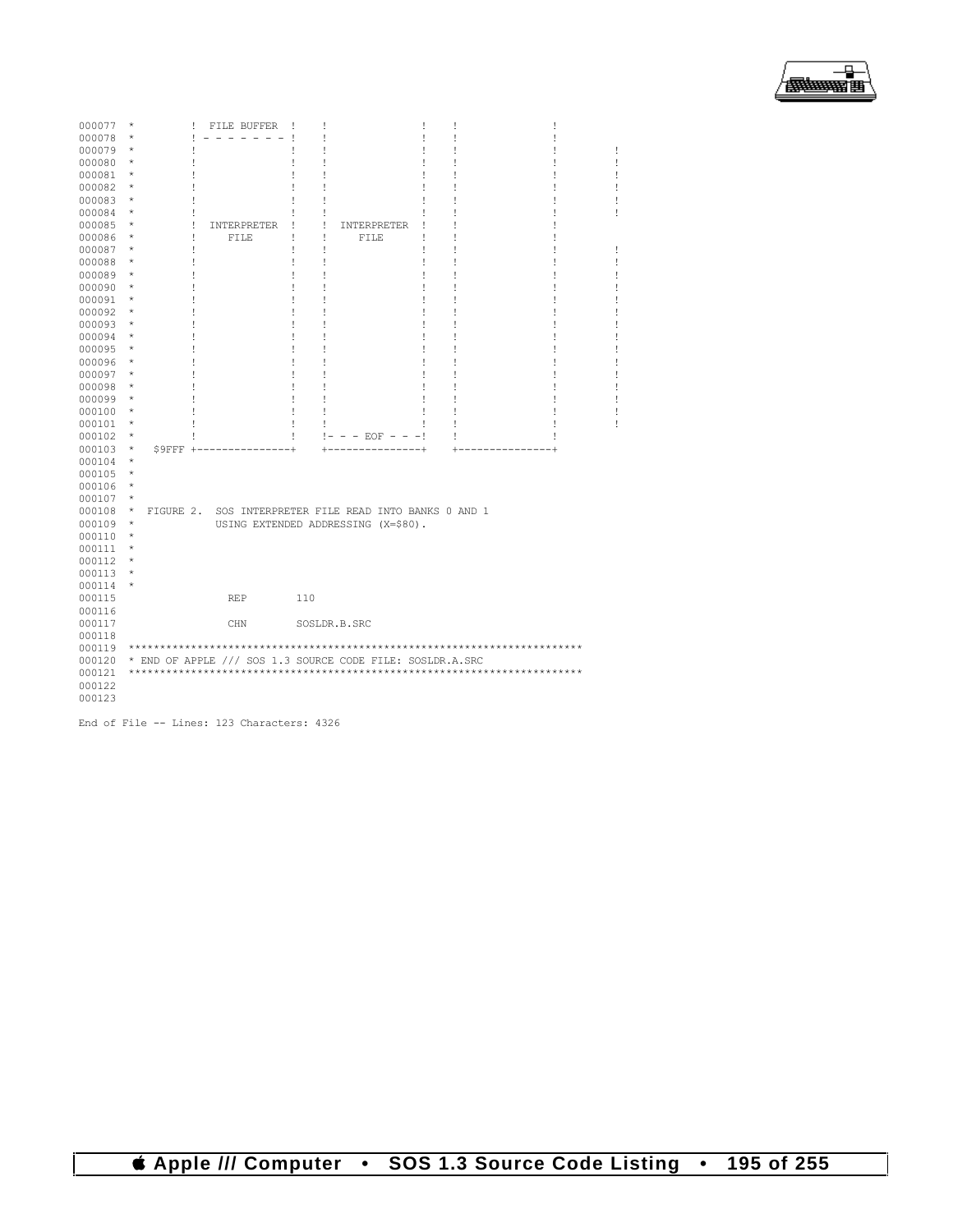

|                          | FILE: "SOS.SOSLDR.B.SRC.TEXT"      |                                                                   |                                         |                    |                                         |               |                       |   |
|--------------------------|------------------------------------|-------------------------------------------------------------------|-----------------------------------------|--------------------|-----------------------------------------|---------------|-----------------------|---|
|                          |                                    |                                                                   |                                         |                    |                                         |               |                       |   |
| 000001<br>000002         |                                    |                                                                   |                                         |                    |                                         |               |                       |   |
| 000003                   |                                    | * APPLE /// SOS 1.3 SOURCE CODE FILE: SOSLDR.B.SRC                |                                         |                    |                                         |               |                       |   |
| 000004                   |                                    | * ASSEMBLER: APPLE ] [ 6502 ASSEMBLER from APPLE COMPUTER TOOLKIT |                                         |                    |                                         |               |                       |   |
| 000005                   |                                    |                                                                   |                                         |                    |                                         |               |                       |   |
| 000006<br>000007         |                                    | . PAGE                                                            |                                         |                    |                                         |               |                       |   |
| 000008                   |                                    |                                                                   |                                         |                    |                                         |               |                       |   |
| 000009<br>000010         | $\ddot{ }$                         | \$1E00 +-------                                                   |                                         |                    |                                         |               |                       |   |
| 000011                   | $\ddot{ }$<br>$\cdot$              | $\mathbf{I}$<br>SOSLDR                                            |                                         | SOS MEMORY MAP     |                                         |               |                       |   |
| 000012                   | $\cdot$                            | $S1FFF + --- --- --- --- --- --- $                                |                                         | $(128K$ APPLE $//$ |                                         |               |                       |   |
| 000013<br>000014         | $\cdot$<br>$\ddot{\phantom{0}}$    | BANK 0                                                            | BANK 1                                  |                    | BANK <sub>2</sub>                       |               |                       |   |
| 000015                   | $\cdot$                            | $$2000$ +---------------+                                         |                                         | ------------+      |                                         | ------------+ |                       |   |
| 000016                   | $\ddot{\phantom{0}}$               | Ţ                                                                 |                                         |                    | Ţ                                       |               |                       |   |
| 000017<br>000018         | $\ddot{ }$<br>$\ddot{\phantom{0}}$ | Ţ<br>SOSLDR<br>Ţ<br>ିଧ                                            | T<br>Ţ<br>Ţ<br>Ţ                        | Ţ<br>Ţ             | Ţ<br>Ţ                                  |               |                       |   |
| 000019                   | T<br>$\cdot$                       | INIT MODULE                                                       | 1                                       |                    | Ţ                                       |               |                       |   |
| 000020<br>000021         | T<br>$\ddot{ }$                    | $- - - - - - - 1$<br>Ţ.                                           | 1<br>J.                                 | ı<br>Ţ             | Ţ<br>Ţ                                  |               |                       |   |
| 000022                   | $\cdot$<br>$\cdot$                 | FILE BUFFER                                                       |                                         |                    | Ţ                                       |               |                       |   |
| 000023                   | $\cdot$                            |                                                                   | 1<br>Ţ                                  | ı                  | Ţ                                       |               |                       |   |
| 000024<br>000025         | $\cdot$<br>$\cdot$                 |                                                                   | Ţ<br>Ţ                                  | Ţ<br>Ţ             | Ţ<br>Ţ                                  |               |                       |   |
| 000026                   | Ţ<br>$\cdot$                       |                                                                   | 1<br>Ţ                                  | Ţ                  | Ţ                                       |               |                       |   |
| 000027<br>000028         | ţ.<br>$\ddot{ }$<br>$\cdot$        |                                                                   | Ţ<br>Ţ                                  | Ţ                  | Ţ<br>Ţ                                  |               |                       |   |
| 000029                   | $\ddot{ }$                         |                                                                   | 1<br>Ţ                                  | Ţ                  | Ţ                                       |               |                       |   |
| 000030                   | ţ.<br>$\cdot$                      |                                                                   | Ţ<br>Ţ                                  | Ţ                  | Ţ                                       |               |                       |   |
| 000031<br>000032         | $\cdot$<br>$\cdot$                 |                                                                   | 1<br>Ţ                                  | Ţ                  | Ţ<br>Ţ                                  |               |                       |   |
| 000033                   | ţ.<br>$\cdot$                      |                                                                   | ï<br>Ţ                                  | Ţ                  | Ţ                                       |               |                       |   |
| 000034<br>000035         | $\cdot$<br>ı<br>$\ddot{ }$         |                                                                   | 1<br>T                                  | Ţ                  | Ţ<br>Ţ                                  |               |                       |   |
| 000036                   | Ţ<br>$\cdot$                       |                                                                   | 1<br>Ţ                                  | Ţ                  | Ţ                                       |               |                       |   |
| 000037                   | Ţ<br>$\ddot{ }$                    | <b>DRIVER</b>                                                     | T<br>DRIVER                             |                    | Ţ                                       |               |                       |   |
| 000038<br>000039         | Ţ<br>$\cdot$<br>Ţ<br>$\ddot{ }$    | FILE                                                              | FILE<br>Ţ<br>Ţ<br>1<br>Ţ                | Ţ<br>Ţ             | Ţ<br>Ţ                                  |               |                       | J |
| 000040                   | $\cdot$                            |                                                                   | Ţ                                       |                    | Ţ                                       |               |                       |   |
| 000041<br>000042         | $\cdot$<br>ţ.<br>$\ddot{ }$        |                                                                   | Ţ<br>T<br>Ţ<br>Ţ                        | ı<br>Ţ             | Ţ<br>Ţ                                  |               | INTERPRETER !<br>CODE |   |
| 000043                   | $\cdot$                            |                                                                   |                                         |                    | Ţ                                       |               |                       |   |
| 000044<br>000045         | $\cdot$<br>ţ.                      |                                                                   | 1<br>ı<br>Ţ<br>Ţ                        | ı<br>Ţ             | Ţ<br>Ţ                                  |               |                       |   |
| 000046                   | $\ddot{\phantom{0}}$<br>$\cdot$    |                                                                   | Ţ                                       |                    | ţ.                                      |               |                       |   |
| 000047                   | ;                                  |                                                                   | Ţ<br><u>   –</u>                        | $- - EOF - - -!$   | Ţ                                       |               |                       |   |
| 000048<br>000049         | $S9$ FFF +<br>$\cdot$<br>$\cdot$   |                                                                   |                                         |                    |                                         |               |                       |   |
| 000050                   | ;                                  |                                                                   |                                         |                    |                                         |               |                       |   |
| 000051<br>000052         | $\ddot{ }$                         |                                                                   |                                         |                    |                                         |               |                       |   |
| $000053$ ;               |                                    | FIGURE 3.                                                         | SOS DRIVER FILE READ INTO BANKS 0 AND 1 |                    |                                         |               |                       |   |
| 000054 ;                 |                                    |                                                                   | USING EXTENDED ADDRESSING (X=\$80).     |                    |                                         |               |                       |   |
| 000055<br>$000056$ ;     | $\cdot$                            |                                                                   |                                         |                    |                                         |               |                       |   |
| 000057 :                 |                                    |                                                                   |                                         |                    |                                         |               |                       |   |
| 000058                   | $\cdot$                            |                                                                   |                                         |                    |                                         |               |                       |   |
| 000060                   |                                    |                                                                   |                                         |                    |                                         |               |                       |   |
| 000061<br>000062         |                                    | . PAGE                                                            |                                         |                    |                                         |               |                       |   |
| 000063                   | $\mathbf{L}$<br>$\cdot$            |                                                                   | $\mathbf{1}$<br>$\mathbf{L}$            | $\mathbf{1}$       | $\mathbf{L}$<br>÷                       |               | 1                     |   |
| 000064                   | $\cdot$                            | \$9FFF +---------------+                                          | $+ - -$                                 | ------------+      | $\mathbf{L}$                            |               |                       |   |
| 000065<br>000066         | $\cdot$<br>$\cdot$                 |                                                                   |                                         |                    | Ţ<br>$\mathbf{I}$                       |               |                       |   |
| 000067                   | $\cdot$                            |                                                                   |                                         |                    | ! (SYSTEM DEVICE TABLE)                 |               |                       |   |
| 000068 ;                 |                                    |                                                                   |                                         |                    | ÷                                       |               |                       |   |
| $000069$ ;<br>$000070$ ; |                                    | FIGURE 4. SOS LOADER FINISHED. JUMP TO                            | FIRST BYTE OF INTERPRETER'S CODE.       |                    | DIB ADR BANK UNIT                       |               |                       |   |
| $000071$ ;               |                                    |                                                                   |                                         | Ŧ                  | $\mathbf{I}$<br>$\mathbf{I}$            | $\mathbf{I}$  | 1                     |   |
| 000072<br>000073         | $\cdot$<br>$\cdot$                 |                                                                   |                                         | Ţ<br>Ţ             | $\mathbf{I}$<br>$\mathbf{I}$<br>Ţ<br>Ţ. | Ţ.<br>Ţ.      | 1<br>1                |   |
| $000074$ ;               |                                    |                                                                   |                                         | Ţ                  | Ţ.<br>÷                                 | ÷             | Ţ                     |   |
| 000075<br>000076         |                                    |                                                                   |                                         |                    | !-----!-----!-----!-----!               |               |                       |   |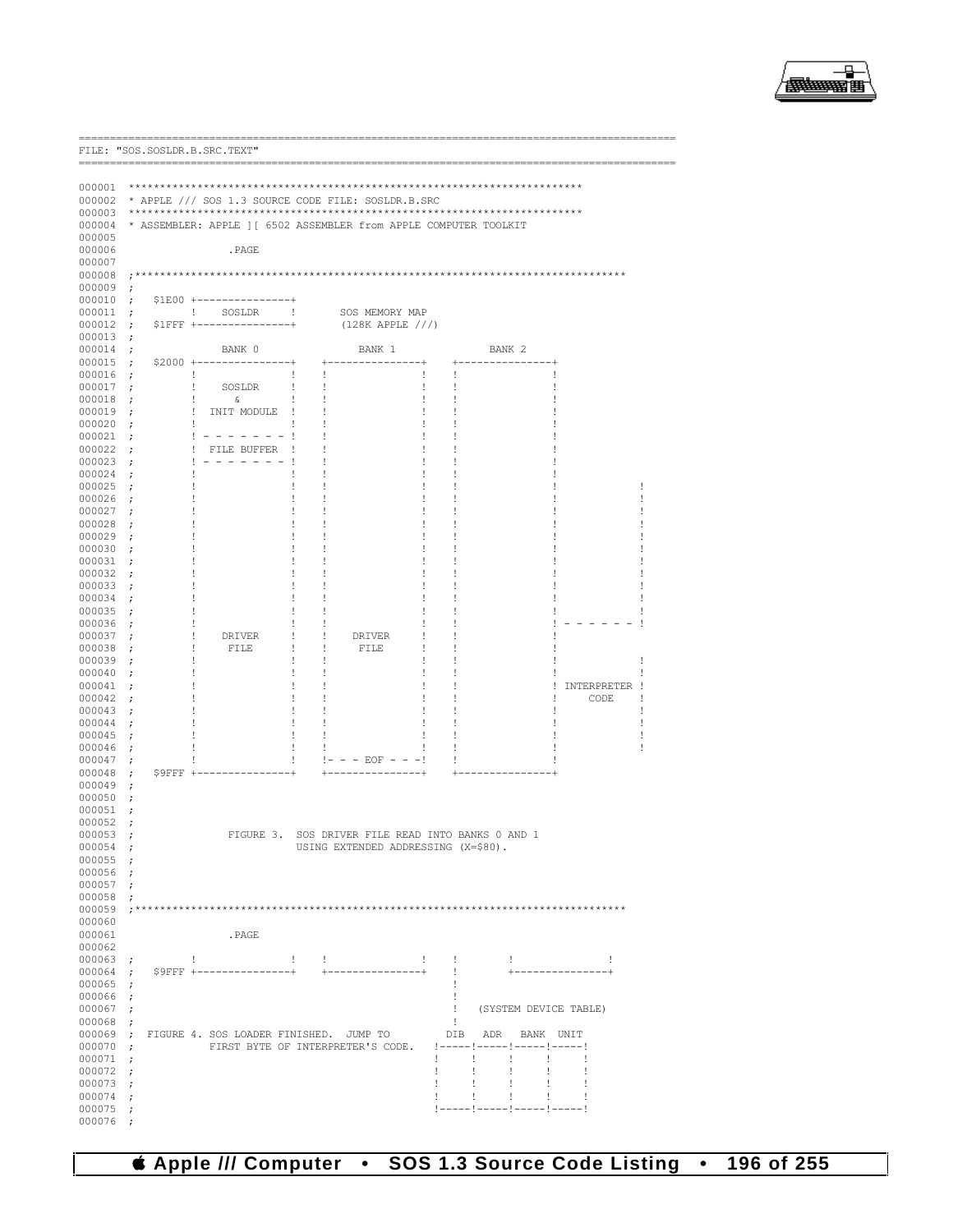

 $000077$  ;<br>000078 ; 000080 000082 \* END OF APPLE /// SOS 1.3 SOURCE CODE FILE: SOSLDR.B.SRC 000084 000085

End of File -- Lines: 85 Characters: 2974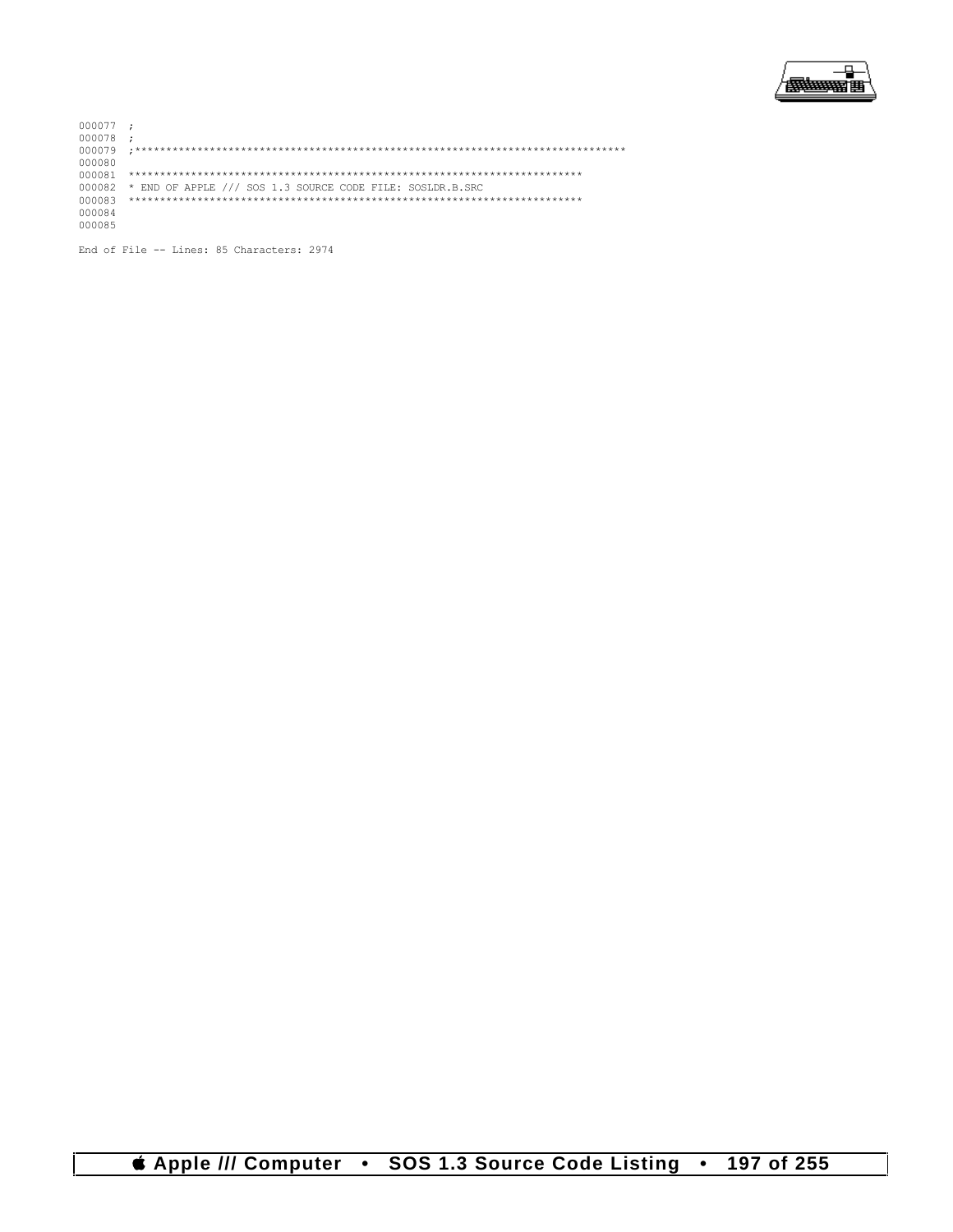

\_\_\_\_\_\_\_\_\_\_\_\_\_

 $---$ 

FILE: "SOS.SOSLDR.C.SRC.TEXT"

| 000001<br>000003           |                     |     |                                             | 000002 * APPLE /// SOS 1.3 SOURCE CODE FILE: SOSLDR.C.SRC<br>000004 * ASSEMBLER: APPLE ] [ 6502 ASSEMBLER from APPLE COMPUTER TOOLKIT |
|----------------------------|---------------------|-----|---------------------------------------------|---------------------------------------------------------------------------------------------------------------------------------------|
| 000005<br>000006           |                     |     | PAGE                                        |                                                                                                                                       |
| 000007<br>000008           | $\star$             |     | REP                                         | 100                                                                                                                                   |
| $000010$ *                 |                     |     | 000009 * SUBROUTINES:                       |                                                                                                                                       |
| 000011 * SOSLDR<br>000012  | $\star$             |     |                                             | "MAIN PROGRAM"                                                                                                                        |
| $000013$ *<br>$000014$ *   |                     |     | SOSLDR1                                     | "PROCESSES KERNEL/INTERPRETER/DRIVER FILES"                                                                                           |
| $000015$ * (1)<br>000016 * |                     |     | MOVE                                        | "MOVES SRC.PSRC.P+CNT-1 TO DST.PDST.P+CNT-1"                                                                                          |
| $000017$ *                 | $\star$             |     | INIT.KRNL                                   | "CALLS KERNEL INITIALIZATION MODULES"                                                                                                 |
| 000018<br>$000019$ *       |                     |     | WELCOME                                     | "PRINTS WELCOME MESSAGE ("APPLE ///", VERSION, DATE/TIME, COPYRIGHT)                                                                  |
| $000020$ *<br>$000021$ *   |                     |     | ADVANCE                                     | "ADVANCES WRK.PTR TO NEXT INTERP/KERNEL MODULE. INITS SRC.P, DST.P, CNT FOR MOVE"                                                     |
| 000022<br>$000023$ *       | $\star$             |     | REVERSE                                     | "REVERSES TITLE/CODE/RELOC COUNTS TO ALLOW DRIVER FILE TO BE PROCESSED FM BACK TO FRONT"                                              |
| 000024<br>$000025$ *       | $\star$             |     | DADVANCE                                    | "ADVANCES WORK.P TO NEXT DRIVER MODULE. INITS SRC.P, CNT, REL.P FOR MOVE"                                                             |
| $000026$ *<br>$000027$ *   |                     |     | DADD                                        | "ADVANCES WORK.P TO NEXT DRIVER FIELD"                                                                                                |
| 000028<br>$000029$ *       | *                   |     | FLAGS                                       | "PROCESSES "INACTIVE" & "PAGE ALIGN" FLAGS IN DRIVER MODULE'S DIBS"                                                                   |
| $000030$ *<br>000031       | $\star$             |     | NEXT.DIB                                    | "ADVANCES TO NEXT DIB IN DRIVER MODULE"                                                                                               |
| $000032$ *<br>$000033$ *   |                     |     | GETMEM                                      | "COMPUTES DESTINATION BASE ADDRESS FOR NEXT DRIVER MODULE"                                                                            |
| $000034$ *<br>000035 *     |                     |     | NEWDST                                      | "COMPUTES DESTINATION BASE ADDRESS, ALIGNING ON PAGE BOUNDARY IF REQUESTED"                                                           |
| 000036<br>000037           | $\star$<br>- *      |     | BUILD.DSEG                                  | "COMPUTES # OF PAGES TO ADD TO DRIVER SEGMENT AND WHETHER TO BEGIN A NEW SEGMENT"                                                     |
| 000038 *<br>$000039$ *     |                     |     | RELOC                                       | "RELOCATES DRIVER MODULE'S CODE FIELD USING RELOCATION FIELD"                                                                         |
| 000040<br>$000041$ * (1)   | *                   |     | LINK                                        | "LINKS FIRST DIB TO PREVIOUS DRIVER'S LAST "ACTIVE" DIB, AND ADDS SDT ENTRY"                                                          |
| 000042<br>000043           | $\star$<br>$\star$  |     | SET.DRIVES                                  | "INITIALIZES DIB LINKS IN KERNEL'S FLOPPY DRIVER"                                                                                     |
| 000044<br>$000045$ * (1)   | $\star$             |     | ALLOC.DEV                                   | "ADDS A NEW ENTRY TO THE DEVICE MANAGER'S SYSTEM DEVICE TABLE (SDT)"                                                                  |
| $000046$ *                 |                     |     |                                             |                                                                                                                                       |
| $000047$ *<br>000048       | $\star$             |     | ALLOC.SEG                                   | "ALLOCATES SEGMENTS FOR KERNEL, INTERPRETER AND SYSTEM WORK AREA"                                                                     |
| $000049$ *<br>$000050$ *   |                     |     | RSEG                                        | "CALLS MEMORY MANAGER TO ALLOCATE SEGMENTS FOR THE KERNEL AND INTERPRTER"                                                             |
| 000051<br>000052           | $\star$<br>$\star$  |     | ALLOC.DSEG                                  | "ALLOCATES SEGMENTS FOR DRIVER MODULES"                                                                                               |
| $000053$ *<br>000054       | $\star$             |     | ERROR                                       | "DISPLAYS ERROR MESSAGE, SOUNDS BELL AND LOOPS UNTIL CONTROL/RESET PRESSED"                                                           |
| 000056                     |                     |     | REP                                         | 000055 * (1) - INDICATES THAT THE ROUTINE PERFORMS BANK SWITCHING AND MUST(!) BE OUTSIDE THE 32K RAM BANKS.<br>100                    |
| 000057<br>000058           |                     |     | PAGE<br><b>REP</b>                          | 100                                                                                                                                   |
| 000059<br>000060           | $\star$             |     | * SOS. KERNEL FILE FORMAT                   |                                                                                                                                       |
| 000061<br>$000062$ *       |                     | (8) | LABEL                                       | <---+                                                                                                                                 |
| 000063<br>000064           | $\star$             |     | $=$ "SOS KRNL"                              |                                                                                                                                       |
| 000065<br>000066           | $\star$<br>$\star$  | (2) | HEADER COUNT<br>HEADER                      |                                                                                                                                       |
| 000067                     |                     |     | $=$ # OF FLOPPY DRIVES                      | CONTAINED IN THIS LISTING                                                                                                             |
| 000068<br>000069           | $\star$<br>$\star$  |     | = INTERPRETER PATHNAME<br>= DRIVER PATHNAME |                                                                                                                                       |
| 000070<br>000071           | $\star$             | (4) | ADR & COUNT                                 |                                                                                                                                       |
| 000072<br>000073           | $^\star$            |     | SOSLDR CODE                                 | ----+                                                                                                                                 |
| 000074                     | $\star$             | (4) | ADR & COUNT                                 |                                                                                                                                       |
| 000075<br>000076           | $^\star$<br>$\star$ |     | <b>GLOBALS</b>                              |                                                                                                                                       |

*& Apple /// Computer* • SOS 1.3 Source Code Listing • 198 of 255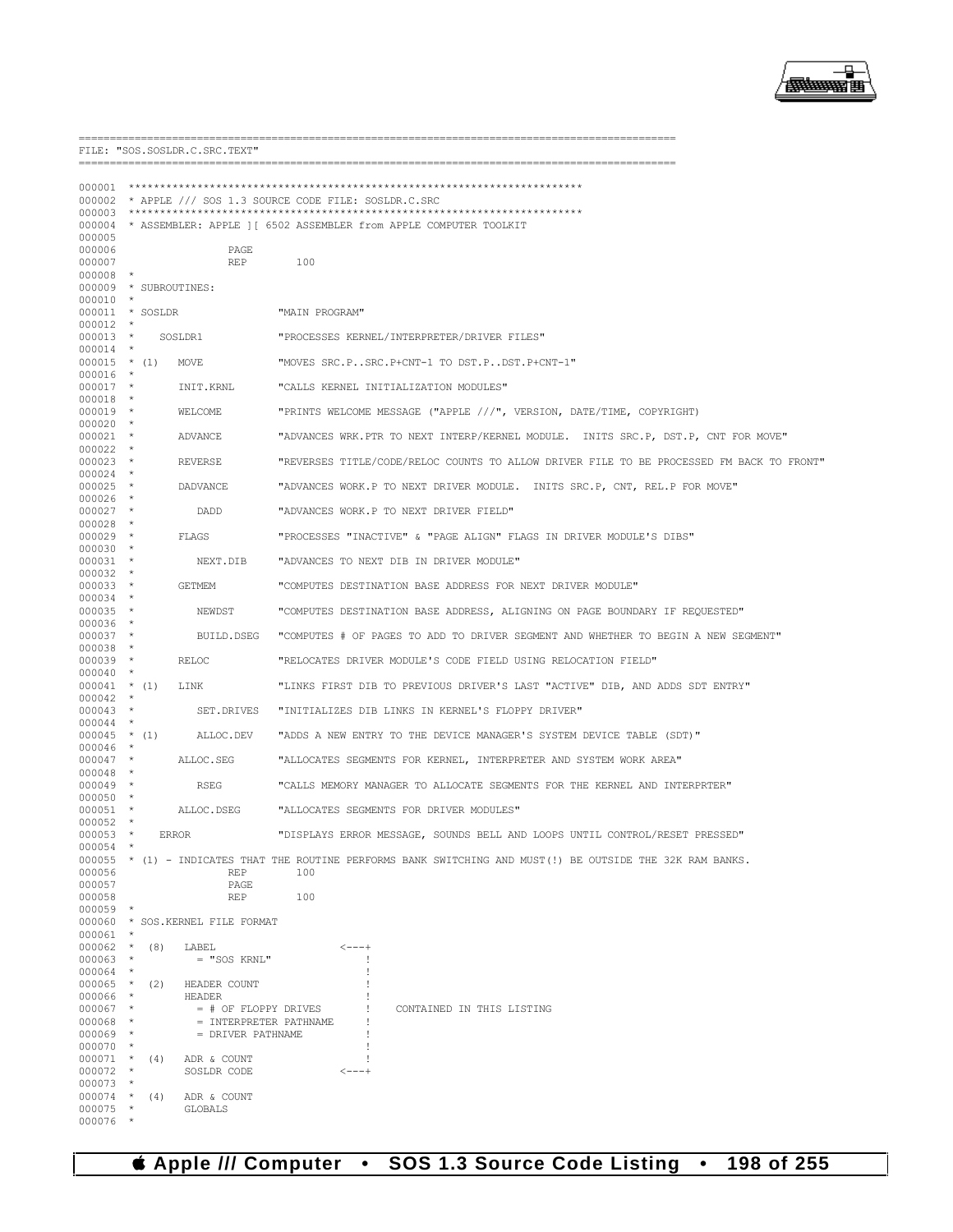

| $000077$ * (4)<br>$000078$ * |          |     | ADR & COUNT<br>KERNEL CODE |                                               |                                                  |                              |            |                                                         |                                                                                       |  |
|------------------------------|----------|-----|----------------------------|-----------------------------------------------|--------------------------------------------------|------------------------------|------------|---------------------------------------------------------|---------------------------------------------------------------------------------------|--|
| $000079$ *<br>000080         |          |     |                            | REP                                           | 100                                              |                              |            |                                                         |                                                                                       |  |
| 000081                       | $\star$  |     |                            |                                               |                                                  |                              |            |                                                         |                                                                                       |  |
| 000083                       | $\star$  |     |                            | 000082 * SOS. INTERP FILE FORMAT              |                                                  |                              |            |                                                         |                                                                                       |  |
| $000084$ * (8)               |          |     | LABEL                      |                                               |                                                  |                              |            |                                                         |                                                                                       |  |
| 000085 *<br>000086 *         |          |     |                            | = "SOS NTRP"                                  |                                                  |                              |            |                                                         |                                                                                       |  |
|                              |          |     | 000087 * (2) HEADER COUNT  |                                               |                                                  |                              |            |                                                         |                                                                                       |  |
| $000088$ *<br>$000089$ * (4) |          |     | ADR & COUNT                |                                               |                                                  |                              |            |                                                         |                                                                                       |  |
| $000090$ *                   |          |     |                            | INTERPRETER CODE                              |                                                  |                              |            |                                                         |                                                                                       |  |
| 000091 *<br>000092           |          |     |                            | REP                                           | 100                                              |                              |            |                                                         |                                                                                       |  |
| 000093                       | $\star$  |     |                            |                                               |                                                  |                              |            |                                                         |                                                                                       |  |
| $000095$ *                   |          |     |                            | 000094 * SOS. DRIVER FILE FORMAT              |                                                  |                              |            |                                                         |                                                                                       |  |
| 000096 * (8) LABEL           |          |     |                            |                                               |                                                  |                              |            |                                                         |                                                                                       |  |
| $000097$ *<br>$000098$ *     |          |     |                            | = "SOS DRVR"                                  |                                                  |                              |            |                                                         |                                                                                       |  |
|                              |          |     | 000099 * (2) HEADER COUNT  |                                               |                                                  |                              |            |                                                         |                                                                                       |  |
| $000100$ *<br>$000101$ *     |          |     |                            | = # OF FLOPPY DRIVES<br>= CHARACTER SET TABLE |                                                  |                              |            |                                                         |                                                                                       |  |
| $000102$ *                   |          |     |                            | = KEYBOARD TABLE                              |                                                  |                              |            |                                                         |                                                                                       |  |
| $000103$ *                   |          |     | $\sim$ $\sim$ $\sim$       |                                               |                                                  |                              |            |                                                         |                                                                                       |  |
| $000104$ *<br>$000105$ *     |          | (2) |                            | DM #N TITLE COUNT                             | -<---+                                           |                              |            |                                                         | RELOCATION FIELD FORMAT                                                               |  |
| 000106 *                     |          |     |                            | TITLE FIELD                                   |                                                  | $\blacksquare$               |            |                                                         |                                                                                       |  |
| $000108$ *                   |          |     |                            | $000107$ * (2) DM #N CODE COUNT<br>CODE FIELD |                                                  | $\mathbf{I}$<br>$\mathbf{I}$ |            | DRIVER MODULE #N                                        | ! CONSISTS OF A LIST OF 2 BYTE POINTERS !<br>! WHICH POINT TO THE LOW BYTE OF A TWO ! |  |
| $000109$ *                   |          |     |                            | (2) DM #N RELOC COUNT                         |                                                  | $\sim$ 1                     |            |                                                         | ! BYTE QUANTITY TO BE RELOCATED.                                                      |  |
| $000110$ *<br>$000111$ *     |          |     |                            | RELOC FIELD                                   | $< - - - +$                                      |                              |            |                                                         |                                                                                       |  |
| $000112$ *                   |          |     | $\sim$ $\sim$ $\sim$       |                                               |                                                  |                              |            |                                                         |                                                                                       |  |
| $000113$ *<br>$000114$ *     |          |     |                            | $S$ FFFF = THE END                            |                                                  |                              |            |                                                         |                                                                                       |  |
| 000115                       |          |     |                            | REP                                           | 100                                              |                              |            |                                                         |                                                                                       |  |
| 000116<br>000117             |          |     |                            | PAGE<br><b>REP</b>                            | 100                                              |                              |            |                                                         |                                                                                       |  |
| 000118                       | $\ast$   |     |                            |                                               |                                                  |                              |            |                                                         |                                                                                       |  |
| $000120$ *                   |          |     |                            | 000119 * SOSLDR - EXTERNAL DECLARATIONS       |                                                  |                              |            |                                                         |                                                                                       |  |
| 000121                       |          |     |                            | REP                                           | 100                                              |                              |            |                                                         |                                                                                       |  |
| 000122<br>000123             |          |     |                            | EXTRN<br>EXTRN                                | SYSBANK<br>MEMSIZE                               |                              |            |                                                         |                                                                                       |  |
| 000124                       |          |     |                            | EXTRN                                         | SCRNMODE                                         |                              |            |                                                         |                                                                                       |  |
| 000125<br>000126             |          |     |                            | EXTRN<br><b>EXTRN</b>                         | SOSVER<br>SOSVERL                                |                              |            |                                                         |                                                                                       |  |
| $000127$ *                   |          |     |                            |                                               |                                                  |                              |            |                                                         |                                                                                       |  |
| 000128                       |          |     |                            | EXTRN                                         | INT. INIT                                        |                              |            | ; (IPL) INTERRUPT INIT                                  |                                                                                       |  |
| 000129<br>000130             |          |     |                            | EXTRN<br><b>EXTRN</b>                         | EVQ.INIT<br>DMGR. INIT                           |                              |            | ; (IPL) EVENT QUEUE INIT<br>; DEVICE MANAGER INIT       |                                                                                       |  |
| 000131                       |          |     |                            | EXTRN                                         | MAX.DNUM                                         |                              | $\ddot{ }$ | $\mathbf{H}$                                            |                                                                                       |  |
| 000132<br>000133             |          |     |                            | <b>EXTRN</b><br><b>EXTRN</b>                  | SDT.SIZE<br>SDT.DIBL                             |                              |            |                                                         |                                                                                       |  |
| 000134                       |          |     |                            | <b>EXTRN</b>                                  | SDT.DIBH                                         |                              |            |                                                         |                                                                                       |  |
| 000135<br>000136             |          |     |                            | <b>EXTRN</b><br><b>EXTRN</b>                  | SDT.ADRL<br>SDT.ADRH                             |                              |            |                                                         |                                                                                       |  |
| 000137                       |          |     |                            | <b>EXTRN</b>                                  | SDT.BANK                                         |                              |            |                                                         |                                                                                       |  |
| 000138<br>000139             |          |     |                            | <b>EXTRN</b><br><b>EXTRN</b>                  | SDT.UNIT<br>BLKD.SIZE                            |                              |            |                                                         |                                                                                       |  |
| 000140                       |          |     |                            | <b>EXTRN</b>                                  | <b>BLKDLST</b>                                   |                              |            |                                                         |                                                                                       |  |
| 000141<br>000142             |          |     |                            | <b>EXTRN</b><br><b>EXTRN</b>                  | CFMGR. INIT<br>MMGR. INIT                        |                              |            | : CHAR FILE MANAGER INIT<br>; MEMORY MANAGER INIT       |                                                                                       |  |
| 000143                       |          |     |                            | <b>EXTRN</b>                                  | BMGR. INIT                                       |                              |            | ; BUFFER FILE MANAGER INIT                              |                                                                                       |  |
| 000144<br>000145             |          |     |                            | <b>EXTRN</b><br><b>EXTRN</b>                  | BFM. INIT<br>BFM. INIT2                          |                              |            | ; BLOCK FILE MANAGER INIT<br>: BLOCK FILE MANAGER INIT2 |                                                                                       |  |
| 000146                       |          |     |                            | <b>EXTRN</b>                                  | CLK.INIT                                         |                              |            | ; CLOCK SYSTEM CALL INIT                                |                                                                                       |  |
| $000147$ *                   |          |     |                            |                                               |                                                  |                              |            |                                                         |                                                                                       |  |
| 000148<br>000149             |          |     |                            | <b>EXTRN</b><br><b>EXTRN</b>                  | DIB1<br>DIB2                                     |                              |            |                                                         | ; ON BOARD DISK DRIVER'S DIBS (1-4)                                                   |  |
| 000150                       |          |     |                            | <b>EXTRN</b>                                  | DIB3                                             |                              |            |                                                         |                                                                                       |  |
| 000151<br>000152             | $\star$  |     |                            | <b>EXTRN</b>                                  | DIB4                                             |                              |            |                                                         |                                                                                       |  |
| 000153                       |          |     |                            |                                               | *ENTRY I.BASE.P ; USED BY BFM.INIT2 (HARDWIRED!) |                              |            |                                                         |                                                                                       |  |
| 000154<br>000155             |          |     |                            | PAGE<br><b>REP</b>                            | 100                                              |                              |            |                                                         |                                                                                       |  |
| 000156                       | $^\star$ |     |                            |                                               |                                                  |                              |            |                                                         |                                                                                       |  |
| 000157                       |          |     |                            | * FILE DATA DECLARATIONS                      |                                                  |                              |            |                                                         |                                                                                       |  |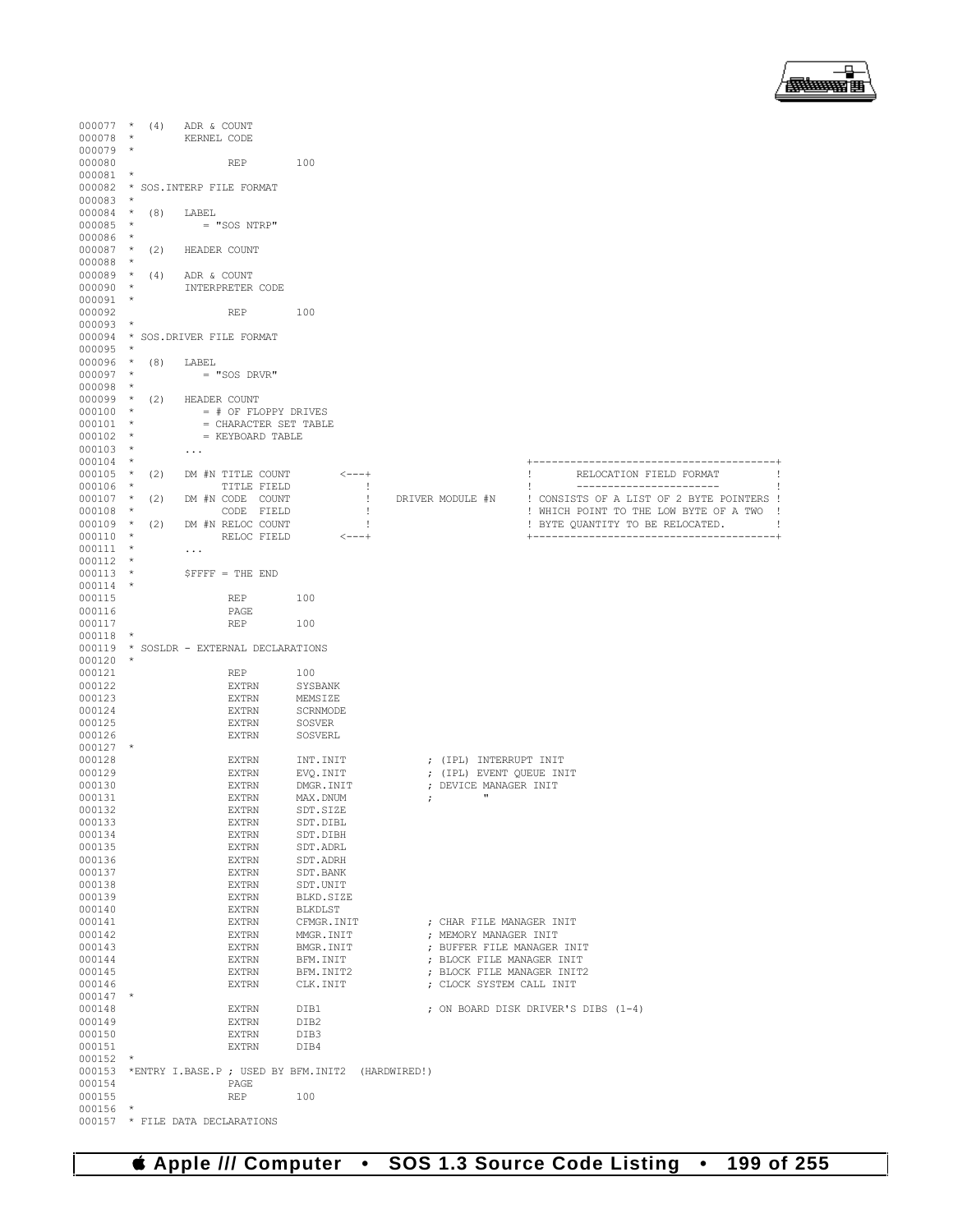

| $000158$ *                     |                                         |                    |                                    |            |                                 |                                                                                |
|--------------------------------|-----------------------------------------|--------------------|------------------------------------|------------|---------------------------------|--------------------------------------------------------------------------------|
| 000159                         |                                         | REP                | 100                                |            |                                 |                                                                                |
| 000161                         | 000160 * KERNEL FILE                    | REP                | 100                                |            |                                 |                                                                                |
| 000162 K.FILE                  |                                         | ASC                | "SOS KRNL"                         |            |                                 |                                                                                |
|                                | 000163 K.HDR.CNT                        | DW                 | LDR.ADR-K.DRIVES                   |            |                                 |                                                                                |
|                                | 000164 K.DRIVES                         | DFB                | Ş1                                 |            |                                 |                                                                                |
| 000166 I.PATH                  | 000165 K.FLAGS                          | DFB<br>DFB         | \$0<br>\$E.                        |            | : RESERVED FOR FUTURE USE       |                                                                                |
| 000167                         |                                         | ASC                | ".D1/SOS.INTERP"                   |            |                                 |                                                                                |
| 000168                         |                                         | DS                 | $$30-$F$                           |            |                                 |                                                                                |
| 000170                         | 000169 D.PATH                           | DFB<br>ASC         | ŞЕ<br>".D1/SOS.DRIVER"             |            |                                 |                                                                                |
| 000171                         |                                         | DS                 | $$30-SF$                           |            |                                 |                                                                                |
|                                | 000172 LDR.ADR                          | DW                 | \$0                                |            |                                 |                                                                                |
|                                | 000173 LDR.CNT                          | DW                 | ZZEND-SOSLDR                       |            |                                 |                                                                                |
| 000174                         | 000175 * INTERPRETER/DRIVER FILES <--+  | <b>REP</b>         | 100                                |            |                                 |                                                                                |
|                                | 000176 * ERROR MESSAGES                 |                    | $\sim$ $\sim$ $\sim$ $\sim$ $\sim$ |            | DEFINED IN BACK OF THIS LISTING |                                                                                |
|                                | 000177 * WELCOME MESSAGES               |                    | $\leftarrow$ $ +$                  |            |                                 |                                                                                |
| 000178                         |                                         | REP                | 100                                |            |                                 |                                                                                |
| 000179<br>000180               |                                         | PAGE<br><b>REP</b> | 100                                |            |                                 |                                                                                |
| $000181$ *                     |                                         |                    |                                    |            |                                 |                                                                                |
|                                | 000182 * SOSLDR - DATA DECLARATIONS (1) |                    |                                    |            |                                 |                                                                                |
| $000183$ *                     |                                         |                    |                                    |            |                                 |                                                                                |
| 000184<br>000185 TRUE          |                                         | REP<br>EQU         | 100<br>\$80                        |            |                                 |                                                                                |
| 000186 FALSE                   |                                         | EOU                | Ş0                                 |            |                                 |                                                                                |
| $000187$ *                     |                                         |                    |                                    |            |                                 |                                                                                |
| 000188 Z.REG<br>000189 E.REG   |                                         | EQU                | \$FFD0                             |            |                                 |                                                                                |
| 000190 B.REG                   |                                         | EQU<br>EQU         | <b>\$FFDF</b><br><b>SFFEF</b>      |            |                                 |                                                                                |
| $000191$ *                     |                                         |                    |                                    |            |                                 |                                                                                |
| 000192 CZPAGE                  |                                         | EQU                | \$1A00                             |            |                                 |                                                                                |
| 000193 CSPAGE<br>000194 CXPAGE |                                         | EQU<br>EQU         | \$1B00<br>\$1600                   |            |                                 |                                                                                |
| 000195 SZPAGE                  |                                         | EQU                | \$1800                             |            |                                 |                                                                                |
| 000196 SXPAGE                  |                                         | EQU                | \$1400                             |            |                                 |                                                                                |
| 000197 SSPAGE                  |                                         | EQU                | \$0100                             |            |                                 |                                                                                |
| $000198$ *                     | 000199 ROM.ADR                          | EQU                | \$F1B9                             |            |                                 |                                                                                |
| 000200 ROM.ID                  |                                         | EQU                | \$A0                               |            |                                 |                                                                                |
| 000201                         |                                         | PAGE               |                                    |            |                                 |                                                                                |
| 000202<br>$000203$ *           |                                         | REP                | 100                                |            |                                 |                                                                                |
|                                | 000204 * SOSLDR - DATA DECLARATIONS (2) |                    |                                    |            |                                 |                                                                                |
| $000205$ *                     |                                         |                    |                                    |            |                                 |                                                                                |
| 000206                         |                                         | REP                | 100                                |            |                                 |                                                                                |
| 000207 ZPAGE<br>$000208$ *     |                                         | EQU                | \$00                               |            |                                 |                                                                                |
| 000209 K.BASE                  |                                         | EQU                | ZPAGE+\$0                          |            | ; SOSLDR1 SUBROUTINE            |                                                                                |
|                                | 000210 I.BASE.P                         | EQU                | ZPAGE+\$2                          | $\ddot{ }$ |                                 | $!$ <varname>.P <math>::=</math> 3 BYTE ZPAGE POINTER <math>!</math></varname> |
|                                | 000211 RDBUF.P                          | EQU                | ZPAGE+\$4<br>ZPAGE+\$6             | $\ddot{ }$ |                                 |                                                                                |
|                                | 000212 SYSBUF.P<br>000213 TEMP.BANK     | EQU<br>EOU         | ZPAGE+\$8                          |            |                                 |                                                                                |
|                                | 000214 TEMP.ADRH                        | EQU                | ZPAGE+\$9                          |            |                                 |                                                                                |
| 000215 WORK.P                  |                                         | EQU                | ZPAGE+\$A                          |            |                                 |                                                                                |
| $000216$ *                     | 000217 REV. SAVE                        | EQU                | ZPAGE+\$C                          |            | : REVERSE SUBROUTINE            |                                                                                |
| $000218$ *                     |                                         |                    |                                    |            |                                 |                                                                                |
|                                | 000219 FIRST.ADIB                       | EQU                | ZPAGE+\$10                         |            | ; FLAGS SUBROUTINE              |                                                                                |
|                                | 000220 PREV.ADIB.P                      | EQU                | ZPAGE+\$12                         |            |                                 |                                                                                |
| 000221 DIB.P                   | 000222 PG.ALIGN                         | EQU<br>EQU         | ZPAGE+\$14<br>ZPAGE+\$16           |            |                                 |                                                                                |
|                                | 000223 DIB.FLAGS                        | EQU                | \$14                               |            |                                 |                                                                                |
|                                | 000224 DIB.DCB                          | EQU                | \$20                               |            |                                 |                                                                                |
| $000225$ *                     |                                         |                    |                                    |            | ; GETMEM SUBROUTINE             |                                                                                |
|                                | 000226 PREVBANK<br>000227 PREVDST       | EQU<br>EQU         | ZPAGE+\$18<br>ZPAGE+\$19           |            |                                 |                                                                                |
| $000228$ *                     |                                         |                    |                                    |            |                                 |                                                                                |
| 000229 CODE.P                  |                                         | EQU                | ZPAGE+\$1C                         |            | ; RELOCATION SUBROUTINE         |                                                                                |
| 000230 REL.P                   | 000231 REL.END                          | EQU<br>EQU         | ZPAGE+\$1E<br>ZPAGE+\$20           |            |                                 |                                                                                |
| $000232$ *                     |                                         |                    |                                    |            |                                 |                                                                                |
| 000233 SRC.P                   |                                         | EQU                | ZPAGE+\$22                         |            | ; MOVE SUBROUTINE               |                                                                                |
| 000234 DST.P                   |                                         | EOU                | ZPAGE+\$24                         |            |                                 |                                                                                |
| 000235 CNT<br>$000236$ *       |                                         | EQU                | ZPAGE+\$26                         |            |                                 |                                                                                |
|                                | 000237 DSTBANK                          | EQU                | ZPAGE+\$2A                         |            | ; LINK SUBROUTINE               |                                                                                |
| 000238 LINK.P                  |                                         | EQU                | ZPAGE+\$2C                         |            |                                 |                                                                                |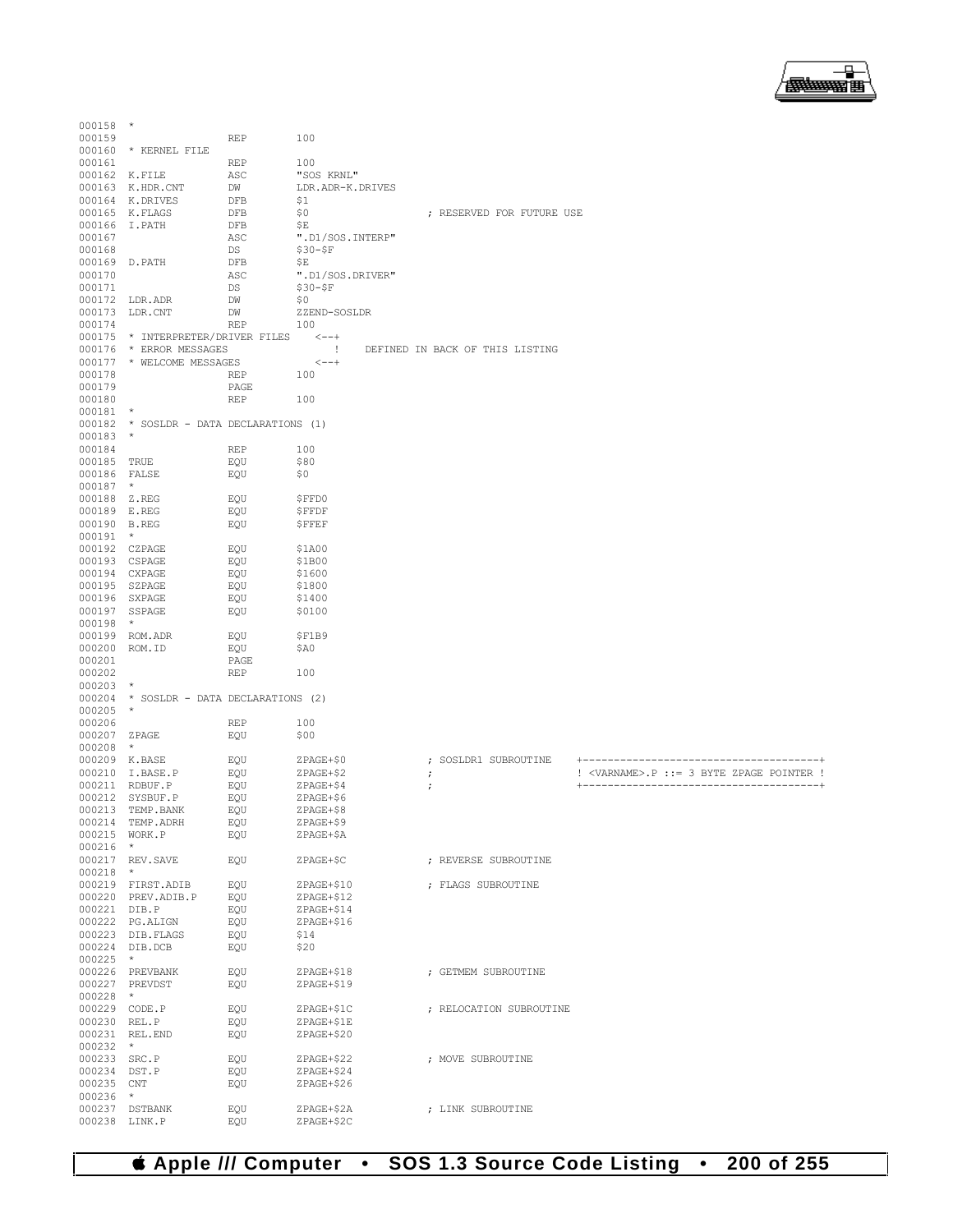

| 000239 | $\star$       |     |                                                           |                        |
|--------|---------------|-----|-----------------------------------------------------------|------------------------|
| 000240 | DIB. ENTRY    | EOU | 2                                                         | : ALLOC.DEV SUBROUTINE |
| 000241 | DIB.UNIT      | EOU | $4 + 16 + 2$                                              |                        |
| 000242 | DIB. DTYPE    | EOU | $4+16+3$                                                  |                        |
| 000243 | $\star$       |     |                                                           |                        |
| 000244 | <b>F.TEMP</b> | EOU | ZPAGE+\$2E                                                | ERROR SUBROUTINE       |
| 000245 | $\star$       |     |                                                           |                        |
| 000246 | <b>WTEMP</b>  | EOU | ZPAGE+\$2F                                                | WELCOME SUBROUTINE     |
| 000247 |               |     |                                                           |                        |
| 000248 |               |     |                                                           |                        |
| 000249 |               |     | * END OF APPLE /// SOS 1.3 SOURCE CODE FILE: SOSLDR.C.SRC |                        |
| 000250 |               |     |                                                           |                        |
| 000251 |               |     |                                                           |                        |
| 000252 |               |     |                                                           |                        |

End of File -- Lines: 252 Characters: 7483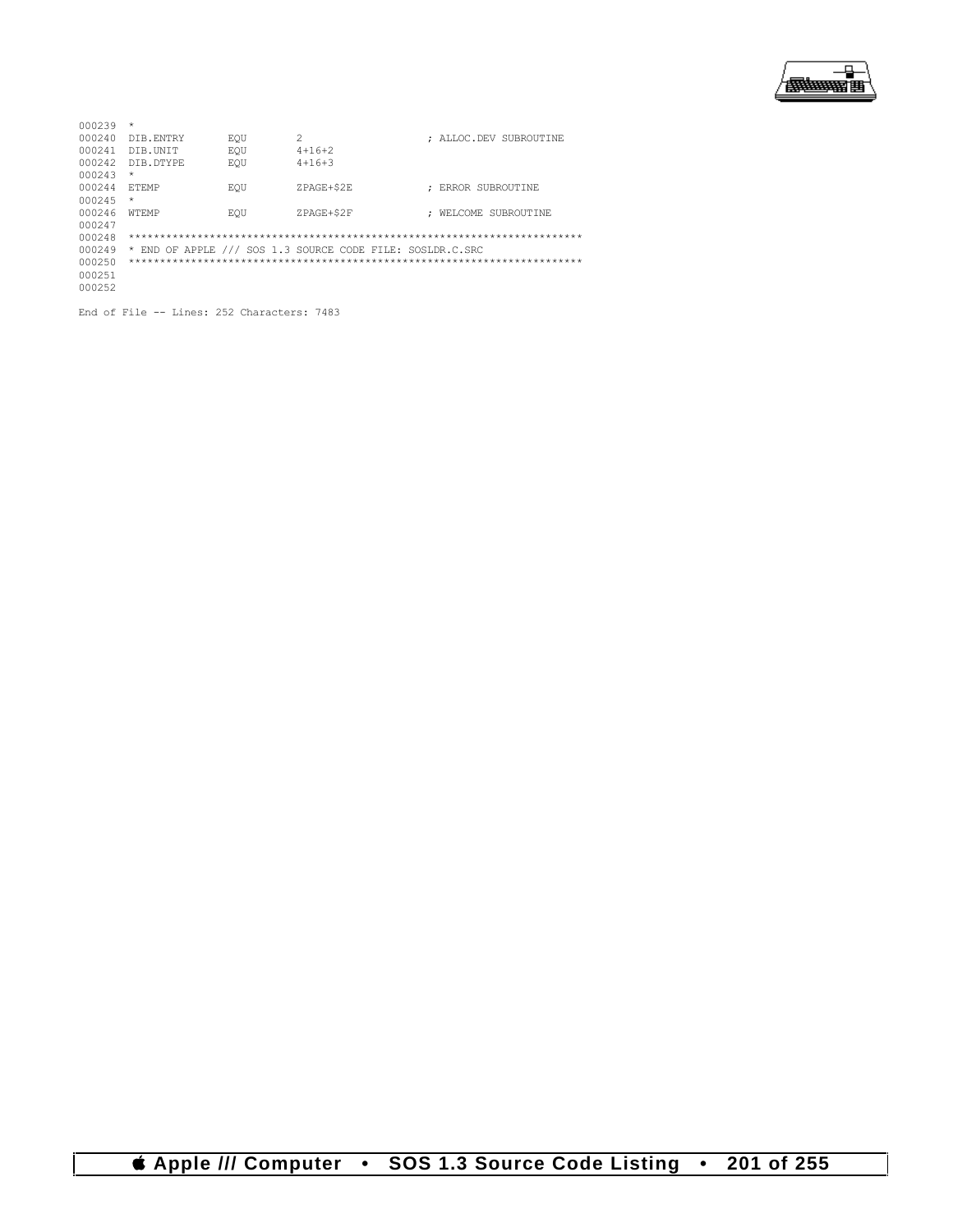

FILE: "SOS. SOSLDR. D. SRC. TEXT" 000002 \* APPLE /// SOS 1.3 SOURCE CODE FILE: SOSLDR.D.SRC 000004 \* ASSEMBLER: APPLE ] [ 6502 ASSEMBLER from APPLE COMPUTER TOOLKIT 000005 000006 **PAGE** 000007  $REP$ 100 000008  $\rightarrow$ 000009 \* SOS LOADER - $000010$  \* 000011 \* (MAIN PROGRAM) 000012 .<br>REP 100 000013 SOSLDR EQU 000014 ; ZERO SOS/USER X, Z AND STACK PAGES ! SEE FIGURE 1. !  $#0$ LDA 000015 TAX 000016 SLDR010 CZPAGE, X STA 000017 CXPAGE, X STA 000018 STA CSPAGE, X 000019 STA SZPAGE.X 000020 SXPAGE.X STA 000021 SSPAGE.X **STA** 000022 DEX 000023 SLDR010 **BNE** ; SETUP SOS CALL ENVIRONMENT (WRITE PROTECT=OFF)  $000024$  \*  $E := (0.0.1.1:0.0.0.0)$ T.DA  $#S30$ 000025 000026 STA E.REG ;  $(1.I.S.R.W.P.R.R)$  $000027$  \* ; CONSOLE 1.0 MODIFIES STACK DURING D. INIT CALL 000028 T.DX  $#SFB$ 000029 **TXS** 000030 T.DA  $\# <$ CZPAGE ; ZREG:=CALLER'S Z PAGE 000031 STA Z.REG  $000032$  \*  $; +$ 000033 **JSR** SOSLDR1 ; ! PROCESS KRNL/INTERP/DRVR FILES !  $000034$  \*  $; + - - - - - -$ --------------------------000035 LDA E.REG 000036 **AND**  $#S10$ ; SETUP SOS CALL ENVIRONMENT (WRITE PROTECT=ON) 000037 ORA #\$28 ;  $E := (0.0.1.X:1.0.0.0)$ 000038  $_{\footnotesize{\texttt{STA}}}$ ;  $(1.I.S.R.W.P.R.R)$  $\mathbb E$  .  $\mathsf{REG}$ 000039 \* 000040 LDX  $\verb|#SFF|$ ; STACK.REG: = \$FF 000041 TXS 000042 LDA #<CZPAGE ; ZREG:=CALLER'S Z PAGE 000043  $_{\footnotesize{\texttt{STA}}}$  $\mathbb Z$  . REG 000044 000045 LDA SYSBANK ; BREG: = SYSBANK ! SEE FIGURE 4. ! 000046 STA **B.REG**  $\cdot$  $(I.BASE.P)$ ; SOS LOAD COMPLETE - JMP TO INTERPRETER 000047 JMP 000048  $\Delta \phi$ 000049 \*THE END. 000050  $\ensuremath{\mathop{\mathrm{REP}}\nolimits}$ 100 000051 **PAGE** 100 000052 **REP**  $000053$  \*  $000054$  \* MOVE (IN: SRC.P IN: DST.P  $000055$  \*  $\star$ IN: A="BANK"<br>IN: CNT 000056 000057  $\rightarrow$  $000058$  \*  $\texttt{LOCAL: } \quad \texttt{END}$ 000059 000060 \* (MOVES SRC.P..SRC.P+CNT-1 TO DST.P..DST.P+CNT-1) "CNT PARM IS DESTROYED" 100 000061 **REP** 000062 MOVE EOU 000063 TAY 000064 LDA B.REG ; SAVE BANK REGISTER 000065  $\rm PHA$ 000066 **STX** B.REG ;  $BREG := A$ 000067 LDA  $CNT+1$ ; IF CNT  $\langle \rangle$  0 000068 ORA  $\ensuremath{\mathrm{CNT}}$  $\dot{ }$ , THEN 000069 **BEO** MOVE, EXTT 000070 LDA  $\ensuremath{\mathrm{CNT}}$  $CNT := CNT - 1$  $\mathcal{L}$ 000071  ${\tt BNE}$ MOVE010 000072  $\rm DEC$  $CNT+1$ 000073 MOVE010  $DEC$  $\ensuremath{\textup{CNT}}$ 000074  $CLC$ SRC.P:=SRC.P+PAGE.CNT  $\mathcal{F}$ 000075 LDA SRC.P+1

## **Computer** SOS 1.3 Source Code Listing  $\bullet$  202 of 255  $\bullet$

 $CNT+1$ 

ADC

000076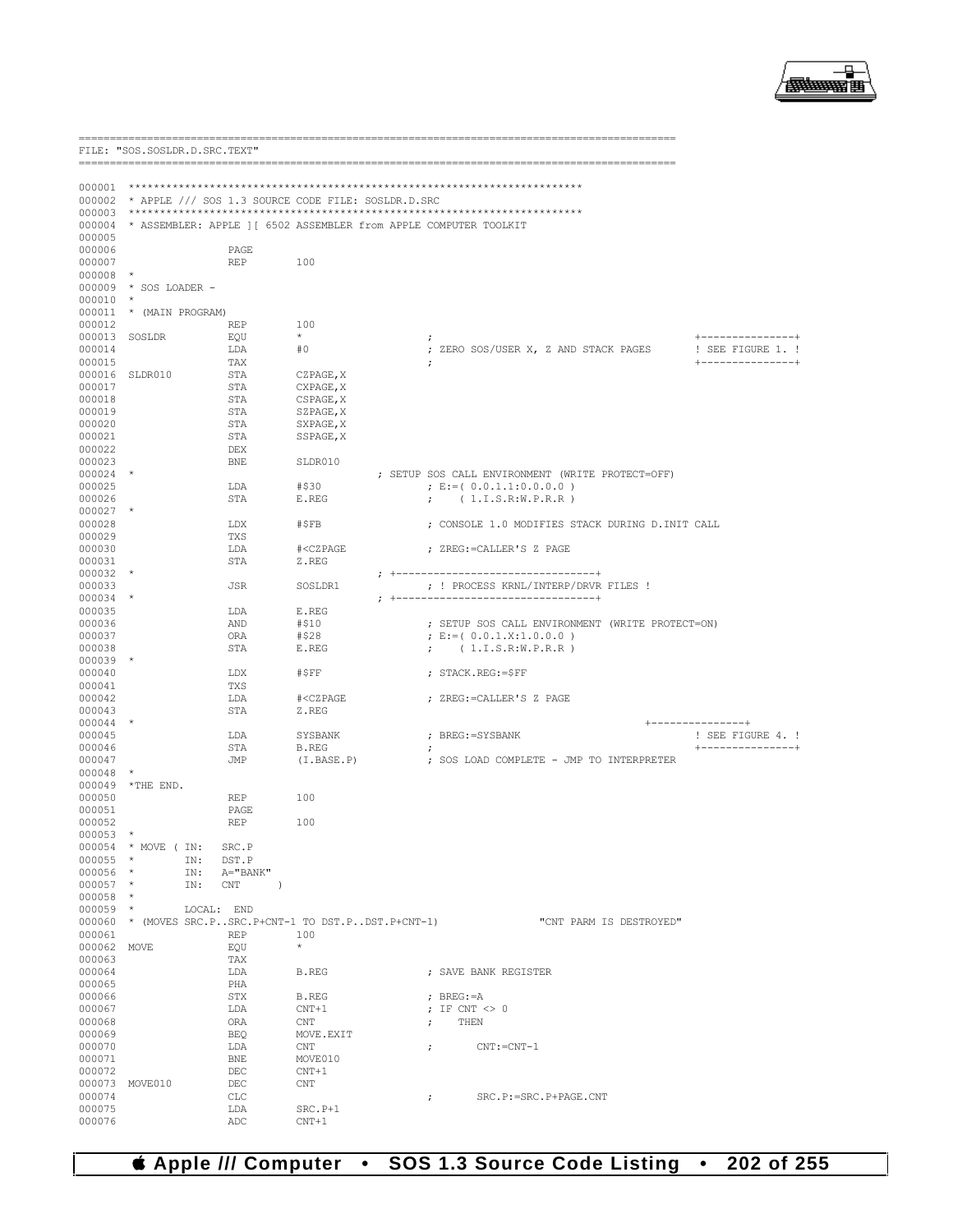

| 000077           |                     |     | STA                         | $SRC.P+1$           |                      |                                                                                       |
|------------------|---------------------|-----|-----------------------------|---------------------|----------------------|---------------------------------------------------------------------------------------|
| 000078           |                     |     | LDA                         | DST.P+1             | $\ddot{ }$           | DST.P:=DST.P+PAGE.CNT                                                                 |
| 000079           |                     |     | ADC                         | $CNT+1$             |                      |                                                                                       |
| 000080           |                     |     | STA                         | DST.P+1             |                      |                                                                                       |
|                  |                     |     |                             |                     |                      |                                                                                       |
| 000081           |                     |     | INC                         | $CNT+1$             | $\ddot{ }$           | PAGE.CNT: = PAGE.CNT+1                                                                |
| 000082           |                     |     | LDY                         | CNT                 | ÷                    | Y: = BYTE.CNT                                                                         |
| 000083           |                     |     | BEQ                         | MOVE020             | $\ddot{ }$           | IF Y=0 THEN M2                                                                        |
| 000084           | $\star$             |     |                             |                     |                      |                                                                                       |
|                  | 000085 MOVE.PAGE    |     | LDA                         | $(SRC.P)$ , Y       | ;M1:                 | DO                                                                                    |
| 000086           |                     |     | STA                         | $(DST.P)$ , $Y$     | $\ddot{ }$           | $(DST.P)$ , $Y := (SRC.P)$ , $Y$                                                      |
|                  |                     |     |                             |                     |                      |                                                                                       |
| 000087           |                     |     | DEY                         |                     | $\ddot{\phantom{0}}$ | $Y := Y - 1$                                                                          |
| 000088           |                     |     | <b>BNE</b>                  | MOVE.PAGE           | $\ddot{ }$           | UNTIL Y=0                                                                             |
|                  | 000089 MOVE020      |     | LDA                         | $(SRC.P)$ , $Y$     | ;M2 :                | $(DST.P)$ , $Y := (SRC.P)$ , $Y$                                                      |
| 000090           |                     |     | STA                         | $(DST.P)$ , $Y$     |                      |                                                                                       |
| 000091           |                     |     | DEY                         |                     | $\ddot{ }$           | $Y: =Y-1$                                                                             |
| 000092           |                     |     |                             |                     |                      | $SRC.P:=SRC.P-256$                                                                    |
|                  |                     |     | DEC                         | $SRC.P+1$           | $\ddot{\phantom{0}}$ |                                                                                       |
| 000093           |                     |     | DEC                         | DST.P+1             | $\ddot{ }$           | DST.P: = DST.P-256                                                                    |
| 000094           |                     |     | DEC                         | $CNT+1$             | $\ddot{ }$           | PAGE.CNT:=PAGE.CNT-1                                                                  |
| 000095           |                     |     | BNE                         | MOVE.PAGE           | $\ddot{ }$           | IF PAGE.CNT <> 0 THEN M1                                                              |
| $000096$ *       |                     |     |                             |                     |                      |                                                                                       |
| 000097           |                     |     | INC                         | SRC.P+1             |                      | ; RESTORE SRC.P                                                                       |
| 000098           |                     |     |                             |                     | $\mathbf{u}$         |                                                                                       |
|                  |                     |     | INC                         | $DST.P+1$           | $\ddot{ }$           | DST.P                                                                                 |
| $000099$ *       |                     |     |                             |                     |                      |                                                                                       |
|                  | 000100 MOVE.EXIT    |     | PLA                         |                     |                      | ; RESTORE BANK REGISTER                                                               |
| 000101           |                     |     | STA                         | B.REG               |                      |                                                                                       |
| 000102           |                     |     | <b>RTS</b>                  |                     |                      |                                                                                       |
| 000103           |                     |     | PAGE                        |                     |                      |                                                                                       |
|                  |                     |     |                             |                     |                      |                                                                                       |
| 000104           |                     |     | REP                         | 100                 |                      |                                                                                       |
| 000105           | $\star$             |     |                             |                     |                      |                                                                                       |
|                  | 000106 * LINK ( IN: |     | DST.P                       |                     |                      |                                                                                       |
| $000107$ *       |                     | IN: | DSTBANK                     |                     |                      |                                                                                       |
| $000108$ *       |                     | IN: | PREVBANK                    |                     |                      |                                                                                       |
| $000109$ *       |                     | IN: | FIRST.ADIB                  |                     |                      |                                                                                       |
|                  |                     |     |                             |                     |                      |                                                                                       |
| $000110$ *       |                     |     | $I/O:$ SDT.TBL              |                     |                      |                                                                                       |
| $000111$ *       |                     |     | I/O: BLKDLST                |                     |                      |                                                                                       |
| $000112$ *       |                     |     | OUT: LINKED DRIVER MODULE ) |                     |                      |                                                                                       |
| $000113$ *       |                     |     |                             |                     |                      |                                                                                       |
| $000114$ *       |                     |     | OWN: LINK.P                 |                     |                      |                                                                                       |
|                  |                     |     |                             |                     |                      | 000115 * (LINKS FIRST DIB TO PREVIOUS DRIVER'S LAST "ACTIVE" DIB, AND ADDS SDT ENTRY) |
|                  |                     |     |                             |                     |                      |                                                                                       |
|                  |                     |     |                             |                     |                      |                                                                                       |
| 000116           |                     |     | REP                         | 100                 |                      |                                                                                       |
| 000117           | LINK                |     | EQU                         | *                   |                      |                                                                                       |
| 000118           |                     |     | CLC                         |                     |                      | ; FIRST.ADIB:=0:DST.P+FIRST.ADIB                                                      |
| 000119           |                     |     | LDA                         | DST.P               |                      |                                                                                       |
|                  |                     |     |                             |                     |                      |                                                                                       |
| 000120           |                     |     | ADC                         | FIRST.ADIB          |                      |                                                                                       |
| 000121           |                     |     | STA                         | FIRST.ADIB          |                      |                                                                                       |
| 000122           |                     |     | LDA                         | DST.P+1             |                      |                                                                                       |
| 000123           |                     |     | ADC                         | FIRST.ADIB+1        |                      |                                                                                       |
| 000124           |                     |     | STA                         | FIRST.ADIB+1        |                      |                                                                                       |
| 000125           |                     |     | LDA                         | #0                  |                      |                                                                                       |
|                  |                     |     |                             |                     |                      |                                                                                       |
| 000126           |                     |     | STA                         | CXPAGE+FIRST.ADIB+1 |                      |                                                                                       |
| 000127           |                     |     | LDA                         | PREVBANK            |                      | ; BREG: = PREVBANK                                                                    |
| 000128           |                     |     | STA                         | B.REG               |                      |                                                                                       |
| 000129           |                     |     | LDY                         | #0                  |                      | ; $(LINK.P) := FIRST.ADIB$                                                            |
| 000130           |                     |     | LDA                         | FIRST. ADIB         |                      |                                                                                       |
| 000131           |                     |     | STA                         | $(LINK.P)$ , $Y$    |                      |                                                                                       |
| 000132           |                     |     | INY                         |                     |                      |                                                                                       |
|                  |                     |     |                             | FIRST.ADIB+1        |                      |                                                                                       |
| 000133           |                     |     | LDA                         |                     |                      |                                                                                       |
| 000134           |                     |     | STA                         | $(LINK.P)$ , $Y$    |                      |                                                                                       |
| 000135           |                     |     | LDA                         | DSTBANK             |                      | ; BREG: = DSTBANK                                                                     |
| 000136           |                     |     | STA                         | B.REG               |                      |                                                                                       |
| 000137           |                     |     | LDA                         | FIRST.ADIB          |                      | ; LINK.P:=FIRST.ADIB                                                                  |
| 000138           |                     |     | STA                         | LINK.P              |                      |                                                                                       |
|                  |                     |     |                             |                     |                      |                                                                                       |
| 000139           |                     |     | LDA                         | FIRST.ADIB+1        |                      |                                                                                       |
| 000140           |                     |     | STA                         | LINK.P+1            |                      |                                                                                       |
| 000141           | WALKLINKS           |     | JSR                         | ALLOC.DEV           |                      | ; ALLOC.DEV(LINK.P BREG.IN, SDT.TBL BLKDLST.IO)                                       |
| 000142           | LINK010             |     | LDY                         | #0                  |                      | ; WHILE (LINK.P) $\langle$ > 0 AND (LINK.P) $\langle$ > LINK.P                        |
| 000143           |                     |     | LDA                         | $(LINK.P)$ , $Y$    |                      |                                                                                       |
| 000144           |                     |     | INY                         |                     |                      |                                                                                       |
| 000145           |                     |     | ORA                         | $(LINK.P)$ , $Y$    |                      |                                                                                       |
|                  |                     |     |                             |                     |                      |                                                                                       |
| 000146           |                     |     | BEQ                         | LINK100             |                      |                                                                                       |
| 000147           |                     |     | LDA                         | $(LINK.P)$ , $Y$    |                      |                                                                                       |
| 000148           |                     |     | $\mathsf{CMP}$              | LINK.P+1            |                      |                                                                                       |
| 000149           |                     |     | BNE                         | LINK030             |                      |                                                                                       |
| 000150           |                     |     | DEY                         |                     |                      |                                                                                       |
| 000151           |                     |     | LDA                         | $(LINK.P)$ , Y      |                      |                                                                                       |
|                  |                     |     |                             |                     |                      |                                                                                       |
| 000152           |                     |     | CMP                         | LINK.P              |                      |                                                                                       |
| 000153           |                     |     | BEQ                         | LINK100             |                      |                                                                                       |
|                  | 000154 LINK030      |     | LDY                         | #0                  | $\ddot{ }$           | DO $LINK.P:=(LINK.P)$                                                                 |
| 000155           |                     |     | LDA                         | $(LINK.P)$ , $Y$    |                      |                                                                                       |
| 000156<br>000157 |                     |     | TAX<br>INY                  |                     |                      |                                                                                       |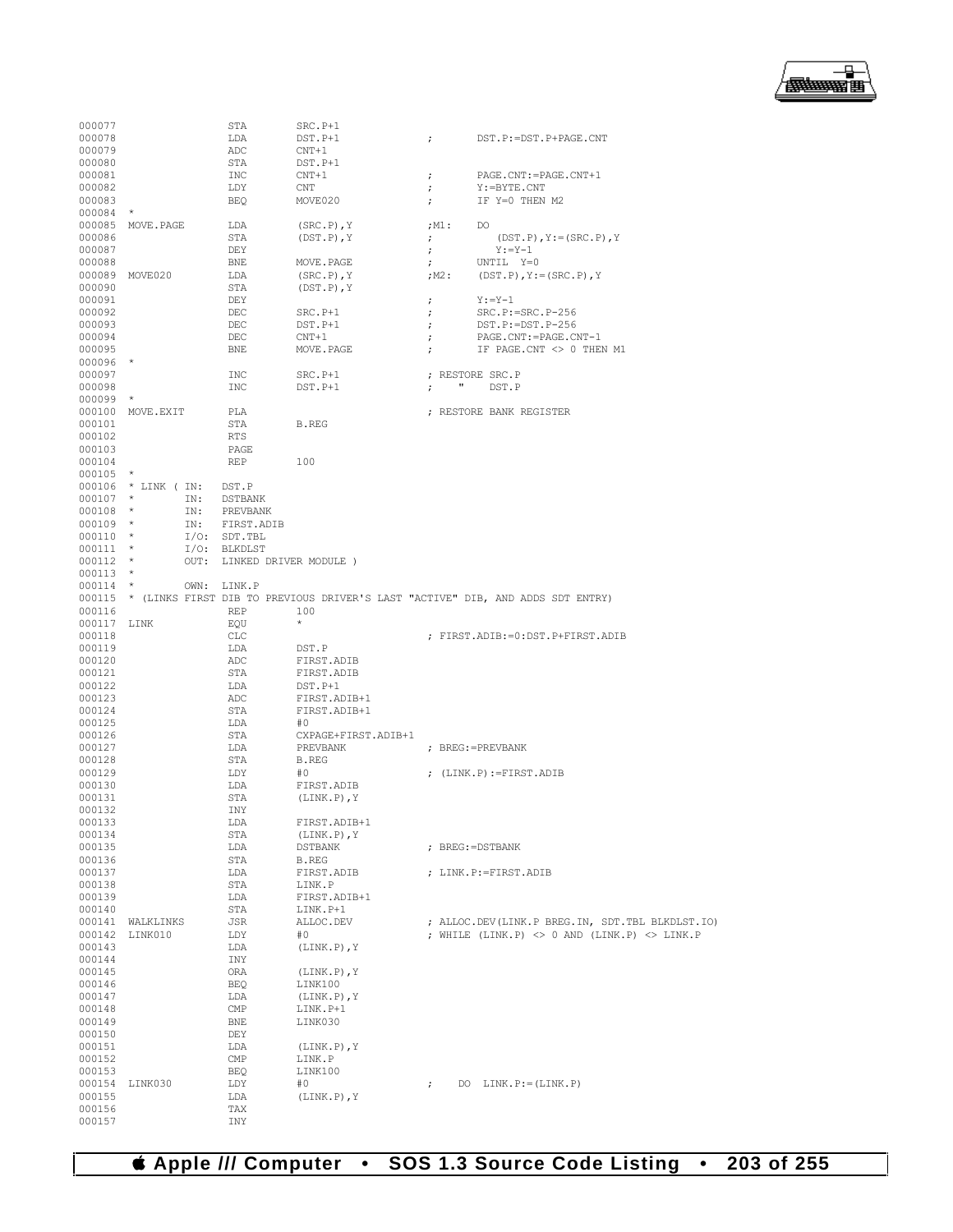

| 000158                   |                                      | LDA        | $(LINK.P)$ , $Y$                                                                                           |                                                                                                                         |
|--------------------------|--------------------------------------|------------|------------------------------------------------------------------------------------------------------------|-------------------------------------------------------------------------------------------------------------------------|
| 000159<br>000160         |                                      | STX<br>STA | LINK.P<br>LINK.P+1                                                                                         |                                                                                                                         |
| 000161                   |                                      | JSR        | ALLOC.DEV                                                                                                  | " ALLOC.DEV(LINK.P BREG.IN, SDT.TBL BLKDLST.IO)<br>$\ddot{ }$                                                           |
| 000162                   |                                      | JMP        | LINK010                                                                                                    |                                                                                                                         |
| $000163$ *               |                                      |            |                                                                                                            |                                                                                                                         |
|                          | 000164 LINK100                       | LDY        | #0                                                                                                         | ; $(LINK.P) := 0$                                                                                                       |
| 000165<br>000166         |                                      | TYA<br>STA | $(LINK.P)$ , $Y$                                                                                           |                                                                                                                         |
| 000167                   |                                      | INY        |                                                                                                            |                                                                                                                         |
| 000168                   |                                      | STA        | $(LINK.P)$ , $Y$                                                                                           |                                                                                                                         |
| 000169                   |                                      | DEY        |                                                                                                            | $;$ BREG:=0                                                                                                             |
| 000170                   |                                      | STY        | B.REG                                                                                                      |                                                                                                                         |
| 000171                   |                                      | <b>RTS</b> |                                                                                                            |                                                                                                                         |
| $000172$ *<br>$000173$ * |                                      |            |                                                                                                            |                                                                                                                         |
| $000174$ *               |                                      |            |                                                                                                            |                                                                                                                         |
| $000175$ *               |                                      |            |                                                                                                            |                                                                                                                         |
|                          | 000176 * LINK. INIT ( IN: A=# DRIVES |            |                                                                                                            |                                                                                                                         |
| $000177$ *               |                                      |            | IN: DIB14                                                                                                  |                                                                                                                         |
| $000178$ *               |                                      |            | $I/O$ : SDT.TBL                                                                                            |                                                                                                                         |
| $000179$ *<br>$000180$ * |                                      |            | I/O: BLKDLST<br>$\rightarrow$                                                                              |                                                                                                                         |
|                          | 000181 LINK. INIT                    | EOU        | $\star$                                                                                                    |                                                                                                                         |
| 000182                   |                                      | JSR        | SET.DRIVES                                                                                                 | ; SET. DRIVES (A=#DRIVES. IN, DIB14. IN)                                                                                |
| 000183                   |                                      | LDA        | #0                                                                                                         |                                                                                                                         |
| 000184                   |                                      | STA        | MAX.DNUM                                                                                                   | ; MAXDNUM:=0                                                                                                            |
| 000185                   |                                      | STA        | BLKDLST                                                                                                    | ; BLKDLST:=0                                                                                                            |
| 000186<br>000187         |                                      | STA        | CXPAGE+LINK.P+1                                                                                            | ; LINK.P:=0:DIB1                                                                                                        |
| 000188                   |                                      | LDA<br>STA | #>DIB1<br>LINK.P                                                                                           |                                                                                                                         |
| 000189                   |                                      | LDA        | $# <$ DIB1                                                                                                 |                                                                                                                         |
| 000190                   |                                      | STA        | LINK.P+1                                                                                                   |                                                                                                                         |
| 000191                   |                                      | JMP        | WALKLINKS                                                                                                  |                                                                                                                         |
| 000192                   |                                      | PAGE       |                                                                                                            |                                                                                                                         |
| 000193<br>$000194$ *     |                                      | REP        | 100                                                                                                        |                                                                                                                         |
|                          | 000195 * ALLOC.DEV ( IN: LINK.P      |            |                                                                                                            |                                                                                                                         |
| $000196$ *               |                                      |            | IN: B.REG                                                                                                  |                                                                                                                         |
|                          |                                      |            |                                                                                                            | (SYSTEM DEVICE TABLE)                                                                                                   |
| $000197$ *               |                                      |            | $I/O:$ SDT. TBL                                                                                            |                                                                                                                         |
| $000198$ *               |                                      |            | IN:<br>$SDT.SIZE = CONSTANT$                                                                               |                                                                                                                         |
| $000199$ *               |                                      |            | IN: DIB.ENTRY = CONSTANT                                                                                   | DEV<br>DIB ADR BANK UNIT                                                                                                |
| $000200$ *               |                                      |            | IN: DIB.UNIT = CONSTANT                                                                                    | !-----!-----!-----!-----!                                                                                               |
| $000201$ *               |                                      |            | IN: DIB. DTYPE = CONSTANT                                                                                  | $1 \quad !$<br>÷<br>÷<br>$\mathbf{I}$<br>$\mathbf{I}$                                                                   |
| $000202$ *<br>$000203$ * |                                      |            | I/O: MAX.DNUM<br>OUT: SDT. BANK                                                                            | $\overline{2}$<br>$\mathbf{I}$<br>÷<br>÷<br>÷<br>$\mathbf{I}$<br>Ţ<br>$\mathbf{I}$<br>$\mathbf{I}$<br>÷<br>$\mathbf{r}$ |
| $000204$ *               |                                      |            | OUT: SDT.DIB                                                                                               | $\mathbf{I}$<br>$\mathbf{I}$<br>÷<br>$\mathbf{I}$<br>$\mathbf{I}$                                                       |
| $000205$ *               |                                      |            | OUT: SDT.ADR                                                                                               |                                                                                                                         |
| $000206$ *               |                                      |            | OUT: SDT.UNIT                                                                                              | MAX. DNUM                                                                                                               |
| $000207$ *               |                                      |            | I/O: BLKDLST                                                                                               |                                                                                                                         |
| $000208$ *               |                                      |            | IN: BLKD. SIZE = CONSTANT<br>000209 * (ADDS A NEW ENTRY TO THE DEVICE MANAGER'S SYSTEM DEVICE TABLE (SDT)) |                                                                                                                         |
| 000210                   |                                      | REP        | 100                                                                                                        |                                                                                                                         |
|                          | 000211 ALLOC.DEV                     | EQU        | $\star$                                                                                                    |                                                                                                                         |
| 000212                   |                                      | INC        | MAX.DNUM                                                                                                   | ; MAX.DNUM:=MAX.DNUM+1                                                                                                  |
| 000213                   |                                      | LDX        | MAX.DNUM                                                                                                   | ; IF MAX.DNUM >= SDT.SIZE                                                                                               |
| 000214<br>000215         |                                      | CPX<br>BCC | #>SDT.SIZE<br>ADEV010                                                                                      | $\ddot{ }$<br>THEN                                                                                                      |
| 000216                   |                                      | LDX        | #ERR8X                                                                                                     | ERROR ("TOO MANY DEVICES")<br>$\ddot{ }$                                                                                |
| 000217                   |                                      | LDY        | #ERR8L                                                                                                     |                                                                                                                         |
| 000218                   |                                      | JSR        | <b>ERROR</b>                                                                                               |                                                                                                                         |
| 000219                   | ADEV010                              | LDA        | <b>B.REG</b>                                                                                               | ; SDT.BANK, X:=BREG                                                                                                     |
| 000220                   |                                      | STA        | SDT.BANK, X                                                                                                |                                                                                                                         |
| 000221                   |                                      | CLC        |                                                                                                            | ; SDT.DIB, X:=LINK.P+4                                                                                                  |
| 000222<br>000223         |                                      | LDA<br>ADC | LINK.P<br>#4                                                                                               |                                                                                                                         |
| 000224                   |                                      | STA        | SDT.DIBL, X                                                                                                |                                                                                                                         |
| 000225                   |                                      | LDA        | LINK.P+1                                                                                                   |                                                                                                                         |
| 000226                   |                                      | ADC        | #0                                                                                                         |                                                                                                                         |
| 000227                   |                                      | STA        | SDT.DIBH, X                                                                                                |                                                                                                                         |
| 000228<br>000229         |                                      | SEC<br>LDY | #DIB.ENTRY                                                                                                 | ; SDT.ADR, X:=(LINK.P), DIB.ENTRY-1                                                                                     |
| 000230                   |                                      | LDA        | $(LINK.P)$ , Y                                                                                             |                                                                                                                         |
| 000231                   |                                      | SBC        | #1                                                                                                         |                                                                                                                         |
| 000232                   |                                      | STA        | SDT.ADRL, X                                                                                                |                                                                                                                         |
| 000233                   |                                      | INY        |                                                                                                            |                                                                                                                         |
| 000234                   |                                      | LDA        | $(LINK.P)$ , $Y$                                                                                           |                                                                                                                         |
| 000235<br>000236         |                                      | SBC<br>STA | #0<br>SDT.ADRH, X                                                                                          |                                                                                                                         |
| 000237<br>000238         |                                      | LDY<br>LDA | #DIB.UNIT<br>$(LINK.P)$ , $Y$                                                                              | ; SDT. UNIT, X:= (LINK. P), DIB. UNIT                                                                                   |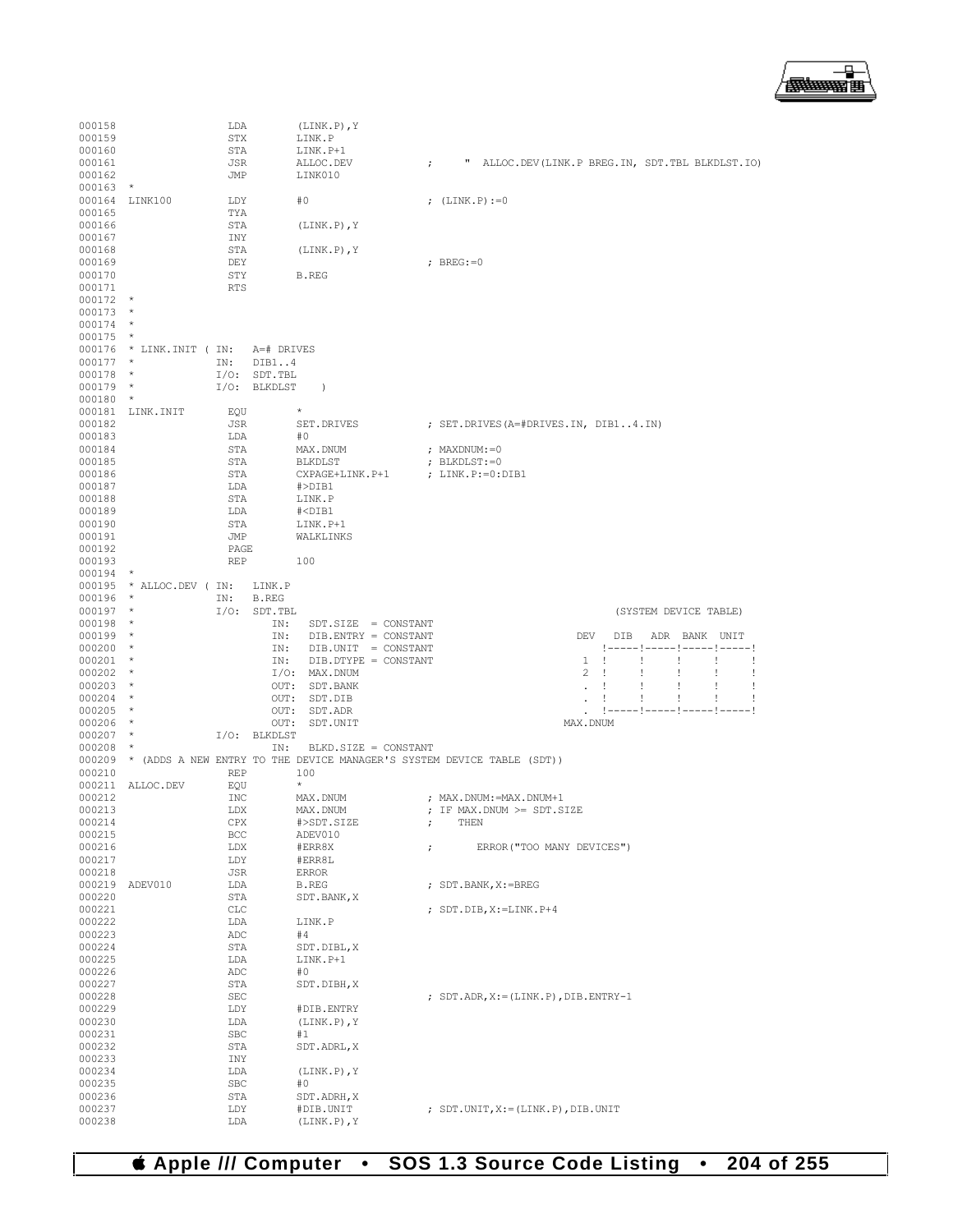

| 000239     |                                          | STA        | SDT.UNIT, X                                                          |                                                              |
|------------|------------------------------------------|------------|----------------------------------------------------------------------|--------------------------------------------------------------|
| 000240     |                                          | LDY        | #DIB.DTYPE                                                           | ; IF (LINK.P), DIB. DTYPE = "BLOCK DEVICE"                   |
| 000241     |                                          | LDA        | $(LINK.P)$ , $Y$                                                     |                                                              |
| 000242     |                                          | <b>BPL</b> | ADEV. EXIT                                                           |                                                              |
| 000243     |                                          | TXA        |                                                                      | THEN<br>$\ddot{ }$                                           |
| 000244     |                                          | <b>INC</b> | BLKDLST                                                              | BLKDLST: = BLKDLST+1<br>$\ddot{ }$                           |
| 000245     |                                          | LDX        | BLKDLST                                                              | IF BLKDLST >= BLKD.SIZE<br>$\ddot{ }$                        |
| 000246     |                                          | CPX        | #>BLKD.SIZE                                                          | THEN<br>$\ddot{ }$                                           |
| 000247     |                                          | <b>BCC</b> | ADEV020                                                              |                                                              |
| 000248     |                                          | LDX        | #ERR9X                                                               | ERROR ("TOO MANY BLOCK DEVICES")<br>$\ddot{ }$               |
| 000249     |                                          | LDY        | #ERR9L                                                               |                                                              |
| 000250     |                                          | JSR        | ERROR                                                                |                                                              |
|            | 000251 ADEV020                           | STA        | BLKDLST, X                                                           | BLKDLST, X: = MAX, DNUM<br>÷.                                |
|            | 000252 ADEV.EXIT                         | <b>RTS</b> |                                                                      | : RETURN                                                     |
| 000253     |                                          | PAGE       |                                                                      |                                                              |
| 000254     |                                          | REP        | 100                                                                  |                                                              |
| $000255$ * |                                          |            |                                                                      |                                                              |
|            | 000256 * SOSLDR1 ()                      |            |                                                                      |                                                              |
| $000257$ * |                                          |            |                                                                      |                                                              |
|            |                                          |            | 000258 * (PROCESSES KERNEL/INTERPRETER/DRIVER FILES)                 |                                                              |
| 000259     |                                          | <b>REP</b> | 100                                                                  |                                                              |
|            | 000260 SOSLDR1                           | EQU        | $\star$                                                              |                                                              |
| 000261     |                                          | LDX        | #S1F                                                                 | ; COPY ROM'S DISK CORE ROUTINE ZPAGE VARS TO SOS ZPAGE       |
|            | 000262 LDR010                            | LDA        | \$380, X                                                             |                                                              |
| 000263     |                                          | STA        | SZPAGE, X                                                            |                                                              |
| 000264     |                                          | DEX        |                                                                      |                                                              |
| 000265     |                                          | <b>BPL</b> | LDR010                                                               |                                                              |
| 000266     |                                          | REP        | 100                                                                  |                                                              |
|            | 000267 * PROCESS KERNEL FILE             |            |                                                                      |                                                              |
| 000268     |                                          | <b>REP</b> | 100                                                                  |                                                              |
| $000269$ * |                                          |            |                                                                      |                                                              |
|            | 000270 * MOVE AND INITIALIZE SOS GLOBALS |            |                                                                      |                                                              |
| $000271$ * |                                          |            |                                                                      |                                                              |
| 000272     |                                          | LDA        | $\#$ >LDR.ADR                                                        | ; WORK. $P := 0:LDR$ . ADR                                   |
| 000273     |                                          | STA        | WORK.P                                                               |                                                              |
| 000274     |                                          | LDA        | # <ldr.adr< td=""><td></td></ldr.adr<>                               |                                                              |
| 000275     |                                          | STA        | WORK.P+1                                                             |                                                              |
| 000276     |                                          | JSR        | ADVANCE                                                              | ; ADVANCE (WORK.P.IO, SRC.P DST.P CNT.OUT)                   |
| $000277$ * |                                          |            |                                                                      |                                                              |
| 000278     |                                          | LDA        | <b>B.REG</b>                                                         | ; MOVE (SRC.P DST.P A=BREG CNT.IN)                           |
| 000279     |                                          | JSR        | MOVE                                                                 |                                                              |
| $000280$ * |                                          |            |                                                                      |                                                              |
| 000281     |                                          | LDA        | <b>B.REG</b>                                                         | ; SYSBANK:=BREG                                              |
| 000282     |                                          | AND        | #\$0F                                                                |                                                              |
| 000283     |                                          | STA        | SYSBANK                                                              |                                                              |
| 000284     |                                          | ASL        | Α                                                                    | ; MEMSIZ: = SYSBANK * 2+4 "16K CHUNKS"                       |
| 000285     |                                          | CLC        |                                                                      |                                                              |
| 000286     |                                          | ADC        | #4                                                                   |                                                              |
| 000287     |                                          | STA        | MEMSIZE                                                              | ; AND, MEMSIZE (SIZE IN 16K BYTE "CHUNKS")                   |
| $000288$ * |                                          |            |                                                                      |                                                              |
|            | 000289 * MOVE KERNAL CODE                |            |                                                                      |                                                              |
| $000290$ * |                                          |            |                                                                      |                                                              |
| 000291     |                                          | <b>JSR</b> | <b>ADVANCE</b>                                                       | ; ADVANCE (WORK.P.IO, SRC.P DST.P CNT.OUT)                   |
| $000292$ * |                                          |            |                                                                      |                                                              |
| 000293     |                                          | LDA        | DST.P                                                                | ; K.BASE:=DST.P                                              |
| 000294     |                                          | STA        | K.BASE                                                               |                                                              |
| 000295     |                                          | LDA        | DST.P+1                                                              |                                                              |
| 000296     |                                          | STA        | K.BASE+1                                                             |                                                              |
| 000297     |                                          | LDA        | B.REG                                                                | ; MOVE (SRC.P DST.P A=BREG CNT.IN)                           |
| 000298     |                                          | JSR        | MOVE                                                                 |                                                              |
| $000299$ * |                                          |            |                                                                      |                                                              |
|            |                                          |            | 000300 * MOVE LOADER TO BANK 0 AND SWITCH FROM SYSTEM BANK TO BANK 0 |                                                              |
| 000301     | $\star$                                  |            |                                                                      |                                                              |
| 000302     |                                          | LDA        | # > \$2000                                                           | ; MOVE(SRC.P=0:2000 DST.P=8F:2000 A=BREG CNT=LDR.END-\$2000) |
| 000303     |                                          | STA        | SRC.P                                                                |                                                              |
| 000304     |                                          | STA        | DST.P                                                                |                                                              |
| 000305     |                                          | LDA        | #<\$2000                                                             |                                                              |
| 000306     |                                          | STA        | SRC.P+1                                                              |                                                              |
| 000307     |                                          | STA        | DST.P+1                                                              |                                                              |
| 000308     |                                          | LDA        | #\$8F                                                                |                                                              |
| 000309     |                                          | STA        | CXPAGE+DST.P+1                                                       |                                                              |
| 000310     |                                          | LDA        | #>LDREND-\$2000                                                      |                                                              |
| 000311     |                                          | STA        | CNT                                                                  |                                                              |
| 000312     |                                          | LDA        | # <ldrend-\$2000< td=""><td></td></ldrend-\$2000<>                   |                                                              |
| 000313     |                                          | STA        | $CNT+1$                                                              |                                                              |
| 000314     |                                          | LDA        | B.REG                                                                |                                                              |
| 000315     |                                          | JSR        | MOVE                                                                 |                                                              |
| 000316     |                                          | LDA        | #0                                                                   | ; BREG:= $0$                                                 |
| 000317     |                                          | STA        | B.REG                                                                |                                                              |
| 000318     | $\star$                                  |            |                                                                      |                                                              |
|            |                                          |            | 000319 * INITIALIZE SDT TABLE, KERNEL AND PRINT WELCOME MESSAGE      |                                                              |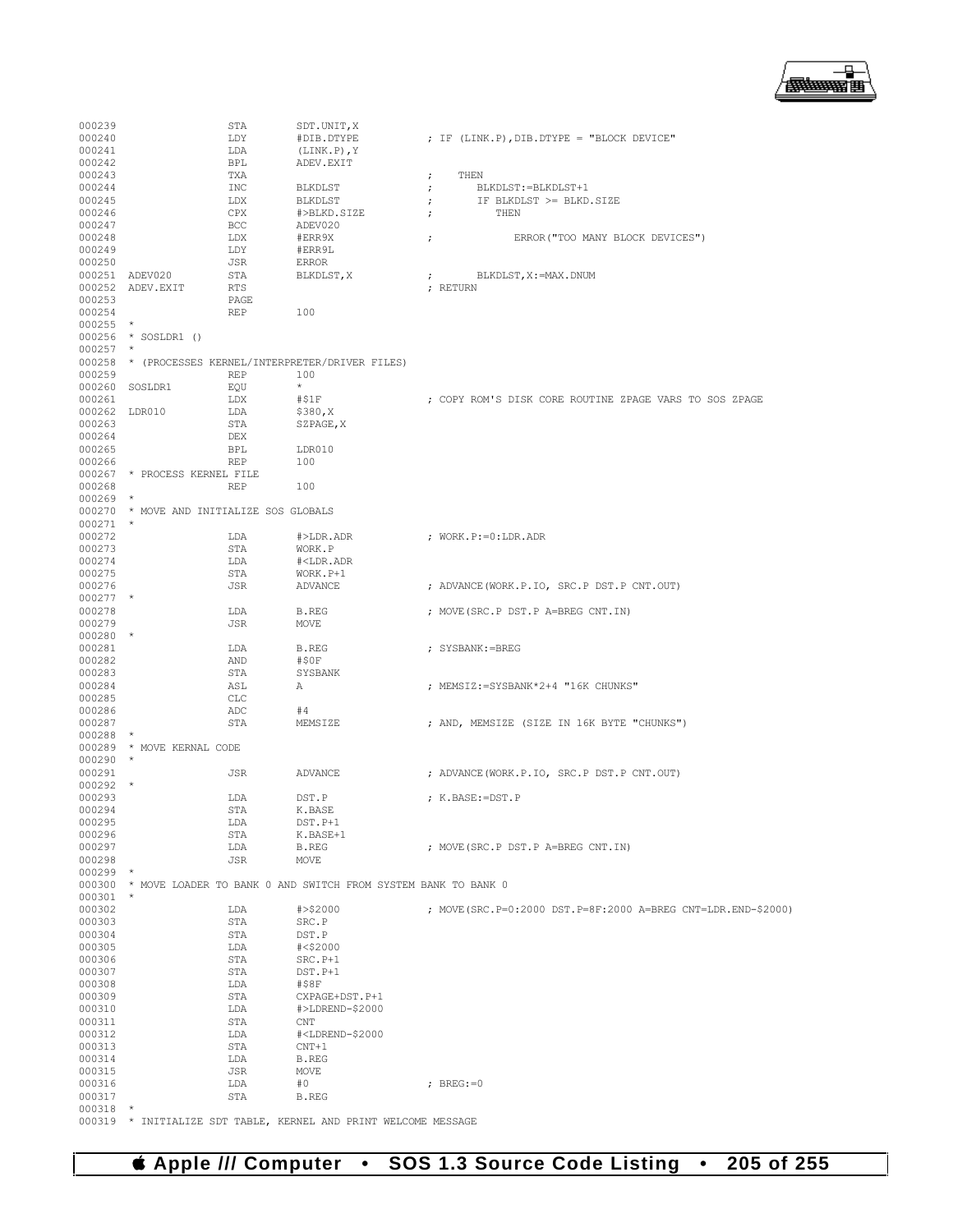

| 000321<br>000322        |                                                 | LDA<br>JSR   | K.DRIVES<br>LINK. INIT                                    | ; LINK. INIT (A=K. DRIVES DIB14. IN, SDT. TBL BLKDLST. IO)             |
|-------------------------|-------------------------------------------------|--------------|-----------------------------------------------------------|------------------------------------------------------------------------|
| 000323                  |                                                 | JSR          | INIT.KRNL                                                 | ; INIT.KRNL()                                                          |
| 000324                  |                                                 | JSR          | WELCOME                                                   | ; WELCOME ()                                                           |
| $000325$ *              |                                                 |              |                                                           |                                                                        |
| 000326                  |                                                 | LDA          | E.REG                                                     | ; ENABLE ROM BANK                                                      |
| 000327<br>000328        |                                                 | ORA<br>STA   | #\$03<br>E.REG                                            |                                                                        |
| 000329                  |                                                 | LDA          | ROM.ADR                                                   | ; IF MONITOR ROM <> NEW                                                |
| 000330                  |                                                 | CMP          | #ROM.ID                                                   | THEN<br>$\ddot{ }$                                                     |
| 000331                  |                                                 | BEQ          | LDR020                                                    |                                                                        |
| 000332                  |                                                 | LDX          | #ERR7X                                                    | ERROR ("ROM ERROR: PLEASE NOTIFY YOUR DEALER")<br>$\ddot{ }$           |
| 000333<br>000334        |                                                 | LDY<br>JSR   | #ERR7L<br>ERROR                                           |                                                                        |
| 000335 LDR020           |                                                 | LDA          | E.REG                                                     | ; DISABLE ROM BANK                                                     |
| 000336                  |                                                 | AND          | #\$F6                                                     |                                                                        |
| 000337                  |                                                 | STA          | E.REG                                                     |                                                                        |
| 000338                  | 000339 * PROCESS INTERPRETER FILE               | REP          | 100                                                       |                                                                        |
| 000340                  |                                                 | 100<br>REP   |                                                           |                                                                        |
| $000341$ *              |                                                 |              |                                                           |                                                                        |
|                         |                                                 |              | 000342 * OPEN SOS INTERPRETER FILE (DEFAULT='SOS.INTERP') |                                                                        |
| $000343$ *              |                                                 |              |                                                           |                                                                        |
| 000344<br>000345 LDR030 |                                                 | LDY<br>LDA   | I.PATH<br>I.PATH, Y                                       | ; OPEN (PATHNAME: = I. PATH<br>$\mathcal{F}$<br>REFNUM=OPEN.REF        |
| 000346                  |                                                 | STA          | PATH, Y                                                   | SYSBUF.P:=80:LDREND-2000)<br>$\ddot{i}$                                |
| 000347                  |                                                 | DEY          |                                                           |                                                                        |
| 000348                  |                                                 | BPL          | LDR030                                                    |                                                                        |
| $000349$ *              |                                                 |              |                                                           |                                                                        |
| 000350<br>000351        |                                                 | LDA<br>STA   | #>LDREND-\$2000<br>SYSBUF.P                               |                                                                        |
| 000352                  |                                                 | LDA          | # <ldrend-\$2000< td=""><td></td></ldrend-\$2000<>        |                                                                        |
| 000353                  |                                                 | STA          | SYSBUF.P+1                                                |                                                                        |
| 000354                  |                                                 | LDA          | #\$80                                                     |                                                                        |
| 000355<br>$000356$ *    |                                                 | STA          | CXPAGE+SYSBUF.P+1                                         |                                                                        |
| $000357$ *              |                                                 |              |                                                           |                                                                        |
| 000358                  |                                                 | <b>BRK</b>   |                                                           |                                                                        |
| 000359                  |                                                 | DFB          | OPEN                                                      |                                                                        |
| 000360                  |                                                 | DW           | OPEN. PARMS                                               |                                                                        |
| 000361<br>000362        |                                                 | BEQ<br>LDX   | LDR040<br>#ERR1X                                          | ; ERROR ("INTERPRETER FILE NOT FOUND")                                 |
| 000363                  |                                                 | LDY          | #ERR1L                                                    |                                                                        |
| 000364                  |                                                 | JSR          | <b>ERROR</b>                                              |                                                                        |
| 000365 LDR040           |                                                 | LDA          | OPEN.REF                                                  |                                                                        |
| 000366                  |                                                 | STA          | READ.REF                                                  |                                                                        |
| 000367<br>$000368$ *    |                                                 | STA          | CLOSE.REF                                                 |                                                                        |
|                         | 000369 * READ IN ENTIRE INTERPRETER FILE        |              |                                                           |                                                                        |
| $000370$ *              |                                                 |              |                                                           |                                                                        |
| 000371                  |                                                 | LDA          | #\$80                                                     | ; READ (REFNUM=READ.REF                                                |
| 000372<br>000373        |                                                 | STA<br>LDA   | CXPAGE+RDBUF.P+1<br>#>FILE                                | $\mathcal{L}$<br>RDBUF.P:=80:FILE<br>BYTES=\$FFFF-FILE+1<br>$\ddot{ }$ |
| 000374                  |                                                 | STA          | RDBUF.P                                                   | BYTESRD=I.BYTESRD)<br>$\ddot{ }$                                       |
| 000375                  |                                                 | LDA          | $\# { <\hspace{-1.5pt}{\rm FILE}}$                        |                                                                        |
| 000376                  |                                                 | STA          | RDBUF.P+1                                                 |                                                                        |
| $000377$ *<br>000378    |                                                 | BRK          |                                                           |                                                                        |
| 000379                  |                                                 | DFB          | <b>READ</b>                                               |                                                                        |
| 000380                  |                                                 | DW           | READ. PARMS                                               |                                                                        |
| 000381                  |                                                 | BEQ          | LDR050                                                    |                                                                        |
| 000382                  |                                                 | LDX          | #ERROX                                                    | ; ERROR ("I/O ERROR")                                                  |
| 000383<br>000384        |                                                 | LDY<br>JSR   | #ERROL<br><b>ERROR</b>                                    |                                                                        |
| 000385 *                |                                                 |              |                                                           | +---------------+                                                      |
|                         | 000386 * CLOSE INTERPRETER FILE AND CHECK LABEL |              |                                                           | ! SEE FIGURE 2. !                                                      |
| $000387$ *              |                                                 |              |                                                           | +---------------+                                                      |
|                         | 000388 LDR050                                   | BRK          |                                                           | ; CLOSE (REFNUM=CLOSE, REF)                                            |
| 000389<br>000390        |                                                 | DFB<br>DW    | CLOSE<br>CLOSE. PARMS                                     |                                                                        |
| 000391                  |                                                 | LDY          | #7                                                        | ; CHECK LABEL                                                          |
| 000392 LDR051           |                                                 | LDA          | $(RDBUF.P)$ , Y                                           |                                                                        |
| 000393                  |                                                 | $\text{CMP}$ | I.LABEL, Y                                                |                                                                        |
| 000394<br>000395        |                                                 | BNE<br>DEY   | LDR052                                                    |                                                                        |
| 000396                  |                                                 | BPL          | LDR051                                                    |                                                                        |
| 000397                  |                                                 | BMI          | LDR053                                                    |                                                                        |
| 000398 LDR052           |                                                 | LDX          | #ERR2X                                                    | ; ERROR ("INVALID INTERPRETER FILE")                                   |
| 000399<br>000400        |                                                 | LDY          | #ERR2L                                                    |                                                                        |
|                         |                                                 | JSR          | <b>ERROR</b>                                              |                                                                        |

000320 \*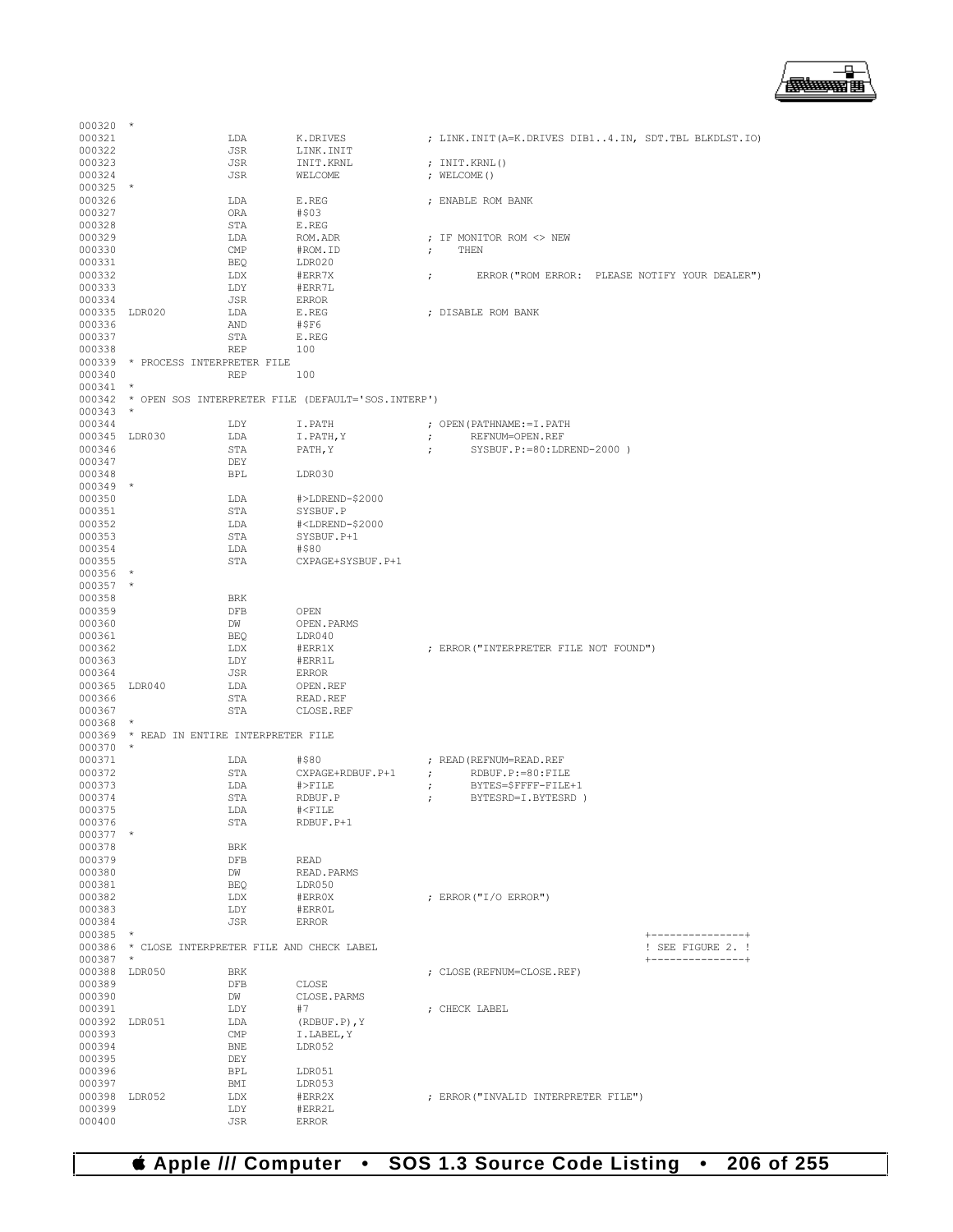

|               | 000402 * MOVE INTERPRETER CODE                  |            |                                                         |                                                     |                               |
|---------------|-------------------------------------------------|------------|---------------------------------------------------------|-----------------------------------------------------|-------------------------------|
| $000403$ *    |                                                 |            |                                                         |                                                     |                               |
| 000404 LDR053 |                                                 | LDA        | #>I.HDR.CNT-2                                           | ; WORK.P:=80:I.HDR.CNT-2                            |                               |
| 000405        |                                                 | STA        | WORK.P                                                  |                                                     |                               |
| 000406        |                                                 | LDA        | # <i.hdr.cnt-2< td=""><td></td><td></td></i.hdr.cnt-2<> |                                                     |                               |
| 000407        |                                                 | STA        | WORK.P+1                                                |                                                     |                               |
| 000408        |                                                 | LDA        | #\$80                                                   |                                                     |                               |
| 000409        |                                                 | STA        | CXPAGE+WORK.P+1                                         |                                                     |                               |
| $000410$ *    |                                                 |            |                                                         |                                                     |                               |
| 000411        |                                                 | JSR        | ADVANCE                                                 | ; ADVANCE(WORK.P.IO, SRC.P DST.P CNT.OUT)           |                               |
| $000412$ *    |                                                 |            |                                                         |                                                     |                               |
| 000413        |                                                 | LDA        | DST.P                                                   | ; I.BASE.P:=0:DST.P                                 |                               |
| 000414        |                                                 | STA        | I.BASE.P                                                |                                                     |                               |
| 000415        |                                                 | LDA        | DST.P+1                                                 |                                                     |                               |
| 000416        |                                                 | STA        | I.BASE.P+1                                              |                                                     |                               |
| 000417        |                                                 |            | #0                                                      |                                                     |                               |
|               |                                                 | LDA        |                                                         |                                                     |                               |
| 000418        |                                                 | STA        | CXPAGE+I.BASE.P+1                                       |                                                     |                               |
| $000419$ *    |                                                 |            |                                                         |                                                     |                               |
| 000420        |                                                 | CLC        |                                                         | ; IF DST. P+CNT > K. BASE THEN ERROR                |                               |
| 000421        |                                                 | LDA        | CNT                                                     |                                                     |                               |
| 000422        |                                                 | ADC        | DST.P                                                   |                                                     |                               |
| 000423        |                                                 | TAX        |                                                         |                                                     |                               |
| 000424        |                                                 | LDA        | $CNT+1$                                                 |                                                     |                               |
| 000425        |                                                 | ADC        | DST.P+1                                                 |                                                     |                               |
| 000426        |                                                 | CPX        | K.BASE                                                  |                                                     |                               |
| 000427        |                                                 | SBC        | K.BASE+1                                                |                                                     |                               |
| 000428        |                                                 | BEQ        | LDR070                                                  |                                                     |                               |
| 000429        |                                                 | BCC        | LDR070                                                  |                                                     |                               |
| 000430        |                                                 | LDX        | #ERR3X                                                  | ; ERROR ("INCOMPATIBLE INTERPRETER")                |                               |
| 000431        |                                                 | LDY        | #ERR3L                                                  |                                                     |                               |
| 000432        |                                                 | JSR        | <b>ERROR</b>                                            |                                                     |                               |
| $000433$ *    |                                                 |            |                                                         |                                                     |                               |
| 000434 LDR070 |                                                 | LDA        | SYSBANK                                                 | ; MOVE (SRC. P=RDBUF. P DST. P A=SYSBANK CNT. IN)   |                               |
| 000435        |                                                 | JSR        | MOVE                                                    |                                                     |                               |
| 000436        |                                                 | <b>REP</b> | 100                                                     |                                                     |                               |
|               | 000437 * PROCESS DRIVER FILE                    |            |                                                         |                                                     |                               |
| 000438        |                                                 | REP        | 100                                                     |                                                     |                               |
| 000439        | $\star$                                         |            |                                                         |                                                     |                               |
|               |                                                 |            | 000440 * OPEN SOS DRIVER FILE (DEFAULT='SOS.DRIVER')    |                                                     |                               |
| $000441$ *    |                                                 |            |                                                         |                                                     |                               |
| 000442        |                                                 | LDY        | D.PATH                                                  | ; OPEN (PATHNAME: = D. PATH                         |                               |
|               |                                                 |            |                                                         |                                                     |                               |
| 000443 LDR080 |                                                 | LDA        | D.PATH, Y                                               | REFNUM=OPEN.REF<br>$\ddot{ }$                       |                               |
| 000444        |                                                 | STA        | PATH, Y                                                 | $SYSBUF.P:=80:LDREND-2000)$<br>$\ddot{\phantom{0}}$ |                               |
| 000445        |                                                 | DEY        |                                                         |                                                     |                               |
| 000446        |                                                 | BPL        | LDR080                                                  |                                                     |                               |
| $000447$ *    |                                                 |            |                                                         |                                                     |                               |
| 000448        |                                                 | BRK        |                                                         |                                                     |                               |
| 000449        |                                                 | DFB        | OPEN                                                    |                                                     |                               |
| 000450        |                                                 | DW         | OPEN.PARMS                                              |                                                     |                               |
| 000451        |                                                 | BEQ        | LDR090                                                  |                                                     |                               |
| 000452        |                                                 | LDX        | #ERR4X                                                  | ; ERROR ("DRIVER FILE NOT FOUND")                   |                               |
| 000453        |                                                 | LDY        | #ERR4L                                                  |                                                     |                               |
| 000454        |                                                 | JSR        | ERROR                                                   |                                                     |                               |
| 000455 LDR090 |                                                 | LDA        | OPEN.REF                                                |                                                     |                               |
| 000456        |                                                 | STA        | READ.REF                                                |                                                     |                               |
| 000457        |                                                 | STA        | CLOSE.REF                                               |                                                     |                               |
| $000458$ *    |                                                 |            |                                                         |                                                     |                               |
|               | 000459 * READ IN ENTIRE DRIVER FILE INTO BANK 0 |            |                                                         |                                                     |                               |
| $000460$ *    |                                                 |            |                                                         |                                                     |                               |
| 000461        |                                                 | BRK        |                                                         | ; READ (REFNUM=READ.REF                             |                               |
| 000462        |                                                 | DFB        | READ                                                    | $\mathcal{F}$<br>RDBUF.P: = 80: FILE                |                               |
| 000463        |                                                 | DW         | READ.PARMS                                              | BYTES=\$FFFF-FILE+1<br>$\ddot{\phantom{0}}$         |                               |
| 000464 *      |                                                 |            | $\ddot{ }$                                              | BYTESRD=D.BYTESRD )                                 |                               |
| 000465        |                                                 | BEQ        | LDR100                                                  |                                                     |                               |
| 000466        |                                                 | LDX        | #ERROX                                                  | ; ERROR("I/O ERROR")                                |                               |
|               |                                                 |            |                                                         |                                                     |                               |
| 000467        |                                                 | LDY        | #ERROL                                                  |                                                     |                               |
| 000468        |                                                 | JSR        | ERROR                                                   |                                                     |                               |
| $000469$ *    |                                                 |            |                                                         |                                                     | $+ - - - - - - - - - - - - +$ |
|               | 000470 * CLOSE THE DRIVER FILE AND CHECK LABEL  |            |                                                         |                                                     | ! SEE FIGURE 3. !             |
| $000471$ *    |                                                 |            |                                                         |                                                     | +---------------+             |
| 000472 LDR100 |                                                 | BRK        |                                                         | ; CLOSE (REFNUM=CLOSE.REF)                          |                               |
| 000473        |                                                 | DFB        | CLOSE                                                   |                                                     |                               |
| 000474        |                                                 | DM         | CLOSE.PARMS                                             |                                                     |                               |
| 000475        |                                                 | LDY        | #\$7                                                    | ; CHECK LABEL                                       |                               |
| 000476 LDR101 |                                                 | LDA        | (RDBUF.P), Y                                            |                                                     |                               |
| 000477        |                                                 | CMP        | D.LABEL, Y                                              |                                                     |                               |
| 000478        |                                                 | BNE        | LDR102                                                  |                                                     |                               |
| 000479        |                                                 | DEY        |                                                         |                                                     |                               |
| 000480        |                                                 | BPL        | LDR101                                                  |                                                     |                               |
|               |                                                 | BMI        | LDR103                                                  |                                                     |                               |

 $000401$  \*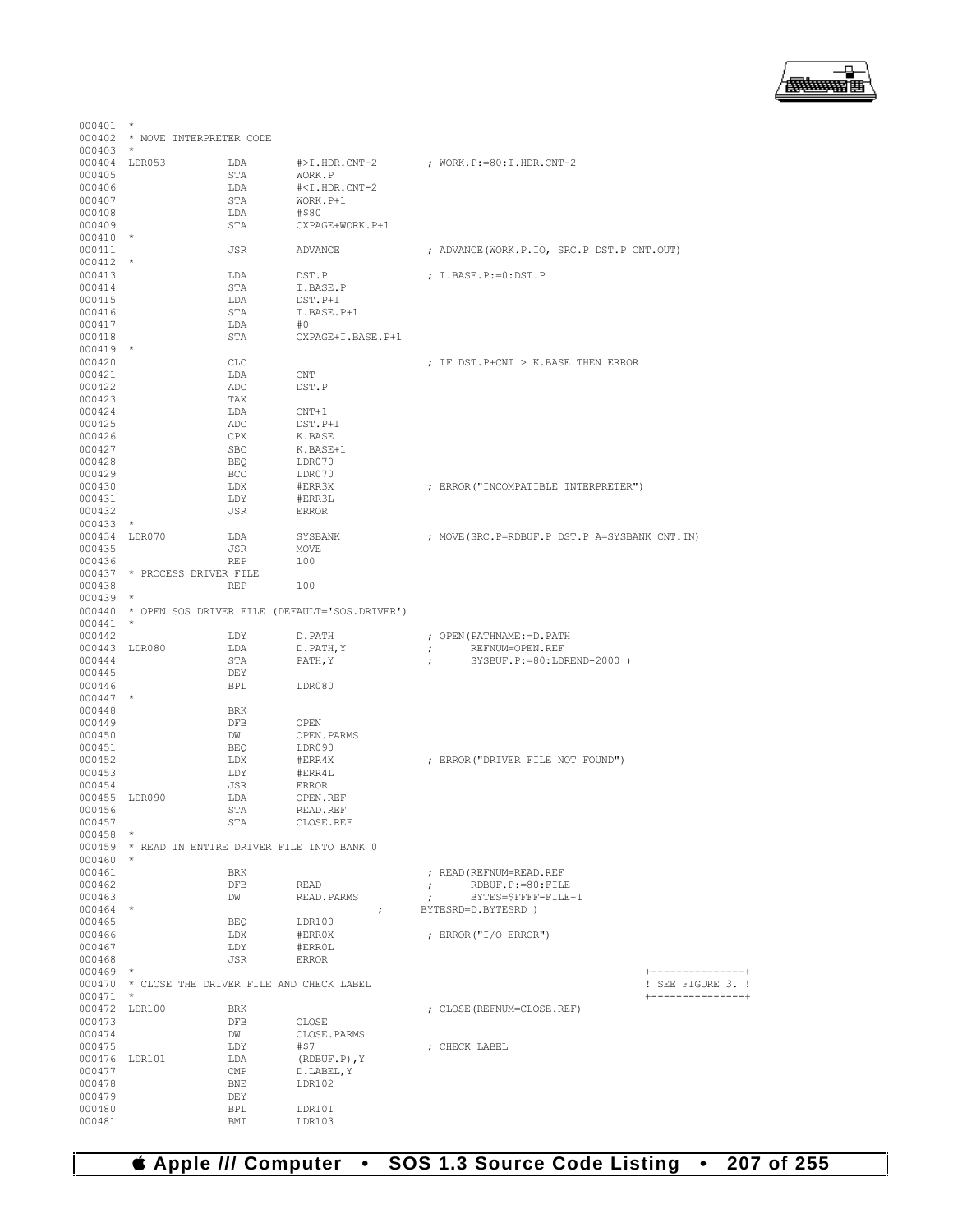▕<del>▓▓▓▓</del>▊

| 000482           | LDR102                             | <b>LDX</b> | #ERR5X                                            |            | ; ERROR("INVALID DRIVER FILE")                                      |
|------------------|------------------------------------|------------|---------------------------------------------------|------------|---------------------------------------------------------------------|
|                  |                                    |            |                                                   |            |                                                                     |
| 000483           |                                    | LDY        | #ERR5L                                            |            |                                                                     |
| 000484           |                                    | <b>JSR</b> | <b>ERROR</b>                                      |            |                                                                     |
| 000485           | $^\star$                           |            |                                                   |            |                                                                     |
| 000486           | * MOVE CHARACTER SET TABLE         |            |                                                   |            |                                                                     |
|                  |                                    |            |                                                   |            |                                                                     |
| 000487           | $^{\star}$                         |            |                                                   |            |                                                                     |
| 000488           | LDR103                             | LDA        | #>D.CHRSET                                        |            | ; MOVE(SRC.P=D.CHRSET DST.P=\$C00 A=0 CNT=\$400)                    |
| 000489           |                                    | STA        | SRC.P                                             |            |                                                                     |
| 000490           |                                    | LDA        | # <d.chrset< td=""><td></td><td></td></d.chrset<> |            |                                                                     |
|                  |                                    |            |                                                   |            |                                                                     |
| 000491           |                                    | STA        | $SRC.P+1$                                         |            |                                                                     |
| 000492           |                                    | LDA        | # > \$COO                                         |            |                                                                     |
| 000493           |                                    | STA        | DST.P                                             |            |                                                                     |
| 000494           |                                    | LDA        | $#<$ \$C00                                        |            |                                                                     |
|                  |                                    |            |                                                   |            |                                                                     |
| 000495           |                                    | <b>STA</b> | DST.P+1                                           |            |                                                                     |
| 000496           |                                    | LDA        | # > \$400                                         |            |                                                                     |
| 000497           |                                    | STA        | CNT                                               |            |                                                                     |
| 000498           |                                    | LDA        | # < \$400                                         |            |                                                                     |
|                  |                                    |            |                                                   |            |                                                                     |
| 000499           |                                    | STA        | $CNT+1$                                           |            |                                                                     |
| 000500           |                                    | LDA        | #0                                                |            |                                                                     |
| 000501           |                                    | JSR        | MOVE                                              |            |                                                                     |
| 000502           | $^\star$                           |            |                                                   |            |                                                                     |
|                  |                                    |            |                                                   |            |                                                                     |
| 000503           | * MOVE KEYBOARD TABLE              |            |                                                   |            |                                                                     |
| 000504           | $\star$                            |            |                                                   |            |                                                                     |
| 000505           |                                    | LDA        | #>D.KYBD                                          |            | ; MOVE(SRC.P=D.KYBD DST.P=\$1700 A=0 CNT=\$100.IN)                  |
|                  |                                    |            |                                                   |            |                                                                     |
| 000506           |                                    | STA        | SRC.P                                             |            |                                                                     |
| 000507           |                                    | LDA        | # <d.kybd< td=""><td></td><td></td></d.kybd<>     |            |                                                                     |
| 000508           |                                    | STA        | SRC.P+1                                           |            |                                                                     |
| 000509           |                                    | LDA        | #>\$1700                                          |            |                                                                     |
|                  |                                    |            |                                                   |            |                                                                     |
| 000510           |                                    | STA        | DST.P                                             |            |                                                                     |
| 000511           |                                    | LDA        | #<\$1700                                          |            |                                                                     |
| 000512           |                                    | STA        | DST.P+1                                           |            |                                                                     |
| 000513           |                                    | LDA        | # > \$100                                         |            |                                                                     |
|                  |                                    |            |                                                   |            |                                                                     |
| 000514           |                                    | STA        | CNT                                               |            |                                                                     |
| 000515           |                                    | LDA        | # < \$100                                         |            |                                                                     |
| 000516           |                                    | <b>STA</b> | $CNT+1$                                           |            |                                                                     |
| 000517           |                                    | LDA        | #0                                                |            |                                                                     |
|                  |                                    |            |                                                   |            |                                                                     |
| 000518           |                                    | JSR        | MOVE                                              |            |                                                                     |
| 000519           | $\star$                            |            |                                                   |            |                                                                     |
| 000520           | * RE-INITIALIZE SDT TABLE          |            |                                                   |            |                                                                     |
| 000521           | $\star$                            |            |                                                   |            |                                                                     |
|                  |                                    |            |                                                   |            |                                                                     |
| 000522           |                                    | LDY        | #>D.DRIVES-D.FILE                                 |            | ; LINK.INIT(A=D.DRIVES DIB14.IN, SDT.TBL BLKDLST.IO)                |
| 000523           |                                    | LDA        | $(RDBUF.P)$ , Y                                   |            |                                                                     |
| 000524           |                                    | JSR        | LINK.INIT                                         |            |                                                                     |
| 000525           | $\star$                            |            |                                                   |            |                                                                     |
|                  |                                    |            |                                                   |            |                                                                     |
| 000526           |                                    | LDA        | #0                                                |            | ; DST.P:=0:I.BASE.P/256*256                                         |
| 000527           |                                    | STA        | CXPAGE+DST.P+1                                    |            |                                                                     |
| 000528           |                                    | <b>STA</b> | DST.P                                             |            |                                                                     |
|                  |                                    |            |                                                   |            |                                                                     |
| 000529           |                                    | LDA        | I.BASE.P+1                                        |            |                                                                     |
| 000530           |                                    | STA        | DST.P+1                                           |            |                                                                     |
| 000531           |                                    | CMP        | #\$A0                                             |            | ; IF DST. P>=\$A000 THEN DST. P:=\$A000                             |
| 000532           |                                    | BCC        | LDR105                                            |            |                                                                     |
|                  |                                    |            |                                                   |            |                                                                     |
| 000533           |                                    | LDA        | #\$A0                                             |            |                                                                     |
| 000534           |                                    | STA        | DST.P+1                                           |            |                                                                     |
| 000535           | LDR105                             | LDA        | SYSBANK                                           |            | ; DSTBANK: = SYSBANK                                                |
| 000536           |                                    | STA        | <b>DSTBANK</b>                                    |            |                                                                     |
|                  |                                    |            |                                                   |            |                                                                     |
| 000537           |                                    | JSR        | <b>REVERSE</b>                                    |            | ; REVERSE (D.HDR.CNT.IN, WORK.P.OUT)                                |
| 000538           | $\star$                            |            |                                                   |            |                                                                     |
|                  | 000539 * RELOCATE AND MOVE DRIVERS |            |                                                   |            |                                                                     |
| $000540$ *       |                                    |            |                                                   |            |                                                                     |
|                  |                                    |            |                                                   |            |                                                                     |
|                  | 000541 NEXTDRIVER                  | JSR        | DADVANCE                                          |            | ; "NO DRIVERS LEFT":=DADVANCE(WORK.P.IO SRC.P CNT REL.P.OUT)        |
| 000542           |                                    | <b>BCS</b> | LDR140                                            |            |                                                                     |
| 000543           |                                    | JSR        | FLAGS                                             |            | ; "INACTIVE":=FLAGS(SRC.P.IN, PG.ALIGN FIRST.ADIB.OUT)              |
| 000544           |                                    | <b>BVS</b> | NEXTDRIVER                                        |            |                                                                     |
|                  |                                    |            |                                                   |            |                                                                     |
| 000545           |                                    | JSR        | GETMEM                                            |            | ; GETMEM (PG.ALIGN CNT.IN, DST.P DSTBANK DSEGLIST.IO, PREVBANK.OUT) |
| 000546           |                                    | JSR        | RELOC                                             |            | ; RELOC (SRC.P REL.P DST.P.IN)                                      |
| 000547 *         |                                    |            |                                                   |            |                                                                     |
| 000548           |                                    | LDA        |                                                   |            | ; IF DSTBANK < 0 OR DST. P < SRC. P THEN ERROR                      |
|                  |                                    |            | DSTBANK                                           |            |                                                                     |
| 000549           |                                    | BMI        | LDR120                                            |            |                                                                     |
| 000550           |                                    | LDA        | CXPAGE+SRC.P+1                                    | $\ddot{r}$ | (CONVERT SRC.P TO BANK SWITCHED ADDRESS)                            |
| 000551           |                                    | AND        | #\$7F                                             |            |                                                                     |
|                  |                                    |            |                                                   |            |                                                                     |
| 000552           |                                    | STA        | TEMP.BANK                                         |            |                                                                     |
| 000553           |                                    | LDA        | SRC.P+1                                           |            |                                                                     |
| 000554           |                                    | BPL        | LDR110                                            |            |                                                                     |
| 000555           |                                    | INC        | TEMP. BANK                                        |            |                                                                     |
|                  |                                    |            |                                                   |            |                                                                     |
| 000556 LDR110    |                                    | AND        | #\$7F                                             |            |                                                                     |
| 000557           |                                    | CLC        |                                                   |            |                                                                     |
| 000558           |                                    | ADC        | #<\$2000                                          |            |                                                                     |
| 000559           |                                    | STA        | TEMP.ADRH                                         |            |                                                                     |
|                  |                                    |            |                                                   |            |                                                                     |
| 000560           |                                    | LDA        | DST.P                                             | $\ddot{ }$ | (NOW COMPARE)                                                       |
|                  |                                    |            |                                                   |            |                                                                     |
| 000561<br>000562 |                                    | CMP        | SRC.P<br>$DST.P+1$                                |            |                                                                     |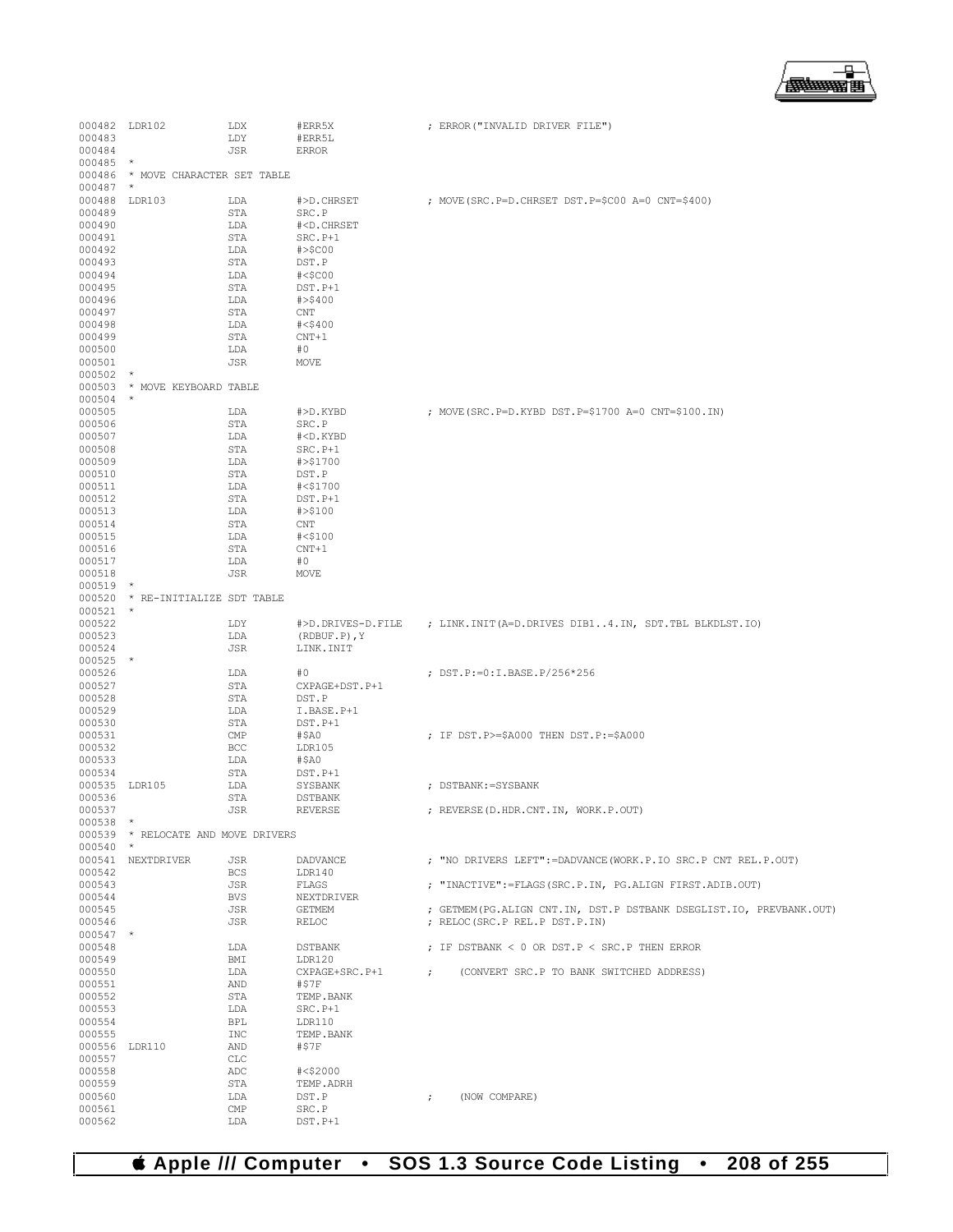

| <b>DSTBANK</b><br>000565<br><b>SBC</b><br>TEMP.BANK<br><b>BCS</b><br>000566<br>LDR130<br>000567 LDR120<br>LDX<br>#ERR6X<br>ERROR ("DRIVER FILE TOO LARGE")<br>$\ddot{ }$<br>000568<br>LDY<br>#ERR6L<br>000569<br>JSR<br><b>ERROR</b><br>$000570$ *<br>000571 LDR130<br>LDA<br>; MOVE (SRC.P DST.P A=DSTBANK CNT.IN)<br>DSTBANK<br>000572<br>JSR<br>MOVE<br>000573<br>JSR<br>LINK<br>; LINK (DST.P DSTBANK PREVBANK FIRST.ADIB.IN, SDT.TBL BLKDLST.IO)<br>000574<br>JMP<br>NEXTDRIVER<br>000575<br><b>REP</b><br>100<br>000576 * SETUP USER ENVIRONMENT<br>000577<br><b>REP</b><br>100<br>$000578$ *<br>000579 * RE-INITIALIZE KERNEL/DRIVERS, ALLOCATE SYSTEM SEGMENTS<br>$000580$ *<br>000581 LDR140<br>JSR<br>INIT.KRNL<br>; $INT.KRNL()$<br>000582<br>JSR<br>ALLOC.SEG<br>; ALLOC. SEG (K. BASE I. BASE. P SYSBANK. IN)<br>000583<br>JSR<br>ALLOC.DSEG<br>; ALLOC.DSEG(DSEGLIST.IN)<br>$000584$ *<br>000585 * SET PREFIX TO THE BOOT VOLUME<br>000586 *<br>000587<br>#0<br>LDA<br>000588<br>STA<br>SCRNMODE<br>000589<br><b>BRK</b><br>; SET. PREFIX (PREFIXPATH=".D1")<br>000590<br>DFB<br>SETPREFIX<br>000591<br>DW<br>PREFX.PARMS<br>$000592$ *<br>000593 * LAUNCH CHARACTER SET DOWNLOAD (CONSOLE) AND CLEAR SCREEN<br>000594 *<br>000595<br>CLI<br>; BEGIN CHARACTER SET DOWNLOAD (CONSOLE)<br>$000596$ *<br>000597<br>LDA<br>#0<br>; CLEAR TEXT SCREENS<br>000598<br>STA<br>CXPAGE+SRC.P+1<br>000599<br>STA<br>CXPAGE+DST.P+1<br>000600<br>LDA<br>#\$04<br>000601<br>STA<br>SRC.P+1<br>000602<br>STA<br>DST.P+1<br>000603<br>LDA<br>#\$00<br>000604<br>STA<br>SRC.P<br>000605<br>#\$80<br>LDA<br>000606<br>STA<br>DST.P<br>000607<br>LDA<br>#\$A0<br>000608<br>LDX<br>#8<br>000609 CLEAR0<br>LDY<br>#\$77<br>000610 CLEAR1<br>STA<br>$(SRC.P)$ , Y<br>000611<br>STA<br>$(DST.P)$ , $Y$<br>000612<br>DEY<br><b>BPL</b><br>000613<br>CLEAR1<br>000614<br>INC<br>; NEXT PAGE<br>$SRC.P+1$<br>000615<br>INC<br>DST.P+1<br>; NEXT PAGE<br>000616<br>DEX<br>000617<br><b>BNE</b><br>CLEAR0<br>$000618$ *<br>000619 WAIT<br><b>INC</b><br>SRC.P<br>; WAIT FOR DOWNLOAD TO COMPLETE<br>000620<br>BNE<br>WAIT<br>000621<br>INX<br>000622<br>${\tt BNE}$<br>WAIT<br>$000623$ *<br>000624<br>LDA<br>#\$80<br>; TURN VIDEO ON<br>000625<br>STA<br>SCRNMODE<br>000626<br>RTS<br>000627<br>REP<br>100<br>000628<br>000629<br>CHN<br>SOSLDR.E.SRC<br>000630<br>000632 * END OF APPLE /// SOS 1.3 SOURCE CODE FILE: SOSLDR.D.SRC<br>000634<br>000635 | 000563 | SBC | TEMP.ADRH |                                                           |
|-----------------------------------------------------------------------------------------------------------------------------------------------------------------------------------------------------------------------------------------------------------------------------------------------------------------------------------------------------------------------------------------------------------------------------------------------------------------------------------------------------------------------------------------------------------------------------------------------------------------------------------------------------------------------------------------------------------------------------------------------------------------------------------------------------------------------------------------------------------------------------------------------------------------------------------------------------------------------------------------------------------------------------------------------------------------------------------------------------------------------------------------------------------------------------------------------------------------------------------------------------------------------------------------------------------------------------------------------------------------------------------------------------------------------------------------------------------------------------------------------------------------------------------------------------------------------------------------------------------------------------------------------------------------------------------------------------------------------------------------------------------------------------------------------------------------------------------------------------------------------------------------------------------------------------------------------------------------------------------------------------------------------------------------------------------------------------------------------------------------------------------------------------------------------------------------------------------------------------------------------------------------------------------------------------------------------------------------------------------------------------------------------------------------------------------------------|--------|-----|-----------|-----------------------------------------------------------|
|                                                                                                                                                                                                                                                                                                                                                                                                                                                                                                                                                                                                                                                                                                                                                                                                                                                                                                                                                                                                                                                                                                                                                                                                                                                                                                                                                                                                                                                                                                                                                                                                                                                                                                                                                                                                                                                                                                                                                                                                                                                                                                                                                                                                                                                                                                                                                                                                                                               | 000564 | LDA |           |                                                           |
|                                                                                                                                                                                                                                                                                                                                                                                                                                                                                                                                                                                                                                                                                                                                                                                                                                                                                                                                                                                                                                                                                                                                                                                                                                                                                                                                                                                                                                                                                                                                                                                                                                                                                                                                                                                                                                                                                                                                                                                                                                                                                                                                                                                                                                                                                                                                                                                                                                               |        |     |           |                                                           |
|                                                                                                                                                                                                                                                                                                                                                                                                                                                                                                                                                                                                                                                                                                                                                                                                                                                                                                                                                                                                                                                                                                                                                                                                                                                                                                                                                                                                                                                                                                                                                                                                                                                                                                                                                                                                                                                                                                                                                                                                                                                                                                                                                                                                                                                                                                                                                                                                                                               |        |     |           |                                                           |
|                                                                                                                                                                                                                                                                                                                                                                                                                                                                                                                                                                                                                                                                                                                                                                                                                                                                                                                                                                                                                                                                                                                                                                                                                                                                                                                                                                                                                                                                                                                                                                                                                                                                                                                                                                                                                                                                                                                                                                                                                                                                                                                                                                                                                                                                                                                                                                                                                                               |        |     |           |                                                           |
|                                                                                                                                                                                                                                                                                                                                                                                                                                                                                                                                                                                                                                                                                                                                                                                                                                                                                                                                                                                                                                                                                                                                                                                                                                                                                                                                                                                                                                                                                                                                                                                                                                                                                                                                                                                                                                                                                                                                                                                                                                                                                                                                                                                                                                                                                                                                                                                                                                               |        |     |           |                                                           |
|                                                                                                                                                                                                                                                                                                                                                                                                                                                                                                                                                                                                                                                                                                                                                                                                                                                                                                                                                                                                                                                                                                                                                                                                                                                                                                                                                                                                                                                                                                                                                                                                                                                                                                                                                                                                                                                                                                                                                                                                                                                                                                                                                                                                                                                                                                                                                                                                                                               |        |     |           |                                                           |
|                                                                                                                                                                                                                                                                                                                                                                                                                                                                                                                                                                                                                                                                                                                                                                                                                                                                                                                                                                                                                                                                                                                                                                                                                                                                                                                                                                                                                                                                                                                                                                                                                                                                                                                                                                                                                                                                                                                                                                                                                                                                                                                                                                                                                                                                                                                                                                                                                                               |        |     |           |                                                           |
|                                                                                                                                                                                                                                                                                                                                                                                                                                                                                                                                                                                                                                                                                                                                                                                                                                                                                                                                                                                                                                                                                                                                                                                                                                                                                                                                                                                                                                                                                                                                                                                                                                                                                                                                                                                                                                                                                                                                                                                                                                                                                                                                                                                                                                                                                                                                                                                                                                               |        |     |           |                                                           |
|                                                                                                                                                                                                                                                                                                                                                                                                                                                                                                                                                                                                                                                                                                                                                                                                                                                                                                                                                                                                                                                                                                                                                                                                                                                                                                                                                                                                                                                                                                                                                                                                                                                                                                                                                                                                                                                                                                                                                                                                                                                                                                                                                                                                                                                                                                                                                                                                                                               |        |     |           |                                                           |
|                                                                                                                                                                                                                                                                                                                                                                                                                                                                                                                                                                                                                                                                                                                                                                                                                                                                                                                                                                                                                                                                                                                                                                                                                                                                                                                                                                                                                                                                                                                                                                                                                                                                                                                                                                                                                                                                                                                                                                                                                                                                                                                                                                                                                                                                                                                                                                                                                                               |        |     |           |                                                           |
|                                                                                                                                                                                                                                                                                                                                                                                                                                                                                                                                                                                                                                                                                                                                                                                                                                                                                                                                                                                                                                                                                                                                                                                                                                                                                                                                                                                                                                                                                                                                                                                                                                                                                                                                                                                                                                                                                                                                                                                                                                                                                                                                                                                                                                                                                                                                                                                                                                               |        |     |           |                                                           |
|                                                                                                                                                                                                                                                                                                                                                                                                                                                                                                                                                                                                                                                                                                                                                                                                                                                                                                                                                                                                                                                                                                                                                                                                                                                                                                                                                                                                                                                                                                                                                                                                                                                                                                                                                                                                                                                                                                                                                                                                                                                                                                                                                                                                                                                                                                                                                                                                                                               |        |     |           |                                                           |
|                                                                                                                                                                                                                                                                                                                                                                                                                                                                                                                                                                                                                                                                                                                                                                                                                                                                                                                                                                                                                                                                                                                                                                                                                                                                                                                                                                                                                                                                                                                                                                                                                                                                                                                                                                                                                                                                                                                                                                                                                                                                                                                                                                                                                                                                                                                                                                                                                                               |        |     |           |                                                           |
|                                                                                                                                                                                                                                                                                                                                                                                                                                                                                                                                                                                                                                                                                                                                                                                                                                                                                                                                                                                                                                                                                                                                                                                                                                                                                                                                                                                                                                                                                                                                                                                                                                                                                                                                                                                                                                                                                                                                                                                                                                                                                                                                                                                                                                                                                                                                                                                                                                               |        |     |           |                                                           |
|                                                                                                                                                                                                                                                                                                                                                                                                                                                                                                                                                                                                                                                                                                                                                                                                                                                                                                                                                                                                                                                                                                                                                                                                                                                                                                                                                                                                                                                                                                                                                                                                                                                                                                                                                                                                                                                                                                                                                                                                                                                                                                                                                                                                                                                                                                                                                                                                                                               |        |     |           |                                                           |
|                                                                                                                                                                                                                                                                                                                                                                                                                                                                                                                                                                                                                                                                                                                                                                                                                                                                                                                                                                                                                                                                                                                                                                                                                                                                                                                                                                                                                                                                                                                                                                                                                                                                                                                                                                                                                                                                                                                                                                                                                                                                                                                                                                                                                                                                                                                                                                                                                                               |        |     |           |                                                           |
|                                                                                                                                                                                                                                                                                                                                                                                                                                                                                                                                                                                                                                                                                                                                                                                                                                                                                                                                                                                                                                                                                                                                                                                                                                                                                                                                                                                                                                                                                                                                                                                                                                                                                                                                                                                                                                                                                                                                                                                                                                                                                                                                                                                                                                                                                                                                                                                                                                               |        |     |           |                                                           |
|                                                                                                                                                                                                                                                                                                                                                                                                                                                                                                                                                                                                                                                                                                                                                                                                                                                                                                                                                                                                                                                                                                                                                                                                                                                                                                                                                                                                                                                                                                                                                                                                                                                                                                                                                                                                                                                                                                                                                                                                                                                                                                                                                                                                                                                                                                                                                                                                                                               |        |     |           |                                                           |
|                                                                                                                                                                                                                                                                                                                                                                                                                                                                                                                                                                                                                                                                                                                                                                                                                                                                                                                                                                                                                                                                                                                                                                                                                                                                                                                                                                                                                                                                                                                                                                                                                                                                                                                                                                                                                                                                                                                                                                                                                                                                                                                                                                                                                                                                                                                                                                                                                                               |        |     |           |                                                           |
|                                                                                                                                                                                                                                                                                                                                                                                                                                                                                                                                                                                                                                                                                                                                                                                                                                                                                                                                                                                                                                                                                                                                                                                                                                                                                                                                                                                                                                                                                                                                                                                                                                                                                                                                                                                                                                                                                                                                                                                                                                                                                                                                                                                                                                                                                                                                                                                                                                               |        |     |           |                                                           |
|                                                                                                                                                                                                                                                                                                                                                                                                                                                                                                                                                                                                                                                                                                                                                                                                                                                                                                                                                                                                                                                                                                                                                                                                                                                                                                                                                                                                                                                                                                                                                                                                                                                                                                                                                                                                                                                                                                                                                                                                                                                                                                                                                                                                                                                                                                                                                                                                                                               |        |     |           |                                                           |
|                                                                                                                                                                                                                                                                                                                                                                                                                                                                                                                                                                                                                                                                                                                                                                                                                                                                                                                                                                                                                                                                                                                                                                                                                                                                                                                                                                                                                                                                                                                                                                                                                                                                                                                                                                                                                                                                                                                                                                                                                                                                                                                                                                                                                                                                                                                                                                                                                                               |        |     |           |                                                           |
|                                                                                                                                                                                                                                                                                                                                                                                                                                                                                                                                                                                                                                                                                                                                                                                                                                                                                                                                                                                                                                                                                                                                                                                                                                                                                                                                                                                                                                                                                                                                                                                                                                                                                                                                                                                                                                                                                                                                                                                                                                                                                                                                                                                                                                                                                                                                                                                                                                               |        |     |           |                                                           |
|                                                                                                                                                                                                                                                                                                                                                                                                                                                                                                                                                                                                                                                                                                                                                                                                                                                                                                                                                                                                                                                                                                                                                                                                                                                                                                                                                                                                                                                                                                                                                                                                                                                                                                                                                                                                                                                                                                                                                                                                                                                                                                                                                                                                                                                                                                                                                                                                                                               |        |     |           |                                                           |
|                                                                                                                                                                                                                                                                                                                                                                                                                                                                                                                                                                                                                                                                                                                                                                                                                                                                                                                                                                                                                                                                                                                                                                                                                                                                                                                                                                                                                                                                                                                                                                                                                                                                                                                                                                                                                                                                                                                                                                                                                                                                                                                                                                                                                                                                                                                                                                                                                                               |        |     |           | ; TURN VIDEO OFF - PREVENTS CHAR "GROWTH" DURING DOWNLOAD |
|                                                                                                                                                                                                                                                                                                                                                                                                                                                                                                                                                                                                                                                                                                                                                                                                                                                                                                                                                                                                                                                                                                                                                                                                                                                                                                                                                                                                                                                                                                                                                                                                                                                                                                                                                                                                                                                                                                                                                                                                                                                                                                                                                                                                                                                                                                                                                                                                                                               |        |     |           |                                                           |
|                                                                                                                                                                                                                                                                                                                                                                                                                                                                                                                                                                                                                                                                                                                                                                                                                                                                                                                                                                                                                                                                                                                                                                                                                                                                                                                                                                                                                                                                                                                                                                                                                                                                                                                                                                                                                                                                                                                                                                                                                                                                                                                                                                                                                                                                                                                                                                                                                                               |        |     |           |                                                           |
|                                                                                                                                                                                                                                                                                                                                                                                                                                                                                                                                                                                                                                                                                                                                                                                                                                                                                                                                                                                                                                                                                                                                                                                                                                                                                                                                                                                                                                                                                                                                                                                                                                                                                                                                                                                                                                                                                                                                                                                                                                                                                                                                                                                                                                                                                                                                                                                                                                               |        |     |           |                                                           |
|                                                                                                                                                                                                                                                                                                                                                                                                                                                                                                                                                                                                                                                                                                                                                                                                                                                                                                                                                                                                                                                                                                                                                                                                                                                                                                                                                                                                                                                                                                                                                                                                                                                                                                                                                                                                                                                                                                                                                                                                                                                                                                                                                                                                                                                                                                                                                                                                                                               |        |     |           |                                                           |
|                                                                                                                                                                                                                                                                                                                                                                                                                                                                                                                                                                                                                                                                                                                                                                                                                                                                                                                                                                                                                                                                                                                                                                                                                                                                                                                                                                                                                                                                                                                                                                                                                                                                                                                                                                                                                                                                                                                                                                                                                                                                                                                                                                                                                                                                                                                                                                                                                                               |        |     |           |                                                           |
|                                                                                                                                                                                                                                                                                                                                                                                                                                                                                                                                                                                                                                                                                                                                                                                                                                                                                                                                                                                                                                                                                                                                                                                                                                                                                                                                                                                                                                                                                                                                                                                                                                                                                                                                                                                                                                                                                                                                                                                                                                                                                                                                                                                                                                                                                                                                                                                                                                               |        |     |           |                                                           |
|                                                                                                                                                                                                                                                                                                                                                                                                                                                                                                                                                                                                                                                                                                                                                                                                                                                                                                                                                                                                                                                                                                                                                                                                                                                                                                                                                                                                                                                                                                                                                                                                                                                                                                                                                                                                                                                                                                                                                                                                                                                                                                                                                                                                                                                                                                                                                                                                                                               |        |     |           |                                                           |
|                                                                                                                                                                                                                                                                                                                                                                                                                                                                                                                                                                                                                                                                                                                                                                                                                                                                                                                                                                                                                                                                                                                                                                                                                                                                                                                                                                                                                                                                                                                                                                                                                                                                                                                                                                                                                                                                                                                                                                                                                                                                                                                                                                                                                                                                                                                                                                                                                                               |        |     |           |                                                           |
|                                                                                                                                                                                                                                                                                                                                                                                                                                                                                                                                                                                                                                                                                                                                                                                                                                                                                                                                                                                                                                                                                                                                                                                                                                                                                                                                                                                                                                                                                                                                                                                                                                                                                                                                                                                                                                                                                                                                                                                                                                                                                                                                                                                                                                                                                                                                                                                                                                               |        |     |           |                                                           |
|                                                                                                                                                                                                                                                                                                                                                                                                                                                                                                                                                                                                                                                                                                                                                                                                                                                                                                                                                                                                                                                                                                                                                                                                                                                                                                                                                                                                                                                                                                                                                                                                                                                                                                                                                                                                                                                                                                                                                                                                                                                                                                                                                                                                                                                                                                                                                                                                                                               |        |     |           |                                                           |
|                                                                                                                                                                                                                                                                                                                                                                                                                                                                                                                                                                                                                                                                                                                                                                                                                                                                                                                                                                                                                                                                                                                                                                                                                                                                                                                                                                                                                                                                                                                                                                                                                                                                                                                                                                                                                                                                                                                                                                                                                                                                                                                                                                                                                                                                                                                                                                                                                                               |        |     |           |                                                           |
|                                                                                                                                                                                                                                                                                                                                                                                                                                                                                                                                                                                                                                                                                                                                                                                                                                                                                                                                                                                                                                                                                                                                                                                                                                                                                                                                                                                                                                                                                                                                                                                                                                                                                                                                                                                                                                                                                                                                                                                                                                                                                                                                                                                                                                                                                                                                                                                                                                               |        |     |           |                                                           |
|                                                                                                                                                                                                                                                                                                                                                                                                                                                                                                                                                                                                                                                                                                                                                                                                                                                                                                                                                                                                                                                                                                                                                                                                                                                                                                                                                                                                                                                                                                                                                                                                                                                                                                                                                                                                                                                                                                                                                                                                                                                                                                                                                                                                                                                                                                                                                                                                                                               |        |     |           |                                                           |
|                                                                                                                                                                                                                                                                                                                                                                                                                                                                                                                                                                                                                                                                                                                                                                                                                                                                                                                                                                                                                                                                                                                                                                                                                                                                                                                                                                                                                                                                                                                                                                                                                                                                                                                                                                                                                                                                                                                                                                                                                                                                                                                                                                                                                                                                                                                                                                                                                                               |        |     |           |                                                           |
|                                                                                                                                                                                                                                                                                                                                                                                                                                                                                                                                                                                                                                                                                                                                                                                                                                                                                                                                                                                                                                                                                                                                                                                                                                                                                                                                                                                                                                                                                                                                                                                                                                                                                                                                                                                                                                                                                                                                                                                                                                                                                                                                                                                                                                                                                                                                                                                                                                               |        |     |           |                                                           |
|                                                                                                                                                                                                                                                                                                                                                                                                                                                                                                                                                                                                                                                                                                                                                                                                                                                                                                                                                                                                                                                                                                                                                                                                                                                                                                                                                                                                                                                                                                                                                                                                                                                                                                                                                                                                                                                                                                                                                                                                                                                                                                                                                                                                                                                                                                                                                                                                                                               |        |     |           |                                                           |
|                                                                                                                                                                                                                                                                                                                                                                                                                                                                                                                                                                                                                                                                                                                                                                                                                                                                                                                                                                                                                                                                                                                                                                                                                                                                                                                                                                                                                                                                                                                                                                                                                                                                                                                                                                                                                                                                                                                                                                                                                                                                                                                                                                                                                                                                                                                                                                                                                                               |        |     |           |                                                           |
|                                                                                                                                                                                                                                                                                                                                                                                                                                                                                                                                                                                                                                                                                                                                                                                                                                                                                                                                                                                                                                                                                                                                                                                                                                                                                                                                                                                                                                                                                                                                                                                                                                                                                                                                                                                                                                                                                                                                                                                                                                                                                                                                                                                                                                                                                                                                                                                                                                               |        |     |           |                                                           |
|                                                                                                                                                                                                                                                                                                                                                                                                                                                                                                                                                                                                                                                                                                                                                                                                                                                                                                                                                                                                                                                                                                                                                                                                                                                                                                                                                                                                                                                                                                                                                                                                                                                                                                                                                                                                                                                                                                                                                                                                                                                                                                                                                                                                                                                                                                                                                                                                                                               |        |     |           |                                                           |
|                                                                                                                                                                                                                                                                                                                                                                                                                                                                                                                                                                                                                                                                                                                                                                                                                                                                                                                                                                                                                                                                                                                                                                                                                                                                                                                                                                                                                                                                                                                                                                                                                                                                                                                                                                                                                                                                                                                                                                                                                                                                                                                                                                                                                                                                                                                                                                                                                                               |        |     |           |                                                           |
|                                                                                                                                                                                                                                                                                                                                                                                                                                                                                                                                                                                                                                                                                                                                                                                                                                                                                                                                                                                                                                                                                                                                                                                                                                                                                                                                                                                                                                                                                                                                                                                                                                                                                                                                                                                                                                                                                                                                                                                                                                                                                                                                                                                                                                                                                                                                                                                                                                               |        |     |           |                                                           |
|                                                                                                                                                                                                                                                                                                                                                                                                                                                                                                                                                                                                                                                                                                                                                                                                                                                                                                                                                                                                                                                                                                                                                                                                                                                                                                                                                                                                                                                                                                                                                                                                                                                                                                                                                                                                                                                                                                                                                                                                                                                                                                                                                                                                                                                                                                                                                                                                                                               |        |     |           |                                                           |
|                                                                                                                                                                                                                                                                                                                                                                                                                                                                                                                                                                                                                                                                                                                                                                                                                                                                                                                                                                                                                                                                                                                                                                                                                                                                                                                                                                                                                                                                                                                                                                                                                                                                                                                                                                                                                                                                                                                                                                                                                                                                                                                                                                                                                                                                                                                                                                                                                                               |        |     |           |                                                           |
|                                                                                                                                                                                                                                                                                                                                                                                                                                                                                                                                                                                                                                                                                                                                                                                                                                                                                                                                                                                                                                                                                                                                                                                                                                                                                                                                                                                                                                                                                                                                                                                                                                                                                                                                                                                                                                                                                                                                                                                                                                                                                                                                                                                                                                                                                                                                                                                                                                               |        |     |           |                                                           |
|                                                                                                                                                                                                                                                                                                                                                                                                                                                                                                                                                                                                                                                                                                                                                                                                                                                                                                                                                                                                                                                                                                                                                                                                                                                                                                                                                                                                                                                                                                                                                                                                                                                                                                                                                                                                                                                                                                                                                                                                                                                                                                                                                                                                                                                                                                                                                                                                                                               |        |     |           |                                                           |
|                                                                                                                                                                                                                                                                                                                                                                                                                                                                                                                                                                                                                                                                                                                                                                                                                                                                                                                                                                                                                                                                                                                                                                                                                                                                                                                                                                                                                                                                                                                                                                                                                                                                                                                                                                                                                                                                                                                                                                                                                                                                                                                                                                                                                                                                                                                                                                                                                                               |        |     |           |                                                           |
|                                                                                                                                                                                                                                                                                                                                                                                                                                                                                                                                                                                                                                                                                                                                                                                                                                                                                                                                                                                                                                                                                                                                                                                                                                                                                                                                                                                                                                                                                                                                                                                                                                                                                                                                                                                                                                                                                                                                                                                                                                                                                                                                                                                                                                                                                                                                                                                                                                               |        |     |           |                                                           |
|                                                                                                                                                                                                                                                                                                                                                                                                                                                                                                                                                                                                                                                                                                                                                                                                                                                                                                                                                                                                                                                                                                                                                                                                                                                                                                                                                                                                                                                                                                                                                                                                                                                                                                                                                                                                                                                                                                                                                                                                                                                                                                                                                                                                                                                                                                                                                                                                                                               |        |     |           |                                                           |
|                                                                                                                                                                                                                                                                                                                                                                                                                                                                                                                                                                                                                                                                                                                                                                                                                                                                                                                                                                                                                                                                                                                                                                                                                                                                                                                                                                                                                                                                                                                                                                                                                                                                                                                                                                                                                                                                                                                                                                                                                                                                                                                                                                                                                                                                                                                                                                                                                                               |        |     |           |                                                           |
|                                                                                                                                                                                                                                                                                                                                                                                                                                                                                                                                                                                                                                                                                                                                                                                                                                                                                                                                                                                                                                                                                                                                                                                                                                                                                                                                                                                                                                                                                                                                                                                                                                                                                                                                                                                                                                                                                                                                                                                                                                                                                                                                                                                                                                                                                                                                                                                                                                               |        |     |           |                                                           |
|                                                                                                                                                                                                                                                                                                                                                                                                                                                                                                                                                                                                                                                                                                                                                                                                                                                                                                                                                                                                                                                                                                                                                                                                                                                                                                                                                                                                                                                                                                                                                                                                                                                                                                                                                                                                                                                                                                                                                                                                                                                                                                                                                                                                                                                                                                                                                                                                                                               |        |     |           |                                                           |
|                                                                                                                                                                                                                                                                                                                                                                                                                                                                                                                                                                                                                                                                                                                                                                                                                                                                                                                                                                                                                                                                                                                                                                                                                                                                                                                                                                                                                                                                                                                                                                                                                                                                                                                                                                                                                                                                                                                                                                                                                                                                                                                                                                                                                                                                                                                                                                                                                                               |        |     |           |                                                           |
|                                                                                                                                                                                                                                                                                                                                                                                                                                                                                                                                                                                                                                                                                                                                                                                                                                                                                                                                                                                                                                                                                                                                                                                                                                                                                                                                                                                                                                                                                                                                                                                                                                                                                                                                                                                                                                                                                                                                                                                                                                                                                                                                                                                                                                                                                                                                                                                                                                               |        |     |           |                                                           |
|                                                                                                                                                                                                                                                                                                                                                                                                                                                                                                                                                                                                                                                                                                                                                                                                                                                                                                                                                                                                                                                                                                                                                                                                                                                                                                                                                                                                                                                                                                                                                                                                                                                                                                                                                                                                                                                                                                                                                                                                                                                                                                                                                                                                                                                                                                                                                                                                                                               |        |     |           |                                                           |
|                                                                                                                                                                                                                                                                                                                                                                                                                                                                                                                                                                                                                                                                                                                                                                                                                                                                                                                                                                                                                                                                                                                                                                                                                                                                                                                                                                                                                                                                                                                                                                                                                                                                                                                                                                                                                                                                                                                                                                                                                                                                                                                                                                                                                                                                                                                                                                                                                                               |        |     |           |                                                           |
|                                                                                                                                                                                                                                                                                                                                                                                                                                                                                                                                                                                                                                                                                                                                                                                                                                                                                                                                                                                                                                                                                                                                                                                                                                                                                                                                                                                                                                                                                                                                                                                                                                                                                                                                                                                                                                                                                                                                                                                                                                                                                                                                                                                                                                                                                                                                                                                                                                               |        |     |           |                                                           |
|                                                                                                                                                                                                                                                                                                                                                                                                                                                                                                                                                                                                                                                                                                                                                                                                                                                                                                                                                                                                                                                                                                                                                                                                                                                                                                                                                                                                                                                                                                                                                                                                                                                                                                                                                                                                                                                                                                                                                                                                                                                                                                                                                                                                                                                                                                                                                                                                                                               |        |     |           |                                                           |
|                                                                                                                                                                                                                                                                                                                                                                                                                                                                                                                                                                                                                                                                                                                                                                                                                                                                                                                                                                                                                                                                                                                                                                                                                                                                                                                                                                                                                                                                                                                                                                                                                                                                                                                                                                                                                                                                                                                                                                                                                                                                                                                                                                                                                                                                                                                                                                                                                                               |        |     |           |                                                           |
|                                                                                                                                                                                                                                                                                                                                                                                                                                                                                                                                                                                                                                                                                                                                                                                                                                                                                                                                                                                                                                                                                                                                                                                                                                                                                                                                                                                                                                                                                                                                                                                                                                                                                                                                                                                                                                                                                                                                                                                                                                                                                                                                                                                                                                                                                                                                                                                                                                               |        |     |           |                                                           |
|                                                                                                                                                                                                                                                                                                                                                                                                                                                                                                                                                                                                                                                                                                                                                                                                                                                                                                                                                                                                                                                                                                                                                                                                                                                                                                                                                                                                                                                                                                                                                                                                                                                                                                                                                                                                                                                                                                                                                                                                                                                                                                                                                                                                                                                                                                                                                                                                                                               |        |     |           |                                                           |
|                                                                                                                                                                                                                                                                                                                                                                                                                                                                                                                                                                                                                                                                                                                                                                                                                                                                                                                                                                                                                                                                                                                                                                                                                                                                                                                                                                                                                                                                                                                                                                                                                                                                                                                                                                                                                                                                                                                                                                                                                                                                                                                                                                                                                                                                                                                                                                                                                                               |        |     |           |                                                           |
|                                                                                                                                                                                                                                                                                                                                                                                                                                                                                                                                                                                                                                                                                                                                                                                                                                                                                                                                                                                                                                                                                                                                                                                                                                                                                                                                                                                                                                                                                                                                                                                                                                                                                                                                                                                                                                                                                                                                                                                                                                                                                                                                                                                                                                                                                                                                                                                                                                               |        |     |           |                                                           |
|                                                                                                                                                                                                                                                                                                                                                                                                                                                                                                                                                                                                                                                                                                                                                                                                                                                                                                                                                                                                                                                                                                                                                                                                                                                                                                                                                                                                                                                                                                                                                                                                                                                                                                                                                                                                                                                                                                                                                                                                                                                                                                                                                                                                                                                                                                                                                                                                                                               |        |     |           |                                                           |
|                                                                                                                                                                                                                                                                                                                                                                                                                                                                                                                                                                                                                                                                                                                                                                                                                                                                                                                                                                                                                                                                                                                                                                                                                                                                                                                                                                                                                                                                                                                                                                                                                                                                                                                                                                                                                                                                                                                                                                                                                                                                                                                                                                                                                                                                                                                                                                                                                                               |        |     |           |                                                           |
|                                                                                                                                                                                                                                                                                                                                                                                                                                                                                                                                                                                                                                                                                                                                                                                                                                                                                                                                                                                                                                                                                                                                                                                                                                                                                                                                                                                                                                                                                                                                                                                                                                                                                                                                                                                                                                                                                                                                                                                                                                                                                                                                                                                                                                                                                                                                                                                                                                               |        |     |           |                                                           |
|                                                                                                                                                                                                                                                                                                                                                                                                                                                                                                                                                                                                                                                                                                                                                                                                                                                                                                                                                                                                                                                                                                                                                                                                                                                                                                                                                                                                                                                                                                                                                                                                                                                                                                                                                                                                                                                                                                                                                                                                                                                                                                                                                                                                                                                                                                                                                                                                                                               |        |     |           |                                                           |
|                                                                                                                                                                                                                                                                                                                                                                                                                                                                                                                                                                                                                                                                                                                                                                                                                                                                                                                                                                                                                                                                                                                                                                                                                                                                                                                                                                                                                                                                                                                                                                                                                                                                                                                                                                                                                                                                                                                                                                                                                                                                                                                                                                                                                                                                                                                                                                                                                                               |        |     |           |                                                           |
|                                                                                                                                                                                                                                                                                                                                                                                                                                                                                                                                                                                                                                                                                                                                                                                                                                                                                                                                                                                                                                                                                                                                                                                                                                                                                                                                                                                                                                                                                                                                                                                                                                                                                                                                                                                                                                                                                                                                                                                                                                                                                                                                                                                                                                                                                                                                                                                                                                               |        |     |           |                                                           |
|                                                                                                                                                                                                                                                                                                                                                                                                                                                                                                                                                                                                                                                                                                                                                                                                                                                                                                                                                                                                                                                                                                                                                                                                                                                                                                                                                                                                                                                                                                                                                                                                                                                                                                                                                                                                                                                                                                                                                                                                                                                                                                                                                                                                                                                                                                                                                                                                                                               |        |     |           |                                                           |
|                                                                                                                                                                                                                                                                                                                                                                                                                                                                                                                                                                                                                                                                                                                                                                                                                                                                                                                                                                                                                                                                                                                                                                                                                                                                                                                                                                                                                                                                                                                                                                                                                                                                                                                                                                                                                                                                                                                                                                                                                                                                                                                                                                                                                                                                                                                                                                                                                                               |        |     |           |                                                           |

End of File -- Lines: 635 Characters: 19090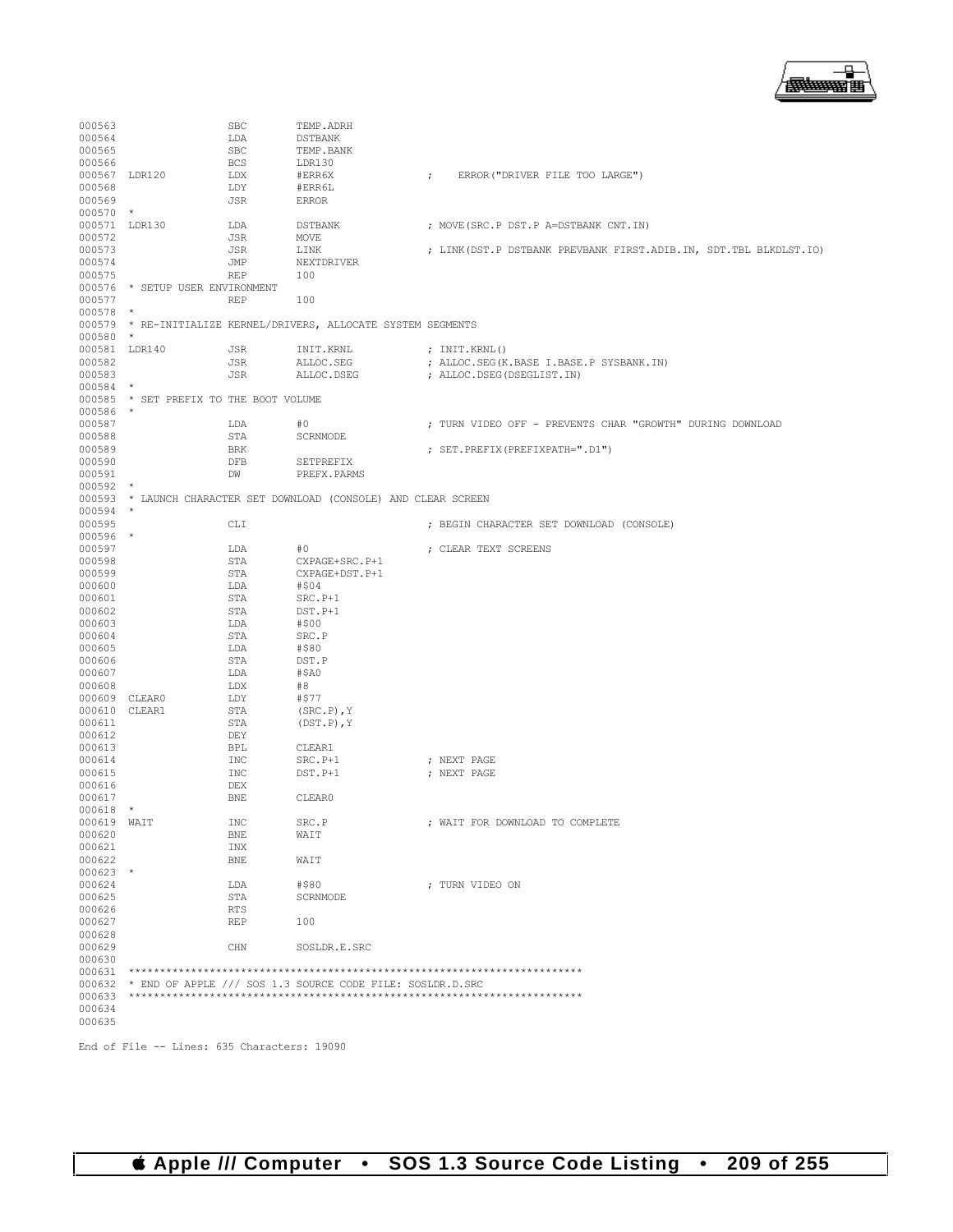

----------------------

|                  | FILE: "SOS.SOSLDR.E.SRC.TEXT"                       |              |                                                           |                                                                   |
|------------------|-----------------------------------------------------|--------------|-----------------------------------------------------------|-------------------------------------------------------------------|
|                  |                                                     |              |                                                           |                                                                   |
| 000001           |                                                     |              |                                                           |                                                                   |
| 000002           | * APPLE /// SOS 1.3 SOURCE CODE FILE: SOSLDR.E.SRC  |              |                                                           |                                                                   |
| 000003           |                                                     |              |                                                           |                                                                   |
| 000004           |                                                     |              |                                                           | * ASSEMBLER: APPLE ] [ 6502 ASSEMBLER from APPLE COMPUTER TOOLKIT |
| 000005           |                                                     |              |                                                           |                                                                   |
| 000006           |                                                     | PAGE         |                                                           |                                                                   |
| 000007           |                                                     | REP          | 100                                                       |                                                                   |
| 000008           | *                                                   |              |                                                           |                                                                   |
| 000009<br>000010 | * SET.DRIVES (IN:<br>$^\star$                       | A=# DRIVES   |                                                           |                                                                   |
| 000011           | * (INITIALIZES DIB LINKS IN KERNEL'S FLOPPY DRIVER) | DIB14<br>IN: | $\rightarrow$                                             |                                                                   |
| 000012           |                                                     | <b>REP</b>   | 100                                                       |                                                                   |
| 000013           | $\star$                                             |              |                                                           |                                                                   |
| 000014           | SET.DRIVES                                          | EOU          | $\star$                                                   |                                                                   |
| 000015           |                                                     | TAY          |                                                           | ; SAVE # OF DRIVES                                                |
| 000016           |                                                     | LDA          | #>DIB2                                                    | ; DIB1:=ADR(DIB2)                                                 |
| 000017           |                                                     | STA          | DIB1                                                      |                                                                   |
| 000018           |                                                     | LDA          | $# <$ DIB $2$                                             |                                                                   |
| 000019<br>000020 |                                                     | STA<br>LDA   | DIB1+1<br>#>DIB3                                          | ; $DIB2 := ADR(DIB3)$                                             |
| 000021           |                                                     | STA          | DIB <sub>2</sub>                                          |                                                                   |
| 000022           |                                                     | LDA          | $#<$ DIB3                                                 |                                                                   |
| 000023           |                                                     | STA          | $DIB2+1$                                                  |                                                                   |
| 000024           |                                                     | LDA          | $#$ >DIB4                                                 | ; DIB3:=ADR(DIB4)                                                 |
| 000025           |                                                     | STA          | DIB3                                                      |                                                                   |
| 000026           |                                                     | LDA          | $# <$ DIB4                                                |                                                                   |
| 000027           |                                                     | STA          | DIB3+1                                                    |                                                                   |
| 000028<br>000029 | $\star$                                             | LDA          | #0                                                        | ; CASE (Y=# OF DRIVES)                                            |
| 000030           |                                                     | CPY          | #2                                                        |                                                                   |
| 000031           |                                                     | <b>BCC</b>   | STDR010                                                   |                                                                   |
| 000032           |                                                     | <b>BEQ</b>   | STDR020                                                   |                                                                   |
| 000033           |                                                     | CPY          | #4                                                        |                                                                   |
| 000034           |                                                     | BCC          | STDR030                                                   |                                                                   |
| 000035           |                                                     | <b>BCS</b>   | STDR040                                                   |                                                                   |
| 000036           | $\star$                                             |              |                                                           |                                                                   |
| 000037<br>000038 | STDR010                                             | STA<br>STA   | DIB1<br>DIB1+1                                            | $1:$ DIB1:=0<br>$\ddot{ }$                                        |
| 000039           |                                                     | <b>RTS</b>   |                                                           |                                                                   |
| 000040           | $^\star$                                            |              |                                                           |                                                                   |
| 000041           | STDR020                                             | STA          | DIB2                                                      | $2:$ DIB2:=0<br>$\ddot{ }$                                        |
| 000042           |                                                     | STA          | $DIB2+1$                                                  |                                                                   |
| 000043           |                                                     | <b>RTS</b>   |                                                           |                                                                   |
| 000044           | $^\star$                                            |              |                                                           |                                                                   |
| 000045           | STDR030                                             | STA          | DIB3                                                      | $3:$ $DIB3: = 0$<br>$\ddot{ }$                                    |
| 000046<br>000047 |                                                     | STA<br>RTS   | DIB3+1                                                    |                                                                   |
| 000048           | $\star$                                             |              |                                                           |                                                                   |
| 000049           | STDR040                                             | STA          | DIB4                                                      | $4:$ DIB4:=0<br>$\ddot{ }$                                        |
| 000050           |                                                     | STA          | DIB4+1                                                    |                                                                   |
| 000051           |                                                     | <b>RTS</b>   |                                                           | ; RETURN                                                          |
| 000052           |                                                     | PAGE         |                                                           |                                                                   |
| 000053           |                                                     | REP          | 100                                                       |                                                                   |
| 000054           | $\star$                                             |              |                                                           |                                                                   |
| 000056           | 000055 * INIT.KRNL ()<br>$\star$                    |              |                                                           |                                                                   |
| 000057           | * (CALLS KERNEL INITIALIZATION MODULES)             |              |                                                           |                                                                   |
| 000058           |                                                     | <b>REP</b>   | 100                                                       |                                                                   |
| 000059           | $\star$                                             |              |                                                           |                                                                   |
| 000060           | INIT.KRNL                                           | EQU          | $\star$                                                   |                                                                   |
| 000061           |                                                     | LDA          | E.REG                                                     | ; SWITCH IN I/O BANK AND SELECT PRIMARY STACK                     |
| 000062           |                                                     | ORA          | #\$44                                                     | ; $E := (0.1.1.X:0.1.0.0)$                                        |
| 000063           |                                                     | STA          | E.REG                                                     | (1.I.S.R.W.P.R.R)<br>$\mathcal{L}$                                |
| 000064<br>000065 | $^{\star}$                                          | LDA          | # <szpage< td=""><td>; SWITCH TO SOS ZPAGE</td></szpage<> | ; SWITCH TO SOS ZPAGE                                             |
| 000066           |                                                     | STA          | Z.REG                                                     |                                                                   |
| 000067           | $\star$                                             |              |                                                           |                                                                   |
| 000068           |                                                     | JSR          | INT. INIT                                                 | ; CALL KERNEL INITIALIZATION ROUTINES                             |
| 000069           |                                                     | JSR          | EVQ. INIT                                                 |                                                                   |
| 000070           |                                                     | JSR          | BFM. INIT2                                                |                                                                   |
| 000071           |                                                     | <b>BCS</b>   | INITK.ERR                                                 |                                                                   |
| 000072           |                                                     | JSR          | DMGR. INIT                                                |                                                                   |
| 000073           |                                                     | JSR          | CFMGR. INIT                                               |                                                                   |
| 000074<br>000075 |                                                     | JSR<br>JSR   | MMGR. INIT<br>BMGR. INIT                                  |                                                                   |
| 000076           |                                                     | JSR          | BFM. INIT                                                 |                                                                   |

*& Apple /// Computer* • SOS 1.3 Source Code Listing • 210 of 255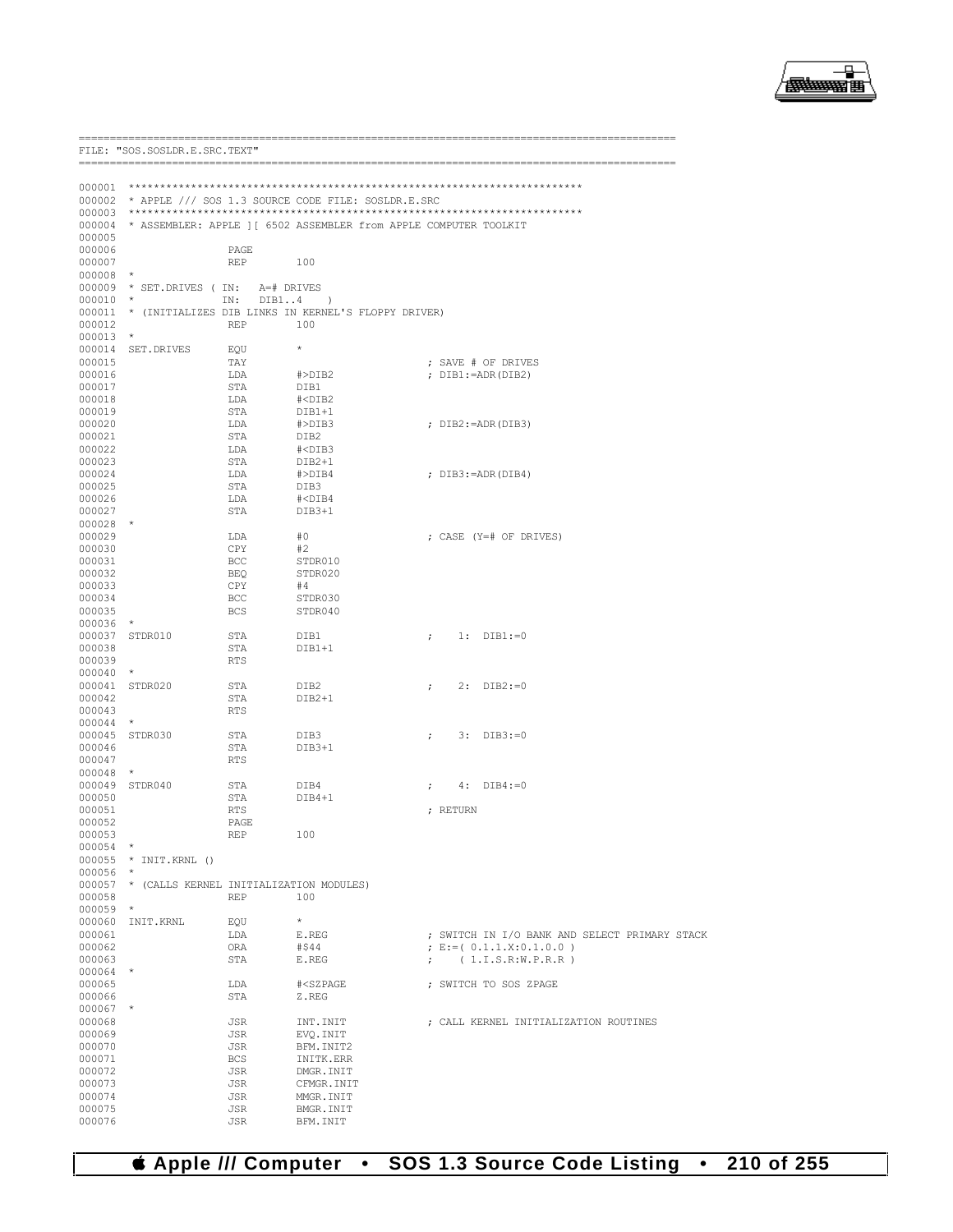

| 000077               |                    | JSR                              | CLK. INIT                                                       |                                                                                                     |
|----------------------|--------------------|----------------------------------|-----------------------------------------------------------------|-----------------------------------------------------------------------------------------------------|
| 000078               | $\ast$             |                                  |                                                                 |                                                                                                     |
| 000079               |                    | LDA                              | E.REG                                                           | ; SWITCH OUT I/O BANK AND RETURN TO ALTERNATE STACK                                                 |
| 000080               |                    | AND                              | #\$BB<br>E.REG                                                  | ; $E := (0.0.1.X:0.0.0.0)$<br>(1.I.S.R.W.P.R.R)                                                     |
| 000081<br>000082     | $\star$            | STA                              |                                                                 | $\mathcal{V}$                                                                                       |
| 000083               |                    | LDA                              | # <czpage< td=""><td>; SWITCH BACK TO USER ZPAGE</td></czpage<> | ; SWITCH BACK TO USER ZPAGE                                                                         |
| 000084               |                    | STA                              | Z.REG                                                           |                                                                                                     |
| 000085               | $^\star$           |                                  |                                                                 |                                                                                                     |
| 000086               |                    | <b>RTS</b>                       |                                                                 | ; RETURN                                                                                            |
| 000087               | $^\star$           |                                  |                                                                 |                                                                                                     |
| 000088               | $\star$            |                                  |                                                                 |                                                                                                     |
| 000089<br>000090     | INITK.ERR          | LDX<br>LDY                       | #ERR0X<br>#ERROL                                                | ; ERROR ("I/O ERROR")                                                                               |
| 000091               |                    | JMP                              | <b>ERROR</b>                                                    |                                                                                                     |
| 000092               |                    | PAGE                             |                                                                 |                                                                                                     |
| 000093               |                    | <b>REP</b>                       | 100                                                             |                                                                                                     |
| 000094               | $\star$            |                                  |                                                                 |                                                                                                     |
|                      |                    | 000095 * ADVANCE ( I/O: WORK.P   |                                                                 |                                                                                                     |
| 000096               | $\star$            | OUT:<br>SRC.P                    |                                                                 |                                                                                                     |
| 000097               | $\star$<br>$\star$ | OUT: DST.P                       |                                                                 |                                                                                                     |
| 000098               |                    | OUT:<br>CNT                      | $\lambda$                                                       | 000099 * (ADVANCES WORK.P TO NEXT INTERP.KERNEL MODULE. INITS SRC.P, DST.P, CNT FOR MOVE)           |
| 000100               |                    | <b>REP</b>                       | 100                                                             |                                                                                                     |
| $000101$ *           |                    |                                  |                                                                 |                                                                                                     |
|                      | 000102 ADVANCE     | EQU                              | $^\star$                                                        |                                                                                                     |
| 000103               |                    | <b>CLC</b>                       |                                                                 |                                                                                                     |
| 000104               |                    | LDY                              | #2                                                              | $; Y := 0$                                                                                          |
| 000105               |                    | LDA                              | WORK.P                                                          | ; WORK.P:=WORK.P+(WORK.P), Y + 4                                                                    |
| 000106               |                    | ADC                              | $(WORK.P)$ , $Y$                                                |                                                                                                     |
| 000107<br>000108     |                    | TAX<br>INY                       |                                                                 |                                                                                                     |
| 000109               |                    | LDA                              | WORK.P+1                                                        |                                                                                                     |
| 000110               |                    | ADC                              | $(WORK, P)$ , Y                                                 |                                                                                                     |
| 000111               |                    | PHA                              |                                                                 |                                                                                                     |
| 000112               |                    | TXA                              |                                                                 |                                                                                                     |
| 000113               |                    | ADC                              | #4                                                              |                                                                                                     |
| 000114               |                    | STA                              | WORK.P                                                          |                                                                                                     |
| 000115               |                    | PLA                              |                                                                 |                                                                                                     |
| 000116<br>000117     |                    | ADC<br>STA                       | #0<br>WORK.P+1                                                  |                                                                                                     |
| 000118               |                    | CLC                              |                                                                 | ; SRC.P: = X: WORK.P+4                                                                              |
| 000119               |                    | LDA                              | WORK.P                                                          |                                                                                                     |
| 000120               |                    | ADC                              | # > \$0004                                                      |                                                                                                     |
| 000121               |                    | STA                              | SRC.P                                                           |                                                                                                     |
| 000122               |                    | LDA                              | WORK.P+1                                                        |                                                                                                     |
| 000123               |                    | ADC                              | # < \$0004                                                      |                                                                                                     |
| 000124               |                    | STA                              | SRC.P+1                                                         |                                                                                                     |
| 000125<br>000126     |                    | LDA<br>STA                       | CXPAGE+WORK.P+1<br>CXPAGE+SRC.P+1                               |                                                                                                     |
| 000127               |                    | LDY                              | #0                                                              | ; DST.P:=0:(WORK.P)                                                                                 |
| 000128               |                    | STY                              | CXPAGE+DST.P+1                                                  |                                                                                                     |
| 000129               |                    | LDA                              | $(WORK.P)$ , $Y$                                                |                                                                                                     |
| 000130               |                    | STA                              | DST.P                                                           |                                                                                                     |
| 000131               |                    | INY                              |                                                                 |                                                                                                     |
| 000132               |                    | LDA                              | $(WORK.P)$ , Y                                                  |                                                                                                     |
| 000133               |                    | STA                              | $DST.P+1$                                                       |                                                                                                     |
| 000134<br>000135     |                    | INY<br>LDA                       | $(WORK.P)$ , $Y$                                                | ; $Y := 2$<br>; $CNT:=(WORK.P)$ , Y                                                                 |
| 000136               |                    | STA                              | CNT                                                             |                                                                                                     |
| 000137               |                    | INY                              |                                                                 |                                                                                                     |
| 000138               |                    | LDA                              | $(WORK.P)$ , $Y$                                                |                                                                                                     |
| 000139               |                    | STA                              | $CNT+1$                                                         |                                                                                                     |
| 000140               |                    | <b>RTS</b>                       |                                                                 | ; RETURN                                                                                            |
| 000141               |                    | PAGE                             |                                                                 |                                                                                                     |
| 000142<br>$000143$ * |                    | <b>REP</b>                       | 100                                                             |                                                                                                     |
|                      |                    | 000144 * REVERSE ( IN: D.HDR.CNT |                                                                 |                                                                                                     |
| $000145$ *           |                    | IN:                              | $SDT.SIZE = CONSTANT$                                           |                                                                                                     |
| 000146 *             |                    | $I/O$ : DRIVER FILE,             |                                                                 |                                                                                                     |
| $000147$ *           |                    | OUT: WORK.P )                    | $\rightarrow$                                                   |                                                                                                     |
| $000148$ *           |                    |                                  |                                                                 |                                                                                                     |
| $000149$ *           |                    | LOCAL: REV. SAVE, REV. TEMP      |                                                                 |                                                                                                     |
|                      |                    |                                  |                                                                 | 000150 * (REVERSES TITLE/CODE/RELOC COUNTS TO ALLOW DRIVER FILE TO BE PROCESSED FROM BACK TO FRONT) |
| 000151               | 000152 REVERSE     | <b>REP</b><br>EQU                | 100<br>$\star$                                                  |                                                                                                     |
| 000153               |                    | LDA                              | #>D.HDR.CNT                                                     | ; WORK.P: = 80:D.HDR.CNT                                                                            |
| 000154               |                    | STA                              | WORK.P                                                          |                                                                                                     |
| 000155               |                    | LDA                              | # <d.hdr.cnt< td=""><td></td></d.hdr.cnt<>                      |                                                                                                     |
| 000156               |                    | STA                              | WORK.P+1                                                        |                                                                                                     |
| 000157               |                    | LDA                              | #\$80                                                           |                                                                                                     |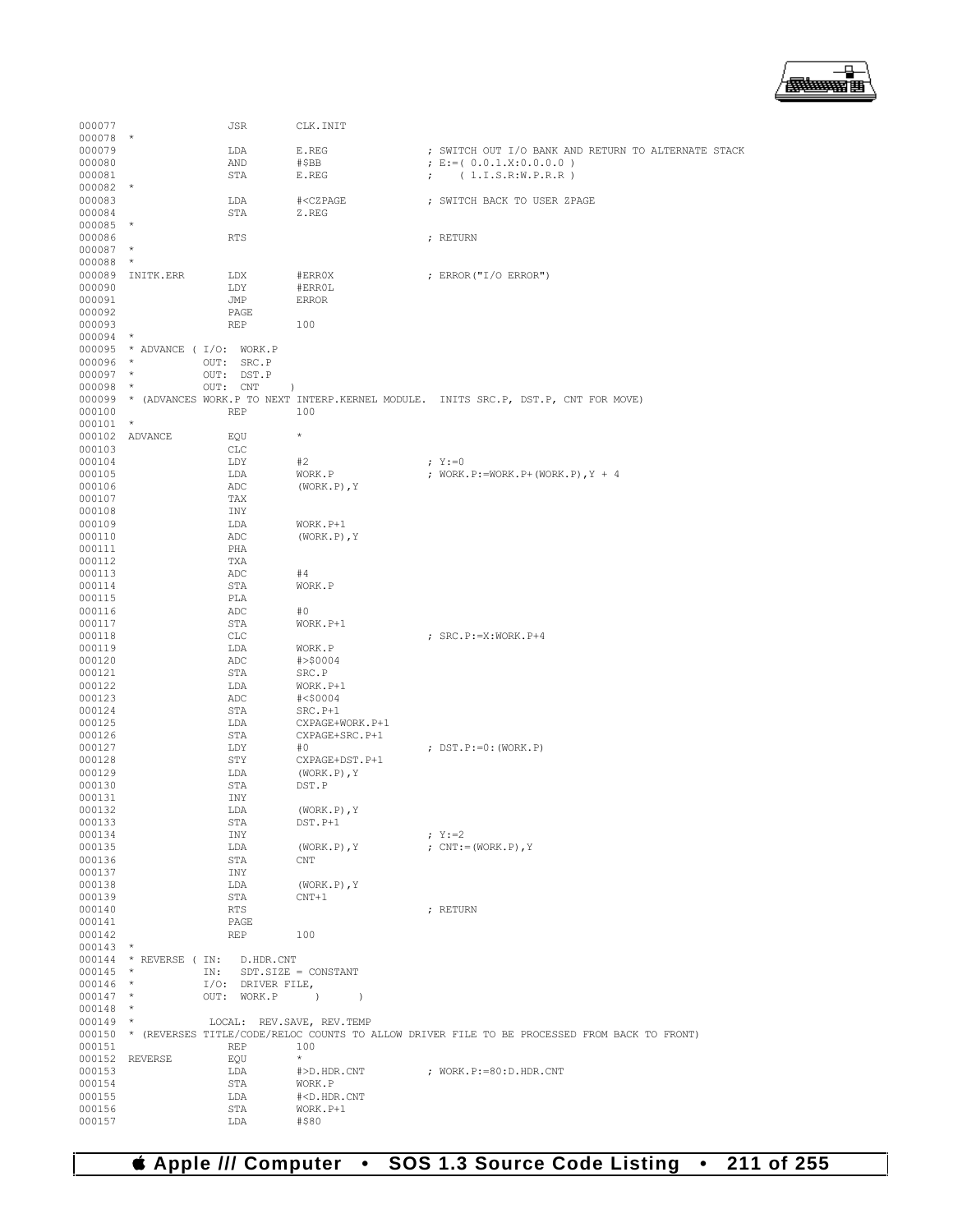▕<del>▓▓▓▓</del>▊

| 000158                   |                 | STA                            | CXPAGE+WORK.P+1              |                                                                                                   |
|--------------------------|-----------------|--------------------------------|------------------------------|---------------------------------------------------------------------------------------------------|
| 000159                   |                 | <b>CLC</b>                     |                              | ; WORK.P:=WORK.P+(WORK.P)+2                                                                       |
| 000160                   |                 | LDY                            | #0                           |                                                                                                   |
| 000161                   |                 | LDA                            | WORK.P                       |                                                                                                   |
| 000162<br>000163         |                 | ADC<br>TAX                     | $(WORK.P)$ , Y               |                                                                                                   |
| 000164                   |                 | INY                            |                              |                                                                                                   |
| 000165                   |                 | LDA                            | WORK.P+1                     |                                                                                                   |
| 000166                   |                 | ADC                            | $(WORK, P)$ , Y              |                                                                                                   |
| 000167<br>000168         |                 | PHA<br>TXA                     |                              |                                                                                                   |
| 000169                   |                 | ADC                            | #2                           |                                                                                                   |
| 000170                   |                 | STA                            | WORK.P                       |                                                                                                   |
| 000171                   |                 | PLA                            |                              |                                                                                                   |
| 000172                   |                 | ADC                            | #0                           |                                                                                                   |
| 000173<br>000174         |                 | STA<br>LDA                     | WORK.P+1<br>$(WORK.P)$ , $Y$ | ; IF $(WORK.P)=$ \$FFFF                                                                           |
| 000175                   |                 | DEY                            |                              |                                                                                                   |
| 000176                   |                 | AND                            | $(WORK.P)$ , $Y$             | THEN<br>$\ddot{ }$                                                                                |
| 000177                   |                 | CMP                            | #SFF                         |                                                                                                   |
| 000178<br>000179         |                 | <b>BNE</b><br>LDX              | REV010<br>#ERR10X            | ERROR ("EMPTY DRIVER FILE")                                                                       |
| 000180                   |                 | LDY                            | #ERR10L                      | $\ddot{ }$                                                                                        |
| 000181                   |                 | JSR                            | <b>ERROR</b>                 |                                                                                                   |
|                          | 000182 REV010   | LDA                            | #SFF                         |                                                                                                   |
| 000183                   |                 | STA                            | REV. SAVE                    |                                                                                                   |
| 000184<br>000185 *       |                 | STA                            | REV. SAVE+1                  |                                                                                                   |
|                          | 000186 REV020   | LDA                            | REV. SAVE                    | : R1: STACK:=REV. SAVE                                                                            |
| 000187                   |                 | PHA                            |                              |                                                                                                   |
| 000188                   |                 | LDA                            | REV. SAVE+1                  |                                                                                                   |
| 000189                   |                 | PHA                            |                              |                                                                                                   |
| 000190<br>000191         |                 | LDY<br>LDA                     | #0<br>$(WORK.P)$ , Y         | $REV.SAVE := (WORK.P)$<br>$\ddot{ }$                                                              |
| 000192                   |                 | STA                            | REV. SAVE                    |                                                                                                   |
| 000193                   |                 | INY                            |                              |                                                                                                   |
| 000194                   |                 | LDA                            | $(WORK.P)$ , Y               |                                                                                                   |
| 000195<br>000196         |                 | STA<br>PLA                     | REV. SAVE+1                  | $(WORK, P) := STACK$<br>$\ddot{ }$                                                                |
| 000197                   |                 | STA                            | $(WORK.P)$ , $Y$             |                                                                                                   |
| 000198                   |                 | DEY                            |                              |                                                                                                   |
| 000199                   |                 | PLA                            |                              |                                                                                                   |
| 000200                   |                 | STA                            | $(WORK.P)$ , Y               |                                                                                                   |
| 000201<br>000202         |                 | LDA<br>AND                     | REV. SAVE<br>REV. SAVE+1     | IF REV. SAVE = \$FFFF THEN EXIT<br>$\ddot{ }$                                                     |
| 000203                   |                 | CMP                            | #\$FF                        |                                                                                                   |
| 000204                   |                 | BEQ                            | REV.EXIT                     |                                                                                                   |
|                          | 000205 REV030   | BIT                            | REV. SAVE+1                  | IF REV. SAVE >= \$8000 THEN ERROR<br>$\ddot{ }$                                                   |
| 000206<br>000207         |                 | BMI<br>CLC                     | REV040                       | WORK.P: = WORK.P+REV.SAVE+2<br>$\ddot{ }$                                                         |
| 000208                   |                 | LDA                            | WORK.P                       |                                                                                                   |
| 000209                   |                 | ADC                            | REV. SAVE                    |                                                                                                   |
| 000210                   |                 | TAX                            |                              |                                                                                                   |
| 000211<br>000212         |                 | LDA<br>ADC                     | WORK.P+1                     |                                                                                                   |
| 000213                   |                 | PHA                            | REV. SAVE+1                  |                                                                                                   |
| 000214                   |                 | BCS                            | REV040                       |                                                                                                   |
| 000215                   |                 | TXA                            |                              |                                                                                                   |
| 000216                   |                 | ADC                            | #2                           |                                                                                                   |
| 000217<br>000218         |                 | STA<br>PLA                     | WORK.P                       |                                                                                                   |
| 000219                   |                 | ADC                            | #O                           |                                                                                                   |
| 000220                   |                 | STA                            | WORK.P+1                     |                                                                                                   |
| 000221                   |                 | BCC                            | REV020                       | ; IF C=FALSE THEN R1                                                                              |
| 000223                   | 000222 REV040   | LDX<br>LDY                     | #ERR5X<br>#ERR5L             | ELSE ERROR ("INVALID DRIVER FILE")<br>$\ddot{i}$                                                  |
| 000224                   |                 | JSR                            | ERROR                        |                                                                                                   |
| $000225$ *               |                 |                                |                              |                                                                                                   |
|                          | 000226 REV.EXIT | RTS                            |                              | ; RETURN                                                                                          |
| 000227                   |                 | PAGE                           |                              |                                                                                                   |
| 000228<br>$000229$ *     |                 | REP                            | 100                          |                                                                                                   |
|                          |                 | 000230 * DADVANCE (I/O: WORK.P |                              |                                                                                                   |
| $000231$ *               |                 | OUT: C="NO DRIVERS LEFT"       |                              |                                                                                                   |
| $000232$ *               |                 | OUT: SRC.P                     |                              |                                                                                                   |
| $000233$ *<br>$000234$ * |                 | OUT: CNT<br>OUT: REL.P)        |                              |                                                                                                   |
|                          |                 |                                |                              | 000235 * (ADVANCES WORK.P TO NEXT DRIVER MODULE. INITS SRC.P, CNT, REL.P FOR RELOCATION AND MOVE) |
| 000236                   |                 | REP                            | 100                          |                                                                                                   |
|                          | 000237 DADVANCE | EOU                            | $\star$                      |                                                                                                   |
| 000238                   |                 | LDY                            | #0                           | ; IF (WORK.P)=\$FFFF THEN EXIT "NO DRIVERS LEFT IN FILE"                                          |

 **Apple /// Computer • SOS 1.3 Source Code Listing • 212 of 255**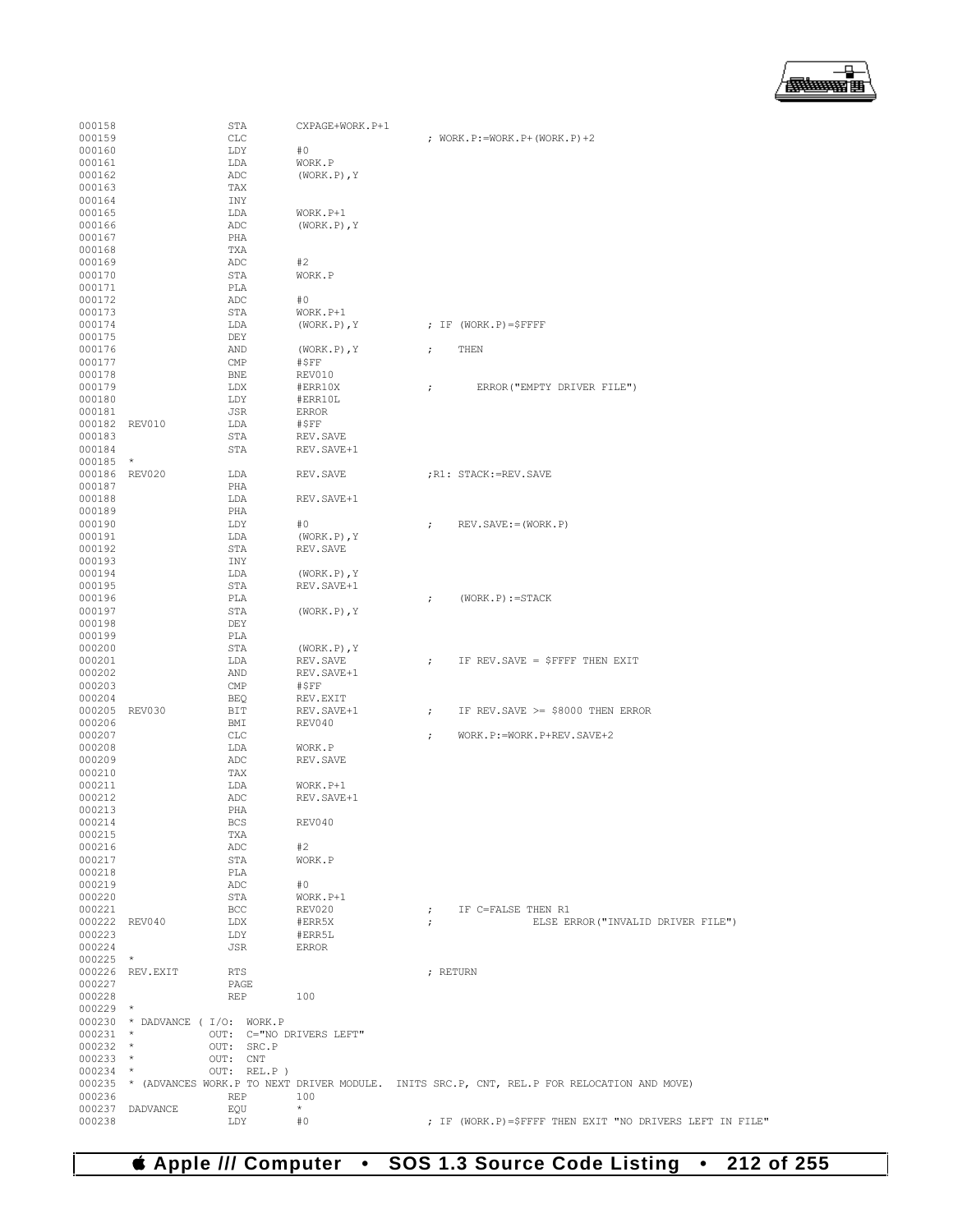

| 000239                   |                     | LDA                       | $(WORK.P)$ , Y                                                               |                                                                                |
|--------------------------|---------------------|---------------------------|------------------------------------------------------------------------------|--------------------------------------------------------------------------------|
| 000240                   |                     | INY                       |                                                                              |                                                                                |
| 000241                   |                     | AND                       | $(WORK.P)$ , $Y$                                                             |                                                                                |
| 000242                   |                     | $\text{CMP}$              | #\$FF                                                                        |                                                                                |
| 000243                   |                     | BNE                       | DADV010                                                                      |                                                                                |
| 000244<br>000245         |                     | <b>SEC</b><br><b>RTS</b>  |                                                                              | ; C:="NO DRIVERS LEFT"<br>; RETURN                                             |
| $000246$ *               |                     |                           |                                                                              |                                                                                |
| 000247                   | $\star$             |                           |                                                                              |                                                                                |
|                          | 000248 DADV010      | LDA                       | WORK.P                                                                       | ; REL.P:=X:WORK.P                                                              |
| 000249                   |                     | STA                       | REL.P                                                                        |                                                                                |
| 000250                   |                     | LDA                       | WORK.P+1                                                                     |                                                                                |
| 000251                   |                     | STA                       | REL.P+1                                                                      |                                                                                |
| 000252                   |                     | LDA                       | CXPAGE+WORK.P+1                                                              |                                                                                |
| 000253                   |                     | STA                       | CXPAGE+REL.P+1                                                               |                                                                                |
| $000254$ *<br>000255     |                     | JSR                       | DADD                                                                         | ; ADVANCE TO CODE COUNT FIELD                                                  |
| $000256$ *               |                     |                           |                                                                              |                                                                                |
| 000257                   |                     | LDY                       | #0                                                                           | ; $CNT:=(WORK, P)$                                                             |
| 000258                   |                     | LDA                       | $(WORK.P)$ , $Y$                                                             |                                                                                |
| 000259                   |                     | STA                       | CNT                                                                          |                                                                                |
| 000260                   |                     | INY                       |                                                                              |                                                                                |
| 000261                   |                     | LDA                       | $(WORK.P)$ , Y                                                               |                                                                                |
| 000262                   |                     | STA                       | $CNT+1$                                                                      |                                                                                |
| $000263$ *               |                     |                           |                                                                              |                                                                                |
| 000264<br>$000265$ *     |                     | JSR                       | DADD                                                                         | ; ADVANCE TO TITLE CNT FIELD                                                   |
| 000266                   |                     | <b>CLC</b>                |                                                                              | ; SRC.P: = X: WORK.P+2                                                         |
| 000267                   |                     | LDA                       | WORK.P                                                                       |                                                                                |
| 000268                   |                     | ADC                       | #2                                                                           |                                                                                |
| 000269                   |                     | STA                       | SRC.P                                                                        |                                                                                |
| 000270                   |                     | LDA                       | WORK.P+1                                                                     |                                                                                |
| 000271                   |                     | ADC                       | #0                                                                           |                                                                                |
| 000272                   |                     | STA                       | SRC.P+1                                                                      |                                                                                |
| 000273                   |                     | LDA                       | CXPAGE+WORK.P+1                                                              |                                                                                |
| 000274<br>$000275$ *     |                     | STA                       | CXPAGE+SRC.P+1                                                               |                                                                                |
| 000276                   |                     | JSR                       | DADD                                                                         | ; ADVANCE TO RELOC FIELD OF NEXT DRIVER                                        |
| 000277                   |                     | CLC                       |                                                                              | ; C:="DRIVERS LEFT"                                                            |
| 000278                   |                     | RTS                       |                                                                              | ; RETURN                                                                       |
| 000279                   |                     | PAGE                      |                                                                              |                                                                                |
| 000280                   |                     | REP                       | 100                                                                          |                                                                                |
| 000281                   | $\star$             |                           |                                                                              |                                                                                |
| 000282<br>$000283$ *     | $\star$ DADD ( I/O: | WORK.P)                   |                                                                              |                                                                                |
|                          |                     |                           | 000284 * (ADVANCES WORK.P TO NEXT FIELD IN DRIVER MODULE)                    |                                                                                |
| 000285                   |                     | <b>REP</b>                | 100                                                                          |                                                                                |
| 000286 DADD              |                     | EQU                       | $\star$                                                                      |                                                                                |
| 000287                   |                     | SEC                       |                                                                              | ; WORK.P:=WORK.P-(WORK.P)-2                                                    |
| 000288                   |                     | LDY                       | #0                                                                           |                                                                                |
| 000289                   |                     | LDA                       | WORK.P                                                                       |                                                                                |
| 000290                   |                     | SBC                       | $(WORK.P)$ , $Y$                                                             |                                                                                |
| 000291<br>000292         |                     | TAX<br>INY                |                                                                              |                                                                                |
| 000293                   |                     | LDA                       | WORK.P+1                                                                     |                                                                                |
| 000294                   |                     | <b>SBC</b>                | $(WORK.P)$ , Y                                                               |                                                                                |
| 000295                   |                     | PHA                       |                                                                              |                                                                                |
| 000296                   |                     | TXA                       |                                                                              |                                                                                |
| 000297                   |                     | SBC                       | #2                                                                           |                                                                                |
| 000298                   |                     | STA                       | WORK.P                                                                       |                                                                                |
| 000299                   |                     | PLA                       |                                                                              |                                                                                |
| 000300<br>000301         |                     | SBC                       | #0                                                                           |                                                                                |
| 000302                   |                     | STA<br>RTS                | WORK.P+1                                                                     | ; RETURN                                                                       |
| 000303                   |                     | PAGE                      |                                                                              |                                                                                |
| 000304                   |                     | REP                       | 100                                                                          |                                                                                |
| 000305 *                 |                     |                           |                                                                              |                                                                                |
|                          | 000306 * FLAGS (IN: | SRC.P                     |                                                                              |                                                                                |
| $000307$ *               |                     | OUT: PG.ALIGN             |                                                                              |                                                                                |
| $000308$ *               |                     | OUT: FIRST.ADIB           |                                                                              |                                                                                |
| $000309$ *               |                     |                           | OUT: OV="ALL DIBS INACTIVE" )                                                |                                                                                |
| $000310$ *<br>$000311$ * |                     | LOCAL: PREV.ADIB.P, DIB.P |                                                                              |                                                                                |
|                          |                     |                           | 000312 * (PROCESSES "INACTIVE" & "PAGE ALIGN" FLAGS IN DRIVER MODULE'S DIBS" |                                                                                |
| 000313                   |                     | <b>REP</b>                | 100                                                                          |                                                                                |
| 000314 FLAGS             |                     | EQU                       | $\star$                                                                      |                                                                                |
| 000315                   |                     | <b>SEC</b>                |                                                                              | ; C="FIRST DIB"                                                                |
|                          | 000316 FLAG010      | JSR                       | NEXT.DIB                                                                     | ; NEXT.DIB(SRC.P.IN, DIB.P PG.ALIGN C OV.OUT)                                  |
| 000317                   |                     | BVC                       | FLAG015                                                                      | ; IF OV <> "INACTIVE" THEN ACTIVE DIB FOUND                                    |
| 000318<br>000319         |                     | BCC<br>RTS                | FLAG010                                                                      | ; IF C <> "LAST DIB" THEN CHECK NEXT DIB<br>; RETURN (OV:="ALL DIBS INACTIVE") |
|                          |                     |                           |                                                                              |                                                                                |

 **Apple /// Computer • SOS 1.3 Source Code Listing • 213 of 255**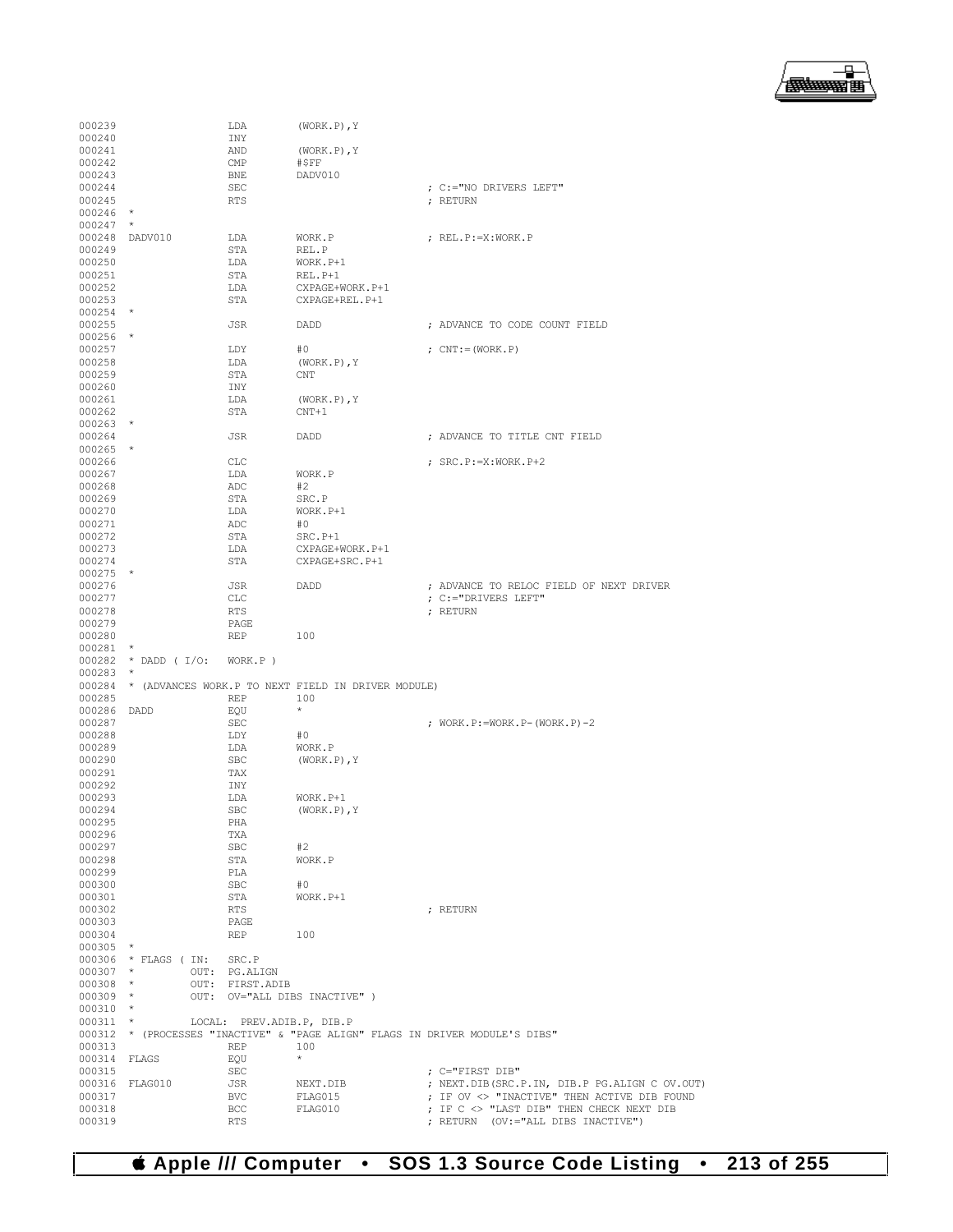

| $000320$ *               |                 |                                       |                                                                                            |                      |                                                           |
|--------------------------|-----------------|---------------------------------------|--------------------------------------------------------------------------------------------|----------------------|-----------------------------------------------------------|
|                          | 000321 FLAG015  | PHP                                   |                                                                                            |                      | ; PUSH STATUS                                             |
| 000322                   |                 | <b>SEC</b>                            |                                                                                            |                      | ; FIRST.ADIB:=DIB.P-SRC.P                                 |
| 000323                   |                 | LDA                                   | DIB.P                                                                                      |                      |                                                           |
| 000324                   |                 | <b>SBC</b>                            | SRC.P                                                                                      |                      |                                                           |
| 000325<br>000326         |                 | STA<br>LDA                            | FIRST.ADIB<br>DIB.P+1                                                                      |                      |                                                           |
| 000327                   |                 | <b>SBC</b>                            | $SRC.P+1$                                                                                  |                      |                                                           |
| 000328                   |                 | STA                                   | FIRST.ADIB+1                                                                               |                      |                                                           |
| 000329                   |                 | LDA                                   | DIB.P                                                                                      |                      | ; PREV.ADIB.P:=X:DIB.P                                    |
| 000330                   |                 | STA                                   | PREV.ADIB.P                                                                                |                      |                                                           |
| 000331                   |                 | LDA                                   | DIB.P+1                                                                                    |                      |                                                           |
| 000332                   |                 | STA                                   | PREV.ADIB.P+1                                                                              |                      |                                                           |
| 000333                   |                 | LDA                                   | CXPAGE+DIB.P+1                                                                             |                      |                                                           |
| 000334                   |                 | STA                                   | CXPAGE+PREV.ADIB.P+1                                                                       |                      |                                                           |
| 000335                   |                 | PLP                                   |                                                                                            |                      | ; PULL STATUS                                             |
| 000336                   |                 | <b>BCS</b>                            | FLAG100                                                                                    |                      | ; IF C="LAST DIB" THEN EXIT                               |
| 000337                   | $\star$         |                                       |                                                                                            |                      |                                                           |
|                          | 000338 FLAG020  | JSR                                   | NEXT.DIB                                                                                   |                      | ; NEXT.DIB(SRC.P.IN, DIB.P PG.ALIGN C OV.OUT)             |
| 000339                   |                 | PHP                                   |                                                                                            |                      | ; PUSH STATUS                                             |
| 000340                   |                 | LDY                                   | #0                                                                                         |                      | ; IF OV="INACTIVE DIB"                                    |
| 000341                   |                 | <b>BVC</b>                            | FLAG025                                                                                    |                      |                                                           |
| 000342                   |                 | <b>SEC</b>                            |                                                                                            | $\ddot{ }$           | THEN                                                      |
| 000343<br>000344         |                 | LDA<br><b>SBC</b>                     | PREV.ADIB.P                                                                                | $\ddot{ }$           | (PREV.ADIB.P):=PREV.ADIB.P-SRC.P                          |
| 000345                   |                 | STA                                   | SRC.P<br>(PREV.ADIB.P), Y                                                                  |                      |                                                           |
| 000346                   |                 | INY                                   |                                                                                            |                      |                                                           |
| 000347                   |                 | LDA                                   | PREV.ADIB.P+1                                                                              |                      |                                                           |
| 000348                   |                 | <b>SBC</b>                            | SRC.P+1                                                                                    |                      |                                                           |
| 000349                   |                 | STA                                   | (PREV.ADIB.P), Y                                                                           |                      |                                                           |
| 000350                   |                 | JMP                                   | FLAG050                                                                                    |                      |                                                           |
| 000351                   | $\star$         |                                       |                                                                                            |                      |                                                           |
|                          | 000352 FLAG025  | <b>SEC</b>                            |                                                                                            | ÷                    | ELSE                                                      |
| 000353                   |                 | LDA                                   | DIB.P                                                                                      | $\ddot{\phantom{0}}$ | $(PREV.DIB.P):=DIB.P-SRC.P$                               |
| 000354                   |                 | <b>SBC</b>                            | SRC.P                                                                                      |                      |                                                           |
| 000355                   |                 | STA                                   | (PREV.ADIB.P), Y                                                                           |                      |                                                           |
| 000356                   |                 | INY                                   |                                                                                            |                      |                                                           |
| 000357                   |                 | LDA                                   | DIB.P+1                                                                                    |                      |                                                           |
| 000358                   |                 | TAX                                   |                                                                                            |                      |                                                           |
| 000359                   |                 | <b>SBC</b>                            | SRC.P+1                                                                                    |                      |                                                           |
| 000360                   |                 | STA                                   | (PREV.ADIB.P), Y                                                                           |                      |                                                           |
| 000361                   |                 | STX                                   | PREV.ADIB.P+1                                                                              |                      | PREV.ADIB.P:=DIB.P<br>$\mathcal{V}$                       |
| 000362                   |                 | LDA                                   | DIB.P                                                                                      |                      |                                                           |
| 000363                   | 000364 FLAG050  | STA<br>PLP                            | PREV.ADIB.P                                                                                |                      | ; PULL STATUS                                             |
| 000365                   |                 | <b>BCC</b>                            | FLAG020                                                                                    |                      | ; IF $C \Leftrightarrow$ "LAST DIB" THEN PROCESS NEXT DIB |
| 000366                   | $\star$         |                                       |                                                                                            |                      |                                                           |
|                          | 000367 FLAG100  | <b>CLV</b>                            |                                                                                            |                      | ; OV:="ACTIVE DIBS"                                       |
| 000368                   |                 | <b>RTS</b>                            |                                                                                            |                      | ; RETURN                                                  |
| 000369                   |                 | PAGE                                  |                                                                                            |                      |                                                           |
| 000370                   |                 | REP                                   | 100                                                                                        |                      |                                                           |
| $000371$ *               |                 |                                       |                                                                                            |                      |                                                           |
|                          |                 | 000372 * NEXT.DIB ( IN: C="FIRST DIB" |                                                                                            |                      |                                                           |
| $000373$ *               |                 | IN:<br>SRC.P                          |                                                                                            |                      |                                                           |
| 000374                   | $\star$         | OUT: DIB.P                            |                                                                                            |                      |                                                           |
| 000375                   | $\star$         | PG.ALIGN<br>OUT:                      |                                                                                            |                      |                                                           |
| $000376$ *               |                 | OUT: C="LAST DIB"                     |                                                                                            |                      |                                                           |
| $000377$ *               |                 | OUT: OV="INACTIVE DIB" )              |                                                                                            |                      |                                                           |
| $000378$ *<br>$000379$ * |                 |                                       |                                                                                            |                      |                                                           |
|                          |                 |                                       | LOCAL: DIB. FLAGS, DIB. DCB = CONSTANT<br>000380 * (ADVANCES TO NEXT DIB IN DRIVER MODULE) |                      |                                                           |
| 000381                   |                 | <b>REP</b>                            | 100                                                                                        |                      |                                                           |
|                          | 000382 NEXT.DIB | EQU                                   | $\star$                                                                                    |                      |                                                           |
| 000383                   |                 | LDY                                   | #0                                                                                         |                      |                                                           |
| 000384                   |                 | <b>BCC</b>                            | NXTD010                                                                                    |                      | ; IF C = "FIRST DIB"                                      |
| 000385                   |                 | STY                                   | PG.ALIGN                                                                                   |                      | ; THEN                                                    |
| 000386                   |                 | STY                                   | PG.ALIGN+1                                                                                 | $\mathcal{F}$        | $PG. ALIGN: = 0$                                          |
| 000387                   |                 | LDA                                   | SRC.P                                                                                      | $\ddot{ }$           | $DIB.P:=X:SRC.P$                                          |
| 000388                   |                 | STA                                   | DIB.P                                                                                      |                      |                                                           |
| 000389                   |                 | LDA                                   | SRC.P+1                                                                                    |                      |                                                           |
| 000390                   |                 | STA                                   | $DIB.P+1$                                                                                  |                      |                                                           |
| 000391                   |                 | LDA                                   | CXPAGE+SRC.P+1                                                                             |                      |                                                           |
| 000392                   |                 | STA                                   | CXPAGE+DIB.P+1                                                                             |                      |                                                           |
| 000393                   |                 | JMP                                   | NXTD020                                                                                    |                      |                                                           |
|                          | 000394 NXTD010  | LDA                                   | SRC.P                                                                                      |                      | ELSE<br>$\mathcal{F}$                                     |
| 000395                   |                 | ADC                                   | $(DIB.P)$ , $Y$                                                                            | $\ddot{ }$           | DIB.P:=SRC.P+(DIB.P)                                      |
| 000396<br>000397         |                 | TAX<br>INY                            |                                                                                            |                      |                                                           |
| 000398                   |                 | LDA                                   | SRC.P+1                                                                                    |                      |                                                           |
| 000399                   |                 | ADC                                   | $(DIB.P)$ , $Y$                                                                            |                      |                                                           |
| 000400                   |                 | STA                                   | DIB.P+1                                                                                    |                      |                                                           |
|                          |                 |                                       |                                                                                            |                      |                                                           |

 **Apple /// Computer • SOS 1.3 Source Code Listing • 214 of 255**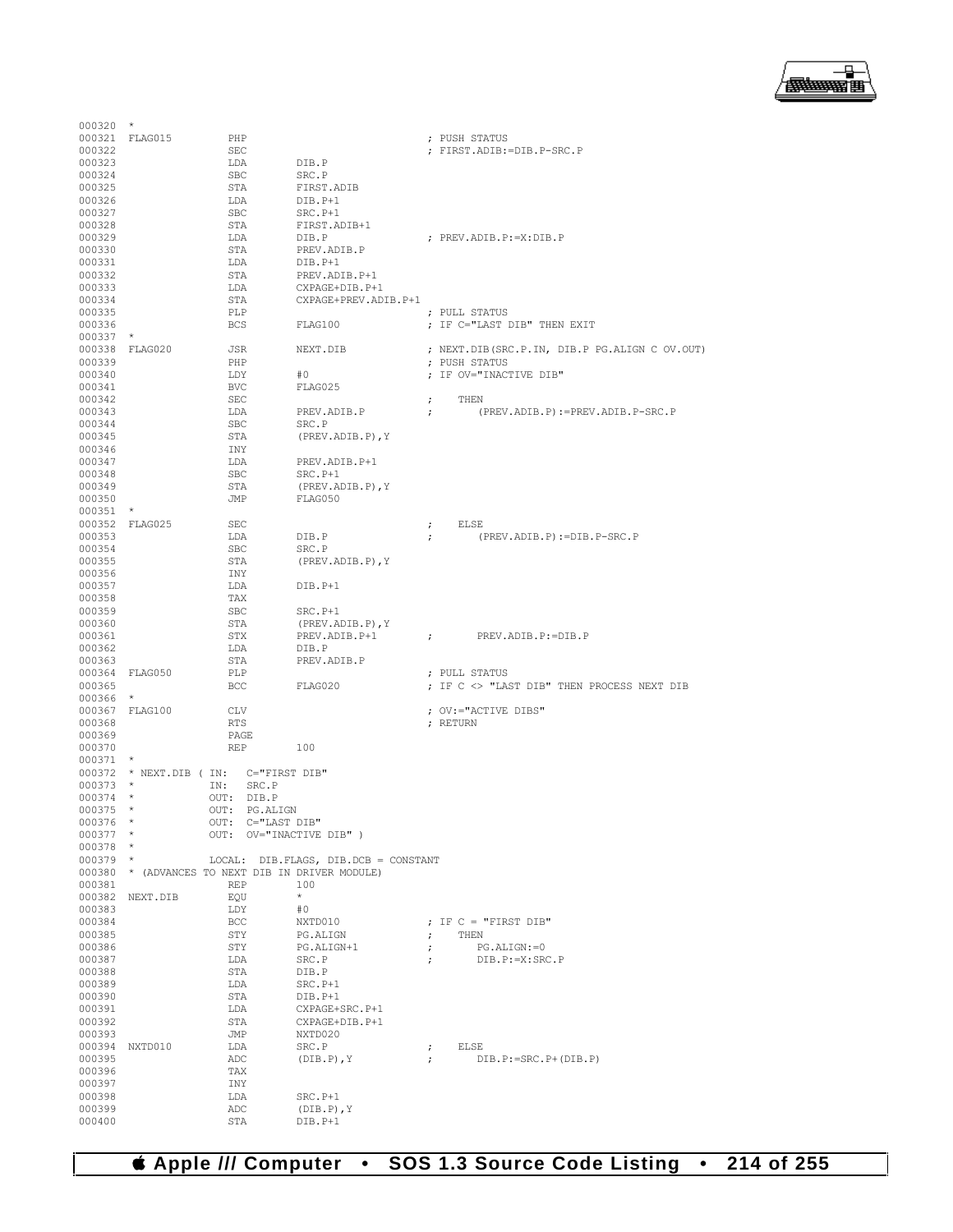

| 000401 |            | <b>STX</b> | DIB.P                                                     |                                                                  |  |  |
|--------|------------|------------|-----------------------------------------------------------|------------------------------------------------------------------|--|--|
| 000402 | $\star$    |            |                                                           |                                                                  |  |  |
| 000403 | NXTD020    | LDY        | #DIB.FLAGS                                                | ; IF (DIB.P), DIB. FLAGS. BIT7 = "INACTIVE"                      |  |  |
| 000404 |            | LDA        | $(DIB.P)$ , $Y$                                           |                                                                  |  |  |
| 000405 |            | BMI        | NXTD030                                                   |                                                                  |  |  |
| 000406 |            | <b>BIT</b> | NXTD999                                                   | THEN<br>$\ddot{ }$                                               |  |  |
| 000407 |            | <b>BVS</b> | NXTD040                                                   | $OV := "INACTIVE"$                                               |  |  |
| 000408 | $\star$    |            |                                                           | <b>ELSE</b>                                                      |  |  |
| 000409 | NXTD030    | AND        | #540                                                      | IF (DIB.P), DIB. FLAGS. BIT6 = "PAGE ALIGN"<br>$\ddot{ }$        |  |  |
| 000410 |            | <b>BEO</b> | NXTD040                                                   |                                                                  |  |  |
| 000411 |            | <b>CLC</b> |                                                           | THEN<br>÷                                                        |  |  |
| 000412 |            | LDA        | #DIB.DCB+2                                                | PAGE.ALIGN: = DIB.DCB+2+(SRC.P), DIB.DCB<br>$\ddot{\phantom{0}}$ |  |  |
| 000413 |            | TAY        |                                                           |                                                                  |  |  |
| 000414 |            | DEY        |                                                           |                                                                  |  |  |
| 000415 |            | DEY        |                                                           |                                                                  |  |  |
| 000416 |            | ADC        | $(SRC.P)$ , $Y$                                           |                                                                  |  |  |
| 000417 |            | <b>STA</b> | PG.ALIGN                                                  |                                                                  |  |  |
| 000418 |            | <b>INY</b> |                                                           |                                                                  |  |  |
| 000419 |            | LDA        | #0                                                        |                                                                  |  |  |
| 000420 |            | ADC        | $(SRC.P)$ , Y                                             |                                                                  |  |  |
| 000421 |            | STA        | PG.ALIGN+1                                                |                                                                  |  |  |
| 000422 |            | <b>CLV</b> |                                                           | $OV := "ACTIVE"$<br>$\ddot{ }$                                   |  |  |
| 000423 | $^{\star}$ |            |                                                           |                                                                  |  |  |
| 000424 | NXTD040    | LDY        | #0                                                        | $: IF (DIB.P) = 0$                                               |  |  |
| 000425 |            | LDA        | $(DIB.P)$ , $Y$                                           |                                                                  |  |  |
| 000426 |            | INY        |                                                           |                                                                  |  |  |
| 000427 |            | <b>ORA</b> | $(DIB.P)$ , $Y$                                           |                                                                  |  |  |
| 000428 |            | <b>BNE</b> | NXTD998                                                   |                                                                  |  |  |
| 000429 |            | <b>SEC</b> |                                                           | THEN C:="LAST DIB"<br>$\ddot{ }$                                 |  |  |
| 000430 |            | <b>BCS</b> | NXTD999                                                   |                                                                  |  |  |
| 000431 | NXTD998    | <b>CLC</b> |                                                           | ELSE C:=NOT "LAST DIB"<br>÷                                      |  |  |
| 000432 | NXTD999    | <b>RTS</b> |                                                           | : RETURN                                                         |  |  |
| 000433 |            | <b>REP</b> | 100                                                       |                                                                  |  |  |
| 000434 |            |            |                                                           |                                                                  |  |  |
| 000435 |            | CHN        | SOSLDR.F.SRC                                              |                                                                  |  |  |
| 000436 |            |            |                                                           |                                                                  |  |  |
| 000437 |            | <b>RTS</b> |                                                           | ; RETURN                                                         |  |  |
| 000438 |            |            |                                                           |                                                                  |  |  |
| 000439 |            |            |                                                           |                                                                  |  |  |
| 000440 |            |            | * END OF APPLE /// SOS 1.3 SOURCE CODE FILE: SOSLDR.E.SRC |                                                                  |  |  |
| 000441 |            |            |                                                           |                                                                  |  |  |
| 000442 |            |            |                                                           |                                                                  |  |  |

End of File -- Lines: 442 Characters: 12097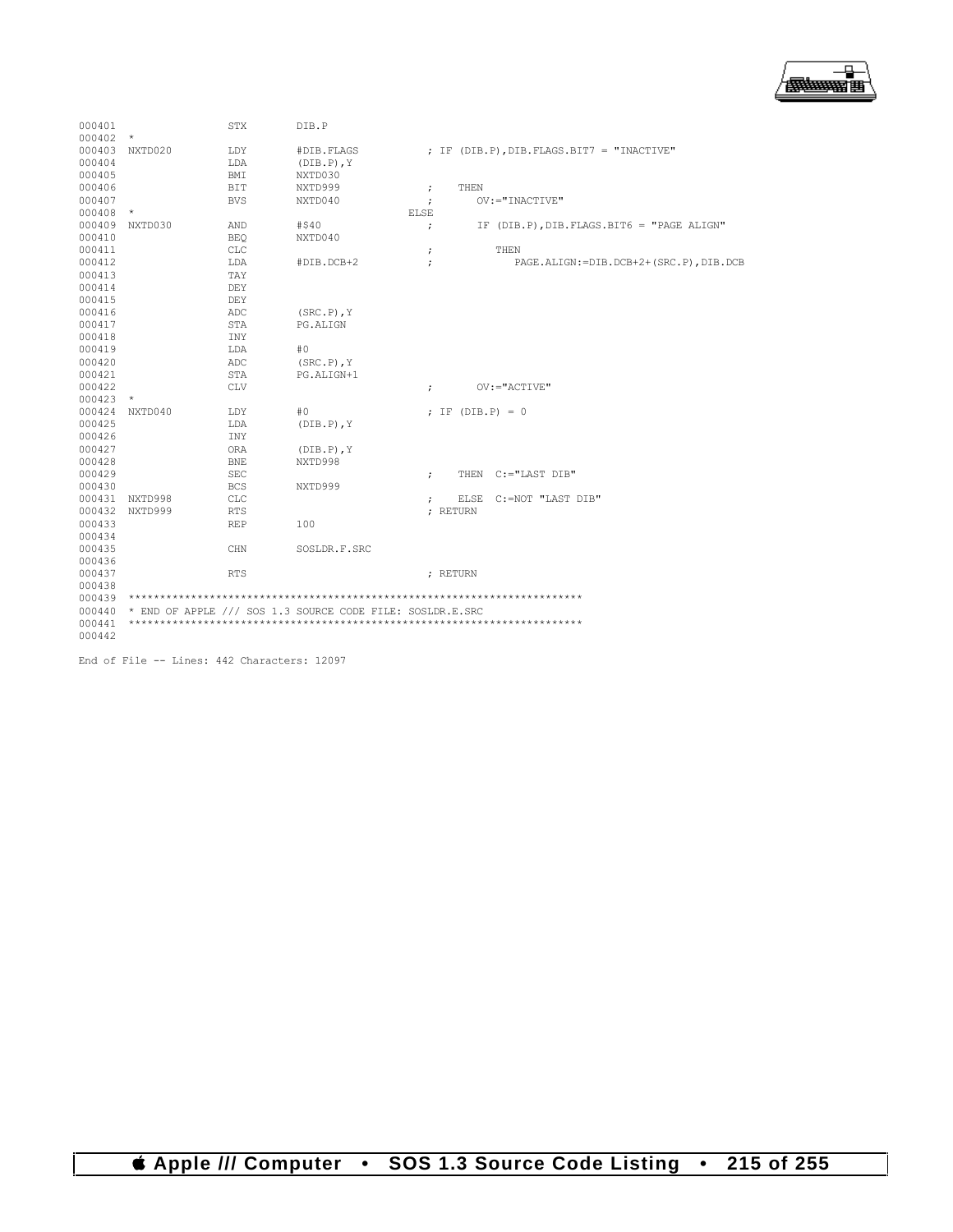

| ======================<br>FILE: "SOS. SOSLDR. F. SRC. TEXT"<br>==================== |                              |                     |                                                                          |                                    |                                                                                      |  |
|-------------------------------------------------------------------------------------|------------------------------|---------------------|--------------------------------------------------------------------------|------------------------------------|--------------------------------------------------------------------------------------|--|
| 000001                                                                              |                              |                     |                                                                          |                                    |                                                                                      |  |
| 000002                                                                              |                              |                     | * APPLE /// SOS 1.3 SOURCE CODE FILE: SOSLDR.F.SRC                       |                                    |                                                                                      |  |
| 000003                                                                              |                              |                     |                                                                          |                                    |                                                                                      |  |
|                                                                                     |                              |                     | 000004 * ASSEMBLER: APPLE ] [ 6502 ASSEMBLER from APPLE COMPUTER TOOLKIT |                                    |                                                                                      |  |
| 000005                                                                              |                              |                     |                                                                          |                                    |                                                                                      |  |
| 000006                                                                              |                              | PAGE                |                                                                          |                                    |                                                                                      |  |
| 000007<br>000008                                                                    | $\star$                      | <b>REP</b>          | 100                                                                      |                                    |                                                                                      |  |
|                                                                                     | 000009 * GETMEM ( IN:        | PG.ALIGN            |                                                                          |                                    |                                                                                      |  |
| 000010                                                                              | $\star$<br>IN:               | CNT                 |                                                                          |                                    |                                                                                      |  |
| 000011                                                                              | $\star$                      | $I/O:$ DST.P        |                                                                          |                                    |                                                                                      |  |
| 000012                                                                              | $\star$                      | I/O: DSTBANK        |                                                                          |                                    |                                                                                      |  |
| 000013<br>000014                                                                    | $\star$<br>$\star$           | I/O: DSEGLIST       |                                                                          |                                    |                                                                                      |  |
| 000015                                                                              | $\star$                      | OUT: PREVBANK )     |                                                                          |                                    |                                                                                      |  |
| 000016                                                                              | $\star$                      | LOCAL: PREVDST      |                                                                          |                                    |                                                                                      |  |
| 000017                                                                              |                              |                     |                                                                          |                                    | * (COMPUTES # OF PAGES TO ADD TO DRIVER SEGMENT AND WHETHER TO BEGIN A NEW SEGMENT)  |  |
| 000018                                                                              |                              | <b>REP</b>          | 100                                                                      |                                    |                                                                                      |  |
|                                                                                     | 000019 GETMEM                | EQU                 | $\star$                                                                  |                                    |                                                                                      |  |
| 000020                                                                              |                              | LDA                 | DSTBANK                                                                  |                                    | ; PREVBANK: = DSTBANK                                                                |  |
| 000021<br>000022                                                                    |                              | STA<br>LDA          | PREVBANK<br>DST.P                                                        |                                    | ; PREVDST: = DST. P                                                                  |  |
| 000023                                                                              |                              | STA                 | PREVDST                                                                  |                                    |                                                                                      |  |
| 000024                                                                              |                              | LDA                 | DST.P+1                                                                  |                                    |                                                                                      |  |
| 000025                                                                              |                              | STA                 | PREVDST+1                                                                |                                    |                                                                                      |  |
| 000026                                                                              |                              | JSR                 | NEWDST                                                                   |                                    | ; NEWDST (PG.ALIGN.IN, PREVDST.IN, CNT.IN, DST.P.OUT)                                |  |
| $000027$ *                                                                          |                              |                     |                                                                          |                                    |                                                                                      |  |
| 000028<br>000029                                                                    |                              | LDA<br>CMP          | $DST.P+1$<br>#\$20                                                       |                                    | ; IF $DST.P > = $2000$                                                               |  |
| 000030                                                                              |                              | <b>BCC</b>          | GETM010                                                                  |                                    |                                                                                      |  |
| 000031                                                                              |                              | <b>SEC</b>          |                                                                          | $\ddot{ }$                         | THEN                                                                                 |  |
| 000032                                                                              |                              | LDA                 | PREVDST+1                                                                | $\ddot{ }$                         | A=PAGES: = PREVDST-DST.P                                                             |  |
| 000033                                                                              |                              | <b>SBC</b>          | DST.P+1                                                                  |                                    |                                                                                      |  |
| 000034<br>000035                                                                    |                              | CLC<br>JSR          | BUILD.DSEG                                                               |                                    |                                                                                      |  |
| 000036                                                                              |                              | JMP                 | GETM.EXIT                                                                | $\ddot{ }$                         | BUILD. DSEG (C="NEXT BANK". IN, A=PAGES. IN, DSEGLIST. IO)                           |  |
| 000037                                                                              | $\star$                      |                     |                                                                          | <b>ELSE</b>                        |                                                                                      |  |
| 000038                                                                              | GETM010                      | DEC                 | DSTBANK                                                                  | $\ddot{ }$                         | DSTBANK: = DSTBANK-1                                                                 |  |
| 000039                                                                              |                              | LDA                 | #>\$A000                                                                 | $\ddot{ }$                         | PREVDST: = \$A000                                                                    |  |
| 000040                                                                              |                              | STA                 | PREVDST                                                                  |                                    |                                                                                      |  |
| 000041<br>000042                                                                    |                              | LDA<br>STA          | #<\$A000                                                                 |                                    |                                                                                      |  |
| 000043                                                                              |                              | JSR                 | PREVDST+1<br>NEWDST                                                      | $\ddot{ }$                         | NEWDST (PG.ALIGN.IN, PREVDST.IN, CNT.IN, DST.P.OUT)                                  |  |
| 000044                                                                              |                              | SEC                 |                                                                          | $\ddot{ }$                         | A="PAGES":=PREVDST-DST.P                                                             |  |
| 000045                                                                              |                              | LDA                 | PREVDST+1                                                                |                                    |                                                                                      |  |
| 000046                                                                              |                              | <b>SBC</b>          | DST.P+1                                                                  |                                    |                                                                                      |  |
| 000047                                                                              |                              | <b>SEC</b>          |                                                                          |                                    |                                                                                      |  |
| 000048<br>000049                                                                    | $\star$                      | JSR                 | BUILD.DSEG                                                               | $\ddot{ }$                         | BUILD. DSEG(C="NEXTBANK".IN, A="PAGES".IN, DSEGLIST.IO)                              |  |
| 000050                                                                              | GETM.EXIT                    | RTS                 |                                                                          |                                    | ; RETURN                                                                             |  |
| 000051                                                                              |                              | PAGE                |                                                                          |                                    |                                                                                      |  |
| 000052                                                                              |                              | <b>REP</b>          | 100                                                                      |                                    |                                                                                      |  |
| $000053$ *                                                                          |                              |                     |                                                                          |                                    |                                                                                      |  |
| 000055 *                                                                            | 000054 * NEWDST ( IN:<br>IN: | PG.ALIGN<br>PREVDST |                                                                          |                                    |                                                                                      |  |
| 000056 *                                                                            | IN:                          | CNT                 |                                                                          |                                    |                                                                                      |  |
| $000057$ *                                                                          |                              | $I/O:$ DST.P        | $\rightarrow$                                                            |                                    |                                                                                      |  |
|                                                                                     |                              |                     |                                                                          |                                    | 000058 * (COMPUTES DESTINATION BASE ADDRESS, ALIGNING ON PAGE BOUNDARY IF REQUESTED) |  |
| 000059                                                                              |                              | <b>REP</b>          | 100                                                                      |                                    |                                                                                      |  |
|                                                                                     | 000060 NEWDST                | EQU                 | *                                                                        |                                    |                                                                                      |  |
| 000061<br>000062                                                                    |                              | <b>SEC</b><br>LDA   | PREVDST                                                                  |                                    | ; IF (PREVDST-\$2000) < CNT                                                          |  |
| 000063                                                                              |                              | <b>SBC</b>          | #>\$2000                                                                 |                                    |                                                                                      |  |
| 000064                                                                              |                              | TAX                 |                                                                          |                                    |                                                                                      |  |
| 000065                                                                              |                              | LDA                 | PREVDST+1                                                                |                                    |                                                                                      |  |
| 000066                                                                              |                              | <b>SBC</b>          | $#<$ \$2000                                                              |                                    |                                                                                      |  |
| 000067                                                                              |                              | CPX                 | CNT                                                                      |                                    |                                                                                      |  |
| 000068                                                                              |                              | <b>SBC</b>          | $CNT+1$                                                                  |                                    |                                                                                      |  |
| 000069                                                                              |                              | <b>BCS</b>          | NEWD010                                                                  |                                    |                                                                                      |  |
| 000070<br>000071                                                                    |                              | LDA<br>STA          | #0<br>DST.P                                                              | $\ddot{\phantom{0}}$<br>$\ddot{ }$ | THEN<br>$DST.P:=0$                                                                   |  |
| 000072                                                                              |                              | STA                 | $DST.P+1$                                                                |                                    |                                                                                      |  |
| 000073                                                                              |                              | <b>BEQ</b>          | NEWD.EXIT                                                                |                                    |                                                                                      |  |
|                                                                                     | 000074 NEWD010               | SEC                 |                                                                          | $\ddot{ }$                         | ELSE                                                                                 |  |
| 000075                                                                              |                              | LDA                 | PREVDST                                                                  | $\ddot{ }$                         | DST.P:=PREVDST-CNT                                                                   |  |

000076

SBC CNT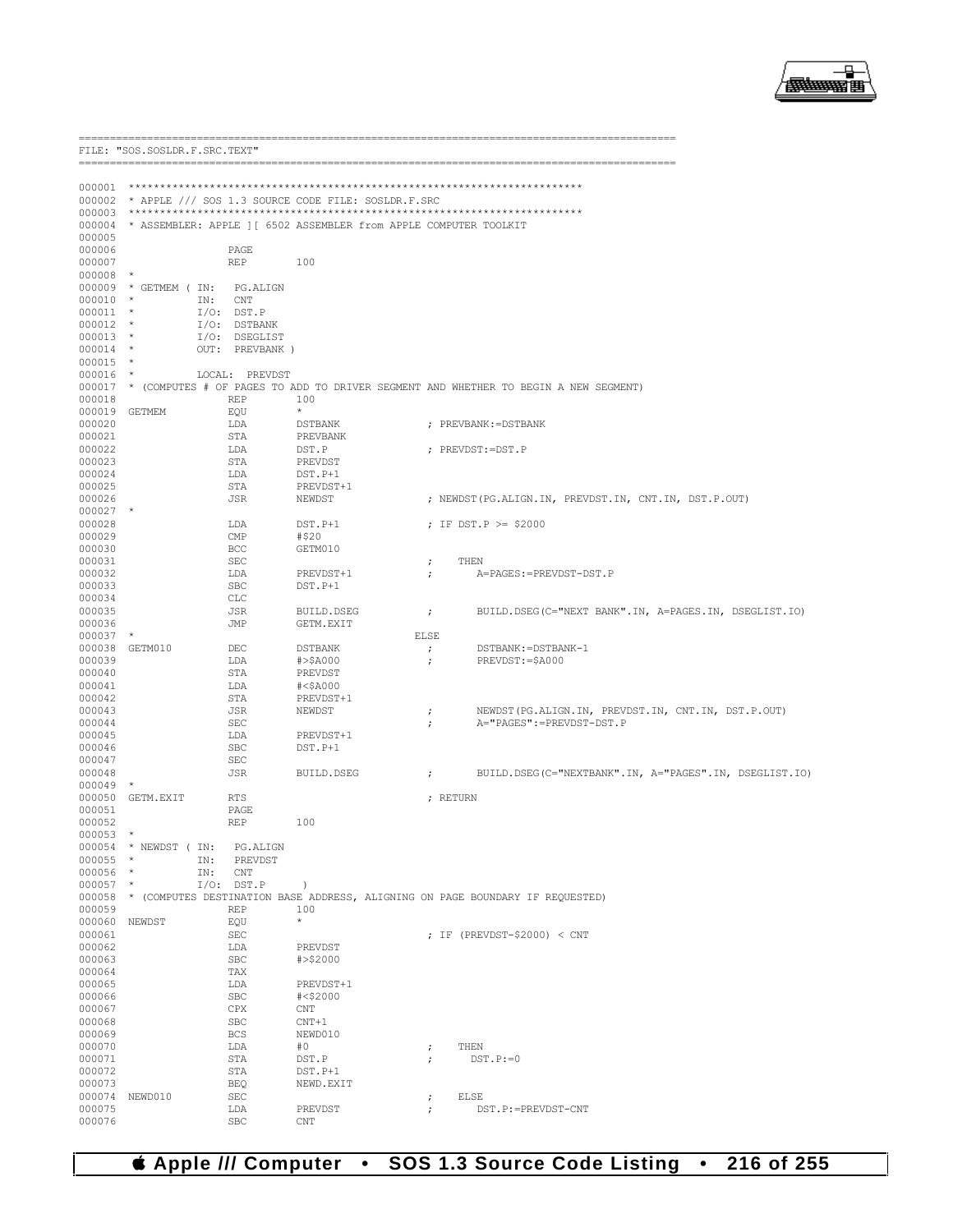

| 000077       |                            | STA                    | DST.P                                                                               |                      |                             |                                                  |              |
|--------------|----------------------------|------------------------|-------------------------------------------------------------------------------------|----------------------|-----------------------------|--------------------------------------------------|--------------|
| 000078       |                            | LDA                    | PREVDST+1                                                                           |                      |                             |                                                  |              |
| 000079       |                            | <b>SBC</b>             | $CNT+1$                                                                             |                      |                             |                                                  |              |
| 000080       |                            | STA                    | DST.P+1                                                                             |                      |                             |                                                  |              |
| 000081       |                            | LDA                    | PG.ALIGN                                                                            | $\ddot{\phantom{0}}$ | IF PG.ALIGN <> 0            |                                                  |              |
| 000082       |                            | ORA                    | PG.ALIGN+1                                                                          | $\ddot{ }$           | THEN                        |                                                  |              |
| 000083       |                            | BEQ                    | NEWD.EXIT                                                                           |                      |                             |                                                  |              |
| 000084       |                            | <b>SEC</b>             |                                                                                     | $\ddot{\phantom{0}}$ |                             | $DST.P := (DST.P/256*256) - PG. ALIGN$           |              |
| 000085       |                            | LDA                    | #0                                                                                  |                      |                             |                                                  |              |
| 000086       |                            | <b>SBC</b>             | PG.ALIGN                                                                            |                      |                             |                                                  |              |
| 000087       |                            | STA                    | DST.P                                                                               |                      |                             |                                                  |              |
| 000088       |                            | LDA                    | DST.P+1                                                                             |                      |                             |                                                  |              |
| 000089       |                            | SBC                    | PG.ALIGN+1                                                                          |                      |                             |                                                  |              |
| 000090       |                            | STA                    | DST.P+1                                                                             |                      |                             |                                                  |              |
| 000091       | NEWD.EXIT                  | <b>RTS</b>             |                                                                                     | ; RETURN             |                             |                                                  |              |
| 000092       |                            | PAGE                   |                                                                                     |                      |                             |                                                  |              |
| 000093       |                            | <b>REP</b>             | 100                                                                                 |                      |                             |                                                  |              |
| 000094       | $\star$                    |                        |                                                                                     |                      |                             |                                                  |              |
|              |                            |                        | C="NEXTBANK"                                                                        |                      |                             |                                                  |              |
|              | 000095 * BUILD. DSEG ( IN: |                        |                                                                                     |                      |                             |                                                  |              |
| 000096       | $\star$<br>$\star$         | IN:<br>A="PAGES"       |                                                                                     |                      |                             |                                                  |              |
| 000097       |                            | I/O: DSEGLIST          | $\lambda$                                                                           |                      |                             |                                                  |              |
| 000098       |                            |                        | * (COMPUTES # OF PAGES TO ADD TO DRIVER SEGMENT AND WHETHER TO BEGIN A NEW SEGMENT) |                      |                             |                                                  |              |
| 000099       |                            | <b>REP</b>             | 100                                                                                 |                      |                             |                                                  |              |
| 000100       | BUILD.DSEG                 | EQU                    | $\star$                                                                             |                      |                             |                                                  |              |
| 000101       |                            | PHA                    |                                                                                     |                      |                             |                                                  |              |
| 000102       |                            | <b>BCS</b>             | BLDS010                                                                             |                      |                             | ; IF ("NEXTBANK"=TRUE OR DSEGX=\$FF)             |              |
| 000103       |                            | LDA                    | <b>DSEGX</b>                                                                        | $\ddot{ }$           | THEN                        |                                                  |              |
| 000104       |                            | BPL                    | BLDS020                                                                             |                      |                             |                                                  |              |
|              | 000105 BLDS010             | INC                    | <b>DSEGX</b>                                                                        | $\ddot{ }$           | $DSEGX$ : = $DSEGX+1$       |                                                  |              |
| 000106       | BLDS020                    | LDX                    | DSEGX                                                                               |                      |                             |                                                  |              |
| 000107       |                            | CLC                    |                                                                                     |                      |                             | ; DSEGLIST (DSEGX) := DSEGLIST (DSEGX) + "PAGES" |              |
| 000108       |                            | PLA                    |                                                                                     |                      |                             |                                                  |              |
| 000109       |                            | ADC                    | DSEGLIST, X                                                                         |                      |                             |                                                  |              |
| 000110       |                            | STA                    | DSEGLIST, X                                                                         |                      |                             |                                                  |              |
| 000111       |                            | <b>RTS</b>             |                                                                                     | ; RETURN             |                             |                                                  |              |
| 000112       | $\star$                    |                        |                                                                                     |                      |                             |                                                  |              |
| $000113$ *   |                            |                        |                                                                                     |                      |                             |                                                  |              |
| 000114       | $\star$                    |                        |                                                                                     |                      |                             |                                                  |              |
| 000115 DSEGX |                            | DFB                    | \$FF                                                                                |                      |                             |                                                  |              |
|              |                            |                        | \$0                                                                                 | $\ddot{ }$           | DRIVER SEGMENT LIST TABLE   | # PAGES FOR 1ST DRIVER SEGMENT                   |              |
| 000116       | DSEGLIST                   | DFB                    |                                                                                     | $\ddot{ }$           |                             | π                                                | (BANK N)     |
| 000117       |                            | DFB                    | \$0                                                                                 | ;                    | 2ND<br>$\pmb{\pi}$          | Ħ                                                | $(BANK N-1)$ |
| 000118       |                            | DFB                    | \$0                                                                                 | $\ddot{\phantom{0}}$ | 3RD<br>$\pmb{\mathfrak{m}}$ | π                                                | $(BANK N-2)$ |
| 000119       |                            | DFB                    | \$0                                                                                 | ÷                    | 4TH                         |                                                  | $(BANK N-3)$ |
| 000120       |                            | PAGE                   |                                                                                     |                      |                             |                                                  |              |
| 000121       |                            | <b>REP</b>             | 100                                                                                 |                      |                             |                                                  |              |
| 000122       | $^\star$                   |                        |                                                                                     |                      |                             |                                                  |              |
| 000123       | * RELOC ( IN:              | SRC.P                  |                                                                                     |                      |                             |                                                  |              |
| 000124       | $\star$<br>IN:             | REL.P                  |                                                                                     |                      |                             |                                                  |              |
| 000125       | $\star$<br>IN:             | DST.P                  |                                                                                     |                      |                             |                                                  |              |
| $000126$ *   | OUT:                       |                        | RELOCATED DRIVER MODULE )                                                           |                      |                             |                                                  |              |
| 000127       | $\star$                    |                        |                                                                                     |                      |                             |                                                  |              |
| $000128$ *   |                            | LOCAL: REL.END, CODE.P |                                                                                     |                      |                             |                                                  |              |
|              |                            |                        | 000129 * (RELOCATES DRIVER MODULE'S CODE FIELD USING RELOCATION FIELD)              |                      |                             |                                                  |              |
| 000130       |                            | <b>REP</b>             | 100                                                                                 |                      |                             |                                                  |              |
| 000131       | RELOC                      | EQU                    | $\star$                                                                             |                      |                             |                                                  |              |
| 000132       |                            | SEC                    |                                                                                     |                      | ; REL.END:=REL.P-(REL.P)    |                                                  |              |
| 000133       |                            | LDY                    | #0                                                                                  |                      |                             |                                                  |              |
| 000134       |                            | LDA                    | REL.P                                                                               |                      |                             |                                                  |              |
| 000135       |                            | <b>SBC</b>             | $(REL.P)$ , Y                                                                       |                      |                             |                                                  |              |
| 000136       |                            | STA                    | REL.END                                                                             |                      |                             |                                                  |              |
| 000137       |                            | INY                    |                                                                                     |                      |                             |                                                  |              |
| 000138       |                            | LDA                    | REL.P+1                                                                             |                      |                             |                                                  |              |
| 000139       |                            | SBC                    | $(REL.P)$ , $Y$                                                                     |                      |                             |                                                  |              |
|              |                            |                        | REL.END+1                                                                           |                      |                             |                                                  |              |
| 000140       |                            | STA                    |                                                                                     |                      |                             |                                                  |              |
| 000141       | REL.LOOP                   | SEC                    |                                                                                     |                      | ; REL.P:=REL.P-2            |                                                  |              |
| 000142       |                            | LDA                    | REL.P                                                                               |                      |                             |                                                  |              |
| 000143       |                            | SBC                    | #2                                                                                  |                      |                             |                                                  |              |
| 000144       |                            | STA                    | REL.P                                                                               |                      |                             |                                                  |              |
| 000145       |                            | LDA                    | REL.P+1                                                                             |                      |                             |                                                  |              |
| 000146       |                            | SBC                    | #0                                                                                  |                      |                             |                                                  |              |
| 000147       |                            | STA                    | REL.P+1                                                                             |                      |                             |                                                  |              |
| 000148       |                            | LDA                    | REL.P                                                                               |                      |                             | ; IF REL.P $<$ REL.END THEN EXIT                 |              |
| 000149       |                            | CMP                    | REL.END                                                                             |                      |                             |                                                  |              |
| 000150       |                            | LDA                    | $REL.P+1$                                                                           |                      |                             |                                                  |              |
| 000151       |                            | SBC                    | REL.END+1                                                                           |                      |                             |                                                  |              |
| 000152       |                            | BCC                    | REL.EXIT                                                                            |                      |                             |                                                  |              |
| 000153       |                            | LDY                    | #0                                                                                  |                      | ; CODE.P:=X:SRC.P+(REL.P)   |                                                  |              |
| 000154       |                            | CLC                    |                                                                                     |                      |                             |                                                  |              |
| 000155       |                            | LDA                    | SRC.P                                                                               |                      |                             |                                                  |              |
| 000156       |                            | ADC                    | $(REL.P)$ , Y                                                                       |                      |                             |                                                  |              |
| 000157       |                            | STA                    | CODE.P                                                                              |                      |                             |                                                  |              |
|              |                            |                        |                                                                                     |                      |                             |                                                  |              |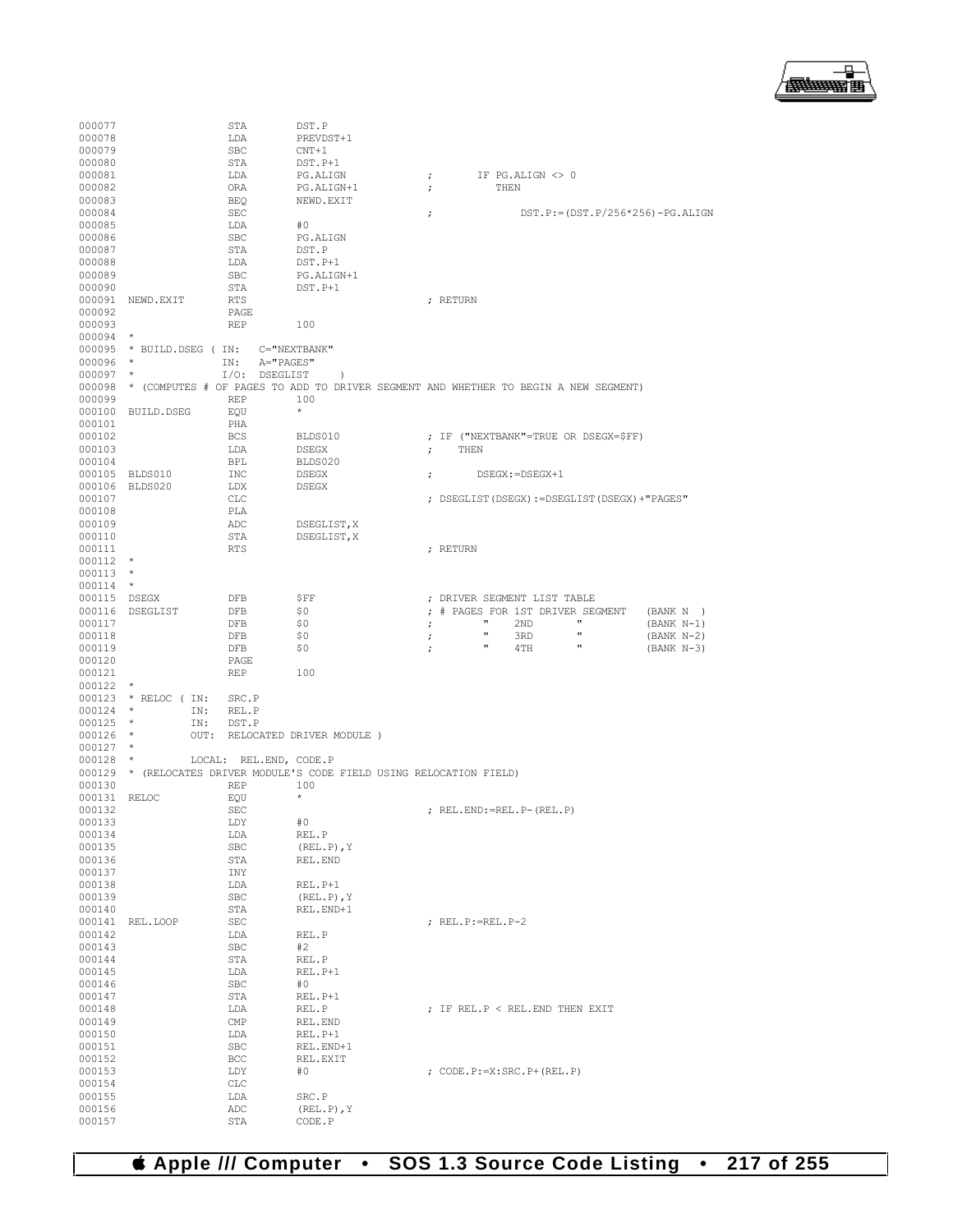

| 000158           | INY                                                                 |                             |                                                       |
|------------------|---------------------------------------------------------------------|-----------------------------|-------------------------------------------------------|
| 000159           | LDA                                                                 | $SRC.P+1$                   |                                                       |
| 000160           | ADC                                                                 | $(REL.P)$ , Y               |                                                       |
| 000161<br>000162 | STA<br>LDA                                                          | CODE.P+1<br>CXPAGE+SRC.P+1  |                                                       |
| 000163           | STA                                                                 | CXPAGE+CODE.P+1             |                                                       |
| 000164           | LDY                                                                 | #0                          | ; $(CODE.P) := (CODE.P) + DST.P$                      |
| 000165           | <b>CLC</b>                                                          |                             |                                                       |
| 000166           | LDA                                                                 | $(CODE.P)$ , Y              |                                                       |
| 000167           | ADC                                                                 | DST.P                       |                                                       |
| 000168           | STA                                                                 | $(CODE.P)$ , $Y$            |                                                       |
| 000169<br>000170 | INY<br>LDA                                                          |                             |                                                       |
| 000171           | ADC                                                                 | $(CODE.P)$ , Y<br>$DST.P+1$ |                                                       |
| 000172           | STA                                                                 | $(CODE.P)$ , $Y$            |                                                       |
| 000173           | JMP                                                                 | REL.LOOP                    | ; GOTO REL.LOOP                                       |
| $000174$ *       |                                                                     |                             |                                                       |
| 000175           | REL.EXIT<br>RTS                                                     |                             | ; RETURN                                              |
| 000176           | PAGE                                                                |                             |                                                       |
| 000177<br>000178 | REP<br>$\star$                                                      | 100                         |                                                       |
|                  | 000179 * ALLOC.SEG (IN:<br>K.BASE                                   |                             |                                                       |
| 000180           | $\star$<br>IN:                                                      | I.BASE.P                    |                                                       |
| 000181           | $\star$<br>IN:                                                      | SYSBANK )                   |                                                       |
| $000182$ *       | I.BASE.P                                                            |                             |                                                       |
| 000183           | $\star$<br>D.BASE.PG                                                |                             |                                                       |
| 000184           | * (ALLOCATES SEGMENTS FOR KERNEL, INTERPRETER AND SYSTEM WORK AREA) |                             |                                                       |
| 000185           | <b>REP</b>                                                          | 100<br>$\star$              |                                                       |
| 000187           | 000186 ALLOC.SEG<br>EQU<br><b>BRK</b>                               |                             | ; REQ. SEG(BASE=(F,0), LIMIT=(F,1D), SEGID=0, SEGNUM) |
| 000188           | DFB                                                                 | REQSEG                      |                                                       |
| 000189           | DW                                                                  | SEGMENT                     |                                                       |
| $000190$ *       |                                                                     |                             |                                                       |
| 000191           | LDA                                                                 | #\$10                       | ; SET BASE/LIMIT BANKS                                |
| 000192           | STA                                                                 | SEGBASE                     |                                                       |
| 000193           | STA                                                                 | SEGLIM                      |                                                       |
| 000194<br>000195 | LDA<br>STA                                                          | #0<br>SEGBASE+1             | ; AND INIT BASE PAGE                                  |
| $000196$ *       |                                                                     |                             |                                                       |
| 000197           | LDX                                                                 | K.BASE+1                    | ; KERNEL SEGMENT, ID=1                                |
| 000198           | JSR                                                                 | RSEG                        |                                                       |
| $000199$ *       |                                                                     |                             |                                                       |
| 000200           | LDX                                                                 | I.BASE.P+1                  | ; INTERPRETER SEGMENT, ID=2                           |
| 000201           | JSR                                                                 | <b>RSEG</b>                 |                                                       |
| 000202           | RTS                                                                 |                             |                                                       |
| 000203<br>000204 | PAGE<br><b>REP</b>                                                  | 100                         |                                                       |
| 000205           | $\star$                                                             |                             |                                                       |
|                  | 000206 * RSEG ( IN: X=BASE. PAGE OF SEGMENT )                       |                             |                                                       |
| 000207           | $\star$                                                             |                             |                                                       |
| 000208           | REP                                                                 | 100                         |                                                       |
| 000209 RSEG      | EQU                                                                 | $^{\star}$                  |                                                       |
| 000210           | INC                                                                 | SEGID<br>SEGBASE+1          | ; SEGID:=SEGID+1                                      |
| 000211<br>000212 | LDY<br>DEY                                                          |                             | ; LIMIT.PAGE:=BASE.PAGE-1                             |
| 000213           | STY                                                                 | SEGLIM+1                    |                                                       |
| 000214           | STX                                                                 | SEGBASE+1                   | ; BASE.PAGE:=X                                        |
| $000215$ *       |                                                                     |                             |                                                       |
| 000216           | CPX                                                                 | #\$A0                       | ; IF BASE>=\$A0 OR LIMIT<\$A0 THEN                    |
| 000217           | <b>BCS</b>                                                          | RSEG010                     | THEN<br>$\ddot{ }$                                    |
| 000218           | LDA                                                                 | SEGLIM+1                    | REQUEST ONLY ONE SEGMENT<br>$\ddot{ }$                |
| 000219<br>000220 | CMP<br>BCC                                                          | #\$A0<br>RSEG010            |                                                       |
| $000221$ *       |                                                                     |                             |                                                       |
| 000222           | TXA                                                                 |                             | ELSE<br>$\ddot{ }$                                    |
| 000223           | PHA                                                                 |                             | REQUEST TWO SEGMENTS<br>$\ddot{ }$                    |
| 000224           | LDX                                                                 | #\$A0                       |                                                       |
| 000225           | STX                                                                 | SEGBASE+1                   |                                                       |
| $000226$ *       | <b>BRK</b>                                                          |                             | REO.SEG(BASE, LIMIT, SEGID, SEGNUM)                   |
| 000227<br>000228 | DFB                                                                 | REQSEG                      | ÷                                                     |
| 000229           | DW                                                                  | SEGMENT                     |                                                       |
| $000230$ *       |                                                                     |                             |                                                       |
| 000231           | PLA                                                                 |                             |                                                       |
| 000232           | STA                                                                 | SEGBASE+1                   |                                                       |
| 000233           | LDA                                                                 | #\$9F                       |                                                       |
| 000234<br>000235 | STA<br>LDA                                                          | SEGLIM+1<br>SYSBANK         |                                                       |
| 000236           | STA                                                                 | SEGBASE                     |                                                       |
| 000237           | STA                                                                 | SEGLIM                      |                                                       |
| $000238$ *       |                                                                     |                             |                                                       |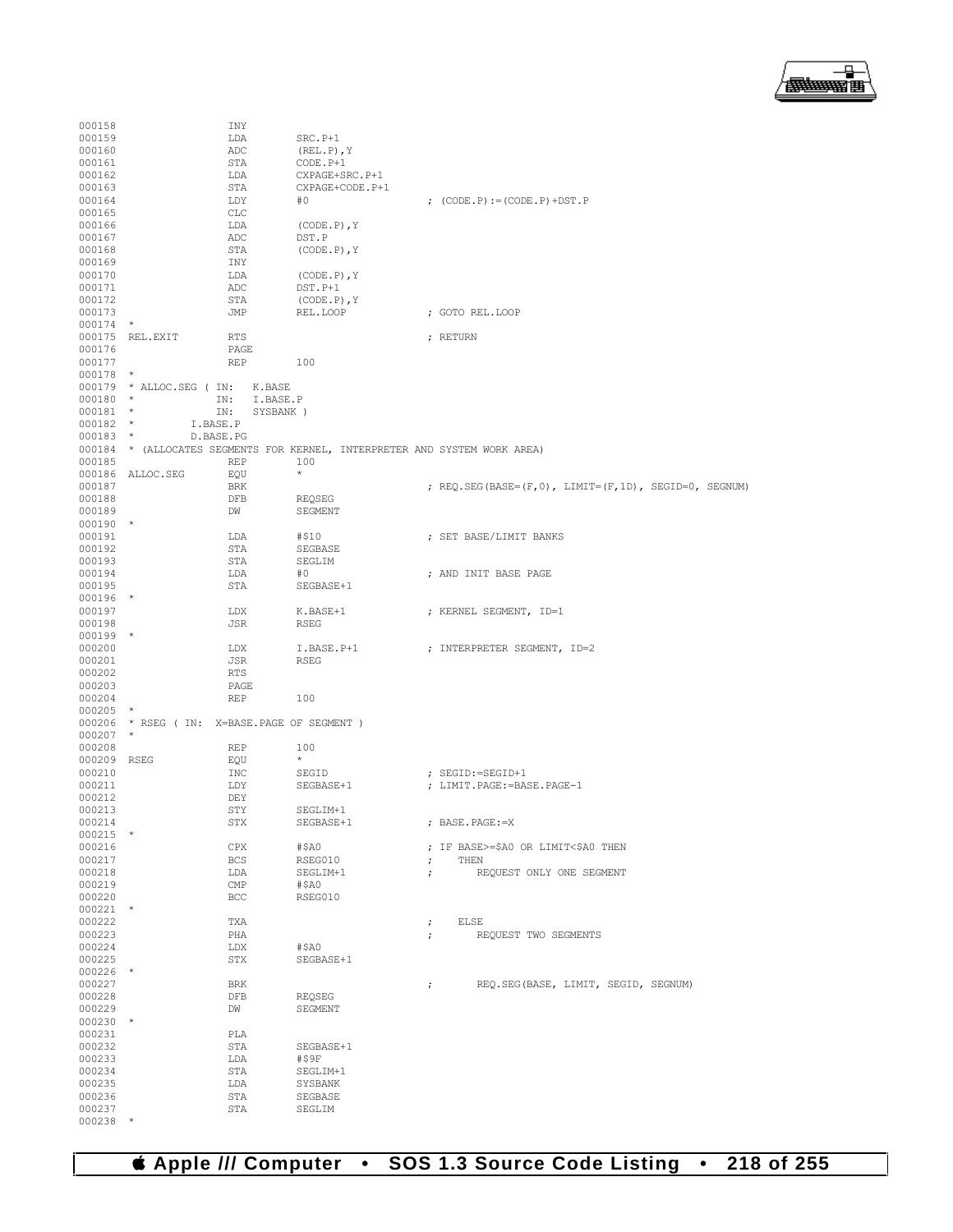

| 000239       | $\star$                              |                      |                                                  |                      |                                                                                      |
|--------------|--------------------------------------|----------------------|--------------------------------------------------|----------------------|--------------------------------------------------------------------------------------|
|              | 000240 RSEG010                       | <b>BRK</b>           |                                                  |                      | ; REQ. SEG (BASE, LIMIT, SEGID, SEGNUM)                                              |
| 000241       |                                      | DFB                  | REQSEG                                           |                      |                                                                                      |
| 000242       |                                      | DW                   | SEGMENT                                          |                      |                                                                                      |
|              |                                      |                      |                                                  |                      |                                                                                      |
| $000243$ *   |                                      |                      |                                                  |                      |                                                                                      |
| 000244       |                                      | <b>RTS</b>           |                                                  |                      | ; RETURN                                                                             |
| 000245       |                                      | PAGE                 |                                                  |                      |                                                                                      |
| 000246       |                                      | REP                  | 100                                              |                      |                                                                                      |
| 000247       | $\star$                              |                      |                                                  |                      |                                                                                      |
|              | 000248 * ALLOC.DSEG ( IN: DSEGLIST ) |                      |                                                  |                      |                                                                                      |
|              |                                      |                      |                                                  |                      |                                                                                      |
| $000249$ *   |                                      |                      |                                                  |                      |                                                                                      |
|              |                                      |                      | 000250 * (ALLOCATES SEGMENTS FOR DRIVER MODULES" |                      |                                                                                      |
| 000251       |                                      | REP                  | 100                                              |                      |                                                                                      |
|              | 000252 ALLOC.DSEG                    | EQU                  | $\star$                                          |                      |                                                                                      |
| 000253       |                                      | INC                  | DSEGX                                            |                      | ; DSEGX: = DSEGX+1                                                                   |
| 000254       |                                      | BNE                  | ALDS010                                          |                      |                                                                                      |
|              |                                      |                      |                                                  |                      | ; IF DSEGX=0                                                                         |
| 000255       |                                      | LDX                  | #ERR5X                                           |                      | ; THEN ERROR ("INVALID DRIVER FILE")                                                 |
| 000256       |                                      | LDY                  | #ERR5L                                           |                      |                                                                                      |
| 000257       |                                      | JSR                  | <b>ERROR</b>                                     |                      |                                                                                      |
| $000258$ *   |                                      |                      |                                                  |                      |                                                                                      |
|              | 000259 ALDS010                       | LDY                  | #\$FF                                            |                      | ; $Y := -1$                                                                          |
|              | 000260 ALDS020                       | INY                  |                                                  |                      | ; WHILE $(Y:=Y+1) <$ DSEGX                                                           |
|              |                                      |                      |                                                  |                      |                                                                                      |
| 000261       |                                      | <b>CPY</b>           | DSEGX                                            |                      | DO<br>$\mathcal{V}$                                                                  |
| 000262       |                                      | <b>BCS</b>           | ALDS.EXIT                                        |                      |                                                                                      |
| 000263       |                                      | LDA                  | DSEGLIST, Y                                      | $\ddot{ }$           | PAGECT: = DSEGLIST(Y)                                                                |
| 000264       |                                      | STA                  | SEGPGCNT                                         |                      |                                                                                      |
| 000265       |                                      | BRK                  |                                                  | $\ddot{ }$           | FINDSEG (SRCHMODE=0.IN, SEGID=3.IN                                                   |
| 000266       |                                      | DFB                  | FINDSEG                                          |                      | PAGECT=DSEGLIST(Y)                                                                   |
|              |                                      |                      |                                                  | $\ddot{\phantom{0}}$ |                                                                                      |
| 000267       |                                      | DW                   | SEGMENT1                                         | $\ddot{ }$           | BASE.OUT, LIMIT.OUT)                                                                 |
| 000268       |                                      | JMP                  | ALDS020                                          |                      |                                                                                      |
| $000269$ *   |                                      |                      |                                                  |                      |                                                                                      |
|              | 000270 ALDS.EXIT                     | RTS                  |                                                  |                      | ; RETURN                                                                             |
| 000271       |                                      | PAGE                 |                                                  |                      |                                                                                      |
|              |                                      |                      |                                                  |                      |                                                                                      |
| 000272       |                                      | <b>REP</b>           | 100                                              |                      |                                                                                      |
| $000273$ *   |                                      |                      |                                                  |                      |                                                                                      |
|              | 000274 * ERROR (IN: X=MESSAGE INDEX  |                      |                                                  |                      |                                                                                      |
| $000275$ *   |                                      | IN: Y=MESSAGE LENGTH |                                                  |                      |                                                                                      |
|              |                                      |                      |                                                  |                      | 000276 * (DISPLAYS ERROR MESSAGE, SOUNDS BELL AND LOOPS UNTIL CONTROL/RESET PRESSED) |
| 000277       |                                      | REP                  | 100                                              |                      |                                                                                      |
| 000278 ERROR |                                      |                      | $\star$                                          |                      |                                                                                      |
|              |                                      | EOU                  |                                                  |                      |                                                                                      |
| 000279       |                                      | STY                  | <b>ETEMP</b>                                     |                      | ; CENTER MSG (Y:=LEN/2+LEN)                                                          |
| 000280       |                                      | <b>SEC</b>           |                                                  |                      |                                                                                      |
| 000281       |                                      | LDA                  | #40                                              |                      |                                                                                      |
| 000282       |                                      | <b>SBC</b>           | <b>ETEMP</b>                                     |                      |                                                                                      |
| 000283       |                                      | LSR                  | А                                                |                      |                                                                                      |
|              |                                      |                      |                                                  |                      |                                                                                      |
| 000284       |                                      | CLC                  |                                                  |                      |                                                                                      |
| 000285       |                                      | ADC                  | <b>ETEMP</b>                                     |                      |                                                                                      |
| 000286       |                                      | TAY                  |                                                  |                      |                                                                                      |
| 000287       | – *                                  |                      |                                                  |                      |                                                                                      |
|              | 000288 PRNT010                       | LDA                  | ERR, X                                           |                      | ; MOVE MESSAGE TO SCREEN MEMORY                                                      |
| 000289       |                                      | STA                  | $ENSGADR-1, Y$                                   |                      |                                                                                      |
| 000290       |                                      | DEX                  |                                                  |                      |                                                                                      |
|              |                                      |                      |                                                  |                      |                                                                                      |
| 000291       |                                      | DEY                  |                                                  |                      |                                                                                      |
| 000292       |                                      | DEC                  | <b>ETEMP</b>                                     |                      |                                                                                      |
| 000293       |                                      | BNE                  | PRNT010                                          |                      |                                                                                      |
| $000294$ *   |                                      |                      |                                                  |                      |                                                                                      |
| 000295       |                                      | LDA                  | #\$73                                            |                      | ; $E := (0.1.1.1:0.0.1.1)$                                                           |
| 000296       |                                      | STA                  | E.REG                                            |                      | $\mathcal{F}^{\mathcal{F}}$ .<br>(1.I.S.R.W.P.R.S)                                   |
| 000297       |                                      | LDA                  | \$C040                                           |                      | ; SOUND BELL                                                                         |
|              |                                      |                      | $\star$                                          |                      |                                                                                      |
| 000298       |                                      | JMP                  |                                                  |                      | ; LOOP UNTIL REBOOT (CTRL/RESET)                                                     |
| 000299       |                                      | PAGE                 |                                                  |                      |                                                                                      |
| 000300       |                                      | REP                  | 100                                              |                      |                                                                                      |
| $000301$ *   |                                      |                      |                                                  |                      |                                                                                      |
|              | 000302 * ERROR MESSAGES              |                      |                                                  |                      |                                                                                      |
| $000303$ *   |                                      |                      |                                                  |                      |                                                                                      |
| 000304       |                                      | REP                  | 100                                              |                      |                                                                                      |
|              |                                      |                      |                                                  |                      |                                                                                      |
|              | 000305 EMSGADR                       | EQU                  | \$7A8                                            |                      |                                                                                      |
| $000306$ *   |                                      |                      |                                                  |                      |                                                                                      |
| 000307 ERR   |                                      | EQU                  | $\star$                                          |                      |                                                                                      |
| 000308 ERR0  |                                      | ASC                  | "I/O ERROR"                                      |                      |                                                                                      |
| 000309 ERROL |                                      | EQU                  | *-ERRO                                           |                      |                                                                                      |
| 000310 ERR0X |                                      | EQU                  | $*$ -ERR-1                                       |                      |                                                                                      |
|              |                                      |                      |                                                  |                      |                                                                                      |
| 000311 ERR1  |                                      | ASC                  | "INTERPRETER FILE NOT FOUND"                     |                      |                                                                                      |
| 000312 ERR1L |                                      | EQU                  | *-ERR1                                           |                      |                                                                                      |
| 000313 ERR1X |                                      | EQU                  | $*$ -ERR-1                                       |                      |                                                                                      |
| 000314 ERR2  |                                      | ASC                  | "INVALID INTERPRETER FILE"                       |                      |                                                                                      |
| 000315 ERR2L |                                      | EQU                  | $*$ -ERR2                                        |                      |                                                                                      |
| 000316 ERR2X |                                      | EQU                  | $*$ -ERR-1                                       |                      |                                                                                      |
|              |                                      |                      |                                                  |                      |                                                                                      |
| 000317 ERR3  |                                      | ASC                  | "INCOMPATIBLE INTERPRETER"                       |                      |                                                                                      |
| 000318 ERR3L |                                      | EQU                  | $*$ -ERR3                                        |                      |                                                                                      |
| 000319 ERR3X |                                      | EQU                  | $*$ -ERR-1                                       |                      |                                                                                      |
|              |                                      |                      |                                                  |                      |                                                                                      |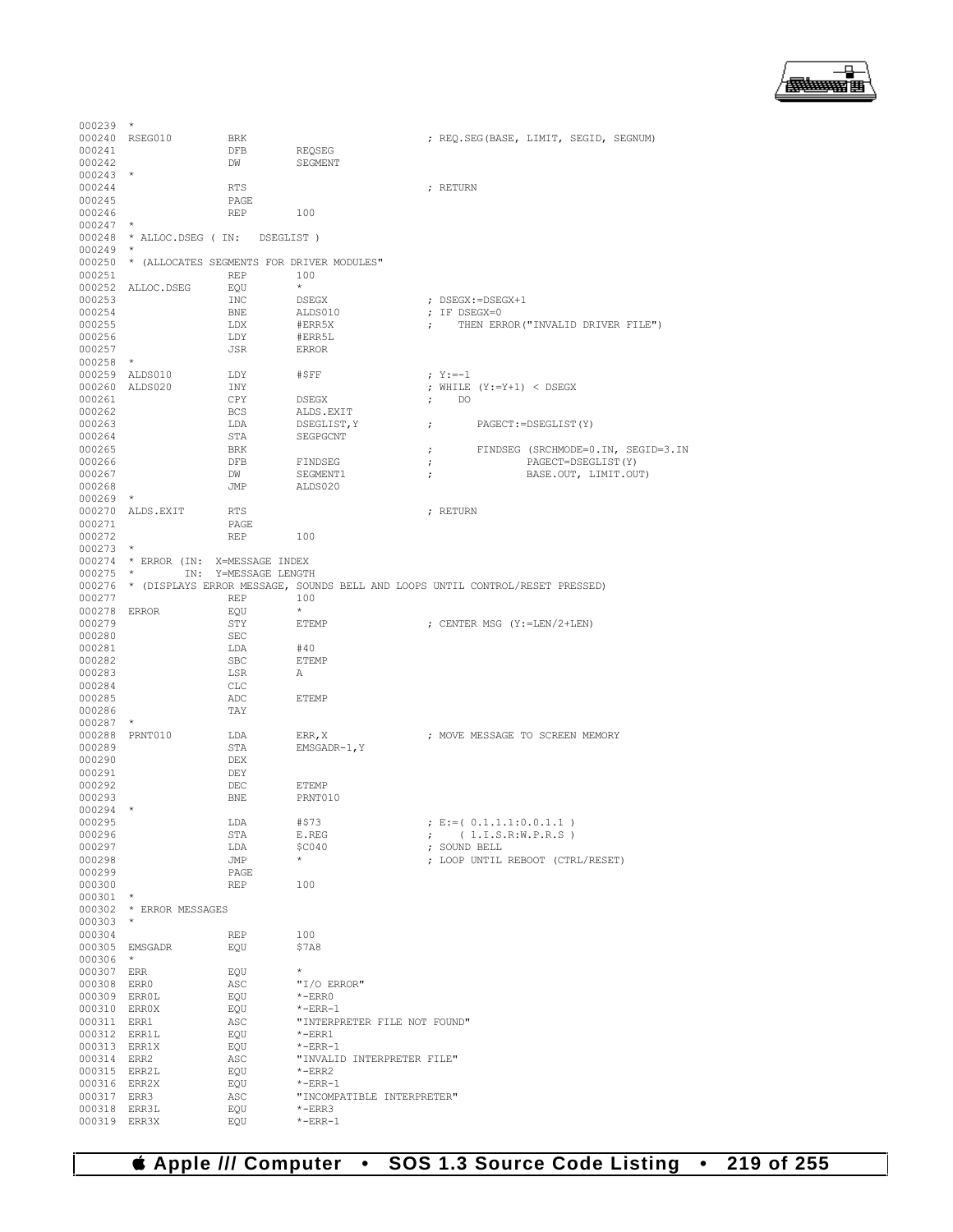

| 000320 ERR4      |                                    | ASC        | "DRIVER FILE NOT FOUND"                |                                                                                |
|------------------|------------------------------------|------------|----------------------------------------|--------------------------------------------------------------------------------|
| 000321 ERR4L     |                                    | EQU        | *-ERR4                                 |                                                                                |
| 000322 ERR4X     |                                    | EQU        | $*$ -ERR-1                             |                                                                                |
| 000323 ERR5      |                                    | ASC        | "INVALID DRIVER FILE"                  |                                                                                |
| 000324 ERR5L     |                                    | EQU        | $*$ -ERR5                              |                                                                                |
|                  |                                    |            |                                        |                                                                                |
| 000325 ERR5X     |                                    | EQU        | $*$ -ERR-1                             |                                                                                |
| 000326 ERR6      |                                    | ASC        | "DRIVER FILE TOO LARGE"                |                                                                                |
| 000327 ERR6L     |                                    | EQU        | *-ERR6                                 |                                                                                |
| 000328 ERR6X     |                                    | EQU        | $*$ -ERR-1                             |                                                                                |
| 000329 ERR7      |                                    | ASC        | "ROM ERROR: PLEASE NOTIFY YOUR DEALER" |                                                                                |
| 000330 ERR7L     |                                    | EQU        | $*$ -ERR7                              |                                                                                |
| 000331 ERR7X     |                                    | EQU        | $*$ -ERR-1                             |                                                                                |
|                  |                                    | ASC        | "TOO MANY DEVICES"                     |                                                                                |
| 000332 ERR8      |                                    |            |                                        |                                                                                |
| 000333 ERR8L     |                                    | EQU        | $*$ -ERR8                              |                                                                                |
| 000334 ERR8X     |                                    | EQU        | $*$ -ERR-1                             |                                                                                |
| 000335 ERR9      |                                    | ASC        | "TOO MANY BLOCK DEVICES"               |                                                                                |
| 000336 ERR9L     |                                    | EQU        | $*$ -ERR9                              |                                                                                |
| 000337 ERR9X     |                                    | EQU        | $*$ -ERR-1                             |                                                                                |
| 000338 ERR10     |                                    | ASC        | "EMPTY DRIVER FILE"                    |                                                                                |
| 000339 ERR10L    |                                    |            | $*$ -ERR10                             |                                                                                |
|                  |                                    | EQU        |                                        |                                                                                |
| 000340 ERR10X    |                                    | EQU        | $*$ -ERR-1                             |                                                                                |
| 000341           |                                    | PAGE       |                                        |                                                                                |
| 000342           |                                    | REP        | 100                                    |                                                                                |
| $000343$ *       |                                    |            |                                        |                                                                                |
|                  | 000344 * WELCOME ()                |            |                                        |                                                                                |
| $000345$ *       |                                    |            |                                        |                                                                                |
|                  |                                    |            |                                        | 000346 * (PRINTS WELCOME MESSAGE - "APPLE ///", VERSION, DATE/TIME, COPYRIGHT) |
|                  |                                    |            |                                        |                                                                                |
| 000347           |                                    | <b>REP</b> | 100                                    |                                                                                |
|                  | 000348 WELCOME                     | EQU        | $\star$                                |                                                                                |
| $000349$ *       |                                    |            |                                        |                                                                                |
|                  | 000350 * PRINT "APPLE III" MESSAGE |            |                                        |                                                                                |
| 000351           | $\star$                            |            |                                        |                                                                                |
| 000352           |                                    | LDY        | #AMSGL                                 |                                                                                |
|                  |                                    |            |                                        |                                                                                |
| 000353 WAM010    |                                    | LDA        | $AMSG-1, Y$                            |                                                                                |
| 000354           |                                    | STA        | AMSGADR-1, Y                           |                                                                                |
| 000355           |                                    | DEY        |                                        |                                                                                |
| 000356           |                                    | <b>BNE</b> | WAM010                                 |                                                                                |
| 000357           | $\star$                            |            |                                        |                                                                                |
|                  | 000358 * PRINT SOS VERSION MESSAGE |            |                                        |                                                                                |
| 000359           | $\star$                            |            |                                        |                                                                                |
| 000360           |                                    |            |                                        |                                                                                |
|                  |                                    | CLC        |                                        |                                                                                |
| 000361           |                                    | LDA        | #40                                    |                                                                                |
| 000362           |                                    | ADC        | #>SOSVERL                              |                                                                                |
| 000363           |                                    | LSR        | Α                                      |                                                                                |
| 000364           |                                    | TAX        |                                        |                                                                                |
| 000365           |                                    | LDY        | #>SOSVERL                              |                                                                                |
| 000366           | WSM010                             | LDA        | $SOSVER-1, Y$                          |                                                                                |
|                  |                                    |            |                                        |                                                                                |
| 000367           |                                    | ORA        | #\$80                                  |                                                                                |
| 000368           |                                    | STA        | SMSGADR-1, X                           |                                                                                |
| 000369           |                                    | DEX        |                                        |                                                                                |
| 000370           |                                    | DEY        |                                        |                                                                                |
| 000371           |                                    | BNE.       | WSM010                                 |                                                                                |
| 000372           | $^{\star}$                         |            |                                        |                                                                                |
| 000373           | * PRINT DATE AND TIME MESSAGE      |            |                                        |                                                                                |
|                  | $\star$                            |            |                                        |                                                                                |
| 000374           |                                    |            |                                        |                                                                                |
| 000375           |                                    | <b>BRK</b> |                                        | ; GET. TIME (TIME. OUT)                                                        |
| 000376           |                                    | DFB        | GETTIME                                |                                                                                |
| 000377           |                                    | DW         | DTPARMS                                |                                                                                |
| $000378$ *       |                                    |            |                                        |                                                                                |
| 000379           |                                    | LDA        | DATETIME+8                             | ; SET UP WEEKDAY                                                               |
| 000380           |                                    | AND        | #50F                                   |                                                                                |
|                  |                                    |            |                                        |                                                                                |
| 000381           |                                    | BEQ        | WDM040                                 | ; NO CLOCK                                                                     |
| 000382           |                                    | STA        | <b>WTEMP</b>                           |                                                                                |
| 000383           |                                    | ASL        | Α                                      |                                                                                |
| 000384           |                                    | ADC        | WTEMP                                  |                                                                                |
| 000385           |                                    | TAX        |                                        |                                                                                |
| 000386           |                                    | LDY        | #3                                     |                                                                                |
| 000387           |                                    |            |                                        |                                                                                |
|                  | WDM010                             | LDA        | $DAYNAME-1, X$                         |                                                                                |
| 000388           |                                    | STA        | DMSG-1.Y                               |                                                                                |
| 000389           |                                    | <b>DEX</b> |                                        |                                                                                |
| 000390           |                                    | DEY        |                                        |                                                                                |
| 000391           |                                    | BNE        | WDM010                                 |                                                                                |
| 000392           |                                    |            |                                        |                                                                                |
| 000393           |                                    | LDA        | DATETIME+7                             | ; SET UP DATE                                                                  |
|                  |                                    |            |                                        |                                                                                |
| 000394           |                                    | LDX        | DATETIME+6                             |                                                                                |
| 000395           |                                    | STA        | $DNSG+6$                               |                                                                                |
| 000396           |                                    | STX        | DMSG+5                                 |                                                                                |
| 000397           | $\star$                            |            |                                        |                                                                                |
|                  |                                    |            |                                        |                                                                                |
| 000398           |                                    | LDA        | DATETIME+5                             | ; SET UP MONTH                                                                 |
|                  |                                    |            |                                        |                                                                                |
| 000399<br>000400 |                                    | AND<br>LDX | #\$0F<br>DATETIME+4                    |                                                                                |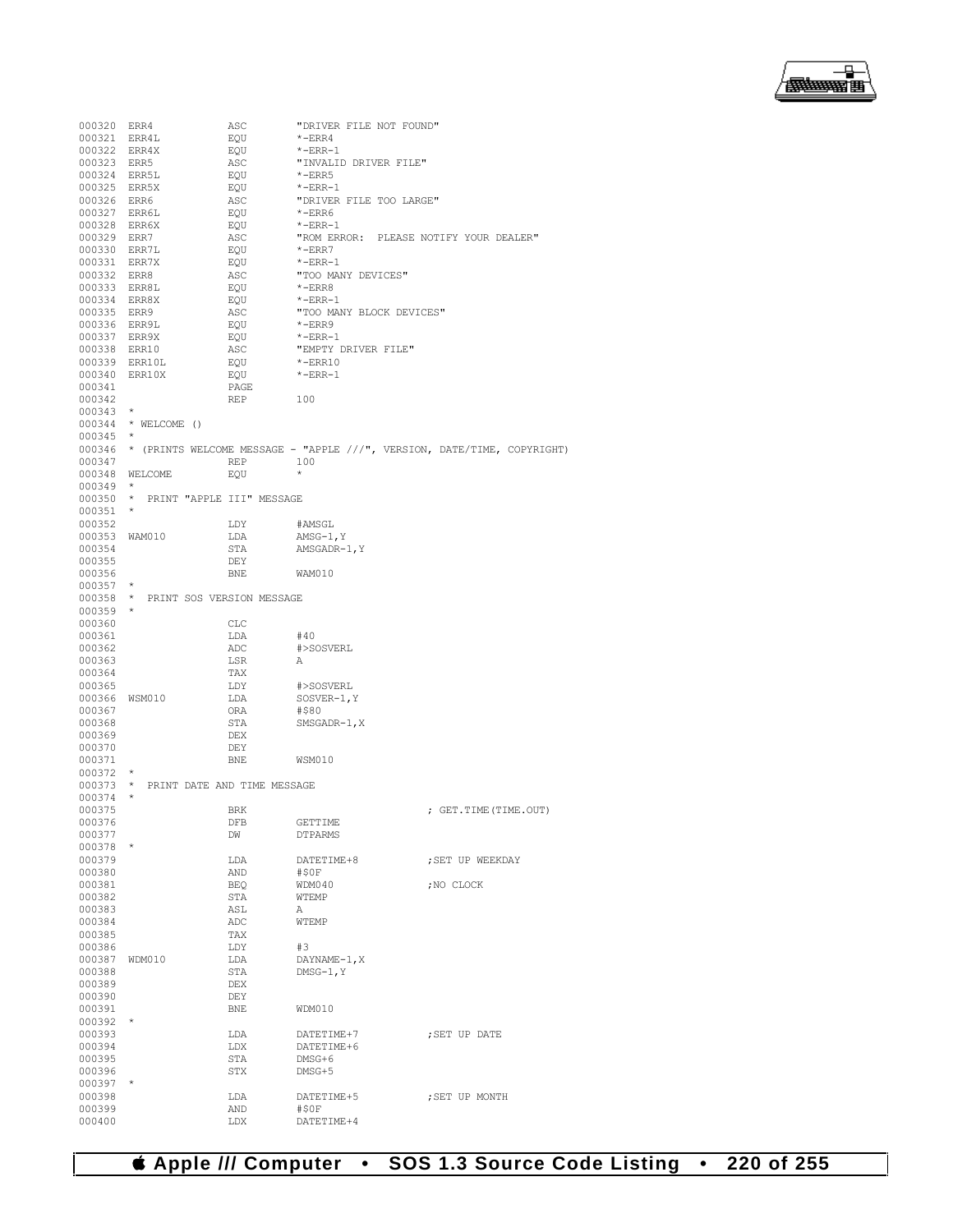

| 000401       |                                  | CPX        | #\$31                   |                                                                                                      |
|--------------|----------------------------------|------------|-------------------------|------------------------------------------------------------------------------------------------------|
| 000402       |                                  | BCC        | WDM020                  |                                                                                                      |
| 000403       |                                  | ADC        | #9                      |                                                                                                      |
| 000404       | WDM020                           | STA        | WTEMP                   |                                                                                                      |
| 000405       |                                  | ASL        | Α                       |                                                                                                      |
| 000406       |                                  | ADC        | WTEMP                   |                                                                                                      |
| 000407       |                                  | TAX        |                         |                                                                                                      |
| 000408       |                                  | LDY        | #3                      |                                                                                                      |
| 000409       | WDM030                           | LDA        | $MONNAME-1, X$          |                                                                                                      |
| 000410       |                                  | STA        | $DMSG+7$ , Y            |                                                                                                      |
|              |                                  |            |                         |                                                                                                      |
| 000411       |                                  | DEX        |                         |                                                                                                      |
| 000412       |                                  | DEY        |                         |                                                                                                      |
| 000413       |                                  | <b>BNE</b> | WDM030                  |                                                                                                      |
| 000414       | $\star$                          |            |                         |                                                                                                      |
| 000415       |                                  | LDA        | DATETIME+3              | ; SET UP YEAR                                                                                        |
| 000416       |                                  | LDX        | DATETIME+2              |                                                                                                      |
| 000417       |                                  | STA        | DMSG+13                 |                                                                                                      |
| 000418       |                                  | STX        | DMSG+12                 |                                                                                                      |
| $000419$ *   |                                  |            |                         |                                                                                                      |
| 000420       |                                  | LDA        | DATETIME+10             | ; SET UP HOUR                                                                                        |
| 000421       |                                  | LDX        | DATETIME+09             |                                                                                                      |
| 000422       |                                  | STA        | DMSG+17                 |                                                                                                      |
| 000423       |                                  | <b>STX</b> | DMSG+16                 |                                                                                                      |
| $000424$ *   |                                  |            |                         |                                                                                                      |
| 000425       |                                  | LDA        | DATETIME+12             | ; SET UP MINUTE                                                                                      |
| 000426       |                                  | LDX        | DATETIME+11             |                                                                                                      |
| 000427       |                                  | STA        | $DMSG+20$               |                                                                                                      |
| 000428       |                                  | STX        |                         |                                                                                                      |
|              | $\star$                          |            | DMSG+19                 |                                                                                                      |
| 000429       |                                  |            |                         |                                                                                                      |
| 000430       |                                  | LDY        | #DMSGL                  | ; PRINT DATE & TIME                                                                                  |
| 000431       | WDM050                           | LDA        | $DMSG-1, Y$             |                                                                                                      |
| 000432       |                                  | ORA        | #\$80                   |                                                                                                      |
| 000433       |                                  | STA        | DMSGADR-1, Y            |                                                                                                      |
| 000434       |                                  | DEY        |                         |                                                                                                      |
| 000435       |                                  | <b>BNE</b> | WDM050                  |                                                                                                      |
| 000436       | $\star$                          |            |                         |                                                                                                      |
| 000437       | * PRINT COPYRIGHT MESSAGE        |            |                         |                                                                                                      |
| 000438       | $\star$                          |            |                         |                                                                                                      |
| 000439       | WDM040                           | LDY        | #CMSGL                  |                                                                                                      |
| 000440       | WCM010                           | LDA        | $CMSG-1, Y$             |                                                                                                      |
| 000441       |                                  | STA        | CMSGADR-1, Y            |                                                                                                      |
| 000442       |                                  | DEY        |                         |                                                                                                      |
| 000443       |                                  | <b>BNE</b> | WCM010                  |                                                                                                      |
| 000444       |                                  | <b>RTS</b> |                         |                                                                                                      |
| 000445       |                                  | PAGE       |                         |                                                                                                      |
| 000446       |                                  | <b>REP</b> | 100                     |                                                                                                      |
| 000447       | $\star$                          |            |                         |                                                                                                      |
| 000448       | * WELCOME () - DATA DECLARATIONS |            |                         |                                                                                                      |
| 000449       | $\star$                          |            |                         |                                                                                                      |
| 000450       |                                  | REP        | 100                     |                                                                                                      |
| 000451       |                                  | MSB        | ON                      |                                                                                                      |
| 000452       |                                  |            | "APPLE $//$ "           |                                                                                                      |
|              | AMSG                             | ASC        |                         |                                                                                                      |
| 000453       | AMSGL                            | EQU        | *-AMSG                  |                                                                                                      |
| 000454       | AMSGADR                          | EQU        | 40-AMSGL/2+\$4A8        |                                                                                                      |
| 000455       |                                  | MSB        | OFF                     |                                                                                                      |
| 000456       | SMSGADR                          | EQU        | \$5A8                   |                                                                                                      |
| 000457 DMSG  |                                  | ASC        | "DAY, DD-MON-YY HH:MM"  |                                                                                                      |
| 000458 DMSGL |                                  | EQU        | $*$ -DMSG               |                                                                                                      |
|              | 000459 DMSGADR                   | EQU        | 40-DMSGL/2+\$6A8        |                                                                                                      |
|              | 000460 DAYNAME                   | ASC        | "SUNMONTUEWEDTHUFRISAT" |                                                                                                      |
|              | 000461 MONNAME                   | ASC        | "JANFEBMARAPRMAYJUN"    |                                                                                                      |
| 000462       |                                  | ASC        | "JULAUGSEPOCTNOVDEC"    |                                                                                                      |
| 000463       |                                  | MSB        | ON                      |                                                                                                      |
| 000464 CMSG  |                                  | ASC        |                         | "(C) 1980, 1981, 1982 BY APPLE COMPUTER INC."                                                        |
| 000465 CMSGL |                                  | EQU        | $*$ -CMSG               |                                                                                                      |
|              | 000466 CMSGADR                   | EQU        | 40-CMSGL/2+\$7D0        |                                                                                                      |
| 000467       |                                  | MSB        | OFF                     |                                                                                                      |
| 000468       |                                  | PAGE       |                         |                                                                                                      |
| 000469       |                                  | REP        | 100                     |                                                                                                      |
| $000470$ *   |                                  |            |                         |                                                                                                      |
|              | 000471 * SOS SYSTEM CALLS (1)    |            |                         |                                                                                                      |
| $000472$ *   |                                  |            |                         |                                                                                                      |
| 000473       |                                  | REP        | 100                     |                                                                                                      |
|              |                                  |            |                         |                                                                                                      |
|              |                                  |            |                         | 000474 * OPEN (PATHNAME.IN, REFNUM.OUT, OPENLIST.IN, OPENCNT.IN) ** (ACCESS.IN, PAGES.IN, SYSBUF.IN) |
| 000475       |                                  | REP        | 100                     |                                                                                                      |
| 000476 OPEN  |                                  | EQU        | \$C8                    |                                                                                                      |
| 000477       | $\star$                          |            |                         |                                                                                                      |
|              | 000478 OPEN. PARMS               | DFB        | \$4                     |                                                                                                      |
| 000479       |                                  | DW         | PATH                    |                                                                                                      |
|              | 000480 OPEN.REF                  | DFB        | \$0                     |                                                                                                      |
| 000481       |                                  | DW         | OPEN.LIST               |                                                                                                      |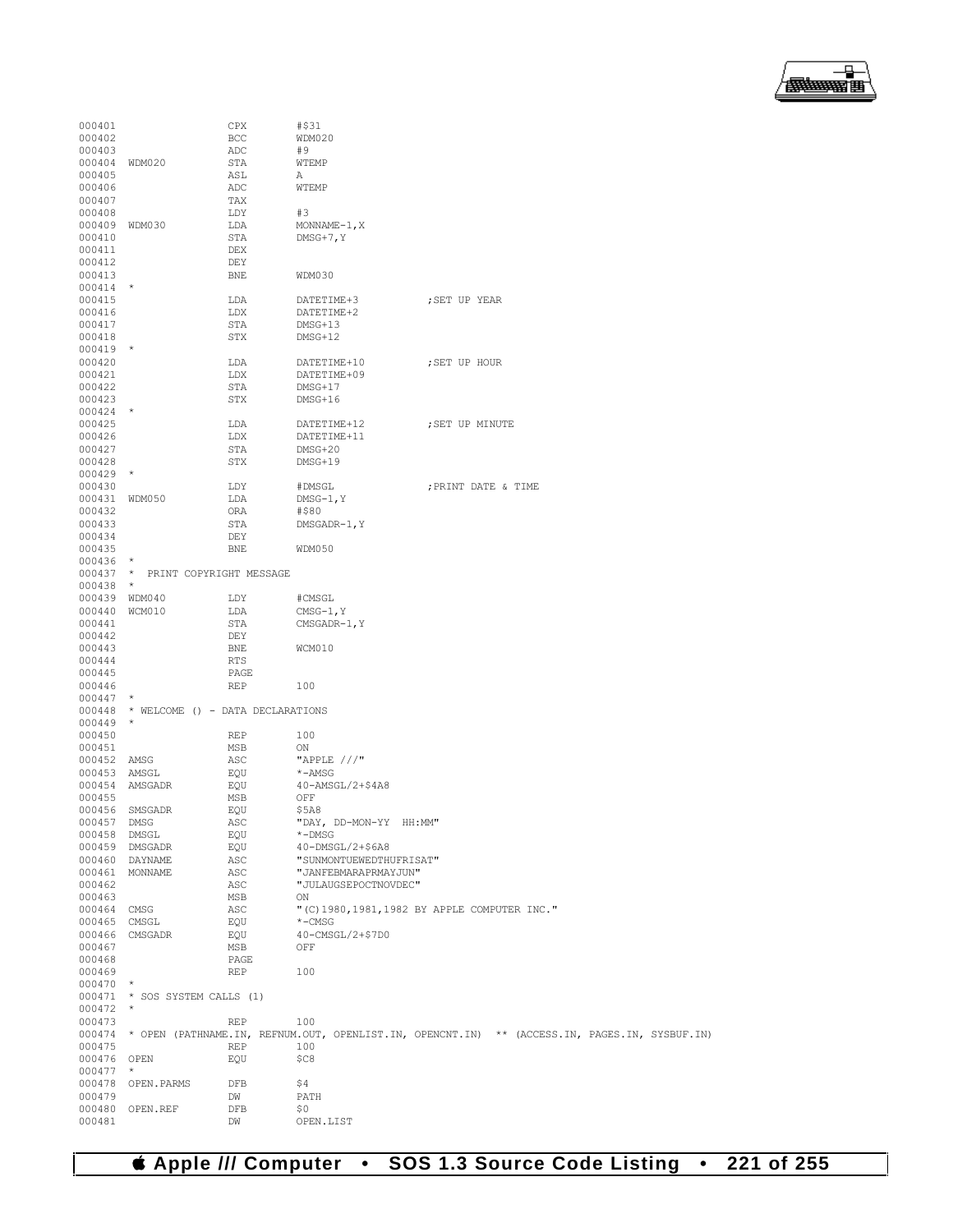

| 000482        |                               | DFB        | \$4                                                           |                                                                                      |
|---------------|-------------------------------|------------|---------------------------------------------------------------|--------------------------------------------------------------------------------------|
| 000483        | OPEN.LIST                     | DFB        | \$0, \$4                                                      | ; PAGES: $=4$                                                                        |
| 000484        |                               | DW         | SYSBUF.P                                                      |                                                                                      |
| 000485 PATH   |                               | DS         | \$40                                                          | ; PATHNAME BUFFER                                                                    |
| 000486        | I.LABEL                       | ASC        | "SOS NTRP"                                                    | ; FILE LABELS                                                                        |
| 000487        | D.LABEL                       | ASC        | "SOS DRVR"                                                    |                                                                                      |
| 000488        |                               | <b>REP</b> | 100                                                           |                                                                                      |
|               |                               |            | 000489 * READ (REFNUM.IN, BUFFER.IN, BYTES.IN, BYTESREAD.OUT) |                                                                                      |
| 000490        |                               | <b>REP</b> | 100                                                           |                                                                                      |
| 000491 READ   |                               | EQU        | \$CA                                                          |                                                                                      |
| $000492$ *    |                               |            |                                                               |                                                                                      |
|               | 000493 READ. PARMS            | DFB        | \$4                                                           |                                                                                      |
|               | 000494 READ.REF               | DFB        | \$0                                                           |                                                                                      |
|               | 000495 READ.BUF               | DW         | RDBUF.P                                                       |                                                                                      |
|               | 000496 READ.BYT               | DW         |                                                               |                                                                                      |
|               |                               |            | \$FFFF-FILE+1<br>\$0                                          |                                                                                      |
| 000497        | READ.BYTRD                    | DW         |                                                               |                                                                                      |
| 000498        |                               | <b>REP</b> | 100                                                           |                                                                                      |
|               | 000499 * CLOSE (REFNUM.IN)    |            |                                                               |                                                                                      |
| 000500        |                               | REP        | 100                                                           |                                                                                      |
| 000501 CLOSE  |                               | EQU        | \$CC                                                          |                                                                                      |
| 000502        | $\star$                       |            |                                                               |                                                                                      |
|               | 000503 CLOSE. PARMS           | DFB        | \$1                                                           |                                                                                      |
| 000504        | CLOSE.REF                     | DFB        | \$0                                                           |                                                                                      |
| 000505        |                               | REP        | 100                                                           |                                                                                      |
|               |                               |            |                                                               | 000506 * FIND.SEG (SRCHMODE.IN, PAGES.IN, SEGID.IN, BASE.OUT, LIMIT.OUT, SEGNUM.OUT) |
| 000507        |                               | <b>REP</b> | 100                                                           |                                                                                      |
|               | 000508 FINDSEG                | EQU        | \$41                                                          |                                                                                      |
| $000509$ *    |                               |            |                                                               |                                                                                      |
|               | 000510 SEGMENT1               | DFB        | \$6                                                           | ; FIND.SEG(SRCHMODE, SEGID, PAGECT, BASE, LIMIT, SEGNUM)                             |
| 000511        | SEGSRCH                       | DFB        | \$0, \$3                                                      |                                                                                      |
| 000512        | SEGPGCNT                      | DW         | \$0000                                                        |                                                                                      |
| 000513        |                               | DW         | \$0                                                           |                                                                                      |
| 000514        |                               | DW         | \$0                                                           |                                                                                      |
| 000515        |                               | DFB        | \$0                                                           |                                                                                      |
| 000516        |                               | PAGE       |                                                               |                                                                                      |
| 000517        |                               | REP        | 100                                                           |                                                                                      |
| $000518$ *    |                               |            |                                                               |                                                                                      |
|               | 000519 * SOS SYSTEM CALLS (2) |            |                                                               |                                                                                      |
| $000520$ *    |                               |            |                                                               |                                                                                      |
|               |                               |            |                                                               |                                                                                      |
|               |                               |            |                                                               |                                                                                      |
| 000521        |                               | REP        | 100                                                           |                                                                                      |
| 000522        |                               | <b>REP</b> | 100                                                           |                                                                                      |
| 000523        |                               |            | * REQUEST.SEG (BASE.IN, LIMIT.IN, SEGID.IN, SEGNUM.OUT)       |                                                                                      |
| 000524        |                               | <b>REP</b> | 100                                                           |                                                                                      |
| 000525 REQSEG |                               | EQU        | \$40                                                          |                                                                                      |
| 000526        | $\star$                       |            |                                                               |                                                                                      |
| 000527        | SEGMENT                       | DFB        | \$4                                                           | ; REQUEST SEG PARM LIST                                                              |
| 000528        | SEGBASE                       | DFB        | SF, \$0                                                       |                                                                                      |
| 000529        | SEGLIM                        | DFB        | SF, S1D                                                       |                                                                                      |
| 000530        | SEGID                         | DFB        | \$0, \$0                                                      |                                                                                      |
| 000531        |                               | <b>REP</b> | 100                                                           |                                                                                      |
| 000532        | * SET. PREFIX (PREFIXPATH.IN) |            |                                                               |                                                                                      |
| 000533        |                               | REP        | 100                                                           |                                                                                      |
| 000534        | SETPREFIX                     | EQU        | \$C6                                                          |                                                                                      |
| 000535        | PREFX.PARMS                   | DFB        | \$1                                                           |                                                                                      |
| 000536        |                               | DW         | PREFX.PATH                                                    |                                                                                      |
|               | 000537 PREFX.PATH             | DFB        | \$3                                                           |                                                                                      |
| 000538        |                               | ASC        | $'$ . D $1'$                                                  |                                                                                      |
| 000539        |                               | REP        | 100                                                           |                                                                                      |
|               | 000540 * GETTIME (TIME.OUT)   |            |                                                               |                                                                                      |
| 000541        |                               | <b>REP</b> | 100                                                           |                                                                                      |
|               | 000542 GETTIME                | EQU        | \$63                                                          |                                                                                      |
| $000543$ *    |                               |            |                                                               |                                                                                      |
|               | 000544 DTPARMS                | DFB        | $\mathbf{1}$                                                  |                                                                                      |
| 000545        |                               | DW         | DATETIME                                                      |                                                                                      |
|               | 000546 DATETIME               | ASC        | "YYYYMMDDWHHMMSSMMM"                                          |                                                                                      |
| 000547        |                               | PAGE       |                                                               |                                                                                      |
| 000548        |                               | REP        | 100                                                           |                                                                                      |
| $000549$ *    |                               |            |                                                               |                                                                                      |
|               | 000550 * END OF SOSLDR CODE   |            |                                                               |                                                                                      |
| $000551$ *    |                               |            |                                                               |                                                                                      |
|               |                               |            |                                                               |                                                                                      |
| 000552        |                               | <b>REP</b> | 100                                                           |                                                                                      |
| 000553 SLOP   |                               | EQU        | $>$ $SF8-$ *                                                  |                                                                                      |
| 000554        |                               | DS         | SLOP                                                          |                                                                                      |
|               | 000555 INITMODULE             | DS         | \$200<br>$\star$                                              | ; ! KERNEL'S INIT MODULE RESIDES HERE !                                              |
| 000556 LDREND |                               | EQU        |                                                               |                                                                                      |
| 000557 FILE   |                               | EQU        | $* - $2000 + $400$                                            |                                                                                      |
| 000558        |                               | <b>REP</b> | 100                                                           |                                                                                      |
|               | 000559 * SOS INTERPRETER FILE |            |                                                               |                                                                                      |
| 000560        |                               | <b>REP</b> | 100                                                           |                                                                                      |
| 000561 I.FILE | 000562 I.HDR.CNT              | EQU<br>EOU | FILE<br>I.FILE+\$8                                            |                                                                                      |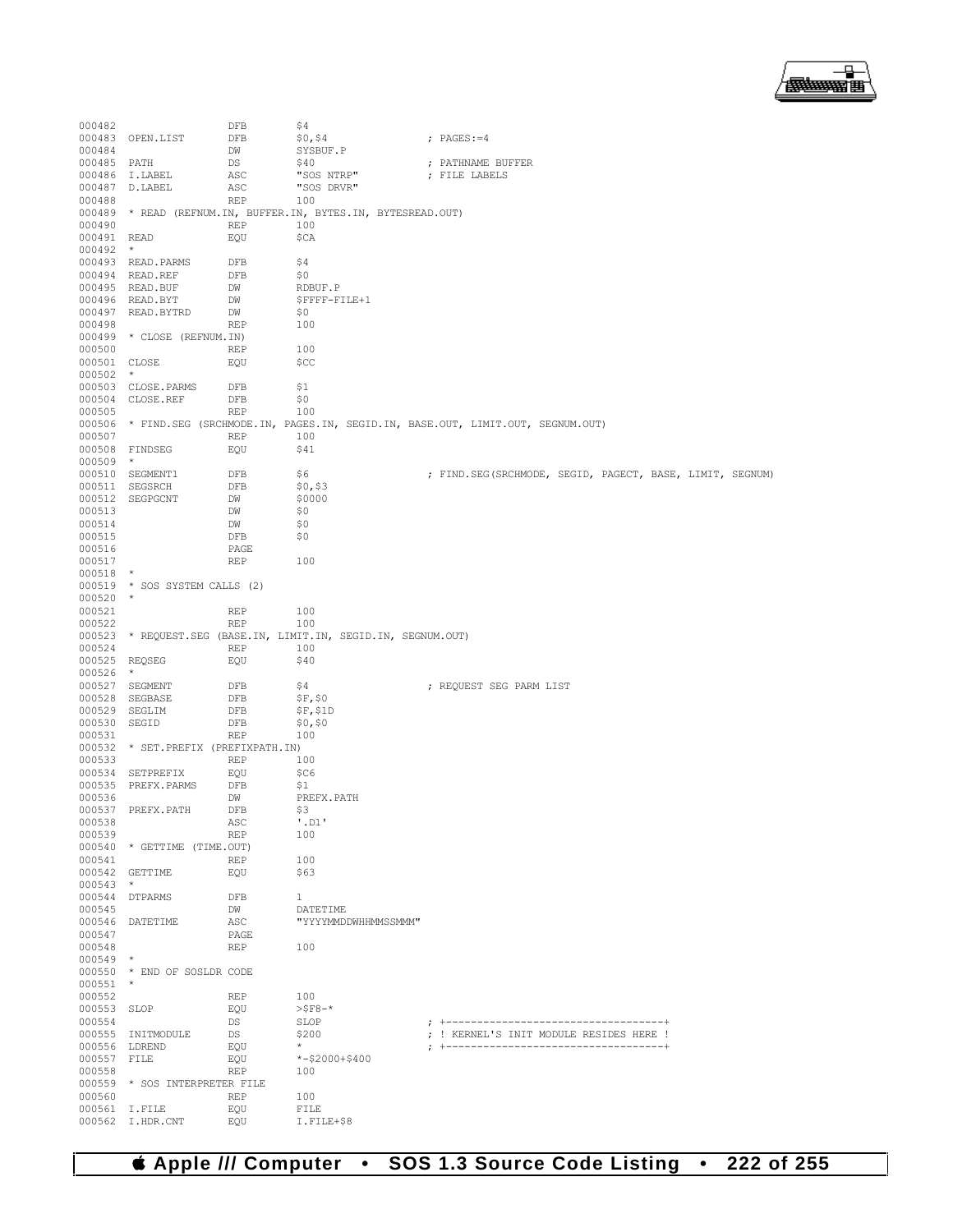

| 000563 |                   | <b>REP</b>    | 100                                                       |  |                                   |  |  |
|--------|-------------------|---------------|-----------------------------------------------------------|--|-----------------------------------|--|--|
| 000564 | * SOS DRIVER FILE |               |                                                           |  |                                   |  |  |
| 000565 |                   | <b>REP</b>    | 100                                                       |  |                                   |  |  |
| 000566 | D.FILE            | EOU           | <b>FILE</b>                                               |  |                                   |  |  |
| 000567 | D.HDR.CNT         | EOU           | D.FILE+\$8                                                |  |                                   |  |  |
| 000568 | D. DRIVES         | EOU           | D.HDR.CNT+\$2                                             |  |                                   |  |  |
| 000569 | D. CHRSET         | EOU           | D.DRIVES+\$2+\$10                                         |  |                                   |  |  |
| 000570 | D.KYBD            | EOU           | D. CHRSET+\$10+\$400                                      |  |                                   |  |  |
| 000571 |                   | <b>REP</b>    | 100                                                       |  |                                   |  |  |
| 000572 |                   |               |                                                           |  |                                   |  |  |
| 000573 |                   | <b>LST</b>    | ON                                                        |  |                                   |  |  |
| 000574 | ZZEND             | EOU           | $\star$                                                   |  |                                   |  |  |
| 000575 | $ZZ$ LEN          | EOU           | ZZEND-ZZORG                                               |  |                                   |  |  |
| 000576 | $\star$           |               |                                                           |  |                                   |  |  |
| 000577 | NF.               | ZZLEN-LENLODR |                                                           |  |                                   |  |  |
| 000578 |                   | FAIL          | 2, "SOSORG                                                |  | FILE IS INCORRECT FOR SOS LOADER" |  |  |
| 000579 |                   | FIN           |                                                           |  |                                   |  |  |
| 000580 | $\star$           |               |                                                           |  |                                   |  |  |
| 000581 |                   |               |                                                           |  |                                   |  |  |
| 000582 |                   |               |                                                           |  |                                   |  |  |
| 000583 |                   |               | * END OF APPLE /// SOS 1.3 SOURCE CODE FILE: SOSLDR.F.SRC |  |                                   |  |  |
| 000584 |                   |               |                                                           |  |                                   |  |  |
| 000585 |                   |               |                                                           |  |                                   |  |  |

End of File -- Lines: 585 Characters: 15585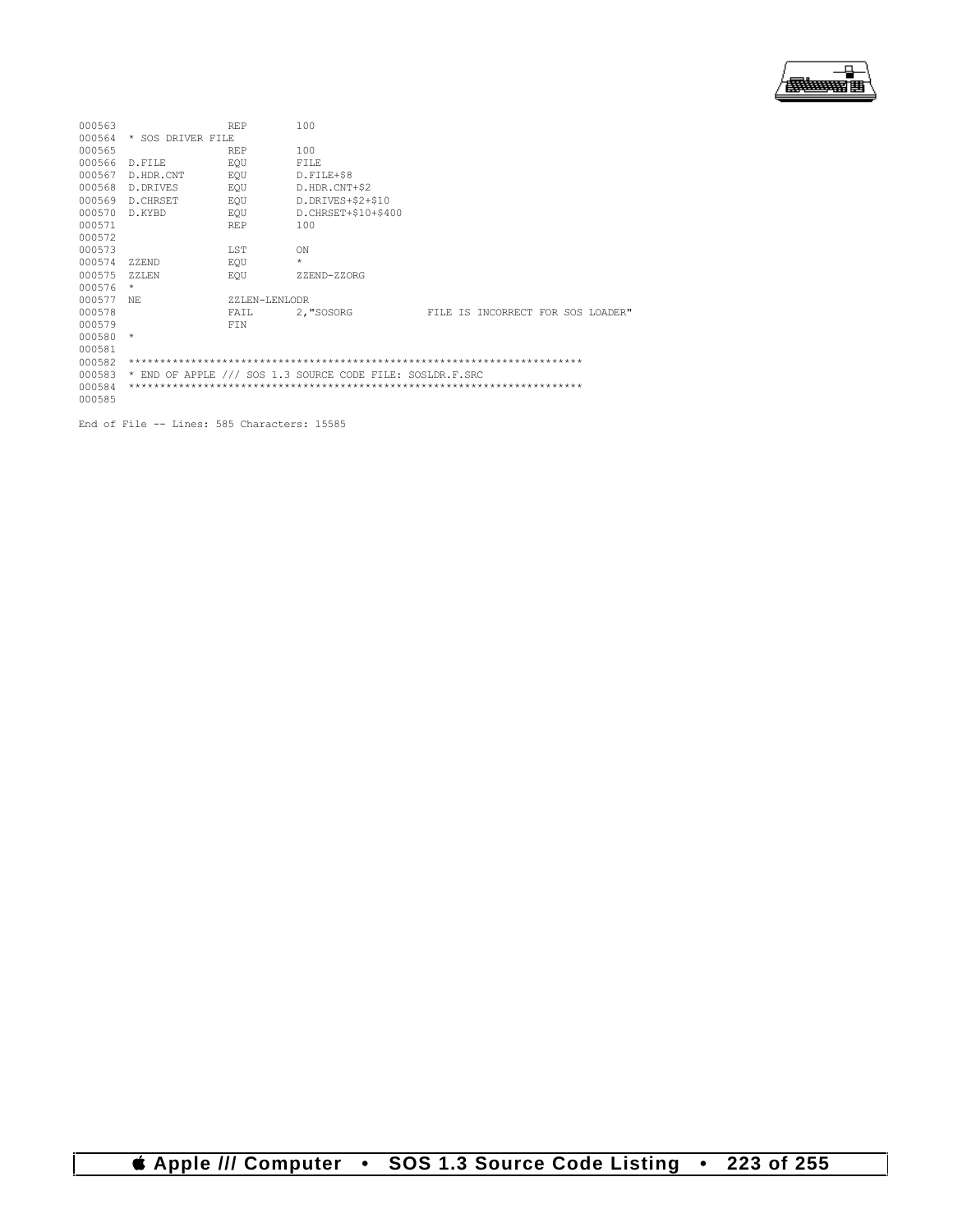

|                            |         | FILE: "SOS. SOSLDR. SRC. TEXT"                            |                                 |                     |                   |   |                                                           |                                                                                                    |
|----------------------------|---------|-----------------------------------------------------------|---------------------------------|---------------------|-------------------|---|-----------------------------------------------------------|----------------------------------------------------------------------------------------------------|
|                            |         | =====================================                     |                                 |                     |                   |   |                                                           |                                                                                                    |
|                            |         |                                                           |                                 |                     |                   |   |                                                           |                                                                                                    |
|                            |         | 000002 * APPLE /// SOS 1.3 SOURCE CODE FILE: SOSLDR.SRC   |                                 |                     |                   |   |                                                           |                                                                                                    |
|                            |         |                                                           |                                 |                     |                   |   |                                                           |                                                                                                    |
|                            |         |                                                           |                                 |                     |                   |   |                                                           | 000004 * ASSEMBLER: APPLE ] [ 6502 ASSEMBLER from APPLE COMPUTER TOOLKIT                           |
| 000005                     |         |                                                           |                                 |                     |                   |   |                                                           |                                                                                                    |
| 000006                     |         |                                                           | SBTL.                           |                     |                   |   | "SOS 1.1 SOS LOADER"                                      |                                                                                                    |
| 000007                     |         |                                                           | REL                             |                     |                   |   |                                                           |                                                                                                    |
| 000008                     |         | 000009 ZZORG                                              | ORG<br>EQU                      |                     | \$1E00<br>$\star$ |   |                                                           |                                                                                                    |
| 000010                     |         |                                                           | MSB                             |                     | OFF               |   |                                                           |                                                                                                    |
| 000011                     |         |                                                           | REP                             |                     | 100               |   |                                                           |                                                                                                    |
| $000012$ *                 |         |                                                           |                                 |                     |                   |   | COPYRIGHT (C) APPLE COMPUTER INC. 1980                    |                                                                                                    |
| $000013$ *                 |         |                                                           |                                 | ALL RIGHTS RESERVED |                   |   |                                                           |                                                                                                    |
| 000014                     |         |                                                           | REP                             |                     | 100               |   |                                                           |                                                                                                    |
| $000015$ *                 |         |                                                           |                                 |                     |                   |   |                                                           |                                                                                                    |
| $000016$ *                 |         |                                                           | SOS KERNEL LOAD & MEMORY POINTS |                     |                   |   |                                                           |                                                                                                    |
| $000017$ *                 |         |                                                           |                                 |                     |                   |   | 000018 * MODULE START END I/O ROM SOS BLOAD SIZE          |                                                                                                    |
|                            |         |                                                           |                                 |                     |                   |   |                                                           |                                                                                                    |
|                            |         | 000020 * SOSLDR                                           | 1E00 - 28F7                     |                     |                   |   |                                                           | 0CF8                                                                                               |
|                            |         | 000021 * INIT 28F8 - 2AA9<br>000022 * SYSGLOB 18FC - 1A03 |                                 |                     |                   |   | 2000<br>2AF8                                              | [01B2]                                                                                             |
|                            |         |                                                           |                                 |                     |                   |   | 2CF8                                                      |                                                                                                    |
| $000023$ *                 |         |                                                           |                                 |                     |                   |   |                                                           |                                                                                                    |
| $000024$ *                 |         | BFM. INIT2 + BITMAPS                                      |                                 |                     |                   |   |                                                           |                                                                                                    |
| 000025                     | $\star$ |                                                           | B800 - BBFF                     |                     |                   |   | 2E00                                                      | 03FF                                                                                               |
| 000026 * BFM<br>$000027$ * |         | <patch> DE63 - DE6A</patch>                               | $BC00 - DE62$                   |                     |                   |   | 3200<br>5463                                              | 2263<br>0008                                                                                       |
| 000028                     | $\star$ |                                                           |                                 |                     |                   |   |                                                           |                                                                                                    |
|                            |         | 000029 * OPRMSG                                           | $DE6B - E48A$                   |                     | X                 |   | 546B                                                      | 015A                                                                                               |
| $000030 * IPL$             |         |                                                           | $DFC5 - E48F$                   |                     |                   |   | X X 55C5                                                  | 04CB                                                                                               |
| $000031$ *                 |         | UMGR                                                      | E490 - E89D                     |                     | X                 | X | 5A8B                                                      | 040E                                                                                               |
| 000032                     | $\star$ |                                                           |                                 |                     |                   |   |                                                           |                                                                                                    |
|                            |         | 000033 * DISK3                                            | E899 - EE03                     |                     | X —               | X | 5E99                                                      | 056B                                                                                               |
| $000034$ *                 |         | SYSERR                                                    | $EE04 - EED8$                   |                     | X                 |   | 64D9                                                      | 00D5                                                                                               |
| $000035$ *<br>000036       | $\star$ | DEVMGR                                                    | EED9 - F05D                     |                     |                   |   | 64D9                                                      | 0185                                                                                               |
|                            |         | 000037 * SCMGR                                            | $F05E - F2F3$                   |                     |                   |   | 665E                                                      | 0296                                                                                               |
| $000038$ *                 |         | FMGR                                                      | F2F4 - F354                     |                     |                   |   | 68F4                                                      | 0061                                                                                               |
| $000039$ *                 |         | CFMGGR                                                    | $F355 - F551$                   |                     |                   |   | 6955                                                      | 01FD                                                                                               |
| $000040$ *                 |         |                                                           |                                 |                     |                   |   |                                                           |                                                                                                    |
|                            |         | 000041 * BUFMGR                                           | F552 - F86D                     |                     |                   |   | 6B52                                                      | 031C                                                                                               |
|                            |         | 000042 * MEMMGR                                           | F86E - FFBE                     |                     |                   |   | 6E 6E                                                     | 0751                                                                                               |
|                            |         | 000043 * <end></end>                                      | FFBE                            |                     |                   |   |                                                           |                                                                                                    |
| $000044$ *<br>000045       |         |                                                           | <b>REP</b>                      |                     | 100               |   |                                                           |                                                                                                    |
|                            |         | $000046$ * SOS LOADER (VERSION = 1.10                     |                                 |                     | $\rightarrow$     |   |                                                           |                                                                                                    |
| $000047$ *                 |         |                                                           | $(DATE = 8/04/81)$              |                     |                   |   |                                                           |                                                                                                    |
| $000048$ *                 |         |                                                           |                                 |                     |                   |   |                                                           |                                                                                                    |
|                            |         | 000049 * SOURCE FILES: SOSLDR.SRC,                        |                                 |                     |                   |   |                                                           | SOSLDR.A.SRC, SOSLDR.B.SRC, SOSLDR.C.SRC,                                                          |
| $000050$ *                 |         |                                                           |                                 |                     |                   |   |                                                           | SOSLDR.D.SRC, SOSLDR.E.SRC, SOSLDR.F.SRC                                                           |
| 000051                     |         |                                                           |                                 |                     |                   |   |                                                           |                                                                                                    |
|                            |         | 000052 * FUNCTION:                                        |                                 |                     |                   |   |                                                           | 000053 * MOVES AND INITIALIZES SOS KERNEL, READS INTERPRETER FROM DISK, READS CHARACTER SET TABLE, |
| $000054$ *                 |         |                                                           |                                 |                     |                   |   |                                                           | KEYBOARD TABLE AND DRIVERS FROM DISK, INITIALIZES ALL DRIVERS AND THEN JUMPS TO INTERPRETER        |
| $000055$ *                 |         | ENTRY POINT.                                              |                                 |                     |                   |   |                                                           |                                                                                                    |
| 000056 *                   |         |                                                           |                                 |                     |                   |   |                                                           |                                                                                                    |
|                            |         | 000057 * CALLED BY:                                       |                                 |                     |                   |   |                                                           |                                                                                                    |
| $000058$ *                 |         |                                                           |                                 |                     |                   |   | SOSBOOT 7.0 WITH KERNEL FILE LOADED AT \$I:1E00.9FFF(MAX) |                                                                                                    |
| $000059$ *                 |         |                                                           |                                 |                     |                   |   | WHERE: \$I=INTERPRETER BANK (HIGHEST BANK IN SYSTEM)      |                                                                                                    |
| $000060$ *                 |         |                                                           |                                 |                     |                   |   |                                                           |                                                                                                    |
| $000062$ *                 |         | 000061 * CALLS:                                           |                                 |                     |                   |   |                                                           |                                                                                                    |
| $000063$ *                 |         |                                                           |                                 |                     |                   |   | INTERPRETER ENTRY POINT (FIRST BYTE OF INTERPRETER CODE)  |                                                                                                    |
|                            |         | 000064 * DOCUMENTS:                                       |                                 |                     |                   |   |                                                           |                                                                                                    |
| $000065$ *                 |         |                                                           | SOS ERS APPENDICES - XX/XX/81   |                     |                   |   |                                                           |                                                                                                    |
| 000066 *                   |         |                                                           |                                 |                     |                   |   | APPLE III I/O SYSTEM PROGRAMMERS GUIDE - DEC-15-80        |                                                                                                    |
| $000067$ *                 |         |                                                           |                                 |                     |                   |   |                                                           |                                                                                                    |
|                            |         | 000068 * CONSTRAINTS:                                     |                                 |                     |                   |   |                                                           |                                                                                                    |
| $000069$ *                 |         |                                                           |                                 |                     |                   |   |                                                           | INTERPRETER FILE: READ INTO BANK 0 BEGINNING AT \$80:LDREND+\$400 (=BUFSIZE).                      |
| $000070$ *                 |         |                                                           |                                 |                     |                   |   |                                                           | INTERPRETER CODE DOES NOT CONTAIN RELOCATION INFORMATION.                                          |
| $000071$ *<br>$000072$ *   |         |                                                           |                                 |                     |                   |   | $MAX = 38K ( $I:2000B7FF)$                                |                                                                                                    |
| $000073$ *                 |         |                                                           |                                 |                     |                   |   | $MIN = .25K ($I:B700. .B7FF)$                             |                                                                                                    |
| $000074$ *                 |         |                                                           |                                 |                     |                   |   |                                                           | DRIVER FILE: READ INTO BANK 0 BEGINNING AT \$80:LDREND+\$400 (=BUFSIZE).                           |
| 000075 *                   |         |                                                           |                                 |                     |                   |   |                                                           | DRIVER MODULES ARE RELOCATED AND MOVED TO THE HIGHEST AVAILABLE 32K BANK USING                     |
| 000076 *                   |         |                                                           |                                 |                     |                   |   |                                                           | A "FIRST FIT" ALGORITHM. MODULES ARE REMOVED FROM THE FILE BEGINNING AT THE BACK                   |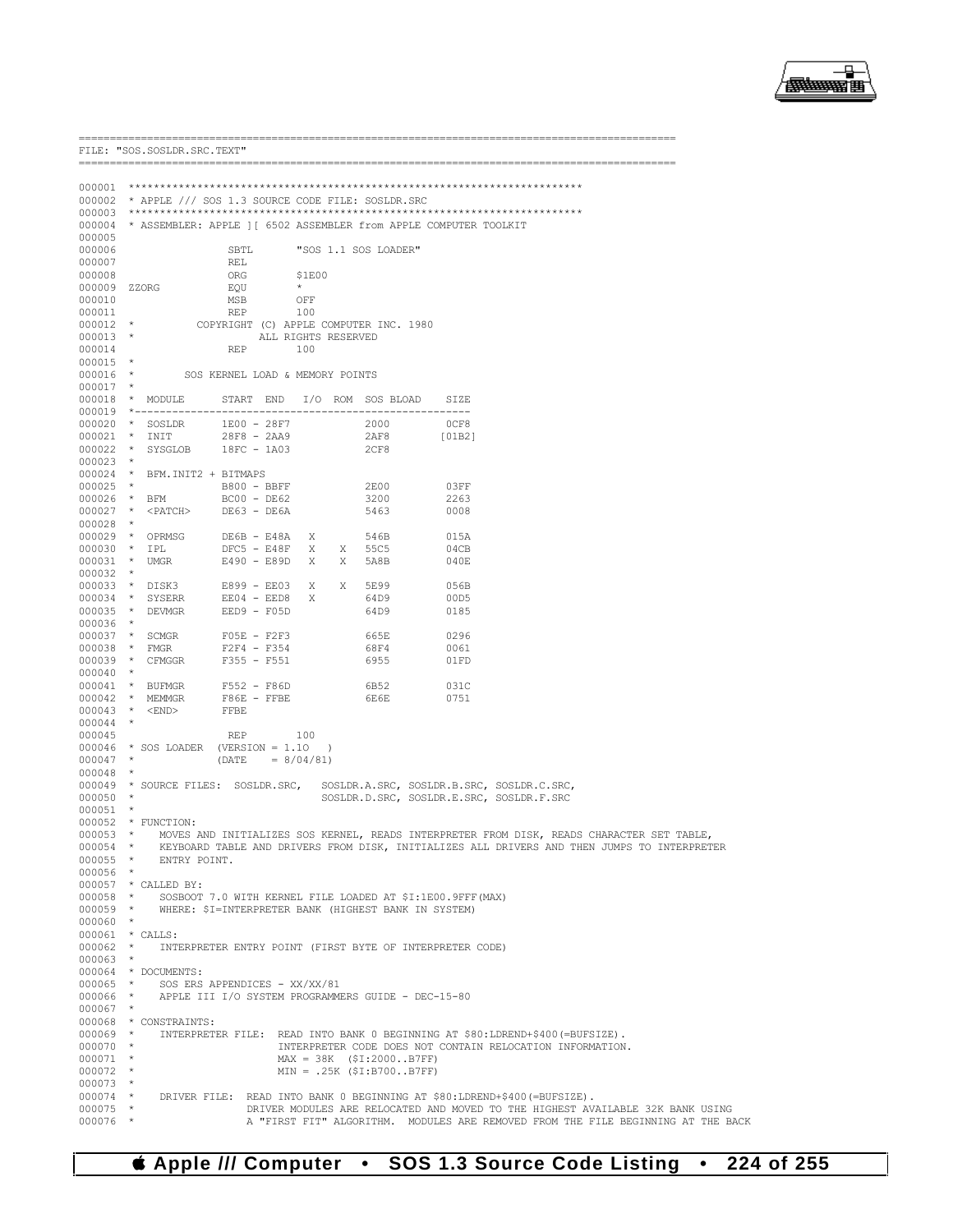

| $000077$ * |            |                                                                                         |            |     |                      |  |  |                                                                       |  |            | AND WORKING TOWARD THE FRONT. A DRIVER MODULE CANNOT SPAN A BANK BOUNDARY. |  |
|------------|------------|-----------------------------------------------------------------------------------------|------------|-----|----------------------|--|--|-----------------------------------------------------------------------|--|------------|----------------------------------------------------------------------------|--|
| 000078 *   |            |                                                                                         |            |     |                      |  |  |                                                                       |  |            |                                                                            |  |
| $000079$ * |            |                                                                                         |            |     |                      |  |  | DRIVER FILE: MAX = 60K (APPROX) DRIVER MODULE: MAX = 32K-1            |  |            |                                                                            |  |
| $000080$ * |            |                                                                                         |            |     | $MIN = .25K$         |  |  |                                                                       |  | MIN < .25K |                                                                            |  |
| 000081     | $\star$    |                                                                                         |            |     |                      |  |  |                                                                       |  |            |                                                                            |  |
| 000082     | $\star$    |                                                                                         |            |     |                      |  |  |                                                                       |  |            |                                                                            |  |
|            |            | 000083 * DATA STRUCTURES:                                                               |            |     |                      |  |  |                                                                       |  |            |                                                                            |  |
| 000084 *   |            | SOS.KERNEL FILE FORMAT                                                                  |            |     |                      |  |  |                                                                       |  |            |                                                                            |  |
| $000085$ * |            | SOS.INTERP FILE FORMAT                                                                  |            |     |                      |  |  |                                                                       |  |            |                                                                            |  |
| 000086 *   |            | SOS. DRIVER FILE FORMAT                                                                 |            |     |                      |  |  |                                                                       |  |            |                                                                            |  |
| $000087$ * |            |                                                                                         |            |     |                      |  |  |                                                                       |  |            |                                                                            |  |
| 000088     |            |                                                                                         | <b>REP</b> | 100 |                      |  |  |                                                                       |  |            |                                                                            |  |
| 000089     |            |                                                                                         | PAGE       |     |                      |  |  |                                                                       |  |            |                                                                            |  |
| 000090     |            |                                                                                         | <b>REP</b> | 100 |                      |  |  |                                                                       |  |            |                                                                            |  |
| 000091     | $\star$    |                                                                                         |            |     |                      |  |  |                                                                       |  |            |                                                                            |  |
| 000092     |            | * NOTATION:                                                                             |            |     |                      |  |  |                                                                       |  |            |                                                                            |  |
| 000093     | $^{\star}$ |                                                                                         |            |     |                      |  |  |                                                                       |  |            |                                                                            |  |
| $000094$ * |            | A, X, Y                                                                                 |            |     | $::= 6502$ REGISTERS |  |  |                                                                       |  |            |                                                                            |  |
| $000095$ * |            |                                                                                         |            |     |                      |  |  |                                                                       |  |            |                                                                            |  |
| $000096$ * |            | $C$ , OV                                                                                |            |     |                      |  |  | ::= CARRY, OVERFLOW FLAGS IN 6502 STATUS (P) REGISTER                 |  |            |                                                                            |  |
| $000097$ * |            | E, Z, B                                                                                 |            |     |                      |  |  | ::= ENVIRONMENT, ZERO PAGE, BANK REGISTERS (SYSTEM CONTROL REGISTERS) |  |            |                                                                            |  |
| 000098 *   |            |                                                                                         |            |     |                      |  |  |                                                                       |  |            |                                                                            |  |
| $000099$ * |            | (1.I.S.R:W.P.R.R) ::= ENVIRONMENT REGISTER FLAGS. FROM LEFT TO RIGHT BITS 70            |            |     |                      |  |  |                                                                       |  |            |                                                                            |  |
| $000100$ * |            |                                                                                         |            |     |                      |  |  | (1MHZ, I/O ENABLE, SCREEN ENABLE, RESET ENABLE,                       |  |            |                                                                            |  |
| $000101$ * |            |                                                                                         |            |     |                      |  |  | WRITE PROTECT, PRIMARY STACK, ROM1, ROM ENABLE)                       |  |            |                                                                            |  |
| $000102$ * |            |                                                                                         |            |     |                      |  |  |                                                                       |  |            |                                                                            |  |
| $000103$ * |            | "POSITIVE LOGIC" ::= ALL LOGIC USED IS POSITIVE LOGIC. FOR EXAMPLE, C="NO DRIVERS LEFT" |            |     |                      |  |  |                                                                       |  |            |                                                                            |  |
| $000104$ * |            |                                                                                         |            |     |                      |  |  |                                                                       |  |            | INDICATES THAT NO DRIVERS ARE LEFT WHEN CARRY = SET, AND THAT ONE OR       |  |
| $000105$ * |            |                                                                                         |            |     |                      |  |  | MORE DRIVERS ARE LEFT WHEN CARRY = CLEAR.                             |  |            |                                                                            |  |
| $000106$ * |            |                                                                                         |            |     |                      |  |  |                                                                       |  |            |                                                                            |  |
| $000107$ * |            | TRUE, FALSE ::= TRUE = SET = ON, WHILE FALSE = CLEAR = OFF.                             |            |     |                      |  |  |                                                                       |  |            |                                                                            |  |
| $000108$ * |            |                                                                                         |            |     |                      |  |  |                                                                       |  |            |                                                                            |  |
| 000109     |            |                                                                                         | <b>REP</b> | 100 |                      |  |  |                                                                       |  |            |                                                                            |  |
| $000110$ * |            |                                                                                         |            |     |                      |  |  |                                                                       |  |            |                                                                            |  |
|            |            | 000111 * ABBREVIATIONS:                                                                 |            |     |                      |  |  |                                                                       |  |            |                                                                            |  |
| 000112     | $\star$    |                                                                                         |            |     |                      |  |  |                                                                       |  |            |                                                                            |  |
| $000113$ * |            | DIB.                                                                                    |            |     |                      |  |  |                                                                       |  |            | ::= DEVICE INFORMATION BLOCK. DEFINES A UNIQUE DEVICE THAT CAN BE LINKED   |  |
| 000114 *   |            |                                                                                         |            |     |                      |  |  |                                                                       |  |            | INTO THE SYSTEM DEVICE TABLE. EACH DRIVER MODULE CONTAINS ONE OR MORE      |  |
| $000115$ * |            |                                                                                         |            |     |                      |  |  | DIBS (DEVICES) EACH OF WHICH CAN BE "ACTIVE" OR "INACTIVE".           |  |            |                                                                            |  |
| $000116$ * |            |                                                                                         |            |     |                      |  |  |                                                                       |  |            |                                                                            |  |
| $000117$ * |            |                                                                                         |            |     |                      |  |  |                                                                       |  |            |                                                                            |  |
| 000118     | $\star$    | ADIB                                                                                    |            |     | ::= "ACTIVE DIB"     |  |  |                                                                       |  |            |                                                                            |  |
|            |            |                                                                                         |            |     |                      |  |  |                                                                       |  |            |                                                                            |  |
| $000119$ * |            | <varname>.P</varname>                                                                   |            |     |                      |  |  | ::= POINTER. A 3 BYTE ZERO PAGE POINTER. DON'T FORGET THE X BYTE!     |  |            |                                                                            |  |
| $000120$ * |            |                                                                                         |            |     |                      |  |  |                                                                       |  |            |                                                                            |  |
| $000121$ * |            | SDT                                                                                     |            |     |                      |  |  |                                                                       |  |            | ::= SYSTEM DEVICE TABLE. CONTAINS THE ENTRY POINT AND DIB ADDRESS OF EACH  |  |
| $000122$ * |            |                                                                                         |            |     |                      |  |  | DEVICE CONFIGURED INTO THE SYSTEM, (USED BY THE DEVICE MANAGER).      |  |            |                                                                            |  |
| 000123     |            |                                                                                         | <b>REP</b> | 100 |                      |  |  |                                                                       |  |            |                                                                            |  |
| 000124     |            |                                                                                         |            |     |                      |  |  |                                                                       |  |            |                                                                            |  |
| 000125     |            |                                                                                         | CHN        |     | SOSLDR.A.SRC         |  |  |                                                                       |  |            |                                                                            |  |
| 000126     |            |                                                                                         |            |     |                      |  |  |                                                                       |  |            |                                                                            |  |
|            |            |                                                                                         |            |     |                      |  |  |                                                                       |  |            |                                                                            |  |
|            |            | $000128$ * END OF APPLE /// SOS 1.3 SOURCE CODE FILE: SOSLDR.SRC                        |            |     |                      |  |  |                                                                       |  |            |                                                                            |  |
| 000129     |            |                                                                                         |            |     |                      |  |  |                                                                       |  |            |                                                                            |  |
| 000130     |            |                                                                                         |            |     |                      |  |  |                                                                       |  |            |                                                                            |  |
| 000131     |            |                                                                                         |            |     |                      |  |  |                                                                       |  |            |                                                                            |  |

End of File -- Lines: 131 Characters: 4487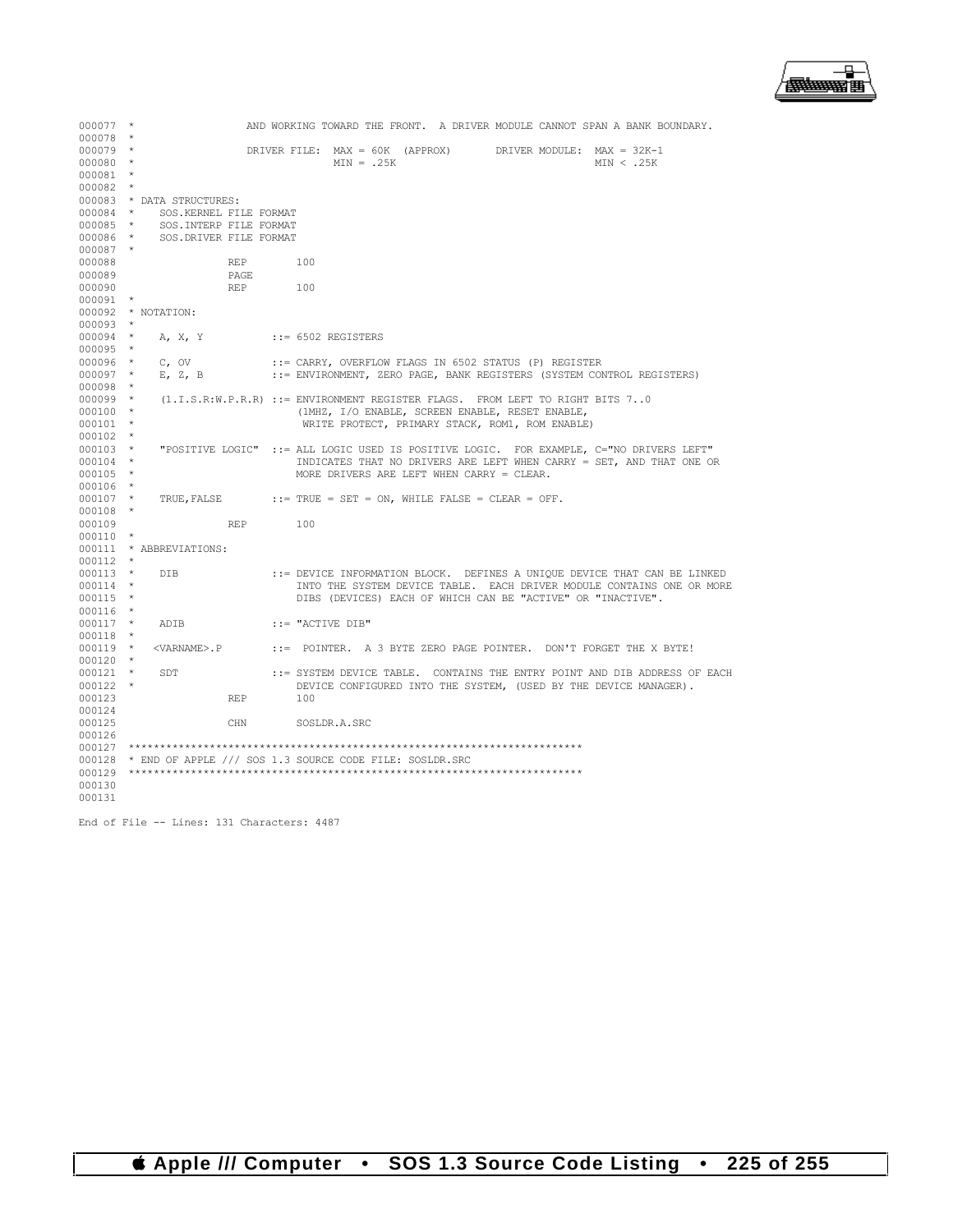

----------------------

|                  | FILE: "SOS. SOSORG. TEXT"                     |                     |                                                                          |                                                                              |
|------------------|-----------------------------------------------|---------------------|--------------------------------------------------------------------------|------------------------------------------------------------------------------|
| 000001           |                                               |                     |                                                                          |                                                                              |
| 000002           |                                               |                     | * APPLE /// SOS 1.3 SOURCE CODE FILE: SOSORG                             |                                                                              |
|                  |                                               |                     |                                                                          |                                                                              |
|                  |                                               |                     | 000004 * ASSEMBLER: APPLE ] [ 6502 ASSEMBLER from APPLE COMPUTER TOOLKIT |                                                                              |
| 000005           |                                               |                     |                                                                          |                                                                              |
| 000006           |                                               | <b>REP</b>          | 100                                                                      |                                                                              |
| 000008           | 000007 * SOS KERNEL MODULE ORIGINS<br>ORGLODR | EOU                 | \$1E00                                                                   | ; ORIGIN OF SOS LOADER                                                       |
|                  | 000009 ORGINIT                                | EQU                 | \$28F8                                                                   | ; ORIGIN OF INIT                                                             |
|                  | 000010 ORGGLOB                                | EQU                 | \$18FC                                                                   | ; ORIGIN OF SYSGLOB                                                          |
|                  | 000011 ORGBFMI                                | EQU                 | \$B800                                                                   | ; ORIGIN OF BFM. INIT2 & BITMAPS                                             |
|                  | 000012 ORGBFM                                 | EQU                 | \$BC00                                                                   | ; ORIGIN OF BFM                                                              |
|                  | 000013 ORGPATCH                               | EQU<br>EOU          | \$DE66                                                                   | ; ORIGIN OF PATCH AREA                                                       |
|                  | 000014 ORGOMSG<br>000015 ORGIPL               | EQU                 | SDE66<br>\$DFC0                                                          | ; ORIGIN OF OPRMSG<br>; ORIGIN OF IPL                                        |
|                  | 000016 ORGUMGR                                | EQU                 | \$E48B                                                                   | ; ORIGIN OF UMGR                                                             |
|                  | 000017 ORGDISK3                               | EOU                 | \$E899                                                                   | ; ORIGIN OF DISK3                                                            |
|                  | 000018 ORGSERR                                | EQU                 | \$EE04                                                                   | ; ORIGIN OF SYSERR                                                           |
|                  | 000019 ORGDMGR                                | EQU                 | \$EED9                                                                   | ; ORIGIN OF DEVMGR                                                           |
|                  | 000020 ORGSCMGR                               | EQU                 | \$F05E                                                                   | ; ORIGIN OF SCMGR                                                            |
|                  | 000021 ORGFMGR<br>000022 ORGCFM               | EQU<br>EQU          | \$F2F4<br>\$F355                                                         | ; ORIGIN OF FMGR<br>; ORIGIN OF CFMGR                                        |
|                  | 000023 ORGBUFMG                               | EOU                 | <b>\$F552</b>                                                            | ; ORIGIN OF BUFMGR                                                           |
|                  | 000024 ORGMEMMG                               | EQU                 | \$F86E                                                                   | ; ORIGIN OF MEMMGR                                                           |
| 000025 ORGEND    |                                               | EQU                 | SFFBF                                                                    | ; END MARKER                                                                 |
| 000026           |                                               | <b>REP</b>          | 100                                                                      |                                                                              |
|                  |                                               |                     |                                                                          | 000027 * LENGTH OF SOS MODULES -- THIS MUST AGREE WITH ZZLEN FOR EACH MODULE |
|                  | 000028 LENLODR<br>000029 LENINIT              | EQU<br>EOU          | ORGINIT-ORGLODR<br>\$01B2                                                | ; LENGTH OF SOS LOADER<br>; LENGTH OF INIT                                   |
|                  | 000030 LENBFMI                                | EQU                 | ORGBFM-ORGBFMI                                                           | ; LENGTH OF BFM. INIT2 & BITMAPS                                             |
|                  | 000031 LENBFM                                 | EQU                 | ORGPATCH-ORGBFM                                                          | ; LENGTH OF BFM                                                              |
|                  | 000032 LENPATCH                               | EOU                 | ORGOMSG-ORGPATCH                                                         | ; LENGTH OF PATCH AREA                                                       |
|                  | 000033 LENOMSG                                | EQU                 | ORGIPL-ORGOMSG                                                           | ; LENGTH OF OPRMSG                                                           |
|                  | 000034 LENIPL                                 | EQU                 | ORGUMGR-ORGIPL                                                           | ; LENGTH OF IPL                                                              |
|                  | 000035 LENUMGR<br>000036 LENDISK3             | EOU<br>EQU          | ORGDISK3-ORGUMGR<br>ORGSERR-ORGDISK3                                     | ; LENGTH OF UMGR<br>; LENGTH OF DISK3                                        |
|                  | 000037 LENSERR                                | EQU                 | ORGDMGR-ORGSERR                                                          | ; LENGTH OF SYSERR                                                           |
|                  | 000038 LENDMGR                                | EOU                 | ORGSCMGR-ORGDMGR                                                         | ; LENGTH OF DEVMGR                                                           |
|                  | 000039 LENSCMGR                               | EQU                 | ORGFMGR-ORGSCMGR                                                         | ; LENGTH OF SCMGR                                                            |
|                  | 000040 LENFMGR                                | EQU                 | ORGCFM-ORGFMGR                                                           | ; LENGTH OF FMGR                                                             |
| 000041           | LENCFM                                        | EQU                 | ORGBUFMG-ORGCFM                                                          | ; ORIGIN OF CFMGR                                                            |
|                  | 000042 LENBUFMG<br>000043 LENMEMMG            | EQU<br>EQU          | ORGMEMMG-ORGBUFMG<br>ORGEND-ORGMEMMG                                     | ; LENGTH OF BUFMGR<br>; LENGTH OF MEMMGR                                     |
| 000044           |                                               | REP                 | 100                                                                      |                                                                              |
| $000045$ *       |                                               | SOS BLOAD ADDRESSES |                                                                          |                                                                              |
|                  | 000046 BLALODR                                | EQU                 | \$2000                                                                   | ; BLOAD ADDRESS OF SOS LOADER                                                |
|                  | 000047 BLAINIT                                | EQU                 | BLALODR+LENLODR                                                          | ; BLOAD ADDRESS OF INIT                                                      |
|                  | 000048 BLAGLOB                                | EQU                 | \$2CF8                                                                   | ; BLOAD ADDRESS OF SYSGLOB                                                   |
|                  | 000049 BLABFMI<br>000050 BLABFM               | EQU<br>EQU          | \$2E00<br>\$3200                                                         | ; BLOAD ADDRESS OF BFM. INIT2 & BITMAPS<br>; BLOAD ADDRESS OF BFM            |
|                  | 000051 BLAPATCH                               | EQU                 | BLABFM+LENBFM                                                            | ; BLOAD ADDRESS OF PATCH AREA                                                |
|                  | 000052 BLAOMSG                                | EQU                 | BLAPATCH+LENPATCH                                                        | ; BLOAD ADDRESS OF OPRMSG                                                    |
| 000053           | BLAIPL                                        | EOU                 | BLAOMSG+LENOMSG                                                          | ; BLOAD ADDRESS OF IPL                                                       |
|                  | 000054 BLAUMGR                                | EQU                 | BLAIPL+LENIPL                                                            | ; BLOAD ADDRESS OF UMGR                                                      |
|                  | 000055 BLADISK3                               | EQU                 | BLAUMGR+LENUMGR                                                          | ; BLOAD ADDRESS OF DISK3                                                     |
|                  | 000056 BLASERR<br>000057 BLADMGR              | EQU<br>EQU          | BLADISK3+LENDISK3<br>BLASERR+LENSERR                                     | ; BLOAD ADDRESS OF SYSERR<br>; BLOAD ADDRESS OF DEVMGR                       |
|                  | 000058 BLASCMGR                               | EQU                 | BLADMGR+LENDMGR                                                          | ; BLOAD ADDRESS OF SCMGR                                                     |
|                  | 000059 BLAFMGR                                | EQU                 | BLASCMGR+LENSCMGR                                                        | ; BLOAD ADDRESS OF FMGR                                                      |
|                  | 000060 BLACFM                                 | EQU                 | BLAFMGR+LENFMGR                                                          | ; BLOAD ADDRESS OF CFMGR                                                     |
|                  | 000061 BLABUFMG                               | EQU                 | BLACFM+LENCFM                                                            | ; BLOAD ADDRESS OF BUFMGR                                                    |
|                  | 000062 BLAMEMMG                               | EQU                 | BLABUFMG+LENBUFMG                                                        | ; BLOAD ADDRESS OF MEMMGR                                                    |
| 000063<br>000064 |                                               | REP                 | 100                                                                      |                                                                              |
| 000065           |                                               |                     |                                                                          |                                                                              |
|                  |                                               |                     | 000066 * END OF APPLE /// SOS 1.3 SOURCE CODE FILE: SOSORG               |                                                                              |
| 000067           |                                               |                     |                                                                          |                                                                              |
| 000068           |                                               |                     |                                                                          |                                                                              |

End of File -- Lines: 68 Characters: 3776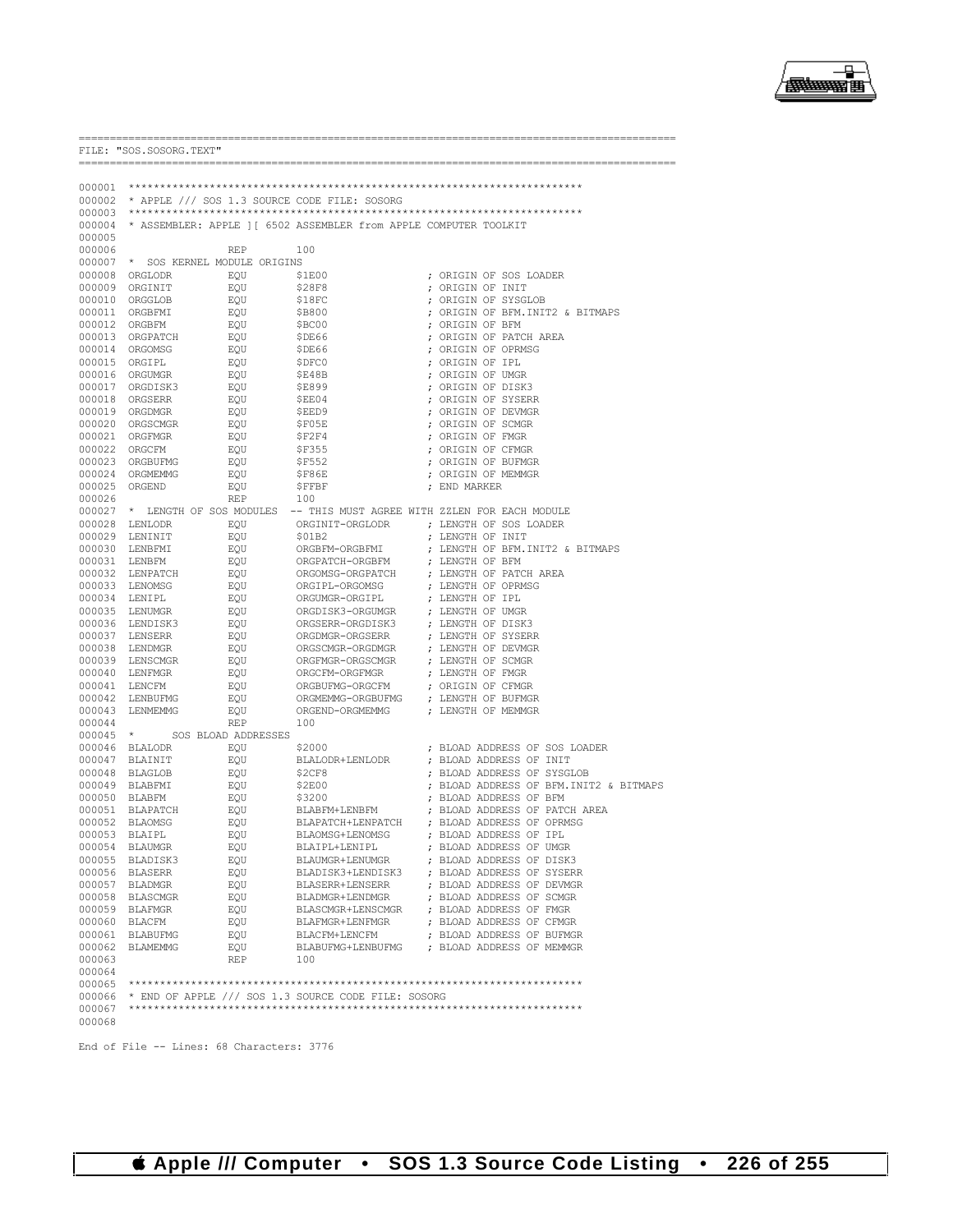|                            | FILE: "SOS.SWAPOUT.IN.TEXT"                   |                   |                                                         |                                                                                                                    |  |  |  |  |  |  |  |
|----------------------------|-----------------------------------------------|-------------------|---------------------------------------------------------|--------------------------------------------------------------------------------------------------------------------|--|--|--|--|--|--|--|
|                            | _____________________________                 |                   |                                                         |                                                                                                                    |  |  |  |  |  |  |  |
|                            |                                               |                   |                                                         |                                                                                                                    |  |  |  |  |  |  |  |
|                            |                                               |                   | 000002 * APPLE /// SOS 1.3 SOURCE CODE FILE: SWAPOUT.IN |                                                                                                                    |  |  |  |  |  |  |  |
|                            |                                               |                   |                                                         |                                                                                                                    |  |  |  |  |  |  |  |
|                            |                                               |                   |                                                         | 000004 * ASSEMBLER: APPLE 11 6502 ASSEMBLER from APPLE COMPUTER TOOLKIT                                            |  |  |  |  |  |  |  |
| 000005                     | 000006 SWAPOUT                                | EOU               | $\star$                                                 |                                                                                                                    |  |  |  |  |  |  |  |
| 000007                     | *                                             |                   |                                                         |                                                                                                                    |  |  |  |  |  |  |  |
|                            | 000008 * SWAP OUT A VOLUME LOGGED ON A DEVICE |                   |                                                         |                                                                                                                    |  |  |  |  |  |  |  |
|                            | 000009 * INPUT ARGUMENT: DEVICE NUMBER "A"    |                   |                                                         |                                                                                                                    |  |  |  |  |  |  |  |
|                            | 000010 * (STORED AS "DEVNUM")                 |                   |                                                         |                                                                                                                    |  |  |  |  |  |  |  |
|                            | 000011 * OUTPUT ARGUMENT: NONE                |                   |                                                         |                                                                                                                    |  |  |  |  |  |  |  |
| $000013$ *                 |                                               |                   |                                                         | 000012 * CONDITION CODE: CARRY SET USER DID NOT COMPLY WITH REQUEST                                                |  |  |  |  |  |  |  |
|                            |                                               |                   | 000014 * SAVE VCBPTR, FCBPTR, DEVNUM ON STACK           |                                                                                                                    |  |  |  |  |  |  |  |
|                            | 000015 * 1) FIND UNSWAPPED VOLUME IN VCB      |                   |                                                         |                                                                                                                    |  |  |  |  |  |  |  |
|                            |                                               |                   | 000016 * 2) IF DIRTY BIT MAP FOR THIS VOLUME THEN DO    |                                                                                                                    |  |  |  |  |  |  |  |
|                            |                                               |                   | 000017 * IF NOT ONLINE, REQUEST USER TO INSERT          |                                                                                                                    |  |  |  |  |  |  |  |
| $000018$ *<br>$000019$ *   |                                               |                   | IF ONLINE, UPDATE AND RELEASE BIT MAP                   | IF REQUEST DENIED, UNCONDITIONALLY CLOSE ALL FILES ON THIS VOLUME AND RTS                                          |  |  |  |  |  |  |  |
|                            | 000020 * DOEND                                |                   |                                                         |                                                                                                                    |  |  |  |  |  |  |  |
|                            |                                               |                   |                                                         | 000021 * 3) SWAP IT (MARK VCBSWAP FIELD \$80, MARK ALL FILES ON THIS VOLUME WITH SWAP MARK \$8X WHERE X=VCB ENTRY) |  |  |  |  |  |  |  |
|                            |                                               |                   |                                                         | 000022 * "VCB ENTRY" DEFINED AS: HIGH ORDER NIBBLE OF LOW ORDER BYTE OF ENTRIES VCB ADDRESS                        |  |  |  |  |  |  |  |
|                            | 000023 * RESTORE VCBPTR, FCBPTR               |                   |                                                         |                                                                                                                    |  |  |  |  |  |  |  |
| 000024 * RTS<br>$000025$ * |                                               |                   |                                                         |                                                                                                                    |  |  |  |  |  |  |  |
| 000026                     |                                               | TAX               |                                                         | ; SAVE DEVICE NUMBER                                                                                               |  |  |  |  |  |  |  |
| 000027                     |                                               | JSR               | SAVECBS                                                 |                                                                                                                    |  |  |  |  |  |  |  |
| 000028                     |                                               | STX               | DEVNUM                                                  | : PERMANENTLY                                                                                                      |  |  |  |  |  |  |  |
| 000029                     | SWAPOUTX                                      | JSR               | <b>DEVVCB</b>                                           | ; FIND MATCHING UNSWAPPED ACTIVE VCB ENTRY (BY DEVNUM)                                                             |  |  |  |  |  |  |  |
| 000030                     |                                               | <b>BCS</b>        | SORTS                                                   | ; NO FIND--RETURN WITHOUT ERROR                                                                                    |  |  |  |  |  |  |  |
| 000031<br>000032           |                                               | LDY<br>LDA        | #VCBSTAT<br>(VCBPTR), Y                                 | ; GET STATUS OF FILES ON THIS VOLUME                                                                               |  |  |  |  |  |  |  |
| 000033                     |                                               | BPL               | UNLOG                                                   | ; IF NO OPEN FILES, JUST THROW VOLUME AWAY                                                                         |  |  |  |  |  |  |  |
| 000034                     |                                               | LDA               | DEVNUM                                                  | ; DIRTY BM EXIST ON THIS VOLUME?                                                                                   |  |  |  |  |  |  |  |
| 000035                     |                                               | LDX               | #0                                                      |                                                                                                                    |  |  |  |  |  |  |  |
| 000036                     |                                               | CMP               | BMADEV, X                                               | ; IN BIT MAP "A"?                                                                                                  |  |  |  |  |  |  |  |
| 000037<br>000038           |                                               | <b>BEO</b><br>LDX | FDIRBM<br>#6                                            | ; BRANCH IF YES<br>; BIT MAP HEADER TABLE SIZE                                                                     |  |  |  |  |  |  |  |
| 000039                     |                                               | CMP               | BMADEV, X                                               | ; IN BIT MAP "B"?                                                                                                  |  |  |  |  |  |  |  |
| 000040                     |                                               | <b>BEQ</b>        | FDIRBM                                                  | ; BRANCH IF YES                                                                                                    |  |  |  |  |  |  |  |
| 000041                     |                                               | JMP               | MARKSWAP                                                | ; NO NEED TO WRITE BIT MAP                                                                                         |  |  |  |  |  |  |  |
|                            | 000042 FDIRBM                                 | LDA               | BMASTAT, X                                              | ; IS BIT MAP DIRTY?                                                                                                |  |  |  |  |  |  |  |
| 000043<br>000044           | GETVOL                                        | <b>BPL</b><br>JSR | MARKSWAP                                                | ; BRANCH IF NOT<br>; IS THE CORRECT VOLUME ON LINE NOW?                                                            |  |  |  |  |  |  |  |
| 000045                     |                                               | BCC               | VERFYVOL<br>VONLINE                                     | ; BRANCH IF YES                                                                                                    |  |  |  |  |  |  |  |
| 000046                     |                                               | JSR               | <b>USRREO</b>                                           | ; OTHERWISE, REQUEST USER INSERTION                                                                                |  |  |  |  |  |  |  |
| 000047                     |                                               | BCC               | GETVOL                                                  | ; AND VERIFY IT AGAIN                                                                                              |  |  |  |  |  |  |  |
| 000048                     |                                               | JSR               | CLOSEU                                                  | ; USER SAID "NO": UNCONDITIONALLY CLOSE VOLUME                                                                     |  |  |  |  |  |  |  |
| 000049                     |                                               | JSR               | RESTCBS                                                 |                                                                                                                    |  |  |  |  |  |  |  |
| 000050<br>000051           |                                               | SEC<br>RTS        |                                                         | ; ERROR RETURN TO CALLER                                                                                           |  |  |  |  |  |  |  |
| 000052                     | VONLINE                                       | LDX               | DEVNUM                                                  | ; UPDATE THE                                                                                                       |  |  |  |  |  |  |  |
| 000053                     |                                               | <b>JSR</b>        | UPBMAP                                                  | ; DIRTY BIT MAP                                                                                                    |  |  |  |  |  |  |  |
|                            | 000054 MARKSWAP                               | LDA               | <b>VCBPTR</b>                                           | ; CALCULATE                                                                                                        |  |  |  |  |  |  |  |
| 000055                     |                                               | LSR               | Α                                                       | ; SWAP BYTE                                                                                                        |  |  |  |  |  |  |  |
| 000056<br>000057           |                                               | LSR<br>LSR        | Α<br>Α                                                  | ; AND<br>; MARK ALL FILES                                                                                          |  |  |  |  |  |  |  |
| 000058                     |                                               | LSR               | Α                                                       | ; BELONGING TO THIS VOLUME                                                                                         |  |  |  |  |  |  |  |
| 000059                     |                                               | SEC               |                                                         | ; AS SWAPPED OUT                                                                                                   |  |  |  |  |  |  |  |
| 000060                     |                                               | ORA               | #\$80                                                   |                                                                                                                    |  |  |  |  |  |  |  |
| 000061                     |                                               | PHA               |                                                         | ; SAVE SWAP BYTE                                                                                                   |  |  |  |  |  |  |  |
| 000062<br>000063           |                                               | JSR               | FCBSCAN                                                 |                                                                                                                    |  |  |  |  |  |  |  |
| 000064                     |                                               | PLA<br>LDY        | #VCBSWAP                                                | ; MARK VCBSWAP<br>; BYTE                                                                                           |  |  |  |  |  |  |  |
| 000065                     |                                               | STA               | $(VCBPTR)$ , $Y$                                        |                                                                                                                    |  |  |  |  |  |  |  |
| 000066                     | SORTS                                         | JSR               | <b>RESTCBS</b>                                          | ; RESTORE FCBPTR, VCBPTR, DEVNUM                                                                                   |  |  |  |  |  |  |  |
| 000067                     |                                               | CLC               |                                                         |                                                                                                                    |  |  |  |  |  |  |  |
| 000068                     |                                               | RTS               |                                                         | ; SUCCESSFUL SWAP OUT                                                                                              |  |  |  |  |  |  |  |
| 000069<br>000070           | UNLOG                                         | LDA<br>STA        | #0<br>VCB, X                                            | ; UNLOG VOLUME                                                                                                     |  |  |  |  |  |  |  |
| 000071                     |                                               | <b>BEQ</b>        | SORTS                                                   | ; SWAP THE EASY WAY! (BRANCH ALWAYS)                                                                               |  |  |  |  |  |  |  |
| $000072$ *                 |                                               |                   |                                                         |                                                                                                                    |  |  |  |  |  |  |  |
| 000073                     | $\star$                                       |                   |                                                         |                                                                                                                    |  |  |  |  |  |  |  |
| 000074<br>000075           | $\star$                                       |                   | $\star$                                                 |                                                                                                                    |  |  |  |  |  |  |  |
| 000076                     | SWAPIN                                        | EQU               |                                                         |                                                                                                                    |  |  |  |  |  |  |  |



. \_\_\_\_\_\_\_\_\_\_\_\_\_\_\_\_\_\_\_\_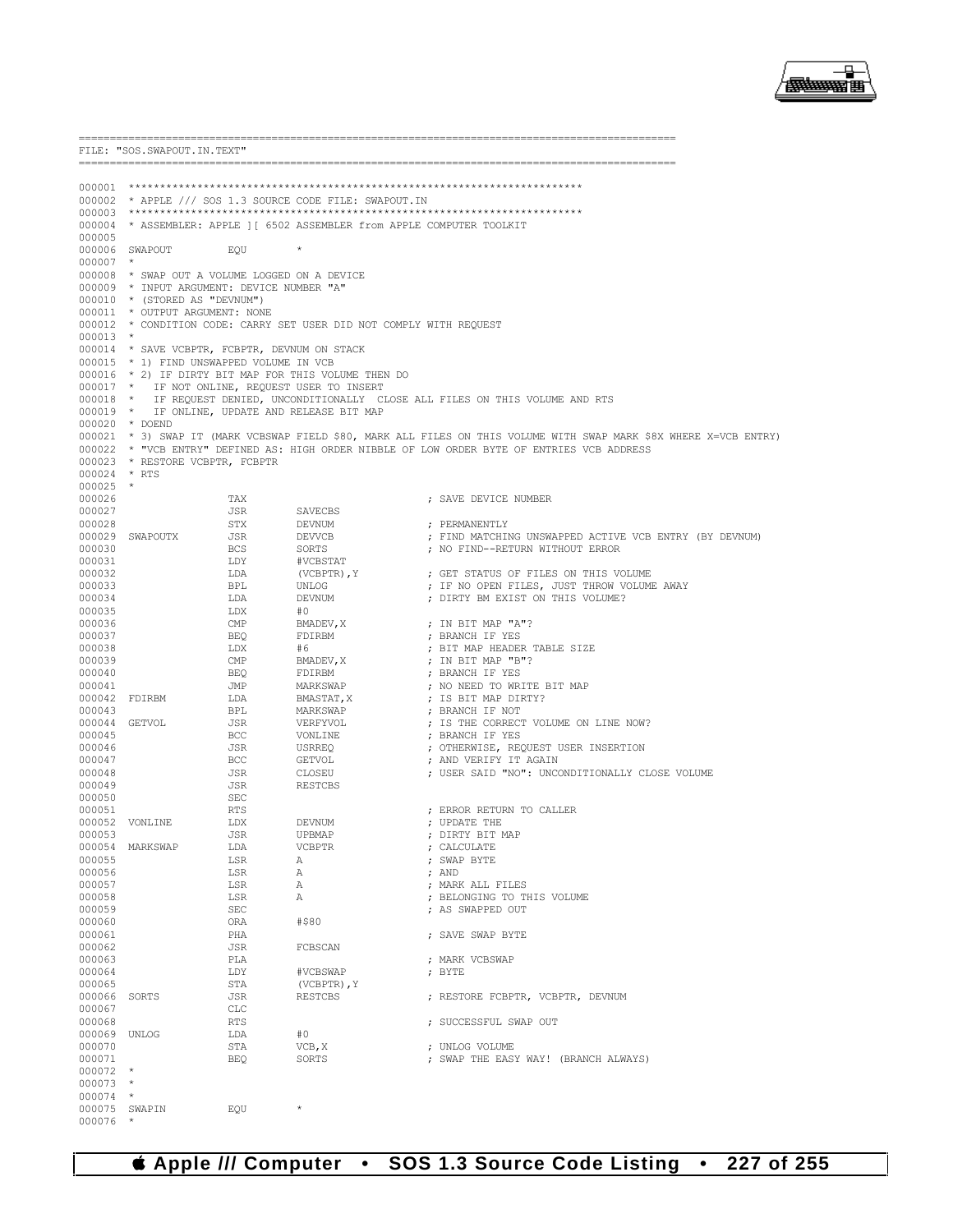

|                        | 000077 * UNSWAP A VOLUME AND ALL ITS FILES    |                   |                                                                                                                                    |  |                                                                                                                                |  |  |  |  |
|------------------------|-----------------------------------------------|-------------------|------------------------------------------------------------------------------------------------------------------------------------|--|--------------------------------------------------------------------------------------------------------------------------------|--|--|--|--|
| $000078$ *             | 000079 * INPUT ARGUMENT: VOLUME NAME (VCBPTR) |                   |                                                                                                                                    |  |                                                                                                                                |  |  |  |  |
|                        | 000080 * OUTPUT ARGUMENT: NONE                |                   |                                                                                                                                    |  |                                                                                                                                |  |  |  |  |
|                        |                                               |                   | 000081 * CONDITION CODE: CARRY SET : USER DID NOT COMPLY WITH REQUEST                                                              |  |                                                                                                                                |  |  |  |  |
| $000082$ *             |                                               |                   |                                                                                                                                    |  |                                                                                                                                |  |  |  |  |
|                        | 000083 * SAVE VCBPTR, FCBPTR ON STACK         |                   |                                                                                                                                    |  |                                                                                                                                |  |  |  |  |
|                        |                                               |                   | 000084 * 1) FIND SWAPPED VOLUME IN VCB, IF NOT FOUND, THEN RTS.<br>000085 * 2) IF ANOTHER UNSWAPPED VOLUME ON DEVICE, THEN SWAP IT |  |                                                                                                                                |  |  |  |  |
|                        |                                               |                   | 000086 * 3) VERIFY UNSWAPPED VOLUME, IF NOT OK THEN REQUEST INSERTION                                                              |  |                                                                                                                                |  |  |  |  |
|                        | 000087 * 4) UNMARK VCB'S AND FCB'S            |                   |                                                                                                                                    |  |                                                                                                                                |  |  |  |  |
| 000088 * RTS           |                                               |                   |                                                                                                                                    |  |                                                                                                                                |  |  |  |  |
| 000089                 |                                               | JSR               | SAVECBS                                                                                                                            |  | ; SAVE FCB, VCB POINTERS, DEVNUM                                                                                               |  |  |  |  |
| 000090<br>000091       |                                               | LDY<br>LDA        | #VCBNML<br>(VCBPTR), Y                                                                                                             |  | ; MAKE SURE VOLUME<br>; IS AT LEAST OPEN                                                                                       |  |  |  |  |
| 000092                 |                                               | <b>BEQ</b>        | USRTS                                                                                                                              |  | ; BRANCH IF NOT RIGHT BACK TO CALLER                                                                                           |  |  |  |  |
| 000093                 |                                               | LDY               | #VCBSWAP                                                                                                                           |  | ; SEE IF                                                                                                                       |  |  |  |  |
| 000094                 |                                               | LDA               | (VCBPTR), Y                                                                                                                        |  | ; CURRENTLY SWAPPED                                                                                                            |  |  |  |  |
| 000095<br>000096       |                                               | <b>BEQ</b><br>LDY | USRTS<br>#VCBDEV                                                                                                                   |  | ; IF NOT, RETURN IMMEDIATELY TO CALLER<br>; SAVE DEVICE NUMBER                                                                 |  |  |  |  |
| 000097                 |                                               | LDA               | (VCBPTR), Y                                                                                                                        |  |                                                                                                                                |  |  |  |  |
| 000098                 |                                               | STA               | DEVNUM                                                                                                                             |  |                                                                                                                                |  |  |  |  |
| 000099                 |                                               | PHA               |                                                                                                                                    |  | ; SAVE DEVNUM AGAIN (SWAPOUTX TRASHES DEVNUM ON RETURN)                                                                        |  |  |  |  |
| 000100<br>POINT)       |                                               | JSR               | SWAPOUTX                                                                                                                           |  | ; AND MAKE SURE ANY CURRENT ACTIVE VOLUME IS SWAPPED OUT (NOTICE ENTRY                                                         |  |  |  |  |
| 000101                 |                                               | PLA               |                                                                                                                                    |  | ; RECALL CURRENT DEVICE NUMBER                                                                                                 |  |  |  |  |
| 000102                 |                                               | STA               | DEVNUM                                                                                                                             |  | ; AND SAVE IT TO ITS PROPER PLACE                                                                                              |  |  |  |  |
| 000103 SI1             |                                               | JSR               | VERFYVOL                                                                                                                           |  | ; VERIFY THE CURRENT VOLUME MOUNTED                                                                                            |  |  |  |  |
| 000104<br>000105       |                                               | BCC<br>JSR        | UNMARK<br><b>USRREQ</b>                                                                                                            |  | ; IF THE RIGHT ONE, GO MARK IT AS UNSWAPPED<br>; ELSE REQUEST USER TO INSERT                                                   |  |  |  |  |
| 000106                 |                                               | $_{\mathrm{BCC}}$ | SI1                                                                                                                                |  | ; USER SAID 'OK'                                                                                                               |  |  |  |  |
| 000107                 |                                               | JSR               | CLOSEU                                                                                                                             |  | ; OTHERWISE UNCONDITIONALLY CLOSE                                                                                              |  |  |  |  |
| 000108                 |                                               | JSR               | RESTCBS                                                                                                                            |  |                                                                                                                                |  |  |  |  |
| 000109<br>000110       |                                               | SEC<br><b>RTS</b> |                                                                                                                                    |  |                                                                                                                                |  |  |  |  |
| 000111 UNMARK          |                                               | LDY               | #VCBSWAP                                                                                                                           |  | ; FETCH                                                                                                                        |  |  |  |  |
| 000112                 |                                               | LDA               | $(VCBPTR)$ , $Y$                                                                                                                   |  | ; VOLUME                                                                                                                       |  |  |  |  |
| 000113                 |                                               | PHA               |                                                                                                                                    |  | ; SWAP BYTE                                                                                                                    |  |  |  |  |
| 000114<br>000115       |                                               | LDA<br>STA        | #0<br>$(VCBPTR)$ , $Y$                                                                                                             |  | ; BUT CLEAR                                                                                                                    |  |  |  |  |
| 000116                 |                                               | PLA               |                                                                                                                                    |  | ; VOLUME SWAP                                                                                                                  |  |  |  |  |
| 000117                 |                                               | <b>CLC</b>        |                                                                                                                                    |  | ; "UNSWAPPED"                                                                                                                  |  |  |  |  |
| 000118                 |                                               | JSR               | FCBSCAN                                                                                                                            |  |                                                                                                                                |  |  |  |  |
| 000119                 |                                               | LDA               | DEVNUM                                                                                                                             |  | ; MAKE SURE BIT MAPS                                                                                                           |  |  |  |  |
| 000120<br>000121 USRTS |                                               | JSR<br>JSR        | CLEARBMS<br><b>RESTCBS</b>                                                                                                         |  | ; ARE MARKED AS INVALID ON THIS DEVICE<br>; RESTORE VCB, FCB PTRS                                                              |  |  |  |  |
| 000122                 |                                               | CLC               |                                                                                                                                    |  | ; NO ERRORS                                                                                                                    |  |  |  |  |
| 000123                 |                                               | <b>RTS</b>        |                                                                                                                                    |  |                                                                                                                                |  |  |  |  |
| $000124$ *             |                                               |                   |                                                                                                                                    |  |                                                                                                                                |  |  |  |  |
| $000126$ *             | 000125 SAVEPTRS                               | DS                | 5                                                                                                                                  |  | ; A RARE EMBEDDED TEMP SAVE AREA, USED ONLY BY                                                                                 |  |  |  |  |
| $000127$ *             |                                               |                   |                                                                                                                                    |  |                                                                                                                                |  |  |  |  |
| 000128 SAVECBS         |                                               | EOU               | $\star$                                                                                                                            |  | ; SAVE FCBPTR, VCBPTR IN A TEMP SAVE AREA                                                                                      |  |  |  |  |
| 000129<br>000130       |                                               | LDA<br>STA        | <b>VCBPTR</b><br>SAVEPTRS                                                                                                          |  |                                                                                                                                |  |  |  |  |
| 000131                 |                                               | LDA               | VCBPTR+1                                                                                                                           |  |                                                                                                                                |  |  |  |  |
| 000132                 |                                               | STA               | SAVEPTRS+1                                                                                                                         |  |                                                                                                                                |  |  |  |  |
| 000133                 |                                               | LDA               | <b>FCBPTR</b>                                                                                                                      |  |                                                                                                                                |  |  |  |  |
| 000134<br>000135       |                                               | STA<br>LDA        | SAVEPTRS+2<br>FCBPTR+1                                                                                                             |  |                                                                                                                                |  |  |  |  |
| 000136                 |                                               | STA               | SAVEPTRS+3                                                                                                                         |  |                                                                                                                                |  |  |  |  |
| 000137                 |                                               | LDA               | DEVNUM                                                                                                                             |  |                                                                                                                                |  |  |  |  |
| 000138                 |                                               | STA               | SAVEPTRS+4                                                                                                                         |  |                                                                                                                                |  |  |  |  |
| 000139<br>000140       | $\star$                                       | <b>RTS</b>        |                                                                                                                                    |  |                                                                                                                                |  |  |  |  |
|                        | 000141 RESTCBS                                | EQU               | $\star$                                                                                                                            |  | ; RESTORE FCBPTR, VCBPTR                                                                                                       |  |  |  |  |
|                        |                                               |                   |                                                                                                                                    |  | 000142 * NOTICE THERE EXISTS A SEQUENCE OF CALLS (SWAPIN, WHICH MAY CALL SWAPOUT) THAT JSR'S TO SAVECBS ONCE BUT JSR'S RESTCBS |  |  |  |  |
| TWICE.                 |                                               |                   |                                                                                                                                    |  |                                                                                                                                |  |  |  |  |
| 000143<br>000144       |                                               | LDA<br>STA        | SAVEPTRS<br><b>VCBPTR</b>                                                                                                          |  |                                                                                                                                |  |  |  |  |
| 000145                 |                                               | LDA               | SAVEPTRS+1                                                                                                                         |  |                                                                                                                                |  |  |  |  |
| 000146                 |                                               | STA               | VCBPTR+1                                                                                                                           |  |                                                                                                                                |  |  |  |  |
| 000147                 |                                               | LDA               | SAVEPTRS+2                                                                                                                         |  |                                                                                                                                |  |  |  |  |
| 000148<br>000149       |                                               | STA<br>LDA        | FCBPTR<br>SAVEPTRS+3                                                                                                               |  |                                                                                                                                |  |  |  |  |
| 000150                 |                                               | STA               | FCBPTR+1                                                                                                                           |  |                                                                                                                                |  |  |  |  |
| 000151                 |                                               | LDA               | SAVEPTRS+4                                                                                                                         |  |                                                                                                                                |  |  |  |  |
| 000152                 |                                               | STA               | DEVNUM                                                                                                                             |  |                                                                                                                                |  |  |  |  |
| 000153<br>$000154$ *   |                                               | <b>RTS</b>        |                                                                                                                                    |  |                                                                                                                                |  |  |  |  |
|                        |                                               |                   |                                                                                                                                    |  |                                                                                                                                |  |  |  |  |

000155 \*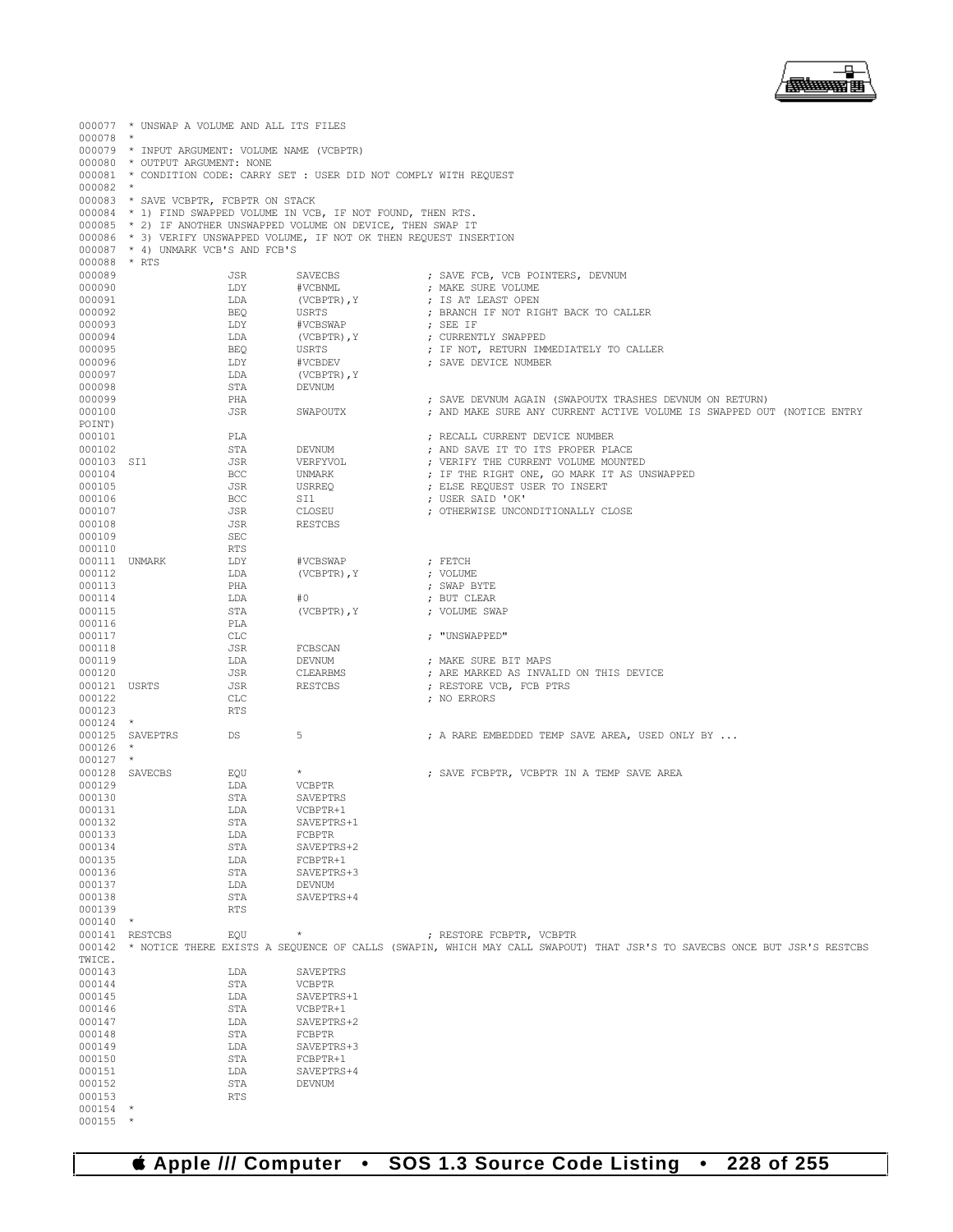

000156 \* MARK ALL FILES BELONGING TO A VOLUME 000157 \* AS SWAPPED-IN OR SWAPPED-OUT.  $000158$  \*<br>000159 \* 000159  $*$  INPUT ARGS: DEVNUM -- DEVICE NUMBER OF MOUNTED VOLUME 000160  $*$ <br>000160  $*$ 000160 \* A REGISTER - SWAP BYTE CARRY -- CARRY FLAG SET MEANS SWAP OUT; ELSE SWAP IN  $000162$  \* \* OUTPUT ARGS: NONE 000164 \* GLOBALS AFFECTED: FCB, FCBPTR 000165 \* REGISTER STATUS: SCRAMBLED \* REGISTER STATUS: SCRAMBLED 000166 \*<br>000167 FCBSCAN 000167 FCBSCAN EQU \* ; MARK FILES BELONGING TO VOLUME AS SWAPPED OR UNSWAPPED 000168<br>000169 000169 TAX ; SAVE SWAP BYTE 000170 LDY FCBADDRH ; POINT TO  $\begin{array}{lll}\n\texttt{STY} & \texttt{FCBPTR+1} \\
\texttt{IDY} & \texttt{\#0}\n\end{array}\n\quad \texttt{PCBPTR+1} \quad \texttt{PDC} \quad \texttt{PCGINNING TO FCB}$ 000172 LDY<br>000173 STY % 000173 STY FCBPTR 000174 BCS FCBOUT 000174 BCS FCBOUT ; SWAP OUT A VOLUMES FILES 000175 FCBIN EQU \* ; SWAPIN A VOLUMES FILES 000176 JSR FCBFETCH ; GET NEXT ACTIVE FCB CANDIDATE 000177 BCS FCBRTS ; NO MORE FILES TO PROCESS LDY #FCBSWAP<br>TXA 000179 TXA<br>000180 CMP 000180  $\begin{array}{ccc}\n 0.0180 & \text{CMP} \\
 \text{CMP} & \text{FCBPTR} & \text{Y} \\
 \text{DO0181} & \text{BNTE} & \text{ROT} \\
 \end{array}$ 000181 BNE FCBIN1 ; BRANCH IF NOT  $\begin{array}{ccccccccc} 000182 &&&&&\text{LDA}&&\text{\#0} \\ 000183 &&&&\text{STA} &&\text{(FCBPTR) , Y} \end{array}$ 000183 STA (FCBPTR),Y ; MARK FILE AS SWAPPED IN 000184 FCBIN1 JSR NEXTFCB ; ADVANCE FCB POINTER ; NO MORE TO LOOK AT 000186 JMP FCBIN ; AND LOOK AT NEXT FILE 000187 \*<br>000188 FCBOUT 000188 FCBOUT EQU \* ; SWAPPED OUT A VOLUMES FILES 000189 JSR FCBFETCH ; GET NEXT ACTIVE FILE IN FCB 000190 BCS FCBRTS ; NO MORE FILES -- RETURN TO USER 000191 LDY #FCBSWAP ; COMPARE 000192 LDA (FCBPTR), Y<br>000193 RNF. FCBOUT1 BNE FCBOUT1 ; ALREADY SWAPPED OUT TXA 000194 TXA<br>000195 STA 000195 STA (FCBPTR),Y ; MARK AS SWAPPED 000196 FCBOUT1 JSR NEXTFCB ; ADVANCE FCB POINTER 000197 BCS FCBRTS ; SWAP OUT NEXT FILE 000199 \* 000200 FCBRTS RTS<br>000201 FCBFETCH EQU 000201 FCBFETCH EQU \*  $\downarrow$  ; GET NEXT ACTIVE FILE FROM FCB 000202 \* X REGISTER MUST NOT BE DISTURBED 000202  $\star$  X REGISTER MUST NOT BE DISTURBED 000203  $\star$  USES FCBPTR 000203 \* USES FCBPTR<br>000204 000204 LDY #FCBDEVN ; MAKE <br>000205 LDA (FCBPTR), Y; SURE 000205 LDA (FCBPTR), Y ; SURE DEVICE 000206 (MP DEVINUM) research to the DEVICE 000206 CMP DEVNUM ; MATCHES 000207 BNE NEXTFCB<br>000208 LDY #FCBREFN 000208  $LDY$  #FCBREFN ; MAKE SURE FILE IS ACTIVE 000209  $LDA$  (FCBPTR),  $Y$ 000209 LDA (FCBPTR), Y<br>000210 BEQ NEXTFCB 000210 BEQ NEXTFCB ; BRANCH IF NOT 000211 CLC<br>000212 RTS 000212 RTS ; RETURN WITH CARRY CLEAR SHOWING AN ACTIVE FILE 000213 NEXTFCB LDA<br>000214 CLC 000214 CLC<br>000215 ADC 000215 ADC #\$20 ; FCB ENTRY SIZE 000216 STA FCBPTR 000217 BCC FCBFETCH ; BRANCH IF NO PAGE CROSS  $FCBPTR+1$ 000219 INC FCBPTR+1 ; SECOND PAGE 000220 CMP FCBADDRH<br>000221 BEO FCBFETCH 000221 BEQ FCBFETCH ; LOOK AT PAGE TWO 000222 NEXTEND SEC 000223 RTS ; SHOW NO MORE FILES TO LOOK AT : OPERATOR CONSOLE MESSAGE INTERFACE 000225 \* PRODUCES A MESSAGE REQUESTING 000226 \* THE SYSTEM OPERATOR TO MOUNT THE VOLUME 000227 \* SPECIFIED BY "VCBPTR" ON DEVICE SPECIFIED 000228 \* BY DEVNUM. THIS MODULE INSISTS<br>000229 \* UPON THE CORRECT OPERATOR ACTION \* UPON THE CORRECT OPERATOR ACTION 000230 \* UPON THREE FAILURES TO COMPLY,<br>000231 \* THE MODULE WILL SIGNIFY FAILUR 000231 \* THE MODULE WILL SIGNIFY FAILURE WITH 000232 \* CARRY SET. IF THE CORRECT ACTION IS 000232 \* CARRY SET. IF THE CORRECT ACTION IS TAKEN,<br>000233 \* CARRY WILL BE RETURNED CLEAR \* CARRY WILL BE RETURNED CLEAR 000234<br>000235 000235 \* INPUT ARGS: VOLUME NAME (VCBPTR)<br>000236 \* DEVICE NUMBER (DEVNU DEVICE NUMBER (DEVNUM)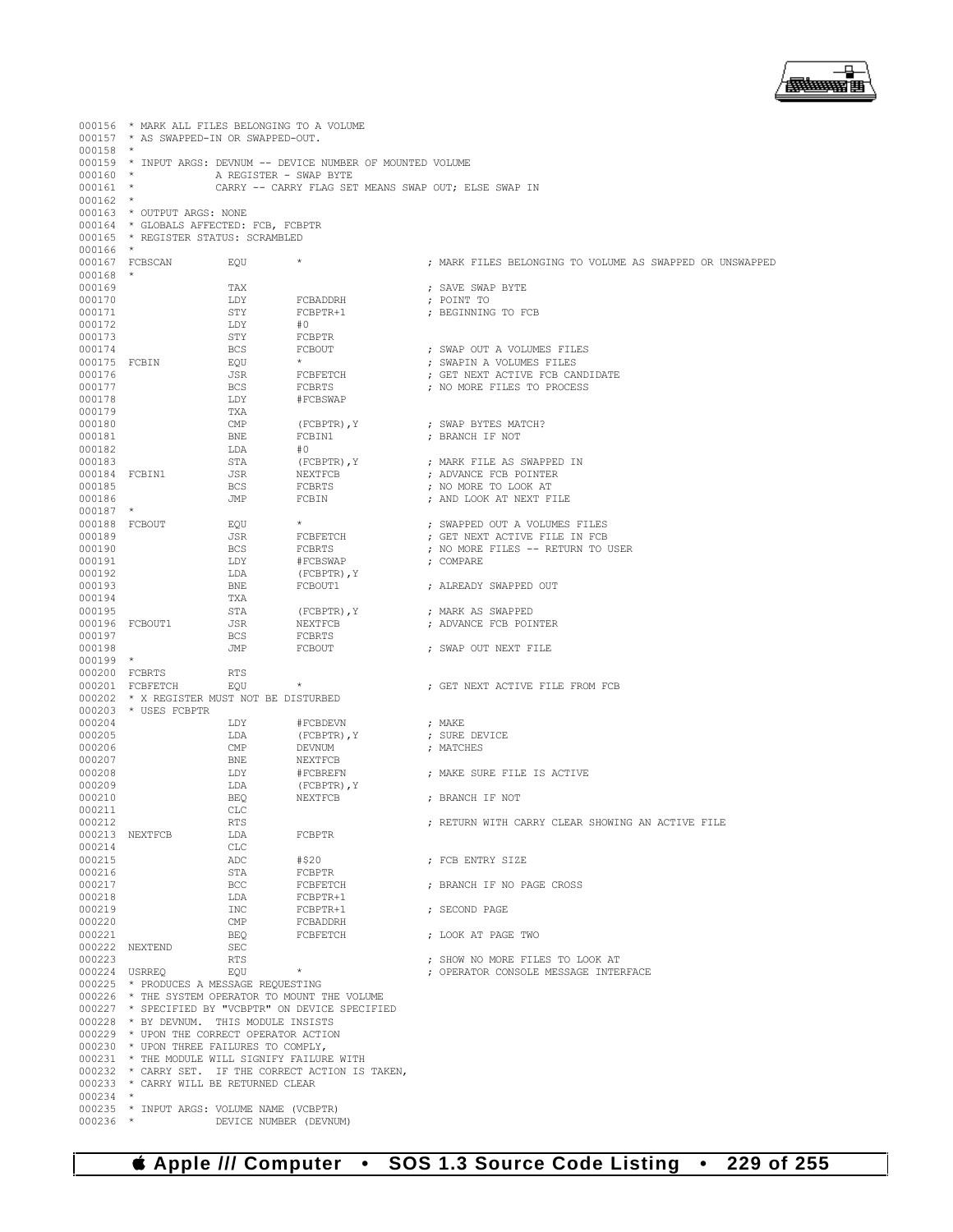## **Apple /// Computer • SOS 1.3 Source Code Listing • 230 of 255**

| $000237$ *            |                                                                    |                          |                                                                        |  |                                                                        |  |  |
|-----------------------|--------------------------------------------------------------------|--------------------------|------------------------------------------------------------------------|--|------------------------------------------------------------------------|--|--|
|                       | 000238 * OUTPUT ARGS: CC = OPERATOR COMPLIED WITH REQUESTED ACTION |                          |                                                                        |  |                                                                        |  |  |
| $000239$ *            | CS = OPERATOR COULDN'T/DIDN'T COMPLY                               |                          |                                                                        |  |                                                                        |  |  |
| $000240$ *            |                                                                    |                          |                                                                        |  |                                                                        |  |  |
|                       | 000241 * GLOBALS AFFECTED: NONE                                    |                          |                                                                        |  |                                                                        |  |  |
| $000242$ *            |                                                                    |                          |                                                                        |  |                                                                        |  |  |
|                       | 000243 * STATUS OF REGISTERS: UNCERTAIN                            |                          |                                                                        |  |                                                                        |  |  |
| $000244$ *            |                                                                    |                          |                                                                        |  |                                                                        |  |  |
| 000245 VNML           |                                                                    | EOU                      | ZPGTEMP                                                                |  | ; VOLUME NAME LENGTH                                                   |  |  |
| 000246                |                                                                    | LDY                      | #VCBNML                                                                |  | ; IF ILLEGAL VCB                                                       |  |  |
| 000247                |                                                                    | LDA                      | (VCBPTR), Y                                                            |  | ; GET OUT QUICK                                                        |  |  |
| 000248                |                                                                    | BEO                      | NEXTEND                                                                |  | ; BRANCH TO SEC RTS                                                    |  |  |
| 000249                |                                                                    | LDX                      | #\$E                                                                   |  | ; LENGTH OF NAMED AREA-1                                               |  |  |
| 000250                |                                                                    | LDA                      | #50                                                                    |  | ; NULLS                                                                |  |  |
| 000251 UR1            |                                                                    | STA                      | MDEV, X                                                                |  | ; BOTH CLEAR                                                           |  |  |
| 000252                |                                                                    | STA                      | MVOL, X                                                                |  | ; IN ONE LOOP                                                          |  |  |
| 000253                |                                                                    | DEX                      |                                                                        |  |                                                                        |  |  |
| 000254                |                                                                    | <b>BPL</b>               | UR1                                                                    |  |                                                                        |  |  |
| $000255$ *            |                                                                    |                          |                                                                        |  |                                                                        |  |  |
|                       | 000256 * DO A D-INFO TO FETCH THE DEVICE NAME                      |                          |                                                                        |  |                                                                        |  |  |
| $000257$ *            |                                                                    |                          |                                                                        |  |                                                                        |  |  |
| 000258                |                                                                    | LDA                      | #5<br>\$CO                                                             |  | ; DO ALL                                                               |  |  |
| 000259                |                                                                    | STA                      |                                                                        |  | ; NECESSARY                                                            |  |  |
| 000260<br>000261      |                                                                    | LDA<br>STA               | DEVNUM<br>\$C1                                                         |  | ; HOUSKEEPING<br>; TO SET UP                                           |  |  |
| 000262                |                                                                    | LDA                      | #>MDEV-1                                                               |  | ; A DEVICE MANAGER CALL                                                |  |  |
| 000263                |                                                                    | STA                      | - \$C2                                                                 |  |                                                                        |  |  |
| 000264                |                                                                    | LDA                      | # <mdev-1< td=""><td></td><td></td></mdev-1<>                          |  |                                                                        |  |  |
| 000265                |                                                                    | STA                      | SC3                                                                    |  |                                                                        |  |  |
| 000266                |                                                                    | LDA                      | #S8F                                                                   |  | ; EXTEND BYTE                                                          |  |  |
| 000267                |                                                                    | STA                      | \$14C3                                                                 |  |                                                                        |  |  |
| 000268                |                                                                    | LDA                      | #0                                                                     |  |                                                                        |  |  |
| 000269                |                                                                    | STA                      | \$14C2                                                                 |  |                                                                        |  |  |
| 000270                |                                                                    | STA                      | - \$C4                                                                 |  |                                                                        |  |  |
| 000271                |                                                                    | STA                      | \$C5                                                                   |  |                                                                        |  |  |
| 000272                |                                                                    | STA                      | SC6                                                                    |  | ; ZERO SUPERFLUOUS PARMS                                               |  |  |
| 000273                |                                                                    | STA                      | URDERR                                                                 |  | ; RESET FAILURE COUNT                                                  |  |  |
| 000274                |                                                                    | JSR                      | RPEATIO0                                                               |  | ; GET INFO FROM BOBS CODE                                              |  |  |
| 000275                |                                                                    | LDA                      | #\$20                                                                  |  | ; "SPACE" RESTORED                                                     |  |  |
| 000276                |                                                                    | STA                      | $MDEV-1$                                                               |  | ; RESTORED                                                             |  |  |
| 000277                |                                                                    | LDY                      | #VCBNML                                                                |  |                                                                        |  |  |
| 000278                |                                                                    | LDA                      | (VCBPTR), Y                                                            |  | ; LENGTH OF VOLUME NAME                                                |  |  |
| 000279<br>000280      |                                                                    | STA<br>LDA               | VNML<br>#0                                                             |  | ; SAVED FOR WORK                                                       |  |  |
| 000281                |                                                                    | TAX                      |                                                                        |  |                                                                        |  |  |
| 000282                |                                                                    | LDY                      | #VCBNAM                                                                |  | ; POINT TO BEGINNING OF VOLUME NAME                                    |  |  |
| 000283 UR2            |                                                                    | LDA                      | (VCBPTR), Y                                                            |  |                                                                        |  |  |
| 000284                |                                                                    | STA                      | MVOL, X                                                                |  |                                                                        |  |  |
| 000285                |                                                                    | INX                      |                                                                        |  |                                                                        |  |  |
| 000286                |                                                                    | INY                      |                                                                        |  | ; VOLUME NAME MOVED                                                    |  |  |
| 000287                |                                                                    | DEC                      | VNML                                                                   |  | : TO MESSAGE BUFFER                                                    |  |  |
| 000288                |                                                                    | BNE                      | UR2                                                                    |  | ; CHARACTER BY CHARACTER                                               |  |  |
| 000289 URDU           |                                                                    | LDX                      | #>UMB<br># <umb< td=""><td></td><td>; PASS THE AREA'S ADDR</td></umb<> |  | ; PASS THE AREA'S ADDR                                                 |  |  |
| 000290                |                                                                    | LDY                      |                                                                        |  | ; IN X AND Y REGS, LOW, HIGH)                                          |  |  |
| 000291                |                                                                    | JSR                      | OPMSGRPLY                                                              |  | ; HAVE MESSAGE SYSTEM PRINT IT                                         |  |  |
| 000292                |                                                                    | JSR                      | VERFYVOL                                                               |  | ; DID THE USER COMPLY?                                                 |  |  |
| 000293                |                                                                    | BCS                      | URDU1                                                                  |  | ; BRANCH IF NOT                                                        |  |  |
| 000294                |                                                                    | RTS                      |                                                                        |  | ; EXIT--CARRY IS CLEAR                                                 |  |  |
| 000295 URDU1          |                                                                    | INC                      | URDERR                                                                 |  | ; COLLECT USER ERRORS                                                  |  |  |
| 000296                |                                                                    | LDA                      | URDERR                                                                 |  |                                                                        |  |  |
| 000297<br>000298      |                                                                    | $\mathop{\mathrm{CMP}}$  | #3<br>URDU                                                             |  | ; ONLY THREE TRIES ALLOWED<br>; RETRY MESSAGE IF LESS THAN THREE TRIES |  |  |
| 000299                |                                                                    | <b>BCC</b><br><b>RTS</b> |                                                                        |  | : OTHERWISE RETURN WITH CARRY SET                                      |  |  |
| $000300$ *            |                                                                    |                          |                                                                        |  |                                                                        |  |  |
| $000301$ *            |                                                                    |                          |                                                                        |  |                                                                        |  |  |
| $000302$ *            |                                                                    |                          |                                                                        |  |                                                                        |  |  |
| $000303$ *            |                                                                    |                          |                                                                        |  |                                                                        |  |  |
| $000304$ *            |                                                                    |                          |                                                                        |  |                                                                        |  |  |
|                       | 000305 * CLOSE UNCONDITIONAL                                       |                          |                                                                        |  |                                                                        |  |  |
| $000306$ *            |                                                                    |                          |                                                                        |  |                                                                        |  |  |
|                       |                                                                    |                          | 000307 * (USER HAS REPLIED 'N' TO A VOLUME MOUNT REQUEST               |  |                                                                        |  |  |
|                       | 000308 * CLOSE ALL FILES ON VOLUME/UNLOG VOLUME                    |                          |                                                                        |  |                                                                        |  |  |
| $000309$ *            |                                                                    |                          |                                                                        |  |                                                                        |  |  |
|                       | 000310 * INPUT ARGUMENT: (VCBPTR)                                  |                          |                                                                        |  |                                                                        |  |  |
|                       | 000311 * OUTPUT ARGUMENT: NONE                                     |                          |                                                                        |  |                                                                        |  |  |
| $000312$ *            |                                                                    |                          |                                                                        |  |                                                                        |  |  |
|                       | 000313 CLOSEU                                                      | EOU                      | $\star$                                                                |  |                                                                        |  |  |
| 000314 VSWA<br>000315 |                                                                    | EQU<br>LDY               | ZPGTEMP<br>#VCBDEV                                                     |  | ; THE 'SWAP BYTE' STORED HERE<br>; FETCH                               |  |  |
| 000316                |                                                                    | LDA                      | (VCBPTR), Y                                                            |  | ; THE DEVICE NUMBER                                                    |  |  |
| 000317                |                                                                    | STA                      | DEVNUM                                                                 |  | ; OF THIS VOLUME & SAVE IT                                             |  |  |
|                       |                                                                    |                          |                                                                        |  |                                                                        |  |  |

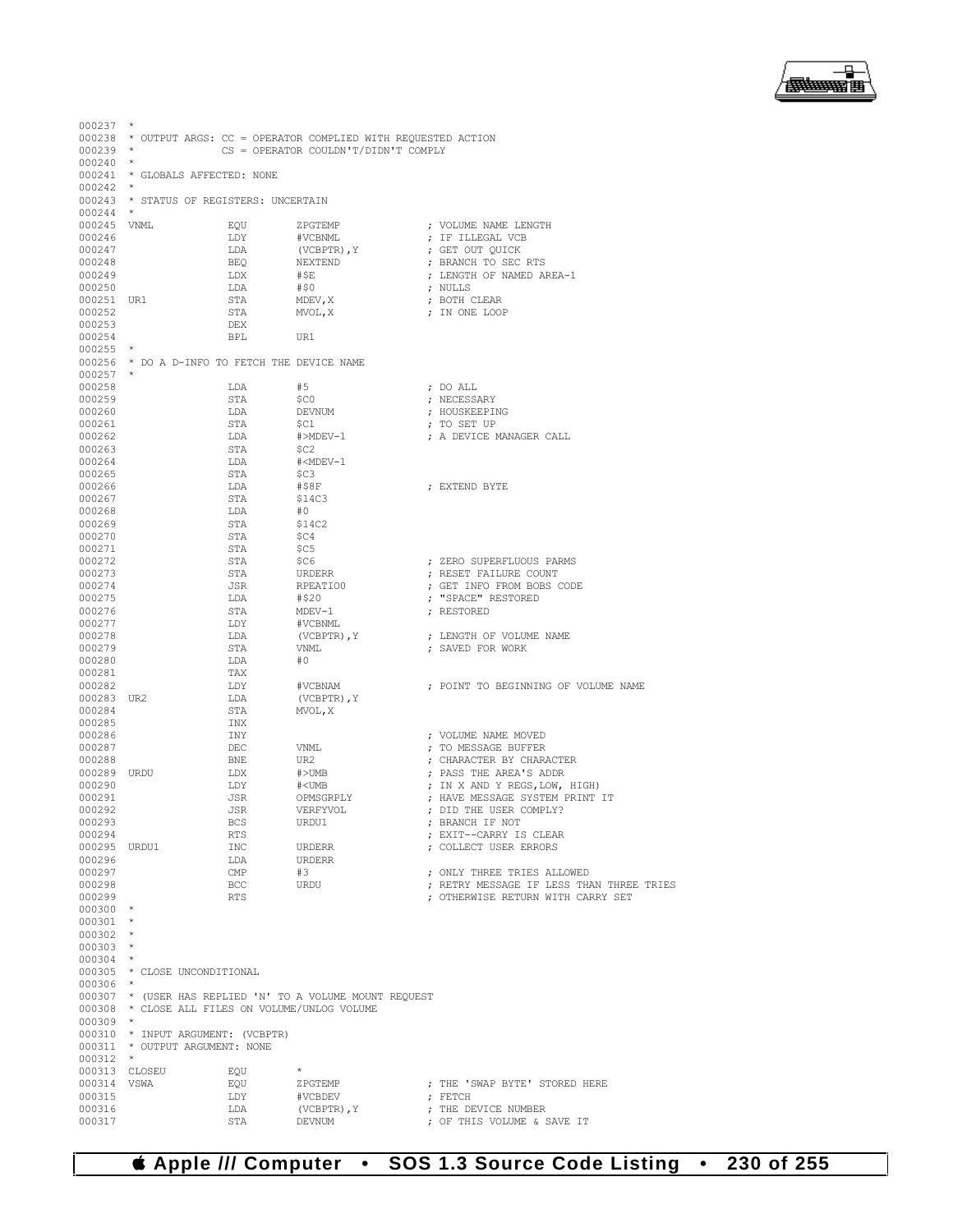

| 000318     |                                                   | LDY        | #VCBSWAP                                                       | ; FETCH THE                                      |
|------------|---------------------------------------------------|------------|----------------------------------------------------------------|--------------------------------------------------|
| 000319     |                                                   | LDA        | (VCBPTR), Y                                                    | ; SWAP BYTE                                      |
| 000320     |                                                   | STA        | VSWA                                                           | ; SAVE FOR REFERENCE, TOO                        |
| 000321     |                                                   | LDA        | #0                                                             |                                                  |
| 000322     |                                                   | LDY        | #VCBNML                                                        | ; UNLOG THE VOLUME                               |
| 000323     |                                                   | STA        | (VCBPTR), Y                                                    | ; BY SETTING LEN OF VOL NAME TO ZERO             |
| 000324     |                                                   | LDY        | #VCBSWAP                                                       |                                                  |
| 000325     |                                                   | STA        | (VCBPTR), Y                                                    | ; TURN OFF SWAP FLAG                             |
| 000326     |                                                   | LDY        | FCBADDRH                                                       | ; SET UP FCB SCAN FROM BEGINNING OF FCB          |
| 000327     |                                                   | STY        | FCBPTR+1                                                       |                                                  |
| 000328     |                                                   | LDY        | #0                                                             |                                                  |
| 000329     |                                                   | STY        | FCBPTR                                                         |                                                  |
|            | 000330 VFCBLOP                                    | LDY        | #FCBDEVN                                                       | ; FETCH                                          |
|            |                                                   |            |                                                                |                                                  |
| 000331     |                                                   | LDA        | (FCBPTR), Y                                                    | ; THE DEVICE                                     |
| 000332     |                                                   | CMP        | DEVNUM                                                         | ; NUMBER AND SEE IF A MATCH                      |
| 000333     |                                                   | BNE        | VFCBNXT                                                        | ; BRANCH IF NO MATCH                             |
| 000334     |                                                   | LDY        | #FCBREFN                                                       | ; SEE EVEN IF FILE OPEN                          |
| 000335     |                                                   | LDA        | (FCBPTR), Y                                                    |                                                  |
| 000336     |                                                   | BEO        | VFCBNXT                                                        | ; BRANCH IF NOT                                  |
| 000337     |                                                   | LDY        | #FCBSWAP                                                       | ; CHECK TO SEE IF ATTACHED                       |
| 000338     |                                                   | LDA        | (FCBPTR), Y                                                    | ; TO SAME VOLUME                                 |
| 000339     |                                                   | CMP        | VSWA                                                           |                                                  |
| 000340     |                                                   | BNE        | VFCBNXT                                                        | ; BRANCH IF NOT                                  |
| 000341     |                                                   | LDY        | #FCBBUFN                                                       | ; RELEASE                                        |
| 000342     |                                                   | LDA        | (FCBPTR), Y                                                    | ; ANY                                            |
| 000343     |                                                   | JSR        | RELBUF                                                         | ; BUFFERS ASSOCIATED                             |
| 000344     |                                                   | LDY        | #FCBSWAP                                                       | ; AND CLEAR                                      |
| 000345     |                                                   | LDA        | #O                                                             | ; THE SWAP BYTE                                  |
| 000346     |                                                   | STA        | (FCBPTR), Y                                                    |                                                  |
| 000347     |                                                   | LDY        | #FCBREFN                                                       | ; AND FINALLY                                    |
| 000348     |                                                   | STA        | (FCBPTR), Y                                                    | ; SAY 'CLOSED'                                   |
|            | 000349 VFCBNXT                                    | LDA        | FCBPTR                                                         |                                                  |
| 000350     |                                                   | CLC        |                                                                |                                                  |
| 000351     |                                                   | ADC        | #\$20                                                          | : FCB ENTRY SIZE                                 |
| 000352     |                                                   | STA        | FCBPTR                                                         |                                                  |
| 000353     |                                                   | BCC        | VFCBLOP                                                        |                                                  |
| 000354     |                                                   | LDA        | FCBPTR+1                                                       |                                                  |
|            |                                                   |            |                                                                |                                                  |
| 000355     |                                                   | INC        | FCBPTR+1                                                       | ; LOOK AT SECOND PAGE                            |
| 000356     |                                                   | CMP        | FCBADDRH                                                       |                                                  |
| 000357     |                                                   | BEO        | VFCBLOP                                                        | ; CHECK PAGE TWO OF FCB                          |
| 000358     | $\star$                                           | <b>RTS</b> |                                                                | ; RETURN TO USER W/O ERROR                       |
| 000359     |                                                   |            |                                                                |                                                  |
|            | 000360 FCBUSED                                    | EOU        | $\star$                                                        | ; MARK AS FCB AS DIRTY SO                        |
|            | 000361 * THE DIRECTORY WILL BE FLUSHED ON 'FLUSH' |            |                                                                |                                                  |
| 000362     |                                                   | STY        | ZPGTEMP                                                        |                                                  |
| 000363     |                                                   | PHA        |                                                                | ; SAVE REGS                                      |
| 000364     |                                                   | LDY        | #FCBDIRTY                                                      |                                                  |
| 000365     |                                                   | LDA        | (FCBPTR), Y                                                    | ; FETCH CURRENT FCBDIRTY BYTE                    |
| 000366     |                                                   | ORA        | #FCBMOD                                                        | ; MARK FCB AS DIRTY                              |
| 000367     |                                                   | STA        | (FCBPTR), Y                                                    | ; SAVE IT BACK                                   |
| 000368     |                                                   | PLA        |                                                                |                                                  |
| 000369     |                                                   | LDY        | ZPGTEMP                                                        | ; AND RESTORE REGS                               |
| 000370     |                                                   | RTS        |                                                                |                                                  |
| 000371     | $\star$                                           |            |                                                                |                                                  |
|            | 000372 URDERR                                     | DS         | 1                                                              | ; ERROR COUNT FOR USRREQ                         |
| $000373$ * |                                                   |            |                                                                |                                                  |
| 000374     |                                                   |            |                                                                |                                                  |
| 000375     | UMB                                               | EQU        | $\star$                                                        |                                                  |
| 000376     |                                                   | DFB        | \$49, \$6E, \$73, \$65, \$72, \$74, \$20                       |                                                  |
| 000377     |                                                   | DFB        | \$76, \$6F, \$6C, \$75, \$6D, \$65                             |                                                  |
| 000378     |                                                   | DFB        | \$3A, \$20                                                     | ; "INSERT VOLUME: "                              |
| 000379     |                                                   | DS         | 15                                                             |                                                  |
|            | MVOL                                              |            |                                                                |                                                  |
| 000380     |                                                   | DFB        | \$0D                                                           | ; CR LINE TERMINATOR                             |
| 000381     |                                                   | DFB        | \$20,\$20,\$20,\$20,\$69,\$6E,\$20                             |                                                  |
| 000382     |                                                   | DFB        | \$64,\$65,\$76,\$69,\$63,\$65                                  |                                                  |
| 000383     |                                                   | DFB        | \$3A, \$20                                                     | $\mathfrak{z}$ $^{\prime\prime}$<br>IN DEVICE: " |
| 000384     | MDEV                                              | DS         | 15                                                             |                                                  |
| 000385     |                                                   | DFB        | \$0D                                                           | ; CR LINE TERMINATOR                             |
| 000386     |                                                   | DFB        | \$74,\$68,\$65,\$6E,\$20,\$70,\$72                             |                                                  |
| 000387     |                                                   | DFB        | \$65,\$73,\$73,\$20,\$74,\$68,\$65,\$20                        |                                                  |
| 000388     |                                                   | DFB        | \$41, \$4C, \$50, \$48, \$41, \$20, \$4C                       |                                                  |
| 000389     |                                                   | DFB        | \$4F, \$43, \$4B, \$20, \$6B, \$65, \$79                       |                                                  |
| 000390     |                                                   | DFB        | \$20,\$74,\$77,\$69,\$63,\$65                                  |                                                  |
| 000391     | * "THEN PRESS THE ALPHA LOCK KEY TWICE"           |            |                                                                |                                                  |
| 000392     |                                                   |            | * FOLLOWED WITH \$FF MESSAGE TERMINATOR (HIGH BIT SIGNIFICANT) |                                                  |
| 000393     |                                                   | DFB        | ŞFF                                                            | ; MESSAGE TERMINATOR (HIGH BIT)                  |
| 000394     | $\star$                                           |            |                                                                |                                                  |
| 000395     | ZZLEN                                             | EQU        | $*-$ z $ZORG$                                                  |                                                  |
| 000396     | ZZEND                                             | EQU        | $^{\star}$                                                     |                                                  |
| 000397     |                                                   | IFNE       | ZZLEN-LENBFM                                                   |                                                  |
| 000398     |                                                   |            | 2, "SOSORG                                                     |                                                  |
|            |                                                   | FAIL       |                                                                | FILE IS INCORRECT FORMBFM"                       |

 **Apple /// Computer • SOS 1.3 Source Code Listing • 231 of 255**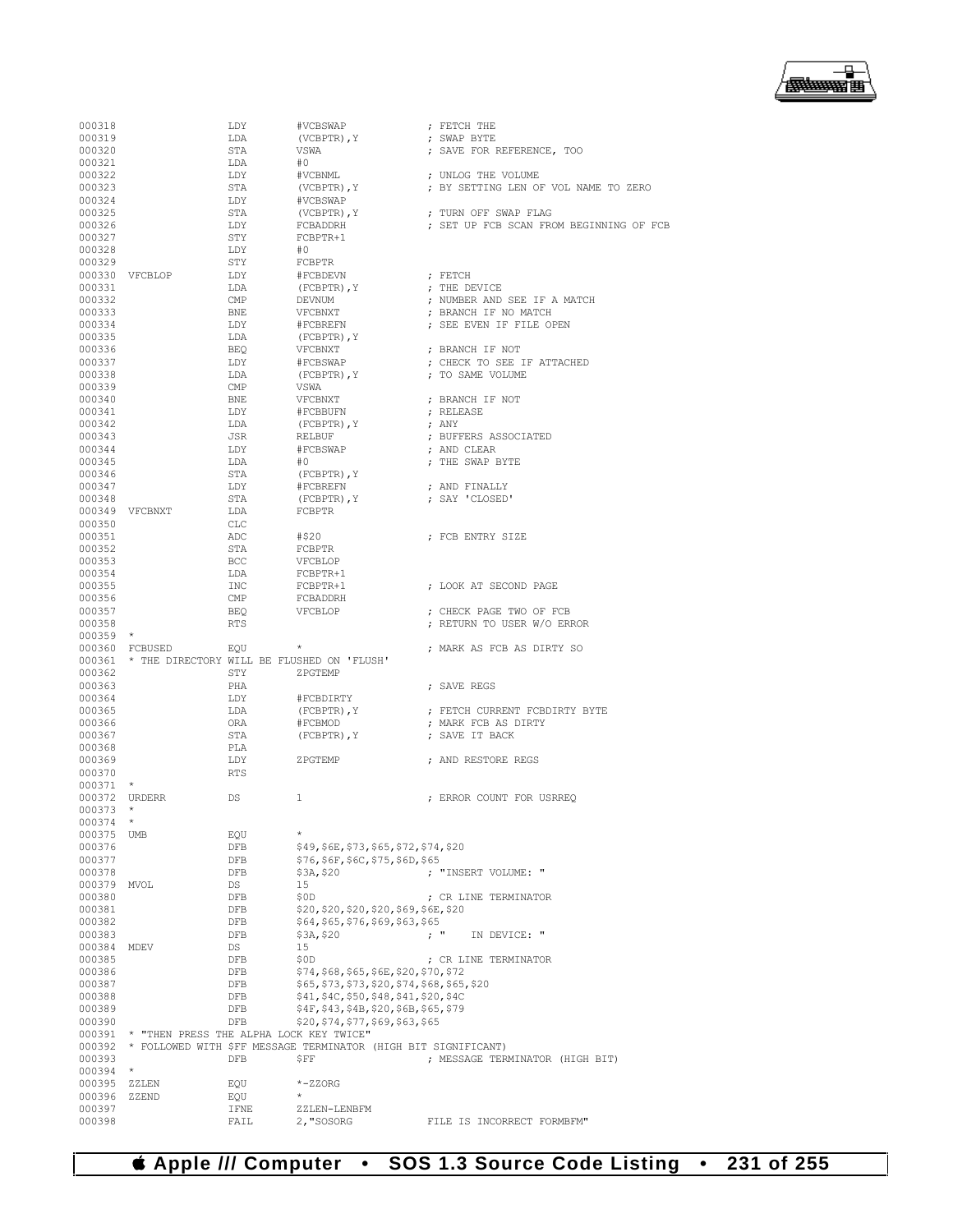

000399 FIN 000400 000401 \*\*\*\*\*\*\*\*\*\*\*\*\*\*\*\*\*\*\*\*\*\*\*\*\*\*\*\*\*\*\*\*\*\*\*\*\*\*\*\*\*\*\*\*\*\*\*\*\*\*\*\*\*\*\*\*\*\*\*\*\*\*\*\*\*\*\*\*\*\*\*\*\* 000402 \* END OF APPLE /// SOS 1.3 SOURCE CODE FILE: SWAPOUT.IN 000403 \*\*\*\*\*\*\*\*\*\*\*\*\*\*\*\*\*\*\*\*\*\*\*\*\*\*\*\*\*\*\*\*\*\*\*\*\*\*\*\*\*\*\*\*\*\*\*\*\*\*\*\*\*\*\*\*\*\*\*\*\*\*\*\*\*\*\*\*\*\*\*\*\* 000404

End of File -- Lines: 404 Characters: 15080

 **Apple /// Computer • SOS 1.3 Source Code Listing • 232 of 255**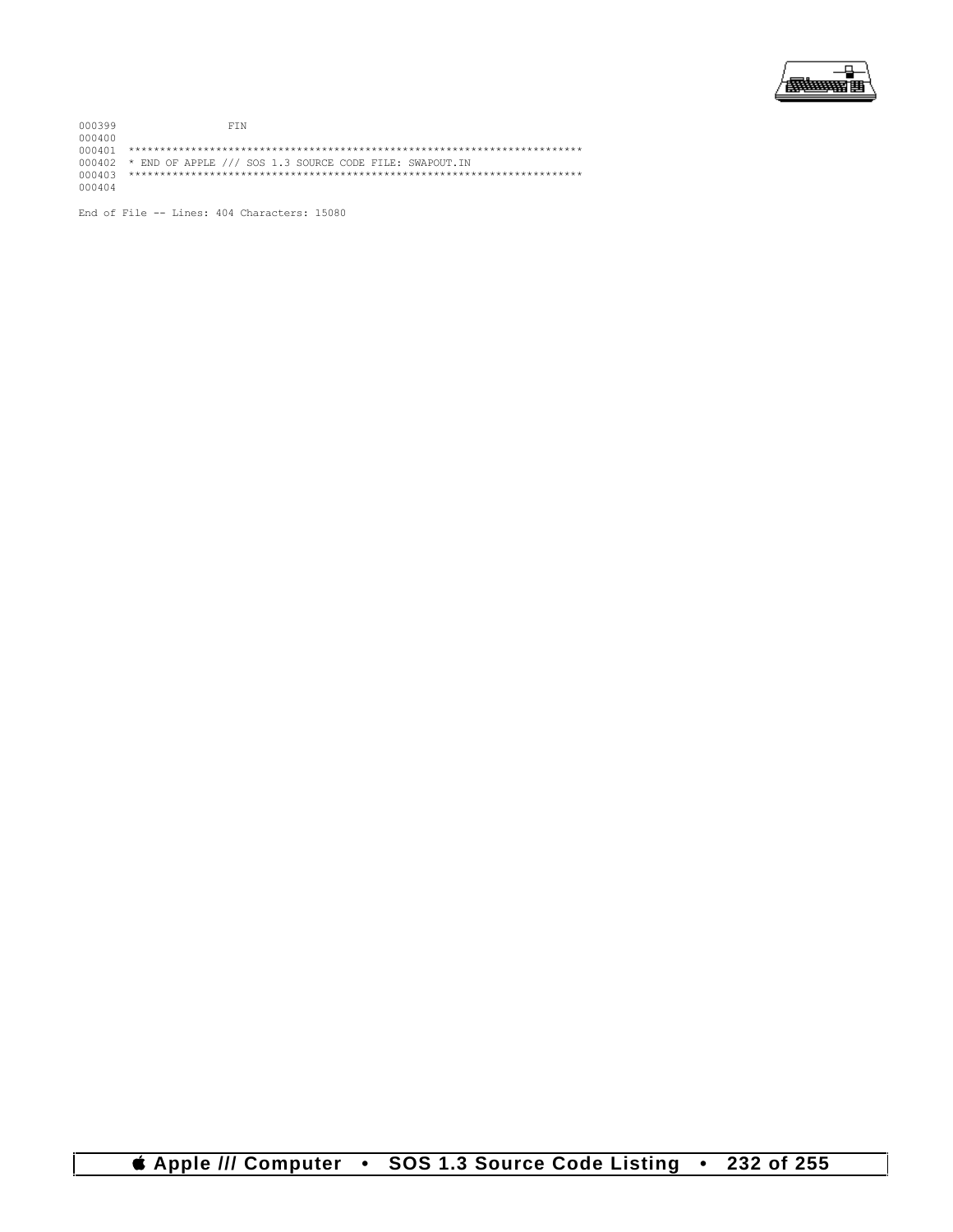

|                      | FILE: "SOS.SYSERR.SRC.TEXT"                    |              |                                                                                                                              |
|----------------------|------------------------------------------------|--------------|------------------------------------------------------------------------------------------------------------------------------|
|                      | =========================                      |              |                                                                                                                              |
|                      |                                                |              |                                                                                                                              |
|                      |                                                |              | 000002 * APPLE /// SOS 1.3 SOURCE CODE FILE: SYSERR.SRC                                                                      |
|                      |                                                |              | 000004 * ASSEMBLER: APPLE 1 [ 6502 ASSEMBLER from APPLE COMPUTER TOOLKIT                                                     |
| 000005               |                                                |              |                                                                                                                              |
| 000006               |                                                | SBTL         | "SOS 1.1 SYSTEM ERROR ROUTINES"                                                                                              |
| 000007               |                                                | REL          |                                                                                                                              |
| 000008               |                                                | INCLUDE      | SOSORG, 6, 1, 254                                                                                                            |
| 000009               |                                                | ORG          | ORGSERR                                                                                                                      |
| 000010 ZZORG         |                                                | EQU          | $\star$                                                                                                                      |
| 000011               |                                                | MSB          | OFF                                                                                                                          |
| 000012               |                                                | <b>REP</b>   | 60                                                                                                                           |
| $000013$ *<br>000014 | $\star$                                        |              | COPYRIGHT (C) APPLE COMPUTER INC. 1980<br>ALL RIGHTS RESERVED                                                                |
| 000015               |                                                | REP          | 60                                                                                                                           |
| $000016$ *           |                                                |              |                                                                                                                              |
|                      | 000017 * SYSTEM ERROR ROUTINES (VERSION = 1.10 |              | $\lambda$                                                                                                                    |
| 000018               | $\star$                                        |              | (DATE<br>$= 12/02/81$                                                                                                        |
| 000019               | $\star$                                        |              |                                                                                                                              |
| 000020               |                                                |              | * THIS MODULE CONTAINS THE SYSTEM ERROR AND SYSTEM FAILURE ROUTINES.                                                         |
| 000021               | $\star$                                        |              |                                                                                                                              |
| 000022               |                                                | REP          | 60                                                                                                                           |
| 000023               | $^{\star}$                                     |              |                                                                                                                              |
| 000024<br>000025     |                                                | ENTRY        | <b>SYSERR</b>                                                                                                                |
| 000026               |                                                | ENTRY        | SYSDEATH                                                                                                                     |
| 000027               |                                                | <b>EXTRN</b> | <b>SERR</b>                                                                                                                  |
| 000028               |                                                | EXTRN        | SDEATH.REGS                                                                                                                  |
| 000029               |                                                | <b>EXTRN</b> | SCRNMODE                                                                                                                     |
| 000030               |                                                | PAGE         |                                                                                                                              |
| 000031               |                                                | REP          | 60                                                                                                                           |
| 000032               |                                                |              |                                                                                                                              |
|                      | 000033 * DATA DECLARATIONS                     |              |                                                                                                                              |
| 000034               | $\star$                                        |              |                                                                                                                              |
| 000035<br>000036     | $\star$                                        | REP          | 60                                                                                                                           |
| 000037 E.REG         |                                                | EQU          | <b>SFFDF</b>                                                                                                                 |
| 000038 Z.REG         |                                                | EOU          | \$FFD0                                                                                                                       |
| 000039 B.REG         |                                                | EQU          | <b>\$FFEF</b>                                                                                                                |
| $000040$ *           |                                                |              |                                                                                                                              |
|                      | 000041 S.SAVE                                  | EQU          | \$09<br>; REGISTER SAVE AREA                                                                                                 |
|                      | 000042 PCH.SAVE                                | EQU          | \$08                                                                                                                         |
|                      | 000043 PCL.SAVE                                | EQU          | \$07                                                                                                                         |
|                      | 000044 P.SAVE                                  | EQU          | \$06                                                                                                                         |
|                      | 000045 A.SAVE                                  | EQU          | \$05                                                                                                                         |
|                      | 000046 X.SAVE<br>000047 Y.SAVE                 | EQU<br>EQU   | \$04<br>\$03                                                                                                                 |
|                      | 000048 E.SAVE                                  | EQU          | \$02                                                                                                                         |
|                      | 000049 Z.SAVE                                  | EQU          | \$01                                                                                                                         |
|                      | 000050 B.SAVE                                  | EQU          | \$00                                                                                                                         |
| 000051               | $\star$                                        |              |                                                                                                                              |
|                      | 000052 NMI.VECTOR                              | EQU          | <b>SFFFA</b>                                                                                                                 |
| $000053$ *           |                                                |              |                                                                                                                              |
|                      | 000054 TXT.CLR                                 | EQU          | \$C <sub>050</sub>                                                                                                           |
|                      | 000055 MIX.CLR                                 | EQU          | \$C052                                                                                                                       |
|                      | 000056 HIRES.CLR                               | EQU          | \$C056                                                                                                                       |
| $000057$ *           |                                                |              |                                                                                                                              |
| $000059$ *           | 000058 PG2.CLR                                 | EQU          | \$C054                                                                                                                       |
|                      | 000060 MSGBASE                                 | EQU          | \$7E4                                                                                                                        |
|                      | 000061 MSGBASE2                                | EQU          | \$BE4                                                                                                                        |
| 000062 MSG           |                                                | ASC          | ' SYSTEM FAILURE = $$'$                                                                                                      |
|                      | 000063 MSGLEN                                  | EQU          | $*$ -MSG                                                                                                                     |
| 000064               |                                                | PAGE         |                                                                                                                              |
| 000065               |                                                | REP          | 60                                                                                                                           |
| 000066 *             |                                                |              |                                                                                                                              |
|                      | 000067 * SYSTEM ERROR ROUTINE                  |              |                                                                                                                              |
| $000068$ *           |                                                |              |                                                                                                                              |
|                      |                                                |              | 000069 * THIS ROUTINE IS CALLED WHEN AN ERROR CONDITION HAS BEEN                                                             |
|                      |                                                |              | 000070 * ENCOUNTERED. THE ERROR NUMBER IS PASSED IN THE A REG<br>000071 * AND THE CALL TO THIS ROUTINE MUST ALWAYS BE A JSR. |
| 000072               | $\star$                                        |              |                                                                                                                              |
| 000073               |                                                | REP          | 60                                                                                                                           |
|                      | 000074 SYSERR                                  | EQU          | $\star$                                                                                                                      |
| 000075               | $\star$                                        |              |                                                                                                                              |
| 000076               |                                                | STA          | <b>SERR</b>                                                                                                                  |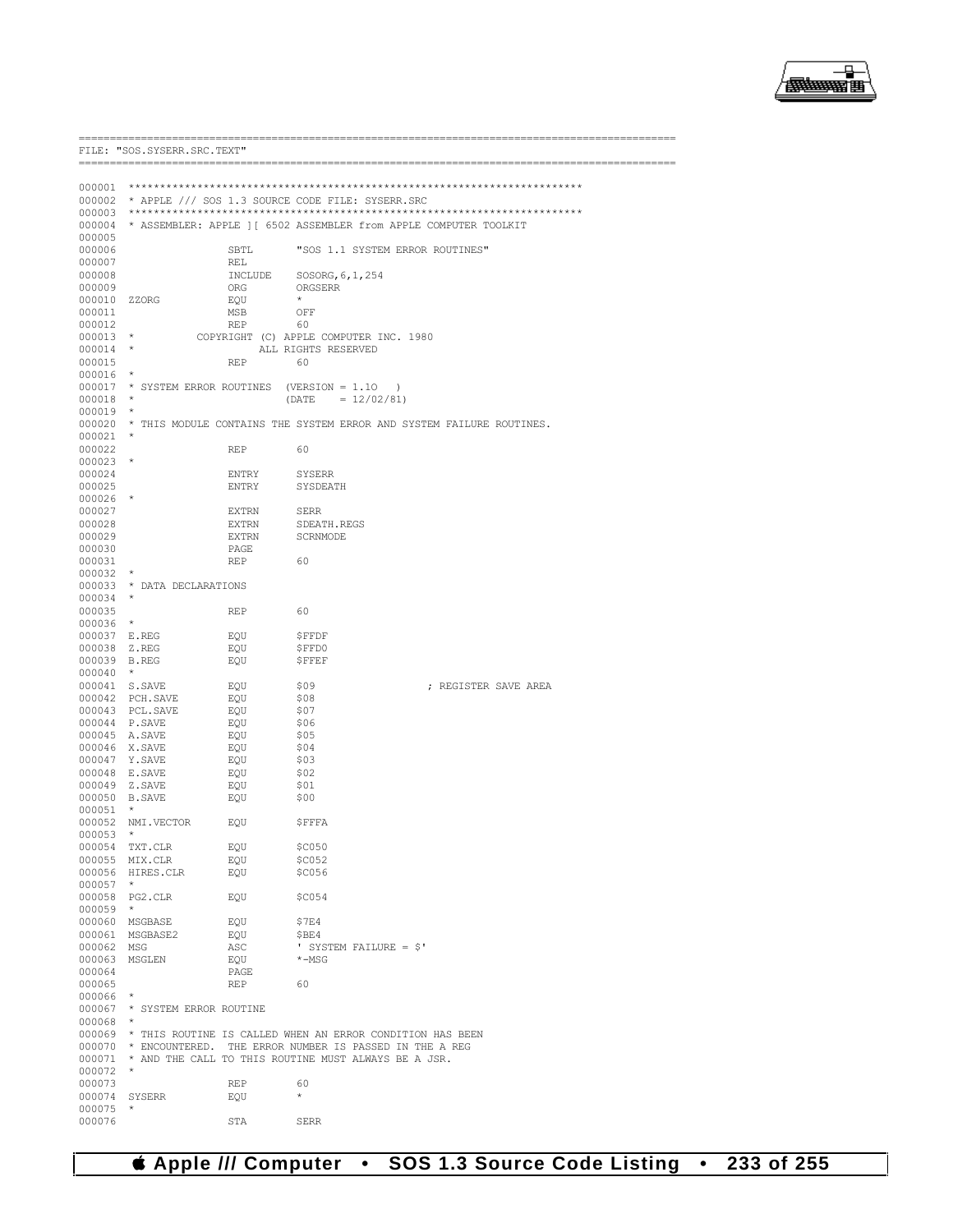

| 000077       |                               | PLA        |                                                                   |                                            |
|--------------|-------------------------------|------------|-------------------------------------------------------------------|--------------------------------------------|
| 000078       |                               | STA        | SDEATH.REGS+PCL.SAVE                                              |                                            |
| 000079       |                               | PLA        |                                                                   |                                            |
| 000080       |                               | STA        | SDEATH.REGS+PCH.SAVE                                              |                                            |
| 000081       |                               | <b>SEC</b> |                                                                   |                                            |
| 000082       |                               | LDA        | SERR                                                              |                                            |
| 000083       |                               | BNE        | SERR.EXIT                                                         |                                            |
| 000084       |                               | <b>CLC</b> |                                                                   |                                            |
| 000085       | SERR.EXIT                     | <b>RTS</b> |                                                                   | ; RETURNS ONE LEVEL BEYOND CALLER          |
| 000086       |                               | PAGE       |                                                                   |                                            |
| 000087       |                               | REP        | 60                                                                |                                            |
| 000088       | $\star$                       |            |                                                                   |                                            |
|              |                               |            |                                                                   |                                            |
|              | 000089 * SYSTEM DEATH ROUTINE |            |                                                                   |                                            |
| $000090$ *   |                               |            |                                                                   |                                            |
|              |                               |            | 000091 * CALLED TO IMMEDIATELY TERMINATE EXECUTION OF THE MACHINE |                                            |
|              |                               |            | 000092 * BECAUSE A FATAL ERROR HAS BEEN DETECTED BY THE OPERATING |                                            |
|              |                               |            | 000093 * SYSTEM. THE ERROR CODE IS PASSED IN THE A REG. THE       |                                            |
|              |                               |            | 000094 * CALL TO THIS ROUTINE MUST ALWAYS BE A JSR.               |                                            |
| 000095       | $\star$                       |            |                                                                   |                                            |
| 000096       |                               | REP        | 60                                                                |                                            |
|              | 000097 SYSDEATH               | EQU        | $\star$                                                           |                                            |
| 000098       | $\star$                       |            |                                                                   |                                            |
| 000099       |                               | STA        | SDEATH.REGS+A.SAVE                                                | ; SAVE REGISTERS                           |
| 000100       |                               | STX        | SDEATH.REGS+X.SAVE                                                |                                            |
| 000101       |                               | STY        | SDEATH.REGS+Y.SAVE                                                |                                            |
| 000102       |                               | PHP        |                                                                   |                                            |
| 000103       |                               | PLA        |                                                                   |                                            |
|              |                               |            |                                                                   |                                            |
| 000104       |                               | STA        | SDEATH.REGS+P.SAVE                                                |                                            |
| 000105       |                               | TSX        |                                                                   |                                            |
| 000106       |                               | STX        | SDEATH.REGS+S.SAVE                                                |                                            |
| 000107       |                               | LDA        | E.REG                                                             |                                            |
| 000108       |                               | STA        | SDEATH.REGS+E.SAVE                                                |                                            |
| 000109       |                               | LDA        | Z.REG                                                             |                                            |
| 000110       |                               | STA        | SDEATH.REGS+Z.SAVE                                                |                                            |
| 000111       |                               | LDA        | <b>B.REG</b>                                                      |                                            |
| 000112       |                               | STA        | SDEATH.REGS+B.SAVE                                                |                                            |
| 000113       |                               | PLA        |                                                                   |                                            |
| 000114       |                               | STA        | SDEATH.REGS+PCL.SAVE                                              |                                            |
| 000115       |                               | PLA        |                                                                   |                                            |
| 000116       |                               | STA        | SDEATH.REGS+PCH.SAVE                                              |                                            |
| $000117$ *   |                               |            |                                                                   |                                            |
| 000118       |                               | SEI        |                                                                   | ; TURN OFF INTERRUPTS                      |
| 000119       |                               | <b>CLD</b> |                                                                   |                                            |
| $000120$ *   |                               |            |                                                                   |                                            |
| 000121       |                               | LDX        | #0                                                                | ; SAVE SYSTEM STACK PAGE IN PAGE \$17      |
| 000122 SD005 |                               | LDA        | \$100, X                                                          |                                            |
| 000123       |                               | STA        |                                                                   |                                            |
|              |                               |            | \$1700, X                                                         |                                            |
| 000124       |                               | DEX        |                                                                   |                                            |
| 000125       |                               | <b>BNE</b> | SD005                                                             |                                            |
| $000126$ *   |                               |            |                                                                   |                                            |
| 000127       |                               | LDA        | <b>\$C059</b>                                                     | ; ENSURE SILENTYPE PORT SHUT DOWN          |
| 000128       |                               | LDA        | \$CODD                                                            |                                            |
| 000129       |                               | LDA        | \$C0DF                                                            |                                            |
| 000130       |                               | LDA        | \$C05F                                                            |                                            |
| 000131       |                               | LDA        | \$C05A                                                            |                                            |
| 000132       |                               |            |                                                                   |                                            |
| 000133       |                               | LDA        | \$C040                                                            | ; SOUND BELL                               |
| $000134$ *   |                               |            |                                                                   |                                            |
| 000135       |                               | LDA        | #\$74                                                             | ; ENSURE RESET LOCK OFF & RAM SWITCHED IN. |
| 000136       |                               | STA        | E.REG                                                             |                                            |
| $000137$ *   |                               |            |                                                                   |                                            |
| 000138       |                               | LDA        | TXT.CLR                                                           | ; SWITCH TO 40 COL B&W DISPLAY MODE        |
| 000139       |                               | LDA        | MIX.CLR                                                           |                                            |
| 000140       |                               | LDA        | HIRES.CLR                                                         |                                            |
| 000141       |                               |            |                                                                   |                                            |
| $000142$ *   |                               | LDA        | PG2.CLR                                                           | ; & SELECT PAGE 1                          |
|              |                               |            | #\$02                                                             |                                            |
| 000143       |                               | LDA        |                                                                   |                                            |
| 000144       |                               | BIT        | SCRNMODE                                                          |                                            |
| 000145       |                               | BVS        | SD015                                                             | ; IF GRAPHICS MODE THEN KEEP 40 COL MODE   |
| 000146       |                               | BEQ        | SD015                                                             | ; IF 40 COL MODE THEN KEEP                 |
| 000147       |                               | LDA        | MIX.CLR+1                                                         | ; ELSE SWITCH TO 80 COL DISPLAY MODE       |
| $000148$ *   |                               |            |                                                                   |                                            |
| 000149       |                               | LDX        | #MSGLEN+1                                                         | ; ENSURE BKGRND SET TO INVERSE SPACES      |
| 000150       |                               | LDA        | #\$20                                                             | ; SPACE CHAR W/INVERSE                     |
| 000151 SD010 |                               | STA        | $MSGBASE2-1, X$                                                   |                                            |
| 000152       |                               | DEX        |                                                                   |                                            |
| 000153       |                               | BPL        | SD010                                                             |                                            |
| $000154$ *   |                               |            |                                                                   |                                            |
| 000155 SD015 |                               | LDX        | #0                                                                | ; MOVE MSG TO TEXT SCREEN                  |
| 000156 SD020 |                               | LDA        | MSG, X                                                            |                                            |
| 000157       |                               | STA        | $MSGBASE-1, X$                                                    |                                            |
|              |                               |            |                                                                   |                                            |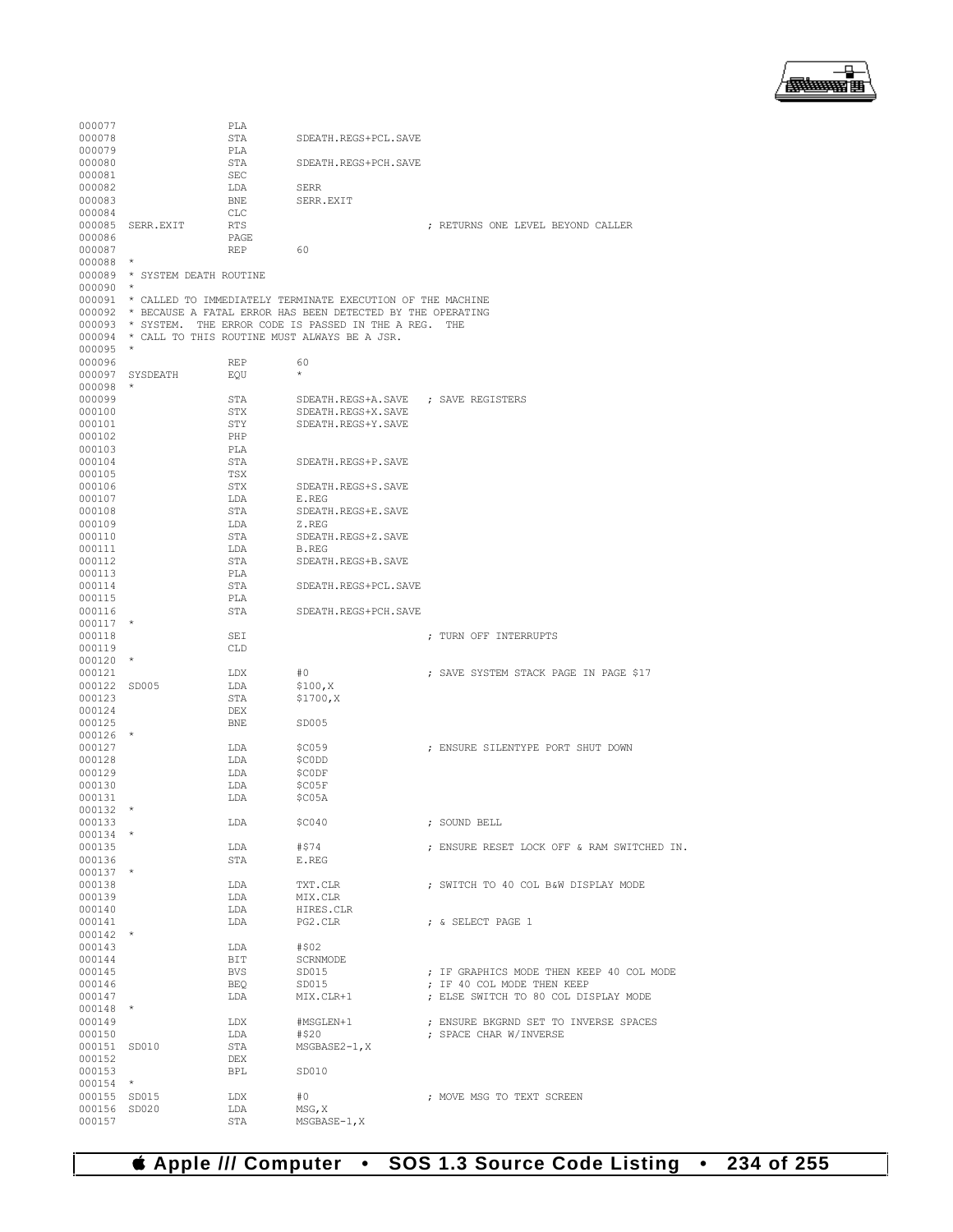

| 000158 |                    | <b>INX</b>  |                                                         |                                                        |
|--------|--------------------|-------------|---------------------------------------------------------|--------------------------------------------------------|
| 000159 |                    | CPX         | #MSGLEN                                                 |                                                        |
| 000160 |                    | <b>BNE</b>  | SD020                                                   |                                                        |
| 000161 | $\star$            |             |                                                         |                                                        |
| 000162 |                    | LDA         |                                                         | SDEATH.REGS+A.SAVE ; DISPLAY ERROR CODE (2 HEX DIGITS) |
| 000163 |                    | <b>CLC</b>  |                                                         |                                                        |
| 000164 |                    | LSR         | Α                                                       |                                                        |
| 000165 |                    | LSR         | Α                                                       |                                                        |
| 000166 |                    | LSR         | Α                                                       |                                                        |
| 000167 |                    | LSR         | Α                                                       |                                                        |
| 000168 |                    | <b>JSR</b>  | PRINT                                                   | ; FIRST DIGIT                                          |
| 000169 |                    | INX         |                                                         |                                                        |
| 000170 |                    | LDA         | SDEATH.REGS+A.SAVE                                      |                                                        |
| 000171 |                    | AND         | #SOF                                                    |                                                        |
| 000172 |                    | <b>JSR</b>  | PRINT                                                   | ; SECOND DIGIT                                         |
| 000173 | $\star$            |             |                                                         |                                                        |
| 000174 |                    | LDA         | #>SD100                                                 |                                                        |
| 000175 |                    | <b>STA</b>  | NMI.VECTOR                                              |                                                        |
| 000176 |                    | LDA         | $#<$ SD $100$                                           |                                                        |
| 000177 |                    | STA         | NMI.VECTOR+1                                            |                                                        |
| 000178 | $\star$            |             |                                                         |                                                        |
| 000179 | $\star$            |             |                                                         |                                                        |
| 000180 |                    | JMP         | $\star$                                                 | ; HANG UNTIL REBOOT (CTRL/RESET)                       |
| 000181 |                    | <b>REP</b>  | 60                                                      |                                                        |
| 000182 | SD100              | <b>RTI</b>  |                                                         | ; NMI VECTOR POINT HERE TO MASK THEM OUT               |
| 000183 | $\star$            |             |                                                         |                                                        |
| 000184 | $\star$            |             |                                                         |                                                        |
| 000185 | * PRINT SUBROUTINE |             |                                                         |                                                        |
| 000186 | $\star$            |             |                                                         |                                                        |
| 000187 | PRINT              | EOU         | $\star$                                                 |                                                        |
| 000188 |                    | CMP         | #\$A                                                    |                                                        |
| 000189 |                    | <b>BCS</b>  | PRNT100                                                 |                                                        |
| 000190 |                    | ADC         | #\$30                                                   | : "0"-"9"                                              |
| 000191 |                    | BCC         | PRNT110                                                 | ; ALWAYS TAKEN                                         |
| 000192 | PRNT100            | ADC         | #\$36                                                   | $; "A" - "F"$                                          |
| 000193 | PRNT110            | <b>STA</b>  | MSGBASE-1, X                                            |                                                        |
| 000194 |                    | <b>RTS</b>  |                                                         |                                                        |
| 000195 | $\star$            |             |                                                         |                                                        |
| 000196 |                    | LST         | ON                                                      |                                                        |
| 000197 | ZZEND              | EOU         | $\star$                                                 |                                                        |
| 000198 | $ZZ$ LEN           | EOU         | ZZEND-ZZORG                                             |                                                        |
| 000199 |                    | <b>IFNE</b> | ZZLEN-LENSERR                                           |                                                        |
| 000200 |                    | FAIL        | 2, "SOSORG                                              | FILE IS INCORRECT FOR SYSERR"                          |
| 000201 |                    | FIN         |                                                         |                                                        |
| 000202 |                    |             |                                                         |                                                        |
| 000203 |                    |             |                                                         |                                                        |
| 000204 |                    |             |                                                         |                                                        |
| 000205 |                    |             | * END OF APPLE /// SOS 1.3 SOURCE CODE FILE: SYSERR.SRC |                                                        |
| 000206 |                    |             |                                                         |                                                        |
|        |                    |             |                                                         |                                                        |

End of File -- Lines: 206 Characters: 5264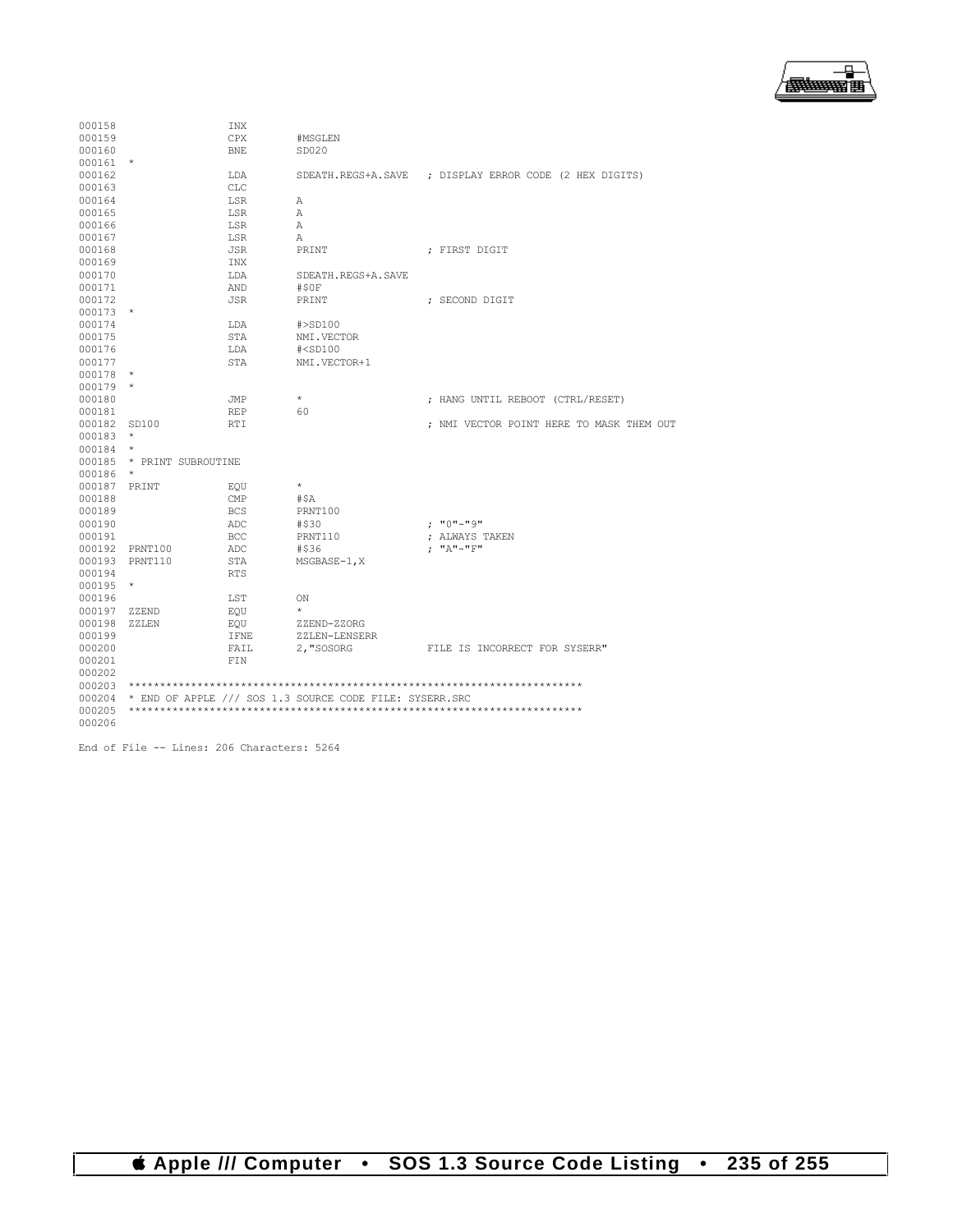

|            | FILE: "SOS. SYSGLOB. SRC. TEXT"<br>----------------------- |                                           |                                                                          |
|------------|------------------------------------------------------------|-------------------------------------------|--------------------------------------------------------------------------|
|            |                                                            |                                           |                                                                          |
|            |                                                            |                                           |                                                                          |
|            |                                                            |                                           | 000002 * APPLE /// SOS 1.3 SOURCE CODE FILE: SYSGLOB.SRC                 |
|            |                                                            |                                           |                                                                          |
|            |                                                            |                                           | 000004 * ASSEMBLER: APPLE ] [ 6502 ASSEMBLER from APPLE COMPUTER TOOLKIT |
| 000005     |                                                            |                                           |                                                                          |
| 000006     |                                                            | SBTL                                      | "SOS 1.1 GLOBAL EQUATES"                                                 |
| 000007     |                                                            | REL                                       |                                                                          |
| 000008     |                                                            | ORG                                       | \$18FC                                                                   |
| 000009     |                                                            | MSB                                       | OFF                                                                      |
| 000010     |                                                            | REP                                       | 60                                                                       |
| 000011     | $\star$                                                    |                                           | COPYRIGHT (C) APPLE COMPUTER INC. 1980                                   |
| $000012$ * |                                                            |                                           | ALL RIGHTS RESERVED                                                      |
| 000013     |                                                            | REP                                       | 60                                                                       |
| $000014$ * |                                                            |                                           |                                                                          |
|            |                                                            | 000015 * SOS SYSTEM GLOBAL DATA & EQUATES |                                                                          |
| $000016$ * |                                                            |                                           |                                                                          |
|            |                                                            |                                           | 000017 * THIS MODULE CONTAINS THE SOS JUMP TABLE, AND ALL GLOBAL         |
|            |                                                            |                                           | 000018 * DATA AND EQUATES. THE JUMP TABLE, AND ALL DATA THAT IS          |
|            |                                                            |                                           |                                                                          |
|            |                                                            |                                           | 000019 * TO BE REFERENCED BY DEVICE HANDLERS, ARE ASSIGNED FIXED         |
|            |                                                            |                                           | 000020 * ADDRESSES AT THE BEGINNING OF MEMORY PAGE \$19. DATA            |
|            |                                                            |                                           | 000021 * THAT IS ONLY REFERENCED BY SOS BEGINS \$1980, BUT MAY BE        |
|            |                                                            | 000022 * MOVED WHENEVER SOS IS RELINKED.  |                                                                          |
| $000023$ * |                                                            |                                           |                                                                          |
| 000024     |                                                            | REP                                       | 60                                                                       |
| $000025$ * |                                                            |                                           |                                                                          |
| 000026     |                                                            | EXTRN                                     | ALLOCSIR                                                                 |
| 000027     |                                                            | EXTRN                                     | DEALCSIR                                                                 |
| 000028     |                                                            | EXTRN                                     | NMIDSBL                                                                  |
| 000029     |                                                            | EXTRN                                     | NMIENBL                                                                  |
| 000030     |                                                            | EXTRN                                     | QUEEVENT                                                                 |
| 000031     |                                                            | EXTRN                                     | SELC800                                                                  |
| 000032     |                                                            | EXTRN                                     | SYSDEATH                                                                 |
| 000033     |                                                            | EXTRN                                     | SYSERR                                                                   |
| 000034     |                                                            | EXTRN                                     | REQBUF                                                                   |
| 000035     |                                                            | EXTRN                                     | <b>GETBUFADR</b>                                                         |
|            |                                                            |                                           |                                                                          |
| 000036     |                                                            | EXTRN                                     | RELBUF                                                                   |
| 000037     |                                                            | EXTRN                                     | NMIDBUG                                                                  |
| 000038     |                                                            | EXTRN                                     | NMICONT                                                                  |
| 000039     |                                                            | EXTRN                                     | COLDSTRT                                                                 |
| 000040     | $\star$                                                    |                                           |                                                                          |
| 000041     |                                                            |                                           |                                                                          |
| 000042     |                                                            | ENTRY                                     | MEMSIZE                                                                  |
| 000043     |                                                            | ENTRY                                     | SYSBANK                                                                  |
| 000044     |                                                            | ENTRY                                     | SUSPFLSH                                                                 |
| 000045     |                                                            | ENTRY                                     | NMIFLAG                                                                  |
| 000046     |                                                            | ENTRY                                     | SCRNMODE                                                                 |
| 000047     |                                                            | ENTRY                                     | GRSIZE                                                                   |
| 000048     | $\star$                                                    |                                           |                                                                          |
| 000049     |                                                            | ENTRY                                     | <b>SERR</b>                                                              |
| 000050     |                                                            | ENTRY                                     | DBUGBRK                                                                  |
|            |                                                            |                                           |                                                                          |
| 000051     |                                                            | ENTRY                                     | KYBDNMI                                                                  |
| 000052     |                                                            | <b>ENTRY</b>                              | NMISPSV                                                                  |
| 000053     |                                                            | ENTRY                                     | SDEATH.REGS                                                              |
| 000054     | $^\star$                                                   |                                           |                                                                          |
| 000055     |                                                            | <b>ENTRY</b>                              | <b>SOSVER</b>                                                            |
| 000056     |                                                            | <b>ENTRY</b>                              | SOSVERL                                                                  |
| 000057     | $\star$                                                    |                                           |                                                                          |
| 000058     |                                                            | <b>ENTRY</b>                              | SZPAGE                                                                   |
| 000059     |                                                            | <b>ENTRY</b>                              | SXPAGE                                                                   |
| 000060     |                                                            | <b>ENTRY</b>                              | SSPAGE                                                                   |
| 000061     | $\star$                                                    |                                           |                                                                          |
|            |                                                            |                                           |                                                                          |
| 000062     |                                                            | ENTRY                                     | CZPAGE                                                                   |
| 000063     |                                                            | <b>ENTRY</b>                              | <b>CXPAGE</b>                                                            |
| 000064     |                                                            | <b>ENTRY</b>                              | CSPAGE                                                                   |
| 000065     |                                                            | <b>ENTRY</b>                              | CEVPRI                                                                   |
| 000066     |                                                            |                                           |                                                                          |
| 000067     |                                                            | <b>ENTRY</b>                              | SIRTEMP                                                                  |
| 000068     |                                                            | <b>ENTRY</b>                              | SIRARGSIZ                                                                |
| 000069     |                                                            | <b>ENTRY</b>                              | <b>IROCNTR</b>                                                           |
| 000070     |                                                            | ENTRY                                     | <b>NMICNTR</b>                                                           |
| 000071     |                                                            | ENTRY                                     | QEVTEMP                                                                  |
| 000072     |                                                            | ENTRY                                     | OEV. THIS                                                                |
|            |                                                            |                                           |                                                                          |
| 000073     |                                                            | ENTRY                                     | QEV.LAST                                                                 |
| 000074     | $^\star$                                                   |                                           |                                                                          |
| 000075     |                                                            | ENTRY                                     | <b>BADBRK</b>                                                            |
| 000076     |                                                            | ENTRY                                     | BADINT1                                                                  |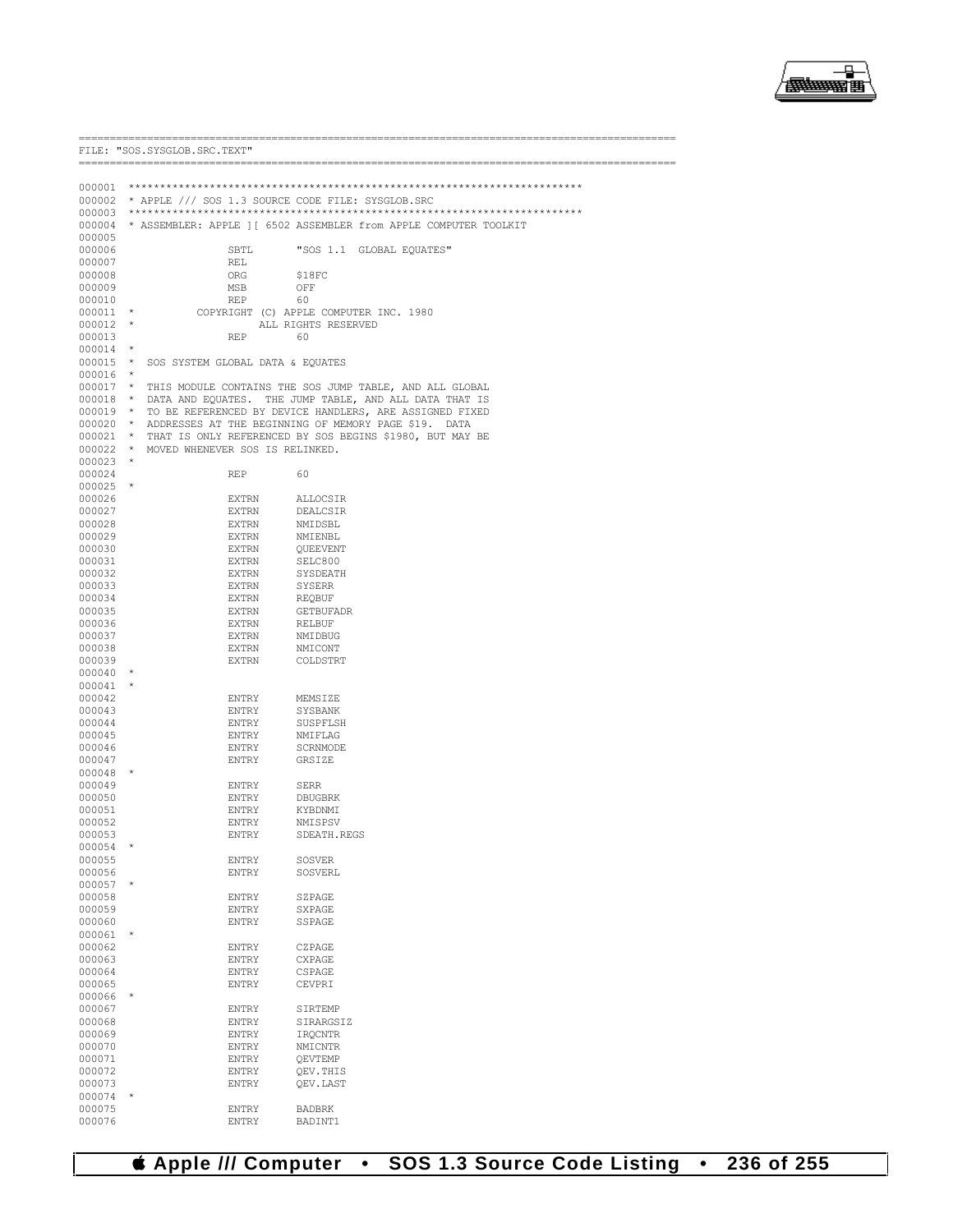## **Apple /// Computer • SOS 1.3 Source Code Listing • 237 of 255**

| 000077               | <b>ENTRY</b> | BADINT2           |                                                         |
|----------------------|--------------|-------------------|---------------------------------------------------------|
| 000078               | <b>ENTRY</b> | NMIHANG           |                                                         |
|                      |              |                   |                                                         |
| 000079               | ENTRY        | <b>EVQOVFL</b>    |                                                         |
| 000080               | <b>ENTRY</b> | STKOVFL           |                                                         |
| 000081               | <b>ENTRY</b> | BADSYSCALL        |                                                         |
| 000082               | ENTRY        | DEV.OVFLOW        |                                                         |
|                      |              |                   |                                                         |
| 000083               | ENTRY        | MEM2SML           |                                                         |
| 000084               | <b>ENTRY</b> | <b>VCBERR</b>     |                                                         |
| 000085               | ENTRY        | FCBERR            |                                                         |
| 000086               | ENTRY        | ALCERR            |                                                         |
|                      |              |                   |                                                         |
| 000087               | ENTRY        | DIRERR            |                                                         |
| 000088               | ENTRY        | TOOLONG           |                                                         |
| 000089               | <b>ENTRY</b> | <b>BADBUFNUM</b>  |                                                         |
| 000090               | <b>ENTRY</b> | <b>BADBUFSIZ</b>  |                                                         |
|                      |              |                   |                                                         |
| 000091               | ENTRY        | <b>BITMAPADR</b>  |                                                         |
| 000092<br>$^\star$   |              |                   |                                                         |
| 000093               | <b>ENTRY</b> | <b>BADSCNUM</b>   |                                                         |
| 000094               | ENTRY        | BADCZPAGE         |                                                         |
|                      |              | BADXBYTE          |                                                         |
| 000095               | <b>ENTRY</b> |                   |                                                         |
| 000096               | <b>ENTRY</b> | BADSCPCNT         |                                                         |
| 000097               | ENTRY        | <b>BADSCBNDS</b>  |                                                         |
| 000098<br>$\ast$     |              |                   |                                                         |
|                      |              |                   |                                                         |
| 000099               | <b>ENTRY</b> | NODNAME           |                                                         |
| 000100               | ENTRY        | <b>BADDNUM</b>    |                                                         |
| 000101<br>$^\star$   |              |                   |                                                         |
| 000102               | <b>ENTRY</b> | <b>BADPATH</b>    |                                                         |
| 000103               | ENTRY        | CFCBFULL          |                                                         |
|                      |              |                   |                                                         |
| 000104               | ENTRY        | FCBFULL           |                                                         |
| 000105               | <b>ENTRY</b> | BADREFNUM         |                                                         |
| 000106               | ENTRY        | PATHNOTFND        |                                                         |
| 000107               | <b>ENTRY</b> | <b>VNFERR</b>     |                                                         |
|                      |              |                   |                                                         |
| 000108               | <b>ENTRY</b> | <b>FNFERR</b>     |                                                         |
| 000109               | ENTRY        | <b>DUPERR</b>     |                                                         |
| 000110               | <b>ENTRY</b> | <b>OVRERR</b>     |                                                         |
| 000111               | <b>ENTRY</b> | DIRFULL           |                                                         |
|                      |              |                   |                                                         |
| 000112               | ENTRY        | CPTERR            |                                                         |
| 000113               | <b>ENTRY</b> | TYPERR            |                                                         |
| 000114               | <b>ENTRY</b> | <b>EOFERR</b>     |                                                         |
| 000115               | ENTRY        | POSNERR           |                                                         |
| 000116               | ENTRY        |                   |                                                         |
|                      |              | <b>ACCSERR</b>    |                                                         |
| 000117               | <b>ENTRY</b> | <b>BTSERR</b>     |                                                         |
| 000118               | ENTRY        | FILBUSY           |                                                         |
| 000119               | ENTRY        | NOTSOS            |                                                         |
|                      |              |                   |                                                         |
| 000120               | <b>ENTRY</b> | BADLSTCNT         |                                                         |
| 000121               | ENTRY        | OUTOFMEM          |                                                         |
| 000122               | ENTRY        | <b>BUFTBLFULL</b> |                                                         |
| 000123               | <b>ENTRY</b> | <b>BADSYSBUF</b>  |                                                         |
| 000124               | ENTRY        | <b>DUPVOL</b>     |                                                         |
|                      |              |                   |                                                         |
| 000125               | ENTRY        | NOTBLKDEV         |                                                         |
| 000126               | <b>ENTRY</b> | LVLERR            |                                                         |
| 000127<br>$^{\star}$ |              |                   |                                                         |
| 000128               | <b>ENTRY</b> | BADJMODE          |                                                         |
|                      |              |                   |                                                         |
| 000129<br>$^\star$   |              |                   |                                                         |
| 000130               | ENTRY        | <b>BADBKPG</b>    |                                                         |
| 000131               | <b>ENTRY</b> | SEGRODN           |                                                         |
| 000132               | ENTRY        | SEGTBLFULL        |                                                         |
|                      |              |                   |                                                         |
| 000133               | ENTRY        | BADSEGNUM         |                                                         |
| 000134               | ENTRY        | SEGNOTFND         |                                                         |
| 000135               | ENTRY        | BADSRCHMODE       |                                                         |
| 000136               | ENTRY        | BADCHGMODE        |                                                         |
| 000137               | ENTRY        | <b>BADPGCNT</b>   |                                                         |
|                      |              |                   |                                                         |
| 000138<br>$\star$    |              |                   |                                                         |
| 000139               | ENTRY        | XREQCODE          |                                                         |
| 000140               | ENTRY        | XCTLCODE          |                                                         |
| 000141               | ENTRY        | XCTLPARM          |                                                         |
| 000142               | ENTRY        | XNOTOPEN          |                                                         |
|                      |              |                   |                                                         |
| 000143               | ENTRY        | XNOTAVAIL         |                                                         |
| 000144               | <b>ENTRY</b> | XNORESRC          |                                                         |
| 000145               | ENTRY        | XBADOP            |                                                         |
| 000146               | ENTRY        | XIOERROR          |                                                         |
|                      |              |                   |                                                         |
| 000147               | ENTRY        | XNODRIVE          |                                                         |
| 000148               | ENTRY        | XNOWRITE          |                                                         |
| 000149               | ENTRY        | XBYTECNT          |                                                         |
| 000150               | ENTRY        | XBLKNUM           |                                                         |
| 000151               |              |                   |                                                         |
|                      | ENTRY        | XDISKSW           |                                                         |
| 000152               | ENTRY        | BACKMASK          | ; MASK BYTE FOR BACKUP BIT.                             |
| 000153<br>$\star$    |              |                   |                                                         |
| 000154               | <b>ENTRY</b> | E1908             | ; DISK DRIVER IS READING/WRITING (SET) ELSE NOT (RESET) |
| 000155<br>$\star$    |              |                   |                                                         |
|                      |              |                   |                                                         |
| 000156               | PAGE         |                   |                                                         |
| 000157               | DW           | SYSGLOB           | ; SYSGLOB TARGET ADDRESS                                |

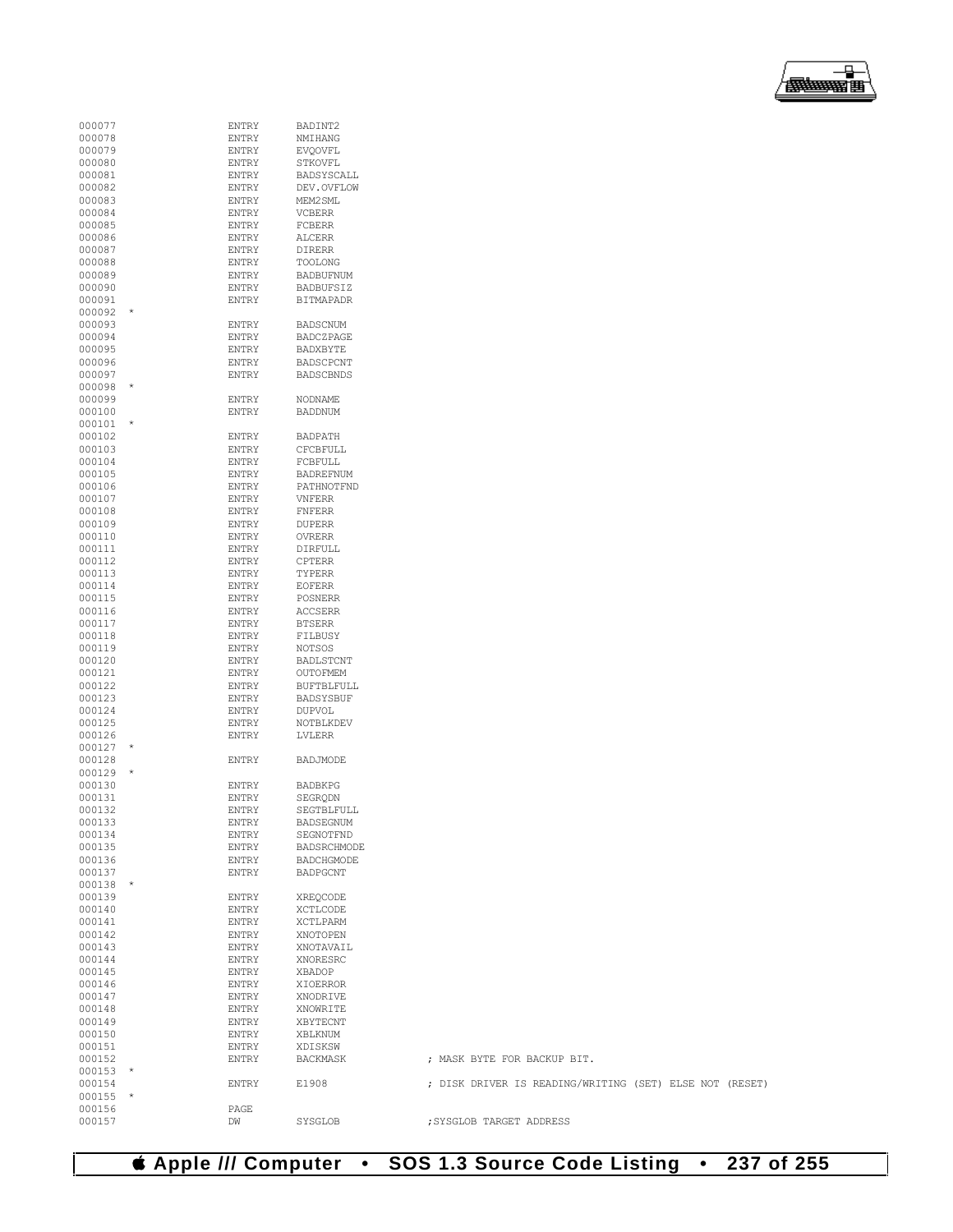▔▔<br>▓▓▓▓▓▊

| 000158                         |                                             | DW         | \$0100                                           | ; AND LENGTH                                                                         |
|--------------------------------|---------------------------------------------|------------|--------------------------------------------------|--------------------------------------------------------------------------------------|
| $000159$ *                     |                                             |            |                                                  |                                                                                      |
|                                | 000160 * SYSTEM GLOBAL DATA                 |            | 000161 * (ACCESSIBLE TO SOS AND DEVICE HANDLERS) |                                                                                      |
| $000162$ *                     |                                             |            |                                                  |                                                                                      |
|                                | 000163 SYSGLOB                              | EQU        | $\star$                                          |                                                                                      |
| $000164$ *                     |                                             |            |                                                  |                                                                                      |
|                                | 000165 MEMSIZE                              | DFB        | \$08                                             | ; MEMORY SIZE = 128K                                                                 |
|                                | 000166 SYSBANK                              | DFB        | \$02                                             | ; SYSTEM BANK = 2                                                                    |
|                                | 000167 SUSPFLSH                             | DFB        | \$00                                             | ; SYSOUT SUSPEND/FLUSH FLAG                                                          |
|                                | 000168 NMIFLAG                              | DFB        | \$00                                             | ; NMI PENDING FLAG                                                                   |
| 000169                         | 000170 SCRNMODE                             | DW<br>DFB  | NMIEXIT<br>\$80                                  | ; DEFAULT NMI VECTOR<br>; CURRENT SCREEN MODE                                        |
| 000171 GRSIZE                  |                                             | DFB        | \$00                                             |                                                                                      |
| $000172$ *                     |                                             |            |                                                  |                                                                                      |
| $000173$ *                     |                                             |            |                                                  |                                                                                      |
|                                | 000174 * SOS JUMP TABLE                     |            |                                                  |                                                                                      |
| $000175$ *                     |                                             |            |                                                  |                                                                                      |
| 000176                         |                                             | DS         | ${\tt SYSGLOB+}10-*$ , \$00                      | ; USED BY THE MOUSE DRIVER                                                           |
|                                | 000177 USERNMI                              | JMP        | NMIEXIT                                          | ; KEYBOARD NMI VECTOR                                                                |
| 000178<br>000179               |                                             | JMP<br>JMP | ALLOCSIR<br>DEALCSIR                             | ; ALLOCATE A SIR<br>; DEALLOCATE A SIR                                               |
| 000180                         |                                             | JMP        | NMIDSBL                                          | ; DISABLE NMI                                                                        |
| 000181                         |                                             | JMP        | NMIENBL                                          | ; ENABLE NMI                                                                         |
| 000182                         |                                             | JMP        | QUEEVENT                                         | ; QUEUE AN EVENT                                                                     |
| 000183                         |                                             | JMP        | SELC800                                          | ; SELECT I/O EXPANSION ROM                                                           |
| 000184                         |                                             | JMP        | SYSDEATH                                         | ; SYSTEM DEATH                                                                       |
| 000185                         |                                             | JMP        | SYSERR                                           | ; SOS ERROR                                                                          |
| 000186                         |                                             | JMP        | REQBUF                                           | ; REQUEST BUFFER                                                                     |
| 000187<br>000188               |                                             | JMP<br>JMP | GETBUFADR                                        | GET BUFFER'S ADDRESS<br>; RELEASE BUFFER                                             |
| 000189                         |                                             | JMP        | RELBUF<br>CLRBMASK                               | ;VECTOR TO CLRBMASK                                                                  |
| 000190                         |                                             | PAGE       |                                                  |                                                                                      |
| $000191$ *                     |                                             |            |                                                  |                                                                                      |
|                                | 000192 * SOS DATA AND EQUATES               |            |                                                  |                                                                                      |
|                                | 000193 * (ACCESSIBLE ONLY TO SOS)           |            |                                                  |                                                                                      |
| $000194$ *                     |                                             |            |                                                  |                                                                                      |
| 000195                         |                                             | DS         | $SYSGLOB+$80-*$ , \$00                           |                                                                                      |
| 000196 SERR<br>$000197$ *      |                                             | DFB        | \$00                                             | ; SYSTEM ERROR CODE                                                                  |
|                                | 000198 DBUGBRK                              | NOP        |                                                  | ; TO ENABLE DEBUG BREAK POINTS,                                                      |
| 000199                         |                                             | PLA        |                                                  | ; PATCH THESE BYTES TO                                                               |
| 000200                         |                                             | PLA        |                                                  | ; JMP TO THE DEBUGGER                                                                |
| 000201                         |                                             | <b>RTS</b> |                                                  |                                                                                      |
| $000202$ *                     |                                             |            |                                                  |                                                                                      |
|                                | 000203 KYBDNMI                              | JMP        | USERNMI                                          |                                                                                      |
| 000204                         | 000205 NMISPSV                              | JMP<br>DFB | NMIDBUG<br>$\circ$                               |                                                                                      |
| 000206                         |                                             | JMP        | NMICONT                                          |                                                                                      |
|                                | 000207 NMIEXIT                              | <b>RTS</b> |                                                  |                                                                                      |
| $000208$ *                     |                                             |            |                                                  |                                                                                      |
| $000209$ *                     |                                             |            |                                                  |                                                                                      |
| 000210 SOSVER                  |                                             | ASC        | "SOS 1.3<br>$01 - DEC - 82$ "                    |                                                                                      |
|                                | 000211 SOSVERL                              | EQU        | *-SOSVER                                         |                                                                                      |
| $000212$ *                     |                                             |            |                                                  |                                                                                      |
| 000213<br>000214               | $\star$                                     | ASC        | "(C) 1980, 1981 BY APPLE COMPUTER INC."          |                                                                                      |
| 000215 E1908                   |                                             | EQU        | \$1908                                           | ; ALLOCATED TO STEPHEN SMITH (MOUSE DRIVER)                                          |
|                                | 000216 * ABOVE SET AND RESET IN DISK DRIVER |            |                                                  |                                                                                      |
| 000217 SZPAGE                  |                                             | EOU        | \$1800                                           | ; SYSTEM ZERO PAGE                                                                   |
| 000218 SXPAGE                  |                                             | EQU        | \$1400                                           | ; SYSTEM EXTEND PAGE                                                                 |
|                                | 000219 SSPAGE                               | EOU        | \$0100                                           | ; SYSTEM STACK PAGE                                                                  |
| $000220$ *                     |                                             |            |                                                  |                                                                                      |
| 000221 CZPAGE                  |                                             | EQU        | \$1A00                                           | ; CALLER'S ZERO PAGE                                                                 |
| 000222 CXPAGE<br>000223 CSPAGE |                                             | EOU<br>EQU | \$1600<br>\$1B00                                 | : CALLER'S EXTEND PAGE<br>; CALLER'S STACK PAGE                                      |
| 000224 CEVPRI                  |                                             | DFB        | \$00                                             | ; CALLER'S EVENT PRIORITY                                                            |
| $000225$ *                     |                                             |            |                                                  |                                                                                      |
|                                | 000226 SIRTEMP                              | DFB        | \$00                                             | ; TEMP FOR ALLOCSIR & DEALCSIR                                                       |
|                                | 000227 SIRARGSIZ                            | DFB        | \$00                                             | ; ARGUMENT COUNT FOR ALLOCSIR & DEALCSIR                                             |
|                                | 000228 IRQCNTR                              | DW         | \$0000                                           | : FALSE IRO COUNTER                                                                  |
|                                | 000229 NMICNTR                              | DW         | \$0000                                           | ; COUNTER FOR NMILOCK                                                                |
|                                | 000230 QEVTEMP                              | DFB        | \$00                                             | ; TEMP FOR QUEEVENT                                                                  |
|                                | 000231 QEV.THIS<br>000232 QEV.LAST          | DFB<br>DFB | \$00<br>\$00                                     | ; POINTER FOR OUEEVENT<br>; POINTER FOR OUEEVENT                                     |
| $000233$ *                     |                                             |            |                                                  |                                                                                      |
|                                | 000234 SOSQUIT                              | DS         | COLDSTRT                                         |                                                                                      |
|                                | 000235 BACKMASK                             | DFB        | BACKBIT                                          | ; MASK USED BY BFM TO UPDATE BACKUP BIT                                              |
| $000236$ *                     |                                             |            |                                                  |                                                                                      |
|                                |                                             |            |                                                  | 000237 * TO CLEAR THE BACKUP BIT, A PROGRAM MUST JSR TO CLRBMASK THRU 1934 THEN DO A |

000238 \* SET-FILE-INFO WITH NO INTERVENING SOS CALLS. ANY SOS CALL WILL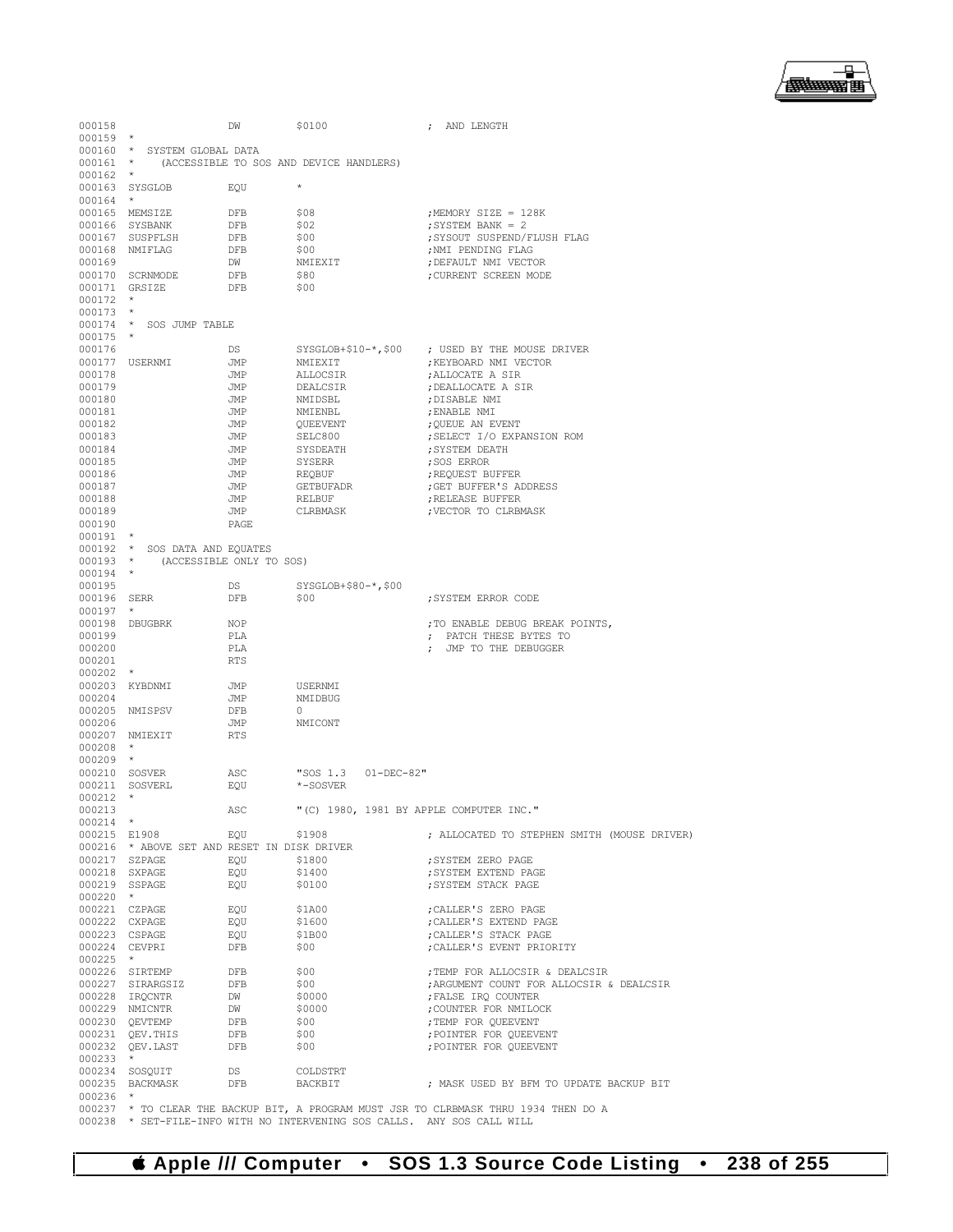▕<del>▓▓▓▓</del>▊

| 000239<br>$000240$ *     |                                                |            |                                                                      | * SET BACKMASK AGAIN. THIS FEATURE IS INTENTIONALLY LEFT UNDOCUMENTED. |
|--------------------------|------------------------------------------------|------------|----------------------------------------------------------------------|------------------------------------------------------------------------|
|                          | 000241 CLRBMASK AND                            |            | #BACKBIT                                                             | ; PURIFY                                                               |
| 000242                   |                                                | STA        | BACKMASK                                                             | ; SET THE MASK                                                         |
| 000243                   |                                                | RTS        |                                                                      | ; AND BACK TO THE CALLER                                               |
| 000244<br>$000245$ *     |                                                | PAGE       |                                                                      |                                                                        |
|                          | 000246 * SYSTEM DEATH REGISTER SAVE AREA       |            |                                                                      |                                                                        |
|                          | 000247 * (SYSTEM STACK MOVED TO \$1700-\$17FF) |            |                                                                      |                                                                        |
| $000248$ *               |                                                |            |                                                                      |                                                                        |
| 000249                   |                                                | DS         | $SYSGLOB+$F6-*$ ,\$00<br>$\star$                                     |                                                                        |
| 000251                   | 000250 SDEATH.REGS                             | EQU<br>DFB | \$00                                                                 | ; BANK                                                                 |
| 000252                   |                                                | DFB        | \$00                                                                 | ; ZERO PAGE                                                            |
| 000253                   |                                                | DFB        | \$00                                                                 | ; ENVIRONMENT                                                          |
| 000254                   |                                                | DFB        | \$00                                                                 | ; Y                                                                    |
| 000255<br>000256         |                                                | DFB<br>DFB | \$00<br>\$00                                                         | ; X<br>; A                                                             |
| 000257                   |                                                | DFB        | \$00                                                                 | ; STATUS                                                               |
| 000258                   |                                                | <b>DW</b>  | \$00                                                                 | ; PROGRAM COUNTER                                                      |
| 000259                   |                                                | DFB        | \$00                                                                 | ; STACK POINTER                                                        |
| $000260$ *               |                                                |            |                                                                      |                                                                        |
| $000262$ *               | 000261 * SYSTEM DEATH ERROR NUMBERS            |            |                                                                      |                                                                        |
|                          | 000263 BADBRK                                  | EOU        | \$01                                                                 | ; BRK FROM SOS                                                         |
|                          | 000264 BADINT1                                 | EQU        | \$02                                                                 | ; INTERRUPT NOT FOUND                                                  |
|                          | 000265 BADINT2                                 | EQU        | \$03                                                                 | ; BAD ZERO PAGE ALLOCATION                                             |
|                          | 000266 NMIHANG<br>000267 EVQOVFL               | EOU<br>EQU | \$04<br>\$05                                                         | ; UNABLE TO LOCK NMI<br>; EVENT QUEUE OVERFLOW                         |
|                          | 000268 STKOVFL EQU                             |            | \$06                                                                 | ; STACK OVERFLOW                                                       |
| $000269$ *               |                                                |            |                                                                      |                                                                        |
|                          | 000270 BADSYSCALL                              | EOU        | \$07                                                                 | ; DMGR DETECTED INVALID REQUEST CODE                                   |
|                          | 000271 DEV.OVFLOW                              | EQU        | \$08                                                                 | ; DMGR - TOO MANY DEVICE HANDLERS<br>:MEMORY SIZE < 64K                |
|                          | 000272 MEM2SML<br>000273 VCBERR                | EOU<br>EQU | \$09<br>\$0A                                                         | ; VOLUME CONTROL BLOCK NOT USABLE (BFMGR)                              |
|                          | 000274 FCBERR                                  | EQU        | \$0B                                                                 | ; FILE CONTROL BLOCK CRASHED                                           |
|                          | 000275 ALCERR                                  | EOU        | \$0c                                                                 | ; ALLOCATION BLOCKS INVALID                                            |
|                          | 000276 TOOLONG                                 | EQU        | \$0E                                                                 | ; PATHNAME BUFFER OVERFLOW                                             |
|                          | 000277 BADBUFNUM<br>000278 BADBUFSIZ           | EQU<br>EOU | \$0F<br>\$10                                                         | ; INVALID BUFFER NUMBER<br>; INVALID BUFFER SIZE (=0 OR >16K)          |
| 000279                   |                                                | PAGE       |                                                                      |                                                                        |
| $000280$ *               |                                                |            |                                                                      |                                                                        |
|                          | 000281 * SYSTEM ERROR NUMBERS                  |            |                                                                      |                                                                        |
| $000282$ *               | 000283 * - SYSTEM CALL MANAGER                 |            |                                                                      |                                                                        |
| $000284$ *               |                                                |            |                                                                      |                                                                        |
|                          | 000285 BADSCNUM                                | EQU        | \$01                                                                 | ; BAD SYSTEM CALL NUMBER                                               |
|                          | 000286 BADCZPAGE                               | EQU        | \$02                                                                 | ; BAD CALLER'S ZPAGE (MUST=\$1A)                                       |
|                          | 000287 BADXBYTE<br>000288 BADSCPCNT            | EOU<br>EQU | \$03<br>\$04                                                         | ; BITS $6.14 < 0$<br>; BAD SYSTEM CALL PARM COUNT                      |
|                          | 000289 BADSCBNDS EQU                           |            | \$05                                                                 | ; SYS CALL PARM ADR                                                    |
| $000290$ *               |                                                |            |                                                                      |                                                                        |
|                          | 000291 * - DEVICE MANAGER                      |            |                                                                      |                                                                        |
| $000292$ *               | 000293 NODNAME                                 | EOU        | \$10                                                                 |                                                                        |
|                          | 000294 BADDNUM                                 | EQU        | \$11                                                                 | ; DEVICE NAME NOT FOUND<br>; INVALID DEV.NUM PARM                      |
| 000295                   | $\star$                                        |            |                                                                      |                                                                        |
|                          | 000296 * - DEVICE HANDLERS (STANDARD ERRORS)   |            |                                                                      |                                                                        |
| $000297$ *               |                                                |            |                                                                      |                                                                        |
|                          | 000298 XREQCODE<br>000299 XCTLCODE             | EQU<br>EOU | \$20<br>\$21                                                         | ; INVALID REQUEST CODE<br>; INVALID CONTROL/STATUS CODE                |
|                          | 000300 XCTLPARM                                | EQU        | \$22                                                                 | ; INVALID CONTROL/STATUS PARM                                          |
|                          | 000301 XNOTOPEN                                | EQU        | \$23                                                                 | ; DEVICE NOT OPEN                                                      |
|                          | 000302 XNOTAVAIL                               | EOU        | \$24                                                                 | ; DEVICE NOT AVAILABLE                                                 |
|                          | 000303 XNORESRC<br>000304 XBADOP               | EQU<br>EQU | \$25<br>\$26                                                         | ; UNABLE TO OBTAIN RESOURCE<br>; INVALID OPERATION                     |
|                          | 000305 XIOERROR                                | EOU        | \$27                                                                 | ; I/O ERROR                                                            |
| 000306 *                 |                                                |            |                                                                      |                                                                        |
|                          | 000307 XNODRIVE                                | EQU        | \$28                                                                 | ; NO DRIVE CONNECTED                                                   |
|                          | 000308 XNOWRITE                                | EOU        | \$2B                                                                 | ; DEVICE WRITE PROTECTED                                               |
|                          | 000309 XBYTECNT<br>000310 XBLKNUM              | EQU<br>EQU | \$2C<br>\$2D                                                         | ;BYTE COUNT <> A MULTIPLE OF 512<br>; BLOCK NUMBER TOO LARGE           |
|                          | 000311 XDISKSW                                 | EQU        | \$2E                                                                 | ; DISK MEDIA HAS BEEN SWITCHED                                         |
| $000312$ *               |                                                |            |                                                                      |                                                                        |
|                          |                                                |            | 000313 * - NOTE: ERROR CODES \$30-\$3F HAVE BEEN RESERVED FOR DEVICE |                                                                        |
|                          | 000314 * HANDLER SPECIFIC ERRORS               |            |                                                                      |                                                                        |
| $000315$ *<br>$000316$ * |                                                |            |                                                                      |                                                                        |
|                          | 000317 * - FILE MANAGER                        |            |                                                                      |                                                                        |
| $000318$ *               |                                                |            |                                                                      |                                                                        |
|                          | 000319 BADPATH                                 | EQU        | \$40                                                                 | ; PATHNAME, INVALID SYNTAX                                             |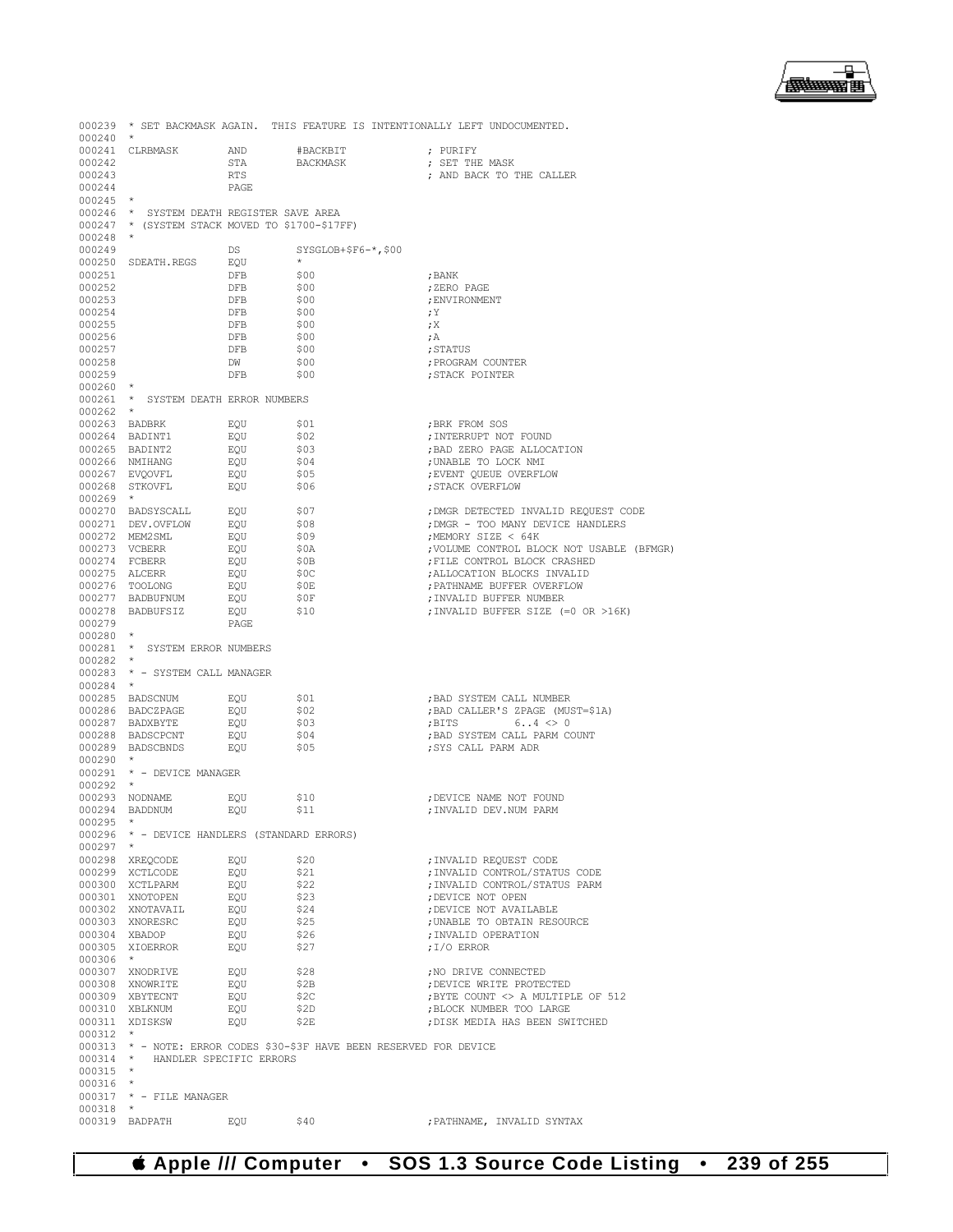

|            | 000320 CFCBFULL                                 | EQU                  | \$41                                                            | ; CHAR FILE CTRL BLOCK TABLE FULL                              |
|------------|-------------------------------------------------|----------------------|-----------------------------------------------------------------|----------------------------------------------------------------|
|            | 000321 FCBFULL                                  | EOU                  | \$42                                                            | ; BLOCK FILE CTRL BLOCK TABLE FULL                             |
|            | 000322 BADREFNUM $EQU$                          |                      | \$43                                                            | ; INVALID REF.NUM PARM                                         |
|            | 000323 PATHNOTFND                               | EOU                  | \$44                                                            | ; PATHNAME NOT FOUND                                           |
|            | 000324 VNFERR                                   | EOU                  | $$45$                                                           | : VOLUME NOT FOUND                                             |
|            | 000325 FNFERR                                   | EOU                  | \$46                                                            | ; FILE NOT FOUND                                               |
|            | 000326 DUPERR                                   | EOU                  | \$47                                                            | ; DUPLICATE FILE NAME ERROR                                    |
|            | 000327 OVRERR                                   | EOU                  | \$48                                                            | ; NOT ENOUGH DISK SPACE FOR PREALLOCATION                      |
|            | 000328 DIRFULL                                  | EOU                  |                                                                 | ; DIRECTORY FULL ERROR                                         |
|            | 000329 CPTERR                                   | EOU                  | \$49<br>\$4A                                                    | ; FILE INCOMPATIBLE SOS VERSION                                |
|            | 000330 TYPERR                                   | EOU                  | \$4B                                                            | ; NOT CURRENTLY SUPPORTED FILE TYPE                            |
|            | 000331 EOFERR                                   | EOU                  | \$4C                                                            | ; POSITION ATTEMPTED BEYOND END OF FILE                        |
|            | 000332 POSNERR                                  | EOU                  | \$4D                                                            | ; ILLEGAL POSITION (L.T. 0 OR G.T. \$FFFFFF)                   |
|            | 000333 ACCSERR                                  | EQU                  | S4E                                                             | ; FILE ACCESS R/W REQUEST CONFLICTS WITH ATTRIBUTES            |
|            | 000334 BTSERR                                   | EOU                  | \$4F                                                            | ; USER SUPPLIED BUFFER TOO SMALL                               |
|            | 000335 FILBUSY EQU                              |                      |                                                                 | ; EITHER WRITE WAS REQUESTED OR WRITE ACCESS ALREADY ALLOCATED |
|            | 000336 DIRERR                                   | EOU                  | \$50<br>\$51                                                    | : DIRECTORY ERROR                                              |
|            | 000337 NOTSOS                                   | EOU                  | \$52                                                            | ; NOT A SOS DISKETTE                                           |
|            | 000338 BADLSTCNT EQU                            |                      | \$53                                                            | : INVALID VALUE IN LIST PARAMETER                              |
|            |                                                 |                      |                                                                 |                                                                |
|            | 000339 OUTOFMEM EQU<br>000340 BUFTBLFULL EQU    |                      | \$54<br>\$55                                                    | : OUT OF FREE MEMORY FOR BUFFER                                |
|            |                                                 |                      |                                                                 | ; BUFFER TABLE FULL                                            |
|            | 000341 BADSYSBUF                                | EOU                  | \$56<br>\$57                                                    | ; INVALID SYSBUF PARAMETER                                     |
|            | 000342 DUPVOL                                   | UF<br>EQU<br>IEV EQU |                                                                 | : SON A BITCH GOT TWO VOLUMES OF SAME ROOT NAME !!!            |
|            | 000343 NOTBLKDEV                                |                      | \$58                                                            |                                                                |
|            | 000344 LVLERR                                   | EOU                  | \$59                                                            | ; INVALID FILE LEVEL                                           |
|            | 000345 BITMAPADR                                | EOU                  | \$5A                                                            |                                                                |
|            | 000346 BACKBIT                                  | EOU                  | \$20                                                            | ; MASK FOR BACKUP BIT                                          |
| $000347$ * |                                                 |                      |                                                                 |                                                                |
|            | 000348 * - UTILITY MANAGER                      |                      |                                                                 |                                                                |
| $000349$ * |                                                 |                      |                                                                 |                                                                |
|            | 000350 BADJMODE EQU                             |                      | \$70                                                            | ;INVALID JOYSTICK REQUEST                                      |
| $000351$ * |                                                 |                      |                                                                 |                                                                |
|            | 000352 * - MEMORY MANAGER                       |                      |                                                                 |                                                                |
| $000353$ * |                                                 |                      |                                                                 |                                                                |
|            | 000354 BADBKPG                                  | EOU                  | \$E0                                                            | ; INVALID BANK/PAGE PAIR                                       |
|            | 000355 SEGRQDN                                  | EOU                  | SE1                                                             | ; SEGMENT REQUEST DENIED                                       |
|            | 000356 SEGTBLFULL                               | EOU                  | \$E2                                                            | ; SEGMENT TABLE FULL                                           |
|            | 000357 BADSEGNUM EQU                            |                      | \$E3                                                            | : INVALID SEGMENT NUMBER                                       |
|            | 000358 SEGNOTFND                                | EOU                  | SE4                                                             | ; SEGMENT NOT FOUND                                            |
|            | 000359 BADSRCHMODE EQU<br>000360 BADCHGMODE EQU |                      | \$E5                                                            | ; INVALID SEARCH MODE PARM                                     |
|            |                                                 |                      | SE6                                                             | ; INVALID CHANGE MODE PARM                                     |
|            | 000361 BADPGCNT                                 | EOU                  | SE7                                                             | ; INVALID PAGE COUNT PARM                                      |
| 000362     |                                                 | ORG                  | SYSGLOB+\$100                                                   |                                                                |
| 000363     |                                                 | DW                   | \$B800                                                          | ; KERNEL TARGET ADDRESS                                        |
| 000364     |                                                 | DW                   | S47C0                                                           | ; AND LENGTH                                                   |
| 000365     |                                                 |                      |                                                                 |                                                                |
|            |                                                 |                      |                                                                 |                                                                |
|            |                                                 |                      | 000367 * END OF APPLE /// SOS 1.3 SOURCE CODE FILE: SYSGLOB.SRC |                                                                |
| 000368     |                                                 |                      |                                                                 |                                                                |
| 000369     |                                                 |                      |                                                                 |                                                                |
| 000370     |                                                 |                      |                                                                 |                                                                |
|            |                                                 |                      |                                                                 |                                                                |

End of File -- Lines: 370 Characters: 12524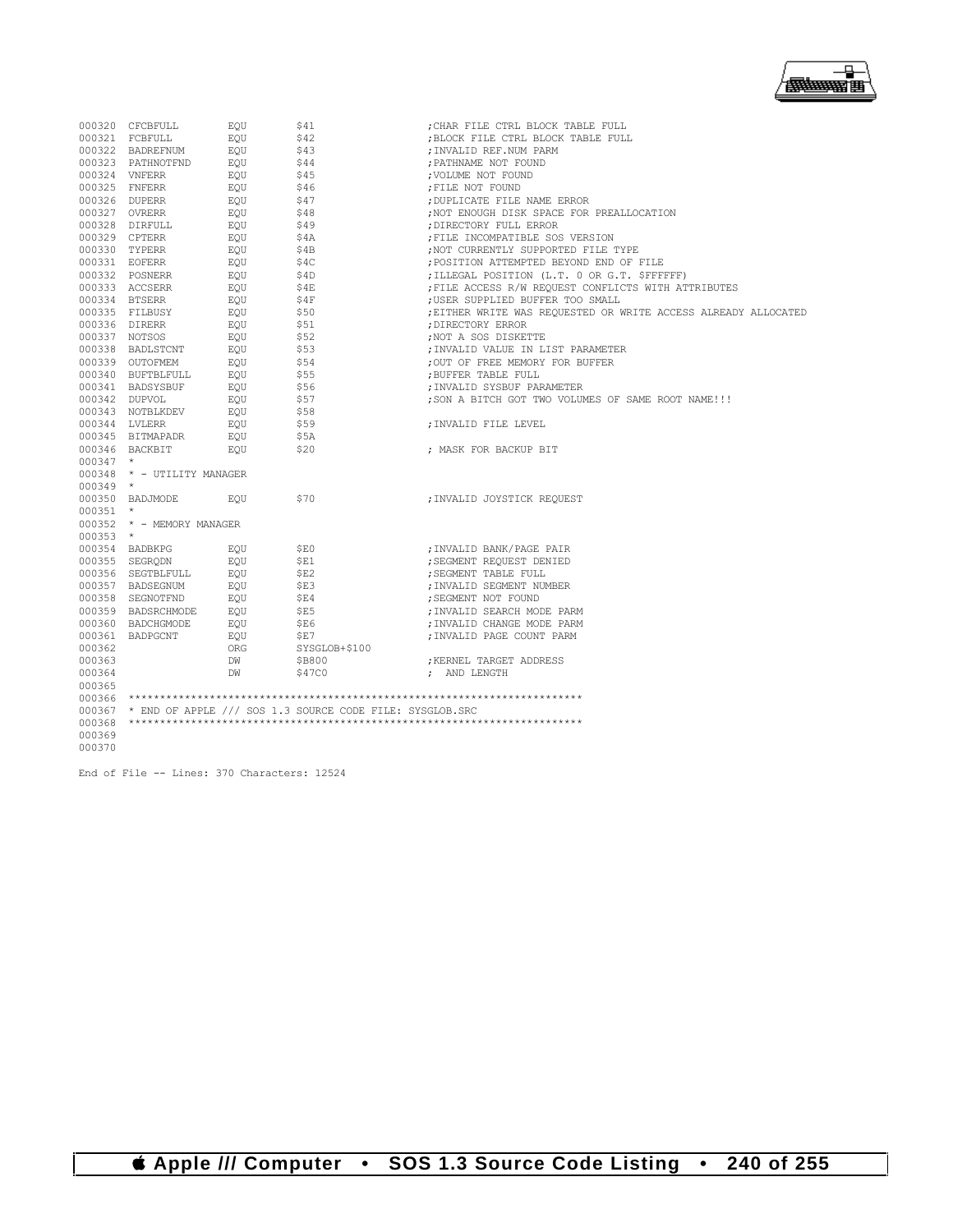

|        | FILE: "SOS.TCOMP.SOS.TEXT"                                        |
|--------|-------------------------------------------------------------------|
|        |                                                                   |
| 000001 |                                                                   |
| 000002 | * APPLE /// SOS 1.3 SOURCE CODE FILE: TCOMP.SOS                   |
| 000003 |                                                                   |
| 000004 | * ASSEMBLER: APPLE 1 [ 6502 ASSEMBLER from APPLE COMPUTER TOOLKIT |
| 000005 |                                                                   |
| 000006 | :TABS 17,23,40                                                    |
| 000007 | SL4: DR1:ASM IPL.SRC1, IPL.OBJ, 6, 1                              |
| 000008 | SL4: DR1:ASM UMGR. SRC, UMGR. OBJ, 6, 1                           |
| 000009 | SL4: DR2:ASM DISK3.SRC, DISK3.OBJ, 6, 1                           |
| 000010 | SL4: DR2:ASM SYSERR. SRC, SYSERR. OBJ, 6, 1                       |
| 000011 | SL4: DR2:ASM SCMGR. SRC, SCMGR. OBJ, 6, 1                         |
| 000012 | SL4: DR2:ASM FMGR. SRC. FMGR. OBJ. 6.1                            |
| 000013 | SL4: DR2:ASM CFMGR. SRC. CFMGR. OBJ. 6.1                          |
| 000014 | SL4: DR2:ASM DEVMGR. SRC, DEVMGR. OBJ, 6, 1                       |
| 000015 | SL4: DR2:ASM BUFMGR. SRC, BUFMGR. OBJ, 6, 1                       |
| 000016 | SL4: DR2:ASM MEMMGR.A.SRC.MEMMGR.OBJ.6.1                          |
| 000017 |                                                                   |
| 000018 |                                                                   |
| 000019 | * END OF APPLE /// SOS 1.3 SOURCE CODE FILE: TCOMP.SOS            |
| 000020 |                                                                   |
|        |                                                                   |

End of File -- Lines: 20 Characters: 824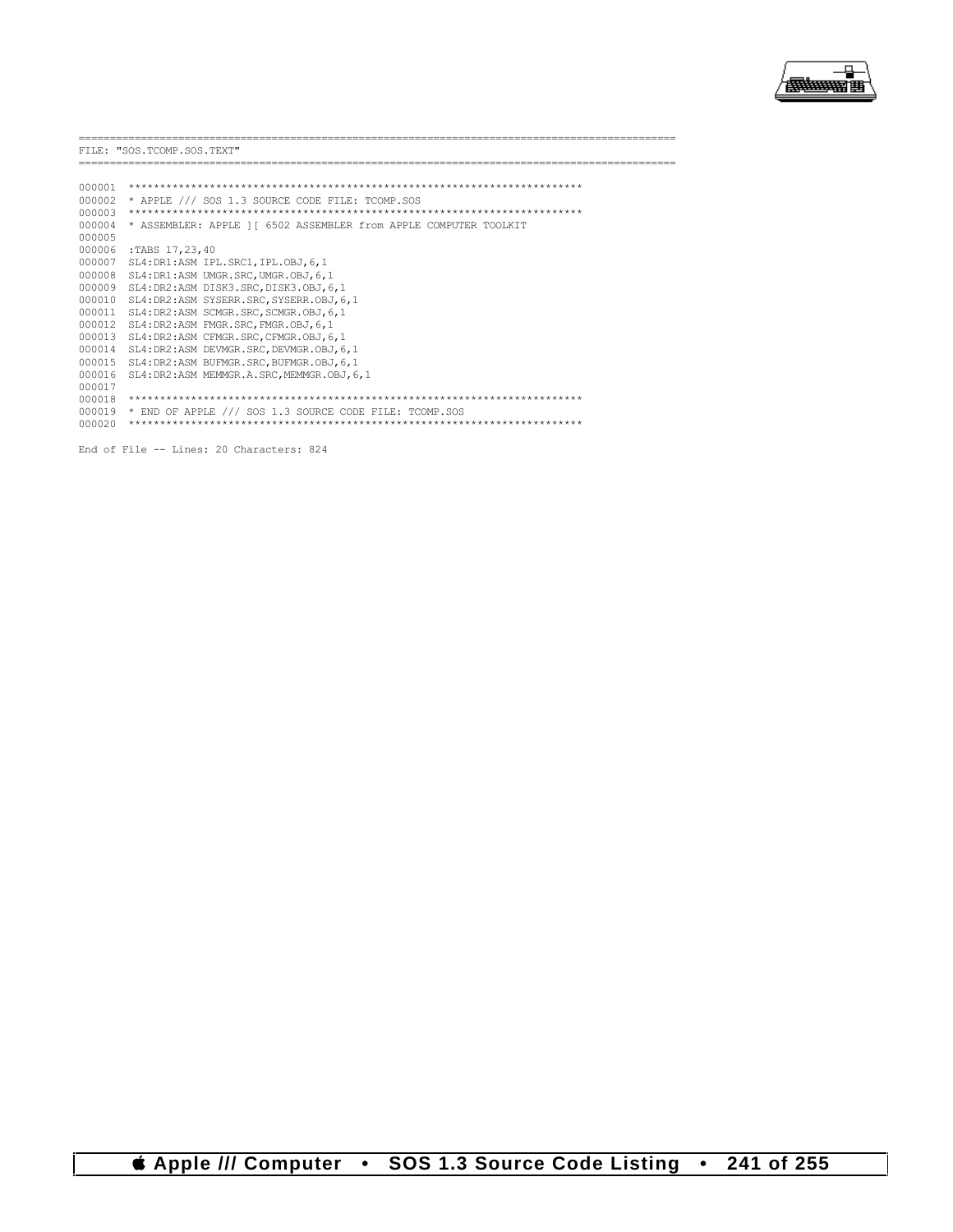

.===============

|                       | FILE: "SOS.UMGR.SRC.TEXT"                      |                       |                                                                   |                           |  |  |  |
|-----------------------|------------------------------------------------|-----------------------|-------------------------------------------------------------------|---------------------------|--|--|--|
|                       |                                                |                       |                                                                   |                           |  |  |  |
| 000001<br>000002      | * APPLE /// SOS 1.3 SOURCE CODE FILE: UMGR.SRC |                       |                                                                   |                           |  |  |  |
| 000003                |                                                |                       |                                                                   |                           |  |  |  |
| 000004                |                                                |                       | * ASSEMBLER: APPLE ] [ 6502 ASSEMBLER from APPLE COMPUTER TOOLKIT |                           |  |  |  |
| 000005                |                                                |                       |                                                                   |                           |  |  |  |
| 000006<br>000007      |                                                | SBTL                  | "SOS 1.1 UTILITY MANAGER"                                         |                           |  |  |  |
| 000008                |                                                | REL<br>INCLUDE        | SOSORG, 6, 1, 254                                                 |                           |  |  |  |
| 000009                |                                                | ORG                   | ORGUMGR                                                           |                           |  |  |  |
| 000010 ZZORG          |                                                | EQU                   | $\star$                                                           |                           |  |  |  |
| 000011                |                                                | MSB                   | OFF                                                               |                           |  |  |  |
| 000012                |                                                | <b>REP</b>            | 60                                                                |                           |  |  |  |
| $000013$ *<br>000014  | $\star$                                        |                       | COPYRIGHT (C) APPLE COMPUTER INC. 1980<br>ALL RIGHTS RESERVED     |                           |  |  |  |
| 000015                |                                                | <b>REP</b>            | 60                                                                |                           |  |  |  |
| 000016                | $\star$<br>UTILITY MANAGER                     |                       |                                                                   |                           |  |  |  |
| 000017                | $\star$                                        |                       |                                                                   |                           |  |  |  |
| 000018<br>$000019$ *  | $\star$                                        |                       | THIS MODULE HANDLES THE FOLLOWING SOS CALLS:                      |                           |  |  |  |
| $000020$ *            | SET.FENCE,<br>SET.TIME,                        | GET.FENCE<br>GET.TIME |                                                                   |                           |  |  |  |
| 000021                | $\star$<br>JOYSTICK,                           | COLDSTRT              |                                                                   |                           |  |  |  |
| 000022                | $\star$                                        |                       |                                                                   |                           |  |  |  |
| $000023$ *            |                                                |                       | IN ADDITION, IT CONTAINS THE ROUITNE DATETIME WHICH               |                           |  |  |  |
| 000024<br>000025      | $\star$<br>$\star$                             |                       | PROVIDES THE DATE AND TIME FOR THE BLOCK FILE MANAGER.            |                           |  |  |  |
| 000026                |                                                | <b>REP</b>            | 60                                                                |                           |  |  |  |
| 000027                |                                                |                       |                                                                   |                           |  |  |  |
| 000028                |                                                | ENTRY                 | <b>UMGR</b>                                                       |                           |  |  |  |
| 000029                |                                                | ENTRY                 | DATETIME                                                          |                           |  |  |  |
| 000030<br>000031      |                                                | ENTRY<br>ENTRY        | <b>BCDBIN</b><br>COLDSTRT                                         |                           |  |  |  |
| 000032                | $\star$                                        |                       |                                                                   |                           |  |  |  |
| 000033                |                                                | ENTRY                 | <b>PCLOCK</b>                                                     |                           |  |  |  |
| $000034$ *            |                                                |                       |                                                                   |                           |  |  |  |
| 000035                |                                                | <b>EXTRN</b>          | SYSBANK                                                           |                           |  |  |  |
| 000036<br>000037      |                                                | <b>EXTRN</b><br>EXTRN | CEVPRI<br><b>SYSERR</b>                                           |                           |  |  |  |
| 000038                |                                                | EXTRN                 | <b>BADSCNUM</b>                                                   |                           |  |  |  |
| 000039                |                                                | <b>EXTRN</b>          | BADJMODE                                                          |                           |  |  |  |
| 000040                |                                                | EXTRN                 | XNORESRC                                                          |                           |  |  |  |
| 000041                |                                                | EXTRN                 | ALLOCSIR                                                          |                           |  |  |  |
| 000042<br>000043      | $\star$                                        | <b>EXTRN</b>          | DEALCSIR                                                          |                           |  |  |  |
|                       | 000044 U.TPARMX                                | EQU                   | \$C0                                                              |                           |  |  |  |
|                       | 000045 U.REQCODE                               | EQU                   | <b>U.TPARMX</b>                                                   |                           |  |  |  |
| 000046                | PRIORITY                                       | EQU                   | U.TPARMX+1                                                        |                           |  |  |  |
| 000047                | J.MODE                                         | EQU                   | U.TPARMX+1                                                        |                           |  |  |  |
| 000048<br>000049 TIME | J.VALUE                                        | EQU<br>EQU            | U.TPARMX+2<br>U.TPARMX+1                                          |                           |  |  |  |
| 000050 MEMORY         |                                                | EQU                   | U.TPARMX+1                                                        |                           |  |  |  |
| 000051                | $\star$                                        |                       |                                                                   |                           |  |  |  |
| 000052 BITON2         |                                                | EQU                   | \$04                                                              |                           |  |  |  |
| 000053                | BITON5                                         | EOU                   | \$20                                                              |                           |  |  |  |
| 000054<br>000055      | BITON6<br>BITON7                               | EQU<br>EQU            | \$40<br>\$80                                                      |                           |  |  |  |
| 000056                | BITOFF5                                        | EQU                   | \$DF                                                              |                           |  |  |  |
| 000057                | $\star$                                        |                       |                                                                   |                           |  |  |  |
| 000058                | Z.REG                                          | EQU                   | \$FFD0                                                            |                           |  |  |  |
| 000059                | E.REG                                          | EQU                   | <b>\$FFDF</b>                                                     |                           |  |  |  |
| 000060<br>000061      | B.REG                                          | EQU<br>PAGE           | <b>\$FFEF</b>                                                     |                           |  |  |  |
| 000062                |                                                | <b>REP</b>            | 35                                                                |                           |  |  |  |
| 000063                | $\star$                                        |                       |                                                                   |                           |  |  |  |
| 000064                | * UTILITY SWITCH                               |                       |                                                                   |                           |  |  |  |
| 000065                | *                                              |                       |                                                                   |                           |  |  |  |
| 000066<br>000067      | $^\star$                                       | <b>REP</b>            | 35                                                                |                           |  |  |  |
| 000068                | *                                              |                       |                                                                   |                           |  |  |  |
| 000069                | <b>UMGR</b>                                    | EQU                   | $\star$                                                           |                           |  |  |  |
| 000070                |                                                | LDA                   | E.REG                                                             | ; SELECT \$C000 I/O SPACE |  |  |  |
| 000071                |                                                | ORA                   | #BITON6                                                           |                           |  |  |  |
| 000072<br>000073      | $^\star$                                       | STA                   | E.REG                                                             |                           |  |  |  |
| 000074                |                                                | LDA                   | U.REQCODE                                                         |                           |  |  |  |
| 000075                |                                                | CMP                   | #USWCNT                                                           |                           |  |  |  |
| 000076                |                                                | <b>BCS</b>            | <b>UMGRERR</b>                                                    |                           |  |  |  |

## SOS 1.3 Source Code Listing . 242 of 255 **4 Apple /// Computer**  $\bullet$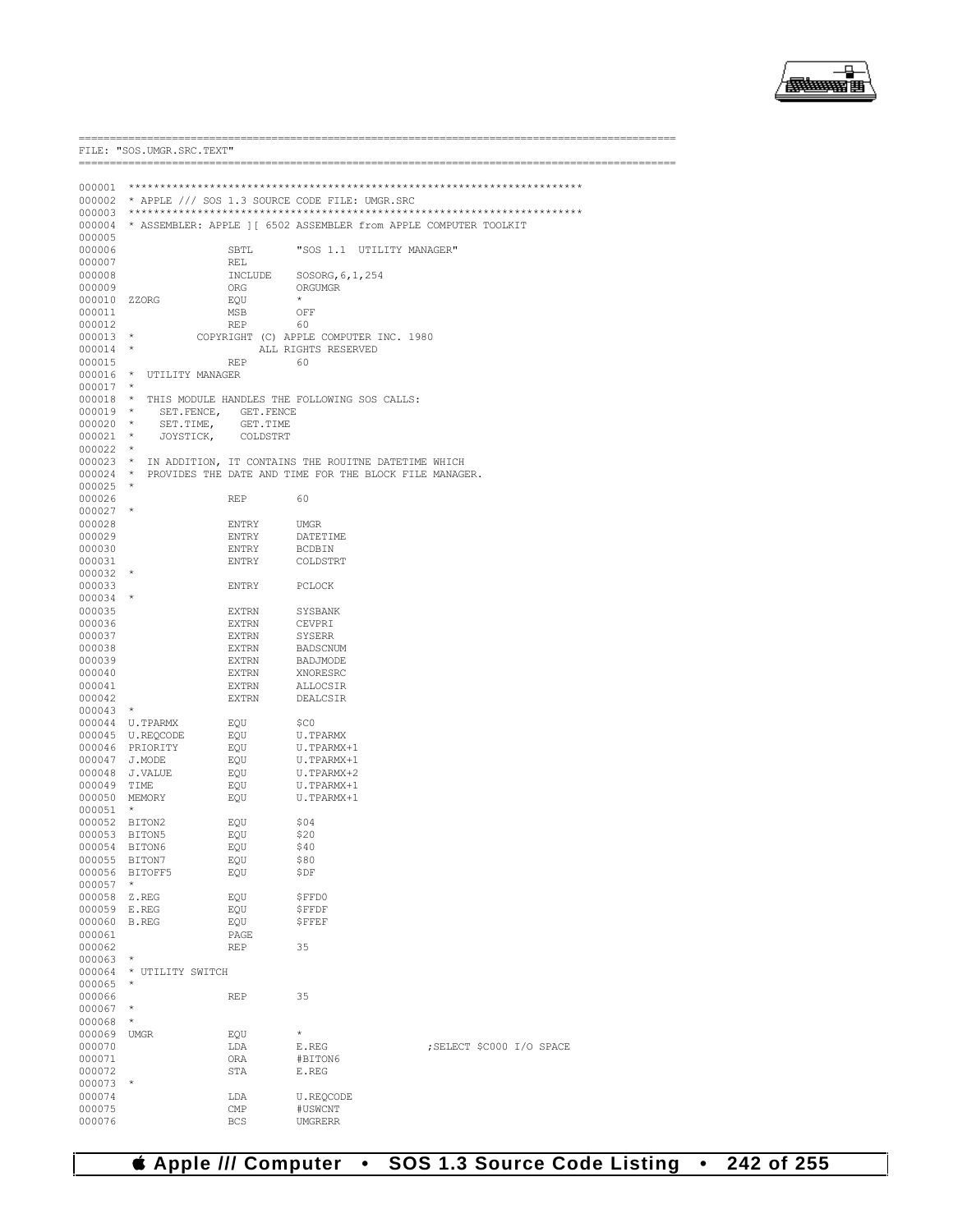

```
000077 ASL A<br>000078 Tax
000078 TAX<br>000079 LDA
                                 LDA USWTBL+1, X<br>PHA
000080 PHA<br>000081 1.DA
                                 LDA USWTBL, X<br>PHA
000082
000083 RTS
000084 *
000085 UMGRERR LDA #>BADSCNUM
                                                SYSERR
000087<br>000088
          * UTILITY SWITCH TABLE
000089 *
000090 USWTBL EQU <br>000091 DW
000091 DW SET.FENCE-1<br>000092 DW GET.FENCE-1
000092 DW GET.FENCE-1<br>000093 DW SET.TIME-1
000093 DW SET.TIME-1<br>000094 DW GET.TIME-1
000094 DW GET.TIME-1<br>000095 DW JOYSTICK-1
000095 DW JOYSTICK-1
000096 DW COLDSTRT-1<br>000097 USWCNT EQU *-USWTBL/2
                                 \begin{array}{lll} \texttt{EQU} & \hspace{1.5mm} \star\texttt{-USWTBL/2} \\ \texttt{PAGE} & \end{array}000098 PAGE
000099 REP 60
000100 *
000101 * SET.FENCE(IN.PRIORITY) SYSTEM CALL
000102<br>000103
         000103 * GET.FENCE(OUT.PRIORITY) SYSTEM CALL
000104 *<br>000105 *
000105 \star THESE TWO CALLS ALLOW THE CALLER TO EITHER RETRIEVE OR SET 000106 \star THE CURRENT SYSTEM EVENT PRIORITY THERSHOLD. BY RAISING
          000106 * THE CURRENT SYSTEM EVENT PRIORITY THRESHOLD. BY RAISING
000107 * THE FENCE, A USER MAY INHIBIT THE EXECUTION OF EVENTS WHOSE 000108 * PRIORITY IS EQUAL TO OR LESS THAN THE VALUE OF THE SYSTEM
000108 * PRIORITY IS EQUAL TO OR LESS THAN THE VALUE OF THE SYSTEM 000109 * FENCE
         * FENCE.
000110 *
000111 REP 60
000112 *
000113 *
000114 SET.FENCE EQU<br>000115 LDA
000115 LDA PRIORITY<br>000116 STA CEVPRI
000116 STA CEVPRI<br>000117 RTS
                                                                             : NORMAL EXIT
000118 *
000119 *
000120 GET.FENCE EQU<br>000121 LDA
                                 LDA CEVPRI<br>LDY #0
000122 LDY<br>000123 STA
000123 STA (PRIORITY), Y
000124 RTS
                                 \begin{array}{lllllllll} \text{RTS} & & \text{.} & \text{.} & \text{.} & \text{.} & \text{.} & \text{.} & \text{.} & \text{.} & \text{.} & \text{.} & \text{.} & \text{.} & \text{.} & \text{.} & \text{.} & \text{.} & \text{.} & \text{.} & \text{.} & \text{.} & \text{.} & \text{.} & \text{.} & \text{.} & \text{.} & \text{.} & \text{.} & \text{.} & \text{.} & \text{.} & \text{.} & \text{.} & \text{.} & \text{000125 PAGE<br>000126 REP
000126 REP 60
000127 *
000128 * SET.TIME(IN.TIME)<br>000129 * GET.TIME(OUT.TIME)
         * GET.TIME(OUT.TIME)
000130<br>000131
000131 * THESE SYSTEM CALLS ALLOW THE USER TO SET AND READ THE
000132 * SYSTEM'S CLOCK. THE TIME IS EXPRESSED AS AN EIGHTEEN
000133 * DIGIT ASCII STRING IN THE FORM "YYYYMMDDWHHMMSSMMM".
000134<br>000135
000135 * YYYY YEAR [1900-1999]<br>000136 * MM MONTH [01-12]
000136 * MM MONTH 000137 * DD DAY
000137 * DD DAY [01-31]
000138 * W WEEKDAY [1-7] 1 => SUNDAY<br>000139 * HH HOUR [00-23]HH HOIIR000140 * MM MINUTE [00-59]
000141 * SS SECOND<br>000142 * MMM MILLISE
                  MMM MILLISECOND [000-999]
000143 *
         000144 * THE CLOCK CHIP AUTOMATICALLY MAINTAINS THE TIME AND
000145 * DATE FROM MILLISECONDS TO MONTHS. IT DOES NOT MAINTAIN<br>000146 * THE YEAR, HOWEVER, NOR DOES IT RECOGNIZE 29 FEBRUARY
000146 * THE YEAR, HOWEVER, NOR DOES IT RECOGNIZE 29 FEBRUARY<br>000147 * IN LEAP YEARS. THE SOFTWARE SETS THE DAY AND MONTH
000147 * IN LEAP YEARS. THE SOFTWARE SETS THE DAY AND MONTH<br>000148 * LATCHES TO THE DON'T CARE STATE AND USES THE REMAIN
000148 * LATCHES TO THE DON'T CARE STATE AND USES THE REMAINING 000149 * EIGHT BITS TO HOLD A TWO DIGIT BCD YEAR. THE CLOCK
000149 * EIGHT BITS TO HOLD A TWO DIGIT BCD YEAR. THE CLOCK<br>000150 * MUST BE RESET AT THE BEGINNING OF EACH YEAR AND ON
000150 \star MUST BE RESET AT THE BEGINNING OF EACH YEAR AND ON 000151 \star 29 FEBRUARY IN LEAP YEARS.
          * 29 FEBRUARY IN LEAP YEARS.
000152<br>000153000153 * SET.TIME ASSUMES THAT THE DATE IS VALID AND CORRECT. 000154 * THE CENTURY IS IGNORED AND MILLISECONDS ARE ALWAYS S
000154 \star THE CENTURY IS IGNORED AND MILLISECONDS ARE ALWAYS SET 000155 \star TO ZERO. GET. TIME ALWAYS SETS THE CENTURY TO 19.
          * TO ZERO. GET. TIME ALWAYS SETS THE CENTURY TO 19.
000156
000157 REP 60
```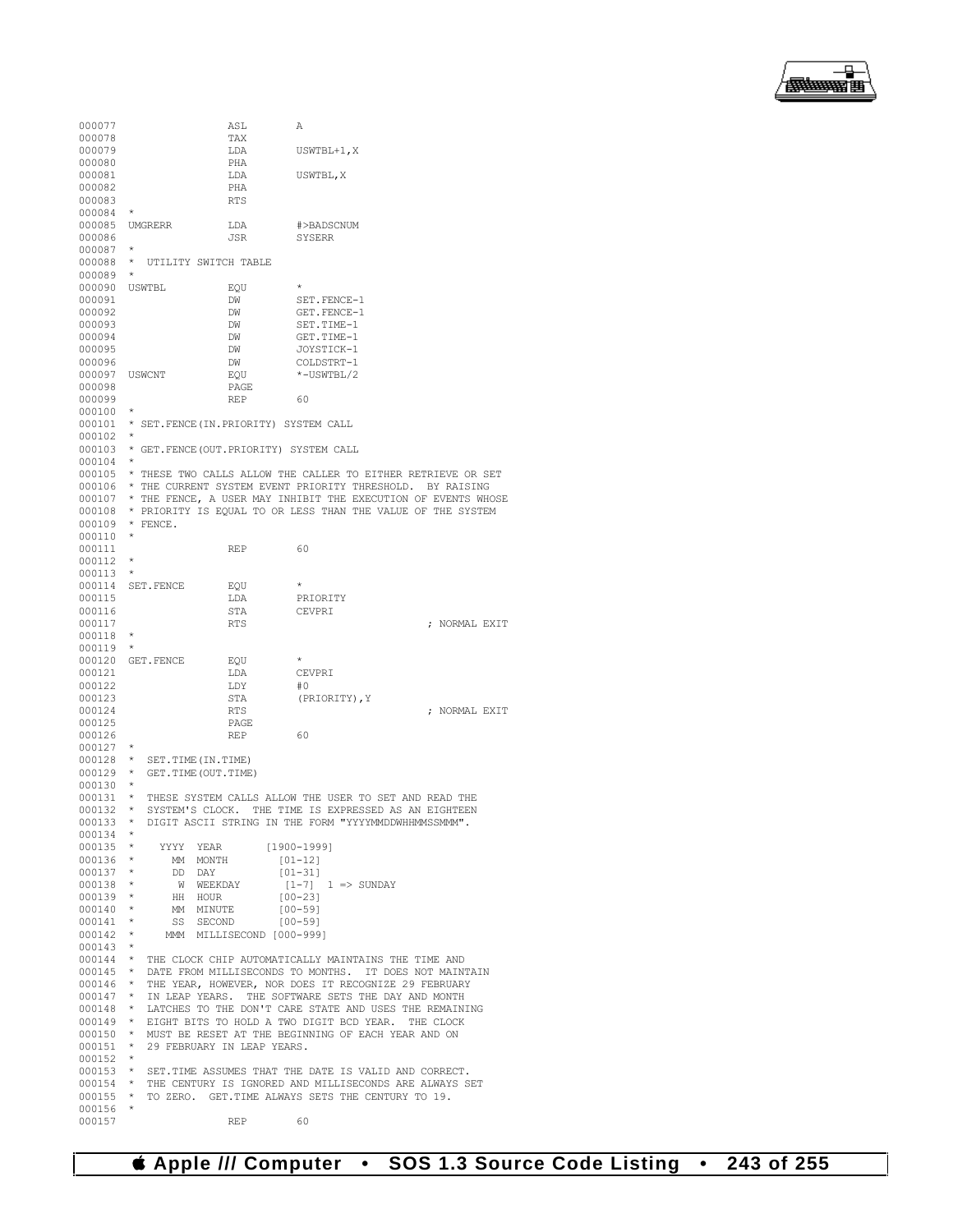

| 000158        | $\star$         |                                   |                      |                                  |
|---------------|-----------------|-----------------------------------|----------------------|----------------------------------|
| $000159$ *    |                 |                                   |                      |                                  |
| $000160$ *    |                 | TEMPORARY ZERO PAGE               |                      |                                  |
| 000161        | $\star$         |                                   |                      |                                  |
|               |                 |                                   |                      |                                  |
| 000162 PCLK   |                 | EQU                               | \$D0                 | ; POINTER TO SAVED PCLOCK        |
| 000163 WKDAY  |                 | EQU                               | \$D2                 |                                  |
| 000164 CKSUM  |                 | EQU                               | \$D3                 |                                  |
|               | 000165 CLKTEMP  | EQU                               | \$18D4               | ; THROUGH \$18DD - ABSOLUTE      |
| $000166$ *    |                 |                                   |                      |                                  |
|               |                 | 000167 * CLOCK LOCAL DATA         |                      |                                  |
| 000168        | $\star$         |                                   |                      |                                  |
|               | 000169 PCLOCK   | DS                                | \$0A                 | ; PSEUDO CLOCK REGISTERS         |
| 000170 RETRY  |                 | DS                                | \$01                 |                                  |
| 000171        | $\star$         |                                   |                      |                                  |
|               |                 |                                   |                      |                                  |
|               |                 | 000172 * CLOCK HARDWARE ADDRESSES |                      |                                  |
| 000173        | $\star$         |                                   |                      |                                  |
| 000174 CLOCK  |                 | EQU                               | \$C070               |                                  |
| 000175 CSEC   |                 | EQU                               | \$02                 |                                  |
| 000176 CMIN   |                 | EQU                               | \$03                 |                                  |
| 000177 CMON   |                 | EQU                               | \$07                 |                                  |
| 000178 LDAY   |                 | EQU                               | \$0E                 |                                  |
| 000179 CRESET |                 | EQU                               | \$12                 |                                  |
| 000180 STATUS |                 | EQU                               | \$14                 |                                  |
|               | $\star$         |                                   |                      |                                  |
| 000181        |                 |                                   |                      |                                  |
| 000182 WKMON  |                 | DFB                               | 8, 11, 11, 7, 9, 12  |                                  |
| 000183        |                 | DFB                               | 7, 10, 13, 8, 11, 13 |                                  |
| 000184        | $\star$         |                                   |                      |                                  |
| 000185        | $\star$         |                                   |                      |                                  |
|               | 000186 SET.TIME | EQU                               | $\star$              |                                  |
| 000187        |                 | LDX                               | #\$00                |                                  |
| 000188        |                 | LDY                               | #\$12                |                                  |
| 000189        |                 | LDA                               | $# 0$ '              |                                  |
| 000190        |                 | BNE                               | STIM011              |                                  |
| 000191        | $\star$         |                                   |                      |                                  |
|               |                 |                                   |                      |                                  |
|               | 000192 STIM010  | <b>INX</b>                        |                      |                                  |
| 000193        |                 | LDA                               | $(TIME)$ , $Y$       | ; CONVERT TIME FROM              |
|               | 000194 STIM011  | AND                               | #\$0F                | ; ASCII TO BCD AND               |
| 000195        |                 | STA                               | PCLOCK, X            | TRANSFER TO PCLOCK<br>$\ddot{i}$ |
| 000196        |                 | DEY                               |                      |                                  |
| 000197        |                 | CPY                               | #\$07                |                                  |
| 000198        |                 | BEO                               | STIM010              |                                  |
| 000199        |                 | LDA                               | $(TIME)$ , Y         |                                  |
| 000200        |                 | ASL                               | Α                    |                                  |
|               |                 |                                   |                      |                                  |
| 000201        |                 | ASL                               | Α                    |                                  |
| 000202        |                 | ASL                               | Α                    |                                  |
| 000203        |                 | ASL                               | Α                    |                                  |
| 000204        |                 | ORA                               | PCLOCK, X            |                                  |
| 000205        |                 | STA                               | PCLOCK, X            |                                  |
| 000206        |                 | DEY                               |                      |                                  |
| 000207        |                 | <b>BPL</b>                        | STIM010              |                                  |
| 000208        | $\star$         |                                   |                      |                                  |
| 000209        |                 | LDA                               | PCLOCK+7             | ; CALCULATE WEEKDAY              |
| 000210        |                 | JSR                               | <b>BCDBIN</b>        |                                  |
| 000211        |                 | TAX                               |                      |                                  |
| 000212        |                 | LDA                               | PCLOCK+8             |                                  |
|               |                 |                                   |                      |                                  |
| 000213        |                 | <b>JSR</b>                        | <b>BCDBIN</b>        |                                  |
| 000214        |                 | TAY                               |                      |                                  |
| 000215        |                 | LSR                               | Α                    |                                  |
| 000216        |                 | LSR                               | Α                    |                                  |
| 000217        |                 | STA                               | WKDAY                |                                  |
| 000218        |                 | TYA                               |                      |                                  |
| 000219        |                 | AND                               | #\$03                |                                  |
| 000220        |                 | BNE                               | STIM015              |                                  |
| 000221        |                 | CPX                               | #3                   |                                  |
| 000222        |                 | <b>BCS</b>                        | STIM015              | ; <srs 82.162=""></srs>          |
| 000223        |                 | DEY                               |                      |                                  |
|               |                 |                                   |                      |                                  |
|               | 000224 STIM015  | CLC                               |                      |                                  |
| 000225        |                 | TYA                               |                      |                                  |
| 000226        |                 | ADC                               | WKDAY                |                                  |
| 000227        |                 | ADC                               | WKMON-1, X           |                                  |
| 000228        |                 | STA                               | WKDAY                |                                  |
| 000229        |                 | LDA                               | PCLOCK+6             |                                  |
| 000230        |                 | JSR                               | <b>BCDBIN</b>        |                                  |
| 000231        |                 | CLC                               |                      |                                  |
| 000232        |                 | ADC                               | WKDAY                |                                  |
| 000233        |                 | SEC                               |                      |                                  |
| 000234        | STIM016         | <b>SBC</b>                        | #7                   |                                  |
| 000235        |                 | $\mathop{\mathrm{CMP}}$           | #8                   |                                  |
|               |                 |                                   |                      |                                  |
| 000236        |                 | BCS                               | STIM016              |                                  |
| 000237        |                 | STA                               | PCLOCK+5             |                                  |
| 000238        | $^{\star}$      |                                   |                      |                                  |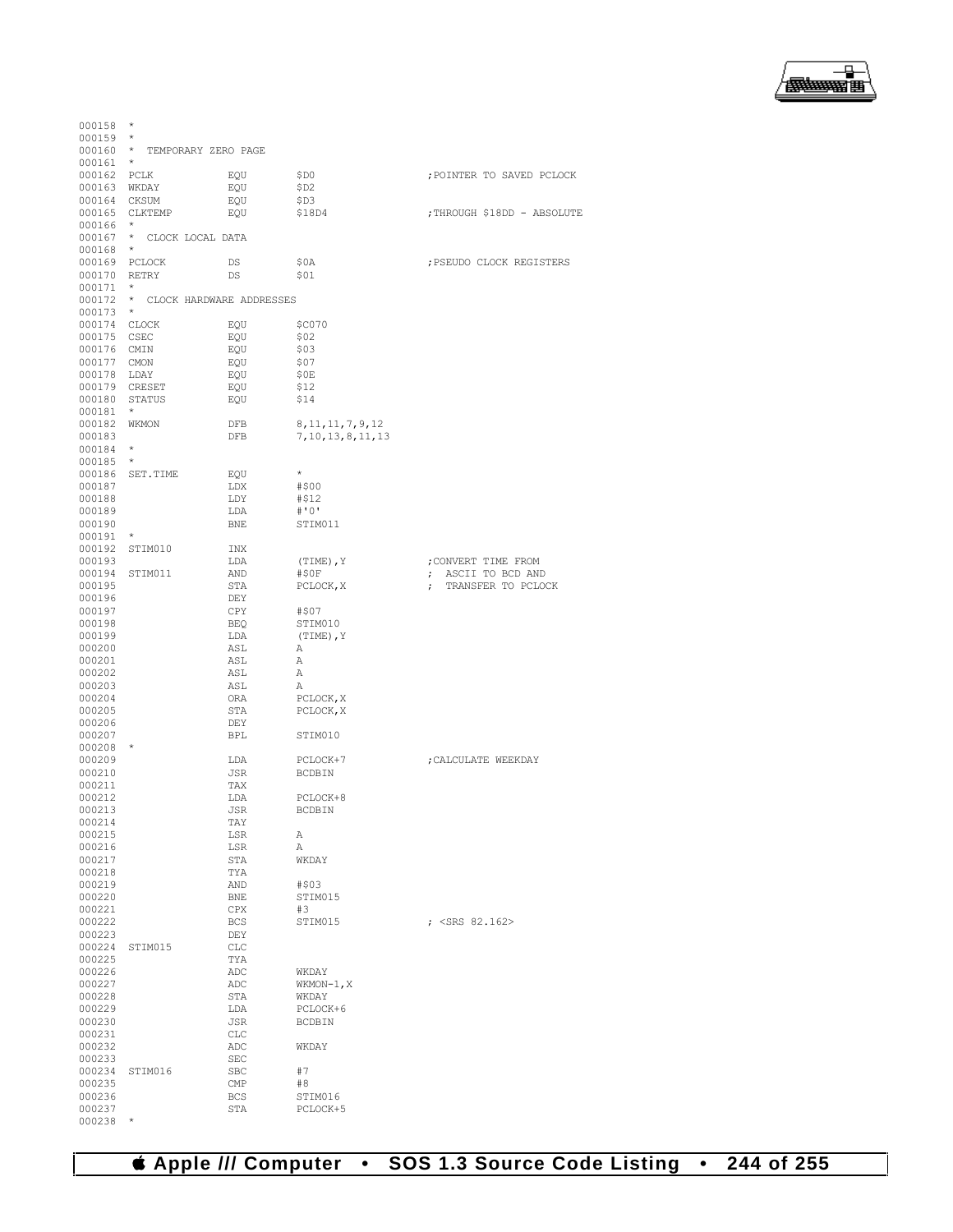

| 000239           |                 | LDA        | #SDO             |                            |
|------------------|-----------------|------------|------------------|----------------------------|
| 000240           |                 | STA        | PCLK             | ; POINT (PCLK) TO 8F: FFD0 |
|                  |                 |            |                  |                            |
| 000241           |                 | LDA        | #SFF             |                            |
| 000242           |                 | STA        | PCLK+1           |                            |
| 000243           |                 | LDA        | #\$8F            |                            |
| 000244           |                 | STA        | $$1401+PCLK$     |                            |
| 000245           |                 | LDA        | #SAS             |                            |
| 000246           |                 | STA        | CKSUM            | ; INITIALIZE CHECKSUM      |
| 000247           |                 | LDY        | #\$00            |                            |
| 000248           | $\star$         |            |                  |                            |
|                  |                 |            |                  |                            |
|                  | 000249 STIM020  | LDA        | PCLOCK, Y        | ; SAVE PCLOCK              |
| 000250           |                 | STA        | $(PCLK)$ , $Y$   | $:$ BEHIND 6522            |
| 000251           |                 | <b>EOR</b> | CKSUM            |                            |
| 000252           |                 | STA        | <b>CKSUM</b>     |                            |
| 000253           |                 | INY        |                  |                            |
| 000254           |                 | CPY        | #\$0A            |                            |
| 000255           |                 |            |                  |                            |
|                  |                 | BCC        | STIM020          |                            |
| 000256           |                 | STA        | $(PCLK)$ , $Y$   | : SAVE CHECKSUM            |
| $000257$ *       |                 |            |                  |                            |
| 000258           |                 | LDA        | Z.REG            |                            |
| 000259           |                 | PHA        |                  | ; SAVE ZERO PAGE           |
| 000260           |                 | LDA        | E.REG            |                            |
| 000261           |                 | PHA        |                  | ; SAVE ENVIRONMENT         |
|                  |                 |            |                  |                            |
| 000262           |                 | ORA        | #BITON7          | ; AND SET 1 MHZ            |
| 000263           |                 | STA        | E.REG            |                            |
| $000264$ *       |                 |            |                  |                            |
| 000265           |                 | LDY        | #STATUS          |                            |
| 000266           |                 | STY        | Z.REG            |                            |
| 000267           |                 | LDA        | CLOCK            | : DOES CLOCK EXIST?        |
| 000268           |                 | BMI        | STIM050          | $;$ NO                     |
|                  |                 |            |                  |                            |
| $000269$ *       |                 |            |                  |                            |
| 000270           |                 | LDX        | #CRESET          |                            |
| 000271           |                 | STX        | Z.REG            |                            |
| 000272           |                 | LDA        | #SFF             | ; RESET ALL COUNTERS       |
| 000273           |                 | STA        | CLOCK            |                            |
| 000274           |                 | STA        | <b>CLOCK</b>     |                            |
| 000275           | $\star$         |            |                  |                            |
|                  |                 |            |                  |                            |
| 000276           |                 | LDX        | $#CSEC-1$        |                            |
| 000277           | STIM030         | INX        |                  |                            |
| 000278           |                 | PHP        |                  |                            |
| 000279           |                 | SEI        |                  | ; DISABLE INTERRUPTS       |
|                  | 000280 STIM040  | STX        | Z.REG            |                            |
| 000281           |                 | LDA        | CLOCK            | ; (DUMMY READ FOR STATUS)  |
| 000282           |                 | LDA        | PCLOCK, X        |                            |
| 000283           |                 |            |                  |                            |
|                  |                 | STA        | CLOCK            | ; SET CLOCK COUNTER        |
| 000284           |                 | LDA        | <b>CLOCK</b>     | ; (DUMMY READ FOR STATUS)  |
| 000285           |                 | STY        | Z.REG            |                            |
| 000286           |                 | LDA        | <b>CLOCK</b>     | ; CHECK STATUS BIT         |
| 000287           |                 | BNE        | STIM040          |                            |
| 000288           |                 | PLP        |                  | ; RESTORE INTERRUPTS       |
| 000289           |                 | <b>CPX</b> | #CMON            |                            |
| 000290           |                 | BCC        | STIM030          |                            |
|                  | $\star$         |            |                  |                            |
| 000291           |                 |            |                  |                            |
| 000292           |                 | LDX        | #LDAY            |                            |
| 000293           |                 | STX        | Z.REG            |                            |
| 000294           |                 | LDA        | PCLOCK+8         |                            |
| 000295           |                 | ORA        | #\$CC            | ; STUFF YEAR INTO DAY      |
| 000296           |                 | STA        | CLOCK            | ; AND MONTH LATCHES        |
| 000297           |                 | INC        | Z.REG            |                            |
| 000298           |                 |            | PCLOCK+8         |                            |
|                  |                 | LDA        |                  |                            |
| 000299           |                 | LSR        | Α                |                            |
| 000300           |                 | LSR        | Α                |                            |
| 000301           |                 | ORA        | #SCC             |                            |
| 000302           |                 | STA        | <b>CLOCK</b>     |                            |
| 000303           | $\star$         |            |                  |                            |
| 000304           | STIM050         | PLA        |                  |                            |
| 000305           |                 |            | E.REG            |                            |
|                  |                 | STA        |                  | ; RESTORE ENVIRONMENT      |
| 000306           |                 | PLA        |                  |                            |
| 000307           |                 | STA        | Z.REG            | ; AND ZERO PAGE            |
| 000308           |                 | RTS        |                  |                            |
| 000309           |                 | PAGE       |                  |                            |
|                  | 000310 GET.TIME | EQU        | $\star$          |                            |
| 000311           |                 | LDA        | Z.REG            | ; SAVE ZERO PAGE           |
|                  |                 |            |                  |                            |
| 000312           |                 | PHA        |                  |                            |
| 000313           |                 | LDA        | E.REG            | ; SAVE ENVIRONMENT         |
| 000314           |                 | PHA        |                  |                            |
| 000315           |                 |            | #BITON7          |                            |
|                  |                 | ORA        |                  |                            |
| 000316           |                 | STA        | E.REG            | ; SET 1 MHZ                |
|                  | $\star$         |            |                  |                            |
| 000317           |                 |            |                  |                            |
| 000318<br>000319 |                 | LDY<br>STY | #STATUS<br>Z.REG |                            |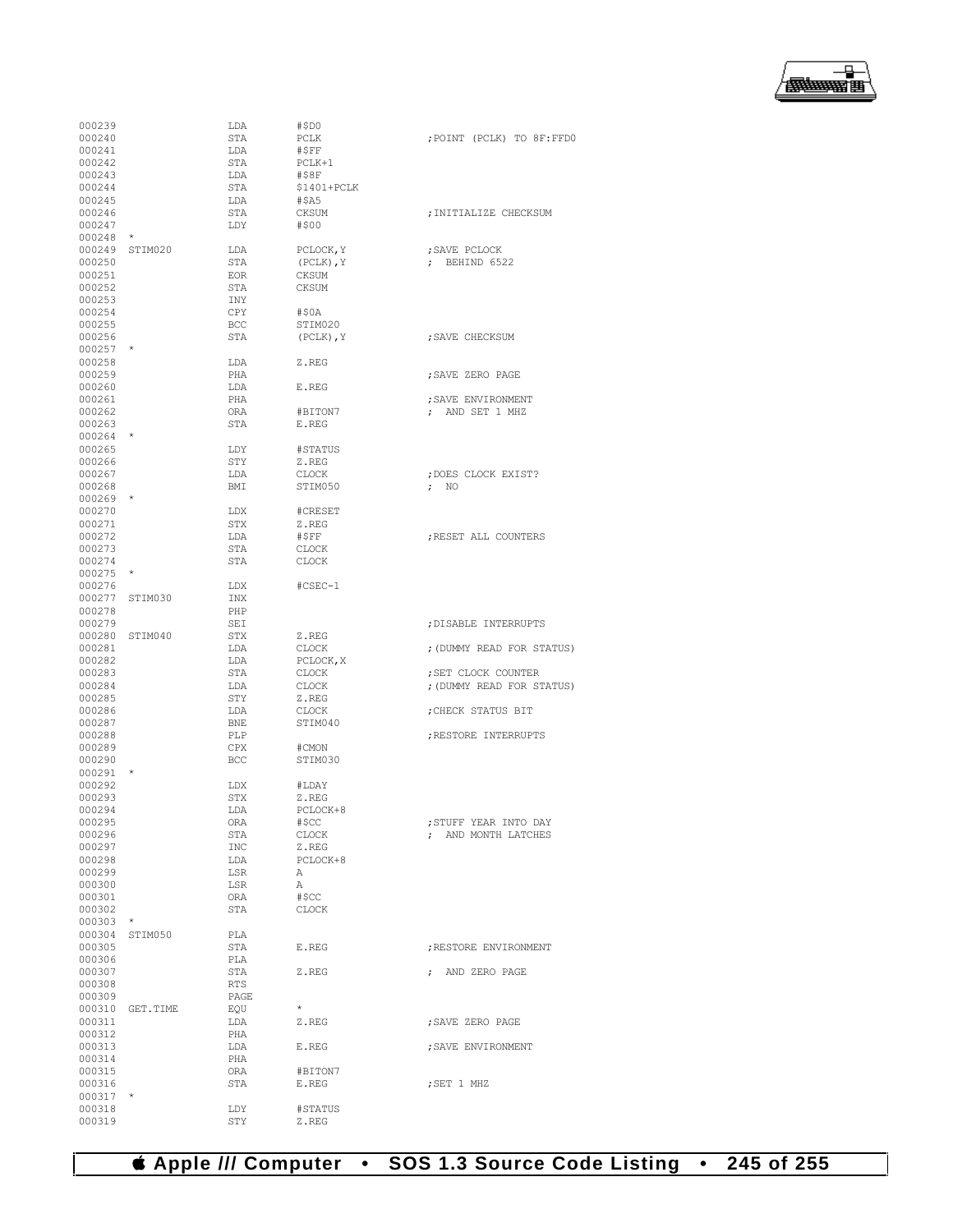

| 000320                   |                     | LDA               | <b>CLOCK</b>                                                                                    | ; DOES CLOCK EXIST?                                  |
|--------------------------|---------------------|-------------------|-------------------------------------------------------------------------------------------------|------------------------------------------------------|
| 000321                   |                     | <b>BMT</b>        | GTIM050                                                                                         | $\mathfrak{g}$ NO                                    |
| 000322<br>000323         |                     | LDA               | #\$10                                                                                           | ; ALLOW \$10 RETRYS                                  |
| 000324                   |                     | STA               | RETRY                                                                                           |                                                      |
|                          | 000325 GTIM010      | LDX               | #CMON+1                                                                                         |                                                      |
| 000326                   |                     | PHP               |                                                                                                 |                                                      |
| 000327<br>000328         |                     | <b>SET</b>        |                                                                                                 | : DISABLE INTERRUPTS                                 |
|                          | 000329 GTIM020      | DEX               |                                                                                                 |                                                      |
| 000330                   |                     | BMI               | GTIM030                                                                                         | ; ALL DONE                                           |
| 000331                   |                     | STX               | Z.REG                                                                                           |                                                      |
| 000332                   |                     | LDA               | CLOCK                                                                                           | ; COPY CLOCK COUNTERS                                |
| 000333<br>000334         |                     | STA<br>STY        | CLKTEMP, X                                                                                      | ; TO TEMP REGISTERS                                  |
| 000335                   |                     | LDA               | Z.REG<br><b>CLOCK</b>                                                                           | ; CHECK STATUS BIT                                   |
| 000336                   |                     | <b>BEO</b>        | GTIM020                                                                                         |                                                      |
| 000337                   |                     |                   |                                                                                                 |                                                      |
| 000338                   |                     | PLP               |                                                                                                 | ; CLOCK READ ERROR                                   |
| 000339                   |                     | DEC               | RETRY                                                                                           |                                                      |
| 000340<br>000341         |                     | <b>BPL</b><br>BMI | GTIM010<br>GTIM050                                                                              | ; TRY AGAIN                                          |
| 000342                   | $\star$             |                   |                                                                                                 |                                                      |
|                          | 000343 GTIM030      | PLP               |                                                                                                 | ; RESTORE INTERRUPTS                                 |
| 000344                   |                     | LDX               | #LDAY+1                                                                                         |                                                      |
| 000345                   |                     | STX               | Z.REG                                                                                           |                                                      |
| 000346                   |                     | LDA               | <b>CLOCK</b>                                                                                    | ; READ YEAR FROM DAY                                 |
| 000347                   |                     | <b>SEC</b>        |                                                                                                 | ; AND MONTH LATCHES                                  |
| 000348<br>000349         |                     | ROL<br>ROL        | Α<br>Α                                                                                          |                                                      |
| 000350                   |                     | DEC               | Z.REG                                                                                           |                                                      |
| 000351                   |                     | AND               | <b>CLOCK</b>                                                                                    |                                                      |
| 000352                   |                     | STA               | CLKTEMP+8                                                                                       |                                                      |
| 000353                   | $\star$             |                   |                                                                                                 |                                                      |
| 000354                   |                     | LDX               | #\$09                                                                                           |                                                      |
| 000356                   | 000355 GTIM040      | LDA               | CLKTEMP, X                                                                                      | ; COPY CLOCK DATA                                    |
| 000357                   |                     | STA<br><b>DEX</b> | PCLOCK, X                                                                                       | ; TO PSEUDO CLOCK                                    |
| 000358                   |                     | <b>BPL</b>        | GTIM040                                                                                         |                                                      |
| 000359                   | $\star$             |                   |                                                                                                 |                                                      |
|                          | 000360 GTIM050      | LDA               | #\$19                                                                                           |                                                      |
| 000361                   |                     | STA               | PCLOCK+9                                                                                        |                                                      |
| 000362                   | $\star$             |                   |                                                                                                 |                                                      |
| 000363<br>000364         |                     | PLA<br>STA        | E.REG                                                                                           | ; RESTORE ENVIRONMENT                                |
| 000365                   |                     | PLA               |                                                                                                 |                                                      |
| 000366                   |                     | STA               | Z.REG                                                                                           | AND ZERO PAGE<br>$\ddot{ }$                          |
| 000367                   |                     |                   |                                                                                                 |                                                      |
| 000368                   |                     | LDY               | #\$11                                                                                           |                                                      |
| 000369                   |                     | LDX               | #\$00                                                                                           |                                                      |
| 000371                   | 000370 GTIM060      | LDA<br>LSR        | PCLOCK, X<br>Α                                                                                  | ; GET MOST SIGNIFICANT<br>BCD DIGIT<br>$\mathcal{L}$ |
| 000372                   |                     | LSR               | Α                                                                                               |                                                      |
| 000373                   |                     | LSR               | Α                                                                                               |                                                      |
| 000374                   |                     | LSR               | Α                                                                                               |                                                      |
| 000375                   |                     | ORA               | #\$30                                                                                           | ; CONVERT TO ASCII                                   |
| 000376                   |                     | STA               | $(TIME)$ , Y                                                                                    |                                                      |
| 000377                   |                     | INX               |                                                                                                 |                                                      |
| 000378<br>000379         |                     | DEY<br>BMI        | GTIM080                                                                                         |                                                      |
|                          | 000380 GTIM070      | LDA               | PCLOCK, X                                                                                       | ; GET LEAST SIGNIFICANT                              |
| 000381                   |                     | AND               | #\$0F                                                                                           | ; BCD DIGIT                                          |
| 000382                   |                     | ORA               | #\$30                                                                                           | ; CONVERT TO ASCII                                   |
| 000383                   |                     | STA               | $(TIME)$ , $Y$                                                                                  |                                                      |
| 000384                   |                     | DEY               |                                                                                                 |                                                      |
| 000385<br>000386         |                     | CPY<br>BNE        | #\$07<br>GTIM060                                                                                |                                                      |
| 000387                   |                     | INX               |                                                                                                 |                                                      |
| 000388                   |                     | BNE               | GTIM070                                                                                         |                                                      |
|                          | 000389 GTIM080      | RTS               |                                                                                                 |                                                      |
| 000390                   |                     | PAGE              |                                                                                                 |                                                      |
| 000391                   |                     | REP               | - 60                                                                                            |                                                      |
| $000392$ *<br>$000393$ * | SUBROUTINE DATETIME |                   |                                                                                                 |                                                      |
| $000394$ *               |                     |                   |                                                                                                 |                                                      |
|                          |                     |                   | 000395 * THIS SUBROUTINE READS THE CLOCK AND WRITES A DATE/TIME                                 |                                                      |
| $000396$ *               |                     |                   | STAMP TO A FOUR BYTE BUFFER ON THE CALLER'S ZERO PAGE;                                          |                                                      |
| $000397$ *               |                     |                   | THE DATA FORMAT IS SHOWN BELOW. ON ENTRY, X MUST POINT                                          |                                                      |
| $000398$ *               |                     |                   | TO THE BUFFER. ON EXIT, ALL REGISTERS ARE CLOBBERED.                                            |                                                      |
| $000399$ *<br>$000400$ * |                     |                   | IF AN ERROR OCCURS, CARRY IS SET AND THE BUFFER IS<br>SET TO ZERO; OTHERWISE, CARRY IS CLEARED. |                                                      |
|                          |                     |                   |                                                                                                 |                                                      |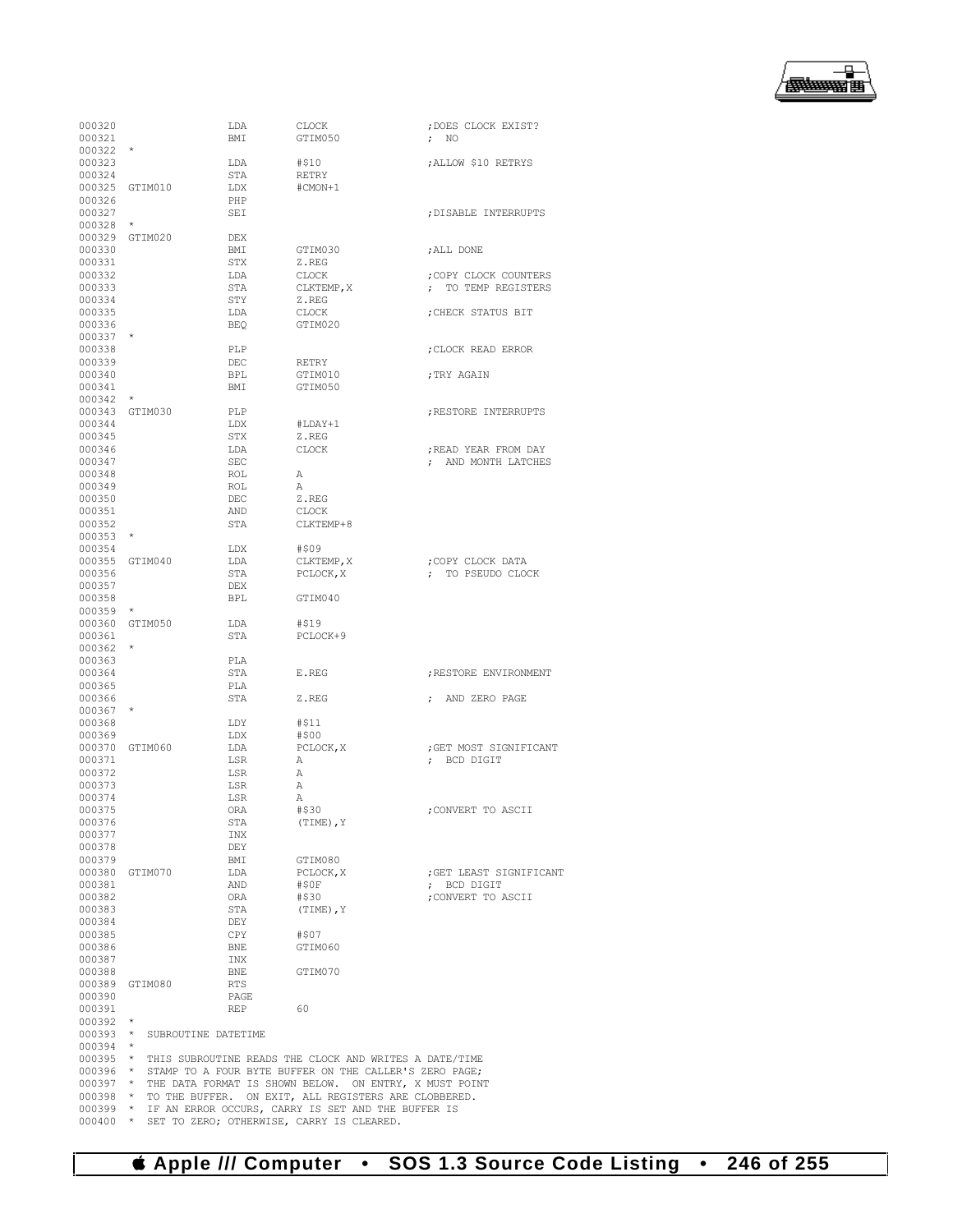

| $000401$ *             |                 |                            |                              |                          |
|------------------------|-----------------|----------------------------|------------------------------|--------------------------|
| $000402$ *             |                 | BITS: 7 6 5 4 3 2 1 0      |                              |                          |
| $000403$ *             |                 | X+0 MMMDDDDD               |                              |                          |
| $000404$ *             |                 | X+1 YYYYYYYM               |                              |                          |
| $000405$ *             |                 | X+2 - MINUTE -             |                              |                          |
| 000406 *<br>$000407$ * |                 | $X + 3 - - HOUR - -$       |                              |                          |
| 000408                 |                 | <b>REP</b>                 | 60                           |                          |
| $000409$ *             |                 |                            |                              |                          |
|                        |                 | 000410 * TEMPORARY STORAGE |                              |                          |
| $000411$ *             |                 |                            |                              |                          |
| 000412 OFFSET          |                 | <b>DFB</b>                 | $\circ$                      |                          |
| 000413 ERRCNT          |                 | DFB                        | $\circ$                      |                          |
|                        | 000414 CLKREGS  | DS                         | 5                            |                          |
| 000415 MIN             |                 | EQU                        | CLKREGS+0                    |                          |
| 000416 HOUR            |                 | EQU                        | CLKREGS+1                    |                          |
| 000417 DAY             |                 | EOU                        | CLKREGS+3                    |                          |
| 000418 MON             |                 | EQU                        | CLKREGS+4                    |                          |
| 000419 YEAR            |                 | EQU                        | CLKREGS+2                    |                          |
| $000420$ *             |                 |                            |                              |                          |
| $000421$ *             |                 |                            |                              |                          |
|                        | 000422 DATETIME | EQU                        | $\star$                      |                          |
| 000423                 |                 | STX                        | OFFSET                       |                          |
| 000424                 |                 | LDA                        | Z.REG                        |                          |
| 000425                 |                 | PHA                        |                              | ; SAVE ZERO PAGE         |
| 000426                 |                 | LDA                        | E.REG                        |                          |
| 000427                 |                 | PHA                        |                              | ; AND ENVIRONMENT        |
| 000428                 |                 | ORA                        | #BITON7+BITON6               | ; SET 1 MHZ AND          |
| 000429                 |                 | STA                        | E.REG                        | ; ENABLE I/O SPACE       |
| $000430$ *<br>000431   |                 | LDY                        | #STATUS                      |                          |
| 000432                 |                 | STY                        | Z.REG                        |                          |
| 000433                 |                 | LDA                        | CLOCK                        | ; DOES CLOCK EXIST?      |
| 000434                 |                 | BMI                        | DT030                        | $\mathfrak{p}$ NO        |
| $000435$ *             |                 |                            |                              |                          |
| 000436                 |                 | LDA                        | #8                           |                          |
| 000437                 |                 | STA                        | ERRCNT                       | ; ALLOW 8 RETRYS         |
| 000438 DT010           |                 | LDX                        | #CMON+1                      |                          |
| 000439                 |                 | PHP                        |                              |                          |
| 000440                 |                 | SEI                        |                              | ; DISABLE INTERRUPTS     |
| $000441$ *             |                 |                            |                              |                          |
| 000442 DT020           |                 | <b>DEX</b>                 |                              |                          |
| 000443                 |                 | CPX                        | #CMIN                        |                          |
| 000444                 |                 | <b>BCC</b>                 | DT050                        |                          |
| 000445                 |                 | STX                        | Z.REG                        |                          |
| 000446                 |                 | LDA                        | CLOCK                        | ; READ THE CLOCK         |
| 000447                 |                 | STA                        | CLKREGS-CMIN, X              |                          |
| 000448                 |                 | STY                        | Z.REG                        |                          |
| 000449                 |                 | LDA                        | CLOCK                        | ; CHECK STATUS           |
| 000450                 |                 | <b>BEO</b>                 | <b>DT020</b>                 |                          |
| 000451                 | $\star$         |                            |                              |                          |
| 000452                 |                 | PLP                        |                              | ; CLOCK READ ERROR       |
| 000453                 |                 | DEC                        | ERRCNT                       |                          |
| 000454                 |                 | <b>BPL</b>                 | DT010                        |                          |
| 000455 DT030           |                 | PLA                        |                              |                          |
| 000456                 |                 | <b>STA</b>                 | E.REG                        | : RESTORE ENVIRONMENT    |
| 000457                 |                 | PLA                        |                              |                          |
| 000458                 |                 | STA                        | Z.REG                        | ; AND ZERO PAGE          |
| 000459                 |                 | LDX                        | #CMON-CMIN                   |                          |
| 000460<br>000461       | DT040           | LDA<br>STA                 | PCLOCK+CMIN, X<br>CLKREGS, X |                          |
| 000462                 |                 | DEX                        |                              |                          |
| 000463                 |                 | <b>BPL</b>                 | DT040                        |                          |
| 000464                 |                 | LDX                        | PCLOCK+8                     |                          |
| 000465                 |                 | JMP                        | DT060                        |                          |
| 000466                 | $^{\star}$      |                            |                              |                          |
| 000467                 | DT050           | PLP                        |                              | ; READ YEAR FROM LATCHES |
| 000468                 |                 | LDA                        | $#LDAY+1$                    |                          |
| 000469                 |                 | STA                        | Z.REG                        |                          |
| 000470                 |                 | LDA                        | <b>CLOCK</b>                 |                          |
| 000471                 |                 | <b>SEC</b>                 |                              |                          |
| 000472                 |                 | ROL                        | Α                            |                          |
| 000473                 |                 | ROL                        | Α                            |                          |
| 000474                 |                 | DEC                        | Z.REG                        |                          |
| 000475                 |                 | AND                        | <b>CLOCK</b>                 |                          |
| 000476                 |                 | TAX                        |                              |                          |
| 000477                 | $\star$         |                            |                              |                          |
| 000478                 |                 | PLA                        |                              |                          |
| 000479                 |                 | STA                        | E.REG                        | ; RESTORE ENVIRONMENT    |
| 000480                 |                 | PLA                        |                              |                          |
| 000481                 |                 | STA                        | Z.REG                        | ; AND ZERO PAGE          |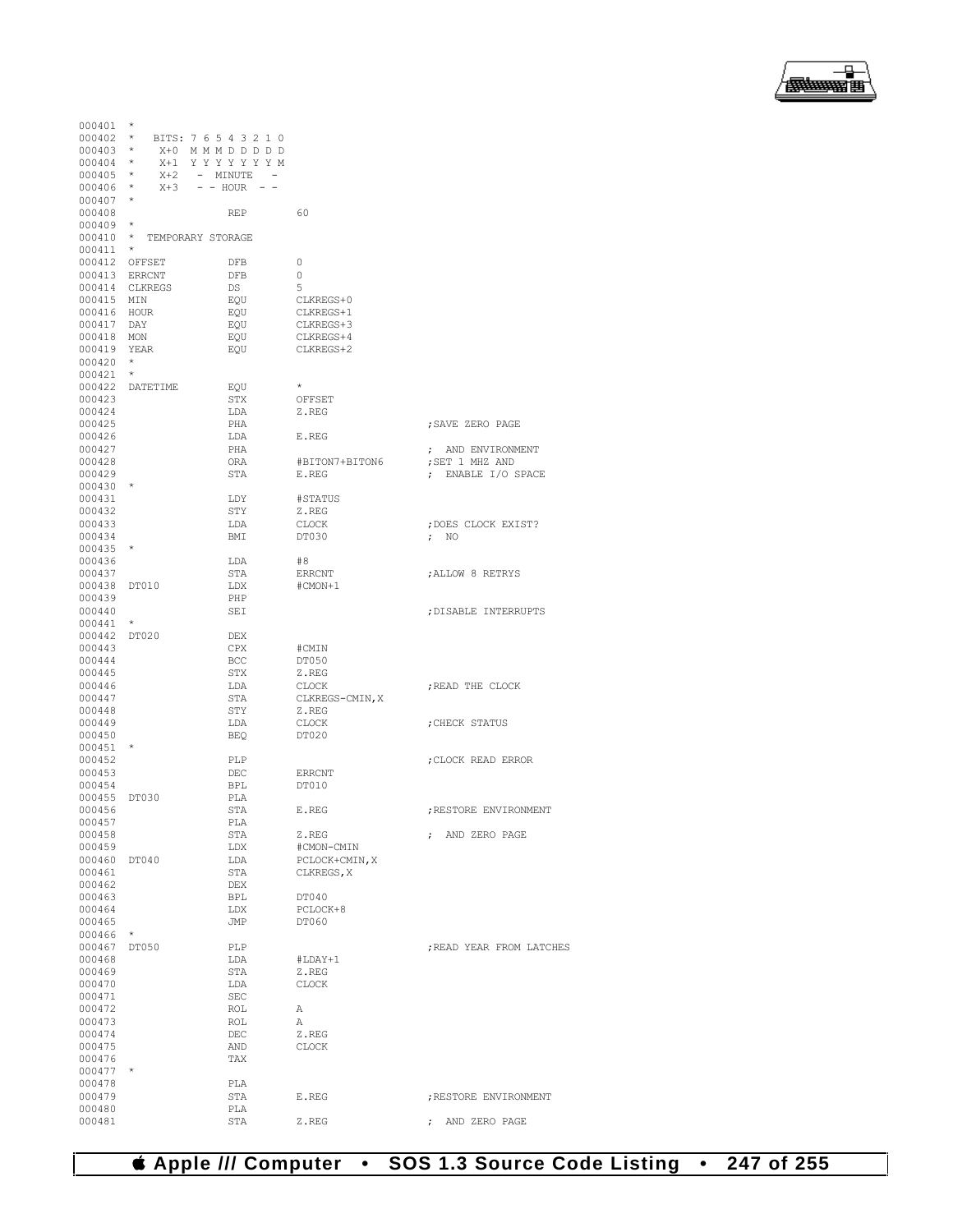| 000482           | $\star$                              |                                  |                                                      |                                  |
|------------------|--------------------------------------|----------------------------------|------------------------------------------------------|----------------------------------|
| 000483           | DT060                                | TXA                              |                                                      |                                  |
| 000484           |                                      | JSR                              | <b>BCDBIN</b>                                        | ; CONVERT YEAR TO BINARY         |
| 000485           |                                      | STA                              | YEAR                                                 |                                  |
| 000486           |                                      | LDA                              | MON                                                  | ; CONVERT MONTH AND DAY          |
| 000487           |                                      | JSR                              | <b>BCDBIN</b>                                        | TO BINARY THEN                   |
| 000488           |                                      | ASL                              | Α                                                    | COMBINE WITH YEAR<br>$\ddot{ }$  |
| 000489           |                                      | ASL                              | Α                                                    | TO FORM DATE STAMP<br>$\ddot{ }$ |
| 000490           |                                      | ASL                              | Α                                                    |                                  |
| 000491           |                                      | ASL                              | Α                                                    |                                  |
| 000492           |                                      | ASL                              | Α                                                    |                                  |
| 000493           |                                      | STA                              | MON                                                  |                                  |
| 000494           |                                      | ROL                              | YEAR                                                 |                                  |
| 000495           |                                      | LDA                              | DAY                                                  |                                  |
| 000496           |                                      | JSR                              | <b>BCDBIN</b>                                        |                                  |
| 000497           |                                      | ORA                              | MON                                                  |                                  |
| 000498           |                                      | LDX                              | OFFSET                                               |                                  |
| 000499           |                                      | STA                              |                                                      |                                  |
|                  |                                      |                                  | 0, X                                                 |                                  |
| 000500           |                                      | LDA                              | YEAR                                                 |                                  |
| 000501           |                                      | STA                              | 1, X                                                 |                                  |
| 000502           |                                      | LDA                              | MIN                                                  | ; CONVERT MINUTE                 |
| 000503           |                                      | JSR                              | <b>BCDBIN</b>                                        |                                  |
| 000504           |                                      | STA                              | 2, x                                                 |                                  |
| 000505           |                                      | LDA                              | HOUR                                                 | ; CONVERT HOUR                   |
| 000506           |                                      | <b>JSR</b>                       | <b>BCDBIN</b>                                        |                                  |
| 000507           |                                      | STA                              | 3, X                                                 |                                  |
| 000508           |                                      | <b>CLC</b>                       |                                                      |                                  |
| 000509           |                                      | <b>RTS</b>                       |                                                      |                                  |
| 000510           |                                      | PAGE                             |                                                      |                                  |
| 000511           |                                      | <b>REP</b>                       | 60                                                   |                                  |
| 000512           | $\star$                              |                                  |                                                      |                                  |
| 000513           | $^\star$<br>SUBROUTINE BCDBIN        |                                  |                                                      |                                  |
| 000514           | $\star$                              |                                  |                                                      |                                  |
| 000515           | $\star$                              |                                  | THIS SUBROUTINE CONVERTS A BYTE FROM BCD TO BINARY.  |                                  |
| 000516           | $\star$                              |                                  | THE BYTE IS PASSED AND RETURNED IN A.<br>THERE IS NO |                                  |
| 000517           | $^{\star}$                           |                                  | ERROR CHECKING. Y IS DESTROYED AND X IS UNCHANGED.   |                                  |
| 000518           | *                                    |                                  |                                                      |                                  |
| 000519           |                                      | REP                              | 60                                                   |                                  |
| 000520           | *                                    |                                  |                                                      |                                  |
| 000521           | BCDBIN                               | EOU                              | $\star$                                              |                                  |
| 000522           |                                      | PHA                              |                                                      |                                  |
| 000523           |                                      | LSR                              | Α                                                    | ; ISOLATE TENS DIGIT FOR         |
| 000524           |                                      | LSR                              | Α                                                    | INDEXING THE TABLE               |
| 000525           |                                      | LSR                              | Α                                                    |                                  |
|                  |                                      | LSR                              | Α                                                    |                                  |
|                  |                                      |                                  |                                                      |                                  |
| 000526           |                                      |                                  |                                                      |                                  |
| 000527           |                                      | TAY                              |                                                      |                                  |
| 000528           |                                      | PLA                              |                                                      |                                  |
| 000529           |                                      | AND                              | #\$0F                                                | ;GET UNITS                       |
| 000530           |                                      | CLC                              |                                                      |                                  |
| 000531           |                                      | ADC                              | TENS, Y                                              | ; ADD IN TENS                    |
| 000532           |                                      | <b>RTS</b>                       |                                                      |                                  |
| 000533           | $^{\star}$                           |                                  |                                                      |                                  |
| 000534           | TENS                                 | DFB                              | 00, 10, 20, 30, 40, 50, 60, 70, 80, 90               |                                  |
| 000535           |                                      | PAGE                             |                                                      |                                  |
| 000536           |                                      | REP                              | 60                                                   |                                  |
| 000537           |                                      |                                  |                                                      |                                  |
| 000538           | SOS CALL \$64 -- JOYSTICK INPUT<br>* |                                  |                                                      |                                  |
| 000539           | *                                    | JOYSTICK(IN.J.MODE; OUT.J.VALUE) |                                                      |                                  |
| 000540           | $\star$                              |                                  |                                                      |                                  |
| 000541           |                                      | REP                              | 60                                                   |                                  |
| 000542           | $\star$                              |                                  |                                                      |                                  |
| 000543           | $\star$                              |                                  |                                                      |                                  |
| 000544           | AD. INPUT                            | EQU                              | \$D0                                                 |                                  |
| 000545           | AD.TEMP                              | EQU                              | \$D1                                                 |                                  |
|                  | $\star$                              |                                  |                                                      |                                  |
| 000546           |                                      |                                  |                                                      |                                  |
| 000547           | PA.SWO                               | EQU                              | \$C061                                               | ; PORT A, SWITCH 0               |
| 000548           | PA.SW1                               | EQU                              | \$C063                                               | ; PORT A, SWITCH 1               |
| 000549           | PB.SWO                               | EQU                              | \$C062                                               | ; PORT B, SWITCH 0               |
| 000550           | PB.SW1<br>$\star$                    | EQU                              | \$C060                                               | ; PORT B, SWITCH 1               |
| 000551           |                                      |                                  |                                                      |                                  |
| 000552           | AD.SEL0                              | EQU                              | \$C058                                               | A/D SELECT CONTROLS              |
| 000553           | AD.SEL1                              | EQU                              | \$C05E                                               |                                  |
|                  | 000554 AD. SEL2                      | EQU                              | \$C05A                                               |                                  |
| 000555           | AD.CHRG                              | EQU                              | \$C05C                                               | ; A/D RAMP CHARGE /              |
| 000556           | AD.STRT                              | EQU                              | \$C05D                                               | START TIMEOUT<br>$\mathcal{F}$   |
| 000557           | AD.FLAG                              | EQU                              | \$C066                                               | A/D TIMEOUT FLAG                 |
| 000558           | $\star$                              |                                  |                                                      |                                  |
| 000559           | TCHARGE                              | EQU                              | 500                                                  | ; CHARGE TIME FOR A/D            |
| 000560           | TOFFSET                              | EQU                              | 360                                                  | OFFSET TIME TO A/D WINDOW;       |
| 000561<br>000562 | $^{\star}$<br>ANALOG                 | EQU                              | \$F4A8                                               | ; ROM ENTRY FOR ANALOG INPUT     |

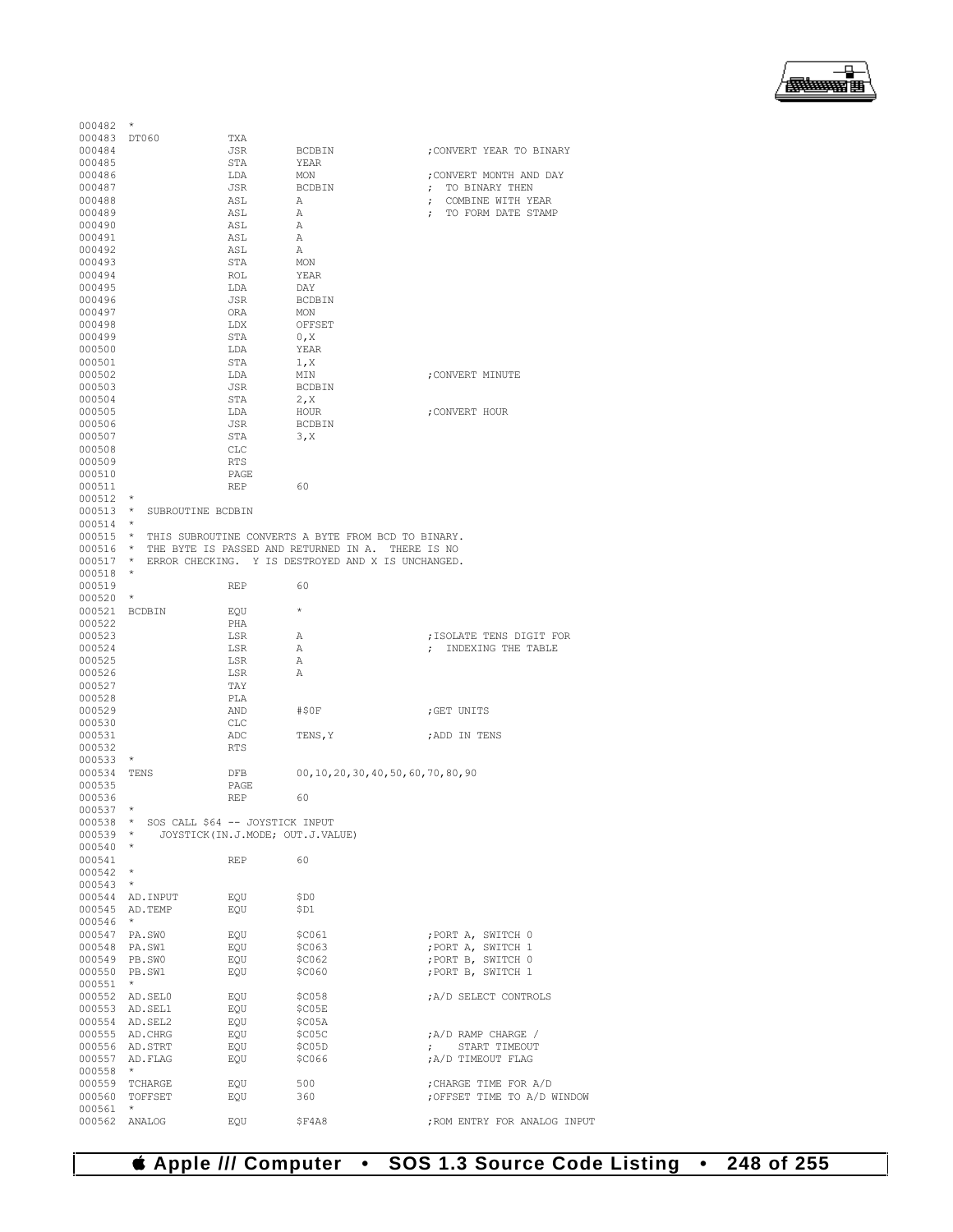

| 000563 ANLOG1 |                              | EQU        | \$F4AB                                                | ; INTERRUPT REENTRY          |
|---------------|------------------------------|------------|-------------------------------------------------------|------------------------------|
| 000564 D.T2   |                              | EQU        | \$FFD8                                                | ; TIMER                      |
| 000565 D.ACR  |                              | EQU        | ŞFFDB                                                 | ; AUXILIARY CONTROL REGISTER |
| 000566 D.IFR  |                              | EQU        | \$FFDD                                                | ; INTERRUPT FLAG REGISTER    |
| $000567$ *    |                              |            |                                                       |                              |
| 000568 ENSEL  |                              | EQU        | \$C0DC                                                |                              |
| 000569 ENSIO  |                              | EQU        | \$CODE                                                |                              |
|               |                              |            |                                                       |                              |
| $000570$ *    |                              |            |                                                       |                              |
| 000571        | $\star$                      |            |                                                       |                              |
|               | 000572 JOYSTICK              | EQU        | $\star$                                               |                              |
| 000573        |                              | LDA        | J.MODE                                                | ; VALIDATE J.MODE            |
| 000574        |                              | CMP        | #\$08                                                 |                              |
| 000575        |                              | <b>BCC</b> | JS010                                                 |                              |
| 000576        |                              | LDA        | #>BADJMODE                                            |                              |
| 000577 JS.ERR |                              | JSR        | SYSERR                                                |                              |
| 000578        | $\star$                      |            |                                                       |                              |
| 000579 JS010  |                              | JSR        | AD. SETUP                                             | ; SET UP RESOURCES           |
| 000580        |                              | <b>BCS</b> | JS.ERR                                                |                              |
| 000581        |                              | LDA        | J.MODE                                                | ; READ PORT B OR PORT A?     |
|               |                              |            |                                                       |                              |
| 000582        |                              | AND        | #BITON2                                               |                              |
| 000583        |                              | BNE        | <b>JS020</b>                                          |                              |
| 000584        |                              | LDA        | PB.SWO                                                | ; PORT B                     |
| 000585        |                              | LDX        | PB.SW1                                                |                              |
| 000586        |                              | LDY        | #\$01                                                 |                              |
| 000587        |                              | <b>BNE</b> | JS030                                                 |                              |
| 000588 JS020  |                              | LDA        | PA.SWO                                                | ; PORT A                     |
| 000589        |                              | LDX        | PA.SW1                                                |                              |
| 000590        |                              | LDY        | #\$03                                                 |                              |
| 000591 JS030  |                              | STY        | AD. INPUT                                             | ; SAVE INPUT SELECT          |
| 000592        |                              | AND        | #BITON7                                               |                              |
| 000593        |                              | BEQ        | JS040                                                 |                              |
| 000594        |                              | LDA        | #SFF                                                  |                              |
|               |                              |            |                                                       |                              |
| 000595 JS040  |                              | LDY        | #\$00                                                 |                              |
| 000596        |                              | STA        | (J.VALUE), Y                                          | ERETURN SWITCH 0             |
| 000597        |                              | TXA        |                                                       |                              |
| 000598        |                              | AND        | #BITON7                                               |                              |
| 000599        |                              | BEQ        | <b>JS050</b>                                          |                              |
| 000600        |                              | LDA        | #\$FF                                                 |                              |
| 000601        | JS050                        | INY        |                                                       |                              |
| 000602        |                              | STA        | (J.VALUE), Y                                          | ERETURN SWITCH 1             |
| $000603$ *    |                              |            |                                                       |                              |
| 000604        |                              | LSR        | J.MODE                                                |                              |
| 000605        |                              | BCC        | JS060                                                 |                              |
| 000606        |                              | LDA        | AD. INPUT                                             |                              |
| 000607        |                              | JSR        | AD.READ                                               | ;READ A/D                    |
| 000608        |                              | LDY        | #\$02                                                 |                              |
|               |                              |            |                                                       |                              |
| 000609        |                              | STA        | $(J.VALUE)$ , $Y$                                     | ; RETURN X AXIS              |
| 000610 JS060  |                              | INC        | AD. INPUT                                             |                              |
| 000611        |                              | LSR        | J.MODE                                                |                              |
| 000612        |                              | BCC        | <b>JS070</b>                                          |                              |
| 000613        |                              | LDA        | AD. INPUT                                             |                              |
| 000614        |                              | JSR        | AD.READ                                               | ;READ A/D                    |
| 000615        |                              | LDY        | #\$03                                                 |                              |
| 000616        |                              | STA        | (J.VALUE), Y                                          | ; RETURN Y AXIS              |
| 000617        | $\star$                      |            |                                                       |                              |
| 000618        | <b>JS070</b>                 | <b>JSR</b> | AD.CLNUP                                              | ; CLEAN UP                   |
| 000619        |                              | RTS        |                                                       | AND EXIT<br>$\ddot{ }$       |
| 000620        |                              | PAGE       |                                                       |                              |
| 000621        |                              | REP        | 60                                                    |                              |
| $000622$ *    |                              |            |                                                       |                              |
| $000623$ *    | SUBROUTINE AD. SETUP         |            |                                                       |                              |
| $000624$ *    |                              |            | THIS SUBROUTINE SETS UP THE ENVIRONMENT AND RESOURCES |                              |
| $000625$ *    |                              |            | FOR READING THE JOYSTICKS. IF AN ERROR OCCURS, CARRY  |                              |
|               |                              |            |                                                       |                              |
| 000626        | $\star$                      |            | IS SET AND AN ERROR NUMBER IS RETURNED IN A.          |                              |
| $000627$ *    | OTHERWISE, CARRY IS CLEARED. |            |                                                       |                              |
| 000628        | $\star$                      |            |                                                       |                              |
| 000629        |                              | <b>REP</b> | 60                                                    |                              |
|               | 000630 AD. SETUP             | EQU        | $\star$                                               |                              |
| 000631        |                              | LDA        | #JOYSIRSIZ                                            |                              |
| 000632        |                              | LDX        | #>JOYSIRTBL                                           |                              |
| 000633        |                              | LDY        | # <joysirtbl< td=""><td></td></joysirtbl<>            |                              |
| 000634        |                              | JSR        | ALLOCSIR                                              | ; ALLOCATE RESOURCES         |
| 000635        |                              | BCC        | ADS010                                                |                              |
| 000636        |                              | LDA        | #>XNORESRC                                            |                              |
| 000637        |                              | RTS        |                                                       |                              |
| 000638 ADS010 |                              | LDA        | E.REG                                                 |                              |
| 000639        |                              | AND        | #STF                                                  | ; SET 2 MHZ,                 |
| 000640        |                              | ORA        | #\$43                                                 | ; ENABLE ROM, & I/O SPACE    |
| 000641        |                              | STA        | E.REG                                                 |                              |
|               |                              |            |                                                       |                              |
| 000642        |                              | PHP        |                                                       |                              |
| 000643        |                              | SEI        |                                                       |                              |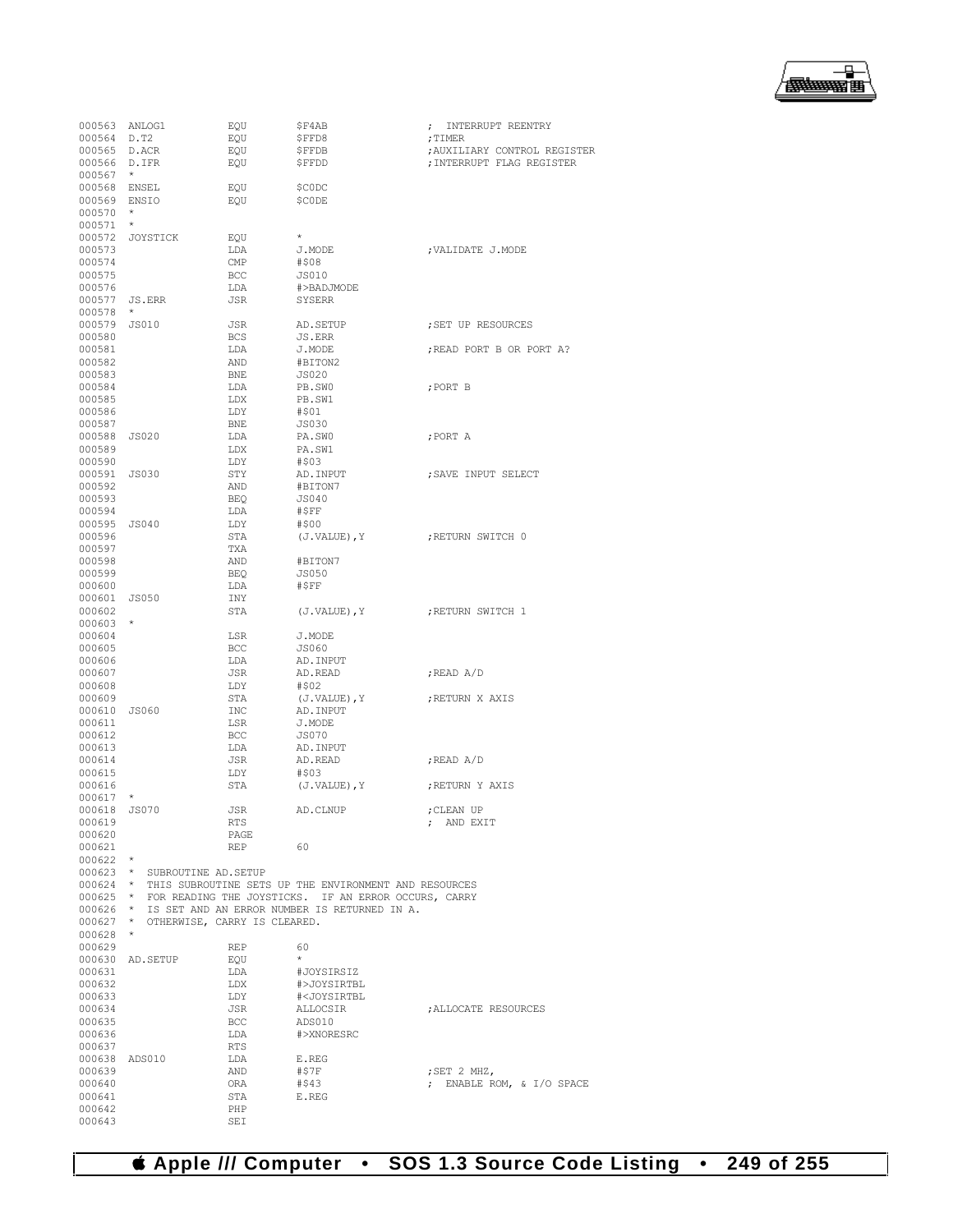

| 000644               |                               | LDA                         | D.ACR                                                     |                                 |
|----------------------|-------------------------------|-----------------------------|-----------------------------------------------------------|---------------------------------|
| 000645               |                               | AND                         | #BITOFF5                                                  | ; SET UP TIMER                  |
| 000646               |                               | STA                         | D.ACR                                                     |                                 |
| 000647               |                               | PLP                         |                                                           |                                 |
| 000648               |                               | BIT                         | ENSEL                                                     | ; DISABLE ENSEL                 |
| 000649               |                               | BIT                         | ENSIO                                                     | ; SET ENSIO FOR INPUT           |
| 000650<br>000651     | $^{\star}$                    | <b>RTS</b>                  |                                                           |                                 |
| 000652               | JOYSIRTBL                     | EQU                         | $\star$                                                   |                                 |
| 000653               |                               | DFB                         | \$0C, 0, 0, 0, 0                                          | ; ENSIO                         |
| 000654               |                               | DFB                         | \$0D,0,0,0,0                                              | ; ENSEL                         |
| 000655               |                               | DFB                         | \$0E, 0, 0, 0, 0                                          | ;6522 D.T2                      |
| 000656               | JOYSIRSIZ                     | EQU                         | *-JOYSIRTBL                                               |                                 |
| 000657               |                               | <b>REP</b>                  | 60                                                        |                                 |
| 000658               | $\star$                       |                             |                                                           |                                 |
| $000659$ *           | SUBROUTINE AD. CLNUP          |                             |                                                           |                                 |
| 000660 *             |                               |                             | THIS SUBROUTINE RESTORES THE ENVIRONMENT AND RELEASES     |                                 |
| 000661               | $\star$                       |                             | THE RESOURCES AFTER READING THE JOYSTICKS.                |                                 |
| 000662               | $\star$                       |                             |                                                           |                                 |
| 000663               | 000664 AD.CLNUP               | <b>REP</b><br>EQU           | 60<br>$\star$                                             |                                 |
| 000665               |                               | LDA                         | E.REG                                                     |                                 |
| 000666               |                               | AND                         | #\$3C                                                     | RESTORE RAM AT \$C000 & \$F000; |
| 000667               |                               | STA                         | E.REG                                                     |                                 |
| 000668               |                               | LDA                         | #JOYSIRSIZ                                                |                                 |
| 000669               |                               | LDX                         | #>JOYSIRTBL                                               |                                 |
| 000670               |                               | LDY                         | # <joysirtbl< td=""><td></td></joysirtbl<>                |                                 |
| 000671               |                               | JSR                         | DEALCSIR                                                  | ; DEALLOCATE RESOURCES          |
| 000672               |                               | RTS                         |                                                           |                                 |
| 000673               |                               | PAGE                        |                                                           |                                 |
| 000674               |                               | REP                         | 60                                                        |                                 |
| $000675$ *           |                               |                             |                                                           |                                 |
| $000676$ *<br>000677 | SUBROUTINE AD.READ<br>$\star$ |                             | THIS SUBROUTINE READS A SPECIFIED A/D INPUT AND RETURNS   |                                 |
| 000678               |                               |                             | * AN 8 BIT RESULT. IT ASSUMES THAT THE A/D RESOURCES HAVE |                                 |
| 000679               | $\star$                       |                             | BEEN ALLOCATED, THE I/O SPACE AND \$F000 ROM HAVE BEEN    |                                 |
| 000680               | $\star$                       |                             | SELECTED, AND THE SYSTEM IS RUNNING IN 2 MHZ MODE.        |                                 |
| 000681               | $\star$                       |                             |                                                           |                                 |
| 000682               | $\star$<br>PARAMETERS:        |                             |                                                           |                                 |
| 000683               | $\star$                       | A: $A/D$ INPUT PORT $(0-7)$ |                                                           |                                 |
| 000684               | $\star$                       |                             |                                                           |                                 |
| 000685               | RETURN VALUE:<br>$\star$      |                             |                                                           |                                 |
| 000686               | $\star$                       | A: RESULT (0 - 255)         |                                                           |                                 |
| 000687               | $\star$<br>X, Y: UNDEFINED    |                             |                                                           |                                 |
| 000688               | $\star$                       |                             |                                                           |                                 |
| 000689               | $\star$                       | REP                         | 60                                                        |                                 |
| 000690<br>000691     | AD.READ                       | EQU                         | $\star$                                                   |                                 |
| 000692               |                               | LSR                         | Α                                                         | ; SELECT THE APPROPRIATE        |
| 000693               |                               | BIT                         | AD.SEL0                                                   | ; $A/D$ INPUT                   |
| 000694               |                               | BCC                         | ADR010                                                    |                                 |
| 000695               |                               | BIT                         | AD.SEL0+1                                                 |                                 |
| 000696               | ADR010                        | LSR                         | Α                                                         |                                 |
| 000697               |                               | BIT                         | AD.SEL1                                                   |                                 |
| 000698               |                               | <b>BCC</b>                  | ADR020                                                    |                                 |
| 000699               |                               | BIT                         | AD.SEL1+1                                                 |                                 |
| 000700               | ADR020                        | LSR                         | Α                                                         |                                 |
| 000701<br>000702     |                               | <b>BIT</b><br>BCC           | AD.SEL2<br>ADR030                                         |                                 |
| 000703               |                               | BIT                         | AD. SEL2+1                                                |                                 |
| 000704               | ADR030                        | PHP                         |                                                           |                                 |
| 000705               | $\star$                       |                             |                                                           |                                 |
| 000706               | ADR040                        | CLI                         |                                                           |                                 |
| 000707               |                               | BIT                         | AD.CHRG                                                   | ; CHARGE A/D CAPACITOR          |
| 000708               |                               | LDA                         | #>TCHARGE                                                 |                                 |
| 000709               |                               | STA                         | D.T2                                                      |                                 |
| 000710               |                               | LDA                         | # <tcharge< td=""><td></td></tcharge<>                    |                                 |
| 000711               |                               | STA                         | $D.T2+1$                                                  |                                 |
| 000712               |                               | LDA                         | #BITON5                                                   |                                 |
| 000713<br>000714     | ADR050                        | BIT                         | D.IFR<br>ADR050                                           |                                 |
| 000715               | $\star$                       | <b>BEQ</b>                  |                                                           |                                 |
| 000716               |                               | SEI                         |                                                           |                                 |
| 000717               |                               | SEC                         |                                                           |                                 |
| 000718               |                               | LDA                         | #>TOFFSET                                                 |                                 |
| 000719               |                               | STA                         | D.T2                                                      | ; SET UP TIMER                  |
| 000720               |                               | LDA                         | # <toffset< td=""><td></td></toffset<>                    |                                 |
| 000721               |                               | BIT                         | AD.STRT                                                   | ; START A/D TIMEOUT             |
| 000722               |                               | JSR                         | ANALOG                                                    | ; MEASURE CONVERSION TIME       |
| 000723               | $\star$                       | BCC                         | ADR070                                                    |                                 |
| 000724               |                               |                             |                                                           |                                 |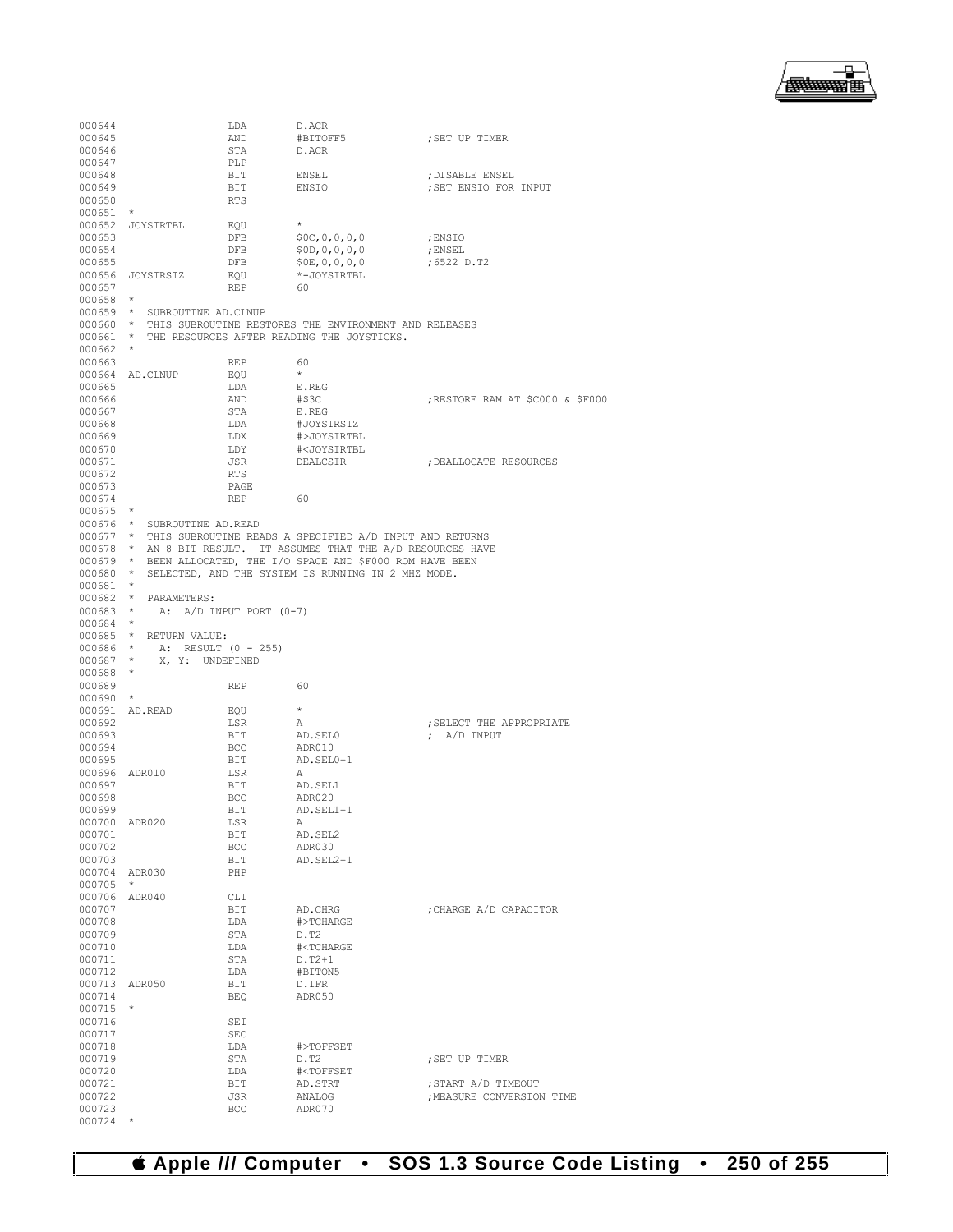

|                      | 000725 ADR060                   | CLI         |                                                                | ; PROCESS AN INTERRUPT |
|----------------------|---------------------------------|-------------|----------------------------------------------------------------|------------------------|
| 000726               |                                 | SEI         |                                                                |                        |
| 000727               |                                 | BIT         | AD.FLAG                                                        | ; STILL TIMING?        |
| 000728               |                                 | BPL         | ADR040                                                         | ; NO -- START OVER     |
| 000729               |                                 | JSR         | ANLOG1                                                         | ; YES -- CONTINUE      |
| 000730<br>000731     | $\star$                         | BCS         | ADR060                                                         |                        |
| 000732 ADR070        |                                 | PLP         |                                                                |                        |
| 000733               |                                 | EOR         | #SFF                                                           | ; NORMALIZE RESULT     |
| 000734               |                                 | BMI         | ADR080                                                         | ; RESULT $< 0$         |
| 000735               |                                 | STA         | AD.TEMP                                                        |                        |
| 000736               |                                 | TYA         |                                                                |                        |
| 000737               |                                 | EOR         | #SFF                                                           |                        |
| 000738               |                                 | LSR         | AD.TEMP                                                        |                        |
| 000739               |                                 | ROR         | Α                                                              |                        |
| 000740<br>000741     |                                 | LSR         | AD.TEMP<br>Α                                                   |                        |
| 000742               |                                 | ROR<br>LSR  | AD.TEMP                                                        |                        |
| 000743               |                                 | BNE         | ADR090                                                         | ; RESULT $>255$        |
| 000744               |                                 | ROR         | Α                                                              |                        |
| 000745               |                                 | ADC         | #0                                                             |                        |
| 000746               |                                 | RTS         |                                                                |                        |
| 000747 ADR080        |                                 | LDA         | #0                                                             |                        |
| 000748               |                                 | RTS         |                                                                |                        |
| 000749 ADR090        |                                 | LDA         | #\$FF                                                          |                        |
| 000750<br>000751     |                                 | RTS         |                                                                |                        |
| 000752               |                                 | PAGE<br>REP | 60                                                             |                        |
| $000753$ *           |                                 |             |                                                                |                        |
|                      | 000754 * SYSTEM COLD START      |             |                                                                |                        |
| $000755$ *           |                                 |             |                                                                |                        |
|                      |                                 |             | 000756 * THIS ROUTINE IS CALLED TO TELL THE USER TO REBOOT THE |                        |
|                      |                                 |             | 000757 * SYSTEM. IT CLEARS THE SCREEN, DISPLAYS A MESSAGE,     |                        |
|                      |                                 |             | 000758 * OVERWRITES BANKED MEMORY, AND HANGS UNTIL THE USER    |                        |
|                      | 000759 * PERFORMS A HARD RESET. |             |                                                                |                        |
| $000760$ *<br>000761 |                                 | <b>REP</b>  | 60                                                             |                        |
| $000762$ *           |                                 |             |                                                                |                        |
| $000763$ *           |                                 |             |                                                                |                        |
|                      | 000764 COLDSTRT                 | EQU         | $\star$                                                        |                        |
| 000765               |                                 | SEI         |                                                                | ; SHUT DOWN INTERRUPTS |
| 000766               |                                 | LDA         | #\$40                                                          | ; AND IGNORE NMI       |
| 000767               |                                 | STA         | \$FFCA                                                         |                        |
| 000768               |                                 | LDA         | #\$67                                                          |                        |
| 000769<br>000770     |                                 | STA         | E.REG                                                          | ; DISABLE RESET        |
| 000771               |                                 | LDA<br>STA  | #\$00<br>Z.REG                                                 | ; USE PAGE ZERO        |
| $000772$ *           |                                 |             |                                                                |                        |
| 000773               |                                 | LDX         | SYSBANK                                                        |                        |
| 000774               |                                 | LDA         | #\$BF                                                          |                        |
| 000775               |                                 |             |                                                                |                        |
| 000776               |                                 | LDY         | #\$00                                                          |                        |
| 000777 CS010         |                                 | STY         | MEMORY                                                         |                        |
|                      |                                 | STA         | MEMORY+1                                                       |                        |
| 000778               |                                 | STX         | <b>B.REG</b>                                                   |                        |
| 000779               |                                 | LDA         | #SAO                                                           |                        |
| 000780 CS020         |                                 | STA         | (MEMORY) , $\mathbb {Y}$                                       | ; SET MEMORY TO BLANKS |
| 000781               |                                 | DEY         |                                                                |                        |
| 000782               |                                 | BNE         | CS020<br>MEMORY+1                                              |                        |
| 000783<br>000784     |                                 | DEC<br>BNE  | CS <sub>020</sub>                                              |                        |
| 000785               |                                 | DEX         |                                                                |                        |
| 000786               |                                 | BPL         | CS010                                                          |                        |
| 000787               | $\star$                         |             |                                                                |                        |
| 000788               |                                 | LDY         | #6                                                             |                        |
| 000789 CS030         |                                 | STA         | \$C050, Y                                                      | ; SELECT 40 COLUMN     |
| 000790               |                                 | DEY         |                                                                | : BLACK & WHITE TEXT   |
| 000791               | $\star$                         | <b>BPL</b>  | CS030                                                          |                        |
| 000792<br>000793     |                                 | LDY         | #BOOTLEN                                                       |                        |
| 000794               | CS040                           | LDA         | BOOTMSG-1, Y                                                   | ; PRINT BOOT MESSAGE   |
| 000795               |                                 | STA         | $BOOTADR-1, Y$                                                 |                        |
| 000796               |                                 | DEY         |                                                                |                        |
| 000797               |                                 | BNE         | CS040                                                          |                        |
| $000798$ *           |                                 |             |                                                                |                        |
| 000799               |                                 | LDA         | #\$77                                                          |                        |
| 000800               |                                 | STA         | E.REG<br>$\star$                                               | ; ENABLE RESET         |
| 000801<br>000802     |                                 | JMP<br>PAGE |                                                                | ; HANG UNTIL RESET     |
| 000803               |                                 | MSB         | ON                                                             |                        |
| 000804               | <b>BOOTMSG</b>                  | ASC         | "INSERT SYSTEM DISKETTE & REBOOT"                              |                        |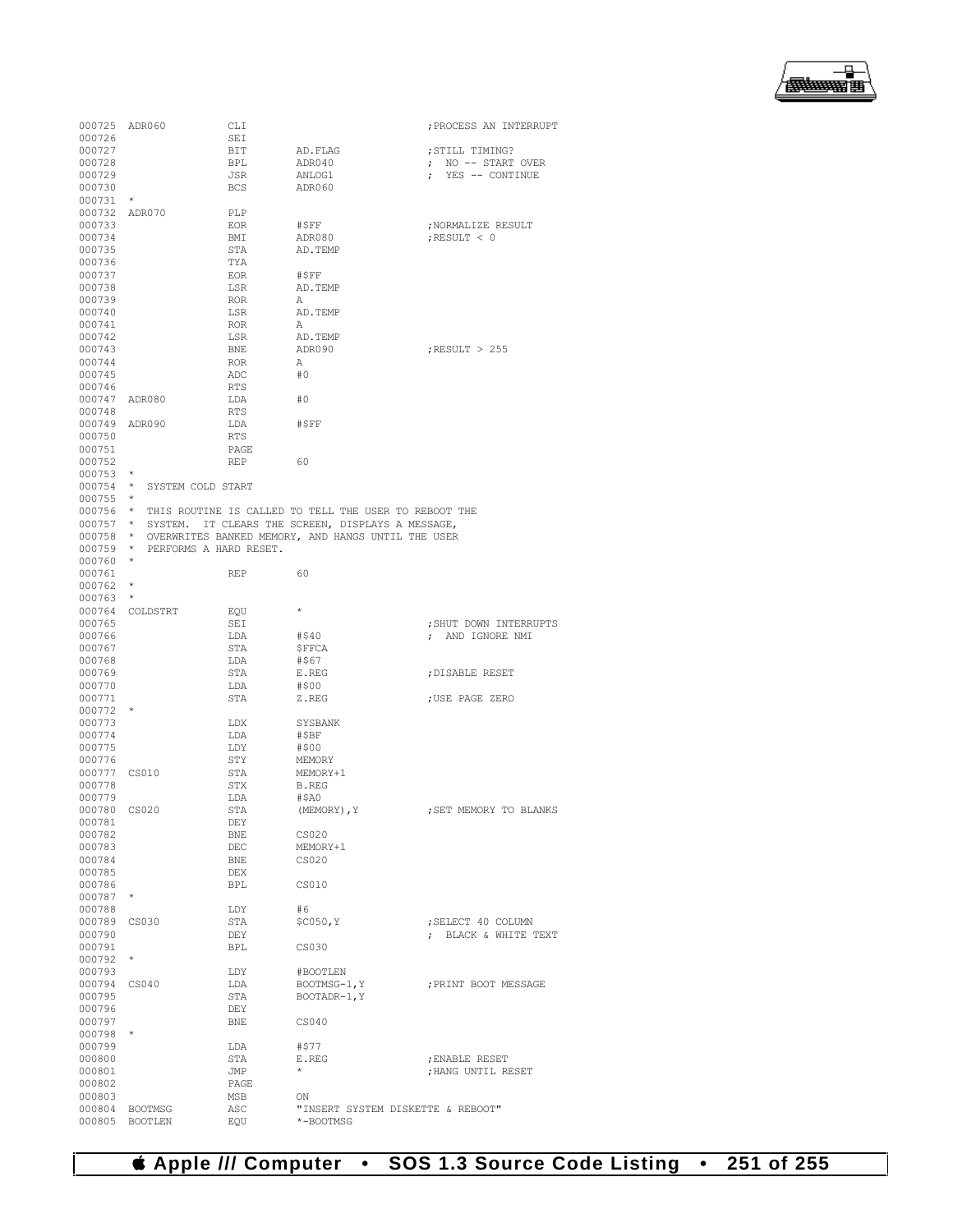

| 000806 | <b>BOOTADR</b> | EOU         | 40-BOOTLEN/2+\$628                                    |  |                             |  |
|--------|----------------|-------------|-------------------------------------------------------|--|-----------------------------|--|
| 000807 |                | MSB         | OFF                                                   |  |                             |  |
| 000808 |                | <b>T.ST</b> | ON                                                    |  |                             |  |
| 000809 | ZZEND          | EOU         | $\star$                                               |  |                             |  |
| 000810 | <b>ZZLEN</b>   | EOU         | ZZEND-ZZORG                                           |  |                             |  |
| 000811 |                | T FNE       | 7.7.J.EN-LENUMGR                                      |  |                             |  |
| 000812 |                | FAIL        | 2. "SOSORG                                            |  | FILE IS INCORRECT FOR UMBR" |  |
| 000813 |                | FTN         |                                                       |  |                             |  |
| 000814 |                |             |                                                       |  |                             |  |
| 000815 |                |             |                                                       |  |                             |  |
| 000816 |                |             | * END OF APPLE /// SOS 1.3 SOURCE CODE FILE: UMGR.SRC |  |                             |  |
| 000817 |                |             |                                                       |  |                             |  |
| 000818 |                |             |                                                       |  |                             |  |
|        |                |             |                                                       |  |                             |  |

End of File -- Lines: 818 Characters: 20770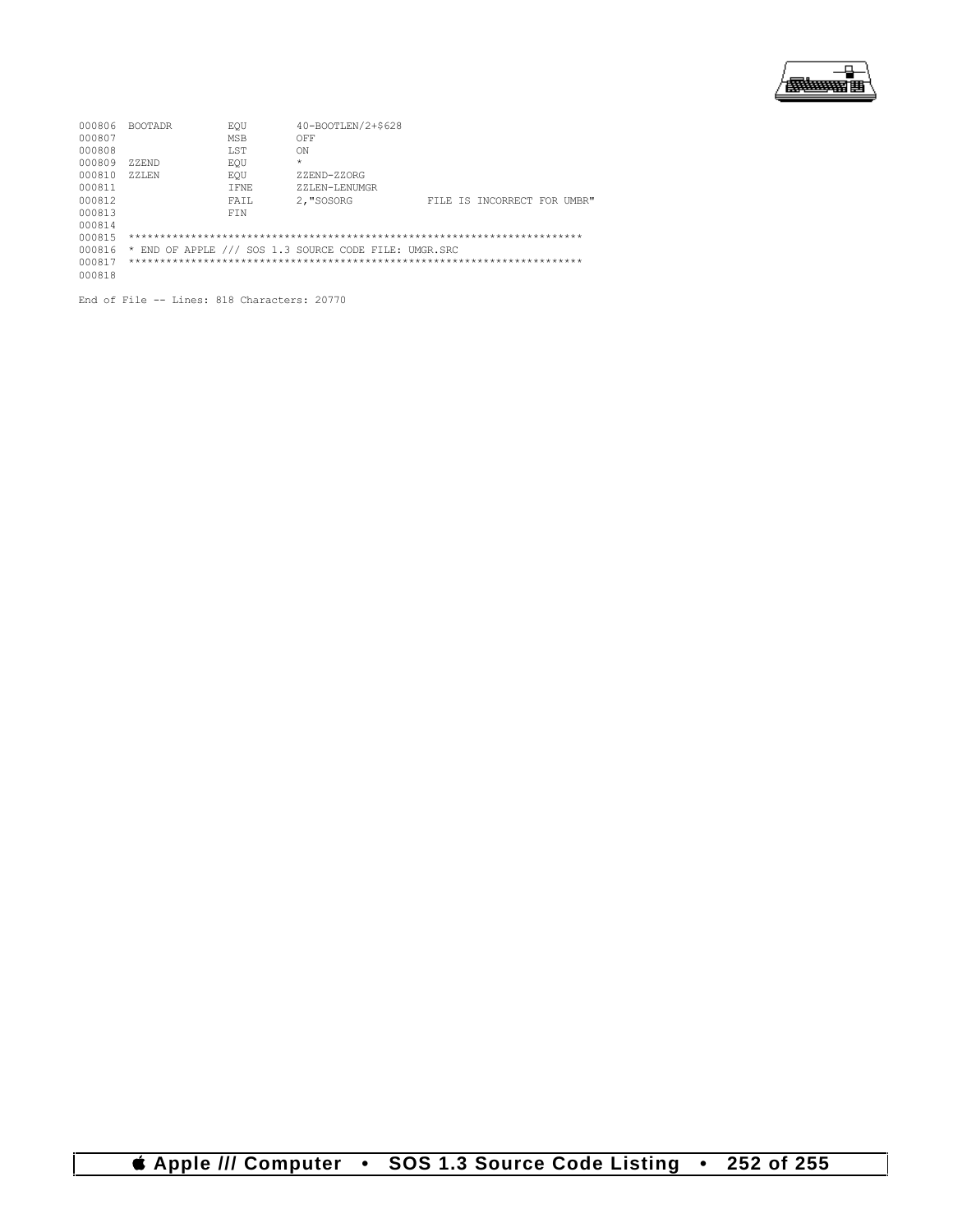

FILE: "SOS. VOLUME. TEXT" 000002 \* APPLE /// SOS 1.3 SOURCE CODE FILE: VOLUME  $000003$ 000004 \* ASSEMBLER: APPLE ] [ 6502 ASSEMBLER from APPLE COMPUTER TOOLKIT 000005 000006 PAGE. 000007  $\ensuremath{\mathsf{REP}}$ 40 000008  $*$  NAME : VOLUME 000009 \* FUNCTION: RETURN VOLUME INFO \* INPUT : DEVICE NAME<br>\* INPUT : DEVICE NAME<br>\* OUTPUT : THE INFO 000010 000011 000012 \* VOLATILE: ALL REGS 000013 **REP** 40 000014 000015 VOLUME EQU 000016 LDA C.DNAMP ; TRANSFER DEVICE NAME  $_{\footnotesize{\texttt{STA}}}$ 000017 **DVNAMP** ; NAME FOR DMGR 000018 LDA C.DNAMP+1 STA DVNAMP+1 000019 000020 T.DA STSTER+C.DNAMP+1 : AND XTND 000021 STA SISTER+DVNAMP+1 ; GET DEVNUM 000022 **JSR** GETDNUM 000023 VOL7 BCC. ; =>SOME KINDA ERROR 000024 **RTS** : RETURN ERROR  $VOT.2$  $;$  =>IT'S GOOD.. 000025 VOL7 **RMT** 000026 T.DA #NOTBLKDEV ; NOT BLOCKED 000027 .TMP VOLERR  $:$  =>RETURN THE ERROR  $000028$  \* 000029 \* UNCONDITIONALLY READ ROOT DIRECTORY: 000030 000031 VOL2 EOU 000032 LDA SCRTCH+1 000033  $STA$ **DEVNUM** ; SETUP DEV NUMBER 000034 T.DA  $#2$ : BLKNUM=2 000035 LDX  $#0$ 000036 **JSR** GETROTO ; GET IT PLEASE 000037 LDA  $\# \textsc{VNFERR}$ ; ERROR CODE 000038  $_{\rm BCC}$ VOL8 ; BRANCH IF NO ERROR ON READ 000039 **RTS** ; =>ERROR, PASS IT ON. 000040  $\rightarrow$ 000041 VOL8  ${\rm LDA}$  $\# \verb|VCB|$ ; SET VCBPTR TO THE 000042 STA VCBPTR ; FIRST OF THEM 000043 LDA  $# < VCB$ 000044  $\operatorname{STA}$ VCBPTR+1 000045  $\rightarrow$ \* IS THIS VOLUME SOS OR OTHER? 000046 000047 000048 **JSR TSTSOS** ; WHICH KIND? 000049 BCC VLOGGED  $;$  =>IT'S SOS 000050 JMP VNOTSOS  $;$  =>NOT SOS 000051 \* IS THIS SOS VOLUME LOGGED IN? 000052 000053 000054 VLOGGED EOU : DOES VOLNAME MATCH? CMPVCB 000055 **JSR** 000056 BCC. **VFOUND** ; =>YES, WE KNOW ABOUT IT. 000057 **JSR VNXTVCB** : BUMP TO NEXT 000058 VLOGGED ; =>TRY 'EM ALL... **BCC**  $\,$  =>NOT FOUND, IT'S NEW (BRANCH ALWAYS) 000059 **BCS** VNEW  $\star$  $0.00060$  $000061$  \* \* IT'S BEEN LOGGED IN BEFORE: 000062 \* IS IT SWAPPED IN OR OUT? 000063  $000064$  \* 000065 VFOUND EQU 000066 T.DY #VCBSWAP ; INDEX TO IT 000067 LDA (VCBPTR),  $\Upsilon$ ; SWAPPED? 000068 **BPL** VFOUND1  $;$  =>IN. RETURN THE INFO 000069 000070 \* SWAPPED OUT. BEFORE WE SWAP IT 000071 \* IN, MAKE SURE IT BELONGS ON  $*$  THIS DEVICE! 000072 000073 000074 LDY #VCBDEV ; INDEX TO IT 000075 LDA (VCBPTR), Y ; GET ITS DEVICE 000076 ; CORRECT DEVICE?

## **Computer** SOS 1.3 Source Code Listing 253 of 255  $\bullet$  $\bullet$

CMP

**DEVNUM**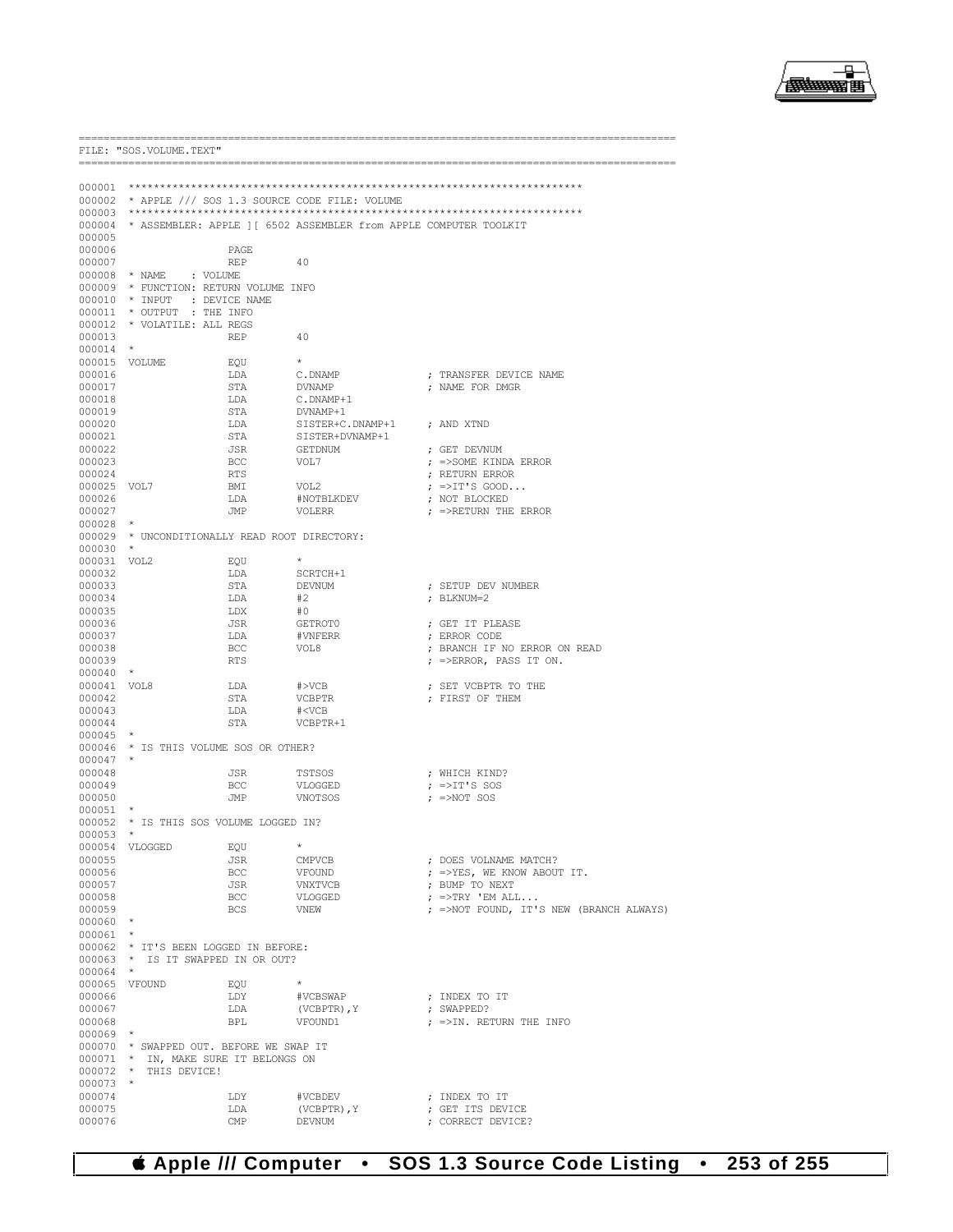## **Apple /// Computer • SOS 1.3 Source Code Listing • 254 of 255**

| 000077                 |                                                                              | BEQ        | VSWAPIN                                 |  | $;$ =>YES                                            |  |  |  |
|------------------------|------------------------------------------------------------------------------|------------|-----------------------------------------|--|------------------------------------------------------|--|--|--|
| 000078                 |                                                                              | LDA        | #DUPVOL                                 |  | ; IF FOR ANOTHER DEV,                                |  |  |  |
| 000079                 |                                                                              | JMP        | VOLERR                                  |  | ; THEN IT'S AN ERROR!                                |  |  |  |
| $000080$ *             |                                                                              |            |                                         |  |                                                      |  |  |  |
| $000082$ *             | 000081 * NOW SWAP-IN THIS VOLUME:                                            |            |                                         |  |                                                      |  |  |  |
|                        | 000083 VSWAPIN                                                               | EQU        | $\star$                                 |  |                                                      |  |  |  |
| 000084                 |                                                                              | JSR        | SWAPIN                                  |  | ; SWAP IT IN                                         |  |  |  |
| 000085                 |                                                                              | JMP        | VINFO                                   |  | ; AND RETURN THE INFO                                |  |  |  |
| 000086 *               |                                                                              |            |                                         |  |                                                      |  |  |  |
|                        | 000087 VFOUND1                                                               | LDY        | #VCBDEV                                 |  |                                                      |  |  |  |
| 000088                 |                                                                              | LDA        | (VCBPTR), Y                             |  | ; SAME DEVICES?                                      |  |  |  |
| 000089                 |                                                                              | CMP        | DEVNUM                                  |  |                                                      |  |  |  |
| 000090                 |                                                                              | BEO        | VINFO                                   |  | : YES: RETURN THE INFORMATION                        |  |  |  |
| 000091<br>000092       |                                                                              | LDY<br>LDA | #VCBSTAT                                |  |                                                      |  |  |  |
| 000093                 |                                                                              | BPL        | (VCBPTR), Y<br>VFOUND2                  |  | ; OPEN FILES?<br>; BRANCH IF NOT                     |  |  |  |
| 000094                 |                                                                              | LDA        | #DUPVOL                                 |  |                                                      |  |  |  |
| 000095                 |                                                                              | BNE        | VOLERR                                  |  | ; ELSE REPORT DUPLICATE VOLUME ERROR (BRANCH ALWAYS) |  |  |  |
|                        | 000096 VFOUND2                                                               | LDY        | #VCBNML                                 |  | ; MOVE THE LOGIN TO THIS NEW DEVICE                  |  |  |  |
| 000097                 |                                                                              | LDA        | #O                                      |  | ; BY UNLOGGING THE OLD                               |  |  |  |
| 000098                 |                                                                              | STA        | (VCBPTR), Y                             |  | ; AND LOGGING IN THE NEW (DROP INTO VNEW)            |  |  |  |
| 000099                 |                                                                              | REP        | 40                                      |  |                                                      |  |  |  |
| $000100$ *             |                                                                              |            |                                         |  |                                                      |  |  |  |
|                        | 000101 * IT'S A BRAND NEW VOLUME.<br>000102 * GUESS WE'LL HAVE TO LOG IT IN: |            |                                         |  |                                                      |  |  |  |
| $000103$ *             |                                                                              |            |                                         |  |                                                      |  |  |  |
| 000104 VNEW            |                                                                              | EQU        | $\star$                                 |  |                                                      |  |  |  |
| 000105                 |                                                                              | LDA        | DEVNUM                                  |  | ; PASS A REG TO SWAPOUT                              |  |  |  |
| 000106                 |                                                                              | JSR        | SWAPOUT                                 |  | ; SWAP ANY ACTIVE VOL ON THIS DEVICE                 |  |  |  |
| 000107                 |                                                                              | BCC        | VNEW1                                   |  | ; BRANCH ON NO ERROR                                 |  |  |  |
| 000108                 |                                                                              | LDA        | #XIOERROR                               |  |                                                      |  |  |  |
| 000109<br>000110 VNEW1 |                                                                              | RTS<br>LDA | #>VCB                                   |  | ; FIND AN EMPTY VCB                                  |  |  |  |
| 000111                 |                                                                              | STA        | VCBPTR                                  |  |                                                      |  |  |  |
| 000112                 |                                                                              | LDA        | # <vcb< td=""><td></td><td></td></vcb<> |  |                                                      |  |  |  |
| 000113                 |                                                                              | STA        | VCBPTR+1                                |  |                                                      |  |  |  |
| 000114 VFREE           |                                                                              | LDY        | #VCBNML                                 |  |                                                      |  |  |  |
| 000115                 |                                                                              | LDA        | (VCBPTR), Y                             |  | ; EMPTY VCB?                                         |  |  |  |
| 000116                 |                                                                              | BEQ        | VLOGIN                                  |  | ; ITS FREE, USE IT                                   |  |  |  |
| 000117<br>000118       |                                                                              | LDY<br>LDA | #VCBDEV                                 |  |                                                      |  |  |  |
| 000119                 |                                                                              | CMP        | (VCBPTR), Y<br>DEVNUM                   |  | ; OR ONE WITH SAME DEVICE                            |  |  |  |
| 000120                 |                                                                              | BNE        | VFREEX                                  |  | ; BRANCH IF NO DEVICE MATCH                          |  |  |  |
| 000121                 |                                                                              | LDY        | #VCBSTAT                                |  |                                                      |  |  |  |
| 000122                 |                                                                              | LDA        | (VCBPTR), Y                             |  | ; AND NO OPEN FILES                                  |  |  |  |
| 000123                 |                                                                              | BPL        | VLOGIN                                  |  | ; BRANCH IF OK TO REUSE THIS VCB                     |  |  |  |
| 000124                 |                                                                              | LDA        | DEVNUM                                  |  | ; THEN WE MUST SWAP OUT THIS VOLUME                  |  |  |  |
| 000125                 |                                                                              | JSR        | SWAPOUT                                 |  |                                                      |  |  |  |
| 000126<br>000127       |                                                                              | BCC<br>LDA | VFREEX<br>#XIOERROR                     |  | ; SWAPOUT PROCEEDED OK<br>; ELSE REPORT ERROR        |  |  |  |
| 000128                 |                                                                              | RTS        |                                         |  |                                                      |  |  |  |
|                        | 000129 VFREEX                                                                | JSR        | VNXTVCB                                 |  | ; TRY NEXT                                           |  |  |  |
| 000130                 |                                                                              | <b>BCC</b> | VFREE                                   |  | ; MORE TO COME                                       |  |  |  |
|                        | 000131 * RAN OUT OF MT'S  FIND W/O FILES                                     |            |                                         |  |                                                      |  |  |  |
| 000132 VNFIL           |                                                                              | LDY        | #VCBSTAT                                |  |                                                      |  |  |  |
| 000133                 |                                                                              | LDA        | (VCBPTR), Y                             |  |                                                      |  |  |  |
| 000134<br>000135       |                                                                              | BPL<br>JSR | VLOGIN<br><b>VNXTVCB</b>                |  |                                                      |  |  |  |
| 000136                 |                                                                              | <b>BCC</b> | VNFIL                                   |  |                                                      |  |  |  |
|                        | 000137 * ALL OPEN  REPORT VCBFULL                                            |            |                                         |  |                                                      |  |  |  |
| 000138                 |                                                                              | LDA        | #FCBFULL                                |  |                                                      |  |  |  |
| 000139                 |                                                                              | BNE        | <b>VOLERR</b>                           |  |                                                      |  |  |  |
|                        | 000140 VLOGIN                                                                | EQU        | $\star$                                 |  |                                                      |  |  |  |
| 000141                 |                                                                              | JSR        | LOGVCB                                  |  | ; AND LOGIN THIS ONE                                 |  |  |  |
| 000142<br>$000143$ *   |                                                                              | <b>REP</b> | 40                                      |  |                                                      |  |  |  |
|                        | 000144 * RETURN ALL THE NICE INFO:                                           |            |                                         |  |                                                      |  |  |  |
| $000145$ *             |                                                                              |            |                                         |  |                                                      |  |  |  |
| 000146 VINFO           |                                                                              | EQU        | $\star$                                 |  |                                                      |  |  |  |
| 000147                 |                                                                              | LDA        | #0                                      |  |                                                      |  |  |  |
| 000148                 |                                                                              | LDY        | #VCBTFRE                                |  | ; FETCH VOLUME FREE BLOCK COUNT                      |  |  |  |
| 000149                 |                                                                              | STA        | (VCBPTR), Y                             |  | ; FORCE RESCAN OF ALL                                |  |  |  |
| 000150<br>000151       |                                                                              | INY<br>STA | (VCBPTR), Y                             |  | ; BITMAPS<br>; TO MAKE SURE VCB INFO CURRENT         |  |  |  |
| 000152                 |                                                                              | STA        | REQL                                    |  | ; FREE BLOCKS                                        |  |  |  |
| 000153                 |                                                                              | STA        | REOH                                    |  |                                                      |  |  |  |
| 000154                 |                                                                              | JSR        | TSFRBLK                                 |  |                                                      |  |  |  |
| $000155$ *             |                                                                              |            |                                         |  |                                                      |  |  |  |
| 000156                 |                                                                              | LDX        | <b>VCBPTR</b>                           |  | ; GET VCB INDEX                                      |  |  |  |
| 000157                 |                                                                              | LDY        | #0                                      |  |                                                      |  |  |  |